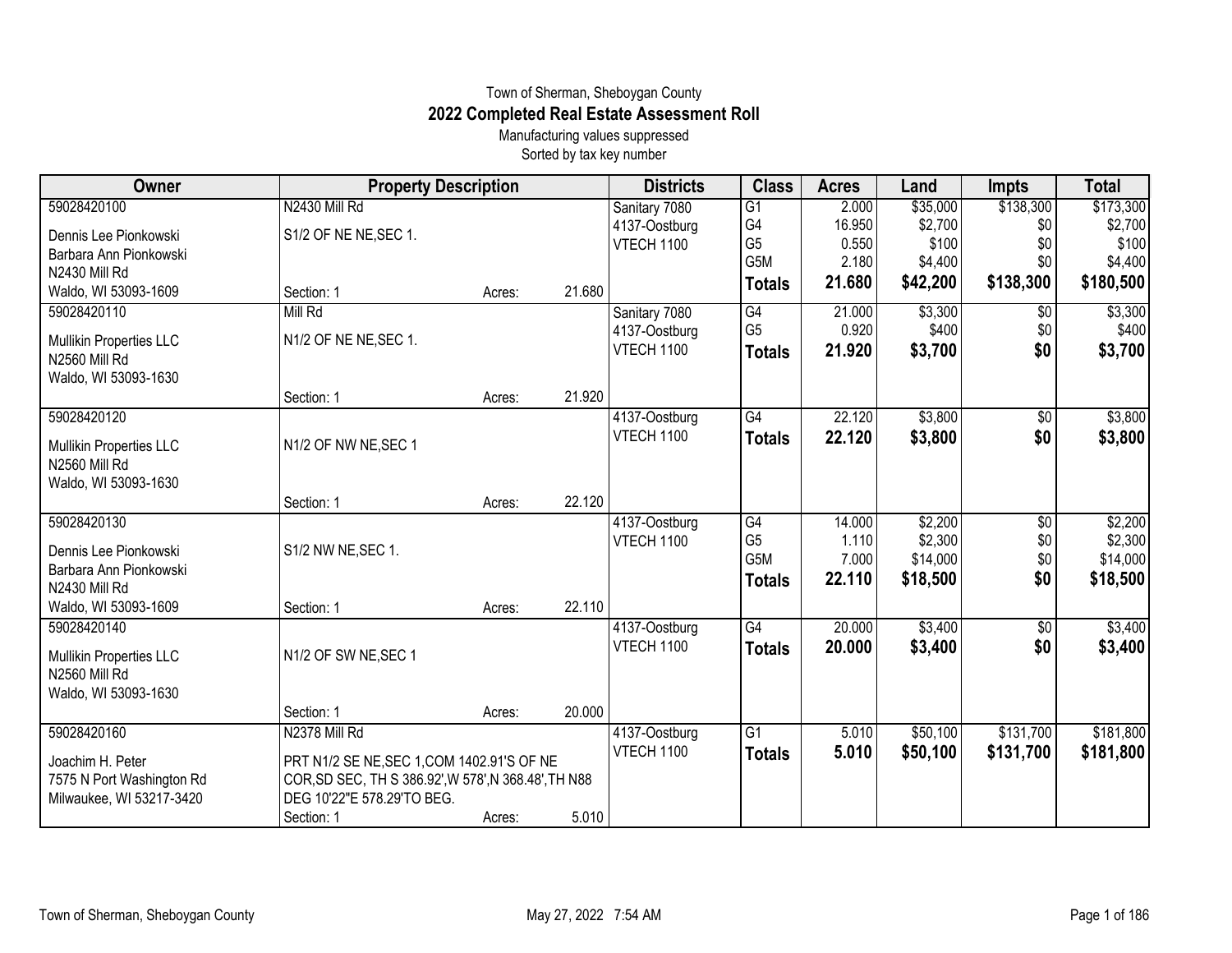| Owner                                      |                                                                                                | <b>Property Description</b> |        | <b>Districts</b>  | <b>Class</b>         | <b>Acres</b>    | Land       | <b>Impts</b>     | <b>Total</b> |
|--------------------------------------------|------------------------------------------------------------------------------------------------|-----------------------------|--------|-------------------|----------------------|-----------------|------------|------------------|--------------|
| 59028420175                                | N2316 Mill Rd                                                                                  |                             |        | 4137-Oostburg     | $\overline{G1}$      | 5.010           | \$50,100   | \$163,200        | \$213,300    |
| Edward F. Buck                             | PRT S1/2 SE NE, SEC 1, COM AT THE NE COR OF                                                    |                             |        | <b>VTECH 1100</b> | <b>Totals</b>        | 5.010           | \$50,100   | \$163,200        | \$213,300    |
| Shawn A. Buck                              | S1/2, TH W 368', S 594', E 368', TH N 594' TO BEG.                                             |                             |        |                   |                      |                 |            |                  |              |
| N2316 Mill Rd                              |                                                                                                |                             |        |                   |                      |                 |            |                  |              |
| Waldo, WI 53093-1609                       | Section: 1                                                                                     | Acres:                      | 5.010  |                   |                      |                 |            |                  |              |
| 59028420177                                | Mill Rd                                                                                        |                             |        | 4137-Oostburg     | $\overline{G4}$      | 12.000          | \$1,500    | $\overline{50}$  | \$1,500      |
|                                            |                                                                                                |                             |        | <b>VTECH 1100</b> | G <sub>5</sub>       | 2.990           | \$5,600    | \$0              | \$5,600      |
| Mullikin Properties LLC<br>N2560 Mill Rd   | N1/2 OF SE NE, SEC 1, EXC COM 1402.91'S OF NE                                                  |                             |        |                   | <b>Totals</b>        | 14.990          | \$7,100    | \$0              | \$7,100      |
| Waldo, WI 53093-1630                       | COR, SD SEC, TH S 386.92', W 578', N 368.48', TH N88<br>DEG 10'22"E 578.29'TO BEG.             |                             |        |                   |                      |                 |            |                  |              |
|                                            | Section: 1                                                                                     | Acres:                      | 14.990 |                   |                      |                 |            |                  |              |
| 59028420180                                |                                                                                                |                             |        | 4641-Random Lake  | G4                   | 28.000          | \$5,200    | \$0              | \$5,200      |
|                                            |                                                                                                |                             |        | VTECH 1100        | G <sub>5</sub>       | 8.000           | \$5,600    | \$0              | \$5,600      |
| Rautmann Living Trust                      | NE NW, SEC 1.                                                                                  |                             |        |                   | G5M                  | 9.340           | \$18,700   | \$0              | \$18,700     |
| N2292 County Rd Cc                         |                                                                                                |                             |        |                   | <b>Totals</b>        | 45.340          | \$29,500   | \$0              | \$29,500     |
| Waldo, WI 53093-1754                       |                                                                                                |                             |        |                   |                      |                 |            |                  |              |
|                                            | Section: 1                                                                                     | Acres:                      | 45.340 |                   |                      |                 |            |                  |              |
| 59028420190                                | N2401 State Highway 57                                                                         |                             |        | 4641-Random Lake  | G4<br>G <sub>5</sub> | 26.000          | \$4,800    | \$0              | \$4,800      |
| Rautmann Living Trust                      | NW NW, SEC 1, EXC FOR HWY CONV REC IN V 1732 P                                                 |                             |        | <b>VTECH 1100</b> | G7                   | 13.610<br>4.000 | \$9,500    | \$0<br>\$176,100 | \$9,500      |
| N2292 County Rd Cc                         | 108-09, #1568957.                                                                              |                             |        |                   |                      |                 | \$39,000   |                  | \$215,100    |
| Waldo, WI 53093-1754                       |                                                                                                |                             |        |                   | <b>Totals</b>        | 43.610          | \$53,300   | \$176,100        | \$229,400    |
|                                            | Section: 1                                                                                     | Acres:                      | 43.610 |                   |                      |                 |            |                  |              |
| 59028420201                                | N2339 State Highway 57                                                                         |                             |        | 4641-Random Lake  | $\overline{G1}$      | 3.620           | \$58,100   | \$166,600        | \$224,700    |
| Robert L. Prokop                           | LOT 1 CSM V10 P 276-77 - PRT SW NW, SEC 1, EXC                                                 |                             |        | <b>VTECH 1100</b> | G <sub>5</sub>       | 2.000           | \$1,400    | \$0              | \$1,400      |
| Kathleen A. Prokop                         | FOR HWY CONV REC IN V 1779 P 658-60, #1586929.                                                 |                             |        |                   | G <sub>6</sub>       | 4.000           | \$16,000   | \$0              | \$16,000     |
| N2339 State Rd 57                          |                                                                                                |                             |        |                   | <b>Totals</b>        | 9.620           | \$75,500   | \$166,600        | \$242,100    |
| Waldo, WI 53093-1622                       | Section: 1                                                                                     | Acres:                      | 9.620  |                   |                      |                 |            |                  |              |
| 59028420202                                | State Highway 57                                                                               |                             |        | 4641-Random Lake  | $\overline{G5}$      | 53.650          | \$92,200   | $\overline{50}$  | \$92,200     |
|                                            |                                                                                                |                             |        | <b>VTECH 1100</b> | W <sub>8</sub>       | 16.000          | (\$64,000) | \$0              | \$0          |
| Rautmann Living Trust                      | PRT S1/2 NW1/4, SEC 1, COM N86 DEG 53'31"E<br>83.28'FROM W1/4 COR, SD SEC, TH N16 DEG 24' 19"W |                             |        |                   | <b>Totals</b>        | 69.650          | \$92,200   | \$0              | \$92,200     |
| N2292 County Rd Cc<br>Waldo, WI 53093-1754 | 215.22', NO DEG 50'58"W 310.35', N89 DEG 09'02"E                                               |                             |        |                   |                      |                 |            |                  |              |
|                                            | Section: 1                                                                                     | Acres:                      | 69.650 |                   |                      |                 |            |                  |              |
| 59028420220                                |                                                                                                |                             |        | 4641-Random Lake  | $\overline{G4}$      | 31.000          | \$4,000    | $\overline{50}$  | \$4,000      |
|                                            |                                                                                                |                             |        | VTECH 1100        | W8                   | 9.000           | (\$36,000) | \$0              | \$0          |
| Rautmann Living Trust                      | NE SW, SEC 1                                                                                   |                             |        |                   | <b>Totals</b>        | 40.000          | \$4,000    | \$0              | \$4,000      |
| N2292 County Rd Cc                         |                                                                                                |                             |        |                   |                      |                 |            |                  |              |
| Waldo, WI 53093-1754                       |                                                                                                |                             |        |                   |                      |                 |            |                  |              |
|                                            | Section: 1                                                                                     | Acres:                      | 40.000 |                   |                      |                 |            |                  |              |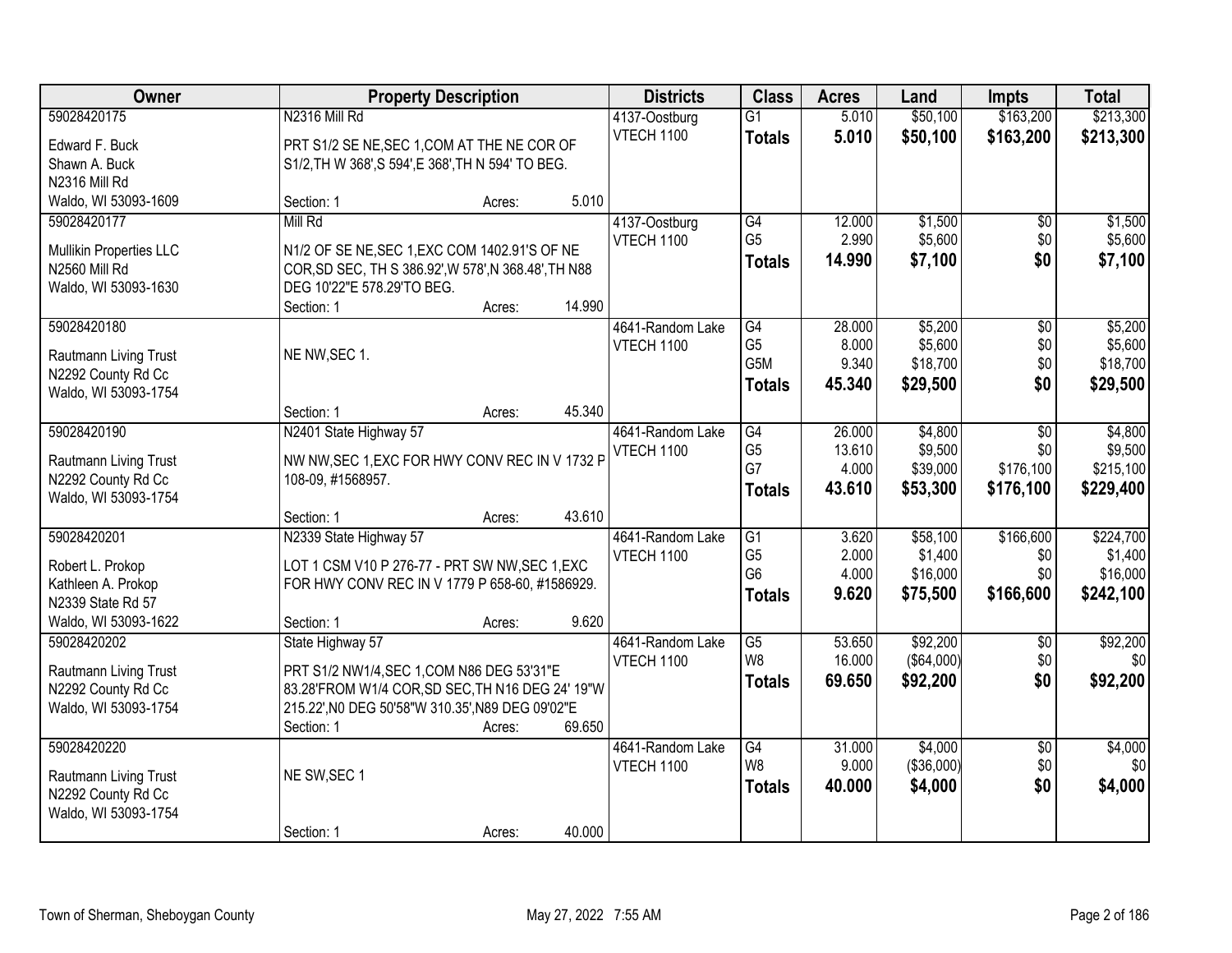| Owner                             | <b>Property Description</b>                                                               |        |        | <b>Districts</b>  | <b>Class</b>    | <b>Acres</b> | Land     | <b>Impts</b>    | <b>Total</b> |
|-----------------------------------|-------------------------------------------------------------------------------------------|--------|--------|-------------------|-----------------|--------------|----------|-----------------|--------------|
| 59028420230                       | N2237 Freedom Ln                                                                          |        |        | 4641-Random Lake  | $\overline{G1}$ | 1.000        | \$25,000 | \$185,600       | \$210,600    |
| Eugene T. Dowty                   | NW SW, SEC 1, EXC PRT FOR STH 57 AS REC IN V 396                                          |        |        | VTECH 1100        | G4              | 16.000       | \$2,000  | \$0             | \$2,000      |
| Virginia Dowty                    | P 564-65 & EXC COM N88 DEG 39'24"E 58.95'FROM                                             |        |        |                   | G <sub>5</sub>  | 13.510       | \$9,500  | \$0             | \$9,500      |
| N2237 Freedom Ln                  | W1/4 COR, SD SEC, TH N88 DEG 39'24"E 653.78', S6                                          |        |        |                   | <b>Totals</b>   | 30.510       | \$36,500 | \$185,600       | \$222,100    |
| Waldo, WI 53093-1638              | Section: 1                                                                                | Acres: | 30.510 |                   |                 |              |          |                 |              |
| 59028420231                       | N2265 Freedom Ln                                                                          |        |        | 4641-Random Lake  | $\overline{G1}$ | 6.790        | \$59,000 | \$111,400       | \$170,400    |
|                                   |                                                                                           |        |        | <b>VTECH 1100</b> | <b>Totals</b>   | 6.790        | \$59,000 | \$111,400       | \$170,400    |
| David W. Meyer                    | CSM V 7 P 62 AFF & V 5 P 313 PRT NW SW, SEC                                               |        |        |                   |                 |              |          |                 |              |
| Sheryl A. Meyer                   | 1, EXC FOR AWARD OF DAMAGES REC IN V 1812 P                                               |        |        |                   |                 |              |          |                 |              |
| N2265 Freedom Ln                  | 604-05,#1595136.                                                                          |        |        |                   |                 |              |          |                 |              |
| Waldo, WI 53093-1638              | Section: 1                                                                                | Acres: | 6.790  |                   |                 |              |          |                 |              |
| 59028420232                       | N2255 Freedom Ln                                                                          |        |        | 4641-Random Lake  | $\overline{G1}$ | 1.430        | \$29,300 | \$83,600        | \$112,900    |
| Kimberly A. Johnson               | LOT 2 CSM V 7 P 53-PRT NW SW SEC 1, EXC FOR                                               |        |        | VTECH 1100        | <b>Totals</b>   | 1.430        | \$29,300 | \$83,600        | \$112,900    |
| N2255 Freedom Ln                  | HWY CONV REC IN V 1814 P 106-07,#1595488.                                                 |        |        |                   |                 |              |          |                 |              |
| Waldo, WI 53093-1638              |                                                                                           |        |        |                   |                 |              |          |                 |              |
|                                   | Section: 1                                                                                | Acres: | 1.430  |                   |                 |              |          |                 |              |
| 59028420250                       | W4876 County Rd A S                                                                       |        |        | 4641-Random Lake  | $\overline{G1}$ | 2.560        | \$37,800 | \$157,700       | \$195,500    |
|                                   |                                                                                           |        |        | <b>VTECH 1100</b> | <b>Totals</b>   | 2.560        | \$37,800 | \$157,700       | \$195,500    |
| Albert Liermann<br>Judith Lierman | PRT SW SW, SEC 1, COM 226.9'E OF INTER OF CEN<br>OF E LANE STH 57 WITH CEN OF CTH A, TH N |        |        |                   |                 |              |          |                 |              |
| PO Box 41                         | 435.6', E 100', S 435.6'TO CEN CTH A, TH W 100'TO                                         |        |        |                   |                 |              |          |                 |              |
| Adell, WI 53001-0041              | Section: 1                                                                                | Acres: | 2.560  |                   |                 |              |          |                 |              |
| 59028420260                       | W4864 County Rd A S                                                                       |        |        | 4641-Random Lake  | $\overline{G1}$ | 2.490        | \$52,500 | \$125,700       | \$178,200    |
|                                   |                                                                                           |        |        | <b>VTECH 1100</b> | G <sub>6</sub>  | 6.500        | \$26,000 | \$0             | \$26,000     |
| Sheila M. Enzenauer               | PRT SW SW, SEC 1, COM 326.9'E OF INTER OF CEN                                             |        |        |                   | <b>Totals</b>   | 8.990        | \$78,500 | \$125,700       | \$204,200    |
| John T. Enzenauer                 | OF E LN STH 57 & CEN CTH A, TH N 435.6', E 125', S                                        |        |        |                   |                 |              |          |                 |              |
| PO Box 287                        | 436.65'TO CEN CTH A, TH W 125'TO BEG & COM N88                                            |        |        |                   |                 |              |          |                 |              |
| Adell, WI 53001-0287              | Section: 1                                                                                | Acres: | 8.990  |                   |                 |              |          |                 |              |
| 59028420261                       | W4854 County Rd A S                                                                       |        |        | 4641-Random Lake  | $\overline{G1}$ | 5.930        | \$54,700 | \$133,000       | \$187,700    |
| John R. Stroik                    | LOT 1 CSM V16 P 89-91, #1547719 - PRT SW SW, SEC                                          |        |        | VTECH 1100        | <b>Totals</b>   | 5.930        | \$54,700 | \$133,000       | \$187,700    |
| Mary Y. Stroik                    | 1.                                                                                        |        |        |                   |                 |              |          |                 |              |
| W4854 S County Rd A               |                                                                                           |        |        |                   |                 |              |          |                 |              |
| Waldo, WI 53093-1605              | Section: 1                                                                                | Acres: | 5.930  |                   |                 |              |          |                 |              |
| 59028420271                       | W4834 County Rd A S                                                                       |        |        | 4641-Random Lake  | G4              | 4.189        | \$900    | $\overline{50}$ | \$900        |
|                                   |                                                                                           |        |        | <b>VTECH 1100</b> | G <sub>5</sub>  | 1.000        | \$700    | \$0             | \$700        |
| Austin Ksioszk                    | LOT 1 OF CSM V30 P91-93 DOC #2110165 PART OF                                              |        |        |                   | G5M             | 1.500        | \$3,000  | \$0             | \$3,000      |
| PO Box 744                        | THE SE SW SEC 1.                                                                          |        |        |                   | <b>Totals</b>   | 6.689        | \$4,600  | \$0             | \$4,600      |
| Elkhart Lake, WI 53020-0744       |                                                                                           |        |        |                   |                 |              |          |                 |              |
|                                   | Section: 1                                                                                | Acres: | 6.689  |                   |                 |              |          |                 |              |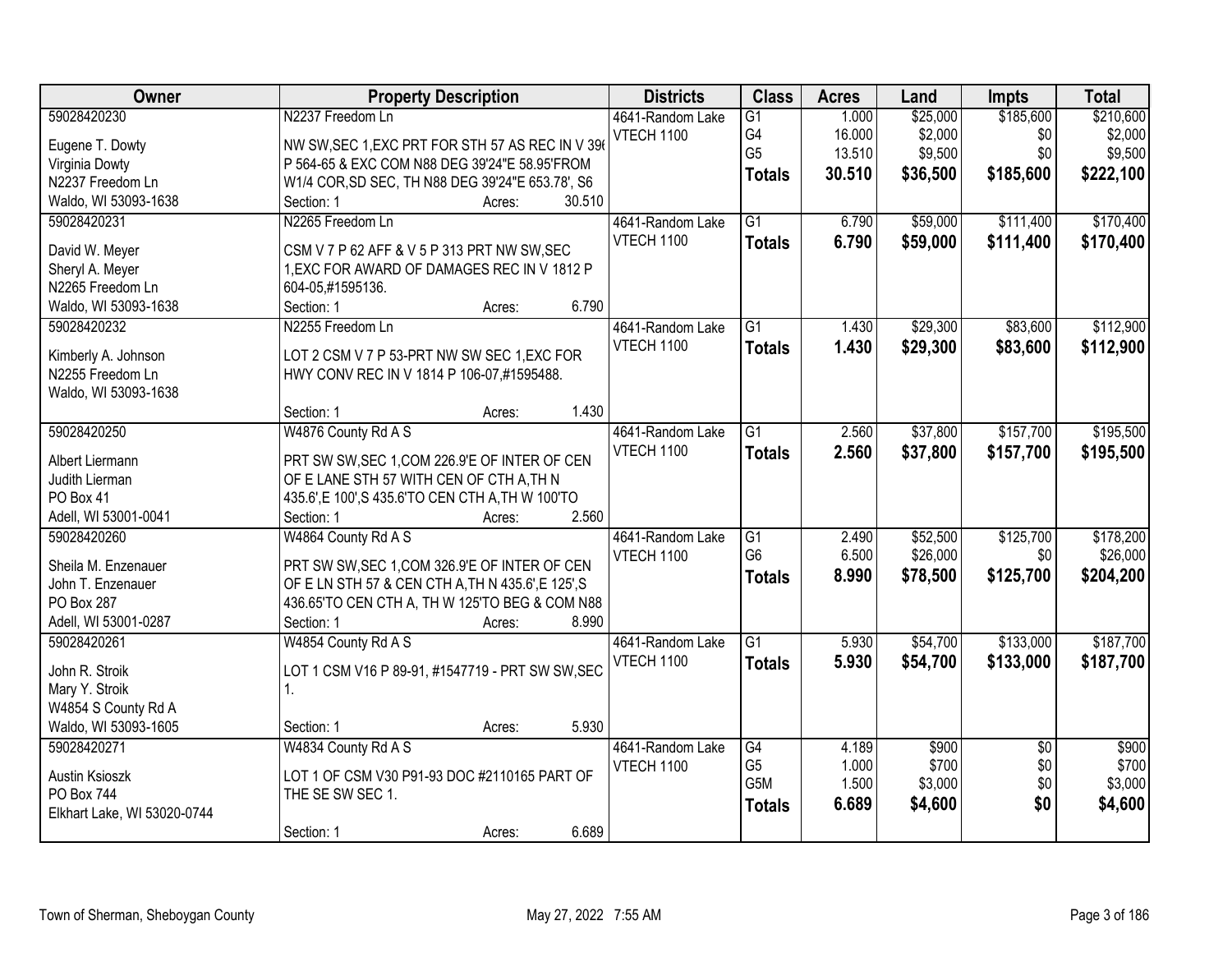| Owner                                       | <b>Property Description</b>                        |        |        | <b>Districts</b>                   | <b>Class</b>          | <b>Acres</b>    | Land                    | <b>Impts</b>           | <b>Total</b>    |
|---------------------------------------------|----------------------------------------------------|--------|--------|------------------------------------|-----------------------|-----------------|-------------------------|------------------------|-----------------|
| 59028420272                                 | W4828 County Rd A S                                |        |        | 4641-Random Lake                   | $\overline{G1}$       | 1.000           | \$25,000                | \$252,200              | \$277,200       |
| Tory R. Laubach                             | LOT 2 OF CSM V 30 P91-93 DOC #2110165 SE           |        |        | VTECH 1100                         | G4                    | 3.498           | \$700                   | \$0                    | \$700           |
| 202 Osius St #6                             | SW, SEC 1.                                         |        |        |                                    | G <sub>5</sub>        | 0.680           | \$500                   | \$0                    | \$500           |
| Adell, WI 53001-1700                        |                                                    |        |        |                                    | G5M                   | 1.500           | \$3,000                 | \$0                    | \$3,000         |
|                                             | Section: 1                                         | Acres: | 6.678  |                                    | <b>Totals</b>         | 6.678           | \$29,200                | \$252,200              | \$281,400       |
| 59028420273                                 | County Rd A S                                      |        |        | 4641-Random Lake                   | $\overline{G4}$       | 7.318           | \$1,200                 | \$0                    | \$1,200         |
| Aaron J. Gruhle                             | LOT 3 OF CSM V 30 P91-93 DOC #2110165 SE           |        |        | <b>VTECH 1100</b>                  | <b>Totals</b>         | 7.318           | \$1,200                 | \$0                    | \$1,200         |
| 1608 Creek Rd #106                          | SW, SEC 1.                                         |        |        |                                    |                       |                 |                         |                        |                 |
| West Bend, WI 53090                         |                                                    |        |        |                                    |                       |                 |                         |                        |                 |
|                                             | Section: 1                                         | Acres: | 7.318  |                                    |                       |                 |                         |                        |                 |
| 59028420274                                 | County Rd A S                                      |        |        | 4641-Random Lake                   | G4                    | 31.785          | \$5,700                 | $\overline{50}$        | \$5,700         |
|                                             |                                                    |        |        | VTECH 1100                         | G <sub>5</sub>        | 1.000           | \$700                   | \$0                    | \$700           |
| Rautmann Living Trust                       | "ERROR DEED" SE SW, SEC 1, EXC COM AT S1/4         |        |        |                                    | <b>Totals</b>         | 32.785          | \$6,400                 | \$0                    | \$6,400         |
| N2292 County Rd Cc                          | POST TH W 424.1', N01 DEG 21' 35"E 631.32'         |        |        |                                    |                       |                 |                         |                        |                 |
| Waldo, WI 53093-1754                        | (ERRONEOUSLY REC AS 632.32'), S89 DEG 58'01"E      |        | 32.785 |                                    |                       |                 |                         |                        |                 |
| 59028420280                                 | Section: 1<br>W4722 County Rd A S                  | Acres: |        | 4641-Random Lake                   | $\overline{G1}$       | 5.810           | \$54,100                | \$134,100              | \$188,200       |
|                                             |                                                    |        |        | VTECH 1100                         |                       |                 |                         |                        |                 |
| Mitchell J. Fisher                          | PRT SE SW, SEC 1, COM AT S1/4 POST, TH W           |        |        |                                    | <b>Totals</b>         | 5.810           | \$54,100                | \$134,100              | \$188,200       |
| Sandra Ann Bryson-Fisher                    | 424.1', N01 DEG 21' 35"E 631.32', S89 DEG 58'01"E  |        |        |                                    |                       |                 |                         |                        |                 |
| W4722 S County Rd A                         | 432.41', TH S02 DEG 06'50"W 631.34'TO BEG, SUBJ TO |        |        |                                    |                       |                 |                         |                        |                 |
| Waldo, WI 53093-1605                        | Section: 1                                         | Acres: | 5.810  |                                    |                       |                 |                         |                        |                 |
| 59028420291                                 | N2292 County Rd CC                                 |        |        | 4137-Oostburg                      | $\overline{G1}$       | 3.010           | \$40,100                | \$249,000              | \$289,100       |
| Rautmann Living Trust                       | A-21857 - PRT NE SE & SE NE, SEC 1, COM S86 DEG    |        |        | VTECH 1100                         | G <sub>5</sub>        | 12.000          | \$8,400                 | \$0                    | \$8,400         |
| N2292 County Rd Cc                          | 54'55"W 33.01'FROM E1/4 COR, SD SEC, TH S01 DEG    |        |        |                                    | <b>Totals</b>         | 15.010          | \$48,500                | \$249,000              | \$297,500       |
| Waldo, WI 53093-1754                        | 25'27"E 530.62', S81 DEG 11'24"W 1073.51', N01 DEG |        |        |                                    |                       |                 |                         |                        |                 |
|                                             | Section: 1                                         | Acres: | 15.010 |                                    |                       |                 |                         |                        |                 |
| 59028420320                                 | W4690 County Rd A S                                |        |        | 4137-Oostburg                      | X4                    | 4.800           | $\sqrt{6}$              | $\overline{50}$        | $\frac{1}{6}$   |
|                                             |                                                    |        |        | VTECH 1100                         | <b>Totals</b>         | 4.800           | \$0                     | \$0                    | \$0             |
| Our Lady of the Lakes Catholic              | PRT SW SE, SEC 1, COM AT SW COR, TH E 220.5', TH N |        |        |                                    |                       |                 |                         |                        |                 |
| Congregation                                | 990', TH W 220.5'TO N&S1/4 LN, TH S 990'TO         |        |        |                                    |                       |                 |                         |                        |                 |
| 230 Butler St<br>Random Lake, WI 53075-1710 | BEG, SUBJ TO HWY CONV REC IN V 1105 P 94.          |        | 4.800  |                                    |                       |                 |                         |                        |                 |
|                                             | Section: 1                                         | Acres: |        |                                    |                       |                 |                         |                        |                 |
| 59028420330                                 | County Rd A S                                      |        |        | 4137-Oostburg<br><b>VTECH 1100</b> | $\overline{G5}$<br>W8 | 6.360<br>32.000 | \$13,400<br>(\$128,000) | $\overline{50}$<br>\$0 | \$13,400<br>\$0 |
| Rautmann Living Trust                       | SE SE, SEC 1, SUBJ TO HWY CONV REC IN V 1103 P     |        |        |                                    |                       |                 |                         |                        |                 |
| N2292 County Rd Cc                          | 634.                                               |        |        |                                    | <b>Totals</b>         | 38.360          | \$13,400                | \$0                    | \$13,400        |
| Waldo, WI 53093-1754                        |                                                    |        |        |                                    |                       |                 |                         |                        |                 |
|                                             | Section: 1                                         | Acres: | 38.360 |                                    |                       |                 |                         |                        |                 |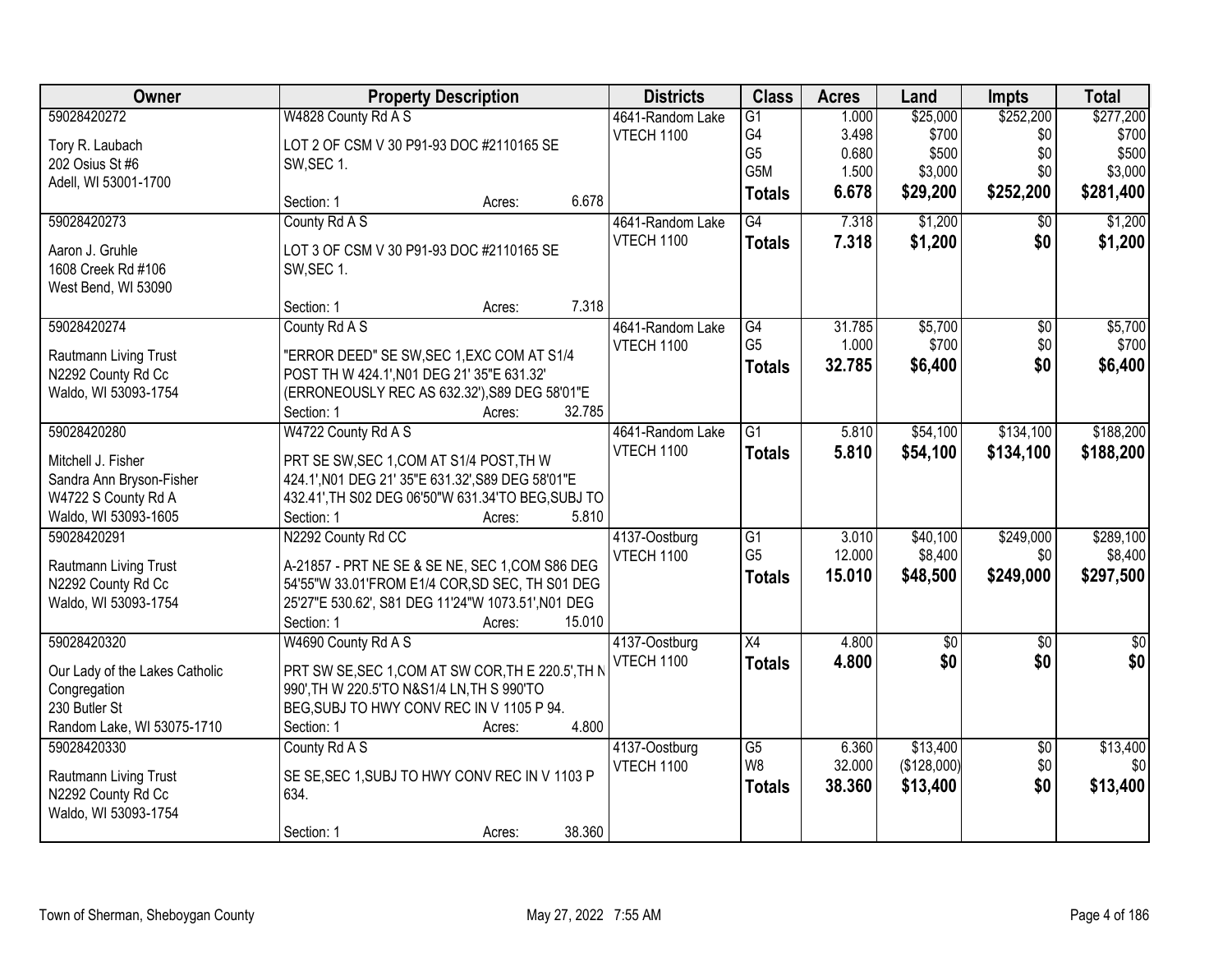| Owner                                    | <b>Property Description</b>                            |         | <b>Districts</b>  | <b>Class</b>           | <b>Acres</b> | Land            | <b>Impts</b>    | <b>Total</b>    |
|------------------------------------------|--------------------------------------------------------|---------|-------------------|------------------------|--------------|-----------------|-----------------|-----------------|
| 59028420331                              | County Rd A S                                          |         | 4137-Oostburg     | G4                     | 110.000      | \$18,200        | $\sqrt{$0}$     | \$18,200        |
| Rautmann Living Trust                    | PRT NE SE, NW SE, SW SE, SW NE & SE NE, SEC 1, COI     |         | <b>VTECH 1100</b> | G <sub>5</sub>         | 7.190        | \$3,600         | \$0             | \$3,600         |
| N2292 County Rd Cc                       | N1 DEG 2' 51"W 33.01'FROM S1/4 COR, SD SEC, TH         |         |                   | W <sub>8</sub>         | 19.000       | (\$76,000)      | \$0             | \$0             |
| Waldo, WI 53093-1754                     | N87 DEG 13'22"E 38.62' & N82 DEG 21'52"E 183'TO        |         |                   | <b>Totals</b>          | 136.190      | \$21,800        | \$0             | \$21,800        |
|                                          | Section: 1<br>Acres:                                   | 136.190 |                   |                        |              |                 |                 |                 |
| 59028420340                              | County Rd A                                            |         | 4641-Random Lake  | $\overline{\text{X3}}$ | 0.720        | $\overline{50}$ | $\overline{50}$ | \$0             |
|                                          |                                                        |         | <b>VTECH 1100</b> | <b>Totals</b>          | 0.720        | \$0             | \$0             | \$0             |
| Sheboygan County (S.T.H.""57)            | PRT TAKEN FOR S.T.H."57"IN SEC 1,AS REC IN VOL         |         |                   |                        |              |                 |                 |                 |
| Attn: Hwy                                | 396 P 564/65, VOL 397 P 79/80, VOL 396 P 419/20, & VOI |         |                   |                        |              |                 |                 |                 |
| W5741 County Rd J                        | 400 P 549                                              |         |                   |                        |              |                 |                 |                 |
| Plymouth, WI 53073-3340                  | Section: 1<br>Acres:                                   | 0.720   |                   |                        |              |                 |                 |                 |
| 59028420341                              | County Rd A                                            |         | 4641-Random Lake  | $\overline{\chi_3}$    | 5.110        | $\overline{50}$ | \$0             | $\overline{50}$ |
| Sheboygan County                         | PRT SE SW, SEC 1 0.39 AC. (FISHER) PRT SW SE, SEC      |         | <b>VTECH 1100</b> | <b>Totals</b>          | 5.110        | \$0             | \$0             | \$0             |
| W5741 County Rd J                        | 10.20 AC. (ST. PATRICK'S) PRT SE SE, SEC 11.64 AC.     |         |                   |                        |              |                 |                 |                 |
| Plymouth, WI 53073-3340                  | (PIETENPOL) PRT SW SE, SEC 1 1.45 AC.                  |         |                   |                        |              |                 |                 |                 |
|                                          | Section: 1<br>Acres:                                   | 5.110   |                   |                        |              |                 |                 |                 |
| 59028420342                              | County Rd A                                            |         | 4641-Random Lake  | X2                     | 4.760        | \$0             | $\sqrt[6]{3}$   | $\sqrt{50}$     |
|                                          |                                                        |         | <b>VTECH 1100</b> | <b>Totals</b>          | 4.760        | \$0             | \$0             | \$0             |
| State of Wisconsin Dept of Transportatic | PRT NW1/4, SEC 1 (ZUENGLER) 2.84 AC. PRT NW            |         |                   |                        |              |                 |                 |                 |
| 944 Vanderperren Way                     | SW, SEC 1 (DOWTY) 0.50 AC. PRT SW NW, SEC 1            |         |                   |                        |              |                 |                 |                 |
| Green Bay, WI 54304-5344                 | (RAUTMANN) 0.25 AC. PRT SW NW, SEC 1 (PROKUP)          |         |                   |                        |              |                 |                 |                 |
|                                          | Section: 1<br>Acres:                                   | 4.760   |                   |                        |              |                 |                 |                 |
| 59028420360                              | County Rd A                                            |         | 4641-Random Lake  | $\overline{\text{X3}}$ | 6.830        | $\overline{50}$ | \$0             | $\overline{50}$ |
| Sheboygan County (S.T.H.""57)            | PRT NE NE, COM IN CEN S.T.H. "57", 1060'S OF NE        |         | <b>VTECH 1100</b> | <b>Totals</b>          | 6.830        | \$0             | \$0             | \$0             |
| Attn: Hwy                                | COR SEC 2, TH W 175', S 469.2'TO CEN C.                |         |                   |                        |              |                 |                 |                 |
| W5741 County Rd J                        | T.H."I", NELY ON CEN C.T.H. "I", 290'TO INTERSECT      |         |                   |                        |              |                 |                 |                 |
| Plymouth, WI 53073-3340                  | Section: 2<br>Acres:                                   | 6.830   |                   |                        |              |                 |                 |                 |
| 59028420370                              | N2394 County Rd I                                      |         | 4641-Random Lake  | $\overline{G1}$        | 0.520        | \$26,600        | \$109,500       | \$136,100       |
|                                          |                                                        |         | <b>VTECH 1100</b> | <b>Totals</b>          | 0.520        | \$26,600        | \$109,500       | \$136,100       |
| Phillip K. Holk                          | PRT NE NE, SEC 2, COM 1265.2'S & 175'W OF NE           |         |                   |                        |              |                 |                 |                 |
| Juli A. Holk                             | COR, SD SEC, TH W 82.5', S 285.4'TO CEN CTH IN75       |         |                   |                        |              |                 |                 |                 |
| N2394 County Rd I                        | DEG 40'E 85.2'TO PNT IN CEN, SD HWY, TH N 264'TO       |         |                   |                        |              |                 |                 |                 |
| Waldo, WI 53093-1600                     | Section: 2<br>Acres:                                   | 0.520   |                   |                        |              |                 |                 |                 |
| 59028420380                              | N2390 County Rd I                                      |         | 4641-Random Lake  | G1                     | 0.550        | \$27,100        | \$76,400        | \$103,500       |
| Timothy H. Maas                          | PRT NE NE, SEC 2, COM 1265.2'S & 257.5'W OF NE         |         | <b>VTECH 1100</b> | <b>Totals</b>          | 0.550        | \$27,100        | \$76,400        | \$103,500       |
| N2390 County Rd I                        | COR SD SEC, TH W 82.5', S 291.4'TO CEN CTH I, TH       |         |                   |                        |              |                 |                 |                 |
| Waldo, WI 53093-1600                     | N85 DEG 50'E ALG CEN OF HWY 82.6', TH N 285.4' TO      |         |                   |                        |              |                 |                 |                 |
|                                          | Section: 2<br>Acres:                                   | 0.550   |                   |                        |              |                 |                 |                 |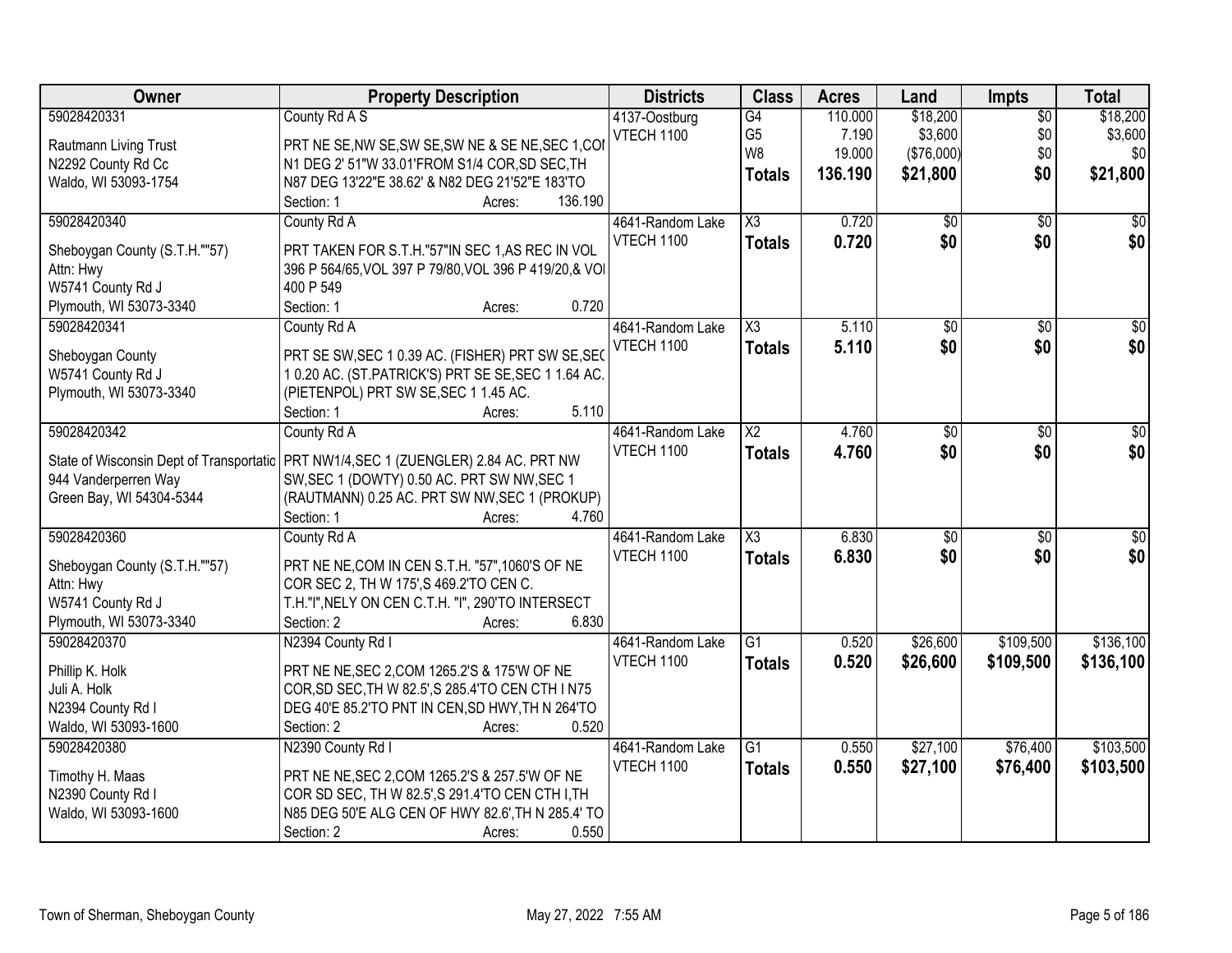| Owner                          | <b>Property Description</b>                         | <b>Districts</b>  | <b>Class</b>                      | <b>Acres</b>   | Land              | <b>Impts</b>    | <b>Total</b> |
|--------------------------------|-----------------------------------------------------|-------------------|-----------------------------------|----------------|-------------------|-----------------|--------------|
| 59028420390                    | N2384 County Rd I                                   | 4641-Random Lake  | $\overline{G1}$                   | 0.560          | \$27,300          | \$88,900        | \$116,200    |
| Joshua C. Kutska               | PRT NE NE, SEC 2, COM 1265.2'S & 340'W OF NE        | <b>VTECH 1100</b> | <b>Totals</b>                     | 0.560          | \$27,300          | \$88,900        | \$116,200    |
| N2384 County Rd I              | COR, SD SEC, TH W 82.5', S 297.75'TO CEN CTH I, N85 |                   |                                   |                |                   |                 |              |
| Waldo, WI 53093-1600           | DEG 50'E ALG CEN OF HWY 82.6', TH N 291.4'TO BEG    |                   |                                   |                |                   |                 |              |
|                                | 0.560<br>Section: 2<br>Acres:                       |                   |                                   |                |                   |                 |              |
| 59028420400                    | W4989 County Rd W                                   | 4641-Random Lake  | $\overline{G1}$                   | 1.460          | \$41,900          | \$173,100       | \$215,000    |
|                                |                                                     | <b>VTECH 1100</b> | <b>Totals</b>                     | 1.460          | \$41,900          | \$173,100       | \$215,000    |
| Brittnee Lynn Heimerl          | A-22504 & OTHER LANDS - PRT NE NE, SEC 2, COM       |                   |                                   |                |                   |                 |              |
| Daniel D. Kumrow               | 1315.85'W OF NE COR SD1/4, TH S1 DEG 31'W 290', E   |                   |                                   |                |                   |                 |              |
| W4989 County Rd W              | 220', N1 DEG 31'E 290' TH W 220'TO BEG.<br>1.460    |                   |                                   |                |                   |                 |              |
| Waldo, WI 53093-1628           | Section: 2<br>Acres:                                |                   |                                   |                |                   |                 |              |
| 59028420411                    | County Rd W                                         | 4641-Random Lake  | $\overline{G4}$<br>G <sub>5</sub> | 19.000         | \$3,800           | $\overline{50}$ | \$3,800      |
| Larry D. Kumrow                | LOT 2 CSM V25 P184-186 #1946896 - PRT NW NE &       | VTECH 1100        |                                   | 2.920          | \$1,500           | \$0             | \$1,500      |
| W4387 Pine Rdg                 | NE NE, SEC 2                                        |                   | <b>Totals</b>                     | 21.920         | \$5,300           | \$0             | \$5,300      |
| Waldo, WI 53093-1780           |                                                     |                   |                                   |                |                   |                 |              |
|                                | 21.920<br>Section: 2<br>Acres:                      |                   |                                   |                |                   |                 |              |
| 59028420412                    | W5033 County Rd W                                   | 4641-Random Lake  | $\overline{G1}$                   | 2.000          | \$35,000          | \$185,800       | \$220,800    |
|                                |                                                     | VTECH 1100        | G4                                | 1.000          | \$200             | \$0             | \$200        |
| Michael D. Lindsay             | LOT 1 CSM V25 P184-186 #1946896 - PRT NW NE &       |                   | <b>Totals</b>                     | 3.000          | \$35,200          | \$185,800       | \$221,000    |
| Kathy Lindsay                  | NE NE, SEC 2.                                       |                   |                                   |                |                   |                 |              |
| W5033 County Rd W              | 3.000                                               |                   |                                   |                |                   |                 |              |
| Waldo, WI 53093-1628           | Section: 2<br>Acres:                                |                   |                                   |                |                   |                 |              |
| 59028420420                    | W5059 County Rd W                                   | 4641-Random Lake  | $\overline{G1}$<br>G4             | 2.000<br>3.210 | \$35,000<br>\$500 | \$284,200       | \$319,200    |
| Gerald A. Barbian Jr           | PRT NW NE, SEC 2, COM AT N1/4 POST, TH S0 DEG       | <b>VTECH 1100</b> | G <sub>5</sub>                    |                |                   | \$0             | \$500        |
| Kathryn M. Barbian             | 45'03"W 649.71', N87 DEG 01'21"E 712.08', N0 DEG    |                   |                                   | 5.000          | \$3,500           | \$0             | \$3,500      |
| W5059 County Rd W              | 22'04"W 612.68'TO N LN NE1/4, TH W 698.67'TO BEG.   |                   | <b>Totals</b>                     | 10.210         | \$39,000          | \$284,200       | \$323,200    |
| Waldo, WI 53093-1628           | 10.210<br>Section: 2<br>Acres:                      |                   |                                   |                |                   |                 |              |
| 59028420430                    |                                                     | 4641-Random Lake  | $\overline{G1}$                   | 6.780          | \$31,200          | $\overline{50}$ | \$31,200     |
| Merlin W. Hammen               | PRT NW NE, SEC 2, COM AT SE COR SD1/4, TH N0        | <b>VTECH 1100</b> | <b>Totals</b>                     | 6.780          | \$31,200          | \$0             | \$31,200     |
|                                | DEG 02'E 455.32', S87 DEG 25'W 656.95' S4 DEG 29' W |                   |                                   |                |                   |                 |              |
| 1205 Wisconsin St<br>PO Box 74 | TO S LINE NW NE TH E TO BEG.                        |                   |                                   |                |                   |                 |              |
| Adell, WI 53001-0074           | 6.780                                               |                   |                                   |                |                   |                 |              |
|                                | Section: 2<br>Acres:                                |                   |                                   |                |                   |                 |              |
| 59028420450                    | County Rd I                                         | 4641-Random Lake  | $\overline{G5}$                   | 0.260          | \$100             | $\overline{30}$ | \$100        |
| Cynthia Nka N. Geib            | SE NE, SEC 2, LYING S OF CTH I EXC PRT FOR HWY      | <b>VTECH 1100</b> | <b>Totals</b>                     | 0.260          | \$100             | \$0             | \$100        |
| Cynthia N. Huber               | REC V 398 P 13-14 & V 398 P 16-17, EXC COM          |                   |                                   |                |                   |                 |              |
| 1265 Wisconsin St              | 164.36'W & N0 DEG 3'47"E 1038.20'FROM E1/4 COR      |                   |                                   |                |                   |                 |              |
| Adell, WI 53001-1190           | 0.260<br>Section: 2<br>Acres:                       |                   |                                   |                |                   |                 |              |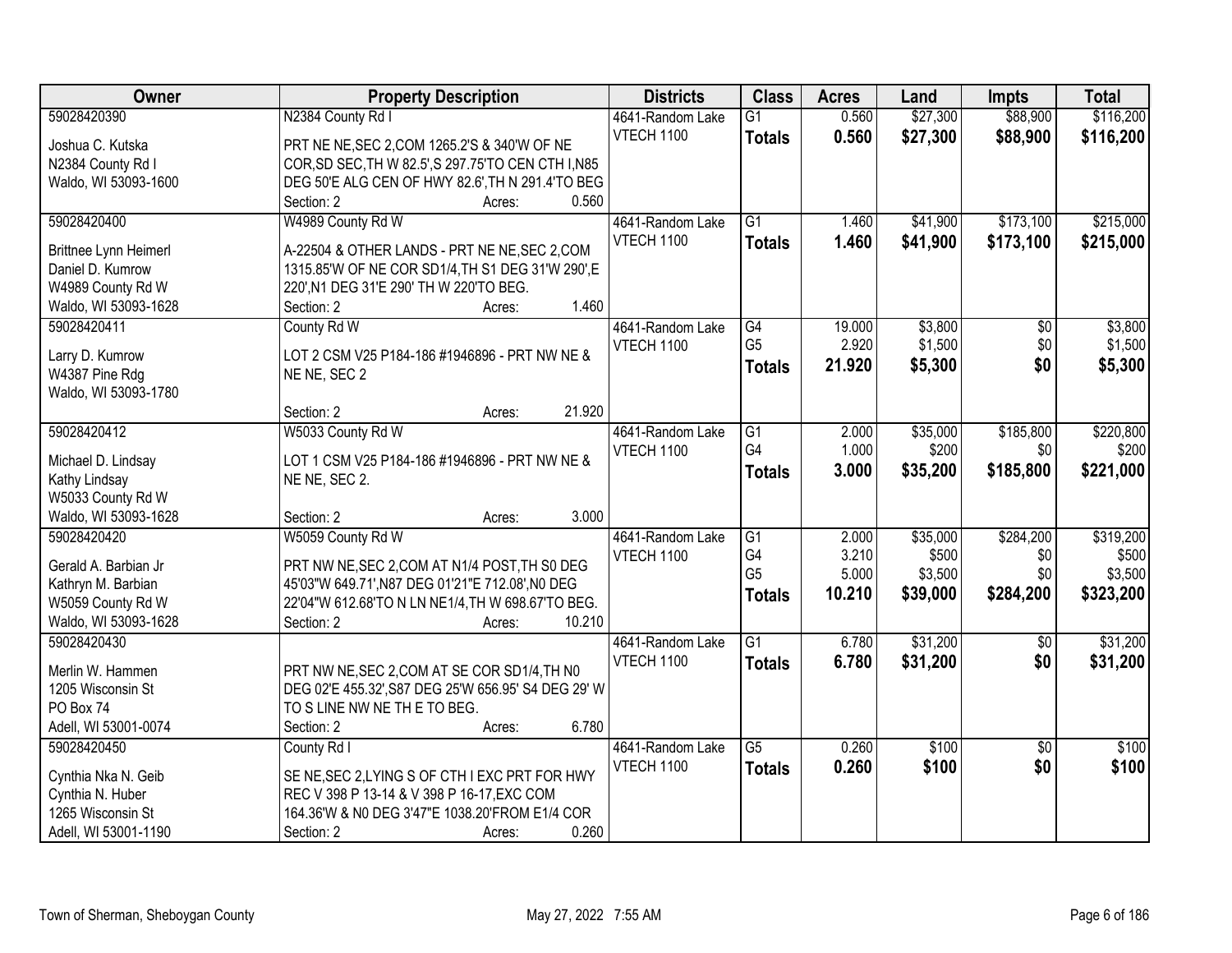| Owner                                 | <b>Property Description</b>                                              | <b>Districts</b>  | <b>Class</b>    | <b>Acres</b> | Land      | <b>Impts</b>    | <b>Total</b> |
|---------------------------------------|--------------------------------------------------------------------------|-------------------|-----------------|--------------|-----------|-----------------|--------------|
| 59028420451                           | N2343 County Rd I                                                        | 4641-Random Lake  | $\overline{G1}$ | 1.050        | \$25,500  | \$201,600       | \$227,100    |
| Craig A. Perleberg                    | LOT 1 CSM V23 P53-54 #1825757 - PRT SE NE, SEC 2.                        | VTECH 1100        | <b>Totals</b>   | 1.050        | \$25,500  | \$201,600       | \$227,100    |
| N2343 County Rd I                     | & PRT LOT 2 SD CSM, COM AT SW COR SD LOT 1                               |                   |                 |              |           |                 |              |
| Adell, WI 53001-1193                  | CSM, TH N28 DEG 16'03"W 213.62', S24 DEG 23'22"E                         |                   |                 |              |           |                 |              |
|                                       | 1.050<br>Section: 2<br>Acres:                                            |                   |                 |              |           |                 |              |
| 59028420452                           | County Rd I                                                              | 4641-Random Lake  | $\overline{G1}$ | 1.000        | \$25,000  | $\overline{50}$ | \$25,000     |
|                                       |                                                                          | <b>VTECH 1100</b> | G4              | 11.700       | \$2,000   | \$0             | \$2,000      |
| Cynthia Nka N. Geib                   | LOT 2 CSM V23 P53-54 #1825757 - PRT SE NE, SEC 2,                        |                   | G <sub>5</sub>  | 13.710       | \$9,600   | \$0             | \$9,600      |
| Cynthia N. Huber<br>1265 Wisconsin St | EXC COM AT SW COR LOT 1 SD CSM, TH N28 DEG                               |                   | <b>Totals</b>   | 26.410       | \$36,600  | \$0             | \$36,600     |
| Adell, WI 53001-1190                  | 16'03"W 213.62', S24 DEG 23'22"E 217.16', TH N50<br>26.410<br>Section: 2 |                   |                 |              |           |                 |              |
| 59028420465                           | Acres:<br>N2385 County Rd I                                              | 4641-Random Lake  | $\overline{G1}$ | 1.000        | \$25,000  | \$157,500       | \$182,500    |
|                                       |                                                                          | VTECH 1100        |                 |              |           |                 |              |
| Raylene Miske Justinger               | LOT 1 CSM V4 P 114 - PRT E 1/2 NE1/4, SEC 2, COM                         |                   | <b>Totals</b>   | 1.000        | \$25,000  | \$157,500       | \$182,500    |
| N2385 County Rd I                     | 164.36'W OF E1/4 COR, SD SEC, & N00 DEG 03'47"E                          |                   |                 |              |           |                 |              |
| Waldo, WI 53093-1601                  | 1038.20'ON W R/W STH 57 TO PNT OF BEG, TH N0                             |                   |                 |              |           |                 |              |
|                                       | 1.000<br>Section: 2<br>Acres:                                            |                   |                 |              |           |                 |              |
| 59028420470                           | W5109 County Rd W                                                        | 4641-Random Lake  | $\overline{G2}$ | 4.000        | \$24,000  | \$0             | \$24,000     |
| Jesse J. Bliesner                     | NE NW, SEC 2, EXC 1.22 AC FOR CMSTP&P RR R/W.                            | VTECH 1100        | G4              | 38.000       | \$5,500   | \$0             | \$5,500      |
| Ruth H. Bliesner                      |                                                                          |                   | G <sub>5</sub>  | 2.930        | \$1,500   | \$0             | \$1,500      |
| W5109 County Rd W                     |                                                                          |                   | G7              | 2.000        | \$29,000  | \$146,300       | \$175,300    |
| Adell, WI 53001-1169                  | 46.930<br>Section: 2<br>Acres:                                           |                   | <b>Totals</b>   | 46.930       | \$60,000  | \$146,300       | \$206,300    |
| 59028420480                           | County Rd W                                                              | 4641-Random Lake  | $\overline{G5}$ | 23.570       | \$16,500  | $\sqrt[6]{}$    | \$16,500     |
|                                       |                                                                          | <b>VTECH 1100</b> | <b>Totals</b>   | 23,570       | \$16,500  | \$0             | \$16,500     |
| Roger L. Streff                       | PRT NW NW, SEC 2, COM AT NE COR, TH S 99.46                              |                   |                 |              |           |                 |              |
| 1015 Wisconsin Ave                    | RDS, W 80 RDS TO W SEC LN, N 30.54 RDS, E 55                             |                   |                 |              |           |                 |              |
| Oostburg, WI 53070-1101               | RDS, N 70 RDS TO N SEC LN, TH E 25 RDS TO                                |                   |                 |              |           |                 |              |
|                                       | 23.570<br>Section: 2<br>Acres:                                           |                   |                 |              |           |                 |              |
| 59028420490                           | W5287 County Rd W                                                        | 4641-Random Lake  | $\overline{G1}$ | 1.000        | \$25,000  | \$19,600        | \$44,600     |
| Douglas D. Marth                      | PRT NW NW, SEC 2, COM AT NW SEC COR, TH E 55                             | <b>VTECH 1100</b> | G <sub>5</sub>  | 13.060       | \$9,100   | \$0             | \$9,100      |
| 15340 196th Cir NW                    | RD, S 70 RD, W 55 RD TO W SEC LN, TH N 70 RD TO                          |                   | G <sub>6</sub>  | 10.000       | \$40,000  | \$0             | \$40,000     |
| Elk River, MN 55330-4162              | BEG.                                                                     |                   | <b>Totals</b>   | 24.060       | \$74,100  | \$19,600        | \$93,700     |
|                                       | 24.060<br>Section: 2<br>Acres:                                           |                   |                 |              |           |                 |              |
| 59028420500                           |                                                                          | 4641-Random Lake  | G1              | 1.000        | \$25,000  | \$15,200        | \$40,200     |
|                                       |                                                                          | <b>VTECH 1100</b> | G <sub>5</sub>  | 21.730       | \$15,200  | \$0             | \$15,200     |
| Steven D. Casarez                     | SW NW, SEC 2, EXC COM 99.46 RDS S OF NE COR NW                           |                   | G <sub>6</sub>  | 17.000       | \$68,000  | \$0             | \$68,000     |
| Annette Casarez                       | NW, TH W 80 RDS, N 0.54 RDS, E 80 RDS, TH S 0.54                         |                   | <b>Totals</b>   | 39.730       | \$108,200 | \$15,200        | \$123,400    |
| 643 County Rd Bb                      | RDS TO BEG.                                                              |                   |                 |              |           |                 |              |
| Adell, WI 53001-1162                  | 39.730<br>Section: 2<br>Acres:                                           |                   |                 |              |           |                 |              |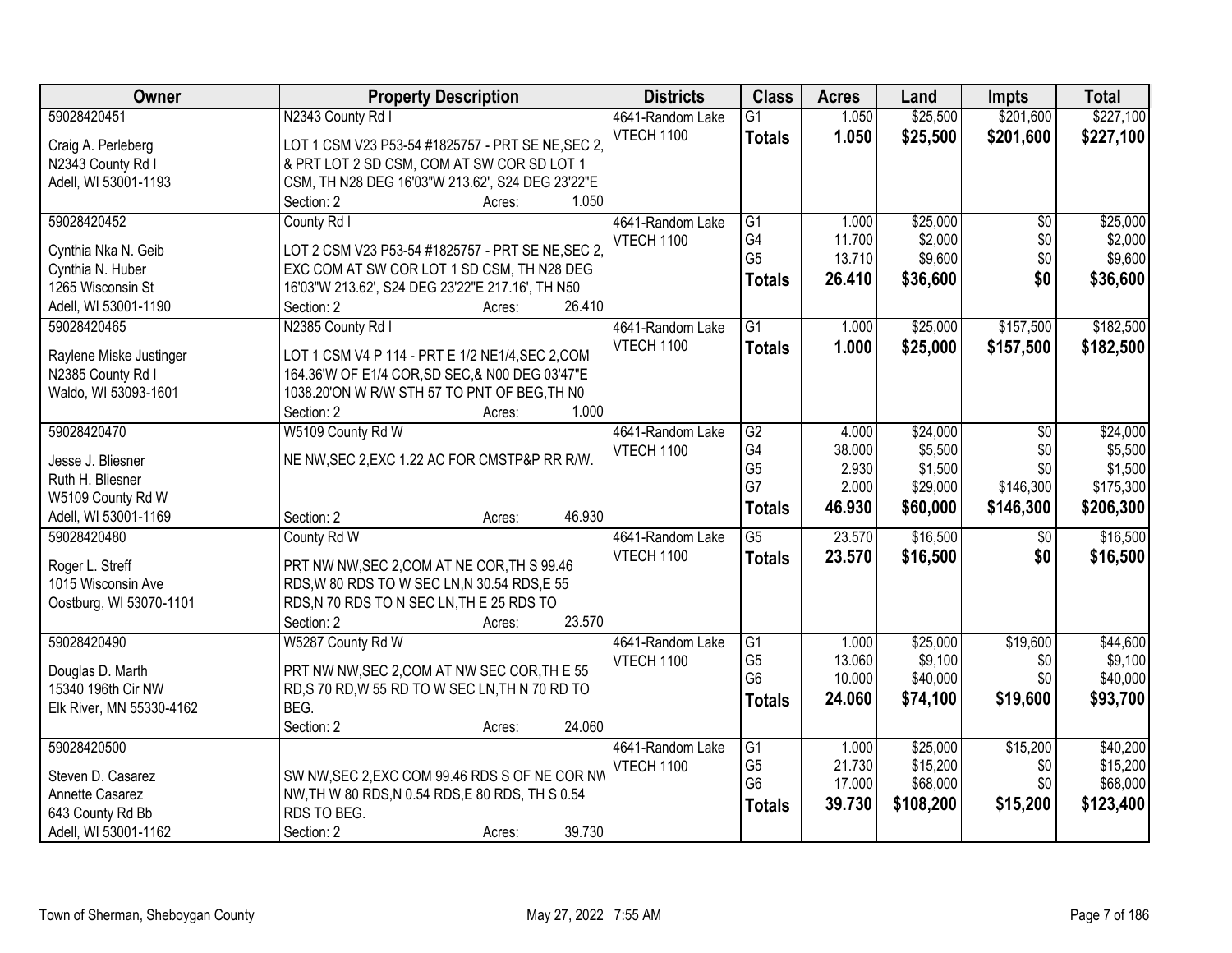| <b>Class</b><br>Owner<br><b>Property Description</b><br><b>Districts</b><br><b>Acres</b><br>Land<br><b>Impts</b>                     | <b>Total</b>               |
|--------------------------------------------------------------------------------------------------------------------------------------|----------------------------|
| 59028420501<br>643 County Rd BB<br>5.800<br>\$54,000<br>\$83,100<br>4641-Random Lake<br>$\overline{G1}$                              | \$137,100                  |
| VTECH 1100<br>5.800<br>\$54,000<br>\$83,100<br><b>Totals</b><br>A-19813 - THAT PRT OF SE NW, SEC 2,LYING W OF<br>Steven D. Casarez   | \$137,100                  |
| Annette Casarez<br>WLY R/W LN OF CMSTP&P RR.                                                                                         |                            |
| 643 County Rd Bb                                                                                                                     |                            |
| 5.800<br>Adell, WI 53001-1162<br>Section: 2<br>Acres:                                                                                |                            |
| \$29,400<br>59028420505<br>County Rd BB<br>$\overline{G2}$<br>5.290<br>\$51,500<br>4641-Random Lake                                  | \$80,900                   |
| <b>VTECH 1100</b><br>5.290<br>\$29,400<br>\$51,500<br><b>Totals</b>                                                                  | \$80,900                   |
| ALL THAT PRT OF N1/2 NE SW, SEC 2,LYING W OF W<br>Casarez M Casarez Trust                                                            |                            |
| Casarez Pelleting, Inc<br>R/W LN CMSTPP RR.                                                                                          |                            |
| 643 County Rd Bb                                                                                                                     |                            |
| 5.290<br>Adell, WI 53001-1162<br>Section: 2<br>Acres:                                                                                |                            |
| 59028420510<br>G4<br>3.000<br>\$500<br>County Rd A<br>4641-Random Lake                                                               | \$500<br>\$0               |
| G <sub>5</sub><br>5.000<br>\$3,500<br><b>VTECH 1100</b><br>N1/2 NW SW, SEC 2<br>Steven D. Casarez                                    | \$0<br>\$3,500             |
| G5M<br>12.000<br>\$24,000<br>Annette Casarez                                                                                         | \$0<br>\$24,000            |
| 20.000<br>\$28,000<br>\$0<br><b>Totals</b><br>643 County Rd Bb                                                                       | \$28,000                   |
| 20.000<br>Adell, WI 53001-1162<br>Section: 2<br>Acres:                                                                               |                            |
| 59028420520<br>G <sub>5</sub> M<br>20.000<br>\$40,000<br>County Rd A<br>4641-Random Lake                                             | \$40,000<br>$\sqrt[6]{3}$  |
| <b>VTECH 1100</b><br>20.000<br>\$40,000<br><b>Totals</b>                                                                             | \$0<br>\$40,000            |
| S1/2 NW SW, SEC 2<br>Milk Specialties Co                                                                                             |                            |
| Attn: Jason Thomas                                                                                                                   |                            |
| 7500 Flying Cloud Dr Ste 500                                                                                                         |                            |
| Eden Prairie, MN 55344-3703<br>20.000<br>Section: 2<br>Acres:                                                                        |                            |
| \$2,300<br>59028420530<br>$\overline{G4}$<br>18.000<br>County Rd A S<br>4641-Random Lake                                             | \$2,300<br>$\overline{50}$ |
| G <sub>5</sub><br>0.490<br>\$300<br><b>VTECH 1100</b><br>Milk Specialties Co<br>SW SW, SEC 2, EXC COM 394.6'E OF SW COR SD           | \$0<br>\$300               |
| \$0<br>18.490<br>\$2,600<br><b>Totals</b><br>Attn: Jason Thomas<br>SEC, TH E 298.4' N 220', S89 DEG 50'W 296.5', TH S0               | \$2,600                    |
| DEG 22'W 220'TO BEG, SUBJ TO HWY AS REC IN VOL<br>7500 Flying Cloud Dr Ste 500                                                       |                            |
| Eden Prairie, MN 55344-3703<br>Section: 2<br>18.490<br>Acres:                                                                        |                            |
| 59028420540<br>$\overline{X4}$<br>1.500<br>$\sqrt{$0}$<br>County Rd A<br>4641-Random Lake                                            | $\sqrt{50}$<br>$\sqrt{6}$  |
| \$0<br>1.500<br><b>VTECH 1100</b><br><b>Totals</b>                                                                                   | \$0 <br>\$0                |
| PRT SW SW, SEC 2, COM 394.6'E OF SW COR SD<br>Emanuel Cemetery Ass'n                                                                 |                            |
| SEC, TH E 298.5' N 220', S89 DEG 50'W 296.5', TH S0<br>R 1 County Rd A                                                               |                            |
| DEG 22'W 220'TO BEG.<br>Adell, WI 53001                                                                                              |                            |
| 1.500<br>Section: 2<br>Acres:                                                                                                        |                            |
| \$154,700<br>59028420541<br>W5280 County Rd A S<br>$\overline{G2}$<br>20.010<br>\$100,000<br>4641-Random Lake                        | \$254,700                  |
| VTECH 1100<br>20.010<br>\$154,700<br>\$100,000<br><b>Totals</b><br>Dan H. Mondloch<br>PRT SW SW, SEC 2, COM N01 DEG 22'33"E 35'& ELY | \$254,700                  |
| ALG CURVE 30', TH N01 DEG 22'33"E 1288.13', N89<br>Kim M. Mondloch                                                                   |                            |
| 641 Lake Dr<br>DEG 52'28"E 728.48', S01 DEG 22'33"W 1104.84', S89                                                                    |                            |
| 20.010<br>Random Lake, WI 53075-6700<br>Section: 2<br>Acres:                                                                         |                            |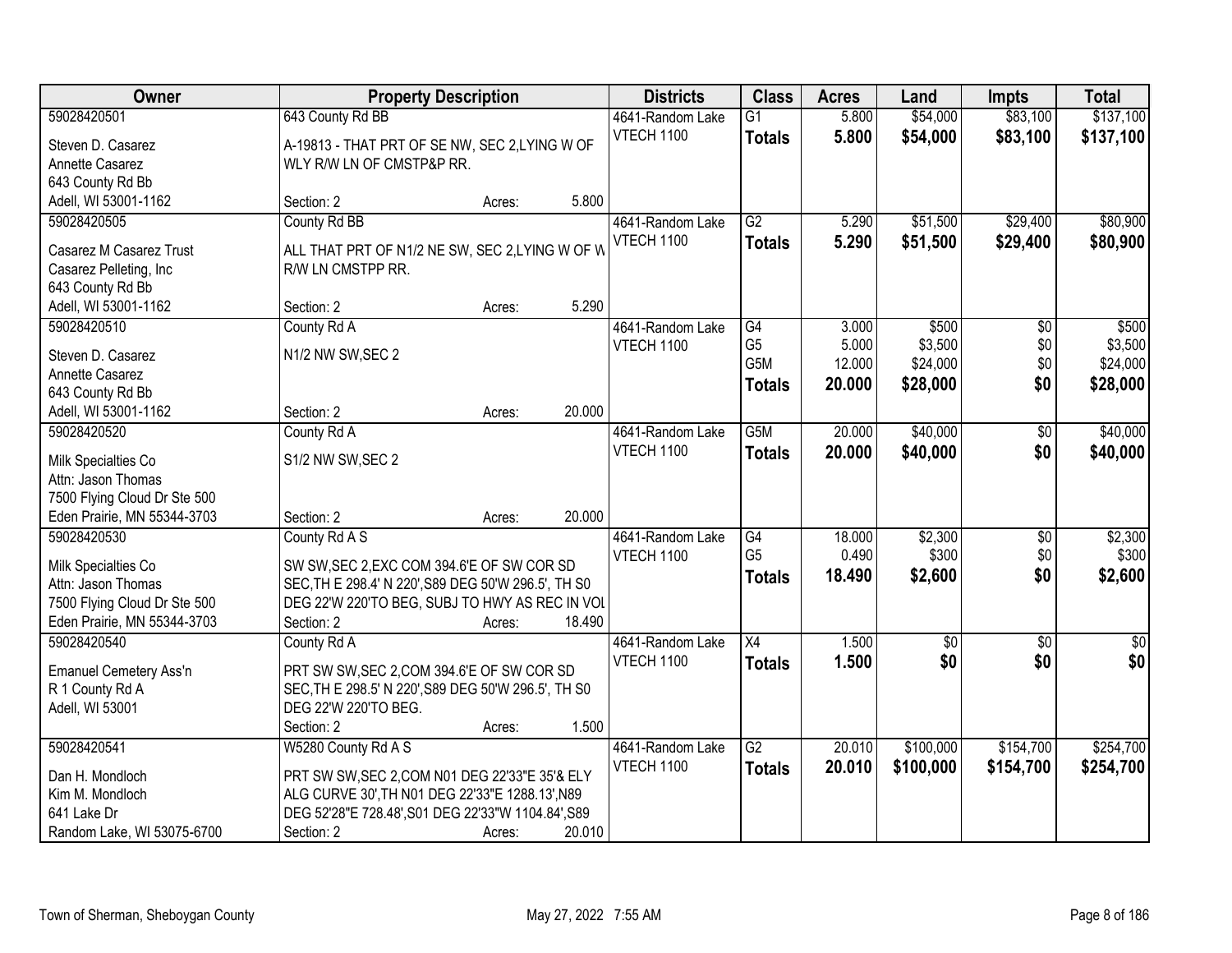| Owner                                                                              | <b>Property Description</b>                           |                  | <b>Districts</b>  | <b>Class</b>           | <b>Acres</b> | Land            | <b>Impts</b>    | <b>Total</b>    |
|------------------------------------------------------------------------------------|-------------------------------------------------------|------------------|-------------------|------------------------|--------------|-----------------|-----------------|-----------------|
| 59028420560                                                                        |                                                       |                  | 4641-Random Lake  | $\overline{\text{X2}}$ | 2.450        | $\overline{50}$ | $\overline{50}$ | $\overline{30}$ |
| State of Wisconsin Dept of Transportatic   NE NW R/W. 1.22 AC. NW NW R/W. 1.23 AC. |                                                       |                  | <b>VTECH 1100</b> | <b>Totals</b>          | 2.450        | \$0             | \$0             | \$0             |
| 4802 Sheboygan Ave Rm 701                                                          |                                                       |                  |                   |                        |              |                 |                 |                 |
| PO Box 7914                                                                        |                                                       |                  |                   |                        |              |                 |                 |                 |
| Madison, WI 53707-7914                                                             | Section: 2                                            | 2.450<br>Acres:  |                   |                        |              |                 |                 |                 |
| 59028420570                                                                        |                                                       |                  | 4641-Random Lake  | $\overline{\text{X3}}$ | 12.070       | \$0             | \$0             | \$0             |
| Sheboygan County (S.T.H.""57)                                                      | PRT TAKEN FOR S.T.H."57"IN SECTION 2 AS REC IN        |                  | <b>VTECH 1100</b> | <b>Totals</b>          | 12.070       | \$0             | \$0             | \$0             |
| Attn: Hwy                                                                          | VOL 397 P 34/5, VOL 397 P 173 & VOL 398 P 13/14 &     |                  |                   |                        |              |                 |                 |                 |
| W5741 County Rd J                                                                  | VOL 398 P 16/17.                                      |                  |                   |                        |              |                 |                 |                 |
| Plymouth, WI 53073-3340                                                            | Section: 2                                            | 12.070<br>Acres: |                   |                        |              |                 |                 |                 |
| 59028420580                                                                        | W5301 County Rd W                                     |                  | 4641-Random Lake  | G1                     | 1.000        | \$35,000        | \$57,900        | \$92,900        |
|                                                                                    |                                                       |                  | <b>VTECH 1100</b> | G <sub>5</sub>         | 1.220        | \$900           | \$0             | \$900           |
| Nathaniel W. Maske                                                                 | PRT NE NE, SEC 3, COM AT NE COR, SD1/4, TH W          |                  |                   | W <sub>8</sub>         | 13.000       | (\$52,000)      | \$0             | $\frac{1}{20}$  |
| W5301 County Rd W                                                                  | 264', S00 DEG 18'41"E 264', W 165', S 1386' TO S LN   |                  |                   | <b>Totals</b>          | 15.220       | \$35,900        | \$57,900        | \$93,800        |
| Adell, WI 53001-1122                                                               | SD1/4,E 26 RD TO E SEC LN, TH N TO BEG.<br>Section: 3 | 15.220<br>Acres: |                   |                        |              |                 |                 |                 |
| 59028420590                                                                        | W5347 County Rd W                                     |                  | 4641-Random Lake  | G1                     | 1.250        | \$27,500        | \$107,900       | \$135,400       |
|                                                                                    |                                                       |                  | <b>VTECH 1100</b> | G <sub>6</sub>         | 8.500        | \$34,000        | \$0             | \$34,000        |
| David A. Heidel                                                                    | A-23793 & OTHER LANDS - W 14 RODS OF E 40             |                  |                   | <b>Totals</b>          | 9.750        | \$61,500        | \$107,900       | \$169,400       |
| W5817 County Rd W                                                                  | RODS OF NE NE, SEC 3, INCL COM AT NE COR, SD          |                  |                   |                        |              |                 |                 |                 |
| Cascade, WI 53011-1301                                                             | SEC, TH W 660'ALG N LN SD SEC TO PNT OF BEG, TH       |                  |                   |                        |              |                 |                 |                 |
|                                                                                    | Section: 3                                            | 9.750<br>Acres:  |                   |                        |              |                 |                 |                 |
| 59028420600                                                                        | W5365 County Rd W                                     |                  | 4641-Random Lake  | $\overline{G1}$        | 2.000        | \$50,000        | \$128,300       | \$178,300       |
| Steven W. Gandrey                                                                  | PRT NE NE, SEC 3, COM 40 RD W OF NE                   |                  | <b>VTECH 1100</b> | G <sub>5</sub>         | 3.000        | \$2,100         | \$0             | \$2,100         |
| Susan B. Gandrey                                                                   | COR, SD1/4, TH S 100 RD, W 20 RD, N 100 RD TO N       |                  |                   | G <sub>6</sub>         | 6.500        | \$26,000        | \$0             | \$26,000        |
| W5365 County Rd W                                                                  | SEC LN TH E 20 RD TO BEG, EXC COM AT NE               |                  |                   | <b>Totals</b>          | 11.500       | \$78,100        | \$128,300       | \$206,400       |
| Adell, WI 53001-1122                                                               | Section: 3                                            | 11.500<br>Acres: |                   |                        |              |                 |                 |                 |
| 59028420610                                                                        | County Rd W                                           |                  | 4641-Random Lake  | $\overline{G5}$        | 1.000        | \$2,100         | \$0             | \$2,100         |
| Steven W. Gandrey                                                                  | PRT NE NE, SEC 3, COM 990'W OF NE COR SD1/4, TH       |                  | <b>VTECH 1100</b> | G <sub>6</sub>         | 5.500        | \$22,000        | \$0             | \$22,000        |
| Susan B. Gandrey                                                                   | S 1650', W 177', N 1650'TO N SEC LN, TH E 177'TO BEG  |                  |                   | <b>Totals</b>          | 6.500        | \$24,100        | \$0             | \$24,100        |
| W5365 County Rd W                                                                  |                                                       |                  |                   |                        |              |                 |                 |                 |
| Adell, WI 53001-1122                                                               | Section: 3                                            | 6.500<br>Acres:  |                   |                        |              |                 |                 |                 |
| 59028420620                                                                        | County Rd W                                           |                  | 4641-Random Lake  | $\overline{G5}$        | 3.000        | \$2,100         | $\overline{50}$ | \$2,100         |
|                                                                                    |                                                       |                  | VTECH 1100        | <b>Totals</b>          | 3.000        | \$2,100         | \$0             | \$2,100         |
| J&W Nyhof, LLC                                                                     | PRT NE NE, SEC 3, COM 81.5'E OF SW COR, SD1/4, TH     |                  |                   |                        |              |                 |                 |                 |
| N2259 Pelishek Rd                                                                  | N 1650'TO N SEC LN, E 81.5', S 1650', TH W 81.5'TO    |                  |                   |                        |              |                 |                 |                 |
| Adell, WI 53001                                                                    | BEG.                                                  |                  |                   |                        |              |                 |                 |                 |
|                                                                                    | Section: 3                                            | 3.000<br>Acres:  |                   |                        |              |                 |                 |                 |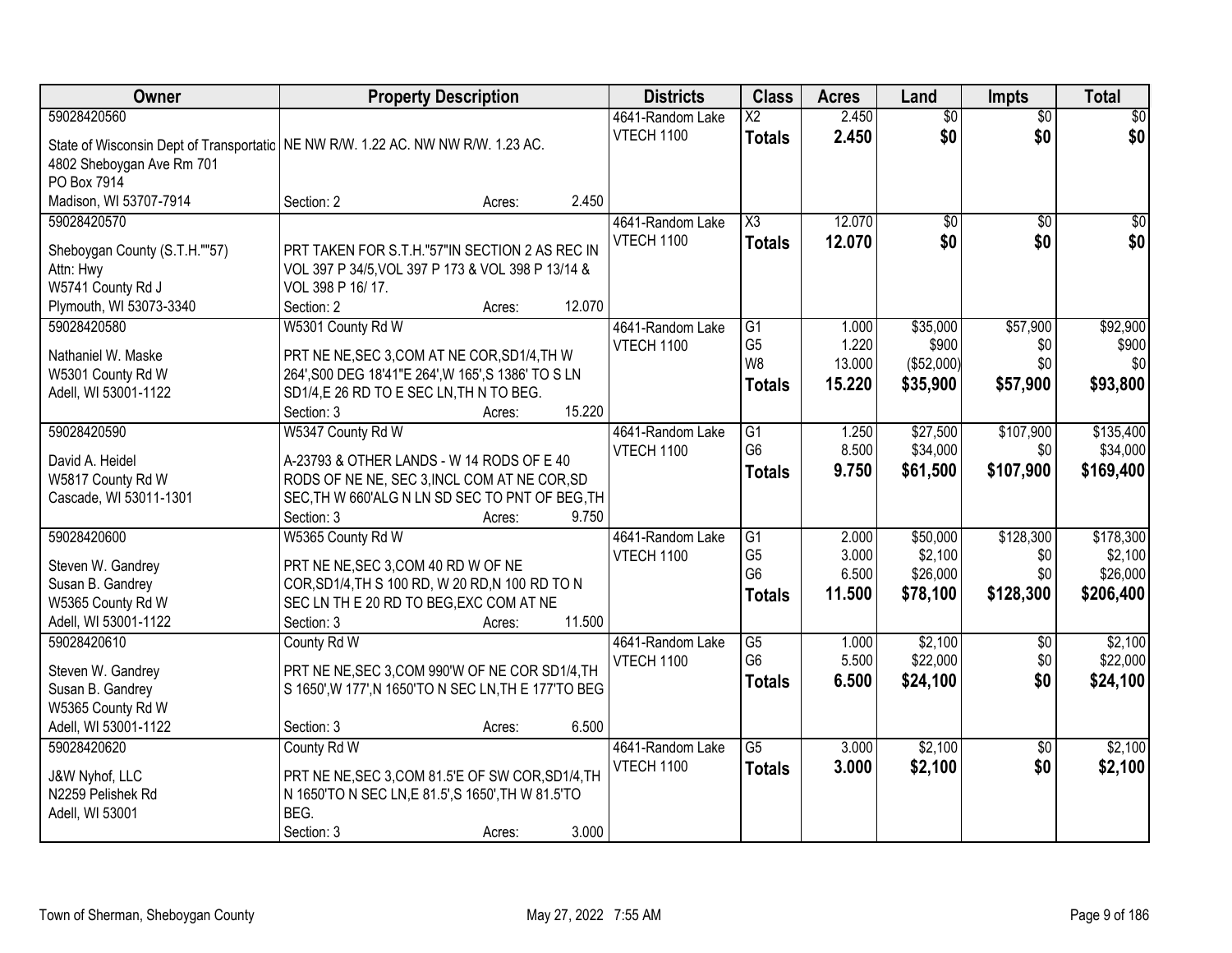| \$12,000<br>\$12,000<br>59028420630<br>County Rd W<br>$\overline{G6}$<br>3.000<br>4641-Random Lake<br>$\overline{50}$<br>\$12,000<br><b>VTECH 1100</b><br>3.000<br>\$0<br>\$12,000<br><b>Totals</b><br>J&W Nyhof, LLC<br>PRT NE NE, SEC 3, COM AT SW COR, SD1/4, TH E<br>N2259 Pelishek Rd<br>81.5', N 1650' TO N SEC LN, W 81.5', TH S 1650'TO BEG.<br>Adell, WI 53001<br>3.000<br>Section: 3<br>Acres:<br>W5321 County Rd W<br>\$25,000<br>\$17,200<br>59028420635<br>4641-Random Lake<br>$\overline{G1}$<br>1.000<br><b>VTECH 1100</b><br>1.000<br>\$25,000<br>\$17,200<br><b>Totals</b><br>TR 1 CSM V3 P 11 - PRT E1/2 NE NE, SEC 3, COM<br>Damingo G. Jones<br>1318 N 58th St<br>264'W OF NE COR SD SEC, TH W 165'ON N LN SD<br>Milwaukee, WI 53208-2132<br>SEC, S0 DEG 18'41"E 264'ON W LN OF E 26 RDS OF<br>1.000<br>Section: 3<br>Acres:<br>\$50,000<br>\$252,700<br>59028420640<br>N2425 Pelishek Rd<br>$\overline{G1}$<br>4641-Random Lake<br>2.000<br>G4<br>8.000<br>\$1,400<br>\$0<br>VTECH 1100<br>LOT 2 CSM V 5 P 141 - PRT W1/2 NW NE, SEC 3, COM<br>Lisa A. Sanborn<br>G <sub>5</sub><br>4.240<br>\$2,500<br>\$0<br>Tylor J. Sanborn<br>S0 DEG 17'8"W 1008.50'FROM N1/4 COR SD SEC, TH<br>14.240<br>\$53,900<br>\$252,700<br><b>Totals</b><br>N2425 Pelishek Rd<br>S0 DEG 17'8"W 243.82', S89 DEG 43'12"E 669.03', N0 |
|---------------------------------------------------------------------------------------------------------------------------------------------------------------------------------------------------------------------------------------------------------------------------------------------------------------------------------------------------------------------------------------------------------------------------------------------------------------------------------------------------------------------------------------------------------------------------------------------------------------------------------------------------------------------------------------------------------------------------------------------------------------------------------------------------------------------------------------------------------------------------------------------------------------------------------------------------------------------------------------------------------------------------------------------------------------------------------------------------------------------------------------------------------------------------------------------------------------------------------------------------------------------------------------------------------------------------------------|
|                                                                                                                                                                                                                                                                                                                                                                                                                                                                                                                                                                                                                                                                                                                                                                                                                                                                                                                                                                                                                                                                                                                                                                                                                                                                                                                                       |
|                                                                                                                                                                                                                                                                                                                                                                                                                                                                                                                                                                                                                                                                                                                                                                                                                                                                                                                                                                                                                                                                                                                                                                                                                                                                                                                                       |
|                                                                                                                                                                                                                                                                                                                                                                                                                                                                                                                                                                                                                                                                                                                                                                                                                                                                                                                                                                                                                                                                                                                                                                                                                                                                                                                                       |
| \$42,200<br>\$42,200<br>\$302,700<br>\$1,400<br>\$2,500<br>\$306,600                                                                                                                                                                                                                                                                                                                                                                                                                                                                                                                                                                                                                                                                                                                                                                                                                                                                                                                                                                                                                                                                                                                                                                                                                                                                  |
|                                                                                                                                                                                                                                                                                                                                                                                                                                                                                                                                                                                                                                                                                                                                                                                                                                                                                                                                                                                                                                                                                                                                                                                                                                                                                                                                       |
|                                                                                                                                                                                                                                                                                                                                                                                                                                                                                                                                                                                                                                                                                                                                                                                                                                                                                                                                                                                                                                                                                                                                                                                                                                                                                                                                       |
|                                                                                                                                                                                                                                                                                                                                                                                                                                                                                                                                                                                                                                                                                                                                                                                                                                                                                                                                                                                                                                                                                                                                                                                                                                                                                                                                       |
|                                                                                                                                                                                                                                                                                                                                                                                                                                                                                                                                                                                                                                                                                                                                                                                                                                                                                                                                                                                                                                                                                                                                                                                                                                                                                                                                       |
|                                                                                                                                                                                                                                                                                                                                                                                                                                                                                                                                                                                                                                                                                                                                                                                                                                                                                                                                                                                                                                                                                                                                                                                                                                                                                                                                       |
|                                                                                                                                                                                                                                                                                                                                                                                                                                                                                                                                                                                                                                                                                                                                                                                                                                                                                                                                                                                                                                                                                                                                                                                                                                                                                                                                       |
|                                                                                                                                                                                                                                                                                                                                                                                                                                                                                                                                                                                                                                                                                                                                                                                                                                                                                                                                                                                                                                                                                                                                                                                                                                                                                                                                       |
|                                                                                                                                                                                                                                                                                                                                                                                                                                                                                                                                                                                                                                                                                                                                                                                                                                                                                                                                                                                                                                                                                                                                                                                                                                                                                                                                       |
|                                                                                                                                                                                                                                                                                                                                                                                                                                                                                                                                                                                                                                                                                                                                                                                                                                                                                                                                                                                                                                                                                                                                                                                                                                                                                                                                       |
|                                                                                                                                                                                                                                                                                                                                                                                                                                                                                                                                                                                                                                                                                                                                                                                                                                                                                                                                                                                                                                                                                                                                                                                                                                                                                                                                       |
|                                                                                                                                                                                                                                                                                                                                                                                                                                                                                                                                                                                                                                                                                                                                                                                                                                                                                                                                                                                                                                                                                                                                                                                                                                                                                                                                       |
| 14.240<br>Adell, WI 53001-1141<br>Section: 3<br>Acres:                                                                                                                                                                                                                                                                                                                                                                                                                                                                                                                                                                                                                                                                                                                                                                                                                                                                                                                                                                                                                                                                                                                                                                                                                                                                                |
| N2487 Pelishek Rd<br>\$45,900<br>\$100,200<br>\$146,100<br>59028420641<br>4641-Random Lake<br>$\overline{G1}$<br>4.180                                                                                                                                                                                                                                                                                                                                                                                                                                                                                                                                                                                                                                                                                                                                                                                                                                                                                                                                                                                                                                                                                                                                                                                                                |
| <b>VTECH 1100</b><br>4.180<br>\$45,900<br>\$100,200<br>\$146,100<br><b>Totals</b><br>Dale S. Sandrone<br>PRT LOT 1,CSM V 5 P 141 - PRT W1/2 NW NE, SEC                                                                                                                                                                                                                                                                                                                                                                                                                                                                                                                                                                                                                                                                                                                                                                                                                                                                                                                                                                                                                                                                                                                                                                                |
| Cheryl A. Sandrone<br>3, COM AT N1/4 COR SD SEC, TH S0 DEG 17'8"W                                                                                                                                                                                                                                                                                                                                                                                                                                                                                                                                                                                                                                                                                                                                                                                                                                                                                                                                                                                                                                                                                                                                                                                                                                                                     |
| N2487 Pelishek Rd<br>1008.50', S89 DEG 42' 52"E 216', N0 DEG 17'8"E                                                                                                                                                                                                                                                                                                                                                                                                                                                                                                                                                                                                                                                                                                                                                                                                                                                                                                                                                                                                                                                                                                                                                                                                                                                                   |
| 4.180<br>Adell, WI 53001-1141<br>Section: 3<br>Acres:                                                                                                                                                                                                                                                                                                                                                                                                                                                                                                                                                                                                                                                                                                                                                                                                                                                                                                                                                                                                                                                                                                                                                                                                                                                                                 |
| \$22,800<br>$\overline{G1}$<br>\$22,800<br>59028420642<br>Pelishek Rd<br>0.820<br>$\overline{50}$<br>4641-Random Lake                                                                                                                                                                                                                                                                                                                                                                                                                                                                                                                                                                                                                                                                                                                                                                                                                                                                                                                                                                                                                                                                                                                                                                                                                 |
| 0.820<br>\$22,800<br>VTECH 1100<br>\$0<br>\$22,800<br><b>Totals</b>                                                                                                                                                                                                                                                                                                                                                                                                                                                                                                                                                                                                                                                                                                                                                                                                                                                                                                                                                                                                                                                                                                                                                                                                                                                                   |
| Tylor J. Sanborn<br>A-21567 - PRT NW NE, SEC 3, COM S0 DEG 17'08"W                                                                                                                                                                                                                                                                                                                                                                                                                                                                                                                                                                                                                                                                                                                                                                                                                                                                                                                                                                                                                                                                                                                                                                                                                                                                    |
| Lisa A. Sanborn<br>841.92' FROM N1/4 COR SD SEC, TH CONT S0 DEG<br>N2425 Pelishek Rd<br>17'08"W 166.58', S89 DEG 42'52"E 216', N0 DEG 17' 08"E                                                                                                                                                                                                                                                                                                                                                                                                                                                                                                                                                                                                                                                                                                                                                                                                                                                                                                                                                                                                                                                                                                                                                                                        |
| 0.820                                                                                                                                                                                                                                                                                                                                                                                                                                                                                                                                                                                                                                                                                                                                                                                                                                                                                                                                                                                                                                                                                                                                                                                                                                                                                                                                 |
| Adell, WI 53001-1141<br>Section: 3<br>Acres:                                                                                                                                                                                                                                                                                                                                                                                                                                                                                                                                                                                                                                                                                                                                                                                                                                                                                                                                                                                                                                                                                                                                                                                                                                                                                          |
| \$200<br>\$200<br>59028420650<br>County Rd W<br>$\overline{G5}$<br>0.250<br>$\overline{50}$<br>4641-Random Lake<br>G <sub>6</sub><br>\$0<br>\$41,000<br>10.250<br>\$41,000                                                                                                                                                                                                                                                                                                                                                                                                                                                                                                                                                                                                                                                                                                                                                                                                                                                                                                                                                                                                                                                                                                                                                            |
| <b>VTECH 1100</b><br>E1/2 E1/2 NW NE, SEC 3, EXC S 2 AC.<br>J&W Nyhof, LLC                                                                                                                                                                                                                                                                                                                                                                                                                                                                                                                                                                                                                                                                                                                                                                                                                                                                                                                                                                                                                                                                                                                                                                                                                                                            |
| \$41,200<br>\$0<br>\$41,200<br>10.500<br><b>Totals</b><br>N2259 Pelishek Rd                                                                                                                                                                                                                                                                                                                                                                                                                                                                                                                                                                                                                                                                                                                                                                                                                                                                                                                                                                                                                                                                                                                                                                                                                                                           |
| Adell, WI 53001                                                                                                                                                                                                                                                                                                                                                                                                                                                                                                                                                                                                                                                                                                                                                                                                                                                                                                                                                                                                                                                                                                                                                                                                                                                                                                                       |
| 10.500<br>Section: 3<br>Acres:                                                                                                                                                                                                                                                                                                                                                                                                                                                                                                                                                                                                                                                                                                                                                                                                                                                                                                                                                                                                                                                                                                                                                                                                                                                                                                        |
| 59028420660<br>W5439 County Rd W<br>\$35,000<br>\$14,800<br>\$49,800<br>4641-Random Lake<br>$\overline{G1}$<br>1.000                                                                                                                                                                                                                                                                                                                                                                                                                                                                                                                                                                                                                                                                                                                                                                                                                                                                                                                                                                                                                                                                                                                                                                                                                  |
| G <sub>5</sub><br>8.000<br>\$5,600<br>\$5,600<br>VTECH 1100<br>\$0<br>W1/2 E1/2 NW NE, SEC 3, EXC S 2 AC.<br>J&W Nyhof, LLC                                                                                                                                                                                                                                                                                                                                                                                                                                                                                                                                                                                                                                                                                                                                                                                                                                                                                                                                                                                                                                                                                                                                                                                                           |
| G <sub>6</sub><br>\$6,100<br>1.520<br>\$6,100<br>\$0<br>N2259 Pelishek Rd                                                                                                                                                                                                                                                                                                                                                                                                                                                                                                                                                                                                                                                                                                                                                                                                                                                                                                                                                                                                                                                                                                                                                                                                                                                             |
| 10.520<br>\$46,700<br>\$14,800<br>\$61,500<br><b>Totals</b><br>Adell, WI 53001                                                                                                                                                                                                                                                                                                                                                                                                                                                                                                                                                                                                                                                                                                                                                                                                                                                                                                                                                                                                                                                                                                                                                                                                                                                        |
| 10.520<br>Section: 3<br>Acres:                                                                                                                                                                                                                                                                                                                                                                                                                                                                                                                                                                                                                                                                                                                                                                                                                                                                                                                                                                                                                                                                                                                                                                                                                                                                                                        |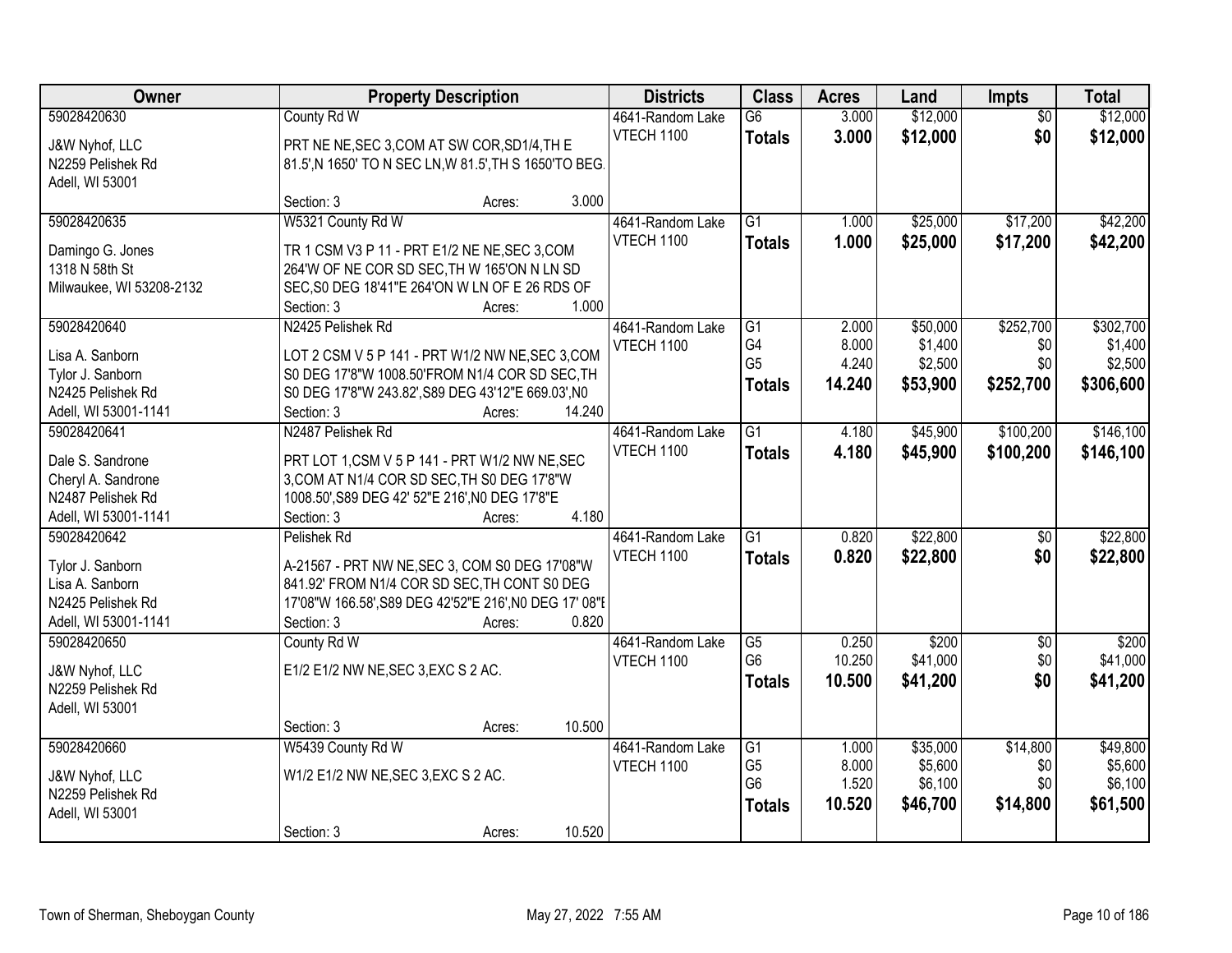| Owner                            |                                                    | <b>Property Description</b> |        | <b>Districts</b>                      | <b>Class</b>     | <b>Acres</b> | Land            | <b>Impts</b>    | <b>Total</b>    |
|----------------------------------|----------------------------------------------------|-----------------------------|--------|---------------------------------------|------------------|--------------|-----------------|-----------------|-----------------|
| 59028420671                      | N2401 Pelishek Rd                                  |                             |        | 4641-Random Lake                      | $\overline{G2}$  | 2.656        | \$38,300        | \$400           | \$38,700        |
| J-D Trucking of Waldo, Inc       | LOT 1 CSM V30 P148-149 DOC #2117226 BEING PRT      |                             |        | <b>VTECH 1100</b>                     | <b>Totals</b>    | 2.656        | \$38,300        | \$400           | \$38,700        |
| PO Box 142                       | W1/2 NW NE, SEC 3.                                 |                             |        |                                       |                  |              |                 |                 |                 |
| Waldo, WI 53093-0142             |                                                    |                             | 2.656  |                                       |                  |              |                 |                 |                 |
| 59028420672                      | Section: 3                                         | Acres:                      |        |                                       | $\overline{X4}$  | 7.060        |                 |                 |                 |
|                                  |                                                    |                             |        | 4641-Random Lake<br><b>VTECH 1100</b> |                  |              | \$0             | \$0             | \$0             |
| Town of Sherman                  | OUTLOT 2 CSM V30 P148-149 DOC #2117226 W1/2        |                             |        |                                       | <b>Totals</b>    | 7.060        | \$0             | \$0             | \$0             |
| W6566 State Highway 144          | NW NE, SEC 3.                                      |                             |        |                                       |                  |              |                 |                 |                 |
| Random Lake, WI 53075-1255       |                                                    |                             |        |                                       |                  |              |                 |                 |                 |
|                                  | Section: 3                                         | Acres:                      | 7.060  |                                       |                  |              |                 |                 |                 |
| 59028420673                      | Pelishek Rd                                        |                             |        | 4641-Random Lake                      | $\overline{X4}$  | 0.299        | $\overline{50}$ | \$0             | $\overline{50}$ |
| Town of Sherman                  | AREA OF DEDICATION CSM V30 P148-149 DOC            |                             |        | <b>VTECH 1100</b>                     | <b>Totals</b>    | 0.299        | \$0             | \$0             | \$0             |
| W6566 State Highway 144          | #2117226 BEING PRT NW NE, SEC 3.                   |                             |        |                                       |                  |              |                 |                 |                 |
| Random Lake, WI 53075-1255       |                                                    |                             |        |                                       |                  |              |                 |                 |                 |
|                                  | Section: 3                                         | Acres:                      | 0.299  |                                       |                  |              |                 |                 |                 |
| 59028420680                      | Pelishek Rd                                        |                             |        | 4641-Random Lake                      | G4               | 2.380        | \$300           | \$0             | \$300           |
| Remnant, Inc                     | PRT SW NE, SEC 3, COM 571.05'N OF CEN OF SD        |                             |        | <b>VTECH 1100</b>                     | G <sub>5</sub>   | 0.130        | \$300           | \$0             | \$300           |
| c/o Dale W. Wulff                | SEC, TH N 168.18', N82 DEG 44'28"E 516.14', S      |                             |        |                                       | G7               | 1.000        | \$5,000         | \$18,800        | \$23,800        |
| N2337 Pelishek Rd                | 459.27', W 222.73', N 225.87', TH W 289.27'TO BEG. |                             |        |                                       | <b>Totals</b>    | 3.510        | \$5,600         | \$18,800        | \$24,400        |
| Adell, WI 53001-1140             | Section: 3                                         | Acres:                      | 3.510  |                                       |                  |              |                 |                 |                 |
| 59028420681                      | N2337 Pelishek Rd                                  |                             |        | 4641-Random Lake                      | $\overline{G1}$  | 1.500        | \$30,000        | \$55,600        | \$85,600        |
| Dale W. Wulff                    | TRACT A OF CSM VOLUME 3 PAGE 193.                  |                             |        | VTECH 1100                            | <b>Totals</b>    | 1.500        | \$30,000        | \$55,600        | \$85,600        |
| N2337 Pelishek Rd                |                                                    |                             |        |                                       |                  |              |                 |                 |                 |
| Adell, WI 53001-1140             |                                                    |                             |        |                                       |                  |              |                 |                 |                 |
|                                  | Section: 3                                         | Acres:                      | 1.500  |                                       |                  |              |                 |                 |                 |
| 59028420683                      | N2361 Pelishek Rd                                  |                             |        | 4641-Random Lake                      | $\overline{G1}$  | 2.000        | \$35,000        | \$203,700       | \$238,700       |
| Dale W. Wulff                    | LOT 1 CSM V29 P302-304 DOC #2094251 BEING          |                             |        | <b>VTECH 1100</b>                     | G4               | 21.630       | \$2,800         | \$0             | \$2,800         |
| Sandra J. Wulff                  | PART SW NE & SE NE, SEC 3.                         |                             |        |                                       | G <sub>5</sub>   | 3.080        | \$1,900         | \$0             | \$1,900         |
| N2361 Pelishek Rd                |                                                    |                             |        |                                       | G <sub>5</sub> M | 3.000        | \$6,000         | \$0             | \$6,000         |
| Adell, WI 53001-1140             | Section: 3                                         | Acres:                      | 29.710 |                                       | <b>Totals</b>    | 29.710       | \$45,700        | \$203,700       | \$249,400       |
| 59028420684                      | N2315 Pelishek Rd                                  |                             |        | 4641-Random Lake                      | $\overline{G4}$  | 6.370        | \$800           | $\overline{50}$ | \$800           |
|                                  |                                                    |                             |        | <b>VTECH 1100</b>                     | <b>Totals</b>    | 6.370        | \$800           | \$0             | \$800           |
| Aaron J. Wulff                   | LOT 2 CSM V29 P302-304 DOC #2094251 BEING          |                             |        |                                       |                  |              |                 |                 |                 |
| Jessica Wulff<br>558 Western Ave | PART SW NE & SE NE, SEC 3.                         |                             |        |                                       |                  |              |                 |                 |                 |
| Random Lake, WI 53075-1737       | Section: 3                                         | Acres:                      | 6.370  |                                       |                  |              |                 |                 |                 |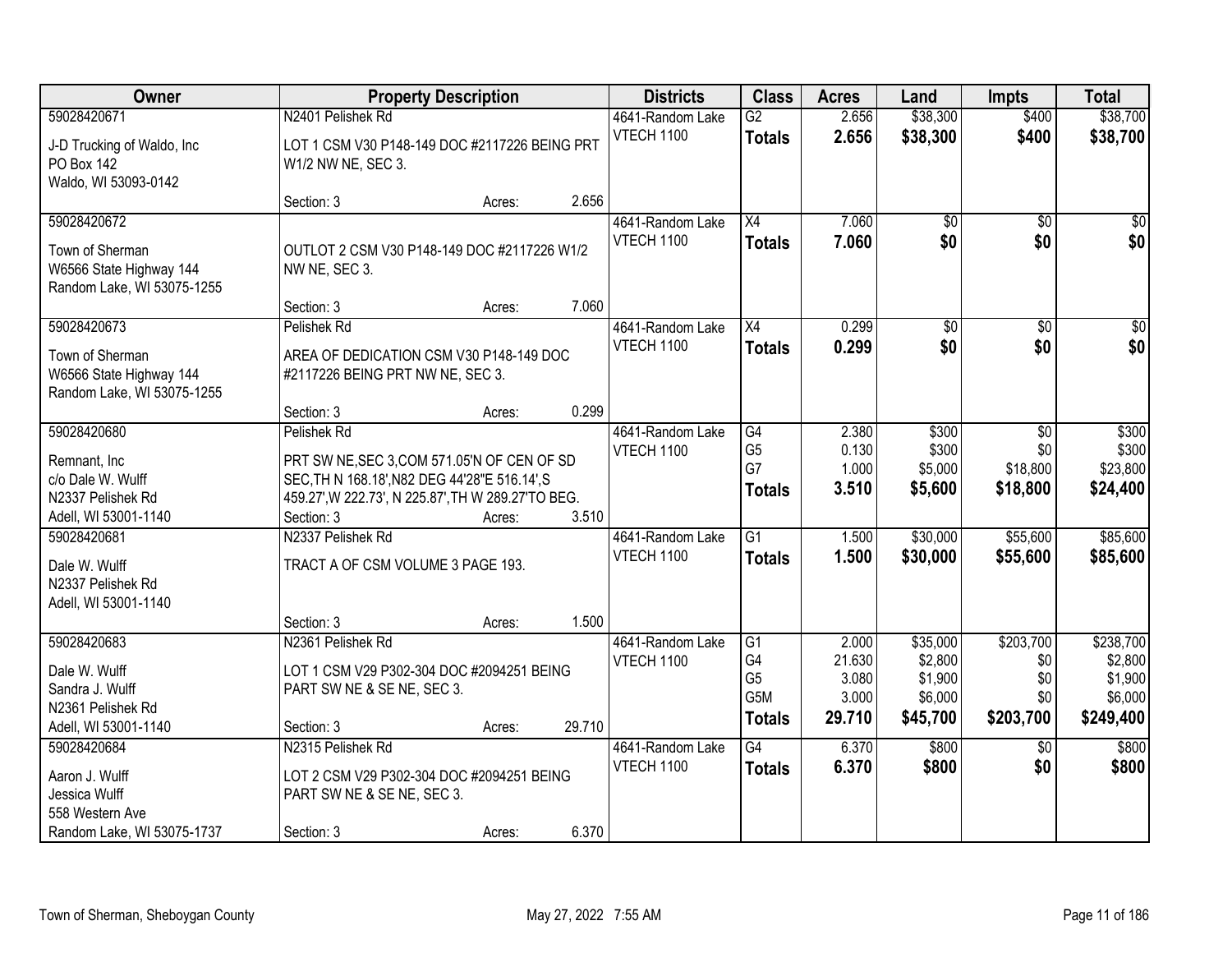| Owner                                                                                            | <b>Property Description</b>                                                                                                                                                                    | <b>Districts</b>                               | <b>Class</b>                                              | <b>Acres</b>                        | Land                                        | Impts                                | <b>Total</b>                                |
|--------------------------------------------------------------------------------------------------|------------------------------------------------------------------------------------------------------------------------------------------------------------------------------------------------|------------------------------------------------|-----------------------------------------------------------|-------------------------------------|---------------------------------------------|--------------------------------------|---------------------------------------------|
| 59028420692<br>Joel A. Nyhof<br>Whitney L. Nyhof<br>N2259 Pelishek Rd                            | N2259 Pelishek Rd<br>LOT 1 CSM V30 P84-85 DOC #2108511- PRT S1/2 NE,<br>SEC <sub>3</sub> .                                                                                                     | 4641-Random Lake<br>VTECH 1100                 | $\overline{G1}$<br>G4<br><b>Totals</b>                    | 1.000<br>8.549<br>9.549             | \$25,000<br>\$1,100<br>\$26,100             | \$259,500<br>\$0<br>\$259,500        | \$284,500<br>\$1,100<br>\$285,600           |
| Adell, WI 53001-1142                                                                             | Section: 3<br>Acres:                                                                                                                                                                           | 9.549                                          |                                                           |                                     |                                             |                                      |                                             |
| 59028420693<br>Joel A. Nyhof<br>Whitney L. Nyhof<br>N2259 Pelishek Rd<br>Adell, WI 53001-1142    | Pelishek Rd<br>PARCEL B,B-1858 - PRT S1/2 NE, SEC 3, BEG AT CEN<br>SD SEC, TH N0 DEG 36'39"E 150'ALG W LN SD<br>NE, S89 DEG 50'47"E 1522.05', N0 DEG 31'28"E<br>Section: 3<br>Acres:           | 4641-Random Lake<br>VTECH 1100<br>40.451       | G4<br>G <sub>5</sub><br>G <sub>5</sub> M<br><b>Totals</b> | 11.451<br>9.000<br>20.000<br>40.451 | \$1,700<br>\$17,700<br>\$40,000<br>\$59,400 | $\overline{50}$<br>\$0<br>\$0<br>\$0 | \$1,700<br>\$17,700<br>\$40,000<br>\$59,400 |
| 59028420700<br>Angela Geiszler<br>Chad Geiszler<br>1615 Kaufmann Ave<br>Sheboygan, WI 53081-7152 | N2472 Pelishek Rd<br>PRT NE NW, SEC 3, COM AT INTER OF CEN OF RD<br>ON N&S1/4 LN WITH CEN OF CTH W, TH S 1659' W<br>526', N 1654'TO CEN OF CTH W, TH E 531'TO BEG, EXC<br>Section: 3<br>Acres: | 4641-Random Lake<br>VTECH 1100<br>5.100        | G1<br>G <sub>5</sub><br><b>Totals</b>                     | 1.000<br>4.100<br>5.100             | \$25,000<br>\$8,600<br>\$33,600             | \$200,900<br>\$0<br>\$200,900        | \$225,900<br>\$8,600<br>\$234,500           |
| 59028420710<br>David A. Heidel<br>W5817 County Rd W<br>Cascade, WI 53011-1301                    | County Rd W<br>NE NW, SEC 3, EXC COM AT INTER OF CEN CTH W<br>WITH RD ON N&S 1/4 LN, TH ON CTH W S89 DEG<br>46'22"W 834.91', S0 DEG 21' 7"W 430', N89 DEG 46'22"E<br>Section: 3<br>Acres:      | 4641-Random Lake<br>VTECH 1100<br>27.030       | G4<br>G <sub>5</sub><br><b>Totals</b>                     | 26.270<br>0.760<br>27.030           | \$4,200<br>\$100<br>\$4,300                 | \$0<br>\$0<br>\$0                    | \$4,200<br>\$100<br>\$4,300                 |
| 59028420711<br>Mike Wilger<br>3334 County Rd Y<br>West Bend, WI 53095                            | N2462 Pelishek Rd<br>LOT 1 CSM V29 P253-255 DOC #2089160 BEING<br>PART OF NE NW SEC 3.<br>Section: 3<br>Acres:                                                                                 | 4641-Random Lake<br><b>VTECH 1100</b><br>3.760 | $\overline{G1}$<br>G <sub>5</sub><br><b>Totals</b>        | 1.000<br>2.760<br>3.760             | \$25,000<br>\$5,800<br>\$30,800             | \$168,400<br>\$0<br>\$168,400        | \$193,400<br>\$5,800<br>\$199,200           |
| 59028420712<br>Eastern Pines, LLC<br>125 Lake Ct<br>Cedar Grove, WI 53013                        | Pelishek Rd<br>LOT 2 CSM V29 P253-255 DOC #2089160 BEING<br>PART OF NE NW SEC 3.<br>Section: 3<br>Acres:                                                                                       | 4641-Random Lake<br><b>VTECH 1100</b><br>3.753 | $\overline{G5}$<br><b>Totals</b>                          | 3.753<br>3.753                      | \$7,900<br>\$7,900                          | $\overline{50}$<br>\$0               | \$7,900<br>\$7,900                          |
| 59028420713<br>Eastern Pines, LLC<br>125 Lake Ct<br>Cedar Grove, WI 53013                        | Pelishek Rd<br>LOT 3 CSM V29 P253-255 DOC #2089160 BEING<br>PART OF NE NW SEC 3.<br>Section: 3<br>Acres:                                                                                       | 4641-Random Lake<br>VTECH 1100<br>3.747        | $\overline{G5}$<br><b>Totals</b>                          | 3.747<br>3.747                      | \$7,900<br>\$7,900                          | $\overline{50}$<br>\$0               | \$7,900<br>\$7,900                          |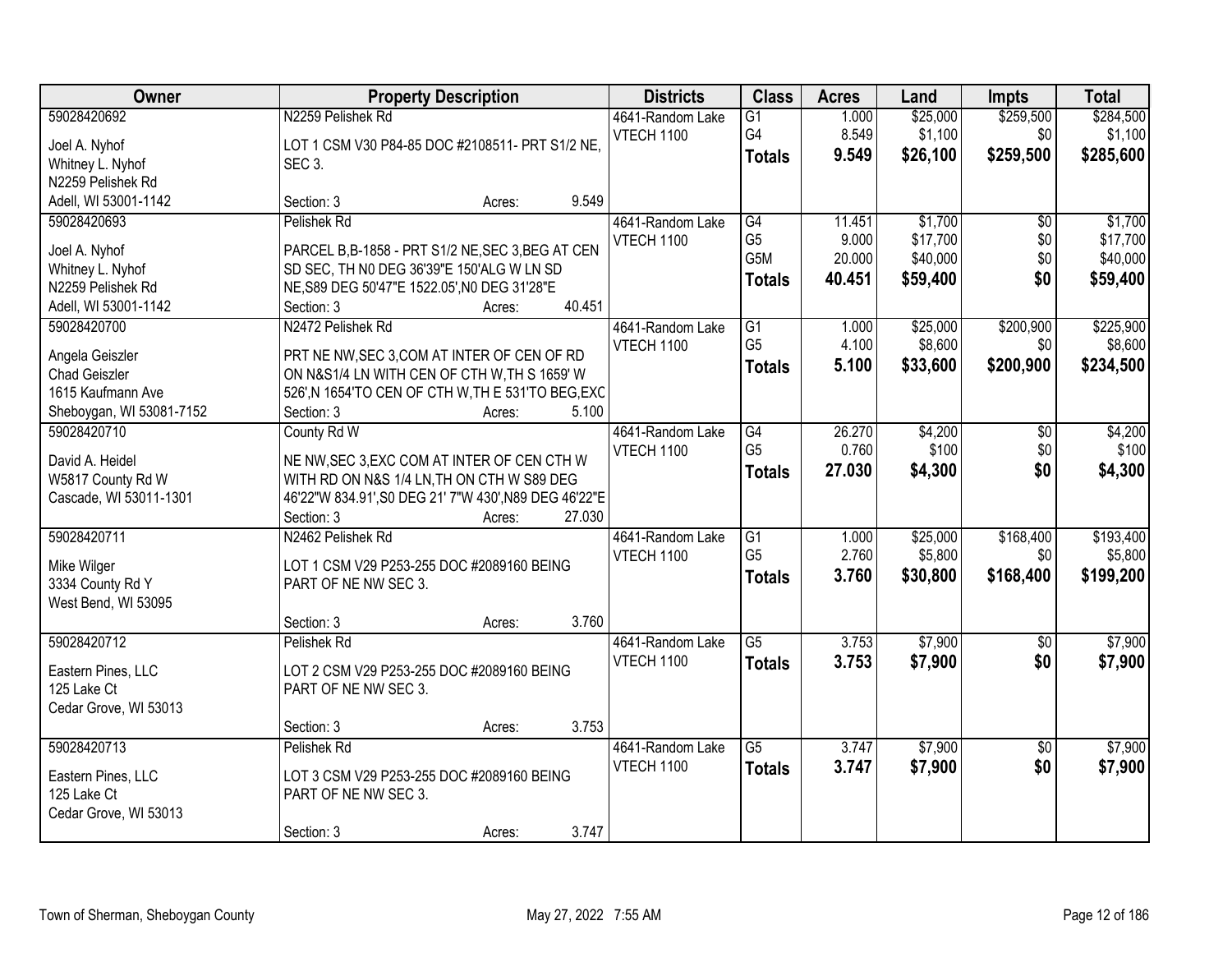| Owner                  | <b>Property Description</b>                       | <b>Districts</b>  | <b>Class</b>    | <b>Acres</b> | Land     | <b>Impts</b>    | <b>Total</b> |
|------------------------|---------------------------------------------------|-------------------|-----------------|--------------|----------|-----------------|--------------|
| 59028420714            | <b>Pelishek Rd</b>                                | 4641-Random Lake  | $\overline{G5}$ | 3.740        | \$7,900  | $\overline{50}$ | \$7,900      |
| Eastern Pines, LLC     | LOT 4 CSM V29 P253-255 DOC #2089160 BEING         | VTECH 1100        | <b>Totals</b>   | 3.740        | \$7,900  | \$0             | \$7,900      |
| 125 Lake Ct            | PART OF NE NW SEC 3.                              |                   |                 |              |          |                 |              |
| Cedar Grove, WI 53013  |                                                   |                   |                 |              |          |                 |              |
|                        | 3.740<br>Section: 3<br>Acres:                     |                   |                 |              |          |                 |              |
| 59028420716            | W5543 County Rd W                                 | 4641-Random Lake  | $\overline{G1}$ | 3.000        | \$40,000 | \$147,200       | \$187,200    |
| Nicholas R. Hesselink  | LOT 1, CSM V 3 P 291 - PRT NE NW, SEC 3, COM S89  | <b>VTECH 1100</b> | <b>Totals</b>   | 3.000        | \$40,000 | \$147,200       | \$187,200    |
| Koreen A. Klujeske     | DEG 46'22"W 531'FROM N1/4 COR SD SEC, TH S89      |                   |                 |              |          |                 |              |
| W5543 County Rd W      | DEG 46'22"W 303.91', S0 DEG 21'7"W 430'TO A RR    |                   |                 |              |          |                 |              |
| Adell, WI 53001-1123   | 3.000<br>Section: 3<br>Acres:                     |                   |                 |              |          |                 |              |
| 59028420720            | N2409 Bates Rd                                    | 4641-Random Lake  | $\overline{G1}$ | 5.000        | \$50,000 | \$178,500       | \$228,500    |
| Scott M. Maurer        | NW NW, SEC 3, EXC COM 650'S OF NW SEC COR, TH S   | VTECH 1100        | G4              | 35.510       | \$5,600  | \$0             | \$5,600      |
| Christine A. Maurer    | 269.5', E 129', N 269.5'TH W 129'TO BEG & EXC COM |                   | G <sub>5</sub>  | 2.040        | \$100    | \$0             | \$100        |
| N2409 Bates Rd         | 670'E OF NW COR SD 1/4.TH S0 DEG 42'W 388',E      |                   | <b>Totals</b>   | 42.550       | \$55,700 | \$178,500       | \$234,200    |
| Adell, WI 53001-1149   | 42.550<br>Section: 3<br>Acres:                    |                   |                 |              |          |                 |              |
| 59028420730            | N2453 Bates Rd                                    | 4641-Random Lake  | G1              | 0.800        | \$31,500 | \$96,000        | \$127,500    |
|                        |                                                   | VTECH 1100        |                 | 0.800        |          |                 |              |
| Julie L. Moyer         | PRT NW NW, SEC 3, COM 650'S OF NW SEC COR, TH S   |                   | <b>Totals</b>   |              | \$31,500 | \$96,000        | \$127,500    |
| N2453 Bates Rd         | 269.5', E 129', N 269.5', TH W 129'TO BEG.        |                   |                 |              |          |                 |              |
| Adell, WI 53001-1149   |                                                   |                   |                 |              |          |                 |              |
|                        | 0.800<br>Section: 3<br>Acres:                     |                   |                 |              |          |                 |              |
| 59028420740            | W5651 County Rd W                                 | 4641-Random Lake  | $\overline{G1}$ | 1.380        | \$28,800 | \$119,900       | \$148,700    |
| Brian D. Mcgaw         | PRT NW NW, SEC 3, COM 670'E OF NW COR SD1/4, TH   | <b>VTECH 1100</b> | <b>Totals</b>   | 1.380        | \$28,800 | \$119,900       | \$148,700    |
| W5651 County Rd W      | S0 DEG 42'W 388', E 155', N0 DEG 42'E 388' TH W   |                   |                 |              |          |                 |              |
| Adell, WI 53001-1124   | 155'TO BEG.                                       |                   |                 |              |          |                 |              |
|                        | 1.380<br>Section: 3<br>Acres:                     |                   |                 |              |          |                 |              |
| 59028420750            | W5633 County Rd W                                 | 4641-Random Lake  | $\overline{G1}$ | 3.000        | \$40,000 | \$87,900        | \$127,900    |
|                        |                                                   | VTECH 1100        | <b>Totals</b>   | 3.000        | \$40,000 | \$87,900        | \$127,900    |
| Leonard H. Wolfgang    | LOT 1 CSM V9 P 293-94 - PRT NW NW, SEC 3, COM     |                   |                 |              |          |                 |              |
| W5633 County Rd W      | 841'E OF NW COR, SD1/4, TH E 346.66', S0 DEG 42'W |                   |                 |              |          |                 |              |
| Adell, WI 53001-1124   | 378.39', N89 DEG 26' 22"W 346.64', TH N0 DEG 42'E |                   |                 |              |          |                 |              |
|                        | 3.000<br>Section: 3<br>Acres:                     |                   |                 |              |          |                 |              |
| 59028420751            | W5689 County Rd W                                 | 4641-Random Lake  | $\overline{G1}$ | 1.240        | \$27,400 | \$160,900       | \$188,300    |
| <b>Garett Rortvedt</b> | TR 1 CSM V4 P 5 - PRT W1/2 NW NW, SEC 3, COM AT   | <b>VTECH 1100</b> | <b>Totals</b>   | 1.240        | \$27,400 | \$160,900       | \$188,300    |
| Jenny Kohlwey          | NW COR, SD SEC, TH N89 DEG 46'45"E 287', S0 DEG   |                   |                 |              |          |                 |              |
| W5689 County Rd W      | 29'46"W 188', S89 DEG 46'45"W 287'TO W LN OF SEC, |                   |                 |              |          |                 |              |
| Adell, WI 53001-1124   | 1.240<br>Section: 3<br>Acres:                     |                   |                 |              |          |                 |              |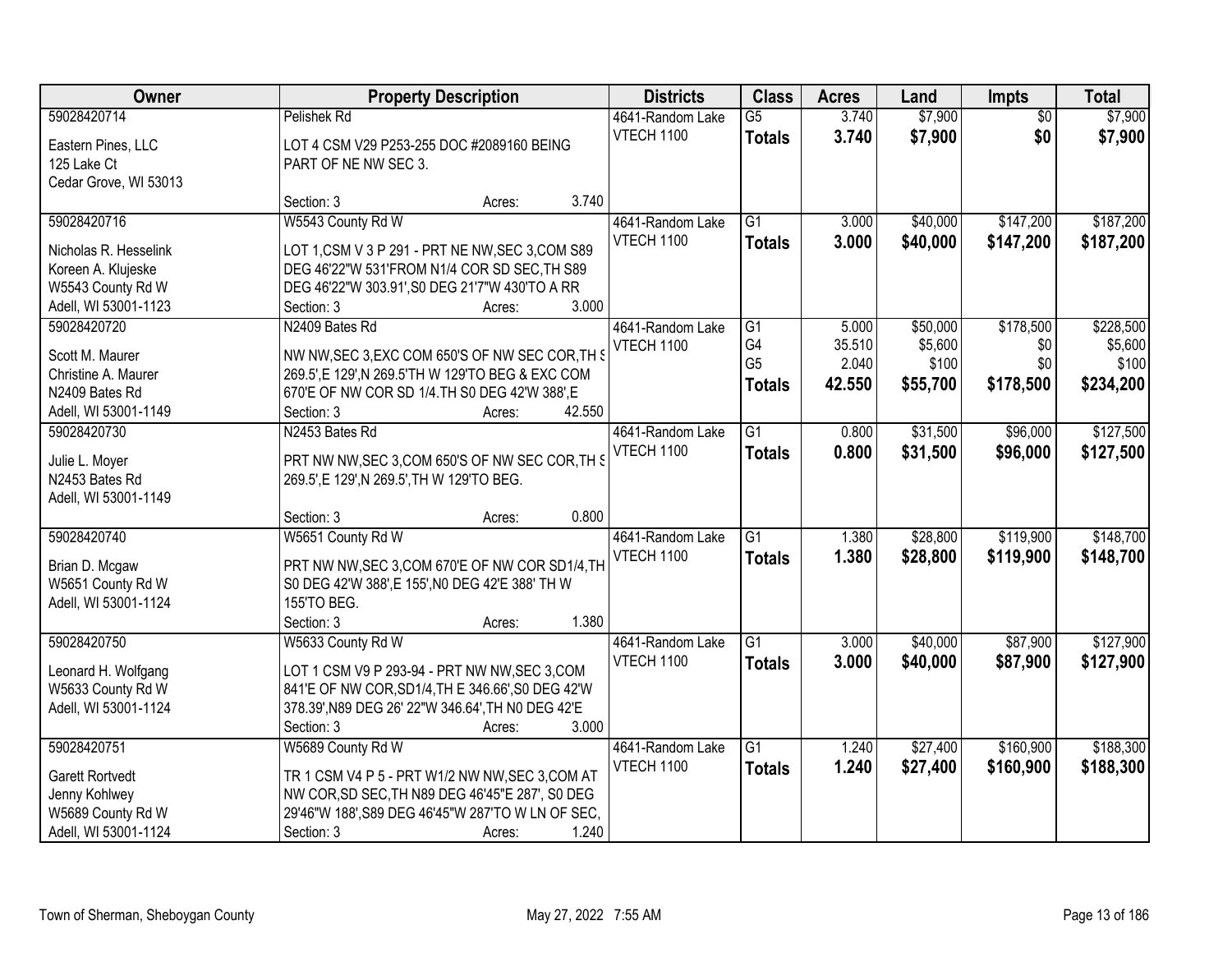| Owner                      | <b>Property Description</b>                        | <b>Districts</b>  | <b>Class</b>    | <b>Acres</b> | Land     | <b>Impts</b>    | <b>Total</b> |
|----------------------------|----------------------------------------------------|-------------------|-----------------|--------------|----------|-----------------|--------------|
| 59028420752                | W5607 County Rd W                                  | 4641-Random Lake  | $\overline{G1}$ | 1.200        | \$27,000 | \$159,000       | \$186,000    |
| Terry A. Oreilly           | LOT 2 CSM V9 P 293-94 - PRT NW NW, SEC 3, COM      | <b>VTECH 1100</b> | <b>Totals</b>   | 1.200        | \$27,000 | \$159,000       | \$186,000    |
| Patricia L. Fechter        | 1187.66'E OF NW COR, SD SEC, TH CONT E 137.91', S0 |                   |                 |              |          |                 |              |
| W5607 County Rd W          | DEG 42'W 379.74', N89 DEG 26'22"W 137.90', TH N0   |                   |                 |              |          |                 |              |
| Adell, WI 53001-1124       | 1.200<br>Section: 3<br>Acres:                      |                   |                 |              |          |                 |              |
| 59028420760                | <b>Bates Rd</b>                                    | 4641-Random Lake  | G4              | 39.000       | \$6,600  | $\overline{50}$ | \$6,600      |
|                            |                                                    | <b>VTECH 1100</b> | G <sub>5</sub>  | 1.000        | \$100    | \$0             | \$100        |
| James M. Bluhm             | SW NW, SEC 3.                                      |                   | <b>Totals</b>   | 40.000       | \$6,700  | \$0             | \$6,700      |
| N2238 Bates Rd             |                                                    |                   |                 |              |          |                 |              |
| Adell, WI 53001-1145       |                                                    |                   |                 |              |          |                 |              |
|                            | 40.000<br>Section: 3<br>Acres:                     |                   |                 |              |          |                 |              |
| 59028420774                | N2358 Pelishek Rd                                  | 4641-Random Lake  | G1              | 2.000        | \$35,000 | \$225,400       | \$260,400    |
| Michaels Living Trust      | LOT 1 CSM V20 P 43-44 #1707100 - PRT SE NW, SEC    | <b>VTECH 1100</b> | G4              | 19.770       | \$3,100  | \$0             | \$3,100      |
| N2358 Pelishek Rd          | 3 & PRT LOT 2 SD CSM DESC IN #1906408              |                   | G <sub>5</sub>  | 1.000        | \$200    | \$0             | \$200        |
| Adell, WI 53001-1161       |                                                    |                   | G5M             | 13.000       | \$26,000 | \$0             | \$26,000     |
|                            | 35.770<br>Section: 3<br>Acres:                     |                   | <b>Totals</b>   | 35.770       | \$64,300 | \$225,400       | \$289,700    |
| 59028420775                | N2300 Pelishek Rd                                  | 4641-Random Lake  | G1              | 2.000        | \$35,000 | \$382,500       | \$417,500    |
|                            |                                                    | <b>VTECH 1100</b> | G4              | 2.240        | \$400    | \$0             | \$400        |
| Mitchell Living Trust      | LOT 1 CSM V26 P91-93 #1983355 - BEING PRT LOT 2    |                   | G <sub>5</sub>  | 1.000        | \$100    | \$0             | \$100        |
| N2300 Pelishek Rd          | CSM V20 P 43-44 #1707100 & PRT SE NW, SEC 3,       |                   | <b>Totals</b>   | 5.240        | \$35,500 | \$382,500       | \$418,000    |
| Adell, WI 53001-1161       | EXC THAT PRT CONV IN #1906408                      |                   |                 |              |          |                 |              |
|                            | 5.240<br>Section: 3<br>Acres:                      |                   |                 |              |          |                 |              |
| 59028420781                | N2234 Pelishek Rd                                  | 4641-Random Lake  | $\overline{G1}$ | 4.640        | \$48,200 | \$159,600       | \$207,800    |
| Melissa A. Baake           | LOT 1 CSM V20 P223-24 #1734098 - PRT NE SW, SEC    | <b>VTECH 1100</b> | Totals          | 4.640        | \$48,200 | \$159,600       | \$207,800    |
| N2234 Pelishek Rd          | 3.                                                 |                   |                 |              |          |                 |              |
| Adell, WI 53001-1142       |                                                    |                   |                 |              |          |                 |              |
|                            | 4.640<br>Section: 3<br>Acres:                      |                   |                 |              |          |                 |              |
| 59028420783                | Pelishek Rd                                        | 4641-Random Lake  | $\overline{G4}$ | 34.820       | \$5,900  | $\overline{50}$ | \$5,900      |
| Jeffrey W. Hiller          | LOT 2 CSM V26 P91-93 #1983355 BEING PRT CSM        | <b>VTECH 1100</b> | <b>Totals</b>   | 34.820       | \$5,900  | \$0             | \$5,900      |
| N1498 Bates Rd             | V20 P223-24 #1734098 - PRT NE SW, SEC 3.           |                   |                 |              |          |                 |              |
| Random Lake, WI 53075-1277 |                                                    |                   |                 |              |          |                 |              |
|                            | 35.280<br>Section: 3<br>Acres:                     |                   |                 |              |          |                 |              |
| 59028420790                | <b>Bates Rd</b>                                    | 4641-Random Lake  | G4              | 30.000       | \$4,800  | $\overline{50}$ | \$4,800      |
|                            |                                                    | <b>VTECH 1100</b> | G <sub>5</sub>  | 2.000        | \$2,200  | \$0             | \$2,200      |
| James M. Bluhm             | NW SW, SEC 3.                                      |                   | G5M             | 8.000        | \$16,000 | \$0             | \$16,000     |
| N2238 Bates Rd             |                                                    |                   |                 | 40.000       | \$23,000 | \$0             | \$23,000     |
| Adell, WI 53001-1145       |                                                    |                   | <b>Totals</b>   |              |          |                 |              |
|                            | 40.000<br>Section: 3<br>Acres:                     |                   |                 |              |          |                 |              |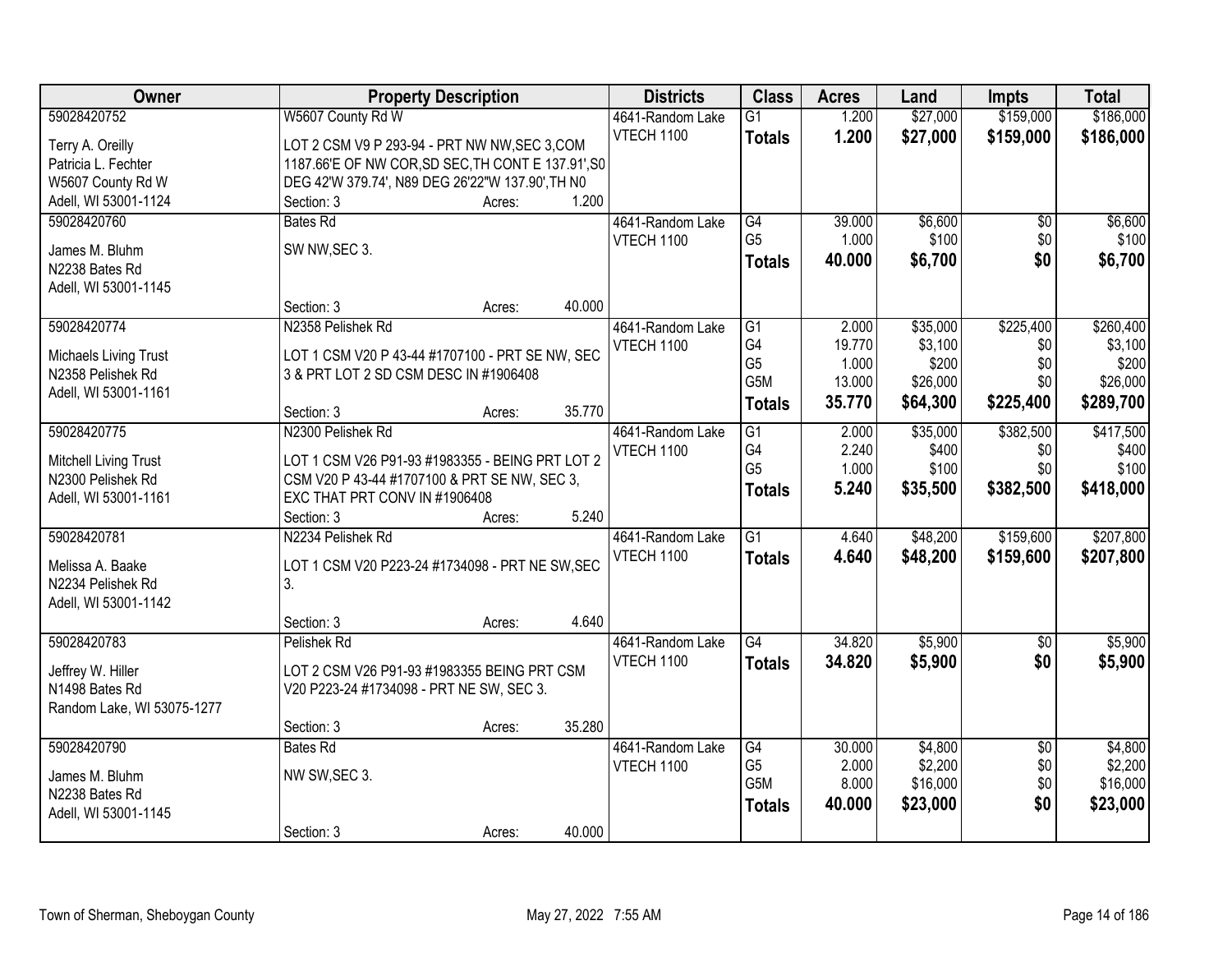| Owner                                          | <b>Property Description</b>                                                                             | <b>Districts</b>  | <b>Class</b>    | <b>Acres</b> | Land     | <b>Impts</b>    | <b>Total</b> |
|------------------------------------------------|---------------------------------------------------------------------------------------------------------|-------------------|-----------------|--------------|----------|-----------------|--------------|
| 59028420800                                    | <b>Bates Rd</b>                                                                                         | 4641-Random Lake  | G4              | 22.000       | \$3,700  | $\overline{50}$ | \$3,700      |
| Joan B. Krubsack                               | PRT SW SW, SEC 3, COM AT SW COR SD1/4, TH E                                                             | <b>VTECH 1100</b> | G <sub>5</sub>  | 1.350        | \$300    | \$0             | \$300        |
| W5472 County Rd N                              | 737.8', N 1318.6'TO N LINE SW SW, W TO NW COR                                                           |                   | <b>Totals</b>   | 23.350       | \$4,000  | \$0             | \$4,000      |
| Waldo, WI 53093-1213                           | SD1/4, TH S TO BEG, SUBJ TO HWY AS REC IN VOL                                                           |                   |                 |              |          |                 |              |
|                                                | 23.350<br>Section: 3<br>Acres:                                                                          |                   |                 |              |          |                 |              |
| 59028420810                                    | W5630 Indian Mound Rd                                                                                   | 4641-Random Lake  | $\overline{G1}$ | 2.000        | \$35,000 | \$282,800       | \$317,800    |
|                                                |                                                                                                         | <b>VTECH 1100</b> | G4              | 23.000       | \$3,900  | \$0             | \$3,900      |
| Eberhardt, James K & Nancy L                   | PRT S1/2 SW1/4, SEC 3, COM 737.8'E OF SW COR                                                            |                   | G <sub>5</sub>  | 0.650        | \$100    | \$0             | \$100        |
| Eberhardt Trust et al<br>W5630 Indian Mound Rd | SD1/4, TH E 1029.2', N16 DEG 05'W 769.6', N13 DEG<br>05'W 601.2'TO N LINE SD S1/2, S89 DEG 27'W 679.3', |                   | <b>Totals</b>   | 25.650       | \$39,000 | \$282,800       | \$321,800    |
| Adell, WI 53001-1136                           | Section: 3<br>25.650<br>Acres:                                                                          |                   |                 |              |          |                 |              |
| 59028420820                                    | <b>Indian Mound Rd</b>                                                                                  | 4641-Random Lake  | $\overline{G4}$ | 23.000       | \$4,400  | \$0             | \$4,400      |
|                                                |                                                                                                         | <b>VTECH 1100</b> | G <sub>5</sub>  | 1.240        | \$600    | \$0             | \$600        |
| Joan B. Krubsack                               | PRT SE SW, SEC 3, COM 1767'E OF SW COR SEC 3, TH                                                        |                   |                 | 24.240       | \$5,000  | \$0             | \$5,000      |
| W5472 County Rd N                              | N16 DEG 05'W 769.6', N13 DEG 05'W 601.2'TO N LINE                                                       |                   | <b>Totals</b>   |              |          |                 |              |
| Waldo, WI 53093-1213                           | SE SW, E TO NE COR SD1/4, S TO CEN OF TN RD, TH                                                         |                   |                 |              |          |                 |              |
|                                                | 24.240<br>Section: 3<br>Acres:                                                                          |                   |                 |              |          |                 |              |
| 59028420830                                    | W5527 Indian Mound Rd                                                                                   | 4641-Random Lake  | G1              | 4.310        | \$46,600 | \$116,500       | \$163,100    |
| Jordan Houpt                                   | PRT SE SW, SEC 3, COM AT SE COR SD1/4, TH N                                                             | VTECH 1100        | <b>Totals</b>   | 4.310        | \$46,600 | \$116,500       | \$163,100    |
| W5527 Indian Mound Rd                          | 664.3'TO CEN OF TN RD, S59 DEG 39'W ON CEN TN                                                           |                   |                 |              |          |                 |              |
| Adell, WI 53001-1134                           | RD 422.5', S2 DEG 47'W 416'TO CEN CTH"A" TH N89                                                         |                   |                 |              |          |                 |              |
|                                                | Section: 3<br>4.310<br>Acres:                                                                           |                   |                 |              |          |                 |              |
| 59028420840                                    | W5549 Indian Mound Rd                                                                                   | 4641-Random Lake  | G1              | 1.930        | \$34,300 | \$37,200        | \$71,500     |
|                                                |                                                                                                         | VTECH 1100        | <b>Totals</b>   | 1.930        | \$34,300 | \$37,200        | \$71,500     |
| Jan M. Borgwardt                               | PRT SE SW, SEC 3, COM IN CEN OF CTH A 1767'E OF                                                         |                   |                 |              |          |                 |              |
| Donna M. Borgwardt                             | SW COR SD SEC, THE ON CEN SD RD TO A PNT                                                                |                   |                 |              |          |                 |              |
| N1329 Silver Creek Cascade Rd                  | 360.6'W OF SE COR SW 1/4, N2 DEG 47'E 416'TO CEN                                                        |                   |                 |              |          |                 |              |
| Adell, WI 53001-1365                           | 1.930<br>Section: 3<br>Acres:                                                                           |                   |                 |              |          |                 |              |
| 59028420850                                    | <b>Indian Mound Rd</b>                                                                                  | 4641-Random Lake  | G4              | 39.000       | \$6,000  | $\sqrt{6}$      | \$6,000      |
| <b>Tammy Feider</b>                            | NE SE, SEC 3.                                                                                           | VTECH 1100        | G <sub>5</sub>  | 1.000        | \$2,100  | \$0             | \$2,100      |
| Carrie Scholler                                |                                                                                                         |                   | <b>Totals</b>   | 40.000       | \$8,100  | \$0             | \$8,100      |
| N3785 County Rd E                              |                                                                                                         |                   |                 |              |          |                 |              |
| Waldo, WI 53093-1203                           | 40.000<br>Section: 3<br>Acres:                                                                          |                   |                 |              |          |                 |              |
| 59028420862                                    | N2247 Pelishek Rd                                                                                       | 4641-Random Lake  | $\overline{G1}$ | 1.000        | \$35,000 | \$296,000       | \$331,000    |
|                                                |                                                                                                         | VTECH 1100        | G4              | 32.350       | \$4,800  | \$0             | \$4,800      |
| Steven M. Scholler                             | B-2346 - PRT NW SE & SW SE, SEC 3, COM S00 DEG                                                          |                   | G <sub>5</sub>  | 1.660        | \$800    | \$0             | \$800        |
| Carrie A. Scholler                             | 39'10"W 664.14'FROM CEN1/4 COR, SD SEC, TH S00                                                          |                   | <b>Totals</b>   | 35.010       | \$40,600 | \$296,000       | \$336,600    |
| N2247 Pelishek Rd                              | DEG 39'10"W 813.96', S89 DEG 56'38"E 1332.35', N00                                                      |                   |                 |              |          |                 |              |
| Adell, WI 53001-1142                           | 35.010<br>Section: 3<br>Acres:                                                                          |                   |                 |              |          |                 |              |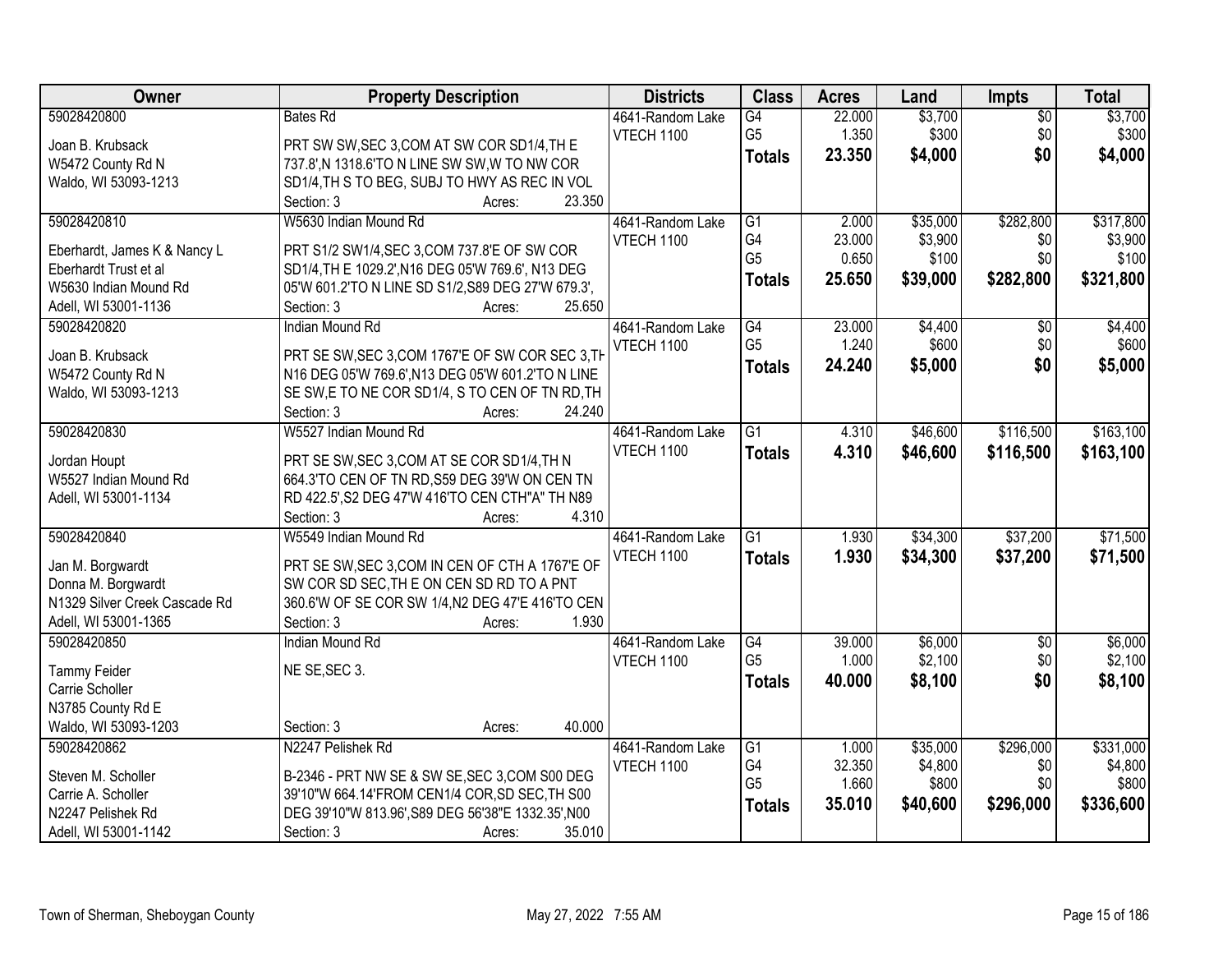| Owner                  | <b>Property Description</b>                        |        |        | <b>Districts</b>  | <b>Class</b>     | <b>Acres</b> | Land     | <b>Impts</b>    | <b>Total</b> |
|------------------------|----------------------------------------------------|--------|--------|-------------------|------------------|--------------|----------|-----------------|--------------|
| 59028420870            | Pelishek Rd                                        |        |        | 4641-Random Lake  | $\overline{G4}$  | 25.530       | \$4,100  | $\overline{50}$ | \$4,100      |
| <b>Tammy Feider</b>    | SW SE, SEC 3, EXC COM AT S1/4 COR SD SEC, N        |        |        | VTECH 1100        | G <sub>5</sub>   | 1.280        | \$800    | \$0             | \$800        |
| Carrie Scholler        | 29'TO CENLN CTH A, S89 DEG 33'E ALG SD CENLN       |        |        |                   | <b>Totals</b>    | 26.810       | \$4,900  | \$0             | \$4,900      |
| N3785 County Rd E      | 1337', NO DEG 02'E 40'TO N LN SD CTH A TO PNT OF   |        |        |                   |                  |              |          |                 |              |
| Waldo, WI 53093-1203   | Section: 3                                         | Acres: | 26.810 |                   |                  |              |          |                 |              |
| 59028420871            | W5428 County Rd A S                                |        |        | 4641-Random Lake  | $\overline{G1}$  | 5.000        | \$50,000 | \$175,400       | \$225,400    |
|                        |                                                    |        |        | <b>VTECH 1100</b> | <b>Totals</b>    | 5.000        | \$50,000 | \$175,400       | \$225,400    |
| Michael E. Fischer     | TR 1 CSM V4 P 220 & A-7632 - PRT SW SE, SEC        |        |        |                   |                  |              |          |                 |              |
| Joanne D. Fischer      | 3, COM AT S1/4 COR, SD SEC, N 29'TO CENLN CTH      |        |        |                   |                  |              |          |                 |              |
| W5428 S County Rd A    | A, S89 DEG 33'E ALG SD CENLN 1337', N0 DEG 02'E    |        |        |                   |                  |              |          |                 |              |
| Adell, WI 53001-1131   | Section: 3                                         | Acres: | 5.000  |                   |                  |              |          |                 |              |
| 59028420872            | N2153 Pelishek Rd                                  |        |        | 4641-Random Lake  | $\overline{G1}$  | 2.660        | \$38,300 | \$155,500       | \$193,800    |
| <b>Elmer Fischer</b>   | LOT 1 CSM V 7 P 158 - PRT SW SE, SEC 3, COM        |        |        | VTECH 1100        | <b>Totals</b>    | 2.660        | \$38,300 | \$155,500       | \$193,800    |
| June Fischer           | 407.59'N OF S 1/4 COR SD SEC, TH E 428.60', N3 DEG |        |        |                   |                  |              |          |                 |              |
| N2153 Pelishek Rd      | 47'20"W 282.50', S85 DEG 59'W 333.48', N34 DEG 53' |        |        |                   |                  |              |          |                 |              |
| Adell, WI 53001-1139   | Section: 3                                         | Acres: | 2.660  |                   |                  |              |          |                 |              |
| 59028420880            | W5314 County Rd A S                                |        |        | 4641-Random Lake  | G4               | 35.000       | \$5,000  | $\overline{50}$ | \$5,000      |
|                        |                                                    |        |        | <b>VTECH 1100</b> | G <sub>5</sub>   | 2.540        | \$1,800  | \$0             | \$1,800      |
| <b>Tammy Feider</b>    | SE SE, SEC 3, SUBJ TO HWY AS REC IN VOL 541 P      |        |        |                   | G7               | 2.000        | \$29,000 | \$97,200        | \$126,200    |
| Carrie Scholler        | 380-81.                                            |        |        |                   | <b>Totals</b>    | 39.540       | \$35,800 | \$97,200        | \$133,000    |
| N3785 County Rd E      |                                                    |        |        |                   |                  |              |          |                 |              |
| Waldo, WI 53093-1203   | Section: 3                                         | Acres: | 39.540 |                   |                  |              |          |                 |              |
| 59028420890            | Bates Rd & County                                  |        |        | 4641-Random Lake  | $\overline{G4}$  | 46.780       | \$7,900  | \$0             | \$7,900      |
| David A. Heidel        | NE NE, SEC 4.                                      |        |        | <b>VTECH 1100</b> | G <sub>5</sub>   | 3.000        | \$200    | \$0             | \$200        |
| W5817 County Rd W      |                                                    |        |        |                   | <b>Totals</b>    | 49.780       | \$8,100  | \$0             | \$8,100      |
| Cascade, WI 53011-1301 |                                                    |        |        |                   |                  |              |          |                 |              |
|                        | Section: 4                                         | Acres: | 49.780 |                   |                  |              |          |                 |              |
| 59028420900            | W5817 County Rd W                                  |        |        | 4641-Random Lake  | $\overline{G4}$  | 41.000       | \$6,300  | $\overline{60}$ | \$6,300      |
|                        |                                                    |        |        | <b>VTECH 1100</b> | G <sub>5</sub>   | 4.000        | \$1,500  | \$0             | \$1,500      |
| David A. Heidel        | NW NE, SEC 4.                                      |        |        |                   | G5M              | 2.770        | \$5,500  | \$0             | \$5,500      |
| Angelita T. Heidel     |                                                    |        |        |                   | G7               | 2.000        | \$29,000 | \$152,800       | \$181,800    |
| W5817 County Rd W      |                                                    |        |        |                   | <b>Totals</b>    | 49.770       | \$42,300 | \$152,800       | \$195,100    |
| Cascade, WI 53011-1301 | Section: 4                                         | Acres: | 49.770 |                   |                  |              |          |                 |              |
| 59028420910            |                                                    |        |        | 4641-Random Lake  | G4               | 32.000       | \$5,200  | $\overline{30}$ | \$5,200      |
| David A. Heidel        | SW NE, SEC 4.                                      |        |        | <b>VTECH 1100</b> | G <sub>5</sub>   | 1.000        | \$700    | \$0             | \$700        |
| Angelita T. Heidel     |                                                    |        |        |                   | G <sub>5</sub> M | 7.000        | \$14,000 | \$0             | \$14,000     |
| W5817 County Rd W      |                                                    |        |        |                   | <b>Totals</b>    | 40.000       | \$19,900 | \$0             | \$19,900     |
| Cascade, WI 53011-1301 | Section: 4                                         | Acres: | 40.000 |                   |                  |              |          |                 |              |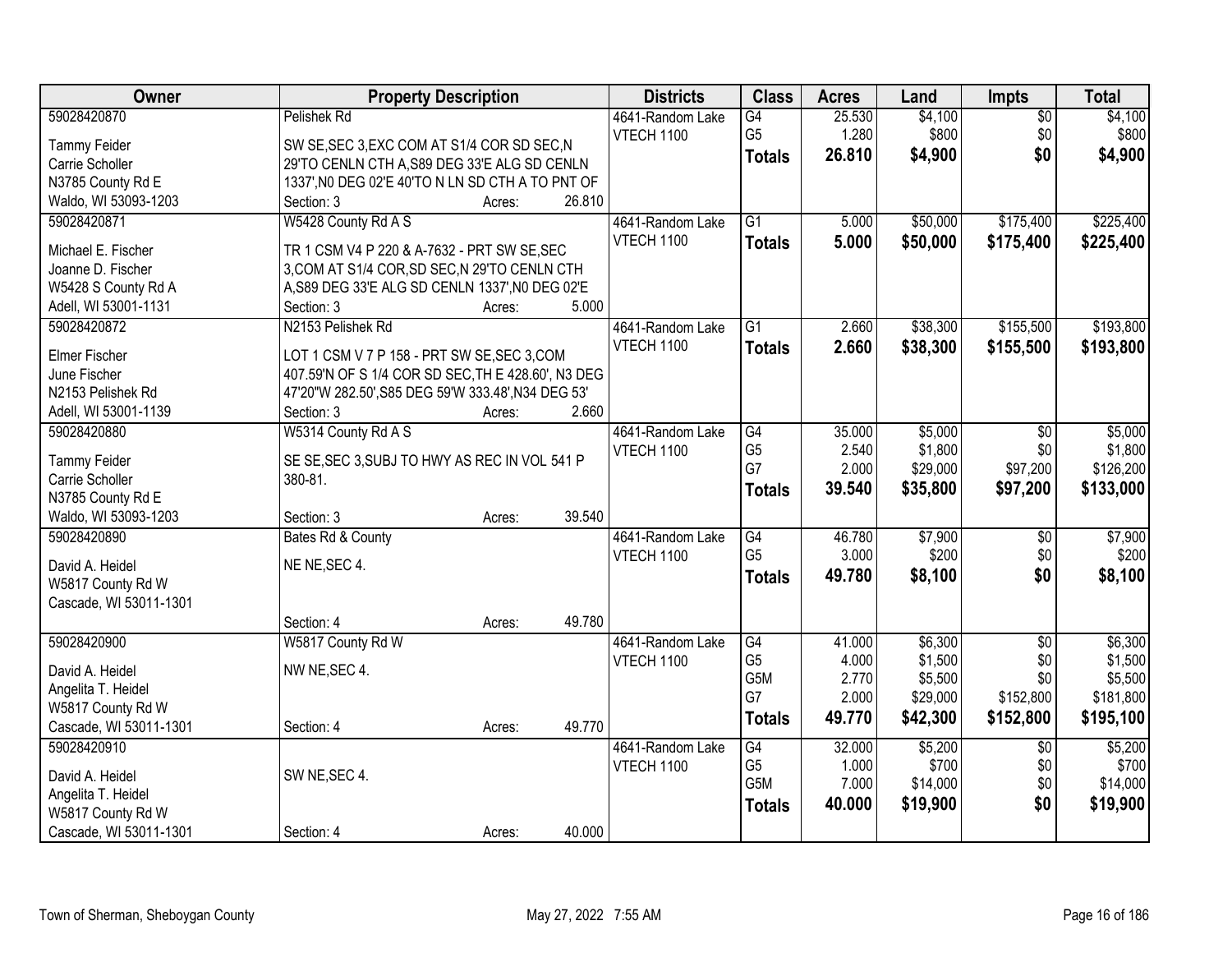| Owner                              | <b>Property Description</b>                                                                         | <b>Districts</b>                      | <b>Class</b>         | <b>Acres</b> | Land      | <b>Impts</b>    | <b>Total</b> |
|------------------------------------|-----------------------------------------------------------------------------------------------------|---------------------------------------|----------------------|--------------|-----------|-----------------|--------------|
| 59028420920                        | <b>Bates Rd</b>                                                                                     | 4641-Random Lake                      | G4                   | 16.500       | \$2,700   | $\overline{50}$ | \$2,700      |
| David A. Heidel                    | SE NE, SEC 4, EXC COM AT E1/4 POST, TH N 264', W                                                    | VTECH 1100                            | G <sub>5</sub>       | 0.880        | \$100     | \$0             | \$100        |
| W5817 County Rd W                  | 530.8', N 826.2', W 772.6'TO W LN SE NE S 1090.2'TO                                                 |                                       | <b>Totals</b>        | 17.380       | \$2,800   | \$0             | \$2,800      |
| Cascade, WI 53011-1301             | SW COR SD1/4, THE TO BEG.                                                                           |                                       |                      |              |           |                 |              |
|                                    | 17.380<br>Section: 4<br>Acres:                                                                      |                                       |                      |              |           |                 |              |
| 59028420930                        | Bates Rd                                                                                            | 4641-Random Lake                      | G4                   | 2.710        | \$300     | $\overline{50}$ | \$300        |
|                                    |                                                                                                     | <b>VTECH 1100</b>                     | <b>Totals</b>        | 2.710        | \$300     | \$0             | \$300        |
| James M. Bluhm                     | S 10 RDS OF SE NE, SEC 4, EXC THE N 130'OF E                                                        |                                       |                      |              |           |                 |              |
| Joan B. Krubsack                   | 767.4'THEREOF                                                                                       |                                       |                      |              |           |                 |              |
| N2238 Bates Rd                     | 2.710                                                                                               |                                       |                      |              |           |                 |              |
| Adell, WI 53001-1145               | Section: 4<br>Acres:                                                                                |                                       |                      |              |           |                 |              |
| 59028420940                        | N2302 Bates Rd                                                                                      | 4641-Random Lake                      | G1<br>G <sub>6</sub> | 3.910        | \$44,600  | \$128,800       | \$173,400    |
| Jimmy J. Loescher                  | PRT SE NE, SEC 4, COM 35'N OF E1/4 POST, TH N                                                       | <b>VTECH 1100</b>                     |                      | 16.000       | \$64,000  | \$0             | \$64,000     |
| Linda Loescher                     | 229', W 530.8', N 826.2', W 772.6' TO W LINE SE NE, S                                               |                                       | <b>Totals</b>        | 19.910       | \$108,600 | \$128,800       | \$237,400    |
| N2302 Bates Rd                     | 925.2', E 546', S 130', TH E 767.4' TO BEG.                                                         |                                       |                      |              |           |                 |              |
| Adell, WI 53001-1146               | 19.910<br>Section: 4<br>Acres:                                                                      |                                       |                      |              |           |                 |              |
| 59028420950                        | W5963 County Rd W                                                                                   | 4641-Random Lake                      | G1                   | 3.000        | \$40,000  | \$355,700       | \$395,700    |
|                                    |                                                                                                     | VTECH 1100                            | G4                   | 43.000       | \$5,500   | \$0             | \$5,500      |
| James R. Bertram<br>N2186 Torke Rd | NE NW, SEC 4, EXC COM AT NW COR SD1/4, TH S89<br>DEG 50'E 464', SD LN BEING 2'M/L S OF CEN CTH W, S |                                       | G <sub>5</sub>       | 1.270        | \$100     | \$0             | \$100        |
|                                    |                                                                                                     |                                       | <b>Totals</b>        | 47.270       | \$45,600  | \$355,700       | \$401,300    |
| Adell, WI 53001-1517               | 235', N89 DEG 15'W 464'TO W LN NE NW, TH N 235'TO<br>Section: 4<br>47.270                           |                                       |                      |              |           |                 |              |
| 59028420960                        | Acres:<br>W5973 County Rd W                                                                         |                                       | $\overline{G1}$      | 2.500        | \$37,500  | \$117,700       | \$155,200    |
|                                    |                                                                                                     | 4641-Random Lake<br><b>VTECH 1100</b> |                      |              |           |                 |              |
| Nina Harvey                        | PRT NE NW, SEC 4, COM AT NW COR SD1/4, TH S89                                                       |                                       | <b>Totals</b>        | 2.500        | \$37,500  | \$117,700       | \$155,200    |
| W5973 County Rd W                  | DEG 50'E 464'(SD LN BEING 2'M/L S OF CEN CTH W)S                                                    |                                       |                      |              |           |                 |              |
| Cascade, WI 53011-1301             | 235', N89 DEG 15'W 464'TO W LN NE NW, TH N 235'TO                                                   |                                       |                      |              |           |                 |              |
|                                    | Section: 4<br>2.500<br>Acres:                                                                       |                                       |                      |              |           |                 |              |
| 59028420970                        | W6011 County Rd W                                                                                   | 4473-Plymouth                         | G4                   | 17.000       | \$3,500   | $\overline{50}$ | \$3,500      |
| Paul K. Habeck                     | NW NW, SEC 4, EXC COM AT NW COR, TH S 1188', E                                                      | VTECH 1100                            | G <sub>5</sub>       | 10.760       | \$7,000   | \$0             | \$7,000      |
| Donna J. Habeck                    | 733.33', N 1188', TH W 733.33'TO BEG.                                                               |                                       | G7                   | 2.000        | \$29,000  | \$322,300       | \$351,300    |
| W6011 County Rd W                  |                                                                                                     |                                       | <b>Totals</b>        | 29.760       | \$39,500  | \$322,300       | \$361,800    |
| Cascade, WI 53011-1395             | 29.760<br>Section: 4<br>Acres:                                                                      |                                       |                      |              |           |                 |              |
| 59028420981                        | W6063 County Rd W                                                                                   | 4641-Random Lake                      | G1                   | 2.000        | \$35,000  | \$108,400       | \$143,400    |
|                                    |                                                                                                     | <b>VTECH 1100</b>                     | G4                   | 1.000        | \$100     | \$0             | \$100        |
| Mjmf Enterprises Inc               | LOT 1 CSM V26 P326-327 #2003144 - PRT NW NW                                                         |                                       | <b>Totals</b>        | 3.000        | \$35,100  | \$108,400       | \$143,500    |
| W6062 County Rd W                  | SEC <sub>4</sub>                                                                                    |                                       |                      |              |           |                 |              |
| Cascade, WI 53011-1396             |                                                                                                     |                                       |                      |              |           |                 |              |
|                                    | 3.000<br>Section: 4<br>Acres:                                                                       |                                       |                      |              |           |                 |              |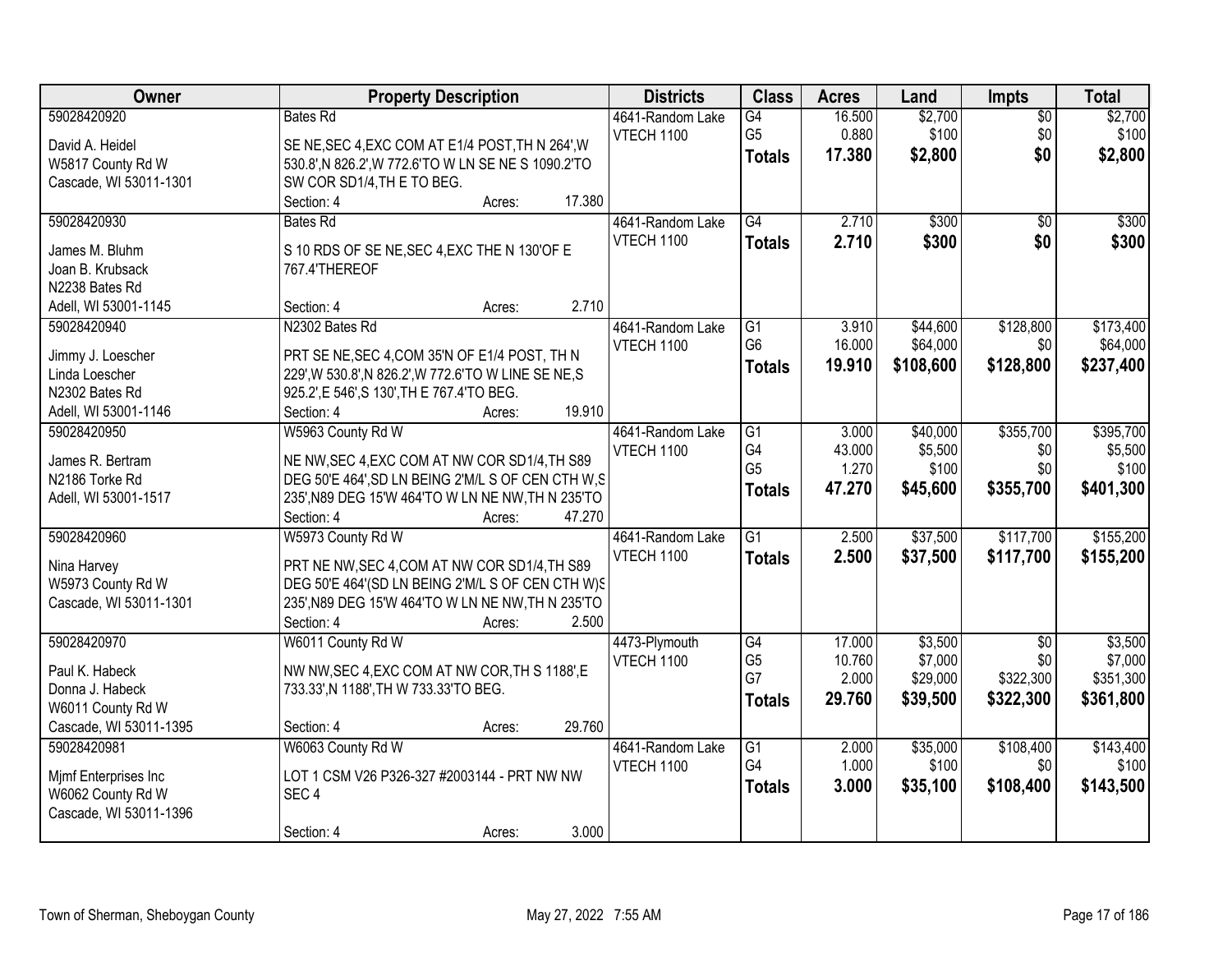| 59028420982<br>County Rd W<br>16.000<br>\$2,000<br>$\overline{$0}$<br>\$2,000<br>4641-Random Lake<br>G4<br>G <sub>5</sub><br>\$700<br>\$700<br>1.000<br>\$0<br>VTECH 1100<br>Paul K. Habeck<br>LOT 2 CSM V26 P326-327 #2003144 - PRT NW NW<br>17.000<br>\$2,700<br>\$0<br>\$2,700<br><b>Totals</b><br>Donna J. Habeck<br>SEC <sub>4</sub><br>W6011 County Rd W<br>Cascade, WI 53011-1395<br>17.000<br>Section: 4<br>Acres:<br>\$6,600<br>59028420990<br>4473-Plymouth<br>G4<br>38.000<br>$\overline{50}$<br>G <sub>5</sub><br>2.000<br>\$1,400<br>\$0<br>\$1,400<br><b>VTECH 1100</b><br>SW NW, SEC 4.<br>Paul K. Habeck<br>\$0<br>\$8,000<br>40.000<br>\$8,000<br><b>Totals</b><br>Donna J. Habeck<br>W6011 County Rd W<br>40.000<br>Cascade, WI 53011-1395<br>Section: 4<br>Acres:<br>Indian Mound Rd<br>37.500<br>\$6,200<br>59028421000<br>4641-Random Lake<br>G4<br>\$0<br>G <sub>5</sub><br>2.000<br>\$4,200<br>\$0<br><b>VTECH 1100</b><br>SE NW, SEC 4.<br>James R. Bertram<br>\$0<br>39.500<br>\$10,400<br>\$10,400<br><b>Totals</b><br>N2186 Torke Rd<br>Adell, WI 53001-1517<br>40.000<br>Section: 4<br>Acres:<br>59028421010<br><b>Indian Mound Rd</b><br>32.000<br>\$5,500<br>G4<br>\$0<br>4641-Random Lake<br>G <sub>5</sub> M<br>\$16,000<br>8.000<br>\$0<br><b>VTECH 1100</b><br>NE SW, SEC 4<br>Happy Lane Dairy Farm, Inc<br>\$0<br>40.000<br>\$21,500<br><b>Totals</b><br>c/o Vernon Weber<br>W5998 Indian Mound Rd<br>40.000<br>Adell, WI 53001-1137<br>Section: 4<br>Acres:<br>59028421020<br>$\overline{G4}$<br>37.000<br>\$5,500<br><b>Indian Mound Rd</b><br>\$0<br>4641-Random Lake<br>G <sub>5</sub> M<br>3.000<br>\$6,000<br>\$0<br><b>VTECH 1100</b><br>NW SW, SEC 4<br>Happy Lane Dairy Farm, Inc<br>\$0<br>40.000<br>\$11,500<br>\$11,500<br><b>Totals</b><br>c/o Vernon Weber<br>W5998 Indian Mound Rd<br>40.000<br>Adell, WI 53001-1137<br>Section: 4<br>Acres:<br>G4<br>19.500<br>\$2,400<br>59028421030<br><b>Indian Mound Rd</b><br>4641-Random Lake<br>$\sqrt{6}$<br>G <sub>5</sub><br>\$100<br>0.500<br>\$0<br><b>VTECH 1100</b><br>E1/2 SW SW, SEC 4<br>Happy Lane Dairy Farm, Inc<br>\$2,500<br>20,000<br>\$2,500<br>\$0<br><b>Totals</b><br>c/o Vernon Weber<br>W5998 Indian Mound Rd<br>20.000<br>Adell, WI 53001-1137<br>Section: 4<br>Acres:<br>W6102 Indian Mound Rd<br>\$140,600<br>59028421050<br>G1<br>2.000<br>\$35,000<br>4641-Random Lake<br>G4<br>\$1,200<br>7.110<br>\$0<br><b>VTECH 1100</b><br>PRT SW SW, SEC 4 & PRT SE SE, SEC 5, COM AT SW<br>Katherine M. Heichler<br>G <sub>5</sub><br>0.510<br>\$100<br>\$0<br>COR, SEC 4, TH E 655.72'ON S LINE SD SEC, NO DEG<br>W6102 Indian Mound Rd<br>9.620<br>\$36,300<br>\$140,600<br>\$176,900<br><b>Totals</b><br>29'06"E 489.50', W 655.72'TO W LINE SEC 4, N89 DEG<br>Adell, WI 53001-1512 | Owner | <b>Property Description</b> |        |       | <b>Districts</b> | <b>Class</b> | <b>Acres</b> | Land | <b>Impts</b> | <b>Total</b> |
|----------------------------------------------------------------------------------------------------------------------------------------------------------------------------------------------------------------------------------------------------------------------------------------------------------------------------------------------------------------------------------------------------------------------------------------------------------------------------------------------------------------------------------------------------------------------------------------------------------------------------------------------------------------------------------------------------------------------------------------------------------------------------------------------------------------------------------------------------------------------------------------------------------------------------------------------------------------------------------------------------------------------------------------------------------------------------------------------------------------------------------------------------------------------------------------------------------------------------------------------------------------------------------------------------------------------------------------------------------------------------------------------------------------------------------------------------------------------------------------------------------------------------------------------------------------------------------------------------------------------------------------------------------------------------------------------------------------------------------------------------------------------------------------------------------------------------------------------------------------------------------------------------------------------------------------------------------------------------------------------------------------------------------------------------------------------------------------------------------------------------------------------------------------------------------------------------------------------------------------------------------------------------------------------------------------------------------------------------------------------------------------------------------------------------------------------------------------------------------------------------------------------------------------------------------------------------------------------------------------------------------------------------------------------------------------------------------------------------------------------------------------------------------------------------|-------|-----------------------------|--------|-------|------------------|--------------|--------------|------|--------------|--------------|
|                                                                                                                                                                                                                                                                                                                                                                                                                                                                                                                                                                                                                                                                                                                                                                                                                                                                                                                                                                                                                                                                                                                                                                                                                                                                                                                                                                                                                                                                                                                                                                                                                                                                                                                                                                                                                                                                                                                                                                                                                                                                                                                                                                                                                                                                                                                                                                                                                                                                                                                                                                                                                                                                                                                                                                                                    |       |                             |        |       |                  |              |              |      |              |              |
|                                                                                                                                                                                                                                                                                                                                                                                                                                                                                                                                                                                                                                                                                                                                                                                                                                                                                                                                                                                                                                                                                                                                                                                                                                                                                                                                                                                                                                                                                                                                                                                                                                                                                                                                                                                                                                                                                                                                                                                                                                                                                                                                                                                                                                                                                                                                                                                                                                                                                                                                                                                                                                                                                                                                                                                                    |       |                             |        |       |                  |              |              |      |              |              |
|                                                                                                                                                                                                                                                                                                                                                                                                                                                                                                                                                                                                                                                                                                                                                                                                                                                                                                                                                                                                                                                                                                                                                                                                                                                                                                                                                                                                                                                                                                                                                                                                                                                                                                                                                                                                                                                                                                                                                                                                                                                                                                                                                                                                                                                                                                                                                                                                                                                                                                                                                                                                                                                                                                                                                                                                    |       |                             |        |       |                  |              |              |      |              |              |
|                                                                                                                                                                                                                                                                                                                                                                                                                                                                                                                                                                                                                                                                                                                                                                                                                                                                                                                                                                                                                                                                                                                                                                                                                                                                                                                                                                                                                                                                                                                                                                                                                                                                                                                                                                                                                                                                                                                                                                                                                                                                                                                                                                                                                                                                                                                                                                                                                                                                                                                                                                                                                                                                                                                                                                                                    |       |                             |        |       |                  |              |              |      |              |              |
|                                                                                                                                                                                                                                                                                                                                                                                                                                                                                                                                                                                                                                                                                                                                                                                                                                                                                                                                                                                                                                                                                                                                                                                                                                                                                                                                                                                                                                                                                                                                                                                                                                                                                                                                                                                                                                                                                                                                                                                                                                                                                                                                                                                                                                                                                                                                                                                                                                                                                                                                                                                                                                                                                                                                                                                                    |       |                             |        |       |                  |              |              |      |              |              |
| \$6,200<br>\$4,200<br>\$5,500<br>\$16,000<br>\$21,500<br>\$5,500<br>\$6,000<br>\$2,400<br>\$100<br>\$175,600<br>\$1,200<br>\$100                                                                                                                                                                                                                                                                                                                                                                                                                                                                                                                                                                                                                                                                                                                                                                                                                                                                                                                                                                                                                                                                                                                                                                                                                                                                                                                                                                                                                                                                                                                                                                                                                                                                                                                                                                                                                                                                                                                                                                                                                                                                                                                                                                                                                                                                                                                                                                                                                                                                                                                                                                                                                                                                   |       |                             |        |       |                  |              |              |      |              | \$6,600      |
|                                                                                                                                                                                                                                                                                                                                                                                                                                                                                                                                                                                                                                                                                                                                                                                                                                                                                                                                                                                                                                                                                                                                                                                                                                                                                                                                                                                                                                                                                                                                                                                                                                                                                                                                                                                                                                                                                                                                                                                                                                                                                                                                                                                                                                                                                                                                                                                                                                                                                                                                                                                                                                                                                                                                                                                                    |       |                             |        |       |                  |              |              |      |              |              |
|                                                                                                                                                                                                                                                                                                                                                                                                                                                                                                                                                                                                                                                                                                                                                                                                                                                                                                                                                                                                                                                                                                                                                                                                                                                                                                                                                                                                                                                                                                                                                                                                                                                                                                                                                                                                                                                                                                                                                                                                                                                                                                                                                                                                                                                                                                                                                                                                                                                                                                                                                                                                                                                                                                                                                                                                    |       |                             |        |       |                  |              |              |      |              |              |
|                                                                                                                                                                                                                                                                                                                                                                                                                                                                                                                                                                                                                                                                                                                                                                                                                                                                                                                                                                                                                                                                                                                                                                                                                                                                                                                                                                                                                                                                                                                                                                                                                                                                                                                                                                                                                                                                                                                                                                                                                                                                                                                                                                                                                                                                                                                                                                                                                                                                                                                                                                                                                                                                                                                                                                                                    |       |                             |        |       |                  |              |              |      |              |              |
|                                                                                                                                                                                                                                                                                                                                                                                                                                                                                                                                                                                                                                                                                                                                                                                                                                                                                                                                                                                                                                                                                                                                                                                                                                                                                                                                                                                                                                                                                                                                                                                                                                                                                                                                                                                                                                                                                                                                                                                                                                                                                                                                                                                                                                                                                                                                                                                                                                                                                                                                                                                                                                                                                                                                                                                                    |       |                             |        |       |                  |              |              |      |              |              |
|                                                                                                                                                                                                                                                                                                                                                                                                                                                                                                                                                                                                                                                                                                                                                                                                                                                                                                                                                                                                                                                                                                                                                                                                                                                                                                                                                                                                                                                                                                                                                                                                                                                                                                                                                                                                                                                                                                                                                                                                                                                                                                                                                                                                                                                                                                                                                                                                                                                                                                                                                                                                                                                                                                                                                                                                    |       |                             |        |       |                  |              |              |      |              |              |
|                                                                                                                                                                                                                                                                                                                                                                                                                                                                                                                                                                                                                                                                                                                                                                                                                                                                                                                                                                                                                                                                                                                                                                                                                                                                                                                                                                                                                                                                                                                                                                                                                                                                                                                                                                                                                                                                                                                                                                                                                                                                                                                                                                                                                                                                                                                                                                                                                                                                                                                                                                                                                                                                                                                                                                                                    |       |                             |        |       |                  |              |              |      |              |              |
|                                                                                                                                                                                                                                                                                                                                                                                                                                                                                                                                                                                                                                                                                                                                                                                                                                                                                                                                                                                                                                                                                                                                                                                                                                                                                                                                                                                                                                                                                                                                                                                                                                                                                                                                                                                                                                                                                                                                                                                                                                                                                                                                                                                                                                                                                                                                                                                                                                                                                                                                                                                                                                                                                                                                                                                                    |       |                             |        |       |                  |              |              |      |              |              |
|                                                                                                                                                                                                                                                                                                                                                                                                                                                                                                                                                                                                                                                                                                                                                                                                                                                                                                                                                                                                                                                                                                                                                                                                                                                                                                                                                                                                                                                                                                                                                                                                                                                                                                                                                                                                                                                                                                                                                                                                                                                                                                                                                                                                                                                                                                                                                                                                                                                                                                                                                                                                                                                                                                                                                                                                    |       |                             |        |       |                  |              |              |      |              |              |
|                                                                                                                                                                                                                                                                                                                                                                                                                                                                                                                                                                                                                                                                                                                                                                                                                                                                                                                                                                                                                                                                                                                                                                                                                                                                                                                                                                                                                                                                                                                                                                                                                                                                                                                                                                                                                                                                                                                                                                                                                                                                                                                                                                                                                                                                                                                                                                                                                                                                                                                                                                                                                                                                                                                                                                                                    |       |                             |        |       |                  |              |              |      |              |              |
|                                                                                                                                                                                                                                                                                                                                                                                                                                                                                                                                                                                                                                                                                                                                                                                                                                                                                                                                                                                                                                                                                                                                                                                                                                                                                                                                                                                                                                                                                                                                                                                                                                                                                                                                                                                                                                                                                                                                                                                                                                                                                                                                                                                                                                                                                                                                                                                                                                                                                                                                                                                                                                                                                                                                                                                                    |       |                             |        |       |                  |              |              |      |              |              |
|                                                                                                                                                                                                                                                                                                                                                                                                                                                                                                                                                                                                                                                                                                                                                                                                                                                                                                                                                                                                                                                                                                                                                                                                                                                                                                                                                                                                                                                                                                                                                                                                                                                                                                                                                                                                                                                                                                                                                                                                                                                                                                                                                                                                                                                                                                                                                                                                                                                                                                                                                                                                                                                                                                                                                                                                    |       |                             |        |       |                  |              |              |      |              |              |
|                                                                                                                                                                                                                                                                                                                                                                                                                                                                                                                                                                                                                                                                                                                                                                                                                                                                                                                                                                                                                                                                                                                                                                                                                                                                                                                                                                                                                                                                                                                                                                                                                                                                                                                                                                                                                                                                                                                                                                                                                                                                                                                                                                                                                                                                                                                                                                                                                                                                                                                                                                                                                                                                                                                                                                                                    |       |                             |        |       |                  |              |              |      |              |              |
|                                                                                                                                                                                                                                                                                                                                                                                                                                                                                                                                                                                                                                                                                                                                                                                                                                                                                                                                                                                                                                                                                                                                                                                                                                                                                                                                                                                                                                                                                                                                                                                                                                                                                                                                                                                                                                                                                                                                                                                                                                                                                                                                                                                                                                                                                                                                                                                                                                                                                                                                                                                                                                                                                                                                                                                                    |       |                             |        |       |                  |              |              |      |              |              |
|                                                                                                                                                                                                                                                                                                                                                                                                                                                                                                                                                                                                                                                                                                                                                                                                                                                                                                                                                                                                                                                                                                                                                                                                                                                                                                                                                                                                                                                                                                                                                                                                                                                                                                                                                                                                                                                                                                                                                                                                                                                                                                                                                                                                                                                                                                                                                                                                                                                                                                                                                                                                                                                                                                                                                                                                    |       |                             |        |       |                  |              |              |      |              |              |
|                                                                                                                                                                                                                                                                                                                                                                                                                                                                                                                                                                                                                                                                                                                                                                                                                                                                                                                                                                                                                                                                                                                                                                                                                                                                                                                                                                                                                                                                                                                                                                                                                                                                                                                                                                                                                                                                                                                                                                                                                                                                                                                                                                                                                                                                                                                                                                                                                                                                                                                                                                                                                                                                                                                                                                                                    |       |                             |        |       |                  |              |              |      |              |              |
|                                                                                                                                                                                                                                                                                                                                                                                                                                                                                                                                                                                                                                                                                                                                                                                                                                                                                                                                                                                                                                                                                                                                                                                                                                                                                                                                                                                                                                                                                                                                                                                                                                                                                                                                                                                                                                                                                                                                                                                                                                                                                                                                                                                                                                                                                                                                                                                                                                                                                                                                                                                                                                                                                                                                                                                                    |       |                             |        |       |                  |              |              |      |              |              |
|                                                                                                                                                                                                                                                                                                                                                                                                                                                                                                                                                                                                                                                                                                                                                                                                                                                                                                                                                                                                                                                                                                                                                                                                                                                                                                                                                                                                                                                                                                                                                                                                                                                                                                                                                                                                                                                                                                                                                                                                                                                                                                                                                                                                                                                                                                                                                                                                                                                                                                                                                                                                                                                                                                                                                                                                    |       |                             |        |       |                  |              |              |      |              |              |
|                                                                                                                                                                                                                                                                                                                                                                                                                                                                                                                                                                                                                                                                                                                                                                                                                                                                                                                                                                                                                                                                                                                                                                                                                                                                                                                                                                                                                                                                                                                                                                                                                                                                                                                                                                                                                                                                                                                                                                                                                                                                                                                                                                                                                                                                                                                                                                                                                                                                                                                                                                                                                                                                                                                                                                                                    |       |                             |        |       |                  |              |              |      |              |              |
|                                                                                                                                                                                                                                                                                                                                                                                                                                                                                                                                                                                                                                                                                                                                                                                                                                                                                                                                                                                                                                                                                                                                                                                                                                                                                                                                                                                                                                                                                                                                                                                                                                                                                                                                                                                                                                                                                                                                                                                                                                                                                                                                                                                                                                                                                                                                                                                                                                                                                                                                                                                                                                                                                                                                                                                                    |       |                             |        |       |                  |              |              |      |              |              |
|                                                                                                                                                                                                                                                                                                                                                                                                                                                                                                                                                                                                                                                                                                                                                                                                                                                                                                                                                                                                                                                                                                                                                                                                                                                                                                                                                                                                                                                                                                                                                                                                                                                                                                                                                                                                                                                                                                                                                                                                                                                                                                                                                                                                                                                                                                                                                                                                                                                                                                                                                                                                                                                                                                                                                                                                    |       |                             |        |       |                  |              |              |      |              |              |
|                                                                                                                                                                                                                                                                                                                                                                                                                                                                                                                                                                                                                                                                                                                                                                                                                                                                                                                                                                                                                                                                                                                                                                                                                                                                                                                                                                                                                                                                                                                                                                                                                                                                                                                                                                                                                                                                                                                                                                                                                                                                                                                                                                                                                                                                                                                                                                                                                                                                                                                                                                                                                                                                                                                                                                                                    |       |                             |        |       |                  |              |              |      |              |              |
|                                                                                                                                                                                                                                                                                                                                                                                                                                                                                                                                                                                                                                                                                                                                                                                                                                                                                                                                                                                                                                                                                                                                                                                                                                                                                                                                                                                                                                                                                                                                                                                                                                                                                                                                                                                                                                                                                                                                                                                                                                                                                                                                                                                                                                                                                                                                                                                                                                                                                                                                                                                                                                                                                                                                                                                                    |       |                             |        |       |                  |              |              |      |              |              |
|                                                                                                                                                                                                                                                                                                                                                                                                                                                                                                                                                                                                                                                                                                                                                                                                                                                                                                                                                                                                                                                                                                                                                                                                                                                                                                                                                                                                                                                                                                                                                                                                                                                                                                                                                                                                                                                                                                                                                                                                                                                                                                                                                                                                                                                                                                                                                                                                                                                                                                                                                                                                                                                                                                                                                                                                    |       |                             |        |       |                  |              |              |      |              |              |
|                                                                                                                                                                                                                                                                                                                                                                                                                                                                                                                                                                                                                                                                                                                                                                                                                                                                                                                                                                                                                                                                                                                                                                                                                                                                                                                                                                                                                                                                                                                                                                                                                                                                                                                                                                                                                                                                                                                                                                                                                                                                                                                                                                                                                                                                                                                                                                                                                                                                                                                                                                                                                                                                                                                                                                                                    |       |                             |        |       |                  |              |              |      |              |              |
|                                                                                                                                                                                                                                                                                                                                                                                                                                                                                                                                                                                                                                                                                                                                                                                                                                                                                                                                                                                                                                                                                                                                                                                                                                                                                                                                                                                                                                                                                                                                                                                                                                                                                                                                                                                                                                                                                                                                                                                                                                                                                                                                                                                                                                                                                                                                                                                                                                                                                                                                                                                                                                                                                                                                                                                                    |       |                             |        |       |                  |              |              |      |              |              |
|                                                                                                                                                                                                                                                                                                                                                                                                                                                                                                                                                                                                                                                                                                                                                                                                                                                                                                                                                                                                                                                                                                                                                                                                                                                                                                                                                                                                                                                                                                                                                                                                                                                                                                                                                                                                                                                                                                                                                                                                                                                                                                                                                                                                                                                                                                                                                                                                                                                                                                                                                                                                                                                                                                                                                                                                    |       |                             |        |       |                  |              |              |      |              |              |
|                                                                                                                                                                                                                                                                                                                                                                                                                                                                                                                                                                                                                                                                                                                                                                                                                                                                                                                                                                                                                                                                                                                                                                                                                                                                                                                                                                                                                                                                                                                                                                                                                                                                                                                                                                                                                                                                                                                                                                                                                                                                                                                                                                                                                                                                                                                                                                                                                                                                                                                                                                                                                                                                                                                                                                                                    |       |                             |        |       |                  |              |              |      |              |              |
|                                                                                                                                                                                                                                                                                                                                                                                                                                                                                                                                                                                                                                                                                                                                                                                                                                                                                                                                                                                                                                                                                                                                                                                                                                                                                                                                                                                                                                                                                                                                                                                                                                                                                                                                                                                                                                                                                                                                                                                                                                                                                                                                                                                                                                                                                                                                                                                                                                                                                                                                                                                                                                                                                                                                                                                                    |       |                             |        |       |                  |              |              |      |              |              |
|                                                                                                                                                                                                                                                                                                                                                                                                                                                                                                                                                                                                                                                                                                                                                                                                                                                                                                                                                                                                                                                                                                                                                                                                                                                                                                                                                                                                                                                                                                                                                                                                                                                                                                                                                                                                                                                                                                                                                                                                                                                                                                                                                                                                                                                                                                                                                                                                                                                                                                                                                                                                                                                                                                                                                                                                    |       | Section: 4                  | Acres: | 9.620 |                  |              |              |      |              |              |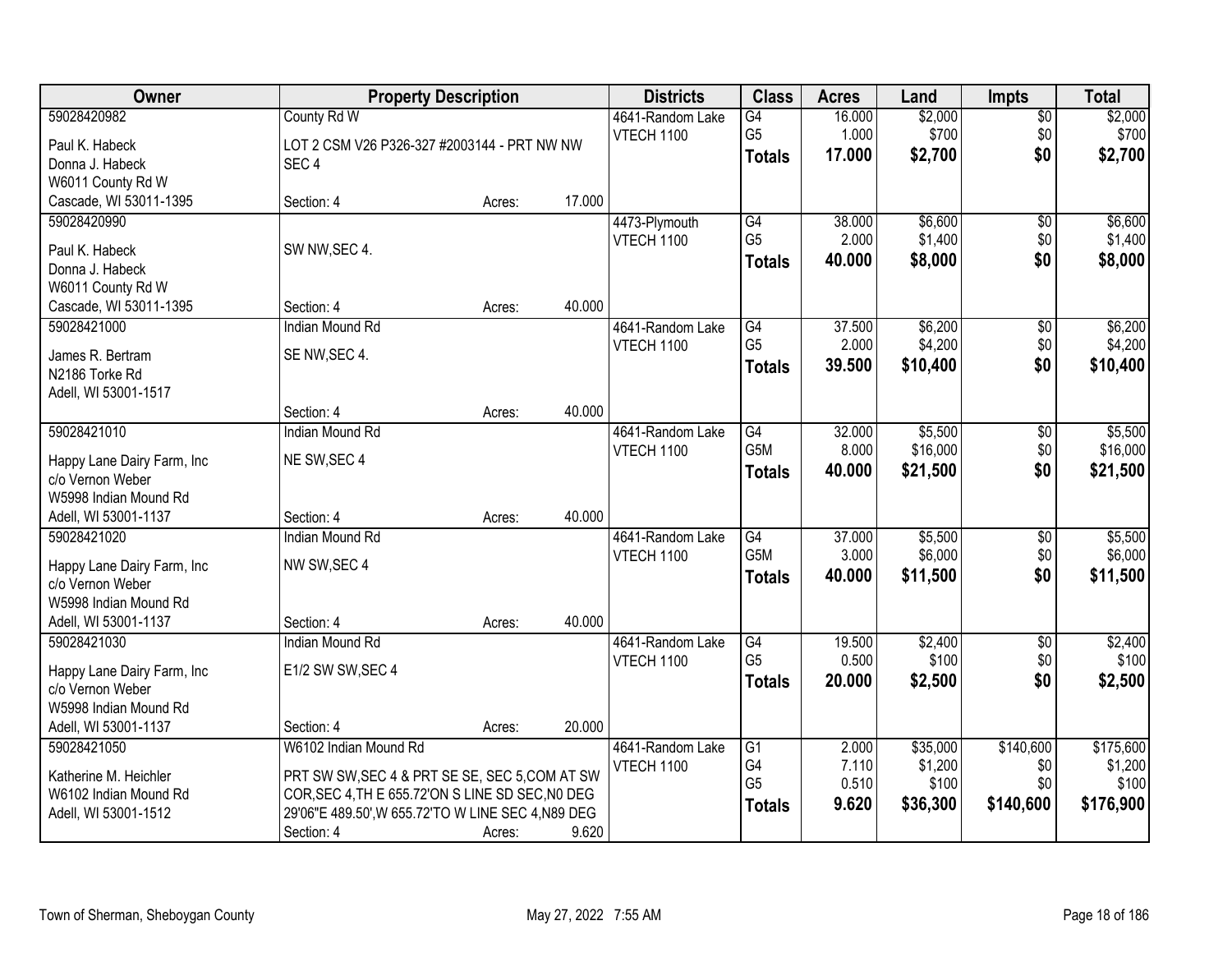| \$5,600<br>\$5,600<br>59028421060<br>W5998 Indian Mound Rd<br>35.000<br>4641-Random Lake<br>$\overline{G4}$<br>$\overline{50}$<br>G <sub>5</sub><br>\$100<br>1.000<br>\$100<br>\$0<br>VTECH 1100<br>SE SW, SEC 4.<br>Happy Lane Dairy Farm, Inc<br>G7<br>\$39,000<br>\$175,600<br>\$214,600<br>4.000<br>c/o Vernon Weber<br>40.000<br>\$44,700<br>\$175,600<br>\$220,300<br><b>Totals</b><br>W5998 Indian Mound Rd<br>40.000<br>Adell, WI 53001-1137<br>Section: 4<br>Acres:<br>59028421070<br>N2238 Bates Rd<br>G4<br>33.500<br>\$5,400<br>4641-Random Lake<br>$\overline{50}$<br>G <sub>5</sub><br>1.000<br>\$100<br><b>VTECH 1100</b><br>\$0<br>NE SE, SEC 4.<br>James M. Bluhm<br>G7<br>\$352,500<br>5.000<br>\$44,000<br>Joan B. Krubsack<br>\$49,500<br>39.500<br>\$352,500<br>\$402,000<br><b>Totals</b><br>N2238 Bates Rd<br>40.000<br>Adell, WI 53001-1145<br>Section: 4<br>Acres:<br>\$6,600<br>59028421080<br>4641-Random Lake<br>G4<br>40.000<br>\$0<br>VTECH 1100<br>\$0<br>\$6,600<br>40,000<br><b>Totals</b><br>NW SE, SEC 4.<br>James M. Bluhm<br>N2238 Bates Rd<br>Adell, WI 53001-1145<br>40.000<br>Section: 4<br>Acres:<br>\$6,300<br>59028421090<br><b>Indian Mound Rd</b><br>$\overline{G4}$<br>37.000<br>$\overline{50}$<br>4641-Random Lake<br>G <sub>5</sub><br>1.000<br>\$100<br>\$0<br>VTECH 1100<br>SW SE, SEC 4.<br>James M. Bluhm<br>G5M<br>2.000<br>\$4,000<br>\$0<br>N2238 Bates Rd<br>\$0<br>40.000<br>\$10,400<br><b>Totals</b><br>Adell, WI 53001-1145<br>40.000<br>Section: 4<br>Acres:<br>\$7,200<br>59028421100<br>Indian Mound Rd<br>$\overline{G4}$<br>38.000<br>$\overline{50}$<br>4641-Random Lake<br>G <sub>5</sub><br>2.000<br>\$100<br>\$0<br><b>VTECH 1100</b><br>SE SE, SEC 4.<br>Joan B. Krubsack<br>\$0<br>40.000<br>\$7,300<br>\$7,300<br><b>Totals</b><br>W5472 County Rd N<br>Waldo, WI 53093-1213<br>40.000<br>Section: 4<br>Acres:<br>59028421110<br>W6153 County Rd W<br>4641-Random Lake<br>G4<br>33.790<br>\$4,800<br>$\overline{50}$<br>G <sub>5</sub><br>\$19,700<br>\$0<br>12.000<br><b>VTECH 1100</b><br>NE NE, SEC 5.<br>Oetlinger 2009 Revocable Trust<br>G7<br>4.000<br>\$39,000<br>\$71,100<br>N1865 Trout Spring Rd<br>49.790<br>\$63,500<br>\$71,100<br><b>Totals</b><br>Adell, WI 53001-1266<br>49.790<br>Section: 5<br>Acres:<br>W6283 County Rd W<br>\$35,000<br>\$255,200<br>59028421120<br>G1<br>2.000<br>4641-Random Lake<br>G4<br>14.720<br>\$2,500<br>VTECH 1100<br>\$0<br>NW NE, SEC 5, COM AT THE N1/4 COR, SD SEC, TH S0<br>Bret D. Schoenefeld<br>G <sub>5</sub><br>3.750<br>\$2,200<br>\$0<br>DEG 39'13"W 698.86', N88 DEG 7'9"E 1317.11', N0 DEG<br>Jennifer L. Schoenefeld<br>20.470<br>\$39,700<br>\$255,200<br>\$294,900<br><b>Totals</b><br>43'27"E 656.16', TH S89 DEG 58'39"W 1316.72'TO BEG.<br>W6283 County Rd W | Owner | <b>Property Description</b> |  | <b>Districts</b> | <b>Class</b> | <b>Acres</b> | Land | Impts | <b>Total</b> |
|----------------------------------------------------------------------------------------------------------------------------------------------------------------------------------------------------------------------------------------------------------------------------------------------------------------------------------------------------------------------------------------------------------------------------------------------------------------------------------------------------------------------------------------------------------------------------------------------------------------------------------------------------------------------------------------------------------------------------------------------------------------------------------------------------------------------------------------------------------------------------------------------------------------------------------------------------------------------------------------------------------------------------------------------------------------------------------------------------------------------------------------------------------------------------------------------------------------------------------------------------------------------------------------------------------------------------------------------------------------------------------------------------------------------------------------------------------------------------------------------------------------------------------------------------------------------------------------------------------------------------------------------------------------------------------------------------------------------------------------------------------------------------------------------------------------------------------------------------------------------------------------------------------------------------------------------------------------------------------------------------------------------------------------------------------------------------------------------------------------------------------------------------------------------------------------------------------------------------------------------------------------------------------------------------------------------------------------------------------------------------------------------------------------------------------------------------------------------------------------------------------------------------------------------------------------------------------------------------------------------------------------------------------------------------------------------------------------------------------------------------------------------------------------------------------|-------|-----------------------------|--|------------------|--------------|--------------|------|-------|--------------|
|                                                                                                                                                                                                                                                                                                                                                                                                                                                                                                                                                                                                                                                                                                                                                                                                                                                                                                                                                                                                                                                                                                                                                                                                                                                                                                                                                                                                                                                                                                                                                                                                                                                                                                                                                                                                                                                                                                                                                                                                                                                                                                                                                                                                                                                                                                                                                                                                                                                                                                                                                                                                                                                                                                                                                                                                          |       |                             |  |                  |              |              |      |       |              |
|                                                                                                                                                                                                                                                                                                                                                                                                                                                                                                                                                                                                                                                                                                                                                                                                                                                                                                                                                                                                                                                                                                                                                                                                                                                                                                                                                                                                                                                                                                                                                                                                                                                                                                                                                                                                                                                                                                                                                                                                                                                                                                                                                                                                                                                                                                                                                                                                                                                                                                                                                                                                                                                                                                                                                                                                          |       |                             |  |                  |              |              |      |       |              |
| \$5,400                                                                                                                                                                                                                                                                                                                                                                                                                                                                                                                                                                                                                                                                                                                                                                                                                                                                                                                                                                                                                                                                                                                                                                                                                                                                                                                                                                                                                                                                                                                                                                                                                                                                                                                                                                                                                                                                                                                                                                                                                                                                                                                                                                                                                                                                                                                                                                                                                                                                                                                                                                                                                                                                                                                                                                                                  |       |                             |  |                  |              |              |      |       |              |
|                                                                                                                                                                                                                                                                                                                                                                                                                                                                                                                                                                                                                                                                                                                                                                                                                                                                                                                                                                                                                                                                                                                                                                                                                                                                                                                                                                                                                                                                                                                                                                                                                                                                                                                                                                                                                                                                                                                                                                                                                                                                                                                                                                                                                                                                                                                                                                                                                                                                                                                                                                                                                                                                                                                                                                                                          |       |                             |  |                  |              |              |      |       |              |
|                                                                                                                                                                                                                                                                                                                                                                                                                                                                                                                                                                                                                                                                                                                                                                                                                                                                                                                                                                                                                                                                                                                                                                                                                                                                                                                                                                                                                                                                                                                                                                                                                                                                                                                                                                                                                                                                                                                                                                                                                                                                                                                                                                                                                                                                                                                                                                                                                                                                                                                                                                                                                                                                                                                                                                                                          |       |                             |  |                  |              |              |      |       |              |
| \$100<br>\$396,500<br>\$6,600<br>\$6,600<br>\$6,300<br>\$100<br>\$4,000<br>\$10,400<br>\$7,200<br>\$100<br>\$4,800<br>\$19,700<br>\$110,100<br>\$134,600<br>\$290,200<br>\$2,500<br>\$2,200                                                                                                                                                                                                                                                                                                                                                                                                                                                                                                                                                                                                                                                                                                                                                                                                                                                                                                                                                                                                                                                                                                                                                                                                                                                                                                                                                                                                                                                                                                                                                                                                                                                                                                                                                                                                                                                                                                                                                                                                                                                                                                                                                                                                                                                                                                                                                                                                                                                                                                                                                                                                              |       |                             |  |                  |              |              |      |       |              |
|                                                                                                                                                                                                                                                                                                                                                                                                                                                                                                                                                                                                                                                                                                                                                                                                                                                                                                                                                                                                                                                                                                                                                                                                                                                                                                                                                                                                                                                                                                                                                                                                                                                                                                                                                                                                                                                                                                                                                                                                                                                                                                                                                                                                                                                                                                                                                                                                                                                                                                                                                                                                                                                                                                                                                                                                          |       |                             |  |                  |              |              |      |       |              |
|                                                                                                                                                                                                                                                                                                                                                                                                                                                                                                                                                                                                                                                                                                                                                                                                                                                                                                                                                                                                                                                                                                                                                                                                                                                                                                                                                                                                                                                                                                                                                                                                                                                                                                                                                                                                                                                                                                                                                                                                                                                                                                                                                                                                                                                                                                                                                                                                                                                                                                                                                                                                                                                                                                                                                                                                          |       |                             |  |                  |              |              |      |       |              |
|                                                                                                                                                                                                                                                                                                                                                                                                                                                                                                                                                                                                                                                                                                                                                                                                                                                                                                                                                                                                                                                                                                                                                                                                                                                                                                                                                                                                                                                                                                                                                                                                                                                                                                                                                                                                                                                                                                                                                                                                                                                                                                                                                                                                                                                                                                                                                                                                                                                                                                                                                                                                                                                                                                                                                                                                          |       |                             |  |                  |              |              |      |       |              |
|                                                                                                                                                                                                                                                                                                                                                                                                                                                                                                                                                                                                                                                                                                                                                                                                                                                                                                                                                                                                                                                                                                                                                                                                                                                                                                                                                                                                                                                                                                                                                                                                                                                                                                                                                                                                                                                                                                                                                                                                                                                                                                                                                                                                                                                                                                                                                                                                                                                                                                                                                                                                                                                                                                                                                                                                          |       |                             |  |                  |              |              |      |       |              |
|                                                                                                                                                                                                                                                                                                                                                                                                                                                                                                                                                                                                                                                                                                                                                                                                                                                                                                                                                                                                                                                                                                                                                                                                                                                                                                                                                                                                                                                                                                                                                                                                                                                                                                                                                                                                                                                                                                                                                                                                                                                                                                                                                                                                                                                                                                                                                                                                                                                                                                                                                                                                                                                                                                                                                                                                          |       |                             |  |                  |              |              |      |       |              |
|                                                                                                                                                                                                                                                                                                                                                                                                                                                                                                                                                                                                                                                                                                                                                                                                                                                                                                                                                                                                                                                                                                                                                                                                                                                                                                                                                                                                                                                                                                                                                                                                                                                                                                                                                                                                                                                                                                                                                                                                                                                                                                                                                                                                                                                                                                                                                                                                                                                                                                                                                                                                                                                                                                                                                                                                          |       |                             |  |                  |              |              |      |       |              |
|                                                                                                                                                                                                                                                                                                                                                                                                                                                                                                                                                                                                                                                                                                                                                                                                                                                                                                                                                                                                                                                                                                                                                                                                                                                                                                                                                                                                                                                                                                                                                                                                                                                                                                                                                                                                                                                                                                                                                                                                                                                                                                                                                                                                                                                                                                                                                                                                                                                                                                                                                                                                                                                                                                                                                                                                          |       |                             |  |                  |              |              |      |       |              |
|                                                                                                                                                                                                                                                                                                                                                                                                                                                                                                                                                                                                                                                                                                                                                                                                                                                                                                                                                                                                                                                                                                                                                                                                                                                                                                                                                                                                                                                                                                                                                                                                                                                                                                                                                                                                                                                                                                                                                                                                                                                                                                                                                                                                                                                                                                                                                                                                                                                                                                                                                                                                                                                                                                                                                                                                          |       |                             |  |                  |              |              |      |       |              |
|                                                                                                                                                                                                                                                                                                                                                                                                                                                                                                                                                                                                                                                                                                                                                                                                                                                                                                                                                                                                                                                                                                                                                                                                                                                                                                                                                                                                                                                                                                                                                                                                                                                                                                                                                                                                                                                                                                                                                                                                                                                                                                                                                                                                                                                                                                                                                                                                                                                                                                                                                                                                                                                                                                                                                                                                          |       |                             |  |                  |              |              |      |       |              |
|                                                                                                                                                                                                                                                                                                                                                                                                                                                                                                                                                                                                                                                                                                                                                                                                                                                                                                                                                                                                                                                                                                                                                                                                                                                                                                                                                                                                                                                                                                                                                                                                                                                                                                                                                                                                                                                                                                                                                                                                                                                                                                                                                                                                                                                                                                                                                                                                                                                                                                                                                                                                                                                                                                                                                                                                          |       |                             |  |                  |              |              |      |       |              |
|                                                                                                                                                                                                                                                                                                                                                                                                                                                                                                                                                                                                                                                                                                                                                                                                                                                                                                                                                                                                                                                                                                                                                                                                                                                                                                                                                                                                                                                                                                                                                                                                                                                                                                                                                                                                                                                                                                                                                                                                                                                                                                                                                                                                                                                                                                                                                                                                                                                                                                                                                                                                                                                                                                                                                                                                          |       |                             |  |                  |              |              |      |       |              |
|                                                                                                                                                                                                                                                                                                                                                                                                                                                                                                                                                                                                                                                                                                                                                                                                                                                                                                                                                                                                                                                                                                                                                                                                                                                                                                                                                                                                                                                                                                                                                                                                                                                                                                                                                                                                                                                                                                                                                                                                                                                                                                                                                                                                                                                                                                                                                                                                                                                                                                                                                                                                                                                                                                                                                                                                          |       |                             |  |                  |              |              |      |       |              |
|                                                                                                                                                                                                                                                                                                                                                                                                                                                                                                                                                                                                                                                                                                                                                                                                                                                                                                                                                                                                                                                                                                                                                                                                                                                                                                                                                                                                                                                                                                                                                                                                                                                                                                                                                                                                                                                                                                                                                                                                                                                                                                                                                                                                                                                                                                                                                                                                                                                                                                                                                                                                                                                                                                                                                                                                          |       |                             |  |                  |              |              |      |       |              |
|                                                                                                                                                                                                                                                                                                                                                                                                                                                                                                                                                                                                                                                                                                                                                                                                                                                                                                                                                                                                                                                                                                                                                                                                                                                                                                                                                                                                                                                                                                                                                                                                                                                                                                                                                                                                                                                                                                                                                                                                                                                                                                                                                                                                                                                                                                                                                                                                                                                                                                                                                                                                                                                                                                                                                                                                          |       |                             |  |                  |              |              |      |       |              |
|                                                                                                                                                                                                                                                                                                                                                                                                                                                                                                                                                                                                                                                                                                                                                                                                                                                                                                                                                                                                                                                                                                                                                                                                                                                                                                                                                                                                                                                                                                                                                                                                                                                                                                                                                                                                                                                                                                                                                                                                                                                                                                                                                                                                                                                                                                                                                                                                                                                                                                                                                                                                                                                                                                                                                                                                          |       |                             |  |                  |              |              |      |       |              |
|                                                                                                                                                                                                                                                                                                                                                                                                                                                                                                                                                                                                                                                                                                                                                                                                                                                                                                                                                                                                                                                                                                                                                                                                                                                                                                                                                                                                                                                                                                                                                                                                                                                                                                                                                                                                                                                                                                                                                                                                                                                                                                                                                                                                                                                                                                                                                                                                                                                                                                                                                                                                                                                                                                                                                                                                          |       |                             |  |                  |              |              |      |       |              |
|                                                                                                                                                                                                                                                                                                                                                                                                                                                                                                                                                                                                                                                                                                                                                                                                                                                                                                                                                                                                                                                                                                                                                                                                                                                                                                                                                                                                                                                                                                                                                                                                                                                                                                                                                                                                                                                                                                                                                                                                                                                                                                                                                                                                                                                                                                                                                                                                                                                                                                                                                                                                                                                                                                                                                                                                          |       |                             |  |                  |              |              |      |       |              |
|                                                                                                                                                                                                                                                                                                                                                                                                                                                                                                                                                                                                                                                                                                                                                                                                                                                                                                                                                                                                                                                                                                                                                                                                                                                                                                                                                                                                                                                                                                                                                                                                                                                                                                                                                                                                                                                                                                                                                                                                                                                                                                                                                                                                                                                                                                                                                                                                                                                                                                                                                                                                                                                                                                                                                                                                          |       |                             |  |                  |              |              |      |       |              |
|                                                                                                                                                                                                                                                                                                                                                                                                                                                                                                                                                                                                                                                                                                                                                                                                                                                                                                                                                                                                                                                                                                                                                                                                                                                                                                                                                                                                                                                                                                                                                                                                                                                                                                                                                                                                                                                                                                                                                                                                                                                                                                                                                                                                                                                                                                                                                                                                                                                                                                                                                                                                                                                                                                                                                                                                          |       |                             |  |                  |              |              |      |       |              |
|                                                                                                                                                                                                                                                                                                                                                                                                                                                                                                                                                                                                                                                                                                                                                                                                                                                                                                                                                                                                                                                                                                                                                                                                                                                                                                                                                                                                                                                                                                                                                                                                                                                                                                                                                                                                                                                                                                                                                                                                                                                                                                                                                                                                                                                                                                                                                                                                                                                                                                                                                                                                                                                                                                                                                                                                          |       |                             |  |                  |              |              |      |       |              |
|                                                                                                                                                                                                                                                                                                                                                                                                                                                                                                                                                                                                                                                                                                                                                                                                                                                                                                                                                                                                                                                                                                                                                                                                                                                                                                                                                                                                                                                                                                                                                                                                                                                                                                                                                                                                                                                                                                                                                                                                                                                                                                                                                                                                                                                                                                                                                                                                                                                                                                                                                                                                                                                                                                                                                                                                          |       |                             |  |                  |              |              |      |       |              |
|                                                                                                                                                                                                                                                                                                                                                                                                                                                                                                                                                                                                                                                                                                                                                                                                                                                                                                                                                                                                                                                                                                                                                                                                                                                                                                                                                                                                                                                                                                                                                                                                                                                                                                                                                                                                                                                                                                                                                                                                                                                                                                                                                                                                                                                                                                                                                                                                                                                                                                                                                                                                                                                                                                                                                                                                          |       |                             |  |                  |              |              |      |       |              |
|                                                                                                                                                                                                                                                                                                                                                                                                                                                                                                                                                                                                                                                                                                                                                                                                                                                                                                                                                                                                                                                                                                                                                                                                                                                                                                                                                                                                                                                                                                                                                                                                                                                                                                                                                                                                                                                                                                                                                                                                                                                                                                                                                                                                                                                                                                                                                                                                                                                                                                                                                                                                                                                                                                                                                                                                          |       |                             |  |                  |              |              |      |       |              |
|                                                                                                                                                                                                                                                                                                                                                                                                                                                                                                                                                                                                                                                                                                                                                                                                                                                                                                                                                                                                                                                                                                                                                                                                                                                                                                                                                                                                                                                                                                                                                                                                                                                                                                                                                                                                                                                                                                                                                                                                                                                                                                                                                                                                                                                                                                                                                                                                                                                                                                                                                                                                                                                                                                                                                                                                          |       |                             |  |                  |              |              |      |       |              |
|                                                                                                                                                                                                                                                                                                                                                                                                                                                                                                                                                                                                                                                                                                                                                                                                                                                                                                                                                                                                                                                                                                                                                                                                                                                                                                                                                                                                                                                                                                                                                                                                                                                                                                                                                                                                                                                                                                                                                                                                                                                                                                                                                                                                                                                                                                                                                                                                                                                                                                                                                                                                                                                                                                                                                                                                          |       |                             |  |                  |              |              |      |       |              |
|                                                                                                                                                                                                                                                                                                                                                                                                                                                                                                                                                                                                                                                                                                                                                                                                                                                                                                                                                                                                                                                                                                                                                                                                                                                                                                                                                                                                                                                                                                                                                                                                                                                                                                                                                                                                                                                                                                                                                                                                                                                                                                                                                                                                                                                                                                                                                                                                                                                                                                                                                                                                                                                                                                                                                                                                          |       |                             |  |                  |              |              |      |       |              |
|                                                                                                                                                                                                                                                                                                                                                                                                                                                                                                                                                                                                                                                                                                                                                                                                                                                                                                                                                                                                                                                                                                                                                                                                                                                                                                                                                                                                                                                                                                                                                                                                                                                                                                                                                                                                                                                                                                                                                                                                                                                                                                                                                                                                                                                                                                                                                                                                                                                                                                                                                                                                                                                                                                                                                                                                          |       |                             |  |                  |              |              |      |       |              |
|                                                                                                                                                                                                                                                                                                                                                                                                                                                                                                                                                                                                                                                                                                                                                                                                                                                                                                                                                                                                                                                                                                                                                                                                                                                                                                                                                                                                                                                                                                                                                                                                                                                                                                                                                                                                                                                                                                                                                                                                                                                                                                                                                                                                                                                                                                                                                                                                                                                                                                                                                                                                                                                                                                                                                                                                          |       |                             |  |                  |              |              |      |       |              |
|                                                                                                                                                                                                                                                                                                                                                                                                                                                                                                                                                                                                                                                                                                                                                                                                                                                                                                                                                                                                                                                                                                                                                                                                                                                                                                                                                                                                                                                                                                                                                                                                                                                                                                                                                                                                                                                                                                                                                                                                                                                                                                                                                                                                                                                                                                                                                                                                                                                                                                                                                                                                                                                                                                                                                                                                          |       |                             |  |                  |              |              |      |       |              |
| 20.470<br>Cascade, WI 53011-1300<br>Section: 5<br>Acres:                                                                                                                                                                                                                                                                                                                                                                                                                                                                                                                                                                                                                                                                                                                                                                                                                                                                                                                                                                                                                                                                                                                                                                                                                                                                                                                                                                                                                                                                                                                                                                                                                                                                                                                                                                                                                                                                                                                                                                                                                                                                                                                                                                                                                                                                                                                                                                                                                                                                                                                                                                                                                                                                                                                                                 |       |                             |  |                  |              |              |      |       |              |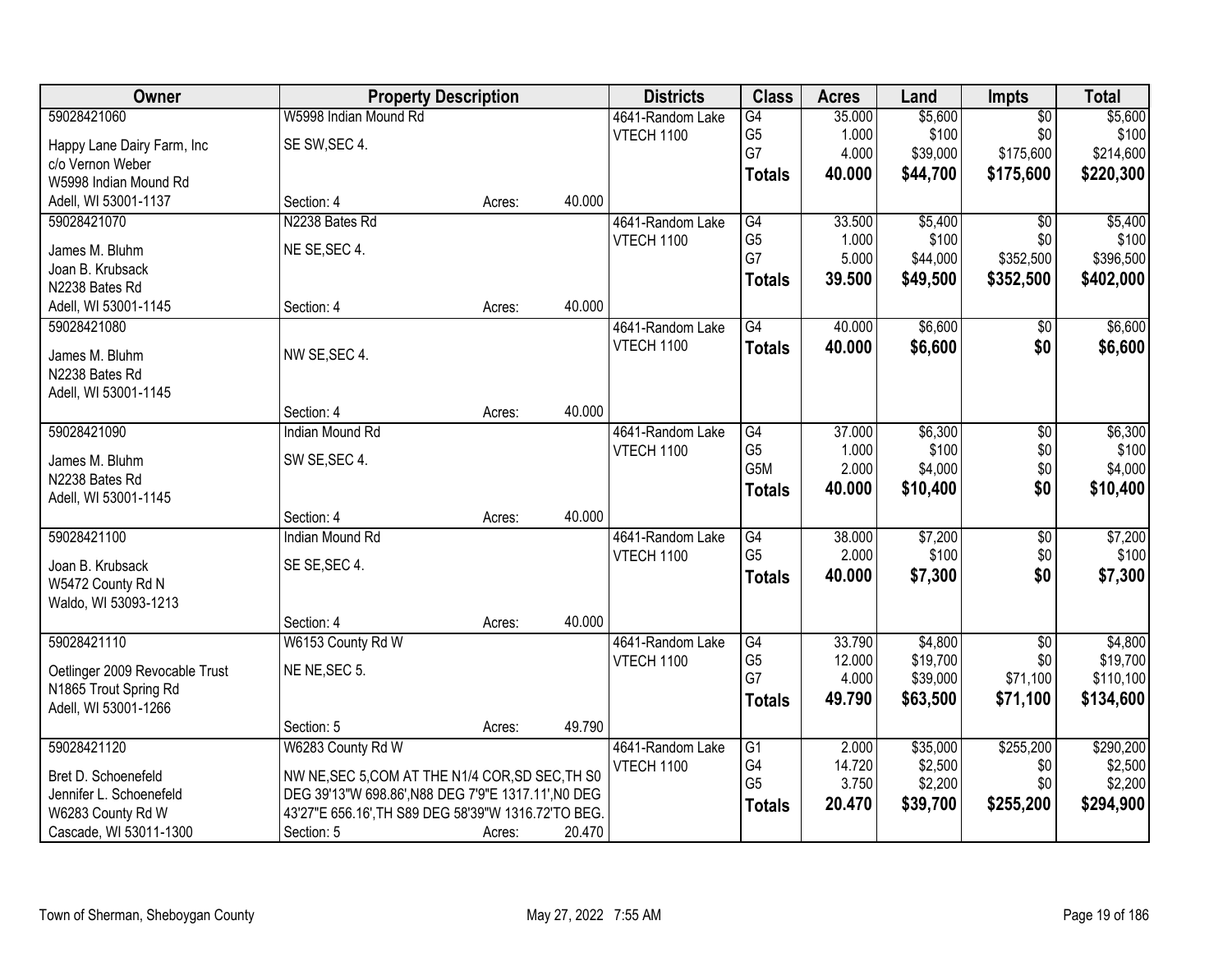| <b>Owner</b>                        | <b>Property Description</b>                         |        |        | <b>Districts</b>  | <b>Class</b>         | <b>Acres</b> | Land            | <b>Impts</b>    | <b>Total</b> |
|-------------------------------------|-----------------------------------------------------|--------|--------|-------------------|----------------------|--------------|-----------------|-----------------|--------------|
| 59028421121                         |                                                     |        |        | 4641-Random Lake  | G4                   | 28.230       | \$4,400         | $\overline{50}$ | \$4,400      |
| Peter H. Thermansen                 | PRT NW NE, SEC 5, COM S0 DEG 39'13"W                |        |        | VTECH 1100        | G <sub>5</sub>       | 1.000        | \$700           | \$0             | \$700        |
| Martha E. Parker                    | 698.86'FROM N1/4 COR SD SEC, TH N88 DEG 7'9"E       |        |        |                   | <b>Totals</b>        | 29.230       | \$5,100         | \$0             | \$5,100      |
| N2325 Torke Rd                      | 1317.11', S0 DEG 43'27"W 991.64', N89 DEG 50'7"W    |        |        |                   |                      |              |                 |                 |              |
| Adell, WI 53001-1519                | Section: 5                                          | Acres: | 29.230 |                   |                      |              |                 |                 |              |
| 59028421130                         |                                                     |        |        | 4641-Random Lake  | $\overline{G5}$      | 32.000       | \$67,200        | $\overline{50}$ | \$67,200     |
|                                     |                                                     |        |        | <b>VTECH 1100</b> | G <sub>6</sub>       | 8.000        | \$32,000        | \$0             | \$32,000     |
| Peter H. Thermansen                 | SW NE, SEC 5.                                       |        |        |                   | <b>Totals</b>        | 40.000       | \$99,200        | \$0             | \$99,200     |
| Martha E. Parker                    |                                                     |        |        |                   |                      |              |                 |                 |              |
| N2325 Torke Rd                      |                                                     |        | 40.000 |                   |                      |              |                 |                 |              |
| Adell, WI 53001-1519<br>59028421140 | Section: 5                                          | Acres: |        |                   | G4                   | 21.000       | \$3,600         |                 | \$3,600      |
|                                     |                                                     |        |        | 4641-Random Lake  | G <sub>5</sub>       | 9.000        | \$10,500        | \$0<br>\$0      | \$10,500     |
| Oetlinger 2009 Revocable Trust      | SE NE, SEC 5.                                       |        |        | <b>VTECH 1100</b> | G <sub>5</sub> M     | 10.000       | \$20,000        | \$0             | \$20,000     |
| N1865 Trout Spring Rd               |                                                     |        |        |                   | <b>Totals</b>        | 40.000       | \$34,100        | \$0             | \$34,100     |
| Adell, WI 53001-1266                |                                                     |        |        |                   |                      |              |                 |                 |              |
|                                     | Section: 5                                          | Acres: | 40.000 |                   |                      |              |                 |                 |              |
| 59028421150                         | N2409 Torke Rd                                      |        |        | 4641-Random Lake  | G1                   | 2.000        | \$35,000        | \$290,700       | \$325,700    |
| Daniel M. Flagstad                  | NE NW, SEC 5, EXC COM AT NW COR SD1/4, TH E         |        |        | <b>VTECH 1100</b> | G4                   | 41.000       | \$6,200         | \$0             | \$6,200      |
| Diana J. Flagstad                   | 198', S 366.83', W 199.6', TH N 365.23'TO BEG.      |        |        |                   | G <sub>5</sub>       | 4.860        | \$2,300         | \$0             | \$2,300      |
| <b>PO Box 193</b>                   |                                                     |        |        |                   | <b>Totals</b>        | 47.860       | \$43,500        | \$290,700       | \$334,200    |
| Cascade, WI 53011-0193              | Section: 5                                          | Acres: | 47.860 |                   |                      |              |                 |                 |              |
| 59028421160                         | W6395 County Rd W                                   |        |        | 4641-Random Lake  | $\overline{G1}$      | 1.670        | \$31,700        | \$103,600       | \$135,300    |
|                                     |                                                     |        |        | VTECH 1100        | <b>Totals</b>        | 1.670        | \$31,700        | \$103,600       | \$135,300    |
| Keith C. Henschel                   | PRT NE NW, SEC 5, COM AT NW COR SD1/4, TH E ON      |        |        |                   |                      |              |                 |                 |              |
| Marjorie A. Henschel                | CEN CTH W 198', S 366.83', W 199.6', TH N 365.23'TO |        |        |                   |                      |              |                 |                 |              |
| W6395 County Rd W                   | BEG.                                                |        |        |                   |                      |              |                 |                 |              |
| Cascade, WI 53011-1300              | Section: 5                                          | Acres: | 1.670  |                   |                      |              |                 |                 |              |
| 59028421180                         | <b>Torke Rd</b>                                     |        |        | 4641-Random Lake  | G4<br>G <sub>5</sub> | 33.000       | \$5,600         | $\sqrt{$0}$     | \$5,600      |
| Norma L. Jensen                     | A-24070 - PRT NW NW & SW NW, SEC 5,COM N0 DEC       |        |        | VTECH 1100        |                      | 2.330        | \$800           | \$0             | \$800        |
| c/o William F. Jensen               | 08'54"E 1171.85'FROM W1/4 COR, SD SEC TH CONT       |        |        |                   | <b>Totals</b>        | 35.330       | \$6,400         | \$0             | \$6,400      |
| W8093 S County Rd A                 | N0 DEG 08'54"E 214.80', N89 DEG 59'48"E 520.36', N0 |        |        |                   |                      |              |                 |                 |              |
| Adell, WI 53001-1462                | Section: 5                                          | Acres: | 35.330 |                   |                      |              |                 |                 |              |
| 59028421190                         | Silver Creek Cascade Rd                             |        |        | 4641-Random Lake  | $\overline{X4}$      | 0.750        | $\overline{50}$ | $\overline{30}$ | $\sqrt{50}$  |
| Union Cemetery Ass'n                | PRT NW NW, SEC 5, COM AT NW SEC COR, TH E 10        |        |        | <b>VTECH 1100</b> | <b>Totals</b>        | 0.750        | \$0             | \$0             | \$0          |
| N2302 Bates Rd                      | RD, S 12 RD, W 10 RD, TH N 12 RD TO BEG.            |        |        |                   |                      |              |                 |                 |              |
| Adell, WI 53001-1146                |                                                     |        |        |                   |                      |              |                 |                 |              |
|                                     | Section: 5                                          | Acres: | 0.750  |                   |                      |              |                 |                 |              |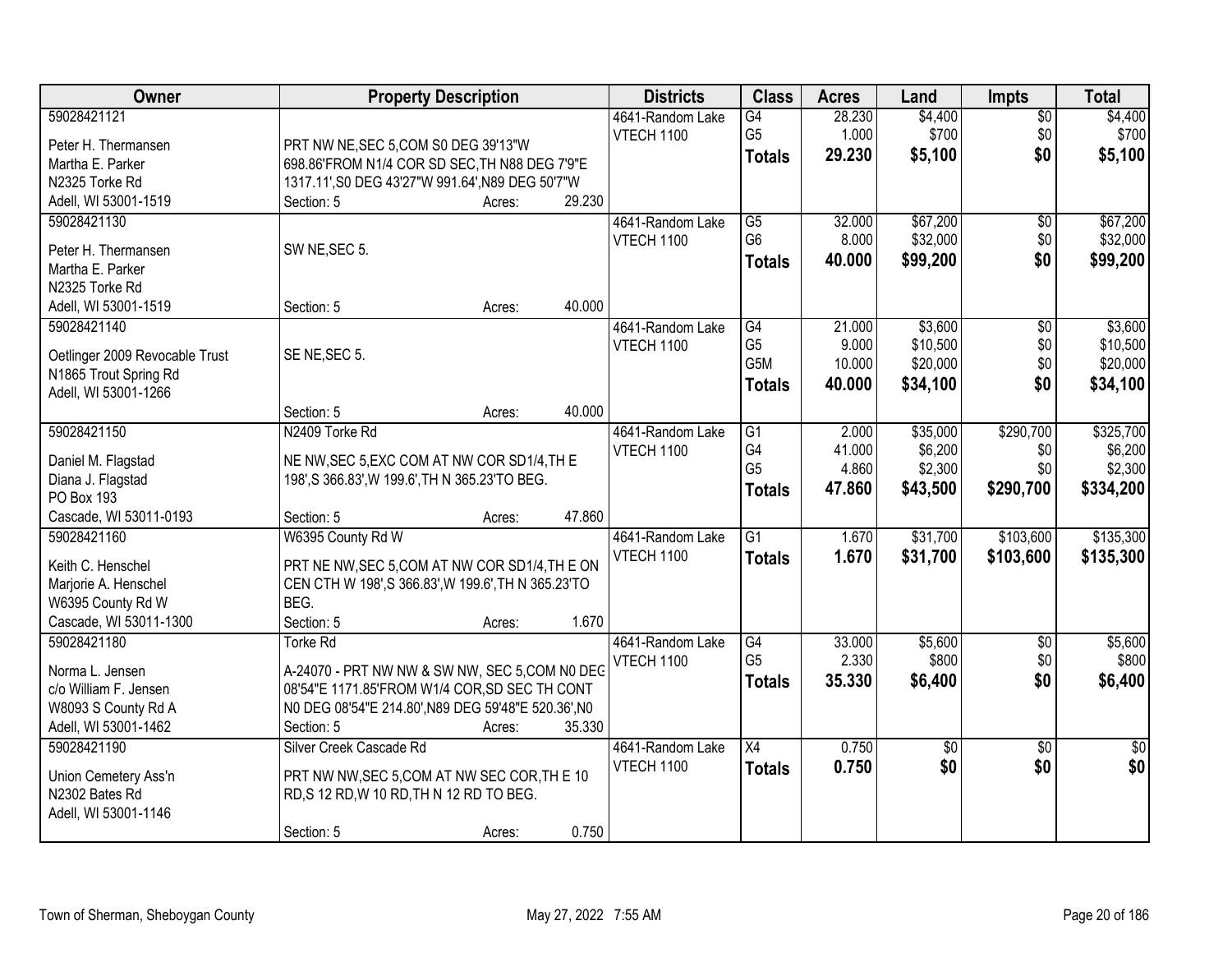| Owner                         |                                                        | <b>Property Description</b> |        | <b>Districts</b>  | <b>Class</b>    | <b>Acres</b> | Land      | <b>Impts</b>    | <b>Total</b> |
|-------------------------------|--------------------------------------------------------|-----------------------------|--------|-------------------|-----------------|--------------|-----------|-----------------|--------------|
| 59028421200                   | Silver Creek Cascade Rd                                |                             |        | 4641-Random Lake  | G4              | 11.000       | \$1,400   | $\overline{50}$ | \$1,400      |
| Carol M. Bruggink             | PRT NW NW, SEC 5, COM 198'S OF NW COR SEC 5, TH        |                             |        | <b>VTECH 1100</b> | G <sub>5</sub>  | 1.950        | \$600     | \$0             | \$600        |
| Wayne L. Bruggink             | S 949', N89 DEG 30'E 520.22', N 1147'TO N LINE SEC     |                             |        |                   | <b>Totals</b>   | 12.950       | \$2,000   | \$0             | \$2,000      |
| N2208 Silver Creek Cascade Rd | 5, S89 DEG 30'W 355.22', S 198', TH S89 DEG 30'W       |                             |        |                   |                 |              |           |                 |              |
| Adell, WI 53001-1507          | Section: 5                                             | Acres:                      | 12.950 |                   |                 |              |           |                 |              |
| 59028421205                   | N2419 Silver Creek Cascade Rd                          |                             |        | 4641-Random Lake  | $\overline{G1}$ | 5.050        | \$50,300  | \$184,600       | \$234,900    |
|                               |                                                        |                             |        | <b>VTECH 1100</b> | <b>Totals</b>   | 5.050        | \$50,300  | \$184,600       | \$234,900    |
| Chris Gundrum                 | PRT NW NW, SEC 5, COM 1147'S OF NW COR SEC             |                             |        |                   |                 |              |           |                 |              |
| Tami Rosetti                  | 5, TH S 423', N89 DEG 30'E 520.22', N 423', TH S89 DEC |                             |        |                   |                 |              |           |                 |              |
| N2419 Silver Creek Cascade Rd | 30'W 520.22'TO BEG.                                    |                             |        |                   |                 |              |           |                 |              |
| Adell, WI 53001-1506          | Section: 5                                             | Acres:                      | 5.050  |                   |                 |              |           |                 |              |
| 59028421210                   | N2340 Torke Rd                                         |                             |        | 4641-Random Lake  | $\overline{G1}$ | 1.000        | \$25,000  | \$272,200       | \$297,200    |
| Ervin Boeckers                | A-24070 - PRT SW NW, SEC 5, COM AT W1/4 COR, SD        |                             |        | VTECH 1100        | G4              | 33.000       | \$5,600   | \$0             | \$5,600      |
| <b>Shirley Boeckers</b>       | SEC, TH NO DEG 08'54"E 1171.85', N89 DEG 59'10"E       |                             |        |                   | G <sub>5</sub>  | 1.330        | \$100     | \$0             | \$100        |
| N2340 Torke Rd                | 1314.92', S0 DEG 18' 27"W 1171.86', TH S89 DEG 59'     |                             |        |                   | <b>Totals</b>   | 35.330       | \$30,700  | \$272,200       | \$302,900    |
| Adell, WI 53001-1549          | Section: 5                                             | Acres:                      | 35.330 |                   |                 |              |           |                 |              |
| 59028421220                   | N2325 Torke Rd                                         |                             |        | 4641-Random Lake  | G1              | 3.000        | \$40,000  | \$500,000       | \$540,000    |
|                               |                                                        |                             |        | VTECH 1100        | G <sub>5</sub>  | 37.000       | \$77,700  | \$0             | \$77,700     |
| Peter H. Thermansen           | SE NW, SEC 5.                                          |                             |        |                   | <b>Totals</b>   | 40.000       | \$117,700 | \$500,000       | \$617,700    |
| Martha E. Parker              |                                                        |                             |        |                   |                 |              |           |                 |              |
| N2325 Torke Rd                |                                                        |                             |        |                   |                 |              |           |                 |              |
| Adell, WI 53001-1519          | Section: 5                                             | Acres:                      | 40.000 |                   |                 |              |           |                 |              |
| 59028421230                   | <b>Torke Rd</b>                                        |                             |        | 4641-Random Lake  | $\overline{G5}$ | 40.000       | \$75,600  | $\overline{50}$ | \$75,600     |
| Peter H. Thermansen           | NE SW, SEC 5.                                          |                             |        | <b>VTECH 1100</b> | <b>Totals</b>   | 40.000       | \$75,600  | \$0             | \$75,600     |
| Martha E. Parker              |                                                        |                             |        |                   |                 |              |           |                 |              |
| N2325 Torke Rd                |                                                        |                             |        |                   |                 |              |           |                 |              |
| Adell, WI 53001-1519          | Section: 5                                             | Acres:                      | 40.000 |                   |                 |              |           |                 |              |
| 59028421242                   | <b>Torke Rd</b>                                        |                             |        | 4641-Random Lake  | G4              | 34.000       | \$5,500   | $\overline{60}$ | \$5,500      |
|                               |                                                        |                             |        | VTECH 1100        | G <sub>5</sub>  | 4.370        | \$1,800   | \$0             | \$1,800      |
| Wayne L. Bruggink             | LOT 1 CSM V25 P113-114 #1937677 - PRT NW SW &          |                             |        |                   | <b>Totals</b>   | 38.370       | \$7,300   | \$0             | \$7,300      |
| Carol M. Bruggink             | SW SW & NE SW & SE SW, SEC 5                           |                             |        |                   |                 |              |           |                 |              |
| N2208 Silver Creek Cascade Rd |                                                        |                             |        |                   |                 |              |           |                 |              |
| Adell, WI 53001-1507          | Section: 5                                             | Acres:                      | 38.370 |                   |                 |              |           |                 |              |
| 59028421243                   | N2204 Torke Rd                                         |                             |        | 4641-Random Lake  | $\overline{G1}$ | 5.900        | \$49,100  | \$238,200       | \$287,300    |
| Brian J. Hansen               | LOT 2 CSM V25 P113-114 #1937677 - PRT NW SW &          |                             |        | VTECH 1100        | <b>Totals</b>   | 5.900        | \$49,100  | \$238,200       | \$287,300    |
| Dawn C. Hansen                | SW SW & NE SW & SE SW, SEC 5                           |                             |        |                   |                 |              |           |                 |              |
| N2204 Torke Rd                |                                                        |                             |        |                   |                 |              |           |                 |              |
| Adell, WI 53001-1547          | Section: 5                                             | Acres:                      | 5.900  |                   |                 |              |           |                 |              |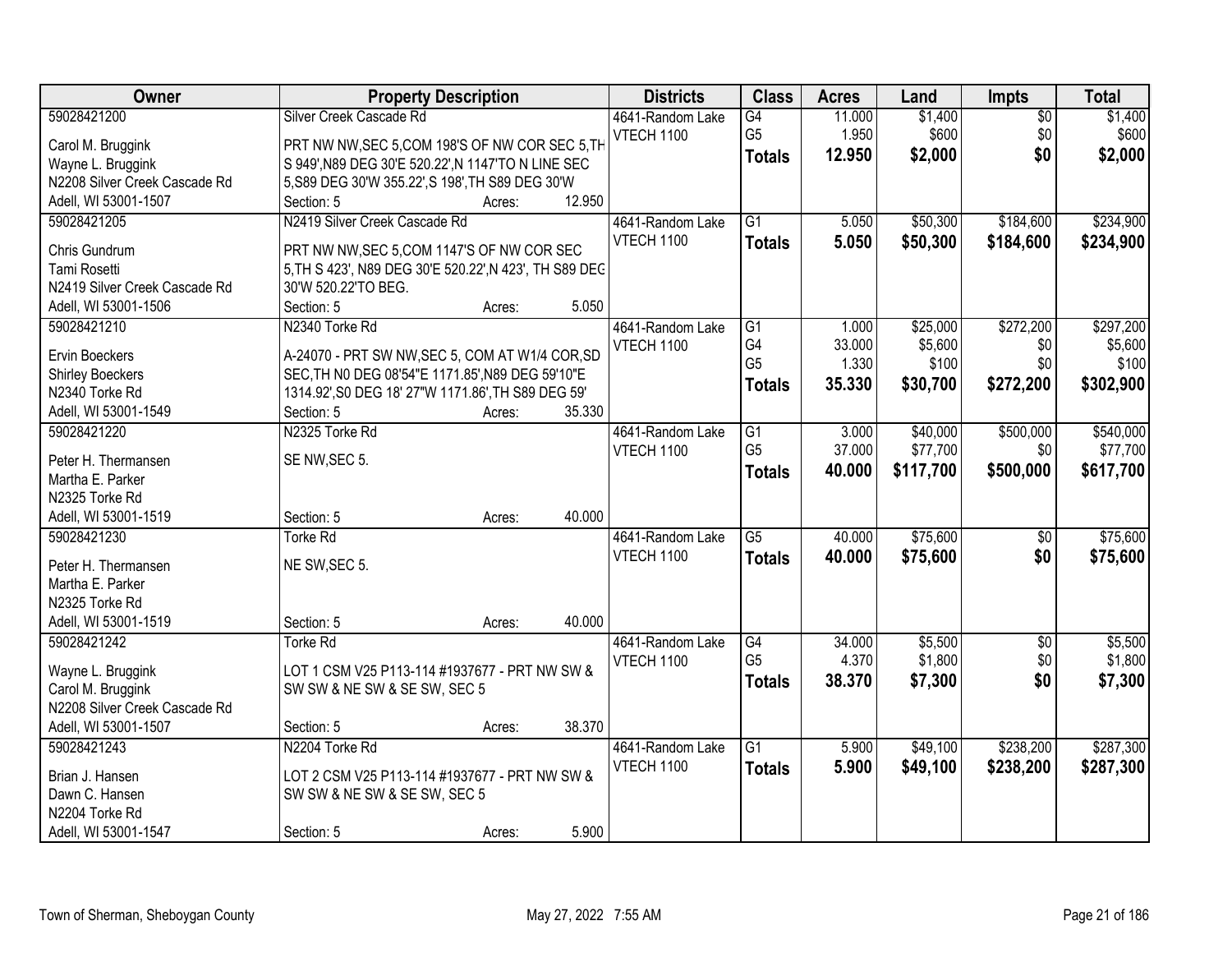| Owner                              | <b>Property Description</b>                            | <b>Districts</b>  | <b>Class</b>    | <b>Acres</b> | Land     | <b>Impts</b> | <b>Total</b> |
|------------------------------------|--------------------------------------------------------|-------------------|-----------------|--------------|----------|--------------|--------------|
| 59028421251                        | N2187 Silver Creek Cascade Rd                          | 4641-Random Lake  | $\overline{G1}$ | 5.000        | \$50,000 | \$88,900     | \$138,900    |
| Memmel, Dan M & Laura A Memmel     | LOT 1 CSM V 6 P 222 - PRT SW SW, SEC 5, COM S0         | VTECH 1100        | <b>Totals</b>   | 5.000        | \$50,000 | \$88,900     | \$138,900    |
| Trust et al                        | DEG 27'47"W 1376.62'FROM W1/4 COR, SD SEC, TH          |                   |                 |              |          |              |              |
| N2183 Silver Creek Cascade Rd      | N85 DEG 51'20"E 457.97', S12 DEG 52'40"E 190.77', N87  |                   |                 |              |          |              |              |
| Adell, WI 53001-1504               | Section: 5<br>5.000<br>Acres:                          |                   |                 |              |          |              |              |
| 59028421252                        | N2183 Silver Creek Cascade Rd                          | 4641-Random Lake  | $\overline{G1}$ | 4.550        | \$47,800 | \$118,700    | \$166,500    |
|                                    |                                                        | <b>VTECH 1100</b> | <b>Totals</b>   | 4.550        | \$47,800 | \$118,700    | \$166,500    |
| Memmel, Dan M & Laura A Memmel     | LOT 2 CSM V 6 P 222 - PRT SW SW, SEC 5, COM S0         |                   |                 |              |          |              |              |
| Trust et al                        | DEG 27'47"W 1566.62'FROM W1/4 COR, SD SEC, TH          |                   |                 |              |          |              |              |
| N2183 Silver Creek Cascade Rd      | N87 DEG 47'47"E 341.50', S51 DEG 12'E 106.84', S0      |                   |                 |              |          |              |              |
| Adell, WI 53001-1504               | 4.550<br>Section: 5<br>Acres:                          |                   |                 |              |          |              |              |
| 59028421260                        | W6424 Indian Mound Rd                                  | 4641-Random Lake  | $\overline{G1}$ | 1.870        | \$48,100 | \$117,800    | \$165,900    |
| Brandon M. Wollner                 | PRT SW SW, SEC 5, COM IN CEN OF TN RD 342.3'N &        | <b>VTECH 1100</b> | <b>Totals</b>   | 1.870        | \$48,100 | \$117,800    | \$165,900    |
| W6424 Indian Mound Rd              | 1013.4'E OF SW COR SD1/4, TH N 41 DEG 29'E             |                   |                 |              |          |              |              |
| Adell, WI 53001-1513               | 36.49', NO DEG 02'W 161.48', S87 DEG 43' E 301.22', S0 |                   |                 |              |          |              |              |
|                                    | 1.870<br>Section: 5<br>Acres:                          |                   |                 |              |          |              |              |
| 59028421270                        | W6470 Indian Mound Rd                                  | 4641-Random Lake  | $\overline{G1}$ | 2.890        | \$54,500 | \$177,000    | \$231,500    |
|                                    |                                                        | VTECH 1100        | <b>Totals</b>   | 2.890        | \$54,500 | \$177,000    | \$231,500    |
| James A & Sharon Lee Bertram Joint | PRT SW SW, SEC 5, COM N0 DEG 20'20"E 267.21'           |                   |                 |              |          |              |              |
| Revocable Living Tru               | FROM SW COR SD1/4, TH N84 DEG 34'20"E ON CEN           |                   |                 |              |          |              |              |
| W6470 Indian Mound Rd              | OF TN RD 222.03'TO PNT OF BEG, TH N84 DEG              |                   |                 |              |          |              |              |
| Adell, WI 53001-1513               | Section: 5<br>2.890<br>Acres:                          |                   |                 |              |          |              |              |
| 59028421271                        | Indian Mound Rd                                        | 4641-Random Lake  | $\overline{G5}$ | 14.200       | \$9,900  | \$0          | \$9,900      |
| James A & Sharon Lee Bertram Joint | ALL THAT PRT OF SW SW, SEC 5 LYING S OF CEN OF         | <b>VTECH 1100</b> | G <sub>6</sub>  | 3.719        | \$14,900 | \$0          | \$14,900     |
| Revocable Living Tru               | INDIAN MOUND RD & PRT SW SW, COM NO DEG                |                   | <b>Totals</b>   | 17.919       | \$24,800 | \$0          | \$24,800     |
| W6470 Indian Mound Rd              | 20'20"E 267.21'FROM SW COR, SD SEC, TH N84 DEG         |                   |                 |              |          |              |              |
| Adell, WI 53001-1513               | 17.919<br>Section: 5<br>Acres:                         |                   |                 |              |          |              |              |
| 59028421272                        | N2144 Torke Rd                                         | 4641-Random Lake  | $\overline{G1}$ | 0.890        | \$17,700 | \$46,500     | \$64,200     |
|                                    |                                                        | <b>VTECH 1100</b> | <b>Totals</b>   | 0.890        | \$17,700 | \$46,500     | \$64,200     |
| James A & Sharon Lee Bertram Joint | PRT SW SW, SEC 5, COM N88 DEG 51'35"E                  |                   |                 |              |          |              |              |
| Revocable Living Tru               | 385.27'FROM NE COR CSM V1 P 133, TH N05 DEG 33'        |                   |                 |              |          |              |              |
| W6470 Indian Mound Rd              | 35"E 149.95', S87 DEG 16'25"E 276.41'TO E LN SW        |                   |                 |              |          |              |              |
| Adell, WI 53001-1513               | 0.890<br>Section: 5<br>Acres:                          |                   |                 |              |          |              |              |
| 59028421273                        | N2186 Torke Rd                                         | 4641-Random Lake  | $\overline{G1}$ | 2.570        | \$52,900 | \$406,100    | \$459,000    |
| James R. Bertram                   | LOT 1 CSM V9 P 15 - PRT SW SW, SEC 5, COM AT           | <b>VTECH 1100</b> | <b>Totals</b>   | 2.570        | \$52,900 | \$406,100    | \$459,000    |
| N2186 Torke Rd                     | NELY MOST COR LOT 1 CSM V6 P 222, TH S0 DEG            |                   |                 |              |          |              |              |
| Adell, WI 53001-1517               | 27'40"W 506.82', S89 DEG 10'09"E 213.99', N01 DEG 32'  |                   |                 |              |          |              |              |
|                                    | Section: 5<br>2.570<br>Acres:                          |                   |                 |              |          |              |              |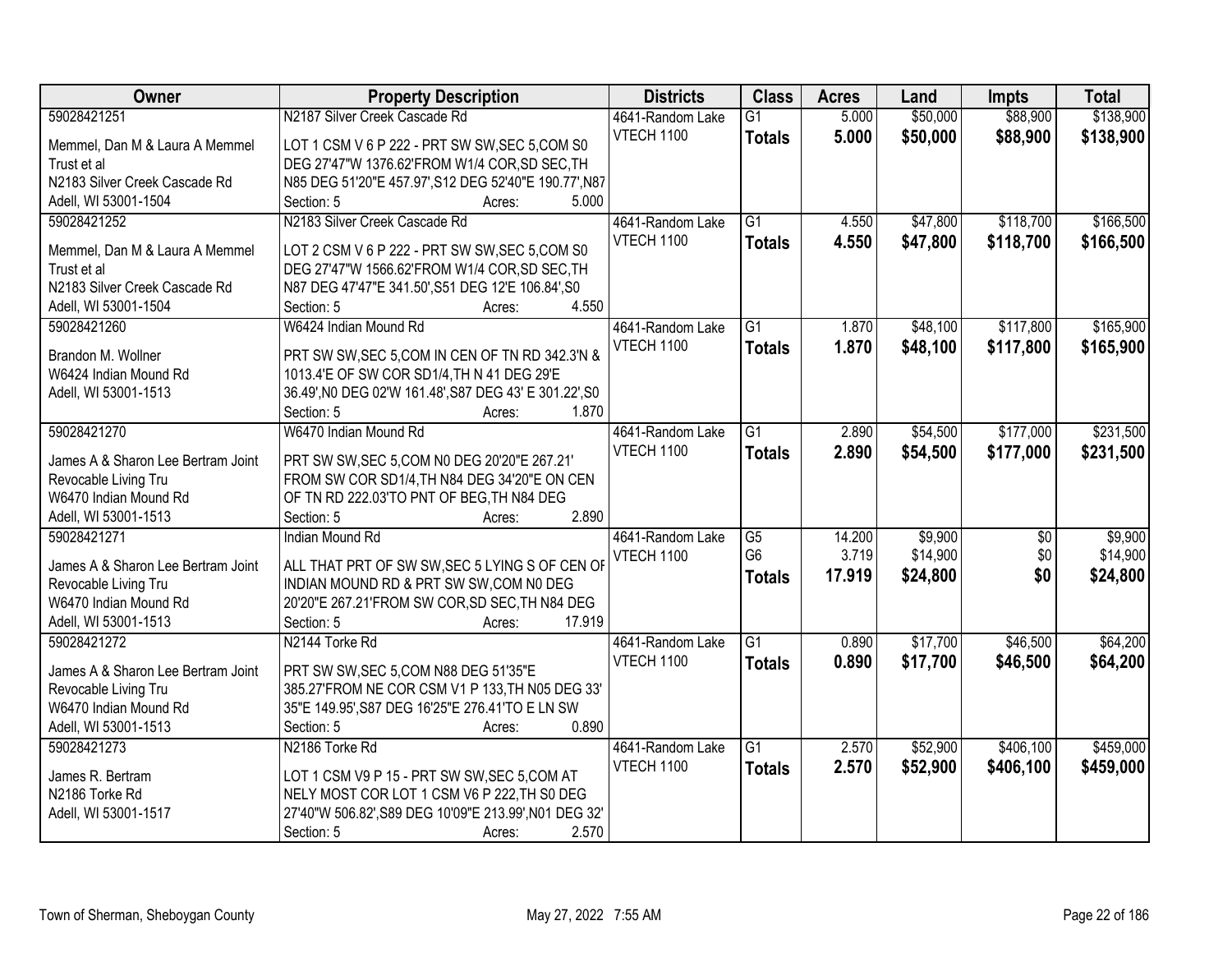| <b>Owner</b>                                          | <b>Property Description</b>                                                                  |        | <b>Districts</b>  | <b>Class</b>     | <b>Acres</b> | Land            | <b>Impts</b>    | <b>Total</b> |
|-------------------------------------------------------|----------------------------------------------------------------------------------------------|--------|-------------------|------------------|--------------|-----------------|-----------------|--------------|
| 59028421274                                           | Torke Rd                                                                                     |        | 4641-Random Lake  | $\overline{G1}$  | 4.320        | \$21,600        | $\overline{50}$ | \$21,600     |
| James R. Bertram                                      | LOT 2 CSM V5 P 216 & A-25595 PRT SW SW, SEC                                                  |        | VTECH 1100        | <b>Totals</b>    | 4.320        | \$21,600        | \$0             | \$21,600     |
| N2186 Torke Rd                                        | 5, COM N88 DEG 59'02"E 213.67'FROM NE COR CSM                                                |        |                   |                  |              |                 |                 |              |
| Adell, WI 53001-1517                                  | V1 P 133, TH CONT N88 DEG 59'02"E 171.6', N05 DEG                                            |        |                   |                  |              |                 |                 |              |
|                                                       | Section: 5<br>Acres:                                                                         | 4.320  |                   |                  |              |                 |                 |              |
| 59028421275                                           | <b>Indian Mound Rd</b>                                                                       |        | 4641-Random Lake  | $\overline{X4}$  | 0.281        | $\overline{50}$ | $\overline{50}$ | \$0          |
|                                                       |                                                                                              |        | <b>VTECH 1100</b> | <b>Totals</b>    | 0.281        | \$0             | \$0             | \$0          |
| Town of Sherman                                       | PARCEL 2 OF TRANSPORTATION PROJECT PLAT                                                      |        |                   |                  |              |                 |                 |              |
| W6566 State Highway 144<br>Random Lake, WI 53075-1255 | NO. 4202-04-00 - 4.01, RECORDED IN VOLUME 1 ON<br>PAGE 192, OF TRANSPORTATION PROJECT PLATS, |        |                   |                  |              |                 |                 |              |
|                                                       | Section: 5<br>Acres:                                                                         | 0.281  |                   |                  |              |                 |                 |              |
| 59028421280                                           | <b>Torke Rd</b>                                                                              |        | 4641-Random Lake  | G1               | 0.250        | \$8,800         | \$100           | \$8,900      |
|                                                       |                                                                                              |        | VTECH 1100        | G4               | 2.000        | \$300           | \$0             | \$300        |
| Peter H. Thermansen                                   | SE SW, SEC 5.                                                                                |        |                   | G <sub>5</sub> M | 37.750       | \$75,500        | \$0             | \$75,500     |
| Martha E. Parker                                      |                                                                                              |        |                   | <b>Totals</b>    | 40.000       | \$84,600        | \$100           | \$84,700     |
| N2325 Torke Rd                                        |                                                                                              |        |                   |                  |              |                 |                 |              |
| Adell, WI 53001-1519                                  | Section: 5<br>Acres:                                                                         | 40.000 |                   |                  |              |                 |                 |              |
| 59028421300                                           |                                                                                              |        | 4641-Random Lake  | G4               | 40.000       | \$7,000         | \$0             | \$7,000      |
| Peter H. Thermansen                                   | NW SE, SEC 5.                                                                                |        | <b>VTECH 1100</b> | <b>Totals</b>    | 40.000       | \$7,000         | \$0             | \$7,000      |
| Martha E. Parker                                      |                                                                                              |        |                   |                  |              |                 |                 |              |
| N2325 Torke Rd                                        |                                                                                              |        |                   |                  |              |                 |                 |              |
| Adell, WI 53001-1519                                  | Section: 5<br>Acres:                                                                         | 40.000 |                   |                  |              |                 |                 |              |
| 59028421310                                           | <b>Indian Mound Rd</b>                                                                       |        | 4641-Random Lake  | $\overline{G4}$  | 33.000       | \$5,600         | $\overline{50}$ | \$5,600      |
| Kelvin O. Hinz                                        | A-24234 - PRT SE SE & SW SE, SEC 5, COM AT S1/4                                              |        | <b>VTECH 1100</b> | G <sub>5</sub>   | 1.000        | \$300           | \$0             | \$300        |
| Jacqueline M. Hinz                                    | COR, SD SEC TH S89 DEG 51'12"E 916.83', NO DEG                                               |        |                   | G5M              | 5.000        | \$10,000        | \$0             | \$10,000     |
| W6194 Indian Mound Rd                                 | 30'E 818.44', S89 DEG 56'34"E 1054.27', N0 DEG 24'                                           |        |                   | G7               | 1.000        | \$5,000         | \$21,300        | \$26,300     |
| Adell, WI 53001-1512                                  | Section: 5<br>Acres:                                                                         | 40.000 |                   | <b>Totals</b>    | 40.000       | \$20,900        | \$21,300        | \$42,200     |
| 59028421321                                           | W6152 Indian Mound Rd                                                                        |        | 4641-Random Lake  | G1               | 2.000        | \$35,000        | \$334,800       | \$369,800    |
|                                                       |                                                                                              |        | VTECH 1100        | G4               | 24.140       | \$3,100         | \$0             | \$3,100      |
| Todd R. Rydzewski                                     | LOT 1 CSM V23 P94-95 #1829922 - PRT SW SW SEC 4                                              |        |                   | G <sub>5</sub> M | 10.000       | \$20,000        | \$0             | \$20,000     |
| Carrie T. Rydzewski                                   | & PRT NE, SE & SW OF SE, SEC 5.                                                              |        |                   | <b>Totals</b>    | 36.140       | \$58,100        | \$334,800       | \$392,900    |
| W6152 Indian Mound Rd                                 |                                                                                              |        |                   |                  |              |                 |                 |              |
| Adell, WI 53001-1512                                  | Section: 5<br>Acres:                                                                         | 36.140 |                   |                  |              |                 |                 |              |
| 59028421322                                           | <b>Indian Mound Rd</b>                                                                       |        | 4641-Random Lake  | $\overline{G4}$  | 35.000       | \$5,600         | $\overline{50}$ | \$5,600      |
| J&J Bertram Holdings, LLC                             | LOT 2 CSM V23 P94-95 #1829922 - PRT SW SW, SEC                                               |        | <b>VTECH 1100</b> | G <sub>5</sub>   | 1.000        | \$600           | \$0             | \$600        |
| N2186 Torke Rd                                        | 4 & PRT NE, SE & SW OF SE, SEC 5                                                             |        |                   | <b>Totals</b>    | 36.000       | \$6,200         | \$0             | \$6,200      |
| Adell, WI 53001-1517                                  |                                                                                              |        |                   |                  |              |                 |                 |              |
|                                                       | Section: 5<br>Acres:                                                                         | 36.000 |                   |                  |              |                 |                 |              |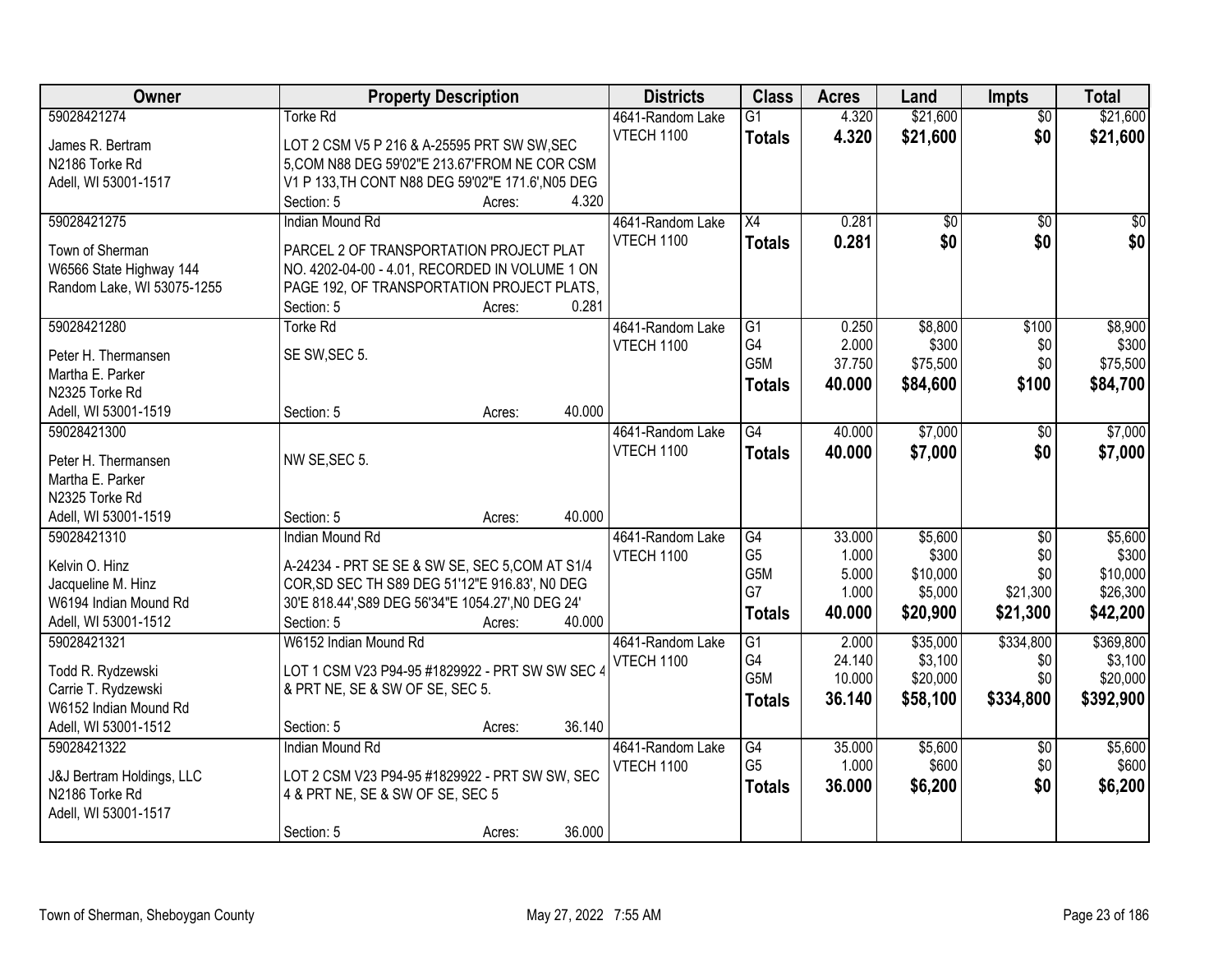| <b>Owner</b>                                      | <b>Property Description</b>                                                   | <b>Districts</b>  | <b>Class</b>    | <b>Acres</b> | Land     | Impts           | <b>Total</b> |
|---------------------------------------------------|-------------------------------------------------------------------------------|-------------------|-----------------|--------------|----------|-----------------|--------------|
| 59028421323                                       | W6194 Indian Mound Rd                                                         | 4641-Random Lake  | G4              | 11.000       | \$1,700  | $\overline{50}$ | \$1,700      |
| Kelvin O. Hinz                                    | LOT 3 CSM V23 P94-95 #1829922 - PRT SW SW, SEC.                               | <b>VTECH 1100</b> | G <sub>5</sub>  | 2.000        | \$800    | \$0             | \$800        |
| Jacqueline M. Hinz                                | 4 & PRT NE, SE & SW OF SE, SEC 5                                              |                   | G7              | 5.000        | \$44,000 | \$288,300       | \$332,300    |
| W6194 Indian Mound Rd                             |                                                                               |                   | <b>Totals</b>   | 18.000       | \$46,500 | \$288,300       | \$334,800    |
| Adell, WI 53001-1512                              | 18.000<br>Section: 5<br>Acres:                                                |                   |                 |              |          |                 |              |
| 59028421340                                       | Silver Creek Cascade Rd                                                       | 4641-Random Lake  | G4              | 40.000       | \$6,600  | $\overline{50}$ | \$6,600      |
|                                                   |                                                                               | VTECH 1100        | G <sub>5</sub>  | 4.330        | \$1,100  | \$0             | \$1,100      |
| Keith E. Klein                                    | PRT NE NE, SEC 6, COM AT NE COR SD1/4, TH W                                   |                   | <b>Totals</b>   | 44.330       | \$7,700  | \$0             | \$7,700      |
| Barbara A. Klein<br>N2330 Silver Creek Cascade Rd | 1184.1', S0 DEG 32'W TO S LINE NE NE, E TO SE COR                             |                   |                 |              |          |                 |              |
| Adell, WI 53001-1509                              | SD1/4, TH NO DEG 20'E ON E SEC LINE TO BEG.<br>44.330<br>Section: 6<br>Acres: |                   |                 |              |          |                 |              |
| 59028421350                                       | County Rd W                                                                   | 4641-Random Lake  | G4              | 51.000       | \$9,500  | \$0             | \$9,500      |
|                                                   |                                                                               | <b>VTECH 1100</b> | G <sub>5</sub>  | 1.670        | \$100    | \$0             | \$100        |
| <b>Topel Family Ltd Partnership</b>               | PRT N1/2 NE1/4, SEC 6, COM 1184.1'W OF NE COR NE                              |                   |                 | 52.670       | \$9,600  | \$0             | \$9,600      |
| 25 Plymouth Ct                                    | 1/4, TH W 1464.6'TO N1/4 POST, S0 DEG 40'W ON                                 |                   | <b>Totals</b>   |              |          |                 |              |
| Lincolnshire, IL 60069-3154                       | N&S1/4 LN TO S LN NW NE,E TO A PNT S0 DEG 32'W                                |                   |                 |              |          |                 |              |
|                                                   | 52.670<br>Section: 6<br>Acres:                                                |                   |                 |              |          |                 |              |
| 59028421351                                       | W6643 County Rd W                                                             | 4641-Random Lake  | $\overline{G1}$ | 1.730        | \$32,300 | \$100,300       | \$132,600    |
| Sandra Marquardt K. Bemis                         | LOT 1 CSM V 5 P 217 - PRT NW NE, SEC 6, COM                                   | <b>VTECH 1100</b> | <b>Totals</b>   | 1.730        | \$32,300 | \$100,300       | \$132,600    |
| W6643 County Rd W                                 | 595.05'E OF N 1/4 COR, SD SEC, TH E 391.52' ALG N                             |                   |                 |              |          |                 |              |
| Adell, WI 53001-1522                              | LN NE1/4,S 206.60', N87 DEG 8'59"W 271.30', N74 DEG                           |                   |                 |              |          |                 |              |
|                                                   | 1.730<br>Section: 6<br>Acres:                                                 |                   |                 |              |          |                 |              |
| 59028421360                                       |                                                                               | 4641-Random Lake  | G4              | 20.140       | \$2,600  | $\overline{50}$ | \$2,600      |
|                                                   |                                                                               | <b>VTECH 1100</b> | <b>Totals</b>   | 20.140       | \$2,600  | \$0             | \$2,600      |
| <b>Topel Family Ltd Partnership</b>               | PRT S1/2 NE1/4, SEC 6, COM S0 DEG 40'W                                        |                   |                 |              |          |                 |              |
| 25 Plymouth Ct                                    | 2206.88'FROM N1/4 POST, TH S89 DEG 54'E 274.5', S0                            |                   |                 |              |          |                 |              |
| Lincolnshire, IL 60069-3154                       | DEG 40'W 8.25', S89 DEG 54'E 1192.19', N0 DEG 32'E<br>20.140                  |                   |                 |              |          |                 |              |
|                                                   | Section: 6<br>Acres:                                                          |                   |                 |              |          |                 |              |
| 59028421370                                       |                                                                               | 4641-Random Lake  | $\overline{G4}$ | 14.180       | \$2,400  | $\overline{50}$ | \$2,400      |
| Carol M. Bruggink                                 | PRT SW NE, SEC 6, COM AT SW COR NE1/4, TH N                                   | VTECH 1100        | <b>Totals</b>   | 14.180       | \$2,400  | \$0             | \$2,400      |
| Wayne L. Bruggink                                 | 721.02', S89 DEG 54'E 274.5', S0 DEG 40'W 8.25', N89                          |                   |                 |              |          |                 |              |
| N2208 Silver Creek Cascade Rd                     | DEG 54'E 594.36', S 719.13'TO E&W1/4 LN, TH W                                 |                   |                 |              |          |                 |              |
| Adell, WI 53001-1507                              | 14.180<br>Section: 6<br>Acres:                                                |                   |                 |              |          |                 |              |
| 59028421380                                       | N2330 Silver Creek Cascade Rd                                                 | 4641-Random Lake  | G4              | 34.750       | \$5,600  | $\overline{50}$ | \$5,600      |
| Keith E. Klein                                    | LOT 1, A-21026 & OTHER LANDS- PRT S1/2                                        | VTECH 1100        | G <sub>5</sub>  | 7.330        | \$4,600  | \$0             | \$4,600      |
| Barbara A. Klein                                  | NE1/4, SEC 6, COM AT SE COR NE1/4, TH W 1814', N                              |                   | G7              | 2.000        | \$29,000 | \$226,700       | \$255,700    |
| N2330 Silver Creek Cascade Rd                     | 719.13', S89 DEG 54'E 597.83' N0 DEG 32'E TO N LN                             |                   | <b>Totals</b>   | 44.080       | \$39,200 | \$226,700       | \$265,900    |
| Adell, WI 53001-1509                              | 44.080<br>Section: 6<br>Acres:                                                |                   |                 |              |          |                 |              |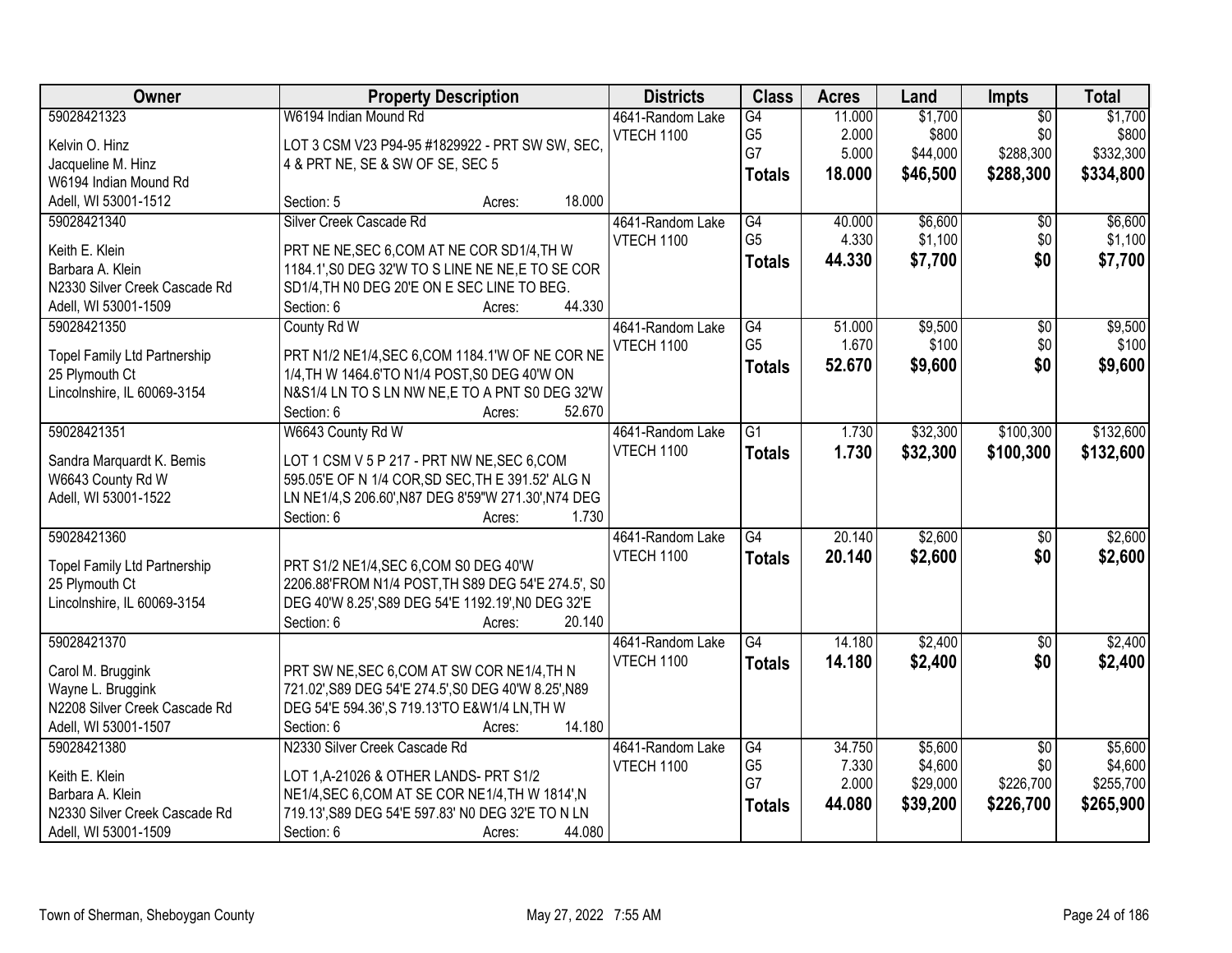| Owner                                 | <b>Property Description</b>                       | <b>Districts</b>  | <b>Class</b>    | <b>Acres</b> | Land     | <b>Impts</b>    | <b>Total</b> |
|---------------------------------------|---------------------------------------------------|-------------------|-----------------|--------------|----------|-----------------|--------------|
| 59028421381                           | N2350 Silver Creek Cascade Rd                     | 4641-Random Lake  | $\overline{G1}$ | 1.170        | \$26,700 | \$124,300       | \$151,000    |
| Rena M. Newell                        | LOT 1, CSM V 3 P 12 - PRT SE NE, SEC 6, & ALSO    | <b>VTECH 1100</b> | <b>Totals</b>   | 1.170        | \$26,700 | \$124,300       | \$151,000    |
| N2350 Silver Creek Cascade Rd         | PARCEL A OF UNRECD SURVEY NO B-2474 BEING         |                   |                 |              |          |                 |              |
| Adell, WI 53001-1509                  | PRT SE NE, SD SEC 6, COM AT E1/4 COR SD SEC 6,    |                   |                 |              |          |                 |              |
|                                       | 1.170<br>Section: 6<br>Acres:                     |                   |                 |              |          |                 |              |
| 59028421382                           | N2344 Silver Creek Cascade Rd                     | 4641-Random Lake  | $\overline{G1}$ | 1.000        | \$25,000 | \$85,200        | \$110,200    |
|                                       | LOT 1,CSM V 10 P 145 - PRT SE NE, SEC 6, COM      | <b>VTECH 1100</b> | <b>Totals</b>   | 1.000        | \$25,000 | \$85,200        | \$110,200    |
| Keith E. Klein<br>Barbara A. Klein    | 441.80'N OF E1/4 COR SD SEC, TH CONT N 175', W    |                   |                 |              |          |                 |              |
| N2330 Silver Creek Cascade Rd         | 250', S 175', TH E 250' TO BEG.                   |                   |                 |              |          |                 |              |
| Adell, WI 53001-1509                  | 1.000<br>Section: 6<br>Acres:                     |                   |                 |              |          |                 |              |
| 59028421390                           | W6719 County Rd W                                 | 4641-Random Lake  | G4              | 19.000       | \$3,300  | \$0             | \$3,300      |
|                                       |                                                   | <b>VTECH 1100</b> | G <sub>5</sub>  | 2.290        | \$1,000  | \$0             | \$1,000      |
| Dana Kolste                           | E 657'OF NE NW, SEC 6.                            |                   | G7              | 3.000        | \$34,000 | \$258,500       | \$292,500    |
| Aaron D. Kolste                       |                                                   |                   |                 |              |          |                 |              |
| W6719 County Rd W                     |                                                   |                   | <b>Totals</b>   | 24.290       | \$38,300 | \$258,500       | \$296,800    |
| Adell, WI 53001-1523                  | 24.290<br>Section: 6<br>Acres:                    |                   |                 |              |          |                 |              |
| 59028421401                           | N2317 Klein Ln                                    | 4641-Random Lake  | G1              | 1.000        | \$25,000 | \$147,500       | \$172,500    |
|                                       | LOT 1 CSM V27 P23-25 #2006006 - PRT NW1/4, SEC 6  | <b>VTECH 1100</b> | G5M             | 2.000        | \$4,000  | \$0             | \$4,000      |
| Joseph D. Klein<br>Nicole M. Peterson |                                                   |                   | <b>Totals</b>   | 3.000        | \$29,000 | \$147,500       | \$176,500    |
| N2317 Klein Ln                        |                                                   |                   |                 |              |          |                 |              |
| Adell, WI 53001-1550                  | 3.000<br>Section: 6<br>Acres:                     |                   |                 |              |          |                 |              |
| 59028421402                           | Klein Ln                                          | 4641-Random Lake  | G4              | 23.500       | \$4,400  | $\overline{60}$ | \$4,400      |
|                                       |                                                   | VTECH 1100        | G <sub>5</sub>  | 1.950        | \$100    | \$0             | \$100        |
| Kristian J. Klein                     | LOT 2 CSM V27 P23-25 #2006006 - PRT NW1/4, SEC 6  |                   | G5M             | 13.000       | \$26,000 | \$0             | \$26,000     |
| N2485 Klein Ln                        |                                                   |                   |                 | 38.450       |          | \$0             | \$30,500     |
| Adell, WI 53001-1511                  |                                                   |                   | <b>Totals</b>   |              | \$30,500 |                 |              |
|                                       | 38.440<br>Section: 6<br>Acres:                    |                   |                 |              |          |                 |              |
| 59028421411                           | N2485 Klein Ln                                    | 4641-Random Lake  | $\overline{G1}$ | 3.000        | \$40,000 | \$89,600        | \$129,600    |
| Kristian J. Klein                     | LOT 1 CSM V15 P 185-86 - PRT N1/2 NW1/4, SEC      | <b>VTECH 1100</b> | <b>Totals</b>   | 3.000        | \$40,000 | \$89,600        | \$129,600    |
| N2485 Klein Ln                        | 6, COM AT N1/4 COR SD SEC, TH S89 DEG 50' 20"W    |                   |                 |              |          |                 |              |
| Adell, WI 53001-1511                  | 1105.27', S0 DEG 27'17"W 189.11'TO PNT OF BEG, TH |                   |                 |              |          |                 |              |
|                                       | Section: 6<br>3.000<br>Acres:                     |                   |                 |              |          |                 |              |
| 59028421420                           | N2493 Klein Ln                                    | 4641-Random Lake  | G4              | 26.000       | \$4,300  | $\overline{50}$ | \$4,300      |
|                                       |                                                   | <b>VTECH 1100</b> | G <sub>5</sub>  | 7.920        | \$4,500  | \$0             | \$4,500      |
| Kristian J. Klein                     | PRT W1/2 NW1/4 & PRT NE NW, SEC 6,COM AT W1/4     |                   | G5M             | 4.000        | \$8,000  | \$0             | \$8,000      |
| N2485 Klein Ln                        | COR, SD SEC TH N0 DEG 15'56"E 398.54'ALG W LN SE  |                   | G7              | 1.000        | \$17,000 | \$99,200        | \$116,200    |
| Adell, WI 53001-1511                  | SEC, N89 DEG 53'20"E 476.23', N0 DEG 15'56"E      |                   | <b>Totals</b>   | 38.920       | \$33,800 | \$99,200        | \$133,000    |
|                                       | 38.920<br>Section: 6<br>Acres:                    |                   |                 |              |          |                 |              |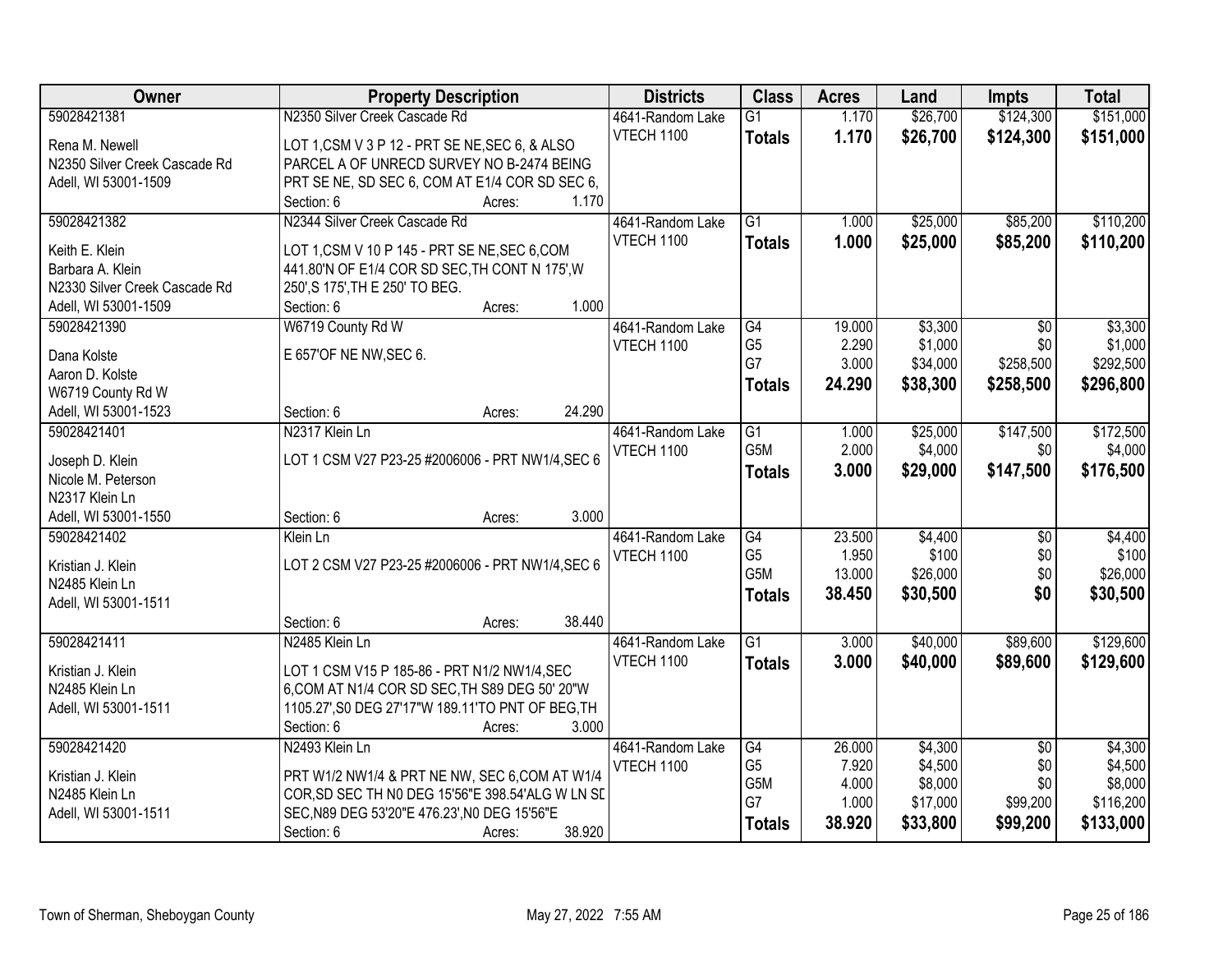| Owner                              | <b>Property Description</b>                         |        |        | <b>Districts</b>  | <b>Class</b>    | <b>Acres</b> | Land        | <b>Impts</b>    | <b>Total</b> |
|------------------------------------|-----------------------------------------------------|--------|--------|-------------------|-----------------|--------------|-------------|-----------------|--------------|
| 59028421430                        | County Rd W                                         |        |        | 4641-Random Lake  | $\overline{G4}$ | 13.000       | \$2,000     | $\overline{50}$ | \$2,000      |
| James C & Janet A Wolfenberg Trust | PRT W1/2 NW1/4, SEC 6, COM 6 RDS W OF NE COR        |        |        | VTECH 1100        | G <sub>5</sub>  | 14.410       | \$9,700     | \$0             | \$9,700      |
| James C A. Janet                   | W1/2 W1/2 NW, TH S 153 RDS, W TO W SEC LN, N TO     |        |        |                   | <b>Totals</b>   | 27.410       | \$11,700    | \$0             | \$11,700     |
| W6979 County Rd W                  | NW SEC COR, THE TO BEG.                             |        |        |                   |                 |              |             |                 |              |
| Adell, WI 53001-1524               | Section: 6                                          | Acres: | 27.410 |                   |                 |              |             |                 |              |
| 59028421440                        | Klein Ln                                            |        |        | 4641-Random Lake  | G4              | 7.000        | \$1,500     | \$0             | \$1,500      |
|                                    |                                                     |        |        | VTECH 1100        | G <sub>5</sub>  | 1.500        | \$800       | \$0             | \$800        |
| Half Bridge Farm 2 LLC             | PRT SW NW, SEC 6, COM AT SE COR SD1/4, TH W 34      |        |        |                   | <b>Totals</b>   | 8.500        | \$2,300     | \$0             | \$2,300      |
| 3 Black Creek Ln                   | RDS, N 40 RDS, E 34 RDS, TH S 40 RDS TO BEG.        |        |        |                   |                 |              |             |                 |              |
| Saint Louis, MO 63124-1811         |                                                     |        | 8.500  |                   |                 |              |             |                 |              |
|                                    | Section: 6                                          | Acres: |        |                   | $\overline{G4}$ | 19.900       | \$2,800     |                 | \$2,800      |
| 59028421450                        |                                                     |        |        | 4641-Random Lake  |                 |              |             | \$0             |              |
| Dana Kolste                        | E 657'M/L OF SE NW, SEC 6.                          |        |        | VTECH 1100        | <b>Totals</b>   | 19.900       | \$2,800     | \$0             | \$2,800      |
| Aaron D. Kolste                    |                                                     |        |        |                   |                 |              |             |                 |              |
| W6719 County Rd W                  |                                                     |        |        |                   |                 |              |             |                 |              |
| Adell, WI 53001-1523               | Section: 6                                          | Acres: | 19.900 |                   |                 |              |             |                 |              |
| 59028421470                        | N2295 Klein Ln                                      |        |        | 4641-Random Lake  | G1              | 1.000        | \$35,000    | \$304,800       | \$339,800    |
| Half Bridge Farm 2 LLC             | NE SW, SEC 6.                                       |        |        | VTECH 1100        | G4              | 24.000       | \$3,600     | \$0             | \$3,600      |
| 3 Black Creek Ln                   |                                                     |        |        |                   | G <sub>5</sub>  | 13.000       | \$9,100     | \$0             | \$9,100      |
| Saint Louis, MO 63124-1811         |                                                     |        |        |                   | G5M             | 2.000        | \$4,000     | \$0             | \$4,000      |
|                                    | Section: 6                                          | Acres: | 40.000 |                   | <b>Totals</b>   | 40.000       | \$51,700    | \$304,800       | \$356,500    |
| 59028421480                        | Klein Ln                                            |        |        | 4641-Random Lake  | $\overline{G4}$ | 18.190       | \$3,500     | $\overline{30}$ | \$3,500      |
|                                    |                                                     |        |        | <b>VTECH 1100</b> | W <sub>6</sub>  | 13.000       | (\$52,000)  | \$0             | \$0          |
| Half Bridge Farm 2 LLC             | NW SW, SEC 6, EXC COM S89 DEG 55'20"W               |        |        |                   | <b>Totals</b>   | 31.190       | \$3,500     | \$0             | \$3,500      |
| 3 Black Creek Ln                   | 1314.50'FROM CEN SD SEC, TH CONT S89 DEG            |        |        |                   |                 |              |             |                 |              |
| Saint Louis, MO 63124-1811         | 55'20"W 494.50', S0 DEG 30'50"E 278.50', N89 DEG    |        |        |                   |                 |              |             |                 |              |
|                                    | Section: 6                                          | Acres: | 31.190 |                   |                 |              |             |                 | \$72,200     |
| 59028421481                        | N2296 Klein Ln                                      |        |        | 4641-Random Lake  | $\overline{G1}$ | 3.160        | \$40,800    | \$31,400        |              |
| Half Bridge Farm 2 LLC             | LOT 1, CSM V 10 P 68 - PRT NW SW, SEC 6, COM S89    |        |        | VTECH 1100        | <b>Totals</b>   | 3.160        | \$40,800    | \$31,400        | \$72,200     |
| 3 Black Creek Ln                   | DEG 55'20"W 1314.50'FROM CEN SD SEC, TH CONT        |        |        |                   |                 |              |             |                 |              |
| Saint Louis, MO 63124-1811         | S89 DEG 55'20"W 494.50' S0 DEG 30'50"E 278.50', N89 |        |        |                   |                 |              |             |                 |              |
|                                    | Section: 6                                          | Acres: | 3.160  |                   |                 |              |             |                 |              |
| 59028421500                        | N2294 Klein Ln                                      |        |        | 4641-Random Lake  | $\overline{G1}$ | 1.000        | \$25,000    | \$47,100        | \$72,100     |
| Half Bridge Farm 2 LLC             | SW SW, SEC 6.                                       |        |        | VTECH 1100        | G4              | 5.230        | \$700       | \$0             | \$700        |
| 3 Black Creek Ln                   |                                                     |        |        |                   | W <sub>6</sub>  | 28.000       | (\$112,000) | \$0             | \$0          |
| Saint Louis, MO 63124-1811         |                                                     |        |        |                   | <b>Totals</b>   | 34.230       | \$25,700    | \$47,100        | \$72,800     |
|                                    | Section: 6                                          | Acres: | 34.230 |                   |                 |              |             |                 |              |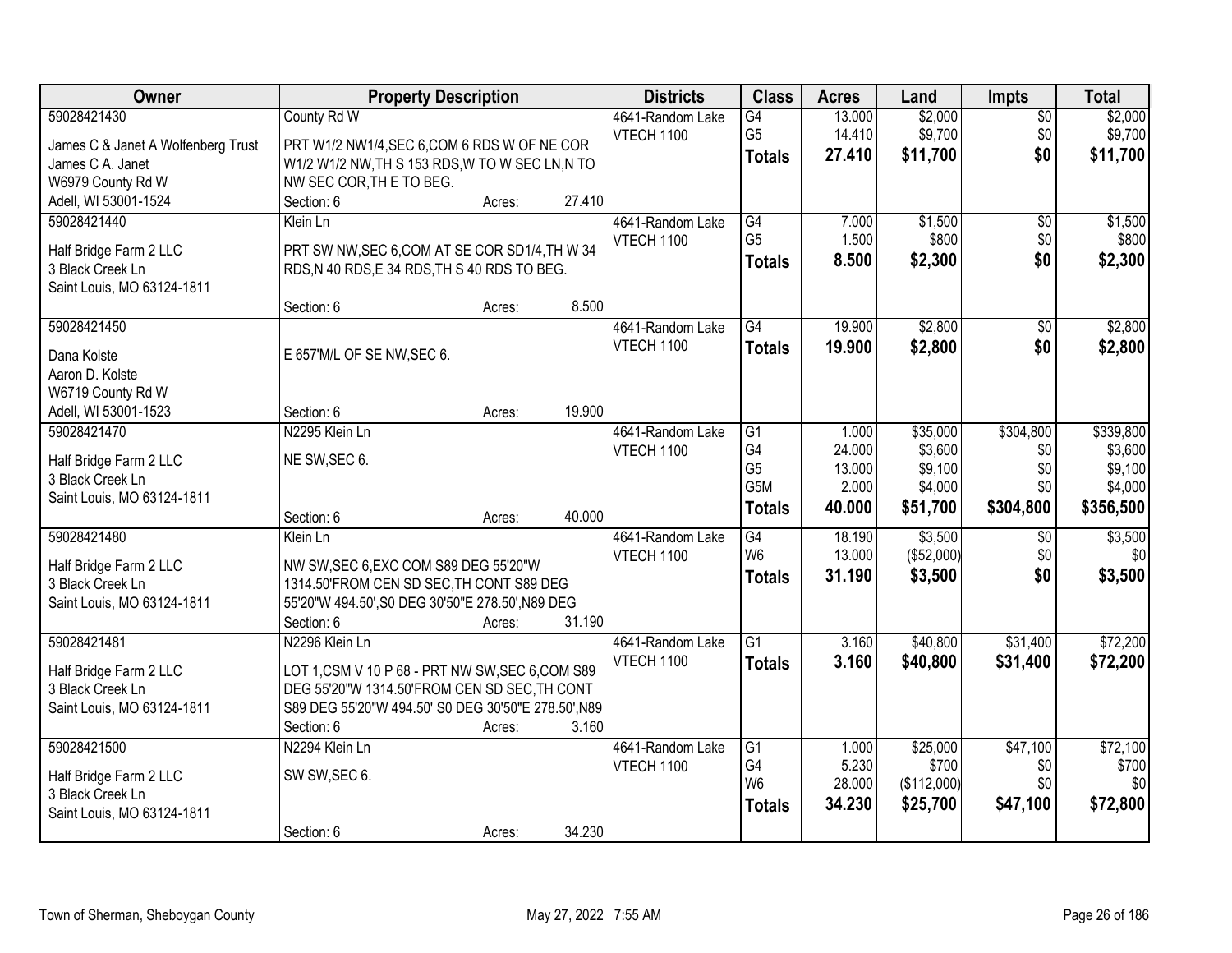| Owner                         |                                                    | <b>Property Description</b> |        | <b>Districts</b>  | <b>Class</b>                       | <b>Acres</b>   | Land              | <b>Impts</b>     | <b>Total</b>       |
|-------------------------------|----------------------------------------------------|-----------------------------|--------|-------------------|------------------------------------|----------------|-------------------|------------------|--------------------|
| 59028421510                   |                                                    |                             |        | 4641-Random Lake  | $\overline{G4}$                    | 19.000         | \$4,000           | $\overline{50}$  | \$4,000            |
| Half Bridge Farm 2 LLC        | SE SW, SEC 6.                                      |                             |        | VTECH 1100        | W <sub>6</sub>                     | 21.000         | (\$84,000)        | \$0              | \$0 <sub>1</sub>   |
| 3 Black Creek Ln              |                                                    |                             |        |                   | <b>Totals</b>                      | 40.000         | \$4,000           | \$0              | \$4,000            |
| Saint Louis, MO 63124-1811    |                                                    |                             |        |                   |                                    |                |                   |                  |                    |
|                               | Section: 6                                         | Acres:                      | 40.000 |                   |                                    |                |                   |                  |                    |
| 59028421520                   | N2258 Silver Creek Cascade Rd                      |                             |        | 4641-Random Lake  | $\overline{G4}$                    | 17.000         | \$2,900           | $\overline{50}$  | \$2,900            |
|                               |                                                    |                             |        | <b>VTECH 1100</b> | G <sub>5</sub>                     | 2.150          | \$1,200           | \$0              | \$1,200            |
| Carol M. Bruggink             | N1/2 NE SE, SEC 6,& COM AT NE COR OF S1/2          |                             |        |                   | G7                                 | 1.000          | \$17,000          | \$88,200         | \$105,200          |
| Wayne L. Bruggink             | SD1/4, TH W 291', S 22', E 291', TH N 22'TO BEG.   |                             |        |                   | <b>Totals</b>                      | 20.150         | \$21,100          | \$88,200         | \$109,300          |
| N2208 Silver Creek Cascade Rd |                                                    |                             |        |                   |                                    |                |                   |                  |                    |
| Adell, WI 53001-1507          | Section: 6                                         | Acres:                      | 20.150 |                   |                                    |                |                   |                  |                    |
| 59028421530                   | N2208 Silver Creek Cascade Rd                      |                             |        | 4641-Random Lake  | $\overline{G4}$                    | 18.350         | \$2,300           | \$0              | \$2,300            |
| Carol M. Bruggink             | S1/2 NE SE, SEC 6, EXC COM AT NE COR, TH W 291', S |                             |        | VTECH 1100        | G <sub>5</sub><br>G7               | 0.500<br>1.000 | \$100<br>\$17,000 | \$0<br>\$110,100 | \$100<br>\$127,100 |
| Wayne L. Bruggink             | 22', E 291', TH N 22' TO BEG.                      |                             |        |                   |                                    | 19.850         |                   |                  |                    |
| N2208 Silver Creek Cascade Rd |                                                    |                             |        |                   | <b>Totals</b>                      |                | \$19,400          | \$110,100        | \$129,500          |
| Adell, WI 53001-1507          | Section: 6                                         | Acres:                      | 19.850 |                   |                                    |                |                   |                  |                    |
| 59028421540                   |                                                    |                             |        | 4641-Random Lake  | $\overline{G4}$                    | 19.000         | \$2,400           | \$0              | \$2,400            |
| Carol M. Bruggink             | NW SE, SEC 6                                       |                             |        | VTECH 1100        | G <sub>5</sub>                     | 13.000         | \$9,100           | \$0              | \$9,100            |
| Wayne L. Bruggink             |                                                    |                             |        |                   | G <sub>5</sub> M                   | 8.000          | \$16,000          | \$0              | \$16,000           |
| N2208 Silver Creek Cascade Rd |                                                    |                             |        |                   | <b>Totals</b>                      | 40.000         | \$27,500          | \$0              | \$27,500           |
| Adell, WI 53001-1507          | Section: 6                                         | Acres:                      | 40.000 |                   |                                    |                |                   |                  |                    |
| 59028421550                   |                                                    |                             |        | 4641-Random Lake  | G4                                 | 24.000         | \$3,600           | $\overline{50}$  | \$3,600            |
|                               |                                                    |                             |        | VTECH 1100        | G <sub>5</sub> M                   | 16.000         | \$32,000          | \$0              | \$32,000           |
| Carol M. Bruggink             | SW SE, SEC 6                                       |                             |        |                   | <b>Totals</b>                      | 40.000         | \$35,600          | \$0              | \$35,600           |
| Wayne L. Bruggink             |                                                    |                             |        |                   |                                    |                |                   |                  |                    |
| N2208 Silver Creek Cascade Rd |                                                    |                             |        |                   |                                    |                |                   |                  |                    |
| Adell, WI 53001-1507          | Section: 6                                         | Acres:                      | 40.000 |                   |                                    |                |                   |                  |                    |
| 59028421561                   | Silver Creek Cascade Rd                            |                             |        | 4641-Random Lake  | G4                                 | 26.000         | \$1,300           | $\overline{50}$  | \$1,300            |
| Carol M. Bruggink             | SESE SEC 6, T13N, R21E, EXC LOT 1 27CSM135-136     |                             |        | <b>VTECH 1100</b> | G <sub>5</sub><br>G <sub>5</sub> M | 0.640<br>7.000 | \$100<br>\$14,000 | \$0<br>\$0       | \$100<br>\$14,000  |
| Wayne L. Bruggink             | #2017827 & ALSO EXC PARCEL 1 TPP V1 P192           |                             |        |                   | G7                                 | 1.000          | \$12,000          | \$22,600         | \$34,600           |
| N2208 Silver Creek Cascade Rd | #2059475 CONV TO TWN SHERMAN IN WD #2068509.       |                             |        |                   |                                    |                |                   |                  |                    |
| Adell, WI 53001-1507          | Section: 6                                         | Acres:                      | 34.640 |                   | <b>Totals</b>                      | 34.640         | \$27,400          | \$22,600         | \$50,000           |
| 59028421562                   | N2178 Silver Creek Cascade Rd                      |                             |        | 4641-Random Lake  | $\overline{G1}$                    | 2.000          | \$35,000          | \$316,600        | \$351,600          |
| Davin Bruggink                | LOT 1 27CSM135-136 #2017827 IN SESE SEC 6,         |                             |        | <b>VTECH 1100</b> | G4                                 | 3.000          | \$600             | \$0              | \$600              |
| Yvonne Bruggink               | T13N, R21E.                                        |                             |        |                   | <b>Totals</b>                      | 5.000          | \$35,600          | \$316,600        | \$352,200          |
| N2178 Silver Creek Cascade Rd |                                                    |                             |        |                   |                                    |                |                   |                  |                    |
| Adell, WI 53001-1504          | Section: 6                                         | Acres:                      | 5.000  |                   |                                    |                |                   |                  |                    |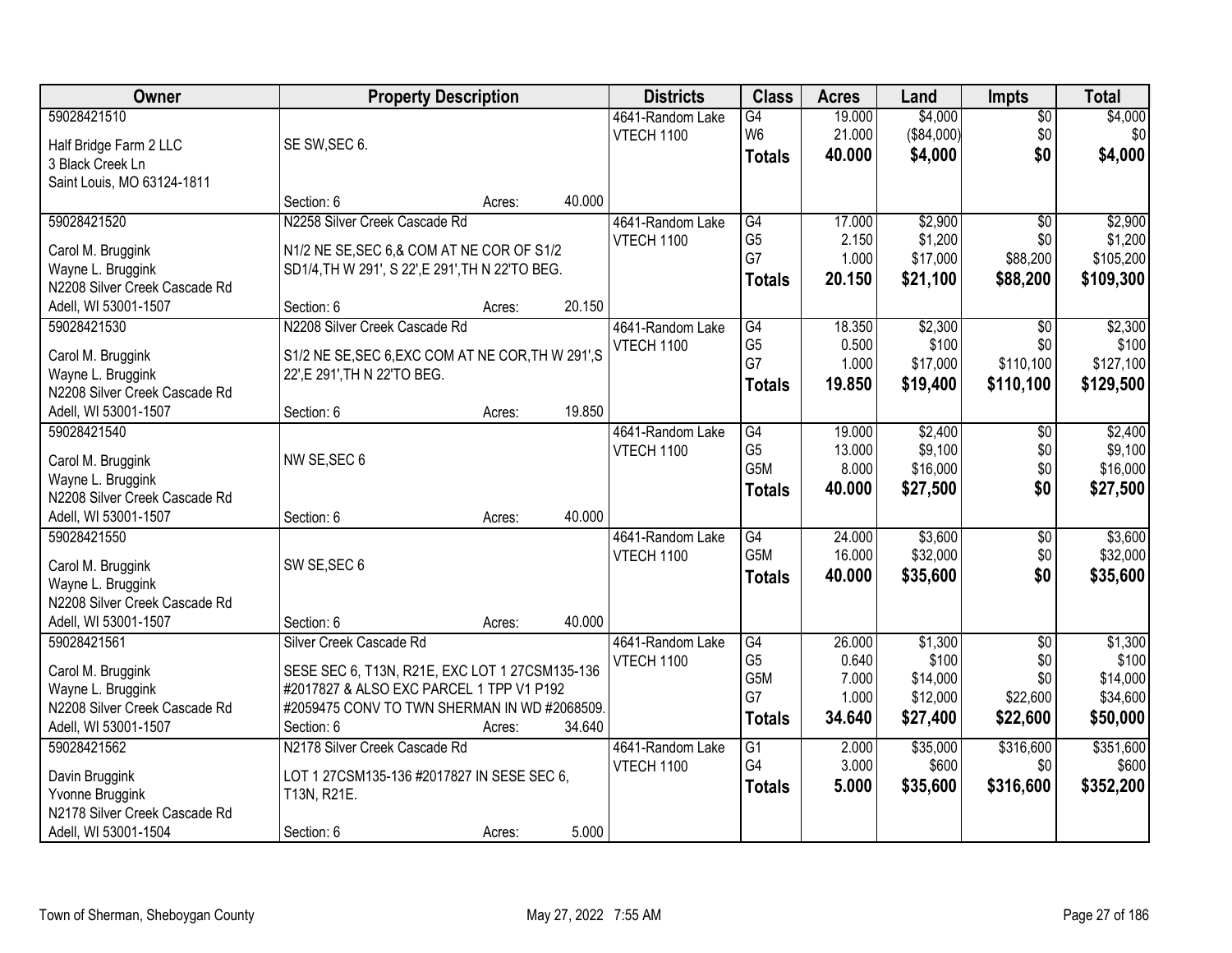| Owner                                             | <b>Property Description</b>                         | <b>Districts</b>  | <b>Class</b>     | <b>Acres</b> | Land            | <b>Impts</b>    | <b>Total</b> |
|---------------------------------------------------|-----------------------------------------------------|-------------------|------------------|--------------|-----------------|-----------------|--------------|
| 59028421563                                       | <b>Silver Creek Cascade</b>                         | 4641-Random Lake  | $\overline{X4}$  | 0.360        | $\overline{50}$ | $\overline{50}$ | \$0          |
| Town of Sherman                                   | PARCEL 1 OF TRANSPORTATION PROJECT PLAT             | VTECH 1100        | <b>Totals</b>    | 0.360        | \$0             | \$0             | \$0          |
| W6566 State Highway 144                           | NO. 4202-04-00 4.01, RECORDED IN VOLUME 1 ON        |                   |                  |              |                 |                 |              |
| Random Lake, WI 53075-1255                        | PAGE 192, OF TRANSPORTATION PROJECT PLATS,          |                   |                  |              |                 |                 |              |
|                                                   | 0.360<br>Section: 6<br>Acres:                       |                   |                  |              |                 |                 |              |
| 59028421570                                       | Silver Creek Cascade Rd                             | 4641-Random Lake  | $\overline{G4}$  | 6.000        | \$1,000         | $\overline{50}$ | \$1,000      |
|                                                   |                                                     | VTECH 1100        | G <sub>5</sub>   | 5.130        | \$3,200         | \$0             | \$3,200      |
| Napoleon Sherman Residence Trust                  | NE NE, SEC 7, EXC COM 536.5'S OF NE COR SD          |                   | G <sub>5</sub> M | 27.000       | \$54,000        | \$0             | \$54,000     |
| $2 - 10 - 17$<br>1605 Middle Gulf Dr Unit 228     | SEC, TH W 209.5' S 389.5', E 209.5'TO E SEC LN TH N |                   | <b>Totals</b>    | 38.130       | \$58,200        | \$0             | \$58,200     |
| Sanibel, FL 33957-7618                            | 389.5'TO BEG.<br>38.130<br>Section: 7               |                   |                  |              |                 |                 |              |
| 59028421580                                       | Acres:<br>N2032 Silver Creek Cascade Rd             | 4641-Random Lake  | X4               | 1.870        |                 |                 | $\sqrt{50}$  |
|                                                   |                                                     | <b>VTECH 1100</b> |                  |              | \$0             | \$0             |              |
| Pilgrim's Rest Cemetery Association               | PRT NE NE, SEC 7, COM 536.5'S OF NE COR SD          |                   | <b>Totals</b>    | 1.870        | \$0             | \$0             | \$0          |
| c/o Roger Haag                                    | SEC, TH W 209.5' S 389.5', E 209.5'TO E SEC LN TH N |                   |                  |              |                 |                 |              |
| W6397 Indian Mound Rd                             | 389.5'TO BEG.                                       |                   |                  |              |                 |                 |              |
| Adell, WI 53001-1516                              | 1.870<br>Section: 7<br>Acres:                       |                   |                  |              |                 |                 |              |
| 59028421590                                       |                                                     | 4641-Random Lake  | G5               | 10.000       | \$7,000         | \$0             | \$7,000      |
|                                                   | NW NE, SEC 7.                                       | VTECH 1100        | G <sub>6</sub>   | 30.000       | \$120,000       | \$0             | \$120,000    |
| Napoleon Sherman Residence Trust<br>$2 - 10 - 17$ |                                                     |                   | <b>Totals</b>    | 40.000       | \$127,000       | \$0             | \$127,000    |
| 1605 Middle Gulf Dr Unit 228                      |                                                     |                   |                  |              |                 |                 |              |
| Sanibel, FL 33957-7618                            | 40.000<br>Section: 7                                |                   |                  |              |                 |                 |              |
| 59028421600                                       | Acres:<br>N1946 Silver Creek Cascade Rd             | 4641-Random Lake  | $\overline{G1}$  | 2.000        | \$35,000        | \$147,900       | \$182,900    |
|                                                   |                                                     | VTECH 1100        | G4               | 23.000       | \$3,500         | \$0             | \$3,500      |
| Napoleon Sherman Residence Trust                  | SW NE, SEC 7.                                       |                   | G5M              | 15.000       | \$30,000        | \$0             | \$30,000     |
| $2 - 10 - 17$                                     |                                                     |                   |                  | 40.000       | \$68,500        | \$147,900       | \$216,400    |
| 1605 Middle Gulf Dr Unit 228                      |                                                     |                   | <b>Totals</b>    |              |                 |                 |              |
| Sanibel, FL 33957-7618                            | 40.000<br>Section: 7<br>Acres:                      |                   |                  |              |                 |                 |              |
| 59028421610                                       | N1946 Silver Creek Cascade Rd                       | 4641-Random Lake  | $\overline{G1}$  | 1.000        | \$35,000        | \$1,128,700     | \$1,163,700  |
| Napoleon Sherman Residence Trust                  | SE NE, SEC 7, EXC COM AT E1/4 POST, TH N 323.04', W | <b>VTECH 1100</b> | G4               | 26.000       | \$4,800         | \$0             | \$4,800      |
| $2 - 10 - 17$                                     | 285.9', S 326.18'TO E&W1/4 LN, TH N89 DEG 22'37"E   |                   | G <sub>5</sub>   | 5.880        | \$3,700         | \$0             | \$3,700      |
| 1605 Middle Gulf Dr Unit 228                      | 285.91'TO BEG.                                      |                   | G <sub>5</sub> M | 5.000        | \$10,000        | \$0             | \$10,000     |
| Sanibel, FL 33957-7618                            | 37.880<br>Section: 7<br>Acres:                      |                   | <b>Totals</b>    | 37.880       | \$53,500        | \$1,128,700     | \$1,182,200  |
| 59028421620                                       | N1910 Silver Creek Cascade Rd                       | 4641-Random Lake  | G1               | 0.720        | \$21,500        | \$77,900        | \$99,400     |
|                                                   |                                                     | VTECH 1100        |                  | 0.720        | \$21,500        | \$77,900        | \$99,400     |
| Ricky D. Augustine                                | PRT SE NE, SEC 7, COM AT SE COR SD1/4, TH W         |                   | <b>Totals</b>    |              |                 |                 |              |
| N1910 Silver Creek Cascade Rd                     | 180', N 180', SELY TO A PNT IN E LN SE NE THAT IS   |                   |                  |              |                 |                 |              |
| Adell, WI 53001-1508                              | 168'N OF E1/4 POST, TH S 168'TO BEG.                |                   |                  |              |                 |                 |              |
|                                                   | 0.720<br>Section: 7<br>Acres:                       |                   |                  |              |                 |                 |              |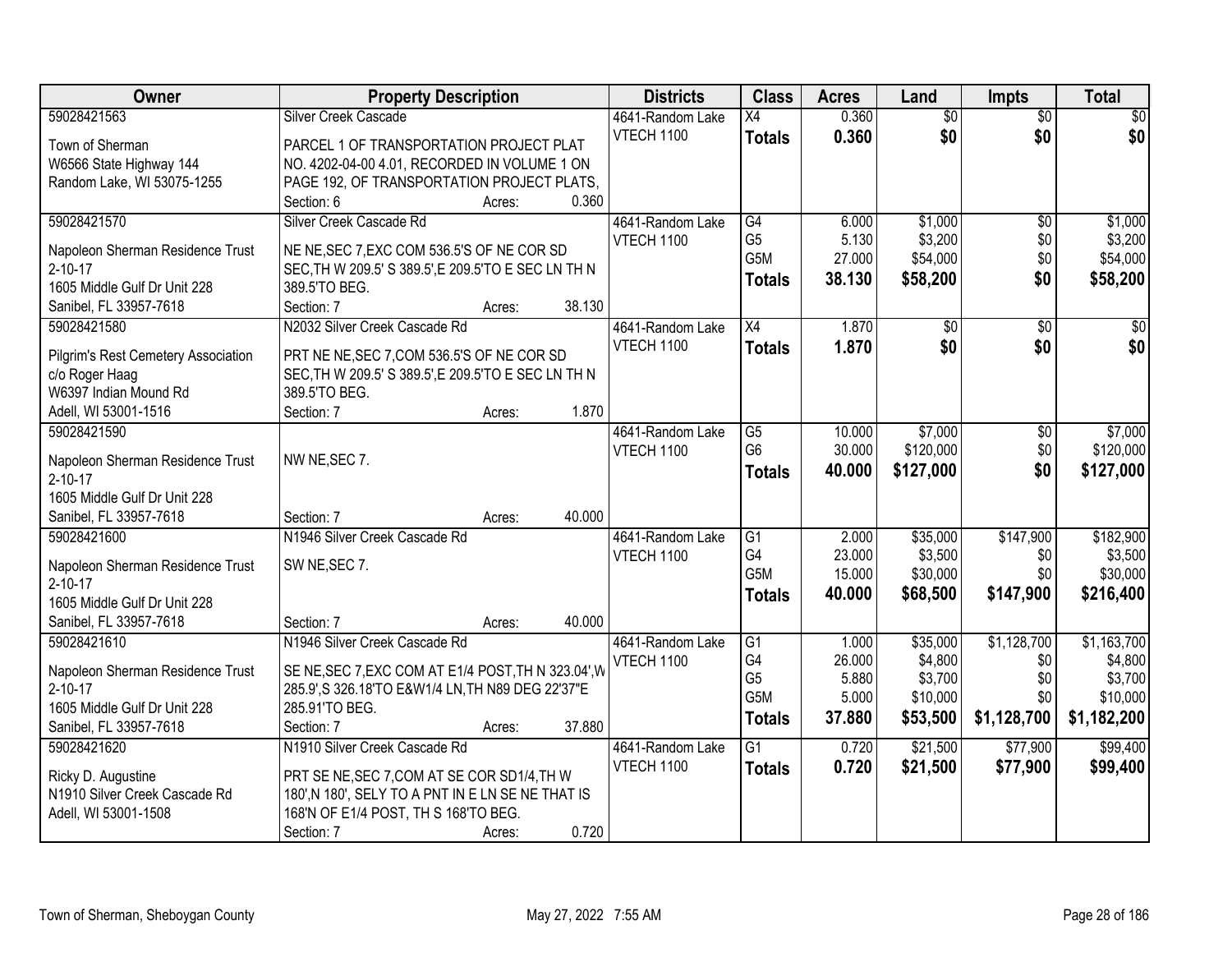| Owner                         |                                                                                              | <b>Property Description</b> |        | <b>Districts</b>  | <b>Class</b>         | <b>Acres</b>   | Land                | <b>Impts</b>     | <b>Total</b>         |
|-------------------------------|----------------------------------------------------------------------------------------------|-----------------------------|--------|-------------------|----------------------|----------------|---------------------|------------------|----------------------|
| 59028421630                   | N1920 Silver Creek Cascade Rd                                                                |                             |        | 4641-Random Lake  | $\overline{G1}$      | 1.400          | \$29,000            | \$100,800        | \$129,800            |
| Kenneth T. Otto               | PRT SE NE, SEC 7, COM 168'N OF E1/4 POST, TH N                                               |                             |        | <b>VTECH 1100</b> | <b>Totals</b>        | 1.400          | \$29,000            | \$100,800        | \$129,800            |
| Mary K. Otto                  | 155.04', W 285.9', S 326.18'TO E&W1/4 LINE, N89 DEG                                          |                             |        |                   |                      |                |                     |                  |                      |
| N1920 Silver Creek Cascade Rd | 22'37"E 105.91' N 180', TH SELY TO BEG.                                                      |                             |        |                   |                      |                |                     |                  |                      |
| Adell, WI 53001-1508          | Section: 7                                                                                   | Acres:                      | 1.400  |                   |                      |                |                     |                  |                      |
| 59028421640                   | Libby Ln                                                                                     |                             |        | 4641-Random Lake  | $\overline{G4}$      | 3.700          | \$500               | \$0              | \$500                |
| Barbara J. Lafleur et al      |                                                                                              |                             |        | VTECH 1100        | G <sub>5</sub>       | 15.590         | \$10,900            | \$0              | \$10,900             |
| W6091 County Rd Ss            | PRT NE NW, SEC 7, COM 80 RDS E OF NW SEC<br>COR, TH S TO S LN NE NW, E TO SE COR SD1/4, N TO |                             |        |                   | G <sub>5</sub> M     | 15.000         | \$30,000            | \$0              | \$30,000             |
| Random Lake, WI 53075-1240    | N1/4 POST, TH W 68.32 RDS M/L TO BEG.                                                        |                             |        |                   | <b>Totals</b>        | 34.290         | \$41,400            | \$0              | \$41,400             |
|                               | Section: 7                                                                                   | Acres:                      | 34.290 |                   |                      |                |                     |                  |                      |
| 59028421650                   | Libby Ln                                                                                     |                             |        | 4641-Random Lake  | $\overline{G4}$      | 16.000         | \$3,300             | \$0              | \$3,300              |
|                               |                                                                                              |                             |        | VTECH 1100        | G <sub>5</sub>       | 15.000         | \$31,500            | \$0              | \$31,500             |
| James M. Aurich               | W 80 RDS M/L OF N1/2 NW1/4 SEC 7.                                                            |                             |        |                   | G <sub>5</sub> M     | 9.000          | \$18,000            | \$0              | \$18,000             |
| N2025 Libby Rd                |                                                                                              |                             |        |                   | <b>Totals</b>        | 40.000         | \$52,800            | \$0              | \$52,800             |
| Adell, WI 53001-1501          |                                                                                              |                             |        |                   |                      |                |                     |                  |                      |
|                               | Section: 7                                                                                   | Acres:                      | 40.000 |                   |                      |                |                     |                  |                      |
| 59028421660                   | N2025 Libby Ln                                                                               |                             |        | 4641-Random Lake  | G4                   | 35.000         | \$6,000             | $\sqrt[6]{}$     | \$6,000              |
| James M. Aurich               | W 80 RDS M/L OF S1/2 NW1/4 SEC 7.                                                            |                             |        | <b>VTECH 1100</b> | G <sub>5</sub><br>G7 | 3.000<br>2.000 | \$2,100<br>\$29,000 | \$0<br>\$102,900 | \$2,100<br>\$131,900 |
| N2025 Libby Rd                |                                                                                              |                             |        |                   |                      | 40,000         |                     |                  |                      |
| Adell, WI 53001-1501          |                                                                                              |                             |        |                   | <b>Totals</b>        |                | \$37,100            | \$102,900        | \$140,000            |
|                               | Section: 7                                                                                   | Acres:                      | 40.000 |                   |                      |                |                     |                  |                      |
| 59028421670                   | Libby Ln                                                                                     |                             |        | 4641-Random Lake  | $\overline{G4}$      | 33.000         | \$5,600             | \$0              | \$5,600              |
| Barbara J. Lafleur et al      | PRT SE NW, SEC 7, COM 80 RDS M/L E OF W1/4                                                   |                             |        | VTECH 1100        | G <sub>5</sub>       | 0.910          | \$100               | \$0              | \$100                |
| W6091 County Rd Ss            | POST, THIN TO N LINE SE NW, E TO NE COR SD1/4 S                                              |                             |        |                   | <b>Totals</b>        | 33.910         | \$5,700             | \$0              | \$5,700              |
| Random Lake, WI 53075-1240    | TO SE COR SD1/4, TH W TO BEG, EXC PRT FOR RD                                                 |                             |        |                   |                      |                |                     |                  |                      |
|                               | Section: 7                                                                                   | Acres:                      | 33.910 |                   |                      |                |                     |                  |                      |
| 59028421680                   | Libby Ln                                                                                     |                             |        | 4641-Random Lake  | G4                   | 20.000         | \$3,900             | $\sqrt{6}$       | \$3,900              |
| Held Revocable Trust 3-27-97  |                                                                                              |                             |        | VTECH 1100        | G <sub>5</sub>       | 6.610          | \$3,400             | \$0              | \$3,400              |
| N6996 County Rd Ss            | NE SW, SEC 7, EXC PRT FOR RD AS DESC IN VOL 481<br>P 352/53.                                 |                             |        |                   | G <sub>5</sub> M     | 12.000         | \$24,000            | \$0              | \$24,000             |
| Adell, WI 53001               |                                                                                              |                             |        |                   | <b>Totals</b>        | 38.610         | \$31,300            | \$0              | \$31,300             |
|                               | Section: 7                                                                                   | Acres:                      | 38.610 |                   |                      |                |                     |                  |                      |
| 59028421690                   |                                                                                              |                             |        | 4641-Random Lake  | G4                   | 28.000         | \$4,800             | $\overline{50}$  | \$4,800              |
|                               |                                                                                              |                             |        | <b>VTECH 1100</b> | G <sub>5</sub>       | 4.810          | \$3,400             | \$0              | \$3,400              |
| Held Revocable Trust 3-27-97  | NW SW, SEC 7.                                                                                |                             |        |                   | G <sub>5</sub> M     | 2.000          | \$4,000             | \$0              | \$4,000              |
| N6996 County Rd Ss            |                                                                                              |                             |        |                   | <b>Totals</b>        | 34.810         | \$12,200            | \$0              | \$12,200             |
| Adell, WI 53001               |                                                                                              |                             |        |                   |                      |                |                     |                  |                      |
|                               | Section: 7                                                                                   | Acres:                      | 34.810 |                   |                      |                |                     |                  |                      |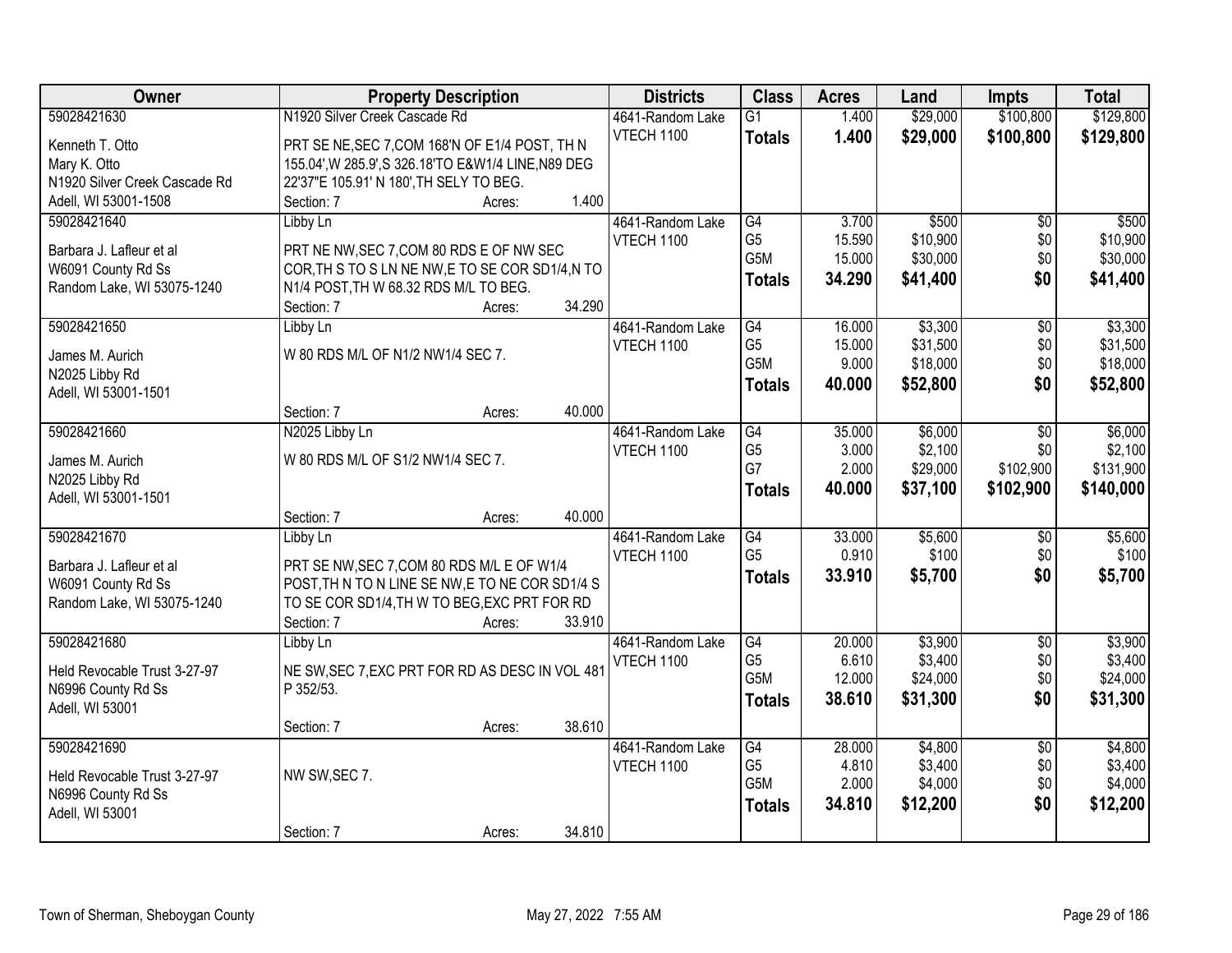| Owner                        | <b>Property Description</b>                          | <b>Districts</b>  | <b>Class</b>     | <b>Acres</b> | Land     | <b>Impts</b>    | <b>Total</b> |
|------------------------------|------------------------------------------------------|-------------------|------------------|--------------|----------|-----------------|--------------|
| 59028421700                  | County Rd A S                                        | 4641-Random Lake  | G4               | 26.000       | \$4,900  | $\overline{50}$ | \$4,900      |
| Held Revocable Trust 3-27-97 | SW SW, SEC 7, SUBJ TO HWY CONV AS REC IN VOL         | VTECH 1100        | G <sub>5</sub>   | 1.030        | \$700    | \$0             | \$700        |
| N6996 County Rd Ss           | 545 P 404-5, EXC COM N0 DEG 47'37"E 50.01'FROM       |                   | <b>Totals</b>    | 27.030       | \$5,600  | \$0             | \$5,600      |
| Adell, WI 53001              | SW COR, SD SEC, TH CONT N0 DEG 47'37"E 557.19',      |                   |                  |              |          |                 |              |
|                              | 27.030<br>Section: 7<br>Acres:                       |                   |                  |              |          |                 |              |
| 59028421701                  | W6886 County Rd A S                                  | 4641-Random Lake  | $\overline{G1}$  | 8.040        | \$65,200 | \$124,600       | \$189,800    |
|                              |                                                      | <b>VTECH 1100</b> | <b>Totals</b>    | 8.040        | \$65,200 | \$124,600       | \$189,800    |
| Herman J. Huebner            | LOT 1 CSM V8 P 378 - PRT SW SW, SEC 7, COM N0        |                   |                  |              |          |                 |              |
| Christine A. Huebner         | DEG 47'37"E 50.01'FROM SW COR, SD SEC, TH CONT       |                   |                  |              |          |                 |              |
| W6886 S County Rd A          | NO DEG 47'37"E 557.19', N89 DEG 29'E 650.53', SO DEC |                   |                  |              |          |                 |              |
| Adell, WI 53001-1537         | 8.040<br>Section: 7<br>Acres:                        |                   |                  |              |          |                 |              |
| 59028421710                  | County Rd A                                          | 4641-Random Lake  | G4               | 37.000       | \$6,600  | \$0             | \$6,600      |
| Held Revocable Trust 3-27-97 | SE SW, SEC 7, EXC PRT FOR RD AS DESC IN VOL 481      | <b>VTECH 1100</b> | G <sub>5</sub>   | 2.250        | \$1,600  | \$0             | \$1,600      |
| N6996 County Rd Ss           | P 352-53, & VOL 545 P 404-5.                         |                   | <b>Totals</b>    | 39.250       | \$8,200  | \$0             | \$8,200      |
| Adell, WI 53001              |                                                      |                   |                  |              |          |                 |              |
|                              | 39.250<br>Section: 7<br>Acres:                       |                   |                  |              |          |                 |              |
| 59028421720                  | Silver Creek Cascade Rd                              | 4641-Random Lake  | $\overline{G4}$  | 47.000       | \$8,600  | \$0             | \$8,600      |
|                              |                                                      | <b>VTECH 1100</b> | G <sub>5</sub>   | 3.440        | \$1,500  | \$0             | \$1,500      |
| Dan P. Wade                  | A-21744 - PRT NE SE & SE SE, SEC 7, COM AT E1/4      |                   | G <sub>5</sub> M | 7.000        | \$14,000 | \$0             | \$14,000     |
| Laurie A. Wade               | COR SD SEC TH S0 DEG 59'37"W 1840.79', S85 DEG       |                   | <b>Totals</b>    | 57.440       | \$24,100 | \$0             | \$24,100     |
| W5698 S County Rd A          | 05'45"W 847', N89 DEG 05'50"W 480.13', N0 DEG 59'    |                   |                  |              |          |                 |              |
| Adell, WI 53001-1132         | 57.440<br>Section: 7<br>Acres:                       |                   |                  |              |          |                 |              |
| 59028421730                  | N1897 Libby Ln                                       | 4641-Random Lake  | $\overline{G1}$  | 2.880        | \$39,400 | \$147,500       | \$186,900    |
| Brett R. Schulz              | N 13 AC OF NW SE, SEC 7, EXC THE S 209.5' OF W       | <b>VTECH 1100</b> | G <sub>5</sub>   | 9.000        | \$18,900 | \$0             | \$18,900     |
| N1897 Libby Rd               | 207.92' THEREOF, & EXC PRT FOR RD AS DESC IN V       |                   | <b>Totals</b>    | 11.880       | \$58,300 | \$147,500       | \$205,800    |
| Adell, WI 53001-1500         | 481 P 352-53.                                        |                   |                  |              |          |                 |              |
|                              | 11.880<br>Section: 7<br>Acres:                       |                   |                  |              |          |                 |              |
| 59028421740                  | Libby Ln                                             | 4641-Random Lake  | G4               | 25.800       | \$5,000  | $\sqrt{$0}$     | \$5,000      |
| Gerald V. Kumrow V           | S 27 AC. OF NW SE, SEC 7, EXC PRT FOR RD AS          | <b>VTECH 1100</b> | G <sub>5</sub>   | 0.690        | \$500    | \$0             | \$500        |
| W6552 S County Rd A          | DESC IN VOL 481 P 352/53.                            |                   | <b>Totals</b>    | 26.490       | \$5,500  | \$0             | \$5,500      |
| Adell, WI 53001-1533         |                                                      |                   |                  |              |          |                 |              |
|                              | 26.490<br>Section: 7                                 |                   |                  |              |          |                 |              |
| 59028421750                  | Acres:<br>N1881 Libby Ln                             | 4641-Random Lake  | $\overline{G1}$  | 0.880        | \$23,500 | \$77,100        | \$100,600    |
|                              |                                                      |                   |                  |              |          |                 |              |
| Jay L. Lenderts              | PRT NW SE, SEC 7, COM IN N&S 1/4 LN 222'S OF NW      | <b>VTECH 1100</b> | <b>Totals</b>    | 0.880        | \$23,500 | \$77,100        | \$100,600    |
| N1881 Libby Rd               | COR SD1/4 TH S 209.5', E 207.92', N 209.5', TH W     |                   |                  |              |          |                 |              |
| Adell, WI 53001-1500         | 207.92'TO BEG, EXC PRT FOR RD AS DESC IN VOL         |                   |                  |              |          |                 |              |
|                              | 0.880<br>Section: 7<br>Acres:                        |                   |                  |              |          |                 |              |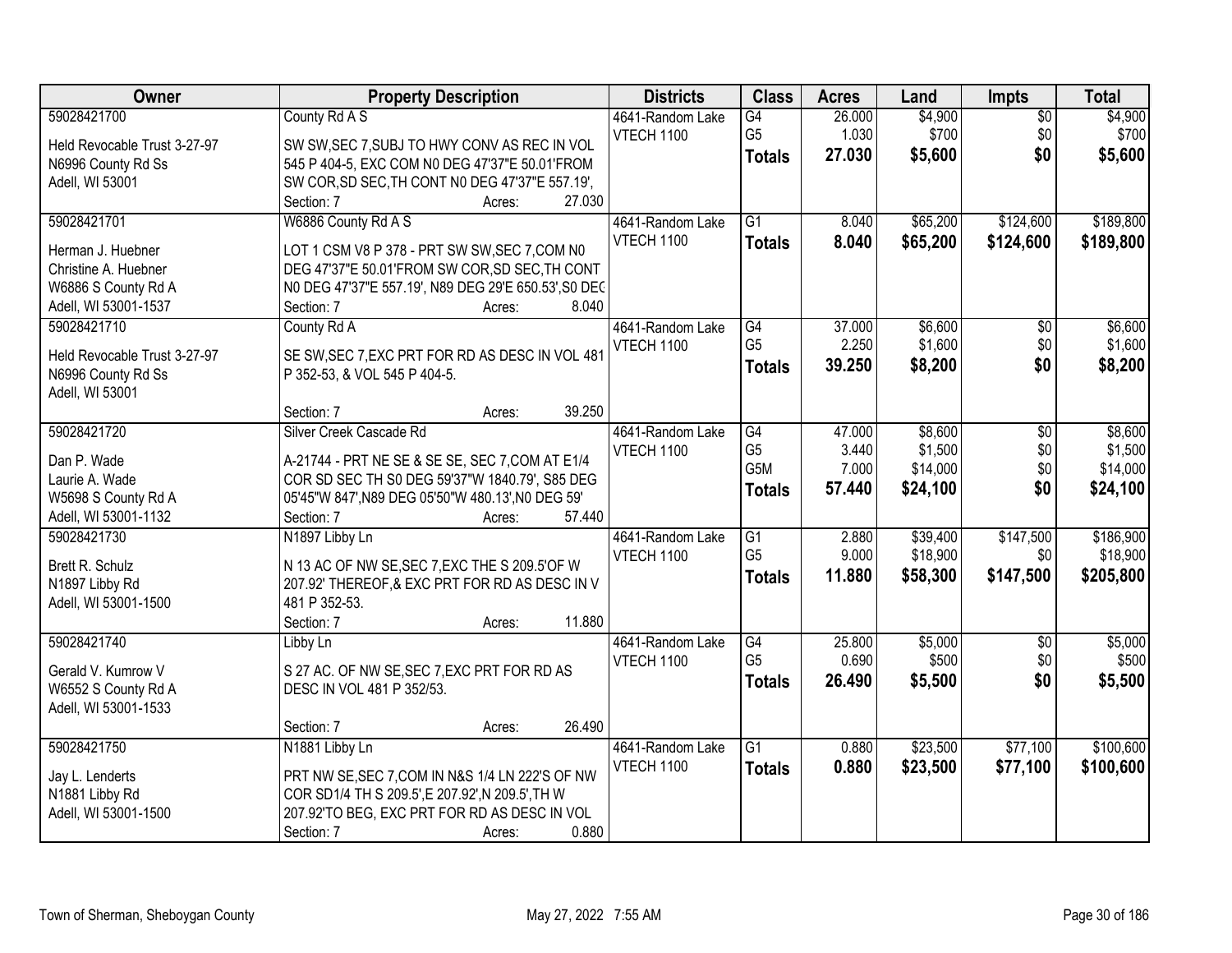| Owner                                    | <b>Property Description</b>                                                                      |                  | <b>Districts</b>  | <b>Class</b>     | <b>Acres</b> | Land       | <b>Impts</b>    | <b>Total</b> |
|------------------------------------------|--------------------------------------------------------------------------------------------------|------------------|-------------------|------------------|--------------|------------|-----------------|--------------|
| 59028421760                              | County Rd A                                                                                      |                  | 4641-Random Lake  | $\overline{G4}$  | 27.000       | \$5,200    | $\overline{50}$ | \$5,200      |
| Gerald V. Kumrow V                       | SW SE, SEC 7, EXC COM 40.14'N & 331.1'E OF S1/4                                                  |                  | <b>VTECH 1100</b> | G <sub>5</sub>   | 2.250        | \$1,600    | \$0             | \$1,600      |
| W6552 S County Rd A                      | POST, THE ON N R/W LN CTH A 357.85', N 615', W                                                   |                  |                   | G <sub>5</sub> M | 5.000        | \$10,000   | \$0             | \$10,000     |
| Adell, WI 53001-1533                     | 350.51', TH S0 DEG 41' 04"W 615.04'TO BEG, & EXC                                                 |                  |                   | <b>Totals</b>    | 34.250       | \$16,800   | \$0             | \$16,800     |
|                                          | Section: 7                                                                                       | 34.250<br>Acres: |                   |                  |              |            |                 |              |
| 59028421770                              | W6668 County Rd A S                                                                              |                  | 4641-Random Lake  | $\overline{G1}$  | 5.000        | \$50,000   | \$129,700       | \$179,700    |
|                                          | INCL TR A, CSM V 1 P 339 & A-1250 - PRT SW SE, SEC                                               |                  | VTECH 1100        | <b>Totals</b>    | 5.000        | \$50,000   | \$129,700       | \$179,700    |
| Cary Mickelson<br>Elaine Pierre Life Est | 7, COM 40.14'N & 331.1'E OF S1/4 POST, THE ON N                                                  |                  |                   |                  |              |            |                 |              |
| W6668 S County Rd A                      | R/W LN CTH A 357.85', N 615', W 350.51', TH S0 DEG                                               |                  |                   |                  |              |            |                 |              |
| Adell, WI 53001-1535                     | Section: 7                                                                                       | 5.000<br>Acres:  |                   |                  |              |            |                 |              |
| 59028421790                              | Libby Ln                                                                                         |                  | 4641-Random Lake  | X4               | 4.280        | \$0        | \$0             | \$0          |
|                                          |                                                                                                  |                  | <b>VTECH 1100</b> | <b>Totals</b>    | 4.280        | \$0        | \$0             | \$0          |
| Town of Sherman (Road)                   | A STRIP OF LAND 3 RDS WIDE, TH CEN LINE BEING                                                    |                  |                   |                  |              |            |                 |              |
| W6566 State Highway 144                  | THE N&S1/4 & E&W1/4 LINE, EXT FROM THE S LINE                                                    |                  |                   |                  |              |            |                 |              |
| Random Lake, WI 53075-1255               | OF SEC 7 TO THE CEN THEREOF & W 68 RDS                                                           |                  |                   |                  |              |            |                 |              |
|                                          | Section: 7                                                                                       | 4.280<br>Acres:  |                   |                  |              |            |                 |              |
| 59028421791                              | W6552 County Rd A S                                                                              |                  | 4641-Random Lake  | G4               | 15.000       | \$2,700    | \$0             | \$2,700      |
| Gerald Kumrow                            | LOT 1, CSM V 5 P 286 & A14739 - PRT SE SE, SEC                                                   |                  | <b>VTECH 1100</b> | G <sub>5</sub>   | 3.350        | \$2,100    | \$0             | \$2,100      |
| W6552 S County Rd A                      | 7, COM N0 DEG 59'37"E 135.15'FROM SE COR, SD                                                     |                  |                   | G7               | 3.000        | \$34,000   | \$146,200       | \$180,200    |
| Adell, WI 53001-1533                     | SEC, TH NO DEG 59'37"E 668.93', S85 DEG 05'45"W 847                                              |                  |                   | <b>Totals</b>    | 21.350       | \$38,800   | \$146,200       | \$185,000    |
|                                          | Section: 7                                                                                       | 21.350<br>Acres: |                   |                  |              |            |                 |              |
| 59028421800                              | W6199 Indian Mound Rd                                                                            |                  | 4641-Random Lake  | G1               | 5.000        | \$65,000   | \$320,300       | \$385,300    |
| Suzanne B. Grimm                         |                                                                                                  |                  | VTECH 1100        | G4               | 20.000       | \$2,600    | \$0             | \$2,600      |
| 8341 Tower Rd                            | A-24668 - PRT NE NE & NW NE, SEC 8, COM AT NE<br>COR, SD SEC, TH S0 DEG 38'27"W 662.87', S89 DEG |                  |                   | G <sub>5</sub>   | 10.010       | \$6,100    | \$0             | \$6,100      |
| Wisconsin Rapids, WI 54494-9408          | 57'43"W 656.86', S0 DEG 35'20"W 663.32', S89 DEG                                                 |                  |                   | <b>Totals</b>    | 35.010       | \$73,700   | \$320,300       | \$394,000    |
|                                          | Section: 8                                                                                       | 35.010<br>Acres: |                   |                  |              |            |                 |              |
| 59028421810                              | Lynn Rd                                                                                          |                  | 4641-Random Lake  | $\overline{G4}$  | 9.500        | \$1,300    | $\overline{50}$ | \$1,300      |
|                                          |                                                                                                  |                  | VTECH 1100        | G <sub>5</sub>   | 0.500        | \$100      | \$0             | \$100        |
| Fechter Survivors Trust Fechter Family   | SE1/4 OF NE NE, SEC 8.                                                                           |                  |                   | <b>Totals</b>    | 10.000       | \$1,400    | \$0             | \$1,400      |
| Trust                                    |                                                                                                  |                  |                   |                  |              |            |                 |              |
| <b>Fechter Survivors Trust</b>           |                                                                                                  |                  |                   |                  |              |            |                 |              |
| W5925 Abbott Dr                          | Section: 8                                                                                       | 10.000<br>Acres: |                   |                  |              |            |                 |              |
| Random Lake, WI 53075-1205               |                                                                                                  |                  |                   |                  |              |            |                 |              |
| 59028421820                              | <b>Indian Mound Rd</b>                                                                           |                  | 4641-Random Lake  | G4               | 38.000       | \$4,900    | $\overline{50}$ | \$4,900      |
| Jeffrey W. Hiller                        | SW NE & PRT NW NE, SEC 8, COM N89 DEG 59'53"W                                                    |                  | VTECH 1100        | G <sub>5</sub>   | 10.330       | \$21,300   | \$0             | \$21,300     |
| N1498 Bates Rd                           | 1648.53'FROM NE COR, SD SEC, TH CONT N89 DEG                                                     |                  |                   | W8               | 17.000       | (\$68,000) | \$0             | \$0          |
| Random Lake, WI 53075-1277               | 59'53"W 333.62', S0 DEG 27'W 653.57', S89 DEG 49'W                                               |                  |                   | <b>Totals</b>    | 65.330       | \$26,200   | \$0             | \$26,200     |
|                                          | Section: 8                                                                                       | 65.330<br>Acres: |                   |                  |              |            |                 |              |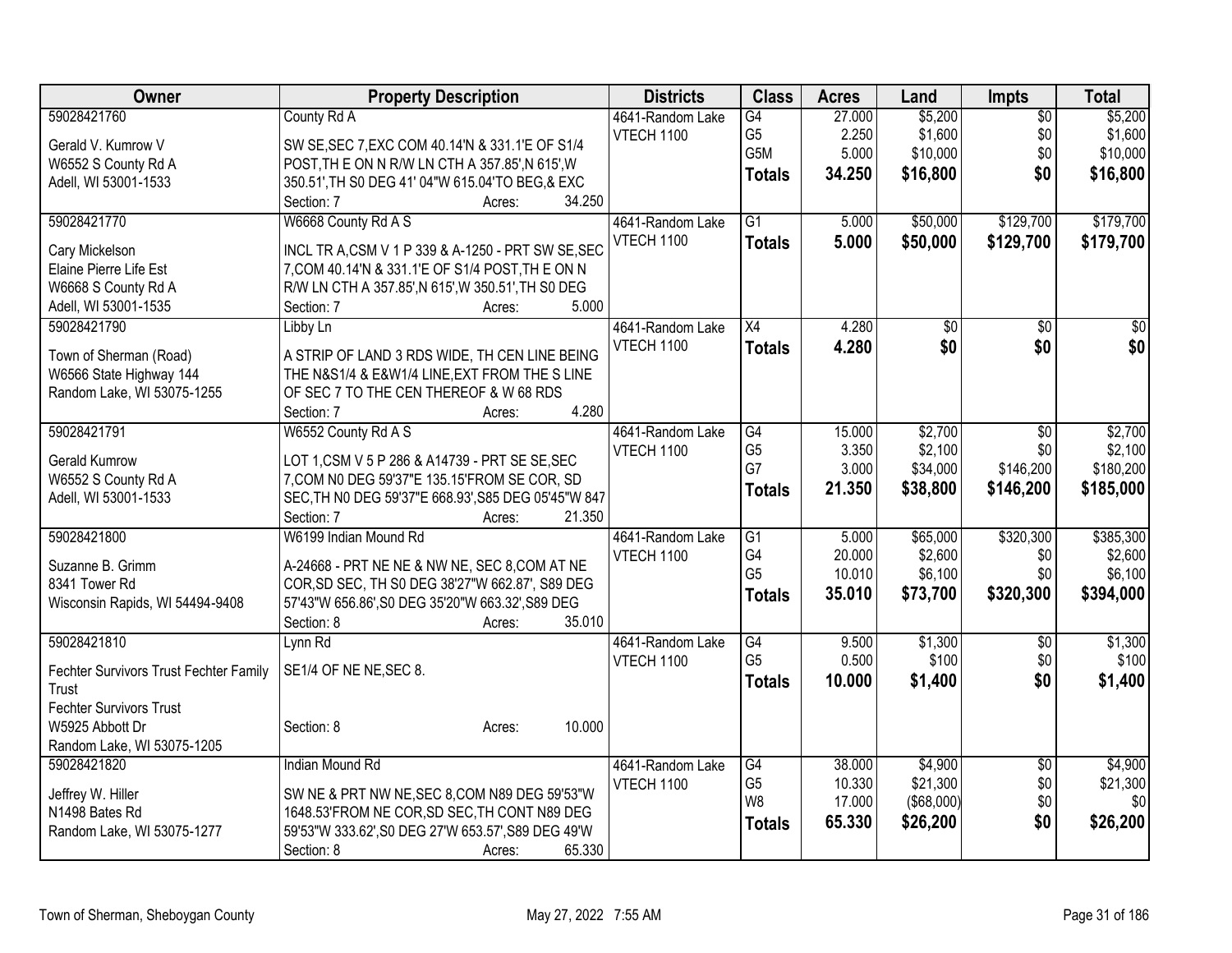| Owner                                         | <b>Property Description</b>                        | <b>Districts</b>               | <b>Class</b>    | <b>Acres</b> | Land     | <b>Impts</b> | <b>Total</b> |
|-----------------------------------------------|----------------------------------------------------|--------------------------------|-----------------|--------------|----------|--------------|--------------|
| 59028421840                                   | W6261 Indian Mound Rd                              | 4641-Random Lake               | $\overline{G1}$ | 9.730        | \$73,700 | \$125,100    | \$198,800    |
| Todd J. Gnacinski                             | PRT NW NE, SEC 8, COM AT N1/4 COR, TH S0 DEG       | <b>VTECH 1100</b>              | <b>Totals</b>   | 9.730        | \$73,700 | \$125,100    | \$198,800    |
| Pamela L. Gnacinski                           | 26'W 655.55', N89 DEG 49'E 647.43', N0 DEG 27'E    |                                |                 |              |          |              |              |
| W6261 Indian Mound Rd                         | 653.57', TH S89 DEG 41' 58"W 647.7'TO BEG.         |                                |                 |              |          |              |              |
| Adell, WI 53001-1515                          | 9.730<br>Section: 8<br>Acres:                      |                                |                 |              |          |              |              |
| 59028421860                                   | Lynn Rd                                            | 4641-Random Lake               | G4              | 25.000       | \$3,900  | \$0          | \$3,900      |
|                                               |                                                    | <b>VTECH 1100</b>              | G <sub>5</sub>  | 5.000        | \$3,100  | \$0          | \$3,100      |
| Fechter Survivors Trust Fechter Family        | N3/4 SE NE, SEC 8.                                 |                                | <b>Totals</b>   | 30.000       | \$7,000  | \$0          | \$7,000      |
| Trust                                         |                                                    |                                |                 |              |          |              |              |
| <b>Fechter Survivors Trust</b>                | 30.000                                             |                                |                 |              |          |              |              |
| W5925 Abbott Dr<br>Random Lake, WI 53075-1205 | Section: 8<br>Acres:                               |                                |                 |              |          |              |              |
| 59028421870                                   | Lynn Rd                                            |                                | $\overline{G5}$ | 10.000       | \$14,000 | \$0          | \$14,000     |
|                                               |                                                    | 4641-Random Lake<br>VTECH 1100 |                 |              |          |              |              |
| Reak, Peter B & Debra Y Reak Trust et         | S1/4 SE NE, SEC 8.                                 |                                | <b>Totals</b>   | 10.000       | \$14,000 | \$0          | \$14,000     |
| al                                            |                                                    |                                |                 |              |          |              |              |
| 1706 Evergreen St                             |                                                    |                                |                 |              |          |              |              |
| West Bend, WI 53095-3739                      | 10.000<br>Section: 8<br>Acres:                     |                                |                 |              |          |              |              |
| 59028421881                                   | Indian Mound Rd                                    | 4641-Random Lake               | G4              | 13.000       | \$1,800  | $\sqrt{6}$   | \$1,800      |
| Casper Joint Revocable Living Trust           | PRT NE NW & SE NW, SEC 8, COM AT N1/4 COR, SD      | <b>VTECH 1100</b>              | G <sub>5</sub>  | 4.620        | \$2,900  | \$0          | \$2,900      |
| W6383 Indian Mound Rd                         | SEC, TH S89 DEG 41'58"W 1248.88', S0 DEG 31'18"W   |                                | G5M             | 25.200       | \$50,400 | \$0          | \$50,400     |
| Adell, WI 53001-1516                          | 330', S89 DEG 41'58"W 66'TO W LN NE NW, S0 DEG 31' |                                | <b>Totals</b>   | 42.820       | \$55,100 | \$0          | \$55,100     |
|                                               | 42.820<br>Section: 8<br>Acres:                     |                                |                 |              |          |              |              |
| 59028421890                                   | W6383 Indian Mound Rd                              | 4641-Random Lake               | $\overline{G1}$ | 2.860        | \$54,300 | \$167,300    | \$221,600    |
|                                               |                                                    | <b>VTECH 1100</b>              | <b>Totals</b>   | 2.860        | \$54,300 | \$167,300    | \$221,600    |
| Casper Joint Revocable Living Trust           | PRT NE NW, SEC 8, COM S89 DEG 41'58"W 216.28'OF    |                                |                 |              |          |              |              |
| W6383 Indian Mound Rd                         | N1/4 COR TO A PNT IN CENTER LN OF INDIAN           |                                |                 |              |          |              |              |
| Adell, WI 53001-1516                          | MOUND RD, TH S02 DEG 57'02"W 162.07', S19 DEG 09'  |                                |                 |              |          |              |              |
|                                               | 2.860<br>Section: 8<br>Acres:                      |                                |                 |              |          |              |              |
| 59028421891                                   | W6317 Indian Mound Rd                              | 4641-Random Lake               | $\overline{G1}$ | 5.000        | \$50,000 | \$125,300    | \$175,300    |
| Michael F. Treu                               | LOT 1 CSM V 7 P 345 - PRT NE NW, SEC 8, COM AT     | VTECH 1100                     | <b>Totals</b>   | 5.000        | \$50,000 | \$125,300    | \$175,300    |
| Mary V. Treu                                  | N1/4 COR SD SEC, TH S89 DEG 41'58"W 480', S0 DEG   |                                |                 |              |          |              |              |
| W6317 Indian Mound Rd                         | 22'30"W 453.75', N89 DEG 41'58"E 480', TH N0 DEG   |                                |                 |              |          |              |              |
| Adell, WI 53001-1516                          | 5.000<br>Section: 8<br>Acres:                      |                                |                 |              |          |              |              |
| 59028421901                                   | W6397 Indian Mound Rd                              | 4641-Random Lake               | $\overline{G1}$ | 6.550        | \$57,800 | \$109,900    | \$167,700    |
|                                               |                                                    | <b>VTECH 1100</b>              | <b>Totals</b>   | 6.550        | \$57,800 | \$109,900    | \$167,700    |
| Shawn K. O'Keefe                              | PRT NW NW & NE NW, SEC 8, COM AT NW COR SD         |                                |                 |              |          |              |              |
| Jessica A. O'Keefe                            | SEC, TH S89 DEG 53'53"E 292.19' TO PNT IN CNLN     |                                |                 |              |          |              |              |
| W6397 Indian Mound Rd                         | NORTH BRANCH MILWAUKEE RIVER & POB, TH S89         |                                |                 |              |          |              |              |
| Adell, WI 53001-1516                          | 6.550<br>Section: 8<br>Acres:                      |                                |                 |              |          |              |              |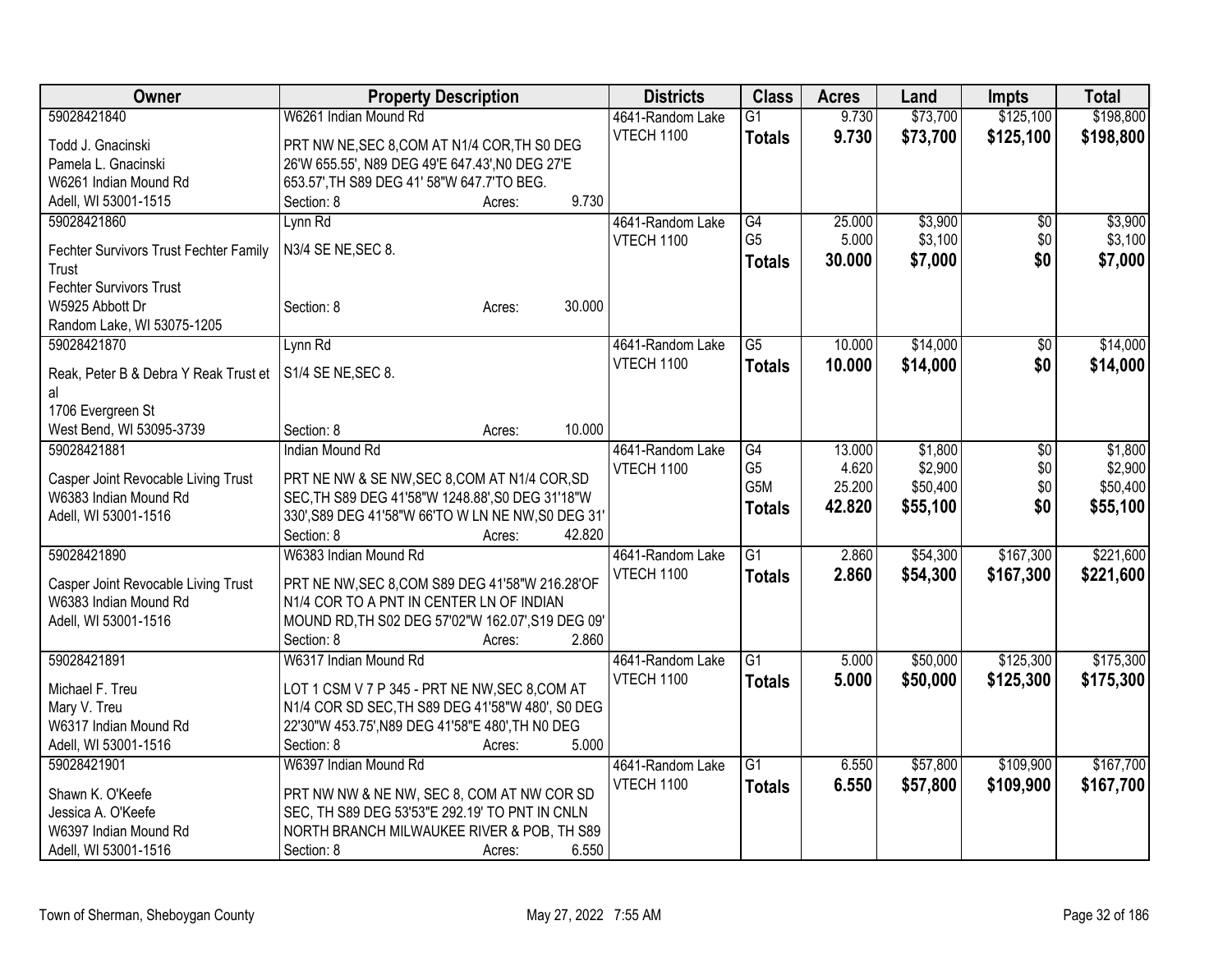| \$203,400<br>59028421902<br>N2061 Silver Creek Cascade Rd<br>\$77,500<br>\$280,900<br>$\overline{G1}$<br>7.500<br>4641-Random Lake<br>G <sub>5</sub><br>6.500<br>\$4,600<br>\$4,600<br>\$0<br><b>VTECH 1100</b><br>LOT 1 CSM V8 P150 #1161669 - PRT NW NW, SEC 8 &<br>Peter D. Turk<br>14.000<br>\$82,100<br>\$203,400<br>\$285,500<br><b>Totals</b><br>PRT NW NW, SD SEC 8, COM AT NW NW SD SEC, TH<br>Monica Lynn Turk<br>N2061 Silver Creek Cascade Rd<br>S89 DEG 53'53"E 292.19' TO CNTLN NORTH BRANCH<br>Adell, WI 53001-1503<br>14.000<br>Section: 8<br>Acres:<br>\$221,300<br>59028421910<br>N2009 Silver Creek Cascade Rd<br>$\overline{G1}$<br>\$61,900<br>\$159,400<br>4641-Random Lake<br>7.370<br><b>VTECH 1100</b><br>7.370<br>\$61,900<br>\$159,400<br>\$221,300<br><b>Totals</b><br>Kathleen L. Charland<br>LOT 1 CSM V 6 P 293-PRT W1/2 NW1/4, SEC 8, COM<br>665.64'S OF NW COR SD SEC, TH S 902.22', N89 DEG<br>N2009 Silver Creek Cascade Rd<br>30'40"E 355.80', N 902.22', TH S89 DEG 30'40"W<br>Adell, WI 53001-1503<br>7.370<br>Section: 8<br>Acres:<br>59028421911<br>Silver Creek Cascade Rd<br>\$1,100<br>\$1,100<br>4641-Random Lake<br>G4<br>6.560<br>\$0<br>G <sub>5</sub><br>\$2,800<br>4.000<br>\$0<br>\$2,800<br><b>VTECH 1100</b><br>S1/2 NW NW, SEC 8, EXC COM AT NW COR SD S1/2, T<br>Thomas A. Hafeman<br>W <sub>8</sub><br>(\$16,000)<br>\$0<br>\$0<br>4.000<br>Katrina A. Hafeman<br>N89 DEG 30'40"E 355.80', S TO S LN NW NW, W TO SW<br>\$0<br>\$3,900<br>14.560<br>\$3,900<br><b>Totals</b><br>N1841 Silver Creek Cascade Rd<br>COR SD1/4, TH N TO BEG.<br>14.560<br>Adell, WI 53001-1505<br>Section: 8<br>Acres:<br>\$2,000<br>59028421920<br>Silver Creek Cascade Rd<br>$\overline{G4}$<br>10.070<br>\$2,000<br>4641-Random Lake<br>\$0<br>W8<br>\$0<br>28.000<br>(\$112,000)<br><b>VTECH 1100</b><br>\$0<br>Thomas A. Hafeman<br>SW NW, SEC 8, EXC COM AT NW COR SD1/4, TH S TO<br>\$0<br>\$2,000<br>38.070<br>\$2,000<br><b>Totals</b><br>Katrina A. Hafeman<br>A PNT 1567.86'S OF NW COR SEC 8, N89 DEG 30'40"E<br>N1841 Silver Creek Cascade Rd<br>355.80', N TO N LN SW NW, TH W TO BEG.<br>38.070<br>Adell, WI 53001-1505<br>Section: 8<br>Acres:<br>$\overline{G5}$<br>7.600<br>\$5,300<br>\$5,300<br>59028421940<br>4641-Random Lake<br>\$0<br>VTECH 1100<br>7.600<br>\$5,300<br>\$0<br>\$5,300<br><b>Totals</b><br>Nicholas C. Roy<br>PRT SE NW, SEC 8 COM 144.4'W OF CEN OF SEC, TH<br>W6352 S County Rd A<br>W 286.8', N14 DEG 32'W 1389'TO N LN SE NW, E<br>Adell, WI 53001-1529<br>200', TH S17 DEG 48'E 1434'M/L TO BEG.<br>7.600<br>Section: 8<br>Acres:<br>W <sub>8</sub><br>20.750<br>( \$83,000)<br>$\overline{\$0}$<br>59028421950<br>$\sqrt{6}$<br>4641-Random Lake |
|----------------------------------------------------------------------------------------------------------------------------------------------------------------------------------------------------------------------------------------------------------------------------------------------------------------------------------------------------------------------------------------------------------------------------------------------------------------------------------------------------------------------------------------------------------------------------------------------------------------------------------------------------------------------------------------------------------------------------------------------------------------------------------------------------------------------------------------------------------------------------------------------------------------------------------------------------------------------------------------------------------------------------------------------------------------------------------------------------------------------------------------------------------------------------------------------------------------------------------------------------------------------------------------------------------------------------------------------------------------------------------------------------------------------------------------------------------------------------------------------------------------------------------------------------------------------------------------------------------------------------------------------------------------------------------------------------------------------------------------------------------------------------------------------------------------------------------------------------------------------------------------------------------------------------------------------------------------------------------------------------------------------------------------------------------------------------------------------------------------------------------------------------------------------------------------------------------------------------------------------------------------------------------------------------------------------------------------------------------------------------------------------------------------------------------------------------------------------------------------------------------------------------------------------------------------------------------------------------------------------------------------------------------------------------------------------------------------------------------|
|                                                                                                                                                                                                                                                                                                                                                                                                                                                                                                                                                                                                                                                                                                                                                                                                                                                                                                                                                                                                                                                                                                                                                                                                                                                                                                                                                                                                                                                                                                                                                                                                                                                                                                                                                                                                                                                                                                                                                                                                                                                                                                                                                                                                                                                                                                                                                                                                                                                                                                                                                                                                                                                                                                                                  |
|                                                                                                                                                                                                                                                                                                                                                                                                                                                                                                                                                                                                                                                                                                                                                                                                                                                                                                                                                                                                                                                                                                                                                                                                                                                                                                                                                                                                                                                                                                                                                                                                                                                                                                                                                                                                                                                                                                                                                                                                                                                                                                                                                                                                                                                                                                                                                                                                                                                                                                                                                                                                                                                                                                                                  |
|                                                                                                                                                                                                                                                                                                                                                                                                                                                                                                                                                                                                                                                                                                                                                                                                                                                                                                                                                                                                                                                                                                                                                                                                                                                                                                                                                                                                                                                                                                                                                                                                                                                                                                                                                                                                                                                                                                                                                                                                                                                                                                                                                                                                                                                                                                                                                                                                                                                                                                                                                                                                                                                                                                                                  |
|                                                                                                                                                                                                                                                                                                                                                                                                                                                                                                                                                                                                                                                                                                                                                                                                                                                                                                                                                                                                                                                                                                                                                                                                                                                                                                                                                                                                                                                                                                                                                                                                                                                                                                                                                                                                                                                                                                                                                                                                                                                                                                                                                                                                                                                                                                                                                                                                                                                                                                                                                                                                                                                                                                                                  |
|                                                                                                                                                                                                                                                                                                                                                                                                                                                                                                                                                                                                                                                                                                                                                                                                                                                                                                                                                                                                                                                                                                                                                                                                                                                                                                                                                                                                                                                                                                                                                                                                                                                                                                                                                                                                                                                                                                                                                                                                                                                                                                                                                                                                                                                                                                                                                                                                                                                                                                                                                                                                                                                                                                                                  |
|                                                                                                                                                                                                                                                                                                                                                                                                                                                                                                                                                                                                                                                                                                                                                                                                                                                                                                                                                                                                                                                                                                                                                                                                                                                                                                                                                                                                                                                                                                                                                                                                                                                                                                                                                                                                                                                                                                                                                                                                                                                                                                                                                                                                                                                                                                                                                                                                                                                                                                                                                                                                                                                                                                                                  |
|                                                                                                                                                                                                                                                                                                                                                                                                                                                                                                                                                                                                                                                                                                                                                                                                                                                                                                                                                                                                                                                                                                                                                                                                                                                                                                                                                                                                                                                                                                                                                                                                                                                                                                                                                                                                                                                                                                                                                                                                                                                                                                                                                                                                                                                                                                                                                                                                                                                                                                                                                                                                                                                                                                                                  |
|                                                                                                                                                                                                                                                                                                                                                                                                                                                                                                                                                                                                                                                                                                                                                                                                                                                                                                                                                                                                                                                                                                                                                                                                                                                                                                                                                                                                                                                                                                                                                                                                                                                                                                                                                                                                                                                                                                                                                                                                                                                                                                                                                                                                                                                                                                                                                                                                                                                                                                                                                                                                                                                                                                                                  |
|                                                                                                                                                                                                                                                                                                                                                                                                                                                                                                                                                                                                                                                                                                                                                                                                                                                                                                                                                                                                                                                                                                                                                                                                                                                                                                                                                                                                                                                                                                                                                                                                                                                                                                                                                                                                                                                                                                                                                                                                                                                                                                                                                                                                                                                                                                                                                                                                                                                                                                                                                                                                                                                                                                                                  |
|                                                                                                                                                                                                                                                                                                                                                                                                                                                                                                                                                                                                                                                                                                                                                                                                                                                                                                                                                                                                                                                                                                                                                                                                                                                                                                                                                                                                                                                                                                                                                                                                                                                                                                                                                                                                                                                                                                                                                                                                                                                                                                                                                                                                                                                                                                                                                                                                                                                                                                                                                                                                                                                                                                                                  |
|                                                                                                                                                                                                                                                                                                                                                                                                                                                                                                                                                                                                                                                                                                                                                                                                                                                                                                                                                                                                                                                                                                                                                                                                                                                                                                                                                                                                                                                                                                                                                                                                                                                                                                                                                                                                                                                                                                                                                                                                                                                                                                                                                                                                                                                                                                                                                                                                                                                                                                                                                                                                                                                                                                                                  |
|                                                                                                                                                                                                                                                                                                                                                                                                                                                                                                                                                                                                                                                                                                                                                                                                                                                                                                                                                                                                                                                                                                                                                                                                                                                                                                                                                                                                                                                                                                                                                                                                                                                                                                                                                                                                                                                                                                                                                                                                                                                                                                                                                                                                                                                                                                                                                                                                                                                                                                                                                                                                                                                                                                                                  |
|                                                                                                                                                                                                                                                                                                                                                                                                                                                                                                                                                                                                                                                                                                                                                                                                                                                                                                                                                                                                                                                                                                                                                                                                                                                                                                                                                                                                                                                                                                                                                                                                                                                                                                                                                                                                                                                                                                                                                                                                                                                                                                                                                                                                                                                                                                                                                                                                                                                                                                                                                                                                                                                                                                                                  |
|                                                                                                                                                                                                                                                                                                                                                                                                                                                                                                                                                                                                                                                                                                                                                                                                                                                                                                                                                                                                                                                                                                                                                                                                                                                                                                                                                                                                                                                                                                                                                                                                                                                                                                                                                                                                                                                                                                                                                                                                                                                                                                                                                                                                                                                                                                                                                                                                                                                                                                                                                                                                                                                                                                                                  |
|                                                                                                                                                                                                                                                                                                                                                                                                                                                                                                                                                                                                                                                                                                                                                                                                                                                                                                                                                                                                                                                                                                                                                                                                                                                                                                                                                                                                                                                                                                                                                                                                                                                                                                                                                                                                                                                                                                                                                                                                                                                                                                                                                                                                                                                                                                                                                                                                                                                                                                                                                                                                                                                                                                                                  |
|                                                                                                                                                                                                                                                                                                                                                                                                                                                                                                                                                                                                                                                                                                                                                                                                                                                                                                                                                                                                                                                                                                                                                                                                                                                                                                                                                                                                                                                                                                                                                                                                                                                                                                                                                                                                                                                                                                                                                                                                                                                                                                                                                                                                                                                                                                                                                                                                                                                                                                                                                                                                                                                                                                                                  |
|                                                                                                                                                                                                                                                                                                                                                                                                                                                                                                                                                                                                                                                                                                                                                                                                                                                                                                                                                                                                                                                                                                                                                                                                                                                                                                                                                                                                                                                                                                                                                                                                                                                                                                                                                                                                                                                                                                                                                                                                                                                                                                                                                                                                                                                                                                                                                                                                                                                                                                                                                                                                                                                                                                                                  |
|                                                                                                                                                                                                                                                                                                                                                                                                                                                                                                                                                                                                                                                                                                                                                                                                                                                                                                                                                                                                                                                                                                                                                                                                                                                                                                                                                                                                                                                                                                                                                                                                                                                                                                                                                                                                                                                                                                                                                                                                                                                                                                                                                                                                                                                                                                                                                                                                                                                                                                                                                                                                                                                                                                                                  |
|                                                                                                                                                                                                                                                                                                                                                                                                                                                                                                                                                                                                                                                                                                                                                                                                                                                                                                                                                                                                                                                                                                                                                                                                                                                                                                                                                                                                                                                                                                                                                                                                                                                                                                                                                                                                                                                                                                                                                                                                                                                                                                                                                                                                                                                                                                                                                                                                                                                                                                                                                                                                                                                                                                                                  |
|                                                                                                                                                                                                                                                                                                                                                                                                                                                                                                                                                                                                                                                                                                                                                                                                                                                                                                                                                                                                                                                                                                                                                                                                                                                                                                                                                                                                                                                                                                                                                                                                                                                                                                                                                                                                                                                                                                                                                                                                                                                                                                                                                                                                                                                                                                                                                                                                                                                                                                                                                                                                                                                                                                                                  |
|                                                                                                                                                                                                                                                                                                                                                                                                                                                                                                                                                                                                                                                                                                                                                                                                                                                                                                                                                                                                                                                                                                                                                                                                                                                                                                                                                                                                                                                                                                                                                                                                                                                                                                                                                                                                                                                                                                                                                                                                                                                                                                                                                                                                                                                                                                                                                                                                                                                                                                                                                                                                                                                                                                                                  |
|                                                                                                                                                                                                                                                                                                                                                                                                                                                                                                                                                                                                                                                                                                                                                                                                                                                                                                                                                                                                                                                                                                                                                                                                                                                                                                                                                                                                                                                                                                                                                                                                                                                                                                                                                                                                                                                                                                                                                                                                                                                                                                                                                                                                                                                                                                                                                                                                                                                                                                                                                                                                                                                                                                                                  |
|                                                                                                                                                                                                                                                                                                                                                                                                                                                                                                                                                                                                                                                                                                                                                                                                                                                                                                                                                                                                                                                                                                                                                                                                                                                                                                                                                                                                                                                                                                                                                                                                                                                                                                                                                                                                                                                                                                                                                                                                                                                                                                                                                                                                                                                                                                                                                                                                                                                                                                                                                                                                                                                                                                                                  |
|                                                                                                                                                                                                                                                                                                                                                                                                                                                                                                                                                                                                                                                                                                                                                                                                                                                                                                                                                                                                                                                                                                                                                                                                                                                                                                                                                                                                                                                                                                                                                                                                                                                                                                                                                                                                                                                                                                                                                                                                                                                                                                                                                                                                                                                                                                                                                                                                                                                                                                                                                                                                                                                                                                                                  |
|                                                                                                                                                                                                                                                                                                                                                                                                                                                                                                                                                                                                                                                                                                                                                                                                                                                                                                                                                                                                                                                                                                                                                                                                                                                                                                                                                                                                                                                                                                                                                                                                                                                                                                                                                                                                                                                                                                                                                                                                                                                                                                                                                                                                                                                                                                                                                                                                                                                                                                                                                                                                                                                                                                                                  |
|                                                                                                                                                                                                                                                                                                                                                                                                                                                                                                                                                                                                                                                                                                                                                                                                                                                                                                                                                                                                                                                                                                                                                                                                                                                                                                                                                                                                                                                                                                                                                                                                                                                                                                                                                                                                                                                                                                                                                                                                                                                                                                                                                                                                                                                                                                                                                                                                                                                                                                                                                                                                                                                                                                                                  |
|                                                                                                                                                                                                                                                                                                                                                                                                                                                                                                                                                                                                                                                                                                                                                                                                                                                                                                                                                                                                                                                                                                                                                                                                                                                                                                                                                                                                                                                                                                                                                                                                                                                                                                                                                                                                                                                                                                                                                                                                                                                                                                                                                                                                                                                                                                                                                                                                                                                                                                                                                                                                                                                                                                                                  |
|                                                                                                                                                                                                                                                                                                                                                                                                                                                                                                                                                                                                                                                                                                                                                                                                                                                                                                                                                                                                                                                                                                                                                                                                                                                                                                                                                                                                                                                                                                                                                                                                                                                                                                                                                                                                                                                                                                                                                                                                                                                                                                                                                                                                                                                                                                                                                                                                                                                                                                                                                                                                                                                                                                                                  |
| \$0 <br>\$0<br><b>VTECH 1100</b><br>20.750<br>\$0<br><b>Totals</b>                                                                                                                                                                                                                                                                                                                                                                                                                                                                                                                                                                                                                                                                                                                                                                                                                                                                                                                                                                                                                                                                                                                                                                                                                                                                                                                                                                                                                                                                                                                                                                                                                                                                                                                                                                                                                                                                                                                                                                                                                                                                                                                                                                                                                                                                                                                                                                                                                                                                                                                                                                                                                                                               |
| PRT SE NW, SEC 8, COM AT SW COR, TH E 874.5', N14<br>Thomas A. Hafeman                                                                                                                                                                                                                                                                                                                                                                                                                                                                                                                                                                                                                                                                                                                                                                                                                                                                                                                                                                                                                                                                                                                                                                                                                                                                                                                                                                                                                                                                                                                                                                                                                                                                                                                                                                                                                                                                                                                                                                                                                                                                                                                                                                                                                                                                                                                                                                                                                                                                                                                                                                                                                                                           |
| DEG 32'W 1389'TO N LN SD1/4, W 495'TO NW COR<br>Katrina A. Hafeman                                                                                                                                                                                                                                                                                                                                                                                                                                                                                                                                                                                                                                                                                                                                                                                                                                                                                                                                                                                                                                                                                                                                                                                                                                                                                                                                                                                                                                                                                                                                                                                                                                                                                                                                                                                                                                                                                                                                                                                                                                                                                                                                                                                                                                                                                                                                                                                                                                                                                                                                                                                                                                                               |
| SD1/4, TH S TO BEG.<br>N1841 Silver Creek Cascade Rd                                                                                                                                                                                                                                                                                                                                                                                                                                                                                                                                                                                                                                                                                                                                                                                                                                                                                                                                                                                                                                                                                                                                                                                                                                                                                                                                                                                                                                                                                                                                                                                                                                                                                                                                                                                                                                                                                                                                                                                                                                                                                                                                                                                                                                                                                                                                                                                                                                                                                                                                                                                                                                                                             |
| 20.750<br>Adell, WI 53001-1505<br>Section: 8<br>Acres:                                                                                                                                                                                                                                                                                                                                                                                                                                                                                                                                                                                                                                                                                                                                                                                                                                                                                                                                                                                                                                                                                                                                                                                                                                                                                                                                                                                                                                                                                                                                                                                                                                                                                                                                                                                                                                                                                                                                                                                                                                                                                                                                                                                                                                                                                                                                                                                                                                                                                                                                                                                                                                                                           |
| \$5,100<br>\$5,100<br>59028421960<br>$\overline{G4}$<br>33.200<br>4641-Random Lake<br>$\overline{30}$                                                                                                                                                                                                                                                                                                                                                                                                                                                                                                                                                                                                                                                                                                                                                                                                                                                                                                                                                                                                                                                                                                                                                                                                                                                                                                                                                                                                                                                                                                                                                                                                                                                                                                                                                                                                                                                                                                                                                                                                                                                                                                                                                                                                                                                                                                                                                                                                                                                                                                                                                                                                                            |
| G <sub>5</sub><br>\$1,400<br>\$1,400<br>2.000<br>\$0<br><b>VTECH 1100</b><br>David R. Kaiser<br>NE SW, EXC E 159', SEC 8.                                                                                                                                                                                                                                                                                                                                                                                                                                                                                                                                                                                                                                                                                                                                                                                                                                                                                                                                                                                                                                                                                                                                                                                                                                                                                                                                                                                                                                                                                                                                                                                                                                                                                                                                                                                                                                                                                                                                                                                                                                                                                                                                                                                                                                                                                                                                                                                                                                                                                                                                                                                                        |
| \$0<br>35.200<br>\$6,500<br>\$6,500<br><b>Totals</b><br>Donna L. Kaiser                                                                                                                                                                                                                                                                                                                                                                                                                                                                                                                                                                                                                                                                                                                                                                                                                                                                                                                                                                                                                                                                                                                                                                                                                                                                                                                                                                                                                                                                                                                                                                                                                                                                                                                                                                                                                                                                                                                                                                                                                                                                                                                                                                                                                                                                                                                                                                                                                                                                                                                                                                                                                                                          |
| W6408 S County Rd A                                                                                                                                                                                                                                                                                                                                                                                                                                                                                                                                                                                                                                                                                                                                                                                                                                                                                                                                                                                                                                                                                                                                                                                                                                                                                                                                                                                                                                                                                                                                                                                                                                                                                                                                                                                                                                                                                                                                                                                                                                                                                                                                                                                                                                                                                                                                                                                                                                                                                                                                                                                                                                                                                                              |
| Adell, WI 53001-1531<br>35.200<br>Section: 8<br>Acres:                                                                                                                                                                                                                                                                                                                                                                                                                                                                                                                                                                                                                                                                                                                                                                                                                                                                                                                                                                                                                                                                                                                                                                                                                                                                                                                                                                                                                                                                                                                                                                                                                                                                                                                                                                                                                                                                                                                                                                                                                                                                                                                                                                                                                                                                                                                                                                                                                                                                                                                                                                                                                                                                           |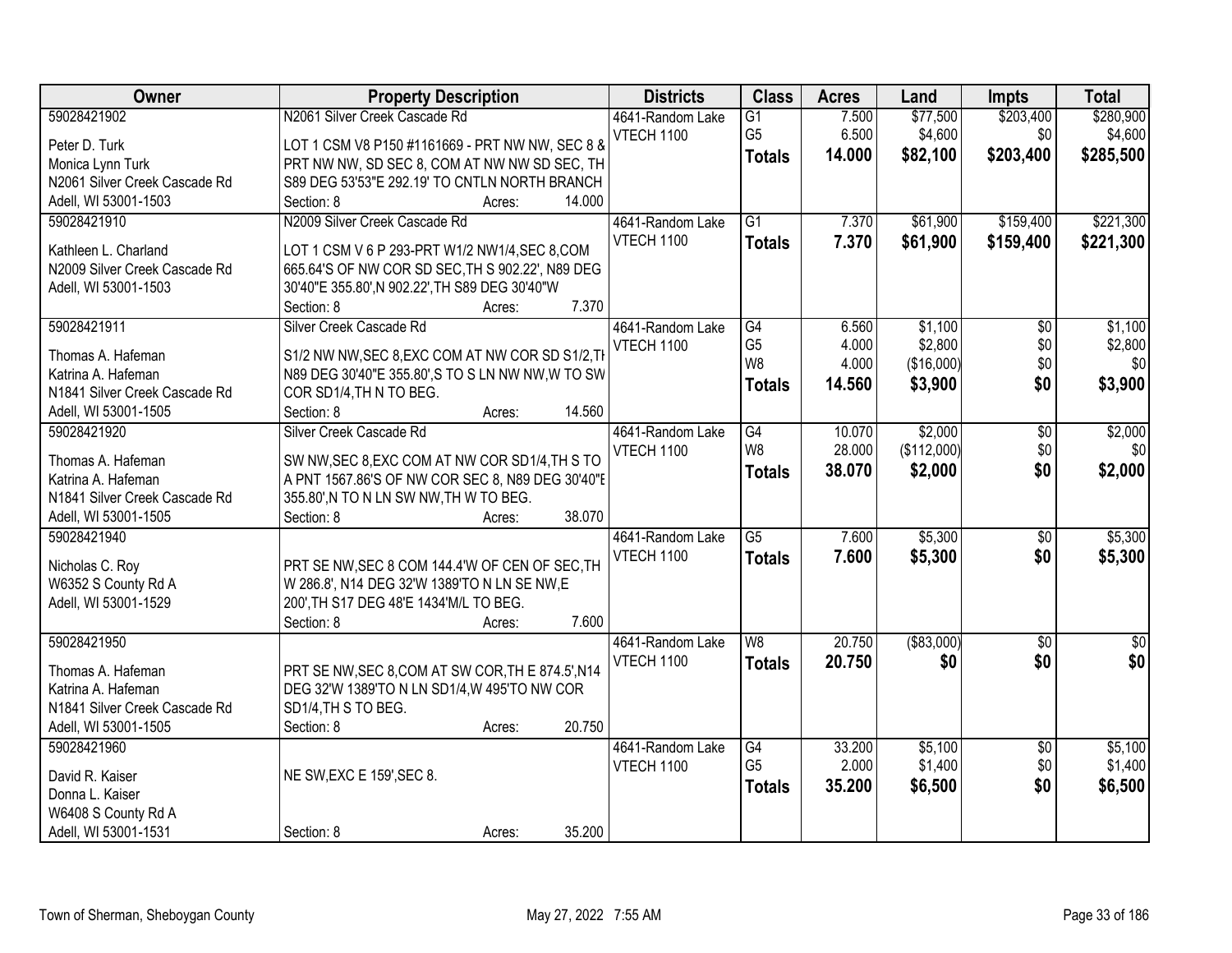| Owner                                                                                                                                   | <b>Property Description</b>                                                                                                                                                                |                  |                 | <b>Districts</b>                      | <b>Class</b>                                                               | <b>Acres</b>                                 | Land                                                   | <b>Impts</b>                                            | <b>Total</b>                                       |
|-----------------------------------------------------------------------------------------------------------------------------------------|--------------------------------------------------------------------------------------------------------------------------------------------------------------------------------------------|------------------|-----------------|---------------------------------------|----------------------------------------------------------------------------|----------------------------------------------|--------------------------------------------------------|---------------------------------------------------------|----------------------------------------------------|
| 59028421970<br>Nicholas C. Roy<br>W6352 S County Rd A                                                                                   | E 159'OF NE SW, SEC 8.                                                                                                                                                                     |                  |                 | 4641-Random Lake<br>VTECH 1100        | $\overline{G5}$<br>G <sub>6</sub><br><b>Totals</b>                         | 2.400<br>2.400<br>4.800                      | \$1,700<br>\$9,600<br>\$11,300                         | $\overline{50}$<br>\$0<br>\$0                           | \$1,700<br>\$9,600<br>\$11,300                     |
| Adell, WI 53001-1529                                                                                                                    | Section: 8                                                                                                                                                                                 | Acres:           | 4.800           |                                       |                                                                            |                                              |                                                        |                                                         |                                                    |
| 59028421980<br>David R. Kaiser<br>Donna L. Kaiser<br>W6408 S County Rd A                                                                | NW SW, SEC 8, EXC W 60.5 RD.                                                                                                                                                               |                  |                 | 4641-Random Lake<br><b>VTECH 1100</b> | G4<br>G <sub>5</sub><br><b>Totals</b>                                      | 6.750<br>3.000<br>9.750                      | \$900<br>\$6,300<br>\$7,200                            | $\overline{50}$<br>\$0<br>\$0                           | \$900<br>\$6,300<br>\$7,200                        |
| Adell, WI 53001-1531<br>59028421990<br>Thomas A. Hafeman<br>Katrina A. Hafeman<br>N1841 Silver Creek Cascade Rd<br>Adell, WI 53001-1505 | Section: 8<br>N1841 Silver Creek Cascade Rd<br>W 60.5 RDS OF NW SW, SEC 8, EXC COM AT W1/4<br>POST, TH E 16 RDS, S 10 RDS, W 16 RDS, TH N 10 RDS<br>TO BEG.<br>Section: 8                  | Acres:<br>Acres: | 9.750<br>29.250 | 4641-Random Lake<br>VTECH 1100        | $\overline{G4}$<br>G <sub>5</sub><br>G7<br>W <sub>8</sub><br><b>Totals</b> | 15.250<br>1.000<br>3.000<br>10.000<br>29.250 | \$3,000<br>\$200<br>\$34,000<br>(\$40,000)<br>\$37,200 | $\overline{50}$<br>\$0<br>\$430,500<br>\$0<br>\$430,500 | \$3,000<br>\$200<br>\$464,500<br> 30 <br>\$467,700 |
| 59028422000<br>Thomas A. Hafeman<br>Katrina A. Hafeman<br>N1841 Silver Creek Cascade Rd<br>Adell, WI 53001-1505                         | Silver Creek Cascade Rd<br>PRT OF NW SW, SEC 8, COM AT NW COR OF SD<br>1/4, TH E 16 RDS, S 10 RDS, W 16 RDS TO W LINE OF<br>SEC 8, TH N 10 RDS TO BEG.<br>Section: 8                       | Acres:           | 1.000           | 4641-Random Lake<br><b>VTECH 1100</b> | G5<br><b>Totals</b>                                                        | 1.000<br>1.000                               | \$700<br>\$700                                         | $\sqrt{6}$<br>\$0                                       | \$700<br>\$700                                     |
| 59028422010<br>David R. Kaiser<br>Donna L. Kaiser<br>W6408 S County Rd A<br>Adell, WI 53001-1531                                        | W6408 County Rd A S<br>SW SW, SEC 8, EXC THE W 60.5 RDS, SUBJ TO HWY A<br>REC IN VOL 533 P 375/76,& VOL 545 P 406-07,& EXC<br>COM 1000.47'E & N0 DEG 40'E 38.20'FROM SW<br>Section: 8      | Acres:           | 7.780           | 4641-Random Lake<br><b>VTECH 1100</b> | $\overline{G2}$<br><b>Totals</b>                                           | 7.780<br>7.780                               | \$46,700<br>\$46,700                                   | \$0<br>\$0                                              | \$46,700<br>\$46,700                               |
| 59028422021<br>Blake A. Schueller<br>Tessa M. Hafeman-Schueller<br>N1739 Silver Creek Cascade Rd<br>Adell, WI 53001-1502                | N1739 Silver Creek Cascade Rd<br>LOT 1 28CSM303 #2061000.<br>Section: 8                                                                                                                    | Acres:           | 4.850           | 4641-Random Lake<br><b>VTECH 1100</b> | $\overline{G1}$<br>G4<br><b>Totals</b>                                     | 2.000<br>2.850<br>4.850                      | \$35,000<br>\$500<br>\$35,500                          | \$267,500<br>\$0<br>\$267,500                           | \$302,500<br>\$500<br>\$303,000                    |
| 59028422022<br>Thomas A. Hafeman<br>Katrina A. Hafeman<br>N1841 Silver Creek Cascade Rd<br>Adell, WI 53001-1505                         | Silver Creek Cascade Rd<br>W 60.5 RDS OF SW SW, SEC 8, EXC COM AT SE COR<br>SD1/4, TH N 302', W 321.75', S 302', TH E 321.75'TO<br>BEG, & EXC THE W 189.75' OF THE S 173.25'<br>Section: 8 | Acres:           | 22.010          | 4641-Random Lake<br><b>VTECH 1100</b> | G4<br>G <sub>5</sub><br><b>Totals</b>                                      | 21.380<br>0.630<br>22.010                    | \$3,400<br>\$100<br>\$3,500                            | $\overline{60}$<br>\$0<br>\$0                           | \$3,400<br>\$100<br>\$3,500                        |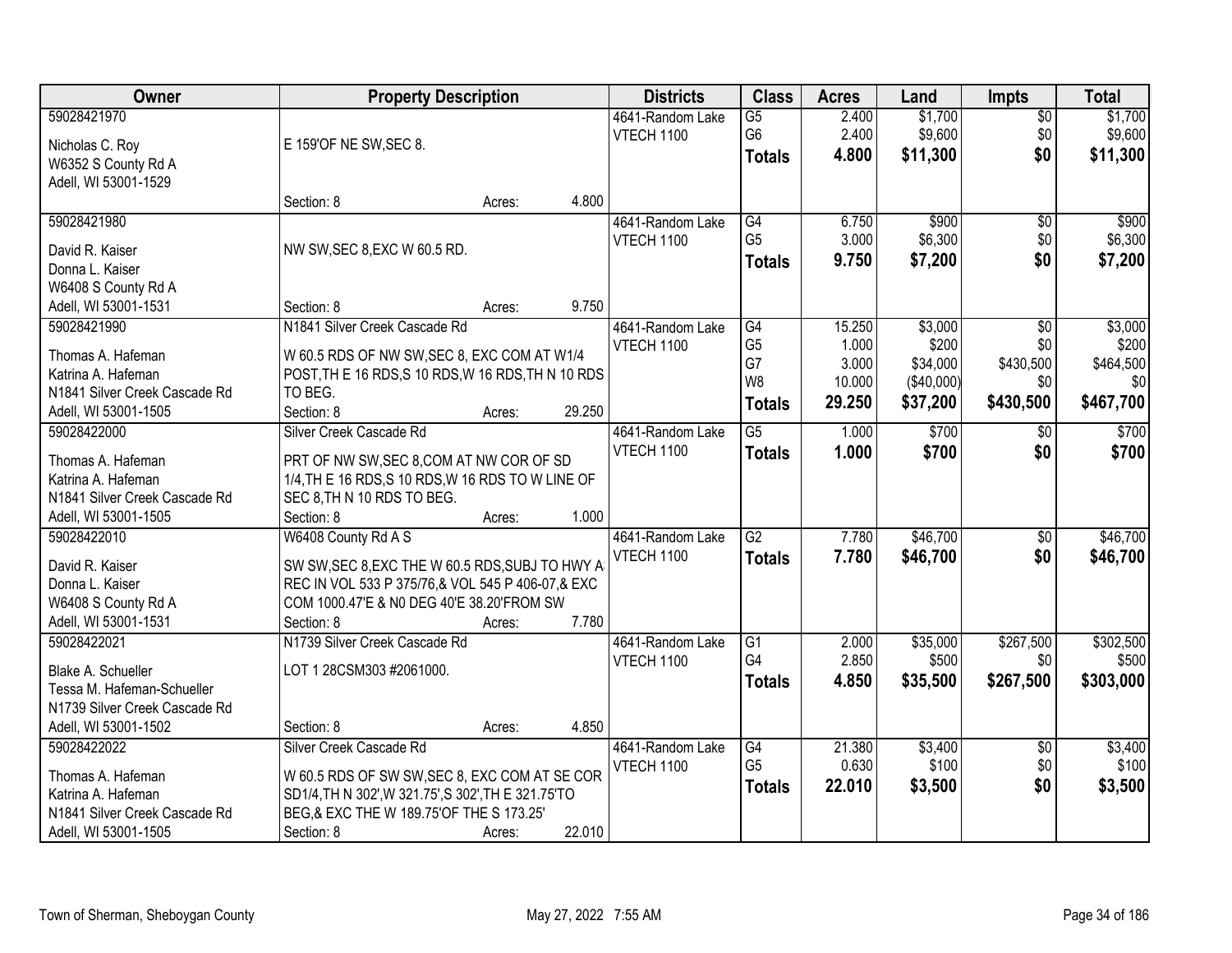| 59028422030<br>W6426 County Rd A S<br>\$25,000<br>\$106,500<br>\$131,500<br>$\overline{G1}$<br>1.000<br>4641-Random Lake<br>G4<br>1.230<br>\$300<br>\$0<br>\$300<br><b>VTECH 1100</b><br>PRT SW SW, SEC 8, COM 676.5'E OF SW SEC COR, TH<br>Dirk J. Feltes<br>\$131,800<br>2.230<br>\$25,300<br>\$106,500<br><b>Totals</b><br>Anna K. Feltes<br>N 302', E 321.75', S 302', TH W 321.75' TO BEG.<br>W6426 S County Rd A<br>2.230<br>Adell, WI 53001-1531<br>Section: 8<br>Acres:<br>\$141,200<br>59028422040<br>N1707 Silver Creek Cascade Rd<br>$\overline{G1}$<br>\$26,600<br>\$114,600<br>4641-Random Lake<br>1.160<br><b>VTECH 1100</b><br>1.160<br>\$26,600<br>\$114,600<br>\$141,200<br><b>Totals</b><br>William P. Kern<br>PRT SW SW, SEC 8, COM AT SW COR SD1/4, TH N<br>173.25', E 189.75', S 173.25', TH W 189.75'TO BEG, SUBJ<br>Laura A. Kern<br>N1707 Silver Creek Cascade Rd<br>TO HWY REC IN V 533 P 276-77,& COM N0 DEG<br>1.160<br>Adell, WI 53001-1502<br>Section: 8<br>Acres:<br>\$135,900<br>\$160,600<br>W6406 County Rd A S<br>$\overline{G1}$<br>\$24,700<br>59028422041<br>4641-Random Lake<br>0.970<br>G <sub>2</sub><br>1.000<br>\$6,000<br>\$34,000<br>\$40,000<br><b>VTECH 1100</b><br>David R. Kaiser<br>LOT 1, CSM V 5 P 290 - PRT S1/2 SW1/4, SEC 8, COM<br>1.970<br>\$30,700<br>\$169,900<br>\$200,600<br><b>Totals</b><br>Donna L. Kaiser<br>1000.47'E & N0 DEG 40'E 38.20'FROM SW COR SD<br>W6408 S County Rd A<br>SEC, TH N89 DEG 52'E 319'ALG N LN CTH A, NO DEG<br>1.970<br>Adell, WI 53001-1531<br>Section: 8<br>Acres:<br>59028422050<br>W6394 County Rd A S<br>\$540,100<br>\$575,100<br>G1<br>2.000<br>\$35,000<br>4641-Random Lake |
|-----------------------------------------------------------------------------------------------------------------------------------------------------------------------------------------------------------------------------------------------------------------------------------------------------------------------------------------------------------------------------------------------------------------------------------------------------------------------------------------------------------------------------------------------------------------------------------------------------------------------------------------------------------------------------------------------------------------------------------------------------------------------------------------------------------------------------------------------------------------------------------------------------------------------------------------------------------------------------------------------------------------------------------------------------------------------------------------------------------------------------------------------------------------------------------------------------------------------------------------------------------------------------------------------------------------------------------------------------------------------------------------------------------------------------------------------------------------------------------------------------------------------------------------------------------------------------------------------------------------------------------------------------------------------------|
|                                                                                                                                                                                                                                                                                                                                                                                                                                                                                                                                                                                                                                                                                                                                                                                                                                                                                                                                                                                                                                                                                                                                                                                                                                                                                                                                                                                                                                                                                                                                                                                                                                                                             |
|                                                                                                                                                                                                                                                                                                                                                                                                                                                                                                                                                                                                                                                                                                                                                                                                                                                                                                                                                                                                                                                                                                                                                                                                                                                                                                                                                                                                                                                                                                                                                                                                                                                                             |
|                                                                                                                                                                                                                                                                                                                                                                                                                                                                                                                                                                                                                                                                                                                                                                                                                                                                                                                                                                                                                                                                                                                                                                                                                                                                                                                                                                                                                                                                                                                                                                                                                                                                             |
|                                                                                                                                                                                                                                                                                                                                                                                                                                                                                                                                                                                                                                                                                                                                                                                                                                                                                                                                                                                                                                                                                                                                                                                                                                                                                                                                                                                                                                                                                                                                                                                                                                                                             |
|                                                                                                                                                                                                                                                                                                                                                                                                                                                                                                                                                                                                                                                                                                                                                                                                                                                                                                                                                                                                                                                                                                                                                                                                                                                                                                                                                                                                                                                                                                                                                                                                                                                                             |
|                                                                                                                                                                                                                                                                                                                                                                                                                                                                                                                                                                                                                                                                                                                                                                                                                                                                                                                                                                                                                                                                                                                                                                                                                                                                                                                                                                                                                                                                                                                                                                                                                                                                             |
|                                                                                                                                                                                                                                                                                                                                                                                                                                                                                                                                                                                                                                                                                                                                                                                                                                                                                                                                                                                                                                                                                                                                                                                                                                                                                                                                                                                                                                                                                                                                                                                                                                                                             |
|                                                                                                                                                                                                                                                                                                                                                                                                                                                                                                                                                                                                                                                                                                                                                                                                                                                                                                                                                                                                                                                                                                                                                                                                                                                                                                                                                                                                                                                                                                                                                                                                                                                                             |
|                                                                                                                                                                                                                                                                                                                                                                                                                                                                                                                                                                                                                                                                                                                                                                                                                                                                                                                                                                                                                                                                                                                                                                                                                                                                                                                                                                                                                                                                                                                                                                                                                                                                             |
|                                                                                                                                                                                                                                                                                                                                                                                                                                                                                                                                                                                                                                                                                                                                                                                                                                                                                                                                                                                                                                                                                                                                                                                                                                                                                                                                                                                                                                                                                                                                                                                                                                                                             |
|                                                                                                                                                                                                                                                                                                                                                                                                                                                                                                                                                                                                                                                                                                                                                                                                                                                                                                                                                                                                                                                                                                                                                                                                                                                                                                                                                                                                                                                                                                                                                                                                                                                                             |
|                                                                                                                                                                                                                                                                                                                                                                                                                                                                                                                                                                                                                                                                                                                                                                                                                                                                                                                                                                                                                                                                                                                                                                                                                                                                                                                                                                                                                                                                                                                                                                                                                                                                             |
|                                                                                                                                                                                                                                                                                                                                                                                                                                                                                                                                                                                                                                                                                                                                                                                                                                                                                                                                                                                                                                                                                                                                                                                                                                                                                                                                                                                                                                                                                                                                                                                                                                                                             |
|                                                                                                                                                                                                                                                                                                                                                                                                                                                                                                                                                                                                                                                                                                                                                                                                                                                                                                                                                                                                                                                                                                                                                                                                                                                                                                                                                                                                                                                                                                                                                                                                                                                                             |
|                                                                                                                                                                                                                                                                                                                                                                                                                                                                                                                                                                                                                                                                                                                                                                                                                                                                                                                                                                                                                                                                                                                                                                                                                                                                                                                                                                                                                                                                                                                                                                                                                                                                             |
|                                                                                                                                                                                                                                                                                                                                                                                                                                                                                                                                                                                                                                                                                                                                                                                                                                                                                                                                                                                                                                                                                                                                                                                                                                                                                                                                                                                                                                                                                                                                                                                                                                                                             |
|                                                                                                                                                                                                                                                                                                                                                                                                                                                                                                                                                                                                                                                                                                                                                                                                                                                                                                                                                                                                                                                                                                                                                                                                                                                                                                                                                                                                                                                                                                                                                                                                                                                                             |
| G4<br>\$2,400<br>\$2,400<br>17.500<br>\$0<br><b>VTECH 1100</b><br>SE SW, SEC 8, EXC COM AT SE COR SD1/4, TH W<br>David R. Kaiser                                                                                                                                                                                                                                                                                                                                                                                                                                                                                                                                                                                                                                                                                                                                                                                                                                                                                                                                                                                                                                                                                                                                                                                                                                                                                                                                                                                                                                                                                                                                            |
| G <sub>5</sub><br>\$0<br>0.340<br>\$200<br>\$200<br>Donna L. Kaiser<br>855', N 305', E 30', N 685', E 666', N TO N LN SD1/4, E                                                                                                                                                                                                                                                                                                                                                                                                                                                                                                                                                                                                                                                                                                                                                                                                                                                                                                                                                                                                                                                                                                                                                                                                                                                                                                                                                                                                                                                                                                                                              |
| \$540,100<br>\$577,700<br>19.840<br>\$37,600<br><b>Totals</b><br>159'TO NE COR SD1/4, TH S TO BEG, SUBJ TO HWY<br>W6408 S County Rd A                                                                                                                                                                                                                                                                                                                                                                                                                                                                                                                                                                                                                                                                                                                                                                                                                                                                                                                                                                                                                                                                                                                                                                                                                                                                                                                                                                                                                                                                                                                                       |
| Adell, WI 53001-1531<br>Section: 8<br>19.840<br>Acres:                                                                                                                                                                                                                                                                                                                                                                                                                                                                                                                                                                                                                                                                                                                                                                                                                                                                                                                                                                                                                                                                                                                                                                                                                                                                                                                                                                                                                                                                                                                                                                                                                      |
| W6352 County Rd A S<br>\$109,200<br>59028422060<br>$\overline{G1}$<br>2.000<br>\$35,000<br>\$144,200<br>4641-Random Lake                                                                                                                                                                                                                                                                                                                                                                                                                                                                                                                                                                                                                                                                                                                                                                                                                                                                                                                                                                                                                                                                                                                                                                                                                                                                                                                                                                                                                                                                                                                                                    |
| G4<br>5.000<br>\$1,000<br>\$1,000<br>\$0<br><b>VTECH 1100</b>                                                                                                                                                                                                                                                                                                                                                                                                                                                                                                                                                                                                                                                                                                                                                                                                                                                                                                                                                                                                                                                                                                                                                                                                                                                                                                                                                                                                                                                                                                                                                                                                               |
| PRT SE SW, SEC 8, COM AT SE COR, TH W 855', N<br>Nicholas C. Roy<br>G <sub>5</sub><br>10.160<br>\$15,700<br>\$0<br>\$15,700                                                                                                                                                                                                                                                                                                                                                                                                                                                                                                                                                                                                                                                                                                                                                                                                                                                                                                                                                                                                                                                                                                                                                                                                                                                                                                                                                                                                                                                                                                                                                 |
| W6352 S County Rd A<br>305', E 30', N 685', E 666', N TO N LN SD 1/4, E 159'TO<br>G5M<br>\$6,000<br>\$0<br>3.000<br>\$6,000                                                                                                                                                                                                                                                                                                                                                                                                                                                                                                                                                                                                                                                                                                                                                                                                                                                                                                                                                                                                                                                                                                                                                                                                                                                                                                                                                                                                                                                                                                                                                 |
| Adell, WI 53001-1529<br>NE COR SD1/4, TH S TO BEG, SUBJ TO HWY CONV AS<br>\$109,200<br>20.160<br>\$57,700<br>\$166,900<br><b>Totals</b>                                                                                                                                                                                                                                                                                                                                                                                                                                                                                                                                                                                                                                                                                                                                                                                                                                                                                                                                                                                                                                                                                                                                                                                                                                                                                                                                                                                                                                                                                                                                     |
| 20.160<br>Section: 8<br>Acres:                                                                                                                                                                                                                                                                                                                                                                                                                                                                                                                                                                                                                                                                                                                                                                                                                                                                                                                                                                                                                                                                                                                                                                                                                                                                                                                                                                                                                                                                                                                                                                                                                                              |
| $\overline{G4}$<br>59028422070<br>15.000<br>\$2,300<br>\$2,300<br>Lynn Rd<br>4641-Random Lake<br>$\overline{50}$                                                                                                                                                                                                                                                                                                                                                                                                                                                                                                                                                                                                                                                                                                                                                                                                                                                                                                                                                                                                                                                                                                                                                                                                                                                                                                                                                                                                                                                                                                                                                            |
| G <sub>5</sub><br>\$4,300<br>\$4,300<br>5.000<br>\$0<br><b>VTECH 1100</b><br>E1/2 NE SE, SEC 8.<br>Anthony A. Fechter                                                                                                                                                                                                                                                                                                                                                                                                                                                                                                                                                                                                                                                                                                                                                                                                                                                                                                                                                                                                                                                                                                                                                                                                                                                                                                                                                                                                                                                                                                                                                       |
| \$0<br>\$6,600<br>20.000<br>\$6,600<br><b>Totals</b><br>Doris G. Fechter                                                                                                                                                                                                                                                                                                                                                                                                                                                                                                                                                                                                                                                                                                                                                                                                                                                                                                                                                                                                                                                                                                                                                                                                                                                                                                                                                                                                                                                                                                                                                                                                    |
| N1261 Lynn Rd                                                                                                                                                                                                                                                                                                                                                                                                                                                                                                                                                                                                                                                                                                                                                                                                                                                                                                                                                                                                                                                                                                                                                                                                                                                                                                                                                                                                                                                                                                                                                                                                                                                               |
| Random Lake, WI 53075-1233<br>20.000<br>Section: 8<br>Acres:                                                                                                                                                                                                                                                                                                                                                                                                                                                                                                                                                                                                                                                                                                                                                                                                                                                                                                                                                                                                                                                                                                                                                                                                                                                                                                                                                                                                                                                                                                                                                                                                                |
| 59028422080<br>$\overline{G4}$<br>\$500<br>\$500<br>4641-Random Lake<br>4.000<br>$\overline{30}$                                                                                                                                                                                                                                                                                                                                                                                                                                                                                                                                                                                                                                                                                                                                                                                                                                                                                                                                                                                                                                                                                                                                                                                                                                                                                                                                                                                                                                                                                                                                                                            |
| G <sub>5</sub><br>\$25,200<br>16.000<br>\$25,200<br>\$0<br><b>VTECH 1100</b><br>W1/2 NE SE, SEC 8.                                                                                                                                                                                                                                                                                                                                                                                                                                                                                                                                                                                                                                                                                                                                                                                                                                                                                                                                                                                                                                                                                                                                                                                                                                                                                                                                                                                                                                                                                                                                                                          |
| Reak, Peter B & Debra Y Reak Trust et<br>\$25,700<br>\$0<br>20.000<br>\$25,700<br><b>Totals</b>                                                                                                                                                                                                                                                                                                                                                                                                                                                                                                                                                                                                                                                                                                                                                                                                                                                                                                                                                                                                                                                                                                                                                                                                                                                                                                                                                                                                                                                                                                                                                                             |
| al<br>1706 Evergreen St                                                                                                                                                                                                                                                                                                                                                                                                                                                                                                                                                                                                                                                                                                                                                                                                                                                                                                                                                                                                                                                                                                                                                                                                                                                                                                                                                                                                                                                                                                                                                                                                                                                     |
| 20.000<br>West Bend, WI 53095-3739<br>Section: 8<br>Acres:                                                                                                                                                                                                                                                                                                                                                                                                                                                                                                                                                                                                                                                                                                                                                                                                                                                                                                                                                                                                                                                                                                                                                                                                                                                                                                                                                                                                                                                                                                                                                                                                                  |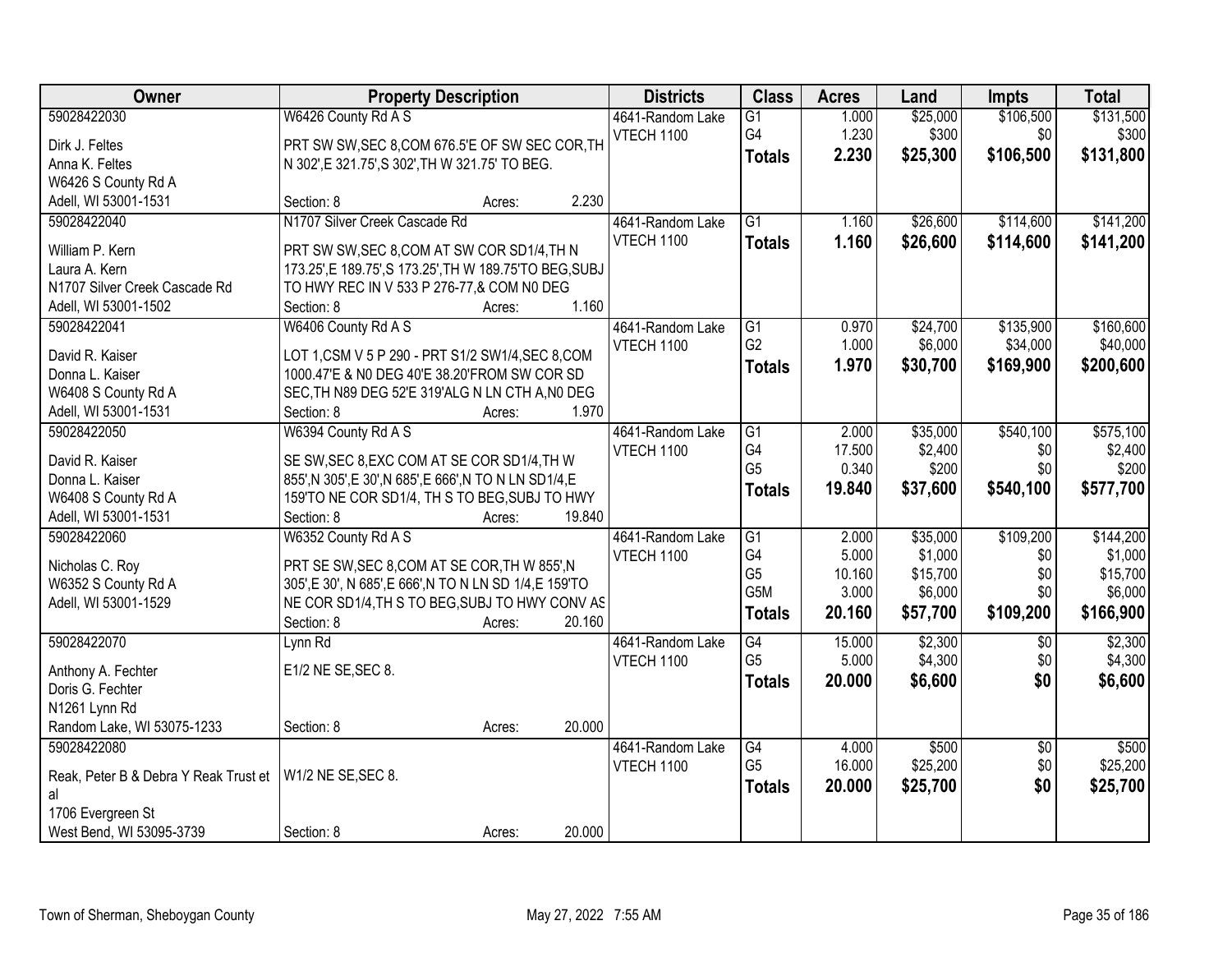| Owner                                                                                                    | <b>Property Description</b>                                                                                                                                                                                       | <b>Districts</b>                      | <b>Class</b>                                                                 | <b>Acres</b>                                | Land                                                    | Impts                                     | <b>Total</b>                                             |
|----------------------------------------------------------------------------------------------------------|-------------------------------------------------------------------------------------------------------------------------------------------------------------------------------------------------------------------|---------------------------------------|------------------------------------------------------------------------------|---------------------------------------------|---------------------------------------------------------|-------------------------------------------|----------------------------------------------------------|
| 59028422090<br>Jeffrey W. Hiller<br>N1498 Bates Rd<br>Random Lake, WI 53075-1277                         | NW SE, SEC 8, EXC 3.38 AC IN SW COR, DESC IN VOL<br>215 P 269 OF DEEDS.                                                                                                                                           | 4641-Random Lake<br>VTECH 1100        | $\overline{G5}$<br>G <sub>6</sub><br><b>Totals</b>                           | 10.620<br>26.000<br>36.620                  | \$22,300<br>\$104,000<br>\$126,300                      | $\overline{50}$<br>\$0<br>\$0             | \$22,300<br>\$104,000<br>\$126,300                       |
|                                                                                                          | 36.620<br>Section: 8<br>Acres:                                                                                                                                                                                    |                                       |                                                                              |                                             |                                                         |                                           |                                                          |
| 59028422100<br>Nicholas C. Roy<br>W6352 S County Rd A<br>Adell, WI 53001-1529                            | PRT W1/2 SE1/4, SEC 8, COM 10 RDS N OF S1/4<br>POST, TH NELY 100 RDS TO A PNT 14 1/2 RDS E OF<br>N&S1/4 LN, NW TO A PNT IN SD1/4 LN 27 RDS S OF<br>5.570<br>Section: 8<br>Acres:                                  | 4641-Random Lake<br><b>VTECH 1100</b> | $\overline{G5}$<br>G <sub>6</sub><br><b>Totals</b>                           | 3.000<br>2.570<br>5.570                     | \$2,100<br>\$10,300<br>\$12,400                         | $\overline{50}$<br>\$0<br>\$0             | \$2,100<br>\$10,300<br>\$12,400                          |
| 59028422110<br>Jeffrey W. Hiller<br>N1498 Bates Rd<br>Random Lake, WI 53075-1277                         | W6262 County Rd A S<br>SW SE, SEC 8, EXC 2.19 AC ALG W LN, DESC IN V 215<br>P 269 OF DEEDS, SUBJ TO HWY AS REC IN VOL 533 F<br>373-74.<br>37.810<br>Section: 8<br>Acres:                                          | 4641-Random Lake<br><b>VTECH 1100</b> | $\overline{G1}$<br>G4<br>G <sub>5</sub><br>G <sub>5</sub> M<br><b>Totals</b> | 2.000<br>9.810<br>21.000<br>5.000<br>37.810 | \$35,000<br>\$1,300<br>\$42,700<br>\$10,000<br>\$89,000 | \$48,600<br>\$0<br>\$0<br>\$0<br>\$48,600 | \$83,600<br>\$1,300<br>\$42,700<br>\$10,000<br>\$137,600 |
| 59028422130                                                                                              | County Rd A S                                                                                                                                                                                                     | 4641-Random Lake                      | G4                                                                           | 13.330                                      | \$1,700                                                 | \$0                                       | \$1,700                                                  |
| Reak, Peter B & Debra Y Reak Trust et<br>al<br>1706 Evergreen St<br>West Bend, WI 53095-3739             | W1/2 SE SE, SEC 8, EXC COM S89 DEG 59'51"W<br>976.55' FROM SE COR SD1/4, TH S89 DEG 59'51"W<br>340', N00 DEG 35'19"E 800', N 89 DEG 59'51"E 340', S00<br>Section: 8<br>13.330<br>Acres:                           | <b>VTECH 1100</b>                     | <b>Totals</b>                                                                | 13.330                                      | \$1,700                                                 | \$0                                       | \$1,700                                                  |
| 59028422140<br>Steven P. Slesarik<br>Virginia B. Slesarik<br>W6138 S County Rd A<br>Adell, WI 53001-1527 | W6128 County Rd A S<br>A-13747 - PRT E1/2 SE SE, SEC 8, COM AT SW COR<br>SD E1/2, TH E 408.37', N1 DEG 24'E 160', W 408.37', TH<br>S1 DEG 24'W 160' TO BEG, SUBJ TO HWY AS REC V<br>1.410<br>Section: 8<br>Acres: | 4641-Random Lake<br><b>VTECH 1100</b> | $\overline{G1}$<br><b>Totals</b>                                             | 1.410<br>1.410                              | \$29,100<br>\$29,100                                    | \$346,900<br>\$346,900                    | \$376,000<br>\$376,000                                   |
| 59028422150<br>Steven B. Mantyh<br>Vickie L. Mantyh<br>W6160 S County Rd A<br>Adell, WI 53001-1527       | W6160 County Rd A S<br>PRT SE SE, SEC 8, COM S89 DEG 59'51"W<br>976.55'FROM SE COR SD1/4, TH S89 DEG 59'51"W<br>340', N00 DEG 35'19"E 800', N89 DEG 59'51"E 340', S00<br>6.670<br>Section: 8<br>Acres:            | 4641-Random Lake<br>VTECH 1100        | $\overline{G1}$<br><b>Totals</b>                                             | 6.670<br>6.670                              | \$58,400<br>\$58,400                                    | \$153,100<br>\$153,100                    | \$211,500<br>\$211,500                                   |
| 59028422151<br>Brian E. Johnston<br>Keli L. Johnston<br>N1720 Lynn Rd<br>Adell, WI 53001-1158            | N1720 Lynn Rd<br>LOT 1 CSM V19 P13-14 #1646342 - PRT E1/2 SE SE<br>SEC 8.<br>5.570<br>Section: 8<br>Acres:                                                                                                        | 4641-Random Lake<br><b>VTECH 1100</b> | $\overline{G1}$<br>G4<br><b>Totals</b>                                       | 2.000<br>3.570<br>5.570                     | \$35,000<br>\$500<br>\$35,500                           | \$197,200<br>\$0<br>\$197,200             | \$232,200<br>\$500<br>\$232,700                          |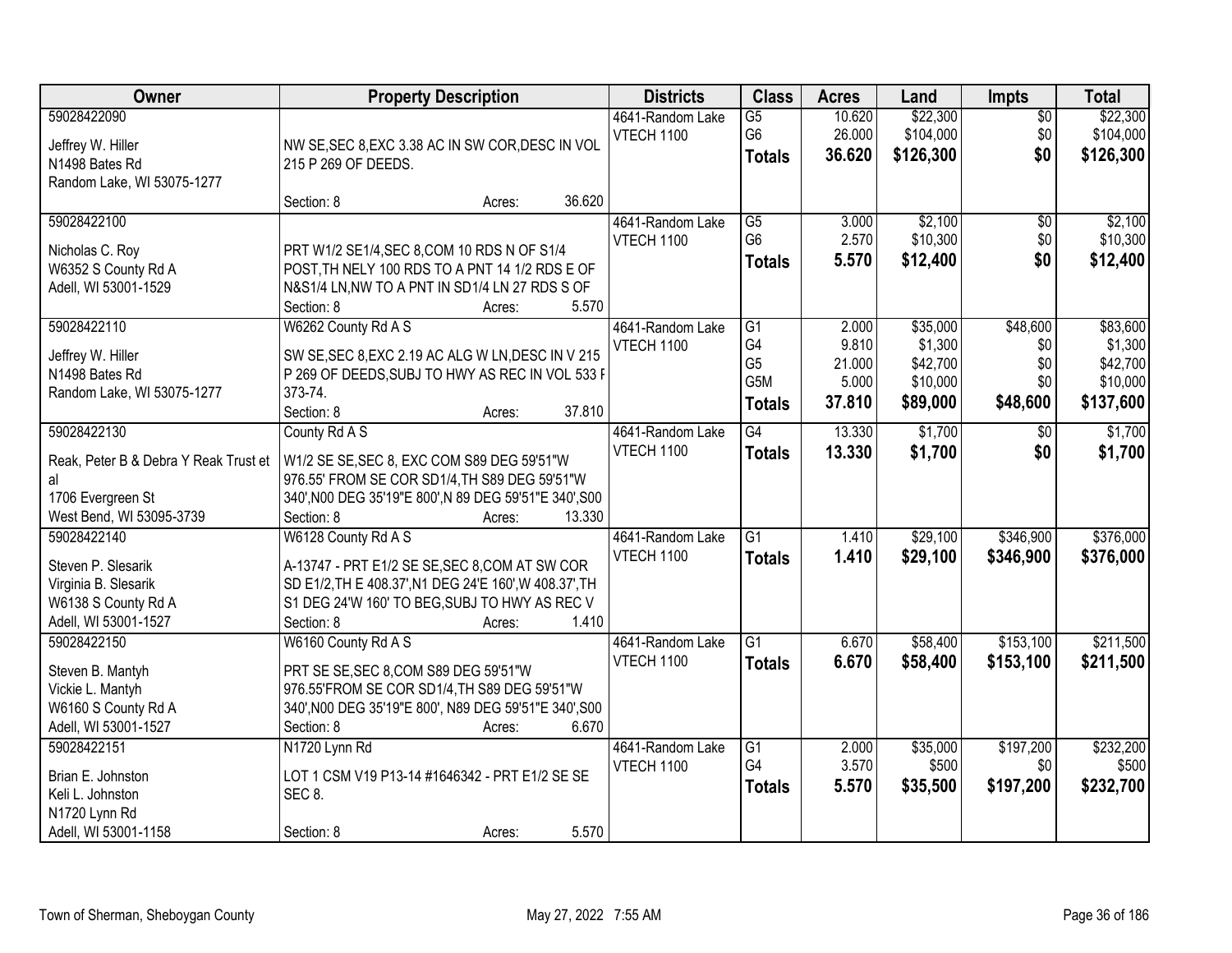| Owner                                 |                                                   | <b>Property Description</b> |        | <b>Districts</b>  | <b>Class</b>    | <b>Acres</b> | Land     | <b>Impts</b>    | <b>Total</b> |
|---------------------------------------|---------------------------------------------------|-----------------------------|--------|-------------------|-----------------|--------------|----------|-----------------|--------------|
| 59028422152                           | N1748 Lynn Rd                                     |                             |        | 4641-Random Lake  | $\overline{G1}$ | 1.000        | \$25,000 | \$36,700        | \$61,700     |
| Sherilee A. Johnston                  | LOT 2 CSM V19 P13-14 #1646342 - PRT E1/2 SE SE    |                             |        | <b>VTECH 1100</b> | G4              | 10.580       | \$1,400  | \$0             | \$1,400      |
| N1748 Lynn Rd                         | SEC 8.                                            |                             |        |                   | G <sub>5</sub>  | 0.610        | \$300    | \$0             | \$300        |
| Adell, WI 53001-1158                  |                                                   |                             |        |                   | <b>Totals</b>   | 12.190       | \$26,700 | \$36,700        | \$63,400     |
|                                       | Section: 8                                        | Acres:                      | 12.190 |                   |                 |              |          |                 |              |
| 59028422160                           | <b>Indian Mound Rd</b>                            |                             |        | 4641-Random Lake  | G4              | 46.760       | \$8,800  | $\overline{50}$ | \$8,800      |
| Vorpahl Farms, Inc.                   | PRT OF E1/2 NE1/4, SEC 9, COM S89 DEG 23'W        |                             |        | <b>VTECH 1100</b> | G <sub>5</sub>  | 4.380        | \$4,300  | \$0             | \$4,300      |
| PO Box 456                            | 206.25'FROM NE COR, SD SEC, TH S89 DEG 23'W       |                             |        |                   | Totals          | 51.140       | \$13,100 | \$0             | \$13,100     |
| Random Lake, WI 53075-0456            | 1109.89'TO NW COR OF E1/2 NE1/4, S0 DEG 3'27"W    |                             |        |                   |                 |              |          |                 |              |
|                                       | Section: 9                                        | Acres:                      | 51.140 |                   |                 |              |          |                 |              |
| 59028422170                           | <b>Indian Mound Rd</b>                            |                             |        | 4641-Random Lake  | $\overline{G4}$ | 2.820        | \$600    | $\overline{50}$ | \$600        |
| Vorpahl Farms, Inc.                   | PRT NE NE, SEC 9, COM AT NE COR SD SEC, TH S      |                             |        | <b>VTECH 1100</b> | G <sub>5</sub>  | 0.730        | \$100    | \$0             | \$100        |
| PO Box 456                            | 750.75', W 206.25', N 750.75'TO N LN SEC 9, TH E  |                             |        |                   | Totals          | 3.550        | \$700    | \$0             | \$700        |
| Random Lake, WI 53075-0456            | 206.25 TO BEG.                                    |                             |        |                   |                 |              |          |                 |              |
|                                       | Section: 9                                        | Acres:                      | 3.550  |                   |                 |              |          |                 |              |
| 59028422180                           | Indian Mound Rd                                   |                             |        | 4641-Random Lake  | $\overline{G4}$ | 39.000       | \$6,500  | \$0             | \$6,500      |
|                                       | NW NE, SEC 9.                                     |                             |        | <b>VTECH 1100</b> | G <sub>5</sub>  | 1.000        | \$100    | \$0             | \$100        |
| Joan B. Krubsack<br>W5472 County Rd N |                                                   |                             |        |                   | <b>Totals</b>   | 40.000       | \$6,600  | \$0             | \$6,600      |
| Waldo, WI 53093-1213                  |                                                   |                             |        |                   |                 |              |          |                 |              |
|                                       | Section: 9                                        | Acres:                      | 40.000 |                   |                 |              |          |                 |              |
| 59028422190                           | County Rd A S                                     |                             |        | 4641-Random Lake  | $\overline{G4}$ | 33.690       | \$5,700  | $\overline{30}$ | \$5,700      |
|                                       |                                                   |                             |        | <b>VTECH 1100</b> | G <sub>5</sub>  | 1.510        | \$1,600  | \$0             | \$1,600      |
| Oliver W. Hinz                        | SW NE, SEC 9, EXC THAT PRT OF SD1/4 LYING S & E   |                             |        |                   | G5M             | 2.000        | \$4,000  | \$0             | \$4,000      |
| Beverly D. Hinz                       | OF CEN OF CTH A,& EXC COM S89 DEG 29' 54"W        |                             |        |                   | <b>Totals</b>   | 37.200       | \$11,300 | \$0             | \$11,300     |
| W5866 S County Rd A                   | 1318.79'& N0 DEG 3'27"E 343.71'FROM E1/4 COR, SD  |                             |        |                   |                 |              |          |                 |              |
| Adell, WI 53001-1133                  | Section: 9                                        | Acres:                      | 37.200 |                   |                 |              |          |                 |              |
| 59028422195                           | W5806 County Rd A S                               |                             |        | 4641-Random Lake  | $\overline{G1}$ | 1.000        | \$25,000 | \$88,900        | \$113,900    |
| Robert S. Kilcrece                    | LOT 1 CSM V2 P 370 - PRT SW NE, SEC 9, COM S89    |                             |        | VTECH 1100        | <b>Totals</b>   | 1.000        | \$25,000 | \$88,900        | \$113,900    |
| Laurie L. Kilcrece                    | DEG 29'54"W 1318.79'& N0 DEG 3'27"E 343.71'FROM   |                             |        |                   |                 |              |          |                 |              |
| W5806 S County Rd A                   | E1/4 COR, SD SEC, TO CEN CTH A, TH N0 DEG 3'27" E |                             |        |                   |                 |              |          |                 |              |
| Adell, WI 53001-1133                  | Section: 9                                        | Acres:                      | 1.000  |                   |                 |              |          |                 |              |
| 59028422200                           | N1976 Bates Rd                                    |                             |        | 4641-Random Lake  | $\overline{G1}$ | 3.000        | \$40,000 | \$136,100       | \$176,100    |
| Fernando Villafuentes Jr              | PRT SE NE, SEC 9, COM 505.33'N OF E1/4 COR, SD    |                             |        | <b>VTECH 1100</b> | G4              | 7.910        | \$1,300  | \$0             | \$1,300      |
| N1976 Bates Rd                        | SEC, TH N 838.75'ON CEN BATES RD, S52 DEG 27'W    |                             |        |                   | <b>Totals</b>   | 10.910       | \$41,300 | \$136,100       | \$177,400    |
| Adell, WI 53001-1144                  | 1429.19'ON CEN CTH A, TH N88 DEG 22'7"E 1133.55'  |                             |        |                   |                 |              |          |                 |              |
|                                       | Section: 9                                        | Acres:                      | 10.910 |                   |                 |              |          |                 |              |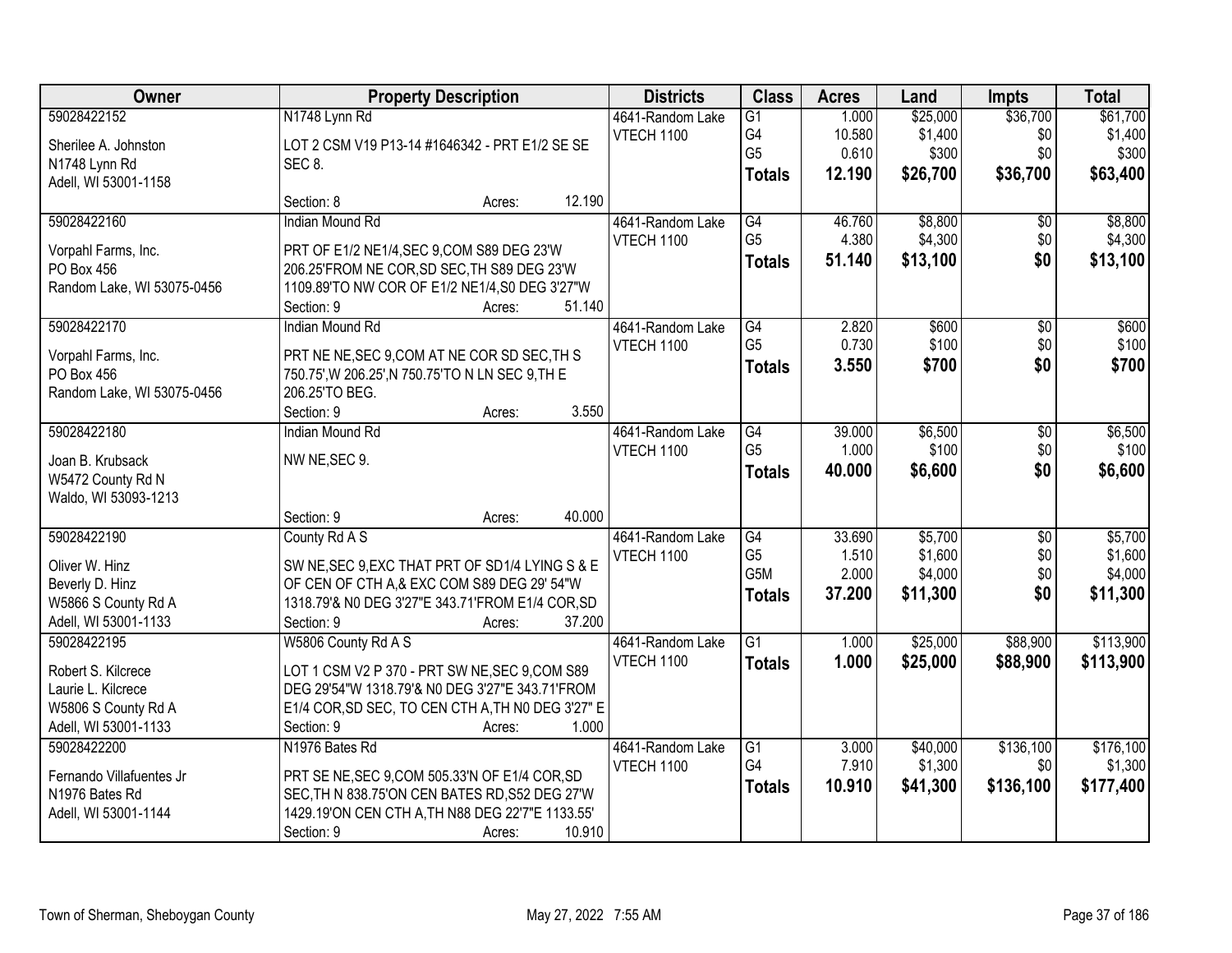| Owner                                  | <b>Property Description</b>                           | <b>Districts</b>  | <b>Class</b>                      | <b>Acres</b>    | Land     | <b>Impts</b>    | <b>Total</b> |
|----------------------------------------|-------------------------------------------------------|-------------------|-----------------------------------|-----------------|----------|-----------------|--------------|
| 59028422201                            | <b>Bates Rd</b>                                       | 4641-Random Lake  | G4                                | 13.800          | \$2,300  | $\overline{50}$ | \$2,300      |
| Vorpahl Farms, Inc.                    | PRT SE NE, SEC 9, COM AT E1/4 COR, SD SEC, TH N       | VTECH 1100        | G <sub>5</sub>                    | 0.840           | \$400    | \$0             | \$400        |
| PO Box 456                             | 505.33', S88 DEG 22'7"W 1133.55'TO CEN CTH"A", S52    |                   | <b>Totals</b>                     | 14.640          | \$2,700  | \$0             | \$2,700      |
| Random Lake, WI 53075-0456             | DEG 27'W 233.70' TO W LINE E1/2 NE1/4 SD SEC, S0      |                   |                                   |                 |          |                 |              |
|                                        | 14.640<br>Section: 9<br>Acres:                        |                   |                                   |                 |          |                 |              |
| 59028422210                            | <b>Indian Mound Rd</b>                                | 4641-Random Lake  | G4                                | 11.040          | \$2,000  | $\overline{50}$ | \$2,000      |
| James M. Bluhm                         | NE NW, SEC 9, EXC COM AT NW COR, SD1/4, TH E          | <b>VTECH 1100</b> | <b>Totals</b>                     | 11.040          | \$2,000  | \$0             | \$2,000      |
| N2238 Bates Rd                         | 1318.88'TO N 1/4 COR, SD SEC, S0 DEG 42' 29"W         |                   |                                   |                 |          |                 |              |
| Adell, WI 53001-1145                   | 956', W 1319.80', NO DEG 45'47"E 146.51', TH N 809.5' |                   |                                   |                 |          |                 |              |
|                                        | 11.040<br>Section: 9<br>Acres:                        |                   |                                   |                 |          |                 |              |
| 59028422220                            | W5941 Indian Mound Rd                                 | 4641-Random Lake  | $\overline{G1}$                   | 1.260           | \$27,600 | \$89,600        | \$117,200    |
|                                        |                                                       | <b>VTECH 1100</b> | Totals                            | 1.260           | \$27,600 | \$89,600        | \$117,200    |
| Casper Joint Revocable Living Trust    | PRT NE NW, SEC 9, COM 536.5'E OF NW COR               |                   |                                   |                 |          |                 |              |
| W6383 Indian Mound Rd                  | SD1/4, TH E 255.5', S 214.5', W 255.5', TH N 214.5'TO |                   |                                   |                 |          |                 |              |
| Adell, WI 53001-1516                   | BEG.<br>1.260<br>Section: 9                           |                   |                                   |                 |          |                 |              |
|                                        | Acres:<br>W5937 Indian Mound Rd                       |                   |                                   |                 | \$2,500  |                 | \$2,500      |
| 59028422241                            |                                                       | 4641-Random Lake  | $\overline{G4}$<br>G <sub>5</sub> | 15.050<br>0.650 | \$200    | \$0<br>\$0      | \$200        |
| Justin T. Franke                       | "ERROR DEED" A-19771 & OTHER LANDS - PRT NE           | <b>VTECH 1100</b> | G5M                               | 7.000           | \$14,000 | \$0             | \$14,000     |
| Michelle M. Franke                     | NW, SEC 9, COM AT N1/4 COR, SD SEC, TH S00 DEG        |                   | G7                                | 5.000           | \$44,000 | \$195,000       | \$239,000    |
| W5937 Indian Mound Rd                  | 42'29"W 956', W 1319.80', N00 DEG 45'47"E 956.02', E  |                   | <b>Totals</b>                     | 27.700          | \$60,700 | \$195,000       | \$255,700    |
| Adell, WI 53001-1135                   | 27.700<br>Section: 9<br>Acres:                        |                   |                                   |                 |          |                 |              |
| 59028422251                            | Lynn Rd                                               | 4641-Random Lake  | $\overline{G4}$                   | 33.650          | \$5,000  | $\overline{50}$ | \$5,000      |
| Fechter Survivors Trust Fechter Family | NWNW, SEC 9, T13N, R21E; EXC LOT 1 CSM V27            | <b>VTECH 1100</b> | G <sub>5</sub>                    | 1.250           | \$100    | \$0             | \$100        |
| Trust                                  | P89-90 #2013706 IN SD NWNW.                           |                   | <b>Totals</b>                     | 34.900          | \$5,100  | \$0             | \$5,100      |
| <b>Fechter Survivors Trust</b>         |                                                       |                   |                                   |                 |          |                 |              |
| W5925 Abbott Dr                        | 34.900<br>Section: 9<br>Acres:                        |                   |                                   |                 |          |                 |              |
| Random Lake, WI 53075-1205             |                                                       |                   |                                   |                 |          |                 |              |
| 59028422252                            | N2039 Lynn Rd                                         | 4641-Random Lake  | G4                                | 1.350           | \$200    | $\overline{50}$ | \$200        |
|                                        |                                                       | <b>VTECH 1100</b> | G7                                | 3.750           | \$37,800 | \$176,700       | \$214,500    |
| Kenneth C. Dobberpuhl                  | LOT 1 CSM V27 P89-90 #2013706 IN NWNW, SEC 9,         |                   | <b>Totals</b>                     | 5.100           | \$38,000 | \$176,700       | \$214,700    |
| N2039 Lynn Rd<br>Adell, WI 53001-1155  | T13N, R21E.                                           |                   |                                   |                 |          |                 |              |
|                                        | 5.100<br>Section: 9<br>Acres:                         |                   |                                   |                 |          |                 |              |
| 59028422260                            | Lynn Rd                                               | 4641-Random Lake  | G4                                | 39.000          | \$5,400  | $\overline{50}$ | \$5,400      |
|                                        |                                                       | <b>VTECH 1100</b> | G <sub>5</sub>                    | 1.000           | \$100    | \$0             | \$100        |
| Fechter Survivors Trust Fechter Family | SW NW, SEC 9.                                         |                   | <b>Totals</b>                     | 40.000          | \$5,500  | \$0             | \$5,500      |
| Trust                                  |                                                       |                   |                                   |                 |          |                 |              |
| <b>Fechter Survivors Trust</b>         |                                                       |                   |                                   |                 |          |                 |              |
| W5925 Abbott Dr                        | 40.000<br>Section: 9<br>Acres:                        |                   |                                   |                 |          |                 |              |
| Random Lake, WI 53075-1205             |                                                       |                   |                                   |                 |          |                 |              |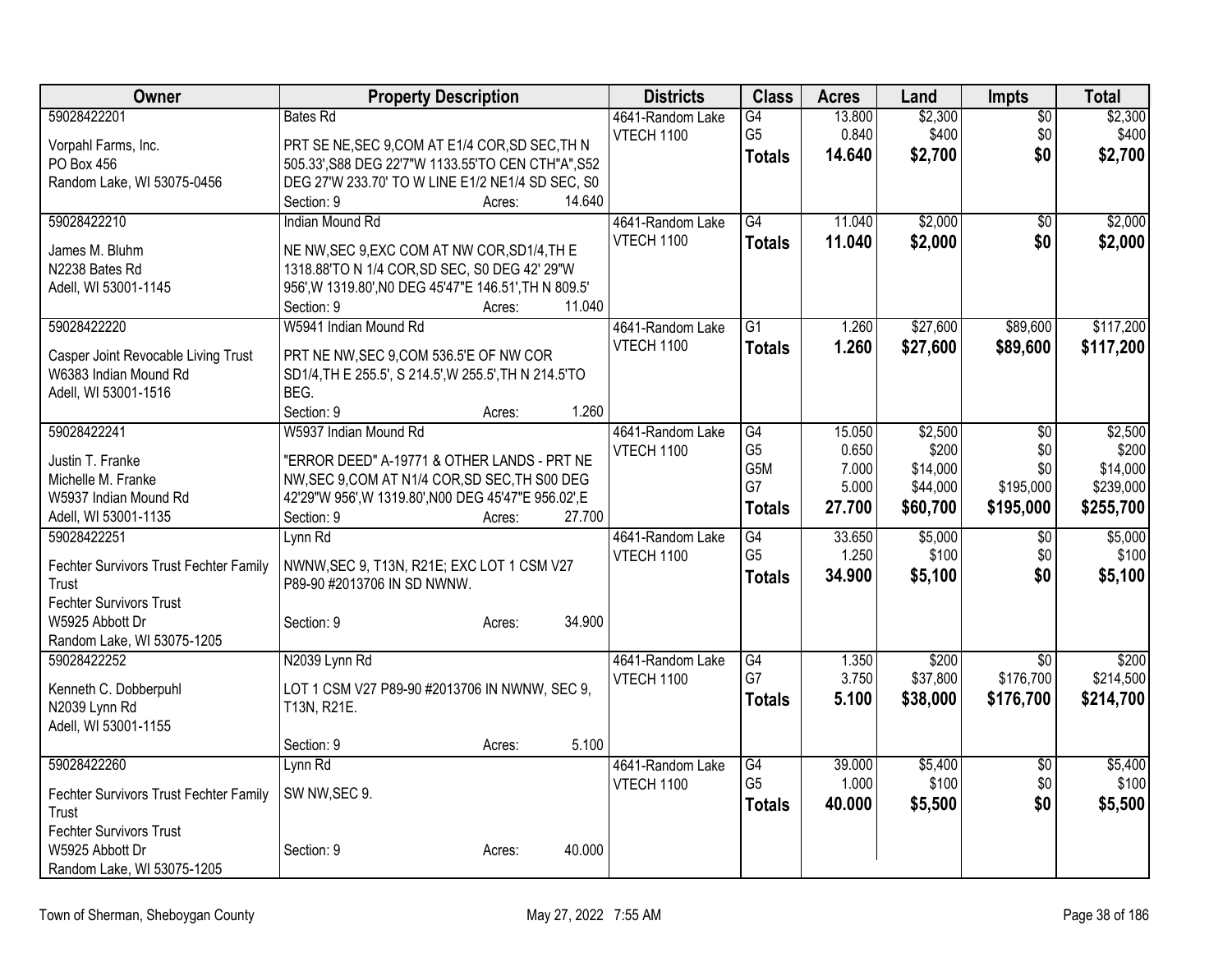| Owner                         | <b>Property Description</b>                        |        |        | <b>Districts</b>  | <b>Class</b>     | <b>Acres</b> | Land     | <b>Impts</b>    | <b>Total</b> |
|-------------------------------|----------------------------------------------------|--------|--------|-------------------|------------------|--------------|----------|-----------------|--------------|
| 59028422270                   |                                                    |        |        | 4641-Random Lake  | G4               | 33.000       | \$5,300  | $\sqrt{$0}$     | \$5,300      |
| James M. Bluhm                | SE NW, SEC 9.                                      |        |        | VTECH 1100        | G5M              | 7.000        | \$14,000 | \$0             | \$14,000     |
| N2238 Bates Rd                |                                                    |        |        |                   | <b>Totals</b>    | 40.000       | \$19,300 | \$0             | \$19,300     |
| Adell, WI 53001-1145          |                                                    |        |        |                   |                  |              |          |                 |              |
|                               | Section: 9                                         | Acres: | 40.000 |                   |                  |              |          |                 |              |
| 59028422280                   | County Rd A S                                      |        |        | 4641-Random Lake  | G4               | 30.000       | \$5,100  | \$0             | \$5,100      |
| James W. Eischen              | NE SW, SEC 9, SUBJ TO HWY AS REC IN VOL 535 P      |        |        | <b>VTECH 1100</b> | G <sub>5</sub>   | 0.890        | \$1,900  | \$0<br>\$0      | \$1,900      |
| Mary E. Eischen               | 515-16, EXC THAT PRT CONV BY V1905 P 881           |        |        |                   | <b>Totals</b>    | 30.890       | \$7,000  |                 | \$7,000      |
| W4690 County Rd Rr            | #1617311.                                          |        |        |                   |                  |              |          |                 |              |
| Random Lake, WI 53075-1302    | Section: 9                                         | Acres: | 30.890 |                   |                  |              |          |                 |              |
| 59028422290                   |                                                    |        |        | 4641-Random Lake  | G4               | 5.000        | \$900    | $\sqrt[6]{3}$   | \$900        |
| James W. Eischen              | E1/4 NW SW, SEC 9.                                 |        |        | <b>VTECH 1100</b> | G <sub>5</sub> M | 5.000        | \$10,000 | \$0             | \$10,000     |
| Mary E. Eischen               |                                                    |        |        |                   | Totals           | 10.000       | \$10,900 | \$0             | \$10,900     |
| W4690 County Rd Rr            |                                                    |        |        |                   |                  |              |          |                 |              |
| Random Lake, WI 53075-1302    | Section: 9                                         | Acres: | 10.000 |                   |                  |              |          |                 |              |
| 59028422300                   | Lynn Rd                                            |        |        | 4641-Random Lake  | G4               | 25.000       | \$3,700  | \$0             | \$3,700      |
|                               |                                                    |        |        | VTECH 1100        | G <sub>5</sub>   | 2.000        | \$1,100  | \$0             | \$1,100      |
| Anthony A. Fechter            | W3/4 NW SW, SEC 9, EXC COM S0 DEG 33'22"W          |        |        |                   | <b>Totals</b>    | 27.000       | \$4,800  | \$0             | \$4,800      |
| Doris G. Fechter              | 187.61'FROM W1/4 COR SD SEC, TH CONT S0 DEG        |        |        |                   |                  |              |          |                 |              |
| N1261 Lynn Rd                 | 33'22"W 594', S89 DEG 26'38"E 220', N0 DEG 33'22"E |        |        |                   |                  |              |          |                 |              |
| Random Lake, WI 53075-1233    | Section: 9                                         | Acres: | 27.000 |                   |                  |              |          |                 |              |
| 59028422301                   | N1873 Lynn Rd                                      |        |        | 4641-Random Lake  | $\overline{G1}$  | 3.000        | \$40,000 | \$142,800       | \$182,800    |
| Richard L. Horn               | LOT 1, CSM V 10 P 38-39 - PRT NW SW, SEC 9, COM S( |        |        | <b>VTECH 1100</b> | <b>Totals</b>    | 3.000        | \$40,000 | \$142,800       | \$182,800    |
| Cordell H. Horn               | DEG 33' 22"W 187.61'FROM W1/4 COR SD SEC, TH       |        |        |                   |                  |              |          |                 |              |
| N1873 Lynn Rd                 | CONT S0 DEG 33'22"W 594', S89 DEG 26'38"E 220', N0 |        |        |                   |                  |              |          |                 |              |
| Adell, WI 53001-1154          | Section: 9                                         | Acres: | 3.000  |                   |                  |              |          |                 |              |
| 59028422310                   | County Rd A S                                      |        |        | 4641-Random Lake  | $\overline{G4}$  | 7.000        | \$1,300  | $\overline{$0}$ | \$1,300      |
| James W. Eischen              | E1/2 SW SW, SEC 9, SUBJ TO HWY AS REC IN VOL 53    |        |        | <b>VTECH 1100</b> | G <sub>5</sub>   | 0.980        | \$700    | \$0             | \$700        |
| Mary E. Eischen               | P 515-16, EXC THAT PRT CONV BY 1914 P 153          |        |        |                   | <b>Totals</b>    | 7.980        | \$2,000  | \$0             | \$2,000      |
| W4690 County Rd Rr            | #1618906.                                          |        |        |                   |                  |              |          |                 |              |
| Random Lake, WI 53075-1302    | Section: 9                                         | Acres: | 7.980  |                   |                  |              |          |                 |              |
| 59028422320                   | County Rd A S                                      |        |        | 4641-Random Lake  | G4               | 14.940       | \$2,500  | $\overline{50}$ | \$2,500      |
|                               |                                                    |        |        | <b>VTECH 1100</b> | G <sub>5</sub>   | 2.000        | \$1,400  | \$0             | \$1,400      |
| Gooseville Creek Preserve LLC | PRT W1/2 SW SW, SEC 9, LYING S OF SLY R/W CTH      |        |        |                   | G <sub>5</sub> M | 1.000        | \$2,000  | \$0             | \$2,000      |
| N1641 Lynn Rd                 | A, EXC THE W 300'THEREOF, SUBJ TO HWY CONV AS      |        |        |                   | <b>Totals</b>    | 17.940       | \$5,900  | \$0             | \$5,900      |
| Adell, WI 53001-1170          | REC IN V 545 P 400-01,& PRT S1/2 SW1/4, COM N89    |        |        |                   |                  |              |          |                 |              |
|                               | Section: 9                                         | Acres: | 17.940 |                   |                  |              |          |                 |              |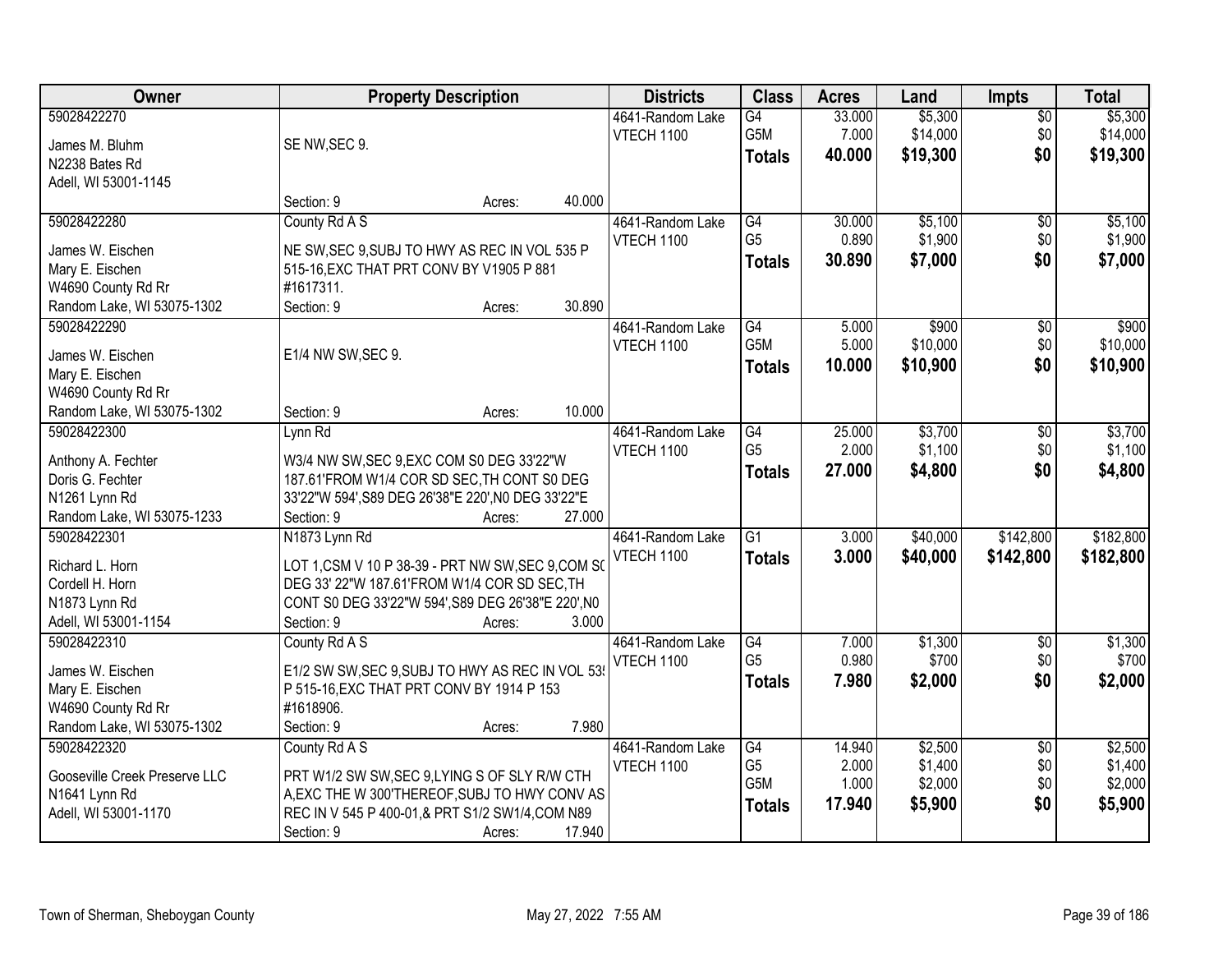| Owner                                       | <b>Property Description</b>                      |        |        | <b>Districts</b>                      | <b>Class</b>    | <b>Acres</b> | Land               | <b>Impts</b>      | <b>Total</b> |
|---------------------------------------------|--------------------------------------------------|--------|--------|---------------------------------------|-----------------|--------------|--------------------|-------------------|--------------|
| 59028422330                                 | Lynn Rd & County                                 |        |        | 4641-Random Lake                      | $\overline{G1}$ | 6.790        | \$74,000           | $\overline{50}$   | \$74,000     |
| Randall L. Sandum                           | ALL THAT PRT W1/2 SW SW, SEC 9, LYING NWLY OF    |        |        | <b>VTECH 1100</b>                     | <b>Totals</b>   | 6.790        | \$74,000           | \$0               | \$74,000     |
| Stephanie M. Sandum                         | CTH A, EXC THE N 8 AC THEREOF, DESC AS COM       |        |        |                                       |                 |              |                    |                   |              |
| 5029 S 8th St                               | 248.26'N OF SW COR SD SEC, TH N 548.62', N89 DEG |        |        |                                       |                 |              |                    |                   |              |
| Sheboygan, WI 53081-8101                    | Section: 9                                       | Acres: | 6.790  |                                       |                 |              |                    |                   |              |
| 59028422340                                 | N1781 Lynn Rd                                    |        |        | 4641-Random Lake                      | $\overline{G1}$ | 4.000        | \$45,000           | \$156,900         | \$201,900    |
|                                             |                                                  |        |        | <b>VTECH 1100</b>                     | G4              | 4.000        | \$700              | \$0               | \$700        |
| Nancy M. Haugen                             | N 8 AC OF W1/2 SW SW, SEC 9.                     |        |        |                                       | Totals          | 8.000        | \$45,700           | \$156,900         | \$202,600    |
| N1781 Lynn Rd                               |                                                  |        |        |                                       |                 |              |                    |                   |              |
| Adell, WI 53001-1153                        | Section: 9                                       |        | 8.000  |                                       |                 |              |                    |                   |              |
| 59028422350                                 |                                                  | Acres: |        | 4641-Random Lake                      | G4              | 2.250        | \$300              | \$0               | \$300        |
|                                             | Lynn Rd & County                                 |        |        | <b>VTECH 1100</b>                     | G <sub>5</sub>  | 0.360        | \$100              | \$0               | \$100        |
| Gooseville Creek Preserve LLC               | PRT W1/2 SW SW, SEC 9, COM AT SW COR, SD SEC, TI |        |        |                                       | G7              | 0.250        | \$1,300            | \$200             | \$1,500      |
| N1641 Lynn Rd                               | N 39.09'TO SLY R/W CTH A, NELY ALG CURVE         |        |        |                                       | <b>Totals</b>   | 2.860        | \$1,700            | \$200             | \$1,900      |
| Adell, WI 53001-1170                        | 333.85', S 184.67, TH W 300'TO BEG & ALSO THE W  |        |        |                                       |                 |              |                    |                   |              |
|                                             | Section: 9                                       | Acres: | 2.860  |                                       |                 |              |                    |                   |              |
| 59028422360                                 | County Rd A S                                    |        |        | 4641-Random Lake                      | G4              | 0.860        | \$100              | \$0               | \$100        |
| James W. Eischen                            | SE SW, SEC 9, SUBJ TO HWY AS REC IN VOL 535 P    |        |        | VTECH 1100                            | <b>Totals</b>   | 0.860        | \$100              | \$0               | \$100        |
| Mary E. Eischen                             | 515-16, EXC THAT PRT CONV BY V1914 P 153,        |        |        |                                       |                 |              |                    |                   |              |
| W4690 County Rd Rr                          | #1618906 & V1905 P 881. #1617311.                |        |        |                                       |                 |              |                    |                   |              |
| Random Lake, WI 53075-1302                  | Section: 9                                       | Acres: | 0.860  |                                       |                 |              |                    |                   |              |
| 59028422362                                 | W5973 County Rd A S                              |        |        | 4641-Random Lake                      | $\overline{G4}$ | 3.340        | \$600              | $\overline{50}$   | \$600        |
|                                             |                                                  |        |        | VTECH 1100                            | G7              | 2.000        | \$29,000           | \$162,900         | \$191,900    |
| Chet M. Marquardt                           | LOT 1 CSM V25 P93-94 #1932422 - PRT SE SW & NE   |        |        |                                       | <b>Totals</b>   | 5.340        | \$29,600           | \$162,900         | \$192,500    |
| Kimberly D. Kutz                            | SW, SEC 9                                        |        |        |                                       |                 |              |                    |                   |              |
| W5973 S County Rd A<br>Adell, WI 53001-1129 |                                                  |        | 5.340  |                                       |                 |              |                    |                   |              |
| 59028422363                                 | Section: 9                                       | Acres: |        |                                       | G4              | 26.250       |                    |                   | \$4,600      |
|                                             | County Rd A S                                    |        |        | 4641-Random Lake<br><b>VTECH 1100</b> | G <sub>5</sub>  | 3.550        | \$4,600<br>\$2,500 | $\sqrt{6}$<br>\$0 | \$2,500      |
| Carolyn F Wedekind Rev Liv Trust Dtd        | LOT 2 CSM V25 P93-94 #1932422 - PRT SE SW & NE   |        |        |                                       | G5M             | 5.000        | \$10,000           | \$0               | \$10,000     |
| 11-10-2021                                  | SW, SEC 9                                        |        |        |                                       | <b>Totals</b>   | 34,800       | \$17,100           | \$0               | \$17,100     |
| 626 Buttonwood Dr                           |                                                  |        |        |                                       |                 |              |                    |                   |              |
| Longboat Key, FL 34228-2904                 | Section: 9                                       | Acres: | 34.800 |                                       |                 |              |                    |                   |              |
| 59028422370                                 | N1810 Bates Rd                                   |        |        | 4641-Random Lake                      | $\overline{G1}$ | 5.000        | \$65,000           | \$186,900         | \$251,900    |
| Mark David Makowski                         | NE SE, SEC 9.                                    |        |        | <b>VTECH 1100</b>                     | G4              | 34.000       | \$5,800            | \$0               | \$5,800      |
| Diana Lynn Makowski                         |                                                  |        |        |                                       | G <sub>5</sub>  | 1.000        | \$100              | \$0               | \$100        |
| N1810 Bates Rd                              |                                                  |        |        |                                       | <b>Totals</b>   | 40.000       | \$70,900           | \$186,900         | \$257,800    |
| Adell, WI 53001-1171                        | Section: 9                                       | Acres: | 40.000 |                                       |                 |              |                    |                   |              |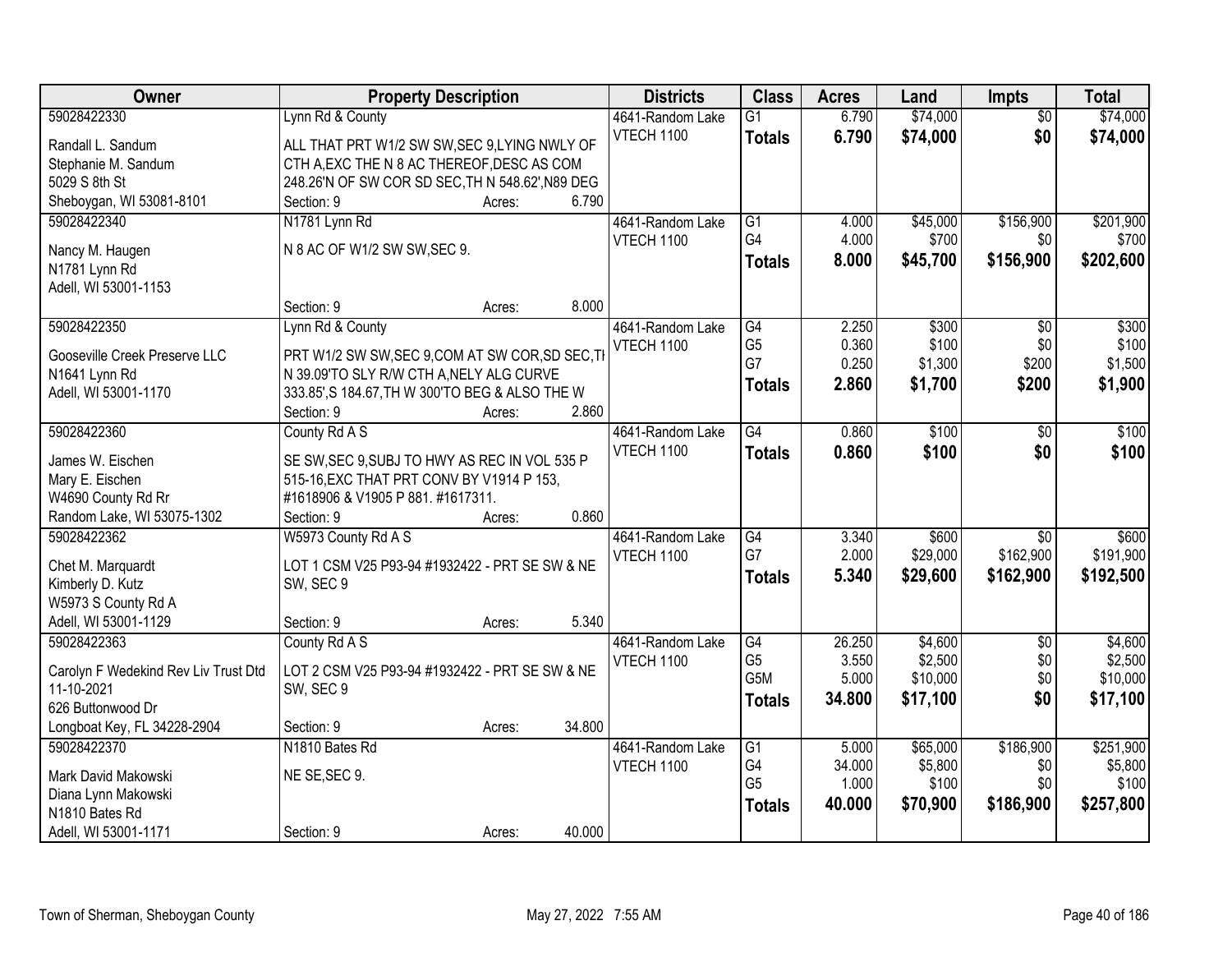| Owner                                     | <b>Property Description</b>                                       |         | <b>Districts</b>  | <b>Class</b>    | <b>Acres</b> | Land       | <b>Impts</b>    | <b>Total</b> |
|-------------------------------------------|-------------------------------------------------------------------|---------|-------------------|-----------------|--------------|------------|-----------------|--------------|
| 59028422390                               | W5866 County Rd A S                                               |         | 4641-Random Lake  | G4              | 5.560        | \$900      | $\overline{50}$ | \$900        |
| Oliver W. Hinz                            | THAT PRT NW SE, SEC 9, LYING N & W OF CEN CTH                     |         | VTECH 1100        | G <sub>5</sub>  | 2.320        | \$100      | \$0             | \$100        |
| Beverly D. Hinz                           | A,& COM AT INTER OF W LN SD1/4 WITH CEN SD                        |         |                   | G5M             | 3.000        | \$6,000    | \$0             | \$6,000      |
| W5866 S County Rd A                       | HWY, TH NE ON CEN SD HWY 577.5', S 30', E TO A PNT                |         |                   | G7              | 2.000        | \$29,000   | \$147,100       | \$176,100    |
| Adell, WI 53001-1133                      | Section: 9<br>Acres:                                              | 12.880  |                   | <b>Totals</b>   | 12.880       | \$36,000   | \$147,100       | \$183,100    |
| 59028422411                               | W5835 County Rd A S                                               |         | 4641-Random Lake  | $\overline{G4}$ | 72.000       | \$11,000   | $\overline{50}$ | \$11,000     |
|                                           |                                                                   |         | VTECH 1100        | G <sub>5</sub>  | 11.770       | \$7,100    | \$0             | \$7,100      |
| Ronald R. Wedekind                        | B-2279 - PRT SE SE, SW SE, NW SE & SW NE, SEC                     |         |                   | G5M             | 3.000        | \$6,000    | \$0             | \$6,000      |
| Carolyn F. Wedekind                       | 9, COM AT SE COR, SD SEC, TH N89 DEG 36'44"W                      |         |                   | G7              | 2.000        | \$29,000   | \$234,200       | \$263,200    |
| 626 Buttonwood Dr                         | 2640.32', N00 DEG 39'33"E 1828.75', S89 DEG 20'27"E<br>Section: 9 | 108.770 |                   | W <sub>8</sub>  | 20.000       | (\$80,000) | \$0             | \$0          |
| Longboat Key, FL 34228-2904               | Acres:                                                            |         |                   | <b>Totals</b>   | 108.770      | \$53,100   | \$234,200       | \$287,300    |
| 59028422420                               | County Rd A S                                                     |         | 4641-Random Lake  | $\overline{G4}$ | 3.000        | \$500      | $\overline{30}$ | \$500        |
| Michael E. Fischer                        | NE NE, SEC 10.                                                    |         | <b>VTECH 1100</b> | G <sub>5</sub>  | 1.000        | \$100      | \$0             | \$100        |
| Joanne D. Fischer                         |                                                                   |         |                   | G5M             | 36.000       | \$72,000   | \$0             | \$72,000     |
| W5428 S County Rd A                       |                                                                   |         |                   | <b>Totals</b>   | 40.000       | \$72,600   | \$0             | \$72,600     |
| Adell, WI 53001-1131                      | Section: 10<br>Acres:                                             | 40.000  |                   |                 |              |            |                 |              |
| 59028422431                               |                                                                   |         | 4641-Random Lake  | G4              | 27.000       | \$4,100    | $\overline{30}$ | \$4,100      |
|                                           |                                                                   |         | <b>VTECH 1100</b> | G <sub>5</sub>  | 2.270        | \$1,600    | \$0             | \$1,600      |
| James M. Bluhm                            | NW NE, SEC 10, EXC PRT CSM V25 P216-217                           |         |                   | <b>Totals</b>   | 29.270       | \$5,700    | \$0             | \$5,700      |
| N2238 Bates Rd                            | #1951722.                                                         |         |                   |                 |              |            |                 |              |
| Adell, WI 53001-1145                      |                                                                   |         |                   |                 |              |            |                 |              |
|                                           | Section: 10<br>Acres:                                             | 29.270  |                   |                 |              |            |                 |              |
| 59028422440                               |                                                                   |         | 4641-Random Lake  | G4              | 12.000       | \$2,100    | \$0             | \$2,100      |
| Boehlke, Robert E & Dawn R Boehlke        | SW NE, SEC 10                                                     |         | <b>VTECH 1100</b> | G <sub>5</sub>  | 10.000       | \$14,000   | \$0             | \$14,000     |
| Trust et al                               |                                                                   |         |                   | G5M             | 18.000       | \$36,000   | \$0             | \$36,000     |
| N1890 County Rd I                         |                                                                   |         |                   | <b>Totals</b>   | 40.000       | \$52,100   | \$0             | \$52,100     |
| Random Lake, WI 53075-1215                | Section: 10<br>Acres:                                             | 40.000  |                   |                 |              |            |                 |              |
| 59028422450                               | N1890 County Rd I                                                 |         | 4641-Random Lake  | G4              | 31.430       | \$5,100    | $\overline{50}$ | \$5,100      |
|                                           |                                                                   |         | VTECH 1100        | G <sub>5</sub>  | 6.000        | \$4,200    | \$0             | \$4,200      |
| Boehlke, Robert E & Dawn R Boehlke        | SE NE, SEC 10, & COM AT E1/4 POST, TH S 105'M/L TO                |         |                   | G7              | 3.000        | \$34,000   | \$136,300       | \$170,300    |
| Trust et al                               | CEN CTH I, SWLY ON HWY 24', NWLY 306' M/L TO                      |         |                   | <b>Totals</b>   | 40.430       | \$43,300   | \$136,300       | \$179,600    |
| N1890 County Rd I                         | E&W1/4 LN, TH E 302' M/L TO BEG.                                  | 40.430  |                   |                 |              |            |                 |              |
| Random Lake, WI 53075-1215<br>59028422461 | Section: 10<br>Acres:                                             |         | 4641-Random Lake  | $\overline{G5}$ | 0.530        | \$1,100    |                 | \$1,100      |
|                                           |                                                                   |         |                   |                 |              |            | \$0             |              |
| James M. Bluhm                            | THAT PRT OF THE FOLLOWING LYING NORTH OF                          |         | <b>VTECH 1100</b> | <b>Totals</b>   | 0.530        | \$1,100    | \$0             | \$1,100      |
| N2238 Bates Rd                            | CTH A: PRT NE NW, SEC 10, SUBJ TO HWY CONV AS                     |         |                   |                 |              |            |                 |              |
| Adell, WI 53001-1145                      | REC IN VOL 541 P 384-5 & EXC PRT CSM V25                          |         |                   |                 |              |            |                 |              |
|                                           | Section: 10<br>Acres:                                             | 0.530   |                   |                 |              |            |                 |              |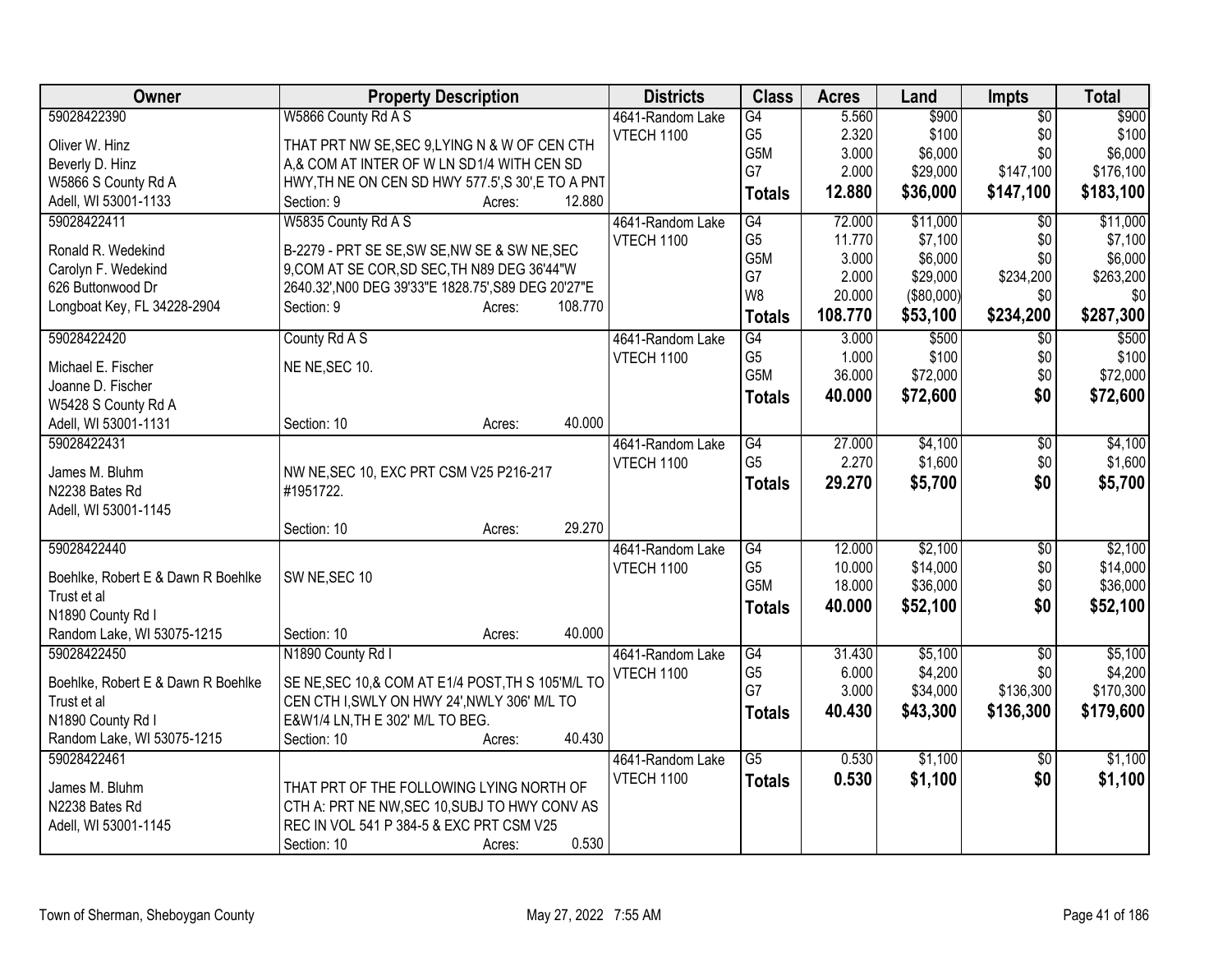| Owner                      | <b>Property Description</b>                         | <b>Districts</b>  | <b>Class</b>         | <b>Acres</b> | Land     | <b>Impts</b>    | <b>Total</b> |
|----------------------------|-----------------------------------------------------|-------------------|----------------------|--------------|----------|-----------------|--------------|
| 59028422462                | County Rd A S                                       | 4641-Random Lake  | $\overline{G4}$      | 31.760       | \$4,900  | $\overline{50}$ | \$4,900      |
| James M. Bluhm             | THAT PRT OF THE FOLLOWING LYING SOUTH OF            | <b>VTECH 1100</b> | <b>Totals</b>        | 31.760       | \$4,900  | \$0             | \$4,900      |
| N2238 Bates Rd             | CTH A: PRT NE NW, SEC 10, SUBJ TO HWY CONV AS       |                   |                      |              |          |                 |              |
| Adell, WI 53001-1145       | REC IN VOL 541 P 384-5 & EXC PRT CSM V25            |                   |                      |              |          |                 |              |
|                            | 31.760<br>Section: 10<br>Acres:                     |                   |                      |              |          |                 |              |
| 59028422463                | W5545 County Rd A S                                 | 4641-Random Lake  | G4                   | 1.240        | \$300    | $\overline{50}$ | \$300        |
|                            |                                                     | <b>VTECH 1100</b> | G <sub>5</sub>       | 12.670       | \$21,700 | \$0             | \$21,700     |
| Christopher A. Testroote   | LOT 1 CSM V25 P216-217 #1951722 - PRT NE NW &       |                   | G7                   | 3.000        | \$34,000 | \$124,800       | \$158,800    |
| W5545 S County Rd A        | NW NE, SEC 10.                                      |                   | <b>Totals</b>        | 16.910       | \$56,000 | \$124,800       | \$180,800    |
| Adell, WI 53001-1126       |                                                     |                   |                      |              |          |                 |              |
|                            | 16.910<br>Section: 10<br>Acres:                     |                   |                      |              |          |                 |              |
| 59028422470                | County Rd A S                                       | 4641-Random Lake  | G4<br>G <sub>5</sub> | 31.980       | \$4,800  | \$0             | \$4,800      |
| Vorpahl Farms, Inc.        | NW NW, EXC COM AT INTER OF CEN OF CTH A WITH        | <b>VTECH 1100</b> |                      | 4.700        | \$200    | \$0             | \$200        |
| PO Box 456                 | W SEC LN, TH N 270.58', S87 DEG 46'24"E 168.82', S3 |                   | <b>Totals</b>        | 36.680       | \$5,000  | \$0             | \$5,000      |
| Random Lake, WI 53075-0456 | DEG 12'4"W 66.12' TH S TO CEN OF SD HWY, TH SW      |                   |                      |              |          |                 |              |
|                            | 36.680<br>Section: 10<br>Acres:                     |                   |                      |              |          |                 |              |
| 59028422480                | W5698 County Rd A S                                 | 4641-Random Lake  | $\overline{G1}$      | 0.790        | \$22,400 | \$100,700       | \$123,100    |
| Dan P. Wade                | PRT NW NW, SEC 10, COM AT INTER OF CEN CTH A        | <b>VTECH 1100</b> | <b>Totals</b>        | 0.790        | \$22,400 | \$100,700       | \$123,100    |
| Laurie A. Wade             | WITH W SEC LN, TH N 12 RDS, E 10 RDS, S TO CEN      |                   |                      |              |          |                 |              |
| W5698 S County Rd A        | SD HWY, TH SW ON CEN OF HWY TO BEG, SUBJ TO         |                   |                      |              |          |                 |              |
| Adell, WI 53001-1132       | 0.790<br>Section: 10<br>Acres:                      |                   |                      |              |          |                 |              |
| 59028422481                | W5681 County Rd A S                                 | 4641-Random Lake  | $\overline{G1}$      | 3.000        | \$40,000 | \$141,000       | \$181,000    |
|                            |                                                     | <b>VTECH 1100</b> | <b>Totals</b>        | 3.000        | \$40,000 | \$141,000       | \$181,000    |
| Richard L. Mondloch        | LOT 1 CSM V12 P 75-76 - PRT W1/2 NW1/4, SEC         |                   |                      |              |          |                 |              |
| Sheri L. Ritger            | 10, COM AT NW COR SD SEC, TH S0 DEG 33'14"W         |                   |                      |              |          |                 |              |
| W5681 S County Rd A        | 1309.04'ALG W LN NW1/4 TO CEN CTH A, N53 DEG        |                   |                      |              |          |                 |              |
| Adell, WI 53001-1127       | 3.000<br>Section: 10<br>Acres:                      |                   |                      |              |          |                 |              |
| 59028422490                | <b>Bates Rd</b>                                     | 4641-Random Lake  | G4                   | 38.530       | \$5,900  | $\sqrt{$0}$     | \$5,900      |
| Vorpahl Farms, Inc.        | SW NW, SEC 10, EXC THAT PRT LOT 1 CSM V12 P         | VTECH 1100        | G <sub>5</sub>       | 1.000        | \$100    | \$0             | \$100        |
| PO Box 456                 | 75-76 IN SD 1/4.                                    |                   | <b>Totals</b>        | 39.530       | \$6,000  | \$0             | \$6,000      |
| Random Lake, WI 53075-0456 |                                                     |                   |                      |              |          |                 |              |
|                            | 39.530<br>Section: 10<br>Acres:                     |                   |                      |              |          |                 |              |
| 59028422500                |                                                     | 4641-Random Lake  | G4                   | 28.000       | \$4,900  | $\overline{50}$ | \$4,900      |
|                            |                                                     | <b>VTECH 1100</b> | G <sub>5</sub>       | 8.000        | \$12,600 | \$0             | \$12,600     |
| Vorpahl Farms, Inc.        | SE NW, SEC 10.                                      |                   | G5M                  | 4.000        | \$8,000  | \$0             | \$8,000      |
| PO Box 456                 |                                                     |                   | <b>Totals</b>        | 40.000       | \$25,500 | \$0             | \$25,500     |
| Random Lake, WI 53075-0456 | 40.000                                              |                   |                      |              |          |                 |              |
|                            | Section: 10<br>Acres:                               |                   |                      |              |          |                 |              |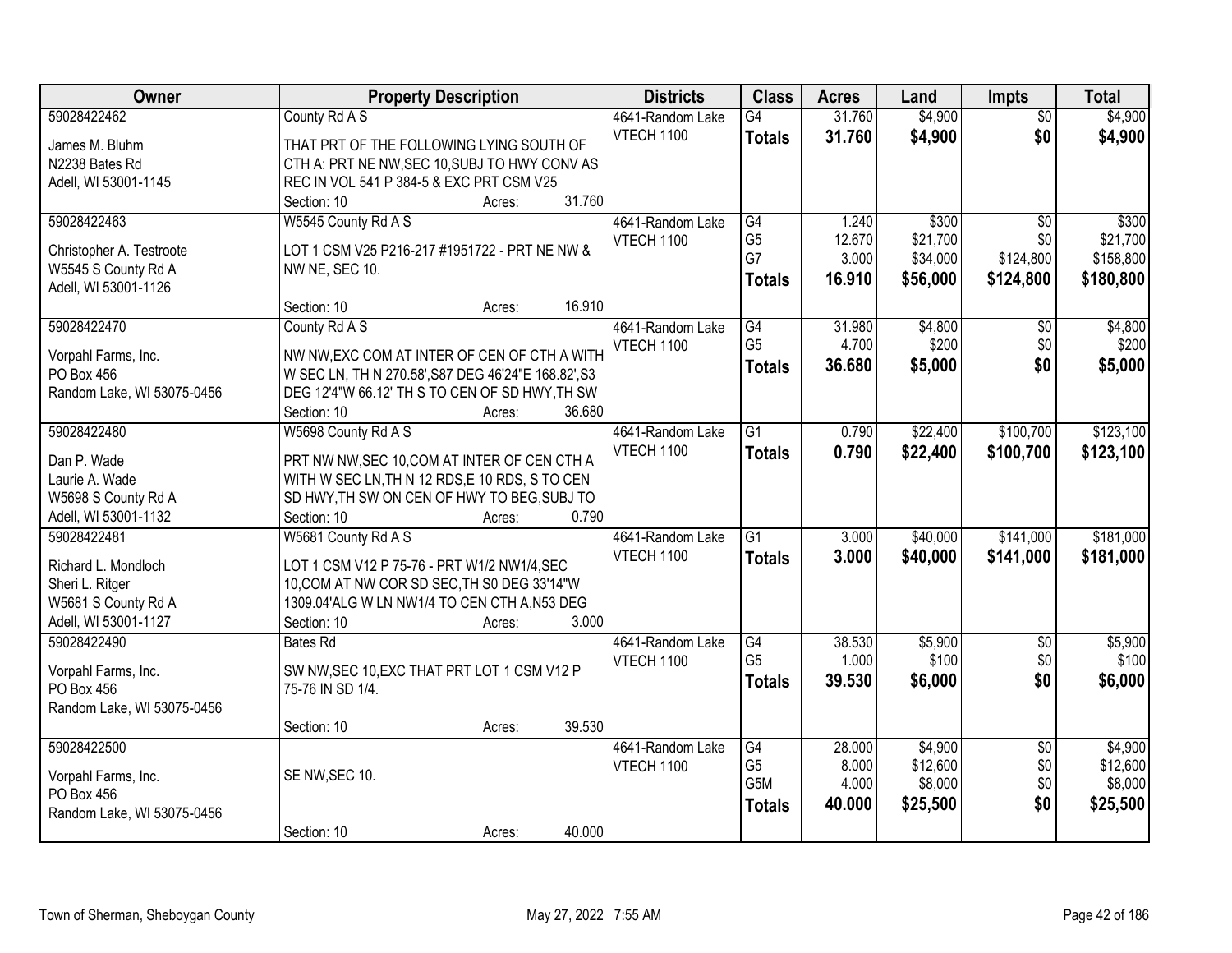| Owner                              | <b>Property Description</b>                       |        |        | <b>Districts</b>  | <b>Class</b>     | <b>Acres</b> | Land              | <b>Impts</b>    | <b>Total</b> |
|------------------------------------|---------------------------------------------------|--------|--------|-------------------|------------------|--------------|-------------------|-----------------|--------------|
| 59028422510                        |                                                   |        |        | 4641-Random Lake  | G4               | 10.000       | \$1,300           | $\overline{50}$ | \$1,300      |
| D&J Zimbal LLC                     | NE SW, SEC 10                                     |        |        | VTECH 1100        | G <sub>5</sub>   | 2.000        | \$1,400           | \$0             | \$1,400      |
| 5952 Golfview Dr                   |                                                   |        |        |                   | G5M              | 28.000       | \$56,000          | \$0             | \$56,000     |
| West Bend, WI 53095-8777           |                                                   |        |        |                   | <b>Totals</b>    | 40.000       | \$58,700          | \$0             | \$58,700     |
|                                    | Section: 10                                       | Acres: | 40.000 |                   |                  |              |                   |                 |              |
| 59028422520                        | <b>Bates Rd</b>                                   |        |        | 4641-Random Lake  | G4               | 9.000        | \$1,200           | \$0             | \$1,200      |
|                                    |                                                   |        |        | VTECH 1100        | G <sub>5</sub>   | 12.000       | \$11,000          | \$0             | \$11,000     |
| Joseph C. Nennig                   | NW SW, SEC 10.                                    |        |        |                   | G5M              | 2.000        | \$4,000           | \$0             | \$4,000      |
| Martha A. Nennig<br>N1757 Bates Rd |                                                   |        |        |                   | W8               | 17.000       | $($ \$68,000) $ $ | \$0             | \$0          |
| Adell, WI 53001-1148               | Section: 10                                       |        | 40.000 |                   | <b>Totals</b>    | 40.000       | \$16,200          | \$0             | \$16,200     |
| 59028422530                        | N1757 Bates Rd                                    | Acres: |        | 4641-Random Lake  | $\overline{G4}$  | 31.000       | \$4,200           | $\overline{50}$ | \$4,200      |
|                                    |                                                   |        |        | <b>VTECH 1100</b> | G <sub>5</sub>   | 6.000        | \$3,600           | \$0             | \$3,600      |
| Joseph C. Nennig                   | SW SW, SEC 10.                                    |        |        |                   | G7               | 3.000        | \$34,000          | \$127,400       | \$161,400    |
| Martha A. Nennig                   |                                                   |        |        |                   |                  | 40.000       | \$41,800          | \$127,400       | \$169,200    |
| N1757 Bates Rd                     |                                                   |        |        |                   | <b>Totals</b>    |              |                   |                 |              |
| Adell, WI 53001-1148               | Section: 10                                       | Acres: | 40.000 |                   |                  |              |                   |                 |              |
| 59028422540                        |                                                   |        |        | 4641-Random Lake  | G4               | 28.000       | \$4,400           | \$0             | \$4,400      |
| Joseph C. Nennig                   | SE SW, SEC 10.                                    |        |        | VTECH 1100        | G <sub>5</sub>   | 12.000       | \$8,400           | \$0             | \$8,400      |
| Martha A. Nennig                   |                                                   |        |        |                   | <b>Totals</b>    | 40.000       | \$12,800          | \$0             | \$12,800     |
| N1757 Bates Rd                     |                                                   |        |        |                   |                  |              |                   |                 |              |
| Adell, WI 53001-1148               | Section: 10                                       | Acres: | 40.000 |                   |                  |              |                   |                 |              |
| 59028422550                        | N1834 County Rd I                                 |        |        | 4641-Random Lake  | $\overline{G4}$  | 21.000       | \$3,500           | $\overline{50}$ | \$3,500      |
|                                    |                                                   |        |        | VTECH 1100        | G <sub>5</sub>   | 8.590        | \$3,600           | \$0             | \$3,600      |
| D&J Zimbal LLC                     | NE SE, SEC 10, EXC N1/2 SD 1/4 LYING S & E OF CTH |        |        |                   | G5M              | 5.000        | \$10,000          | \$0             | \$10,000     |
| 5952 Golfview Dr                   | I,& EXC COM AT E1/4 POST, TH S 105' M/L TO CEN    |        |        |                   | G7               | 1.000        | \$5,000           | \$0             | \$5,000      |
| West Bend, WI 53095-8777           | CTH I, SW ON HWY 24', NWLY 306'M/L TO E&W 1/4     |        |        |                   | <b>Totals</b>    | 35.590       | \$22,100          | \$0             | \$22,100     |
|                                    | Section: 10                                       | Acres: | 35.590 |                   |                  |              |                   |                 |              |
| 59028422560                        | County Rd I                                       |        |        | 4641-Random Lake  | $\overline{G5}$  | 0.600        | \$100             | $\overline{50}$ | \$100        |
| Daniel J. Burmesch                 | N1/2 NE SE, SEC 10, LYING S & E OF CEN CTH I.     |        |        | VTECH 1100        | G <sub>6</sub>   | 2.380        | \$9,500           | \$0             | \$9,500      |
| N1887 County Rd I                  |                                                   |        |        |                   | G7               | 1.000        | \$5,000           | \$21,200        | \$26,200     |
| PO Box 373                         |                                                   |        |        |                   | <b>Totals</b>    | 3.980        | \$14,600          | \$21,200        | \$35,800     |
| Random Lake, WI 53075-0373         | Section: 10                                       | Acres: | 3.980  |                   |                  |              |                   |                 |              |
| 59028422570                        |                                                   |        |        | 4641-Random Lake  | G4               | 30.000       | \$4,700           | $\overline{50}$ | \$4,700      |
|                                    |                                                   |        |        | <b>VTECH 1100</b> | G <sub>5</sub>   | 6.000        | \$7,000           | \$0             | \$7,000      |
| D&J Zimbal LLC                     | NW SE, SEC 10                                     |        |        |                   | G <sub>5</sub> M | 4.000        | \$8,000           | \$0             | \$8,000      |
| 5952 Golfview Dr                   |                                                   |        |        |                   | <b>Totals</b>    | 40.000       | \$19,700          | \$0             | \$19,700     |
| West Bend, WI 53095-8777           | Section: 10                                       | Acres: | 40.000 |                   |                  |              |                   |                 |              |
|                                    |                                                   |        |        |                   |                  |              |                   |                 |              |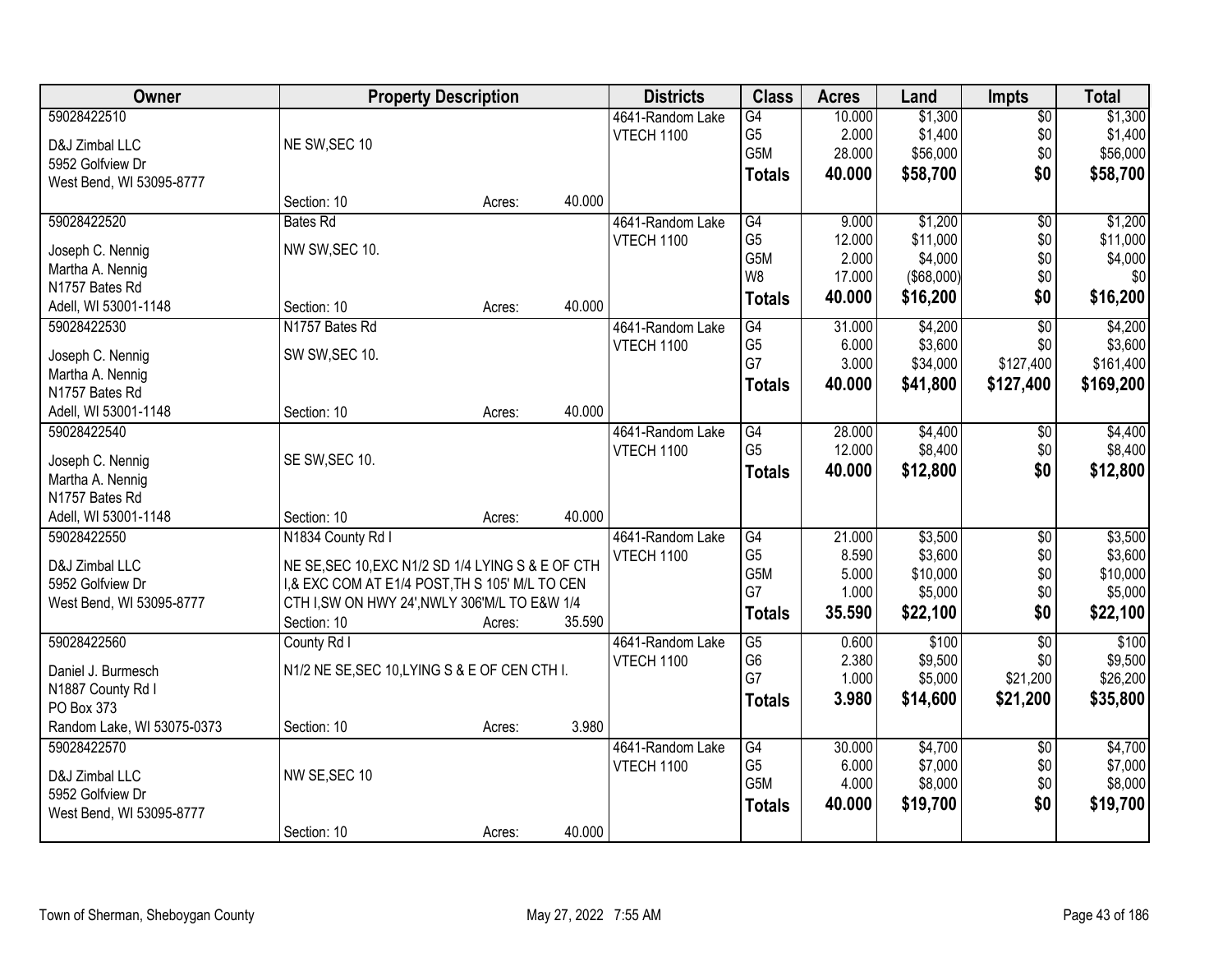| Owner                                     | <b>Property Description</b>                             | <b>Districts</b>  | <b>Class</b>    | <b>Acres</b> | Land     | <b>Impts</b> | <b>Total</b> |
|-------------------------------------------|---------------------------------------------------------|-------------------|-----------------|--------------|----------|--------------|--------------|
| 59028422580                               | N1742 County Rd I                                       | 4641-Random Lake  | $\overline{G1}$ | 5.000        | \$50,000 | \$88,700     | \$138,700    |
| Adam M. Survis                            | ALL THAT PRT OF S1/2 SE1/4, SEC 10, LYING W OF          | <b>VTECH 1100</b> | G4              | 22.840       | \$3,500  | \$0          | \$3,500      |
| N1742 County Rd I                         | CTH I.                                                  |                   | G <sub>5</sub>  | 9.720        | \$15,900 | \$0          | \$15,900     |
| Random Lake, WI 53075-1215                |                                                         |                   | <b>Totals</b>   | 37,560       | \$69,400 | \$88,700     | \$158,100    |
|                                           | 37.560<br>Section: 10<br>Acres:                         |                   |                 |              |          |              |              |
| 59028422590                               | W5314 Weinhold Ln                                       | 4641-Random Lake  | $\overline{G1}$ | 5.070        | \$65,400 | \$135,500    | \$200,900    |
| Frederick L. Sepstead                     | TR 3 CSM V5 P 261 & OTHER LANDS - PRT SE                | VTECH 1100        | <b>Totals</b>   | 5.070        | \$65,400 | \$135,500    | \$200,900    |
| Mary K. Sepstead                          | SE, SEC 10, & PRT SW SW, SEC 11, COM 877.24' N OF       |                   |                 |              |          |              |              |
| W5314 Weinhold Ln                         | SW COR, SEC 11, TH N89 DEG 6'42"W 244.13', N3 DEG       |                   |                 |              |          |              |              |
| Random Lake, WI 53075-1263                | 5.070<br>Section: 10<br>Acres:                          |                   |                 |              |          |              |              |
| 59028422592                               | W5330 Weinhold Ln                                       | 4641-Random Lake  | $\overline{G1}$ | 2.920        | \$54,600 | \$140,500    | \$195,100    |
|                                           |                                                         | <b>VTECH 1100</b> | <b>Totals</b>   | 2.920        | \$54,600 | \$140,500    | \$195,100    |
| Milan L. Peters                           | TR 2 CSM V4 P 107 - PRT S1/2 SE1/4, SEC 10, & ALSO      |                   |                 |              |          |              |              |
| <b>Betty Peters</b>                       | COM AT NW COR SD CSM TH N10 DEG 22'52"E                 |                   |                 |              |          |              |              |
| W5330 Weinhold Ln                         | 179.91', N89 DEG 49'28"E 428.55', S00 DEG 29'34"W       |                   |                 |              |          |              |              |
| <b>PO Box 223</b>                         | 2.920<br>Section: 10<br>Acres:                          |                   |                 |              |          |              |              |
| Adell, WI 53001-0223                      |                                                         |                   |                 |              |          |              |              |
| 59028422593                               | W5333 Weinhold Ln                                       | 4641-Random Lake  | G1              | 2.000        | \$35,000 | \$362,300    | \$397,300    |
| Donald C. Heimerman                       | ALL THAT PRT OF S1/2 SE1/4, SEC 10, LYING E OF          | VTECH 1100        | G4              | 23.800       | \$3,300  | \$0          | \$3,300      |
| Gwen A. Williams                          | CTH I, EXC COM 877.24'N OF SE COR, SD SEC, TH N89       |                   | G <sub>5</sub>  | 4.540        | \$4,300  | \$0          | \$4,300      |
| W5350 Weinhold Ln                         | DEG 6'42"W 1294.92'TO CENLN CTH I, N24 DEG 12'3"E       |                   | <b>Totals</b>   | 30.340       | \$42,600 | \$362,300    | \$404,900    |
| Random Lake, WI 53075-1263                | 30.340<br>Section: 10<br>Acres:                         |                   |                 |              |          |              |              |
| 59028422594                               | W5350 Weinhold Ln                                       | 4641-Random Lake  | $\overline{G1}$ | 3.630        | \$58,200 | \$224,800    | \$283,000    |
|                                           |                                                         | VTECH 1100        | <b>Totals</b>   | 3.630        | \$58,200 | \$224,800    | \$283,000    |
| Andrew J. Schmitz                         | LOT 1 CSM V16 P 50-51, #1543330 - PRT SE SE, SEC<br>10. |                   |                 |              |          |              |              |
| Bethany A. Heimerman<br>W5350 Weinhold Ln |                                                         |                   |                 |              |          |              |              |
| Random Lake, WI 53075                     | 3.630<br>Section: 10                                    |                   |                 |              |          |              |              |
| 59028422595                               | Acres:<br>W5384 Weinhold Ln                             | 4641-Random Lake  | $\overline{G1}$ | 3.550        | \$57,800 | \$204,400    | \$262,200    |
|                                           |                                                         | <b>VTECH 1100</b> |                 | 3.550        | \$57,800 |              |              |
| Anthony J. Hurley                         | LOT 2 CSM V16 P 50-51,#1543330 - PRT SE SE, SEC         |                   | <b>Totals</b>   |              |          | \$204,400    | \$262,200    |
| Lisa M. Hurley                            | 10.                                                     |                   |                 |              |          |              |              |
| W5384 Weinhold Ln                         |                                                         |                   |                 |              |          |              |              |
| Random Lake, WI 53075-1263                | 3.550<br>Section: 10<br>Acres:                          |                   |                 |              |          |              |              |
| 59028422611                               | W4953 County Rd A S                                     | 4641-Random Lake  | $\overline{G1}$ | 2.000        | \$35,000 | \$197,200    | \$232,200    |
| Dean F. Beyer                             | B-1463 - PRT NE NE, SEC 11, COM S87 DEG 11'26"W         | <b>VTECH 1100</b> | G <sub>5</sub>  | 2.000        | \$1,400  | \$0          | \$1,400      |
| PO Box 61                                 | 1326.18' & S1 DEG 50'39"E 51.86'FROM NE COR SD          |                   | G <sub>6</sub>  | 11.000       | \$44,000 | \$0          | \$44,000     |
| Adell, WI 53001-0061                      | SEC, TH CONT S1 DEG 50'39"E 945.60', N87 DEG 10'        |                   | <b>Totals</b>   | 15.000       | \$80,400 | \$197,200    | \$277,600    |
|                                           | 15.000<br>Section: 11<br>Acres:                         |                   |                 |              |          |              |              |
|                                           |                                                         |                   |                 |              |          |              |              |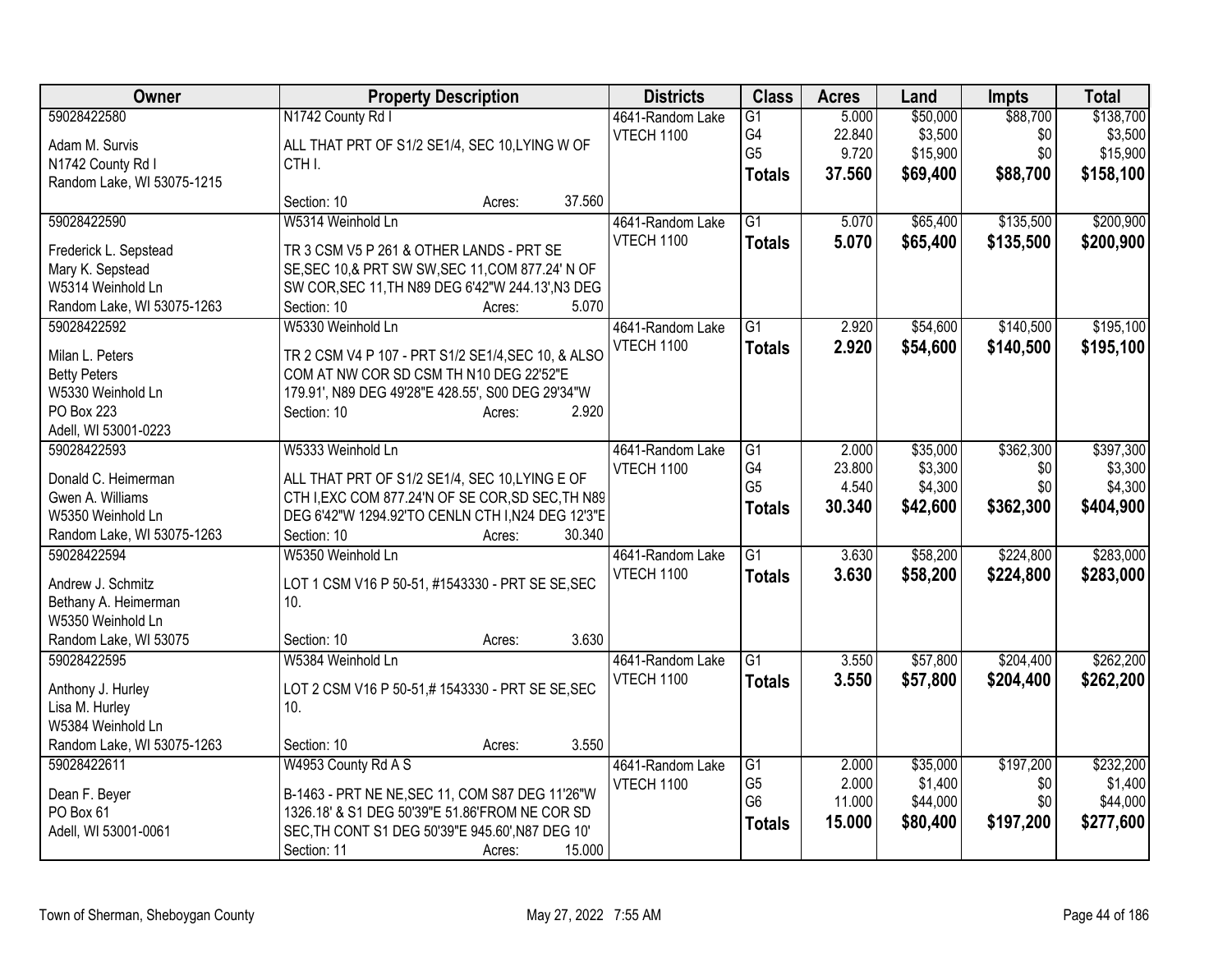| Owner                                | <b>Property Description</b>                         | <b>Districts</b>  | <b>Class</b>           | <b>Acres</b> | Land            | <b>Impts</b>    | <b>Total</b>    |
|--------------------------------------|-----------------------------------------------------|-------------------|------------------------|--------------|-----------------|-----------------|-----------------|
| 59028422621                          | W5013 County Rd A S                                 | 4641-Random Lake  | $\overline{G1}$        | 11.000       | \$103,500       | \$350,000       | \$453,500       |
| Efrem Capetillo Jr                   | PRT NW NE & NE NW, SEC 11, COM S89 DEG 12'25"W      | VTECH 1100        | G <sub>5</sub>         | 33.850       | \$37,000        | \$0             | \$37,000        |
| Gloria A. Capetillo                  | 128.55'& S0 DEG 47'35"E 42.84'FROM N1/4 COR, SD     |                   | G <sub>6</sub>         | 7.000        | \$28,000        | \$0             | \$28,000        |
| W5013 S County Rd A                  | SEC, TH CONT S0 DEG 47'35"E 469.58', N88 DEG 29'    |                   | <b>Totals</b>          | 51.850       | \$168,500       | \$350,000       | \$518,500       |
| Adell, WI 53001-1201                 | Section: 11<br>51.850<br>Acres:                     |                   |                        |              |                 |                 |                 |
| 59028422640                          |                                                     | 4641-Random Lake  | $\overline{G5}$        | 32,800       | \$23,000        |                 | \$23,000        |
|                                      |                                                     |                   | G <sub>6</sub>         | 6.000        | \$24,000        | \$0<br>\$0      | \$24,000        |
| James S. Hagen                       | SW NE, SEC 11, EXC THE N 39.5' THEREOF.             | <b>VTECH 1100</b> |                        |              |                 |                 |                 |
| Karen Rae Hagen                      |                                                     |                   | <b>Totals</b>          | 38.800       | \$47,000        | \$0             | \$47,000        |
| N1958 State Highway 57               |                                                     |                   |                        |              |                 |                 |                 |
| Random Lake, WI 53075-1349           | 38.800<br>Section: 11<br>Acres:                     |                   |                        |              |                 |                 |                 |
| 59028422650                          | N1958 State Highway 57                              | 4641-Random Lake  | G1                     | 5.000        | \$50,000        | \$323,000       | \$373,000       |
|                                      |                                                     | <b>VTECH 1100</b> | G <sub>5</sub>         | 34.250       | \$67,400        | \$0             | \$67,400        |
| James S. Hagen                       | SE NE, SEC 11 & THE S 10 AC OF NE NE, EXC COM       |                   | G <sub>6</sub>         | 5.000        | \$20,000        | \$0             | \$20,000        |
| Karen Rae Hagen                      | 1240'S OF NE COR SEC 11, TH S 181.5', W 240', N     |                   | <b>Totals</b>          | 44.250       | \$137,400       | \$323,000       | \$460,400       |
| N1958 State Highway 57               | 181.5', TH E 240'TO BEG & PRT NOT INCL IN HWY IN    |                   |                        |              |                 |                 |                 |
| Random Lake, WI 53075-1349           | Section: 11<br>44.250<br>Acres:                     |                   |                        |              |                 |                 |                 |
| 59028422660                          | State Highway 57                                    | 4641-Random Lake  | X3                     | 0.750        | \$0             | $\sqrt[6]{}$    | $\overline{50}$ |
| Sheboygan County (Hwy R/W)           | PRT OF E 1/2 OF NE1/4, DESC AS, COM 1240 FT S OF    | <b>VTECH 1100</b> | <b>Totals</b>          | 0.750        | \$0             | \$0             | \$0             |
| Attn: Hwy R/W                        | NE COR OF SD E1/2, TH S 181.5 FT, W 240 FT, N 181.5 |                   |                        |              |                 |                 |                 |
| W5741 County Rd J                    | FT, TH E 240 FT TO BEG. EXC PRT NOT INCLUDED        |                   |                        |              |                 |                 |                 |
| Plymouth, WI 53073-3340              | Section: 11<br>0.750<br>Acres:                      |                   |                        |              |                 |                 |                 |
| 59028422670                          | County Rd I                                         | 4641-Random Lake  | $\overline{G4}$        | 17.440       | \$2,200         | $\overline{50}$ | \$2,200         |
|                                      |                                                     | VTECH 1100        | G <sub>5</sub>         | 2.000        | \$1,400         | \$0             | \$1,400         |
| Daniel J. Burmesch                   | ALL THAT PRT NE NW, SEC 11 LYING W OF WLY R/W       |                   |                        | 19.440       |                 | \$0             |                 |
| N1887 County Rd I                    | LN CMSTP& P RR, EXC COM AT NE COR AFORE             |                   | <b>Totals</b>          |              | \$3,600         |                 | \$3,600         |
| PO Box 373                           | DESC, TH W 148', SLY 90', E 148'TO WLY R/W LN       |                   |                        |              |                 |                 |                 |
| Random Lake, WI 53075-0373           | 19.440<br>Section: 11<br>Acres:                     |                   |                        |              |                 |                 |                 |
| 59028422680                          | County Rd A S                                       | 4641-Random Lake  | $\overline{G5}$        | 3.270        | \$2,300         | $\overline{60}$ | \$2,300         |
|                                      |                                                     | VTECH 1100        | <b>Totals</b>          | 3.270        | \$2,300         | \$0             | \$2,300         |
| Efrem Capetillo Jr                   | PRT NE NW, SEC 11, COM IN N LN SD SEC 128.55'W      |                   |                        |              |                 |                 |                 |
| Gloria A. Capetillo                  | OF NE COR, SD 1/4, TH W 320'TO CEN CTH I, S13 DEG   |                   |                        |              |                 |                 |                 |
| W5013 S County Rd A                  | 6'W ON CEN SD HWY 400', E 410.66', TH N 389.59' TO  |                   |                        |              |                 |                 |                 |
| Adell, WI 53001-1201                 | Section: 11<br>3.270<br>Acres:                      |                   |                        |              |                 |                 |                 |
| 59028422700                          | County Rd A                                         | 4641-Random Lake  | $\overline{\text{X3}}$ | 0.310        | $\overline{50}$ | $\overline{30}$ | $\sqrt{50}$     |
| Sheboygan County Transportation Dept | PRT NE NW, SEC 11, COM AT INTER OF WLY R/W LINE     | VTECH 1100        | <b>Totals</b>          | 0.310        | \$0             | \$0             | \$0             |
| W5741 County Rd J                    | C.M.ST P.P.R.R.WITH N LINE SEC 11, TH W 148', SLY   |                   |                        |              |                 |                 |                 |
| Plymouth, WI 53073-3340              | 90',E 148'TO WLY R/W LINE SD R.R., TH NWLY ON R/V   |                   |                        |              |                 |                 |                 |
|                                      | 0.310<br>Section: 11<br>Acres:                      |                   |                        |              |                 |                 |                 |
|                                      |                                                     |                   |                        |              |                 |                 |                 |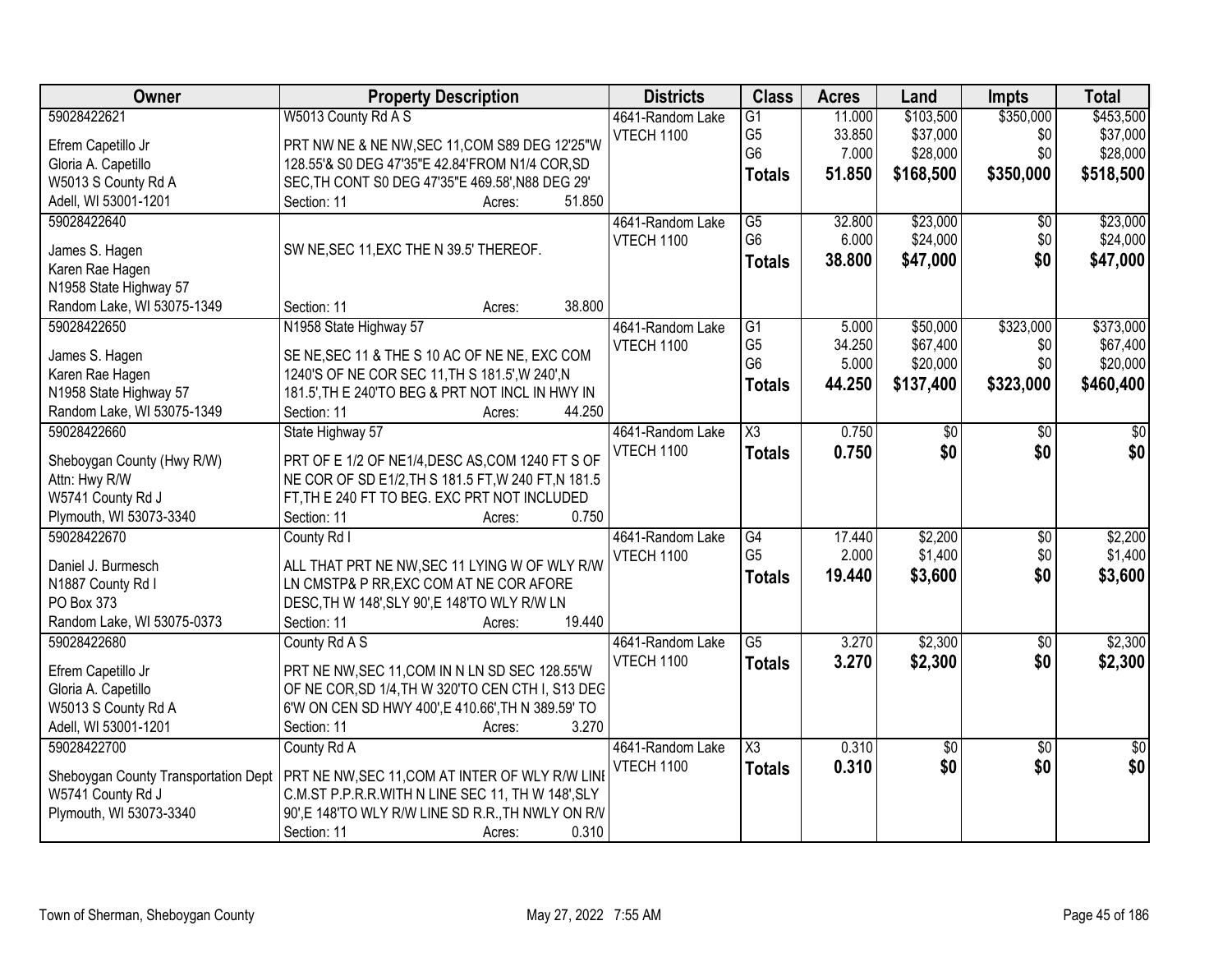| Owner                              | <b>Property Description</b>                       |                  | <b>Districts</b>  | <b>Class</b>    | <b>Acres</b> | Land     | <b>Impts</b>    | <b>Total</b> |
|------------------------------------|---------------------------------------------------|------------------|-------------------|-----------------|--------------|----------|-----------------|--------------|
| 59028422720                        | W5241 County Rd A S                               |                  | 4641-Random Lake  | $\overline{G4}$ | 37.000       | \$5,700  | $\overline{50}$ | \$5,700      |
| George O. Taylor                   | NW NW, SEC 11, SUBJ TO HWY AS REC IN VOL 533 P    |                  | <b>VTECH 1100</b> | G <sub>5</sub>  | 1.000        | \$700    | \$0             | \$700        |
| W5241 S County Rd A                | 278/79                                            |                  |                   | G7              | 2.000        | \$29,000 | \$90,900        | \$119,900    |
| Adell, WI 53001-1125               |                                                   |                  |                   | <b>Totals</b>   | 40.000       | \$35,400 | \$90,900        | \$126,300    |
|                                    | Section: 11                                       | 40.000<br>Acres: |                   |                 |              |          |                 |              |
| 59028422730                        | N1999 County Rd I                                 |                  | 4641-Random Lake  | $\overline{G1}$ | 2.000        | \$35,000 | \$160,700       | \$195,700    |
|                                    |                                                   |                  | <b>VTECH 1100</b> | G4              | 12.000       | \$1,800  | \$0             | \$1,800      |
| Jeffery D. Fischer                 | SW NW, SEC 11, EXC COM IN CEN CTH IN46 DEG E      |                  |                   | G <sub>5</sub>  | 5.000        | \$3,500  | \$0             | \$3,500      |
| Gina M. Fischer                    | 495.52'FROM ITS INTER WITH E&W1/4 LN, TH N46      |                  |                   | G5M             | 14.000       | \$28,000 | \$0             | \$28,000     |
| N1999 County Rd I                  | DEG E ON CEN SD RD 263.11', S32 DEG 35'55"E       |                  |                   | <b>Totals</b>   | 33.000       | \$68,300 | \$160,700       | \$229,000    |
| Adell, WI 53001-1138               | Section: 11                                       | 33.000<br>Acres: |                   |                 |              |          |                 |              |
| 59028422740                        | County Rd I                                       |                  | 4641-Random Lake  | G4              | 1.750        | \$400    | $\sqrt{6}$      | \$400        |
| Boehlke, Robert E & Dawn R Boehlke | PRT SW NW,& PRT NW SW, SEC 11, COM AT W1/4        |                  | <b>VTECH 1100</b> | G <sub>5</sub>  | 0.490        | \$100    | \$0             | \$100        |
| Trust et al                        | POST, SD SEC, TH N 394.5'ALG W LINE OF SEC, SELY  |                  |                   | <b>Totals</b>   | 2.240        | \$500    | \$0             | \$500        |
| N1890 County Rd I                  | 412.5'TO CEN OF CTH "I", SWLY ALG SD CEN LINE TO  |                  |                   |                 |              |          |                 |              |
| Random Lake, WI 53075-1215         | Section: 11                                       | 2.240<br>Acres:  |                   |                 |              |          |                 |              |
| 59028422750                        | N1893 Knorr Rd                                    |                  | 4641-Random Lake  | G1              | 2.000        | \$35,000 | \$38,500        | \$73,500     |
|                                    |                                                   |                  | <b>VTECH 1100</b> | <b>Totals</b>   | 2.000        | \$35,000 | \$38,500        | \$73,500     |
| Kathleen M. Klein                  | TR 1, CSM V 1 P 160 - PRT SW NW, SEC 11, COM IN   |                  |                   |                 |              |          |                 |              |
| N1893 Knorr Rd                     | CEN CTH I, N46 DEG E 459.52'FROM ITS INTER WITH   |                  |                   |                 |              |          |                 |              |
| Random Lake, WI 53075-1218         | E&W1/4 LN, TH N46 DEG E ON CEN SD HWY 263.11',    |                  |                   |                 |              |          |                 |              |
|                                    | Section: 11                                       | 2.000<br>Acres:  |                   |                 |              |          |                 |              |
| 59028422760                        | County Rd I                                       |                  | 4641-Random Lake  | $\overline{G5}$ | 33.010       | \$23,100 | $\overline{30}$ | \$23,100     |
| James S. Hagen                     | ALL THAT PRT SE NW, SEC 11, LYING E OF CMSTPP     |                  | <b>VTECH 1100</b> | Totals          | 33.010       | \$23,100 | \$0             | \$23,100     |
| Karen Rae Hagen                    | RR, ALSO COM AT INTER OF CEN CTH I WITH N LN      |                  |                   |                 |              |          |                 |              |
| N1958 State Highway 57             | SD1/4, TH S45 DEG 35'W 93.57'ON CEN SD HWY, S48   |                  |                   |                 |              |          |                 |              |
| Random Lake, WI 53075-1349         | Section: 11                                       | 33.010<br>Acres: |                   |                 |              |          |                 |              |
| 59028422770                        | County Rd I                                       |                  | 4641-Random Lake  | G4              | 1.410        | \$300    | $\overline{50}$ | \$300        |
|                                    |                                                   |                  | <b>VTECH 1100</b> | G <sub>5</sub>  | 3.500        | \$2,100  | \$0             | \$2,100      |
| Jeffery D. Fischer                 | PRT SE NW, SEC 11, COM AT NW COR SD1/4, TH E      |                  |                   | <b>Totals</b>   | 4.910        | \$2,400  | \$0             | \$2,400      |
| Gina M. Fischer                    | 86.72'TO CEN CTH I, S45 DEG 35'W ON SD CEN LN     |                  |                   |                 |              |          |                 |              |
| N1999 County Rd I                  | 93.57', S48 DEG 42'E 565.68'TO W R/W LN CMSTPP RF |                  |                   |                 |              |          |                 |              |
| Adell, WI 53001-1138               | Section: 11                                       | 4.910<br>Acres:  |                   |                 |              |          |                 |              |
| 59028422780                        | N1830 Knorr Rd                                    |                  | 4641-Random Lake  | $\overline{G1}$ | 7.240        | \$52,000 | \$49,900        | \$101,900    |
| John Jensterle                     | PRT SW1/4, SEC 11, COM AT INTER OF CEN OF         |                  | <b>VTECH 1100</b> | <b>Totals</b>   | 7.240        | \$52,000 | \$49,900        | \$101,900    |
| N1830 Knorr Rd                     | KNORR RD WITH ELY R/W LN CMSTPP RR, TH S32        |                  |                   |                 |              |          |                 |              |
| Random Lake, WI 53075-1217         | DEG 57'52"E ON CEN SD RD 911.16', S81 DEG 24'57"W |                  |                   |                 |              |          |                 |              |
|                                    | Section: 11                                       | 7.240<br>Acres:  |                   |                 |              |          |                 |              |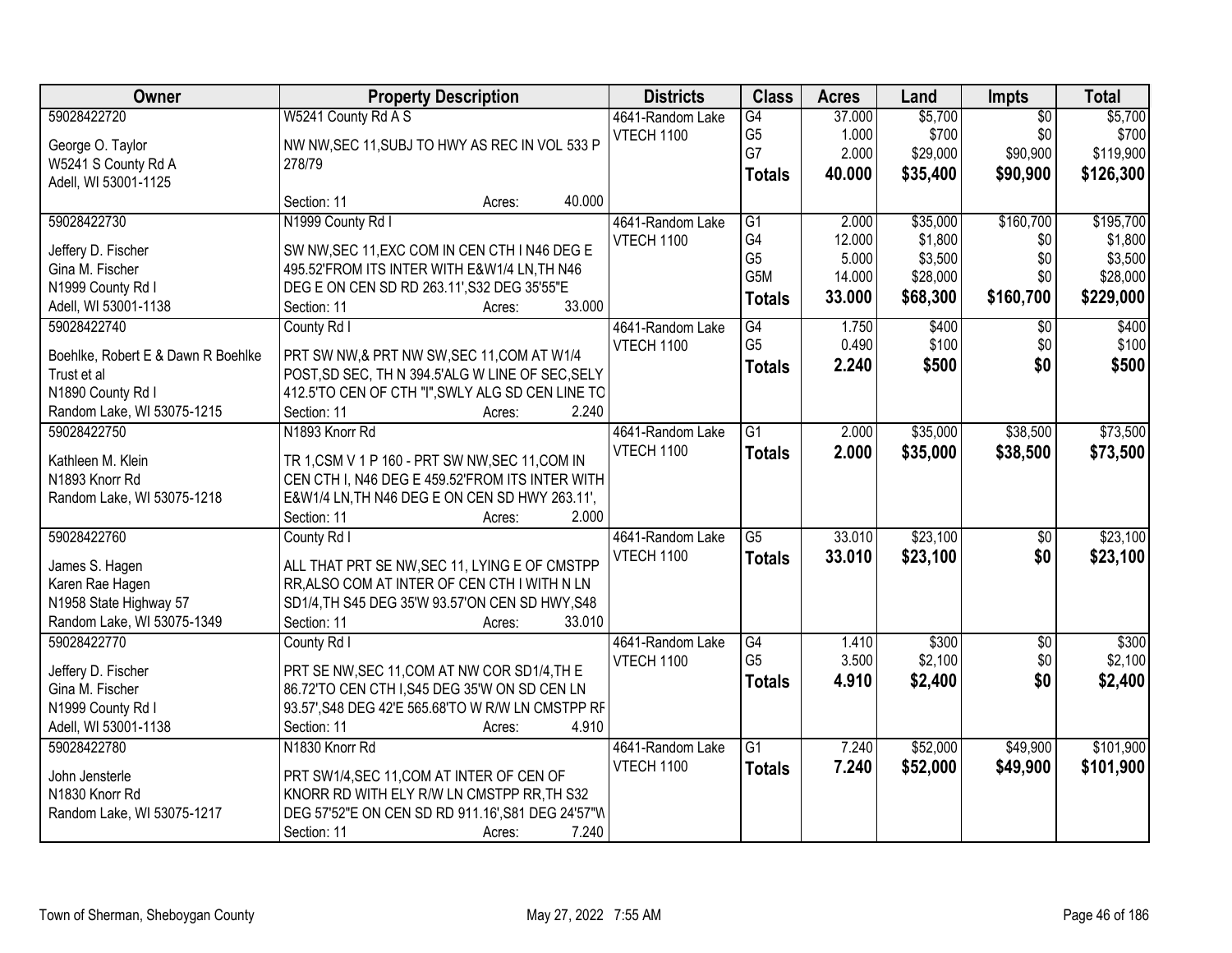| Owner                        | <b>Property Description</b>                                    | <b>Districts</b>               | <b>Class</b>     | <b>Acres</b> | Land               | <b>Impts</b>    | <b>Total</b>       |
|------------------------------|----------------------------------------------------------------|--------------------------------|------------------|--------------|--------------------|-----------------|--------------------|
| 59028422790                  | N1851 Knorr Rd                                                 | 4641-Random Lake               | G4               | 33.000       | \$6,200            | $\overline{50}$ | \$6,200            |
| Steven M. Manley             | NE SW, SEC 11, EXC THAT PRT OF SD1/4 LYING SW                  | VTECH 1100                     | G <sub>5</sub>   | 0.610        | \$100              | \$0             | \$100              |
| N1851 Knorr Rd               | OF CEN OF KNORR RD,& EXC 1.54 AC FOR R/W OF                    |                                | G7               | 3.000        | \$34,000           | \$76,900        | \$110,900          |
| Random Lake, WI 53075-1218   | CMSTP&P RR, BUT INCL PRT NW SW, LYING NELY OF                  |                                | <b>Totals</b>    | 36.610       | \$40,300           | \$76,900        | \$117,200          |
|                              | 36.610<br>Section: 11<br>Acres:                                |                                |                  |              |                    |                 |                    |
| 59028422799                  | Knorr Rd                                                       | 4641-Random Lake               | G4               | 7.000        | \$1,100            | \$0             | \$1,100            |
|                              |                                                                | VTECH 1100                     | G7               | 1.000        | \$5,000            | \$3,200         | \$8,200            |
| Cynthia J. Jansen            | PRT N1/2 SW1/4, SEC 11, COM AT INTER OF N LN SD                |                                | <b>Totals</b>    | 8.000        | \$6,100            | \$3,200         | \$9,300            |
| 1512 E Hampton Rd            | SW1/4 WITH CENLN KNORR RD, TH SELY TO WLY                      |                                |                  |              |                    |                 |                    |
| Whitefish Bay, WI 53217-6029 | R/W LN RR, NELY ALG SD WLY R/W TO N LN<br>8.000<br>Section: 11 |                                |                  |              |                    |                 |                    |
| 59028422801                  | Acres:                                                         |                                | $\overline{G4}$  | 16.000       |                    |                 |                    |
|                              | N1887 County Rd I                                              | 4641-Random Lake<br>VTECH 1100 | G <sub>5</sub>   | 6.840        | \$2,200<br>\$4,100 | \$0<br>\$0      | \$2,200<br>\$4,100 |
| Daniel J. Burmesch           | PRT SW NW & PRT NW SW, SEC 11 LYING SELY OF                    |                                | G <sub>5</sub> M | 12.000       | \$24,000           | \$0             | \$24,000           |
| N1887 County Rd I            | CENLN CTH I, SWLY OF CENLN KNORR RD & WLY                      |                                | G7               | 1.000        | \$17,000           | \$104,200       | \$121,200          |
| PO Box 373                   | OF WLY R/W LN SOO LN RR.                                       |                                |                  | 35.840       | \$47,300           | \$104,200       | \$151,500          |
| Random Lake, WI 53075-0373   | 35.840<br>Section: 11<br>Acres:                                |                                | <b>Totals</b>    |              |                    |                 |                    |
| 59028422810                  |                                                                | 4641-Random Lake               | $\overline{G4}$  | 10.000       | \$1,300            | \$0             | \$1,300            |
| Daniel J. Burmesch           | SW SW, SEC 11, EXC 2.08 AC FOR R/W CMST P&P                    | VTECH 1100                     | G <sub>5</sub>   | 4.000        | \$2,800            | \$0             | \$2,800            |
| N1887 County Rd I            | RR,& EXC COM IN ELY R/W LN SD RR, SD PNT BEING                 |                                | G5M              | 7.690        | \$15,400           | \$0             | \$15,400           |
| PO Box 373                   | S16 DEG 15'44"W 914.56'FROM ITS INTER WITH CEN                 |                                | <b>Totals</b>    | 21.690       | \$19,500           | \$0             | \$19,500           |
| Random Lake, WI 53075-0373   | 21.690<br>Section: 11<br>Acres:                                |                                |                  |              |                    |                 |                    |
| 59028422815                  | W5307 Weinhold Ln                                              | 4641-Random Lake               | $\overline{G1}$  | 2.520        | \$37,600           | \$149,600       | \$187,200          |
|                              |                                                                | VTECH 1100                     | <b>Totals</b>    | 2.520        | \$37,600           | \$149,600       | \$187,200          |
| Michael J. Adair             | PRT SW SW, SEC 11, COM 857.24' N & S89 DEG 6'42"E              |                                |                  |              |                    |                 |                    |
| Jacklyne M. Adair            | 21.18' FROM SW COR, SD SEC, TH S65 DEG 41'55"E                 |                                |                  |              |                    |                 |                    |
| W5307 Weinhold Ln            | 28'TO PNT OF BEG TH S65 DEG 41'55"E 549.97', S66               |                                |                  |              |                    |                 |                    |
| Random Lake, WI 53075-1263   | 2.520<br>Section: 11<br>Acres:                                 |                                |                  |              |                    |                 |                    |
| 59028422816                  | W5305 Weinhold Ln                                              | 4641-Random Lake               | $\overline{G1}$  | 10.820       | \$92,900           | \$262,200       | \$355,100          |
| Michael J. Hauser            | LOT 1, CSM V 6 P 203 - PRT SW SW, SEC 11 & PRT NW              | <b>VTECH 1100</b>              | <b>Totals</b>    | 10.820       | \$92,900           | \$262,200       | \$355,100          |
| Mary Jo Hauser               | NW, SEC 14 COM AT SW COR SD SEC 11, TH S1 DEG                  |                                |                  |              |                    |                 |                    |
| W5305 Weinhold Ln            | 24'48"E 665.29', N87 DEG 43'46"E 603.58', N21 DEG              |                                |                  |              |                    |                 |                    |
| PO Box 87                    | 10.820<br>Section: 11<br>Acres:                                |                                |                  |              |                    |                 |                    |
| Random Lake, WI 53075-0087   |                                                                |                                |                  |              |                    |                 |                    |
| 59028422822                  | N1811 Knorr Rd                                                 | 4641-Random Lake               | $\overline{G1}$  | 2.000        | \$35,000           | \$265,200       | \$300,200          |
|                              |                                                                | <b>VTECH 1100</b>              | G <sub>5</sub>   | 11.500       | \$18,500           | \$0             | \$18,500           |
| Still Point Zen Center Inc   | PRT B-1757 - PRT E1/2 SW1/4 & PRT W1/2 SE 1/4,                 |                                | G <sub>6</sub>   | 26.430       | \$105,700          | \$0             | \$105,700          |
| N1811 Knorr Rd               | SEC 11, COM AT S1/4 COR SEC 11, TH S89 DEG                     |                                | <b>Totals</b>    | 39.930       | \$159,200          | \$265,200       | \$424,400          |
| Random Lake, WI 53075-1218   | 29'25"W 167.84' ALG S LN OF SW 1/4 TO CNTLN                    |                                |                  |              |                    |                 |                    |
|                              | 39.930<br>Section: 11<br>Acres:                                |                                |                  |              |                    |                 |                    |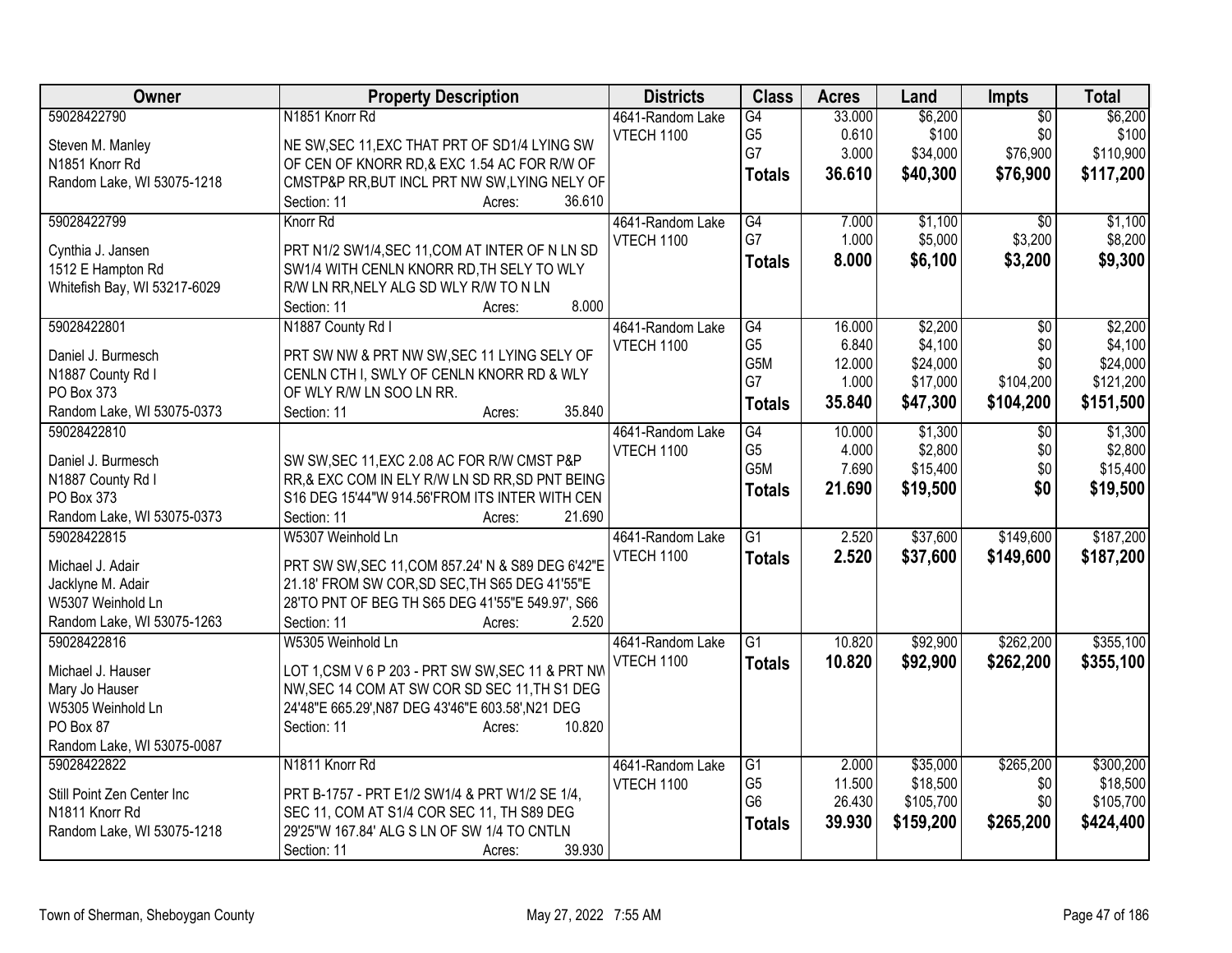| <b>Owner</b>               | <b>Property Description</b>                              | <b>Districts</b>  | <b>Class</b>    | <b>Acres</b> | Land     | <b>Impts</b>    | <b>Total</b> |
|----------------------------|----------------------------------------------------------|-------------------|-----------------|--------------|----------|-----------------|--------------|
| 59028422823                | N1800 Knorr Rd                                           | 4641-Random Lake  | $\overline{G1}$ | 1.000        | \$25,000 | \$280,800       | \$305,800    |
| Kenneth B. Mehring         | PRT B-1757 - PRT SE SW & SW SW, SEC 11, COM AT           | <b>VTECH 1100</b> | G4              | 11.000       | \$2,100  | \$0             | \$2,100      |
| Laura Mehring              | S1/4 COR, SD SEC, TH N0 DEG 08'40"E 1264.74', S89        |                   | G <sub>5</sub>  | 4.830        | \$3,100  | \$0             | \$3,100      |
| N1800 Knorr Rd             | DEG 27'W 1041.19'TO CENLN KNORR RD, S34 DEG              |                   | <b>Totals</b>   | 16.830       | \$30,200 | \$280,800       | \$311,000    |
| Random Lake, WI 53075-1217 | 16.830<br>Section: 11<br>Acres:                          |                   |                 |              |          |                 |              |
| 59028422824                | N1808 Knorr Rd                                           | 4641-Random Lake  | $\overline{G1}$ | 5.060        | \$42,800 | \$334,400       | \$377,200    |
|                            |                                                          | VTECH 1100        | <b>Totals</b>   | 5.060        | \$42,800 | \$334,400       | \$377,200    |
| Jeremy J. Horn             | LOT 1 3CSM129 #998925 IN S1/2 SW1/4 SEC 11,              |                   |                 |              |          |                 |              |
| Megan C. Horn              | T13N, R21E; AND ALSO COM AT SW COR SD LOT 1;             |                   |                 |              |          |                 |              |
| N1808 Knorr Rd             | TH N79-40-47E (REC AS N81-24-57E), 911.79' TO W<br>5.060 |                   |                 |              |          |                 |              |
| Random Lake, WI 53075-1217 | Section: 11<br>Acres:                                    |                   |                 |              |          |                 |              |
| 59028422830                | State Highway 57                                         | 4641-Random Lake  | $\overline{G6}$ | 9.000        | \$36,000 | \$0             | \$36,000     |
| James S. Hagen             | N1/4 NE SE, SEC 11, EXC PRT FOR HWY AS REC IN            | <b>VTECH 1100</b> | <b>Totals</b>   | 9.000        | \$36,000 | \$0             | \$36,000     |
| Karen Rae Hagen            | VOL 398 P 239/41.                                        |                   |                 |              |          |                 |              |
| N1958 State Highway 57     |                                                          |                   |                 |              |          |                 |              |
| Random Lake, WI 53075-1349 | 9.000<br>Section: 11<br>Acres:                           |                   |                 |              |          |                 |              |
| 59028422840                | State Highway 57                                         | 4641-Random Lake  | $\overline{G2}$ | 1.000        | \$6,000  | \$9,000         | \$15,000     |
| David Murre                | S 3/4 NE SE, SEC 11, EXC COM AT SW COR SD1/4, TH         | <b>VTECH 1100</b> | G <sub>5</sub>  | 15.370       | \$30,700 | \$0             | \$30,700     |
| Denise Murre               | N 31 RDS, E 36 RDS, S 31 RDS, TH W 36 RDS TO             |                   | <b>Totals</b>   | 16.370       | \$36,700 | \$9,000         | \$45,700     |
| N1812 State Highway 57     | BEG,& EXC THE S 4 AC OF ABOVE DESC,& EXC PRT             |                   |                 |              |          |                 |              |
| Random Lake, WI 53075-1342 | 16.370<br>Section: 11<br>Acres:                          |                   |                 |              |          |                 |              |
| 59028422850                |                                                          | 4641-Random Lake  | G5              | 1.980        | \$4,000  | $\overline{60}$ | \$4,000      |
|                            |                                                          | VTECH 1100        | G <sub>6</sub>  | 2.000        | \$8,000  | \$0             | \$8,000      |
| David B. Murre             | PRT NE SE, SEC 11, COM 45 RDS W OF SE                    |                   | <b>Totals</b>   | 3.980        | \$12,000 | \$0             | \$12,000     |
| Denise M. Murre            | COR, SD1/4, TH W 36 RDS, N 31 RDS, E 36 RDS, TH S 31     |                   |                 |              |          |                 |              |
| N1812 State Highway 57     | RDS TO BEG, EXC THE S 3 AC                               |                   |                 |              |          |                 |              |
| Random Lake, WI 53075-1342 | 3.980<br>Section: 11<br>Acres:                           |                   |                 |              |          |                 |              |
| 59028422860                | N1812 State Highway 57                                   | 4641-Random Lake  | $\overline{G1}$ | 1.000        | \$25,000 | \$11,100        | \$36,100     |
| David Murre                | S 3 AC OF W 36 RDS & S 4 AC OF E 45 RDS OF NE            | VTECH 1100        | G <sub>2</sub>  | 3.000        | \$18,000 | \$0             | \$18,000     |
| Denise Murre               | SE, SEC 11, EXC PRT FOR HWY AS REC IN V 398 P            |                   | G <sub>6</sub>  | 2.180        | \$8,700  | \$0             | \$8,700      |
| N1812 State Highway 57     | 15.                                                      |                   | <b>Totals</b>   | 6.180        | \$51,700 | \$11,100        | \$62,800     |
| Random Lake, WI 53075-1342 | 6.180<br>Section: 11<br>Acres:                           |                   |                 |              |          |                 |              |
| 59028422870                |                                                          | 4641-Random Lake  | $\overline{G5}$ | 5.000        | \$3,500  | $\overline{50}$ | \$3,500      |
|                            |                                                          | <b>VTECH 1100</b> | <b>Totals</b>   | 5.000        | \$3,500  | \$0             | \$3,500      |
| Lee A. Abraham             | PRT NW SE, SEC 11, COM AT NE COR, TH W 10 RDS, S         |                   |                 |              |          |                 |              |
| N1721 Knorr Rd             | 80 RDS, E 10 RDS, TH N 80 RDS TO BEG.                    |                   |                 |              |          |                 |              |
| Random Lake, WI 53075-1218 | 5.000                                                    |                   |                 |              |          |                 |              |
|                            | Section: 11<br>Acres:                                    |                   |                 |              |          |                 |              |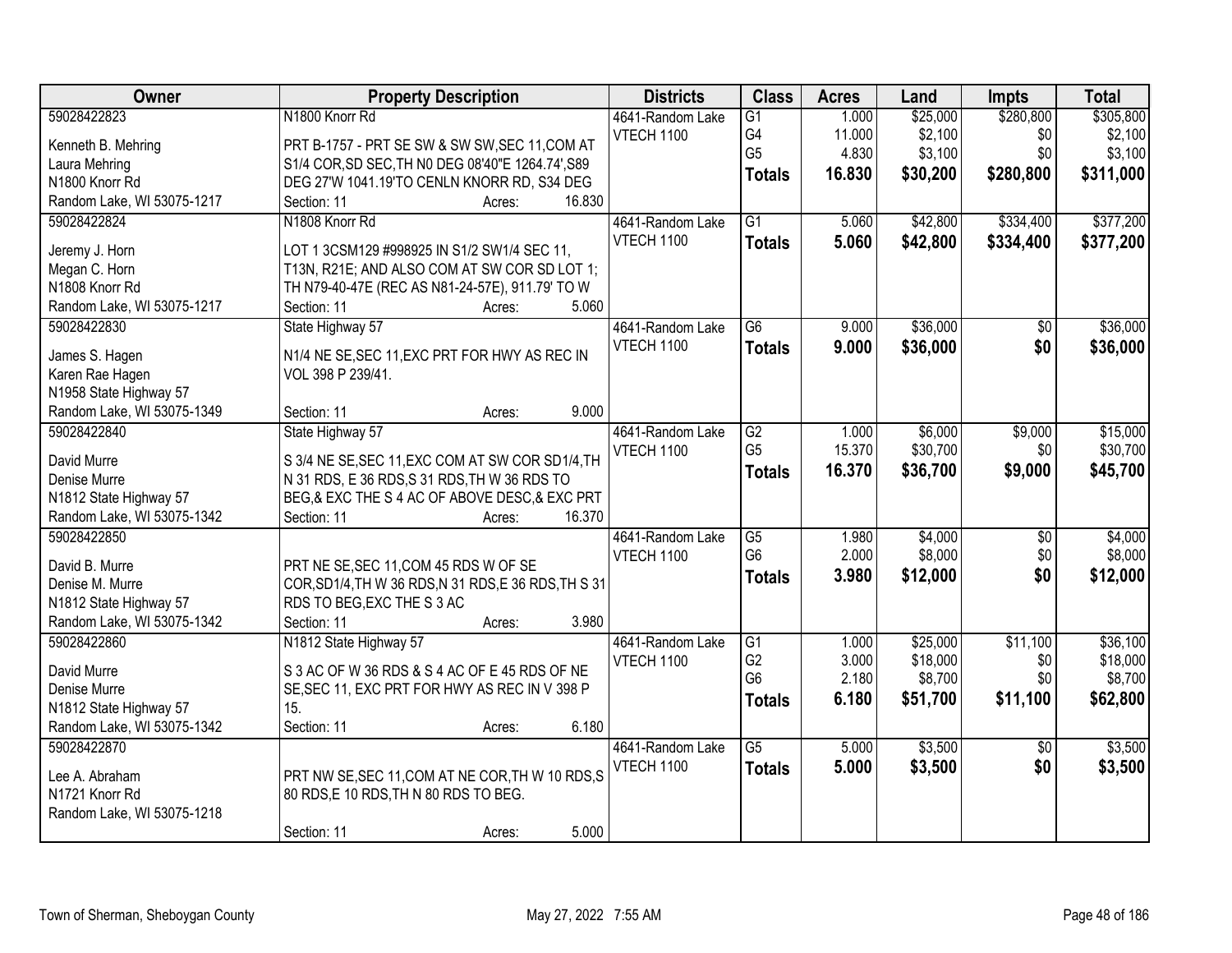| Owner                                          | <b>Property Description</b>                                                     |        |        | <b>Districts</b>  | <b>Class</b>    | <b>Acres</b> | Land          | <b>Impts</b>    | <b>Total</b> |
|------------------------------------------------|---------------------------------------------------------------------------------|--------|--------|-------------------|-----------------|--------------|---------------|-----------------|--------------|
| 59028422880                                    | Knorr <sub>Rd</sub>                                                             |        |        | 4641-Random Lake  | $\overline{G5}$ | 20.000       | \$14,000      | $\overline{50}$ | \$14,000     |
| Kenneth Wilkens                                | PRT NW SE, SEC 11, COM 10 RDS W OF NE COR                                       |        |        | <b>VTECH 1100</b> | <b>Totals</b>   | 20.000       | \$14,000      | \$0             | \$14,000     |
| N1725 Knorr Rd                                 | SD1/4, TH W 40 RDS, S 80 RDS, E 40 RDS, TH N 80                                 |        |        |                   |                 |              |               |                 |              |
| Random Lake, WI 53075-1218                     | RDS TO BEG.                                                                     |        |        |                   |                 |              |               |                 |              |
|                                                | Section: 11                                                                     | Acres: | 20.000 |                   |                 |              |               |                 |              |
| 59028422910                                    | Knorr <sub>Rd</sub>                                                             |        |        | 4641-Random Lake  | G5              | 16.000       | \$11,200      | $\overline{50}$ | \$11,200     |
|                                                |                                                                                 |        |        | <b>VTECH 1100</b> | G <sub>6</sub>  | 4.000        | \$8,000       | \$0             | \$8,000      |
| Kenneth Wilkens                                | E1/2 SW SE, SEC 11.                                                             |        |        |                   | <b>Totals</b>   | 20.000       | \$19,200      | \$0             | \$19,200     |
| N1725 Knorr Rd                                 |                                                                                 |        |        |                   |                 |              |               |                 |              |
| Random Lake, WI 53075-1218                     | Section: 11                                                                     | Acres: | 20.000 |                   |                 |              |               |                 |              |
| 59028422920                                    |                                                                                 |        |        | 4641-Random Lake  | $\overline{G5}$ | 6.350        | \$4,400       | \$0             | \$4,400      |
|                                                |                                                                                 |        |        | <b>VTECH 1100</b> |                 | 6.350        | \$4,400       | \$0             | \$4,400      |
| Kenneth Wilkens                                | PRT SW SE, SEC 11, COM AT NE COR OF W1/2                                        |        |        |                   | <b>Totals</b>   |              |               |                 |              |
| N1725 Knorr Rd                                 | SD1/4, TH W 209.75', S 1320', E 209.75', TH N 1320'TO                           |        |        |                   |                 |              |               |                 |              |
| Random Lake, WI 53075-1218                     | BEG.                                                                            |        |        |                   |                 |              |               |                 |              |
|                                                | Section: 11                                                                     | Acres: | 6.350  |                   |                 |              |               |                 |              |
| 59028422930                                    |                                                                                 |        |        | 4641-Random Lake  | $\overline{G5}$ | 3.250        | \$2,300       | \$0             | \$2,300      |
| Still Point Zen Center Inc                     | PRT SW SE, SEC 11, COM 209 3/4'W OF NE COR W1/2                                 |        |        | <b>VTECH 1100</b> | G <sub>6</sub>  | 3.250        | \$13,000      | \$0             | \$13,000     |
| N1811 Knorr Rd                                 | SD 1/4, TH W 126 1/2', S 924', W 337'TO N&S1/4 LN, S                            |        |        |                   | <b>Totals</b>   | 6.500        | \$15,300      | \$0             | \$15,300     |
| Random Lake, WI 53075-1218                     | 396'TO S 1/4 POST, E 464 1/2', TH N TO BEG.                                     |        |        |                   |                 |              |               |                 |              |
|                                                | Section: 11                                                                     | Acres: | 6.500  |                   |                 |              |               |                 |              |
| 59028422950                                    | Knorr Rd                                                                        |        |        | 4641-Random Lake  | $\overline{W8}$ | 21.810       | $($ \$87,200) | $\overline{30}$ | \$0          |
|                                                |                                                                                 |        |        | <b>VTECH 1100</b> | <b>Totals</b>   | 21.810       | \$0           | \$0             | \$0          |
| David J. Weinhold et al<br>829 Fond Du Lac Ave | THE E 26.67 AC OF SE SE, SEC 11, EXC PRT FOR<br>HWY AS REC IN VOL 400 P 592/93. |        |        |                   |                 |              |               |                 |              |
| Sheboygan Fls, WI 53085-1109                   |                                                                                 |        |        |                   |                 |              |               |                 |              |
|                                                | Section: 11                                                                     | Acres: | 21.810 |                   |                 |              |               |                 |              |
| 59028422960                                    | N1725 Knorr Rd                                                                  |        |        | 4641-Random Lake  | $\overline{G1}$ | 8.330        | \$81,700      | \$243,800       | \$325,500    |
|                                                |                                                                                 |        |        | <b>VTECH 1100</b> | <b>Totals</b>   | 8.330        | \$81,700      | \$243,800       | \$325,500    |
| Kenneth Wilkens                                | LOT 1 CSM V 7 P 97 - PRT SE SE, SEC 11, COM N88                                 |        |        |                   |                 |              |               |                 |              |
| N1725 Knorr Rd                                 | DEG 37' 50"E 1331.86'FROM S1/4 COR SD SEC, TH N0                                |        |        |                   |                 |              |               |                 |              |
| Random Lake, WI 53075-1218                     | DEG 3'41"W 1327.04', N88 DEG 37'39"E 209.35', S5 DEC                            |        |        |                   |                 |              |               |                 |              |
|                                                | Section: 11                                                                     | Acres: | 8.330  |                   |                 |              |               |                 |              |
| 59028422961                                    | N1721 Knorr Rd                                                                  |        |        | 4641-Random Lake  | $\overline{G1}$ | 5.000        | \$65,000      | \$129,600       | \$194,600    |
| Lee A. Abraham                                 | LOT 2 CSM V 7 P 97 - PRT SE SE, SEC 11, COM N88                                 |        |        | <b>VTECH 1100</b> | <b>Totals</b>   | 5.000        | \$65,000      | \$129,600       | \$194,600    |
| N1721 Knorr Rd                                 | DEG 37' 50"E 1669.53'FROM S1/4 COR, SD SEC, TH                                  |        |        |                   |                 |              |               |                 |              |
| Random Lake, WI 53075-1218                     | N5 DEG 35'43"W 1330.30', N88 DEG 37'39"E 228.32', S0                            |        |        |                   |                 |              |               |                 |              |
|                                                | Section: 11                                                                     | Acres: | 5.000  |                   |                 |              |               |                 |              |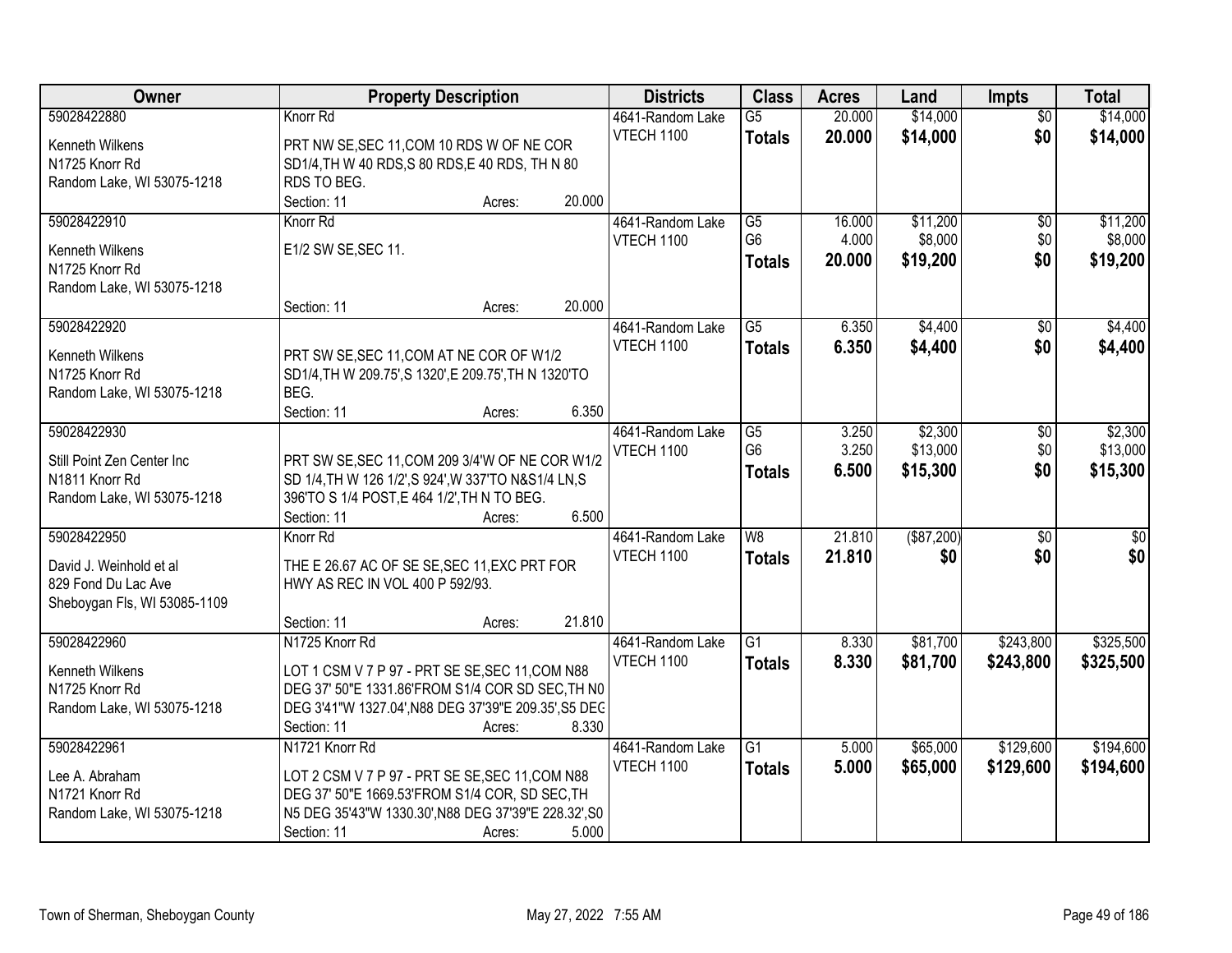| Owner                                      | <b>Property Description</b>                                                                | <b>Districts</b>            | <b>Class</b>           | <b>Acres</b> | Land            | <b>Impts</b>    | <b>Total</b> |
|--------------------------------------------|--------------------------------------------------------------------------------------------|-----------------------------|------------------------|--------------|-----------------|-----------------|--------------|
| 59028422970                                | County Rd CC                                                                               | 4641-Random Lake            | $\overline{\text{X2}}$ | 8.290        | $\overline{50}$ | $\overline{50}$ | \$0          |
| State of Wisconsin Dept of Transportatic   | NE NW R/W. 2.05 AC; SE NW R/W. 2.08 AC. NE SW                                              | VTECH 1100                  | <b>Totals</b>          | 8.290        | \$0             | \$0             | \$0          |
| 4802 Sheboygan Ave Rm 701                  | R/W. 1.54 AC; NW SW R/W. 0.54 AC. SW SW R/W. 2.08                                          |                             |                        |              |                 |                 |              |
| PO Box 7914                                | AC.                                                                                        |                             |                        |              |                 |                 |              |
| Madison, WI 53707-7914                     | Section: 11<br>8.290<br>Acres:                                                             |                             |                        |              |                 |                 |              |
| 59028422980                                | County Rd CC                                                                               | 4641-Random Lake            | $\overline{\chi_3}$    | 18.810       | $\overline{50}$ | $\overline{50}$ | \$0          |
| Sheboygan County (Hwy)                     | PRT TAKEN FOR HWY IN SEC 11, AS REC IN V 398 P                                             | <b>VTECH 1100</b>           | <b>Totals</b>          | 18.810       | \$0             | \$0             | \$0          |
| Attn: Hwy                                  | 15, V 398 P 239-41, V 400 P 360-61, V 400 P 592-93, V                                      |                             |                        |              |                 |                 |              |
| W5741 County Rd J                          | 402 P 171-73, V 533 P 278-79, V 535 P 513-14, V 535 P                                      |                             |                        |              |                 |                 |              |
| Plymouth, WI 53073-3340                    | 18.810<br>Section: 11<br>Acres:                                                            |                             |                        |              |                 |                 |              |
| 59028422990                                | County Rd CC                                                                               | 4137-Oostburg               | G4                     | 26.160       | \$4,400         | \$0             | \$4,400      |
| <b>Gary Navis</b>                          | NE NE, SEC 12, EXC S 5 AC, SUBJ TO HWY CONV REC                                            | <b>VTECH 1100</b>           | G <sub>5</sub>         | 2.000        | \$600           | \$0             | \$600        |
| 2622 Fell Rd                               | IN V 1108 P 876-77,& ALSO EXC BEG S0 DEG 14'20"W                                           |                             | G7                     | 1.000        | \$5,000         | \$8,700         | \$13,700     |
| Madison, WI 53713-2240                     | 300'FROM NE COR SD SEC, TH CONT S0 DEG 14'                                                 |                             | <b>Totals</b>          | 29.160       | \$10,000        | \$8,700         | \$18,700     |
|                                            | 29.160<br>Section: 12<br>Acres:                                                            |                             |                        |              |                 |                 |              |
| 59028423000                                | County Rd CC                                                                               | 4137-Oostburg               | G5                     | 5.000        | \$10,500        | $\sqrt[6]{3}$   | \$10,500     |
|                                            |                                                                                            | <b>VTECH 1100</b>           | <b>Totals</b>          | 5.000        | \$10,500        | \$0             | \$10,500     |
| Anthony Pohl<br>4897 Lois Ln               | S 5 AC OF NE NE, SEC 12.                                                                   |                             |                        |              |                 |                 |              |
| West Bend, WI 53095-9132                   |                                                                                            |                             |                        |              |                 |                 |              |
|                                            | 5.000<br>Section: 12<br>Acres:                                                             |                             |                        |              |                 |                 |              |
| 59028423001                                | N2084 County Rd CC                                                                         | 4137-Oostburg               | $\overline{G1}$        | 3.840        | \$44,200        | \$149,100       | \$193,300    |
|                                            |                                                                                            | <b>VTECH 1100</b>           | <b>Totals</b>          | 3.840        | \$44,200        | \$149,100       | \$193,300    |
| David C. Syvreson                          | LOT 1 CSM V15 P 243-44 - PRT NE NE, SEC 12, BEG                                            |                             |                        |              |                 |                 |              |
| Sharon M. Syvreson<br>234 E Fairy Chasm Rd | SO DEG 14' 20"W 300'FROM NE COR SD SEC, TH<br>CONT S0 DEG 14'20"W 121.01', S88 DEG 54'12"W |                             |                        |              |                 |                 |              |
| Milwaukee, WI 53217-1805                   | 3.840<br>Section: 12<br>Acres:                                                             |                             |                        |              |                 |                 |              |
| 59028423010                                | County Rd A S                                                                              | 4137-Oostburg               | G4                     | 28.630       | \$4,800         | $\overline{50}$ | \$4,800      |
|                                            |                                                                                            | VTECH 1100                  | G <sub>5</sub>         | 1.000        | \$700           | \$0             | \$700        |
| <b>Gary Navis</b>                          | NW NE, SEC 12, EXC S 5 AC, SUBJ TO HWY CONV REC                                            |                             | G <sub>5</sub> M       | 4.000        | \$8,000         | \$0             | \$8,000      |
| 2622 Fell Rd                               | IN V 1108 P 876-77.                                                                        |                             | <b>Totals</b>          | 33.630       | \$13,500        | \$0             | \$13,500     |
| Madison, WI 53713-2240                     |                                                                                            |                             |                        |              |                 |                 |              |
| 59028423020                                | 33.630<br>Section: 12<br>Acres:                                                            |                             | $\overline{G4}$        | 3.000        | \$500           | $\overline{50}$ | \$500        |
|                                            |                                                                                            | 4137-Oostburg<br>VTECH 1100 | G <sub>5</sub> M       | 2.000        | \$4,000         | \$0             | \$4,000      |
| Anthony Pohl                               | S 5 AC OF NW NE, SEC 12.                                                                   |                             | <b>Totals</b>          | 5.000        | \$4,500         | \$0             | \$4,500      |
| 4897 Lois Ln                               |                                                                                            |                             |                        |              |                 |                 |              |
| West Bend, WI 53095-9132                   |                                                                                            |                             |                        |              |                 |                 |              |
|                                            | 5.000<br>Section: 12<br>Acres:                                                             |                             |                        |              |                 |                 |              |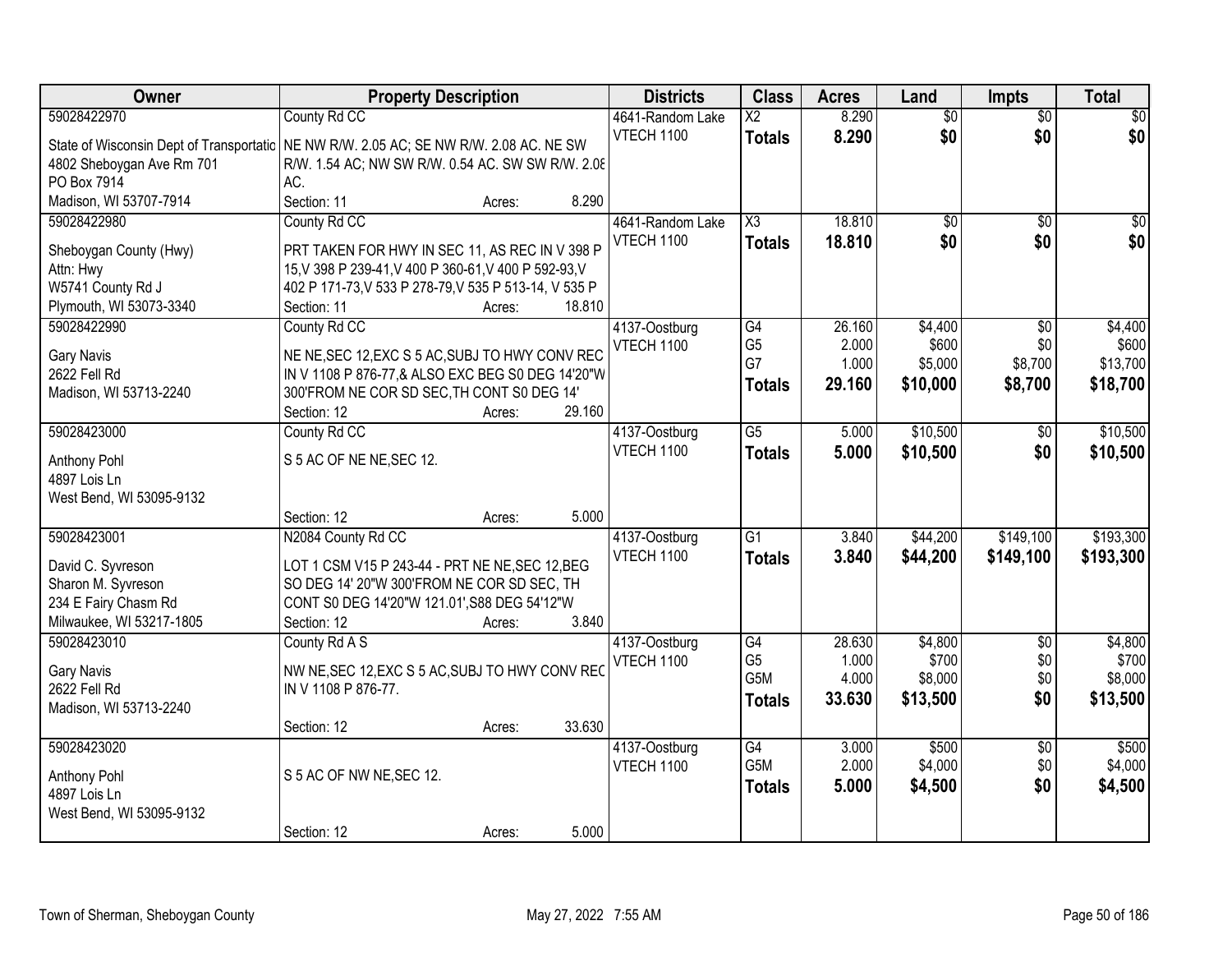| Owner                      |                                                       | <b>Property Description</b> |        | <b>Districts</b>  | <b>Class</b>    | <b>Acres</b> | Land     | Impts           | <b>Total</b> |
|----------------------------|-------------------------------------------------------|-----------------------------|--------|-------------------|-----------------|--------------|----------|-----------------|--------------|
| 59028423030                |                                                       |                             |        | 4137-Oostburg     | G4              | 30.000       | \$4,900  | $\overline{50}$ | \$4,900      |
| Anthony Pohl               | SW NE, SEC 12.                                        |                             |        | <b>VTECH 1100</b> | G5M             | 10.000       | \$20,000 | \$0             | \$20,000     |
| 4897 Lois Ln               |                                                       |                             |        |                   | <b>Totals</b>   | 40.000       | \$24,900 | \$0             | \$24,900     |
| West Bend, WI 53095-9132   |                                                       |                             |        |                   |                 |              |          |                 |              |
|                            | Section: 12                                           | Acres:                      | 40.000 |                   |                 |              |          |                 |              |
| 59028423040                | N1918 County Rd CC                                    |                             |        | 4137-Oostburg     | $\overline{G1}$ | 5.000        | \$50,000 | \$222,300       | \$272,300    |
| Greg A. Lemahieu           | TR 1 CSM V4 P 230 - PRT SE NE, SEC 12, COM AT         |                             |        | <b>VTECH 1100</b> | <b>Totals</b>   | 5.000        | \$50,000 | \$222,300       | \$272,300    |
| Sandra J. Lemahieu         | E1/4 COR, SD SEC, TH S88 DEG 23'42"W 468.87', N       |                             |        |                   |                 |              |          |                 |              |
| N1918 County Rd Cc         | 464.70', N88 DEG 23'42"E 468.87', TH S 464.70' TO BEG |                             |        |                   |                 |              |          |                 |              |
| Cedar Grove, WI 53013-1110 | Section: 12                                           | Acres:                      | 5.000  |                   |                 |              |          |                 |              |
| 59028423041                | County Rd CC                                          |                             |        | 4137-Oostburg     | $\overline{G5}$ | 35.000       | \$70,700 | \$0             | \$70,700     |
| Anthony Pohl               | SE NE, SEC 12, EXC THE S 464. 70' OF THE E 468.87'    |                             |        | VTECH 1100        | <b>Totals</b>   | 35.000       | \$70,700 | \$0             | \$70,700     |
| 4897 Lois Ln               | THEREOF.                                              |                             |        |                   |                 |              |          |                 |              |
| West Bend, WI 53095-9132   |                                                       |                             |        |                   |                 |              |          |                 |              |
|                            | Section: 12                                           | Acres:                      | 35.000 |                   |                 |              |          |                 |              |
| 59028423050                | County Rd A S                                         |                             |        | 4641-Random Lake  | G4              | 34.280       | \$5,800  | $\sqrt[6]{3}$   | \$5,800      |
| Gary A. Nothem             | NE NW, SEC 12, SUBJ TO HWY CONV REC IN V 1107 F       |                             |        | VTECH 1100        | G <sub>5</sub>  | 2.000        | \$2,200  | \$0             | \$2,200      |
| W4743 S County Rd A        | 887, ALSO EXC CSM V19 P 57-58, #1653641.              |                             |        |                   | <b>Totals</b>   | 36.280       | \$8,000  | \$0             | \$8,000      |
| Waldo, WI 53093-1606       |                                                       |                             |        |                   |                 |              |          |                 |              |
|                            | Section: 12                                           | Acres:                      | 36.280 |                   |                 |              |          |                 |              |
| 59028423051                | W4773 County Rd A S                                   |                             |        | 4641-Random Lake  | $\overline{G1}$ | 2.500        | \$37,500 | \$131,800       | \$169,300    |
| Chad L. Rosengren          | LOT 1 CSM V19 P 57-58,#1653641 - PRT NE NW, SEC       |                             |        | <b>VTECH 1100</b> | <b>Totals</b>   | 2.500        | \$37,500 | \$131,800       | \$169,300    |
| W4773 S County Rd A        | 12.                                                   |                             |        |                   |                 |              |          |                 |              |
| Waldo, WI 53093-1606       |                                                       |                             |        |                   |                 |              |          |                 |              |
|                            | Section: 12                                           | Acres:                      | 2.500  |                   |                 |              |          |                 |              |
| 59028423060                | W4881 County Rd A S                                   |                             |        | 4641-Random Lake  | $\overline{G1}$ | 1.000        | \$25,000 | \$134,900       | \$159,900    |
| Macks Storage LLC          | NW NW, SEC 12, EXC PRT FOR HWY AS REC IN VOL          |                             |        | <b>VTECH 1100</b> | G4              | 24.000       | \$5,000  | \$0             | \$5,000      |
| W4925 Kohler Dr            | 398 P 449-50, SUBJ TO HWY CONV REC IN V 1103 P        |                             |        |                   | G <sub>5</sub>  | 8.010        | \$5,600  | \$0             | \$5,600      |
| Fredonia, WI 53021-9748    | 866,& ALSO EXC FOR HWY CONV REC IN V 1728 P           |                             |        |                   | G5M             | 5.000        | \$10,000 | \$0             | \$10,000     |
|                            | Section: 12                                           | Acres:                      | 38.010 |                   | <b>Totals</b>   | 38.010       | \$45,600 | \$134,900       | \$180,500    |
| 59028423070                | W4864 Nifty Ln                                        |                             |        | 4641-Random Lake  | $\overline{G1}$ | 2.000        | \$35,000 | \$214,000       | \$249,000    |
| Frederick W. Niffenegger   | SW NW, SEC 12, EXC THE W 289.5' OF THE N 366' OF      |                             |        | VTECH 1100        | G4              | 5.000        | \$900    | \$0             | \$900        |
| Tammie J. Niffenegger      | SD1/4, & EXC PRT FOR HWY AS REC IN VOL 398 P          |                             |        |                   | G <sub>5</sub>  | 15.760       | \$25,000 | \$0             | \$25,000     |
| W4864 Nifty                | 239-41,& ALSO EXC COM N01 DEG 45'38"W 642.08'&        |                             |        |                   | G <sub>6</sub>  | 4.000        | \$16,000 | \$0             | \$16,000     |
| Waldo, WI 53093-1643       | Section: 12                                           | Acres:                      | 26.760 |                   | <b>Totals</b>   | 26.760       | \$76,900 | \$214,000       | \$290,900    |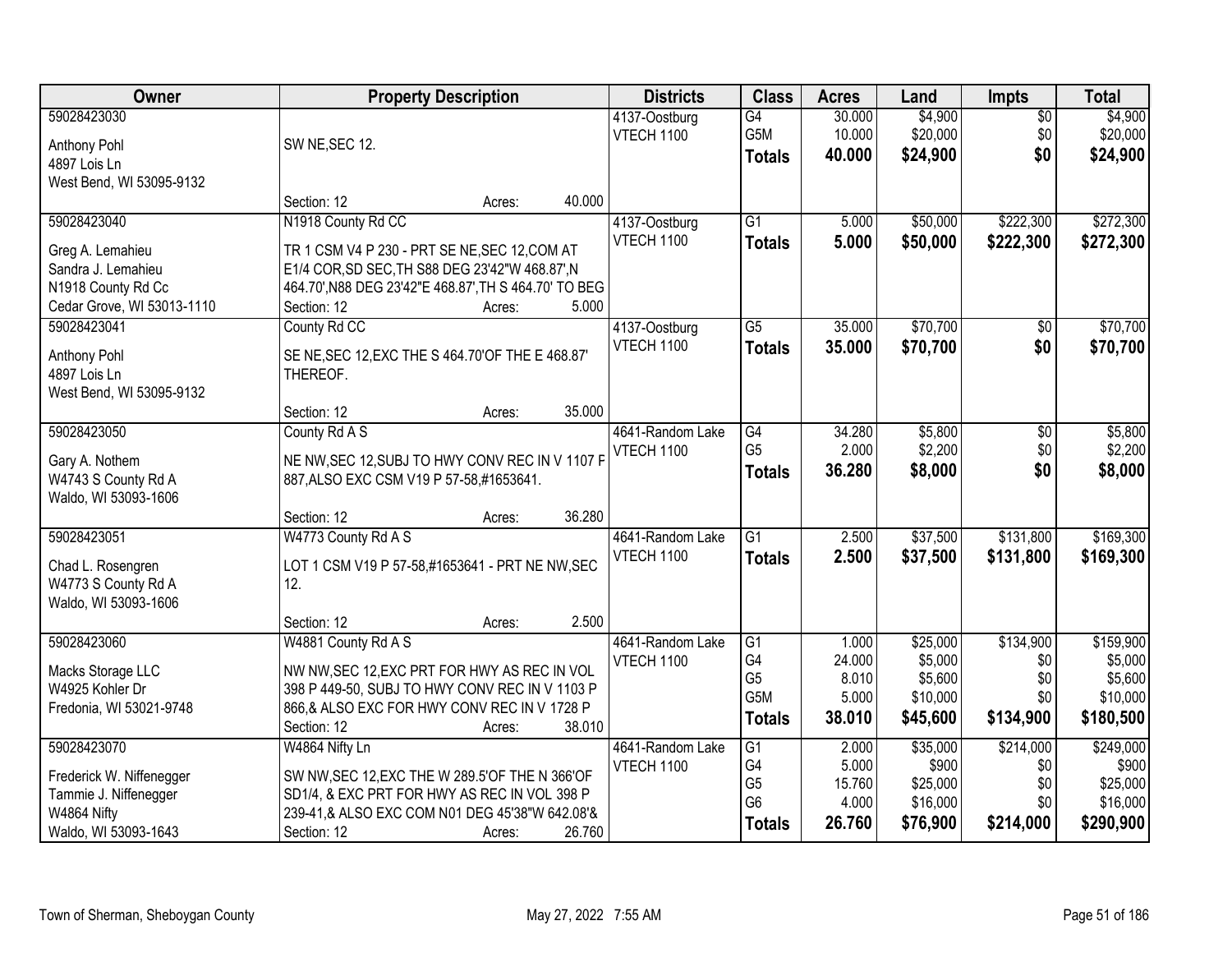| Owner                                                                                    | <b>Property Description</b>                       |        |        | <b>Districts</b>  | <b>Class</b>           | <b>Acres</b> | Land     | <b>Impts</b>    | <b>Total</b>    |
|------------------------------------------------------------------------------------------|---------------------------------------------------|--------|--------|-------------------|------------------------|--------------|----------|-----------------|-----------------|
| 59028423080                                                                              | W4880 Nifty Ln                                    |        |        | 4641-Random Lake  | $\overline{G1}$        | 1.700        | \$32,000 | \$123,500       | \$155,500       |
| Christopher L. Niemuth                                                                   | THE W 289.5'OF THE N 366'OF SW NW, SEC 12, EXC    |        |        | VTECH 1100        | <b>Totals</b>          | 1.700        | \$32,000 | \$123,500       | \$155,500       |
| Amanda L. Niemuth                                                                        | PRT FOR HWY AS REC IN VOL 398 P 239/41,& V 1732   |        |        |                   |                        |              |          |                 |                 |
| W4880 Nifty                                                                              | P 106-07,#1568956.                                |        |        |                   |                        |              |          |                 |                 |
| Waldo, WI 53093-1643                                                                     | Section: 12                                       | Acres: | 1.700  |                   |                        |              |          |                 |                 |
| 59028423081                                                                              | W4848 Nifty Ln                                    |        |        | 4641-Random Lake  | $\overline{G1}$        | 10.000       | \$75,000 | \$192,100       | \$267,100       |
|                                                                                          |                                                   |        |        | <b>VTECH 1100</b> | <b>Totals</b>          | 10.000       | \$75,000 | \$192,100       | \$267,100       |
| John M. Niffenegger                                                                      | LOT 1, CSM V 10 P 255 - PRT SW NW, SEC 12, COM    |        |        |                   |                        |              |          |                 |                 |
| Christine S. Stadler                                                                     | N01 DEG 45' 38"W 642.08'& N86 DEG 52'E            |        |        |                   |                        |              |          |                 |                 |
| W4848 Nifty                                                                              | 715.18'FROM W1/4 COR SD SEC, TH CONT N86 DEG      |        |        |                   |                        |              |          |                 |                 |
| Waldo, WI 53093-1643                                                                     | Section: 12                                       | Acres: | 10.000 |                   |                        |              |          |                 |                 |
| 59028423090                                                                              | W4743 County Rd A S                               |        |        | 4641-Random Lake  | $\overline{G1}$        | 1.000        | \$35,000 | \$214,800       | \$249,800       |
| Gary A. Nothem                                                                           | SE NW, SEC 12.                                    |        |        | VTECH 1100        | G4                     | 36.000       | \$5,500  | \$0             | \$5,500         |
| W4743 S County Rd A                                                                      |                                                   |        |        |                   | G <sub>5</sub> M       | 3.000        | \$6,000  | \$0             | \$6,000         |
| Waldo, WI 53093-1606                                                                     |                                                   |        |        |                   | <b>Totals</b>          | 40.000       | \$46,500 | \$214,800       | \$261,300       |
|                                                                                          | Section: 12                                       | Acres: | 40.000 |                   |                        |              |          |                 |                 |
| 59028423100                                                                              |                                                   |        |        | 4641-Random Lake  | G5                     | 40.000       | \$28,000 | $\sqrt[6]{}$    | \$28,000        |
|                                                                                          |                                                   |        |        | VTECH 1100        | <b>Totals</b>          | 40.000       | \$28,000 | \$0             | \$28,000        |
| Gary A. Nothem                                                                           | NE SW, SEC 12.                                    |        |        |                   |                        |              |          |                 |                 |
| W4743 S County Rd A                                                                      |                                                   |        |        |                   |                        |              |          |                 |                 |
| Waldo, WI 53093-1606                                                                     |                                                   |        |        |                   |                        |              |          |                 |                 |
|                                                                                          | Section: 12                                       | Acres: | 40.000 |                   |                        |              |          |                 |                 |
| 59028423110                                                                              | State Highway 57                                  |        |        | 4641-Random Lake  | $\overline{G6}$        | 40.000       | \$80,000 | $\overline{50}$ | \$80,000        |
| Frederick W. Niffenegger                                                                 | NW SW, SEC 12.                                    |        |        | <b>VTECH 1100</b> | <b>Totals</b>          | 40.000       | \$80,000 | \$0             | \$80,000        |
| Tammie J. Niffenegger                                                                    |                                                   |        |        |                   |                        |              |          |                 |                 |
| W4864 Nifty                                                                              |                                                   |        |        |                   |                        |              |          |                 |                 |
| Waldo, WI 53093-1643                                                                     | Section: 12                                       | Acres: | 40.000 |                   |                        |              |          |                 |                 |
| 59028423130                                                                              | State Highway 57                                  |        |        | 4641-Random Lake  | G1                     | 5.410        | \$52,100 | $\overline{60}$ | \$52,100        |
|                                                                                          |                                                   |        |        | VTECH 1100        | G <sub>5</sub>         | 1.010        | \$700    | \$0             | \$700           |
| David R. Kaiser                                                                          | PRT SW SW, SEC 12, COM AT NW COR, SD1/4, TH E     |        |        |                   | <b>Totals</b>          | 6.420        | \$52,800 | \$0             | \$52,800        |
| Donna L. Kaiser                                                                          | 197', S 326.25', W 197'TO CEN OF STH 57, TH N ALG |        |        |                   |                        |              |          |                 |                 |
| W6408 S County Rd A                                                                      | CEN SD HWY 326.25'TO BEG & ALSO COM 197' E OF     |        |        |                   |                        |              |          |                 |                 |
| Adell, WI 53001-1531                                                                     | Section: 12                                       | Acres: | 6.420  |                   |                        |              |          |                 |                 |
| 59028423151                                                                              | State Highway 57                                  |        |        | 4641-Random Lake  | $\overline{\text{X2}}$ | 74.300       | \$0      | $\overline{50}$ | $\overline{50}$ |
| State of Wisconsin Dept of Nat Resourc   PRT B-1517 - PRT S1/2 SW1/4, SEC 12, COM S1 DEG |                                                   |        |        | VTECH 1100        | <b>Totals</b>          | 74.300       | \$0      | \$0             | \$0             |
| PO Box 7921                                                                              | 29'02"W 1735.28'FROM W1/4 COR, SD SEC TH CONT     |        |        |                   |                        |              |          |                 |                 |
| Madison, WI 53707-7921                                                                   | S1 DEG 29'02"W 914.59'TO SW COR, SEC 12, ELY ALG  |        |        |                   |                        |              |          |                 |                 |
|                                                                                          | Section: 12                                       | Acres: | 74.300 |                   |                        |              |          |                 |                 |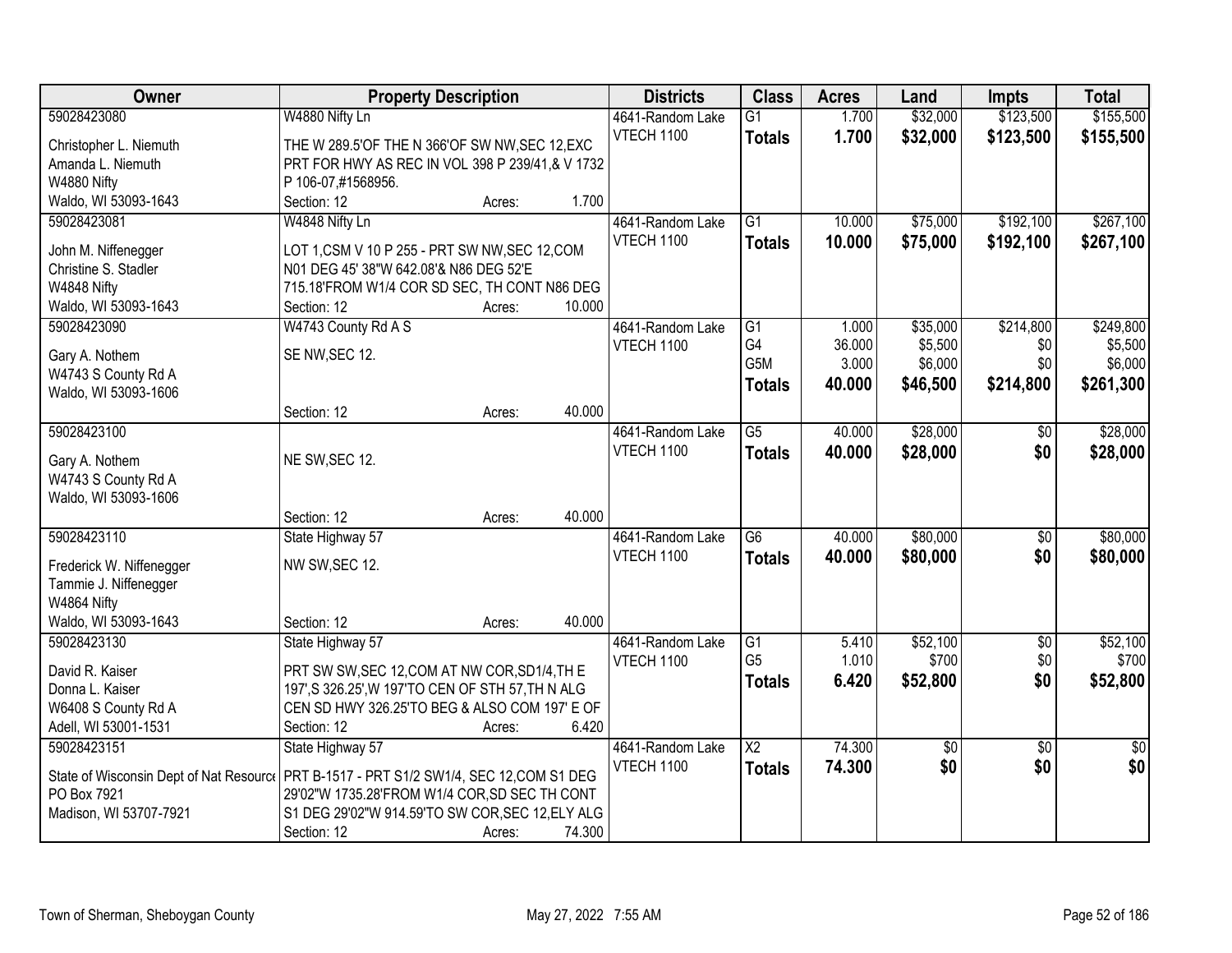| Owner                                                  | <b>Property Description</b>                           |                  | <b>Districts</b>  | <b>Class</b>    | <b>Acres</b> | Land            | <b>Impts</b>    | <b>Total</b>    |
|--------------------------------------------------------|-------------------------------------------------------|------------------|-------------------|-----------------|--------------|-----------------|-----------------|-----------------|
| 59028423161                                            | County Rd CC                                          |                  | 4641-Random Lake  | G4              | 24.000       | \$4,200         | $\overline{50}$ | \$4,200         |
| Dykstra, James Henry Dykstra Trust                     | LOT 3 CSM V15 P 162-63 - PRT NE SE & NW SE, SEC       |                  | VTECH 1100        | G <sub>5</sub>  | 2.250        | \$1,000         | \$0             | \$1,000         |
| James Henry Dykstra                                    | 12, COM AT CEN SD SEC, TH S0 DEG 15'35"W              |                  |                   | G5M             | 14.000       | \$28,000        | \$0             | \$28,000        |
| 6306 Hunting Ridge Ln                                  | 662.78'TO PNT OF BEG, TH N88 DEG 35'28"E              |                  |                   | <b>Totals</b>   | 40.250       | \$33,200        | \$0             | \$33,200        |
| Mclean, VA 22101-4151                                  | Section: 12                                           | 40.250<br>Acres: |                   |                 |              |                 |                 |                 |
| 59028423162                                            | County Rd CC                                          |                  | 4641-Random Lake  | G4              | 23.000       | \$3,700         | \$0             | \$3,700         |
|                                                        |                                                       |                  | VTECH 1100        | G <sub>5</sub>  | 1.250        | \$300           | \$0             | \$300           |
| Dykstra, James Henry Dykstra Trust                     | LOT 4 CSM V15 P 162-63 - PRT NE SE & NW SE, SEC       |                  |                   | G5M             | 16.000       | \$32,000        | \$0             | \$32,000        |
| James Henry Dykstra                                    | 12, BEG AT CEN SD SEC, TH N88 DEG 34' 38"E            |                  |                   | <b>Totals</b>   | 40.250       | \$36,000        | \$0             | \$36,000        |
| 6306 Hunting Ridge Ln                                  | 2644.97', S00 DEG 14' 07"W 663.40', S88 DEG 35'28"W   |                  |                   |                 |              |                 |                 |                 |
| Mclean, VA 22101-4151                                  | Section: 12                                           | 40.250<br>Acres: |                   |                 |              |                 |                 |                 |
| 59028423180                                            | County Rd CC                                          |                  | 1029 - Cedar      | $\overline{X2}$ | 40.000       | $\overline{50}$ | \$0             | $\sqrt{50}$     |
| State of Wisconsin Dept of Nat Resourc   SW SE, SEC 12 |                                                       |                  | Grove/Belgium     | <b>Totals</b>   | 40.000       | \$0             | \$0             | \$0             |
| PO Box 7921                                            |                                                       |                  | <b>VTECH 1100</b> |                 |              |                 |                 |                 |
| Madison, WI 53707-7921                                 |                                                       |                  |                   |                 |              |                 |                 |                 |
|                                                        | Section: 12                                           | 40.000<br>Acres: |                   |                 |              |                 |                 |                 |
| 59028423191                                            | County Rd CC                                          |                  | 4641-Random Lake  | G4              | 32.000       | \$4,500         | $\sqrt[6]{3}$   | \$4,500         |
|                                                        |                                                       |                  | VTECH 1100        | G <sub>5</sub>  | 1.260        | \$100           | \$0             | \$100           |
| Mary A. Dykstra                                        | LOT 2 CSM V15 P 162-63 - PRT SE SE, SEC 12, COM       |                  |                   | G5M             | 2.190        | \$4,400         | \$0             | \$4,400         |
| 4608 Wallace Ave                                       | AT SE COR SD SEC, TH NO DEG 14'07"E 479'TO PNT        |                  |                   | <b>Totals</b>   | 35.450       | \$9,000         | \$0             | \$9,000         |
| Monona, WI 53716-1041                                  | OF BEG, TH NO DEG 14'07"E 847.80', S88 DEG 36' 17"W   |                  |                   |                 |              |                 |                 |                 |
|                                                        | Section: 12                                           | 35.450<br>Acres: |                   |                 |              |                 |                 |                 |
| 59028423192                                            | N1726 County Rd CC                                    |                  | 1029 - Cedar      | $\overline{G1}$ | 4.810        | \$49,100        | \$143,300       | \$192,400       |
| Jean E. Harmeling                                      | LOT 1 CSM V15 P 66-67 - PRT SE SE, SEC 12, COM AT     |                  | Grove/Belgium     | <b>Totals</b>   | 4.810        | \$49,100        | \$143,300       | \$192,400       |
| N1726 County Rd Cc                                     | SE COR SD SEC, TH S88 DEG 37'56"W 438', NO DEG        |                  | <b>VTECH 1100</b> |                 |              |                 |                 |                 |
| Cedar Grove, WI 53013-1109                             | 14'07"E 479', N88 DEG 37'56"E 438', TH S0 DEG 14'07"W |                  |                   |                 |              |                 |                 |                 |
|                                                        | Section: 12                                           | 4.810<br>Acres:  |                   |                 |              |                 |                 |                 |
| 59028423200                                            | County Rd CC                                          |                  | 4641-Random Lake  | X3              | 0.730        | $\sqrt{6}$      | \$0             | \$0             |
|                                                        |                                                       |                  | VTECH 1100        | <b>Totals</b>   | 0.730        | \$0             | \$0             | \$0             |
| Sheboygan County (Hwy R/W)                             | PRT TAKEN FOR HWY IN SEC 12 AS REC IN VOL 398         |                  |                   |                 |              |                 |                 |                 |
| Attn: Hwy R/W                                          | P 239/41 & VOL 398 P 449/50.                          |                  |                   |                 |              |                 |                 |                 |
| W5741 County Rd J                                      |                                                       |                  |                   |                 |              |                 |                 |                 |
| Plymouth, WI 53073-3340                                | Section: 12                                           | 0.730<br>Acres:  |                   |                 |              |                 |                 |                 |
| 59028423201                                            | County Rd CC                                          |                  | 4641-Random Lake  | X3              | 5.660        | $\overline{50}$ | $\overline{50}$ | $\overline{30}$ |
| Sheboygan County                                       | PRT NW NW, SEC 12 1.07 AC. (KAPPEL) PRT N1/2          |                  | <b>VTECH 1100</b> | <b>Totals</b>   | 5.660        | \$0             | \$0             | \$0             |
| W5741 County Rd J                                      | NE1/4, SEC 12 3.37 AC. (A.NAVIS) PRT NE NW, SEC 12    |                  |                   |                 |              |                 |                 |                 |
| Plymouth, WI 53073-3340                                | 1.22 AC. (NOTHEM)                                     |                  |                   |                 |              |                 |                 |                 |
|                                                        | Section: 12                                           | 5.660<br>Acres:  |                   |                 |              |                 |                 |                 |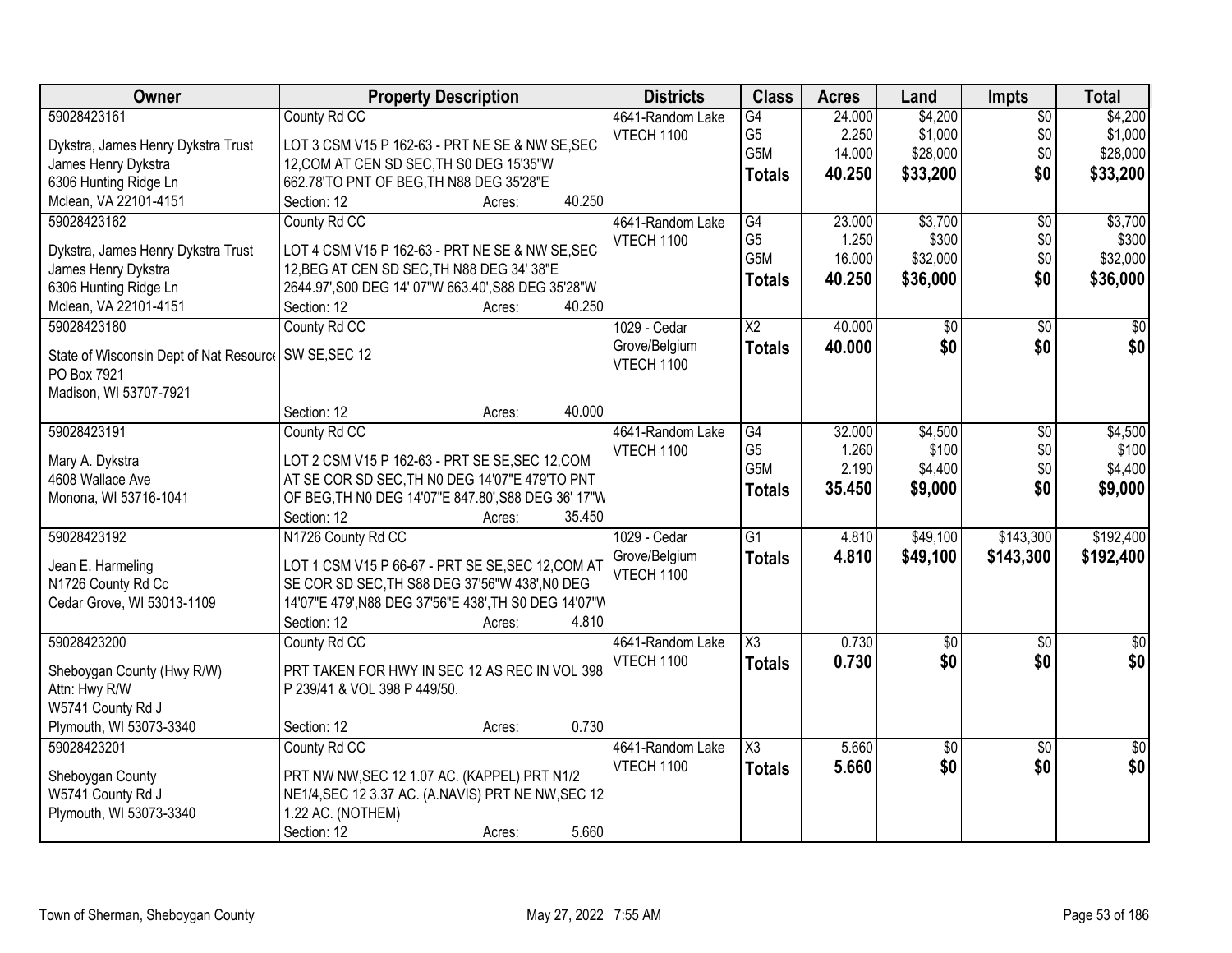| <b>Owner</b>                             | <b>Property Description</b>                     |        |        | <b>Districts</b>  | <b>Class</b>                       | <b>Acres</b>     | Land                 | <b>Impts</b>    | <b>Total</b>         |
|------------------------------------------|-------------------------------------------------|--------|--------|-------------------|------------------------------------|------------------|----------------------|-----------------|----------------------|
| 59028423202                              | County Rd CC                                    |        |        | 4641-Random Lake  | $\overline{X2}$                    | 1.730            | $\overline{50}$      | $\overline{50}$ | \$0                  |
| State of Wisconsin Dept of Transportatic | PRT NW NW, SEC 12 (KAPPEL) 0.68 AC. PRT SW      |        |        | VTECH 1100        | <b>Totals</b>                      | 1.730            | \$0                  | \$0             | \$0                  |
| 944 Vanderperren Way                     | NW, SEC 12 (MERRICK/ MORRIS) 0.73 AC. PRT SW    |        |        |                   |                                    |                  |                      |                 |                      |
| Green Bay, WI 54304-5344                 | NW, SEC 12 (NIFFENEGGER) 0.32 AC.               |        |        |                   |                                    |                  |                      |                 |                      |
|                                          | Section: 12                                     | Acres: | 1.730  |                   |                                    |                  |                      |                 |                      |
| 59028423210                              | County Rd CC                                    |        |        | 1029 - Cedar      | $\overline{G4}$                    | 33.010           | \$6,300              | $\overline{50}$ | \$6,300              |
| Mark I. Arentsen                         | NE NE, SEC 13, EXC CSM V18 P 56-57, #1607170.   |        |        | Grove/Belgium     | G <sub>5</sub>                     | 1.000            | \$700                | \$0             | \$700                |
| W4246 Risseeuw Rd                        |                                                 |        |        | VTECH 1100        | <b>Totals</b>                      | 34.010           | \$7,000              | \$0             | \$7,000              |
| Cedar Grove, WI 53013-1145               |                                                 |        |        |                   |                                    |                  |                      |                 |                      |
|                                          | Section: 13                                     | Acres: | 34.010 |                   |                                    |                  |                      |                 |                      |
| 59028423211                              | N1644 County Rd CC                              |        |        | 1029 - Cedar      | G1                                 | 5.990            | \$55,000             | \$134,100       | \$189,100            |
| Bruce A. Andersen                        | LOT 1 CSM V18 P 56-57,#1607170 - PRT NE NE, SEC |        |        | Grove/Belgium     | <b>Totals</b>                      | 5.990            | \$55,000             | \$134,100       | \$189,100            |
| Cheryl A. Andersen                       | 13.                                             |        |        | VTECH 1100        |                                    |                  |                      |                 |                      |
| N1644 County Rd Cc                       |                                                 |        |        |                   |                                    |                  |                      |                 |                      |
| Cedar Grove, WI 53013-1108               | Section: 13                                     | Acres: | 5.990  |                   |                                    |                  |                      |                 |                      |
| 59028423220                              |                                                 |        |        | 1029 - Cedar      | G4                                 | 16.000           | \$3,000              | \$0             | \$3,000              |
| Mark I. Arentsen                         | NW NE, SEC 13.                                  |        |        | Grove/Belgium     | G <sub>5</sub>                     | 3.000            | \$2,100              | \$0             | \$2,100              |
| W4246 Risseeuw Rd                        |                                                 |        |        | <b>VTECH 1100</b> | G5M                                | 21.000<br>40.000 | \$42,000<br>\$47,100 | \$0<br>\$0      | \$42,000<br>\$47,100 |
| Cedar Grove, WI 53013-1145               |                                                 |        |        |                   | <b>Totals</b>                      |                  |                      |                 |                      |
|                                          | Section: 13                                     | Acres: | 40.000 |                   |                                    |                  |                      |                 |                      |
| 59028423230                              |                                                 |        |        | 1029 - Cedar      | $\overline{G4}$                    | 11.000           | \$1,800              | $\overline{50}$ | \$1,800              |
| Mark I. Arentsen                         | N1/2 SW NE, SEC 13.                             |        |        | Grove/Belgium     | G <sub>5</sub><br>G <sub>5</sub> M | 2.000<br>7.000   | \$1,400              | \$0             | \$1,400              |
| W4246 Risseeuw Rd                        |                                                 |        |        | VTECH 1100        |                                    | 20.000           | \$14,000<br>\$17,200 | \$0<br>\$0      | \$14,000<br>\$17,200 |
| Cedar Grove, WI 53013-1145               |                                                 |        |        |                   | <b>Totals</b>                      |                  |                      |                 |                      |
|                                          | Section: 13                                     | Acres: | 20.000 |                   |                                    |                  |                      |                 |                      |
| 59028423240                              |                                                 |        |        | 4641-Random Lake  | $\overline{G4}$                    | 10.140           | \$1,300              | $\overline{50}$ | \$1,300              |
| William H. Wulff                         | S1/2 SW NE, SEC 13                              |        |        | VTECH 1100        | G <sub>5</sub> M                   | 10.000           | \$20,000             | \$0             | \$20,000             |
| Lorna M. Wulff                           |                                                 |        |        |                   | <b>Totals</b>                      | 20.140           | \$21,300             | \$0             | \$21,300             |
| W4351 Risseeuw Rd                        |                                                 |        |        |                   |                                    |                  |                      |                 |                      |
| Cedar Grove, WI 53013-1148               | Section: 13                                     | Acres: | 20.140 |                   |                                    |                  |                      |                 |                      |
| 59028423250                              | County Rd CC                                    |        |        | 4641-Random Lake  | G4                                 | 19.000           | \$3,000              | $\overline{50}$ | \$3,000              |
| Mark I. Arentsen                         | N1/2 SE NE, SEC 13.                             |        |        | <b>VTECH 1100</b> | G <sub>5</sub>                     | 1.000            | \$100                | \$0             | \$100                |
| W4246 Risseeuw Rd                        |                                                 |        |        |                   | <b>Totals</b>                      | 20,000           | \$3,100              | \$0             | \$3,100              |
| Cedar Grove, WI 53013-1145               |                                                 |        |        |                   |                                    |                  |                      |                 |                      |
|                                          | Section: 13                                     | Acres: | 20.000 |                   |                                    |                  |                      |                 |                      |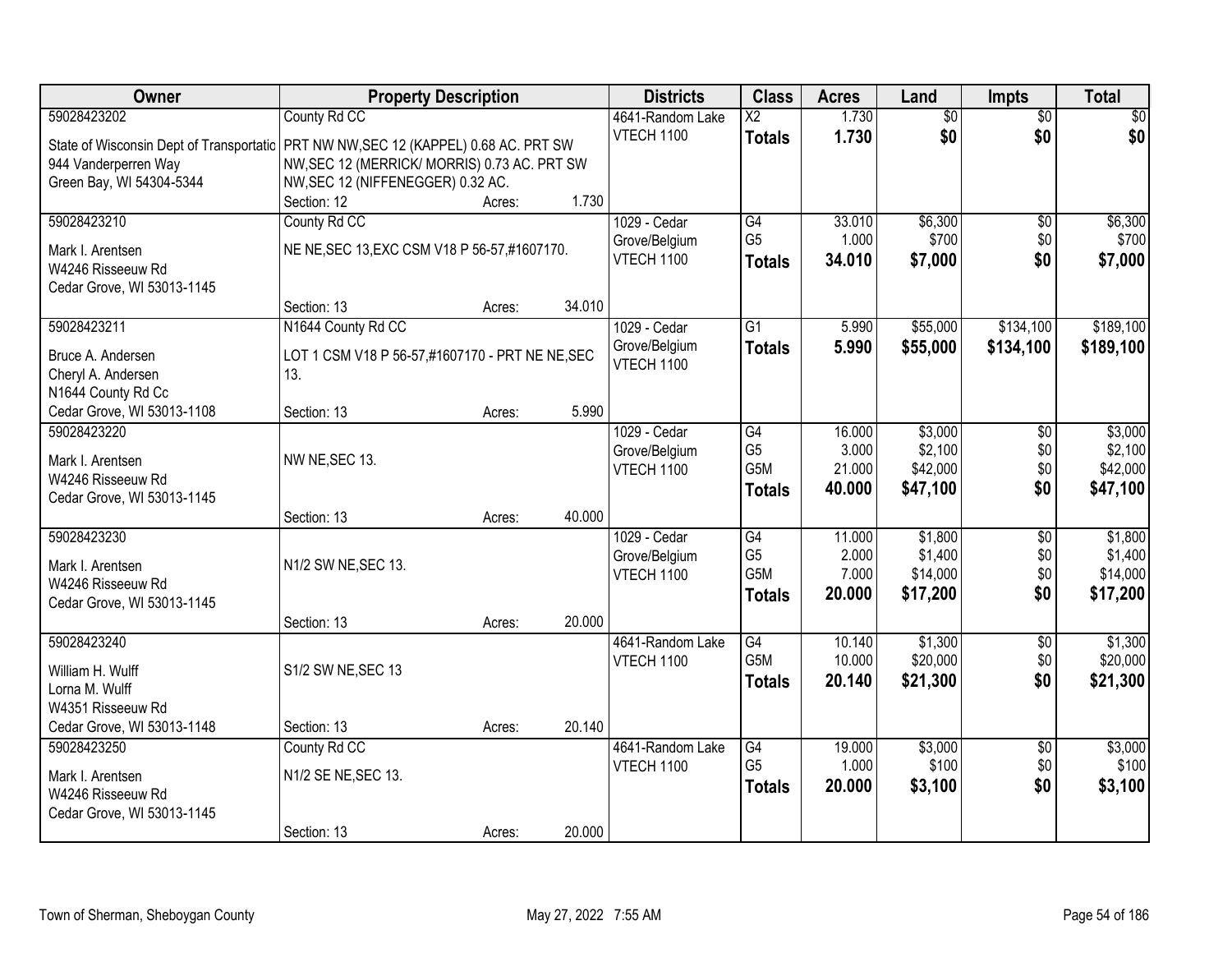| Owner                           | <b>Property Description</b>                           |        |        | <b>Districts</b>  | <b>Class</b>    | <b>Acres</b> | Land            | <b>Impts</b>    | <b>Total</b> |
|---------------------------------|-------------------------------------------------------|--------|--------|-------------------|-----------------|--------------|-----------------|-----------------|--------------|
| 59028423260                     | County Rd CC                                          |        |        | 4641-Random Lake  | $\overline{G4}$ | 19.140       | \$3,100         | $\overline{50}$ | \$3,100      |
| William H. Wulff                | S1/2 SE NE, SEC 13                                    |        |        | <b>VTECH 1100</b> | G <sub>5</sub>  | 1.000        | \$100           | \$0             | \$100        |
| Lorna M. Wulff                  |                                                       |        |        |                   | <b>Totals</b>   | 20.140       | \$3,200         | \$0             | \$3,200      |
| W4351 Risseeuw Rd               |                                                       |        |        |                   |                 |              |                 |                 |              |
| Cedar Grove, WI 53013-1148      | Section: 13                                           | Acres: | 20.140 |                   |                 |              |                 |                 |              |
| 59028423270                     |                                                       |        |        | 4641-Random Lake  | G4              | 13.000       | \$1,900         | $\overline{50}$ | \$1,900      |
|                                 |                                                       |        |        | VTECH 1100        | W <sub>8</sub>  | 7.000        | (\$28,000)      | \$0             | \$0          |
| Jim Schweke et al               | PRT NE NW, SEC 13, COM AT N1/4 POST, TH S TO SE       |        |        |                   | <b>Totals</b>   | 20.000       | \$1,900         | \$0             | \$1,900      |
| c/o Troy Bretl                  | COR SD1/4, W TO SW COR SD1/4, TH NE TO BEG            |        |        |                   |                 |              |                 |                 |              |
| 258 Clover Ln                   |                                                       |        |        |                   |                 |              |                 |                 |              |
| Fredonia, WI 53021-9476         | Section: 13                                           | Acres: | 20.000 |                   |                 |              |                 |                 |              |
| 59028423290                     | N1661 State Highway 57                                |        |        | 4641-Random Lake  | G4              | 31.000       | \$5,300         | \$0             | \$5,300      |
| Spahn, Regina L Spahn Trust     | PRT N1/2 NW1/4, SEC 13, COM S01 DEG 27'55"W           |        |        | <b>VTECH 1100</b> | G <sub>5</sub>  | 2.010        | \$700           | \$0             | \$700        |
| Regina L. Spahn                 | 609.80'FROM NW COR, SD SEC, TH CONT S01 DEG           |        |        |                   | G7              | 2.000        | \$29,000        | \$129,500       | \$158,500    |
| 1829 W Zedler Ln                | 27'55"W 718.98', S89 DEG 49'13"E 1321.82'TO SE COR    |        |        |                   | Totals          | 35.010       | \$35,000        | \$129,500       | \$164,500    |
| Mequon, WI 53092-5430           | Section: 13                                           | Acres: | 35.010 |                   |                 |              |                 |                 |              |
| 59028423300                     | N1657 State Highway 57                                |        |        | 4641-Random Lake  | $\overline{G1}$ | 1.280        | \$27,800        | \$147,000       | \$174,800    |
|                                 |                                                       |        |        | <b>VTECH 1100</b> |                 |              |                 |                 |              |
| Vickie L. Frank                 | PRT NW NW, SEC 13, COM 749.8'S & N88 DEG 58' E        |        |        |                   | <b>Totals</b>   | 1.280        | \$27,800        | \$147,000       | \$174,800    |
| N1657 State Highway 57          | 469.6'FROM NW COR SD1/4, TH N1 DEG 02'W 142' N88      |        |        |                   |                 |              |                 |                 |              |
| Random Lake, WI 53075-1340      | DEG 58'E 30', S1 DEG 02'E 142', N88 DEG 58'E 215', S1 |        |        |                   |                 |              |                 |                 |              |
|                                 | Section: 13                                           | Acres: | 1.280  |                   |                 |              |                 |                 |              |
| 59028423310                     | State Highway 57                                      |        |        | 4641-Random Lake  | G4              | 6.000        | \$900           | $\overline{50}$ | \$900        |
|                                 |                                                       |        |        | <b>VTECH 1100</b> | G <sub>5</sub>  | 2.000        | \$100           | \$0             | \$100        |
| Jim Schweke et al               | THAT PART OF FOLL DESC THAT IS NOT EXEMPT:            |        |        |                   | W <sub>8</sub>  | 22.000       | (\$88,000)      | \$0             | \$0          |
| c/o Troy Bretl<br>258 Clover Ln | SW NW, SEC 13                                         |        |        |                   | <b>Totals</b>   | 30.000       | \$1,000         | \$0             | \$1,000      |
| Fredonia, WI 53021-9476         | Section: 13                                           |        | 30.000 |                   |                 |              |                 |                 |              |
|                                 |                                                       | Acres: |        |                   |                 |              |                 |                 |              |
| 59028423311                     | N1599 State Highway 57                                |        |        | 4641-Random Lake  | X4              | 10.000       | $\overline{60}$ | $\sqrt{6}$      | $\sqrt{50}$  |
| Jim Schweke et al               | THAT PART OF FOLL DESC THAT IS EXEMPT: SW             |        |        | VTECH 1100        | <b>Totals</b>   | 10.000       | \$0             | \$0             | \$0          |
| c/o Troy Bretl                  | NW, SEC 13                                            |        |        |                   |                 |              |                 |                 |              |
| 258 Clover Ln                   |                                                       |        |        |                   |                 |              |                 |                 |              |
| Fredonia, WI 53021-9476         | Section: 13                                           | Acres: | 10.000 |                   |                 |              |                 |                 |              |
| 59028423320                     |                                                       |        |        | 4641-Random Lake  | G4              | 6.000        | \$1,000         | $\overline{50}$ | \$1,000      |
|                                 |                                                       |        |        | <b>VTECH 1100</b> | G5M             | 6.000        | \$12,000        | \$0             | \$12,000     |
| Jim Schweke et al               | SE NW                                                 |        |        |                   | W8              | 28.000       | (\$112,000)     | \$0             | \$0          |
| c/o Troy Bretl                  |                                                       |        |        |                   | <b>Totals</b>   | 40.000       | \$13,000        | \$0             | \$13,000     |
| 258 Clover Ln                   |                                                       |        |        |                   |                 |              |                 |                 |              |
| Fredonia, WI 53021-9476         | Section: 13                                           | Acres: | 40.000 |                   |                 |              |                 |                 |              |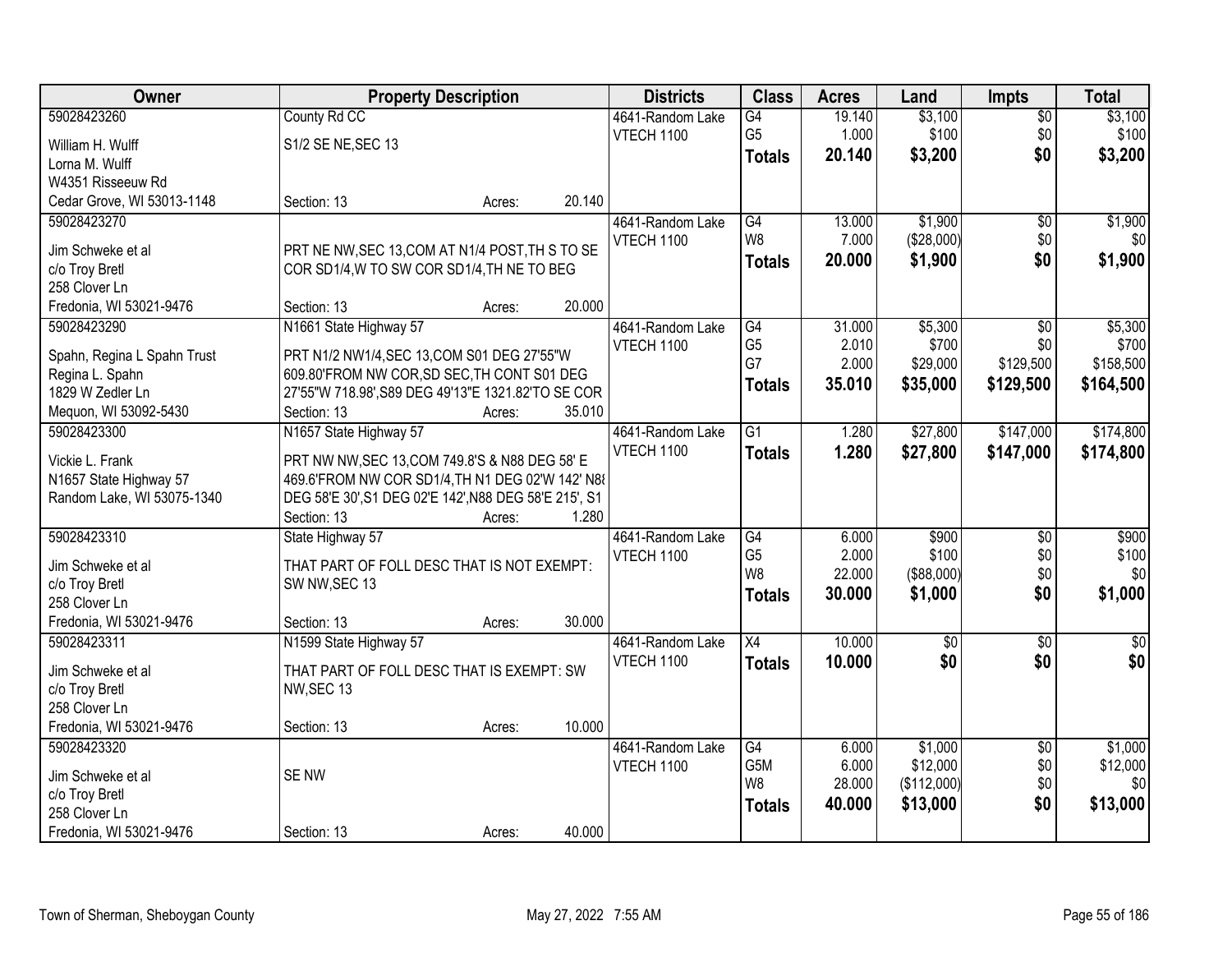| Owner                                   | <b>Property Description</b>                         | <b>Districts</b>  | <b>Class</b>           | <b>Acres</b>    | Land                | <b>Impts</b>    | <b>Total</b>         |
|-----------------------------------------|-----------------------------------------------------|-------------------|------------------------|-----------------|---------------------|-----------------|----------------------|
| 59028423321                             | N1665 State Highway 57                              | 4641-Random Lake  | $\overline{\text{X2}}$ | 24.150          | $\overline{60}$     | $\overline{50}$ | \$0                  |
| State of Wisconsin Dept of Nat Resource | PRT B-1517 - PRT N1/2 NW1/4, SEC 13, COM AT NW      | <b>VTECH 1100</b> | <b>Totals</b>          | 24.150          | \$0                 | \$0             | \$0                  |
| PO Box 7921                             | COR, SD SEC, TH S1 DEG 27'55"W 609.80', S89 DEG     |                   |                        |                 |                     |                 |                      |
| Madison, WI 53707-7921                  | 21'17"E 467.23', NO DEG 27'26"E 350.49', N87 DEG    |                   |                        |                 |                     |                 |                      |
|                                         | 24.150<br>Section: 13<br>Acres:                     |                   |                        |                 |                     |                 |                      |
| 59028423330                             | Knuth Rd                                            | 4641-Random Lake  | $\overline{G4}$        | 31.000          | \$4,700             | $\overline{50}$ | \$4,700              |
|                                         |                                                     | <b>VTECH 1100</b> | G <sub>5</sub>         | 2.000           | \$800               | \$0             | \$800                |
| David M. Knuth                          | NE SW, SEC 13.                                      |                   | G5M                    | 7.000           | \$14,000            | \$0             | \$14,000             |
| N1378 County Rd Cc                      |                                                     |                   | <b>Totals</b>          | 40.000          | \$19,500            | \$0             | \$19,500             |
| Cedar Grove, WI 53013-1106              | 40.000<br>Section: 13                               |                   |                        |                 |                     |                 |                      |
| 59028423340                             | Acres:<br>W4802 Knuth Rd                            |                   | G1                     |                 |                     | \$232,100       |                      |
|                                         |                                                     | 4641-Random Lake  | G4                     | 5.000<br>10.000 | \$50,000<br>\$1,500 | \$0             | \$282,100<br>\$1,500 |
| Alexander D. Bub                        | NW SW, SEC 13, EXC THE W 328.2' OF THE N 666' OF    | <b>VTECH 1100</b> | G <sub>5</sub>         | 19.880          | \$33,500            | \$0             | \$33,500             |
| Kay L. Johannes                         | SD1/4, & EXC PRT TAKEN FOR STH 57 AS REC IN         |                   |                        | 34.880          |                     |                 |                      |
| W4802 Knuth Rd                          | VOL 396 P 562.                                      |                   | <b>Totals</b>          |                 | \$85,000            | \$232,100       | \$317,100            |
| Random Lake, WI 53075-1355              | 34.880<br>Section: 13<br>Acres:                     |                   |                        |                 |                     |                 |                      |
| 59028423350                             | N1481 State Highway 57                              | 4641-Random Lake  | $\overline{G2}$        | 5.020           | \$50,100            | \$178,000       | \$228,100            |
| La Bamba Mexican Restaurant LLC         | THE W 328.2'OF THE N 666'OF NW SW, SEC 13. (INCL    | <b>VTECH 1100</b> | <b>Totals</b>          | 5.020           | \$50,100            | \$178,000       | \$228,100            |
| 2433 S 6th St                           | A-15456)                                            |                   |                        |                 |                     |                 |                      |
| Milwaukee, WI 53215-3224                |                                                     |                   |                        |                 |                     |                 |                      |
|                                         | 5.020<br>Section: 13<br>Acres:                      |                   |                        |                 |                     |                 |                      |
| 59028423360                             | Knuth Rd                                            | 4641-Random Lake  | $\overline{G4}$        | 7.180           | \$1,100             | \$0             | \$1,100              |
|                                         |                                                     | <b>VTECH 1100</b> | G <sub>5</sub>         | 0.400           | \$100               | \$0             | \$100                |
| David M. Knuth                          | SW SW, SEC 13, EXC COM AT NW COR SD1/4, TH S        |                   | <b>Totals</b>          | 7.580           | \$1,200             | \$0             | \$1,200              |
| N1378 County Rd Cc                      | 330.1', N88 DEG 38'E 200!, N 100', N88 DEG 38'E     |                   |                        |                 |                     |                 |                      |
| Cedar Grove, WI 53013-1106              | 335.7', NO DEG 12'W 230.1'TO N LN SW SW, TH S88     |                   |                        |                 |                     |                 |                      |
|                                         | 7.580<br>Section: 13<br>Acres:                      |                   |                        |                 |                     |                 |                      |
| 59028423370                             | W4881 Knuth Rd                                      | 4641-Random Lake  | $\overline{G1}$        | 1.240           | \$27,400            | \$85,900        | \$113,300            |
| David J. Trojan                         | PRT SW SW, SEC 13, COM AT NW COR SD1/4, TH S        | VTECH 1100        | <b>Totals</b>          | 1.240           | \$27,400            | \$85,900        | \$113,300            |
| W4881 Knuth Rd                          | 230.1', N88 DEG 38'E 473.7', N0 DEG 12'W 230.1'TO N |                   |                        |                 |                     |                 |                      |
| Random Lake, WI 53075                   | LN SW SW, TH S88 DEG 38'W 472.9'TO BEG, EXC E       |                   |                        |                 |                     |                 |                      |
|                                         | 1.520<br>Section: 13<br>Acres:                      |                   |                        |                 |                     |                 |                      |
| 59028423380                             | N1355 State Highway 57                              | 4641-Random Lake  | $\overline{G1}$        | 4.800           | \$49,000            | \$164,700       | \$213,700            |
|                                         |                                                     | <b>VTECH 1100</b> | <b>Totals</b>          | 4.800           | \$49,000            | \$164,700       | \$213,700            |
| Linda Zeleske Weyker                    | LOT 1 CSM V6 P 151 & AFFT V6 P 171 - PRT SW         |                   |                        |                 |                     |                 |                      |
| W6262 Willow Lawn Rd                    | SW, SEC 13, COM N0 DEG 15'29"W 1093.13'& N88 DEG    |                   |                        |                 |                     |                 |                      |
| Fond Du Lac, WI 54937-9282              | 38'E 41.69'FROM SW COR, SD SEC, TH N88 DEG 38'E     |                   |                        |                 |                     |                 |                      |
|                                         | Section: 13<br>4.800<br>Acres:                      |                   |                        |                 |                     |                 |                      |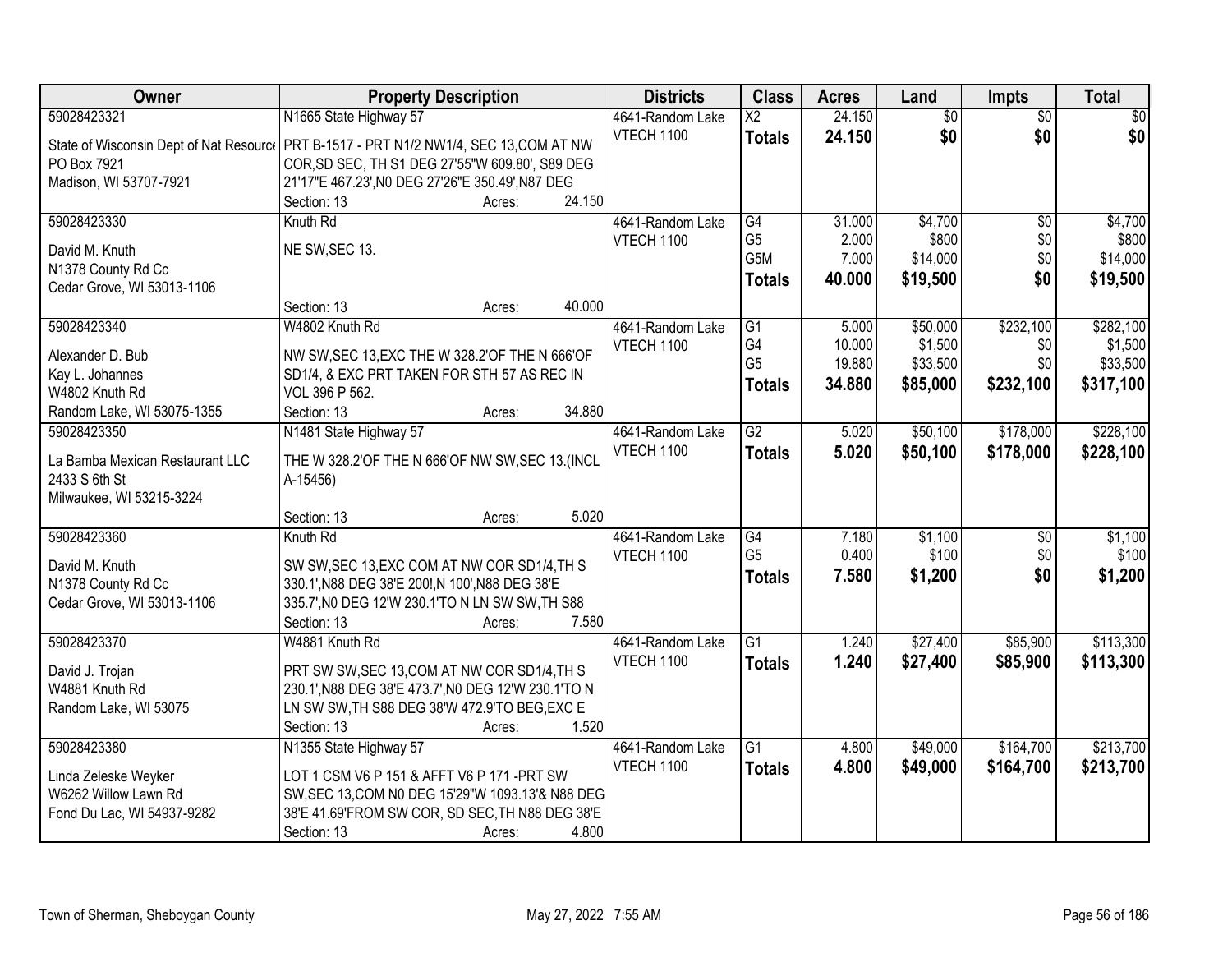| Owner                                            | <b>Property Description</b>                        | <b>Districts</b> | <b>Class</b>    | <b>Acres</b> | Land     | <b>Impts</b>    | <b>Total</b> |
|--------------------------------------------------|----------------------------------------------------|------------------|-----------------|--------------|----------|-----------------|--------------|
| 59028423390                                      | N1327 State Highway 57                             | 4641-Random Lake | $\overline{G1}$ | 4.000        | \$45,000 | \$143,500       | \$188,500    |
| Jennifer A. Borkenhagen                          | TR 2 CSM V4 P 256 - PRT SW SW, SEC 13, COM N88     | VTECH 1100       | G <sub>5</sub>  | 10.130       | \$7,100  | \$0             | \$7,100      |
| Justin T. Brinkman                               | DEG 42' 28"E 39.71'& N0 DEG 12'38"W 170.74'FROM    |                  | <b>Totals</b>   | 14.130       | \$52,100 | \$143,500       | \$195,600    |
| N1327 State Highway 57                           | SW COR, SD SEC, TH N0 DEG 12'38"W 494.20', N89     |                  |                 |              |          |                 |              |
| Random Lake, WI 53075-1339                       | 14.130<br>Section: 13<br>Acres:                    |                  |                 |              |          |                 |              |
| 59028423400                                      | W4871 Knuth Rd                                     | 4641-Random Lake | $\overline{G1}$ | 1.060        | \$25,600 | \$103,800       | \$129,400    |
|                                                  |                                                    | VTECH 1100       | <b>Totals</b>   | 1.060        | \$25,600 | \$103,800       | \$129,400    |
| Thomas E. Brunner                                | PRT SW SW, SEC 13, COM N88 DEG 38'E 334.3' FROM    |                  |                 |              |          |                 |              |
| W4871 Knuth Rd                                   | NW COR SD 1/4, TH N88 DEG 38'E 200.6', S0 DEG 12'E |                  |                 |              |          |                 |              |
| Random Lake, WI 53075-1326                       | 230.1', S88 DEG 38'W 200.6', TH N TO BEG           |                  |                 |              |          |                 |              |
|                                                  | 1.060<br>Section: 13<br>Acres:                     |                  |                 |              |          |                 |              |
| 59028423410                                      | N1323 State Highway 57                             | 4641-Random Lake | $\overline{G1}$ | 5.000        | \$50,000 | \$249,000       | \$299,000    |
| Daniel J. Bichler                                | PRT SW SW, SEC 13, COM N88 DEG 42'28"E             | VTECH 1100       | <b>Totals</b>   | 5.000        | \$50,000 | \$249,000       | \$299,000    |
| Michele A. Bichler                               | 39.71'FROM SW COR, SD SEC, TH N0 DEG 12'38"W       |                  |                 |              |          |                 |              |
| N1323 State Highway 57                           | 170.74', N88 DEG 42'28"E 1275.66', S0 DEG 12'19"E  |                  |                 |              |          |                 |              |
| Random Lake, WI 53075-1339                       | 5.000<br>Section: 13<br>Acres:                     |                  |                 |              |          |                 |              |
| 59028423411                                      | W4805 Knuth Rd                                     | 4641-Random Lake | G1              | 5.000        | \$50,000 | \$513,600       | \$563,600    |
|                                                  |                                                    | VTECH 1100       | <b>Totals</b>   | 5.000        | \$50,000 | \$513,600       | \$563,600    |
| Patton, Mark R & Catharine A Patton              | LOT 1 CSM V 6 P 98 - PRT SW SW, SEC 13, COM N88    |                  |                 |              |          |                 |              |
| Trust et al                                      | DEG 42' 28"E 1315.35'&N0 DEG 11'7"W 642.19'FROM    |                  |                 |              |          |                 |              |
| W4805 Knuth Rd                                   | SW COR, SD SEC, TH S88 DEG 42'28"W 315.33', NO     |                  |                 |              |          |                 |              |
| Random Lake, WI 53075-1326                       | Section: 13<br>5.000<br>Acres:                     |                  |                 |              |          |                 |              |
| 59028423420                                      | W4767 Knuth Rd                                     | 4641-Random Lake | $\overline{G1}$ | 2.000        | \$35,000 | \$309,900       | \$344,900    |
| Michael W. Daggett                               | SE SW, SEC 13.                                     | VTECH 1100       | G4              | 17.000       | \$2,600  | \$0             | \$2,600      |
| Jennifer A. Daggett                              |                                                    |                  | G <sub>5</sub>  | 7.000        | \$4,300  | \$0             | \$4,300      |
| W4767 Knuth Rd                                   |                                                    |                  | G <sub>6</sub>  | 14.000       | \$56,000 | \$0             | \$56,000     |
| Random Lake, WI 53075-1326                       | 40.000<br>Section: 13<br>Acres:                    |                  | <b>Totals</b>   | 40.000       | \$97,900 | \$309,900       | \$407,800    |
| 59028423431                                      | N1466 County Rd CC                                 | 4641-Random Lake | $\overline{G1}$ | 3.000        | \$40,000 | \$141,200       | \$181,200    |
| Brian J. Mcdermid                                | LOT 1 CSM V25 P227-228 #1953914 - PRT NE SE, SEC   | VTECH 1100       | G4              | 2.000        | \$300    | \$0             | \$300        |
| Corissa A. Mcdermid                              | 13.                                                |                  | G <sub>5</sub>  | 4.000        | \$200    | \$0             | \$200        |
|                                                  |                                                    |                  | <b>Totals</b>   | 9.000        | \$40,500 | \$141,200       | \$181,700    |
| N1466 County Rd Cc<br>Cedar Grove, WI 53013-1107 | 9.000<br>Section: 13                               |                  |                 |              |          |                 |              |
| 59028423432                                      | Acres:                                             |                  | $\overline{G4}$ | 36.620       | \$6,000  |                 |              |
|                                                  |                                                    | 4641-Random Lake |                 |              |          | $\overline{30}$ | \$6,000      |
| Mark I. Arentsen                                 | LOT 2 CSM V25 P227-228 #1953914 - PRT NE SE &      | VTECH 1100       | <b>Totals</b>   | 36.620       | \$6,000  | \$0             | \$6,000      |
| Julie K. Arentsen                                | NW SE, SEC 13.                                     |                  |                 |              |          |                 |              |
| W4246 Risseeuw Rd                                |                                                    |                  |                 |              |          |                 |              |
| Cedar Grove, WI 53013-1145                       | 36.620<br>Section: 13<br>Acres:                    |                  |                 |              |          |                 |              |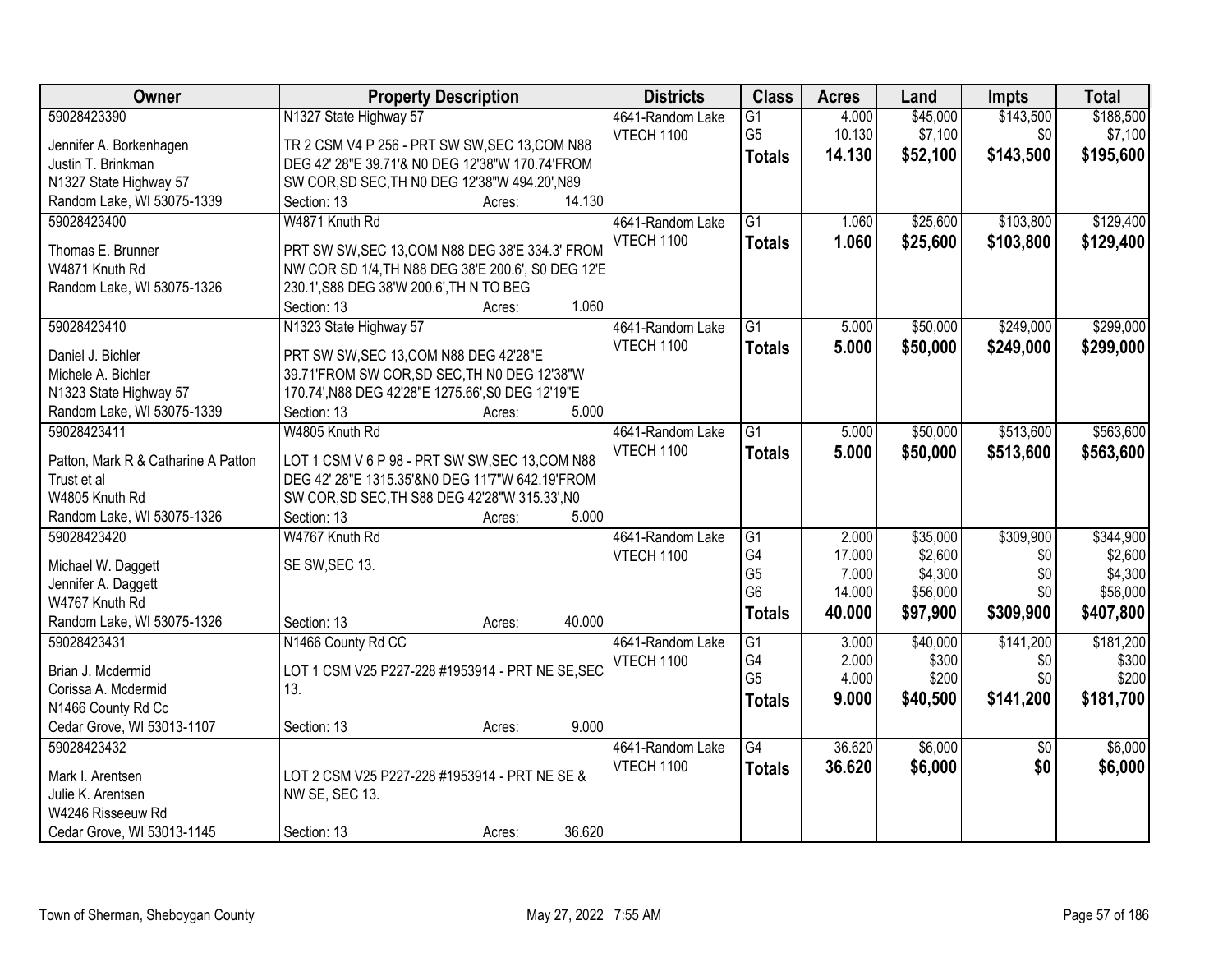| 59028423441<br>W4678 Knuth Rd<br>1.000<br>\$25,000<br>4641-Random Lake<br>$\overline{G1}$<br>G4<br>\$3,600<br>23.000<br>\$3,600<br>VTECH 1100<br>\$0<br>LOT 1 CSM V21 P86-87 #1752362 - PRT NW SE, SEC<br>Lyle K. Tenpas<br>G <sub>5</sub><br>\$1,500<br>3.000<br>\$0<br>Penny P. Tenpas<br>13.<br>G5M<br>8.000<br>\$16,000<br>\$0<br>W4678 Knuth Rd<br>\$382,900<br>\$429,000<br>35.000<br>\$46,100<br><b>Totals</b><br>35.000<br>Random Lake, WI 53075-1351<br>Section: 13<br>Acres:<br>G4<br>30.000<br>\$5,000<br>59028423450<br>Knuth Rd<br>4641-Random Lake<br>$\overline{50}$<br>G <sub>5</sub><br>\$100<br>2.000<br>\$0<br><b>VTECH 1100</b><br>SW SE, SEC 13.<br>David M. Knuth<br>G5M<br>8.000<br>\$16,000<br>\$0<br>N1378 County Rd Cc<br>\$0<br>40.000<br>\$21,100<br>\$21,100<br><b>Totals</b><br>Cedar Grove, WI 53013-1106<br>40.000<br>Section: 13<br>Acres:<br>59028423460<br>N1378 County Rd CC<br>G4<br>30.000<br>\$4,900<br>4641-Random Lake<br>\$0<br>G <sub>5</sub><br>3.550<br>\$200<br><b>VTECH 1100</b><br>\$0<br>SE SE, SEC 13, EXC COM S87 DEG 46'36"W<br>David M. Knuth<br>G5M<br>2.000<br>\$4,000<br>\$0<br>N1378 County Rd Cc<br>290.65'FROM NE COR SD1/4, TH S87 DEG 46'36"W<br>G7<br>3.000<br>\$34,000<br>\$182,500<br>300', S2 DEG 13'24"E 210', N87 DEG 46'36"E 300', TH N2<br>Cedar Grove, WI 53013-1106<br>38.550<br>\$43,100<br>\$182,500<br>\$225,600<br><b>Totals</b><br>Section: 13<br>38.550<br>Acres:<br>59028423480<br>W4525 Knuth Rd<br>G2<br>\$29,500<br>4641-Random Lake<br>1.450<br>\$8,000<br><b>VTECH 1100</b><br>1.450<br>\$29,500<br>\$8,000<br><b>Totals</b><br>PRT SE SE, SEC 13, COM S87 DEG 46'36"W<br>Peter R. Bakker<br>3030 N 20th St<br>290.65'FROM NE COR SD1/4, TH S87 DEG 46'36"W<br>300', S2 DEG 13'24"E 210', N87 DEG 46'36"E 300', TH N<br>Sheboygan, WI 53083-3909<br>Section: 13<br>1.450<br>Acres:<br>$\overline{\text{X3}}$<br>0.250<br>59028423490<br>$\overline{50}$<br>$\overline{50}$<br>4641-Random Lake<br>Knuth Rd<br>\$0<br>0.250<br>\$0<br>\$0<br><b>VTECH 1100</b><br><b>Totals</b><br>Sheboygan County (Hwy R/W)<br>PRT TAKEN IN SEC 13 FOR S.T. H."57"AS REC IN<br>Attn: Hwy R/W<br>VOL 396 P 565/6, VOL 396 P 562.<br>W5741 County Rd J<br>Plymouth, WI 53073-3340<br>0.250<br>Section: 13<br>Acres:<br>59028423498<br>$\overline{X2}$<br>0.580<br>$\sqrt{6}$<br>Knuth Rd<br>4641-Random Lake<br>\$0<br>\$0<br>0.580<br>\$0<br><b>VTECH 1100</b><br><b>Totals</b><br>State of Wisconsin Dept of Transportatic   PRT SW SW, SEC 13 (WEYKER) 0.20 AC. PRT SW<br>944 Vanderperren Way<br>SW, SEC 13 (CUSHENBERY) 0.38 AC.<br>Green Bay, WI 54304-5344<br>0.300<br>Section: 13<br>Acres:<br>59028423503<br>N1710 Knorr Rd<br>\$18,700<br>\$215,400<br>4641-Random Lake<br>G1<br>0.500<br>G <sub>5</sub><br>3.880<br>\$2,700<br><b>VTECH 1100</b><br>\$0<br>The Glass Family Living Trust<br>LOT 1 CSM V27 P97-98 #2014004 IN NENE, SEC 14, T<br>G5M<br>0.500<br>\$1,000<br>\$0<br>N1710 Knorr Rd<br>13N, R21E. | Owner                      | <b>Property Description</b> |  |  | <b>Districts</b> | <b>Class</b>  | <b>Acres</b> | Land     | <b>Impts</b> | <b>Total</b> |
|---------------------------------------------------------------------------------------------------------------------------------------------------------------------------------------------------------------------------------------------------------------------------------------------------------------------------------------------------------------------------------------------------------------------------------------------------------------------------------------------------------------------------------------------------------------------------------------------------------------------------------------------------------------------------------------------------------------------------------------------------------------------------------------------------------------------------------------------------------------------------------------------------------------------------------------------------------------------------------------------------------------------------------------------------------------------------------------------------------------------------------------------------------------------------------------------------------------------------------------------------------------------------------------------------------------------------------------------------------------------------------------------------------------------------------------------------------------------------------------------------------------------------------------------------------------------------------------------------------------------------------------------------------------------------------------------------------------------------------------------------------------------------------------------------------------------------------------------------------------------------------------------------------------------------------------------------------------------------------------------------------------------------------------------------------------------------------------------------------------------------------------------------------------------------------------------------------------------------------------------------------------------------------------------------------------------------------------------------------------------------------------------------------------------------------------------------------------------------------------------------------------------------------------------------------------------------------------------------------------------------------------------------------------------------------------------------------------------------------------------------------------------------------------------------------------------------------------------------------------------------------------------------------------------------------------------------------------------------------------------|----------------------------|-----------------------------|--|--|------------------|---------------|--------------|----------|--------------|--------------|
| \$1,500                                                                                                                                                                                                                                                                                                                                                                                                                                                                                                                                                                                                                                                                                                                                                                                                                                                                                                                                                                                                                                                                                                                                                                                                                                                                                                                                                                                                                                                                                                                                                                                                                                                                                                                                                                                                                                                                                                                                                                                                                                                                                                                                                                                                                                                                                                                                                                                                                                                                                                                                                                                                                                                                                                                                                                                                                                                                                                                                                                                     |                            |                             |  |  |                  |               |              |          | \$382,900    | \$407,900    |
| \$16,000<br>\$5,000<br>\$100<br>\$16,000<br>\$4,900<br>\$200                                                                                                                                                                                                                                                                                                                                                                                                                                                                                                                                                                                                                                                                                                                                                                                                                                                                                                                                                                                                                                                                                                                                                                                                                                                                                                                                                                                                                                                                                                                                                                                                                                                                                                                                                                                                                                                                                                                                                                                                                                                                                                                                                                                                                                                                                                                                                                                                                                                                                                                                                                                                                                                                                                                                                                                                                                                                                                                                |                            |                             |  |  |                  |               |              |          |              |              |
|                                                                                                                                                                                                                                                                                                                                                                                                                                                                                                                                                                                                                                                                                                                                                                                                                                                                                                                                                                                                                                                                                                                                                                                                                                                                                                                                                                                                                                                                                                                                                                                                                                                                                                                                                                                                                                                                                                                                                                                                                                                                                                                                                                                                                                                                                                                                                                                                                                                                                                                                                                                                                                                                                                                                                                                                                                                                                                                                                                                             |                            |                             |  |  |                  |               |              |          |              |              |
|                                                                                                                                                                                                                                                                                                                                                                                                                                                                                                                                                                                                                                                                                                                                                                                                                                                                                                                                                                                                                                                                                                                                                                                                                                                                                                                                                                                                                                                                                                                                                                                                                                                                                                                                                                                                                                                                                                                                                                                                                                                                                                                                                                                                                                                                                                                                                                                                                                                                                                                                                                                                                                                                                                                                                                                                                                                                                                                                                                                             |                            |                             |  |  |                  |               |              |          |              |              |
|                                                                                                                                                                                                                                                                                                                                                                                                                                                                                                                                                                                                                                                                                                                                                                                                                                                                                                                                                                                                                                                                                                                                                                                                                                                                                                                                                                                                                                                                                                                                                                                                                                                                                                                                                                                                                                                                                                                                                                                                                                                                                                                                                                                                                                                                                                                                                                                                                                                                                                                                                                                                                                                                                                                                                                                                                                                                                                                                                                                             |                            |                             |  |  |                  |               |              |          |              |              |
|                                                                                                                                                                                                                                                                                                                                                                                                                                                                                                                                                                                                                                                                                                                                                                                                                                                                                                                                                                                                                                                                                                                                                                                                                                                                                                                                                                                                                                                                                                                                                                                                                                                                                                                                                                                                                                                                                                                                                                                                                                                                                                                                                                                                                                                                                                                                                                                                                                                                                                                                                                                                                                                                                                                                                                                                                                                                                                                                                                                             |                            |                             |  |  |                  |               |              |          |              |              |
|                                                                                                                                                                                                                                                                                                                                                                                                                                                                                                                                                                                                                                                                                                                                                                                                                                                                                                                                                                                                                                                                                                                                                                                                                                                                                                                                                                                                                                                                                                                                                                                                                                                                                                                                                                                                                                                                                                                                                                                                                                                                                                                                                                                                                                                                                                                                                                                                                                                                                                                                                                                                                                                                                                                                                                                                                                                                                                                                                                                             |                            |                             |  |  |                  |               |              |          |              |              |
|                                                                                                                                                                                                                                                                                                                                                                                                                                                                                                                                                                                                                                                                                                                                                                                                                                                                                                                                                                                                                                                                                                                                                                                                                                                                                                                                                                                                                                                                                                                                                                                                                                                                                                                                                                                                                                                                                                                                                                                                                                                                                                                                                                                                                                                                                                                                                                                                                                                                                                                                                                                                                                                                                                                                                                                                                                                                                                                                                                                             |                            |                             |  |  |                  |               |              |          |              |              |
|                                                                                                                                                                                                                                                                                                                                                                                                                                                                                                                                                                                                                                                                                                                                                                                                                                                                                                                                                                                                                                                                                                                                                                                                                                                                                                                                                                                                                                                                                                                                                                                                                                                                                                                                                                                                                                                                                                                                                                                                                                                                                                                                                                                                                                                                                                                                                                                                                                                                                                                                                                                                                                                                                                                                                                                                                                                                                                                                                                                             |                            |                             |  |  |                  |               |              |          |              |              |
|                                                                                                                                                                                                                                                                                                                                                                                                                                                                                                                                                                                                                                                                                                                                                                                                                                                                                                                                                                                                                                                                                                                                                                                                                                                                                                                                                                                                                                                                                                                                                                                                                                                                                                                                                                                                                                                                                                                                                                                                                                                                                                                                                                                                                                                                                                                                                                                                                                                                                                                                                                                                                                                                                                                                                                                                                                                                                                                                                                                             |                            |                             |  |  |                  |               |              |          |              |              |
|                                                                                                                                                                                                                                                                                                                                                                                                                                                                                                                                                                                                                                                                                                                                                                                                                                                                                                                                                                                                                                                                                                                                                                                                                                                                                                                                                                                                                                                                                                                                                                                                                                                                                                                                                                                                                                                                                                                                                                                                                                                                                                                                                                                                                                                                                                                                                                                                                                                                                                                                                                                                                                                                                                                                                                                                                                                                                                                                                                                             |                            |                             |  |  |                  |               |              |          |              |              |
| \$4,000<br>\$216,500<br>\$37,500<br>\$37,500<br>$\overline{50}$<br>\$0<br>\$0 <br>\$234,100<br>\$2,700<br>\$1,000                                                                                                                                                                                                                                                                                                                                                                                                                                                                                                                                                                                                                                                                                                                                                                                                                                                                                                                                                                                                                                                                                                                                                                                                                                                                                                                                                                                                                                                                                                                                                                                                                                                                                                                                                                                                                                                                                                                                                                                                                                                                                                                                                                                                                                                                                                                                                                                                                                                                                                                                                                                                                                                                                                                                                                                                                                                                           |                            |                             |  |  |                  |               |              |          |              |              |
|                                                                                                                                                                                                                                                                                                                                                                                                                                                                                                                                                                                                                                                                                                                                                                                                                                                                                                                                                                                                                                                                                                                                                                                                                                                                                                                                                                                                                                                                                                                                                                                                                                                                                                                                                                                                                                                                                                                                                                                                                                                                                                                                                                                                                                                                                                                                                                                                                                                                                                                                                                                                                                                                                                                                                                                                                                                                                                                                                                                             |                            |                             |  |  |                  |               |              |          |              |              |
|                                                                                                                                                                                                                                                                                                                                                                                                                                                                                                                                                                                                                                                                                                                                                                                                                                                                                                                                                                                                                                                                                                                                                                                                                                                                                                                                                                                                                                                                                                                                                                                                                                                                                                                                                                                                                                                                                                                                                                                                                                                                                                                                                                                                                                                                                                                                                                                                                                                                                                                                                                                                                                                                                                                                                                                                                                                                                                                                                                                             |                            |                             |  |  |                  |               |              |          |              |              |
|                                                                                                                                                                                                                                                                                                                                                                                                                                                                                                                                                                                                                                                                                                                                                                                                                                                                                                                                                                                                                                                                                                                                                                                                                                                                                                                                                                                                                                                                                                                                                                                                                                                                                                                                                                                                                                                                                                                                                                                                                                                                                                                                                                                                                                                                                                                                                                                                                                                                                                                                                                                                                                                                                                                                                                                                                                                                                                                                                                                             |                            |                             |  |  |                  |               |              |          |              |              |
|                                                                                                                                                                                                                                                                                                                                                                                                                                                                                                                                                                                                                                                                                                                                                                                                                                                                                                                                                                                                                                                                                                                                                                                                                                                                                                                                                                                                                                                                                                                                                                                                                                                                                                                                                                                                                                                                                                                                                                                                                                                                                                                                                                                                                                                                                                                                                                                                                                                                                                                                                                                                                                                                                                                                                                                                                                                                                                                                                                                             |                            |                             |  |  |                  |               |              |          |              |              |
|                                                                                                                                                                                                                                                                                                                                                                                                                                                                                                                                                                                                                                                                                                                                                                                                                                                                                                                                                                                                                                                                                                                                                                                                                                                                                                                                                                                                                                                                                                                                                                                                                                                                                                                                                                                                                                                                                                                                                                                                                                                                                                                                                                                                                                                                                                                                                                                                                                                                                                                                                                                                                                                                                                                                                                                                                                                                                                                                                                                             |                            |                             |  |  |                  |               |              |          |              |              |
|                                                                                                                                                                                                                                                                                                                                                                                                                                                                                                                                                                                                                                                                                                                                                                                                                                                                                                                                                                                                                                                                                                                                                                                                                                                                                                                                                                                                                                                                                                                                                                                                                                                                                                                                                                                                                                                                                                                                                                                                                                                                                                                                                                                                                                                                                                                                                                                                                                                                                                                                                                                                                                                                                                                                                                                                                                                                                                                                                                                             |                            |                             |  |  |                  |               |              |          |              |              |
|                                                                                                                                                                                                                                                                                                                                                                                                                                                                                                                                                                                                                                                                                                                                                                                                                                                                                                                                                                                                                                                                                                                                                                                                                                                                                                                                                                                                                                                                                                                                                                                                                                                                                                                                                                                                                                                                                                                                                                                                                                                                                                                                                                                                                                                                                                                                                                                                                                                                                                                                                                                                                                                                                                                                                                                                                                                                                                                                                                                             |                            |                             |  |  |                  |               |              |          |              |              |
|                                                                                                                                                                                                                                                                                                                                                                                                                                                                                                                                                                                                                                                                                                                                                                                                                                                                                                                                                                                                                                                                                                                                                                                                                                                                                                                                                                                                                                                                                                                                                                                                                                                                                                                                                                                                                                                                                                                                                                                                                                                                                                                                                                                                                                                                                                                                                                                                                                                                                                                                                                                                                                                                                                                                                                                                                                                                                                                                                                                             |                            |                             |  |  |                  |               |              |          |              |              |
|                                                                                                                                                                                                                                                                                                                                                                                                                                                                                                                                                                                                                                                                                                                                                                                                                                                                                                                                                                                                                                                                                                                                                                                                                                                                                                                                                                                                                                                                                                                                                                                                                                                                                                                                                                                                                                                                                                                                                                                                                                                                                                                                                                                                                                                                                                                                                                                                                                                                                                                                                                                                                                                                                                                                                                                                                                                                                                                                                                                             |                            |                             |  |  |                  |               |              |          |              |              |
|                                                                                                                                                                                                                                                                                                                                                                                                                                                                                                                                                                                                                                                                                                                                                                                                                                                                                                                                                                                                                                                                                                                                                                                                                                                                                                                                                                                                                                                                                                                                                                                                                                                                                                                                                                                                                                                                                                                                                                                                                                                                                                                                                                                                                                                                                                                                                                                                                                                                                                                                                                                                                                                                                                                                                                                                                                                                                                                                                                                             |                            |                             |  |  |                  |               |              |          |              |              |
|                                                                                                                                                                                                                                                                                                                                                                                                                                                                                                                                                                                                                                                                                                                                                                                                                                                                                                                                                                                                                                                                                                                                                                                                                                                                                                                                                                                                                                                                                                                                                                                                                                                                                                                                                                                                                                                                                                                                                                                                                                                                                                                                                                                                                                                                                                                                                                                                                                                                                                                                                                                                                                                                                                                                                                                                                                                                                                                                                                                             |                            |                             |  |  |                  |               |              |          |              |              |
|                                                                                                                                                                                                                                                                                                                                                                                                                                                                                                                                                                                                                                                                                                                                                                                                                                                                                                                                                                                                                                                                                                                                                                                                                                                                                                                                                                                                                                                                                                                                                                                                                                                                                                                                                                                                                                                                                                                                                                                                                                                                                                                                                                                                                                                                                                                                                                                                                                                                                                                                                                                                                                                                                                                                                                                                                                                                                                                                                                                             |                            |                             |  |  |                  |               |              |          |              |              |
|                                                                                                                                                                                                                                                                                                                                                                                                                                                                                                                                                                                                                                                                                                                                                                                                                                                                                                                                                                                                                                                                                                                                                                                                                                                                                                                                                                                                                                                                                                                                                                                                                                                                                                                                                                                                                                                                                                                                                                                                                                                                                                                                                                                                                                                                                                                                                                                                                                                                                                                                                                                                                                                                                                                                                                                                                                                                                                                                                                                             |                            |                             |  |  |                  |               |              |          |              |              |
|                                                                                                                                                                                                                                                                                                                                                                                                                                                                                                                                                                                                                                                                                                                                                                                                                                                                                                                                                                                                                                                                                                                                                                                                                                                                                                                                                                                                                                                                                                                                                                                                                                                                                                                                                                                                                                                                                                                                                                                                                                                                                                                                                                                                                                                                                                                                                                                                                                                                                                                                                                                                                                                                                                                                                                                                                                                                                                                                                                                             |                            |                             |  |  |                  |               |              |          |              |              |
|                                                                                                                                                                                                                                                                                                                                                                                                                                                                                                                                                                                                                                                                                                                                                                                                                                                                                                                                                                                                                                                                                                                                                                                                                                                                                                                                                                                                                                                                                                                                                                                                                                                                                                                                                                                                                                                                                                                                                                                                                                                                                                                                                                                                                                                                                                                                                                                                                                                                                                                                                                                                                                                                                                                                                                                                                                                                                                                                                                                             |                            |                             |  |  |                  |               |              |          |              |              |
|                                                                                                                                                                                                                                                                                                                                                                                                                                                                                                                                                                                                                                                                                                                                                                                                                                                                                                                                                                                                                                                                                                                                                                                                                                                                                                                                                                                                                                                                                                                                                                                                                                                                                                                                                                                                                                                                                                                                                                                                                                                                                                                                                                                                                                                                                                                                                                                                                                                                                                                                                                                                                                                                                                                                                                                                                                                                                                                                                                                             |                            |                             |  |  |                  |               |              |          |              |              |
|                                                                                                                                                                                                                                                                                                                                                                                                                                                                                                                                                                                                                                                                                                                                                                                                                                                                                                                                                                                                                                                                                                                                                                                                                                                                                                                                                                                                                                                                                                                                                                                                                                                                                                                                                                                                                                                                                                                                                                                                                                                                                                                                                                                                                                                                                                                                                                                                                                                                                                                                                                                                                                                                                                                                                                                                                                                                                                                                                                                             |                            |                             |  |  |                  |               |              |          |              |              |
|                                                                                                                                                                                                                                                                                                                                                                                                                                                                                                                                                                                                                                                                                                                                                                                                                                                                                                                                                                                                                                                                                                                                                                                                                                                                                                                                                                                                                                                                                                                                                                                                                                                                                                                                                                                                                                                                                                                                                                                                                                                                                                                                                                                                                                                                                                                                                                                                                                                                                                                                                                                                                                                                                                                                                                                                                                                                                                                                                                                             |                            |                             |  |  |                  |               |              |          |              |              |
|                                                                                                                                                                                                                                                                                                                                                                                                                                                                                                                                                                                                                                                                                                                                                                                                                                                                                                                                                                                                                                                                                                                                                                                                                                                                                                                                                                                                                                                                                                                                                                                                                                                                                                                                                                                                                                                                                                                                                                                                                                                                                                                                                                                                                                                                                                                                                                                                                                                                                                                                                                                                                                                                                                                                                                                                                                                                                                                                                                                             |                            |                             |  |  |                  |               |              |          |              |              |
|                                                                                                                                                                                                                                                                                                                                                                                                                                                                                                                                                                                                                                                                                                                                                                                                                                                                                                                                                                                                                                                                                                                                                                                                                                                                                                                                                                                                                                                                                                                                                                                                                                                                                                                                                                                                                                                                                                                                                                                                                                                                                                                                                                                                                                                                                                                                                                                                                                                                                                                                                                                                                                                                                                                                                                                                                                                                                                                                                                                             |                            |                             |  |  |                  |               |              |          |              |              |
|                                                                                                                                                                                                                                                                                                                                                                                                                                                                                                                                                                                                                                                                                                                                                                                                                                                                                                                                                                                                                                                                                                                                                                                                                                                                                                                                                                                                                                                                                                                                                                                                                                                                                                                                                                                                                                                                                                                                                                                                                                                                                                                                                                                                                                                                                                                                                                                                                                                                                                                                                                                                                                                                                                                                                                                                                                                                                                                                                                                             |                            |                             |  |  |                  |               |              |          |              |              |
|                                                                                                                                                                                                                                                                                                                                                                                                                                                                                                                                                                                                                                                                                                                                                                                                                                                                                                                                                                                                                                                                                                                                                                                                                                                                                                                                                                                                                                                                                                                                                                                                                                                                                                                                                                                                                                                                                                                                                                                                                                                                                                                                                                                                                                                                                                                                                                                                                                                                                                                                                                                                                                                                                                                                                                                                                                                                                                                                                                                             |                            |                             |  |  |                  |               |              |          |              |              |
|                                                                                                                                                                                                                                                                                                                                                                                                                                                                                                                                                                                                                                                                                                                                                                                                                                                                                                                                                                                                                                                                                                                                                                                                                                                                                                                                                                                                                                                                                                                                                                                                                                                                                                                                                                                                                                                                                                                                                                                                                                                                                                                                                                                                                                                                                                                                                                                                                                                                                                                                                                                                                                                                                                                                                                                                                                                                                                                                                                                             |                            |                             |  |  |                  |               |              |          |              |              |
|                                                                                                                                                                                                                                                                                                                                                                                                                                                                                                                                                                                                                                                                                                                                                                                                                                                                                                                                                                                                                                                                                                                                                                                                                                                                                                                                                                                                                                                                                                                                                                                                                                                                                                                                                                                                                                                                                                                                                                                                                                                                                                                                                                                                                                                                                                                                                                                                                                                                                                                                                                                                                                                                                                                                                                                                                                                                                                                                                                                             | Random Lake, WI 53075-1217 |                             |  |  |                  | <b>Totals</b> | 4.880        | \$22,400 | \$215,400    | \$237,800    |
| 4.880<br>Section: 14<br>Acres:                                                                                                                                                                                                                                                                                                                                                                                                                                                                                                                                                                                                                                                                                                                                                                                                                                                                                                                                                                                                                                                                                                                                                                                                                                                                                                                                                                                                                                                                                                                                                                                                                                                                                                                                                                                                                                                                                                                                                                                                                                                                                                                                                                                                                                                                                                                                                                                                                                                                                                                                                                                                                                                                                                                                                                                                                                                                                                                                                              |                            |                             |  |  |                  |               |              |          |              |              |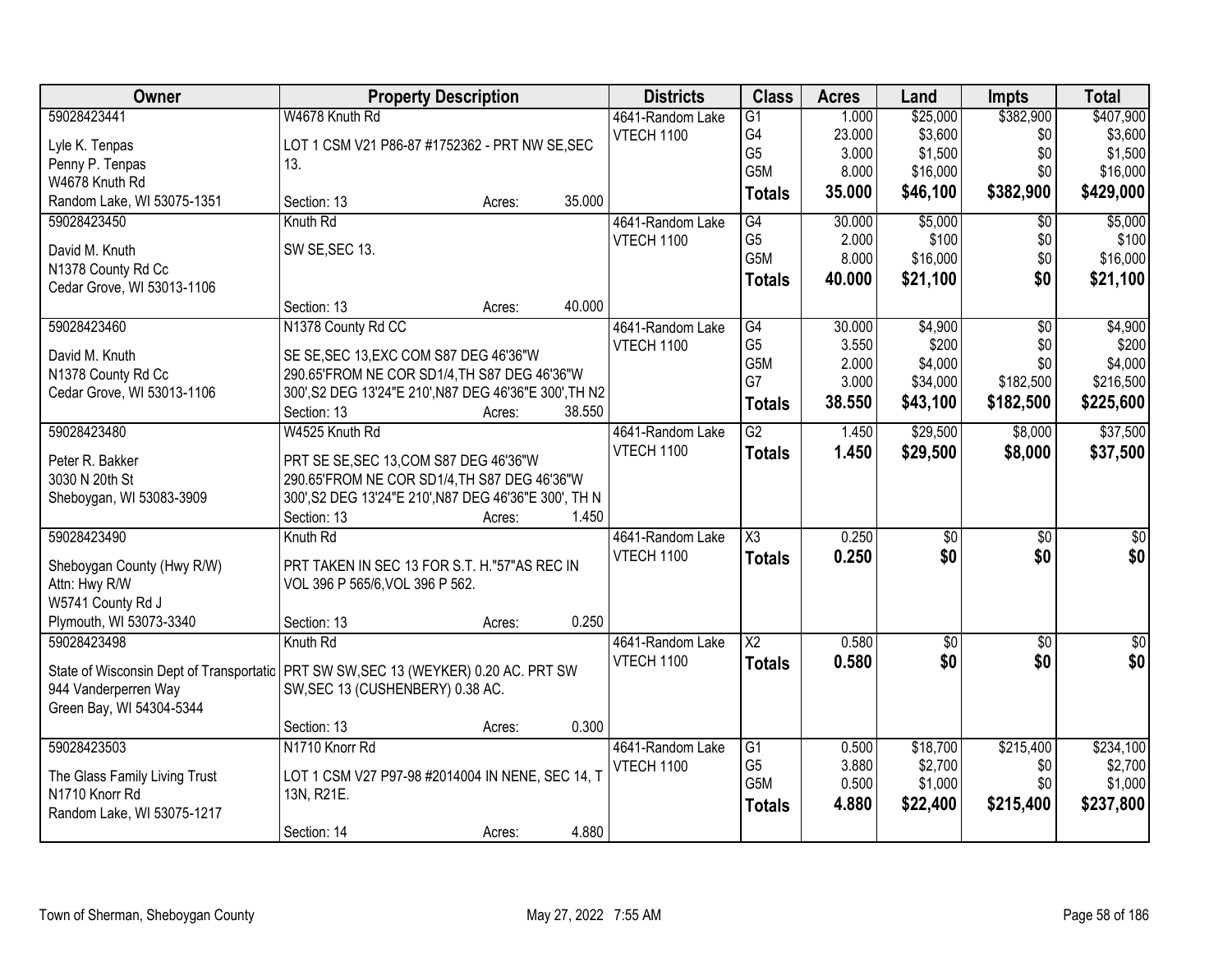| Owner                      | <b>Property Description</b>                       | <b>Districts</b>  | <b>Class</b>    | <b>Acres</b> | Land       | <b>Impts</b>    | <b>Total</b> |
|----------------------------|---------------------------------------------------|-------------------|-----------------|--------------|------------|-----------------|--------------|
| 59028423504                | Knorr <sub>Rd</sub>                               | 4641-Random Lake  | G4              | 21.190       | \$3,600    | $\overline{50}$ | \$3,600      |
| Aaron M. Schipper          | NENE, SEC 14, T13N, R21E; EXC COM 52.43'S &       | VTECH 1100        | G <sub>5</sub>  | 0.620        | \$100      | \$0             | \$100        |
| Carrie A. Schipper         | 291.26'W OF NE COR SD1/4, TH S89 DEG 07'04"W      |                   | G5M             | 0.500        | \$1,000    | \$0             | \$1,000      |
| N6979 Kay K Rd             | 117.62', S00 DEG 00'46"E 222.18', S0 DEG 32'10"W  |                   | <b>Totals</b>   | 22.310       | \$4,700    | \$0             | \$4,700      |
| Belgium, WI 53004-9761     | 22.230<br>Section: 14<br>Acres:                   |                   |                 |              |            |                 |              |
| 59028423505                | Knorr <sub>Rd</sub>                               | 4641-Random Lake  | $\overline{G5}$ | 0.380        | \$100      | $\overline{50}$ | \$100        |
|                            |                                                   | VTECH 1100        |                 | 0.380        | \$100      | \$0             | \$100        |
| David A. Suscha            | THAT PART NENE, SEC 14, T13N, R21E; LYING NLY     |                   | <b>Totals</b>   |              |            |                 |              |
| Katharine A. Suscha        | OF KNORR ROAD.                                    |                   |                 |              |            |                 |              |
| 1022 High Ave              |                                                   |                   |                 |              |            |                 |              |
| Sheboygan, WI 53081-5869   | 0.380<br>Section: 14<br>Acres:                    |                   |                 |              |            |                 |              |
| 59028423510                | N1704 Knorr Rd                                    | 4641-Random Lake  | $\overline{G1}$ | 1.000        | \$25,000   | \$147,000       | \$172,000    |
| Dale P. Rosso              | TR 1, CSM V 2 P 135 - PRT NE NE, SEC 14, COM      | <b>VTECH 1100</b> | <b>Totals</b>   | 1.000        | \$25,000   | \$147,000       | \$172,000    |
| Anne T. Rosso              | 52.43'S & 291.26'W OF NE COR SD1/4, TH S89 DEG    |                   |                 |              |            |                 |              |
| N1704 Knorr Rd             | 07'04"W 117.62', S00 DEG 00'46"E 222.18', N89 DEG |                   |                 |              |            |                 |              |
| Random Lake, WI 53075-1217 | 1.000<br>Section: 14<br>Acres:                    |                   |                 |              |            |                 |              |
| 59028423513                | N1598 State Highway 57                            | 4641-Random Lake  | $\overline{G1}$ | 6.190        | \$56,000   | \$153,300       | \$209,300    |
|                            |                                                   | VTECH 1100        | G <sub>5</sub>  | 0.380        | \$300      | \$0             | \$300        |
| Pang Yang                  | LOT 2 CSM V5 P 241 IN E1/2 NE1/4, SEC 14,13N,     |                   |                 | 6.570        | \$56,300   | \$153,300       | \$209,600    |
| Long Yang                  | R21E; AND ALSO PART NE NE SD SEC 14, COM AT       |                   | <b>Totals</b>   |              |            |                 |              |
| N1598 State Highway 57     | NE COR SD SEC 14; TH S 1487.79' ALG E LN SD       |                   |                 |              |            |                 |              |
| Random Lake, WI 53075-1337 | 6.570<br>Section: 14<br>Acres:                    |                   |                 |              |            |                 |              |
| 59028423521                | Knorr Rd                                          | 4641-Random Lake  | G4              | 29.000       | \$4,900    | \$0             | \$4,900      |
| Aaron M. Schipper          | THAT PART NWNE, SEC 14, T13N, R21E LYING          | <b>VTECH 1100</b> | G <sub>5</sub>  | 0.990        | \$100      | \$0             | \$100        |
| Carrie A. Schipper         | SOUTH OF KNORR ROAD.                              |                   | <b>Totals</b>   | 29.990       | \$5,000    | \$0             | \$5,000      |
| N6979 Kay K Rd             |                                                   |                   |                 |              |            |                 |              |
| Belgium, WI 53004-9761     | 29.990<br>Section: 14<br>Acres:                   |                   |                 |              |            |                 |              |
| 59028423522                | Knorr <sub>Rd</sub>                               | 4641-Random Lake  | $\overline{G6}$ | 10.010       | \$22,000   | $\overline{50}$ | \$22,000     |
|                            |                                                   | VTECH 1100        |                 | 10.010       | \$22,000   | \$0             | \$22,000     |
| David A. Suscha            | THAT PART NWNE, SEC 14, T13N, R21E LYING          |                   | <b>Totals</b>   |              |            |                 |              |
| Katharine A. Suscha        | NORTH OF KNORR ROAD.                              |                   |                 |              |            |                 |              |
| 1022 High Ave              |                                                   |                   |                 |              |            |                 |              |
| Sheboygan, WI 53081-5869   | 10.010<br>Section: 14<br>Acres:                   |                   |                 |              |            |                 |              |
| 59028423543                | N1568 State Highway 57                            | 4641-Random Lake  | G4              | 83.360       | \$15,700   | $\overline{30}$ | \$15,700     |
| Ryan J. Albinger           | S1/2 NE1/4 SEC 14, T13N, R21E EXC PART LOT 2      | VTECH 1100        | G <sub>5</sub>  | 9.490        | \$5,100    | \$0             | \$5,100      |
| N1568 State Highway 57     | CSM V5 P241 #1054886, & EXC PRT FOR HWY REC V     |                   | G5M             | 1.900        | \$3,800    | \$0             | \$3,800      |
| Random Lake, WI 53075-1337 | 400 P592-593; AND ALSO PART W1/2 SE1/4 SD SEC     |                   | G7              | 3.000        | \$34,000   | \$118,400       | \$152,400    |
|                            | 108.750<br>Section: 14<br>Acres:                  |                   | W <sub>8</sub>  | 11.000       | (\$44,000) | \$0             | \$0          |
|                            |                                                   |                   | <b>Totals</b>   | 108.750      | \$58,600   | \$118,400       | \$177,000    |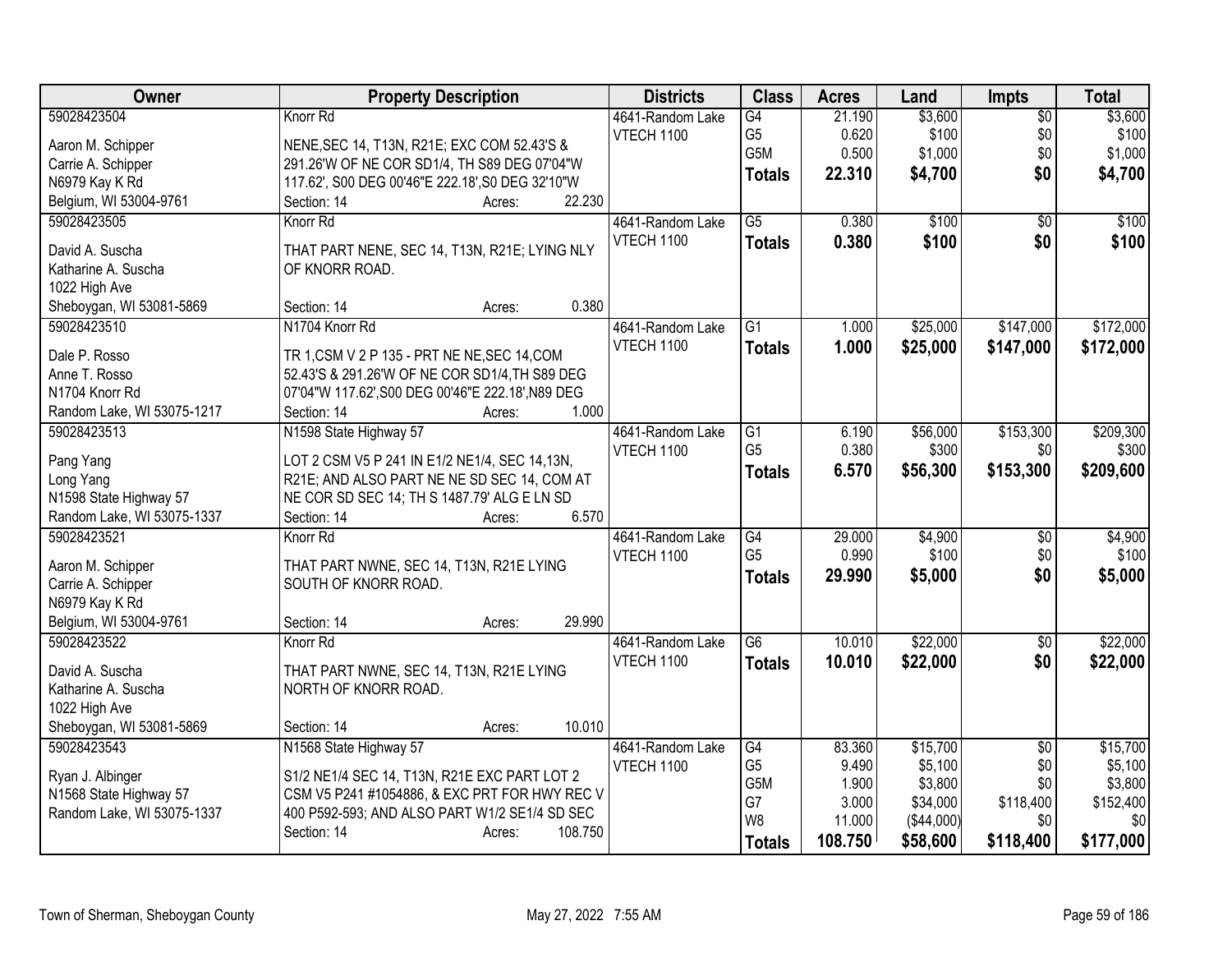| Owner                           | <b>Property Description</b>                      | <b>Districts</b> | <b>Class</b> | <b>Acres</b>      | Land            | Impts  | <b>Total</b> |                 |           |
|---------------------------------|--------------------------------------------------|------------------|--------------|-------------------|-----------------|--------|--------------|-----------------|-----------|
| 59028423560                     | N1778 Knorr Rd                                   |                  |              | 4641-Random Lake  | G4              | 29.000 | \$4,600      | $\overline{50}$ | \$4,600   |
| Dona Jenss                      | NE NW, SEC 14.                                   |                  |              | VTECH 1100        | G <sub>5</sub>  | 7.000  | \$4,800      | \$0             | \$4,800   |
| N1778 Knorr Rd                  |                                                  |                  |              |                   | G5M             | 1.000  | \$2,000      | \$0             | \$2,000   |
| Random Lake, WI 53075-1217      |                                                  |                  |              |                   | G7              | 3.000  | \$34,000     | \$129,900       | \$163,900 |
|                                 | Section: 14                                      | Acres:           | 40.000       |                   | <b>Totals</b>   | 40.000 | \$45,400     | \$129,900       | \$175,300 |
| 59028423570                     |                                                  |                  |              | 4641-Random Lake  | $\overline{G5}$ | 4.360  | \$3,100      | \$0             | \$3,100   |
| Daniel J. Burmesch              | N1/2 NW NW, SEC 14, EXC 1.04 AC FOR R/W OF       |                  |              | VTECH 1100        | <b>Totals</b>   | 4.360  | \$3,100      | \$0             | \$3,100   |
| N1887 County Rd I               | CMSTP&P RR,& EXC COM AT SW COR SD N1/2, TH       |                  |              |                   |                 |        |              |                 |           |
| PO Box 373                      | N87 DEG 43'46"E 603.58', N21 DEG 14'17"W TO N LN |                  |              |                   |                 |        |              |                 |           |
| Random Lake, WI 53075-0373      | Section: 14                                      | Acres:           | 4.360        |                   |                 |        |              |                 |           |
| 59028423571                     | County Rd I                                      |                  |              | 4641-Random Lake  | $\overline{G6}$ | 7.240  | \$29,000     | $\overline{50}$ | \$29,000  |
|                                 |                                                  |                  |              | <b>VTECH 1100</b> | <b>Totals</b>   | 7.240  | \$29,000     | \$0             | \$29,000  |
| Kenneth B. Mehring              | PRT N1/2 NW NW, SEC 14, LYING ELY OF ELY R/W LN  |                  |              |                   |                 |        |              |                 |           |
| Laura Mehring<br>N1800 Knorr Rd | OF CMSTP&P (NOW SOO LINE)RR.                     |                  |              |                   |                 |        |              |                 |           |
| Random Lake, WI 53075-1217      | Section: 14                                      | Acres:           | 7.240        |                   |                 |        |              |                 |           |
| 59028423580                     |                                                  |                  |              | 4641-Random Lake  | G4              | 8.960  | \$1,500      | \$0             | \$1,500   |
|                                 |                                                  |                  |              | VTECH 1100        | G5M             | 10.000 | \$20,000     | \$0             | \$20,000  |
| Donna M. Jenss                  | S1/2 NW NW, SEC 14, EXC 1.04 AC FOR R/W OF       |                  |              |                   | <b>Totals</b>   | 18.960 | \$21,500     | \$0             | \$21,500  |
| N1778 Knorr Rd                  | CMSTP&P RR.                                      |                  |              |                   |                 |        |              |                 |           |
| Random Lake, WI 53075           |                                                  |                  |              |                   |                 |        |              |                 |           |
|                                 | Section: 14                                      | Acres:           | 18.960       |                   |                 |        |              |                 |           |
| 59028423590                     |                                                  |                  |              | 4641-Random Lake  | $\overline{G4}$ | 11.000 | \$1,900      | $\overline{50}$ | \$1,900   |
| Donna M. Jenss                  | PRT C-2238 & OTHER LANDS - E1/2 SW NW, SEC 14, 8 |                  |              | <b>VTECH 1100</b> | G <sub>5</sub>  | 10.260 | \$7,200      | \$0             | \$7,200   |
| N1778 Knorr Rd                  | COM N88 DEG 22'06"E 648.69'FROM W1/4 COR SD      |                  |              |                   | <b>Totals</b>   | 21.260 | \$9,100      | \$0             | \$9,100   |
| Random Lake, WI 53075           | SEC, TH N02 DEG 56'W 800'ALG E R/W LN CMSTP&P    |                  |              |                   |                 |        |              |                 |           |
|                                 | Section: 14                                      | Acres:           | 21.260       |                   |                 |        |              |                 |           |
| 59028423610                     |                                                  |                  |              | 4641-Random Lake  | G4              | 23.000 | \$3,700      | $\overline{60}$ | \$3,700   |
| Donna M. Jenss                  | SE NW, SEC 14                                    |                  |              | VTECH 1100        | G <sub>5</sub>  | 4.000  | \$2,800      | \$0             | \$2,800   |
| N1778 Knorr Rd                  |                                                  |                  |              |                   | G5M             | 13.000 | \$26,000     | \$0             | \$26,000  |
| Random Lake, WI 53075           |                                                  |                  |              |                   | <b>Totals</b>   | 40.000 | \$32,500     | \$0             | \$32,500  |
|                                 | Section: 14                                      | Acres:           | 40.000       |                   |                 |        |              |                 |           |
| 59028423621                     | W5110 County Rd SS                               |                  |              | 4641-Random Lake  | $\overline{G1}$ | 1.000  | \$25,000     | \$327,800       | \$352,800 |
| Brandin C. Depies               | LOT 1 CSM V21 P213-214 #1768962 & AFFT #1820852  |                  |              | <b>VTECH 1100</b> | G4              | 14.000 | \$2,300      | \$0             | \$2,300   |
| Krista M. Depies                | - PRT NE SW & SE SW, SEC 14.                     |                  |              |                   | G <sub>5</sub>  | 10.500 | \$7,100      | \$0             | \$7,100   |
| W5110 County Rd Ss              |                                                  |                  |              |                   | G5M             | 9.890  | \$19,800     | \$0             | \$19,800  |
| Random Lake, WI 53075-1234      | Section: 14                                      | Acres:           | 35.390       |                   | <b>Totals</b>   | 35.390 | \$54,200     | \$327,800       | \$382,000 |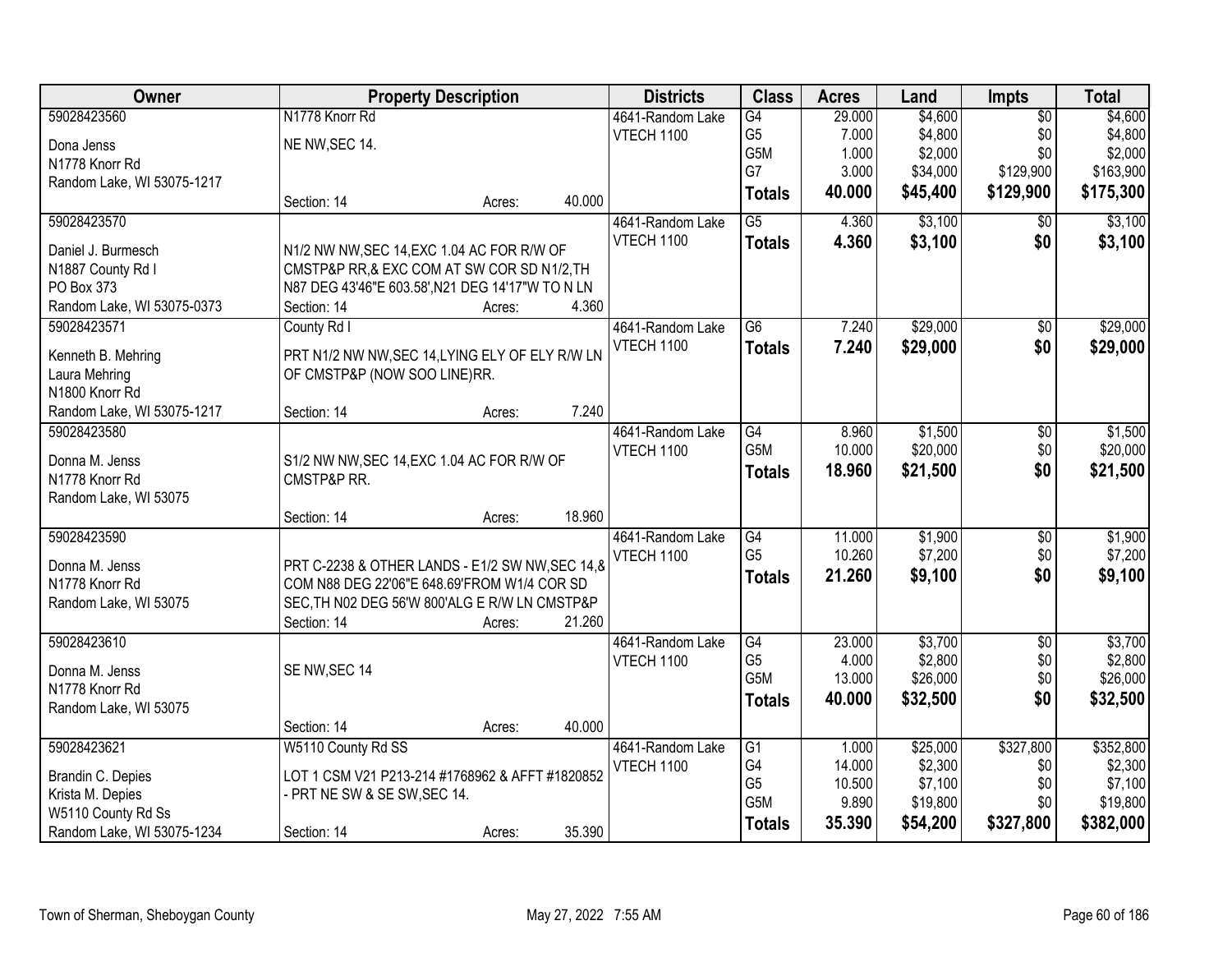| Owner                      | <b>Property Description</b>                                 | <b>Districts</b>  | <b>Class</b>     | <b>Acres</b> | Land               | <b>Impts</b>           | <b>Total</b> |
|----------------------------|-------------------------------------------------------------|-------------------|------------------|--------------|--------------------|------------------------|--------------|
| 59028423630                |                                                             | 4641-Random Lake  | $\overline{G5}$  | 2.470        | \$1,700            | $\overline{50}$        | \$1,700      |
| Jeffrey W. Hiller          | NW SW, SEC 14, EXC 2.03 AC FOR R/W OF CMSTP&P               | <b>VTECH 1100</b> | G <sub>6</sub>   | 16.150       | \$64,600           | \$0                    | \$64,600     |
| N1498 Bates Rd             | RR & ALSO EXC THAT PRT OF THE FOLLOWING                     |                   | <b>Totals</b>    | 18.620       | \$66,300           | \$0                    | \$66,300     |
| Random Lake, WI 53075-1277 | DESC AS COM AT SW 1/4 COR SD SEC 14, TH S89                 |                   |                  |              |                    |                        |              |
|                            | 18.620<br>Section: 14<br>Acres:                             |                   |                  |              |                    |                        |              |
| 59028423640                | County Rd SS                                                | 4641-Random Lake  | G4               | 9.410        | \$1,500            | $\overline{30}$        | \$1,500      |
|                            |                                                             | <b>VTECH 1100</b> | G <sub>5</sub>   | 10.770       | \$6,500            | \$0                    | \$6,500      |
| Jeffrey W. Hiller          | SW SW, SEC 14, EXC 2.18 AC FOR R/W OF CMSTP&P               |                   | G5M              | 6.000        | \$12,000           | \$0                    | \$12,000     |
| N1498 Bates Rd             | RR, & EXC THE S 208.74'OF THE W 208.74'OF                   |                   | <b>Totals</b>    | 26.180       | \$20,000           | \$0                    | \$20,000     |
| Random Lake, WI 53075-1277 | AFOREDESC, & ALSO EXC COM N00 DEG 19'17"E<br>26.180         |                   |                  |              |                    |                        |              |
|                            | Section: 14<br>Acres:                                       |                   |                  |              |                    |                        |              |
| 59028423650                | W5294 County Rd SS                                          | 4641-Random Lake  | $\overline{G1}$  | 4.053        | \$45,300           | \$156,100              | \$201,400    |
| Jeremy J. Klumb            | TR A, V 2 CSM P 33 & OTHER LANDS - PRT SW                   | VTECH 1100        | <b>Totals</b>    | 4.053        | \$45,300           | \$156,100              | \$201,400    |
| Susan M. Klumb             | SW, SEC 14, COM AT SW COR SD 1/4, TH N1 DEG                 |                   |                  |              |                    |                        |              |
| W5294 County Rd Ss         | 07'40"E 208.74', E 208.74', S1 DEG 07' 40"W 208.74', TH     |                   |                  |              |                    |                        |              |
| Random Lake, WI 53075-1234 | Section: 14<br>4.053<br>Acres:                              |                   |                  |              |                    |                        |              |
| 59028423661                | W5178 County Rd SS                                          | 4641-Random Lake  | $\overline{G4}$  | 45.300       | \$7,400            | \$0                    | \$7,400      |
|                            |                                                             | <b>VTECH 1100</b> | G <sub>5</sub>   | 5.500        | \$3,600            | \$0                    | \$3,600      |
| Joni R. Washak             | PRT NE SW, NW SW, SE SW & SW SW, SEC 14 - COM               |                   | G5M              | 20.000       | \$40,000           | \$0                    | \$40,000     |
| Ronald V. Washak           | AT S1/4 COR SD SEC 14, TH S89 DEG 13'28"W ALG S             |                   | G7               | 2.000        | \$29,000           | \$187,500              | \$216,500    |
| W5178 County Rd Ss         | LN OF SW1/4 SD SEC 508', S89 DEG 13'28"W 773.725'<br>72.800 |                   | <b>Totals</b>    | 72.800       | \$80,000           | \$187,500              | \$267,500    |
| Random Lake, WI 53075-1234 | Section: 14<br>Acres:                                       |                   | $\overline{G4}$  | 18.000       |                    |                        | \$2,900      |
| 59028423670                | State Highway 57                                            | 4641-Random Lake  | G <sub>5</sub>   | 9.000        | \$2,900<br>\$6,300 | $\overline{50}$<br>\$0 | \$6,300      |
| Patricia J. Lucey          | NE SE, SEC 14, EXC PRT TAKEN FOR HWY AS REC IN              | <b>VTECH 1100</b> | G5M              | 8.000        | \$16,000           | \$0                    | \$16,000     |
| Gerhard J. Weinhold        | VOL 398 P 652/53.                                           |                   |                  |              |                    | \$0                    |              |
| 1895 St Felix Rd           |                                                             |                   | <b>Totals</b>    | 35.000       | \$25,200           |                        | \$25,200     |
| Bourget, ON K0A Canada     | 35.000<br>Section: 14<br>Acres:                             |                   |                  |              |                    |                        |              |
| 59028423681                |                                                             | 4641-Random Lake  | G4               | 4.000        | \$600              | $\overline{50}$        | \$600        |
| Patricia J. Lucey          | E1/4 NW SE, SEC 14, EXC PRT CONV BY #1947849.               | <b>VTECH 1100</b> | G <sub>5</sub>   | 1.790        | \$1,300            | \$0                    | \$1,300      |
| Gerhard J. Weinhold        |                                                             |                   | G <sub>5</sub> M | 4.000        | \$8,000            | \$0                    | \$8,000      |
| 1895 St Felix Rd           |                                                             |                   | <b>Totals</b>    | 9.790        | \$9,900            | \$0                    | \$9,900      |
| Bourget, ON K0A Canada     | 9.790<br>Section: 14                                        |                   |                  |              |                    |                        |              |
| 59028423691                | Acres:<br>County Rd SS                                      | 4641-Random Lake  | $\overline{G6}$  | 5.100        | \$20,400           | $\overline{50}$        | \$20,400     |
|                            |                                                             | <b>VTECH 1100</b> |                  |              |                    |                        |              |
| Gerhard J. Weinhold        | PRT SW SE SEC 14, T13N, R21E: COM AT S1/4 COR               |                   | <b>Totals</b>    | 5.100        | \$20,400           | \$0                    | \$20,400     |
| 1895 St Felix Rd           | SD SEC 14 TH N89-13-22E, ALG S LN SD SEC 14                 |                   |                  |              |                    |                        |              |
| Bourget, ON KOA1E0 Canada  | 674.25' TO SE COR CSM V11 P103-105 #1391486 AND             |                   |                  |              |                    |                        |              |
|                            | 5.100<br>Section: 14<br>Acres:                              |                   |                  |              |                    |                        |              |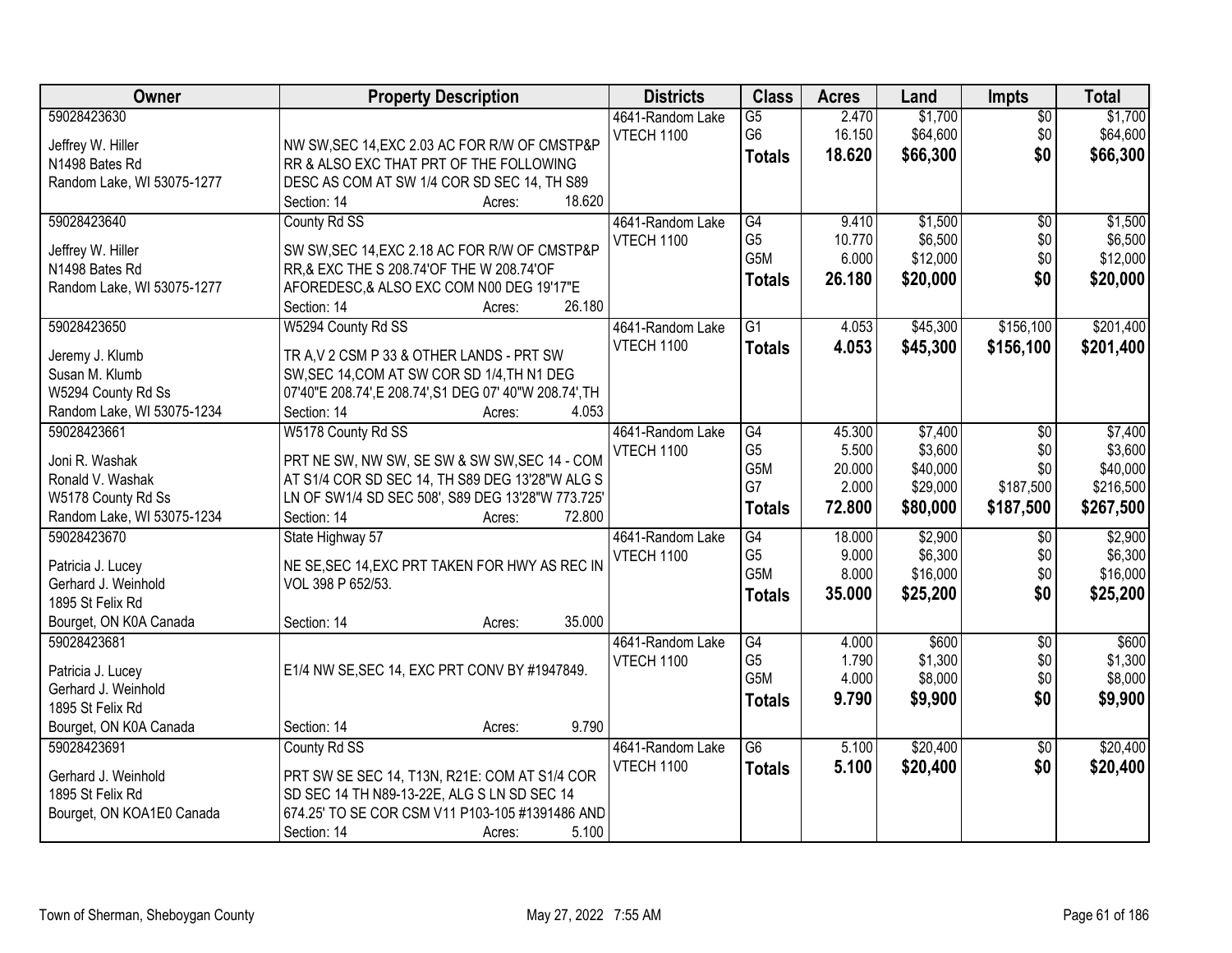| Owner                                                                                                                         | <b>Property Description</b>                                                                                                                                                             |                  | <b>Districts</b>                      | <b>Class</b>                                             | <b>Acres</b>                       | Land                                       | <b>Impts</b>                                     | <b>Total</b>                                 |
|-------------------------------------------------------------------------------------------------------------------------------|-----------------------------------------------------------------------------------------------------------------------------------------------------------------------------------------|------------------|---------------------------------------|----------------------------------------------------------|------------------------------------|--------------------------------------------|--------------------------------------------------|----------------------------------------------|
| 59028423701<br>Patricia J. Lucey<br>Gerhard J. Weinhold                                                                       | County Rd SS<br>E1/4 SW SE, SEC 14, EXC PRT CONV BY #1947849                                                                                                                            |                  | 4641-Random Lake<br><b>VTECH 1100</b> | G4<br>G5M<br><b>Totals</b>                               | 7.920<br>2.000<br>9.920            | \$1,300<br>\$4,000<br>\$5,300              | $\overline{50}$<br>\$0<br>\$0                    | \$1,300<br>\$4,000<br>\$5,300                |
| 1895 St Felix Rd<br>Bourget, ON K0A Canada                                                                                    | Section: 14                                                                                                                                                                             | 9.920<br>Acres:  |                                       |                                                          |                                    |                                            |                                                  |                                              |
| 59028423711<br>Nicole E. St Germaine<br>W5068 County Rd Ss<br>Random Lake, WI 53075-1234                                      | W5068 County Rd SS<br>PARCEL 1,CSM V 11 P 103-05 - PRT W1/2 SE1/4,SEC<br>14, COM N0 DEG 28'30"E 600'FROM S1/4 COR SD<br>SEC, TH CONT N0 DEG 28'30"E 824.75', N89 DEG 15'<br>Section: 14 | 18.650<br>Acres: | 4641-Random Lake<br><b>VTECH 1100</b> | G1<br>G4<br>G5M<br><b>Totals</b>                         | 3.650<br>10.500<br>4.500<br>18.650 | \$43,300<br>\$1,800<br>\$9,000<br>\$54,100 | \$94,900<br>\$0<br>\$0<br>\$94,900               | \$138,200<br>\$1,800<br>\$9,000<br>\$149,000 |
| 59028423712<br>Nicole E. St Germaine<br>W5068 County Rd Ss<br>Random Lake, WI 53075-1234                                      | W5070 County Rd SS<br>PARCEL 2,CSM V 11 P 103-05 - PRT SW SE, SEC<br>14, COM N0 DEG 28'30"E 33'FROM S1/4 COR SD<br>SEC, TH CONT N0 DEG 28'30"E 567', N89 DEG 15'58"E<br>Section: 14     | 2.840<br>Acres:  | 4641-Random Lake<br><b>VTECH 1100</b> | G1<br><b>Totals</b>                                      | 2.840<br>2.840                     | \$39,200<br>\$39,200                       | \$105,100<br>\$105,100                           | \$144,300<br>\$144,300                       |
| 59028423713<br>Town of Sherman (Road)<br>W6566 State Highway 144<br>Random Lake, WI 53075-1255                                | County Rd SS<br>THAT PRT W1/2 SE1/4, SEC 14 SHOWN AS<br>DEDICATED FOR RDWY BY CSM V 11 P 103-05.<br>Section: 14                                                                         | 0.510<br>Acres:  | 4641-Random Lake<br>VTECH 1100        | X4<br><b>Totals</b>                                      | 0.510<br>0.510                     | \$0<br>\$0                                 | \$0<br>\$0                                       | \$0<br>\$0                                   |
| 59028423720<br>Patricia J. Lucey<br>Gerhard J. Weinhold<br>1895 St Felix Rd<br>Bourget, ON K0A Canada                         | W4948 County Rd SS<br>SE SE, SEC 14, EXC PRT TAKEN FOR HWY AS REC IN<br>VOL 398 P 652/53.<br>Section: 14                                                                                | 34.770<br>Acres: | 4641-Random Lake<br><b>VTECH 1100</b> | $\overline{G4}$<br>G <sub>5</sub><br>G7<br><b>Totals</b> | 26.000<br>5.770<br>3.000<br>34.770 | \$4,600<br>\$2,100<br>\$34,000<br>\$40,700 | $\overline{50}$<br>\$0<br>\$162,300<br>\$162,300 | \$4,600<br>\$2,100<br>\$196,300<br>\$203,000 |
| 59028423730<br>State of Wisconsin Dept of Transportatic<br>4802 Sheboygan Ave Rm 701<br>PO Box 7914<br>Madison, WI 53707-7914 | County Rd I<br>NW NW R/W. 2.08 AC. SW NW R/W. 2.02 AC. NW SW<br>R/W. 2.03 AC. SW SW R/W. 2.18 AC.<br>Section: 14                                                                        | 8.310<br>Acres:  | 4641-Random Lake<br>VTECH 1100        | $\overline{\text{X2}}$<br><b>Totals</b>                  | 8.310<br>8.310                     | \$0<br>\$0                                 | $\sqrt{6}$<br>\$0                                | $\frac{1}{6}$<br>\$0                         |
| 59028423740<br>Sheboygan County (Hwy R/W)<br>Attn: Hwy R/W<br>W5741 County Rd J<br>Plymouth, WI 53073-3340                    | County Rd I<br>PRT TAKEN FOR S.T.H."57"IN SEC 14 AS REC IN VOL<br>398 P 652/3 & VOL 400 P 361/2 & VOL 400 P 592/3.<br>Section: 14                                                       | 20.770<br>Acres: | 4641-Random Lake<br><b>VTECH 1100</b> | X3<br><b>Totals</b>                                      | 20.450<br>20.450                   | \$0<br>\$0                                 | $\overline{50}$<br>\$0                           | \$0<br>\$0                                   |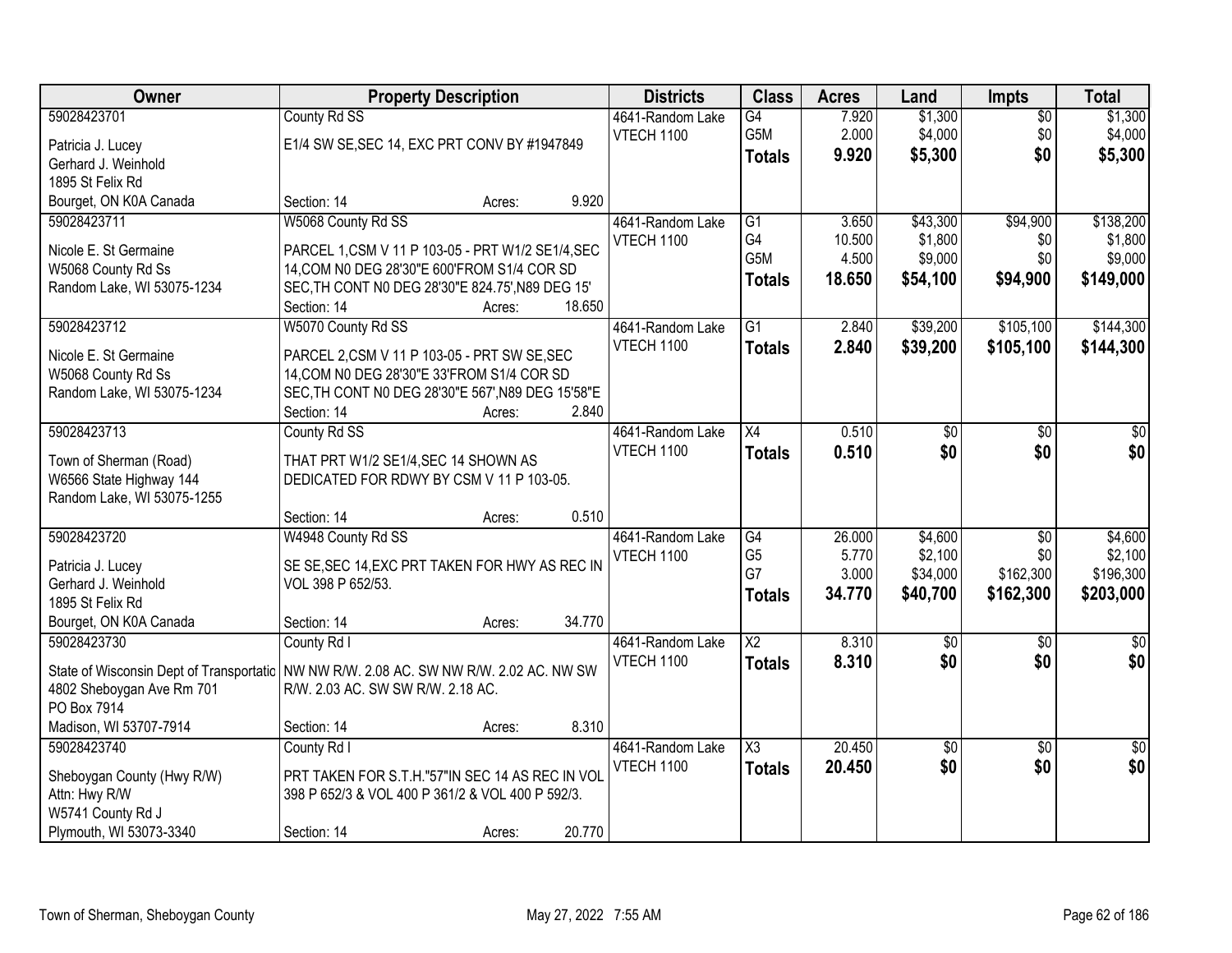| <b>Owner</b>               | <b>Property Description</b>                           |        |        | <b>Districts</b>                      | <b>Class</b>    | <b>Acres</b> | Land     | <b>Impts</b> | <b>Total</b> |
|----------------------------|-------------------------------------------------------|--------|--------|---------------------------------------|-----------------|--------------|----------|--------------|--------------|
| 59028423750                | N1693 County Rd I                                     |        |        | 4641-Random Lake                      | $\overline{G1}$ | 1.000        | \$35,000 | \$278,900    | \$313,900    |
| William J. Bahr            | N3/4 NE NE, SEC 15.                                   |        |        | VTECH 1100                            | G4              | 14.000       | \$1,800  | \$0          | \$1,800      |
| Rhonda L. Bahr             |                                                       |        |        |                                       | G <sub>5</sub>  | 11.000       | \$7,700  | \$0          | \$7,700      |
| N1693 County Rd I          |                                                       |        |        |                                       | G5M             | 4.000        | \$8,000  | \$0          | \$8,000      |
| Random Lake, WI 53075-1275 | Section: 15                                           | Acres: | 30.000 |                                       | <b>Totals</b>   | 30.000       | \$52,500 | \$278,900    | \$331,400    |
| 59028423770                | County Rd I                                           |        |        | 4641-Random Lake                      | G4              | 22.000       | \$3,900  | \$0          | \$3,900      |
| William J. Bahr            | N 3/4 NW NE, SEC 15, EXC COM IN CEN CTH I             |        |        | VTECH 1100                            | G <sub>5</sub>  | 7.000        | \$4,000  | \$0          | \$4,000      |
| Rhonda L. Bahr             | 1991.5'NE OF ITS INTER WITH E&W1/4 LN, TH NE ON       |        |        |                                       | <b>Totals</b>   | 29.000       | \$7,900  | \$0          | \$7,900      |
| N1693 County Rd I          | CEN SD HWY 185', NW AT R/A TO CEN OF HWY              |        |        |                                       |                 |              |          |              |              |
| Random Lake, WI 53075-1275 | Section: 15                                           | Acres: | 29.000 |                                       |                 |              |          |              |              |
| 59028423790                | N1602 County Rd I                                     |        |        | 4641-Random Lake                      | $\overline{G1}$ | 3.000        | \$40,000 | \$95,200     | \$135,200    |
|                            |                                                       |        |        | <b>VTECH 1100</b>                     | <b>Totals</b>   | 3.000        | \$40,000 | \$95,200     | \$135,200    |
| John J. Fleming            | S1/4 NW NE, LYING N&W OF CTH I, SEC 15                |        |        |                                       |                 |              |          |              |              |
| Alana K. Fleming           |                                                       |        |        |                                       |                 |              |          |              |              |
| N1602 County Rd I          |                                                       |        |        |                                       |                 |              |          |              |              |
| Random Lake, WI 53075-1215 | Section: 15                                           | Acres: | 3.000  |                                       |                 |              |          |              |              |
| 59028423800                | N1646 County Rd I                                     |        |        | 4641-Random Lake                      | $\overline{G1}$ | 1.000        | \$25,000 | \$93,500     | \$118,500    |
| Joel Helminger             | PRT NW NE, SEC 15, COM IN CEN CTH I 1991.5'NELY       |        |        | <b>VTECH 1100</b>                     | <b>Totals</b>   | 1.000        | \$25,000 | \$93,500     | \$118,500    |
| N1646 County Rd I          | OF ITS INTER WITH E&W1/4 LN, TH NE ON CEN SD          |        |        |                                       |                 |              |          |              |              |
| Random Lake, WI 53075-1215 | HWY 185', NW AT R/A TO HWY 235.46', SW PARA TO        |        |        |                                       |                 |              |          |              |              |
|                            | Section: 15                                           | Acres: | 1.000  |                                       |                 |              |          |              |              |
| 59028423820                | N1549 County Rd I                                     |        |        | 4641-Random Lake                      | $\overline{G1}$ | 0.890        | \$23,700 | \$83,600     | \$107,300    |
|                            |                                                       |        |        | VTECH 1100                            | <b>Totals</b>   | 0.890        | \$23,700 | \$83,600     | \$107,300    |
| Austin Jurgilanis          | PRT SW NE, SEC 15, COM AT INTER OF N&S1/4 LN          |        |        |                                       |                 |              |          |              |              |
| N1549 County Rd I          | WITH CEN OF CTH I, TH N24 DEG 25'E 91.92'ON CEN       |        |        |                                       |                 |              |          |              |              |
| Random Lake, WI 53075      | SD HWY, S76 DEG 56'E 103.42', S13 DEG 04'W            |        | 0.890  |                                       |                 |              |          |              |              |
|                            | Section: 15                                           | Acres: |        |                                       |                 |              |          |              |              |
| 59028423825                | N1585 County Rd I                                     |        |        | 4641-Random Lake<br><b>VTECH 1100</b> | G1              | 5.000        | \$50,000 | \$128,200    | \$178,200    |
| Kathleen P. Nihart         | PRT NE1/4, SEC 15, COM 1698.05'W & S24 DEG 12'3"W     |        |        |                                       | <b>Totals</b>   | 5.000        | \$50,000 | \$128,200    | \$178,200    |
| N1585 County Rd I          | 1477.02'FROM NE COR, SD SEC, TH S24 DEG 42'41"W       |        |        |                                       |                 |              |          |              |              |
| Random Lake, WI 53075      | 645.97'ON CEN CTH"I", N89 DEG 37'5"E 509.80', N0      |        |        |                                       |                 |              |          |              |              |
|                            | Section: 15                                           | Acres: | 5.000  |                                       |                 |              |          |              |              |
| 59028423826                | N1535 County Rd I                                     |        |        | 4641-Random Lake                      | $\overline{G1}$ | 8.880        | \$84,400 | \$153,700    | \$238,100    |
| Garret J. Trice            | LOT 1 CSM V 8 P 18 - PRT SW NE, SEC 15, COM AT        |        |        | VTECH 1100                            | <b>Totals</b>   | 8.880        | \$84,400 | \$153,700    | \$238,100    |
| Michelle G. Monroe         | CEN SD SEC, TH N89 DEG 18'44"E 678.5', N01 DEG        |        |        |                                       |                 |              |          |              |              |
| N1535 County Rd I          | 45'32"E 640.55', S89 DEG 51'58"W 410.82', S3 DEG 37'W |        |        |                                       |                 |              |          |              |              |
| Random Lake, WI 53075      | Section: 15                                           | Acres: | 8.880  |                                       |                 |              |          |              |              |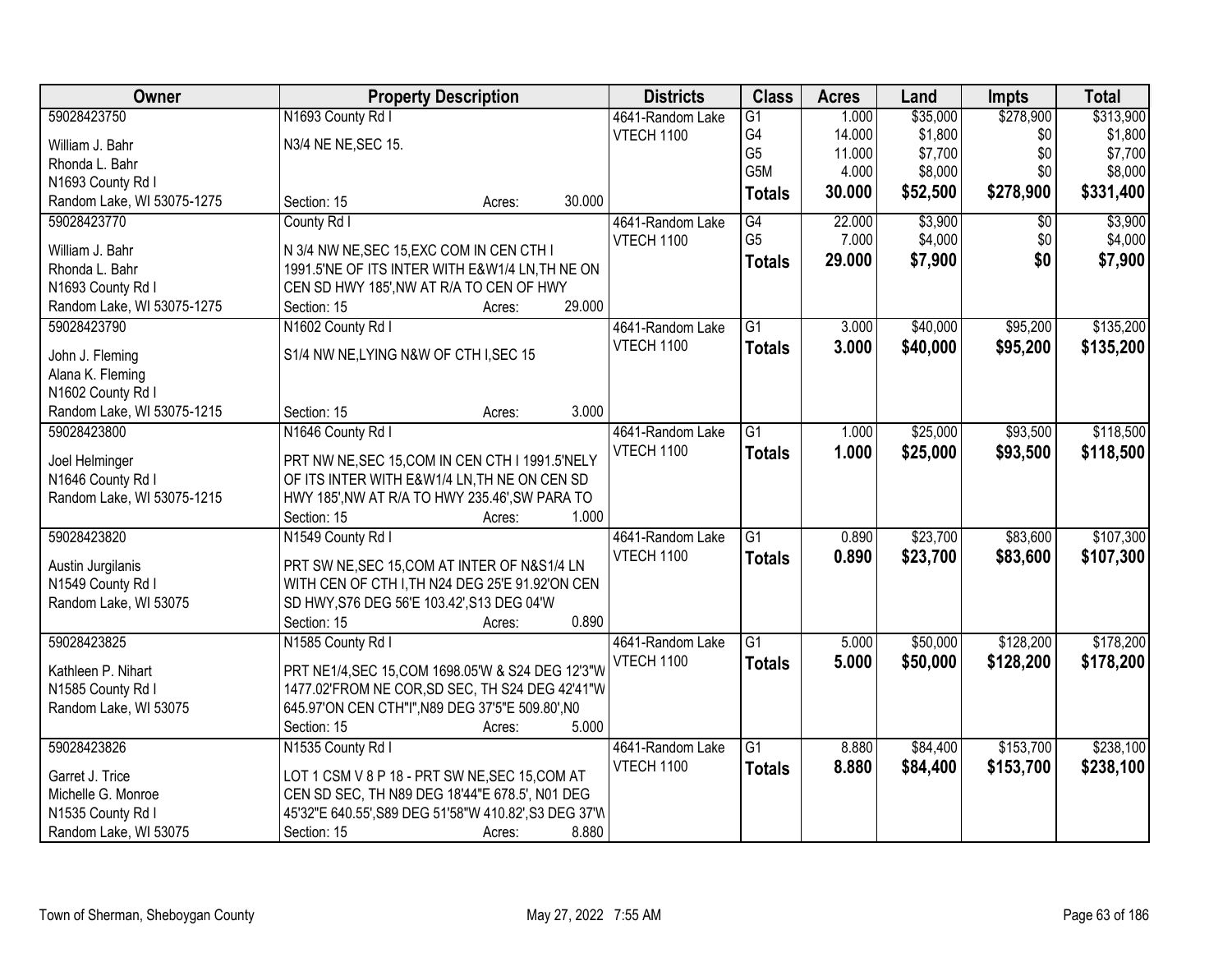| Owner                                          | <b>Property Description</b>                         | <b>Districts</b>               | <b>Class</b>          | <b>Acres</b>     | Land                    | <b>Impts</b>           | <b>Total</b>     |
|------------------------------------------------|-----------------------------------------------------|--------------------------------|-----------------------|------------------|-------------------------|------------------------|------------------|
| 59028423831                                    | County Rd I                                         | 4641-Random Lake               | G4                    | 46.000           | \$7,900                 | $\overline{50}$        | \$7,900          |
| James F. Puchter                               | PRT C-2238 - PRT SW NW, SEC 14, & PRT NE NE, NW     | VTECH 1100                     | G <sub>5</sub>        | 0.460            | \$100                   | \$0                    | \$100            |
| Patricia A. Puchter                            | NE, SW NE, SE NE & NE SE, SEC 15, COM S0 DEG 33'E   |                                | G5M<br>W <sub>6</sub> | 29.000<br>52.000 | \$58,000<br>(\$104,000) | \$0                    | \$58,000         |
| 4310 N Highway A1a Apt 601                     | 997.30'FROM NE COR, SEC 15, TH CONT S0 DEG 33'E     |                                | W8                    | 10.000           | (\$20,000)              | \$0<br>\$0             | \$0<br>\$0       |
| Fort Pierce, FL 34949-8376                     | 137.460<br>Section: 14<br>Acres:                    |                                | <b>Totals</b>         | 137.460          | \$66,000                | \$0                    | \$66,000         |
|                                                |                                                     |                                |                       |                  |                         |                        |                  |
| 59028423840                                    | County Rd I                                         | 4641-Random Lake<br>VTECH 1100 | G4<br>G <sub>5</sub>  | 41.750<br>0.980  | \$7,100<br>\$100        | $\overline{50}$<br>\$0 | \$7,100<br>\$100 |
| Oliver W. Hinz                                 | NE NW, SEC 15 & THAT PRT OF SW NE, SEC 15, LYING    |                                |                       | 42.730           | \$7,200                 | \$0                    | \$7,200          |
| Beverly D. Hinz                                | W OF CEN LN CTH I.                                  |                                | <b>Totals</b>         |                  |                         |                        |                  |
| W5866 S County Rd A                            |                                                     |                                |                       |                  |                         |                        |                  |
| Adell, WI 53001-1133                           | 42.730<br>Section: 15<br>Acres:                     |                                |                       |                  |                         |                        |                  |
| 59028423851                                    | N1635 Bates Rd                                      | 4641-Random Lake               | $\overline{G1}$       | 2.000            | \$35,000                | \$141,000              | \$176,000        |
| Joshua T. Dimmer                               | LOT 1 CSM V25 P141-142 #1942336 - PRT NW            | <b>VTECH 1100</b>              | G4                    | 3.800            | \$600                   | \$0                    | \$600            |
| N1635 Bates Rd                                 | <b>NW, SEC 15.</b>                                  |                                | <b>Totals</b>         | 5.800            | \$35,600                | \$141,000              | \$176,600        |
| Adell, WI 53001-1147                           |                                                     |                                |                       |                  |                         |                        |                  |
|                                                | 5.800<br>Section: 15<br>Acres:                      |                                |                       |                  |                         |                        |                  |
| 59028423852                                    | Bates Rd                                            | 4641-Random Lake               | $\overline{G4}$       | 33.750           | \$5,000                 | $\overline{50}$        | \$5,000          |
| Golden E Real Estate LLC                       | LOT 2 CSM V25 P141-142 #1942336 - PRT NW            | <b>VTECH 1100</b>              | G <sub>5</sub>        | 1.000            | \$100                   | \$0                    | \$100            |
| 8262 Orchard Valley Rd                         | <b>NW, SEC 15.</b>                                  |                                | <b>Totals</b>         | 34.750           | \$5,100                 | \$0                    | \$5,100          |
| West Bend, WI 53090-9029                       |                                                     |                                |                       |                  |                         |                        |                  |
|                                                | 34.750<br>Section: 15<br>Acres:                     |                                |                       |                  |                         |                        |                  |
| 59028423860                                    | Bates Rd                                            | 4641-Random Lake               | G4                    | 37.000           | \$5,800                 | $\overline{50}$        | \$5,800          |
|                                                |                                                     | <b>VTECH 1100</b>              | G <sub>5</sub>        | 3.000            | \$1,500                 | \$0                    | \$1,500          |
| Sher-Home Farms LLP                            | SW NW, SEC 15                                       |                                | <b>Totals</b>         | 40.000           | \$7,300                 | \$0                    | \$7,300          |
| N853 County Rd I<br>Random Lake, WI 53075-1212 |                                                     |                                |                       |                  |                         |                        |                  |
|                                                | 40.000<br>Section: 15<br>Acres:                     |                                |                       |                  |                         |                        |                  |
| 59028423870                                    | N1502 County Rd I                                   | 4641-Random Lake               | G1                    | 1.000            | \$25,000                | \$194,100              | \$219,100        |
|                                                |                                                     | VTECH 1100                     | G4                    | 33.500           | \$6,200                 | \$0                    | \$6,200          |
| Ronald H. Jentsch                              | SE NW, SEC 15, EXC PRT LYING S&E OF CTH I, & EXC    |                                | G <sub>5</sub>        | 0.200            | \$100                   | \$0                    | \$100            |
| Janet M. Jentsch                               | COM IN CEN OF CTH I, N24 DEG 29'E 178.73'FROM       |                                | <b>Totals</b>         | 34.700           | \$31,300                | \$194,100              | \$225,400        |
| N1502 County Rd I                              | ITS INTER WITH E&W1/4 LN, TH W 165', N 543.73', N89 |                                |                       |                  |                         |                        |                  |
| Random Lake, WI 53075-1269                     | 34.700<br>Section: 15<br>Acres:                     |                                |                       |                  |                         |                        |                  |
| 59028423880                                    | N1503 County Rd I                                   | 4641-Random Lake               | $\overline{X4}$       | 1.800            | \$0                     | $\overline{50}$        | $\overline{50}$  |
| Random Lake Lions Club                         | PRT SE NW, SEC 15, LYING S&E OF CEN OF CTH I.       | VTECH 1100                     | <b>Totals</b>         | 1.800            | \$0                     | \$0                    | \$0              |
| PO Box 321                                     |                                                     |                                |                       |                  |                         |                        |                  |
| Random Lake, WI 53075-0321                     |                                                     |                                |                       |                  |                         |                        |                  |
|                                                | 1.800<br>Section: 15<br>Acres:                      |                                |                       |                  |                         |                        |                  |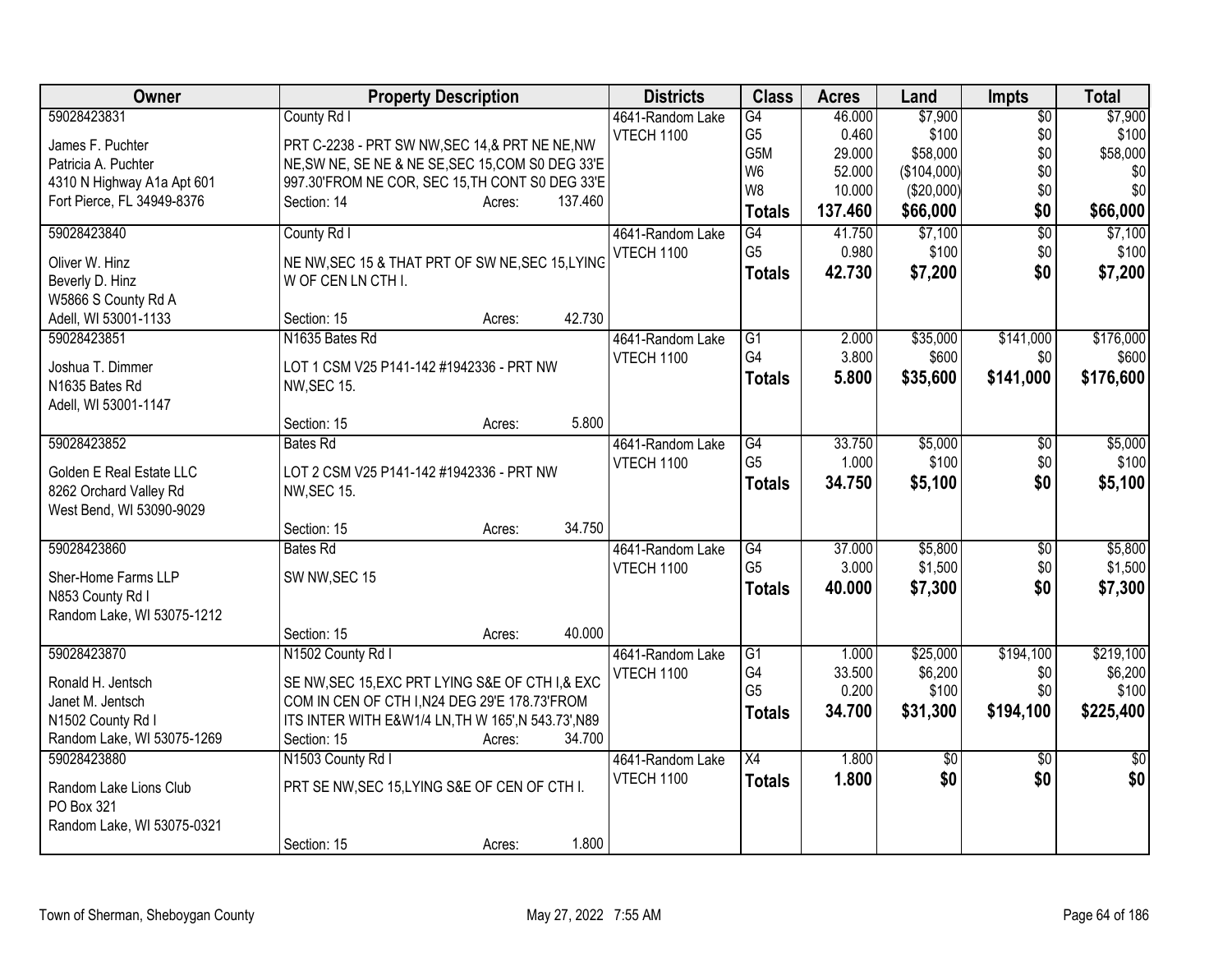| <b>Owner</b>                      | <b>Property Description</b>                                                      | <b>Districts</b>  | <b>Class</b>    | <b>Acres</b> | Land     | <b>Impts</b>    | <b>Total</b> |
|-----------------------------------|----------------------------------------------------------------------------------|-------------------|-----------------|--------------|----------|-----------------|--------------|
| 59028423890                       | N1524 County Rd I                                                                | 4641-Random Lake  | $\overline{G1}$ | 3.500        | \$42,500 | \$131,300       | \$173,800    |
| Arthur F. Wachs III               | PRT SE NW, SEC 15, COM IN CEN OF CTH IN24 DEG                                    | <b>VTECH 1100</b> | <b>Totals</b>   | 3.500        | \$42,500 | \$131,300       | \$173,800    |
| Kay M. Wachs                      | 29'E 178.73'FROM ITS INTER WITH E & W1/4 LN, TH W                                |                   |                 |              |          |                 |              |
| N1524 County Rd I                 | 165', N 543.73' N89 DEG 44'E 348.7'TO N&S 1/4 LN, S                              |                   |                 |              |          |                 |              |
| Random Lake, WI 53075-1269        | 3.500<br>Section: 15<br>Acres:                                                   |                   |                 |              |          |                 |              |
| 59028423901                       | County Rd I                                                                      | 4641-Random Lake  | G4              | 37.020       | \$6,800  | $\overline{50}$ | \$6,800      |
|                                   |                                                                                  | <b>VTECH 1100</b> | G <sub>5</sub>  | 2.000        | \$100    | \$0             | \$100        |
| Vorpahl Farms, Inc.               | NE SW, SEC 15, EXC LOT 1 CSM V26 P117-119                                        |                   | <b>Totals</b>   | 39.020       | \$6,900  | \$0             | \$6,900      |
| PO Box 456                        | #1984616 - PRT NW, NE, SE & SW OF THE SW, SEC                                    |                   |                 |              |          |                 |              |
| Random Lake, WI 53075-0456        | 15<br>Section: 15<br>39.020                                                      |                   |                 |              |          |                 |              |
|                                   | Acres:                                                                           |                   |                 |              |          |                 |              |
| 59028423911                       | N1449 Bates Rd                                                                   | 4641-Random Lake  | $\overline{G1}$ | 1.790        | \$32,900 | \$151,800       | \$184,700    |
| Eric J. Dombrowski                | LOT 1, CSM V 9 P 57 - PRT NW SW, SEC 15, COM 556'S                               | <b>VTECH 1100</b> | <b>Totals</b>   | 1.790        | \$32,900 | \$151,800       | \$184,700    |
| Kari A. Dombrowski                | OF W1/4 COR SD SEC, TH E 390', S 200', W 390', TH N                              |                   |                 |              |          |                 |              |
| N1449 Bates Rd                    | 200'TO BEG.                                                                      |                   |                 |              |          |                 |              |
| Random Lake, WI 53075-1278        | 1.790<br>Section: 15<br>Acres:                                                   |                   |                 |              |          |                 |              |
| 59028423912                       | N <sub>1441</sub> Bates Rd                                                       | 4641-Random Lake  | G1              | 1.090        | \$25,900 | \$71,900        | \$97,800     |
| Nicole Carini                     | LOT 2,CSM V 9 P 57 - PRT NW SW, SEC 15,COM 756'S                                 | VTECH 1100        | <b>Totals</b>   | 1.090        | \$25,900 | \$71,900        | \$97,800     |
| N1441 Bates Rd                    | OF W1/4 COR SD SEC, TH E 390', S 122.01', W 390', TH                             |                   |                 |              |          |                 |              |
| Random Lake, WI 53075-1220        | N 122.01' TO BEG.                                                                |                   |                 |              |          |                 |              |
|                                   | 1.090<br>Section: 15<br>Acres:                                                   |                   |                 |              |          |                 |              |
| 59028423913                       | <b>Bates Rd</b>                                                                  | 4641-Random Lake  | $\overline{G4}$ | 36.100       | \$6,200  | $\overline{50}$ | \$6,200      |
|                                   |                                                                                  | <b>VTECH 1100</b> | G <sub>5</sub>  | 1.000        | \$300    | \$0             | \$300        |
| Vorpahl Farms, Inc.               | NW SW, SEC 15, EXC COM 556'S OF W1/4 COR SD                                      |                   | <b>Totals</b>   | 37.100       | \$6,500  | \$0             | \$6,500      |
| PO Box 456                        | SEC, TH E 390' S 322.01', W 390', TH N 322.01'TO BEG &                           |                   |                 |              |          |                 |              |
| Random Lake, WI 53075-0456        | EXC LOT 1 CSM V26 P117-119 #1984616 - PRT NW,                                    |                   |                 |              |          |                 |              |
|                                   | 37.100<br>Section: 15<br>Acres:                                                  |                   |                 |              |          |                 |              |
| 59028423921                       |                                                                                  | 4641-Random Lake  | G4              | 27.470       | \$5,100  | $\sqrt{$0}$     | \$5,100      |
| Vorpahl Farms, Inc.               | SW SW, SEC 15, EXC COM AT SE COR, SD1/4, TH W 20                                 | VTECH 1100        | G <sub>5</sub>  | 4.000        | \$1,100  | \$0             | \$1,100      |
| PO Box 456                        | RD, N 68 RD E 20 RD, TH S 68 RD TO BEG & EXC LOT                                 |                   | <b>Totals</b>   | 31.470       | \$6,200  | \$0             | \$6,200      |
| Random Lake, WI 53075-0456        | 1 CSM V26 P117-119 #1984616 - PRT NW, NE, SE &                                   |                   |                 |              |          |                 |              |
|                                   | 31.470<br>Section: 15<br>Acres:                                                  |                   |                 |              |          |                 |              |
| 59028423931                       |                                                                                  | 4641-Random Lake  | G4              | 7.780        | \$1,500  | $\overline{30}$ | \$1,500      |
|                                   |                                                                                  | VTECH 1100        | G <sub>5</sub>  | 0.720        | \$500    | \$0             | \$500        |
| Vorpahl Farms, Inc.<br>PO Box 456 | PRT SW SW, COM AT SE COR, SD 1/4, TH W 20 RD, N                                  |                   | <b>Totals</b>   | 8.500        | \$2,000  | \$0             | \$2,000      |
| Random Lake, WI 53075-0456        | 68 RD, E 20 RD, TH S 68 RD TO BEG, SEC 15, EXC PRT<br>CSM V26 P117-119 #1984616. |                   |                 |              |          |                 |              |
|                                   | 8.500<br>Section: 15<br>Acres:                                                   |                   |                 |              |          |                 |              |
|                                   |                                                                                  |                   |                 |              |          |                 |              |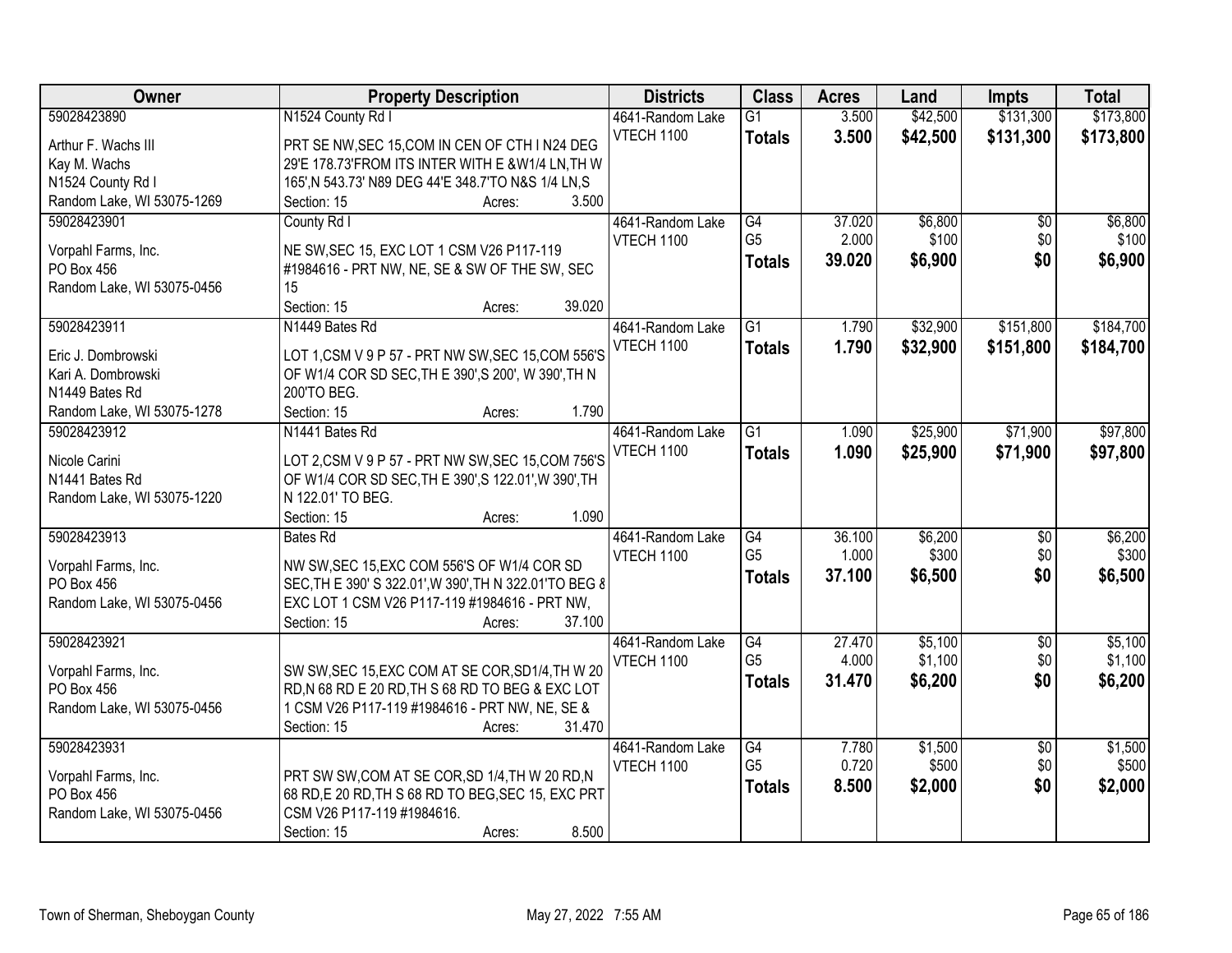| <b>Owner</b>                                                                                                       | <b>Property Description</b>                                                                                                                                                                                                                      | <b>Districts</b>                      | <b>Class</b>                                              | <b>Acres</b>                        | Land                                       | <b>Impts</b>                         | <b>Total</b>                               |
|--------------------------------------------------------------------------------------------------------------------|--------------------------------------------------------------------------------------------------------------------------------------------------------------------------------------------------------------------------------------------------|---------------------------------------|-----------------------------------------------------------|-------------------------------------|--------------------------------------------|--------------------------------------|--------------------------------------------|
| 59028423941<br>Vorpahl Farms, Inc.<br>PO Box 456<br>Random Lake, WI 53075-0456                                     | SE SW, SEC 15, EXC COM AT INTER OF CEN CTH I<br>WITH CEN CTH SS, TH N ON CEN CTH I 210', E<br>407.72', S2 DEG 50'E 210', TH W 407.72'TO BEG & EXC                                                                                                | 4641-Random Lake<br>VTECH 1100        | G4<br>G <sub>5</sub><br>G7<br><b>Totals</b>               | 31.680<br>3.360<br>1.380<br>36.420  | \$6,600<br>\$2,000<br>\$21,600<br>\$30,200 | $\overline{50}$<br>\$0<br>\$0<br>\$0 | \$6,600<br>\$2,000<br>\$21,600<br>\$30,200 |
| 59028423942<br>Dustin J. Bahr<br>Elise A. Lunde<br>N1402 County Rd I                                               | Section: 15<br>36.420<br>Acres:<br>N1402 County Rd I<br>LOT 1 CSM V26 P117-119 #1984616 - PRT NW, NE, SE<br>& SW OF THE SW, SEC 15.                                                                                                              | 4641-Random Lake<br>VTECH 1100        | $\overline{G7}$<br><b>Totals</b>                          | 2.650<br>2.650                      | \$32,300<br>\$32,300                       | \$178,600<br>\$178,600               | \$210,900<br>\$210,900                     |
| Random Lake, WI 53075-1270<br>59028423950<br>Paul D. Jeziorski<br>W5582 County Rd Ss<br>Random Lake, WI 53075-1236 | 2.190<br>Section: 15<br>Acres:<br>W5582 County Rd SS<br>PRT SE SW, SEC 15, COM AT INTER OF CEN CTH I<br>WITH CEN CTH SS, TH N ON CEN CTH I, 210', E 242', S<br>210', TH W 242' TO BEG.                                                           | 4641-Random Lake<br>VTECH 1100        | $\overline{G1}$<br><b>Totals</b>                          | 1.160<br>1.160                      | \$37,400<br>\$37,400                       | \$113,500<br>\$113,500               | \$150,900<br>\$150,900                     |
| 59028423951<br>Jeffrey H. Kreutzinger<br>W5566 County Rd Ss<br>Random Lake, WI 53075-1236                          | Section: 15<br>1.160<br>Acres:<br>W5566 County Rd SS<br>TR 1, CSM V 3 P 190 & OTHER LAND - PRT SE<br>SW, SEC 15, COM 788.80'W OF S1/4 COR SD SEC, TH<br>W 165.72', N2 DEG 50'W 210', E 165.72', TH S2 DEG 50'E<br>0.800<br>Section: 15<br>Acres: | 4641-Random Lake<br>VTECH 1100        | G1<br><b>Totals</b>                                       | 0.800<br>0.800                      | \$31,500<br>\$31,500                       | \$161,200<br>\$161,200               | \$192,700<br>\$192,700                     |
| 59028424010<br><b>Neal Winter</b><br>PO Box 190851<br>Anchorage, AK 99519-0851                                     | County Rd SS<br>PRT SW & NW OF SE, SEC 15, BEG AT S 1/4 COR SD<br>SEC, TH N00 DEG 56'37"E 2683.80', S89 DEG 15'03"E<br>1329.74', S00 DEG 53'50"W 2007.29', N89 DEG 57'40"W<br>Section: 15<br>73.450<br>Acres:                                    | 4641-Random Lake<br>VTECH 1100        | $\overline{G4}$<br>G <sub>5</sub><br>G5M<br><b>Totals</b> | 24.220<br>8.930<br>40.300<br>73.450 | \$4,900<br>\$5,800<br>\$80,600<br>\$91,300 | $\overline{50}$<br>\$0<br>\$0<br>\$0 | \$4,900<br>\$5,800<br>\$80,600<br>\$91,300 |
| 59028424020<br><b>Herbert Krier</b><br>Sandra Krier<br>W5432 County Rd Ss<br>Random Lake, WI 53075-1236            | W5432 County Rd SS<br>A-19492 & OTHER LANDS - PRT SW SE, SEC 15, COM<br>278'W OF SE COR, SD 1/4, TH W 167', N 509.55', S89<br>DEG 57'40"E 181' S 509.55', TH N89 DEG 57'40"W<br>2.120<br>Section: 15<br>Acres:                                   | 4641-Random Lake<br>VTECH 1100        | G1<br><b>Totals</b>                                       | 2.120<br>2.120                      | \$35,600<br>\$35,600                       | \$122,100<br>\$122,100               | \$157,700<br>\$157,700                     |
| 59028424031<br>St Johns Evangelical Lutheran Church<br>W5406 County Rd Ss<br>Random Lake, WI 53075-1236            | W5406 County Rd SS<br>LOT 1 CSM V29 P96-98 #2071051 IN SESE AND SWSE<br>SEC 15, T13N, R21E.<br>5.670<br>Section: 15<br>Acres:                                                                                                                    | 4641-Random Lake<br><b>VTECH 1100</b> | X4<br><b>Totals</b>                                       | 5.670<br>5.670                      | \$0<br>\$0                                 | $\overline{50}$<br>\$0               | $\overline{50}$<br>\$0                     |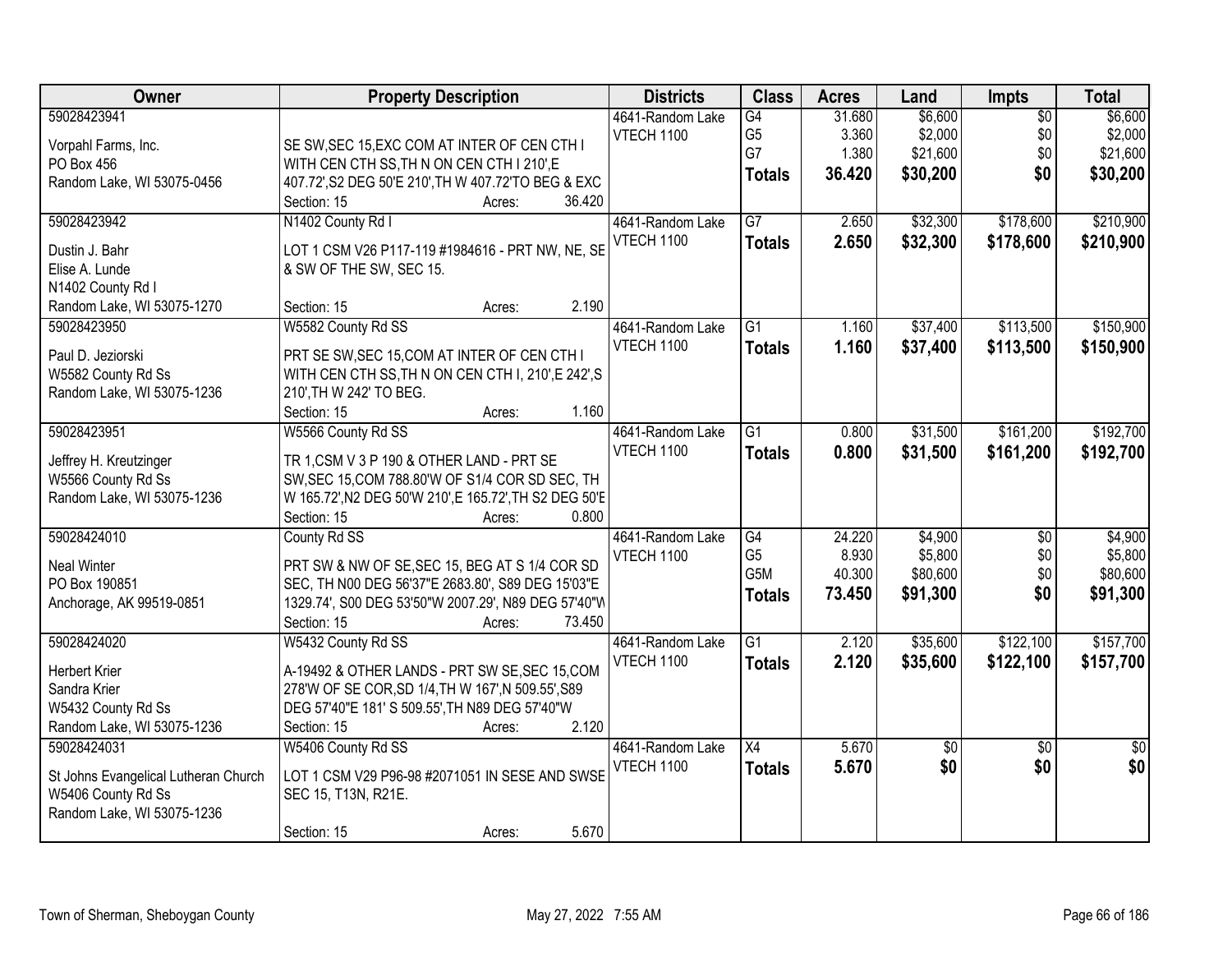| Owner                       | <b>Property Description</b>                                   | <b>Districts</b>                      | <b>Class</b>    | <b>Acres</b> | Land     | <b>Impts</b>    | <b>Total</b> |
|-----------------------------|---------------------------------------------------------------|---------------------------------------|-----------------|--------------|----------|-----------------|--------------|
| 59028424032                 | W5388 County Rd SS                                            | 4641-Random Lake                      | $\overline{G1}$ | 1.550        | \$30,500 | \$184,900       | \$215,400    |
| Jeffrey W. Hiller           | LOT 2 CSM V29 P96-98 #2071051 SEC 15, T13N,                   | <b>VTECH 1100</b>                     | <b>Totals</b>   | 1.550        | \$30,500 | \$184,900       | \$215,400    |
| N1498 Bates Rd              | R21E.                                                         |                                       |                 |              |          |                 |              |
| Random Lake, WI 53075-1277  |                                                               |                                       |                 |              |          |                 |              |
|                             | 1.550<br>Section: 15<br>Acres:                                |                                       |                 |              |          |                 |              |
| 59028424040                 | W5438 County Rd SS                                            | 4641-Random Lake                      | $\overline{G1}$ | 0.840        | \$32,200 | \$130,800       | \$163,000    |
|                             |                                                               | <b>VTECH 1100</b>                     | <b>Totals</b>   | 0.840        | \$32,200 | \$130,800       | \$163,000    |
| Graff, Sandra J Graff Trust | A-19772 - PRT SW SE, SEC 15, COM 445'W OF SE                  |                                       |                 |              |          |                 |              |
| Sandra J. Graff             | COR, SD 1/4, TH N 280', N89 DEG 57'40"W 131', S               |                                       |                 |              |          |                 |              |
| W5438 County Rd Ss          | 280', TH S89 DEG 57' 40"E 131'TO BEG.<br>0.840<br>Section: 15 |                                       |                 |              |          |                 |              |
| Random Lake, WI 53075-1236  | Acres:                                                        |                                       |                 |              | \$26,600 | \$105,200       |              |
| 59028424050                 | W5450 County Rd SS                                            | 4641-Random Lake<br><b>VTECH 1100</b> | G1              | 0.520        |          |                 | \$131,800    |
| <b>Richard Horn</b>         | PRT SW SE, SEC 15, COM 576'W OF SE COR SD1/4, TH              |                                       | <b>Totals</b>   | 0.520        | \$26,600 | \$105,200       | \$131,800    |
| Sylvia J Horn Life Estate   | N 180', W 126', S 180'TO CEN OF CTH SS, TH E 126'TO           |                                       |                 |              |          |                 |              |
| W5450 County Rd Ss          | BEG.                                                          |                                       |                 |              |          |                 |              |
| Random Lake, WI 53075-1236  | 0.520<br>Section: 15<br>Acres:                                |                                       |                 |              |          |                 |              |
| 59028424060                 | W5458 County Rd SS                                            | 4641-Random Lake                      | G1              | 0.970        | \$34,400 | \$142,800       | \$177,200    |
| Paul Pannier                | TR A CSM V1 P293 #940509 - PRT SWSE, SEC 15 &                 | <b>VTECH 1100</b>                     | <b>Totals</b>   | 0.970        | \$34,400 | \$142,800       | \$177,200    |
| Christine M. Pannier        | COM AT S1/4 COR SD SEC 15, TH N90 DEG 00'00"E                 |                                       |                 |              |          |                 |              |
| W5458 County Rd Ss          | 408.37', N00 DEG 28'30"E 179.50', N90 DEG 00'00"E             |                                       |                 |              |          |                 |              |
| Random Lake, WI 53075-1236  | 0.970<br>Section: 15<br>Acres:                                |                                       |                 |              |          |                 |              |
| 59028424070                 | County Rd SS                                                  | 4641-Random Lake                      | $\overline{G4}$ | 28.500       | \$4,400  | $\overline{50}$ | \$4,400      |
|                             |                                                               | <b>VTECH 1100</b>                     | G <sub>5</sub>  | 2.770        | \$1,100  | \$0             | \$1,100      |
| Jeffrey W. Hiller           | SE SE, SEC 15, EXC THE W 283' OF THE S                        |                                       | G5M             | 4.000        | \$8,000  | \$0             | \$8,000      |
| <b>Tracy Hiller</b>         | 495'THEREOF, & EXC THE E 208.71'OF THE S                      |                                       | <b>Totals</b>   | 35.270       | \$13,500 | \$0             | \$13,500     |
| N1498 Bates Rd              | 313.07'THEREOF.                                               |                                       |                 |              |          |                 |              |
| Random Lake, WI 53075-1277  | 35.270<br>Section: 15<br>Acres:                               |                                       |                 |              |          |                 |              |
| 59028424080                 | W5302 County Rd SS                                            | 4641-Random Lake                      | $\overline{G1}$ | 1.500        | \$30,000 | \$148,500       | \$178,500    |
| Coty Allen Bahr             | PRT OF SE SE, SEC 15, COM AT SE COR, SD SEC, TH               | <b>VTECH 1100</b>                     | <b>Totals</b>   | 1.500        | \$30,000 | \$148,500       | \$178,500    |
| W5302 County Rd Ss          | N1 DEG 7' 40"E 313.07', N89 DEG 43'31"W 208.71', S1           |                                       |                 |              |          |                 |              |
| Random Lake, WI 53075-1236  | DEG 7'40"W 313.07', TH S89 DEG 43'31"E 208.71'TO              |                                       |                 |              |          |                 |              |
|                             | 1.500<br>Section: 15<br>Acres:                                |                                       |                 |              |          |                 |              |
| 59028424090                 | <b>Bates Rd</b>                                               | 4641-Random Lake                      | $\overline{G4}$ | 17.500       | \$2,700  | $\overline{50}$ | \$2,700      |
|                             |                                                               | <b>VTECH 1100</b>                     | G <sub>5</sub>  | 2.500        | \$1,500  | \$0             | \$1,500      |
| Koop, Tamara T Koop Trust   | N1/2 OF NE NE, SEC 16                                         |                                       | <b>Totals</b>   | 20.000       | \$4,200  | \$0             | \$4,200      |
| Tamara T. Koop              |                                                               |                                       |                 |              |          |                 |              |
| N4 W22714 Lexington Dr      |                                                               |                                       |                 |              |          |                 |              |
| Waukesha, WI 53186-1631     | 20.000<br>Section: 16<br>Acres:                               |                                       |                 |              |          |                 |              |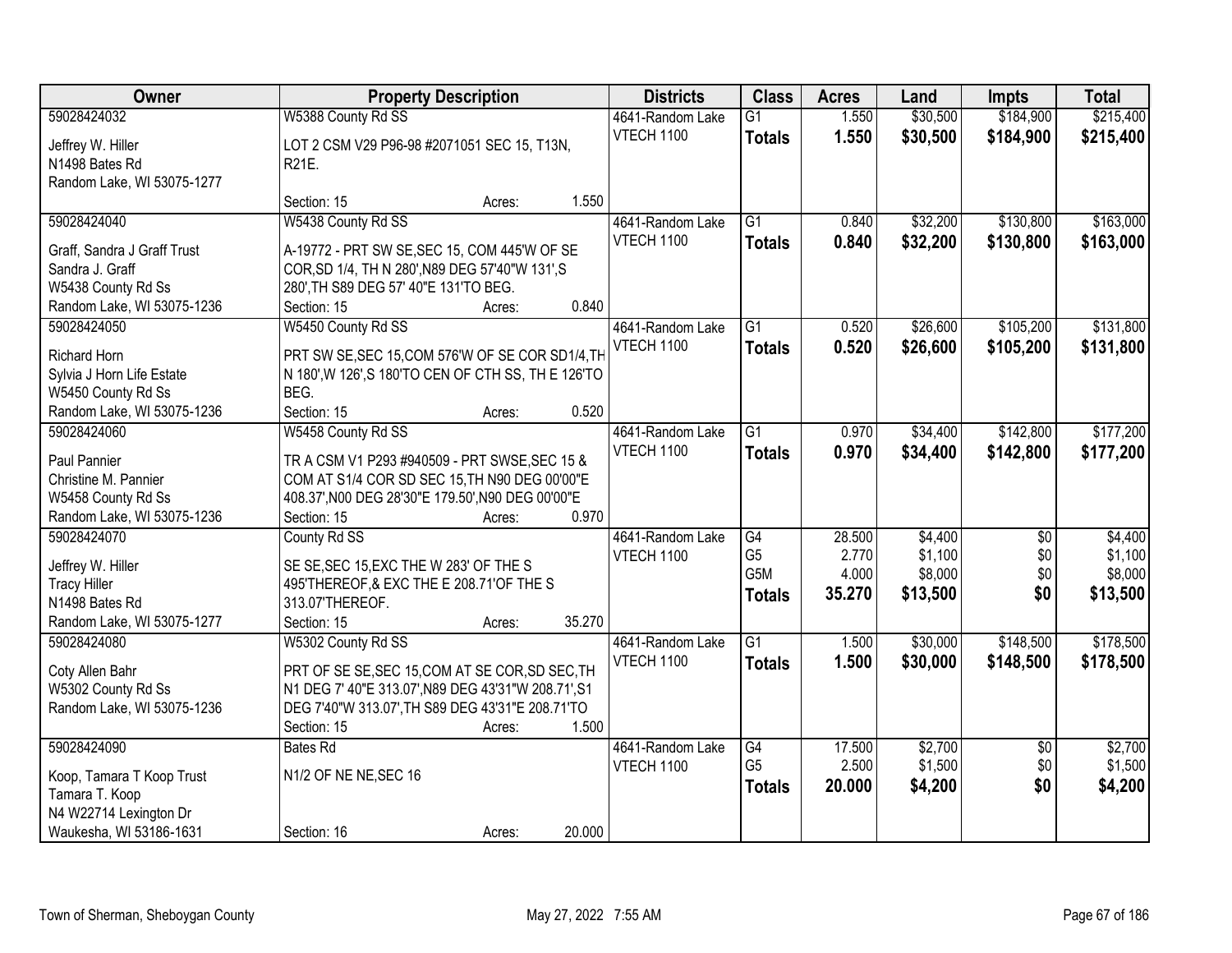| Owner                      | <b>Property Description</b>                      |        |        | <b>Districts</b>  | <b>Class</b>    | <b>Acres</b> | Land     | <b>Impts</b>    | <b>Total</b> |
|----------------------------|--------------------------------------------------|--------|--------|-------------------|-----------------|--------------|----------|-----------------|--------------|
| 59028424100                | <b>Bates Rd</b>                                  |        |        | 4641-Random Lake  | G4              | 13.000       | \$2,200  | $\overline{50}$ | \$2,200      |
| Erwin H. Witte             | S1/2 OF NE NE, SEC 16, EXC THE S 440'OF THE E    |        |        | VTECH 1100        | G <sub>5</sub>  | 1.000        | \$700    | \$0             | \$700        |
| Virginia M. Witte          | 495'THEREOF.                                     |        |        |                   | G7              | 1.000        | \$5,000  | \$17,700        | \$22,700     |
| N1618 Bates Rd             |                                                  |        |        |                   | <b>Totals</b>   | 15.000       | \$7,900  | \$17,700        | \$25,600     |
| Adell, WI 53001-1143       | Section: 16                                      | Acres: | 15.000 |                   |                 |              |          |                 |              |
| 59028424110                | N1618 Bates Rd                                   |        |        | 4641-Random Lake  | $\overline{G1}$ | 5.000        | \$50,000 | \$153,800       | \$203,800    |
|                            |                                                  |        |        | <b>VTECH 1100</b> | <b>Totals</b>   | 5.000        | \$50,000 | \$153,800       | \$203,800    |
| Erwin H. Witte             | THE S 440'OF THE E 495'OF NE NE, SEC 16.         |        |        |                   |                 |              |          |                 |              |
| Virginia M. Witte          |                                                  |        |        |                   |                 |              |          |                 |              |
| N1618 Bates Rd             |                                                  |        |        |                   |                 |              |          |                 |              |
| Adell, WI 53001-1143       | Section: 16                                      | Acres: | 5.000  |                   |                 |              |          |                 |              |
| 59028424120                |                                                  |        |        | 4641-Random Lake  | G4              | 18.000       | \$2,600  | $\overline{50}$ | \$2,600      |
| Koop, Tamara T Koop Trust  | N1/2 OF NW NE, SEC 16                            |        |        | <b>VTECH 1100</b> | G5M             | 2.000        | \$4,000  | \$0             | \$4,000      |
| Tamara T. Koop             |                                                  |        |        |                   | <b>Totals</b>   | 20.000       | \$6,600  | \$0             | \$6,600      |
| N4 W22714 Lexington Dr     |                                                  |        |        |                   |                 |              |          |                 |              |
| Waukesha, WI 53186-1631    | Section: 16                                      | Acres: | 20.000 |                   |                 |              |          |                 |              |
| 59028424130                |                                                  |        |        | 4641-Random Lake  | $\overline{G4}$ | 10.000       | \$1,500  | \$0             | \$1,500      |
|                            |                                                  |        |        | VTECH 1100        | G <sub>5</sub>  | 10.000       | \$7,000  | \$0             | \$7,000      |
| Erwin H. Witte             | S1/2 OF NW NE, SEC 16.                           |        |        |                   | <b>Totals</b>   | 20.000       | \$8,500  | \$0             | \$8,500      |
| Virginia M. Witte          |                                                  |        |        |                   |                 |              |          |                 |              |
| N1618 Bates Rd             |                                                  |        |        |                   |                 |              |          |                 |              |
| Adell, WI 53001-1143       | Section: 16                                      | Acres: | 20.000 |                   |                 |              |          |                 |              |
| 59028424140                | N/a                                              |        |        | 4641-Random Lake  | $\overline{G4}$ | 8.790        | \$1,500  | $\overline{30}$ | \$1,500      |
| Terry A. Gildemeister      | N 27 AC M/L OF SW NE, SEC 16, ALSO E 1 1/2 RD OF |        |        | <b>VTECH 1100</b> | G <sub>5</sub>  | 7.000        | \$4,900  | \$0             | \$4,900      |
| Gail M. Gildemeister       | S 13 AC, SD1/4, EXC THE S 3 RD OF SD 1 1/2 RD    |        |        |                   | G5M             | 4.000        | \$8,000  | \$0             | \$8,000      |
| N1554 Bates Rd             | STRIP,& ALSO EXC COM S0 DEG 16'30"W 1627.71'&    |        |        |                   | <b>Totals</b>   | 19.790       | \$14,400 | \$0             | \$14,400     |
| Random Lake, WI 53075-1219 | Section: 16                                      | Acres: | 19.790 |                   |                 |              |          |                 |              |
| 59028424150                | <b>Bates Rd</b>                                  |        |        | 4641-Random Lake  | G4              | 7.740        | \$1,000  | $\overline{60}$ | \$1,000      |
|                            |                                                  |        |        | <b>VTECH 1100</b> | <b>Totals</b>   | 7.740        | \$1,000  | \$0             | \$1,000      |
| Jeffrey W. Hiller          | S 13 AC M/L OF SW NE, SEC 16, ALSO S 3 RD OF SE  |        |        |                   |                 |              |          |                 |              |
| N1498 Bates Rd             | NE, EXC COM 3 RD N OF SE COR, SW NE, TH W 1 1/2  |        |        |                   |                 |              |          |                 |              |
| Random Lake, WI 53075-1277 | RD, N TO N LN SD 13 AC, E 1 1/2 RD TO E LN OF SW |        |        |                   |                 |              |          |                 |              |
|                            | Section: 16                                      | Acres: | 7.740  |                   |                 |              |          |                 |              |
| 59028424160                | N1554 Bates Rd                                   |        |        | 4641-Random Lake  | G4              | 22.400       | \$3,700  | $\overline{50}$ | \$3,700      |
| Terry A. Gildemeister      | SE NE, EXC A STRIP 3 RD WIDE ALG S LN OF SD      |        |        | <b>VTECH 1100</b> | G <sub>5</sub>  | 4.000        | \$2,200  | \$0             | \$2,200      |
| Gail M. Gildemeister       | 1/4, SEC 16, & ALSO EXC COM S0 DEG 16'30"W       |        |        |                   | G7              | 3.000        | \$34,000 | \$172,100       | \$206,100    |
| N1554 Bates Rd             | 1327.71'FROM NE COR, SD SEC, TH CONT S0 DEG      |        |        |                   | <b>Totals</b>   | 29.400       | \$39,900 | \$172,100       | \$212,000    |
| Random Lake, WI 53075-1219 | Section: 16                                      | Acres: | 29.400 |                   |                 |              |          |                 |              |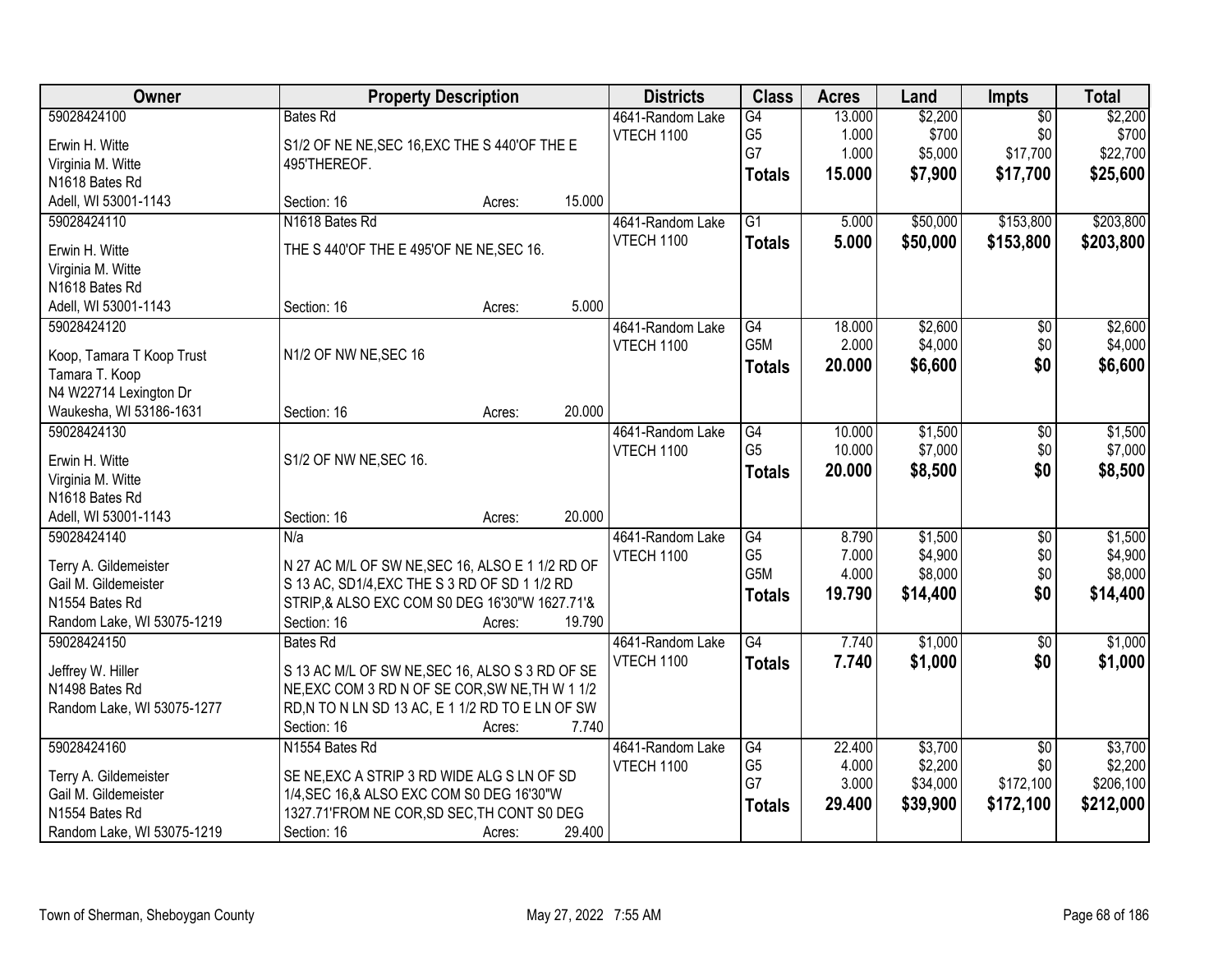| Owner                                 |                                                    | <b>Property Description</b> |        | <b>Districts</b>  | <b>Class</b>     | <b>Acres</b> | Land       | Impts           | <b>Total</b> |
|---------------------------------------|----------------------------------------------------|-----------------------------|--------|-------------------|------------------|--------------|------------|-----------------|--------------|
| 59028424161                           | N1600 Bates Rd                                     |                             |        | 4641-Random Lake  | G1               | 1.000        | \$35,000   | \$202,000       | \$237,000    |
| Glen Gildemeister                     | A29325 & A-29610 - PRT N1/2, SEC 16, COM S0 DEG    |                             |        | <b>VTECH 1100</b> | G4               | 15.550       | \$2,300    | \$0             | \$2,300      |
| Michelle Gildemeister                 | 16'30"W 1327.71'FROM NE COR, SD SEC, TH CONT S0    |                             |        |                   | G <sub>5</sub>   | 5.700        | \$4,000    | \$0             | \$4,000      |
| N1600 Bates Rd                        | DEG 16'30"W 300', N89 DEG 40'50"W 1321.77', N0 DEG |                             |        |                   | G5M              | 18.000       | \$36,000   | \$0             | \$36,000     |
| Random Lake, WI 53075-1219            | Section: 16                                        | Acres:                      | 40.250 |                   | <b>Totals</b>    | 40.250       | \$77,300   | \$202,000       | \$279,300    |
| 59028424170                           |                                                    |                             |        | 4641-Random Lake  | G4               | 2.000        | \$300      | $\overline{50}$ | \$300        |
|                                       |                                                    |                             |        | VTECH 1100        | W8               | 18.000       | (\$72,000) | \$0             | \$0          |
| Gooseville Creek Preserve LLC         | N1/2 NE NW, SEC 16.                                |                             |        |                   | <b>Totals</b>    | 20.000       | \$300      | \$0             | \$300        |
| N1641 Lynn Rd<br>Adell, WI 53001-1170 |                                                    |                             |        |                   |                  |              |            |                 |              |
|                                       | Section: 16                                        | Acres:                      | 20.000 |                   |                  |              |            |                 |              |
| 59028424190                           | N1641 Lynn Rd                                      |                             |        | 4641-Random Lake  | G4               | 14.000       | \$1,400    | \$0             | \$1,400      |
|                                       |                                                    |                             |        | <b>VTECH 1100</b> | G <sub>5</sub>   | 0.730        | \$100      | \$0             | \$100        |
| Gooseville Creek Preserve LLC         | NW NW, SEC 16, EXC THE N 310' THEREOF.             |                             |        |                   | G <sub>5</sub> M | 5.500        | \$11,000   | \$0             | \$11,000     |
| N1641 Lynn Rd                         |                                                    |                             |        |                   | G7               | 2.000        | \$29,000   | \$288,200       | \$317,200    |
| Adell, WI 53001-1170                  |                                                    |                             |        |                   | W8               | 8.500        | (\$34,000) | \$0             | \$0          |
|                                       | Section: 16                                        | Acres:                      | 30.730 |                   | <b>Totals</b>    | 30.730       | \$41,500   | \$288,200       | \$329,700    |
| 59028424200                           |                                                    |                             |        | 4641-Random Lake  | G4               | 3.640        | \$500      | $\overline{30}$ | \$500        |
|                                       |                                                    |                             |        | VTECH 1100        | W <sub>8</sub>   | 3.500        | (\$14,000) | \$0             | \$0          |
| Gooseville Creek Preserve LLC         | THE N 310'OF NW NW, SEC 16, EXC W 300'.            |                             |        |                   | <b>Totals</b>    | 7.140        | \$500      | \$0             | \$500        |
| N1641 Lynn Rd                         |                                                    |                             |        |                   |                  |              |            |                 |              |
| Adell, WI 53001-1170                  |                                                    |                             | 7.140  |                   |                  |              |            |                 |              |
| 59028424210                           | Section: 16                                        | Acres:                      |        | 4641-Random Lake  | $\overline{G5}$  | 5.000        | \$3,500    |                 | \$3,500      |
|                                       | Lynn Rd                                            |                             |        | VTECH 1100        | G <sub>6</sub>   | 2.470        | \$9,900    | \$0<br>\$0      | \$9,900      |
| Gooseville Creek Preserve LLC         | N 20 RDS OF SW NW, SEC 16, EXC COM 15 RDS S OF     |                             |        |                   | W <sub>8</sub>   | 12.000       | (\$48,000) | \$0             | \$0          |
| N1641 Lynn Rd                         | NW COR, SD1/4 TH E 17 RDS, S 5 RDS, W 17 RDS TO V  |                             |        |                   | <b>Totals</b>    | 19.470       | \$13,400   | \$0             | \$13,400     |
| Adell, WI 53001-1170                  | SEC LN, TH N 5 RDS TO BEG, ALSO THE NW1/4 OF SE    |                             |        |                   |                  |              |            |                 |              |
|                                       | Section: 16                                        | Acres:                      | 19.470 |                   |                  |              |            |                 |              |
| 59028424220                           | N1549 Lynn Rd                                      |                             |        | 4641-Random Lake  | G1               | 1.000        | \$25,000   | \$93,500        | \$118,500    |
| George F. Holbach                     | PRT SW NW, SEC 16, COM 15 RDS S OF NW COR          |                             |        | <b>VTECH 1100</b> | G4               | 21.000       | \$2,900    | \$0             | \$2,900      |
| N1549 Lynn Rd                         | SD1/4, TH E 17 RDS, S 5 RDS, E TO E LINE SW NW, S  |                             |        |                   | G <sub>5</sub>   | 8.530        | \$2,800    | \$0             | \$2,800      |
| Adell, WI 53001-1152                  | TO SE COR SD1/4, W TO W LINE SEC 16, TH N TO       |                             |        |                   | <b>Totals</b>    | 30.530       | \$30,700   | \$93,500        | \$124,200    |
|                                       | Section: 16                                        | Acres:                      | 30.530 |                   |                  |              |            |                 |              |
| 59028424230                           |                                                    |                             |        | 4641-Random Lake  | $\overline{G5}$  | 5.800        | \$4,100    | \$0             | \$4,100      |
| Terry A. Gildemeister                 | THE N 13 1/2 AC M/L OF E1/2 SE NW, SEC 16, EXC     |                             |        | <b>VTECH 1100</b> | G <sub>6</sub>   | 4.000        | \$16,000   | \$0             | \$16,000     |
| Gail M. Gildemeister                  | THAT PRT CONV BY V 1997 P 593,#1638541.            |                             |        |                   | <b>Totals</b>    | 9.800        | \$20,100   | \$0             | \$20,100     |
| N1554 Bates Rd                        |                                                    |                             |        |                   |                  |              |            |                 |              |
| Random Lake, WI 53075-1219            | Section: 16                                        | Acres:                      | 9.800  |                   |                  |              |            |                 |              |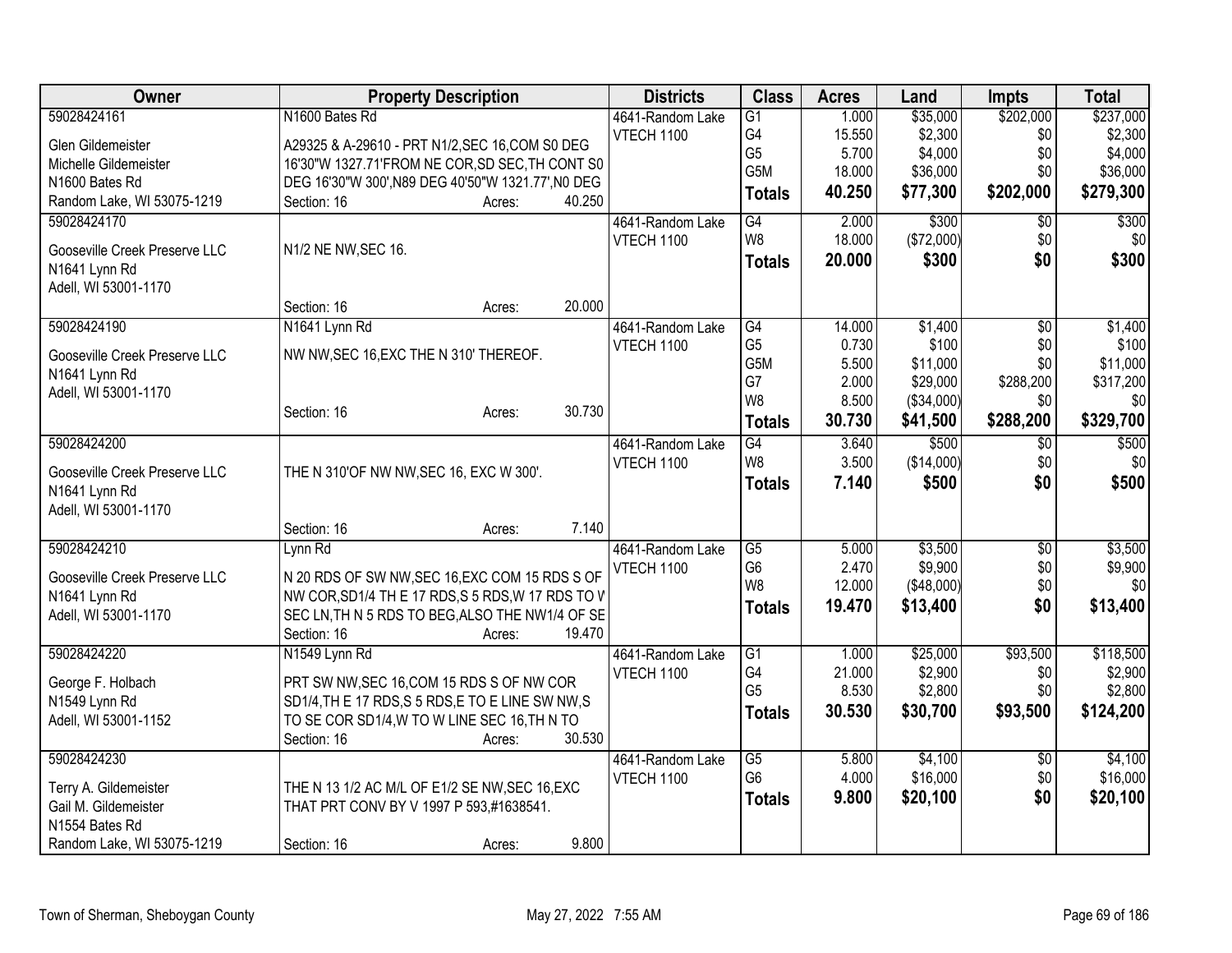| Owner                                 | <b>Property Description</b>                                  |                  | <b>Districts</b>  | <b>Class</b>    | <b>Acres</b> | Land     | <b>Impts</b>    | <b>Total</b> |
|---------------------------------------|--------------------------------------------------------------|------------------|-------------------|-----------------|--------------|----------|-----------------|--------------|
| 59028424240                           |                                                              |                  | 4641-Random Lake  | $\overline{G4}$ | 10.000       | \$1,500  | $\overline{50}$ | \$1,500      |
| George F. Holbach                     | SW1/4 OF THE SE NW, SEC 16.                                  |                  | <b>VTECH 1100</b> | <b>Totals</b>   | 10.000       | \$1,500  | \$0             | \$1,500      |
| N1549 Lynn Rd                         |                                                              |                  |                   |                 |              |          |                 |              |
| Adell, WI 53001-1152                  |                                                              |                  |                   |                 |              |          |                 |              |
|                                       | Section: 16                                                  | 10.000<br>Acres: |                   |                 |              |          |                 |              |
| 59028424271                           | N1477 Lynn Rd                                                |                  | 4641-Random Lake  | $\overline{G1}$ | 2.000        | \$35,000 | \$93,100        | \$128,100    |
| Linda Wilson                          | LOT 2 CSM V 6 P 34 - PRT NW SW, SEC 16, COM                  |                  | <b>VTECH 1100</b> | <b>Totals</b>   | 2.000        | \$35,000 | \$93,100        | \$128,100    |
| N1477 Lynn Rd                         | 193.29'S OF W1/4 COR, SD SEC, TH N89 DEG 40'E                |                  |                   |                 |              |          |                 |              |
| Adell, WI 53001-1151                  | 418', S 208.71', S89 DEG 40'W 418'TO W LN OF SEC, TH         |                  |                   |                 |              |          |                 |              |
|                                       | Section: 16                                                  | 2.000<br>Acres:  |                   |                 |              |          |                 |              |
| 59028424272                           | N1499 Lynn Rd                                                |                  | 4641-Random Lake  | $\overline{G1}$ | 10.310       | \$91,100 | \$203,100       | \$294,200    |
| Robert W. Wilkens                     | LOT 1 CSM V 6 P 34 - PRT NW SW, SEC 16, COM AT               |                  | <b>VTECH 1100</b> | <b>Totals</b>   | 10.310       | \$91,100 | \$203,100       | \$294,200    |
| Kristine P. Wilkens                   | W1/4 COR, SD SEC, TH N89 DEG 17'37"E 1319.39', S0            |                  |                   |                 |              |          |                 |              |
| N1499 Lynn Rd                         | DEG 5'51"E 410.59', S89 DEG 40'W 902.01', N                  |                  |                   |                 |              |          |                 |              |
| Adell, WI 53001-1151                  | Section: 16                                                  | 10.310<br>Acres: |                   |                 |              |          |                 |              |
| 59028424273                           | N1401 Lynn Rd                                                |                  | 4641-Random Lake  | $\overline{G1}$ | 3.280        | \$56,400 | \$196,500       | \$252,900    |
|                                       |                                                              |                  | <b>VTECH 1100</b> | <b>Totals</b>   | 3.280        | \$56,400 | \$196,500       | \$252,900    |
| Leon R. Schneider                     | LOT 3 CSM V 6 P 332 - PRT NW SW, SEC 16, COM                 |                  |                   |                 |              |          |                 |              |
| Lisa M. Schneider                     | 1332.84'N OF SW COR SW1/4, TH N89 DEG 15' 43"E               |                  |                   |                 |              |          |                 |              |
| N1401 Lynn Rd<br>Adell, WI 53001-1151 | 1321.67', NO DEG 5'51"W 108', S89 DEG 15'43"W<br>Section: 16 | 3.280            |                   |                 |              |          |                 |              |
| 59028424274                           | N1419 Lynn Rd                                                | Acres:           | 4641-Random Lake  | $\overline{G1}$ | 4.000        | \$45,000 | \$144,000       | \$189,000    |
|                                       |                                                              |                  | <b>VTECH 1100</b> |                 |              |          |                 |              |
| Mark A. Snow                          | LOT 1 CSM V25 P115-116 #1937722 - PRT NW                     |                  |                   | <b>Totals</b>   | 4.000        | \$45,000 | \$144,000       | \$189,000    |
| Lisa A. Snow                          | SW, SEC 16                                                   |                  |                   |                 |              |          |                 |              |
| N1419 Lynn Rd                         |                                                              |                  |                   |                 |              |          |                 |              |
| Adell, WI 53001-1151                  | Section: 16                                                  | 4.000<br>Acres:  |                   |                 |              |          |                 |              |
| 59028424275                           | Lynn Rd                                                      |                  | 4641-Random Lake  | $\overline{G5}$ | 6.000        | \$4,200  | $\sqrt{$0}$     | \$4,200      |
| David H. Schneider                    | LOT 2 CSM V25 P115-116 #1937722 - PRT NW                     |                  | <b>VTECH 1100</b> | G <sub>6</sub>  | 14.730       | \$29,500 | \$0             | \$29,500     |
| N2915 Sunset Dr                       | SW, SEC 16                                                   |                  |                   | <b>Totals</b>   | 20.730       | \$33,700 | \$0             | \$33,700     |
| Oostburg, WI 53070-2135               |                                                              |                  |                   |                 |              |          |                 |              |
|                                       | Section: 16                                                  | 20.730<br>Acres: |                   |                 |              |          |                 |              |
| 59028424280                           | N1323 Lynn Rd                                                |                  | 4641-Random Lake  | $\overline{G1}$ | 1.070        | \$36,100 | \$132,600       | \$168,700    |
| Anthony P. Medinger                   | LOT 1,CSM V 5 P 231 - PRT SW SW, SEC 16, COM                 |                  | <b>VTECH 1100</b> | <b>Totals</b>   | 1.070        | \$36,100 | \$132,600       | \$168,700    |
| Michele J. Medinger                   | 206.80'N OF SW COR SD SEC, TH N 213', E 218', S              |                  |                   |                 |              |          |                 |              |
| N1323 Lynn Rd                         | 213', TH W 218'TO BEG.                                       |                  |                   |                 |              |          |                 |              |
| Adell, WI 53001-1150                  | Section: 16                                                  | 1.070<br>Acres:  |                   |                 |              |          |                 |              |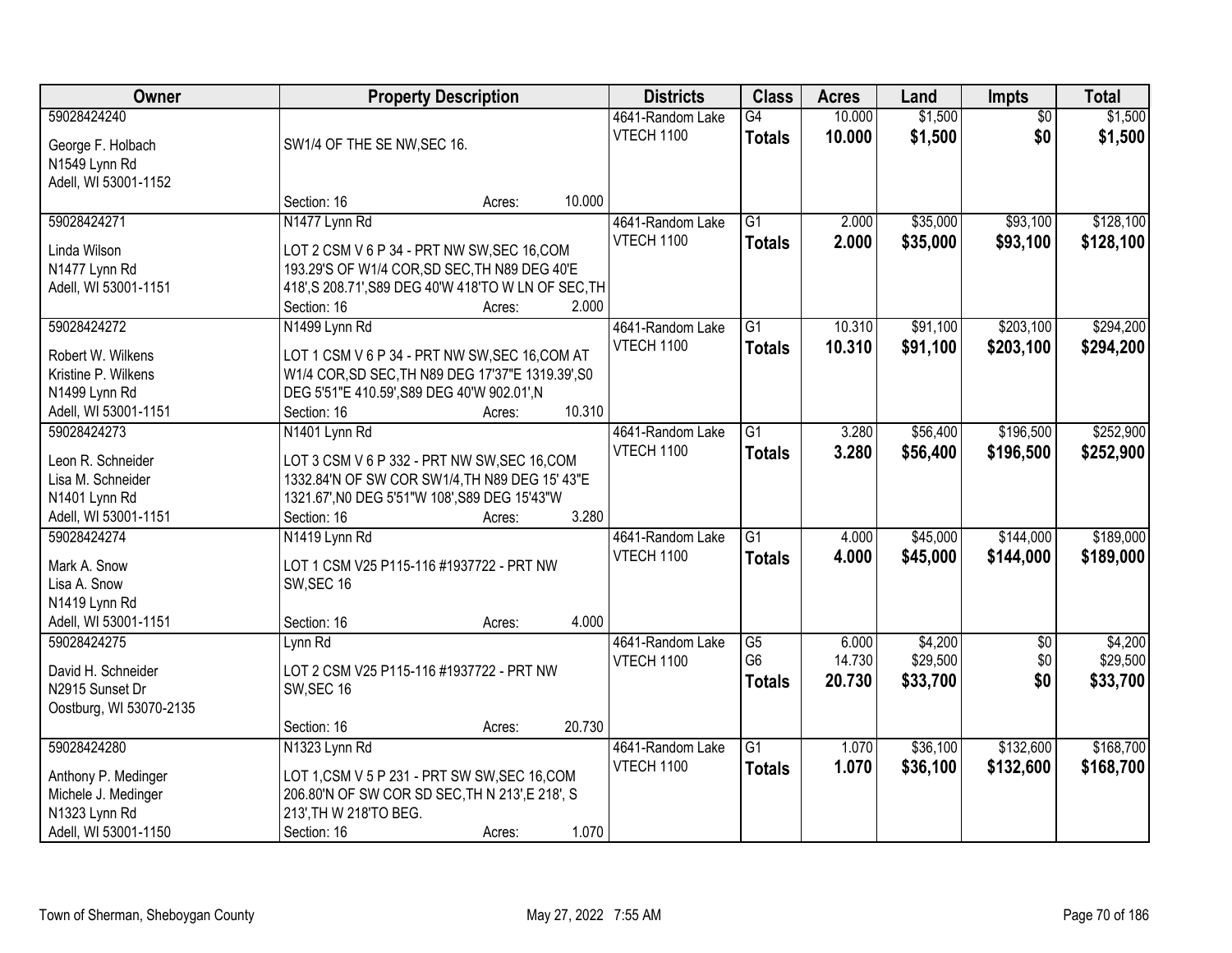| Owner                               | <b>Property Description</b>                                    |                   | <b>Districts</b>  | <b>Class</b>     | <b>Acres</b> | Land     | <b>Impts</b>    | <b>Total</b> |
|-------------------------------------|----------------------------------------------------------------|-------------------|-------------------|------------------|--------------|----------|-----------------|--------------|
| 59028424281                         | N1347 Lynn Rd                                                  |                   | 4641-Random Lake  | $\overline{G1}$  | 5.000        | \$50,000 | \$181,600       | \$231,600    |
| Todd C. Sprinkmann                  | SW SW, SEC 16, EXC COM 206.80' N OF SW COR, SD                 |                   | VTECH 1100        | G4               | 20.000       | \$3,200  | \$0             | \$3,200      |
| N1347 Lynn Rd                       | SEC, TH N 213' E 218', S 213', TH W 218'TO BEG.                |                   |                   | G <sub>5</sub>   | 13.930       | \$23,700 | \$0             | \$23,700     |
| Adell, WI 53001-1150                |                                                                |                   |                   | <b>Totals</b>    | 38.930       | \$76,900 | \$181,600       | \$258,500    |
|                                     | Section: 16                                                    | 38.930<br>Acres:  |                   |                  |              |          |                 |              |
| 59028424301                         | W5978 County Rd SS                                             |                   | 4641-Random Lake  | $\overline{G1}$  | 1.000        | \$25,000 | \$118,600       | \$143,600    |
|                                     |                                                                |                   | <b>VTECH 1100</b> | G4               | 4.000        | \$500    | \$0             | \$500        |
| Cheryl J. Berndt<br>245 Palmer Blvd | LOT 1 CSM V25 P287-288 #1963756 - PRT SE SW,<br><b>SEC 16.</b> |                   |                   | <b>Totals</b>    | 5.000        | \$25,500 | \$118,600       | \$144,100    |
| N Fort Myers, FL 33903-2601         |                                                                |                   |                   |                  |              |          |                 |              |
|                                     | Section: 16                                                    | 5.000<br>Acres:   |                   |                  |              |          |                 |              |
| 59028424302                         | County Rd SS                                                   |                   | 4641-Random Lake  | G4               | 10.220       | \$1,800  | $\overline{50}$ | \$1,800      |
|                                     |                                                                |                   | VTECH 1100        | G <sub>5</sub>   | 0.960        | \$100    | \$0             | \$100        |
| Cheryl J. Berndt                    | LOT 2 CSM V25 P287-288 #1963756 - PRT SE SW,                   |                   |                   | G <sub>5</sub> M | 3.040        | \$6,100  | \$0             | \$6,100      |
| 245 Palmer Blvd                     | <b>SEC 16.</b>                                                 |                   |                   | <b>Totals</b>    | 14.220       | \$8,000  | \$0             | \$8,000      |
| N Fort Myers, FL 33903-2601         | Section: 16                                                    | 14.220<br>Acres:  |                   |                  |              |          |                 |              |
| 59028424350                         | W5827 W Bates Rd                                               |                   | 4641-Random Lake  | $\overline{G1}$  | 1.110        | \$26,100 | \$115,300       | \$141,400    |
|                                     |                                                                |                   | <b>VTECH 1100</b> | <b>Totals</b>    | 1.110        | \$26,100 | \$115,300       | \$141,400    |
| Richard J. Schmitz                  | TR 1, CSM V 5 P 327 - PRT SW SE, SEC 16, COM N60               |                   |                   |                  |              |          |                 |              |
| Mary L. Labonte-Schmitz             | DEG 22' 42"E 1010.42'FROM S1/4 COR SD SEC, TH                  |                   |                   |                  |              |          |                 |              |
| W5827 W Bates Rd                    | N59 DEG 15'4"E 250', S30 DEG 44'56"E 193', S59 DEG             |                   |                   |                  |              |          |                 |              |
| Random Lake, WI 53075-1221          | Section: 16                                                    | 1.110<br>Acres:   |                   |                  |              |          |                 |              |
| 59028424353                         | W Bates Rd                                                     |                   | 4641-Random Lake  | $\overline{G4}$  | 2.640        | \$400    | $\overline{50}$ | \$400        |
| Rockland Dairy LLC                  | LOT 1 CSM V26 P 303-304 #2002169 - PRT SW                      |                   | <b>VTECH 1100</b> | G <sub>5</sub>   | 0.550        | \$100    | \$0             | \$100        |
| W4705 County Rd D                   | SE, SEC 16                                                     |                   |                   | G7               | 1.000        | \$5,000  | \$11,800        | \$16,800     |
| Random Lake, WI 53075-1332          |                                                                |                   |                   | <b>Totals</b>    | 4.190        | \$5,500  | \$11,800        | \$17,300     |
|                                     | Section: 16                                                    | 4.190<br>Acres:   |                   |                  |              |          |                 |              |
| 59028424354                         | <b>Bates Rd</b>                                                |                   | 4641-Random Lake  | $\overline{G4}$  | 35.430       | \$5,600  | $\overline{50}$ | \$5,600      |
| Rockland Dairy LLC                  | PRT SWSE & PRT SESE, SEC 16, T13N, R21E BEING                  |                   | VTECH 1100        | G <sub>5</sub>   | 2.000        | \$100    | \$0             | \$100        |
| W4705 County Rd D                   | ALL LANDS LYNG SOUTH OF WEST BATES ROAD                        |                   |                   | <b>Totals</b>    | 37.430       | \$5,700  | \$0             | \$5,700      |
| Random Lake, WI 53075-1332          | EXC V5 CSM P327 #1063064 AND SUBJ TO HWY                       |                   |                   |                  |              |          |                 |              |
|                                     | Section: 16                                                    | 37.430<br>Acres:  |                   |                  |              |          |                 |              |
| 59028424355                         | Bates Rd                                                       |                   | 4641-Random Lake  | G4               | 96.660       | \$14,600 | $\overline{50}$ | \$14,600     |
|                                     | PRT SWSE, SEC 16, T13N, R21E, LYNG N OF W.                     |                   | VTECH 1100        | G <sub>5</sub>   | 9.400        | \$3,900  | \$0             | \$3,900      |
| Jeffrey W. Hiller<br>N1498 Bates Rd | BATES ROAD EXC V26 CSM P303-304 #2002169, AND                  |                   |                   | <b>Totals</b>    | 106.060      | \$18,500 | \$0             | \$18,500     |
| Random Lake, WI 53075-1277          | ALSO PART SESE LYING N OF W. BATES ROAD AND                    |                   |                   |                  |              |          |                 |              |
|                                     | Section: 16                                                    | 106.060<br>Acres: |                   |                  |              |          |                 |              |
|                                     |                                                                |                   |                   |                  |              |          |                 |              |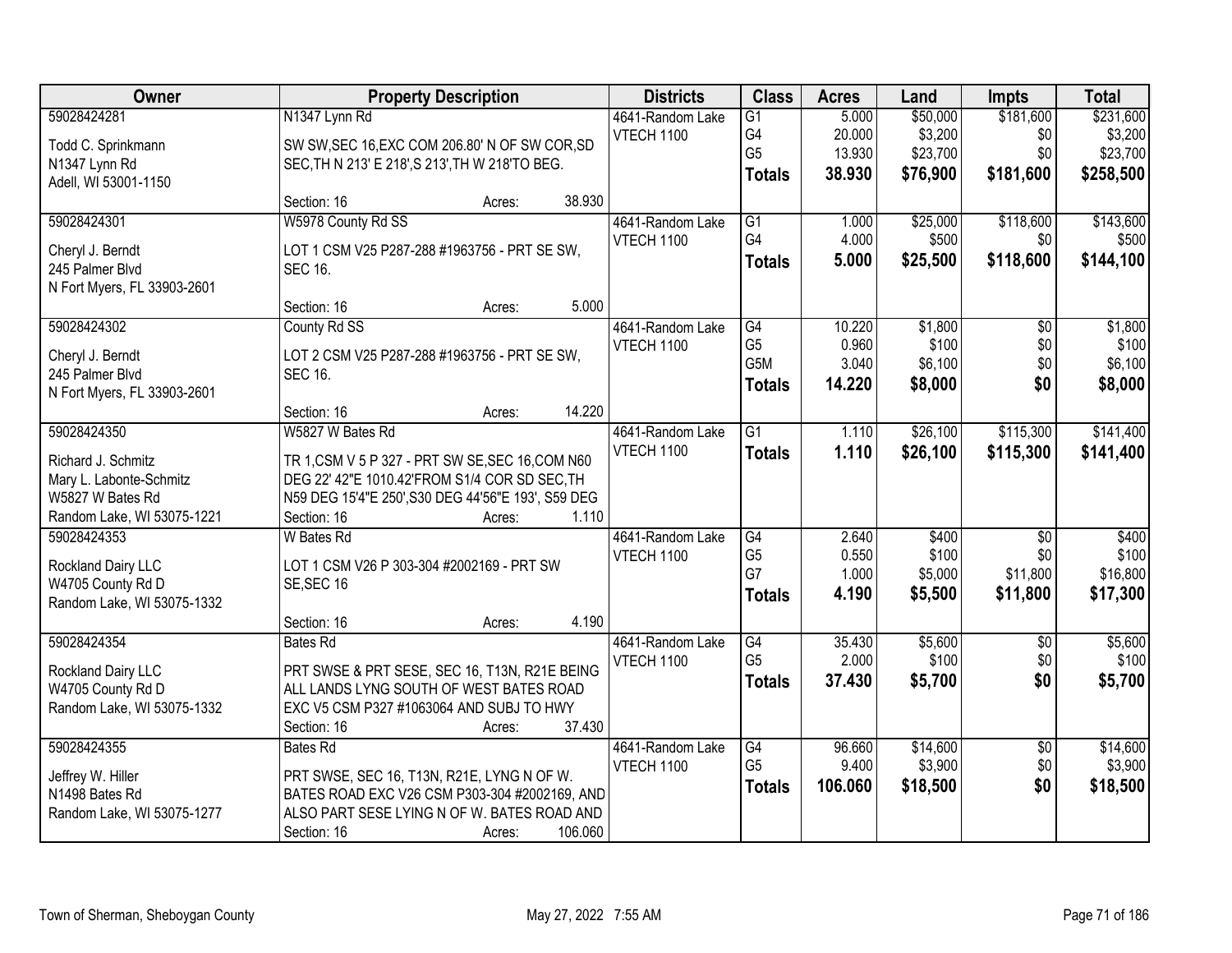| Owner                                              | <b>Property Description</b>                                                               | <b>Districts</b>  | <b>Class</b>         | <b>Acres</b>   | Land                 | <b>Impts</b>     | <b>Total</b>        |
|----------------------------------------------------|-------------------------------------------------------------------------------------------|-------------------|----------------------|----------------|----------------------|------------------|---------------------|
| 59028424372                                        | N1498 Bates Rd                                                                            | 4641-Random Lake  | $\overline{G1}$      | 1.000          | \$35,000             | \$911,000        | \$946,000           |
| Jeffrey W. Hiller                                  | C-2602 - PRT SW NE, SE NW, NE SW, SE SW & NW                                              | VTECH 1100        | G4                   | 57.000         | \$8,300              | \$0              | \$8,300             |
| <b>Tracy Hiller</b>                                | SE, SEC 16, COM AT S1/4 COR, SD SEC, TH N89 DEG                                           |                   | G <sub>5</sub>       | 24.620         | \$17,200             | \$0              | \$17,200            |
| N1498 Bates Rd                                     | 58'37"W 693.01', N00 DEG 23'45"E 1330.22', S89 DEG                                        |                   | G5M<br>G7            | 1.000<br>1.000 | \$2,000              | \$0<br>\$800     | \$2,000<br>\$20,800 |
| Random Lake, WI 53075-1277                         | 84.620<br>Section: 16<br>Acres:                                                           |                   |                      |                | \$20,000             |                  |                     |
|                                                    |                                                                                           |                   | <b>Totals</b>        | 84.620         | \$82,500             | \$911,800        | \$994,300           |
| 59028424380                                        | N1666 Lynn Rd                                                                             | 4641-Random Lake  | G4                   | 36.000         | \$5,400              | $\overline{30}$  | \$5,400             |
| Steven P. Slesarik                                 | NE NE, SEC 17, SUBJ TO HWY AS REC IN VOL 533 P                                            | VTECH 1100        | G <sub>5</sub><br>G7 | 2.000<br>2.000 | \$100                | \$0<br>\$157,400 | \$100<br>\$186,400  |
| Virginia Slesarik                                  | 272/73                                                                                    |                   |                      | 40.000         | \$29,000<br>\$34,500 | \$157,400        | \$191,900           |
| W6128 S County Rd A                                |                                                                                           |                   | <b>Totals</b>        |                |                      |                  |                     |
| Adell, WI 53001-1527                               | 40.000<br>Section: 17<br>Acres:                                                           |                   |                      |                |                      |                  |                     |
| 59028424390                                        | County Rd A S                                                                             | 4641-Random Lake  | G4                   | 36.000         | \$6,600              | $\overline{50}$  | \$6,600             |
| Steven P. Slesarik                                 | NW NE, SEC 17, SUBJ TO HWY AS REC IN VOL 533 P                                            | <b>VTECH 1100</b> | G <sub>5</sub>       | 4.000          | \$1,500              | \$0              | \$1,500             |
| Virginia Slesarik                                  | 272/73                                                                                    |                   | <b>Totals</b>        | 40.000         | \$8,100              | \$0              | \$8,100             |
| W6128 S County Rd A                                |                                                                                           |                   |                      |                |                      |                  |                     |
| Adell, WI 53001-1527                               | 40.000<br>Section: 17<br>Acres:                                                           |                   |                      |                |                      |                  |                     |
| 59028424400                                        |                                                                                           | 4641-Random Lake  | G4                   | 16.000         | \$3,300              | $\overline{50}$  | \$3,300             |
| Williams L. Fielding                               | SW NE, SEC 17.                                                                            | VTECH 1100        | G <sub>5</sub>       | 10.000         | \$7,000              | \$0              | \$7,000             |
| c/o Fielding L. Williams                           |                                                                                           |                   | G5M                  | 4.000          | \$8,000              | \$0              | \$8,000             |
| 4780 Williamsburg Blvd                             |                                                                                           |                   | G <sub>6</sub>       | 10.000         | \$40,000             | \$0              | \$40,000            |
| Arlington, VA 22207-2836                           | 40.000<br>Section: 17<br>Acres:                                                           |                   | <b>Totals</b>        | 40.000         | \$58,300             | \$0              | \$58,300            |
| 59028424410                                        | N1552 Lynn Rd                                                                             | 4641-Random Lake  | G1                   | 5.000          | \$50,000             | \$161,400        | \$211,400           |
|                                                    |                                                                                           | <b>VTECH 1100</b> | G4                   | 10.000         | \$1,300              | \$0              | \$1,300             |
| Gary F. Mcmullen<br>Bonita L. Mcmullen             | SE NE, SEC 17, EXC FOR PARCEL OF LAND USED AS<br><b>BURIAL GROUND.</b>                    |                   | G <sub>5</sub>       | 15.000         | \$9,900              | \$0              | \$9,900             |
| N1552 Lynn Rd                                      |                                                                                           |                   | G5M                  | 10.000         | \$20,000             | \$0              | \$20,000            |
| Adell, WI 53001-1163                               | 40.000<br>Section: 17<br>Acres:                                                           |                   | <b>Totals</b>        | 40.000         | \$81,200             | \$161,400        | \$242,600           |
| 59028424420                                        | W6397 County Rd A S                                                                       | 4641-Random Lake  | G1                   | 1.000          | \$25,000             | \$77,600         | \$102,600           |
|                                                    |                                                                                           | VTECH 1100        | G4                   | 12.000         | \$2,200              | \$0              | \$2,200             |
| % Fielding L Williams Williams Trust               | NE NW, SEC 17, EXC 1.3 AC M/L OVERFLOWED BY                                               |                   | G <sub>5</sub>       | 7.700          | \$5,000              | \$0              | \$5,000             |
| c/o Fielding L. Williams<br>4780 Williamsburg Blvd | MILL POND, SUBJ TO HWY REC IN V 545 P 408-09 &<br>ALSO EXC COM 1527.17'E & S0 DEG 09'20"E |                   | G5M                  | 2.000          | \$4,000              | \$0              | \$4,000             |
| Arlington, VA 22207-2836                           | 33.700<br>Section: 17<br>Acres:                                                           |                   | G <sub>6</sub>       | 11.000         | \$44,000             | \$0              | \$44,000            |
|                                                    |                                                                                           |                   | <b>Totals</b>        | 33.700         | \$80,200             | \$77,600         | \$157,800           |
| 59028424421                                        | W6373 County Rd A S                                                                       | 4641-Random Lake  | $\overline{G1}$      | 5.000          | \$50,000             | \$135,500        | \$185,500           |
| <b>Bonnie Two Bears</b>                            | LOT 1 CSM V 7 P 348 - PRT NE NW, SEC 17, COM                                              | <b>VTECH 1100</b> | <b>Totals</b>        | 5.000          | \$50,000             | \$135,500        | \$185,500           |
| W6373 S County Rd A                                | 1527.17'E & S0 DEG 09'20"E 57.62'FROM NW COR, SD                                          |                   |                      |                |                      |                  |                     |
| Adell, WI 53001-1530                               | SEC, TH N89 DEG 50' 40"E 748.05'TO WATERS EDGE                                            |                   |                      |                |                      |                  |                     |
|                                                    | 5.000<br>Section: 17<br>Acres:                                                            |                   |                      |                |                      |                  |                     |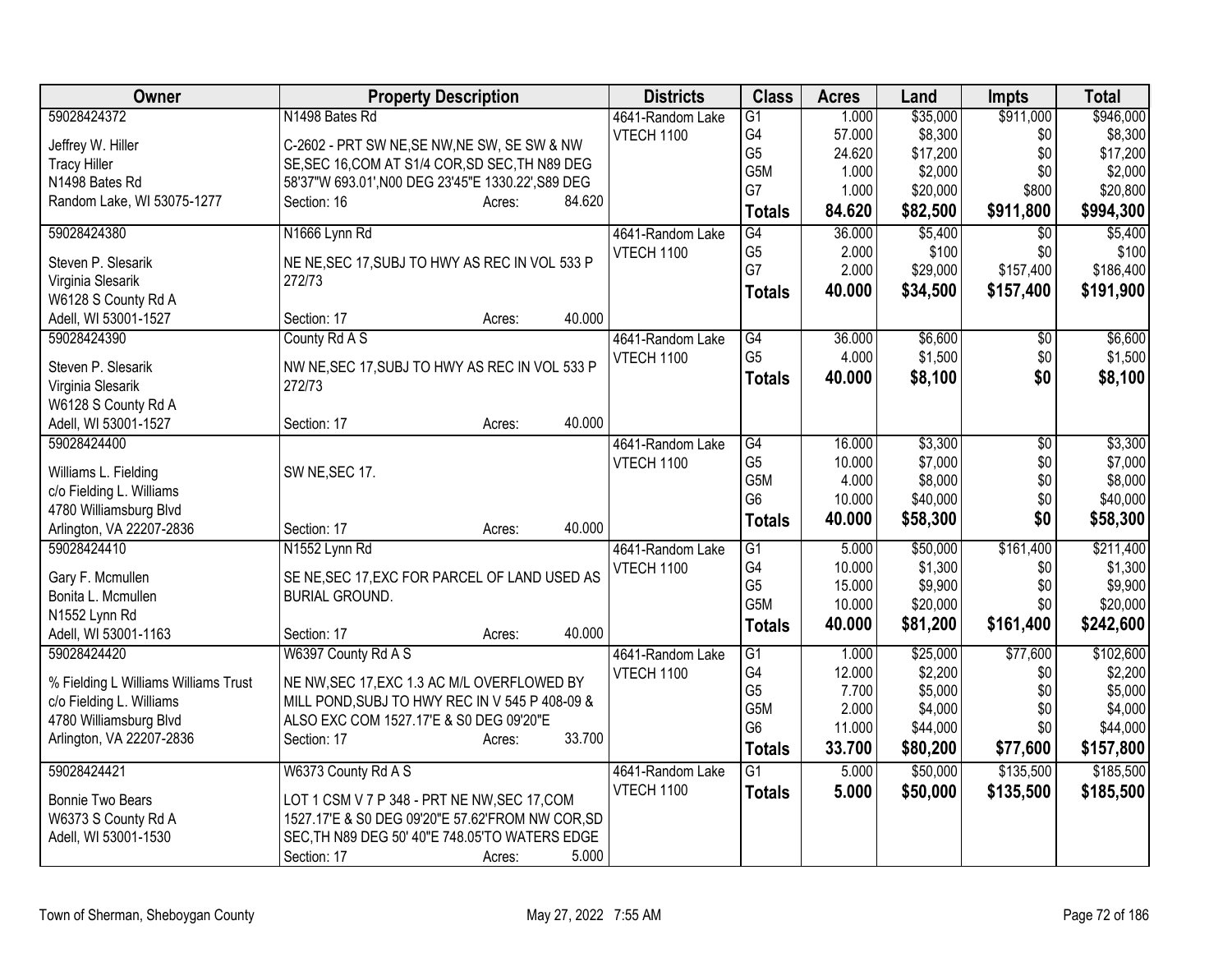| Owner                         | <b>Property Description</b>                        | <b>Districts</b>  | <b>Class</b>    | <b>Acres</b> | Land     | <b>Impts</b>    | <b>Total</b> |
|-------------------------------|----------------------------------------------------|-------------------|-----------------|--------------|----------|-----------------|--------------|
| 59028424430                   | County Rd A                                        | 4641-Random Lake  | G4              | 27.000       | \$5,100  | $\overline{50}$ | \$5,100      |
| Daniel J. Pfeifer             | NW NW, SEC 17, EXC COM 387.75' E OF NW COR         | VTECH 1100        | G <sub>5</sub>  | 2.990        | \$900    | \$0             | \$900        |
| Violet J. Pfeifer             | SD1/4, TH S 478.5', E 456.5', N 478.5'TO N LN NW   |                   | <b>Totals</b>   | 29.990       | \$6,000  | \$0             | \$6,000      |
| N1511 Silver Creek Cascade Rd | NW, TH W 456.5'TO BEG & EXC COM N89 DEG 33'53"E    |                   |                 |              |          |                 |              |
| Adell, WI 53001-1366          | 29.990<br>Section: 17<br>Acres:                    |                   |                 |              |          |                 |              |
| 59028424435                   | W6467 S County Rd A                                | 4641-Random Lake  | $\overline{G1}$ | 5.010        | \$50,100 | \$140,000       | \$190,100    |
|                               |                                                    | <b>VTECH 1100</b> | <b>Totals</b>   | 5.010        | \$50,100 | \$140,000       | \$190,100    |
| Keith C. Broetzmann           | PRT NW NW, SEC 17, COM 387.75' E OF NW COR         |                   |                 |              |          |                 |              |
| W6467 S County Rd A           | SD1/4, TH S 478.5', E 456.5', N 478.5'TO N LINE NW |                   |                 |              |          |                 |              |
| Adell, WI 53001-1532          | NW, TH W 456.5'TO BEG SUBJ TO HWY AS REC IN        |                   |                 |              |          |                 |              |
|                               | 5.010<br>Section: 17<br>Acres:                     |                   |                 |              |          |                 |              |
| 59028424440                   | W6425 County Rd A S                                | 4641-Random Lake  | $\overline{G1}$ | 5.000        | \$50,000 | \$166,400       | \$216,400    |
| Mary A. Feider                | TR A, CSM V 1 P 204 & A-16748 PRT NW NW, SEC       | VTECH 1100        | <b>Totals</b>   | 5.000        | \$50,000 | \$166,400       | \$216,400    |
| James F. Feider               | 17, COM IN S LN CTH A, N89 DEG 33'53"E 844.25'& S0 |                   |                 |              |          |                 |              |
| W6425 S County Rd A           | DEG 26'7"E 49.42'FROM NW COR SD SEC, TH S0 DEG     |                   |                 |              |          |                 |              |
| Adell, WI 53001-1532          | 5.000<br>Section: 17<br>Acres:                     |                   |                 |              |          |                 |              |
| 59028424450                   | Silver Creek Cascade Rd                            | 4641-Random Lake  | G4              | 31.000       | \$5,600  | $\sqrt[6]{30}$  | \$5,600      |
|                               |                                                    | VTECH 1100        | G <sub>5</sub>  | 5.000        | \$3,100  | \$0             | \$3,100      |
| Daniel J. Pfeifer             | SW NW & PRT SE NW, SEC 17, COM AT SW COR SE        |                   | <b>Totals</b>   | 36.000       | \$8,700  | \$0             | \$8,700      |
| Violet J. Pfeifer             | NW, TH E 44 RDS, N 11 RDS, W 8 RDS, S 9 RDS, W 36  |                   |                 |              |          |                 |              |
| N1511 Silver Creek Cascade Rd | RDS, TH S 2 RDS TO BEG, EXC COM 280.27'N OF W1/4   |                   |                 |              |          |                 |              |
| Adell, WI 53001-1366          | Section: 17<br>36.000<br>Acres:                    |                   |                 |              |          |                 |              |
| 59028424460                   | N1539 Silver Creek Cascade Rd                      | 4641-Random Lake  | $\overline{G1}$ | 5.000        | \$50,000 | \$170,100       | \$220,100    |
| William Habeck                | TR A, CSM V 1 P 205 & A-15930 PRT SW NW, SEC       | <b>VTECH 1100</b> | <b>Totals</b>   | 5.000        | \$50,000 | \$170,100       | \$220,100    |
| Janice Habeck                 | 17, COM 280.27' N OF W1/4 POST, TH E 466.70', N    |                   |                 |              |          |                 |              |
| N1539 Silver Creek Cascade Rd | 466.70', W 466.70', TH S 466.70'TO BEG.            |                   |                 |              |          |                 |              |
| Adell, WI 53001-1366          | 5.000<br>Section: 17<br>Acres:                     |                   |                 |              |          |                 |              |
| 59028424470                   |                                                    | 4641-Random Lake  | G4              | 16.000       | \$3,300  | $\overline{60}$ | \$3,300      |
|                               |                                                    | <b>VTECH 1100</b> | G <sub>5</sub>  | 6.300        | \$4,400  | \$0             | \$4,400      |
| Williams L. Fielding          | SE NW, SEC 17, EXC COM AT SW COR, TH E 44 RDS, N   |                   | G <sub>6</sub>  | 9.000        | \$36,000 | \$0             | \$36,000     |
| c/o Fielding L. Williams      | 11 RDS, W 8 RDS, S 9 RDS, W 36 RDS, TH S 2 RDS TO  |                   | <b>Totals</b>   | 31.300       | \$43,700 | \$0             | \$43,700     |
| 4780 Williamsburg Blvd        | BEG,& EXC 7.7 AC M/L OVERFLOWED BY MILL POND       |                   |                 |              |          |                 |              |
| Arlington, VA 22207-2836      | 31.300<br>Section: 17<br>Acres:                    |                   |                 |              |          |                 |              |
| 59028424480                   | N1511 Silver Creek Cascade Rd                      | 4641-Random Lake  | G1              | 2.000        | \$35,000 | \$238,600       | \$273,600    |
| Daniel J. Pfeifer             | PRT NE SW, SEC 17, LYING N&W OF WLY LN OF MILL     | <b>VTECH 1100</b> | G4              | 7.200        | \$1,200  | \$0             | \$1,200      |
| Violet J. Pfeifer             | POND.                                              |                   | G <sub>6</sub>  | 4.500        | \$18,000 | \$0             | \$18,000     |
| N1511 Silver Creek Cascade Rd |                                                    |                   | <b>Totals</b>   | 13.700       | \$54,200 | \$238,600       | \$292,800    |
| Adell, WI 53001-1366          | 13.700<br>Section: 17<br>Acres:                    |                   |                 |              |          |                 |              |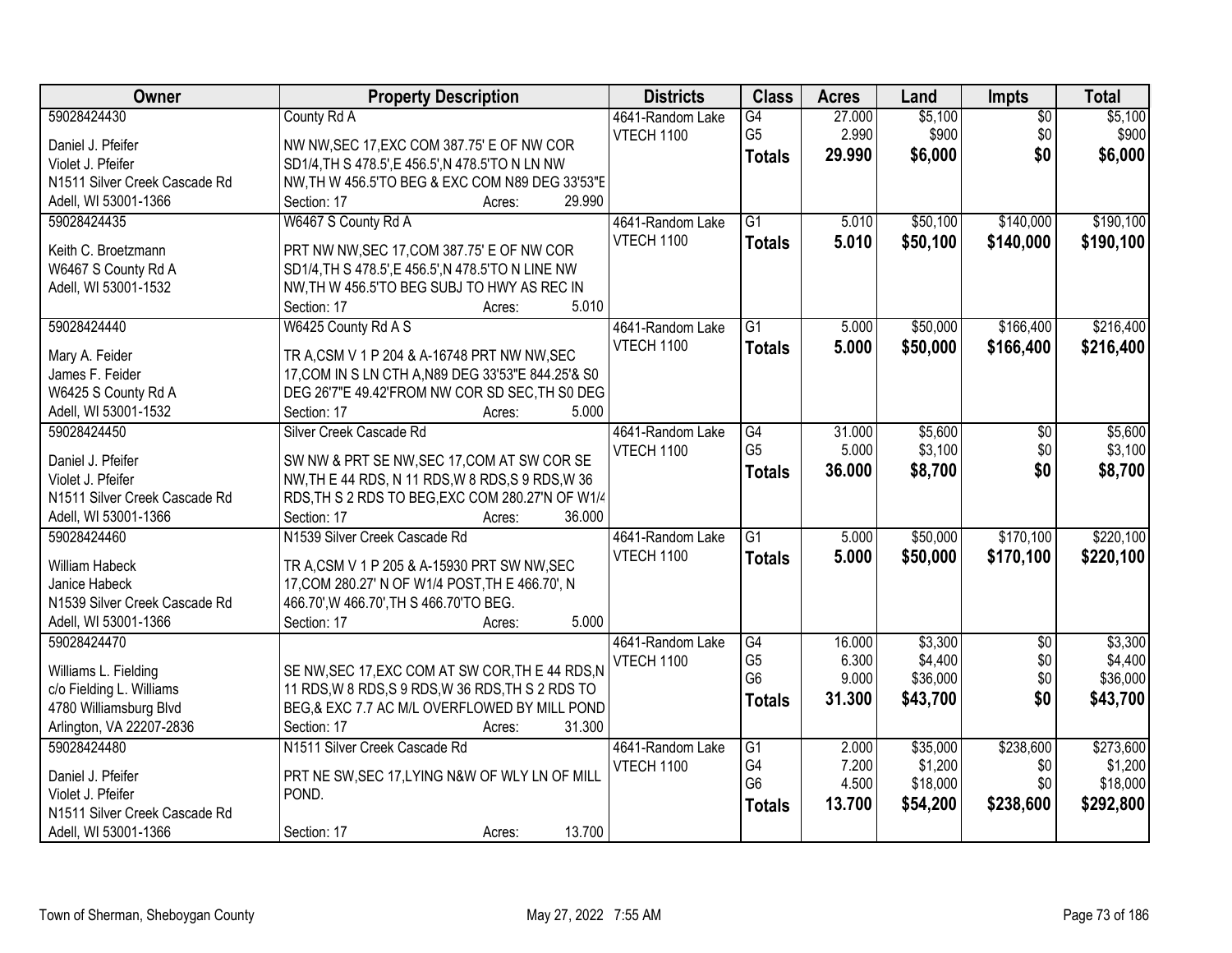| Owner                             | <b>Property Description</b>                         |        |        | <b>Districts</b>  | <b>Class</b>     | <b>Acres</b> | Land     | Impts           | <b>Total</b> |
|-----------------------------------|-----------------------------------------------------|--------|--------|-------------------|------------------|--------------|----------|-----------------|--------------|
| 59028424490                       | County Rd SS                                        |        |        | 4641-Random Lake  | $\overline{G1}$  | 1.000        | \$12,500 | \$8,200         | \$20,700     |
| James F. Schulz                   | PRT E1/2 SW1/4, SEC 17, COM AT CEN SD SEC, TH S     |        |        | VTECH 1100        | G <sub>5</sub> M | 11.550       | \$23,100 | \$0             | \$23,100     |
| Mardell G. Schulz                 | 1612.2', S84 DEG 34'W 21', S83 DEG 49'W 353.3', S16 |        |        |                   | <b>Totals</b>    | 12.550       | \$35,600 | \$8,200         | \$43,800     |
| W6347 County Rd Ss                | DEG 51'W 204.1', N 1043'M/L TO S SHORE OF MILL      |        |        |                   |                  |              |          |                 |              |
| Random Lake, WI 53075-1242        | Section: 17                                         | Acres: | 12.550 |                   |                  |              |          |                 |              |
| 59028424500                       |                                                     |        |        | 4641-Random Lake  | $\overline{G4}$  | 13.000       | \$2,700  | $\overline{50}$ | \$2,700      |
|                                   |                                                     |        |        | <b>VTECH 1100</b> | G <sub>5</sub>   | 2.000        | \$1,400  | \$0             | \$1,400      |
| Daniel J. Pfeifer                 | E1/2 NW SW, SEC 17, EXC 2 AC M/L ALG S LN           |        |        |                   | G5M              | 3.000        | \$6,000  | \$0             | \$6,000      |
| Violet J. Pfeifer                 | OVERFLOWED BY MILL POND.                            |        |        |                   | <b>Totals</b>    | 18.000       | \$10,100 | \$0             | \$10,100     |
| N1511 Silver Creek Cascade Rd     |                                                     |        |        |                   |                  |              |          |                 |              |
| Adell, WI 53001-1366              | Section: 17                                         | Acres: | 18.000 |                   |                  |              |          |                 |              |
| 59028424510                       | Silver Creek Cascade Rd                             |        |        | 4641-Random Lake  | G4               | 19.000       | \$4,000  | $\overline{50}$ | \$4,000      |
| Ruka, Armand Joseph & Pauline Ann | W1/2 NW SW                                          |        |        | <b>VTECH 1100</b> | G <sub>5</sub>   | 1.000        | \$100    | \$0             | \$100        |
| Ruka Trust et al                  |                                                     |        |        |                   | <b>Totals</b>    | 20.000       | \$4,100  | \$0             | \$4,100      |
| 17970 Continental Dr              |                                                     |        |        |                   |                  |              |          |                 |              |
| Brookfield, WI 53045-1204         | Section: 17                                         | Acres: | 20.000 |                   |                  |              |          |                 |              |
| 59028424520                       | W6456 County Rd SS                                  |        |        | 4641-Random Lake  | $\overline{G2}$  | 1.000        | \$6,000  | \$2,000         | \$8,000      |
|                                   |                                                     |        |        | <b>VTECH 1100</b> | G4               | 19.000       | \$2,500  | \$0             | \$2,500      |
| James F. Schulz                   | PRT SW SW, SEC 17, COM AT SW COR SD1/4, TH N        |        |        |                   | G <sub>5</sub>   | 1.560        | \$100    | \$0             | \$100        |
| Mardell G. Schulz                 | 370', N88 DEG 46'29"E 280.6', N TO MILL POND, NE ON |        |        |                   | G7               | 2.000        | \$29,000 | \$126,800       | \$155,800    |
| W6347 County Rd Ss                | SELY LN OF POND TO E LN SD1/4,S TO SE COR           |        |        |                   | <b>Totals</b>    | 23.560       | \$37,600 | \$128,800       | \$166,400    |
| Random Lake, WI 53075-1242        | Section: 17                                         | Acres: | 23.560 |                   |                  |              |          |                 |              |
| 59028424531                       | N1337 Silver Creek Cascade Rd                       |        |        | 4641-Random Lake  | $\overline{G1}$  | 0.970        | \$5,800  | \$3,400         | \$9,200      |
| Keith Broetzmann                  | LOT 2 CSM V29 P172-174 #2081666 BEING PRT SW,       |        |        | <b>VTECH 1100</b> | <b>Totals</b>    | 0.970        | \$5,800  | \$3,400         | \$9,200      |
| Craig R. Broetzmann               | <b>SEC 17</b>                                       |        |        |                   |                  |              |          |                 |              |
| 106 Mueller Ln                    |                                                     |        |        |                   |                  |              |          |                 |              |
| Random Lake, WI 53075-1651        | Section: 17                                         | Acres: | 0.970  |                   |                  |              |          |                 |              |
| 59028424543                       | Silver Creek Cascade Rd                             |        |        | 4641-Random Lake  | G <sub>1</sub>   | 0.744        | \$21,800 | $\overline{50}$ | \$21,800     |
|                                   |                                                     |        |        | VTECH 1100        | <b>Totals</b>    | 0.744        | \$21,800 | \$0             | \$21,800     |
| Ralph R. Berres                   | OUTLOT 2 CSM V29 P172-174 #2081666 BEING PRT        |        |        |                   |                  |              |          |                 |              |
| W5055 Moore Rd                    | SW, SEC 17.                                         |        |        |                   |                  |              |          |                 |              |
| Hilbert, WI 54129-9563            |                                                     |        |        |                   |                  |              |          |                 |              |
|                                   | Section: 17                                         | Acres: | 0.744  |                   |                  |              |          |                 |              |
| 59028424551                       | N1393 Silver Creek Cascade Rd                       |        |        | 4641-Random Lake  | $\overline{G1}$  | 3.153        | \$38,900 | \$151,400       | \$190,300    |
| Ryan J. Wade                      | LOT 1 CSM V29 P172-174 #2081666 BEING PRT SW,       |        |        | <b>VTECH 1100</b> | <b>Totals</b>    | 3.153        | \$38,900 | \$151,400       | \$190,300    |
| N1393 Silver Creek Cascade Rd     | <b>SEC 17</b>                                       |        |        |                   |                  |              |          |                 |              |
| Adell, WI 53001-1365              |                                                     |        |        |                   |                  |              |          |                 |              |
|                                   | Section: 17                                         | Acres: | 3.153  |                   |                  |              |          |                 |              |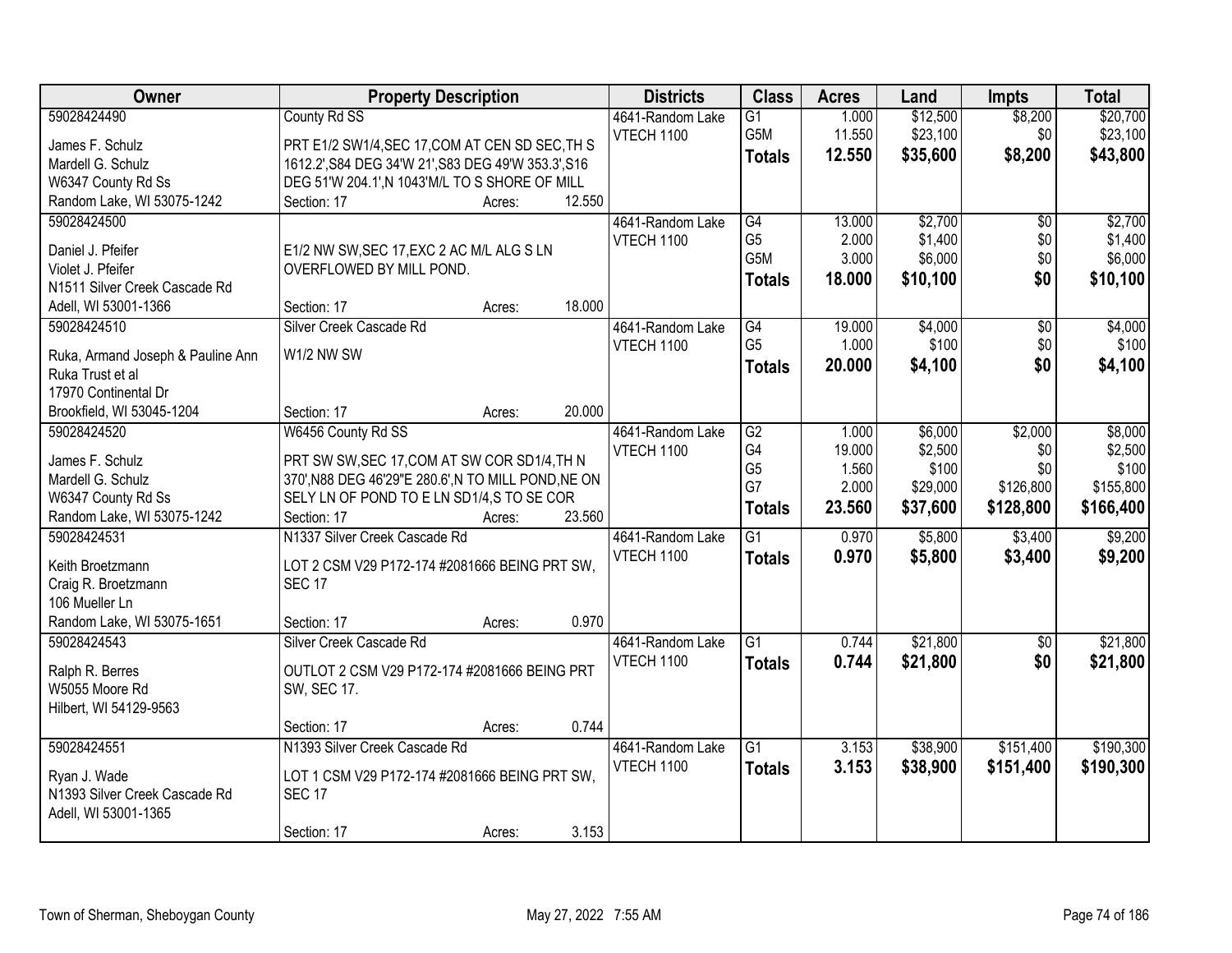| Owner                         | <b>Property Description</b>                        |        |        | <b>Districts</b>  | <b>Class</b>     | <b>Acres</b> | Land            | <b>Impts</b>    | <b>Total</b>    |
|-------------------------------|----------------------------------------------------|--------|--------|-------------------|------------------|--------------|-----------------|-----------------|-----------------|
| 59028424570                   | N1329 Silver Creek Cascade Rd                      |        |        | 4641-Random Lake  | $\overline{G1}$  | 0.680        | \$29,400        | \$131,300       | \$160,700       |
| Jan M. Borgwardt              | PRT SW SW, SEC 17, COM 370'N OF SW COR SD1/4, TH   |        |        | <b>VTECH 1100</b> | <b>Totals</b>    | 0.680        | \$29,400        | \$131,300       | \$160,700       |
| Donna M. Borgwardt            | N88 DEG 46'29"E 280.5', N102.17', W 280.5', TH S   |        |        |                   |                  |              |                 |                 |                 |
| N1329 Silver Creek Cascade Rd | 108.17'TO BEG.                                     |        |        |                   |                  |              |                 |                 |                 |
| Adell, WI 53001-1365          | Section: 17                                        | Acres: | 0.680  |                   |                  |              |                 |                 |                 |
| 59028424581                   |                                                    |        |        | 4641-Random Lake  | $\overline{G5}$  | 39.028       | \$27,300        | $\overline{50}$ | \$27,300        |
|                               |                                                    |        |        | <b>VTECH 1100</b> | <b>Totals</b>    | 39.028       | \$27,300        | \$0             | \$27,300        |
| Keith Broetzmann              | OUTLOT 1 CSM V29 P172-174 #2081666 BEING PRT       |        |        |                   |                  |              |                 |                 |                 |
| Craig Broetzmann              | SW & NW, SEC 17 & AOC #2085469                     |        |        |                   |                  |              |                 |                 |                 |
| 106 Mueller Ln                |                                                    |        |        |                   |                  |              |                 |                 |                 |
| Random Lake, WI 53075-1651    | Section: 17                                        | Acres: | 39.028 |                   |                  |              |                 |                 |                 |
| 59028424590                   | County Rd SS                                       |        |        | 4641-Random Lake  | G4               | 23.000       | \$2,900         | \$0             | \$2,900         |
| James F. Schulz               | PRT E1/2 SW1/4, SEC 17, COM 1612.2'S OF CEN SD     |        |        | <b>VTECH 1100</b> | G <sub>5</sub>   | 4.950        | \$2,400         | \$0             | \$2,400         |
| Mardell G. Schulz             | SEC, TH S84 DEG 34'W 21', S83 DEG 49'W 353.3', S16 |        |        |                   | G5M              | 10.000       | \$20,000        | \$0             | \$20,000        |
| W6347 County Rd Ss            | DEG 51'W 204.1', N 1043'M/L TO S SHORE OF MILL     |        |        |                   | <b>Totals</b>    | 37.950       | \$25,300        | \$0             | \$25,300        |
| Random Lake, WI 53075-1242    | Section: 17                                        | Acres: | 37.950 |                   |                  |              |                 |                 |                 |
| 59028424594                   | W6304 County Rd SS                                 |        |        | 4641-Random Lake  | $\overline{G1}$  | 1.000        | \$25,000        | \$144,300       | \$169,300       |
|                               |                                                    |        |        | <b>VTECH 1100</b> | <b>Totals</b>    | 1.000        | \$25,000        | \$144,300       | \$169,300       |
| Bernard C. Domke              | PRT SE SW, SEC 17, COM S89 DEG 55'W 21'FROM S1/    |        |        |                   |                  |              |                 |                 |                 |
| La Vonne Domke                | POST SD SEC, TH S89 DEG 55'W 180', N 242', N89 DEG |        |        |                   |                  |              |                 |                 |                 |
| W6304 County Rd Ss            | 55'E 180', TH S 242'TO BEG.                        |        |        |                   |                  |              |                 |                 |                 |
| Random Lake, WI 53075-1241    | Section: 17                                        | Acres: | 1.000  |                   |                  |              |                 |                 |                 |
| 59028424597                   | N1406 Lynn Rd                                      |        |        | 4641-Random Lake  | $\overline{G1}$  | 4.670        | \$48,400        | \$176,500       | \$224,900       |
| Jerome A. Hartmann            | LOT 1 CSM V12 P 108-10 - PRT NE SE, SEC 17, COM    |        |        | <b>VTECH 1100</b> | <b>Totals</b>    | 4.670        | \$48,400        | \$176,500       | \$224,900       |
| Patricia Hartmann             | AT SE COR SD SEC, TH N0 DEG 35'12"E 1327.8'& S89   |        |        |                   |                  |              |                 |                 |                 |
| N1406 Lynn Rd                 | DEG 58'47"W 33' ALG E LN SD SEC TO PNT OF          |        |        |                   |                  |              |                 |                 |                 |
| Adell, WI 53001-1156          | Section: 17                                        | Acres: | 4.670  |                   |                  |              |                 |                 |                 |
| 59028424598                   |                                                    |        |        | 4641-Random Lake  | G4               | 9.000        | \$1,500         | $\sqrt{6}$      | \$1,500         |
|                               |                                                    |        |        | <b>VTECH 1100</b> | G <sub>5</sub>   | 5.000        | \$3,500         | \$0             | \$3,500         |
| David A. Heidel               | NW SE, EXC NE1/4, SEC 17.                          |        |        |                   | G <sub>5</sub> M | 16.000       | \$32,000        | \$0             | \$32,000        |
| Angelita T. Heidel            |                                                    |        |        |                   | <b>Totals</b>    | 30.000       | \$37,000        | \$0             | \$37,000        |
| W5817 County Rd W             |                                                    |        |        |                   |                  |              |                 |                 |                 |
| Cascade, WI 53011-1301        | Section: 17                                        | Acres: | 30.000 |                   |                  |              |                 |                 |                 |
| 59028424599                   | County Rd SS                                       |        |        | 4641-Random Lake  | $\overline{X4}$  | 0.330        | $\overline{50}$ | $\overline{50}$ | $\overline{50}$ |
| Town of Sherman (Road)        | THAT PRT SE1/4, SEC 17, SHOWN AS DEDICATED TO      |        |        | <b>VTECH 1100</b> | <b>Totals</b>    | 0.330        | \$0             | \$0             | \$0             |
| W6566 State Highway 144       | THE PUBLIC BY CSM V12 P 108-10.                    |        |        |                   |                  |              |                 |                 |                 |
| Random Lake, WI 53075-1255    |                                                    |        |        |                   |                  |              |                 |                 |                 |
|                               | Section: 17                                        | Acres: | 0.330  |                   |                  |              |                 |                 |                 |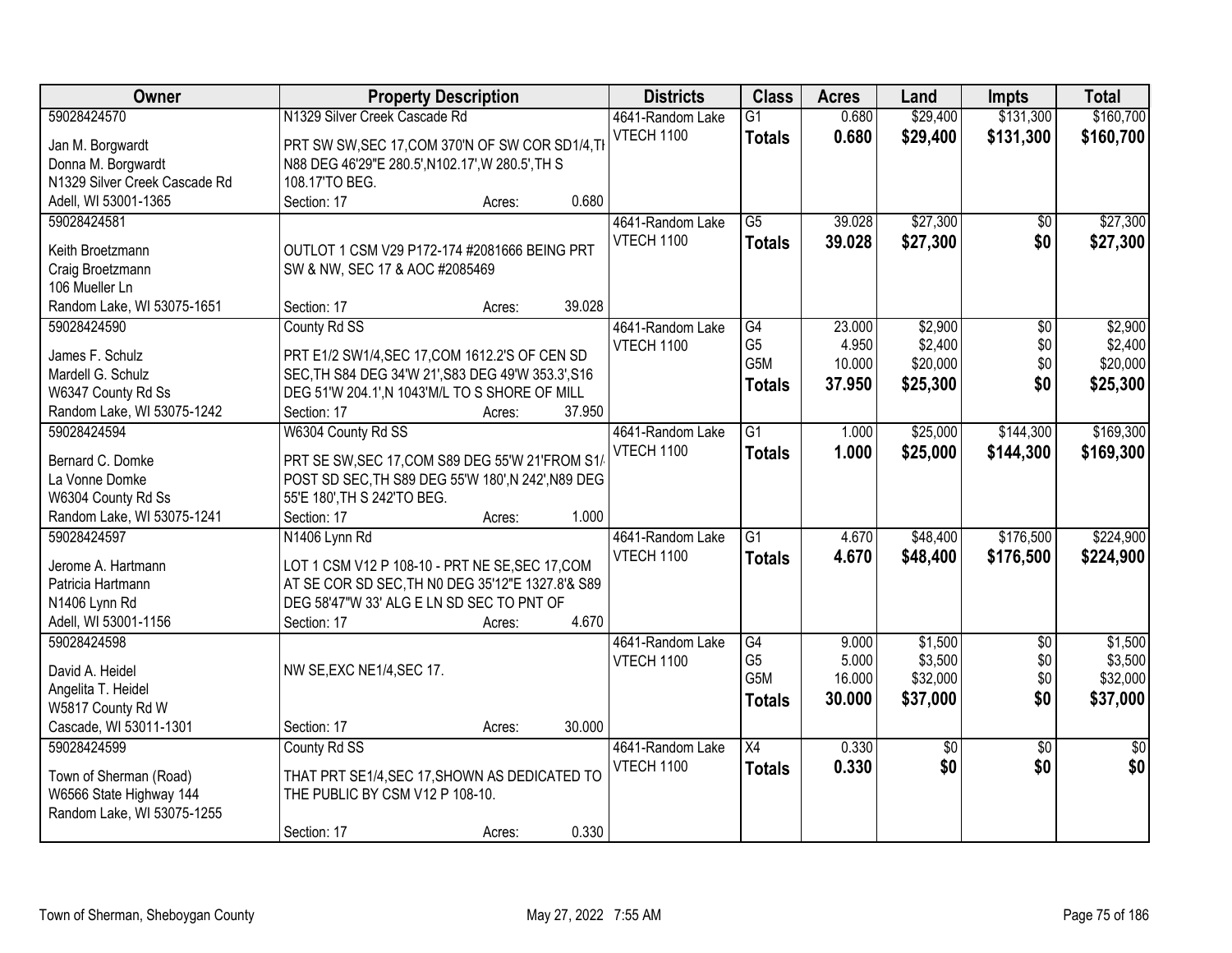| Owner                                   | <b>Property Description</b>                          |        |        | <b>Districts</b>  | <b>Class</b>         | <b>Acres</b>   | Land                | Impts           | <b>Total</b>        |
|-----------------------------------------|------------------------------------------------------|--------|--------|-------------------|----------------------|----------------|---------------------|-----------------|---------------------|
| 59028424601                             | Lynn Rd                                              |        |        | 4641-Random Lake  | $\overline{G4}$      | 35.310         | \$5,800             | $\overline{50}$ | \$5,800             |
| Vorpahl Farms, Inc                      | LOT 1 CSM V29 P235-236 DOC #2086510 BEING ALL        |        |        | <b>VTECH 1100</b> | G <sub>5</sub>       | 5.000          | \$3,100             | \$0             | \$3,100             |
| PO Box 354                              | OF NE OF NW OF SE & PRT OF NE SE, SEC 17.            |        |        |                   | <b>Totals</b>        | 40.310         | \$8,900             | \$0             | \$8,900             |
| Random Lake, WI 53075-0354              |                                                      |        |        |                   |                      |                |                     |                 |                     |
|                                         | Section: 17                                          | Acres: | 40.310 |                   |                      |                |                     |                 |                     |
| 59028424602                             | N1480 Lynn Rd                                        |        |        | 4641-Random Lake  | $\overline{G5}$      | 2.000          | \$1,400             | \$0             | \$1,400             |
| Jonathan R. Willegal                    | LOT 2 CSM V29 P235-236 DOC #2086510 BEING PRT        |        |        | VTECH 1100        | G7                   | 3.000          | \$34,000            | \$158,200       | \$192,200           |
| Kelsey A. Simon                         | OF NE SE, SEC 17.                                    |        |        |                   | <b>Totals</b>        | 5.000          | \$35,400            | \$158,200       | \$193,600           |
| N1480 Lynn Rd                           |                                                      |        |        |                   |                      |                |                     |                 |                     |
| Adell, WI 53001-1156                    | Section: 17                                          | Acres: | 5.000  |                   |                      |                |                     |                 |                     |
| 59028424610                             | County Rd SS                                         |        |        | 4641-Random Lake  | G4                   | 30.000         | \$4,700             | \$0             | \$4,700             |
|                                         |                                                      |        |        | <b>VTECH 1100</b> | G <sub>5</sub>       | 6.000          | \$2,900             | \$0             | \$2,900             |
| David A. Heidel                         | SW SE, SEC 17.                                       |        |        |                   | G <sub>5</sub> M     | 4.000          | \$8,000             | \$0             | \$8,000             |
| Angelita T. Heidel<br>W5817 County Rd W |                                                      |        |        |                   | <b>Totals</b>        | 40.000         | \$15,600            | \$0             | \$15,600            |
| Cascade, WI 53011-1301                  | Section: 17                                          | Acres: | 40.000 |                   |                      |                |                     |                 |                     |
| 59028424620                             | W6174 County Rd SS                                   |        |        | 4641-Random Lake  | G4                   | 35.000         | \$6,000             | \$0             | \$6,000             |
|                                         |                                                      |        |        | <b>VTECH 1100</b> | G <sub>5</sub>       | 2.000          | \$100               | \$0             | \$100               |
| David A. Heidel                         | SE SE, SEC 17.                                       |        |        |                   | G7                   | 3.000          | \$34,000            | \$204,200       | \$238,200           |
| Angelita T. Heidel                      |                                                      |        |        |                   | <b>Totals</b>        | 40.000         | \$40,100            | \$204,200       | \$244,300           |
| W5817 County Rd W                       |                                                      |        |        |                   |                      |                |                     |                 |                     |
| Cascade, WI 53011-1301                  | Section: 17                                          | Acres: | 40.000 |                   |                      |                |                     |                 |                     |
| 59028424630                             | County Rd A                                          |        |        | 4641-Random Lake  | G4                   | 35.000         | \$5,600             | $\overline{50}$ | \$5,600             |
| Koop, Tamara T Koop Trust               | NE NE, SEC 18, EXC COM 1028.88'W OF NE COR           |        |        | VTECH 1100        | G <sub>5</sub><br>G7 | 2.900<br>1.000 | \$300               | \$0             | \$300               |
| Tamara T. Koop                          | SD1/4, TH W 225', S1 DEG W 215', E 225', TH N1 DEG E |        |        |                   |                      | 38.900         | \$5,000<br>\$10,900 | \$100<br>\$100  | \$5,100<br>\$11,000 |
| N4 W22714 Lexington Dr                  | 215'TO BEG, SUBJ TO HWY AS REC IN VOL 535 P          |        |        |                   | <b>Totals</b>        |                |                     |                 |                     |
| Waukesha, WI 53186-1631                 | Section: 18                                          | Acres: | 38.900 |                   |                      |                |                     |                 |                     |
| 59028424640                             | W6589 County Rd A S                                  |        |        | 4641-Random Lake  | G1                   | 1.100          | \$26,000            | \$220,300       | \$246,300           |
| Michael C. Rose                         | PRT NE NE, SEC 18, COM 1028.88'W OF NE COR           |        |        | <b>VTECH 1100</b> | <b>Totals</b>        | 1.100          | \$26,000            | \$220,300       | \$246,300           |
| Kathleen A. Rose                        | SD1/4, TH W 225', S1 DEG W 215', E 225', TH N1 DEG E |        |        |                   |                      |                |                     |                 |                     |
| W6589 S County Rd A                     | 215'TO BEG.                                          |        |        |                   |                      |                |                     |                 |                     |
| Adell, WI 53001-1534                    | Section: 18                                          | Acres: | 1.100  |                   |                      |                |                     |                 |                     |
| 59028424650                             | County Rd A S                                        |        |        | 4641-Random Lake  | $\overline{G4}$      | 19.000         | \$3,100             | $\overline{50}$ | \$3,100             |
| Koop, Tamara T Koop Trust               | E1/2 NW NE, SEC 18, SUBJ TO HWY AS REC IN VOL        |        |        | <b>VTECH 1100</b> | G <sub>5</sub>       | 1.000          | \$100               | \$0             | \$100               |
| Tamara T. Koop                          | 535 P 509/10                                         |        |        |                   | <b>Totals</b>        | 20.000         | \$3,200             | \$0             | \$3,200             |
| N4 W22714 Lexington Dr                  |                                                      |        |        |                   |                      |                |                     |                 |                     |
| Waukesha, WI 53186-1631                 | Section: 18                                          | Acres: | 20.000 |                   |                      |                |                     |                 |                     |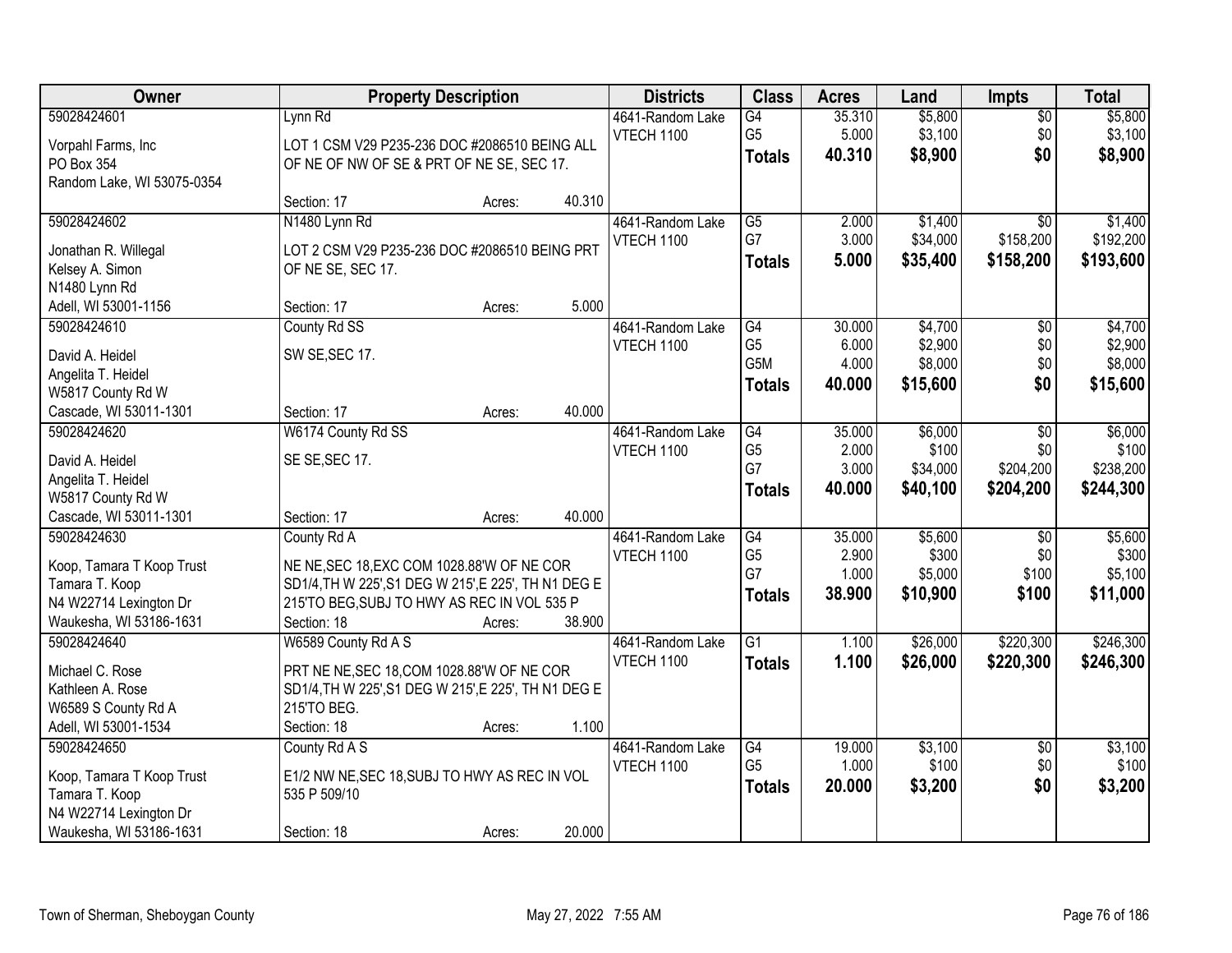| Owner                                   | <b>Property Description</b>                                                             | <b>Districts</b>  | <b>Class</b>    | <b>Acres</b>   | Land                 | <b>Impts</b>     | <b>Total</b>     |
|-----------------------------------------|-----------------------------------------------------------------------------------------|-------------------|-----------------|----------------|----------------------|------------------|------------------|
| 59028424660                             | W6673 County Rd A S                                                                     | 4641-Random Lake  | $\overline{G1}$ | 2.000          | \$35,000             | \$129,500        | \$164,500        |
|                                         | Uecker, Jeffrey L & Jane E Uecker Trust   W1/2 NW NE, SEC 18, SUBJ TO HWY AS REC IN VOL | VTECH 1100        | G4              | 17.500         | \$2,900              | \$0              | \$2,900          |
| et al                                   | 533 P 454/55.                                                                           |                   | G <sub>5</sub>  | 0.500          | \$100                | \$0              | \$100            |
| W6699 S County Rd A                     |                                                                                         |                   | <b>Totals</b>   | 20.000         | \$38,000             | \$129,500        | \$167,500        |
| Adell, WI 53001-1543                    | 20.000<br>Section: 18<br>Acres:                                                         |                   |                 |                |                      |                  |                  |
| 59028424670                             | W6699 County Rd A S                                                                     |                   | $\overline{G1}$ | 1.000          | \$25,000             | \$586,900        | \$611,900        |
|                                         |                                                                                         | 4641-Random Lake  | G4              | 18.000         |                      |                  |                  |
| Uecker, Jeffrey L & Jane E Uecker Trust | W1/2 SW NE, SEC 18.                                                                     | VTECH 1100        | G <sub>5</sub>  | 1.000          | \$3,400<br>\$700     | \$0<br>\$0       | \$3,400<br>\$700 |
| et al                                   |                                                                                         |                   |                 |                |                      |                  |                  |
| W6699 S County Rd A                     |                                                                                         |                   | <b>Totals</b>   | 20.000         | \$29,100             | \$586,900        | \$616,000        |
| Adell, WI 53001-1543                    | 20.000<br>Section: 18<br>Acres:                                                         |                   |                 |                |                      |                  |                  |
| 59028424680                             | Silver Creek Cascade Rd                                                                 | 4641-Random Lake  | G4              | 19.000         | \$3,000              | \$0              | \$3,000          |
|                                         |                                                                                         | <b>VTECH 1100</b> | G <sub>5</sub>  | 1.000          | \$500                | \$0              | \$500            |
| Koop, Tamara T Koop Trust               | THE N 20 AC OF E 60 AC OF S1/2 OF NE1/4, SEC 18.                                        |                   | <b>Totals</b>   | 20,000         | \$3,500              | \$0              | \$3,500          |
| Tamara T. Koop                          |                                                                                         |                   |                 |                |                      |                  |                  |
| N4 W22714 Lexington Dr                  | 20.000                                                                                  |                   |                 |                |                      |                  |                  |
| Waukesha, WI 53186-1631                 | Section: 18<br>Acres:                                                                   |                   |                 |                |                      |                  |                  |
| 59028424690                             | N1538 Silver Creek Cascade Rd                                                           | 4641-Random Lake  | G4              | 33.000         | \$6,300              | $\sqrt{6}$       | \$6,300          |
| David A. Wallner                        | PRT SE NE & E1/2 SW NE, SEC 18, BEG AT E1/4                                             | VTECH 1100        | G <sub>5</sub>  | 1.000          | \$400                | \$0              | \$400            |
| Sarah M. Wallner                        | COR, SD SEC, TH N01 DEG 03'31"E 876.86', S89 DEG                                        |                   | G5M<br>G7       | 5.000<br>1.000 | \$10,000<br>\$17,000 | \$0<br>\$332,300 | \$10,000         |
| N1538 Silver Creek Cascade Rd           | 41'51"W 1986.99', S01 DEG 08'42"W 876.89'TO S LN                                        |                   |                 |                |                      |                  | \$349,300        |
| Adell, WI 53001-1366                    | Section: 18<br>40.000<br>Acres:                                                         |                   | <b>Totals</b>   | 40.000         | \$33,700             | \$332,300        | \$366,000        |
| 59028424700                             | W6709 County Rd A S                                                                     | 4641-Random Lake  | $\overline{G1}$ | 2.000          | \$35,000             | \$225,800        | \$260,800        |
|                                         |                                                                                         | VTECH 1100        | G4              | 12.400         | \$2,500              | \$0              | \$2,500          |
| Jeffrey L & Jane E Uecker Joint Family  | E1/2 NE NW, SEC 18, SUBJ TO HWY AS REC IN VOL                                           |                   | G <sub>5</sub>  | 5.600          | \$3,900              | \$0              | \$3,900          |
| Trust 08-17-1994                        | 533 P 454/55.                                                                           |                   | <b>Totals</b>   | 20.000         | \$41,400             | \$225,800        | \$267,200        |
| W6699 S County Rd A                     |                                                                                         |                   |                 |                |                      |                  |                  |
| Adell, WI 53001-1543                    | 20.000<br>Section: 18<br>Acres:                                                         |                   |                 |                |                      |                  |                  |
| 59028424710                             | W6829 County Rd A S                                                                     | 4641-Random Lake  | G1              | 5.000          | \$50,000             | \$142,300        | \$192,300        |
| James N. Ellis                          | W1/2 NE NW & PRT NW NW, SEC 18, COM S89 DEG                                             | <b>VTECH 1100</b> | G4              | 20.000         | \$3,200              | \$0              | \$3,200          |
| Patricia A. Baker                       | 29'W 660'& S0 DEG 33'11"W 40'FROM N1/4 COR SD                                           |                   | G <sub>5</sub>  | 5.000          | \$6,100              | \$0              | \$6,100          |
| W6829 S County Rd A                     | SEC, TH S89 DEG 29'0"W 817.99', S75 DEG 26'35"W                                         |                   | G5M             | 10.150         | \$20,300             | \$0              | \$20,300         |
| Adell, WI 53001-1538                    | Section: 18<br>40.150<br>Acres:                                                         |                   | <b>Totals</b>   | 40.150         | \$79,600             | \$142,300        | \$221,900        |
| 59028424721                             | W6867 County Rd A S                                                                     | 4641-Random Lake  | G1              | 3.630          | \$58,200             | \$201,900        | \$260,100        |
|                                         |                                                                                         | VTECH 1100        | G4              | 7.000          | \$1,200              | \$0              | \$1,200          |
| Raymond A. Keller                       | LOT 1,CSM V 10 P 44 & A-22325 - PRT NW NW,SEC                                           |                   | G5M             | 3.000          | \$6,000              | \$0              | \$6,000          |
| Lynette M. Keller                       | 18, COM S0 DEG 43'21"W 55'FROM NW COR SD                                                |                   | <b>Totals</b>   | 13.630         | \$65,400             | \$201,900        | \$267,300        |
| W6867 S County Rd A                     | SEC, TH S0 DEG 43' 21"W 466.75', S0 DEG 36'57"W                                         |                   |                 |                |                      |                  |                  |
| Adell, WI 53001-1538                    | Section: 18<br>13.630<br>Acres:                                                         |                   |                 |                |                      |                  |                  |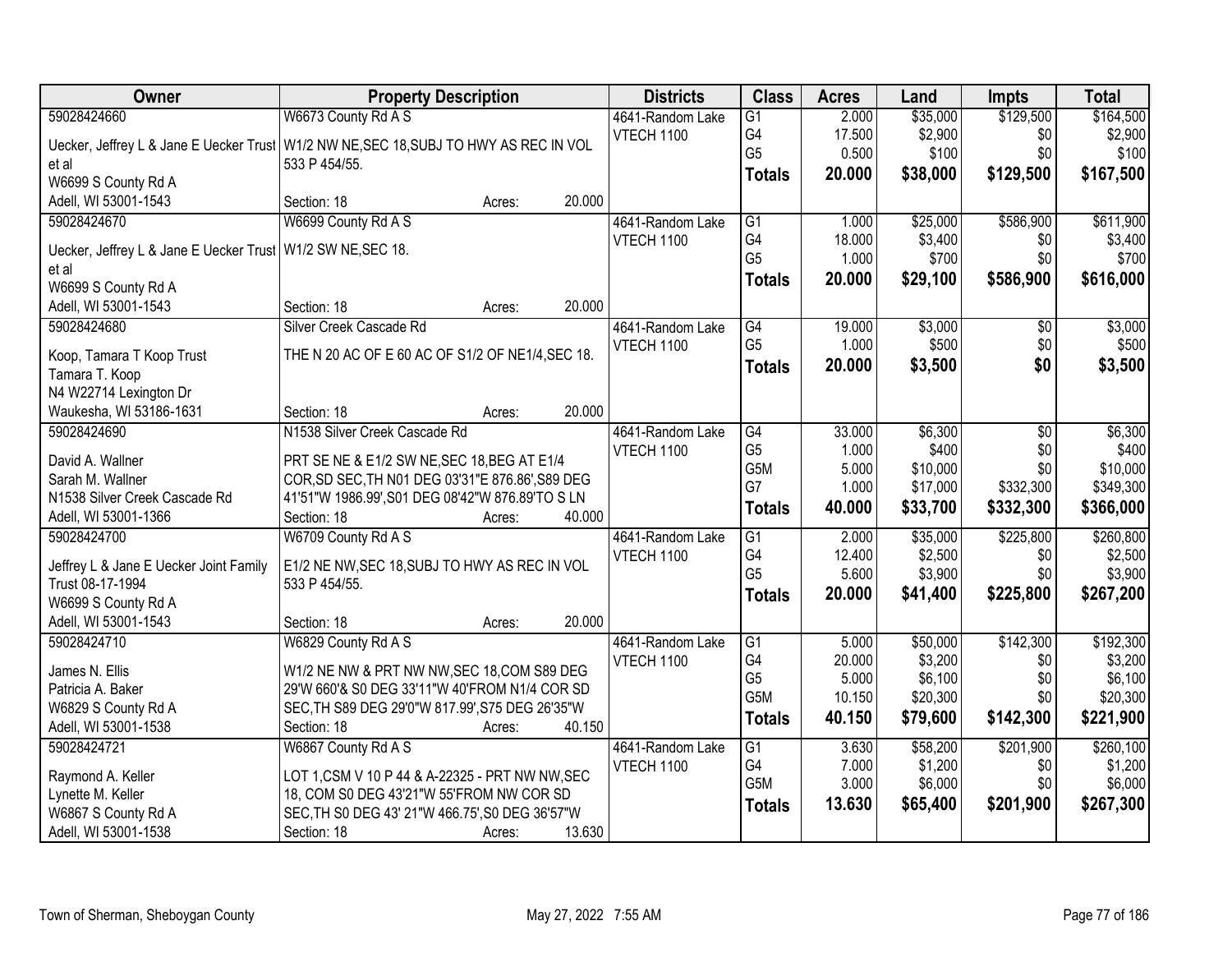| Owner                                                    |                                               | <b>Property Description</b> |        | <b>Districts</b>  | <b>Class</b>         | <b>Acres</b>     | Land     | <b>Impts</b>     | <b>Total</b> |
|----------------------------------------------------------|-----------------------------------------------|-----------------------------|--------|-------------------|----------------------|------------------|----------|------------------|--------------|
| 59028424730                                              |                                               |                             |        | 4641-Random Lake  | $\overline{G5}$      | 25.240           | \$17,700 | $\overline{50}$  | \$17,700     |
| Uecker, Jeffrey L & Jane E Uecker Trust   SW NW, SEC 18. |                                               |                             |        | VTECH 1100        | G <sub>6</sub>       | 10.000           | \$40,000 | \$0              | \$40,000     |
| et al                                                    |                                               |                             |        |                   | <b>Totals</b>        | 35.240           | \$57,700 | \$0              | \$57,700     |
| W6699 S County Rd A                                      |                                               |                             |        |                   |                      |                  |          |                  |              |
| Adell, WI 53001-1543                                     | Section: 18                                   | Acres:                      | 35.240 |                   |                      |                  |          |                  |              |
| 59028424740                                              |                                               |                             |        | 4641-Random Lake  | $\overline{G4}$      | 20.000           | \$3,400  | $\overline{50}$  | \$3,400      |
| Uecker, Jeffrey L & Jane E Uecker Trust   SE NW, SEC 18. |                                               |                             |        | <b>VTECH 1100</b> | G <sub>5</sub>       | 15.000           | \$10,500 | \$0              | \$10,500     |
| et al                                                    |                                               |                             |        |                   | G5M                  | 5.000            | \$10,000 | \$0              | \$10,000     |
| W6699 S County Rd A                                      |                                               |                             |        |                   | <b>Totals</b>        | 40.000           | \$23,900 | \$0              | \$23,900     |
| Adell, WI 53001-1543                                     | Section: 18                                   | Acres:                      | 40.000 |                   |                      |                  |          |                  |              |
| 59028424750                                              |                                               |                             |        | 4641-Random Lake  | G4                   | 32.000           | \$2,800  | $\overline{50}$  | \$2,800      |
| 3246 LLC                                                 | NE SW, SEC 18, EXC COM AT SE COR, SD1/4, TH W |                             |        | <b>VTECH 1100</b> | G <sub>5</sub>       | 1.880            | \$1,300  | \$0              | \$1,300      |
| N1986 Falk Dr                                            | 60', N 65', NE 96'TO N&S1/4 LN, TH S TO BEG.  |                             |        |                   | G5M                  | 6.000            | \$12,000 | \$0              | \$12,000     |
| Adell, WI 53001-1421                                     |                                               |                             |        |                   | <b>Totals</b>        | 39.880           | \$16,100 | \$0              | \$16,100     |
|                                                          | Section: 18                                   | Acres:                      | 39.880 |                   |                      |                  |          |                  |              |
| 59028424760                                              |                                               |                             |        | 4641-Random Lake  | G4                   | 7.000            | \$400    | \$0              | \$400        |
| 3246 LLC                                                 | NW SW, SEC 18                                 |                             |        | <b>VTECH 1100</b> | G <sub>5</sub>       | 8.000            | \$5,600  | \$0              | \$5,600      |
| N1986 Falk Dr                                            |                                               |                             |        |                   | G5M                  | 20.260           | \$40,500 | \$0<br>\$0       | \$40,500     |
| Adell, WI 53001-1421                                     |                                               |                             |        |                   | <b>Totals</b>        | 35.260           | \$46,500 |                  | \$46,500     |
|                                                          | Section: 18                                   | Acres:                      | 35.260 |                   |                      |                  |          |                  |              |
| 59028424770                                              | W6834 County Rd SS                            |                             |        | 4641-Random Lake  | $\overline{G1}$      | 2.000            | \$35,000 | \$109,700        | \$144,700    |
| 3246 LLC                                                 | SW SW, SEC 18.                                |                             |        | <b>VTECH 1100</b> | G4                   | 23.000           | \$4,200  | \$0              | \$4,200      |
| N1986 Falk Dr                                            |                                               |                             |        |                   | G <sub>5</sub>       | 10.290<br>35.290 | \$6,000  | \$0<br>\$109,700 | \$6,000      |
| Adell, WI 53001-1421                                     |                                               |                             |        |                   | <b>Totals</b>        |                  | \$45,200 |                  | \$154,900    |
|                                                          | Section: 18                                   | Acres:                      | 35.290 |                   |                      |                  |          |                  |              |
| 59028424780                                              | W6712 County Rd SS                            |                             |        | 4641-Random Lake  | G1                   | 2.000            | \$50,000 | \$179,800        | \$229,800    |
| Matthew P. Mayer                                         | E1/2 SE SW, SEC 18.                           |                             |        | <b>VTECH 1100</b> | G4<br>G <sub>5</sub> | 6.000            | \$900    | \$0              | \$900        |
| Lori L. Mayer                                            |                                               |                             |        |                   |                      | 12.000           | \$7,800  | \$0              | \$7,800      |
| W6712 County Rd Ss                                       |                                               |                             |        |                   | <b>Totals</b>        | 20.000           | \$58,700 | \$179,800        | \$238,500    |
| Adell, WI 53001-1371                                     | Section: 18                                   | Acres:                      | 20.000 |                   |                      |                  |          |                  |              |
| 59028424790                                              | County Rd SS                                  |                             |        | 4641-Random Lake  | G4                   | 16.500           | \$1,500  | $\overline{50}$  | \$1,500      |
| 3246 LLC                                                 | W1/2 SE SW, SEC 18                            |                             |        | <b>VTECH 1100</b> | G <sub>5</sub>       | 3.500            | \$1,900  | \$0              | \$1,900      |
| N1986 Falk Dr                                            |                                               |                             |        |                   | <b>Totals</b>        | 20.000           | \$3,400  | \$0              | \$3,400      |
| Adell, WI 53001-1421                                     |                                               |                             |        |                   |                      |                  |          |                  |              |
|                                                          | Section: 18                                   | Acres:                      | 20.000 |                   |                      |                  |          |                  |              |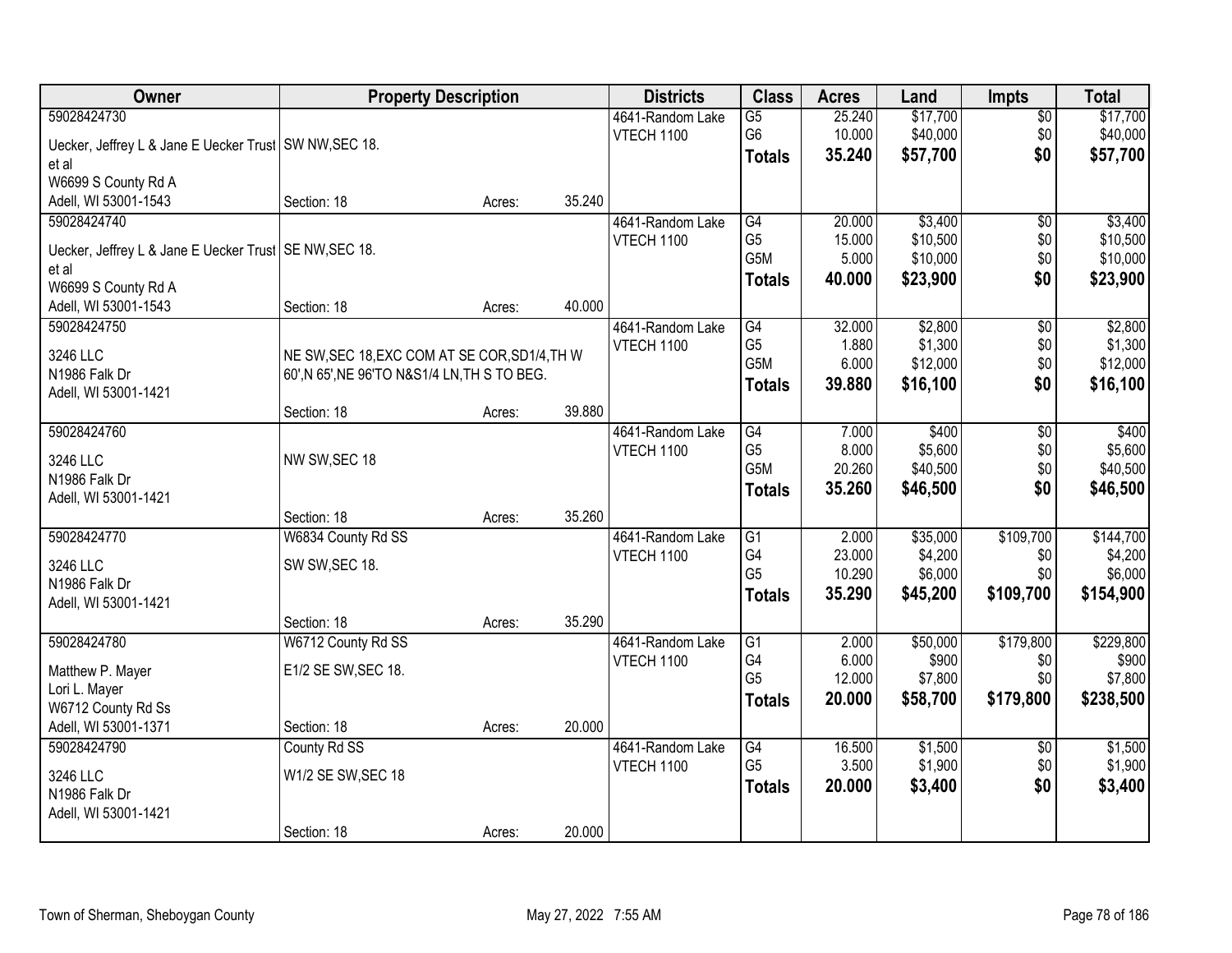| Owner                             |                                                       | <b>Property Description</b> |        | <b>Districts</b>  | <b>Class</b>     | <b>Acres</b> | Land     | <b>Impts</b>    | <b>Total</b> |
|-----------------------------------|-------------------------------------------------------|-----------------------------|--------|-------------------|------------------|--------------|----------|-----------------|--------------|
| 59028424800                       | N1474 Silver Creek Cascade Rd                         |                             |        | 4641-Random Lake  | G4               | 23.000       | \$4,100  | $\overline{50}$ | \$4,100      |
| Ruka, Armand Joseph & Pauline Ann | NE SE, SEC 18.                                        |                             |        | VTECH 1100        | G <sub>5</sub>   | 5.000        | \$2,900  | \$0             | \$2,900      |
| Ruka Trust et al                  |                                                       |                             |        |                   | G5M              | 9.000        | \$18,000 | \$0             | \$18,000     |
| 17970 Continental Dr              |                                                       |                             |        |                   | G7               | 3.000        | \$34,000 | \$152,200       | \$186,200    |
| Brookfield, WI 53045-1204         | Section: 18                                           | Acres:                      | 40.000 |                   | <b>Totals</b>    | 40.000       | \$59,000 | \$152,200       | \$211,200    |
| 59028424810                       |                                                       |                             |        | 4641-Random Lake  | G4               | 27.000       | \$4,500  | $\overline{50}$ | \$4,500      |
|                                   |                                                       |                             |        | <b>VTECH 1100</b> | G <sub>5</sub>   | 2.000        | \$1,400  | \$0             | \$1,400      |
| Ruka, Armand Joseph & Pauline Ann | NW SE, SEC 18 & COM AT SE COR NE SW, TH W 60', N      |                             |        |                   | G5M              | 11.120       | \$22,200 | \$0             | \$22,200     |
| Ruka Trust et al                  | 65', NE 96' TO N&S1/4 LN, TH S TO BEG.                |                             |        |                   | <b>Totals</b>    | 40.120       | \$28,100 | \$0             | \$28,100     |
| 17970 Continental Dr              |                                                       |                             |        |                   |                  |              |          |                 |              |
| Brookfield, WI 53045-1204         | Section: 18                                           | Acres:                      | 40.120 |                   |                  |              |          |                 |              |
| 59028424820                       | County Rd SS                                          |                             |        | 4641-Random Lake  | $\overline{G4}$  | 22.000       | \$4,500  | $\overline{50}$ | \$4,500      |
| Timothy A. Haglund                | SW SE, SEC 18.                                        |                             |        | <b>VTECH 1100</b> | G <sub>5</sub>   | 13.000       | \$7,800  | \$0             | \$7,800      |
| Kristin A. Haglund                |                                                       |                             |        |                   | G <sub>5</sub> M | 5.000        | \$10,000 | \$0             | \$10,000     |
| 940 E Lancaster Ave               |                                                       |                             |        |                   | <b>Totals</b>    | 40.000       | \$22,300 | \$0             | \$22,300     |
| Whitefish Bay, WI 53217-5724      | Section: 18                                           | Acres:                      | 40.000 |                   |                  |              |          |                 |              |
| 59028424830                       | W6590 County Rd SS                                    |                             |        | 4641-Random Lake  | G4               | 5.000        | \$900    | \$0             | \$900        |
|                                   |                                                       |                             |        | <b>VTECH 1100</b> | G <sub>5</sub>   | 19.547       | \$12,700 | \$0             | \$12,700     |
| Timothy A. Haglund                | SE SE, EXC E 5 AC, SEC 18, EXC FOR HWY CONV REC       |                             |        |                   | G5M              | 8.000        | \$16,000 | \$0             | \$16,000     |
| Kristin A. Haglund                | IN #1750571.                                          |                             |        |                   | G7               | 2.000        | \$29,000 | \$107,400       | \$136,400    |
| 940 E Lancaster Ave               |                                                       |                             |        |                   |                  |              |          |                 |              |
| Whitefish Bay, WI 53217-5724      | Section: 18                                           | Acres:                      | 35.547 |                   | <b>Totals</b>    | 34.547       | \$58,600 | \$107,400       | \$166,000    |
| 59028424840                       | N1328 Silver Creek Cascade Rd                         |                             |        | 4641-Random Lake  | $\overline{G1}$  | 0.700        | \$21,300 | \$100, 100      | \$121,400    |
| Kenneth Coblentz                  | PRT SE SE, SEC 18, COM 227'N OF SE COR SD             |                             |        | VTECH 1100        | <b>Totals</b>    | 0.700        | \$21,300 | \$100,100       | \$121,400    |
| Deborah Coblentz                  | SEC, TH W 165', N 185.5', E 165', TH S 185.5' TO BEG. |                             |        |                   |                  |              |          |                 |              |
| N1328 Silver Creek Cascade Rd     |                                                       |                             |        |                   |                  |              |          |                 |              |
| Adell, WI 53001-1363              | Section: 18                                           | Acres:                      | 0.700  |                   |                  |              |          |                 |              |
| 59028424850                       | Silver Creek Cascade Rd                               |                             |        | 4641-Random Lake  | G1               | 1.000        | \$25,000 | $\overline{50}$ | \$25,000     |
|                                   |                                                       |                             |        | VTECH 1100        | G <sub>5</sub>   | 2.440        | \$1,700  | \$0             | \$1,700      |
| Kenneth Coblentz                  | PRT SE SE, SEC 18, COM 412.5'N OF SE COR SD           |                             |        |                   | <b>Totals</b>    | 3.440        | \$26,700 | \$0             | \$26,700     |
| Deborah Coblentz                  | SEC, TH W 165', N TO N LN SE SE, E 165'TO CEN OF      |                             |        |                   |                  |              |          |                 |              |
| N1328 Silver Creek Cascade Rd     | HWY ALG E SEC LN, TH S TO BEG.                        |                             |        |                   |                  |              |          |                 |              |
| Adell, WI 53001-1363              | Section: 18                                           | Acres:                      | 3.440  |                   |                  |              |          |                 |              |
| 59028424860                       | N1306 Silver Creek Cascade Rd                         |                             |        | 4641-Random Lake  | $\overline{G1}$  | 0.860        | \$23,300 | \$104,200       | \$127,500    |
| Thomas C. Hookanson               | PRT SE SE, SEC 18, COM AT SE COR OF SD1/4, TH N       |                             |        | VTECH 1100        | <b>Totals</b>    | 0.860        | \$23,300 | \$104,200       | \$127,500    |
| 232 Hamilton Rd                   | 227', W 165', S 227', TH E 165'TO BEG.                |                             |        |                   |                  |              |          |                 |              |
| Cedarburg, WI 53012-2905          |                                                       |                             |        |                   |                  |              |          |                 |              |
|                                   | Section: 18                                           | Acres:                      | 0.860  |                   |                  |              |          |                 |              |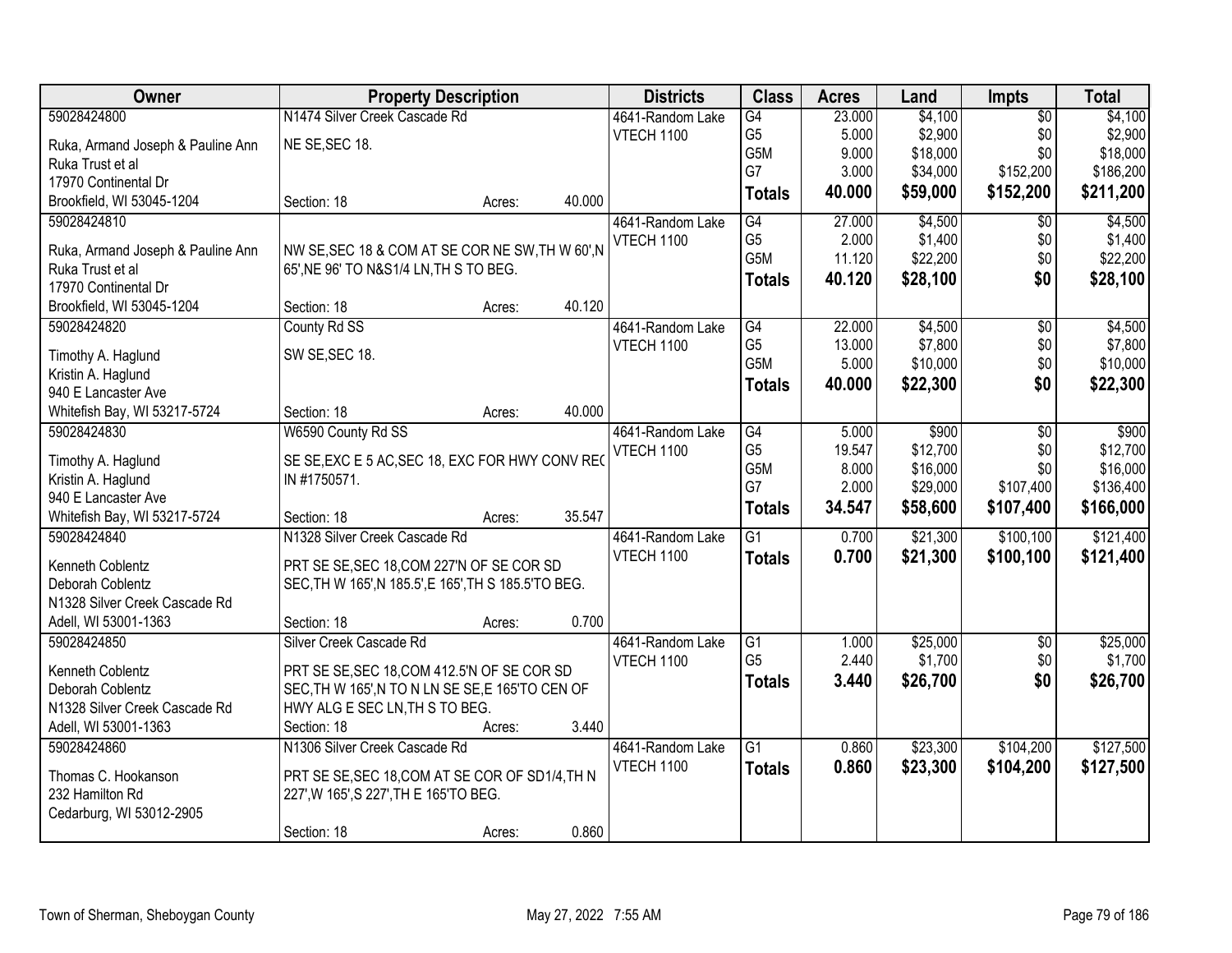| Owner                             |                                                | <b>Property Description</b> |        | <b>Districts</b>                      | <b>Class</b>                        | <b>Acres</b>    | Land                 | <b>Impts</b>       | <b>Total</b>        |
|-----------------------------------|------------------------------------------------|-----------------------------|--------|---------------------------------------|-------------------------------------|-----------------|----------------------|--------------------|---------------------|
| 59028424861                       | County Rd SS                                   |                             |        | 4641-Random Lake                      | $\overline{\chi_3}$                 | 0.453           | $\overline{50}$      | $\overline{50}$    | \$0                 |
| Sheboygan County                  | PRT SE SE, SEC 18 (HAGLUND) 0.453 AC.          |                             |        | VTECH 1100                            | <b>Totals</b>                       | 0.453           | \$0                  | \$0                | \$0                 |
| W5741 County Rd J                 |                                                |                             |        |                                       |                                     |                 |                      |                    |                     |
| Plymouth, WI 53073-3340           |                                                |                             |        |                                       |                                     |                 |                      |                    |                     |
|                                   | Section: 18                                    | Acres:                      | 0.453  |                                       |                                     |                 |                      |                    |                     |
| 59028424871                       |                                                |                             |        | 4641-Random Lake                      | G4                                  | 2.000           | \$300                | $\overline{50}$    | \$300               |
| Torrison Irrevocable Family Trust | OUTLOT 1 CSM V26 P283-284 #1997963 & AOC       |                             |        | <b>VTECH 1100</b>                     | G <sub>5</sub><br>G <sub>5</sub> M  | 2.180<br>4.000  | \$1,500<br>\$8,000   | \$0<br>\$0         | \$1,500<br>\$8,000  |
| W6597 County Rd Ss                | #2001521 - PRT E1/2 NE SEC 19                  |                             |        |                                       | <b>Totals</b>                       | 8.180           | \$9,800              | \$0                | \$9,800             |
| Adell, WI 53001-1315              |                                                |                             |        |                                       |                                     |                 |                      |                    |                     |
|                                   | Section: 19                                    | Acres:                      | 8.180  |                                       |                                     |                 |                      |                    |                     |
| 59028424872                       | W6597 County Rd SS                             |                             |        | 4641-Random Lake                      | G1                                  | 1.000           | \$25,000             | \$269,500          | \$294,500           |
| David L. Torrison Jr              | LOT 1 CSM V26 P283-284 #1997963 & AOC #2001521 |                             |        | <b>VTECH 1100</b>                     | G4<br>G <sub>5</sub>                | 3.980<br>0.100  | \$500<br>\$100       | \$0<br>\$0         | \$500<br>\$100      |
| Lori C. Torrison                  | - PRT NE NE, SEC 19                            |                             |        |                                       | <b>Totals</b>                       | 5.080           | \$25,600             | \$269,500          | \$295,100           |
| W6597 County Rd Ss                |                                                |                             |        |                                       |                                     |                 |                      |                    |                     |
| Adell, WI 53001-1315              | Section: 19                                    | Acres:                      | 5.080  |                                       |                                     |                 |                      |                    |                     |
| 59028424873                       | W6589 County Rd SS                             |                             |        | 4641-Random Lake                      | G4<br>G <sub>5</sub>                | 2.020<br>4.560  | \$300<br>\$3,100     | $\sqrt[6]{3}$      | \$300<br>\$3,100    |
| David L. Torrison                 | LOT 2 CSM V26 P283-284 #1997963 & AOC #2001521 |                             |        | VTECH 1100                            | G5M                                 | 1.000           | \$2,000              | \$0<br>\$0         | \$2,000             |
| Barbara L. Torrison               | - PRT NE NE, SEC 19                            |                             |        |                                       | G7                                  | 2.000           | \$29,000             | \$154,700          | \$183,700           |
| W6589 County Rd Ss                |                                                |                             |        |                                       | <b>Totals</b>                       | 9.580           | \$34,400             | \$154,700          | \$189,100           |
| Adell, WI 53001-1315              | Section: 19                                    | Acres:                      | 9.580  |                                       |                                     |                 |                      |                    |                     |
| 59028424874                       | County Rd SS                                   |                             |        | 4641-Random Lake<br>VTECH 1100        | $\overline{G5}$<br>G <sub>5</sub> M | 21.858<br>1.000 | \$14,500<br>\$2,000  | \$0<br>\$0         | \$14,500<br>\$2,000 |
| Torrison Irrevocable Family Trust | LOT 3 CSM V26 P283-284 #1997963 & AOC #2001521 |                             |        |                                       | <b>Totals</b>                       | 22.858          | \$16,500             | \$0                | \$16,500            |
| W6597 County Rd Ss                | - PRT E1/2 NE1/4, SEC 19                       |                             |        |                                       |                                     |                 |                      |                    |                     |
| Adell, WI 53001-1315              |                                                |                             |        |                                       |                                     |                 |                      |                    |                     |
|                                   | Section: 19                                    | Acres:                      | 22.840 |                                       |                                     |                 |                      |                    |                     |
| 59028424880                       | W6687 County Rd SS                             |                             |        | 4641-Random Lake<br><b>VTECH 1100</b> | G4<br>G <sub>5</sub>                | 32.500<br>2.000 | \$6,600<br>\$500     | $\sqrt{$0}$<br>\$0 | \$6,600<br>\$500    |
| Patricia S. Horne                 | NW NE, SEC 19, EXC THE E 375' OF THE N         |                             |        |                                       | G7                                  | 3.000           | \$34,000             | \$135,300          | \$169,300           |
| Kent A. Schroeter                 | 290.4'THEREOF.                                 |                             |        |                                       | <b>Totals</b>                       | 37,500          | \$41,100             | \$135,300          | \$176,400           |
| W6687 County Rd Ss                |                                                |                             |        |                                       |                                     |                 |                      |                    |                     |
| Adell, WI 53001-1316              | Section: 19                                    | Acres:                      | 37.500 |                                       |                                     |                 |                      |                    |                     |
| 59028424890                       | W6605 County Rd SS                             |                             |        | 4641-Random Lake<br><b>VTECH 1100</b> | $\overline{G1}$                     | 1.000<br>1.000  | \$25,000<br>\$25,000 | \$111,800          | \$136,800           |
| Mark P. Szombathelyi              | PRT NW NE, SEC 19, COM AT NE COR SD1/4, TH W   |                             |        |                                       | <b>Totals</b>                       |                 |                      | \$111,800          | \$136,800           |
| W6605 County Rd Ss                | 150', S 290.4' E 150', TH N 290.4'TO BEG.      |                             |        |                                       |                                     |                 |                      |                    |                     |
| Adell, WI 53001-1316              |                                                |                             |        |                                       |                                     |                 |                      |                    |                     |
|                                   | Section: 19                                    | Acres:                      | 1.000  |                                       |                                     |                 |                      |                    |                     |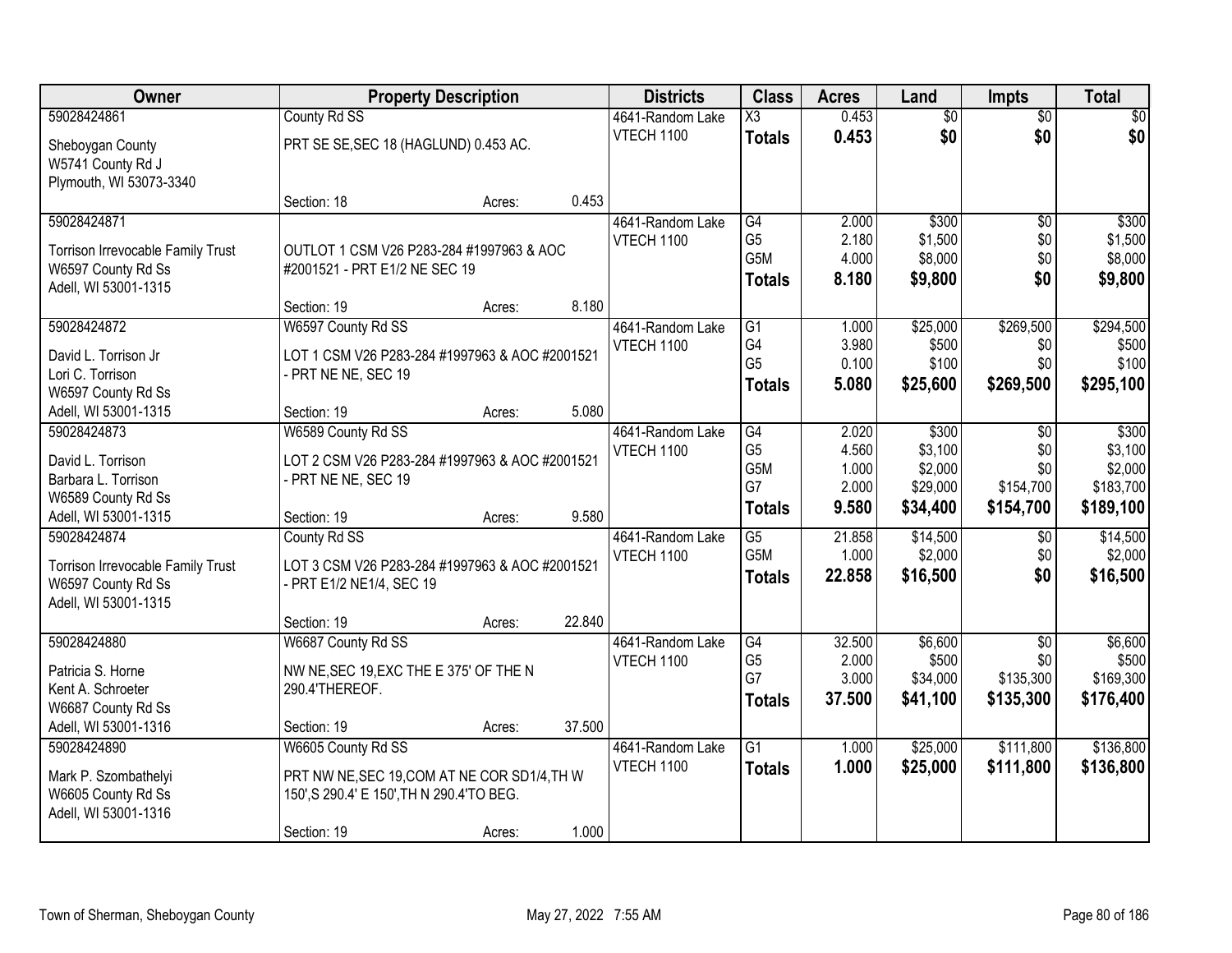| Owner                       | <b>Property Description</b>                           | <b>Districts</b>  | <b>Class</b>     | <b>Acres</b> | Land     | <b>Impts</b>    | <b>Total</b> |
|-----------------------------|-------------------------------------------------------|-------------------|------------------|--------------|----------|-----------------|--------------|
| 59028424900                 | W6619 County Rd SS                                    | 4641-Random Lake  | $\overline{G1}$  | 1.500        | \$30,000 | \$161,300       | \$191,300    |
| Joshua J. Schladweiler      | PRT NW NE, SEC 19, COM 150'W OF NE COR SD1/4, TH      | <b>VTECH 1100</b> | <b>Totals</b>    | 1.500        | \$30,000 | \$161,300       | \$191,300    |
| W6619 County Rd Ss          | W 225', S0 DEG 34'W 290.41', E 225', TH N0 DEG 34'E   |                   |                  |              |          |                 |              |
| Adell, WI 53001-1316        | 290.41'TO BEG.                                        |                   |                  |              |          |                 |              |
|                             | 1.500<br>Section: 19<br>Acres:                        |                   |                  |              |          |                 |              |
| 59028424910                 | County Rd SS                                          | 4641-Random Lake  | G4               | 19.000       | \$3,000  | $\overline{50}$ | \$3,000      |
|                             |                                                       | VTECH 1100        | G <sub>5</sub>   | 16.000       | \$11,200 | \$0             | \$11,200     |
| Patricia S. Horne           | SW NE, SEC 19.                                        |                   | G <sub>5</sub> M | 5.000        | \$10,000 | \$0             | \$10,000     |
| Kent A. Schroeter           |                                                       |                   | <b>Totals</b>    | 40.000       | \$24,200 | \$0             | \$24,200     |
| W6687 County Rd Ss          |                                                       |                   |                  |              |          |                 |              |
| Adell, WI 53001-1316        | 40.000<br>Section: 19<br>Acres:                       |                   |                  |              |          |                 |              |
| 59028424920                 |                                                       | 4641-Random Lake  | $\overline{G4}$  | 4.610        | \$1,000  | $\overline{50}$ | \$1,000      |
| Margie L. Strack            | PRT SE NE, SEC 19, COM 1467.55'S OF NE COR, SD        | <b>VTECH 1100</b> | <b>Totals</b>    | 4.610        | \$1,000  | \$0             | \$1,000      |
| Kenneth C. Strack           | SEC, TH S85 DEG 26'W 1331.35', S0 DEG 1'24"E          |                   |                  |              |          |                 |              |
| N921 Lone Pine Rd           | 1107', N89 DEG 12' 29"E 1326.80', TH N 1194.68' TO    |                   |                  |              |          |                 |              |
| Adell, WI 53001-1309        | Section: 19<br>4.610<br>Acres:                        |                   |                  |              |          |                 |              |
| 59028424921                 | County Rd SS                                          | 4641-Random Lake  | X2               | 41.920       | \$0      | \$0             | \$0          |
|                             |                                                       | VTECH 1100        |                  | 41.920       | \$0      | \$0             | \$0          |
| State of Wisconsin Dnr      | PRT SE NE & NE SE, SEC 19, COM AT E1/4 COR SD         |                   | <b>Totals</b>    |              |          |                 |              |
| Attn: Sharene Smith Lf/6    | SEC 19, TH N00 DEG 32'42"E 255', N00 DEG 32'42"E      |                   |                  |              |          |                 |              |
| PO Box 7921                 | 939.60', S85 DEG 58'43"W 1331.35', S00 DEG 31'11"W    |                   |                  |              |          |                 |              |
| Madison, WI 53707-7921      | 41.920<br>Section: 19<br>Acres:                       |                   |                  |              |          |                 |              |
| 59028424930                 | County Rd SS                                          | 4641-Random Lake  | $\overline{G4}$  | 8.760        | \$1,700  | $\overline{50}$ | \$1,700      |
| <b>Randall Belger</b>       | E1/4 NE NW, SEC 19, EXC COM 166'W OF N1/4 COR, SI     | VTECH 1100        | G <sub>5</sub>   | 0.240        | \$100    | \$0             | \$100        |
| 7913 Buccaneer Dr           | SEC, TH W 166', S0 DEG 47'W 263', E 166', TH N0 DEG   |                   | <b>Totals</b>    | 9.000        | \$1,800  | \$0             | \$1,800      |
| Ft Myers Bch, FL 33931-5003 | 47'E 263'TO BEG.                                      |                   |                  |              |          |                 |              |
|                             | 9.000<br>Section: 19                                  |                   |                  |              |          |                 |              |
|                             | Acres:                                                |                   |                  |              |          |                 |              |
| 59028424941                 | W6759 County Rd SS                                    | 4641-Random Lake  | $\overline{G1}$  | 8.450        | \$67,300 | \$149,400       | \$216,700    |
| Brenda M. Schigur           | LOT 1,CSM V 4 P 11 - PRT NE NW, SEC 19, COM           | <b>VTECH 1100</b> | <b>Totals</b>    | 8.450        | \$67,300 | \$149,400       | \$216,700    |
| W6759 County Rd Ss          | 591.29'W OF N1/4 COR SD SEC, TH W 589.61' S0 DEG      |                   |                  |              |          |                 |              |
| Adell, WI 53001-1322        | 43'51"W 763.52', E 421.82', N2 DEG 33'16"E 517.85', E |                   |                  |              |          |                 |              |
|                             | 8.450<br>Section: 19<br>Acres:                        |                   |                  |              |          |                 |              |
| 59028424942                 | W6711 County Rd SS                                    | 4641-Random Lake  | $\overline{G1}$  | 1.000        | \$25,000 | \$187,700       | \$212,700    |
|                             |                                                       | <b>VTECH 1100</b> | <b>Totals</b>    | 1.000        | \$25,000 | \$187,700       | \$212,700    |
| Andrew J. Walsh             | TR 1, CSM V 4 P 228 - PRT NE NW, SEC 19, COM 166'W    |                   |                  |              |          |                 |              |
| Carol M. Walsh              | OF N1/4 COR SD SEC, TH W 166', S0 DEG 47'W 263', E    |                   |                  |              |          |                 |              |
| W6711 County Rd Ss          | 166', TH NO DEG 47'E 263'TO BEG.                      |                   |                  |              |          |                 |              |
| Adell, WI 53001-1322        | 1.000<br>Section: 19<br>Acres:                        |                   |                  |              |          |                 |              |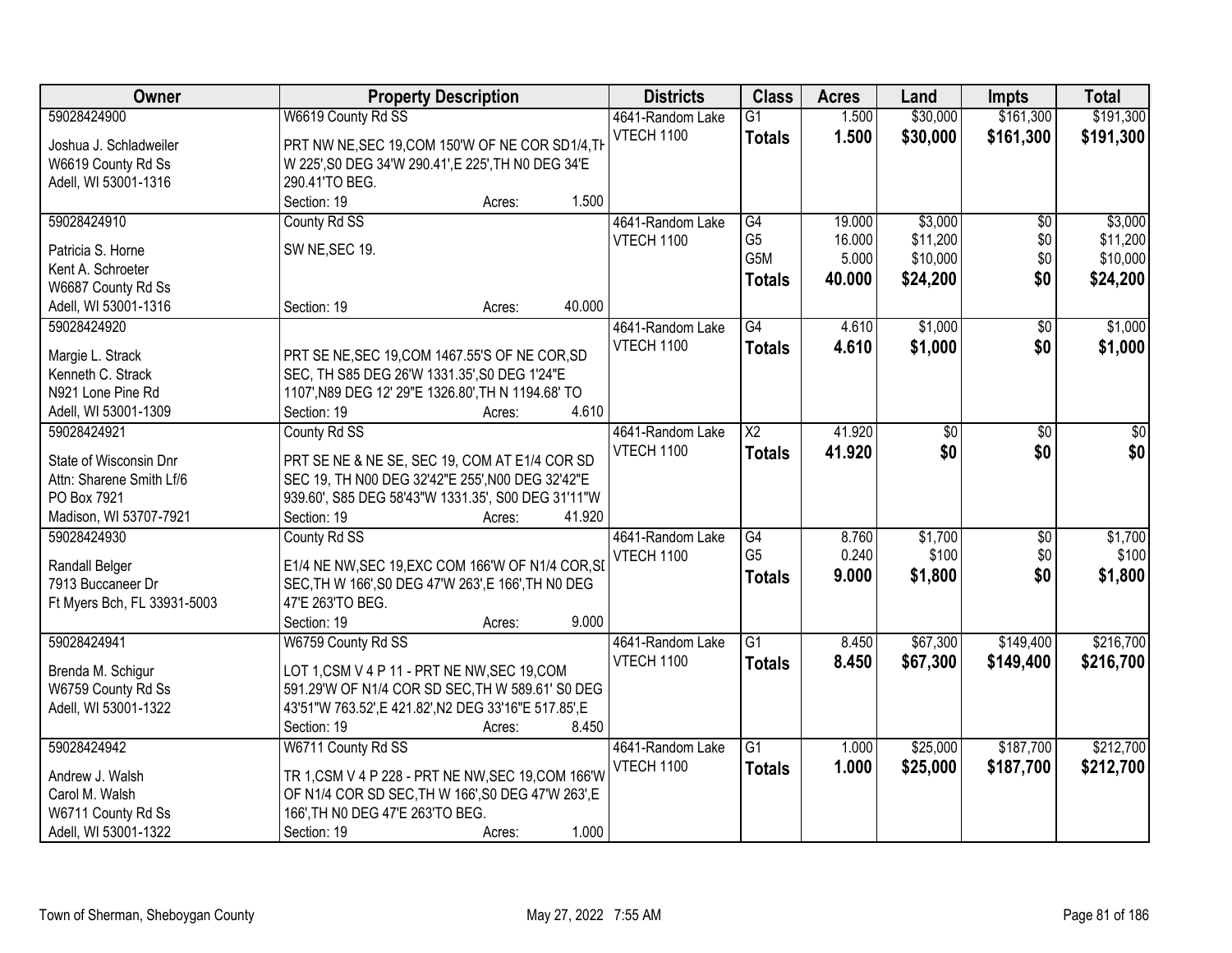| Owner                                      | <b>Property Description</b>                              |        | <b>Districts</b>  | <b>Class</b>     | <b>Acres</b> | Land     | <b>Impts</b>    | <b>Total</b> |
|--------------------------------------------|----------------------------------------------------------|--------|-------------------|------------------|--------------|----------|-----------------|--------------|
| 59028424951                                | W6855 County Rd SS                                       |        | 4641-Random Lake  | $\overline{G1}$  | 3.000        | \$40,000 | \$177,300       | \$217,300    |
| Thomas S. Gulke                            | W 1320'OF N1/2 OF NW1/4, SEC 19, EXC THOSE               |        | VTECH 1100        | G4               | 30.000       | \$2,700  | \$0             | \$2,700      |
| Danielle E. Gulke                          | LANDS DESC IN V 1375 P 52 & V 1375 P 55-56               |        |                   | G <sub>5</sub>   | 1.530        | \$800    | \$0             | \$800        |
| W6855 County Rd Ss                         |                                                          |        |                   | <b>Totals</b>    | 34.530       | \$43,500 | \$177,300       | \$220,800    |
| Adell, WI 53001-1317                       | Section: 19<br>Acres:                                    | 34.530 |                   |                  |              |          |                 |              |
| 59028424961                                |                                                          |        | 4641-Random Lake  | G4               | 10.000       | \$1,500  | \$0             | \$1,500      |
|                                            |                                                          |        | <b>VTECH 1100</b> | G <sub>5</sub>   | 7.000        | \$4,900  | \$0             | \$4,900      |
| Michael M. Lafever                         | PRT NW & SW, SEC 19, BEG AT W 1/4 COR, SD SEC, TH        |        |                   | G5M              | 31.000       | \$62,000 | \$0             | \$62,000     |
| Carla J. Lafever                           | ALG W LN NW1/4 SD SEC N0 DEG 59'55"E 1503.75',E          |        |                   | <b>Totals</b>    | 48.000       | \$68,400 | \$0             | \$68,400     |
| W6957 County Rd Ss<br>Adell, WI 53001-1318 | 530', TH PARA WITH SD W LN S0 DEG 59'55"W<br>Section: 19 | 48.000 |                   |                  |              |          |                 |              |
| 59028424962                                | Acres:<br>County Rd SS                                   |        | 4641-Random Lake  | $\overline{G4}$  | 72.000       | \$11,900 | $\overline{50}$ | \$11,900     |
|                                            |                                                          |        | <b>VTECH 1100</b> | G <sub>5</sub>   | 0.390        | \$100    | \$0             | \$100        |
| Douglas G. Kohlwey                         | PRT NW & SW, SEC 19, COM AT N 1/4 COR, SD SEC, TH        |        |                   | G5M              | 5.690        | \$11,400 | \$0             | \$11,400     |
| Betty S. Kohlwey                           | ALG N LN NW1/4 SD SEC W 332'TO NW COR LANDS              |        |                   |                  | 78.080       | \$23,400 | \$0             | \$23,400     |
| W7377 S County Rd A                        | REC IN CSM V4 P 228 & PNT OF BEG, CONT ALG SD            |        |                   | <b>Totals</b>    |              |          |                 |              |
| Adell, WI 53001-1373                       | Section: 19<br>Acres:                                    | 78.080 |                   |                  |              |          |                 |              |
| 59028424970                                |                                                          |        | 4641-Random Lake  | G4               | 1.000        | \$200    | $\overline{50}$ | \$200        |
| Randall Belger                             | E1/4 SE NW, SEC 19.                                      |        | <b>VTECH 1100</b> | G <sub>5</sub>   | 1.000        | \$700    | \$0             | \$700        |
| 7913 Buccaneer Dr                          |                                                          |        |                   | G <sub>5</sub> M | 8.000        | \$16,000 | \$0             | \$16,000     |
| Ft Myers Bch, FL 33931-5003                |                                                          |        |                   | <b>Totals</b>    | 10.000       | \$16,900 | \$0             | \$16,900     |
|                                            | Section: 19<br>Acres:                                    | 10.000 |                   |                  |              |          |                 |              |
| 59028424990                                |                                                          |        | 4641-Random Lake  | G4               | 20.000       | \$3,500  | \$0             | \$3,500      |
|                                            |                                                          |        | <b>VTECH 1100</b> | G <sub>5</sub>   | 15.000       | \$10,500 | \$0             | \$10,500     |
| Orlen G. Wood                              | NE SW, SEC 19                                            |        |                   | G5M              | 5.000        | \$10,000 | \$0             | \$10,000     |
| Patricia J. Wood                           |                                                          |        |                   | <b>Totals</b>    | 40.000       | \$24,000 | \$0             | \$24,000     |
| W6762 Abbott Dr                            |                                                          |        |                   |                  |              |          |                 |              |
| Random Lake, WI 53075-1208                 | Section: 19<br>Acres:                                    | 40.000 |                   |                  |              |          |                 |              |
| 59028425010                                |                                                          |        | 4641-Random Lake  | G4               | 5.000        | \$800    | $\overline{50}$ | \$800        |
| Fechter Survivors Trust Fechter Family     | SW1/4 NW SW, SEC 19.                                     |        | VTECH 1100        | G <sub>5</sub> M | 4.050        | \$8,100  | \$0             | \$8,100      |
| Trust                                      |                                                          |        |                   | <b>Totals</b>    | 9.050        | \$8,900  | \$0             | \$8,900      |
| <b>Fechter Survivors Trust</b>             |                                                          |        |                   |                  |              |          |                 |              |
| W5925 Abbott Dr                            | Section: 19<br>Acres:                                    | 9.050  |                   |                  |              |          |                 |              |
| Random Lake, WI 53075-1205                 |                                                          |        |                   |                  |              |          |                 |              |
| 59028425020                                | Abbott Dr                                                |        | 4641-Random Lake  | G4               | 6.000        | \$800    | $\overline{50}$ | \$800        |
|                                            |                                                          |        | VTECH 1100        | G <sub>5</sub>   | 6.440        | \$4,100  | \$0             | \$4,100      |
| Fechter Survivors Trust Fechter Family     | SW SW, SEC 19, EXC NE1/4 THEREOF, SUBJ TO HWY            |        |                   | G <sub>5</sub> M | 15.000       | \$30,000 | \$0             | \$30,000     |
| Trust                                      | CONV AS REC IN V 379 P 36-37.                            |        |                   | <b>Totals</b>    | 27.440       | \$34,900 | \$0             | \$34,900     |
| <b>Fechter Survivors Trust</b>             |                                                          |        |                   |                  |              |          |                 |              |
| W5925 Abbott Dr                            | Section: 19<br>Acres:                                    | 27.440 |                   |                  |              |          |                 |              |
| Random Lake, WI 53075-1205                 |                                                          |        |                   |                  |              |          |                 |              |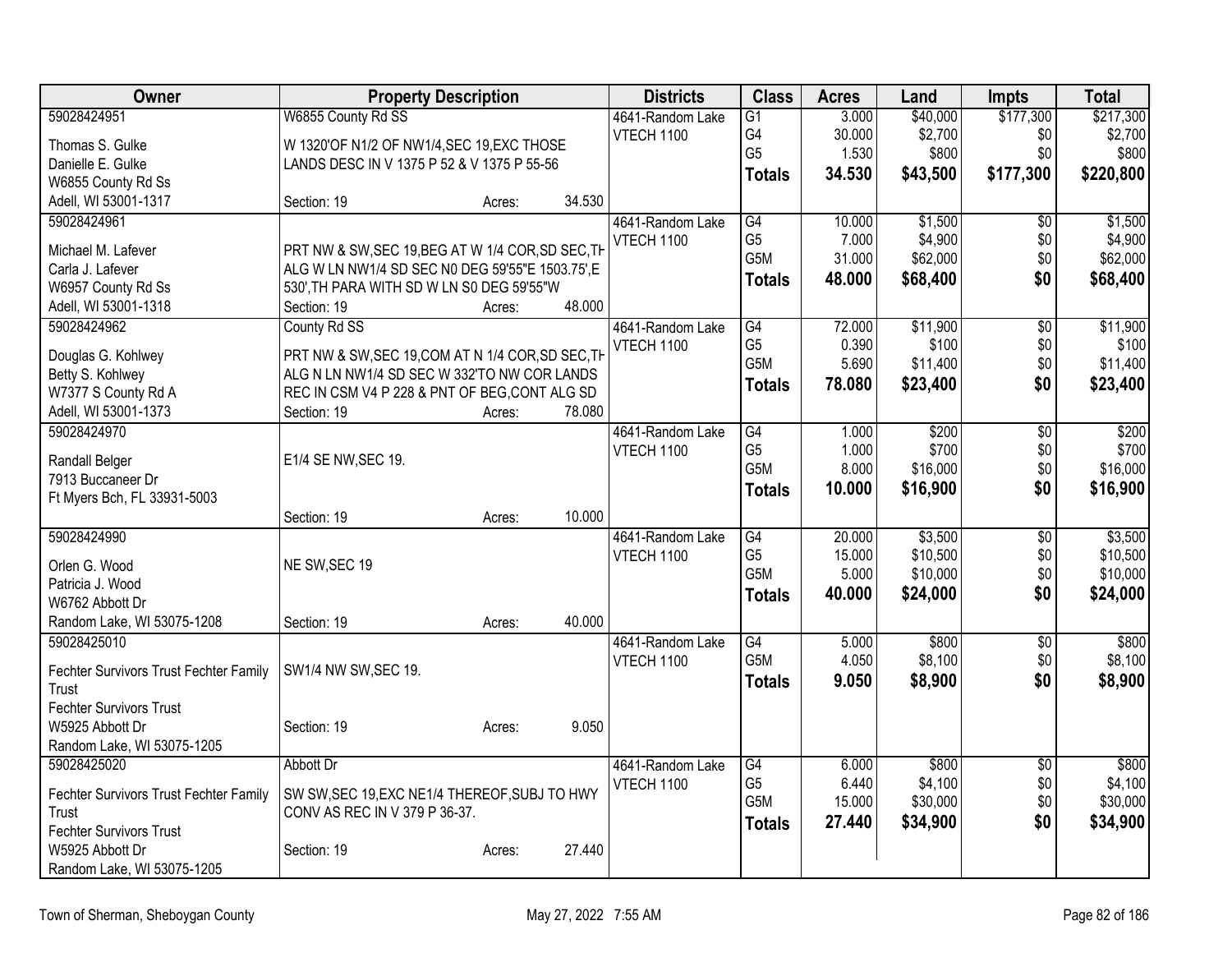| Owner                                         |                                                 | <b>Property Description</b> |        | <b>Districts</b> | <b>Class</b>           | <b>Acres</b> | Land     | <b>Impts</b>    | <b>Total</b>    |
|-----------------------------------------------|-------------------------------------------------|-----------------------------|--------|------------------|------------------------|--------------|----------|-----------------|-----------------|
| 59028425040                                   | W6762 Abbott Dr                                 |                             |        | 4641-Random Lake | $\overline{G1}$        | 3.000        | \$40,000 | \$214,900       | \$254,900       |
| Orlen G. Wood                                 | SE SW, SEC 19, SUBJECT TO HWY CONVEYANCE AS     |                             |        | VTECH 1100       | G4                     | 15.000       | \$2,300  | \$0             | \$2,300         |
| Patricia J. Wood                              | REC IN VOL 379 P 37-8                           |                             |        |                  | G <sub>5</sub>         | 17.000       | \$11,300 | \$0             | \$11,300        |
| W6762 Abbott Dr                               |                                                 |                             |        |                  | G <sub>5</sub> M       | 5.000        | \$10,000 | \$0             | \$10,000        |
| Random Lake, WI 53075-1208                    | Section: 19                                     | Acres:                      | 40.000 |                  | <b>Totals</b>          | 40.000       | \$63,600 | \$214,900       | \$278,500       |
| 59028425050                                   |                                                 |                             |        | 4641-Random Lake | G4                     | 22.500       | \$3,700  | $\overline{30}$ | \$3,700         |
| <b>Kenneth Strack</b>                         | NE SE, SEC 19, EXC PRT SE NE & NE SE, SD SEC 19 |                             |        | VTECH 1100       | G <sub>5</sub>         | 4.000        | \$2,800  | \$0             | \$2,800         |
| N921 Lone Pine Rd                             | DONV IN #1887874.                               |                             |        |                  | G <sub>5</sub> M       | 2.030        | \$4,100  | \$0             | \$4,100         |
| Adell, WI 53001-1309                          |                                                 |                             |        |                  | <b>Totals</b>          | 28.530       | \$10,600 | \$0             | \$10,600        |
|                                               | Section: 19                                     | Acres:                      | 28.530 |                  |                        |              |          |                 |                 |
| 59028425061                                   |                                                 |                             |        | 4641-Random Lake | G4                     | 3.800        | \$500    | \$0             | \$500           |
| Jean M. Mueller                               | NW SE, SEC 19, EXC CSM V26 P28-30 #1976391.     |                             |        | VTECH 1100       | G <sub>5</sub>         | 3.160        | \$2,200  | \$0             | \$2,200         |
| Raymond N. Mueller                            |                                                 |                             |        |                  | G <sub>5</sub> M       | 8.000        | \$16,000 | \$0             | \$16,000        |
| W6698 Abbott Dr                               |                                                 |                             |        |                  | <b>Totals</b>          | 14.960       | \$18,700 | \$0             | \$18,700        |
| Random Lake, WI 53075-1208                    | Section: 19                                     | Acres:                      | 14.960 |                  |                        |              |          |                 |                 |
| 59028425071                                   | W6660 Abbott Dr                                 |                             |        | 4641-Random Lake | G4                     | 21.410       | \$3,200  | \$0             | \$3,200         |
|                                               |                                                 |                             |        | VTECH 1100       | G <sub>5</sub>         | 11.590       | \$7,500  | \$0             | \$7,500         |
| Ryan S. Gartman                               | LOT 1 CSM V26 P28-30 #1976391 - PRT SW SE & NW  |                             |        |                  | G7                     | 2.000        | \$29,000 | \$134,600       | \$163,600       |
| Kimberly M. Gartman                           | SE, SEC 19.                                     |                             |        |                  | <b>Totals</b>          | 35.000       | \$39,700 | \$134,600       | \$174,300       |
| W6660 Abbott Dr<br>Random Lake, WI 53075-1208 | Section: 19                                     |                             | 35.000 |                  |                        |              |          |                 |                 |
| 59028425072                                   | W6698 Abbott Dr                                 | Acres:                      |        | 4641-Random Lake | $\overline{G1}$        | 1.000        | \$25,000 | \$226,800       | \$251,800       |
|                                               |                                                 |                             |        | VTECH 1100       | G4                     | 26.790       | \$4,500  | \$0             | \$4,500         |
| Jean M. Mueller                               | LOT 2 CSM V26 P28-30 #1976391 - PRT SW SE & NW  |                             |        |                  | G <sub>5</sub>         | 2.000        | \$1,400  | \$0             | \$1,400         |
| Raymond N. Mueller                            | SE, SEC 19.                                     |                             |        |                  | <b>Totals</b>          | 29.790       | \$30,900 | \$226,800       | \$257,700       |
| W6698 Abbott Dr                               |                                                 |                             |        |                  |                        |              |          |                 |                 |
| Random Lake, WI 53075-1208                    | Section: 19                                     | Acres:                      | 29.790 |                  |                        |              |          |                 |                 |
| 59028425080                                   | Abbott Dr                                       |                             |        | 4641-Random Lake | $\overline{G4}$        | 34.000       | \$4,500  | $\overline{50}$ | \$4,500         |
| Kenneth Strack                                | SE SE, SEC 19, SUBJECT TO HWY CONVEYANCE AS     |                             |        | VTECH 1100       | G <sub>5</sub>         | 6.000        | \$3,600  | \$0             | \$3,600         |
| N921 Lone Pine Rd                             | REC IN VOL 379 P 39-40                          |                             |        |                  | <b>Totals</b>          | 40.000       | \$8,100  | \$0             | \$8,100         |
| Adell, WI 53001-1309                          |                                                 |                             |        |                  |                        |              |          |                 |                 |
|                                               | Section: 19                                     | Acres:                      | 40.000 |                  |                        |              |          |                 |                 |
| 59028425081                                   | County Rd SS                                    |                             |        | 4641-Random Lake | $\overline{\text{X3}}$ | 0.332        | \$0      | $\overline{50}$ | $\overline{50}$ |
| Sheboygan County                              | PRT NE NE, SEC 19 (TORRISON) 0.332 AC.          |                             |        | VTECH 1100       | <b>Totals</b>          | 0.332        | \$0      | \$0             | \$0             |
| W5741 County Rd J                             |                                                 |                             |        |                  |                        |              |          |                 |                 |
| Plymouth, WI 53073-3340                       |                                                 |                             |        |                  |                        |              |          |                 |                 |
|                                               | Section: 19                                     | Acres:                      | 0.332  |                  |                        |              |          |                 |                 |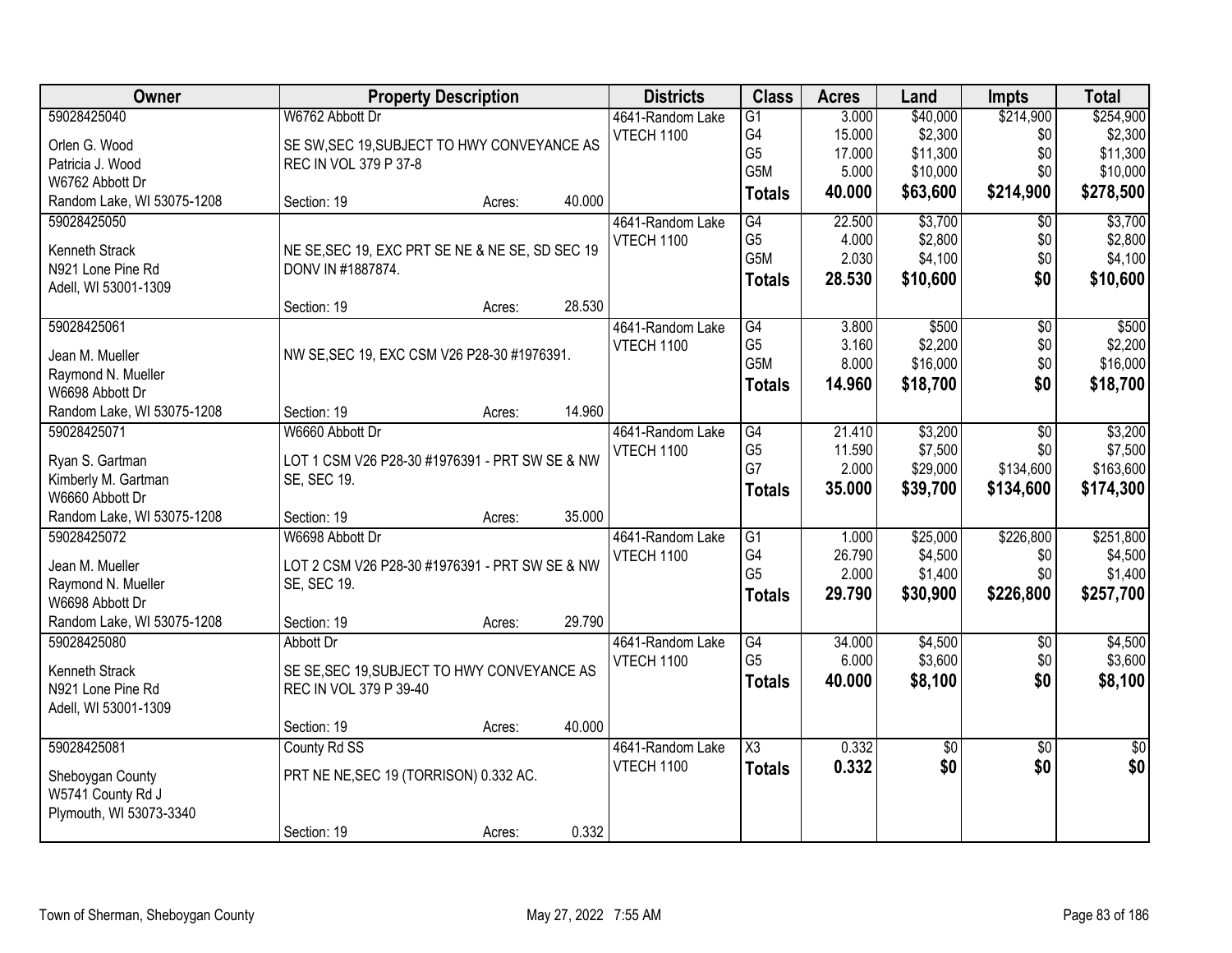| Owner                                   | <b>Property Description</b>                            |        |        | <b>Districts</b>  | <b>Class</b>     | <b>Acres</b> | Land     | <b>Impts</b>    | <b>Total</b> |
|-----------------------------------------|--------------------------------------------------------|--------|--------|-------------------|------------------|--------------|----------|-----------------|--------------|
| 59028425090                             | County Road Ss & Lynn                                  |        |        | 4641-Random Lake  | $\overline{G4}$  | 38.000       | \$6,100  | $\overline{$0}$ | \$6,100      |
| Richard C. Vorpahl                      | NE NE, SEC 20.                                         |        |        | VTECH 1100        | G <sub>5</sub>   | 2.000        | \$100    | \$0             | \$100        |
| Jean R. Vorpahl                         |                                                        |        |        |                   | <b>Totals</b>    | 40.000       | \$6,200  | \$0             | \$6,200      |
| N911 Knepprath Rd                       |                                                        |        |        |                   |                  |              |          |                 |              |
| Cedar Grove, WI 53013-1121              | Section: 20                                            | Acres: | 40.000 |                   |                  |              |          |                 |              |
| 59028425100                             | County Rd SS                                           |        |        | 4641-Random Lake  | G4               | 30.460       | \$4,500  | \$0             | \$4,500      |
| Richard C. Vorpahl                      | NW NE, SEC 20, EXC CSM V24 P6-7 #1861082               |        |        | <b>VTECH 1100</b> | G <sub>5</sub>   | 1.000        | \$100    | \$0             | \$100        |
| Jean R. Vorpahl                         |                                                        |        |        |                   | <b>Totals</b>    | 31.460       | \$4,600  | \$0             | \$4,600      |
| N911 Knepprath Rd                       |                                                        |        |        |                   |                  |              |          |                 |              |
| Cedar Grove, WI 53013-1121              | Section: 20                                            | Acres: | 31.460 |                   |                  |              |          |                 |              |
| 59028425101                             | W6239 County Rd SS                                     |        |        | 4641-Random Lake  | G1               | 8.540        | \$82,700 | \$409,700       | \$492,400    |
|                                         |                                                        |        |        | VTECH 1100        | <b>Totals</b>    | 8.540        | \$82,700 | \$409,700       | \$492,400    |
| Jeremy David Baier                      | LOT 1 CSM V24 P6-7 #1861082 - PRT NW NE, SEC 20.       |        |        |                   |                  |              |          |                 |              |
| Ashley Erin Baier<br>W6239 County Rd Ss |                                                        |        |        |                   |                  |              |          |                 |              |
| Random Lake, WI 53075-1242              | Section: 20                                            | Acres: | 8.540  |                   |                  |              |          |                 |              |
| 59028425110                             |                                                        |        |        | 4641-Random Lake  | $\overline{G4}$  | 16.020       | \$2,500  | $\overline{50}$ | \$2,500      |
|                                         |                                                        |        |        | <b>VTECH 1100</b> | G <sub>5</sub>   | 5.000        | \$3,500  | \$0             | \$3,500      |
| Richard C. Vorpahl                      | SW NE, SEC 20, & COM AT NW COR OF SE NE, TH E          |        |        |                   | G <sub>5</sub> M | 19.000       | \$38,000 | \$0             | \$38,000     |
| Jean R. Vorpahl                         | 41.25', S 16.5' W 41.25', TH N 16.5'TO BEG.            |        |        |                   | <b>Totals</b>    | 40.020       | \$44,000 | \$0             | \$44,000     |
| N911 Knepprath Rd                       |                                                        |        |        |                   |                  |              |          |                 |              |
| Cedar Grove, WI 53013-1121              | Section: 20                                            | Acres: | 40.020 |                   |                  |              |          |                 |              |
| 59028425120                             | Lynn Rd                                                |        |        | 4641-Random Lake  | $\overline{G4}$  | 31.820       | \$4,700  | $\overline{50}$ | \$4,700      |
| Fechter Survivors Trust Fechter Family  | SE NE, SEC 20, EXC COM AT NW COR SD1/4, TH E           |        |        | VTECH 1100        | G <sub>5</sub>   | 8.000        | \$5,000  | \$0             | \$5,000      |
| Trust                                   | 41.25', S 16.5', W 41.25', TH N 16.5'TO BEG, & EXC COM |        |        |                   | <b>Totals</b>    | 39.820       | \$9,700  | \$0             | \$9,700      |
| <b>Fechter Survivors Trust</b>          | AT SE COR SE NE, TH N 10.55'M/L, N89 DEG 17'W          |        |        |                   |                  |              |          |                 |              |
| W5925 Abbott Dr                         | Section: 20                                            | Acres: | 39.820 |                   |                  |              |          |                 |              |
| Random Lake, WI 53075-1205              |                                                        |        |        |                   |                  |              |          |                 |              |
| 59028425130                             | W6347 County Rd SS                                     |        |        | 4641-Random Lake  | G4               | 34.000       | \$4,300  | $\sqrt{6}$      | \$4,300      |
| James F. Schulz                         | NE NW, SEC 20.                                         |        |        | VTECH 1100        | G <sub>5</sub>   | 4.000        | \$1,500  | \$0             | \$1,500      |
| Mardell G. Schulz                       |                                                        |        |        |                   | G7               | 2.000        | \$29,000 | \$144,400       | \$173,400    |
| W6347 County Rd Ss                      |                                                        |        |        |                   | <b>Totals</b>    | 40.000       | \$34,800 | \$144,400       | \$179,200    |
| Random Lake, WI 53075-1242              | Section: 20                                            | Acres: | 40.000 |                   |                  |              |          |                 |              |
| 59028425140                             | W6473 County Rd SS                                     |        |        | 4641-Random Lake  | $\overline{G1}$  | 2.000        | \$50,000 | \$100,000       | \$150,000    |
| David H. Lider                          | PRT NW NW, SEC 20, COM AT NW COR SD1/4, TH E           |        |        | VTECH 1100        | G <sub>5</sub>   | 13.090       | \$9,200  | \$0             | \$9,200      |
| W6473 County Rd Ss                      | 621.7', S0 DEG 23'W 771.68', S48 DEG 05'42"W           |        |        |                   | <b>Totals</b>    | 15.090       | \$59,200 | \$100,000       | \$159,200    |
| Random Lake, WI 53075-1244              | 846.69'TO SW COR NW NW, TH N0 DEG 35'E                 |        |        |                   |                  |              |          |                 |              |
|                                         | Section: 20                                            | Acres: | 15.090 |                   |                  |              |          |                 |              |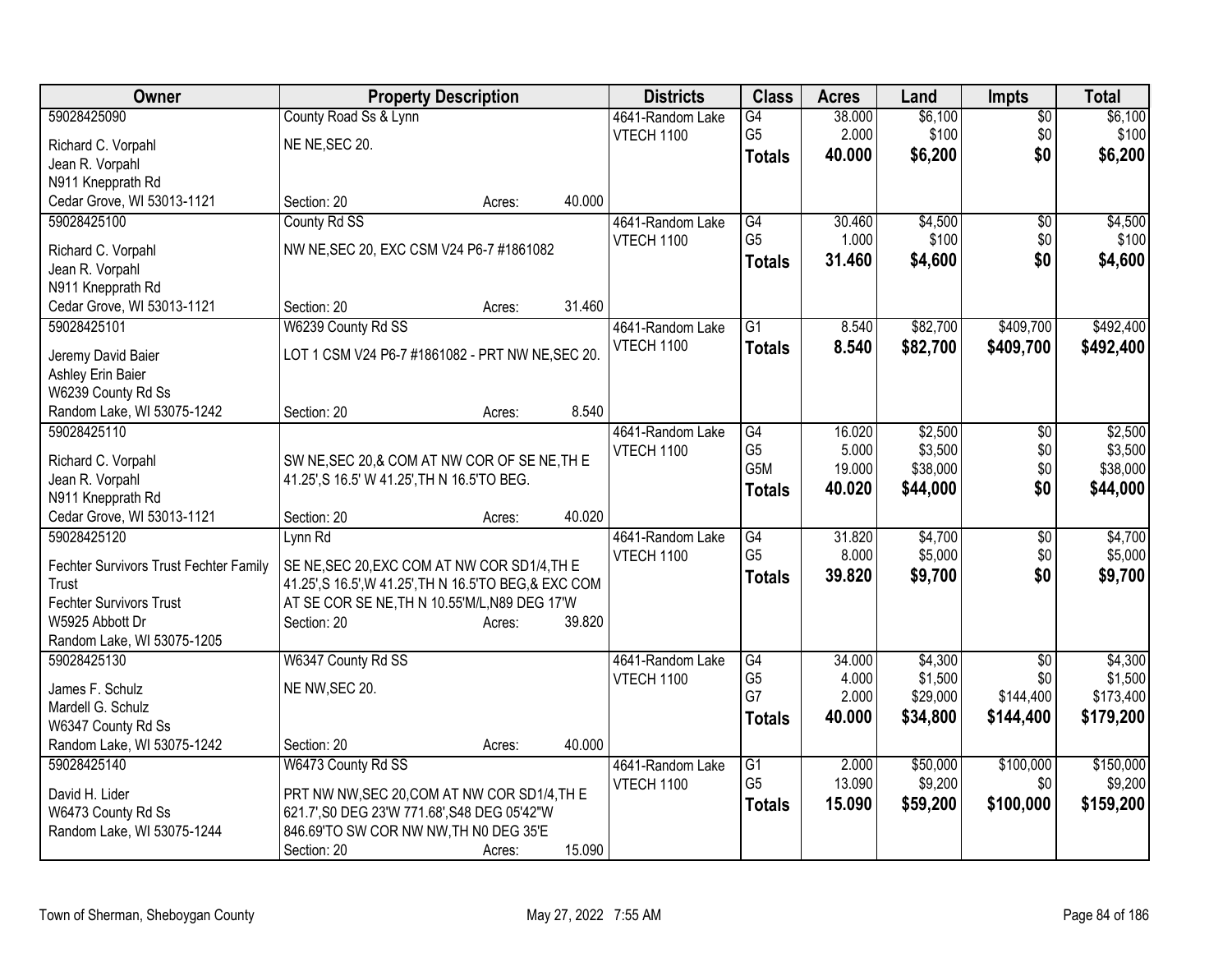| Owner                                                       | <b>Property Description</b>                                       |        |        | <b>Districts</b>  | <b>Class</b>                      | <b>Acres</b>   | Land                 | <b>Impts</b>     | <b>Total</b>          |
|-------------------------------------------------------------|-------------------------------------------------------------------|--------|--------|-------------------|-----------------------------------|----------------|----------------------|------------------|-----------------------|
| 59028425150                                                 | N1264 Silver Creek Cascade Rd                                     |        |        | 4641-Random Lake  | $\overline{G1}$                   | 2.000          | \$50,000             | \$119,800        | \$169,800             |
| Wayne R. Vorwerk                                            | PRT NW NW, SEC 20, COM 621.7'E OF NW COR                          |        |        | <b>VTECH 1100</b> | G <sub>5</sub>                    | 10.000         | \$7,000              | \$0              | \$7,000               |
| N1264 Silver Creek Cascade Rd                               | SD1/4, TH E 694.5' TO CEN OF TN RD, S0 DEG 23'W                   |        |        |                   | <b>Totals</b>                     | 12.000         | \$57,000             | \$119,800        | \$176,800             |
| Random Lake, WI 53075-1222                                  | 733.85', S86 DEG 53'W 695.78' TH N0 DEG 23'E                      |        |        |                   |                                   |                |                      |                  |                       |
|                                                             | Section: 20                                                       | Acres: | 12.000 |                   |                                   |                |                      |                  |                       |
| 59028425160                                                 | N1246 Silver Creek Cascade Rd                                     |        |        | 4641-Random Lake  | G1                                | 2.000          | \$50,000             | \$242,800        | \$292,800             |
|                                                             |                                                                   |        |        | VTECH 1100        | G <sub>5</sub>                    | 11.400         | \$8,000              | \$0              | \$8,000               |
| Ghislain Schneider                                          | PRT NW NW, SEC 20, COM S0 DEG 23'W 733.85'FROM                    |        |        |                   | <b>Totals</b>                     | 13.400         | \$58,000             | \$242,800        | \$300,800             |
| Laura Anne Ramthun                                          | NE COR, SD 1/4, TH S0 DEG 23'W 604.51', N89 DEG                   |        |        |                   |                                   |                |                      |                  |                       |
| N1246 Silver Creek Cascade Rd<br>Random Lake, WI 53075-1222 | 57'W 1320.86', N48 DEG 05'42"E 846.69', TH N86 DEG<br>Section: 20 | Acres: | 13.400 |                   |                                   |                |                      |                  |                       |
| 59028425170                                                 | N1116 Silver Creek Cascade Rd                                     |        |        | 4641-Random Lake  | G4                                | 29.000         | \$4,200              | \$0              | \$4,200               |
|                                                             |                                                                   |        |        | <b>VTECH 1100</b> | G <sub>5</sub>                    | 7.000          | \$4,300              | \$0              | \$4,300               |
| Jeffrey S. Daggett                                          | SW NW, SEC 20.                                                    |        |        |                   | G7                                | 4.000          | \$39,000             | \$178,100        | \$217,100             |
| N1116 Silver Creek Cascade Rd                               |                                                                   |        |        |                   | <b>Totals</b>                     | 40.000         | \$47,500             | \$178,100        | \$225,600             |
| Random Lake, WI 53075-1222                                  |                                                                   |        |        |                   |                                   |                |                      |                  |                       |
|                                                             | Section: 20                                                       | Acres: | 40.000 |                   |                                   |                |                      |                  |                       |
| 59028425180                                                 | Silver Creek Cascade Rd                                           |        |        | 4641-Random Lake  | G4                                | 18.000         | \$2,300              | $\overline{50}$  | \$2,300               |
| Mardell G. Schulz                                           | SE NW, SEC 20.                                                    |        |        | <b>VTECH 1100</b> | G <sub>5</sub>                    | 1.000          | \$100                | \$0              | \$100                 |
| James F. Schulz                                             |                                                                   |        |        |                   | G5M                               | 21.000         | \$42,000             | \$0              | \$42,000              |
| W6347 County Rd Ss                                          |                                                                   |        |        |                   | <b>Totals</b>                     | 40,000         | \$44,400             | \$0              | \$44,400              |
| Random Lake, WI 53075-1242                                  | Section: 20                                                       | Acres: | 40.000 |                   |                                   |                |                      |                  |                       |
| 59028425200                                                 | Silver Creek Cascade Rd                                           |        |        | 4641-Random Lake  | $\overline{G1}$                   | 2.000          | \$35,000             | \$174,100        | \$209,100             |
|                                                             |                                                                   |        |        | <b>VTECH 1100</b> | G4                                | 4.000          | \$500                | \$0              | \$500                 |
| Brian G. Woltring                                           | THE S 11 AC OF NE SW, SEC 20.                                     |        |        |                   | G <sub>5</sub>                    | 5.000          | \$11,200             | \$0              | \$11,200              |
| Joyce L. Woltring                                           |                                                                   |        |        |                   | <b>Totals</b>                     | 11.000         | \$46,700             | \$174,100        | \$220,800             |
| N995 Silver Creek Cascade Rd                                |                                                                   |        | 11.000 |                   |                                   |                |                      |                  |                       |
| Random Lake, WI 53075-1223                                  | Section: 20                                                       | Acres: |        |                   |                                   |                |                      |                  |                       |
| 59028425201                                                 | N1099 Silver Creek Cascade Rd                                     |        |        | 4641-Random Lake  | $\overline{G1}$<br>G <sub>6</sub> | 2.000<br>3.000 | \$50,000<br>\$12,000 | \$248,000<br>\$0 | \$298,000<br>\$12,000 |
| William R. Eberhardt                                        | LOT 1 CSM V17 P 150-52, #1584071 - PRT NE                         |        |        | VTECH 1100        |                                   |                |                      |                  |                       |
| N1099 Silver Creek Cascade Rd                               | <b>SW, SEC 20.</b>                                                |        |        |                   | <b>Totals</b>                     | 5.000          | \$62,000             | \$248,000        | \$310,000             |
| Random Lake, WI 53075-1223                                  |                                                                   |        |        |                   |                                   |                |                      |                  |                       |
|                                                             | Section: 20                                                       | Acres: | 5.000  |                   |                                   |                |                      |                  |                       |
| 59028425202                                                 | Silver Creek Cascade Rd                                           |        |        | 4641-Random Lake  | G4                                | 7.000          | \$1,200              | $\overline{50}$  | \$1,200               |
| William R. Eberhardt                                        | LOT 2 CSM V17 P 150-52, #1584071 - PRT NE                         |        |        | <b>VTECH 1100</b> | G <sub>5</sub>                    | 5.000          | \$3,500              | \$0              | \$3,500               |
| N1099 Silver Creek Cascade Rd                               | <b>SW, SEC 20.</b>                                                |        |        |                   | G5M                               | 12.290         | \$24,600             | \$0              | \$24,600              |
| Random Lake, WI 53075-1223                                  |                                                                   |        |        |                   | <b>Totals</b>                     | 24.290         | \$29,300             | \$0              | \$29,300              |
|                                                             | Section: 20                                                       | Acres: | 24.290 |                   |                                   |                |                      |                  |                       |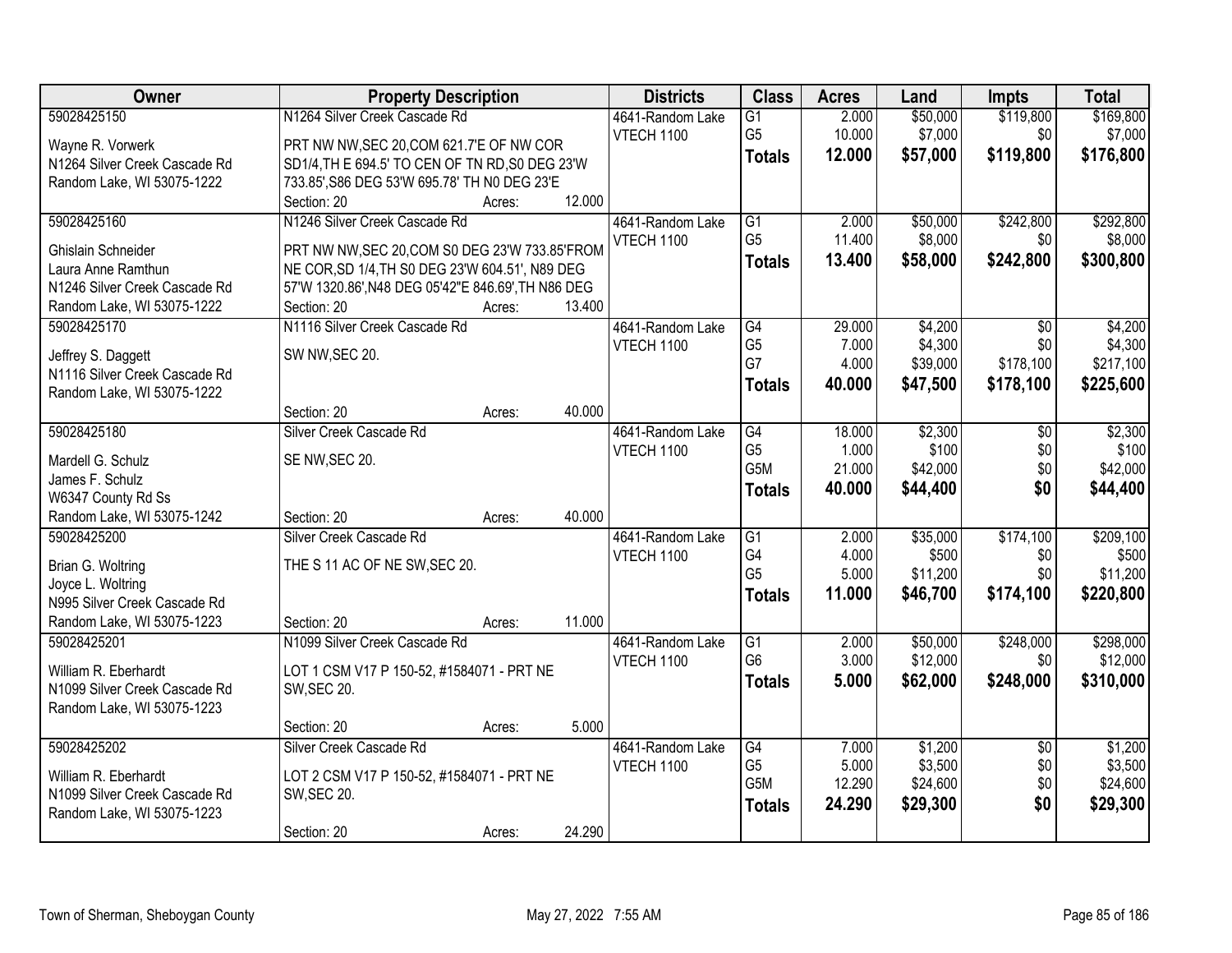| Owner                                         | <b>Property Description</b>                      |        |        | <b>Districts</b>                      | <b>Class</b>                       | <b>Acres</b>     | Land                 | <b>Impts</b>           | <b>Total</b>        |
|-----------------------------------------------|--------------------------------------------------|--------|--------|---------------------------------------|------------------------------------|------------------|----------------------|------------------------|---------------------|
| 59028425210                                   | Silver Creek Cascade Rd                          |        |        | 4641-Random Lake                      | $\overline{G4}$                    | 10.000           | \$1,500              | $\overline{50}$        | \$1,500             |
| Jeffrey S. Daggett                            | NW SW, EXC W 48 RD, SEC 20.                      |        |        | VTECH 1100                            | G <sub>5</sub>                     | 6.000            | \$3,600              | \$0                    | \$3,600             |
| N1116 Silver Creek Cascade Rd                 |                                                  |        |        |                                       | <b>Totals</b>                      | 16.000           | \$5,100              | \$0                    | \$5,100             |
| Random Lake, WI 53075-1222                    |                                                  |        |        |                                       |                                    |                  |                      |                        |                     |
|                                               | Section: 20                                      | Acres: | 16.000 |                                       |                                    |                  |                      |                        |                     |
| 59028425220                                   |                                                  |        |        | 4641-Random Lake                      | G4                                 | 15.000           | \$1,900              | \$0                    | \$1,900             |
| Kenneth Strack                                | W 48 RD OF NW SW, SEC 20                         |        |        | <b>VTECH 1100</b>                     | G <sub>5</sub><br>G <sub>5</sub> M | 3.000            | \$2,100              | \$0                    | \$2,100             |
| N921 Lone Pine Rd                             |                                                  |        |        |                                       |                                    | 6.000<br>24.000  | \$12,000<br>\$16,000 | \$0<br>\$0             | \$12,000            |
| Adell, WI 53001-1309                          |                                                  |        |        |                                       | <b>Totals</b>                      |                  |                      |                        | \$16,000            |
|                                               | Section: 20                                      | Acres: | 24.000 |                                       |                                    |                  |                      |                        |                     |
| 59028425230                                   | W6408 Abbott Dr                                  |        |        | 4641-Random Lake                      | G1                                 | 3.640            | \$43,200             | \$153,600              | \$196,800           |
| Dustin J. Strack                              | THE S 300'OF E 32 AC OF W1/2 SW1/4, SEC 20, SUBJ |        |        | <b>VTECH 1100</b>                     | <b>Totals</b>                      | 3.640            | \$43,200             | \$153,600              | \$196,800           |
| Cheyanne A. Strack                            | TO HWY CONV REC V 379 P 41.                      |        |        |                                       |                                    |                  |                      |                        |                     |
| W6408 Abbott Dr                               |                                                  |        |        |                                       |                                    |                  |                      |                        |                     |
| Random Lake, WI 53075-1207                    | Section: 20                                      | Acres: | 3.640  |                                       |                                    |                  |                      |                        |                     |
| 59028425240                                   | W6462 Abbott Dr                                  |        |        | 4641-Random Lake                      | $\overline{G4}$                    | 11.250           | \$1,100              | \$0                    | \$1,100             |
| Kenneth Strack                                | W 48 RD OF SW SW, SEC 20, SUBJ TO HWY CONV AS    |        |        | VTECH 1100                            | G <sub>5</sub><br>G5M              | 2.750<br>6.000   | \$1,600<br>\$12,000  | \$0<br>\$0             | \$1,600<br>\$12,000 |
| N921 Lone Pine Rd                             | REC IN VOL 379 P 39-40                           |        |        |                                       | G7                                 | 4.000            | \$39,000             | \$604,100              | \$643,100           |
| Adell, WI 53001-1309                          |                                                  |        |        |                                       | <b>Totals</b>                      | 24.000           | \$53,700             | \$604,100              | \$657,800           |
|                                               | Section: 20                                      | Acres: | 24.000 |                                       |                                    |                  |                      |                        |                     |
| 59028425241                                   | Silver Creek Cascade Rd                          |        |        | 4641-Random Lake                      | $\overline{G4}$<br>G <sub>5</sub>  | 12.000           | \$1,500              | \$0                    | \$1,500             |
| Jeffrey S. Daggett                            | SW SW, SEC 20, EXC W 48 RDS & THE S 300'OF E 32  |        |        | VTECH 1100                            |                                    | 0.750<br>12.750  | \$100<br>\$1,600     | \$0<br>\$0             | \$100<br>\$1,600    |
| N1116 Silver Creek Cascade Rd                 | AC OF W1/2 SW1/4, SUBJ TO HWY CONV AS REC IN     |        |        |                                       | <b>Totals</b>                      |                  |                      |                        |                     |
| Random Lake, WI 53075-1222                    | VOL 379 P 41.                                    |        |        |                                       |                                    |                  |                      |                        |                     |
|                                               | Section: 20                                      | Acres: | 12.360 |                                       |                                    |                  |                      |                        |                     |
| 59028425250                                   | N995 Silver Creek Cascade Rd                     |        |        | 4641-Random Lake                      | $\overline{G4}$<br>G <sub>5</sub>  | 21.500<br>18.500 | \$2,700<br>\$24,500  | $\overline{50}$<br>\$0 | \$2,700<br>\$24,500 |
| Brian G. Woltring                             | SE SW, SEC 20, SUBJ TO HWY CONV REC IN V 379 P   |        |        | VTECH 1100                            | <b>Totals</b>                      | 40.000           | \$27,200             | \$0                    | \$27,200            |
| Joyce L. Woltring                             | 42.                                              |        |        |                                       |                                    |                  |                      |                        |                     |
| N995 Silver Creek Cascade Rd                  |                                                  |        |        |                                       |                                    |                  |                      |                        |                     |
| Random Lake, WI 53075-1223                    | Section: 20                                      | Acres: | 40.000 |                                       |                                    |                  |                      |                        |                     |
| 59028425270                                   |                                                  |        |        | 4641-Random Lake<br><b>VTECH 1100</b> | $\overline{G4}$<br>G <sub>5</sub>  | 4.430<br>5.000   | \$600<br>\$3,500     | $\overline{50}$<br>\$0 | \$600<br>\$3,500    |
| Fechter Survivors Trust Fechter Family        | PRT NE SE, SEC 20, COM 708.1'N OF SW COR         |        |        |                                       | <b>Totals</b>                      | 9.430            | \$4,100              | \$0                    | \$4,100             |
| <b>Trust</b>                                  | SD1/4, TH S87 DEG 25'E 641.4', N3 DEG 18'E TO    |        |        |                                       |                                    |                  |                      |                        |                     |
| <b>Fechter Survivors Trust</b>                | E&W1/4 LINE, W TO NW COR NE SE, TH S TO BEG.     |        |        |                                       |                                    |                  |                      |                        |                     |
| W5925 Abbott Dr<br>Random Lake, WI 53075-1205 | Section: 20                                      | Acres: | 9.430  |                                       |                                    |                  |                      |                        |                     |
|                                               |                                                  |        |        |                                       |                                    |                  |                      |                        |                     |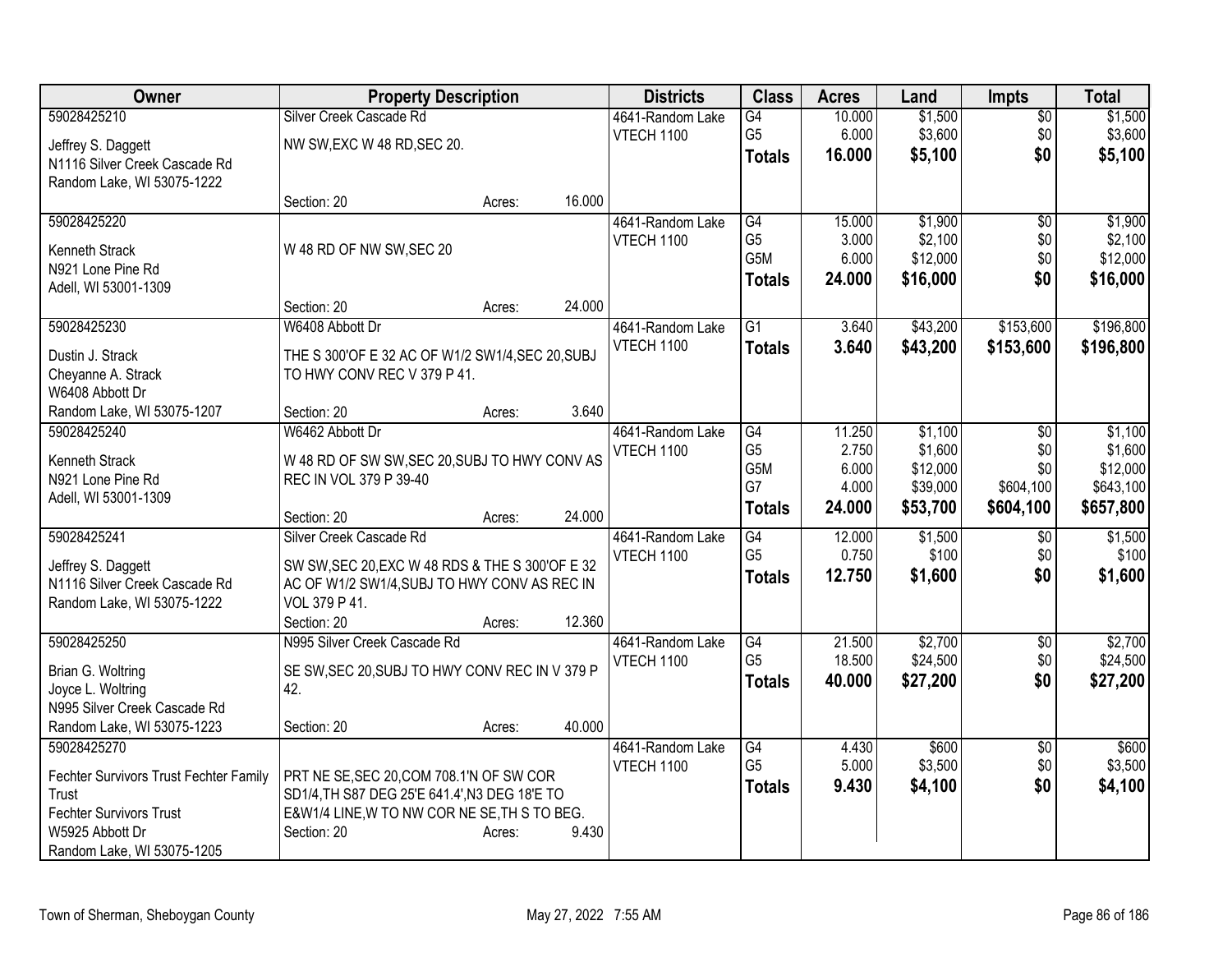| N1096 Lynn Rd<br>\$153,100<br>\$203,100<br>59028425271<br>$\overline{G1}$<br>5.000<br>\$50,000<br>4641-Random Lake<br>VTECH 1100<br>5.000<br>\$50,000<br>\$153,100<br>\$203,100<br><b>Totals</b><br>LOT 1 CSM V18 P 133-34,#1617191 - PRT NE SE & SE<br>Jay M. Rose<br>Audrey J. Rose<br><b>NE, SEC 20.</b><br>N1096 Lynn Rd<br>5.000<br>Random Lake, WI 53075-1232<br>Section: 20<br>Acres:<br>\$2,900<br>59028425280<br>4641-Random Lake<br>G4<br>19.000<br>\$0<br>\$2,900<br>G <sub>5</sub><br>\$11,200<br>\$0<br>\$11,200<br>16.000<br>VTECH 1100<br>NW SE, SEC 20.<br>Fechter Survivors Trust Fechter Family<br>G5M<br>5.000<br>\$10,000<br>\$0<br>\$10,000<br>Trust<br>\$0<br>40.000<br>\$24,100<br>\$24,100<br><b>Totals</b><br><b>Fechter Survivors Trust</b><br>40.000<br>Section: 20<br>W5925 Abbott Dr<br>Acres:<br>Random Lake, WI 53075-1205<br>\$5,900<br>\$5,900<br>59028425290<br><b>Abbott Dr</b><br>$\overline{G4}$<br>36.910<br>4641-Random Lake<br>\$0<br>G <sub>5</sub><br>0.700<br>\$100<br>\$100<br>\$0<br>VTECH 1100<br>A-20113 & OTHER LANDS - S1/2 SE1/4, SEC 20, EXC<br>Margie L. Strack<br>\$0<br>37.610<br>\$6,000<br>\$6,000<br><b>Totals</b><br>Kenneth C. Strack<br>SE SE, & ALSO EXC COM AT SE COR SD SEC, TH N89<br>N921 Lone Pine Rd<br>DEG 56'55"W 1445.50', NO DEG 05'24"E 970' N86 DEG<br>Adell, WI 53001-1309<br>Section: 20<br>37.610<br>Acres:<br>59028425302<br>N970 Lynn Rd<br>$\overline{G1}$<br>\$50,000<br>\$212,700<br>\$262,700<br>4641-Random Lake<br>2.000<br>G4<br>\$3,300<br>\$3,300<br>VTECH 1100<br>22.010<br>\$0<br>Thomas J & Brenda S Bahr Irrevocable<br>PRT A-20112 - SE SE & PRT SW SE, SEC 20, COM AT<br>G <sub>5</sub><br>\$5,100<br>\$0<br>10.000<br>\$5,100<br>Trust 07-03-2019<br>SE COR SD SEC, TH N89 DEG 56'55"W 1445.50', N0<br>G <sub>5</sub> M<br>35.000<br>\$70,000<br>\$70,000<br>\$0<br>DEG 05'24"E 970' N86 DEG 48'W 225.51', N01 DEG<br>N970 Lynn Rd<br>\$212,700<br>69.010<br>\$128,400<br>\$341,100<br><b>Totals</b><br>69.010<br>Random Lake, WI 53075-1232<br>Section: 20<br>Acres:<br>\$8,800<br>County Rd SS<br>$\overline{G5}$<br>12.500<br>\$8,800<br>59028425310<br>4641-Random Lake<br>\$0<br>G <sub>6</sub><br>7.830<br>\$31,300<br>\$0<br>\$31,300<br>VTECH 1100<br>E1/2 NE NE, SEC 21.<br>Kimberly M. Spady<br>\$0<br>20.330<br>\$40,100<br>\$40,100<br><b>Totals</b><br>Nicholas A. Spady<br>512 Carroll St<br>Random Lake, WI 53075-1782<br>20.330<br>Section: 21<br>Acres:<br>59028425320<br>County Rd SS<br>$\overline{G5}$<br>\$4,600<br>\$4,600<br>4641-Random Lake<br>6.500<br>$\overline{50}$<br>G <sub>6</sub><br>7.890<br>\$31,600<br>\$0<br>\$31,600<br><b>VTECH 1100</b><br>W1/2 NE NE, SEC 21, EXC COM N89 DEG 54'35"W<br>Rockland Dairy LLC<br>\$0<br>\$36,200<br>14.390<br>\$36,200<br><b>Totals</b><br>W4705 County Rd D<br>1329.15'& S0 DEG 7'40"E 40'FROM NE COR SD<br>Random Lake, WI 53075-1332<br>SEC, TH S0 DEG 7'40"E 1286.54'TO S LN NE NE, SD | Owner | <b>Property Description</b> | <b>Districts</b> | <b>Class</b> | <b>Acres</b> | Land | <b>Impts</b> | <b>Total</b> |  |
|-----------------------------------------------------------------------------------------------------------------------------------------------------------------------------------------------------------------------------------------------------------------------------------------------------------------------------------------------------------------------------------------------------------------------------------------------------------------------------------------------------------------------------------------------------------------------------------------------------------------------------------------------------------------------------------------------------------------------------------------------------------------------------------------------------------------------------------------------------------------------------------------------------------------------------------------------------------------------------------------------------------------------------------------------------------------------------------------------------------------------------------------------------------------------------------------------------------------------------------------------------------------------------------------------------------------------------------------------------------------------------------------------------------------------------------------------------------------------------------------------------------------------------------------------------------------------------------------------------------------------------------------------------------------------------------------------------------------------------------------------------------------------------------------------------------------------------------------------------------------------------------------------------------------------------------------------------------------------------------------------------------------------------------------------------------------------------------------------------------------------------------------------------------------------------------------------------------------------------------------------------------------------------------------------------------------------------------------------------------------------------------------------------------------------------------------------------------------------------------------------------------------------------------------------------------------------------------------------------------------------------------------------------------------------------------------------------------------------------------------------------------------------------------------------------------------------------------------------------------------------------------------------------------------------------------------------------------------|-------|-----------------------------|------------------|--------------|--------------|------|--------------|--------------|--|
|                                                                                                                                                                                                                                                                                                                                                                                                                                                                                                                                                                                                                                                                                                                                                                                                                                                                                                                                                                                                                                                                                                                                                                                                                                                                                                                                                                                                                                                                                                                                                                                                                                                                                                                                                                                                                                                                                                                                                                                                                                                                                                                                                                                                                                                                                                                                                                                                                                                                                                                                                                                                                                                                                                                                                                                                                                                                                                                                                                 |       |                             |                  |              |              |      |              |              |  |
|                                                                                                                                                                                                                                                                                                                                                                                                                                                                                                                                                                                                                                                                                                                                                                                                                                                                                                                                                                                                                                                                                                                                                                                                                                                                                                                                                                                                                                                                                                                                                                                                                                                                                                                                                                                                                                                                                                                                                                                                                                                                                                                                                                                                                                                                                                                                                                                                                                                                                                                                                                                                                                                                                                                                                                                                                                                                                                                                                                 |       |                             |                  |              |              |      |              |              |  |
|                                                                                                                                                                                                                                                                                                                                                                                                                                                                                                                                                                                                                                                                                                                                                                                                                                                                                                                                                                                                                                                                                                                                                                                                                                                                                                                                                                                                                                                                                                                                                                                                                                                                                                                                                                                                                                                                                                                                                                                                                                                                                                                                                                                                                                                                                                                                                                                                                                                                                                                                                                                                                                                                                                                                                                                                                                                                                                                                                                 |       |                             |                  |              |              |      |              |              |  |
|                                                                                                                                                                                                                                                                                                                                                                                                                                                                                                                                                                                                                                                                                                                                                                                                                                                                                                                                                                                                                                                                                                                                                                                                                                                                                                                                                                                                                                                                                                                                                                                                                                                                                                                                                                                                                                                                                                                                                                                                                                                                                                                                                                                                                                                                                                                                                                                                                                                                                                                                                                                                                                                                                                                                                                                                                                                                                                                                                                 |       |                             |                  |              |              |      |              |              |  |
|                                                                                                                                                                                                                                                                                                                                                                                                                                                                                                                                                                                                                                                                                                                                                                                                                                                                                                                                                                                                                                                                                                                                                                                                                                                                                                                                                                                                                                                                                                                                                                                                                                                                                                                                                                                                                                                                                                                                                                                                                                                                                                                                                                                                                                                                                                                                                                                                                                                                                                                                                                                                                                                                                                                                                                                                                                                                                                                                                                 |       |                             |                  |              |              |      |              |              |  |
|                                                                                                                                                                                                                                                                                                                                                                                                                                                                                                                                                                                                                                                                                                                                                                                                                                                                                                                                                                                                                                                                                                                                                                                                                                                                                                                                                                                                                                                                                                                                                                                                                                                                                                                                                                                                                                                                                                                                                                                                                                                                                                                                                                                                                                                                                                                                                                                                                                                                                                                                                                                                                                                                                                                                                                                                                                                                                                                                                                 |       |                             |                  |              |              |      |              |              |  |
|                                                                                                                                                                                                                                                                                                                                                                                                                                                                                                                                                                                                                                                                                                                                                                                                                                                                                                                                                                                                                                                                                                                                                                                                                                                                                                                                                                                                                                                                                                                                                                                                                                                                                                                                                                                                                                                                                                                                                                                                                                                                                                                                                                                                                                                                                                                                                                                                                                                                                                                                                                                                                                                                                                                                                                                                                                                                                                                                                                 |       |                             |                  |              |              |      |              |              |  |
|                                                                                                                                                                                                                                                                                                                                                                                                                                                                                                                                                                                                                                                                                                                                                                                                                                                                                                                                                                                                                                                                                                                                                                                                                                                                                                                                                                                                                                                                                                                                                                                                                                                                                                                                                                                                                                                                                                                                                                                                                                                                                                                                                                                                                                                                                                                                                                                                                                                                                                                                                                                                                                                                                                                                                                                                                                                                                                                                                                 |       |                             |                  |              |              |      |              |              |  |
|                                                                                                                                                                                                                                                                                                                                                                                                                                                                                                                                                                                                                                                                                                                                                                                                                                                                                                                                                                                                                                                                                                                                                                                                                                                                                                                                                                                                                                                                                                                                                                                                                                                                                                                                                                                                                                                                                                                                                                                                                                                                                                                                                                                                                                                                                                                                                                                                                                                                                                                                                                                                                                                                                                                                                                                                                                                                                                                                                                 |       |                             |                  |              |              |      |              |              |  |
|                                                                                                                                                                                                                                                                                                                                                                                                                                                                                                                                                                                                                                                                                                                                                                                                                                                                                                                                                                                                                                                                                                                                                                                                                                                                                                                                                                                                                                                                                                                                                                                                                                                                                                                                                                                                                                                                                                                                                                                                                                                                                                                                                                                                                                                                                                                                                                                                                                                                                                                                                                                                                                                                                                                                                                                                                                                                                                                                                                 |       |                             |                  |              |              |      |              |              |  |
|                                                                                                                                                                                                                                                                                                                                                                                                                                                                                                                                                                                                                                                                                                                                                                                                                                                                                                                                                                                                                                                                                                                                                                                                                                                                                                                                                                                                                                                                                                                                                                                                                                                                                                                                                                                                                                                                                                                                                                                                                                                                                                                                                                                                                                                                                                                                                                                                                                                                                                                                                                                                                                                                                                                                                                                                                                                                                                                                                                 |       |                             |                  |              |              |      |              |              |  |
|                                                                                                                                                                                                                                                                                                                                                                                                                                                                                                                                                                                                                                                                                                                                                                                                                                                                                                                                                                                                                                                                                                                                                                                                                                                                                                                                                                                                                                                                                                                                                                                                                                                                                                                                                                                                                                                                                                                                                                                                                                                                                                                                                                                                                                                                                                                                                                                                                                                                                                                                                                                                                                                                                                                                                                                                                                                                                                                                                                 |       |                             |                  |              |              |      |              |              |  |
|                                                                                                                                                                                                                                                                                                                                                                                                                                                                                                                                                                                                                                                                                                                                                                                                                                                                                                                                                                                                                                                                                                                                                                                                                                                                                                                                                                                                                                                                                                                                                                                                                                                                                                                                                                                                                                                                                                                                                                                                                                                                                                                                                                                                                                                                                                                                                                                                                                                                                                                                                                                                                                                                                                                                                                                                                                                                                                                                                                 |       |                             |                  |              |              |      |              |              |  |
|                                                                                                                                                                                                                                                                                                                                                                                                                                                                                                                                                                                                                                                                                                                                                                                                                                                                                                                                                                                                                                                                                                                                                                                                                                                                                                                                                                                                                                                                                                                                                                                                                                                                                                                                                                                                                                                                                                                                                                                                                                                                                                                                                                                                                                                                                                                                                                                                                                                                                                                                                                                                                                                                                                                                                                                                                                                                                                                                                                 |       |                             |                  |              |              |      |              |              |  |
|                                                                                                                                                                                                                                                                                                                                                                                                                                                                                                                                                                                                                                                                                                                                                                                                                                                                                                                                                                                                                                                                                                                                                                                                                                                                                                                                                                                                                                                                                                                                                                                                                                                                                                                                                                                                                                                                                                                                                                                                                                                                                                                                                                                                                                                                                                                                                                                                                                                                                                                                                                                                                                                                                                                                                                                                                                                                                                                                                                 |       |                             |                  |              |              |      |              |              |  |
|                                                                                                                                                                                                                                                                                                                                                                                                                                                                                                                                                                                                                                                                                                                                                                                                                                                                                                                                                                                                                                                                                                                                                                                                                                                                                                                                                                                                                                                                                                                                                                                                                                                                                                                                                                                                                                                                                                                                                                                                                                                                                                                                                                                                                                                                                                                                                                                                                                                                                                                                                                                                                                                                                                                                                                                                                                                                                                                                                                 |       |                             |                  |              |              |      |              |              |  |
|                                                                                                                                                                                                                                                                                                                                                                                                                                                                                                                                                                                                                                                                                                                                                                                                                                                                                                                                                                                                                                                                                                                                                                                                                                                                                                                                                                                                                                                                                                                                                                                                                                                                                                                                                                                                                                                                                                                                                                                                                                                                                                                                                                                                                                                                                                                                                                                                                                                                                                                                                                                                                                                                                                                                                                                                                                                                                                                                                                 |       |                             |                  |              |              |      |              |              |  |
|                                                                                                                                                                                                                                                                                                                                                                                                                                                                                                                                                                                                                                                                                                                                                                                                                                                                                                                                                                                                                                                                                                                                                                                                                                                                                                                                                                                                                                                                                                                                                                                                                                                                                                                                                                                                                                                                                                                                                                                                                                                                                                                                                                                                                                                                                                                                                                                                                                                                                                                                                                                                                                                                                                                                                                                                                                                                                                                                                                 |       |                             |                  |              |              |      |              |              |  |
|                                                                                                                                                                                                                                                                                                                                                                                                                                                                                                                                                                                                                                                                                                                                                                                                                                                                                                                                                                                                                                                                                                                                                                                                                                                                                                                                                                                                                                                                                                                                                                                                                                                                                                                                                                                                                                                                                                                                                                                                                                                                                                                                                                                                                                                                                                                                                                                                                                                                                                                                                                                                                                                                                                                                                                                                                                                                                                                                                                 |       |                             |                  |              |              |      |              |              |  |
|                                                                                                                                                                                                                                                                                                                                                                                                                                                                                                                                                                                                                                                                                                                                                                                                                                                                                                                                                                                                                                                                                                                                                                                                                                                                                                                                                                                                                                                                                                                                                                                                                                                                                                                                                                                                                                                                                                                                                                                                                                                                                                                                                                                                                                                                                                                                                                                                                                                                                                                                                                                                                                                                                                                                                                                                                                                                                                                                                                 |       |                             |                  |              |              |      |              |              |  |
|                                                                                                                                                                                                                                                                                                                                                                                                                                                                                                                                                                                                                                                                                                                                                                                                                                                                                                                                                                                                                                                                                                                                                                                                                                                                                                                                                                                                                                                                                                                                                                                                                                                                                                                                                                                                                                                                                                                                                                                                                                                                                                                                                                                                                                                                                                                                                                                                                                                                                                                                                                                                                                                                                                                                                                                                                                                                                                                                                                 |       |                             |                  |              |              |      |              |              |  |
|                                                                                                                                                                                                                                                                                                                                                                                                                                                                                                                                                                                                                                                                                                                                                                                                                                                                                                                                                                                                                                                                                                                                                                                                                                                                                                                                                                                                                                                                                                                                                                                                                                                                                                                                                                                                                                                                                                                                                                                                                                                                                                                                                                                                                                                                                                                                                                                                                                                                                                                                                                                                                                                                                                                                                                                                                                                                                                                                                                 |       |                             |                  |              |              |      |              |              |  |
|                                                                                                                                                                                                                                                                                                                                                                                                                                                                                                                                                                                                                                                                                                                                                                                                                                                                                                                                                                                                                                                                                                                                                                                                                                                                                                                                                                                                                                                                                                                                                                                                                                                                                                                                                                                                                                                                                                                                                                                                                                                                                                                                                                                                                                                                                                                                                                                                                                                                                                                                                                                                                                                                                                                                                                                                                                                                                                                                                                 |       |                             |                  |              |              |      |              |              |  |
|                                                                                                                                                                                                                                                                                                                                                                                                                                                                                                                                                                                                                                                                                                                                                                                                                                                                                                                                                                                                                                                                                                                                                                                                                                                                                                                                                                                                                                                                                                                                                                                                                                                                                                                                                                                                                                                                                                                                                                                                                                                                                                                                                                                                                                                                                                                                                                                                                                                                                                                                                                                                                                                                                                                                                                                                                                                                                                                                                                 |       |                             |                  |              |              |      |              |              |  |
|                                                                                                                                                                                                                                                                                                                                                                                                                                                                                                                                                                                                                                                                                                                                                                                                                                                                                                                                                                                                                                                                                                                                                                                                                                                                                                                                                                                                                                                                                                                                                                                                                                                                                                                                                                                                                                                                                                                                                                                                                                                                                                                                                                                                                                                                                                                                                                                                                                                                                                                                                                                                                                                                                                                                                                                                                                                                                                                                                                 |       |                             |                  |              |              |      |              |              |  |
|                                                                                                                                                                                                                                                                                                                                                                                                                                                                                                                                                                                                                                                                                                                                                                                                                                                                                                                                                                                                                                                                                                                                                                                                                                                                                                                                                                                                                                                                                                                                                                                                                                                                                                                                                                                                                                                                                                                                                                                                                                                                                                                                                                                                                                                                                                                                                                                                                                                                                                                                                                                                                                                                                                                                                                                                                                                                                                                                                                 |       |                             |                  |              |              |      |              |              |  |
|                                                                                                                                                                                                                                                                                                                                                                                                                                                                                                                                                                                                                                                                                                                                                                                                                                                                                                                                                                                                                                                                                                                                                                                                                                                                                                                                                                                                                                                                                                                                                                                                                                                                                                                                                                                                                                                                                                                                                                                                                                                                                                                                                                                                                                                                                                                                                                                                                                                                                                                                                                                                                                                                                                                                                                                                                                                                                                                                                                 |       |                             |                  |              |              |      |              |              |  |
|                                                                                                                                                                                                                                                                                                                                                                                                                                                                                                                                                                                                                                                                                                                                                                                                                                                                                                                                                                                                                                                                                                                                                                                                                                                                                                                                                                                                                                                                                                                                                                                                                                                                                                                                                                                                                                                                                                                                                                                                                                                                                                                                                                                                                                                                                                                                                                                                                                                                                                                                                                                                                                                                                                                                                                                                                                                                                                                                                                 |       |                             |                  |              |              |      |              |              |  |
|                                                                                                                                                                                                                                                                                                                                                                                                                                                                                                                                                                                                                                                                                                                                                                                                                                                                                                                                                                                                                                                                                                                                                                                                                                                                                                                                                                                                                                                                                                                                                                                                                                                                                                                                                                                                                                                                                                                                                                                                                                                                                                                                                                                                                                                                                                                                                                                                                                                                                                                                                                                                                                                                                                                                                                                                                                                                                                                                                                 |       |                             |                  |              |              |      |              |              |  |
|                                                                                                                                                                                                                                                                                                                                                                                                                                                                                                                                                                                                                                                                                                                                                                                                                                                                                                                                                                                                                                                                                                                                                                                                                                                                                                                                                                                                                                                                                                                                                                                                                                                                                                                                                                                                                                                                                                                                                                                                                                                                                                                                                                                                                                                                                                                                                                                                                                                                                                                                                                                                                                                                                                                                                                                                                                                                                                                                                                 |       |                             |                  |              |              |      |              |              |  |
|                                                                                                                                                                                                                                                                                                                                                                                                                                                                                                                                                                                                                                                                                                                                                                                                                                                                                                                                                                                                                                                                                                                                                                                                                                                                                                                                                                                                                                                                                                                                                                                                                                                                                                                                                                                                                                                                                                                                                                                                                                                                                                                                                                                                                                                                                                                                                                                                                                                                                                                                                                                                                                                                                                                                                                                                                                                                                                                                                                 |       |                             |                  |              |              |      |              |              |  |
|                                                                                                                                                                                                                                                                                                                                                                                                                                                                                                                                                                                                                                                                                                                                                                                                                                                                                                                                                                                                                                                                                                                                                                                                                                                                                                                                                                                                                                                                                                                                                                                                                                                                                                                                                                                                                                                                                                                                                                                                                                                                                                                                                                                                                                                                                                                                                                                                                                                                                                                                                                                                                                                                                                                                                                                                                                                                                                                                                                 |       | Section: 21<br>Acres:       | 14.390           |              |              |      |              |              |  |
| \$228,600<br>W5801 County Rd SS<br>$\overline{G1}$<br>\$65,100<br>\$163,500<br>59028425325<br>4641-Random Lake<br>5.010                                                                                                                                                                                                                                                                                                                                                                                                                                                                                                                                                                                                                                                                                                                                                                                                                                                                                                                                                                                                                                                                                                                                                                                                                                                                                                                                                                                                                                                                                                                                                                                                                                                                                                                                                                                                                                                                                                                                                                                                                                                                                                                                                                                                                                                                                                                                                                                                                                                                                                                                                                                                                                                                                                                                                                                                                                         |       |                             |                  |              |              |      |              |              |  |
| <b>VTECH 1100</b><br>5.010<br>\$65,100<br>\$163,500<br>\$228,600<br><b>Totals</b>                                                                                                                                                                                                                                                                                                                                                                                                                                                                                                                                                                                                                                                                                                                                                                                                                                                                                                                                                                                                                                                                                                                                                                                                                                                                                                                                                                                                                                                                                                                                                                                                                                                                                                                                                                                                                                                                                                                                                                                                                                                                                                                                                                                                                                                                                                                                                                                                                                                                                                                                                                                                                                                                                                                                                                                                                                                                               |       |                             |                  |              |              |      |              |              |  |
| Janice L. Arbuckle<br>PRT W1/2 NE NE, SEC 21, COM N89 DEG 54'35"W<br>1329.15'& S0 DEG 7'40"E 40'FROM NE COR SD<br>W5801 County Rd Ss                                                                                                                                                                                                                                                                                                                                                                                                                                                                                                                                                                                                                                                                                                                                                                                                                                                                                                                                                                                                                                                                                                                                                                                                                                                                                                                                                                                                                                                                                                                                                                                                                                                                                                                                                                                                                                                                                                                                                                                                                                                                                                                                                                                                                                                                                                                                                                                                                                                                                                                                                                                                                                                                                                                                                                                                                            |       |                             |                  |              |              |      |              |              |  |
| Random Lake, WI 53075-1238<br>SEC, TH S0 DEG 7'40"E 1286.54'TO S LN NE NE, SD                                                                                                                                                                                                                                                                                                                                                                                                                                                                                                                                                                                                                                                                                                                                                                                                                                                                                                                                                                                                                                                                                                                                                                                                                                                                                                                                                                                                                                                                                                                                                                                                                                                                                                                                                                                                                                                                                                                                                                                                                                                                                                                                                                                                                                                                                                                                                                                                                                                                                                                                                                                                                                                                                                                                                                                                                                                                                   |       |                             |                  |              |              |      |              |              |  |
| 5.010<br>Section: 21<br>Acres:                                                                                                                                                                                                                                                                                                                                                                                                                                                                                                                                                                                                                                                                                                                                                                                                                                                                                                                                                                                                                                                                                                                                                                                                                                                                                                                                                                                                                                                                                                                                                                                                                                                                                                                                                                                                                                                                                                                                                                                                                                                                                                                                                                                                                                                                                                                                                                                                                                                                                                                                                                                                                                                                                                                                                                                                                                                                                                                                  |       |                             |                  |              |              |      |              |              |  |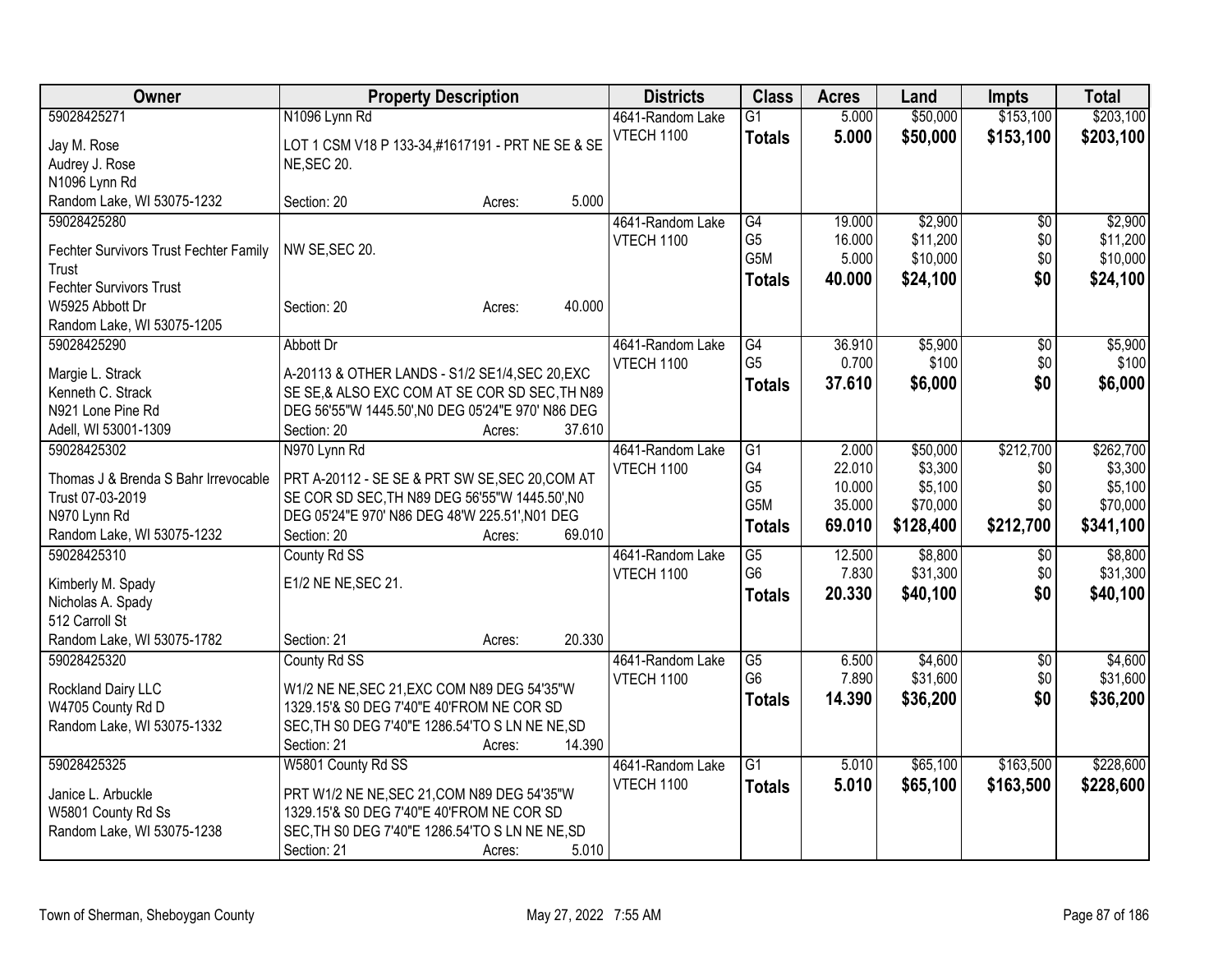| County Rd SS<br>59028425330<br>4641-Random Lake<br>G4<br>\$4,500<br>$\overline{50}$<br>28.000<br>G <sub>5</sub><br>6.000<br>\$3,600<br>\$3,600<br>\$0<br>VTECH 1100<br>NW NE, SEC 21<br>David W. Lunde<br>G <sub>5</sub> M<br>6.000<br>\$12,000<br>\$0<br>\$12,000<br>W4230 Dekker Rd<br>\$0<br>40.000<br>\$20,100<br>\$20,100<br><b>Totals</b><br>Waldo, WI 53093-1705<br>40.000<br>Section: 21<br>Acres:<br>\$20,000<br>59028425340<br>$\overline{G6}$<br>4641-Random Lake<br>5.000<br>\$0<br><b>VTECH 1100</b><br>5.000<br>\$20,000<br>\$0<br><b>Totals</b><br>E 1/8 OF SW NE, SEC 21, SUBJ TO R/W.<br>Susan R. Portschy<br>443 Michigan Ave<br>Oostburg, WI 53070-9401<br>5.000<br>Section: 21<br>Acres:<br>\$3,200<br>59028425350<br>G5<br>\$0<br>4641-Random Lake<br>4.500<br>G <sub>6</sub><br>\$2,000<br>\$0<br>0.500<br><b>VTECH 1100</b><br>W1/2 E1/4 SW NE, SEC 21, SUBJ TO R/W.<br>David C. Freund<br>5.000<br>\$5,200<br>\$0<br><b>Totals</b><br>Christine A. Freund<br>44 Hickory Dr<br>5.000<br>Cedar Grove, WI 53013-1636<br>Section: 21<br>Acres:<br>\$3,000<br>\$3,000<br>59028425360<br>$\overline{G5}$<br>4641-Random Lake<br>4.300<br>\$0 | Owner | <b>Property Description</b> |  |  | <b>Districts</b> | <b>Class</b>   | <b>Acres</b> | Land    | <b>Impts</b> | <b>Total</b> |
|----------------------------------------------------------------------------------------------------------------------------------------------------------------------------------------------------------------------------------------------------------------------------------------------------------------------------------------------------------------------------------------------------------------------------------------------------------------------------------------------------------------------------------------------------------------------------------------------------------------------------------------------------------------------------------------------------------------------------------------------------------------------------------------------------------------------------------------------------------------------------------------------------------------------------------------------------------------------------------------------------------------------------------------------------------------------------------------------------------------------------------------------------------------|-------|-----------------------------|--|--|------------------|----------------|--------------|---------|--------------|--------------|
|                                                                                                                                                                                                                                                                                                                                                                                                                                                                                                                                                                                                                                                                                                                                                                                                                                                                                                                                                                                                                                                                                                                                                                |       |                             |  |  |                  |                |              |         |              | \$4,500      |
|                                                                                                                                                                                                                                                                                                                                                                                                                                                                                                                                                                                                                                                                                                                                                                                                                                                                                                                                                                                                                                                                                                                                                                |       |                             |  |  |                  |                |              |         |              |              |
|                                                                                                                                                                                                                                                                                                                                                                                                                                                                                                                                                                                                                                                                                                                                                                                                                                                                                                                                                                                                                                                                                                                                                                |       |                             |  |  |                  |                |              |         |              |              |
|                                                                                                                                                                                                                                                                                                                                                                                                                                                                                                                                                                                                                                                                                                                                                                                                                                                                                                                                                                                                                                                                                                                                                                |       |                             |  |  |                  |                |              |         |              |              |
|                                                                                                                                                                                                                                                                                                                                                                                                                                                                                                                                                                                                                                                                                                                                                                                                                                                                                                                                                                                                                                                                                                                                                                |       |                             |  |  |                  |                |              |         |              |              |
|                                                                                                                                                                                                                                                                                                                                                                                                                                                                                                                                                                                                                                                                                                                                                                                                                                                                                                                                                                                                                                                                                                                                                                |       |                             |  |  |                  |                |              |         |              | \$20,000     |
|                                                                                                                                                                                                                                                                                                                                                                                                                                                                                                                                                                                                                                                                                                                                                                                                                                                                                                                                                                                                                                                                                                                                                                |       |                             |  |  |                  |                |              |         |              | \$20,000     |
|                                                                                                                                                                                                                                                                                                                                                                                                                                                                                                                                                                                                                                                                                                                                                                                                                                                                                                                                                                                                                                                                                                                                                                |       |                             |  |  |                  |                |              |         |              |              |
|                                                                                                                                                                                                                                                                                                                                                                                                                                                                                                                                                                                                                                                                                                                                                                                                                                                                                                                                                                                                                                                                                                                                                                |       |                             |  |  |                  |                |              |         |              |              |
|                                                                                                                                                                                                                                                                                                                                                                                                                                                                                                                                                                                                                                                                                                                                                                                                                                                                                                                                                                                                                                                                                                                                                                |       |                             |  |  |                  |                |              |         |              |              |
|                                                                                                                                                                                                                                                                                                                                                                                                                                                                                                                                                                                                                                                                                                                                                                                                                                                                                                                                                                                                                                                                                                                                                                |       |                             |  |  |                  |                |              |         |              | \$3,200      |
|                                                                                                                                                                                                                                                                                                                                                                                                                                                                                                                                                                                                                                                                                                                                                                                                                                                                                                                                                                                                                                                                                                                                                                |       |                             |  |  |                  |                |              |         |              | \$2,000      |
|                                                                                                                                                                                                                                                                                                                                                                                                                                                                                                                                                                                                                                                                                                                                                                                                                                                                                                                                                                                                                                                                                                                                                                |       |                             |  |  |                  |                |              |         |              | \$5,200      |
|                                                                                                                                                                                                                                                                                                                                                                                                                                                                                                                                                                                                                                                                                                                                                                                                                                                                                                                                                                                                                                                                                                                                                                |       |                             |  |  |                  |                |              |         |              |              |
|                                                                                                                                                                                                                                                                                                                                                                                                                                                                                                                                                                                                                                                                                                                                                                                                                                                                                                                                                                                                                                                                                                                                                                |       |                             |  |  |                  |                |              |         |              |              |
|                                                                                                                                                                                                                                                                                                                                                                                                                                                                                                                                                                                                                                                                                                                                                                                                                                                                                                                                                                                                                                                                                                                                                                |       |                             |  |  |                  |                |              |         |              |              |
|                                                                                                                                                                                                                                                                                                                                                                                                                                                                                                                                                                                                                                                                                                                                                                                                                                                                                                                                                                                                                                                                                                                                                                |       |                             |  |  | VTECH 1100       | G <sub>6</sub> | 0.700        | \$2,800 | \$0          | \$2,800      |
| E1/2 W1/2 E1/2 SW NE, SEC 21, SUBJ TO R/W.<br>David C. Freund<br>\$0<br>5.000<br>\$5,800<br><b>Totals</b>                                                                                                                                                                                                                                                                                                                                                                                                                                                                                                                                                                                                                                                                                                                                                                                                                                                                                                                                                                                                                                                      |       |                             |  |  |                  |                |              |         |              | \$5,800      |
| Christine A. Freund                                                                                                                                                                                                                                                                                                                                                                                                                                                                                                                                                                                                                                                                                                                                                                                                                                                                                                                                                                                                                                                                                                                                            |       |                             |  |  |                  |                |              |         |              |              |
| 44 Hickory Dr                                                                                                                                                                                                                                                                                                                                                                                                                                                                                                                                                                                                                                                                                                                                                                                                                                                                                                                                                                                                                                                                                                                                                  |       |                             |  |  |                  |                |              |         |              |              |
| Cedar Grove, WI 53013-1636<br>5.000<br>Section: 21<br>Acres:                                                                                                                                                                                                                                                                                                                                                                                                                                                                                                                                                                                                                                                                                                                                                                                                                                                                                                                                                                                                                                                                                                   |       |                             |  |  |                  |                |              |         |              |              |
| \$2,900<br>59028425370<br>$\overline{G5}$<br>$\overline{50}$<br>4641-Random Lake<br>4.200                                                                                                                                                                                                                                                                                                                                                                                                                                                                                                                                                                                                                                                                                                                                                                                                                                                                                                                                                                                                                                                                      |       |                             |  |  |                  |                |              |         |              | \$2,900      |
| G <sub>6</sub><br>\$3,200<br>0.800<br>\$0<br>VTECH 1100<br>W1/4 E1/2 SW NE, SEC 21, SUBJ TO R/W.<br>David C. Freund                                                                                                                                                                                                                                                                                                                                                                                                                                                                                                                                                                                                                                                                                                                                                                                                                                                                                                                                                                                                                                            |       |                             |  |  |                  |                |              |         |              | \$3,200      |
| 5.000<br>\$6,100<br>\$0<br><b>Totals</b><br>Christine A. Freund                                                                                                                                                                                                                                                                                                                                                                                                                                                                                                                                                                                                                                                                                                                                                                                                                                                                                                                                                                                                                                                                                                |       |                             |  |  |                  |                |              |         |              | \$6,100      |
| 44 Hickory Dr                                                                                                                                                                                                                                                                                                                                                                                                                                                                                                                                                                                                                                                                                                                                                                                                                                                                                                                                                                                                                                                                                                                                                  |       |                             |  |  |                  |                |              |         |              |              |
| Cedar Grove, WI 53013-1636<br>5.000<br>Section: 21<br>Acres:                                                                                                                                                                                                                                                                                                                                                                                                                                                                                                                                                                                                                                                                                                                                                                                                                                                                                                                                                                                                                                                                                                   |       |                             |  |  |                  |                |              |         |              |              |
| 59028425380<br>$\overline{W8}$<br>(\$46,000)<br>11.500<br>$\overline{60}$<br>4641-Random Lake                                                                                                                                                                                                                                                                                                                                                                                                                                                                                                                                                                                                                                                                                                                                                                                                                                                                                                                                                                                                                                                                  |       |                             |  |  |                  |                |              |         |              | \$0          |
| VTECH 1100<br>\$0<br>11.500<br>\$0<br><b>Totals</b><br>Ronald N. Stolper<br>W1/2 OF SW NE, SEC 21, EXC THE W 17 RDS                                                                                                                                                                                                                                                                                                                                                                                                                                                                                                                                                                                                                                                                                                                                                                                                                                                                                                                                                                                                                                            |       |                             |  |  |                  |                |              |         |              | \$0          |
| THEREOF, SUBJ TO ROAD OVER S 2 RDS THEREOF.<br>Sandra M. Stolper                                                                                                                                                                                                                                                                                                                                                                                                                                                                                                                                                                                                                                                                                                                                                                                                                                                                                                                                                                                                                                                                                               |       |                             |  |  |                  |                |              |         |              |              |
| 216 Brookview Ave                                                                                                                                                                                                                                                                                                                                                                                                                                                                                                                                                                                                                                                                                                                                                                                                                                                                                                                                                                                                                                                                                                                                              |       |                             |  |  |                  |                |              |         |              |              |
| Adell, WI 53001-1100<br>11.500<br>Section: 21<br>Acres:                                                                                                                                                                                                                                                                                                                                                                                                                                                                                                                                                                                                                                                                                                                                                                                                                                                                                                                                                                                                                                                                                                        |       |                             |  |  |                  |                |              |         |              |              |
| ( \$34,000)<br>59028425390<br>4641-Random Lake<br>W8<br>8.500<br>$\overline{50}$                                                                                                                                                                                                                                                                                                                                                                                                                                                                                                                                                                                                                                                                                                                                                                                                                                                                                                                                                                                                                                                                               |       |                             |  |  |                  |                |              |         |              | \$0          |
| \$0<br>VTECH 1100<br>8.500<br>\$0<br><b>Totals</b><br>THE W 17 RODS OF THE SW NE, SEC 21                                                                                                                                                                                                                                                                                                                                                                                                                                                                                                                                                                                                                                                                                                                                                                                                                                                                                                                                                                                                                                                                       |       |                             |  |  |                  |                |              |         |              | \$0          |
| Ronald N. Stolper<br>Sandra M. Stolper                                                                                                                                                                                                                                                                                                                                                                                                                                                                                                                                                                                                                                                                                                                                                                                                                                                                                                                                                                                                                                                                                                                         |       |                             |  |  |                  |                |              |         |              |              |
| 216 Brookview Ave                                                                                                                                                                                                                                                                                                                                                                                                                                                                                                                                                                                                                                                                                                                                                                                                                                                                                                                                                                                                                                                                                                                                              |       |                             |  |  |                  |                |              |         |              |              |
| Adell, WI 53001-1100<br>8.500<br>Section: 21<br>Acres:                                                                                                                                                                                                                                                                                                                                                                                                                                                                                                                                                                                                                                                                                                                                                                                                                                                                                                                                                                                                                                                                                                         |       |                             |  |  |                  |                |              |         |              |              |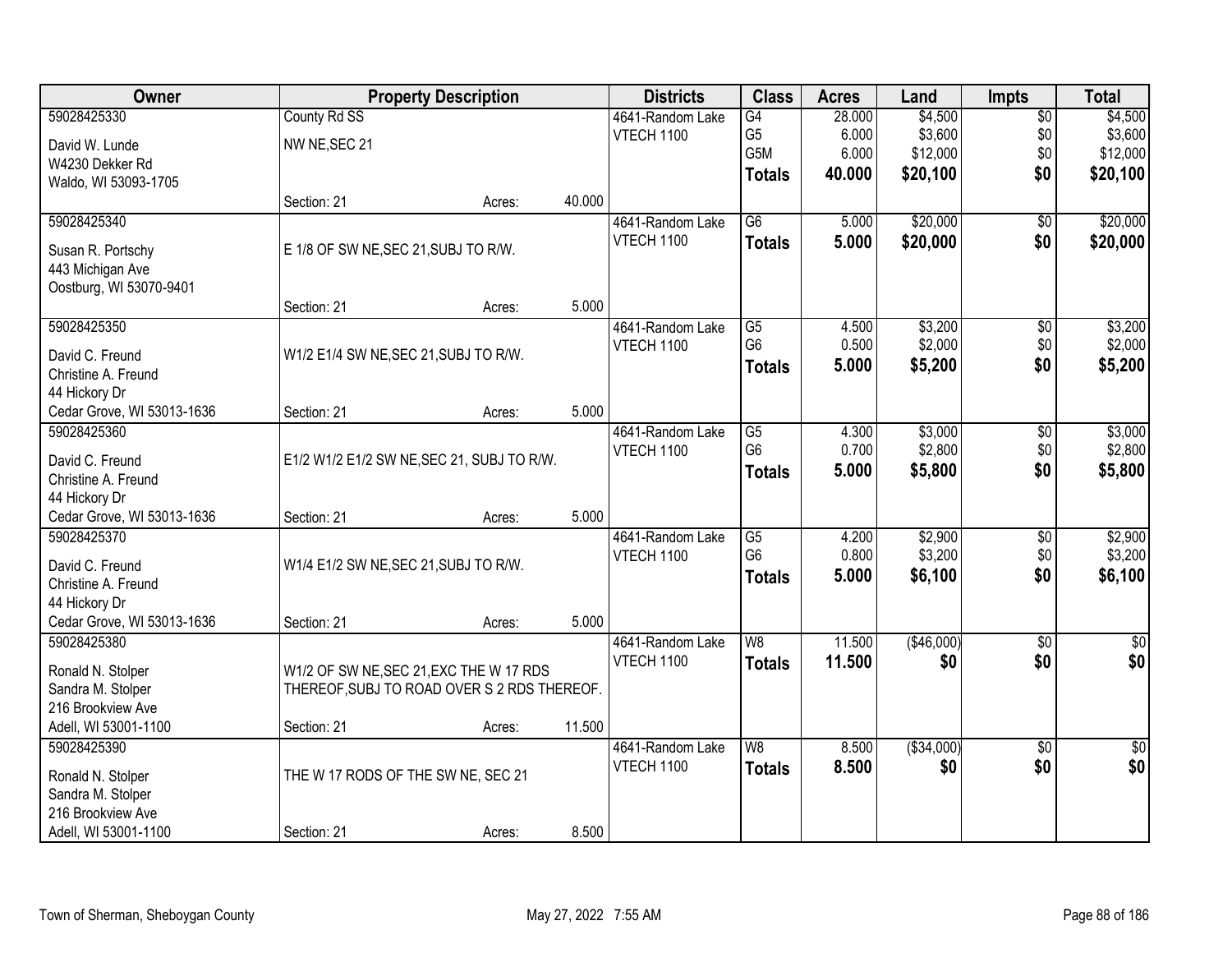| Owner                                  | <b>Property Description</b>                       |        |        | <b>Districts</b>  | <b>Class</b>    | <b>Acres</b> | Land       | <b>Impts</b>    | <b>Total</b> |
|----------------------------------------|---------------------------------------------------|--------|--------|-------------------|-----------------|--------------|------------|-----------------|--------------|
| 59028425400                            | County Rd I                                       |        |        | 4641-Random Lake  | $\overline{G6}$ | 7.500        | \$30,000   | $\overline{50}$ | \$30,000     |
| Dustin S. Egerer                       | E 1/2 SE NE, SEC 21, SUBJ TO R/W.                 |        |        | VTECH 1100        | W8              | 12.500       | (\$50,000) | \$0             | \$0          |
| Nicole P. Egerer                       |                                                   |        |        |                   | <b>Totals</b>   | 20.000       | \$30,000   | \$0             | \$30,000     |
| N6921 County Rd I                      |                                                   |        |        |                   |                 |              |            |                 |              |
| Random Lake, WI 53075-1503             | Section: 21                                       | Acres: | 20.000 |                   |                 |              |            |                 |              |
| 59028425420                            |                                                   |        |        | 4641-Random Lake  | $\overline{G6}$ | 2.500        | \$10,000   | \$0             | \$10,000     |
| Wendy K. Wonser                        | E1/2 E1/2 E1/2 W1/2 SE NE, SEC 21, SUBJECT TO R/W |        |        | <b>VTECH 1100</b> | <b>Totals</b>   | 2.500        | \$10,000   | \$0             | \$10,000     |
| Robert A & Donna M Caljouw Life Est    |                                                   |        |        |                   |                 |              |            |                 |              |
| N1931 State Rd 32                      |                                                   |        |        |                   |                 |              |            |                 |              |
| Oostburg, WI 53070-1816                | Section: 21                                       | Acres: | 2.500  |                   |                 |              |            |                 |              |
| 59028425430                            |                                                   |        |        | 4641-Random Lake  | G6              | 2.500        | \$10,000   | $\sqrt[6]{30}$  | \$10,000     |
|                                        |                                                   |        |        | <b>VTECH 1100</b> | <b>Totals</b>   | 2.500        | \$10,000   | \$0             | \$10,000     |
| Michael L. Depagter                    | W1/2 E1/2 E1/2 W1/2 SE NE, SUBJECT TO R/W.        |        |        |                   |                 |              |            |                 |              |
| Robyn A. Depagter                      |                                                   |        |        |                   |                 |              |            |                 |              |
| 418 Eastfield Dr                       | Section: 21                                       |        | 2.500  |                   |                 |              |            |                 |              |
| Oostburg, WI 53070-1489<br>59028425440 |                                                   | Acres: |        | 4641-Random Lake  | G6              | 2.500        | \$10,000   | \$0             | \$10,000     |
|                                        |                                                   |        |        | <b>VTECH 1100</b> |                 | 2.500        | \$10,000   | \$0             |              |
| Stanley R. Lammers                     | E1/2 W1/2 E1/2 W1/2 SE NE, SEC 21, SUBJ TO R/W.   |        |        |                   | <b>Totals</b>   |              |            |                 | \$10,000     |
| <b>Wendy Lammers</b>                   |                                                   |        |        |                   |                 |              |            |                 |              |
| W3376 County Road A S                  |                                                   |        |        |                   |                 |              |            |                 |              |
| Oostburg, WI 53070-2010                | Section: 21                                       | Acres: | 2.500  |                   |                 |              |            |                 |              |
| 59028425450                            |                                                   |        |        | 4641-Random Lake  | $\overline{G6}$ | 2.500        | \$10,000   | $\overline{30}$ | \$10,000     |
| Michael L. Depagter                    | W1/2 W1/2 E1/2 W1/2 SE NE, SUBJECT TO R/W.        |        |        | <b>VTECH 1100</b> | <b>Totals</b>   | 2.500        | \$10,000   | \$0             | \$10,000     |
| Robyn A. Depagter                      |                                                   |        |        |                   |                 |              |            |                 |              |
| 418 Eastfield Dr                       |                                                   |        |        |                   |                 |              |            |                 |              |
| Oostburg, WI 53070-1489                | Section: 21                                       | Acres: | 2.500  |                   |                 |              |            |                 |              |
| 59028425460                            |                                                   |        |        | 4641-Random Lake  | $\overline{G6}$ | 5.000        | \$20,000   | $\sqrt{6}$      | \$20,000     |
| Mary Ann Dykstra                       | E1/2 W1/2 W1/2 SE NE, SEC 21, SUBJ TO R/W.        |        |        | <b>VTECH 1100</b> | <b>Totals</b>   | 5.000        | \$20,000   | \$0             | \$20,000     |
| 4608 Wallace Ave                       |                                                   |        |        |                   |                 |              |            |                 |              |
| Monona, WI 53716-1041                  |                                                   |        |        |                   |                 |              |            |                 |              |
|                                        | Section: 21                                       | Acres: | 5.000  |                   |                 |              |            |                 |              |
| 59028425470                            |                                                   |        |        | 4641-Random Lake  | $\overline{G6}$ | 5.000        | \$20,000   | $\overline{50}$ | \$20,000     |
| Ward K. Arbuckle                       | W 1/8 OF SE NE, SEC 21, SUBJ TO R/W.              |        |        | <b>VTECH 1100</b> | <b>Totals</b>   | 5.000        | \$20,000   | \$0             | \$20,000     |
| Janice Lee Arbuckle                    |                                                   |        |        |                   |                 |              |            |                 |              |
| W5801 County Rd Ss                     |                                                   |        |        |                   |                 |              |            |                 |              |
| Random Lake, WI 53075-1238             | Section: 21                                       | Acres: | 5.000  |                   |                 |              |            |                 |              |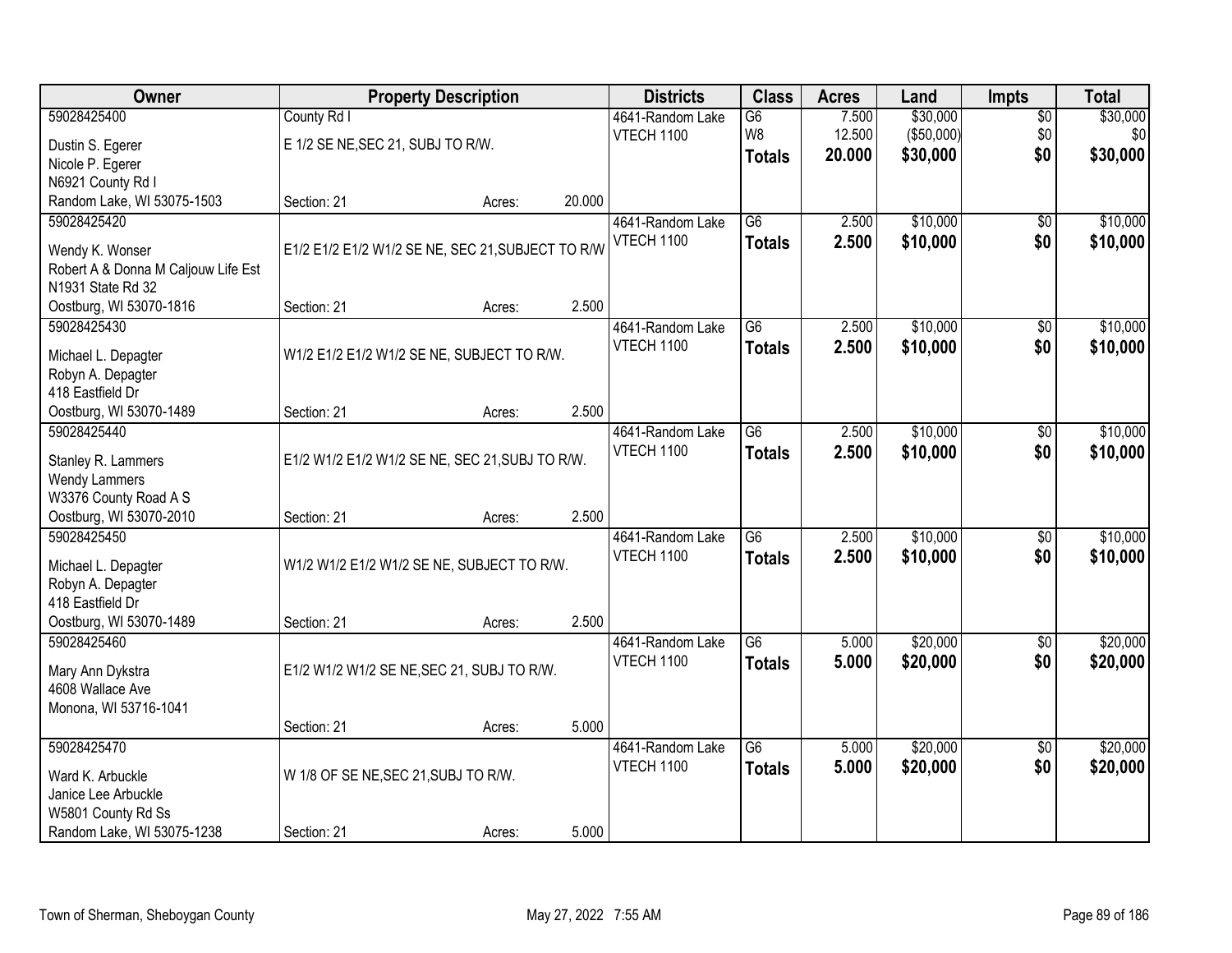| Owner                             | <b>Property Description</b>                                                         | <b>Districts</b>  | <b>Class</b>    | <b>Acres</b> | Land     | <b>Impts</b>    | <b>Total</b> |
|-----------------------------------|-------------------------------------------------------------------------------------|-------------------|-----------------|--------------|----------|-----------------|--------------|
| 59028425481                       | W5995 County Rd SS                                                                  | 4641-Random Lake  | $\overline{G4}$ | 2.000        | \$300    | $\overline{50}$ | \$300        |
|                                   | Lunde, Wayne H & Helen J Lunde Trust   LOT 1 CSM V25 P289-290 #1963757 - PRT NE NW, | VTECH 1100        | G7              | 1.000        | \$11,300 | \$141,400       | \$152,700    |
| et al                             | <b>SEC 21</b>                                                                       |                   | <b>Totals</b>   | 3.000        | \$11,600 | \$141,400       | \$153,000    |
| 7911 Salisbury Rd                 |                                                                                     |                   |                 |              |          |                 |              |
| West Bend, WI 53090-8632          | 3.000<br>Section: 21<br>Acres:                                                      |                   |                 |              |          |                 |              |
| 59028425482                       | County Rd SS                                                                        | 4641-Random Lake  | G4              | 28.000       | \$4,400  | $\overline{50}$ | \$4,400      |
|                                   |                                                                                     | <b>VTECH 1100</b> | G <sub>5</sub>  | 7.000        | \$3,600  | \$0             | \$3,600      |
| James S. Lunde                    | LOT 2 CSM V25 P289-290 #1963757 - PRT NE NW,                                        |                   | G7              | 2.000        | \$22,700 | \$34,900        | \$57,600     |
| W4329 County Road A South         | SEC 21.                                                                             |                   | <b>Totals</b>   | 37.000       | \$30,700 | \$34,900        | \$65,600     |
| Waldo, WI 53093                   |                                                                                     |                   |                 |              |          |                 |              |
|                                   | 37.270<br>Section: 21<br>Acres:                                                     |                   |                 |              |          |                 |              |
| 59028425490                       | County Road Ss & Lynn                                                               | 4641-Random Lake  | G4              | 33.000       | \$6,000  | \$0             | \$6,000      |
| Ronald N. Stolper                 | NW NW, SEC 21, ALSO A STRIP 12'WIDE IN SW COR                                       | VTECH 1100        | G <sub>5</sub>  | 2.000        | \$100    | \$0             | \$100        |
| Sandra M. Stolper                 | OF NE NW FOR R/W, EXC COM AT NW COR SD                                              |                   | <b>Totals</b>   | 35.000       | \$6,100  | \$0             | \$6,100      |
| 216 Brookview Ave                 | SEC, TH N89 DEG 43'55"E 333', S 654.06', S89 DEG                                    |                   |                 |              |          |                 |              |
| Adell, WI 53001-1100              | 35.000<br>Section: 21<br>Acres:                                                     |                   |                 |              |          |                 |              |
| 59028425492                       | W6091 County Rd SS                                                                  | 4641-Random Lake  | G1              | 3.620        | \$43,100 | \$204,200       | \$247,300    |
|                                   |                                                                                     | <b>VTECH 1100</b> | <b>Totals</b>   | 3.620        | \$43,100 | \$204,200       | \$247,300    |
| Neal R. Lafleur                   | LOT 1 CSM V12 P 105-07 - PRT NW NW, SEC 21, COM                                     |                   |                 |              |          |                 |              |
| Barbara J. Lafleur                | AT NW COR SD SEC, TH S 411.06'M/L, N89 DEG                                          |                   |                 |              |          |                 |              |
| W6091 County Rd Ss                | 43'55"E 248'M/L, S 243', N89 DEG 43'55"E 85', N                                     |                   |                 |              |          |                 |              |
| Random Lake, WI 53075-1240        | 3.620<br>Section: 21<br>Acres:                                                      |                   |                 |              |          |                 |              |
| 59028425493                       | N1261 Lynn Rd                                                                       | 4641-Random Lake  | $\overline{G1}$ | 1.380        | \$28,800 | \$177,700       | \$206,500    |
| Anthony A. Fechter                | LOT 2 CSM V12 P 105-07 - PRT NW NW, SEC 21, COM                                     | <b>VTECH 1100</b> | <b>Totals</b>   | 1.380        | \$28,800 | \$177,700       | \$206,500    |
| Doris G. Fechter                  | AT NW COR SD SEC, TH S 411.06'M/L TO PNT OF                                         |                   |                 |              |          |                 |              |
| N1261 Lynn Rd                     | BEG, TH N89 DEG 43'55" E 248'M/L, S 243', S89 DEG 43'                               |                   |                 |              |          |                 |              |
| Random Lake, WI 53075-1233        | 1.380<br>Section: 21<br>Acres:                                                      |                   |                 |              |          |                 |              |
| 59028425500                       | Lynn Rd                                                                             | 4641-Random Lake  | G4              | 37.500       | \$6,600  | $\overline{50}$ | \$6,600      |
|                                   |                                                                                     | VTECH 1100        | G <sub>5</sub>  | 0.740        | \$100    | \$0             | \$100        |
| Miller Revocable Trust 02-05-1997 | SW NW, SEC 21, EXC COM AT W1/4 COR, SD SEC, TH                                      |                   | <b>Totals</b>   | 38.240       | \$6,700  | \$0             | \$6,700      |
| W5841 State Highway 144           | N0 DEG 17'2"E 368', S89 DEG 59'11"E 208', S0 DEG                                    |                   |                 |              |          |                 |              |
| Random Lake, WI 53075-1252        | 17'2"W 368'TO S LINE NW1/4, TH N89 DEG 59'11"W<br>38.240                            |                   |                 |              |          |                 |              |
|                                   | Section: 21<br>Acres:                                                               |                   | $\overline{G1}$ | 1.760        | \$32,600 | \$67,200        | \$99,800     |
| 59028425501                       | N1117 Lynn Rd                                                                       | 4641-Random Lake  |                 |              |          |                 |              |
| Erik G. Neave                     | TR 1, CSM V 3 P 110 - PRT SW NW, SEC 21, COM AT                                     | <b>VTECH 1100</b> | <b>Totals</b>   | 1.760        | \$32,600 | \$67,200        | \$99,800     |
| 711 N 5th St                      | W1/4 COR SD SEC, TH N0 DEG 17'2"E 368', S89 DEG                                     |                   |                 |              |          |                 |              |
| Sheboygan, WI 53081-4107          | 59'11"E 208', S0 DEG 17'2"W 368'TO S LN NW1/4, TH                                   |                   |                 |              |          |                 |              |
|                                   | 1.760<br>Section: 21<br>Acres:                                                      |                   |                 |              |          |                 |              |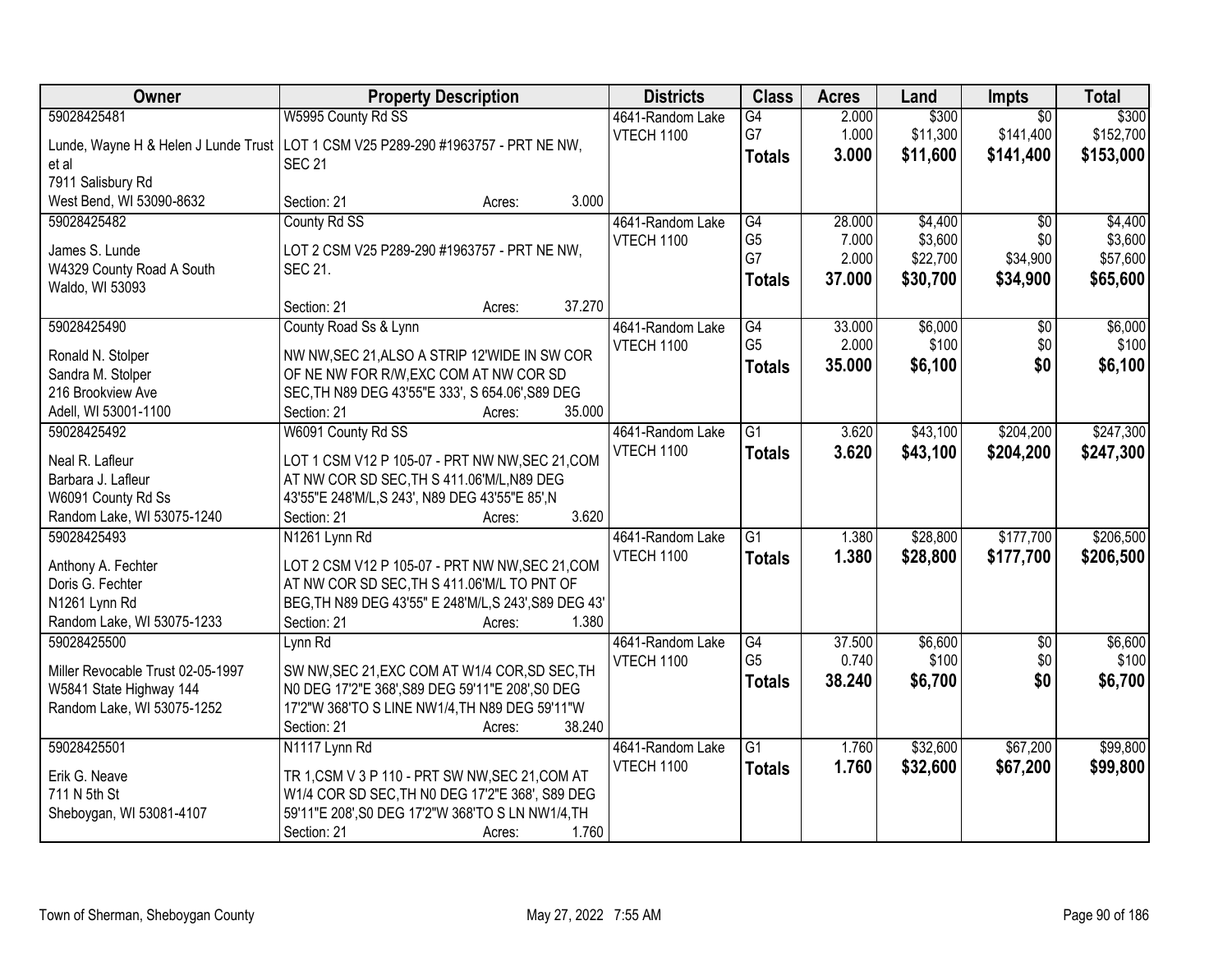| Owner                                        | <b>Property Description</b>                    |        |        | <b>Districts</b>                      | <b>Class</b>    | <b>Acres</b> | Land       | <b>Impts</b>           | <b>Total</b> |
|----------------------------------------------|------------------------------------------------|--------|--------|---------------------------------------|-----------------|--------------|------------|------------------------|--------------|
| 59028425510                                  |                                                |        |        | 4641-Random Lake                      | G4              | 13.000       | \$2,500    | $\overline{50}$        | \$2,500      |
| Ronald N. Stolper                            | SE NW, SEC 21                                  |        |        | VTECH 1100                            | G <sub>5</sub>  | 12.000       | \$8,400    | \$0                    | \$8,400      |
| Sandra M. Stolper                            |                                                |        |        |                                       | G5M             | 1.000        | \$2,000    | \$0                    | \$2,000      |
| 216 Brookview Ave                            |                                                |        |        |                                       | W8              | 14.000       | (\$56,000) | \$0                    | \$0          |
| Adell, WI 53001-1100                         | Section: 21                                    | Acres: | 40.000 |                                       | <b>Totals</b>   | 40.000       | \$12,900   | \$0                    | \$12,900     |
| 59028425520                                  |                                                |        |        | 4641-Random Lake                      | G4              | 4.250        | \$500      | $\overline{50}$        | \$500        |
| Miller Revocable Trust 02-05-1997            | NW1/4 OF NE SW, SEC 21.                        |        |        | <b>VTECH 1100</b>                     | G <sub>5</sub>  | 5.750        | \$4,000    | \$0                    | \$4,000      |
| W5841 State Highway 144                      |                                                |        |        |                                       | <b>Totals</b>   | 10.000       | \$4,500    | \$0                    | \$4,500      |
| Random Lake, WI 53075-1252                   |                                                |        |        |                                       |                 |              |            |                        |              |
|                                              | Section: 21                                    | Acres: | 10.000 |                                       |                 |              |            |                        |              |
| 59028425530                                  |                                                |        |        | 4641-Random Lake                      | $\overline{G5}$ | 4.250        | \$3,000    | $\sqrt[6]{}$           | \$3,000      |
| Miller Revocable Trust 02-05-1997            | E1/2 S1/2 N1/2 OF NE SW, SEC 21, EXC COM AT SE |        |        | VTECH 1100                            | <b>Totals</b>   | 4.250        | \$3,000    | \$0                    | \$3,000      |
| W5841 State Highway 144                      | COR THEREOF TH N 330', W 123.75', SELY TO S LN |        |        |                                       |                 |              |            |                        |              |
| Random Lake, WI 53075-1252                   | N1/2 NE SW, TH E 74.25' TO BEG.                |        |        |                                       |                 |              |            |                        |              |
|                                              | Section: 21                                    | Acres: | 4.250  |                                       |                 |              |            |                        |              |
| 59028425540                                  | Lynn Rd                                        |        |        | 4641-Random Lake                      | G5              | 12.000       | \$8,400    | \$0                    | \$8,400      |
|                                              |                                                |        |        | VTECH 1100                            | G <sub>6</sub>  | 3.000        | \$12,000   | \$0                    | \$12,000     |
| John Jensterle                               | W3/4 S1/2 NE SW, SEC 21.                       |        |        |                                       | <b>Totals</b>   | 15.000       | \$20,400   | \$0                    | \$20,400     |
| N1830 Knorr Rd<br>Random Lake, WI 53075-1217 |                                                |        |        |                                       |                 |              |            |                        |              |
|                                              | Section: 21                                    | Acres: | 15.000 |                                       |                 |              |            |                        |              |
| 59028425550                                  |                                                |        |        | 4641-Random Lake                      | $\overline{G4}$ | 5.750        | \$800      | $\overline{50}$        | \$800        |
|                                              |                                                |        |        | VTECH 1100                            | <b>Totals</b>   | 5.750        | \$800      | \$0                    | \$800        |
| Sher-Home Farms, LLP                         | E1/4 S1/2 NE SW,& COM AT NE COR AFORESD, TH W  |        |        |                                       |                 |              |            |                        |              |
| N774 County Rd I                             | 74.25', NWLY TO S LN N1/4 NE SW, E 123.75' TO  |        |        |                                       |                 |              |            |                        |              |
| Random Lake, WI 53075-1211                   | N&S1/4 LN, TH S 330'TO BEG                     |        |        |                                       |                 |              |            |                        |              |
| 59028425560                                  | Section: 21                                    | Acres: | 5.750  |                                       | $\overline{G5}$ |              | \$3,500    |                        | \$3,500      |
|                                              |                                                |        |        | 4641-Random Lake<br><b>VTECH 1100</b> |                 | 5.000        |            | $\overline{50}$<br>\$0 |              |
| Miller Revocable Trust 02-05-1997            | THE E1/2 OF N1/2 OF N1/2 OF NE SW, SEC 21.     |        |        |                                       | <b>Totals</b>   | 5.000        | \$3,500    |                        | \$3,500      |
| W5841 State Highway 144                      |                                                |        |        |                                       |                 |              |            |                        |              |
| Random Lake, WI 53075-1252                   |                                                |        |        |                                       |                 |              |            |                        |              |
|                                              | Section: 21                                    | Acres: | 5.000  |                                       |                 |              |            |                        |              |
| 59028425570                                  | Lynn Rd                                        |        |        | 4641-Random Lake                      | $\overline{G4}$ | 23.000       | \$3,600    | $\overline{50}$        | \$3,600      |
| Miller Revocable Trust 02-05-1997            | NW SW, SEC 21.                                 |        |        | <b>VTECH 1100</b>                     | G <sub>5</sub>  | 17.000       | \$11,300   | \$0                    | \$11,300     |
| W5841 State Highway 144                      |                                                |        |        |                                       | <b>Totals</b>   | 40.000       | \$14,900   | \$0                    | \$14,900     |
| Random Lake, WI 53075-1252                   |                                                |        |        |                                       |                 |              |            |                        |              |
|                                              | Section: 21                                    | Acres: | 40.000 |                                       |                 |              |            |                        |              |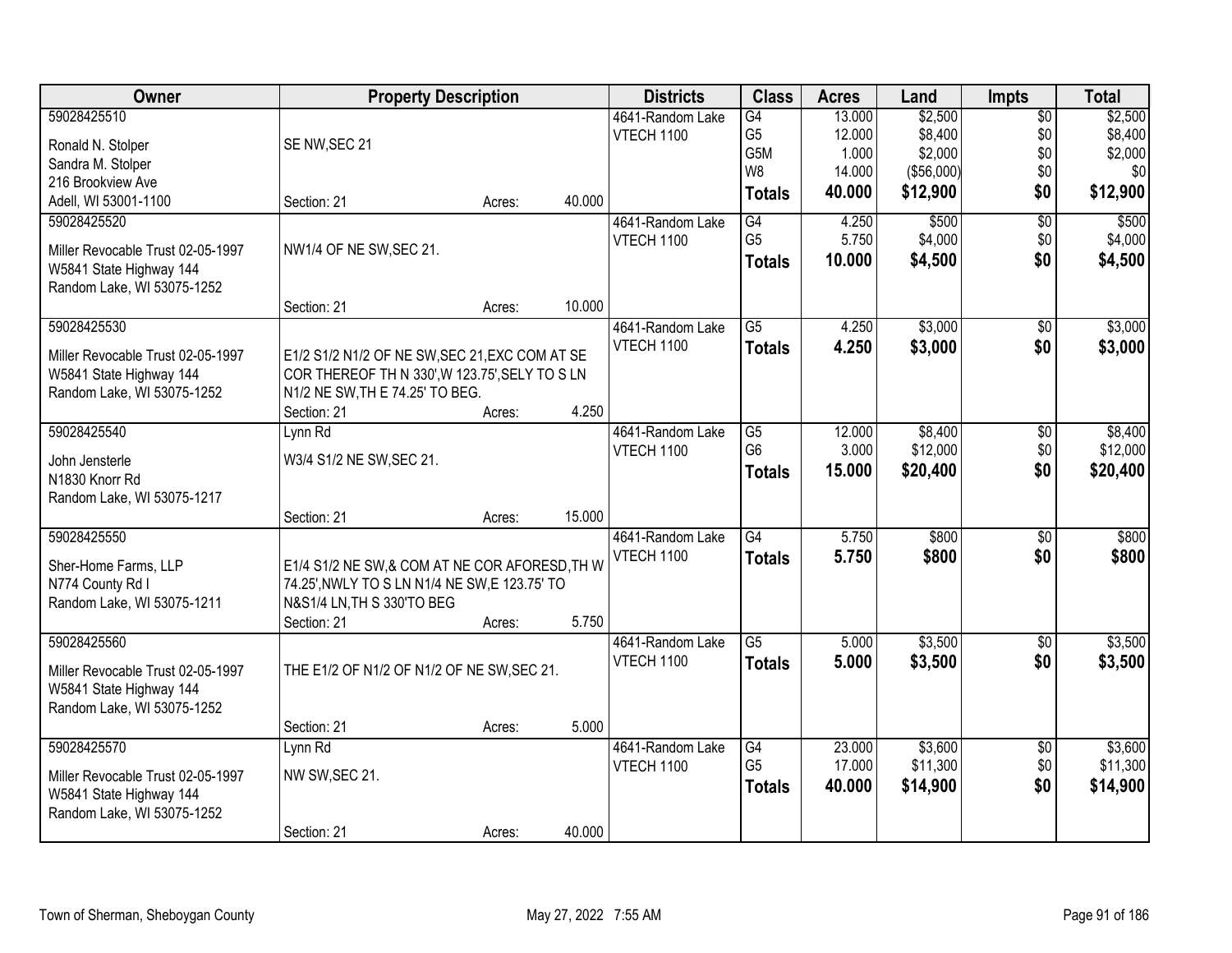| Owner                                  | <b>Property Description</b>                          | <b>Districts</b>  | <b>Class</b>    | <b>Acres</b> | Land      | Impts           | <b>Total</b> |
|----------------------------------------|------------------------------------------------------|-------------------|-----------------|--------------|-----------|-----------------|--------------|
| 59028425591                            | W6076 Abbott Dr                                      | 4641-Random Lake  | $\overline{G1}$ | 3.600        | \$58,000  | \$313,600       | \$371,600    |
| James R. Neumann                       | PRT SW SW, SEC 21, COM AT THE SW COR, SD             | VTECH 1100        | G <sub>6</sub>  | 14.000       | \$56,000  | \$0             | \$56,000     |
| Linda L. Neumann                       | SEC, TH NO DEG 3' 5"W 1328.58'TO NW COR SD1/4,       |                   | <b>Totals</b>   | 17.600       | \$114,000 | \$313,600       | \$427,600    |
| W6076 Abbott Dr                        | S89 DEG 48'33"E 622.73', S3 DEG 53'35"W 1332.99', TH |                   |                 |              |           |                 |              |
| Random Lake, WI 53075-1271             | Section: 21<br>Acres:<br>17.600                      |                   |                 |              |           |                 |              |
| 59028425601                            | W5976 Abbott Dr                                      | 4641-Random Lake  | G1              | 1.000        | \$25,000  | \$107,000       | \$132,000    |
|                                        |                                                      | <b>VTECH 1100</b> | <b>Totals</b>   | 1.000        | \$25,000  | \$107,000       | \$132,000    |
| Thomas M. Veres                        | TRACT A CSM V 3 P 102-PRT SE SW, SEC 21, COM ON      |                   |                 |              |           |                 |              |
| Jilayne K. Veres                       | S LN SD SEC 814.22'W OF S1/4 COR SD SEC, TH W        |                   |                 |              |           |                 |              |
| W5964 Abbott Dr                        | 181.50'ALG SD S LN, N 240', E 181.50', TH S 240'TO   |                   |                 |              |           |                 |              |
| Random Lake, WI 53075-1204             | 1.000<br>Section: 21<br>Acres:                       |                   |                 |              |           |                 |              |
| 59028425602                            | W5964 Abbott Dr                                      | 4641-Random Lake  | $\overline{G1}$ | 1.000        | \$25,000  | \$155,400       | \$180,400    |
| Thomas M. Veres                        | TRACT 1,CSM V 6 P 221-PRT SE SW, SEC 21, COM         | VTECH 1100        | <b>Totals</b>   | 1.000        | \$25,000  | \$155,400       | \$180,400    |
| Jilayne K. Veres                       | N89 DEG 37' 55"W 804.22'& N0 DEG 22'5"E              |                   |                 |              |           |                 |              |
| W5964 Abbott Dr                        | 296.08'FROM S1/4 COR, SD SEC, TH N0 DEG 22'5"E       |                   |                 |              |           |                 |              |
| Random Lake, WI 53075-1204             | 1.000<br>Section: 21<br>Acres:                       |                   |                 |              |           |                 |              |
| 59028425604                            | Abbott Dr                                            | 4641-Random Lake  | $\overline{G4}$ | 11.000       | \$2,300   | $\overline{50}$ | \$2,300      |
|                                        |                                                      | VTECH 1100        | G <sub>5</sub>  | 1.290        | \$600     | \$0             | \$600        |
| Fechter Survivors Trust Fechter Family | LOT 1,CSM V 10 P 9-10 - PRT SE SW, SEC 21, COM       |                   | <b>Totals</b>   | 12.290       | \$2,900   | \$0             | \$2,900      |
| Trust                                  | S89 DEG 37' 55"E 1841.63'FROM SW COR SD SEC, TH      |                   |                 |              |           |                 |              |
| <b>Fechter Survivors Trust</b>         | CONT S89 DEG 37'55"E 804.22', N0 DEG 02'54"W         |                   |                 |              |           |                 |              |
| W5925 Abbott Dr                        | 12.290<br>Section: 21<br>Acres:                      |                   |                 |              |           |                 |              |
| Random Lake, WI 53075-1205             |                                                      |                   |                 |              |           |                 |              |
| 59028425605                            | Abbott Dr                                            | 4641-Random Lake  | G5              | 24.100       | \$16,900  | \$0             | \$16,900     |
| Thomas M. Veres                        | TR A, B-1583 - PRT SE & SW OF SW, SEC 21, COM N0     | VTECH 1100        | G <sub>6</sub>  | 8.000        | \$32,000  | \$0             | \$32,000     |
| Jilayne K. Veres                       | DEG 02'54"W 668.38'FROM S1/4 COR SD SEC, TH N89      |                   | <b>Totals</b>   | 32.100       | \$48,900  | \$0             | \$48,900     |
| W5964 Abbott Dr                        | DEG 43'14"W 799.36', S0 DEG 22'05"W 162.34', S89     |                   |                 |              |           |                 |              |
| Random Lake, WI 53075-1204             | 32.100<br>Section: 21<br>Acres:                      |                   |                 |              |           |                 |              |
| 59028425606                            | W5978 Abbott Dr                                      | 4641-Random Lake  | G5              | 12.340       | \$8,600   | $\overline{50}$ | \$8,600      |
|                                        |                                                      | <b>VTECH 1100</b> | G <sub>6</sub>  | 2.000        | \$8,000   | \$0             | \$8,000      |
| Thomas M. Veres                        | TRACT 2 CSM V 6 P 221 #1083751 - PRT SE SW, SEC      |                   | G7              | 2.610        | \$10,000  | \$11,700        | \$21,700     |
| Jilayne K. Veres                       | 21 & PRT SE & SW OF SW, SEC 21, COM S89 DEG 37'      |                   | <b>Totals</b>   | 16.950       | \$26,600  | \$11,700        | \$38,300     |
| W5964 Abbott Dr                        | 55"E 531.04'FROM SW COR SD SEC, TH CONT S89          |                   |                 |              |           |                 |              |
| Random Lake, WI 53075-1204             | 16.950<br>Section: 21<br>Acres:                      |                   |                 |              |           |                 |              |
| 59028425610                            | N1062 County Rd I                                    | 4641-Random Lake  | G1              | 2.400        | \$37,000  | \$155,800       | \$192,800    |
| Theodore P. Conroy                     | A-24350 - PRT N1/2 SE1/4, SEC 21, BEG AT E1/4        | VTECH 1100        | G4              | 5.000        | \$900     | \$0             | \$900        |
| Michele M. Conroy                      | COR, SD SEC, TH S01 DEG 08'29"W 659.65', W           |                   | G <sub>5</sub>  | 11.000       | \$7,700   | \$0             | \$7,700      |
| N1062 County Rd I                      | 424.44', N01 DEG 08'29"E 303' W 319.3', S73 DEG      |                   | G5M             | 4.000        | \$8,000   | \$0             | \$8,000      |
| Random Lake, WI 53075-1213             | 22.400<br>Section: 21<br>Acres:                      |                   | <b>Totals</b>   | 22.400       | \$53,600  | \$155,800       | \$209,400    |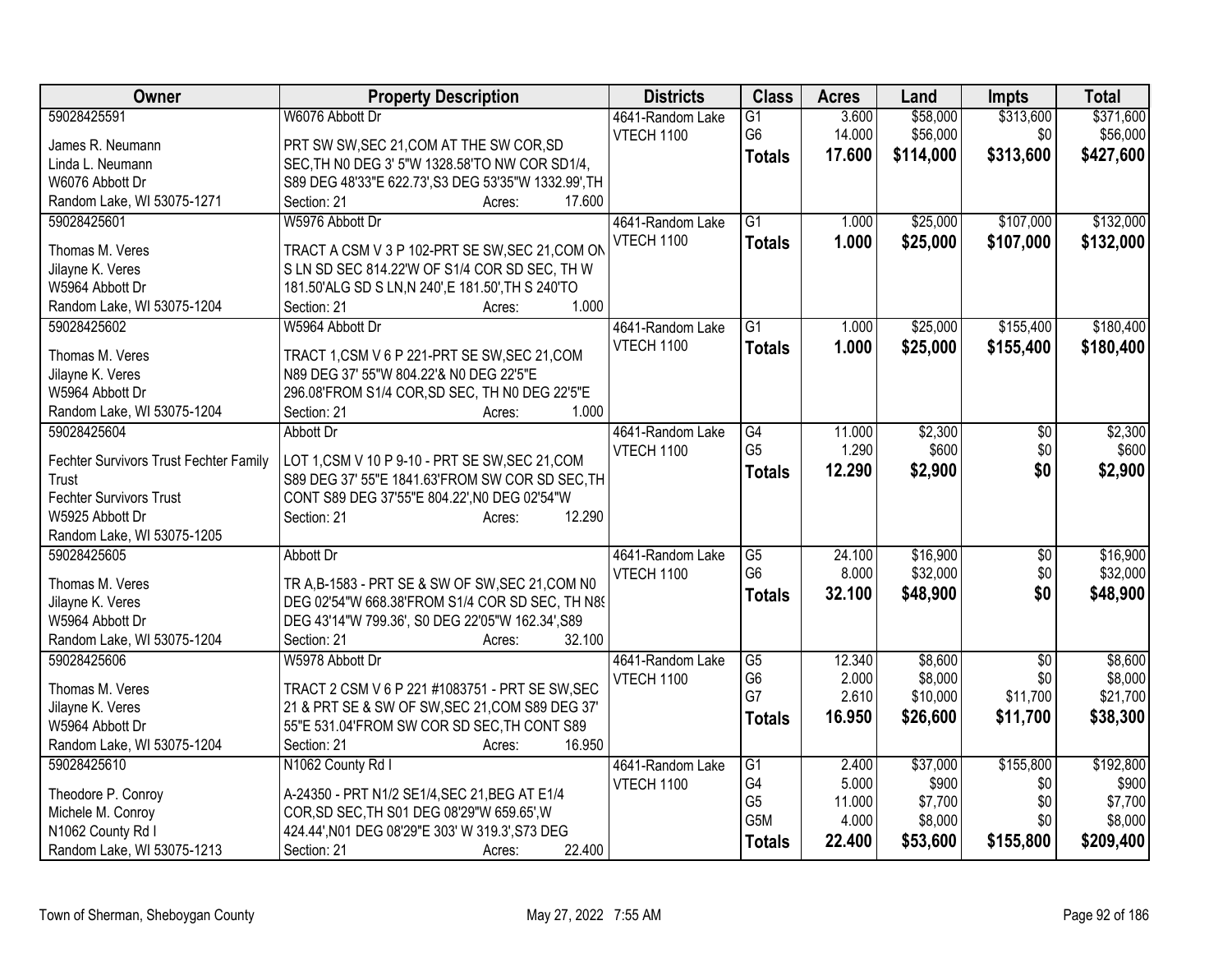| Owner                             | <b>Property Description</b>                                                               | <b>Districts</b>  | <b>Class</b>    | <b>Acres</b> | Land       | Impts           | <b>Total</b> |
|-----------------------------------|-------------------------------------------------------------------------------------------|-------------------|-----------------|--------------|------------|-----------------|--------------|
| 59028425611                       | County Rd I                                                                               | 4641-Random Lake  | G4              | 24.610       | \$4,100    | $\overline{50}$ | \$4,100      |
| Sher-Home Farms, LLP              | NE SE, SEC 21, EXC BEG AT E1/4 COR, SD SEC, TH S0                                         | VTECH 1100        | G <sub>5</sub>  | 1.010        | \$100      | \$0             | \$100        |
| N774 County Rd I                  | DEG 08'29" W 659.65', W 424.44', N01 DEG 08'29"E                                          |                   | <b>Totals</b>   | 25.620       | \$4,200    | \$0             | \$4,200      |
| Random Lake, WI 53075-1211        | 303', W 319.3', S73 DEG 15'0"W TO W LN NE SE, SD                                          |                   |                 |              |            |                 |              |
|                                   | 25.620<br>Section: 21<br>Acres:                                                           |                   |                 |              |            |                 |              |
| 59028425620                       |                                                                                           | 4641-Random Lake  | G4              | 28.980       | \$4,200    | $\overline{50}$ | \$4,200      |
|                                   |                                                                                           | <b>VTECH 1100</b> | G <sub>5</sub>  | 3.000        | \$2,100    | \$0             | \$2,100      |
| Sher-Home Farms, LLP              | NW SE, SEC 21, EXC COM S89 DEG 53'0"E                                                     |                   | <b>Totals</b>   | 31.980       | \$6,300    | \$0             | \$6,300      |
| N774 County Rd I                  | 1906.62'FROM E1/4 COR SD SEC, TH S01 DEG 35'0"E                                           |                   |                 |              |            |                 |              |
| Random Lake, WI 53075-1211        | 488', S28 DEG 0'0"W 40.22', S63 DEG 53'0"E 76.16', S74<br>31.980<br>Section: 21<br>Acres: |                   |                 |              |            |                 |              |
| 59028425630                       | Abbott Dr                                                                                 | 4641-Random Lake  | G4              | 39.000       | \$6,100    | \$0             | \$6,100      |
|                                   |                                                                                           | <b>VTECH 1100</b> | G <sub>5</sub>  | 1.000        | \$100      | \$0             | \$100        |
| Miller Revocable Trust 02-05-1997 | SW SE, SEC 21, SUBJECT TO HWY CONVEYANCE AS                                               |                   | <b>Totals</b>   | 40.000       | \$6,200    | \$0             | \$6,200      |
| W5841 State Highway 144           | REC IN VOL 379 P 47-48                                                                    |                   |                 |              |            |                 |              |
| Random Lake, WI 53075-1252        |                                                                                           |                   |                 |              |            |                 |              |
|                                   | 40.000<br>Section: 21<br>Acres:                                                           |                   |                 |              |            |                 |              |
| 59028425640                       | N932 County Rd I                                                                          | 4641-Random Lake  | G4              | 35.500       | \$6,100    | $\sqrt[6]{}$    | \$6,100      |
| Miller Revocable Trust 02-05-1997 | SE SE, SEC 21, EXC COM 253.28' N OF SE COR                                                | VTECH 1100        | G <sub>5</sub>  | 1.820        | \$100      | \$0             | \$100        |
| W5841 State Highway 144           | SD1/4, TH N 187.63', W 158.6', S 187.63', TH E 158.6'TO                                   |                   | G7              | 2.000        | \$29,000   | \$23,800        | \$52,800     |
| Random Lake, WI 53075-1252        | BEG, SUBJ TO HWY CONV AS REC IN VOL 379 P                                                 |                   | <b>Totals</b>   | 39.320       | \$35,200   | \$23,800        | \$59,000     |
|                                   | Section: 21<br>39.320<br>Acres:                                                           |                   |                 |              |            |                 |              |
| 59028425650                       | N928 County Rd I                                                                          | 4641-Random Lake  | $\overline{G1}$ | 0.680        | \$21,000   | \$138,100       | \$159,100    |
| Jennifer A. Schwab                | PRT SE SE, SEC 21, COM 253.28' N OF SE COR                                                | <b>VTECH 1100</b> | <b>Totals</b>   | 0.680        | \$21,000   | \$138,100       | \$159,100    |
| <b>Richard Schwab</b>             | SD1/4, TH N 187.63', W 158.6', S 187.63', TH E 158.6'TO                                   |                   |                 |              |            |                 |              |
| N928 County Rd I                  | BEG.                                                                                      |                   |                 |              |            |                 |              |
| Random Lake, WI 53075             | Section: 21<br>0.680<br>Acres:                                                            |                   |                 |              |            |                 |              |
| 59028425660                       | County Rd SS                                                                              | 4641-Random Lake  | $\overline{G5}$ | 3.000        | \$6,300    | $\sqrt{$0}$     | \$6,300      |
|                                   |                                                                                           | <b>VTECH 1100</b> | W <sub>6</sub>  | 30.000       | (\$48,300) | \$0             | \$0          |
| Kevin A. Mcneven                  | NE NE, SEC 22, EXC COM AT NW COR SD1/4, TH E                                              |                   | <b>Totals</b>   | 33.000       | \$6,300    | \$0             | \$6,300      |
| W5335 County Rd Ss                | 16.5', S 495', W 16.5', TH N 495'TO BEG, & EXC COM S1                                     |                   |                 |              |            |                 |              |
| Random Lake, WI 53075-1265        | DEG 07'40"W 33.01'FROM NE COR SD1/4, TH S 1 DEG                                           |                   |                 |              |            |                 |              |
|                                   | 33.000<br>Section: 22<br>Acres:                                                           |                   |                 |              |            |                 |              |
| 59028425670                       | W5307 County Rd SS                                                                        | 4641-Random Lake  | $\overline{G1}$ | 0.920        | \$24,000   | \$141,700       | \$165,700    |
| <b>Richard Eschrich</b>           | PRT NE NE, SEC 22, COM S1 DEG 07'40"W 33.01'                                              | <b>VTECH 1100</b> | <b>Totals</b>   | 0.920        | \$24,000   | \$141,700       | \$165,700    |
| Marian J. Eschrich                | FROM NE COR SD1/4, TH S1 DEG 07'40"W 223' W                                               |                   |                 |              |            |                 |              |
| W5307 County Rd Ss                | 180', N1 DEG 07'40"E 223' TO S LN CTH SS, TH E                                            |                   |                 |              |            |                 |              |
| Random Lake, WI 53075-1265        | 0.920<br>Section: 22<br>Acres:                                                            |                   |                 |              |            |                 |              |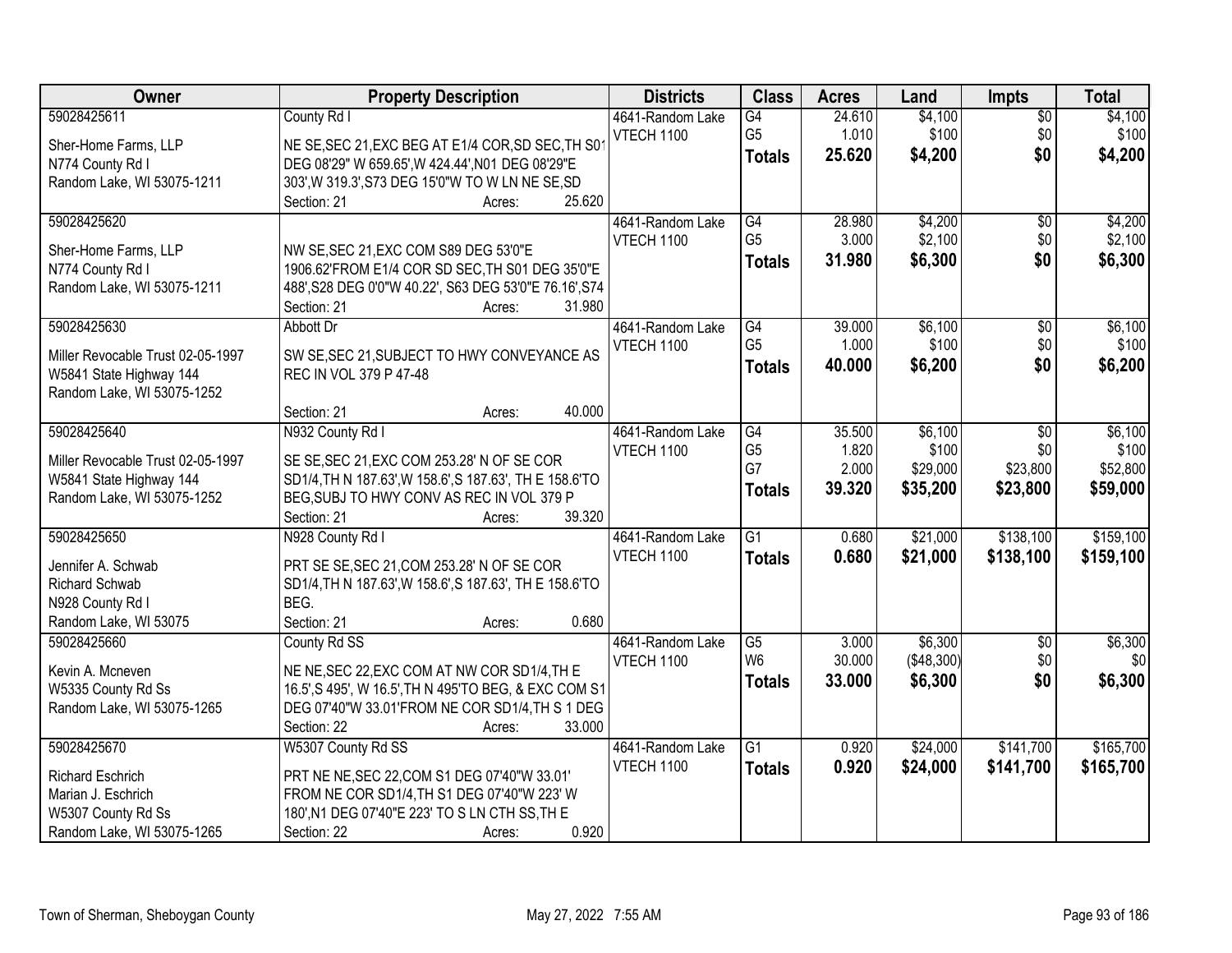| Owner                                                                                    | <b>Property Description</b>                                                            |        |        | <b>Districts</b>  | <b>Class</b>     | <b>Acres</b> | Land       | <b>Impts</b>    | <b>Total</b> |
|------------------------------------------------------------------------------------------|----------------------------------------------------------------------------------------|--------|--------|-------------------|------------------|--------------|------------|-----------------|--------------|
| 59028425671                                                                              | W5335 County Rd SS                                                                     |        |        | 4641-Random Lake  | $\overline{G1}$  | 3.000        | \$40,000   | \$127,400       | \$167,400    |
| Kevin A. Mcneven                                                                         | LOT 1 CSM V22 P81-82 #1790202 - PRT NE NE, SEC                                         |        |        | VTECH 1100        | <b>Totals</b>    | 3.000        | \$40,000   | \$127,400       | \$167,400    |
| W5335 County Rd Ss                                                                       | 22.                                                                                    |        |        |                   |                  |              |            |                 |              |
| Random Lake, WI 53075-1265                                                               |                                                                                        |        |        |                   |                  |              |            |                 |              |
|                                                                                          | Section: 22                                                                            | Acres: | 3.000  |                   |                  |              |            |                 |              |
| 59028425680                                                                              | County Rd SS                                                                           |        |        | 4641-Random Lake  | G4               | 16.310       | \$2,900    | $\overline{50}$ | \$2,900      |
| Lunde, Wayne H & Helen J Lunde Trust   NW NE, SEC 22, EXC THE E 264' OF N 495'THEREOF, & |                                                                                        |        |        | VTECH 1100        | G <sub>5</sub>   | 3.500        | \$1,800    | \$0             | \$1,800      |
| et al                                                                                    | EXC THE N 226'OF THE W 420'THEREOF.                                                    |        |        |                   | G <sub>5</sub> M | 15.000       | \$30,000   | \$0             | \$30,000     |
| 7911 Salisbury Rd                                                                        |                                                                                        |        |        |                   | <b>Totals</b>    | 34.810       | \$34,700   | \$0             | \$34,700     |
| West Bend, WI 53090-8632                                                                 | Section: 22                                                                            | Acres: | 34.810 |                   |                  |              |            |                 |              |
| 59028425690                                                                              | W5415 County Rd SS                                                                     |        |        | 4641-Random Lake  | X4               | 6.080        | \$0        | \$0             | \$0          |
| Tr of St Johns Lutheran Church                                                           | A-16657 & OTHER LANDS - PRT N1/2 NE1/4, SEC                                            |        |        | <b>VTECH 1100</b> | <b>Totals</b>    | 6.080        | \$0        | \$0             | \$0          |
| W5407 County Rd Ss                                                                       | 22, COM 1303.5'W OF NE SEC COR, TH S 495', W                                           |        |        |                   |                  |              |            |                 |              |
| Random Lake, WI 53075-1237                                                               | 280.5', N 495'TO N SEC LN, TH E 280.5'TO BEG, & COM                                    |        |        |                   |                  |              |            |                 |              |
|                                                                                          | Section: 22                                                                            | Acres: | 6.080  |                   |                  |              |            |                 |              |
| 59028425700                                                                              | W5499 County Rd SS                                                                     |        |        | 4641-Random Lake  | G1               | 0.730        | \$21,600   | \$109,000       | \$130,600    |
| Bruce A. Weaver                                                                          |                                                                                        |        |        | VTECH 1100        | <b>Totals</b>    | 0.730        | \$21,600   | \$109,000       | \$130,600    |
| Mary B. Weaver                                                                           | PRT NW NE, SEC 22, COM AT NW COR SD1/4, TH E<br>140', S 226', W 140', TH N 226'TO BEG. |        |        |                   |                  |              |            |                 |              |
| W5499 County Rd Ss                                                                       |                                                                                        |        |        |                   |                  |              |            |                 |              |
| Random Lake, WI 53075-1237                                                               | Section: 22                                                                            | Acres: | 0.730  |                   |                  |              |            |                 |              |
| 59028425710                                                                              | W5489 County Rd SS                                                                     |        |        | 4641-Random Lake  | $\overline{G1}$  | 1.460        | \$29,600   | \$131,000       | \$160,600    |
|                                                                                          |                                                                                        |        |        | VTECH 1100        | <b>Totals</b>    | 1.460        | \$29,600   | \$131,000       | \$160,600    |
| Jacob J. Keller                                                                          | PRT NW NE, SEC 22, COM 140'E OF NW COR SD1/4, TH                                       |        |        |                   |                  |              |            |                 |              |
| W5489 County Rd Ss<br>Random Lake, WI 53075-1237                                         | E 280', S 226', W 280', TH N 226'TO BEG.                                               |        |        |                   |                  |              |            |                 |              |
|                                                                                          | Section: 22                                                                            | Acres: | 1.460  |                   |                  |              |            |                 |              |
| 59028425720                                                                              |                                                                                        |        |        | 4641-Random Lake  | G4               | 36.000       | \$5,500    | $\overline{50}$ | \$5,500      |
|                                                                                          |                                                                                        |        |        | VTECH 1100        | G <sub>5</sub>   | 2.000        | \$1,400    | \$0             | \$1,400      |
| Lunde, Wayne H & Helen J Lunde Trust   SW NE, SEC 22.                                    |                                                                                        |        |        |                   | G <sub>5</sub> M | 2.000        | \$4,000    | \$0             | \$4,000      |
| et al                                                                                    |                                                                                        |        |        |                   | <b>Totals</b>    | 40.000       | \$10,900   | \$0             | \$10,900     |
| 7911 Salisbury Rd<br>West Bend, WI 53090-8632                                            | Section: 22                                                                            |        | 40.000 |                   |                  |              |            |                 |              |
| 59028425730                                                                              |                                                                                        | Acres: |        | 4641-Random Lake  | $\overline{G5}$  | 3.000        | \$6,300    | $\overline{50}$ | \$6,300      |
|                                                                                          |                                                                                        |        |        | VTECH 1100        | W <sub>6</sub>   | 37.000       | (\$74,000) | \$0             | \$0          |
| Kevin A. Mcneven                                                                         | SE NE, SEC 22                                                                          |        |        |                   | <b>Totals</b>    | 40.000       | \$6,300    | \$0             | \$6,300      |
| W5335 County Rd Ss                                                                       |                                                                                        |        |        |                   |                  |              |            |                 |              |
| Random Lake, WI 53075-1265                                                               |                                                                                        |        |        |                   |                  |              |            |                 |              |
|                                                                                          | Section: 22                                                                            | Acres: | 40.000 |                   |                  |              |            |                 |              |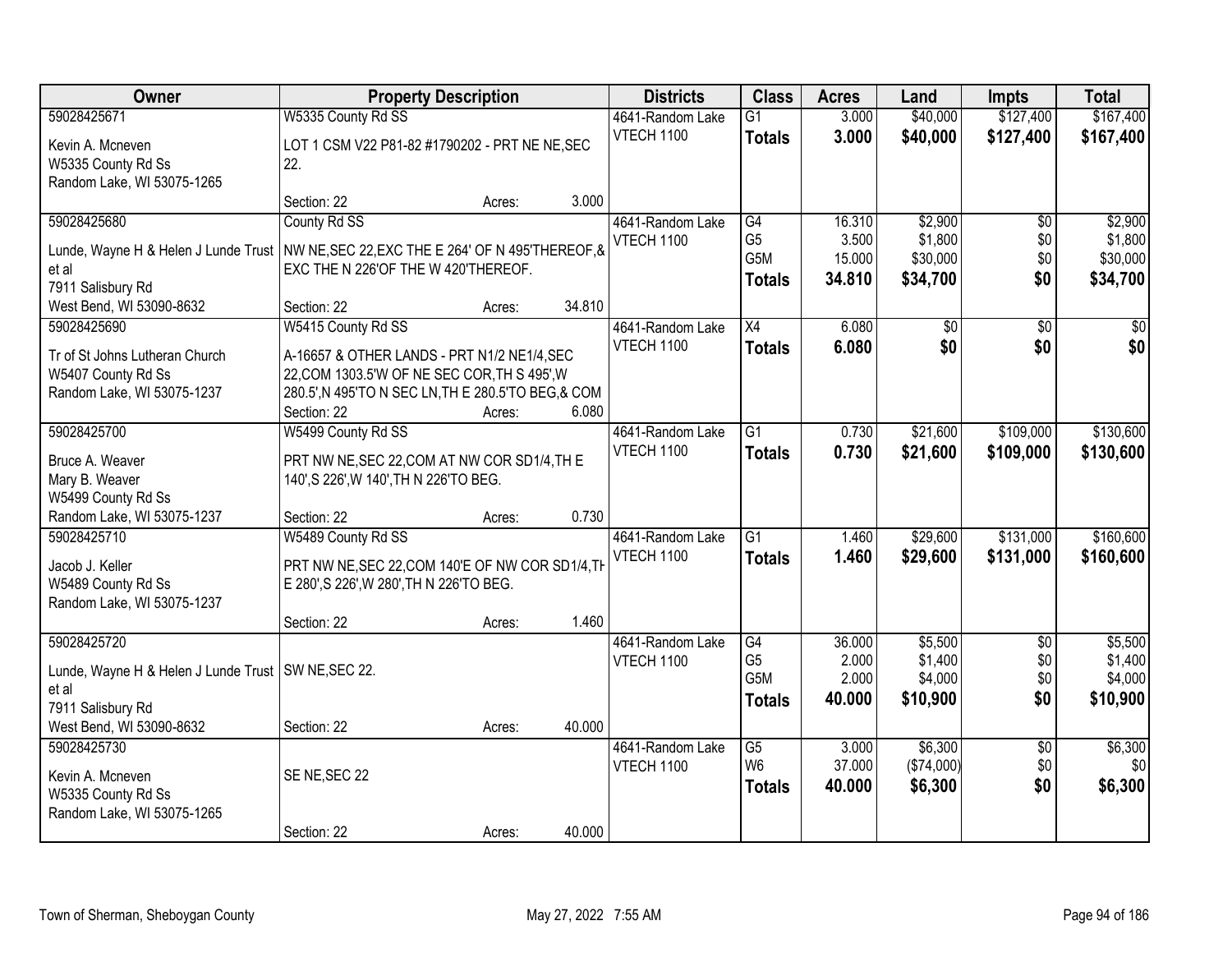| Owner                             | <b>Property Description</b>                               | <b>Districts</b>  | <b>Class</b>    | <b>Acres</b> | Land     | <b>Impts</b>    | <b>Total</b> |
|-----------------------------------|-----------------------------------------------------------|-------------------|-----------------|--------------|----------|-----------------|--------------|
| 59028425740                       | County Road SS & I                                        | 4641-Random Lake  | G4              | 22.000       | \$3,800  | $\overline{50}$ | \$3,800      |
| Ronald H. Jentsch                 | PRT NE NW & NW NW, SEC 22, COM 280.5'W OF N1/4            | <b>VTECH 1100</b> | G <sub>5</sub>  | 7.070        | \$3,500  | \$0             | \$3,500      |
| Janet M. Jentsch                  | COR, SD SEC, TH CONT W 915.88'TO CENLN CTH                |                   | G5M             | 1.000        | \$2,000  | \$0             | \$2,000      |
| N1502 County Rd I                 | I, S02 DEG 58'40"E 509.72'ALG SD CENLN, SWLY              |                   | G7              | 1.000        | \$5,000  | \$26,200        | \$31,200     |
| Random Lake, WI 53075-1269        | 31.070<br>Section: 22<br>Acres:                           |                   | <b>Totals</b>   | 31.070       | \$14,300 | \$26,200        | \$40,500     |
| 59028425750                       | County Rd SS                                              | 4641-Random Lake  | $\overline{G5}$ | 0.460        | \$1,000  | \$0             | \$1,000      |
|                                   |                                                           | <b>VTECH 1100</b> | <b>Totals</b>   | 0.460        | \$1,000  | \$0             | \$1,000      |
| Edward J. Ritger                  | PRT NE NW, SEC 22, COM 210.5'W OF N1/4 POST, TH           |                   |                 |              |          |                 |              |
| PO Box 371                        | W 70', S 285' E 70', TH N 285'TO BEG.                     |                   |                 |              |          |                 |              |
| Random Lake, WI 53075-0371        |                                                           |                   |                 |              |          |                 |              |
|                                   | 0.460<br>Section: 22<br>Acres:                            |                   |                 |              |          |                 |              |
| 59028425760                       | W5513 County Rd SS                                        | 4641-Random Lake  | G1              | 4.670        | \$48,400 | \$141,200       | \$189,600    |
| Debra E. Seebeck                  | PRT NE NW, SEC 22, COM AT NE COR SD1/4, TH W              | VTECH 1100        | <b>Totals</b>   | 4.670        | \$48,400 | \$141,200       | \$189,600    |
| W5513 County Rd Ss                | 210.5', S 285' W 70', S 507', E 280.5', TH N 800.25'TO    |                   |                 |              |          |                 |              |
| Random Lake, WI 53075-1237        | BEG.                                                      |                   |                 |              |          |                 |              |
|                                   | Section: 22<br>4.670<br>Acres:                            |                   |                 |              |          |                 |              |
| 59028425761                       | N1239 County Rd I                                         | 4641-Random Lake  | $\overline{G1}$ | 2.000        | \$35,000 | \$108,000       | \$143,000    |
|                                   |                                                           | VTECH 1100        | <b>Totals</b>   | 2.000        | \$35,000 | \$108,000       | \$143,000    |
| Bryan D. Schueller                | LOT 1 CSM V 8 P 107 - PRT N 1/2 NW1/4, SEC 22, COM        |                   |                 |              |          |                 |              |
| Jeriann M. Schueller              | 1451.93'E & 757.48'S OF NW COR SD SEC, TH CONT E          |                   |                 |              |          |                 |              |
| N1239 County Rd I                 | 206.21' S 324.54', W 352.46', TH NELY 357.63'ALG<br>2.000 |                   |                 |              |          |                 |              |
| Random Lake, WI 53075-1214        | Section: 22<br>Acres:                                     |                   | $\overline{G1}$ |              |          | \$140,400       |              |
| 59028425780                       | N1286 County Rd I                                         | 4641-Random Lake  |                 | 1.350        | \$28,500 |                 | \$168,900    |
| Donald & Kristen Goedde Trust     | PRT N1/2 NW1/4, SEC 22, COM S89 DEG 23'32"W               | VTECH 1100        | <b>Totals</b>   | 1.350        | \$28,500 | \$140,400       | \$168,900    |
| N1286 County Rd I                 | 3862.02'FROM NE COR SD SEC, AT INTER OF CTH               |                   |                 |              |          |                 |              |
| Random Lake, WI 53075-1213        | SS WITH CEN CTH I, TH N89 DEG 55'23"W 186.70', S03        |                   |                 |              |          |                 |              |
|                                   | 1.350<br>Section: 22<br>Acres:                            |                   |                 |              |          |                 |              |
| 59028425790                       | County Rd I                                               | 4641-Random Lake  | G4              | 21.000       | \$3,100  | $\overline{50}$ | \$3,100      |
| Miller Revocable Trust 02-05-1997 | SW NW, SEC 22, LYING E OF CEN CTH I.                      | VTECH 1100        | G <sub>5</sub>  | 1.410        | \$100    | \$0             | \$100        |
| W5841 State Highway 144           |                                                           |                   | <b>Totals</b>   | 22.410       | \$3,200  | \$0             | \$3,200      |
| Random Lake, WI 53075-1252        |                                                           |                   |                 |              |          |                 |              |
|                                   | 22.410<br>Section: 22<br>Acres:                           |                   |                 |              |          |                 |              |
| 59028425791                       | N1158 County Rd I                                         | 4641-Random Lake  | $\overline{G1}$ | 5.000        | \$50,000 | \$131,100       | \$181,100    |
|                                   |                                                           | <b>VTECH 1100</b> | <b>Totals</b>   | 5.000        | \$50,000 | \$131,100       | \$181,100    |
| David E. Goedde                   | LOT 1, CSM V 9 P 171-72 - PRT SW NW, SEC 22, COM          |                   |                 |              |          |                 |              |
| Debra L. Goedde                   | 1052.11'N & S47 DEG 10'5"E 370.52'FROM W1/4 COR           |                   |                 |              |          |                 |              |
| N1158 County Rd I                 | SD SEC, TH N35 DEG 33'E 563.21', S54 DEG 27'E             |                   |                 |              |          |                 |              |
| Random Lake, WI 53075-1213        | 5.000<br>Section: 22<br>Acres:                            |                   |                 |              |          |                 |              |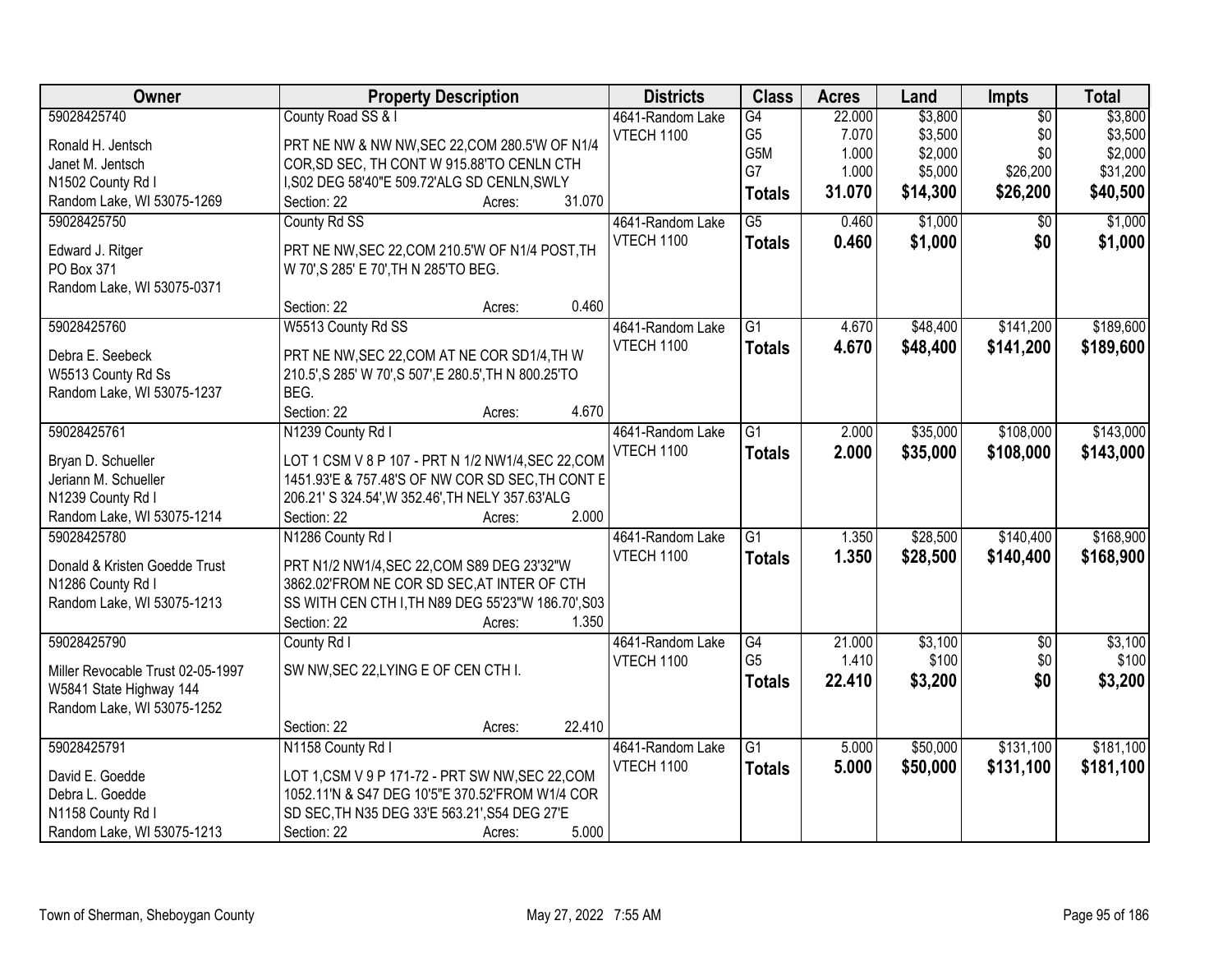| Owner                                                 | <b>Property Description</b>                          |        |        | <b>Districts</b>                      | <b>Class</b>                      | <b>Acres</b>     | Land               | <b>Impts</b>           | <b>Total</b>       |
|-------------------------------------------------------|------------------------------------------------------|--------|--------|---------------------------------------|-----------------------------------|------------------|--------------------|------------------------|--------------------|
| 59028425800<br>Miller Revocable Trust 02-05-1997      | SE NW, SEC 22.                                       |        |        | 4641-Random Lake<br><b>VTECH 1100</b> | $\overline{G4}$<br><b>Totals</b>  | 40.000<br>40.000 | \$6,000<br>\$6,000 | $\overline{50}$<br>\$0 | \$6,000<br>\$6,000 |
| W5841 State Highway 144<br>Random Lake, WI 53075-1252 |                                                      |        |        |                                       |                                   |                  |                    |                        |                    |
|                                                       | Section: 22                                          | Acres: | 40.000 |                                       |                                   |                  |                    |                        |                    |
| 59028425801                                           | N1190 County Rd I                                    |        |        | 4641-Random Lake                      | $\overline{G5}$                   | 33.800           | \$46,100           | $\overline{50}$        | \$46,100           |
| Kimberly M. Spady                                     | PRT B-1549 - PRT NW NW & NE NW & SW NW, SEC          |        |        | <b>VTECH 1100</b>                     | G <sub>6</sub>                    | 20.000           | \$80,000           | \$0<br>\$0             | \$80,000           |
| Nicholas A. Spady                                     | 22, COM AT W1/4 COR SD SEC, TH S89 DEG 44'20"E       |        |        |                                       | <b>Totals</b>                     | 53.800           | \$126,100          |                        | \$126,100          |
| 512 Carroll St                                        | 29.27'TO CENLN CTH I NELY 134.58'ALG CURVE, N40      |        |        |                                       |                                   |                  |                    |                        |                    |
| Random Lake, WI 53075-1782                            | Section: 22                                          | Acres: | 53.800 |                                       |                                   |                  |                    |                        |                    |
| 59028425810                                           |                                                      |        |        | 4641-Random Lake                      | $\overline{G4}$                   | 40.470           | \$7,200            | $\sqrt[6]{30}$         | \$7,200            |
| Sher-Home Farms, LLP                                  | PRT NW SE & PRT NE SW, SEC 22, COM AT NW COR         |        |        | <b>VTECH 1100</b>                     | <b>Totals</b>                     | 40.470           | \$7,200            | \$0                    | \$7,200            |
| N774 County Rd I                                      | OF SE1/4, TH S0 DEG 20'03"W 24.75'TO PNT OF          |        |        |                                       |                                   |                  |                    |                        |                    |
| Random Lake, WI 53075-1211                            | BEG, TH N89 DEG 54'55"E 707.00', S0 DEG 22'41"W      |        |        |                                       |                                   |                  |                    |                        |                    |
|                                                       | Section: 22                                          | Acres: | 40.470 |                                       |                                   |                  |                    |                        |                    |
| 59028425820                                           |                                                      |        |        | 4641-Random Lake<br><b>VTECH 1100</b> | G4                                | 20.000           | \$3,400            | $\sqrt{6}$             | \$3,400            |
| Miller Revocable Trust 02-05-1997                     | W1/2 NE SW, SUBJ TO R/W OVER E 8'OF SD W1/2, SE(     |        |        |                                       | <b>Totals</b>                     | 20.000           | \$3,400            | \$0                    | \$3,400            |
| W5841 State Highway 144                               | 22.                                                  |        |        |                                       |                                   |                  |                    |                        |                    |
| Random Lake, WI 53075-1252                            |                                                      |        |        |                                       |                                   |                  |                    |                        |                    |
|                                                       | Section: 22                                          | Acres: | 20.000 |                                       |                                   |                  |                    |                        |                    |
| 59028425830                                           | County Rd I                                          |        |        | 4641-Random Lake<br>VTECH 1100        | $\overline{G4}$<br>G <sub>5</sub> | 34.000<br>2.000  | \$6,200<br>\$100   | \$0<br>\$0             | \$6,200<br>\$100   |
| Miller Revocable Trust 02-05-1997                     | NW SW, SEC 22.                                       |        |        |                                       | G5M                               | 4.000            | \$8,000            | \$0                    | \$8,000            |
| W5841 State Highway 144                               |                                                      |        |        |                                       | <b>Totals</b>                     | 40,000           | \$14,300           | \$0                    | \$14,300           |
| Random Lake, WI 53075-1252                            |                                                      |        |        |                                       |                                   |                  |                    |                        |                    |
| 59028425841                                           | Section: 22                                          | Acres: | 40.000 |                                       | G4                                |                  |                    |                        |                    |
|                                                       | County Rd I                                          |        |        | 4641-Random Lake<br>VTECH 1100        | G <sub>5</sub>                    | 33.680<br>3.320  | \$6,000<br>\$200   | $\overline{50}$<br>\$0 | \$6,000<br>\$200   |
| Miller Revocable Trust 02-05-1997                     | SW SW, SEC 22, EXC COM 277'N OF SW COR SD1/4, TI     |        |        |                                       | <b>Totals</b>                     | 37.000           | \$6,200            | \$0                    | \$6,200            |
| W5841 State Highway 144                               | N 202', E 216', S 202', TH W 216'TO BEG, SUBJ TO HWY |        |        |                                       |                                   |                  |                    |                        |                    |
| Random Lake, WI 53075-1252                            | CONV AS REC IN V 379 P 48/49,& EXC COM 489' N OF     |        |        |                                       |                                   |                  |                    |                        |                    |
| 59028425850                                           | Section: 22<br>N929 County Rd I                      | Acres: | 37.000 | 4641-Random Lake                      | $\overline{G1}$                   | 1.000            | \$25,000           | \$147,700              | \$172,700          |
|                                                       |                                                      |        |        | <b>VTECH 1100</b>                     | <b>Totals</b>                     | 1.000            | \$25,000           | \$147,700              | \$172,700          |
| Donald L. Walworth                                    | PRT SW SW, SEC 22, COM 277'N OF SW COR SD1/4, TI     |        |        |                                       |                                   |                  |                    |                        |                    |
| Ardella M. Walworth                                   | N 202', E 216', S 202', TH W 216'TO BEG.             |        |        |                                       |                                   |                  |                    |                        |                    |
| N929 County Rd I<br>Random Lake, WI 53075-1214        | Section: 22                                          |        | 1.000  |                                       |                                   |                  |                    |                        |                    |
|                                                       |                                                      | Acres: |        |                                       |                                   |                  |                    |                        |                    |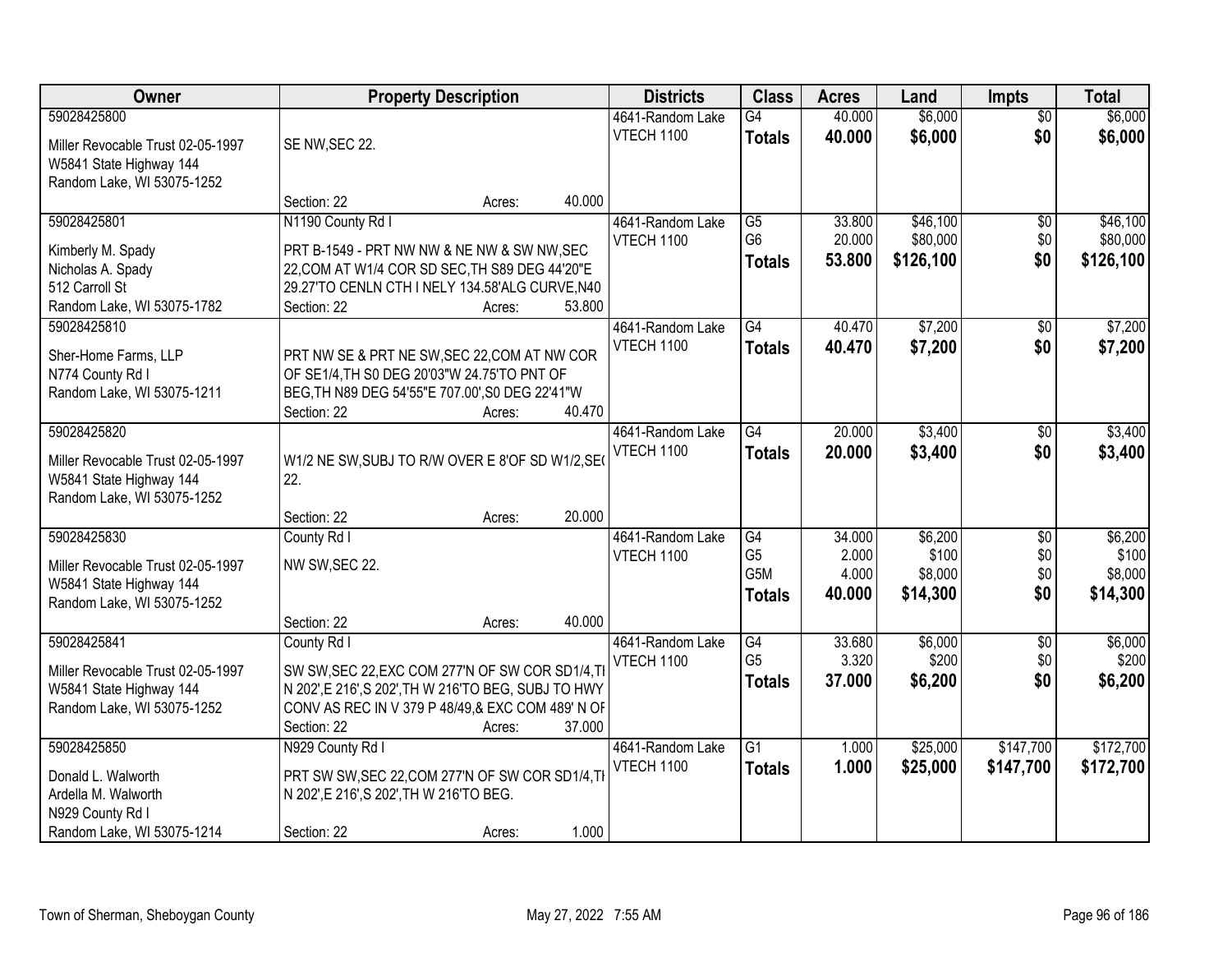| Owner                             |                                                     | <b>Property Description</b> |        | <b>Districts</b>  | <b>Class</b>    | <b>Acres</b> | Land        | <b>Impts</b>    | <b>Total</b> |
|-----------------------------------|-----------------------------------------------------|-----------------------------|--------|-------------------|-----------------|--------------|-------------|-----------------|--------------|
| 59028425852                       | N943 County Rd I                                    |                             |        | 4641-Random Lake  | $\overline{G1}$ | 2.000        | \$35,000    | \$154,900       | \$189,900    |
| Timothy J. Graef                  | PRT LOT 1, CSM V 5 P 325 - PRT SW SW, SEC 22, EXC   |                             |        | VTECH 1100        | <b>Totals</b>   | 2.000        | \$35,000    | \$154,900       | \$189,900    |
| Holly A. Graef                    | THAT PRT CONV IN #1940045                           |                             |        |                   |                 |              |             |                 |              |
| N943 County Rd I                  |                                                     |                             |        |                   |                 |              |             |                 |              |
| Random Lake, WI 53075-1214        | Section: 22                                         | Acres:                      | 2.000  |                   |                 |              |             |                 |              |
| 59028425860                       | Abbott Dr                                           |                             |        | 4641-Random Lake  | G4              | 19.000       | \$3,300     | $\overline{50}$ | \$3,300      |
| Miller Revocable Trust 02-05-1997 | E1/2 SE SW, SEC 22, SUBJ TO R/W OVER W 8'& SUBJ     |                             |        | VTECH 1100        | G <sub>5</sub>  | 1.000        | \$100       | \$0             | \$100        |
| W5841 State Highway 144           | TO HWY CONV AS REC IN VOL 379 P 46-47.              |                             |        |                   | <b>Totals</b>   | 20.000       | \$3,400     | \$0             | \$3,400      |
| Random Lake, WI 53075-1252        |                                                     |                             |        |                   |                 |              |             |                 |              |
|                                   | Section: 22                                         | Acres:                      | 20.000 |                   |                 |              |             |                 |              |
| 59028425870                       | Abbott Dr                                           |                             |        | 4641-Random Lake  | G4              | 19.000       | \$3,400     | \$0             | \$3,400      |
|                                   |                                                     |                             |        | <b>VTECH 1100</b> | G <sub>5</sub>  | 1.000        | \$500       | \$0             | \$500        |
| Miller Revocable Trust 02-05-1997 | W1/2 SE SW, SEC 22, SUBJ TO R/W OVER E 8', & SUBJ   |                             |        |                   | <b>Totals</b>   | 20,000       | \$3,900     | \$0             | \$3,900      |
| W5841 State Highway 144           | TO HWY CONV AS REC IN VOL 379 P 49-50.              |                             |        |                   |                 |              |             |                 |              |
| Random Lake, WI 53075-1252        |                                                     |                             | 20.000 |                   |                 |              |             |                 |              |
| 59028425880                       | Section: 22                                         | Acres:                      |        | 4641-Random Lake  | $\overline{G4}$ | 8.160        | \$1,100     | \$0             | \$1,100      |
|                                   |                                                     |                             |        | <b>VTECH 1100</b> | G <sub>5</sub>  | 1.130        | \$800       | \$0             | \$800        |
| Andrea R. Lloyd                   | NE SE, ALSO N 11/2 RDS OF NW SE & N 11/2 RDS OF     |                             |        |                   | G5M             | 10.250       | \$20,500    | \$0             | \$20,500     |
| Todd R. Lloyd                     | E1/2 OF NE SW FOR R/W, SEC 22, & COM AT NW COR      |                             |        |                   | W8              | 40.000       | (\$160,000) | \$0             | \$0          |
| 623 Arrowhead Beach Rd            | OF SE1/4, SD SEC, TH N89 DEG 54'55"E 1326.00', TH   |                             |        |                   | <b>Totals</b>   | 59.540       | \$22,400    | \$0             | \$22,400     |
| Luxemburg, WI 54217-7304          | Section: 22                                         | Acres:                      | 59.540 |                   |                 |              |             |                 |              |
| 59028425900                       | Abbott Dr                                           |                             |        | 4641-Random Lake  | G4              | 34.310       | \$5,900     | $\overline{50}$ | \$5,900      |
| Miller Revocable Trust 02-05-1997 | SW SE, SEC 22, EXC COM AT NE COR SD1/4, TH S        |                             |        | <b>VTECH 1100</b> | G <sub>5</sub>  | 2.500        | \$800       | \$0             | \$800        |
| W5841 State Highway 144           | 37', NW 52', TH E 37'TO BEG, & EXC E 20 RDS OF S 12 |                             |        |                   | G7              | 1.000        | \$5,000     | \$10,900        | \$15,900     |
| Random Lake, WI 53075-1252        | RDS OF SW SE, & EXC COM 115'E & 32.60'N OF S1/4     |                             |        |                   | <b>Totals</b>   | 37.810       | \$11,700    | \$10,900        | \$22,600     |
|                                   | Section: 22                                         | Acres:                      | 37.810 |                   |                 |              |             |                 |              |
| 59028425910                       | W5488 Abbott Dr                                     |                             |        | 4641-Random Lake  | $\overline{G1}$ | 0.690        | \$21,100    | \$135,700       | \$156,800    |
| Allan F. Huiras                   | TR 1, CSM V 4 P 308 - PRT SW SE, SEC 22, COM 115'E  |                             |        | <b>VTECH 1100</b> | <b>Totals</b>   | 0.690        | \$21,100    | \$135,700       | \$156,800    |
| W5488 Abbott Dr                   | & 32.60' N OF S1/4 COR SD SEC, TH N 115', N60 DEG   |                             |        |                   |                 |              |             |                 |              |
| Random Lake, WI 53075-1202        | 14'E 177.60', E 30', S1 DEG W 202'TO N LN CTH D, TH |                             |        |                   |                 |              |             |                 |              |
|                                   | Section: 22                                         | Acres:                      | 0.690  |                   |                 |              |             |                 |              |
| 59028425921                       | W5392 Abbott Dr                                     |                             |        | 4641-Random Lake  | $\overline{G1}$ | 5.500        | \$52,500    | \$155,200       | \$207,700    |
|                                   |                                                     |                             |        | <b>VTECH 1100</b> | <b>Totals</b>   | 5.500        | \$52,500    | \$155,200       | \$207,700    |
| Carly A. Kaan                     | LOT 1 CSM V21 P126-127 #1755935 - PRT SE SE &       |                             |        |                   |                 |              |             |                 |              |
| W5392 Abbott Dr                   | SW SE, SEC 22                                       |                             |        |                   |                 |              |             |                 |              |
| Random Lake, WI 53075             |                                                     |                             | 5.500  |                   |                 |              |             |                 |              |
|                                   | Section: 22                                         | Acres:                      |        |                   |                 |              |             |                 |              |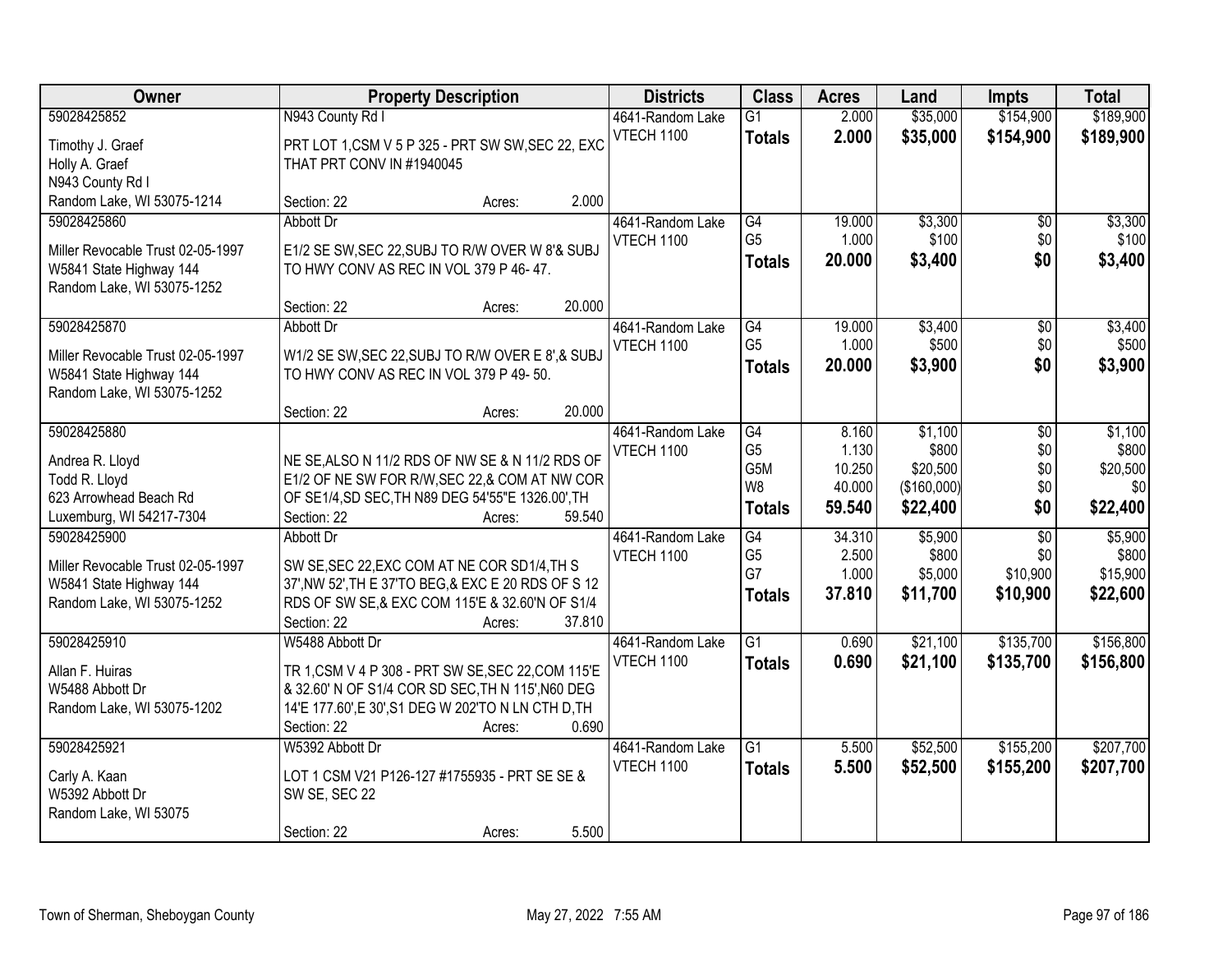| Owner                              | <b>Property Description</b>                          | <b>Districts</b>                      | <b>Class</b>           | <b>Acres</b> | Land      | <b>Impts</b>    | <b>Total</b> |
|------------------------------------|------------------------------------------------------|---------------------------------------|------------------------|--------------|-----------|-----------------|--------------|
| 59028425922                        | Abbott Dr                                            | 4641-Random Lake                      | G4                     | 19.000       | \$2,700   | $\overline{50}$ | \$2,700      |
| Andrea R. Lloyd                    | LOT 2 CSM V21 P126-127 #1755935 - PRT SE SE,         | <b>VTECH 1100</b>                     | G <sub>5</sub>         | 8.200        | \$4,400   | \$0             | \$4,400      |
| Todd R. Lloyd                      | <b>SEC 22</b>                                        |                                       | G5M                    | 9.000        | \$18,000  | \$0             | \$18,000     |
| 623 Arrowhead Beach Rd             |                                                      |                                       | <b>Totals</b>          | 36.200       | \$25,100  | \$0             | \$25,100     |
| Luxemburg, WI 54217-7304           | 36.200<br>Section: 22<br>Acres:                      |                                       |                        |              |           |                 |              |
| 59028425931                        | W4985 County Rd SS                                   | 4641-Random Lake                      | $\overline{G1}$        | 5.130        | \$50,700  | \$160,600       | \$211,300    |
| Ronda A. Goetsch                   | LOT 1 CSM V9 P 253 - PRT N 1/2 NE1/4, SEC 23, COM    | <b>VTECH 1100</b>                     | <b>Totals</b>          | 5.130        | \$50,700  | \$160,600       | \$211,300    |
| W4985 County Rd Ss                 | 975'W OF NE COR, SD SEC, TH S 540', W 472.45', N     |                                       |                        |              |           |                 |              |
| Random Lake, WI 53075-1235         | 340.03', E 152.40', N03 DEG 52'49"E 200.43', TH E    |                                       |                        |              |           |                 |              |
|                                    | 5.130<br>Section: 23<br>Acres:                       |                                       |                        |              |           |                 |              |
| 59028425932                        | State Highway 57                                     | 4641-Random Lake                      | G1                     | 0.220        | \$5,500   | \$0             | \$5,500      |
| James F. Goetsch                   | PRT NE SEC 23, BEG AT NE COR SD SEC 23, TH S89       | <b>VTECH 1100</b>                     | G4                     | 35.680       | \$6,200   | \$0             | \$6,200      |
| W4997 County Rd Ss                 | DEG 13'22"W 341.32 TO POB, TH S45 DEG 22'34"E        |                                       | G <sub>5</sub>         | 14.500       | \$8,300   | \$0             | \$8,300      |
| Random Lake, WI 53075-1235         | 203.61', S0 DEG 01'31"W 817.54', S5 DEG 44'09"W      |                                       | G5M                    | 2.500        | \$5,000   | \$0             | \$5,000      |
|                                    | 52.900<br>Section: 23<br>Acres:                      |                                       | <b>Totals</b>          | 52.900       | \$25,000  | \$0             | \$25,000     |
| 59028425941                        | County Rd SS                                         | 4641-Random Lake                      | G4                     | 14.320       | \$2,200   | $\overline{50}$ | \$2,200      |
|                                    |                                                      | <b>VTECH 1100</b>                     | G <sub>6</sub>         | 1.000        | \$4,000   | \$0             | \$4,000      |
| James F. Goetsch                   | "ERROR DEED" NW NE, SEC 23, EXC COM AT NE            |                                       | <b>Totals</b>          | 15.320       | \$6,200   | \$0             | \$6,200      |
| W4997 County Rd Ss                 | COR, SD 1/4, TH W 300', S 200', E 300', TH N 200'TO  |                                       |                        |              |           |                 |              |
| Random Lake, WI 53075-1235         | BEG,& ALSO EXC THAT PRT CSM V9 P 253 IN SD 1/4       |                                       |                        |              |           |                 |              |
| 59028425951                        | 15.320<br>Section: 23<br>Acres:                      |                                       | $\overline{G1}$        |              |           | \$106,400       |              |
|                                    | W4997 County Rd SS                                   | 4641-Random Lake<br><b>VTECH 1100</b> |                        | 1.440        | \$29,400  |                 | \$135,800    |
| James F. Goetsch                   | PRT NWNE SEC 23, T13, R21E; COM AT NE COR OF         |                                       | <b>Totals</b>          | 1.440        | \$29,400  | \$106,400       | \$135,800    |
| W4997 County Rd Ss                 | SD1/4, TH W 300'; S 200'; E 300'; TH N 200' TO BEG & |                                       |                        |              |           |                 |              |
| Random Lake, WI 53075-1235         | ALSO BEG AT NE1/4 SD SEC 23 BEING 1348.99'           |                                       |                        |              |           |                 |              |
|                                    | 1.400<br>Section: 23<br>Acres:                       |                                       |                        |              |           |                 |              |
| 59028425960                        |                                                      | 4641-Random Lake                      | $\overline{G5}$        | 6.000        | \$4,200   | $\overline{50}$ | \$4,200      |
| Henry & George Land Development Co | SW NE, SEC 23                                        | <b>VTECH 1100</b>                     | G <sub>6</sub>         | 34.000       | \$136,000 | \$0             | \$136,000    |
| LLC %Otto, Curtis A                |                                                      |                                       | <b>Totals</b>          | 40.000       | \$140,200 | \$0             | \$140,200    |
| c/o Curtis A. Otto                 |                                                      |                                       |                        |              |           |                 |              |
| 250 N Patrick Blvd Ste 100         | 40.000<br>Section: 23<br>Acres:                      |                                       |                        |              |           |                 |              |
| Brookfield, WI 53045-5876          |                                                      |                                       |                        |              |           |                 |              |
| 59028425970                        | N1114 State Highway 57                               | 4641-Random Lake                      | $\overline{\text{G5}}$ | 8.000        | \$5,600   | \$0             | \$5,600      |
| Henry & George Land Development Co | SE NE, SEC 23, EXC PRT FOR STH 57, REC IN VOL 396    | <b>VTECH 1100</b>                     | G <sub>6</sub>         | 26.930       | \$107,700 | \$0             | \$107,700    |
| LLC %Otto, Curtis A                | P 567/68.                                            |                                       | <b>Totals</b>          | 34.930       | \$113,300 | \$0             | \$113,300    |
| c/o Curtis A. Otto                 |                                                      |                                       |                        |              |           |                 |              |
| 250 N Patrick Blvd Ste 100         | 34.930<br>Section: 23<br>Acres:                      |                                       |                        |              |           |                 |              |
| Brookfield, WI 53045-5876          |                                                      |                                       |                        |              |           |                 |              |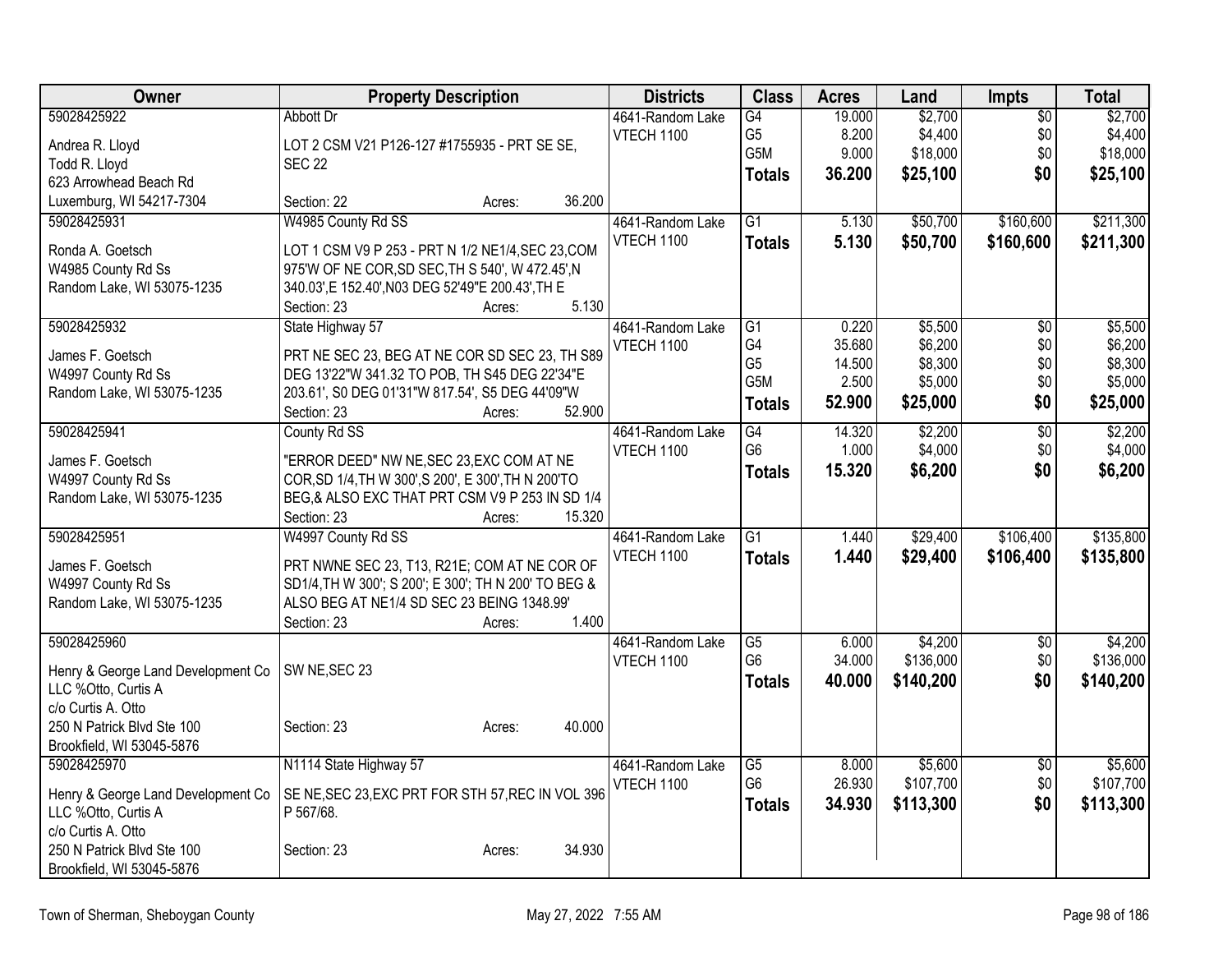| Owner                                            | <b>Property Description</b>                                                                 | <b>Districts</b>  | <b>Class</b>    | <b>Acres</b> | Land        | <b>Impts</b>    | <b>Total</b> |
|--------------------------------------------------|---------------------------------------------------------------------------------------------|-------------------|-----------------|--------------|-------------|-----------------|--------------|
| 59028425980                                      | County Rd SS                                                                                | 4641-Random Lake  | G4              | 16.000       | \$2,300     | $\overline{50}$ | \$2,300      |
| James F. Goetsch                                 | ALL THAT PRT OF NE NW, SEC 23 THAT LIES E OF                                                | VTECH 1100        | G <sub>5</sub>  | 8.870        | \$5,400     | \$0             | \$5,400      |
| W4997 County Rd Ss                               | ELY R/W LN OF CMSTP&P RR, EXC COM 1388.60'E OF                                              |                   | <b>Totals</b>   | 24.870       | \$7,700     | \$0             | \$7,700      |
| Random Lake, WI 53075-1235                       | NW COR, SD SEC, SD PNT BEING E R/W LN OF SD                                                 |                   |                 |              |             |                 |              |
|                                                  | 24.870<br>Section: 23<br>Acres:                                                             |                   |                 |              |             |                 |              |
| 59028426000                                      | W5179 County Rd SS                                                                          | 4641-Random Lake  | $\overline{G1}$ | 4.530        | \$47,700    | \$180,800       | \$228,500    |
| Joshua E. Bauer                                  | PRT NE NW, SEC 23, COM 1388.60'E OF NW COR, SD                                              | <b>VTECH 1100</b> | <b>Totals</b>   | 4.530        | \$47,700    | \$180,800       | \$228,500    |
| W5179 County Rd Ss                               | SEC, SD PNT BEING E R/W LN OF CM&STP&P RR                                                   |                   |                 |              |             |                 |              |
| Random Lake, WI 53075-1235                       | CO, TH E 456.44', S 600.45', S54 DEG 52'W 159.43'TO A                                       |                   |                 |              |             |                 |              |
|                                                  | 4.530<br>Section: 23<br>Acres:                                                              |                   |                 |              |             |                 |              |
| 59028426012                                      | W5257 County Rd SS                                                                          | 4641-Random Lake  | G <sub>1</sub>  | 2.000        | \$35,000    | \$177,300       | \$212,300    |
| Puccetti Familty Farm, LLC                       | TR 1 CSM V5 P 168 #1049190 BEING PRT N1/2 NW,                                               | VTECH 1100        | G4              | 4.500        | \$900       | \$0             | \$900        |
| 1741 Manchester Dr                               | SEC 23 & ALSO PRT NW NW, SEC 23, COM AT NW                                                  |                   | G <sub>5</sub>  | 0.500        | \$100       | \$0             | \$100        |
| Grafton, WI 53024-2726                           | COR SD SEC 23, TH E 386.48', CONT E 398.71', S06                                            |                   | G5M             | 2.280        | \$4,600     | \$0             | \$4,600      |
|                                                  | 9.280<br>Section: 23<br>Acres:                                                              |                   | <b>Totals</b>   | 9.280        | \$40,600    | \$177,300       | \$217,900    |
| 59028426013                                      | County Rd SS                                                                                | 4641-Random Lake  | G4              | 20.750       | \$3,000     | \$0             | \$3,000      |
|                                                  | NW 1/4, SEC 23, LYING S & W OF CMSTP RR, EXC TF                                             | <b>VTECH 1100</b> | G <sub>5</sub>  | 21.590       | \$14,800    | \$0             | \$14,800     |
| Puccetti Familty Farm, LLC<br>1741 Manchester Dr | 1 CSM V5 P168 #1049190 & ALSO EXC PRT NW NW,                                                |                   | G5M             | 5.100        | \$10,200    | \$0             | \$10,200     |
| Grafton, WI 53024-2726                           | SD SEC 23, COM AT NW COR SD SEC 23, TH E                                                    |                   | W <sub>6</sub>  | 58.000       | (\$232,000) | \$0             | \$0          |
|                                                  | 105.440<br>Section: 23<br>Acres:                                                            |                   | <b>Totals</b>   | 105.440      | \$28,000    | \$0             | \$28,000     |
| 59028426030                                      |                                                                                             | 4641-Random Lake  | $\overline{G4}$ | 1.530        | \$200       | $\overline{50}$ | \$200        |
| James F. Goetsch                                 | ALL THAT PRT OF SE NW, SEC 23 THAT LIES E OF                                                | <b>VTECH 1100</b> | G <sub>5</sub>  | 3.000        | \$2,100     | \$0             | \$2,100      |
| W4997 County Rd Ss                               | ELY R/W LN OF CMSTP&P RR.                                                                   |                   | G5M             | 7.000        | \$14,000    | \$0             | \$14,000     |
| Random Lake, WI 53075-1235                       |                                                                                             |                   | <b>Totals</b>   | 11.530       | \$16,300    | \$0             | \$16,300     |
|                                                  | 11.530<br>Section: 23<br>Acres:                                                             |                   |                 |              |             |                 |              |
| 59028426051                                      |                                                                                             | 4641-Random Lake  | G4              | 20.100       | \$3,300     | $\overline{50}$ | \$3,300      |
| Henry & George Land Development Co               | NE SW, SEC 23, EXC 2.13 AC FOR R/W OF CMSTP&P                                               | <b>VTECH 1100</b> | G <sub>5</sub>  | 8.000        | \$5,600     | \$0             | \$5,600      |
| LLC                                              | RR & EXC PRT CSM #2003102                                                                   |                   | G5M             | 6.870        | \$13,700    | \$0             | \$13,700     |
| 250 N Patrick Blvd Ste 100                       |                                                                                             |                   | <b>Totals</b>   | 34.970       | \$22,600    | \$0             | \$22,600     |
| Brookfield, WI 53045-5876                        | 34.970<br>Section: 23<br>Acres:                                                             |                   |                 |              |             |                 |              |
| 59028426062                                      | Abbott Dr                                                                                   | 4641-Random Lake  | G4              | 34.500       | \$5,000     | $\overline{50}$ | \$5,000      |
|                                                  |                                                                                             | VTECH 1100        | G <sub>5</sub>  | 1.284        | \$900       | \$0             | \$900        |
| Puccetti Familty Farm, LLC<br>1741 Manchester Dr | PRT NW SW & SW SW, SEC 23, COM AT SW COR SD<br>SEC 23, TH N00 DEG 31'42"E 1531.19', N00 DEG |                   | G5M             | 4.426        | \$8,900     | \$0             | \$8,900      |
| Grafton, WI 53024-2726                           | 31'42"E 1118.43', N89 DEG 15'28"E 1346.29', S00 DEG                                         |                   | <b>Totals</b>   | 40.210       | \$14,800    | \$0             | \$14,800     |
|                                                  | 40.210<br>Section: 23<br>Acres:                                                             |                   |                 |              |             |                 |              |
|                                                  |                                                                                             |                   |                 |              |             |                 |              |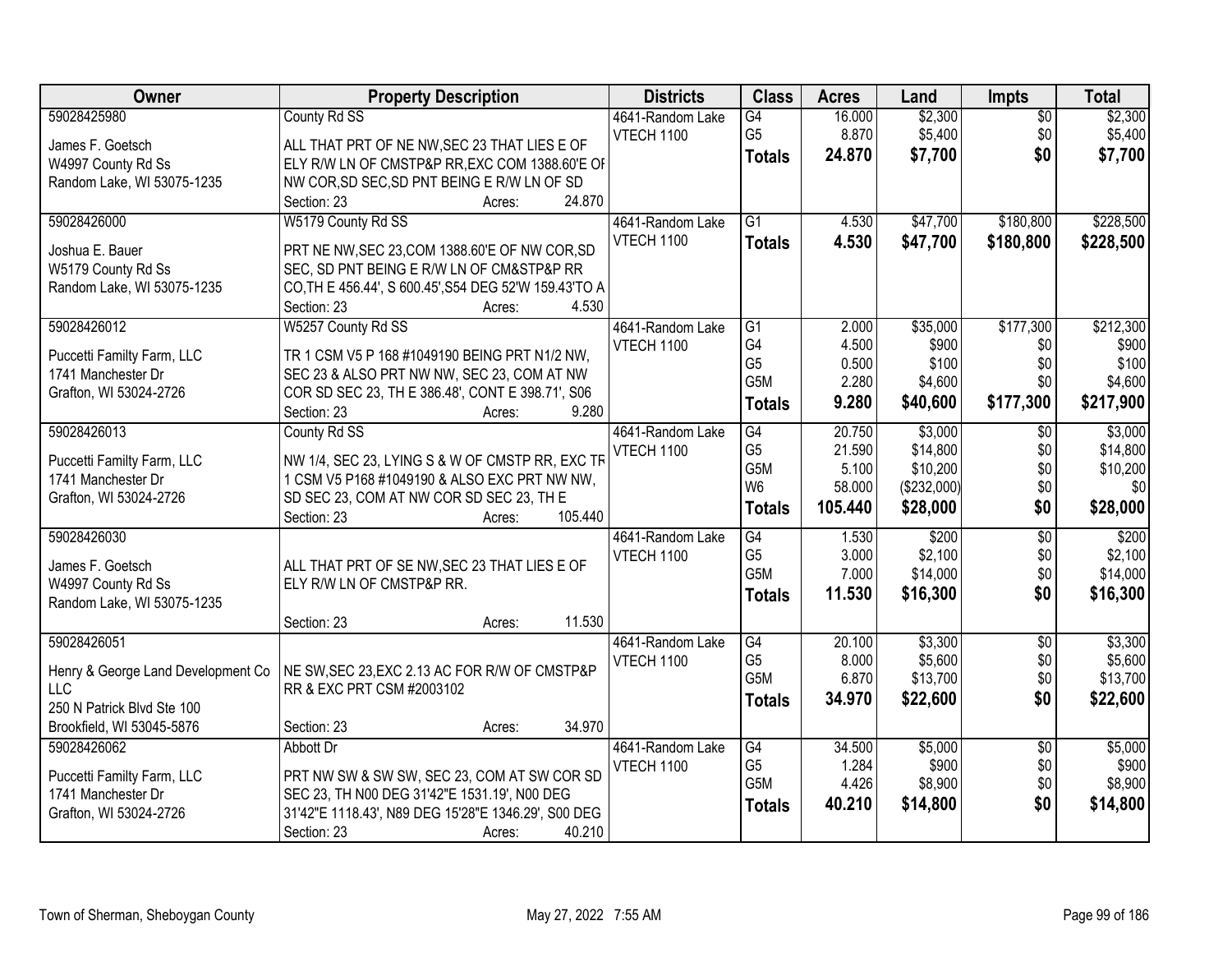| Owner                                            | <b>Property Description</b>                                                                  | <b>Districts</b>  | <b>Class</b>    | <b>Acres</b> | Land     | <b>Impts</b>    | <b>Total</b> |
|--------------------------------------------------|----------------------------------------------------------------------------------------------|-------------------|-----------------|--------------|----------|-----------------|--------------|
| 59028426072                                      | <b>Abbott Dr</b>                                                                             | 4641-Random Lake  | $\overline{G5}$ | 1.440        | \$100    | $\overline{50}$ | \$100        |
| Thomas J. Bahr                                   | PRT SW SW & NW SW, SEC 23 LYING WITHIN ABBOT                                                 | VTECH 1100        | <b>Totals</b>   | 1.440        | \$100    | \$0             | \$100        |
| Brenda S. Bahr                                   | DRIVE.                                                                                       |                   |                 |              |          |                 |              |
| N970 Lynn Rd                                     |                                                                                              |                   |                 |              |          |                 |              |
| Random Lake, WI 53075-1232                       | 1.440<br>Section: 23<br>Acres:                                                               |                   |                 |              |          |                 |              |
| 59028426073                                      | Abbott Dr                                                                                    | 4641-Random Lake  | G4              | 17.390       | \$2,600  | \$0             | \$2,600      |
| Bahr Ponds, LLC                                  | LOT 1 CSM V22 P49-50 #1787910 - PRT SW SW & NW                                               | <b>VTECH 1100</b> | G <sub>5</sub>  | 5.156        | \$2,300  | \$0             | \$2,300      |
| N970 Lynn Rd                                     | SW, SEC 23 & ALSO EXC COM AT SW COR OF THE                                                   |                   | G5M             | 12.000       | \$24,000 | \$0             | \$24,000     |
| Random Lake, WI 53075-1232                       | SW1/4 SEC 23, TH N0-31-42E 1483.29' TO POB TH                                                |                   | <b>Totals</b>   | 34.546       | \$28,900 | \$0             | \$28,900     |
|                                                  | 34.546<br>Section: 23<br>Acres:                                                              |                   |                 |              |          |                 |              |
| 59028426074                                      | W5202 Abbott Dr                                                                              | 4641-Random Lake  | G4              | 2.000        | \$300    | \$0             | \$300        |
| Bahr Ponds, LLC                                  | ERROR DEED - LOT 1 CSM V22 P51-52 #1787911 -                                                 | <b>VTECH 1100</b> | G5M             | 1.074        | \$2,100  | \$0             | \$2,100      |
| N970 Lynn Rd                                     | PRT SW SW SEC 23, & ALSO INCL COM SW COR OF                                                  |                   | G7              | 2.770        | \$32,900 | \$129,800       | \$162,700    |
| Random Lake, WI 53075-1232                       | SW 1/4 SEC 23 TH N0-31-42E 1531.19' TH N0-31-42E                                             |                   | <b>Totals</b>   | 5.844        | \$35,300 | \$129,800       | \$165,100    |
|                                                  | 5.844<br>Section: 23<br>Acres:                                                               |                   |                 |              |          |                 |              |
| 59028426081                                      | Abbott Dr                                                                                    | 4641-Random Lake  | G4              | 11.210       | \$2,000  | $\sqrt[6]{3}$   | \$2,000      |
|                                                  |                                                                                              | <b>VTECH 1100</b> | G <sub>5</sub>  | 3.690        | \$700    | \$0             | \$700        |
| Henry & George Land Development Co<br><b>LLC</b> | SE SW, SEC 23, EXC 2.18 AC FOR R/W OF CMSTP&P<br>RR, SUBJ TO HWY CONV REC V 379 P 65-66, EXC |                   | <b>Totals</b>   | 14.900       | \$2,700  | \$0             | \$2,700      |
| 250 N Patrick Blvd Ste 100                       | CSM #2003102                                                                                 |                   |                 |              |          |                 |              |
| Brookfield, WI 53045-5876                        | 14.900<br>Section: 23<br>Acres:                                                              |                   |                 |              |          |                 |              |
| 59028426082                                      | W5120 Abbott Dr                                                                              | 4641-Random Lake  | $\overline{G4}$ | 15.750       | \$2,500  | $\overline{50}$ | \$2,500      |
|                                                  |                                                                                              | <b>VTECH 1100</b> | G <sub>5</sub>  | 1.130        | \$100    | \$0             | \$100        |
| Evan J. Schmitz                                  | LOT 1 CSM V26 P324-325 #2003102 - PRT SE SW &                                                |                   | G7              | 2.000        | \$29,000 | \$279,600       | \$308,600    |
| Jennifer L. Schmitz<br>W5120 Abbott Dr           | NE SW, SEC 23                                                                                |                   | <b>Totals</b>   | 18.880       | \$31,600 | \$279,600       | \$311,200    |
| Random Lake, WI 53075-1200                       | 18.880<br>Section: 23<br>Acres:                                                              |                   |                 |              |          |                 |              |
| 59028426083                                      | Abbott Dr                                                                                    | 4641-Random Lake  | G4              | 3.940        | \$800    | \$0             | \$800        |
|                                                  |                                                                                              | <b>VTECH 1100</b> | G <sub>5</sub>  | 3.000        | \$200    | \$0             | \$200        |
| Henry & George Land Development Co               | LOT 2 CSM V26 P324-325 #2003102 - PRT SE SW,                                                 |                   | <b>Totals</b>   | 6.940        | \$1,000  | \$0             | \$1,000      |
| <b>LLC</b>                                       | <b>SEC 23</b>                                                                                |                   |                 |              |          |                 |              |
| 250 N Patrick Blvd Ste 100                       | 6.940                                                                                        |                   |                 |              |          |                 |              |
| Brookfield, WI 53045-5876<br>59028426090         | Section: 23<br>Acres:<br>N1056 State Highway 57                                              | 4641-Random Lake  | $\overline{G1}$ | 2.000        | \$35,000 | \$189,100       | \$224,100    |
|                                                  |                                                                                              | VTECH 1100        | G4              | 10.000       | \$1,300  | \$0             | \$1,300      |
| Ross A. Spieker                                  | N1/2 NE SE, SEC 23, EXC PRT FOR HWY AS REC IN                                                |                   | G <sub>5</sub>  | 3.250        | \$2,300  | \$0             | \$2,300      |
| N1056 State Highway 57                           | VOL 402 P 170/71.                                                                            |                   | G5M             | 2.000        | \$4,000  | \$0             | \$4,000      |
| Random Lake, WI 53075-1335                       |                                                                                              |                   | <b>Totals</b>   | 17.250       | \$42,600 | \$189,100       | \$231,700    |
|                                                  | 17.250<br>Section: 23<br>Acres:                                                              |                   |                 |              |          |                 |              |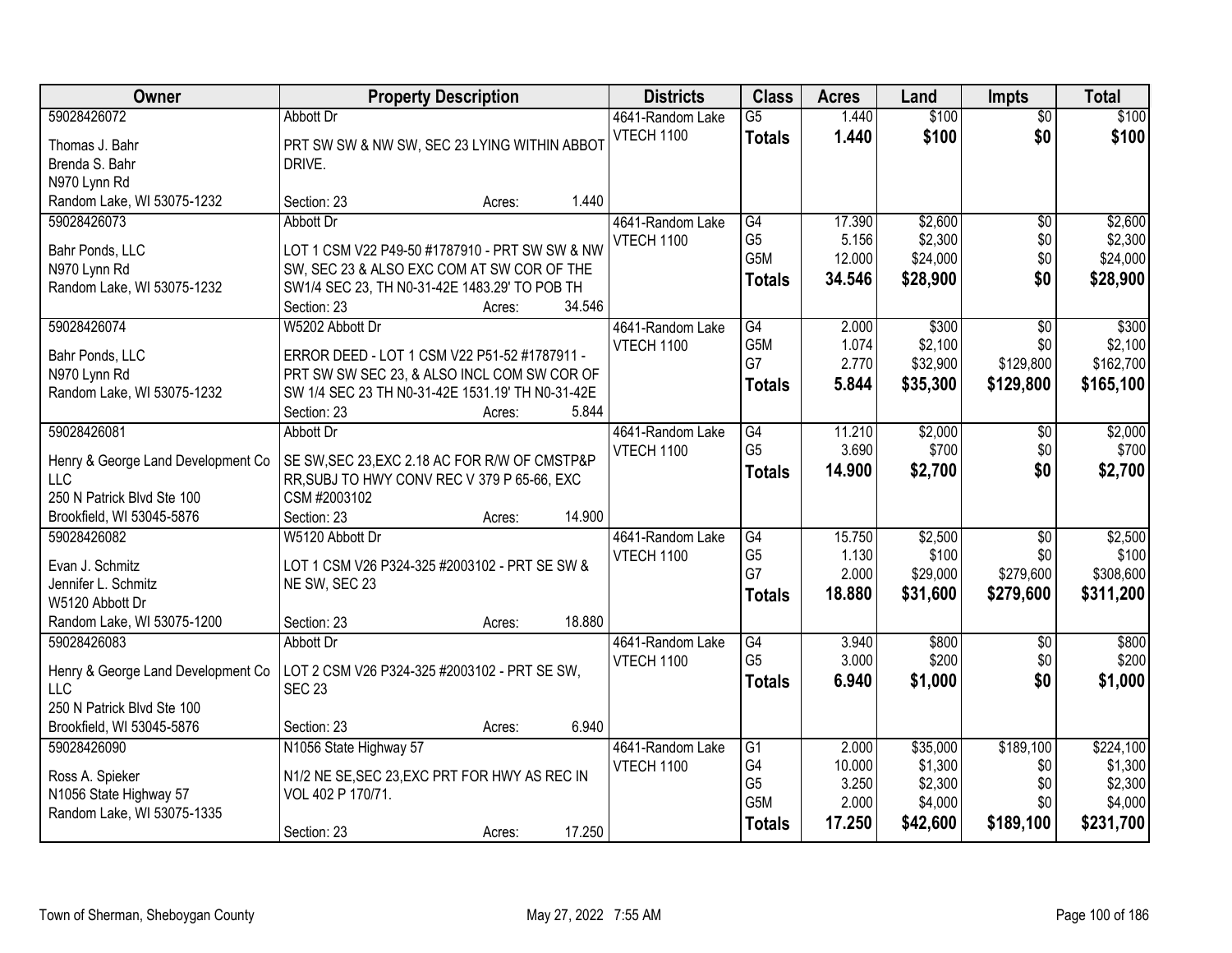| Owner                      |                                                                  | <b>Property Description</b> |        | <b>Districts</b>  | <b>Class</b>     | <b>Acres</b> | Land     | <b>Impts</b>    | <b>Total</b> |
|----------------------------|------------------------------------------------------------------|-----------------------------|--------|-------------------|------------------|--------------|----------|-----------------|--------------|
| 59028426100                | N1030 State Highway 57                                           |                             |        | 4641-Random Lake  | $\overline{G1}$  | 2.000        | \$35,000 | \$173,800       | \$208,800    |
| <b>Travis Deppiesse</b>    | N1/2 S1/2 NE SE, SEC 23, EXC PRT FOR HWY AS REC                  |                             |        | <b>VTECH 1100</b> | G <sub>5</sub>   | 2.900        | \$2,000  | \$0             | \$2,000      |
| N1030 State Highway 57     | IN VOL 399 P 435/36.                                             |                             |        |                   | G <sub>6</sub>   | 4.000        | \$16,000 | \$0             | \$16,000     |
| Random Lake, WI 53075-1335 |                                                                  |                             |        |                   | <b>Totals</b>    | 8.900        | \$53,000 | \$173,800       | \$226,800    |
|                            | Section: 23                                                      | Acres:                      | 8.900  |                   |                  |              |          |                 |              |
| 59028426110                | State Highway 57                                                 |                             |        | 4641-Random Lake  | $\overline{G5}$  | 0.310        | \$200    | \$0             | \$200        |
| Dan H. Mondloch            |                                                                  |                             |        | VTECH 1100        | G <sub>6</sub>   | 9.000        | \$36,000 | \$0             | \$36,000     |
| Kim M. Mondloch            | S1/4 NE SE, SEC 23, EXC PRT TAKEN FOR STH 57<br>REC V 396 P 569. |                             |        |                   | <b>Totals</b>    | 9.310        | \$36,200 | \$0             | \$36,200     |
| 641 Lake Dr                |                                                                  |                             |        |                   |                  |              |          |                 |              |
| Random Lake, WI 53075-6700 | Section: 23                                                      | Acres:                      | 9.310  |                   |                  |              |          |                 |              |
| 59028426120                |                                                                  |                             |        | 4641-Random Lake  | $\overline{G4}$  | 4.000        | \$700    | $\overline{50}$ | \$700        |
|                            |                                                                  |                             |        | <b>VTECH 1100</b> | G <sub>5</sub>   | 2.000        | \$1,400  | \$0             | \$1,400      |
| Ross A. Spieker            | N1/2 NW SE, SEC 23.                                              |                             |        |                   | G <sub>5</sub> M | 14.000       | \$28,000 | \$0             | \$28,000     |
| N1056 State Highway 57     |                                                                  |                             |        |                   | <b>Totals</b>    | 20.000       | \$30,100 | \$0             | \$30,100     |
| Random Lake, WI 53075-1335 |                                                                  |                             |        |                   |                  |              |          |                 |              |
|                            | Section: 23                                                      | Acres:                      | 20.000 |                   |                  |              |          |                 |              |
| 59028426130                |                                                                  |                             |        | 4641-Random Lake  | G5               | 6.000        | \$4,200  | \$0             | \$4,200      |
| <b>Travis Deppiesse</b>    | N1/2 S1/2 NW SE, SEC 23.                                         |                             |        | <b>VTECH 1100</b> | G <sub>6</sub>   | 4.000        | \$16,000 | \$0             | \$16,000     |
| N1030 State Highway 57     |                                                                  |                             |        |                   | <b>Totals</b>    | 10.000       | \$20,200 | \$0             | \$20,200     |
| Random Lake, WI 53075-1335 |                                                                  |                             |        |                   |                  |              |          |                 |              |
|                            | Section: 23                                                      | Acres:                      | 10.000 |                   |                  |              |          |                 |              |
| 59028426140                |                                                                  |                             |        | 4641-Random Lake  | $\overline{G4}$  | 6.000        | \$800    | $\overline{50}$ | \$800        |
| Dan H. Mondloch            | S1/4 NW SE, SEC 23.                                              |                             |        | VTECH 1100        | G <sub>5</sub>   | 3.000        | \$2,100  | \$0             | \$2,100      |
| Kim M. Mondloch            |                                                                  |                             |        |                   | G5M              | 1.000        | \$2,000  | \$0             | \$2,000      |
| 641 Lake Dr                |                                                                  |                             |        |                   | <b>Totals</b>    | 10.000       | \$4,900  | \$0             | \$4,900      |
| Random Lake, WI 53075-6700 | Section: 23                                                      | Acres:                      | 10.000 |                   |                  |              |          |                 |              |
| 59028426152                |                                                                  |                             |        | 4641-Random Lake  | G4               | 0.980        | \$100    | $\overline{50}$ | \$100        |
|                            |                                                                  |                             |        | VTECH 1100        | G <sub>5</sub>   | 7.240        | \$4,300  | \$0             | \$4,300      |
| Dan H. Mondloch            | SW SE, SEC 23, EXC PRT LOT 2 CSM V7 P166                         |                             |        |                   | G <sub>5</sub> M | 2.000        | \$4,000  | \$0             | \$4,000      |
| Kim M. Mondloch            | #1117963 & EXC PRT CONV IN #1959765, SUBJ TO                     |                             |        |                   | <b>Totals</b>    | 10.220       | \$8,400  | \$0             | \$8,400      |
| 641 Lake Dr                | HWY CONV AS REC IN V 379 P 66/7 & EXC PRT                        |                             |        |                   |                  |              |          |                 |              |
| Random Lake, WI 53075-6700 | Section: 23                                                      | Acres:                      | 10.220 |                   |                  |              |          |                 |              |
| 59028426154                | W5010 Abbott Dr                                                  |                             |        | 4641-Random Lake  | $\overline{G1}$  | 5.760        | \$53,800 | \$137,200       | \$191,000    |
| Terry P. Martin            | LOT 2 CSM V 7 P 166 - PRT S 1/2 SE1/4, SEC 23 &                  |                             |        | <b>VTECH 1100</b> | <b>Totals</b>    | 5.760        | \$53,800 | \$137,200       | \$191,000    |
| Cheryl L. Martin           | PRT SE, SD SEC 23, LYING SOUTH OF SD CSM, COM                    |                             |        |                   |                  |              |          |                 |              |
| W5010 Abbott Dr            | AT SE COR SD SEC 23, TH S89 DEG 06'35"W (RECD                    |                             |        |                   |                  |              |          |                 |              |
| Random Lake, WI 53075-1200 | Section: 23                                                      | Acres:                      | 5.760  |                   |                  |              |          |                 |              |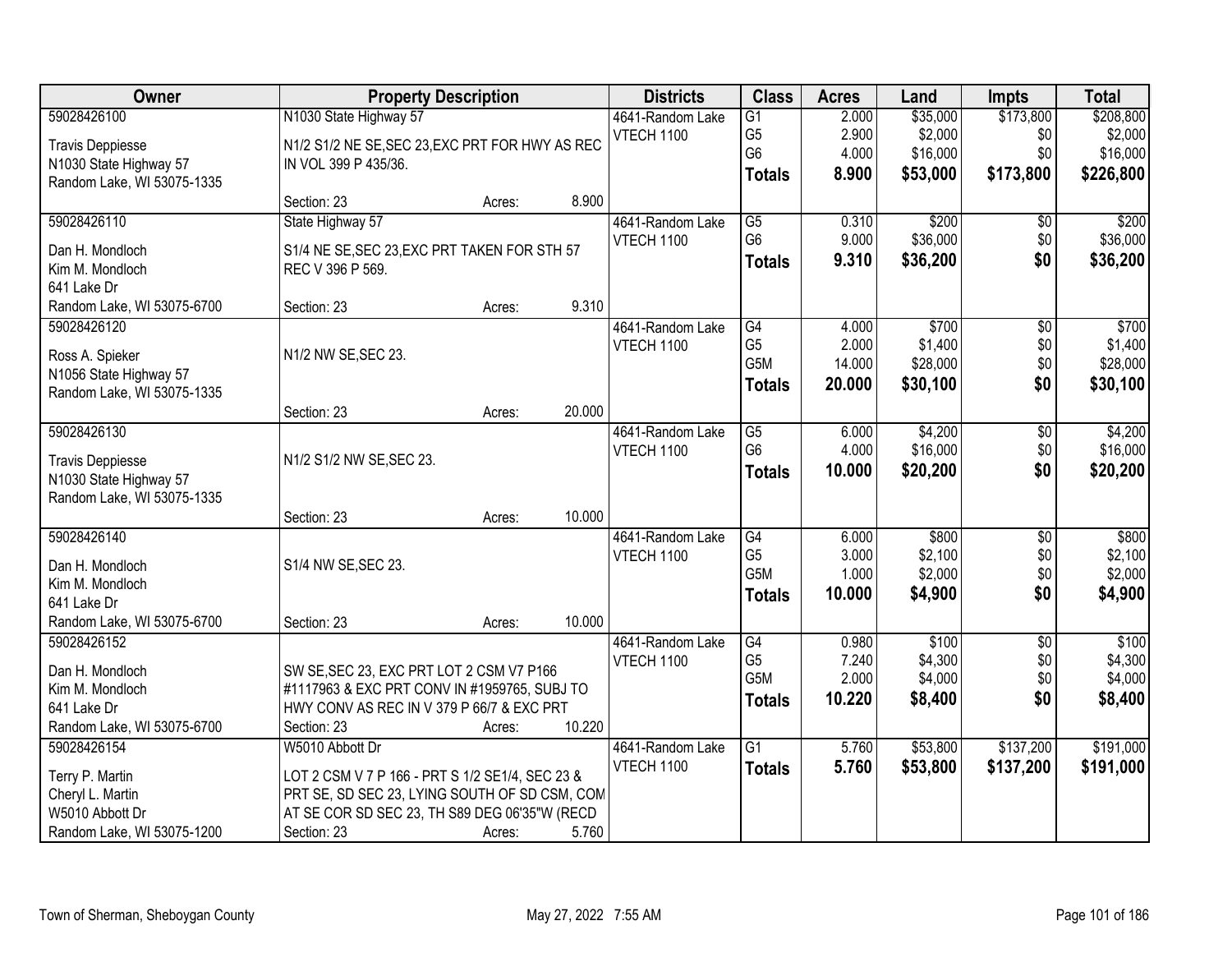| Owner                                                                 | <b>Property Description</b>                          |        |        | <b>Districts</b>  | <b>Class</b>           | <b>Acres</b>   | Land                | <b>Impts</b>    | <b>Total</b>        |
|-----------------------------------------------------------------------|------------------------------------------------------|--------|--------|-------------------|------------------------|----------------|---------------------|-----------------|---------------------|
| 59028426161                                                           | State Highway 57                                     |        |        | 4641-Random Lake  | G4                     | 2.000          | \$300               | $\overline{50}$ | \$300               |
| Dan H. Mondloch                                                       | SE SE, SEC 23, EXC PRT CSM V7 P166 #1117963 &        |        |        | VTECH 1100        | G5M                    | 7.460          | \$14,900            | \$0             | \$14,900            |
| Kim M. Mondloch                                                       | EXC PRT CONV IN #1959765, SUBJECT TO HWY             |        |        |                   | <b>Totals</b>          | 9.460          | \$15,200            | \$0             | \$15,200            |
| 641 Lake Dr                                                           | CONV AS REC IN V 379 P 66/67 & EXC PRT ABBOTT        |        |        |                   |                        |                |                     |                 |                     |
| Random Lake, WI 53075-6700                                            | Section: 23                                          | Acres: | 9.460  |                   |                        |                |                     |                 |                     |
| 59028426162                                                           | State Highway 57                                     |        |        | 4641-Random Lake  | G4                     | 41.170         | \$5,700             | $\overline{50}$ | \$5,700             |
| Vorpahl Farms, Inc.                                                   | PRT SE 1/4 SEC 23, COM AT SE COR SD SEC, TH          |        |        | VTECH 1100        | G <sub>5</sub>         | 1.930          | \$100               | \$0             | \$100               |
| PO Box 456                                                            | S89 DEG 06'35"W 315.31' BENG POB, TH N44 DEG         |        |        |                   | G <sub>5</sub> M       | 6.460          | \$12,900            | \$0             | \$12,900            |
| Random Lake, WI 53075-0456                                            | 48'30"E 191.44', N00 DEG 39'14"E 833.13, S89 DEG     |        |        |                   | <b>Totals</b>          | 49.560         | \$18,700            | \$0             | \$18,700            |
|                                                                       | Section: 23                                          | Acres: | 49.560 |                   |                        |                |                     |                 |                     |
| 59028426170                                                           | State Highway 57                                     |        |        | 4641-Random Lake  | $\overline{\text{X2}}$ | 8.660          | $\overline{50}$     | \$0             | $\sqrt{50}$         |
|                                                                       | NE NW R/W. 2.21 AC. SE NW R/W. 2.14 AC. NE SW        |        |        | VTECH 1100        | <b>Totals</b>          | 8.660          | \$0                 | \$0             | \$0                 |
| State of Wisconsin Dept of Transportatic<br>4802 Sheboygan Ave Rm 701 | R/W. 2.13 AC. SE SW R/W. 2.18 AC.                    |        |        |                   |                        |                |                     |                 |                     |
| PO Box 7914                                                           |                                                      |        |        |                   |                        |                |                     |                 |                     |
| Madison, WI 53707-7914                                                | Section: 23                                          | Acres: | 8.660  |                   |                        |                |                     |                 |                     |
| 59028426180                                                           | State Highway 57                                     |        |        | 4641-Random Lake  | X3                     | 19.790         | $\overline{30}$     | \$0             | $\sqrt{50}$         |
|                                                                       |                                                      |        |        | VTECH 1100        | <b>Totals</b>          | 19.790         | \$0                 | \$0             | \$0                 |
| Sheboygan County (Hwy R/W)                                            | PRT TAKEN IN SEC 23 FOR S.T. H."57"AS REC IN         |        |        |                   |                        |                |                     |                 |                     |
| Attn: Hwy R/W                                                         | VOL 396 P 567/8, VOL 396 P 569, & VOL 399 P 435/36 & |        |        |                   |                        |                |                     |                 |                     |
| W5741 County Rd J                                                     | VOL 400 P 551/52, & VOL 402 P 170/71.                |        |        |                   |                        |                |                     |                 |                     |
| Plymouth, WI 53073-3340                                               | Section: 23                                          | Acres: | 19.790 |                   |                        |                |                     |                 |                     |
| 59028426190                                                           | County Rd CC                                         |        |        | 4641-Random Lake  | $\overline{G4}$        | 25.000         | \$3,800             | $\overline{30}$ | \$3,800             |
| Robert A. Heinen                                                      | NE NE, SEC 24.                                       |        |        | <b>VTECH 1100</b> | G <sub>5</sub><br>G5M  | 8.000<br>6.000 | \$4,300             | \$0<br>\$0      | \$4,300<br>\$12,000 |
| Louise Heinen                                                         |                                                      |        |        |                   | G7                     | 1.000          | \$12,000<br>\$5,000 | \$100           | \$5,100             |
| N1152 County Rd Cc                                                    |                                                      |        |        |                   | <b>Totals</b>          | 40.000         | \$25,100            | \$100           | \$25,200            |
| Random Lake, WI 53075-1316                                            | Section: 24                                          | Acres: | 40.000 |                   |                        |                |                     |                 |                     |
| 59028426210                                                           |                                                      |        |        | 4641-Random Lake  | $\overline{G4}$        | 11.000         | \$1,800             | $\overline{50}$ | \$1,800             |
| Zimbal, James R Zimbal Trust                                          | NW NE, SEC 24.                                       |        |        | VTECH 1100        | G <sub>5</sub>         | 9.000          | \$6,300             | \$0             | \$6,300             |
| James R. Zimbal                                                       |                                                      |        |        |                   | G <sub>5</sub> M       | 20.000         | \$40,000            | \$0             | \$40,000            |
| 5952 Golfview Dr                                                      |                                                      |        |        |                   | <b>Totals</b>          | 40.000         | \$48,100            | \$0             | \$48,100            |
| West Bend, WI 53095-8777                                              | Section: 24                                          | Acres: | 40.000 |                   |                        |                |                     |                 |                     |
| 59028426220                                                           | Vorpahl Rd                                           |        |        | 4641-Random Lake  | G4                     | 16.000         | \$3,000             | $\overline{50}$ | \$3,000             |
| Zimbal, James R Zimbal Trust                                          | SW NE, EXC 1 SQ RD IN SW COR, SEC 24, & ALSO EX      |        |        | VTECH 1100        | G <sub>5</sub>         | 20.000         | \$13,400            | \$0             | \$13,400            |
| James R. Zimbal                                                       | COM AT CEN SD SEC, TH N0 DEG 31'58"E 578.31', TH     |        |        |                   | G5M                    | 1.000          | \$2,000             | \$0             | \$2,000             |
| 5952 Golfview Dr                                                      | N88 DEG 10'E 441.80'TO PNT OF BEG, TH N88 DEG        |        |        |                   | <b>Totals</b>          | 37,000         | \$18,400            | \$0             | \$18,400            |
| West Bend, WI 53095-8777                                              | Section: 24                                          | Acres: | 37.000 |                   |                        |                |                     |                 |                     |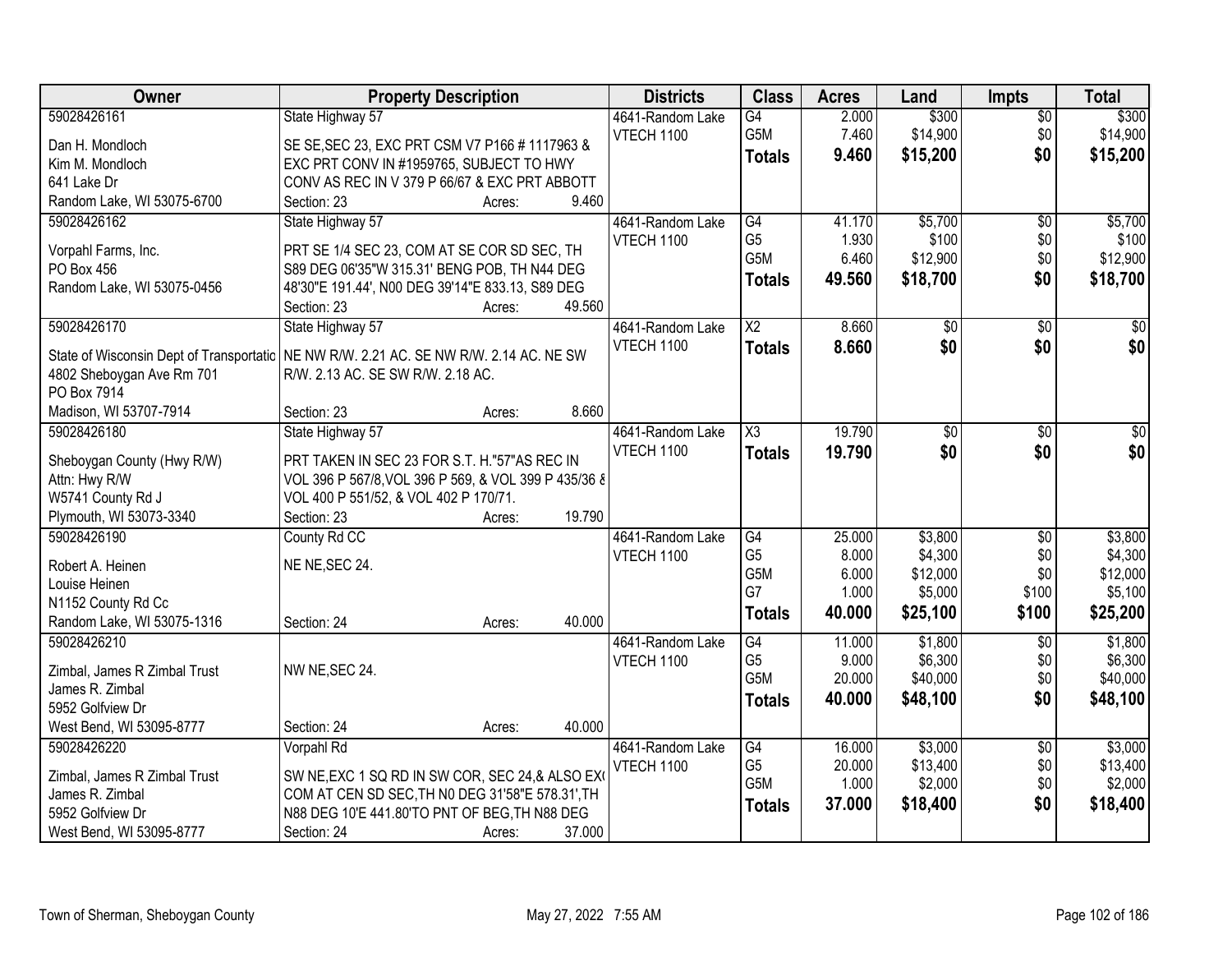| Owner                                     | <b>Property Description</b>                                       | <b>Districts</b>  | <b>Class</b>         | <b>Acres</b>    | Land                 | <b>Impts</b>    | <b>Total</b>      |
|-------------------------------------------|-------------------------------------------------------------------|-------------------|----------------------|-----------------|----------------------|-----------------|-------------------|
| 59028426221                               | W4650 Vorpahl Rd                                                  | 4641-Random Lake  | $\overline{G1}$      | 3.000           | \$55,000             | \$177,300       | \$232,300         |
| Timothy J. Weyker                         | LOT 1 CSM V15 P 138-39 - PRT SW NE, SEC 24, COM                   | VTECH 1100        | <b>Totals</b>        | 3.000           | \$55,000             | \$177,300       | \$232,300         |
| Jody L. Weyker                            | AT CEN SD SEC, TH N0 DEG 31'58"E 578.31', N88 DEG                 |                   |                      |                 |                      |                 |                   |
| W4650 Vorpahl Rd                          | 10'E 441.80' TO PNT OF BEG, TH N88 DEG 10'E                       |                   |                      |                 |                      |                 |                   |
| Random Lake, WI 53075-1327                | 3.000<br>Section: 24<br>Acres:                                    |                   |                      |                 |                      |                 |                   |
| 59028426230                               | N1152 County Rd CC                                                | 4641-Random Lake  | G4                   | 36.000          | \$6,100              | $\overline{50}$ | \$6,100           |
|                                           |                                                                   | <b>VTECH 1100</b> | G <sub>5</sub>       | 2.000           | \$800                | \$0             | \$800             |
| Robert A. Heinen                          | SE NE, SEC 24                                                     |                   | G7                   | 2.000           | \$29,000             | \$153,300       | \$182,300         |
| Louise Heinen                             |                                                                   |                   | <b>Totals</b>        | 40.000          | \$35,900             | \$153,300       | \$189,200         |
| N1152 County Rd Cc                        |                                                                   |                   |                      |                 |                      |                 |                   |
| Random Lake, WI 53075-1316                | 40.000<br>Section: 24<br>Acres:                                   |                   |                      |                 |                      |                 |                   |
| 59028426240                               | W4702 Vorpahl Rd                                                  | 4641-Random Lake  | $\overline{G1}$      | 2.000           | \$50,000             | \$176,500       | \$226,500         |
| Tricia A. Kulinski                        | NE NW, SEC 24.                                                    | <b>VTECH 1100</b> | G4<br>G <sub>5</sub> | 6.000<br>17.000 | \$800                | \$0<br>\$0      | \$800<br>\$11,900 |
| W4702 Vorpahl Rd                          |                                                                   |                   | G5M                  | 15.000          | \$11,900<br>\$30,000 |                 | \$30,000          |
| Random Lake, WI 53075-1327                |                                                                   |                   |                      |                 |                      | \$0             |                   |
|                                           | 40.000<br>Section: 24<br>Acres:                                   |                   | <b>Totals</b>        | 40.000          | \$92,700             | \$176,500       | \$269,200         |
| 59028426250                               | State Highway 57                                                  | 4641-Random Lake  | G4                   | 9.000           | \$1,500              | $\sqrt[6]{3}$   | \$1,500           |
|                                           |                                                                   | <b>VTECH 1100</b> | G <sub>5</sub>       | 0.100           | \$100                | \$0             | \$100             |
| Thomas C. Spieker                         | NW NW, SEC 24, EXC COM AT NW COR SD1/4, TH TH                     |                   | W <sub>6</sub>       | 27.000          | (\$108,000)          | \$0             | \$0               |
| Annette M. Spieker                        | N89 DEG 44'E 452', S 289.11', S89 DEG 44'W 452'TO                 |                   | <b>Totals</b>        | 36.100          | \$1,600              | \$0             | \$1,600           |
| N1181 State Highway 57                    | CEN STH 57, TH N ON CEN SD HWY 289.11'TO<br>36.100<br>Section: 24 |                   |                      |                 |                      |                 |                   |
| Random Lake, WI 53075-1336<br>59028426260 | Acres:                                                            |                   | $\overline{G1}$      | 3.000           | \$40,000             | \$199,800       | \$239,800         |
|                                           | N1297 State Highway 57                                            | 4641-Random Lake  |                      |                 |                      |                 |                   |
| Steven W & Carol L Risch Revocable        | PRT NW NW, SEC 24, COM AT NW COR SD1/4, TH N89                    | VTECH 1100        | <b>Totals</b>        | 3.000           | \$40,000             | \$199,800       | \$239,800         |
| Trust                                     | DEG 44'E 452', S 289.11', S89 DEG 44'W 452'TO CEN                 |                   |                      |                 |                      |                 |                   |
| N1297 State Highway 57                    | STH 57, TH N ON CEN SD HWY 289.11'TO BEG.                         |                   |                      |                 |                      |                 |                   |
| Random Lake, WI 53075-1336                | 3.000<br>Section: 24<br>Acres:                                    |                   |                      |                 |                      |                 |                   |
| 59028426270                               | State Highway 57                                                  | 4641-Random Lake  | G4                   | 28.990          | \$4,800              | $\sqrt{6}$      | \$4,800           |
| Thomas C. Spieker                         | SW NW, SEC 24, EXC COM S1 DEG 15'47"E 1423.77'&                   | <b>VTECH 1100</b> | G <sub>5</sub>       | 4.100           | \$2,900              | \$0             | \$2,900           |
| Annette M. Spieker                        | S83 DEG 31'E 31.77'FROM NW COR SD SEC, TH                         |                   | W <sub>6</sub>       | 1.000           | ( \$4,000)           | \$0             | \$0               |
| N1181 State Highway 57                    | CONT S83 DEG 31'E 580.51', S1 DEG 37'W 350', S89                  |                   | <b>Totals</b>        | 34.090          | \$7,700              | \$0             | \$7,700           |
| Random Lake, WI 53075-1336                | 34.090<br>Section: 24<br>Acres:                                   |                   |                      |                 |                      |                 |                   |
| 59028426271                               | N1181 State Highway 57                                            | 4641-Random Lake  | $\overline{G1}$      | 5.010           | \$50,100             | \$242,200       | \$292,300         |
|                                           |                                                                   | VTECH 1100        | <b>Totals</b>        | 5.010           | \$50,100             | \$242,200       | \$292,300         |
| Thomas C. Spieker                         | LOT 1, CSM V 8 P 250 - PRT SW NW, SEC 24, COM S1                  |                   |                      |                 |                      |                 |                   |
| Annette M. Spieker                        | DEG 15'47"E 1423.77'& S83 DEG 31'E 31.77'FROM NW                  |                   |                      |                 |                      |                 |                   |
| N1181 State Highway 57                    | COR SD SEC, TH CONT S83 DEG 31'E 580.51', S1 DEG                  |                   |                      |                 |                      |                 |                   |
| Random Lake, WI 53075-1336                | 5.010<br>Section: 24<br>Acres:                                    |                   |                      |                 |                      |                 |                   |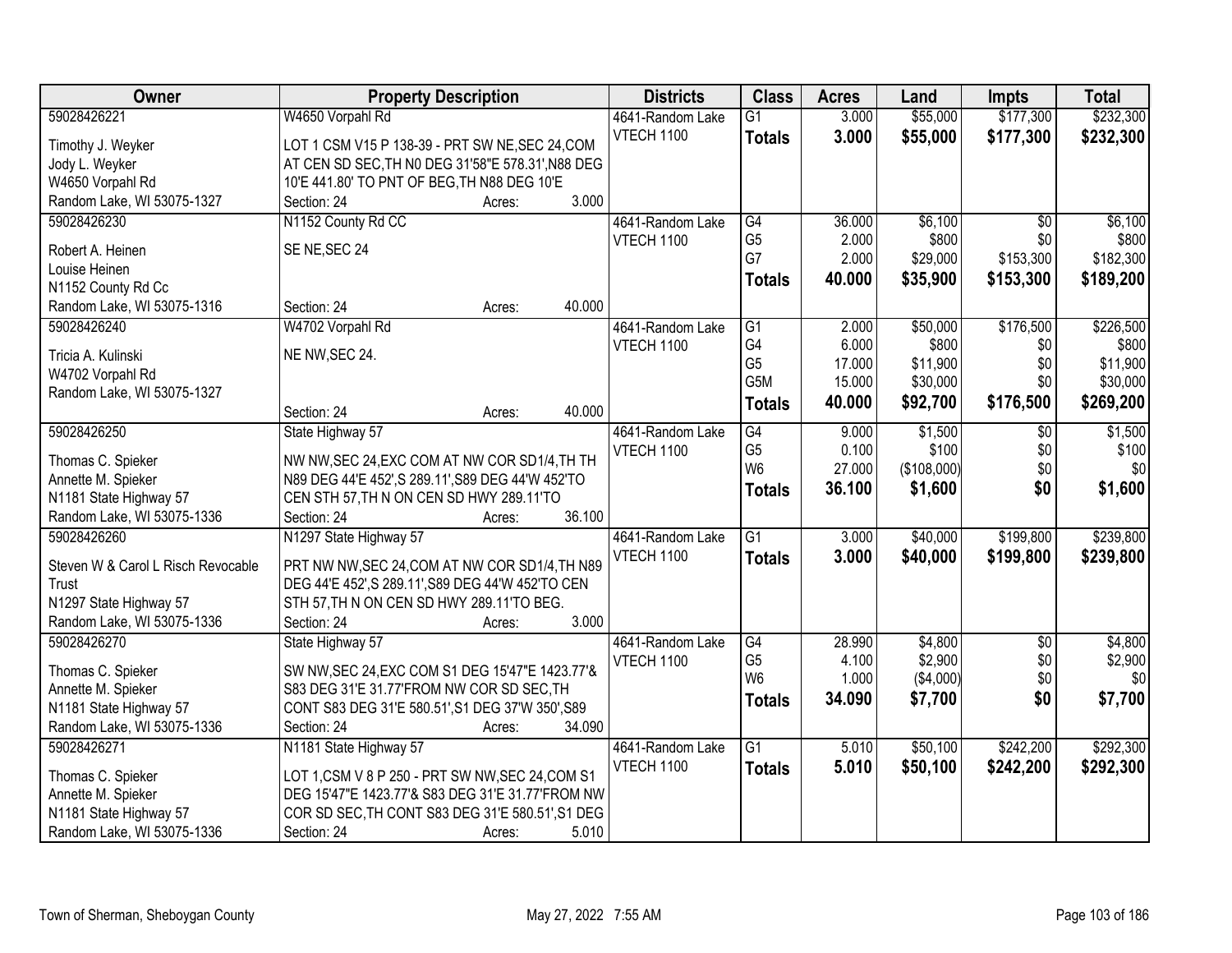| Owner                                   |                                            | <b>Property Description</b>                                                                       | <b>Districts</b>  | <b>Class</b>    | <b>Acres</b> | Land     | <b>Impts</b>    | <b>Total</b> |
|-----------------------------------------|--------------------------------------------|---------------------------------------------------------------------------------------------------|-------------------|-----------------|--------------|----------|-----------------|--------------|
| 59028426280                             |                                            |                                                                                                   | 4641-Random Lake  | G4              | 28.000       | \$4,900  | $\overline{50}$ | \$4,900      |
| Vorpahl Farms, Inc.                     |                                            | SE NW, SEC 24, ALSO 1 SQ RD IN SW COR OF SW NE.                                                   | <b>VTECH 1100</b> | G <sub>5</sub>  | 2.000        | \$1,400  | \$0             | \$1,400      |
| PO Box 456                              |                                            |                                                                                                   |                   | G5M             | 10.000       | \$20,000 | \$0             | \$20,000     |
| Random Lake, WI 53075-0456              |                                            |                                                                                                   |                   | <b>Totals</b>   | 40.000       | \$26,300 | \$0             | \$26,300     |
|                                         | Section: 24                                | 40.000<br>Acres:                                                                                  |                   |                 |              |          |                 |              |
| 59028426290                             | Vorpahl Rd                                 |                                                                                                   | 4641-Random Lake  | G4              | 11.360       | \$1,800  | $\overline{50}$ | \$1,800      |
| Vorpahl Farms, Inc.                     | THAT PRT OF THE FOLLOWING LYING N OF       |                                                                                                   | VTECH 1100        | G <sub>5</sub>  | 8.560        | \$5,600  | \$0             | \$5,600      |
| PO Box 456                              |                                            | VORPAHL RD:NE SW, SEC 24, EXC COM AT INTER OF                                                     |                   | G5M             | 3.000        | \$6,000  | \$0             | \$6,000      |
| Random Lake, WI 53075-0456              |                                            | CEN OF TN RD WITH W LINE SD1/4, TH N 200.94', N86                                                 |                   | <b>Totals</b>   | 22.920       | \$13,400 | \$0             | \$13,400     |
|                                         | Section: 24                                | 22.920<br>Acres:                                                                                  |                   |                 |              |          |                 |              |
| 59028426291                             | Vorpahl Rd                                 |                                                                                                   | 4641-Random Lake  | $\overline{G5}$ | 0.010        | \$100    | $\overline{50}$ | \$100        |
| Vorpahl Farms, Inc.                     | THAT PRT OF THE FOLLOWING LYING S OF       |                                                                                                   | <b>VTECH 1100</b> | <b>Totals</b>   | 0.010        | \$100    | \$0             | \$100        |
| PO Box 456                              |                                            | VORPAHL RD & W OF LOT 1 CSM V2 P11: PRT NE                                                        |                   |                 |              |          |                 |              |
| Random Lake, WI 53075-0456              |                                            | SW, SEC 24, EXC COM AT INTER OF CEN OF TN RD                                                      |                   |                 |              |          |                 |              |
|                                         | Section: 24                                | 0.010<br>Acres:                                                                                   |                   |                 |              |          |                 |              |
| 59028426292                             | Vorpahl Rd                                 |                                                                                                   | 4641-Random Lake  | G4              | 9.920        | \$1,300  | \$0             | \$1,300      |
| Vorpahl Farms, Inc.                     | THAT PRT OF THE FOLLOWING LYING S OF       |                                                                                                   | VTECH 1100        | G <sub>5</sub>  | 0.600        | \$100    | \$0             | \$100        |
| PO Box 456                              |                                            | VORPAHL RD & E OF LOT 1 CSM V2 P11:NE SW, SEC                                                     |                   | <b>Totals</b>   | 10.520       | \$1,400  | \$0             | \$1,400      |
| Random Lake, WI 53075-0456              |                                            | 24, EXC COM AT INTER OF CEN OF TN RD WITH W                                                       |                   |                 |              |          |                 |              |
|                                         | Section: 24                                | 10.520<br>Acres:                                                                                  |                   |                 |              |          |                 |              |
| 59028426300                             | W4790 Vorpahl Rd                           |                                                                                                   | 4641-Random Lake  | $\overline{G1}$ | 0.990        | \$24,900 | \$137,300       | \$162,200    |
|                                         |                                            |                                                                                                   | VTECH 1100        | <b>Totals</b>   | 0.990        | \$24,900 | \$137,300       | \$162,200    |
| Paul A. Burmesch                        |                                            | PRT NE SW, SEC 24, COM IN CEN OF TN RD AT ITS                                                     |                   |                 |              |          |                 |              |
| Deborah L. Burmesch<br>W4790 Vorpahl Rd |                                            | INTER WITH W LINE SD1/4, TH N 200.94', N86 DEG<br>10'E 283.1', S3 DEG E 89.55'TO CEN OF TN RD, TH |                   |                 |              |          |                 |              |
| Random Lake, WI 53075-1327              | Section: 24                                | 0.990<br>Acres:                                                                                   |                   |                 |              |          |                 |              |
| 59028426310                             | W4787 Vorpahl Rd                           |                                                                                                   | 4641-Random Lake  | G1              | 3.000        | \$39,100 | \$235,600       | \$274,700    |
|                                         |                                            |                                                                                                   | VTECH 1100        | <b>Totals</b>   | 3.000        | \$39,100 | \$235,600       | \$274,700    |
| Marty C. Vorpahl                        | PRT NE SW, SEC 24, COM 1354.61'N & N89 DEG |                                                                                                   |                   |                 |              |          |                 |              |
| Tera T. Cater                           |                                            | 28'10"E 1681.59'FROM SW COR SD SEC, TH N89 DEG                                                    |                   |                 |              |          |                 |              |
| W4787 Vorpahl Rd                        |                                            | 28'10"E 206.14', N6 DEG 55'30"W 341.28' TO CEN OF                                                 |                   |                 |              |          |                 |              |
| Random Lake, WI 53075-1328              | Section: 24                                | 3.000<br>Acres:                                                                                   |                   |                 |              |          |                 |              |
| 59028426311                             | W4782 Vorpahl Rd                           |                                                                                                   | 4641-Random Lake  | G1              | 3.000        | \$40,000 | \$270,900       | \$310,900    |
| Ronald A. Vorpahl                       |                                            | LOT 2,CSM V 9 P 178 - PRT NE SW, SEC 24, COM AT                                                   | <b>VTECH 1100</b> | <b>Totals</b>   | 3.000        | \$40,000 | \$270,900       | \$310,900    |
| Joan Kay Vorpahl                        |                                            | NW COR CSM V 2 P 11, TH N50 DEG 55'37"E 55', N23                                                  |                   |                 |              |          |                 |              |
| W4782 Vorpahl Rd                        |                                            | DEG 20'50"W 389.80', W 265.20', S01 DEG 10'20"E                                                   |                   |                 |              |          |                 |              |
| Random Lake, WI 53075-1327              | Section: 24                                | 3.000<br>Acres:                                                                                   |                   |                 |              |          |                 |              |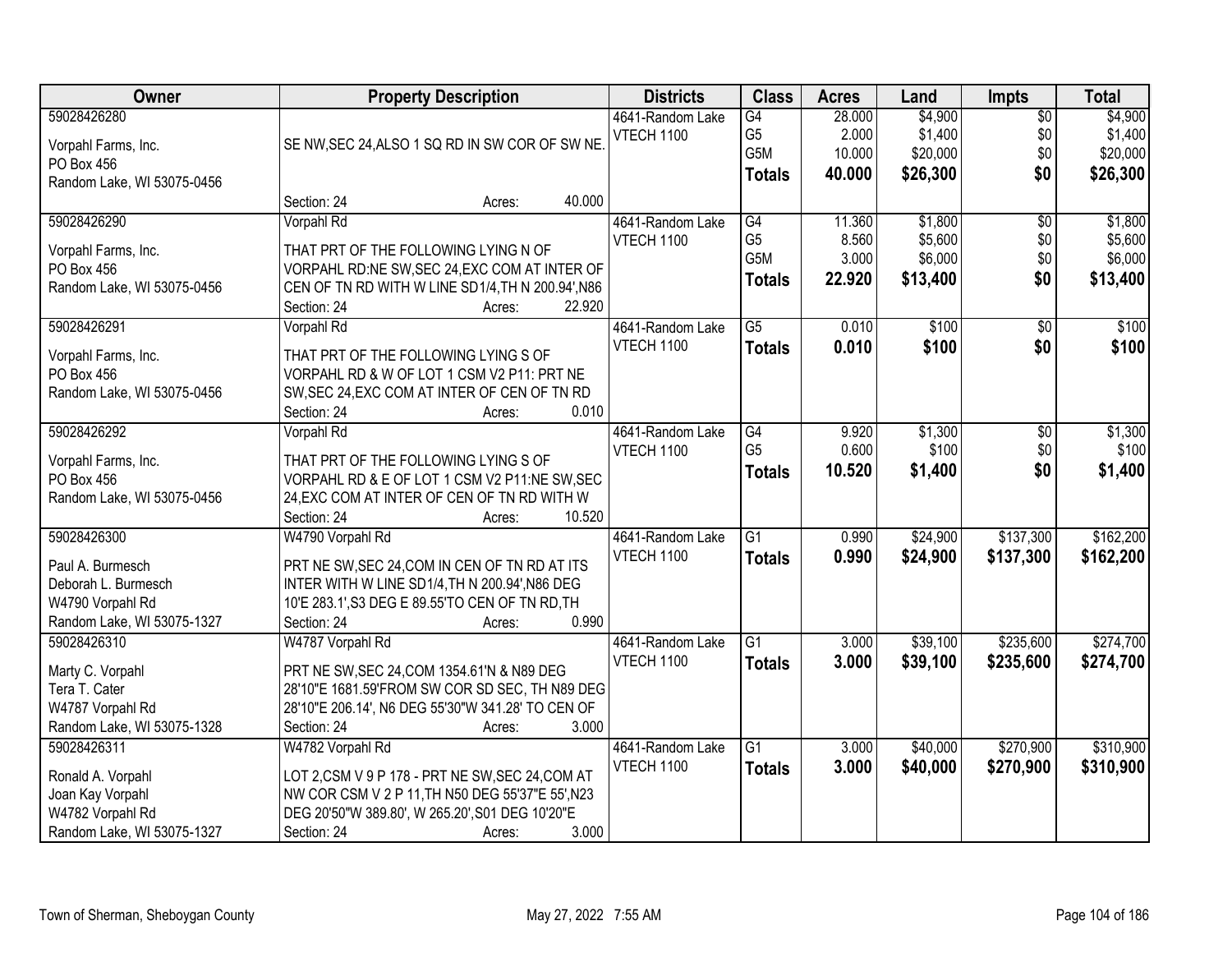| 59028426320<br>\$2,200<br>State Highway 57<br>4641-Random Lake<br>G4<br>13.000<br>$\overline{50}$<br>G <sub>5</sub><br>\$600<br>0.890<br>\$0<br>VTECH 1100<br>Thomas C. Spieker<br>N1/2 NW SW, SEC 24, EXC FOR HWY CONV REC IN V | <b>Property Description</b> |     | <b>Acres</b> | Land     | <b>Impts</b> | <b>Total</b>    |
|----------------------------------------------------------------------------------------------------------------------------------------------------------------------------------------------------------------------------------|-----------------------------|-----|--------------|----------|--------------|-----------------|
|                                                                                                                                                                                                                                  |                             |     |              |          |              | \$2,200         |
|                                                                                                                                                                                                                                  |                             |     |              |          |              | \$600           |
| Annette M. Spieker<br>1776 P 350-51,#1585733.                                                                                                                                                                                    |                             | G5M | 6.000        | \$12,000 | \$0          | \$12,000        |
| \$0<br>\$14,800<br>19.890<br><b>Totals</b><br>N1181 State Highway 57                                                                                                                                                             |                             |     |              |          |              | \$14,800        |
| Random Lake, WI 53075-1336<br>19.890<br>Section: 24<br>Acres:                                                                                                                                                                    |                             |     |              |          |              |                 |
| $\overline{X4}$<br>59028426330<br>State Highway 57<br>4641-Random Lake<br>3.800<br>$\overline{50}$<br>\$0                                                                                                                        |                             |     |              |          |              | $\overline{50}$ |
| <b>VTECH 1100</b><br>3.800<br>\$0<br>\$0<br><b>Totals</b><br>PRT S1/2 NW SW, SEC 24, COM IN CEN STH 57, 212.5'S                                                                                                                  |                             |     |              |          |              | \$0             |
| St Pauls Lutheran Cong<br>705 Grand Ave<br>OF NW COR SD S1/2, TH N89 DEG 06'E 382.2', S0 DEG                                                                                                                                     |                             |     |              |          |              |                 |
| 07'E 447.5'M/L TO S LN NW SW, S89 DEG 08'W ON SD<br>Random Lake, WI 53075-1748                                                                                                                                                   |                             |     |              |          |              |                 |
| 3.800<br>Section: 24<br>Acres:                                                                                                                                                                                                   |                             |     |              |          |              |                 |
| 59028426340<br>W4828 Vorpahl Rd<br>G1<br>\$35,000<br>\$220,500<br>4641-Random Lake<br>2.000                                                                                                                                      |                             |     |              |          |              | \$255,500       |
| G <sub>5</sub><br>\$11,600<br>5.500<br>\$0<br>VTECH 1100                                                                                                                                                                         |                             |     |              |          |              | \$11,600        |
| S1/2 NW SW, SEC 24, EXC COM IN CEN STH 57 212.5'S<br>Roman J & Agnes M Leider Family Trus<br>G <sub>6</sub><br>8.560<br>\$34,200<br>\$0                                                                                          |                             |     |              |          |              | \$34,200        |
| 02-10-2020<br>OF NW COR SD S1/2, TH N89 DEG 06'E 382.2', S0 DEG<br>16.060<br>\$80,800<br>\$220,500<br><b>Totals</b>                                                                                                              |                             |     |              |          |              | \$301,300       |
| W4828 Vorpahl Rd<br>07'E 447.5'M/L TO S LN NW SW, S89 DEG 08'W ON SD<br>16.060<br>Section: 24                                                                                                                                    |                             |     |              |          |              |                 |
| Random Lake, WI 53075-1327<br>Acres:<br>\$3,100<br>59028426350<br>State Highway 57<br>4641-Random Lake<br>G4<br>18.719<br>\$0                                                                                                    |                             |     |              |          |              | \$3,100         |
| G <sub>5</sub><br>4.110<br>\$2,900<br>\$0<br>VTECH 1100                                                                                                                                                                          |                             |     |              |          |              | \$2,900         |
| David R. Kaiser<br>SW SW, SEC 24, EXC PRT FOR STH 57 AS REC IN V<br>G <sub>6</sub><br>\$30,000<br>\$0<br>15.000                                                                                                                  |                             |     |              |          |              | \$30,000        |
| Donna L. Kaiser<br>396 P 566-67 & V1779 P 116-18 #1586747; ALSO EXC<br>\$0<br>37.829<br>\$36,000<br><b>Totals</b>                                                                                                                |                             |     |              |          |              | \$36,000        |
| W6394 S County Rd A<br>RW COM AT SW COR SD SEC 24; TH N88-51-10-E,                                                                                                                                                               |                             |     |              |          |              |                 |
| Adell, WI 53001-1529<br>37.829<br>Section: 24<br>Acres:                                                                                                                                                                          |                             |     |              |          |              |                 |
| \$3,000<br>59028426362<br>W4696 County Rd D<br>$\overline{G2}$<br>1.990<br>$\overline{50}$<br>4641-Random Lake                                                                                                                   |                             |     |              |          |              | \$3,000         |
| G4<br>38.330<br>\$5,900<br>\$0<br><b>VTECH 1100</b><br>Rockland Dairy LLC<br>S1/2 SESW AND S3/4 SWSE SEC 24, T13N, R21E,                                                                                                         |                             |     |              |          |              | \$5,900         |
| G <sub>5</sub><br>2.950<br>\$1,800<br>\$0<br>INCLUDING 15CSM156-157 #1511023; EXC THAT<br>W4705 County Rd D<br>G7                                                                                                                |                             |     |              |          |              | \$1,800         |
| 2.000<br>\$10,000<br>\$225,400<br>Random Lake, WI 53075-1332<br>PART 1CSM181 #928624; EXC THAT PART FOR RW                                                                                                                       |                             |     |              |          |              | \$235,400       |
| \$20,700<br>45.270<br>\$225,400<br><b>Totals</b><br>45.270<br>Section: 24<br>Acres:                                                                                                                                              |                             |     |              |          |              | \$246,100       |
| $\overline{G4}$<br>\$3,700<br>59028426363<br>25.630<br>County Rd D<br>4641-Random Lake<br>$\overline{50}$                                                                                                                        |                             |     |              |          |              | \$3,700         |
| G <sub>5</sub><br>2.000<br>\$1,400<br>\$0<br><b>VTECH 1100</b><br>N1/2 SESW, SEC 24, T 13N, R21E., EXC THAT PRT<br>Rockland Dairy LLC                                                                                            |                             |     |              |          |              | \$1,400         |
| 27.630<br>\$0<br>\$5,100<br><b>Totals</b><br>W4705 County Rd D<br>DESC IN #1851092 & AFFT #1852185; AND ALSO THE                                                                                                                 |                             |     |              |          |              | \$5,100         |
| Random Lake, WI 53075-1332<br>N1/4 SWSE EXC THAT PART 1CSM181 #928624.                                                                                                                                                           |                             |     |              |          |              |                 |
| 27.630<br>Section: 24<br>Acres:                                                                                                                                                                                                  |                             |     |              |          |              |                 |
| \$3,900<br>59028426370<br>Vorpahl Rd & County<br>G4<br>24.000<br>$\overline{50}$<br>4641-Random Lake                                                                                                                             |                             |     |              |          |              | \$3,900         |
| G <sub>5</sub><br>8.000<br>\$5,700<br>\$0<br>VTECH 1100                                                                                                                                                                          |                             |     |              |          |              | \$5,700         |
| NE SE, SEC 24.<br>Vorpahl Farms, Inc.<br>G <sub>5</sub> M<br>8.000<br>\$16,000<br>\$0<br>PO Box 456                                                                                                                              |                             |     |              |          |              | \$16,000        |
| \$0<br>40.000<br>\$25,600<br><b>Totals</b><br>Random Lake, WI 53075-0456                                                                                                                                                         |                             |     |              |          |              | \$25,600        |
| 40.000<br>Section: 24<br>Acres:                                                                                                                                                                                                  |                             |     |              |          |              |                 |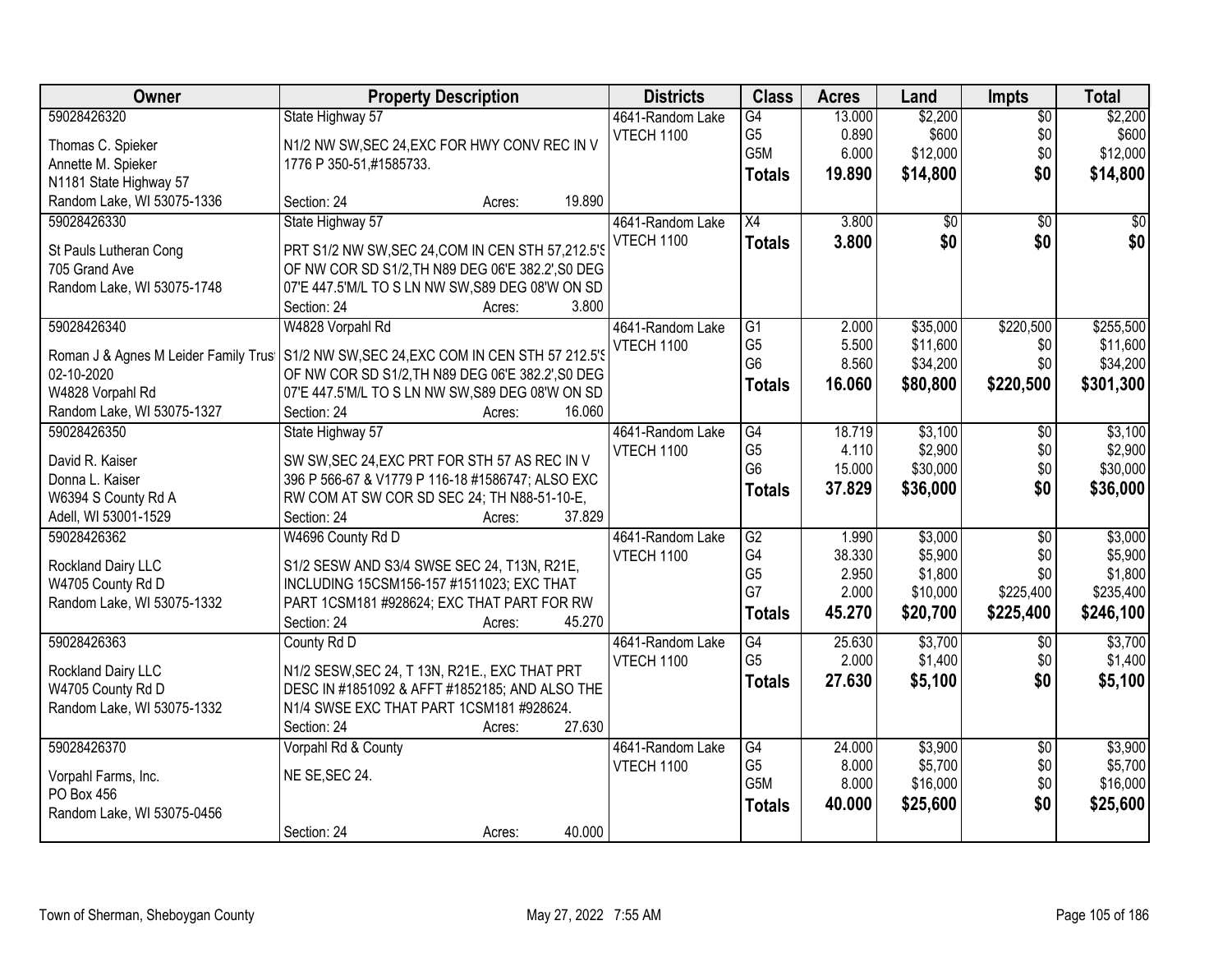| Owner                                | <b>Property Description</b>                           | <b>Districts</b>               | <b>Class</b>           | <b>Acres</b> | Land               | Impts           | <b>Total</b>    |
|--------------------------------------|-------------------------------------------------------|--------------------------------|------------------------|--------------|--------------------|-----------------|-----------------|
| 59028426380                          | <b>Vorpahl Rd</b>                                     | 4641-Random Lake               | G4                     | 26.000       | \$3,900            | $\overline{50}$ | \$3,900         |
| Vorpahl Farms, Inc.                  | NW SE, SEC 24, EXC COM 1810.62'N OF S1/4 POST, TH     | VTECH 1100                     | G <sub>5</sub>         | 2.560        | \$1,500            | \$0             | \$1,500         |
| PO Box 456                           | N 421.97'TO CEN OF VORPAHL RD, N51 DEG 16'50"E        |                                | <b>Totals</b>          | 28.560       | \$5,400            | \$0             | \$5,400         |
| Random Lake, WI 53075-0456           | 569.63'ON CEN SD RD, NELY 153.5'M/L ON CEN SD         |                                |                        |              |                    |                 |                 |
|                                      | 28.560<br>Section: 24<br>Acres:                       |                                |                        |              |                    |                 |                 |
| 59028426390                          | Vorpahl Rd                                            | 4641-Random Lake               | G4                     | 6.800        | \$1,000            | $\overline{50}$ | \$1,000         |
|                                      | PRT NW SE, SEC 24, COM 1810.62'N & 387.68'E OF        | VTECH 1100                     | G <sub>5</sub>         | 0.250        | \$100              | \$0             | \$100           |
| Vorpahl Farms, Inc.<br>PO Box 456    | S1/4 POST, TH N7 DEG 18'02"W 669.65'TO CEN OF         |                                | <b>Totals</b>          | 7.050        | \$1,100            | \$0             | \$1,100         |
| Random Lake, WI 53075-0456           | VORPAHL RD, N51 DEG 16'50"E 181.86'M/L ON CEN         |                                |                        |              |                    |                 |                 |
|                                      | 7.050<br>Section: 24<br>Acres:                        |                                |                        |              |                    |                 |                 |
| 59028426391                          | W4695 Vorpahl Rd                                      | 4641-Random Lake               | $\overline{G1}$        | 5.000        | \$50,000           | \$126,600       | \$176,600       |
|                                      |                                                       | VTECH 1100                     | <b>Totals</b>          | 5.000        | \$50,000           | \$126,600       | \$176,600       |
| Walter R. Buchelt                    | LOT 1 CSM V 8 P 8 - PRT NW SE & NE SW, SEC            |                                |                        |              |                    |                 |                 |
| Katherine M. Buchelt                 | 24, COM 1810.62'N OF S1/4 COR SD SEC TH N20 DEG       |                                |                        |              |                    |                 |                 |
| W4695 Vorpahl Rd                     | 08'19"W 347.33', N51 DEG 16'50"E 541', S7 DEG 18'02"E |                                |                        |              |                    |                 |                 |
| Random Lake, WI 53075-1328           | Section: 24<br>5.000<br>Acres:                        |                                |                        |              |                    |                 |                 |
| 59028426410                          | W4698 County Rd D                                     | 4641-Random Lake               | $\overline{G2}$        | 3.000        | \$40,000           | \$26,200        | \$66,200        |
| Subcarrier Communications Inc        | TRACT 1 OF CSM V1 P 181-182 DOC #928624, BEING        | <b>VTECH 1100</b>              | <b>Totals</b>          | 3.000        | \$40,000           | \$26,200        | \$66,200        |
| 139 White Oak Ln                     | PRT SW SE, SEC 24, COM 799.12' N OF S1/4 POST, TH     |                                |                        |              |                    |                 |                 |
| Old Bridge, NJ 08857-2173            | N 361.5', E 361.5', S 361.5', TH W 361.5' TO BEG.     |                                |                        |              |                    |                 |                 |
|                                      | 3.000<br>Section: 24<br>Acres:                        |                                |                        |              |                    |                 |                 |
| 59028426420                          | County Road CC & D                                    | 4641-Random Lake               | $\overline{G4}$        | 27.000       | \$4,000            | $\overline{50}$ | \$4,000         |
|                                      |                                                       | VTECH 1100                     | G <sub>5</sub>         | 5.860        | \$2,800            | \$0             | \$2,800         |
| Vorpahl Farms, Inc.                  | SESE SEC 24, T13N, R21E EXC RW, COM AT INT W          |                                | G5M                    | 6.000        | \$12,000           | \$0             | \$12,000        |
| PO Box 456                           | LN SESE AND S LN SD SEC 24; TH N00-32-50E,            |                                | <b>Totals</b>          | 38.860       | \$18,800           | \$0             | \$18,800        |
| Random Lake, WI 53075-0456           | 51.02'; TH N88-55-14E, 272.98'; TH S01-04-46E, 18';   |                                |                        |              |                    |                 |                 |
| 59028426421                          | Section: 24<br>38.860<br>Acres:                       |                                | $\overline{\chi_3}$    | 5.271        |                    |                 |                 |
|                                      | County Rd CC                                          | 4641-Random Lake<br>VTECH 1100 |                        |              | $\sqrt{50}$<br>\$0 | $\overline{50}$ | $\overline{30}$ |
| Sheboygan County Transportation Dept | PART SESE SEC 24 DESC AS COM AT INT W LN              |                                | <b>Totals</b>          | 5.271        |                    | \$0             | \$0             |
| W5741 County Rd J                    | SESE AND S LN SD SEC 24; TH N00-32-50E, 51.02';       |                                |                        |              |                    |                 |                 |
| Plymouth, WI 53073-3340              | TH N88-55-14E, 272.98'; TH S01-04-46E, 18'; TH        |                                |                        |              |                    |                 |                 |
|                                      | 5.271<br>Section: 24<br>Acres:                        |                                |                        |              |                    |                 |                 |
| 59028426430                          | State Highway 57                                      | 4641-Random Lake               | $\overline{\text{X3}}$ | 0.350        | $\sqrt{6}$         | $\overline{50}$ | $\sqrt{50}$     |
| Sheboygan County (Hwy R/W)           | PRT TAKEN IN SEC 24 FOR S.T. H."57"AS REC IN          | VTECH 1100                     | <b>Totals</b>          | 0.350        | \$0                | \$0             | \$0             |
| Attn: Hwy R/W                        | VOL 396 P 566/7,& VOL 399 P 185/86.                   |                                |                        |              |                    |                 |                 |
| W5741 County Rd J                    |                                                       |                                |                        |              |                    |                 |                 |
| Plymouth, WI 53073-3340              | 0.350<br>Section: 24<br>Acres:                        |                                |                        |              |                    |                 |                 |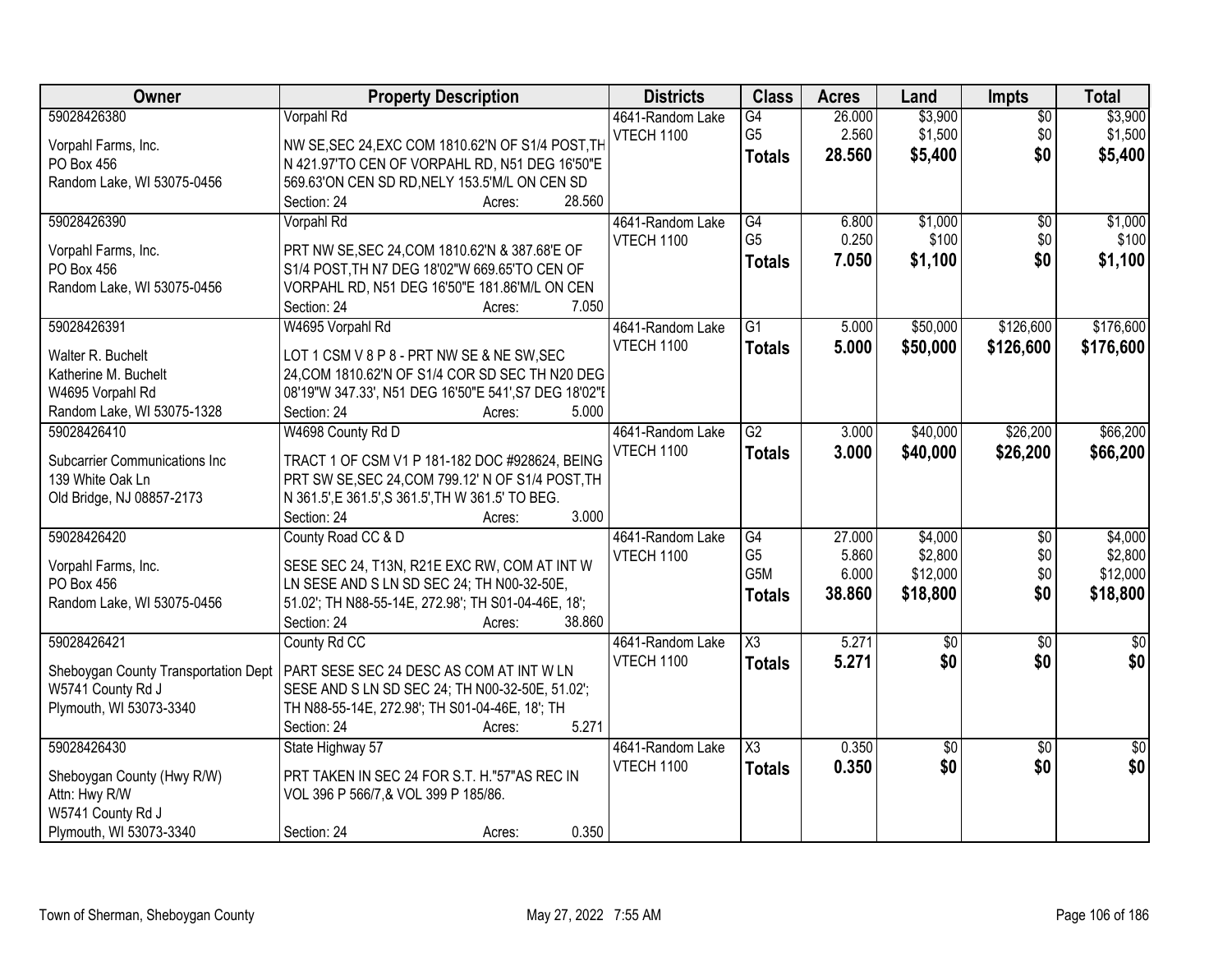| Owner                                                                                     |                                                     | <b>Property Description</b> |        | <b>Districts</b>  | <b>Class</b>           | <b>Acres</b> | Land            | <b>Impts</b>    | <b>Total</b>    |
|-------------------------------------------------------------------------------------------|-----------------------------------------------------|-----------------------------|--------|-------------------|------------------------|--------------|-----------------|-----------------|-----------------|
| 59028426431                                                                               | State Highway 57                                    |                             |        | 4641-Random Lake  | $\overline{\text{X2}}$ | 2.800        | $\overline{50}$ | $\overline{50}$ | $\overline{30}$ |
| State of Wisconsin Dept of Transportatic   PRT SW NW, NW SW & NW NW, SEC 24 (SPIEKER) 1.9 |                                                     |                             |        | VTECH 1100        | <b>Totals</b>          | 2.800        | \$0             | \$0             | \$0             |
| 944 Vanderperren Way                                                                      | AC.PRT SW SW, SEC 24 (PANNIER) 0.89 AC.             |                             |        |                   |                        |              |                 |                 |                 |
| Green Bay, WI 54304-5344                                                                  |                                                     |                             |        |                   |                        |              |                 |                 |                 |
|                                                                                           | Section: 24                                         | Acres:                      | 2.800  |                   |                        |              |                 |                 |                 |
| 59028426440                                                                               | County Rd CC                                        |                             |        | 4641-Random Lake  | G4                     | 7.000        | \$900           | \$0             | \$900           |
| Vorpahl Farms, Inc.                                                                       | E1/2 NE NE, SEC 25 EXC RW COM AT NE COR SD          |                             |        | <b>VTECH 1100</b> | G <sub>5</sub>         | 9.370        | \$10,300        | \$0             | \$10,300        |
| PO Box 456                                                                                | SEC 25; TH S00-29-26W, 115'; TH N89-30-34W, 33'; TH |                             |        |                   | G5M                    | 3.000        | \$6,000         | \$0             | \$6,000         |
| Random Lake, WI 53075-0456                                                                | N43-11-06W, 109.25'; TH S88-55-14W, 500'; TH        |                             |        |                   | <b>Totals</b>          | 19.370       | \$17,200        | \$0             | \$17,200        |
|                                                                                           | Section: 25                                         | Acres:                      | 19.370 |                   |                        |              |                 |                 |                 |
| 59028426441                                                                               | County Rd CC                                        |                             |        | 4641-Random Lake  | $\overline{\chi_3}$    | 5.032        | $\overline{50}$ | $\overline{50}$ | $\overline{30}$ |
| Sheboygan County Transportation Dept                                                      | PRT E1/2 NENE SEC 25, T13N, R21E COM AT NE          |                             |        | <b>VTECH 1100</b> | <b>Totals</b>          | 5.032        | \$0             | \$0             | \$0             |
| W5741 County Rd J                                                                         | COR SD SEC 25; TH S00-29-26W, 115'; TH              |                             |        |                   |                        |              |                 |                 |                 |
| Plymouth, WI 53073-3340                                                                   | N89-30-34W, 33'; TH N43-11-06W, 109.25'; TH         |                             |        |                   |                        |              |                 |                 |                 |
|                                                                                           | Section: 25                                         | Acres:                      | 5.032  |                   |                        |              |                 |                 |                 |
| 59028426450                                                                               | County Rd D                                         |                             |        | 4641-Random Lake  | G4                     | 2.000        | \$300           | \$0             | \$300           |
| Rockland Dairy LLC                                                                        | W1/2 NE NE, SEC 25; EXC THAT PRT SD W1/2 SD         |                             |        | VTECH 1100        | G <sub>5</sub>         | 13.330       | \$8,700         | \$0             | \$8,700         |
| W4705 County Rd D                                                                         | NENE SEC 25 FOR RW, COM AT INT N LN SD SEC 25       |                             |        |                   | G5M                    | 4.000        | \$8,000         | \$0             | \$8,000         |
| Random Lake, WI 53075-1332                                                                | AND W LN SD NENE SEC 25; TH N88-55-14E, 654.41'     |                             |        |                   | <b>Totals</b>          | 19.330       | \$17,000        | \$0             | \$17,000        |
|                                                                                           | Section: 25                                         | Acres:                      | 19.330 |                   |                        |              |                 |                 |                 |
| 59028426461                                                                               | County Rd D                                         |                             |        | 4641-Random Lake  | $\overline{G4}$        | 16.500       | \$2,300         | $\overline{50}$ | \$2,300         |
| Rockland Dairy LLC                                                                        | S1/4 NWNE AND S1/2 NENW, SEC 25, T13N, R21E.        |                             |        | <b>VTECH 1100</b> | G <sub>5</sub>         | 0.500        | \$400           | \$0             | \$400           |
| W4705 County Rd D                                                                         |                                                     |                             |        |                   | G5M                    | 13.000       | \$26,000        | \$0             | \$26,000        |
| Random Lake, WI 53075-1332                                                                |                                                     |                             |        |                   | <b>Totals</b>          | 30.000       | \$28,700        | \$0             | \$28,700        |
|                                                                                           | Section: 25                                         | Acres:                      | 30.000 |                   |                        |              |                 |                 |                 |
| 59028426470                                                                               |                                                     |                             |        | 4641-Random Lake  | G4                     | 15.000       | \$2,100         | $\sqrt{6}$      | \$2,100         |
| Vorpahl Farms, Inc.                                                                       | SW NE, SEC 25.                                      |                             |        | <b>VTECH 1100</b> | G5M                    | 25.000       | \$50,000        | \$0             | \$50,000        |
| PO Box 456                                                                                |                                                     |                             |        |                   | <b>Totals</b>          | 40.000       | \$52,100        | \$0             | \$52,100        |
| Random Lake, WI 53075-0456                                                                |                                                     |                             |        |                   |                        |              |                 |                 |                 |
|                                                                                           | Section: 25                                         | Acres:                      | 40.000 |                   |                        |              |                 |                 |                 |
| 59028426480                                                                               | County Rd CC                                        |                             |        | 4641-Random Lake  | G2                     | 10.000       | \$50,000        | $\overline{50}$ | \$50,000        |
| Vorpahl Farms, Inc.                                                                       | SE NE, SEC 25, EXC CSM V23 P167-169 #1837871        |                             |        | <b>VTECH 1100</b> | G4                     | 24.000       | \$3,600         | \$0             | \$3,600         |
| PO Box 456                                                                                |                                                     |                             |        |                   | G <sub>5</sub>         | 1.000        | \$100           | \$0             | \$100           |
| Random Lake, WI 53075-0456                                                                |                                                     |                             |        |                   | <b>Totals</b>          | 35.000       | \$53,700        | \$0             | \$53,700        |
|                                                                                           | Section: 25                                         | Acres:                      | 35.000 |                   |                        |              |                 |                 |                 |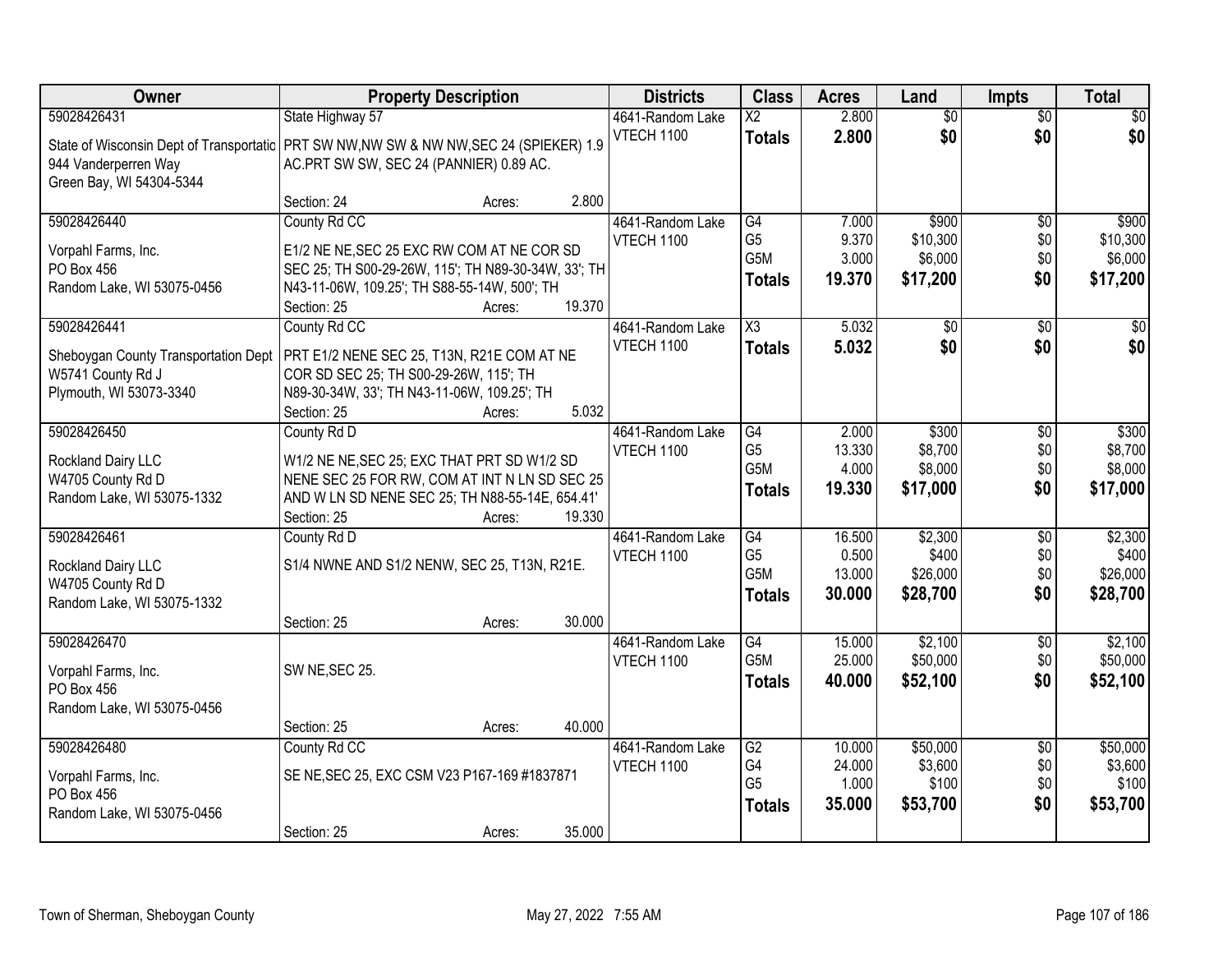| <b>Owner</b>                                                                            | <b>Property Description</b>                                                                                                                                                                           | <b>Districts</b>                      | <b>Class</b>                                              | <b>Acres</b>                                 | Land                                                  | <b>Impts</b>                                    | <b>Total</b>                                                |
|-----------------------------------------------------------------------------------------|-------------------------------------------------------------------------------------------------------------------------------------------------------------------------------------------------------|---------------------------------------|-----------------------------------------------------------|----------------------------------------------|-------------------------------------------------------|-------------------------------------------------|-------------------------------------------------------------|
| 59028426481<br>Angel L. Colon<br>Ada N. Colon<br>11946 W Oklahoma Ave                   | N744 County Rd CC<br>LOT 1 CSM V23 P167-69 #1837871 - PRT SE NE, SEC<br>25.                                                                                                                           | 4641-Random Lake<br>VTECH 1100        | G4<br>G7<br><b>Totals</b>                                 | 2.000<br>3.000<br>5.000                      | \$300<br>\$34,000<br>\$34,300                         | $\overline{50}$<br>\$85,300<br>\$85,300         | \$300<br>\$119,300<br>\$119,600                             |
| Milwaukee, WI 53227-2825                                                                | 5.000<br>Section: 25<br>Acres:                                                                                                                                                                        |                                       |                                                           |                                              |                                                       |                                                 |                                                             |
| 59028426491<br>Rockland Dairy LLC<br>W4705 County Rd D<br>Random Lake, WI 53075-1332    | W4705 County Rd D<br>N1/2 NENW AND N3/4 NWNE, SEC 25, T13N, R21E;<br>EXC THAT PART OF FOLLOWING IN SD NENW AND<br>NWNE FOR RW, COM AT INT N LN SD SEC 25 AND W<br>47.650<br>Section: 25<br>Acres:     | 4641-Random Lake<br>VTECH 1100        | G4<br>G <sub>5</sub><br>G5M<br>G7<br><b>Totals</b>        | 32.500<br>4.150<br>1.000<br>10.000<br>47.650 | \$4,200<br>\$2,900<br>\$2,000<br>\$69,000<br>\$78,100 | \$0<br>\$0<br>\$0<br>\$2,537,200<br>\$2,537,200 | \$4,200<br>\$2,900<br>\$2,000<br>\$2,606,200<br>\$2,615,300 |
| 59028426500<br>Rockland Dairy LLC<br>W4705 County Rd D<br>Random Lake, WI 53075-1332    | N851 State Highway 57<br>NW NW, SEC 25, EXC PRT TAKEN FOR STH 57 REC V<br>396 P 566-67 & V1779 P 116-18 #1586747; ALSO EXC<br>THAT PART SD NWNW FOR RW COM 172.25'<br>36.268<br>Section: 25<br>Acres: | 4641-Random Lake<br>VTECH 1100        | $\overline{G4}$<br>G <sub>5</sub><br>G7<br><b>Totals</b>  | 32.268<br>2.000<br>2.000<br>36.268           | \$5,100<br>\$1,400<br>\$29,000<br>\$35,500            | \$0<br>\$0<br>\$189,100<br>\$189,100            | \$5,100<br>\$1,400<br>\$218,100<br>\$224,600                |
| 59028426510<br>Vorpahl Farms, Inc.<br>PO Box 456<br>Random Lake, WI 53075-0456          | State Highway 57<br>SW NW, SEC 25, EXC PRT FOR HWY AS REC IN VOL<br>400 P 358, & V1779 P 116-18 #1586747.<br>37.950<br>Section: 25<br>Acres:                                                          | 4641-Random Lake<br><b>VTECH 1100</b> | G4<br><b>Totals</b>                                       | 37.950<br>37.950                             | \$6,000<br>\$6,000                                    | $\sqrt[6]{}$<br>\$0                             | \$6,000<br>\$6,000                                          |
| 59028426520<br>Vorpahl Farms, Inc.<br>PO Box 456<br>Random Lake, WI 53075-0456          | SE NW, SEC 25.<br>40.000<br>Section: 25<br>Acres:                                                                                                                                                     | 4641-Random Lake<br>VTECH 1100        | $\overline{G4}$<br>G <sub>5</sub><br>G5M<br><b>Totals</b> | 8.000<br>3.000<br>29.000<br>40.000           | \$1,300<br>\$2,100<br>\$58,000<br>\$61,400            | $\overline{50}$<br>\$0<br>\$0<br>\$0            | \$1,300<br>\$2,100<br>\$58,000<br>\$61,400                  |
| 59028426540<br>Susan A. Danforth<br>N577 State Highway 57<br>Random Lake, WI 53075-1333 | State Highway 57<br>NW SW, SEC 25, EXC PRT TAKEN FOR STH 57 AS REC<br>IN V 396 P 563-64,& V 1776 P 352-53, #1585734.<br>37.310<br>Section: 25<br>Acres:                                               | 4641-Random Lake<br>VTECH 1100        | G4<br>G <sub>5</sub><br><b>Totals</b>                     | 34.320<br>2.990<br>37.310                    | \$4,700<br>\$2,100<br>\$6,800                         | $\overline{50}$<br>\$0<br>\$0                   | \$4,700<br>\$2,100<br>\$6,800                               |
| 59028426550<br>Sara L. Martens<br>N577 State Highway 57<br>Random Lake, WI 53075-1333   | N577 State Highway 57<br>SW SW, SEC 25, EXC THE S 50 RDS OF SD1/4, & EXC<br>FOR HWY CONV REC IN V 1776 P 352-53, #1585734.<br>14.610<br>Section: 25<br>Acres:                                         | 4641-Random Lake<br><b>VTECH 1100</b> | $\overline{G1}$<br>G4<br>G <sub>5</sub><br><b>Totals</b>  | 2.000<br>6.000<br>6.610<br>14.610            | \$35,000<br>\$800<br>\$4,600<br>\$40,400              | \$234,100<br>\$0<br>\$0<br>\$234,100            | \$269,100<br>\$800<br>\$4,600<br>\$274,500                  |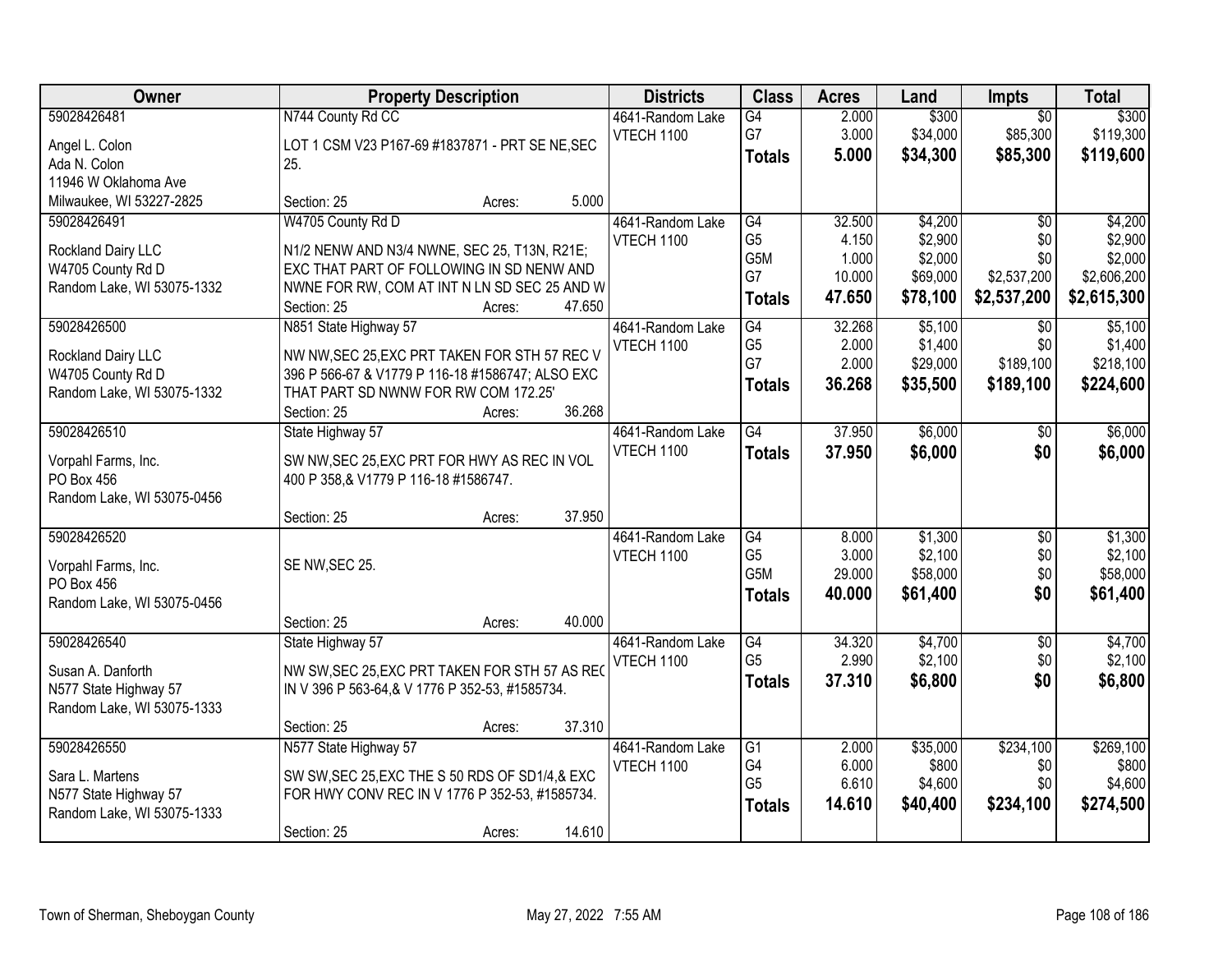| W4874 Midway Ln<br>$\overline{G2}$<br>\$35,000<br>\$69,000<br>\$104,000<br>59028426561<br>4641-Random Lake<br>2.000<br>G4<br>3.880<br>\$500<br>\$500<br>VTECH 1100<br>\$0<br>LOT 1 CSM V25 P169-170 #1944740 & AFFT #1945783<br>Dan H. Mondloch<br>G <sub>5</sub><br>0.750<br>\$100<br>\$0<br>\$100<br>Kim M. Mondloch<br>- SW SW, SEC 25<br>6.630<br>\$69,000<br>\$104,600<br>\$35,600<br><b>Totals</b><br>641 Lake Dr<br>Random Lake, WI 53075-6700<br>6.630<br>Section: 25<br>Acres:<br>$\overline{G3}$<br>County Rd RR<br>4.500<br>$\overline{50}$<br>$\sqrt{50}$<br>59028426563<br>4641-Random Lake<br>$\overline{50}$<br>\$0<br><b>VTECH 1100</b><br>4.500<br>\$0<br>\$0<br><b>Totals</b><br>LOT 1 CSM V29 P132-135 #2076790 - SW SW, SEC 25.<br>Jb Real Estate Holdings LLC<br>PO Box 307<br>Random Lake, WI 53075-0307<br>4.500<br>Section: 25<br>Acres:<br>59028426564<br>$\overline{G3}$<br>7.500<br>$\overline{50}$<br>$\overline{50}$<br>$\overline{30}$<br>N507 Badger Way<br>4641-Random Lake<br>\$0<br>\$0 <br>\$0<br><b>VTECH 1100</b><br>7.500<br><b>Totals</b><br>LOT 2 CSM V29 P132-135 #2076790 - SW SW, SEC 25.<br>Badger Tag and Label Corporation<br>PO Box 306<br>Random Lake, WI 53075-0306<br>7.500<br>Section: 25<br>Acres:<br>$\overline{G2}$<br>\$34,700<br>\$639,200<br>\$673,900<br>59028426570<br>N511 State Highway 57<br>4641-Random Lake<br>1.390<br><b>VTECH 1100</b><br>1.390<br>\$34,700<br>\$639,200<br>\$673,900<br><b>Totals</b><br>PRT SW SW, SEC 25, COM AT INTER CENLN STH 144<br>Gsd Petroleum, LLC<br>7833 W Hawthorne Rd<br>WITH CEN LN STH 57, TH N ON CEN STH 57 253.71', E<br>241.71', S 253.71' TO CENLN STH 144, TH W ON HWY<br>Mequon, WI 53097-2009<br>1.390<br>Section: 25<br>Acres:<br>$\overline{G2}$<br>\$29,700<br>\$475,500<br>\$505,200<br>59028426581<br>1.080<br>N535 State Highway 57<br>4641-Random Lake<br>VTECH 1100<br>1.080<br>\$29,700<br>\$475,500<br>\$505,200<br><b>Totals</b><br>LOT 1 CSM V19 P71-72 #1659339 - PRT SW SW SEC<br>Oscar Steinbauer<br>25.<br><b>Bibiana Steinbauer</b><br>N535 State Highway 57<br>Random Lake, WI 53075-1333<br>1.080<br>Section: 25<br>Acres:<br>$\overline{G2}$<br>\$30,700<br>\$38,400<br>\$69,100<br>59028426582<br>1.170<br>State Highway 57<br>4641-Random Lake<br><b>VTECH 1100</b><br>1.170<br>\$30,700<br>\$38,400<br>\$69,100<br><b>Totals</b><br>Oscar Steinbauer<br>LOT 2 CSM V19 P71-72 #1659339 - PRT SW SW SEC<br>25.<br><b>Bibiana Steinbauer</b><br>N535 State Highway 57<br>Random Lake, WI 53075-1333<br>1.170<br>Section: 25<br>Acres:<br>\$296,600<br>N529 State Highway 57<br>$\overline{G2}$<br>\$30,400<br>\$266,200<br>59028426590<br>4641-Random Lake<br>1.540<br>1.540<br>\$266,200<br>\$296,600<br><b>VTECH 1100</b><br>\$30,400<br><b>Totals</b><br>Steinbauer Investment, LLC<br>A-18139 - PRT SW SW, SEC 25, COM 253.71'N OF SW<br>N535 State Highway 57<br>COR SD SEC, TH N88 DEG 38'27"E 241.72', N<br>Random Lake, WI 53075-1333<br>150.22', N84 DEG 15'55"W 242.85', TH S 180.22' TO | Owner | <b>Property Description</b> | <b>Districts</b> | <b>Class</b> | <b>Acres</b> | Land | <b>Impts</b> | <b>Total</b> |
|------------------------------------------------------------------------------------------------------------------------------------------------------------------------------------------------------------------------------------------------------------------------------------------------------------------------------------------------------------------------------------------------------------------------------------------------------------------------------------------------------------------------------------------------------------------------------------------------------------------------------------------------------------------------------------------------------------------------------------------------------------------------------------------------------------------------------------------------------------------------------------------------------------------------------------------------------------------------------------------------------------------------------------------------------------------------------------------------------------------------------------------------------------------------------------------------------------------------------------------------------------------------------------------------------------------------------------------------------------------------------------------------------------------------------------------------------------------------------------------------------------------------------------------------------------------------------------------------------------------------------------------------------------------------------------------------------------------------------------------------------------------------------------------------------------------------------------------------------------------------------------------------------------------------------------------------------------------------------------------------------------------------------------------------------------------------------------------------------------------------------------------------------------------------------------------------------------------------------------------------------------------------------------------------------------------------------------------------------------------------------------------------------------------------------------------------------------------------------------------------------------------------------------------------------------------------------------------------------------------------------------------------------------------------------------------------------------------------------------------------------------------------------------------------------------------------------------------------------------------------------------------------------------------------------------------------------------------------------------------------------------------------------------|-------|-----------------------------|------------------|--------------|--------------|------|--------------|--------------|
|                                                                                                                                                                                                                                                                                                                                                                                                                                                                                                                                                                                                                                                                                                                                                                                                                                                                                                                                                                                                                                                                                                                                                                                                                                                                                                                                                                                                                                                                                                                                                                                                                                                                                                                                                                                                                                                                                                                                                                                                                                                                                                                                                                                                                                                                                                                                                                                                                                                                                                                                                                                                                                                                                                                                                                                                                                                                                                                                                                                                                                    |       |                             |                  |              |              |      |              |              |
|                                                                                                                                                                                                                                                                                                                                                                                                                                                                                                                                                                                                                                                                                                                                                                                                                                                                                                                                                                                                                                                                                                                                                                                                                                                                                                                                                                                                                                                                                                                                                                                                                                                                                                                                                                                                                                                                                                                                                                                                                                                                                                                                                                                                                                                                                                                                                                                                                                                                                                                                                                                                                                                                                                                                                                                                                                                                                                                                                                                                                                    |       |                             |                  |              |              |      |              |              |
|                                                                                                                                                                                                                                                                                                                                                                                                                                                                                                                                                                                                                                                                                                                                                                                                                                                                                                                                                                                                                                                                                                                                                                                                                                                                                                                                                                                                                                                                                                                                                                                                                                                                                                                                                                                                                                                                                                                                                                                                                                                                                                                                                                                                                                                                                                                                                                                                                                                                                                                                                                                                                                                                                                                                                                                                                                                                                                                                                                                                                                    |       |                             |                  |              |              |      |              |              |
|                                                                                                                                                                                                                                                                                                                                                                                                                                                                                                                                                                                                                                                                                                                                                                                                                                                                                                                                                                                                                                                                                                                                                                                                                                                                                                                                                                                                                                                                                                                                                                                                                                                                                                                                                                                                                                                                                                                                                                                                                                                                                                                                                                                                                                                                                                                                                                                                                                                                                                                                                                                                                                                                                                                                                                                                                                                                                                                                                                                                                                    |       |                             |                  |              |              |      |              |              |
|                                                                                                                                                                                                                                                                                                                                                                                                                                                                                                                                                                                                                                                                                                                                                                                                                                                                                                                                                                                                                                                                                                                                                                                                                                                                                                                                                                                                                                                                                                                                                                                                                                                                                                                                                                                                                                                                                                                                                                                                                                                                                                                                                                                                                                                                                                                                                                                                                                                                                                                                                                                                                                                                                                                                                                                                                                                                                                                                                                                                                                    |       |                             |                  |              |              |      |              |              |
|                                                                                                                                                                                                                                                                                                                                                                                                                                                                                                                                                                                                                                                                                                                                                                                                                                                                                                                                                                                                                                                                                                                                                                                                                                                                                                                                                                                                                                                                                                                                                                                                                                                                                                                                                                                                                                                                                                                                                                                                                                                                                                                                                                                                                                                                                                                                                                                                                                                                                                                                                                                                                                                                                                                                                                                                                                                                                                                                                                                                                                    |       |                             |                  |              |              |      |              |              |
|                                                                                                                                                                                                                                                                                                                                                                                                                                                                                                                                                                                                                                                                                                                                                                                                                                                                                                                                                                                                                                                                                                                                                                                                                                                                                                                                                                                                                                                                                                                                                                                                                                                                                                                                                                                                                                                                                                                                                                                                                                                                                                                                                                                                                                                                                                                                                                                                                                                                                                                                                                                                                                                                                                                                                                                                                                                                                                                                                                                                                                    |       |                             |                  |              |              |      |              |              |
|                                                                                                                                                                                                                                                                                                                                                                                                                                                                                                                                                                                                                                                                                                                                                                                                                                                                                                                                                                                                                                                                                                                                                                                                                                                                                                                                                                                                                                                                                                                                                                                                                                                                                                                                                                                                                                                                                                                                                                                                                                                                                                                                                                                                                                                                                                                                                                                                                                                                                                                                                                                                                                                                                                                                                                                                                                                                                                                                                                                                                                    |       |                             |                  |              |              |      |              |              |
|                                                                                                                                                                                                                                                                                                                                                                                                                                                                                                                                                                                                                                                                                                                                                                                                                                                                                                                                                                                                                                                                                                                                                                                                                                                                                                                                                                                                                                                                                                                                                                                                                                                                                                                                                                                                                                                                                                                                                                                                                                                                                                                                                                                                                                                                                                                                                                                                                                                                                                                                                                                                                                                                                                                                                                                                                                                                                                                                                                                                                                    |       |                             |                  |              |              |      |              |              |
|                                                                                                                                                                                                                                                                                                                                                                                                                                                                                                                                                                                                                                                                                                                                                                                                                                                                                                                                                                                                                                                                                                                                                                                                                                                                                                                                                                                                                                                                                                                                                                                                                                                                                                                                                                                                                                                                                                                                                                                                                                                                                                                                                                                                                                                                                                                                                                                                                                                                                                                                                                                                                                                                                                                                                                                                                                                                                                                                                                                                                                    |       |                             |                  |              |              |      |              |              |
|                                                                                                                                                                                                                                                                                                                                                                                                                                                                                                                                                                                                                                                                                                                                                                                                                                                                                                                                                                                                                                                                                                                                                                                                                                                                                                                                                                                                                                                                                                                                                                                                                                                                                                                                                                                                                                                                                                                                                                                                                                                                                                                                                                                                                                                                                                                                                                                                                                                                                                                                                                                                                                                                                                                                                                                                                                                                                                                                                                                                                                    |       |                             |                  |              |              |      |              |              |
|                                                                                                                                                                                                                                                                                                                                                                                                                                                                                                                                                                                                                                                                                                                                                                                                                                                                                                                                                                                                                                                                                                                                                                                                                                                                                                                                                                                                                                                                                                                                                                                                                                                                                                                                                                                                                                                                                                                                                                                                                                                                                                                                                                                                                                                                                                                                                                                                                                                                                                                                                                                                                                                                                                                                                                                                                                                                                                                                                                                                                                    |       |                             |                  |              |              |      |              |              |
|                                                                                                                                                                                                                                                                                                                                                                                                                                                                                                                                                                                                                                                                                                                                                                                                                                                                                                                                                                                                                                                                                                                                                                                                                                                                                                                                                                                                                                                                                                                                                                                                                                                                                                                                                                                                                                                                                                                                                                                                                                                                                                                                                                                                                                                                                                                                                                                                                                                                                                                                                                                                                                                                                                                                                                                                                                                                                                                                                                                                                                    |       |                             |                  |              |              |      |              |              |
|                                                                                                                                                                                                                                                                                                                                                                                                                                                                                                                                                                                                                                                                                                                                                                                                                                                                                                                                                                                                                                                                                                                                                                                                                                                                                                                                                                                                                                                                                                                                                                                                                                                                                                                                                                                                                                                                                                                                                                                                                                                                                                                                                                                                                                                                                                                                                                                                                                                                                                                                                                                                                                                                                                                                                                                                                                                                                                                                                                                                                                    |       |                             |                  |              |              |      |              |              |
|                                                                                                                                                                                                                                                                                                                                                                                                                                                                                                                                                                                                                                                                                                                                                                                                                                                                                                                                                                                                                                                                                                                                                                                                                                                                                                                                                                                                                                                                                                                                                                                                                                                                                                                                                                                                                                                                                                                                                                                                                                                                                                                                                                                                                                                                                                                                                                                                                                                                                                                                                                                                                                                                                                                                                                                                                                                                                                                                                                                                                                    |       |                             |                  |              |              |      |              |              |
|                                                                                                                                                                                                                                                                                                                                                                                                                                                                                                                                                                                                                                                                                                                                                                                                                                                                                                                                                                                                                                                                                                                                                                                                                                                                                                                                                                                                                                                                                                                                                                                                                                                                                                                                                                                                                                                                                                                                                                                                                                                                                                                                                                                                                                                                                                                                                                                                                                                                                                                                                                                                                                                                                                                                                                                                                                                                                                                                                                                                                                    |       |                             |                  |              |              |      |              |              |
|                                                                                                                                                                                                                                                                                                                                                                                                                                                                                                                                                                                                                                                                                                                                                                                                                                                                                                                                                                                                                                                                                                                                                                                                                                                                                                                                                                                                                                                                                                                                                                                                                                                                                                                                                                                                                                                                                                                                                                                                                                                                                                                                                                                                                                                                                                                                                                                                                                                                                                                                                                                                                                                                                                                                                                                                                                                                                                                                                                                                                                    |       |                             |                  |              |              |      |              |              |
|                                                                                                                                                                                                                                                                                                                                                                                                                                                                                                                                                                                                                                                                                                                                                                                                                                                                                                                                                                                                                                                                                                                                                                                                                                                                                                                                                                                                                                                                                                                                                                                                                                                                                                                                                                                                                                                                                                                                                                                                                                                                                                                                                                                                                                                                                                                                                                                                                                                                                                                                                                                                                                                                                                                                                                                                                                                                                                                                                                                                                                    |       |                             |                  |              |              |      |              |              |
|                                                                                                                                                                                                                                                                                                                                                                                                                                                                                                                                                                                                                                                                                                                                                                                                                                                                                                                                                                                                                                                                                                                                                                                                                                                                                                                                                                                                                                                                                                                                                                                                                                                                                                                                                                                                                                                                                                                                                                                                                                                                                                                                                                                                                                                                                                                                                                                                                                                                                                                                                                                                                                                                                                                                                                                                                                                                                                                                                                                                                                    |       |                             |                  |              |              |      |              |              |
|                                                                                                                                                                                                                                                                                                                                                                                                                                                                                                                                                                                                                                                                                                                                                                                                                                                                                                                                                                                                                                                                                                                                                                                                                                                                                                                                                                                                                                                                                                                                                                                                                                                                                                                                                                                                                                                                                                                                                                                                                                                                                                                                                                                                                                                                                                                                                                                                                                                                                                                                                                                                                                                                                                                                                                                                                                                                                                                                                                                                                                    |       |                             |                  |              |              |      |              |              |
|                                                                                                                                                                                                                                                                                                                                                                                                                                                                                                                                                                                                                                                                                                                                                                                                                                                                                                                                                                                                                                                                                                                                                                                                                                                                                                                                                                                                                                                                                                                                                                                                                                                                                                                                                                                                                                                                                                                                                                                                                                                                                                                                                                                                                                                                                                                                                                                                                                                                                                                                                                                                                                                                                                                                                                                                                                                                                                                                                                                                                                    |       |                             |                  |              |              |      |              |              |
|                                                                                                                                                                                                                                                                                                                                                                                                                                                                                                                                                                                                                                                                                                                                                                                                                                                                                                                                                                                                                                                                                                                                                                                                                                                                                                                                                                                                                                                                                                                                                                                                                                                                                                                                                                                                                                                                                                                                                                                                                                                                                                                                                                                                                                                                                                                                                                                                                                                                                                                                                                                                                                                                                                                                                                                                                                                                                                                                                                                                                                    |       |                             |                  |              |              |      |              |              |
|                                                                                                                                                                                                                                                                                                                                                                                                                                                                                                                                                                                                                                                                                                                                                                                                                                                                                                                                                                                                                                                                                                                                                                                                                                                                                                                                                                                                                                                                                                                                                                                                                                                                                                                                                                                                                                                                                                                                                                                                                                                                                                                                                                                                                                                                                                                                                                                                                                                                                                                                                                                                                                                                                                                                                                                                                                                                                                                                                                                                                                    |       |                             |                  |              |              |      |              |              |
|                                                                                                                                                                                                                                                                                                                                                                                                                                                                                                                                                                                                                                                                                                                                                                                                                                                                                                                                                                                                                                                                                                                                                                                                                                                                                                                                                                                                                                                                                                                                                                                                                                                                                                                                                                                                                                                                                                                                                                                                                                                                                                                                                                                                                                                                                                                                                                                                                                                                                                                                                                                                                                                                                                                                                                                                                                                                                                                                                                                                                                    |       |                             |                  |              |              |      |              |              |
|                                                                                                                                                                                                                                                                                                                                                                                                                                                                                                                                                                                                                                                                                                                                                                                                                                                                                                                                                                                                                                                                                                                                                                                                                                                                                                                                                                                                                                                                                                                                                                                                                                                                                                                                                                                                                                                                                                                                                                                                                                                                                                                                                                                                                                                                                                                                                                                                                                                                                                                                                                                                                                                                                                                                                                                                                                                                                                                                                                                                                                    |       |                             |                  |              |              |      |              |              |
|                                                                                                                                                                                                                                                                                                                                                                                                                                                                                                                                                                                                                                                                                                                                                                                                                                                                                                                                                                                                                                                                                                                                                                                                                                                                                                                                                                                                                                                                                                                                                                                                                                                                                                                                                                                                                                                                                                                                                                                                                                                                                                                                                                                                                                                                                                                                                                                                                                                                                                                                                                                                                                                                                                                                                                                                                                                                                                                                                                                                                                    |       |                             |                  |              |              |      |              |              |
|                                                                                                                                                                                                                                                                                                                                                                                                                                                                                                                                                                                                                                                                                                                                                                                                                                                                                                                                                                                                                                                                                                                                                                                                                                                                                                                                                                                                                                                                                                                                                                                                                                                                                                                                                                                                                                                                                                                                                                                                                                                                                                                                                                                                                                                                                                                                                                                                                                                                                                                                                                                                                                                                                                                                                                                                                                                                                                                                                                                                                                    |       |                             |                  |              |              |      |              |              |
|                                                                                                                                                                                                                                                                                                                                                                                                                                                                                                                                                                                                                                                                                                                                                                                                                                                                                                                                                                                                                                                                                                                                                                                                                                                                                                                                                                                                                                                                                                                                                                                                                                                                                                                                                                                                                                                                                                                                                                                                                                                                                                                                                                                                                                                                                                                                                                                                                                                                                                                                                                                                                                                                                                                                                                                                                                                                                                                                                                                                                                    |       |                             |                  |              |              |      |              |              |
|                                                                                                                                                                                                                                                                                                                                                                                                                                                                                                                                                                                                                                                                                                                                                                                                                                                                                                                                                                                                                                                                                                                                                                                                                                                                                                                                                                                                                                                                                                                                                                                                                                                                                                                                                                                                                                                                                                                                                                                                                                                                                                                                                                                                                                                                                                                                                                                                                                                                                                                                                                                                                                                                                                                                                                                                                                                                                                                                                                                                                                    |       |                             |                  |              |              |      |              |              |
|                                                                                                                                                                                                                                                                                                                                                                                                                                                                                                                                                                                                                                                                                                                                                                                                                                                                                                                                                                                                                                                                                                                                                                                                                                                                                                                                                                                                                                                                                                                                                                                                                                                                                                                                                                                                                                                                                                                                                                                                                                                                                                                                                                                                                                                                                                                                                                                                                                                                                                                                                                                                                                                                                                                                                                                                                                                                                                                                                                                                                                    |       |                             |                  |              |              |      |              |              |
|                                                                                                                                                                                                                                                                                                                                                                                                                                                                                                                                                                                                                                                                                                                                                                                                                                                                                                                                                                                                                                                                                                                                                                                                                                                                                                                                                                                                                                                                                                                                                                                                                                                                                                                                                                                                                                                                                                                                                                                                                                                                                                                                                                                                                                                                                                                                                                                                                                                                                                                                                                                                                                                                                                                                                                                                                                                                                                                                                                                                                                    |       |                             |                  |              |              |      |              |              |
|                                                                                                                                                                                                                                                                                                                                                                                                                                                                                                                                                                                                                                                                                                                                                                                                                                                                                                                                                                                                                                                                                                                                                                                                                                                                                                                                                                                                                                                                                                                                                                                                                                                                                                                                                                                                                                                                                                                                                                                                                                                                                                                                                                                                                                                                                                                                                                                                                                                                                                                                                                                                                                                                                                                                                                                                                                                                                                                                                                                                                                    |       |                             |                  |              |              |      |              |              |
|                                                                                                                                                                                                                                                                                                                                                                                                                                                                                                                                                                                                                                                                                                                                                                                                                                                                                                                                                                                                                                                                                                                                                                                                                                                                                                                                                                                                                                                                                                                                                                                                                                                                                                                                                                                                                                                                                                                                                                                                                                                                                                                                                                                                                                                                                                                                                                                                                                                                                                                                                                                                                                                                                                                                                                                                                                                                                                                                                                                                                                    |       |                             |                  |              |              |      |              |              |
|                                                                                                                                                                                                                                                                                                                                                                                                                                                                                                                                                                                                                                                                                                                                                                                                                                                                                                                                                                                                                                                                                                                                                                                                                                                                                                                                                                                                                                                                                                                                                                                                                                                                                                                                                                                                                                                                                                                                                                                                                                                                                                                                                                                                                                                                                                                                                                                                                                                                                                                                                                                                                                                                                                                                                                                                                                                                                                                                                                                                                                    |       |                             |                  |              |              |      |              |              |
|                                                                                                                                                                                                                                                                                                                                                                                                                                                                                                                                                                                                                                                                                                                                                                                                                                                                                                                                                                                                                                                                                                                                                                                                                                                                                                                                                                                                                                                                                                                                                                                                                                                                                                                                                                                                                                                                                                                                                                                                                                                                                                                                                                                                                                                                                                                                                                                                                                                                                                                                                                                                                                                                                                                                                                                                                                                                                                                                                                                                                                    |       |                             |                  |              |              |      |              |              |
| 1.540<br>Section: 25<br>Acres:                                                                                                                                                                                                                                                                                                                                                                                                                                                                                                                                                                                                                                                                                                                                                                                                                                                                                                                                                                                                                                                                                                                                                                                                                                                                                                                                                                                                                                                                                                                                                                                                                                                                                                                                                                                                                                                                                                                                                                                                                                                                                                                                                                                                                                                                                                                                                                                                                                                                                                                                                                                                                                                                                                                                                                                                                                                                                                                                                                                                     |       |                             |                  |              |              |      |              |              |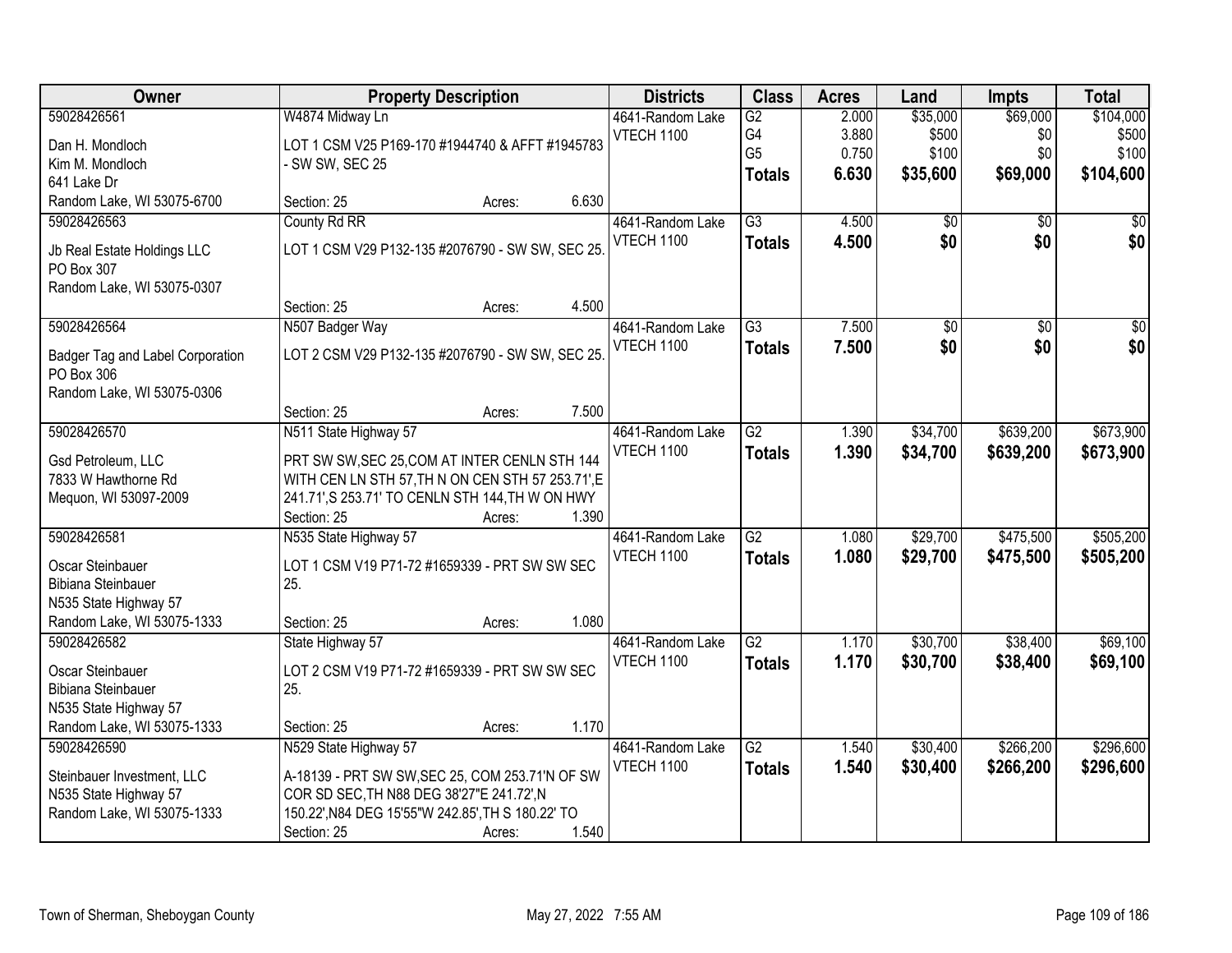| Owner                                     | <b>Property Description</b>                             | <b>Districts</b>  | <b>Class</b>     | <b>Acres</b> | Land     | <b>Impts</b>           | <b>Total</b>       |
|-------------------------------------------|---------------------------------------------------------|-------------------|------------------|--------------|----------|------------------------|--------------------|
| 59028426600                               | W4872 County Rd RR                                      | 4641-Random Lake  | $\overline{G1}$  | 1.050        | \$25,500 | \$144,200              | \$169,700          |
| Dan H. Mondloch                           | PRT SW SW, SEC 25, COM 241.71' E OF SW COR              | VTECH 1100        | <b>Totals</b>    | 1.050        | \$25,500 | \$144,200              | \$169,700          |
| Kim M. Mondloch                           | SD1/4, TH N 253.6', N88 DEG 51'E 180', S 253.6', TH S88 |                   |                  |              |          |                        |                    |
| 641 Lake Dr                               | DEG 51'W 180' TO BEG.                                   |                   |                  |              |          |                        |                    |
| Random Lake, WI 53075-6700                | 1.050<br>Section: 25<br>Acres:                          |                   |                  |              |          |                        |                    |
| 59028426610                               | W4702 County Rd RR                                      | 4641-Random Lake  | G4               | 34,000       | \$4,600  | $\overline{50}$        | \$4,600            |
|                                           |                                                         | <b>VTECH 1100</b> | G <sub>5</sub>   | 4.000        | \$1,500  | \$0                    | \$1,500            |
| James W. Eischen                          | SE SW, SEC 25, SUBJ TO HWY CONV AS REC IN V 200         |                   | G7               | 2.000        | \$29,000 | \$109,900              | \$138,900          |
| Mary E. Eischen                           | P 378.                                                  |                   | <b>Totals</b>    | 40.000       | \$35,100 | \$109,900              | \$145,000          |
| W4690 County Rd Rr                        | 40.000<br>Section: 25                                   |                   |                  |              |          |                        |                    |
| Random Lake, WI 53075-1302<br>59028426621 | Acres:                                                  |                   | G4               | 58.000       | \$8,500  |                        |                    |
|                                           | N702 County Rd CC                                       | 4641-Random Lake  | G <sub>5</sub>   | 14.310       | \$9,900  | $\overline{50}$<br>\$0 | \$8,500<br>\$9,900 |
| Richard C. Vorpahl                        | PARCEL A, B-1377 - PRT N1/2 SE1/4 & PRT NE              | VTECH 1100        | G <sub>5</sub> M | 2.000        | \$4,000  | \$0                    | \$4,000            |
| N911 Knepprath Rd                         | SW, SEC 25, COM AT E1/4 COR, SD SEC, TH S               |                   |                  | 74.310       | \$22,400 | \$0                    | \$22,400           |
| Cedar Grove, WI 53013-1121                | 207.95'ALG E LN NE SE, W 238' S 366.05', W 1078.32', SI |                   | <b>Totals</b>    |              |          |                        |                    |
|                                           | 74.310<br>Section: 25<br>Acres:                         |                   |                  |              |          |                        |                    |
| 59028426622                               | N662 County Rd CC                                       | 4641-Random Lake  | $\overline{G2}$  | 2.000        | \$35,000 | \$322,600              | \$357,600          |
| Richard C. Vorpahl                        | LOT 1 CSM V 7 P 134 - PRT NE SE, SEC 25, COM            | VTECH 1100        | <b>Totals</b>    | 2.000        | \$35,000 | \$322,600              | \$357,600          |
| N911 Knepprath Rd                         | 207.95'S OF E 1/4 COR SD SEC, TH W 238', S 366.05', E   |                   |                  |              |          |                        |                    |
| Cedar Grove, WI 53013-1121                | 238', TH N 366.05' TO BEG.                              |                   |                  |              |          |                        |                    |
|                                           | 2.000<br>Section: 25<br>Acres:                          |                   |                  |              |          |                        |                    |
| 59028426623                               | N620 County Rd CC                                       | 4641-Random Lake  | $\overline{G4}$  | 5.190        | \$700    | $\overline{50}$        | \$700              |
|                                           |                                                         | <b>VTECH 1100</b> | G <sub>5</sub>   | 11.590       | \$7,300  | \$0                    | \$7,300            |
| Kenneth R. Zimmermann Jr                  | LOT 1 29CSM80-81 #2070287 IN SEC 25, T13N, R21E         |                   | G7               | 5.000        | \$44,000 | \$235,800              | \$279,800          |
| Victoria L. Zimmermann                    |                                                         |                   | <b>Totals</b>    | 21.780       | \$52,000 | \$235,800              | \$287,800          |
| N620 County Rd Cc                         |                                                         |                   |                  |              |          |                        |                    |
| Random Lake, WI 53075-1312                | 21.780<br>Section: 25<br>Acres:                         |                   |                  |              |          |                        |                    |
| 59028426624                               | County Rd CC                                            | 4641-Random Lake  | G4               | 3.810        | \$500    | $\sqrt{6}$             | \$500              |
| Jessica C. Schneider                      | LOT 2 29CSM80-81 #2070287 IN SEC 25, T13N, R21E         | VTECH 1100        | G5M              | 18.500       | \$37,000 | \$0                    | \$37,000           |
| Clay S. Schneider                         |                                                         |                   | <b>Totals</b>    | 22.310       | \$37,500 | \$0                    | \$37,500           |
| 123 Wisconsin St                          |                                                         |                   |                  |              |          |                        |                    |
| Adell, WI 53001-1167                      | 22.310<br>Section: 25<br>Acres:                         |                   |                  |              |          |                        |                    |
| 59028426640                               | W4646 County Rd RR                                      | 4641-Random Lake  | G4               | 34.370       | \$4,400  | $\overline{50}$        | \$4,400            |
| Eischen Living Trust                      | SW SE, SEC 25, EXC THE W 200' OF THE S                  | <b>VTECH 1100</b> | G <sub>5</sub>   | 1.130        | \$100    | \$0                    | \$100              |
| W4646 County Rd Rr                        | 326.70'THEREOF, & EXC COM 363.29'E OF S1/4              |                   | G7               | 2.000        | \$29,000 | \$191,100              | \$220,100          |
| Random Lake, WI 53075-1302                | COR, SD SEC, TH E 208.71', N1 DEG 7'W 208.71', W        |                   | <b>Totals</b>    | 37.500       | \$33,500 | \$191,100              | \$224,600          |
|                                           | 37.500<br>Section: 25<br>Acres:                         |                   |                  |              |          |                        |                    |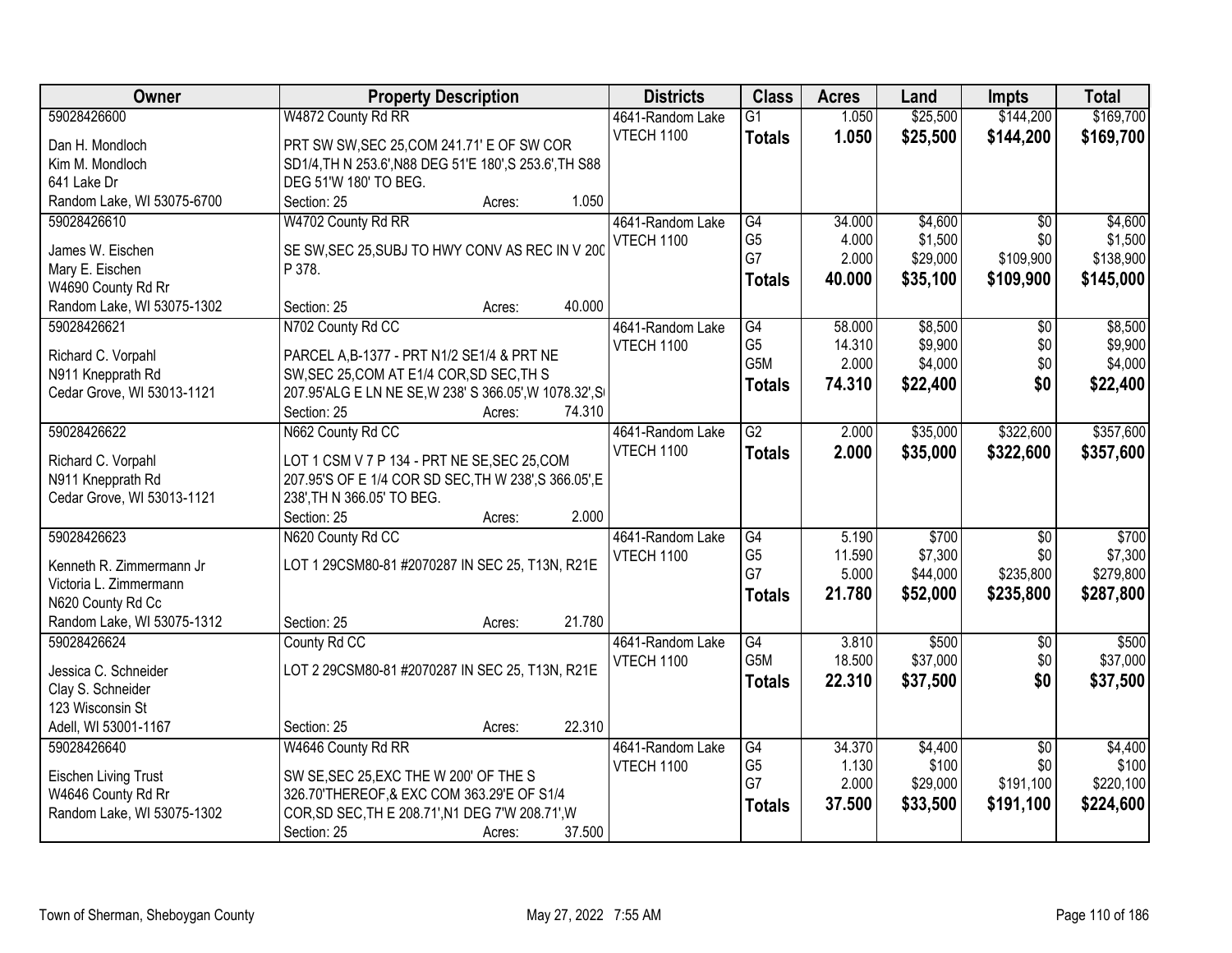| Owner                         | <b>Property Description</b>                          | <b>Districts</b>  | <b>Class</b>    | <b>Acres</b> | Land     | <b>Impts</b>    | <b>Total</b> |
|-------------------------------|------------------------------------------------------|-------------------|-----------------|--------------|----------|-----------------|--------------|
| 59028426641                   | W4690 County Rd RR                                   | 4641-Random Lake  | $\overline{G1}$ | 1.500        | \$30,000 | \$199,900       | \$229,900    |
| James W. Eischen              | TR 1, CSM V 5 P 227 - PRT SW SE, SEC 25, COM AT      | VTECH 1100        | <b>Totals</b>   | 1.500        | \$30,000 | \$199,900       | \$229,900    |
| Mary E. Eischen               | S1/4 COR SD SEC, TH E 200', N1 DEG 48'E 326.70', W   |                   |                 |              |          |                 |              |
| W4690 County Rd Rr            | 200', TH S1 DEG 48"W 326.70'TO BEG.                  |                   |                 |              |          |                 |              |
| Random Lake, WI 53075-1302    | 1.500<br>Section: 25<br>Acres:                       |                   |                 |              |          |                 |              |
| 59028426642                   | W4660 County Rd RR                                   | 4641-Random Lake  | $\overline{G1}$ | 1.000        | \$25,000 | \$177,700       | \$202,700    |
|                               |                                                      | <b>VTECH 1100</b> | <b>Totals</b>   | 1.000        | \$25,000 | \$177,700       | \$202,700    |
| Paul A. Eischen               | LOT 2,CSM V 6 P 29 - PRT SW SE, SEC 25, COM          |                   |                 |              |          |                 |              |
| W4660 County Rd Rr            | 363.29'E OF S1/4 COR SD SEC, TH E 208.71' N1 DEG     |                   |                 |              |          |                 |              |
| Random Lake, WI 53075-1302    | 7'W 208.71', W 208.71' TH S1 DEG 7'E 208.71'TO BEG.  |                   |                 |              |          |                 |              |
|                               | 1.000<br>Section: 25<br>Acres:                       |                   |                 |              |          |                 |              |
| 59028426660                   | W4580 County Rd RR                                   | 4641-Random Lake  | $\overline{G1}$ | 1.000        | \$25,000 | \$29,000        | \$54,000     |
| <b>Christine Mary Jungers</b> | LOT 1, CSM V 2 P 228 - PRT SE SE, SEC 25, COM        | VTECH 1100        | <b>Totals</b>   | 1.000        | \$25,000 | \$29,000        | \$54,000     |
| Paul A. Eischen               | 1381.96'ELY OF S1/4 POST, TH N1 DEG 12'07"E          |                   |                 |              |          |                 |              |
| W4276 County Rd Rr            | 208.71', N89 DEG 08'04"E 208.71', S1 DEG 12'07"W     |                   |                 |              |          |                 |              |
| Random Lake, WI 53075-1300    | 1.000<br>Section: 25<br>Acres:                       |                   |                 |              |          |                 |              |
| 59028426670                   | W4566 County Rd RR                                   | 4641-Random Lake  | $\overline{G1}$ | 1.000        | \$25,000 | \$38,900        | \$63,900     |
|                               |                                                      | VTECH 1100        | <b>Totals</b>   | 1.000        | \$25,000 | \$38,900        | \$63,900     |
| Suzanne Parker                | PRT SE SE, SEC 25, COM 1590.67'ELY OF S1/4           |                   |                 |              |          |                 |              |
| c/o Earl I Oelhafen Life Est  | POST, TH N1 DEG 12'07"E 208.71', N89 DEG 08'04"E     |                   |                 |              |          |                 |              |
| W59 N358 Hilbert Ave          | 208.71', S01 DEG 12'07"W 208.71', TH S89 DEG 08'04"W |                   |                 |              |          |                 |              |
| Cedarburg, WI 53012-2402      | 1.000<br>Section: 25<br>Acres:                       |                   |                 |              |          |                 |              |
| 59028426671                   | W4548 County Rd RR                                   | 4641-Random Lake  | $\overline{G1}$ | 1.000        | \$25,000 | \$148,200       | \$173,200    |
| Michael R. Donahue            | LOT 1,CSM V 5 P 251 - PRT SE SE, SEC 25, COM E       | <b>VTECH 1100</b> | <b>Totals</b>   | 1.000        | \$25,000 | \$148,200       | \$173,200    |
| Nicole M. Donahue             | 591.27'& N89 DEG 8'4"E 1208.11'FROM S1/4 COR SD      |                   |                 |              |          |                 |              |
| W4548 County Rd RR            | SEC, TH N1 DEG 12'7"E 208.71', N89 DEG 8'4"E         |                   |                 |              |          |                 |              |
| Random Lake, WI 53075         | Section: 25<br>1.000<br>Acres:                       |                   |                 |              |          |                 |              |
| 59028426672                   | W4598 County Rd RR                                   | 4641-Random Lake  | $\overline{G1}$ | 7.680        | \$63,400 | \$106,500       | \$169,900    |
| Frank Wolny                   | LOT 1 CSM V11 P 315 & A21745 & A26877, PRT SE        | <b>VTECH 1100</b> | <b>Totals</b>   | 7.680        | \$63,400 | \$106,500       | \$169,900    |
| W4598 County Rd Rr            | SE, SEC 25, COM AT NE COR LOT 1 CSM V2 P 228 N01     |                   |                 |              |          |                 |              |
| Random Lake, WI 53075-1302    | DEG 12'07"E 458.71', S89 DEG 08'04"W 276.10', S01    |                   |                 |              |          |                 |              |
|                               | Section: 25<br>7.680<br>Acres:                       |                   |                 |              |          |                 |              |
| 59028426673                   | N548 County Rd CC                                    | 4641-Random Lake  | $\overline{G4}$ | 13.760       | \$2,200  | $\overline{50}$ | \$2,200      |
|                               |                                                      | VTECH 1100        | G <sub>5</sub>  | 6.320        | \$3,200  | \$0             | \$3,200      |
| LWR Inc                       | LOT 1 CSM V20 P 180-82,#1726209 - PRT SE SE & NE     |                   | <b>Totals</b>   | 20.080       | \$5,400  | \$0             | \$5,400      |
| 206 Meadows Ave               | <b>SE, SEC 25.</b>                                   |                   |                 |              |          |                 |              |
| Cedar Grove, WI 53013-1678    |                                                      |                   |                 |              |          |                 |              |
|                               | 20.080<br>Section: 25<br>Acres:                      |                   |                 |              |          |                 |              |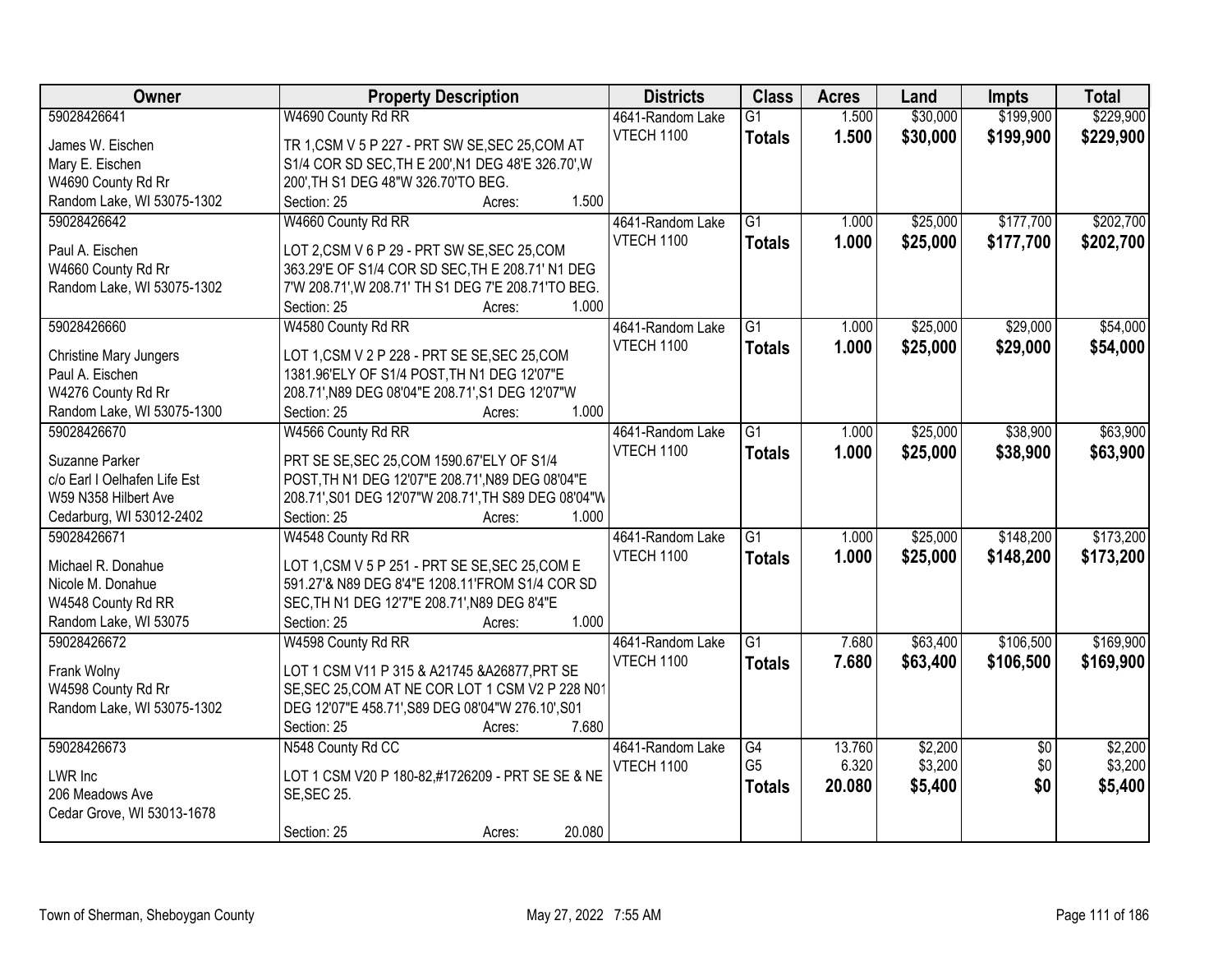| Owner                                                                              | <b>Property Description</b>                                                       |        |        | <b>Districts</b>  | <b>Class</b>    | <b>Acres</b> | Land            | <b>Impts</b>    | <b>Total</b>     |
|------------------------------------------------------------------------------------|-----------------------------------------------------------------------------------|--------|--------|-------------------|-----------------|--------------|-----------------|-----------------|------------------|
| 59028426674                                                                        | County Road RR & CC                                                               |        |        | 4641-Random Lake  | $\overline{G4}$ | 8.450        | \$1,400         | $\overline{50}$ | \$1,400          |
| Huenink Farms LLC                                                                  | LOT 2 CSM V20 P 180-82,#1726209 - PRT SE SE, SEC                                  |        |        | VTECH 1100        | G <sub>5</sub>  | 1.000        | \$100           | \$0             | \$100            |
| W3819 County Rd Rr                                                                 | 25.                                                                               |        |        |                   | <b>Totals</b>   | 9.450        | \$1,500         | \$0             | \$1,500          |
| Cedar Grove, WI 53013-1165                                                         |                                                                                   |        |        |                   |                 |              |                 |                 |                  |
|                                                                                    | Section: 25                                                                       | Acres: | 9.450  |                   |                 |              |                 |                 |                  |
| 59028426680                                                                        | State Highway 57                                                                  |        |        | 4641-Random Lake  | X3              | 1.010        | $\overline{50}$ | $\overline{30}$ | $\overline{30}$  |
| Sheboygan County (Hwy R/W)                                                         | PRT TAKEN IN SEC 25 FOR S.T. H."57"AS REC IN                                      |        |        | <b>VTECH 1100</b> | <b>Totals</b>   | 1.010        | \$0             | \$0             | \$0              |
| Attn: Hwy R/W                                                                      | VOL 396 P 566/67, VOL 396 P 570/72, VOL 396 P                                     |        |        |                   |                 |              |                 |                 |                  |
| W5741 County Rd J                                                                  | 563/64, VOL 400 P 358.                                                            |        |        |                   |                 |              |                 |                 |                  |
| Plymouth, WI 53073-3340                                                            | Section: 25                                                                       | Acres: | 1.010  |                   |                 |              |                 |                 |                  |
| 59028426681                                                                        | State Highway 57                                                                  |        |        | 4641-Random Lake  | X2              | 6.490        | \$0             | \$0             | \$0              |
| State of Wisconsin Dept of Transportatic PRT NW SW & SW SW, SEC 15 (DANFORTH) 2.40 |                                                                                   |        |        | <b>VTECH 1100</b> | <b>Totals</b>   | 6.490        | \$0             | \$0             | \$0              |
| 944 Vanderperren Way                                                               | AC., PRT NW NW & SW NW, SEC 25 (PANNIER) 4.09                                     |        |        |                   |                 |              |                 |                 |                  |
| Green Bay, WI 54304-5344                                                           | AC.                                                                               |        |        |                   |                 |              |                 |                 |                  |
|                                                                                    | Section: 25                                                                       | Acres: | 6.490  |                   |                 |              |                 |                 |                  |
| 59028426690                                                                        | Abbott Dr & State                                                                 |        |        | 4641-Random Lake  | G3              | 30.730       | \$0             | $\sqrt{6}$      | \$0              |
|                                                                                    |                                                                                   |        |        | <b>VTECH 1100</b> | <b>Totals</b>   | 30.730       | \$0             | \$0             | \$0              |
| Lakeside Foods Inc<br>PO Box 1327                                                  | NE NE, SEC 26, EXC THE E 360' OF S<br>990'THEREOF, SUBJ TO HWY CONV AS REC IN VOL |        |        |                   |                 |              |                 |                 |                  |
| Manitowoc, WI 54221-1327                                                           | 379 P 67- 68 & EXC PRT FOR HWY AS REC IN VOL                                      |        |        |                   |                 |              |                 |                 |                  |
|                                                                                    | Section: 26                                                                       | Acres: | 30.730 |                   |                 |              |                 |                 |                  |
| 59028426700                                                                        | State Highway 57                                                                  |        |        | 4641-Random Lake  | $\overline{G3}$ | 1.650        | $\overline{50}$ | $\overline{30}$ | $\overline{30}$  |
|                                                                                    |                                                                                   |        |        | <b>VTECH 1100</b> | Totals          | 1.650        | \$0             | \$0             | \$0              |
| Lakeside Foods Inc                                                                 | PRT NE NE, SEC 26, COM 330'S OF NE COR SD1/4, TH                                  |        |        |                   |                 |              |                 |                 |                  |
| PO Box 1327                                                                        | W 360', S 330', E 360', TH N 330'TO BEG, EXC PRT FOR                              |        |        |                   |                 |              |                 |                 |                  |
| Manitowoc, WI 54221-1327                                                           | HWY AS REC IN VOL 402 P 169/70.<br>Section: 26                                    |        | 1.650  |                   |                 |              |                 |                 |                  |
| 59028426710                                                                        | State Highway 57                                                                  | Acres: |        | 4641-Random Lake  | $\overline{G3}$ | 1.620        | $\overline{50}$ | $\overline{50}$ | $\overline{\$0}$ |
|                                                                                    |                                                                                   |        |        | <b>VTECH 1100</b> | <b>Totals</b>   | 1.620        | \$0             | \$0             | \$0              |
| Lakeside Foods Inc                                                                 | PRT NE NE, SEC 26, COM 660'S OF NE COR SD1/4, TH                                  |        |        |                   |                 |              |                 |                 |                  |
| PO Box 1327                                                                        | W 360', S 330', E 360', TH N 330'TO BEG, EXC PRT FOR                              |        |        |                   |                 |              |                 |                 |                  |
| Manitowoc, WI 54221-1327                                                           | HWY AS REC IN VOL 402 P 166/67.                                                   |        |        |                   |                 |              |                 |                 |                  |
|                                                                                    | Section: 26                                                                       | Acres: | 1.620  |                   |                 |              |                 |                 |                  |
| 59028426720                                                                        | State Highway 57                                                                  |        |        | 4641-Random Lake  | $\overline{G3}$ | 1.620        | $\overline{50}$ | $\overline{50}$ | $\frac{1}{30}$   |
| Lakeside Foods Inc                                                                 | PRT NE NE, SEC 26, COM 990'S OF NE COR SD1/4, TH                                  |        |        | VTECH 1100        | <b>Totals</b>   | 1.620        | \$0             | \$0             | \$0              |
| PO Box 1327                                                                        | W 360', S 330', E 360', TH N 330'TO BEG, EXC PRT FOR                              |        |        |                   |                 |              |                 |                 |                  |
| Manitowoc, WI 54221-1327                                                           | HWY AS REC IN VOL 402 P 164/65.                                                   |        |        |                   |                 |              |                 |                 |                  |
|                                                                                    | Section: 26                                                                       | Acres: | 1.620  |                   |                 |              |                 |                 |                  |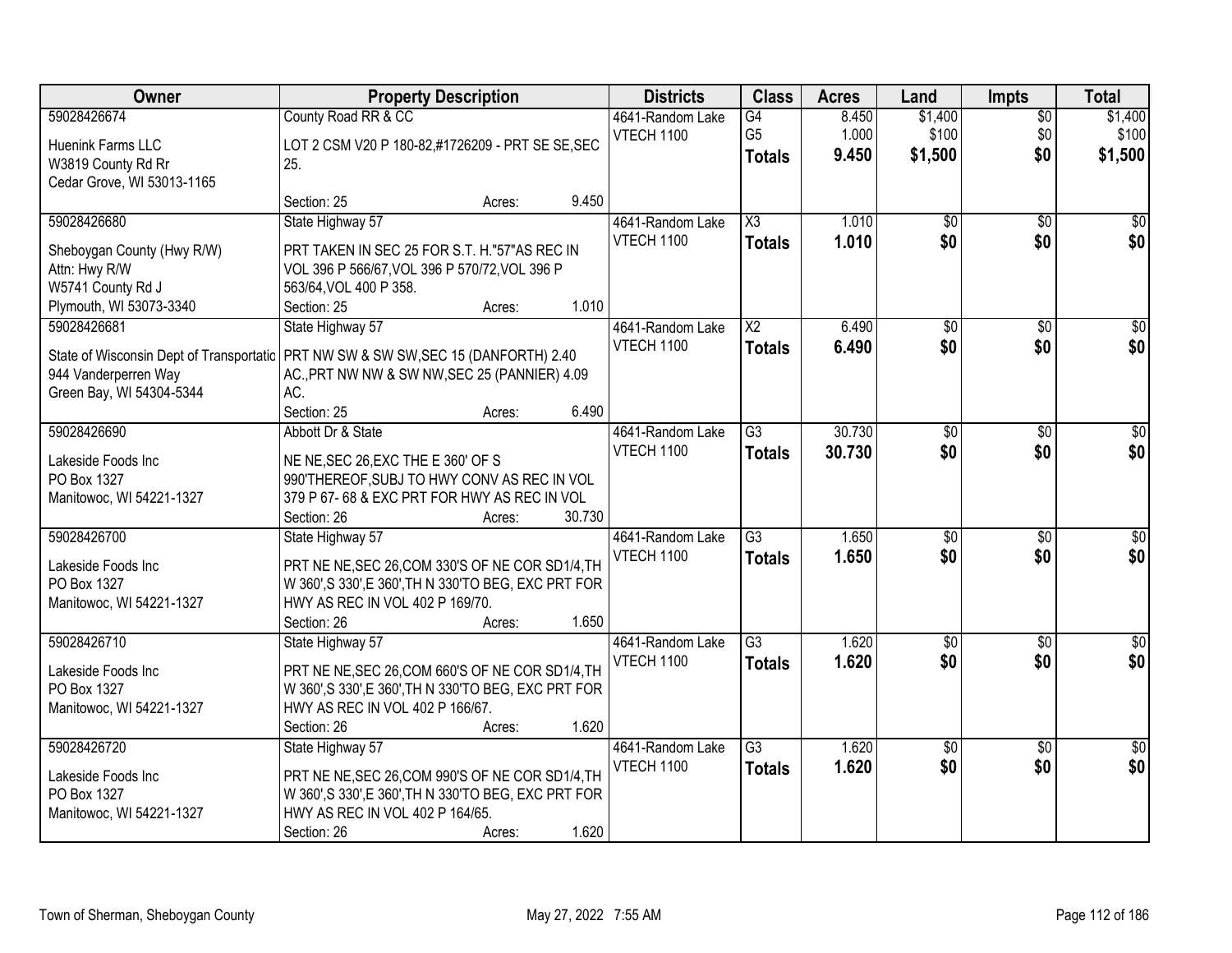| Owner                      | <b>Property Description</b>                                                                           | <b>Districts</b>  | <b>Class</b>                      | <b>Acres</b>    | Land               | <b>Impts</b>    | <b>Total</b>    |
|----------------------------|-------------------------------------------------------------------------------------------------------|-------------------|-----------------------------------|-----------------|--------------------|-----------------|-----------------|
| 59028426740                | State Highway 144                                                                                     | 4641-Random Lake  | G4                                | 66.070          | \$10,500           | $\overline{50}$ | \$10,500        |
| Lakeside Foods Inc         | SW NE, SEC 26, EXC COM AT CEN SD SEC, TH N01                                                          | <b>VTECH 1100</b> | G <sub>5</sub>                    | 1.000           | \$100              | \$0             | \$100           |
| PO Box 1327                | DEG 25'39"E 330', N89 DEG 55'55"E 355', S01 DEG                                                       |                   | G5M                               | 8.000           | \$16,000           | \$0             | \$16,000        |
| Manitowoc, WI 54221-1327   | 25'32"W 330.42'TO S LN NE1/4, TH W 355'TO BEG, &                                                      |                   | <b>Totals</b>                     | 75.070          | \$26,600           | \$0             | \$26,600        |
|                            | 75.070<br>Section: 26<br>Acres:                                                                       |                   |                                   |                 |                    |                 |                 |
| 59028426751                | W4928 State Highway 144                                                                               | 4641-Random Lake  | $\overline{G1}$                   | 1.590           | \$30,900           | \$130,200       | \$161,100       |
|                            |                                                                                                       | <b>VTECH 1100</b> | <b>Totals</b>                     | 1.590           | \$30,900           | \$130,200       | \$161,100       |
| Sarah Paul                 | LOT 1 27CSM121-122 #2016383 IN SENE SEC 26,                                                           |                   |                                   |                 |                    |                 |                 |
| W4928 State Highway 144    | T13N, R21E.                                                                                           |                   |                                   |                 |                    |                 |                 |
| Random Lake, WI 53075-1661 | 1.590<br>Section: 26                                                                                  |                   |                                   |                 |                    |                 |                 |
|                            | Acres:                                                                                                |                   |                                   |                 |                    |                 |                 |
| 59028426752                | State Highway 144                                                                                     | 4641-Random Lake  | $\overline{G4}$<br>G <sub>5</sub> | 29.560<br>3.200 | \$4,400<br>\$2,200 | \$0<br>\$0      | \$4,400         |
| Lubner Family LLC          | LOT 2 27CSM121-122 #2016383 IN SENE SEC 26,                                                           | VTECH 1100        |                                   |                 |                    |                 | \$2,200         |
| 3325 Vista Rd              | T13N, R21E.                                                                                           |                   | <b>Totals</b>                     | 32.760          | \$6,600            | \$0             | \$6,600         |
| Green Bay, WI 54301-2633   |                                                                                                       |                   |                                   |                 |                    |                 |                 |
|                            | 32.760<br>Section: 26<br>Acres:                                                                       |                   |                                   |                 |                    |                 |                 |
| 59028426760                | State Highway 57                                                                                      | 4641-Random Lake  | G5                                | 0.280           | \$200              | \$0             | \$200           |
| James F. Lubner            |                                                                                                       | <b>VTECH 1100</b> | <b>Totals</b>                     | 0.280           | \$200              | \$0             | \$200           |
| 3117 S Quincy Ave          | PRT SE NE, SEC 26, COM AT NE COR SD1/4, TH W<br>330', S 66', E 330'TO E LN SE NE, TH N 66'TO BEG, EXC |                   |                                   |                 |                    |                 |                 |
| Milwaukee, WI 53207-2717   | PRT FOR HWY REC IN V 402 P 163-64.                                                                    |                   |                                   |                 |                    |                 |                 |
|                            | 0.280<br>Section: 26<br>Acres:                                                                        |                   |                                   |                 |                    |                 |                 |
| 59028426770                | Abbott Dr                                                                                             | 4641-Random Lake  | $\overline{G4}$                   | 67.500          | \$10,800           | $\overline{30}$ | \$10,800        |
|                            |                                                                                                       | <b>VTECH 1100</b> | G <sub>5</sub>                    | 1.530           | \$100              | \$0             | \$100           |
| Lakeside Foods Inc         | TRACTS 1&2,B-1347 - PRT NE, NW & SE OF THE                                                            |                   |                                   | 69.030          | \$10,900           | \$0             | \$10,900        |
| PO Box 1327                | NW1/4, SEC 26, COM AT N1/4 COR, SD SEC, TH S1                                                         |                   | <b>Totals</b>                     |                 |                    |                 |                 |
| Manitowoc, WI 54221-1327   | DEG 25'39"W 2309.35'ALG E LN NW1/4,S89 DEG                                                            |                   |                                   |                 |                    |                 |                 |
|                            | 69.030<br>Section: 26<br>Acres:                                                                       |                   |                                   |                 |                    |                 |                 |
| 59028426780                | W5199 Abbott Dr                                                                                       | 4641-Random Lake  | $\overline{X4}$                   | 1.740           | $\overline{50}$    | $\sqrt{6}$      | $\overline{30}$ |
| WI Electric Power Co       | PRT N1/2 NW1/4, SEC 26, COM AT INTER OF N LN                                                          | <b>VTECH 1100</b> | <b>Totals</b>                     | 1.740           | \$0                | \$0             | \$0             |
| PO Box 2179                | SEC 26 WITH W R/W LN CMSTPPRR, TH W 338.74' S                                                         |                   |                                   |                 |                    |                 |                 |
| Milwaukee, WI 53201-2179   | 254.75'E 233.74'TO WLY R/W LN SD RR, TH N67 DEG                                                       |                   |                                   |                 |                    |                 |                 |
|                            | Section: 26<br>1.740<br>Acres:                                                                        |                   |                                   |                 |                    |                 |                 |
| 59028426790                | W5203 Abbott Dr                                                                                       | 4641-Random Lake  | $\overline{G1}$                   | 1.000           | \$25,000           | \$268,700       | \$293,700       |
|                            |                                                                                                       | VTECH 1100        | G4                                | 21.620          | \$3,200            | \$0             | \$3,200         |
| Dale C. Jacoby             | TR 3, B-1347 & OTHER LAND - ALL THAT PRT N1/2                                                         |                   | G <sub>5</sub>                    | 4.060           | \$1,500            | \$0             | \$1,500         |
| Debra R. Jacoby            | NW1/4, SEC 26, LYING W OF W R/W LN OF                                                                 |                   | G5M                               | 12.000          | \$24,000           | \$0             | \$24,000        |
| N825 Allen Rd              | CMSTP&PRR, EXC COM AT NE COR AFOREDESC, TH                                                            |                   | <b>Totals</b>                     | 38.680          | \$53,700           | \$268,700       | \$322,400       |
| Random Lake, WI 53075-1282 | 38.680<br>Section: 26<br>Acres:                                                                       |                   |                                   |                 |                    |                 |                 |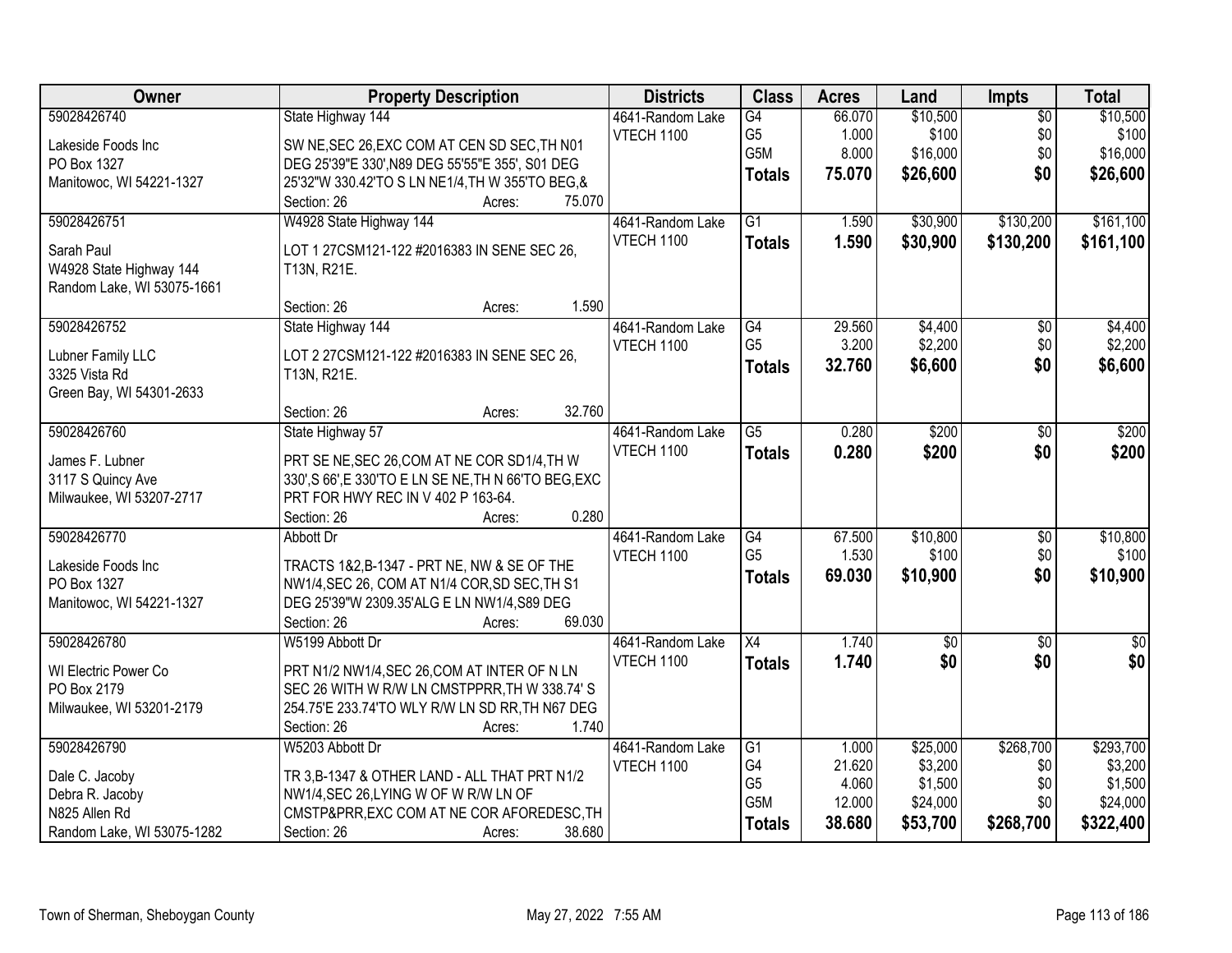| 59028426800<br>N762 Allen Rd<br>\$4,900<br>\$4,900<br>4641-Random Lake<br>$\overline{G4}$<br>32.500<br>$\overline{30}$<br>G <sub>5</sub><br>\$1,000<br>\$1,000<br>2.330<br>\$0<br><b>VTECH 1100</b><br>Toni L. Kreif<br>SW NW, SEC 26, EXC 2.17 AC FOR R/W OF CMSTP&P<br>G7<br>\$156,600<br>3.000<br>\$190,600<br>\$34,000<br>N762 Allen Rd<br>RR.<br>37.830<br>\$39,900<br>\$156,600<br>\$196,500<br><b>Totals</b><br>Random Lake, WI 53075-1210<br>37.830<br>Section: 26<br>Acres:<br>$\overline{G3}$<br>15.900<br>59028426821<br>W5104 State Highway 144<br>$\overline{50}$<br>$\overline{50}$<br>$\overline{50}$<br>4641-Random Lake<br>\$0<br>\$0<br><b>VTECH 1100</b><br>15.900<br>\$0<br><b>Totals</b><br>Trusts Garni et al<br>THE S 330'M/L OF SE NW, SEC 26, & PRT SW NE, COM<br>AT CEN SD SEC, TH N01 DEG 25'39"E 330', N89 DEG<br>6554 Silver Bch N<br>55'55"E 355', S01 DEG 25'32"W 330.42'TO S LN NE1/4<br>Cedar Grove, WI 53013-1526<br>15.900<br>Section: 26<br>Acres:<br>\$25,000<br>\$25,000<br>59028426831<br>W5222 State Highway 144<br>$\overline{G1}$<br>$\overline{50}$<br>4641-Random Lake<br>1.000<br>G <sub>5</sub><br>\$700<br>\$0<br>1.050<br>\$700<br><b>VTECH 1100</b><br>LOT 1 CSM V30 P239-241 DOC #2124542 BEING PRT<br>Laura M. Krier<br>\$25,700<br>2.050<br>\$0<br>\$25,700<br>Totals<br>Ross A. Krier<br>SW1/4 SEC 26.<br>144 E Shore Dr<br>2.050<br>Section: 26<br>Random Lake, WI 53075-1611<br>Acres: |
|-----------------------------------------------------------------------------------------------------------------------------------------------------------------------------------------------------------------------------------------------------------------------------------------------------------------------------------------------------------------------------------------------------------------------------------------------------------------------------------------------------------------------------------------------------------------------------------------------------------------------------------------------------------------------------------------------------------------------------------------------------------------------------------------------------------------------------------------------------------------------------------------------------------------------------------------------------------------------------------------------------------------------------------------------------------------------------------------------------------------------------------------------------------------------------------------------------------------------------------------------------------------------------------------------------------------------------------------------------------------------------------------------------------------------------------------------|
|                                                                                                                                                                                                                                                                                                                                                                                                                                                                                                                                                                                                                                                                                                                                                                                                                                                                                                                                                                                                                                                                                                                                                                                                                                                                                                                                                                                                                                               |
|                                                                                                                                                                                                                                                                                                                                                                                                                                                                                                                                                                                                                                                                                                                                                                                                                                                                                                                                                                                                                                                                                                                                                                                                                                                                                                                                                                                                                                               |
|                                                                                                                                                                                                                                                                                                                                                                                                                                                                                                                                                                                                                                                                                                                                                                                                                                                                                                                                                                                                                                                                                                                                                                                                                                                                                                                                                                                                                                               |
|                                                                                                                                                                                                                                                                                                                                                                                                                                                                                                                                                                                                                                                                                                                                                                                                                                                                                                                                                                                                                                                                                                                                                                                                                                                                                                                                                                                                                                               |
|                                                                                                                                                                                                                                                                                                                                                                                                                                                                                                                                                                                                                                                                                                                                                                                                                                                                                                                                                                                                                                                                                                                                                                                                                                                                                                                                                                                                                                               |
|                                                                                                                                                                                                                                                                                                                                                                                                                                                                                                                                                                                                                                                                                                                                                                                                                                                                                                                                                                                                                                                                                                                                                                                                                                                                                                                                                                                                                                               |
|                                                                                                                                                                                                                                                                                                                                                                                                                                                                                                                                                                                                                                                                                                                                                                                                                                                                                                                                                                                                                                                                                                                                                                                                                                                                                                                                                                                                                                               |
|                                                                                                                                                                                                                                                                                                                                                                                                                                                                                                                                                                                                                                                                                                                                                                                                                                                                                                                                                                                                                                                                                                                                                                                                                                                                                                                                                                                                                                               |
|                                                                                                                                                                                                                                                                                                                                                                                                                                                                                                                                                                                                                                                                                                                                                                                                                                                                                                                                                                                                                                                                                                                                                                                                                                                                                                                                                                                                                                               |
|                                                                                                                                                                                                                                                                                                                                                                                                                                                                                                                                                                                                                                                                                                                                                                                                                                                                                                                                                                                                                                                                                                                                                                                                                                                                                                                                                                                                                                               |
|                                                                                                                                                                                                                                                                                                                                                                                                                                                                                                                                                                                                                                                                                                                                                                                                                                                                                                                                                                                                                                                                                                                                                                                                                                                                                                                                                                                                                                               |
|                                                                                                                                                                                                                                                                                                                                                                                                                                                                                                                                                                                                                                                                                                                                                                                                                                                                                                                                                                                                                                                                                                                                                                                                                                                                                                                                                                                                                                               |
|                                                                                                                                                                                                                                                                                                                                                                                                                                                                                                                                                                                                                                                                                                                                                                                                                                                                                                                                                                                                                                                                                                                                                                                                                                                                                                                                                                                                                                               |
|                                                                                                                                                                                                                                                                                                                                                                                                                                                                                                                                                                                                                                                                                                                                                                                                                                                                                                                                                                                                                                                                                                                                                                                                                                                                                                                                                                                                                                               |
|                                                                                                                                                                                                                                                                                                                                                                                                                                                                                                                                                                                                                                                                                                                                                                                                                                                                                                                                                                                                                                                                                                                                                                                                                                                                                                                                                                                                                                               |
| \$237,200<br>59028426832<br>$\overline{G1}$<br>\$40,000<br>\$197,200<br>W5206 State Highway 144<br>4641-Random Lake<br>3.000                                                                                                                                                                                                                                                                                                                                                                                                                                                                                                                                                                                                                                                                                                                                                                                                                                                                                                                                                                                                                                                                                                                                                                                                                                                                                                                  |
| G <sub>5</sub><br>6.950<br>\$4,900<br>\$4,900<br><b>VTECH 1100</b><br>\$0                                                                                                                                                                                                                                                                                                                                                                                                                                                                                                                                                                                                                                                                                                                                                                                                                                                                                                                                                                                                                                                                                                                                                                                                                                                                                                                                                                     |
| Dale T. Krier<br>LOT 2 CSM V30 P239-241 DOC #2124542 BEING PRT<br>\$197,200<br>9.950<br>\$44,900<br>\$242,100<br><b>Totals</b>                                                                                                                                                                                                                                                                                                                                                                                                                                                                                                                                                                                                                                                                                                                                                                                                                                                                                                                                                                                                                                                                                                                                                                                                                                                                                                                |
| PO Box 7<br>SW1/4 SEC 26.                                                                                                                                                                                                                                                                                                                                                                                                                                                                                                                                                                                                                                                                                                                                                                                                                                                                                                                                                                                                                                                                                                                                                                                                                                                                                                                                                                                                                     |
| Random Lake, WI 53075-0007                                                                                                                                                                                                                                                                                                                                                                                                                                                                                                                                                                                                                                                                                                                                                                                                                                                                                                                                                                                                                                                                                                                                                                                                                                                                                                                                                                                                                    |
| 9.950<br>Section: 26<br>Acres:<br>$\overline{G1}$                                                                                                                                                                                                                                                                                                                                                                                                                                                                                                                                                                                                                                                                                                                                                                                                                                                                                                                                                                                                                                                                                                                                                                                                                                                                                                                                                                                             |
| \$219,100<br>59028426851<br>W5128 State Highway 144<br>5.370<br>\$51,900<br>\$167,200<br>4641-Random Lake                                                                                                                                                                                                                                                                                                                                                                                                                                                                                                                                                                                                                                                                                                                                                                                                                                                                                                                                                                                                                                                                                                                                                                                                                                                                                                                                     |
| 5.370<br>\$167,200<br>\$219,100<br><b>VTECH 1100</b><br>\$51,900<br><b>Totals</b><br>PRT NE SW, SEC 26, COM 2426.82'E OF W1/4 POST, TH<br><b>Rivif Investments LLC</b>                                                                                                                                                                                                                                                                                                                                                                                                                                                                                                                                                                                                                                                                                                                                                                                                                                                                                                                                                                                                                                                                                                                                                                                                                                                                        |
| W5128 State Highway 144<br>S 303.86'TO CEN STH 144, SWLY ON CEN SD HWY                                                                                                                                                                                                                                                                                                                                                                                                                                                                                                                                                                                                                                                                                                                                                                                                                                                                                                                                                                                                                                                                                                                                                                                                                                                                                                                                                                        |
| Random Lake, WI 53075-1618<br>659.23', N01 DEG 32'21"E 770.81'TO E&W1/4 LN, TH E                                                                                                                                                                                                                                                                                                                                                                                                                                                                                                                                                                                                                                                                                                                                                                                                                                                                                                                                                                                                                                                                                                                                                                                                                                                                                                                                                              |
| Section: 26<br>5.370<br>Acres:                                                                                                                                                                                                                                                                                                                                                                                                                                                                                                                                                                                                                                                                                                                                                                                                                                                                                                                                                                                                                                                                                                                                                                                                                                                                                                                                                                                                                |
| $\overline{\text{X2}}$<br>0.320<br>$\overline{\$0}$<br>59028426852<br>$\overline{50}$<br>$\overline{50}$<br>State Highway 144<br>4641-Random Lake                                                                                                                                                                                                                                                                                                                                                                                                                                                                                                                                                                                                                                                                                                                                                                                                                                                                                                                                                                                                                                                                                                                                                                                                                                                                                             |
| \$0<br>\$0<br>\$0<br>VTECH 1100<br>0.320<br><b>Totals</b><br>PARCEL 96 AND 97 TPP 6525-06-21 - 4.16 V1 TPP'S<br>State of Wisconsin Department of                                                                                                                                                                                                                                                                                                                                                                                                                                                                                                                                                                                                                                                                                                                                                                                                                                                                                                                                                                                                                                                                                                                                                                                                                                                                                              |
| P163 AS DOC #2004998.<br>Transportation                                                                                                                                                                                                                                                                                                                                                                                                                                                                                                                                                                                                                                                                                                                                                                                                                                                                                                                                                                                                                                                                                                                                                                                                                                                                                                                                                                                                       |
| 944 Vanderperren Way                                                                                                                                                                                                                                                                                                                                                                                                                                                                                                                                                                                                                                                                                                                                                                                                                                                                                                                                                                                                                                                                                                                                                                                                                                                                                                                                                                                                                          |
| Green Bay, WI 54304-5344<br>0.320<br>Section: 26<br>Acres:                                                                                                                                                                                                                                                                                                                                                                                                                                                                                                                                                                                                                                                                                                                                                                                                                                                                                                                                                                                                                                                                                                                                                                                                                                                                                                                                                                                    |
| 59028426860<br>W5182 State Highway 144<br>$\overline{G1}$<br>\$45,000<br>\$201,600<br>\$246,600<br>4641-Random Lake<br>4.000                                                                                                                                                                                                                                                                                                                                                                                                                                                                                                                                                                                                                                                                                                                                                                                                                                                                                                                                                                                                                                                                                                                                                                                                                                                                                                                  |
| <b>VTECH 1100</b><br>4.000<br>\$45,000<br>\$201,600<br>\$246,600<br><b>Totals</b>                                                                                                                                                                                                                                                                                                                                                                                                                                                                                                                                                                                                                                                                                                                                                                                                                                                                                                                                                                                                                                                                                                                                                                                                                                                                                                                                                             |
| Jeffrey M. Yovanovich<br>TR 2, CSM V 2 P 303-04 - PRT NE SW (GOVT LOT<br>Janine R. Yovanovich<br>2), SEC 26, COM 1613.96'E FROM W1/4 POST TH E                                                                                                                                                                                                                                                                                                                                                                                                                                                                                                                                                                                                                                                                                                                                                                                                                                                                                                                                                                                                                                                                                                                                                                                                                                                                                                |
| W5182 State Highway 144<br>167.95', S01 DEG 32'21"W 969.46'TO PNT ON CENLN                                                                                                                                                                                                                                                                                                                                                                                                                                                                                                                                                                                                                                                                                                                                                                                                                                                                                                                                                                                                                                                                                                                                                                                                                                                                                                                                                                    |
| Random Lake, WI 53075-1618<br>4.000<br>Section: 26<br>Acres:                                                                                                                                                                                                                                                                                                                                                                                                                                                                                                                                                                                                                                                                                                                                                                                                                                                                                                                                                                                                                                                                                                                                                                                                                                                                                                                                                                                  |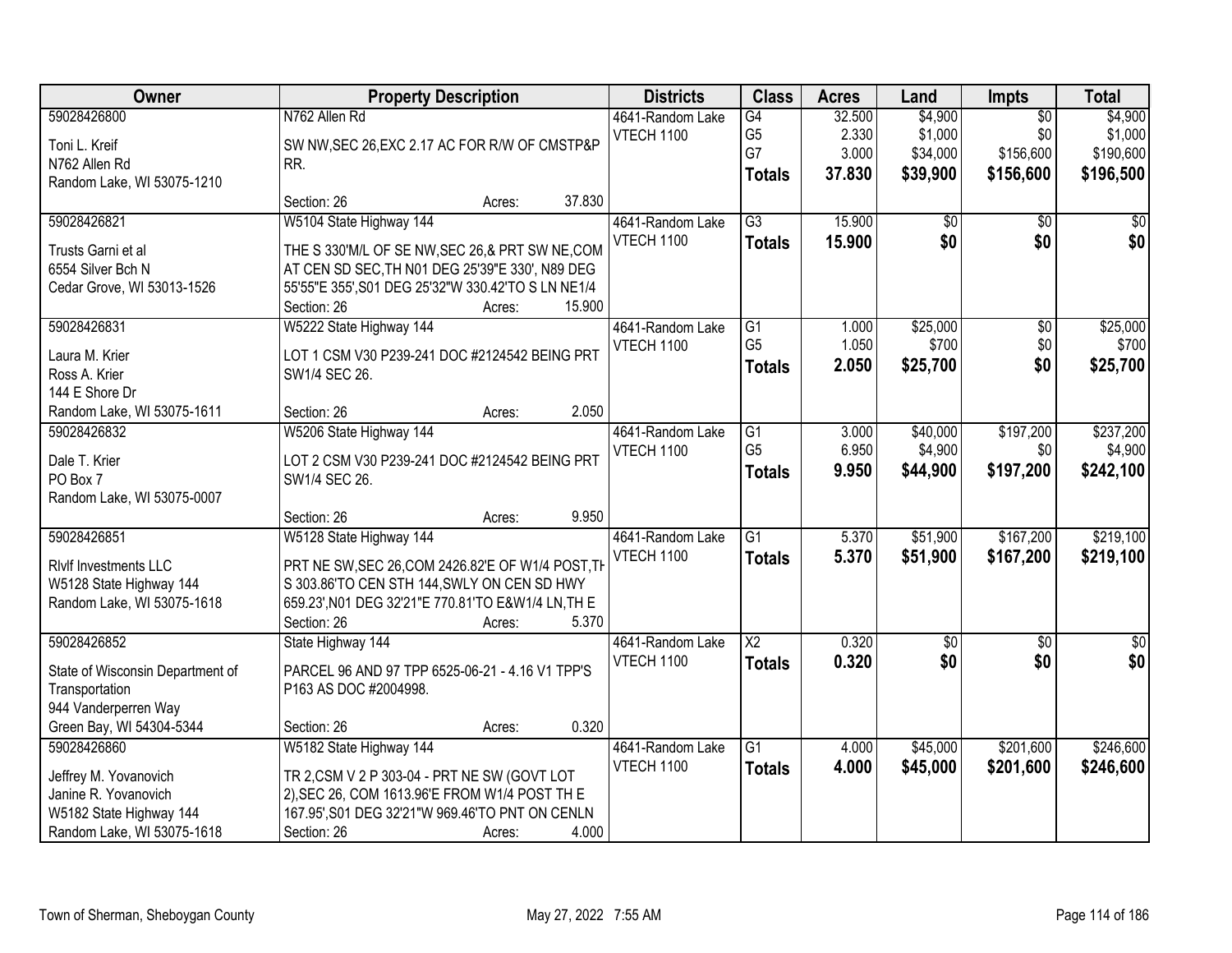| <b>Owner</b>                                       | <b>Property Description</b>                                       | <b>Districts</b>               | <b>Class</b>           | <b>Acres</b>   | Land                | <b>Impts</b>    | <b>Total</b>     |
|----------------------------------------------------|-------------------------------------------------------------------|--------------------------------|------------------------|----------------|---------------------|-----------------|------------------|
| 59028426870                                        | W5168 State Highway 144                                           | 4641-Random Lake               | $\overline{G1}$        | 4.010          | \$45,100            | \$236,200       | \$281,300        |
| Daniel D. Plier                                    | TR 3, CSM V 2 P 312 - PRT NE SW, GOVT LOT 2, SEC                  | VTECH 1100                     | <b>Totals</b>          | 4.010          | \$45,100            | \$236,200       | \$281,300        |
| Tracy L. Plier                                     | 26, COM 1781.91'E OF W1/4 POST, TH E 200'ALG                      |                                |                        |                |                     |                 |                  |
| W5168 State Highway 144                            | E-W1/4 LN SD SEC, S01 DEG 32'21"W 770.81'TO CEN                   |                                |                        |                |                     |                 |                  |
| Random Lake, WI 53075-1618                         | 4.010<br>Section: 26<br>Acres:                                    |                                |                        |                |                     |                 |                  |
| 59028426880                                        | W5192 State Highway 144                                           | 4641-Random Lake               | $\overline{G1}$        | 3.990          | \$45,000            | \$182,200       | \$227,200        |
|                                                    |                                                                   | <b>VTECH 1100</b>              | <b>Totals</b>          | 3.990          | \$45,000            | \$182,200       | \$227,200        |
| Sharon J. Henderson                                | TR 1, CSM V 2 P 303-04 - PRT NE SW, SEC 26, COM                   |                                |                        |                |                     |                 |                  |
| W5192 State Highway 144                            | 1463.91'E FROM W1/4 POST, TH E 150.05', S01 DEG                   |                                |                        |                |                     |                 |                  |
| Random Lake, WI 53075-1618                         | 32'21"W 1101.98'TO A PNT ON CENLN STH 144, SWLY<br>3.990          |                                |                        |                |                     |                 |                  |
| 59028426891                                        | Section: 26<br>Acres:                                             |                                | $\overline{G1}$        |                |                     | \$97,000        | \$132,000        |
|                                                    | W5244 State Highway 144                                           | 4641-Random Lake<br>VTECH 1100 | G4                     | 2.000<br>7.000 | \$35,000<br>\$1,100 |                 | \$1,100          |
| Robert J. Berger                                   | PRT GOVT LOT 1(SD LOT BEING PRT OF SW1/4)SEC                      |                                | G <sub>5</sub>         | 2.640          | \$1,800             | \$0<br>\$0      | \$1,800          |
| W5244 State Highway 144                            | 26, COM 990' N OF SW SEC COR, TH N 79.2'TO RR                     |                                | G5M                    | 15.000         | \$30,000            | \$0             | \$30,000         |
| Random Lake, WI 53075-1618                         | R/W LN, NE ALG R/W TO E&W 1/4 LN, E 553.08', S9 DEC               |                                |                        |                |                     |                 |                  |
|                                                    | 26.640<br>Section: 26<br>Acres:                                   |                                | <b>Totals</b>          | 26.640         | \$67,900            | \$97,000        | \$164,900        |
| 59028426892                                        | State Highway 144                                                 | 4641-Random Lake               | X2                     | 0.040          | $\sqrt[6]{3}$       | $\sqrt[6]{}$    | \$0              |
|                                                    |                                                                   | VTECH 1100                     | <b>Totals</b>          | 0.040          | \$0                 | \$0             | \$0              |
| State of Wisconsin Department of<br>Transportation | PARCEL 91 TPP 652506-21-4.15 AS REC IN V1 TPP'S<br>P162 #2004997. |                                |                        |                |                     |                 |                  |
| 944 Vanderperren Way                               |                                                                   |                                |                        |                |                     |                 |                  |
| Green Bay, WI 54304-5344                           | 0.040<br>Section: 26<br>Acres:                                    |                                |                        |                |                     |                 |                  |
| 59028426910                                        | State Highway 144                                                 | 4641-Random Lake               | $\overline{\text{X3}}$ | 4.430          | $\overline{30}$     | $\overline{50}$ | $\overline{\$0}$ |
|                                                    |                                                                   | VTECH 1100                     |                        | 4.430          | \$0                 | \$0             | \$0              |
| Sheboygan County                                   | PRT GOVT LOT 1, SEC 26, COM 990'N OF SW COR SD                    |                                | <b>Totals</b>          |                |                     |                 |                  |
| W5741 County Rd J                                  | SEC, TH N81 DEG E 924'TO CEN STH 144 SWLY ON                      |                                |                        |                |                     |                 |                  |
| Plymouth, WI 53073-3340                            | CEN SD LN TO W LN SEC 26, TH N TO BEG, EXC COM                    |                                |                        |                |                     |                 |                  |
|                                                    | Section: 26<br>0.000<br>Acres:                                    |                                |                        |                |                     |                 |                  |
| 59028426911                                        | State Highway 144                                                 | 4641-Random Lake               | $\overline{X4}$        | 0.000          | $\sqrt{$0}$         | $\sqrt{6}$      | $\sqrt{50}$      |
| Village of Random Lake                             | THAT PRT SW SW, SEC 26, CONV BY V 1621 P                          | VTECH 1100                     | <b>Totals</b>          | 0.000          | \$0                 | \$0             | \$0              |
| PO Box 344                                         | 442-43,#1524090.                                                  |                                |                        |                |                     |                 |                  |
| Random Lake, WI 53075-0344                         |                                                                   |                                |                        |                |                     |                 |                  |
|                                                    | 0.000<br>Section: 26<br>Acres:                                    |                                |                        |                |                     |                 |                  |
| 59028426930                                        | State Highway 144                                                 | 4641-Random Lake               | $\overline{\text{X2}}$ | 6.770          | $\overline{50}$     | $\overline{50}$ | $\frac{1}{2}$    |
|                                                    |                                                                   | VTECH 1100                     | <b>Totals</b>          | 6.770          | \$0                 | \$0             | \$0              |
| State of Wisconsin Dept of Transportatic           | NE NW R/W. 1.15 AC. NW NW R/W. 1.02 AC. SW NW                     |                                |                        |                |                     |                 |                  |
| 4802 Sheboygan Ave Rm 701                          | R/W. 2.17 AC. GOV'T.LOT 1 R/W. 2.43 AC.                           |                                |                        |                |                     |                 |                  |
| PO Box 7914                                        |                                                                   |                                |                        |                |                     |                 |                  |
| Madison, WI 53707-7914                             | 6.770<br>Section: 26<br>Acres:                                    |                                |                        |                |                     |                 |                  |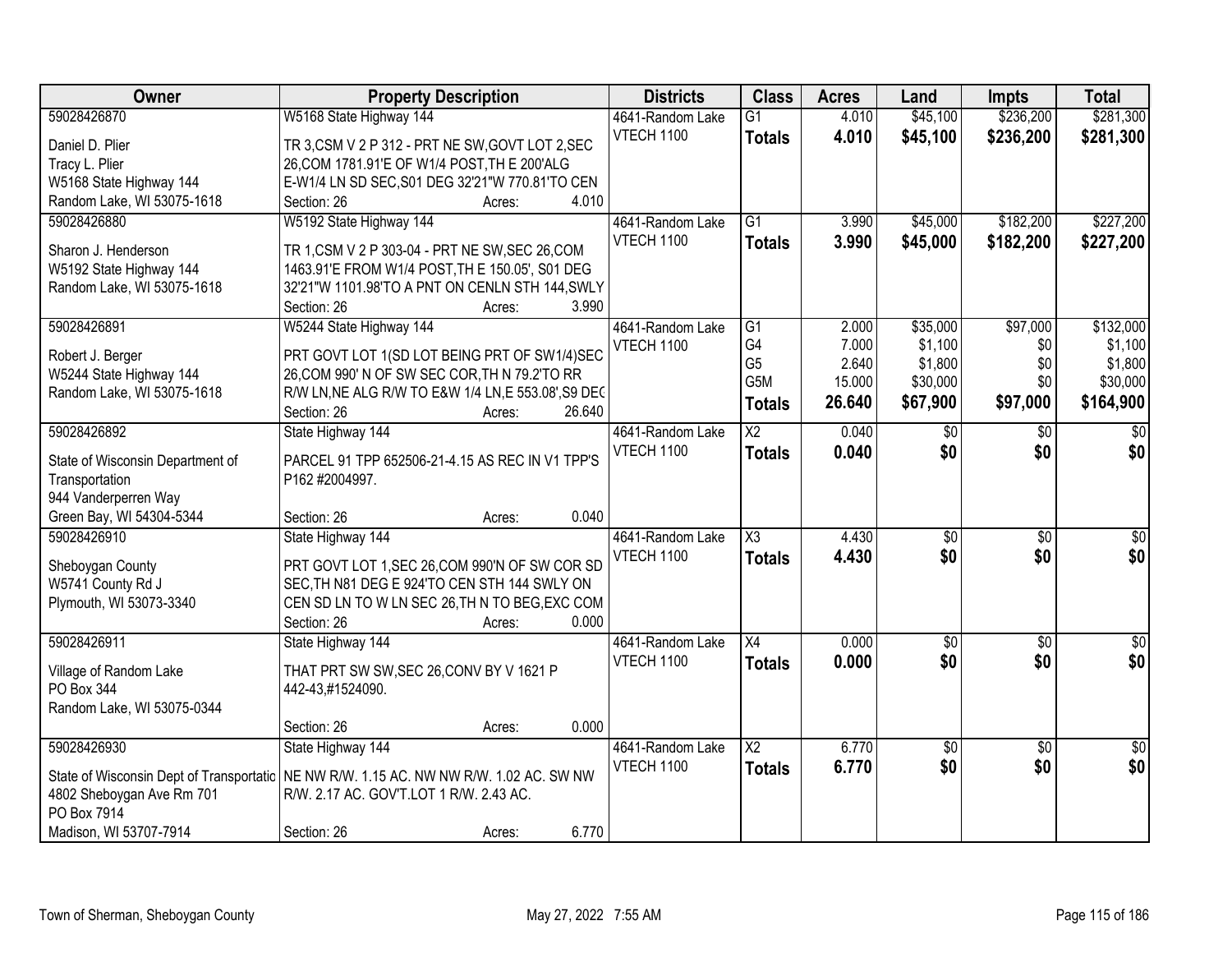| Owner                                    | <b>Property Description</b>                                                    | <b>Districts</b>  | <b>Class</b>           | <b>Acres</b> | Land            | <b>Impts</b>    | <b>Total</b>     |
|------------------------------------------|--------------------------------------------------------------------------------|-------------------|------------------------|--------------|-----------------|-----------------|------------------|
| 59028426940                              | State Highway 144                                                              | 4641-Random Lake  | $\overline{\chi_3}$    | 17.660       | $\overline{50}$ | $\overline{50}$ | \$0              |
| Sheboygan County (Hwy R/W)               | PRT TAKEN IN SEC 26 FOR STH "57" & "144" AS REC                                | VTECH 1100        | <b>Totals</b>          | 17.660       | \$0             | \$0             | \$0              |
| Attn: Hwy R/W                            | IN VOL 402 P 161/8, VOL 402 P 568/69 VOL 429 P                                 |                   |                        |              |                 |                 |                  |
| W5741 County Rd J                        | 37, VOL 429 P 38, EXC VOL 468 P 446/7.                                         |                   |                        |              |                 |                 |                  |
| Plymouth, WI 53073-3340                  | 17.660<br>Section: 26<br>Acres:                                                |                   |                        |              |                 |                 |                  |
| 59028426950                              | State Highway 144                                                              | 4641-Random Lake  | $\overline{\text{X2}}$ | 0.200        | $\overline{50}$ | $\overline{50}$ | \$0              |
|                                          |                                                                                | <b>VTECH 1100</b> | <b>Totals</b>          | 0.200        | \$0             | \$0             | \$0              |
| State of Wisconsin Dept of Transportatic | ALL THAT PRT OF GOV'T LOT 1, SEC 26, ACQUIRED                                  |                   |                        |              |                 |                 |                  |
| 944 Vanderperren Way                     | FOR HWY PURPOSES REC IN VOL 429 P 37 & PRT                                     |                   |                        |              |                 |                 |                  |
| Green Bay, WI 54304-5344                 | OF SE SE, SEC 27, WHICH WAS ACQUIRED FOR HWY<br>0.200<br>Section: 26<br>Acres: |                   |                        |              |                 |                 |                  |
| 59028426951                              | <b>Wolf Rd</b>                                                                 | 4641-Random Lake  | X4                     | 0.270        | $\overline{50}$ | $\sqrt{6}$      | $\overline{30}$  |
|                                          |                                                                                | <b>VTECH 1100</b> |                        |              | \$0             | \$0             | \$0              |
| Wisconsin Gas LLC Property Rights &      | 'ERROR DEED' - PRT GOVT LOT 1, SEC 26, & PRT SE                                |                   | <b>Totals</b>          | 0.270        |                 |                 |                  |
| Information Group                        | SE, SEC 27, COM N0 DEG 11'W 615'FROM SW COR                                    |                   |                        |              |                 |                 |                  |
| 231 W Michigan St Rm a252                | SEC 26, TH N35 DEG 45'W 90', N54 DEG 15'E                                      |                   |                        |              |                 |                 |                  |
| Milwaukee, WI 53203                      | 0.270<br>Section: 26<br>Acres:                                                 |                   |                        |              |                 |                 |                  |
| 59028426961                              | N826 Allen Rd                                                                  | 4641-Random Lake  | G1                     | 1.000        | \$25,000        | \$230,300       | \$255,300        |
| <b>Brian Eder</b>                        | LOT 1 28CSM80-82 #2043046 IN NENE SEC 27, T13N                                 | VTECH 1100        | G <sub>4</sub>         | 4.000        | \$500           | \$0             | \$500            |
| Courtney Eder                            | R21E.                                                                          |                   | <b>Totals</b>          | 5.000        | \$25,500        | \$230,300       | \$255,800        |
| N826 Allen Rd                            |                                                                                |                   |                        |              |                 |                 |                  |
| Random Lake, WI 53075-1276               | 5.000<br>Section: 27<br>Acres:                                                 |                   |                        |              |                 |                 |                  |
| 59028426962                              | Abbott Dr                                                                      | 4641-Random Lake  | $\overline{G4}$        | 32.000       | \$6,100         | \$0             | \$6,100          |
|                                          |                                                                                | VTECH 1100        | G <sub>5</sub>         | 2.800        | \$100           | \$0             | \$100            |
| Jeffrey W. Hiller                        | NENE SEC 27, T13N, R21E EXC LOT 1 28CSM80-82                                   |                   | <b>Totals</b>          | 34.800       | \$6,200         | \$0             | \$6,200          |
| N1498 Bates Rd                           | #2043046; SUBJECT TO HWY CONVEYANCE AS REC                                     |                   |                        |              |                 |                 |                  |
| Random Lake, WI 53075-1277               | IN VOL 379 P 60-61.                                                            |                   |                        |              |                 |                 |                  |
|                                          | 34.800<br>Section: 27<br>Acres:                                                |                   |                        |              |                 |                 |                  |
| 59028426963                              | Abbott Dr                                                                      | 4641-Random Lake  | $\overline{X4}$        | 0.200        | $\overline{60}$ | $\overline{50}$ | $\overline{\$0}$ |
| Town of Sherman                          | DEDICATED RW AS SHOWN IN 28CSM80-82                                            | VTECH 1100        | <b>Totals</b>          | 0.200        | \$0             | \$0             | \$0              |
| PO Box 88                                | #2043046.                                                                      |                   |                        |              |                 |                 |                  |
| Adell, WI 53001-0088                     |                                                                                |                   |                        |              |                 |                 |                  |
|                                          | 0.200<br>Section: 27<br>Acres:                                                 |                   |                        |              |                 |                 |                  |
| 59028426970                              | Abbott Dr                                                                      | 4641-Random Lake  | G4                     | 15.000       | \$2,700         | $\overline{50}$ | \$2,700          |
|                                          |                                                                                | VTECH 1100        | G <sub>5</sub>         | 2.000        | \$100           | \$0             | \$100            |
| Jeffrey W. Hiller<br>N1498 Bates Rd      | THE NW NE, OF SEC 27, EXCEPT THE W 2 RODS                                      |                   | G <sub>5</sub> M       | 22.000       | \$44,000        | \$0             | \$44,000         |
| Random Lake, WI 53075-1277               | THEREOF, SUBJECT TO HWY CONVEYANCE AS REC<br>IN VOL 379 P 59-61.               |                   | <b>Totals</b>          | 39.000       | \$46,800        | \$0             | \$46,800         |
|                                          | 39.000<br>Section: 27                                                          |                   |                        |              |                 |                 |                  |
|                                          | Acres:                                                                         |                   |                        |              |                 |                 |                  |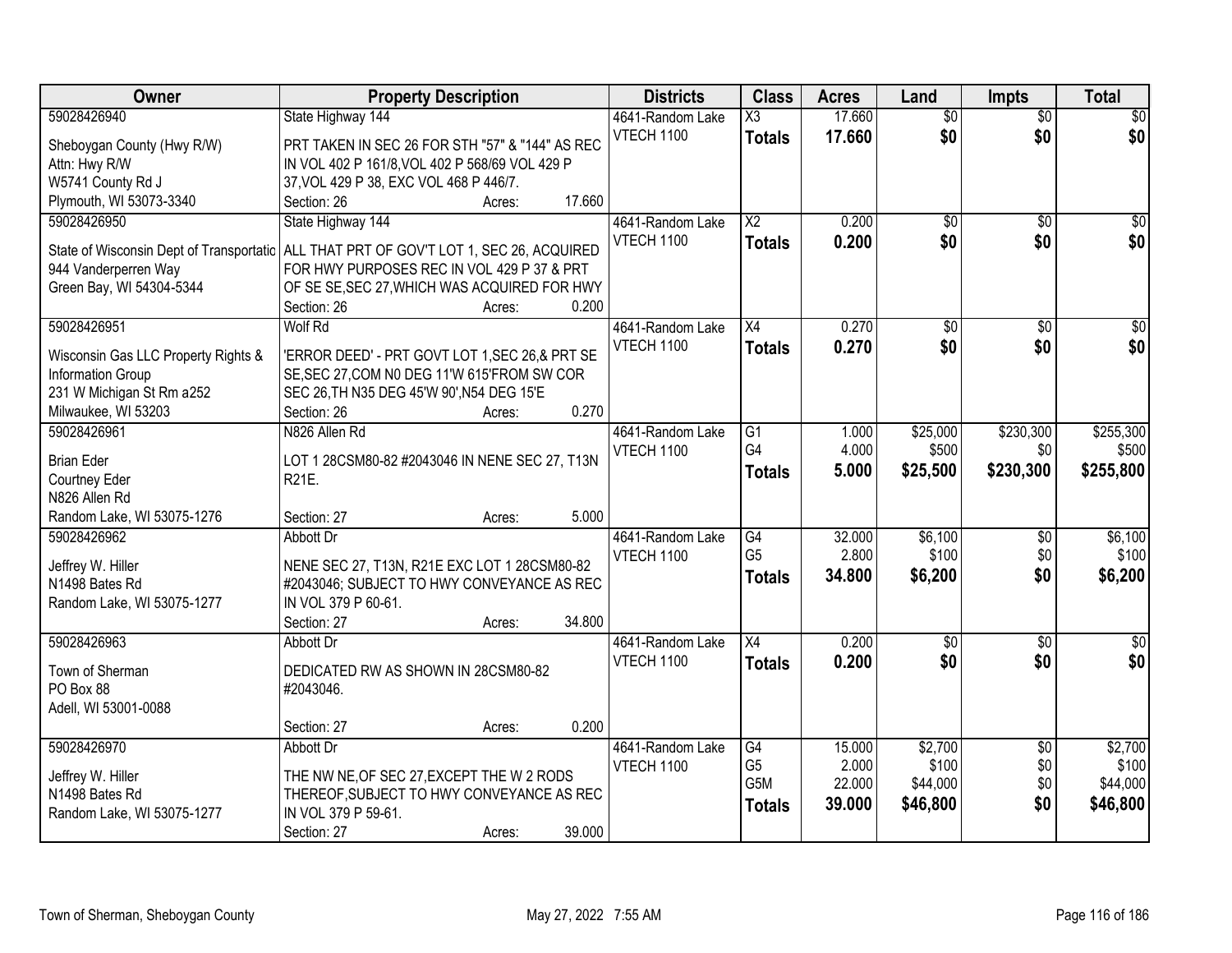| Owner                                           | <b>Property Description</b>                                                                           | <b>Districts</b>  | <b>Class</b>    | <b>Acres</b> | Land     | <b>Impts</b>    | <b>Total</b> |
|-------------------------------------------------|-------------------------------------------------------------------------------------------------------|-------------------|-----------------|--------------|----------|-----------------|--------------|
| 59028426980                                     |                                                                                                       | 4641-Random Lake  | $\overline{G5}$ | 9.750        | \$6,800  | $\overline{50}$ | \$6,800      |
| Miller Revocable Trust 02-05-1997               | N1/4 SW NE, SEC 27, EXC W 2 RODS, SUBJ TO R/W                                                         | <b>VTECH 1100</b> | <b>Totals</b>   | 9.750        | \$6,800  | \$0             | \$6,800      |
| W5841 State Highway 144                         | OVER SD W 2 RODS.                                                                                     |                   |                 |              |          |                 |              |
| Random Lake, WI 53075-1252                      |                                                                                                       |                   |                 |              |          |                 |              |
|                                                 | 9.750<br>Section: 27<br>Acres:                                                                        |                   |                 |              |          |                 |              |
| 59028426990                                     | Abbott Dr                                                                                             | 4641-Random Lake  | G4              | 13.000       | \$2,200  | $\overline{30}$ | \$2,200      |
| Bruce Krier Living Trust 3-8-2010               | S 3/4 SW NE, SEC 27, ALSO R/W COM AT N1/4                                                             | <b>VTECH 1100</b> | G <sub>5</sub>  | 2.000        | \$1,400  | \$0             | \$1,400      |
| c/o John Rassel                                 | POST, TH E 2 RDS, S 100 RDS, W 2 RDS TO N&S1/4                                                        |                   | G5M             | 16.250       | \$32,500 | \$0             | \$32,500     |
| 670 Joseph Ct                                   | LN, TH N 100 RDS TO BEG, SUBJ TO HWY CONV REC                                                         |                   | <b>Totals</b>   | 31.250       | \$36,100 | \$0             | \$36,100     |
| Port Washington, WI 53074-9782                  | 31.250<br>Section: 27<br>Acres:                                                                       |                   |                 |              |          |                 |              |
| 59028427001                                     | N722 Allen Rd                                                                                         | 4641-Random Lake  | G1              | 5.000        | \$65,000 | \$319,300       | \$384,300    |
| Eugene J. Grabowski                             | PRT B-1728 - PRT NW SW, SEC 26 & PRT NE SE & ALL                                                      | <b>VTECH 1100</b> | G4              | 30.000       | \$4,200  | \$0             | \$4,200      |
| Sarah G. Grabowski                              | SE NE, SEC 27, COM AT E1/4 COR SEC 27, TH N89                                                         |                   | G <sub>5</sub>  | 13.450       | \$8,700  | \$0             | \$8,700      |
| N722 Allen Rd                                   | DEG 04'31"E 497.60', S21 DEG 43'25"W 329.52', S89                                                     |                   | G5M             | 4.000        | \$8,000  | \$0             | \$8,000      |
| Random Lake, WI 53075-1210                      | 52.450<br>Section: 26<br>Acres:                                                                       |                   | <b>Totals</b>   | 52.450       | \$85,900 | \$319,300       | \$405,200    |
| 59028427010                                     | Abbott Dr                                                                                             | 4641-Random Lake  | G4              | 31.000       | \$5,600  | \$0             | \$5,600      |
| Sher-Home Farms LLP                             |                                                                                                       | <b>VTECH 1100</b> | G <sub>5</sub>  | 2.000        | \$100    | \$0             | \$100        |
| N853 County Rd I                                | NE NW, SEC 27, SUBJECT TO HWY CONVEYANCE AS<br>REC IN VOL 379 P 55-56                                 |                   | G5M             | 7.000        | \$14,000 | \$0             | \$14,000     |
| Random Lake, WI 53075-1212                      |                                                                                                       |                   | <b>Totals</b>   | 40.000       | \$19,700 | \$0             | \$19,700     |
|                                                 | 40.000<br>Section: 27<br>Acres:                                                                       |                   |                 |              |          |                 |              |
| 59028427020                                     | N853 County Rd I                                                                                      | 4641-Random Lake  | $\overline{G4}$ | 34.600       | \$6,300  | $\overline{50}$ | \$6,300      |
|                                                 |                                                                                                       | VTECH 1100        | G <sub>5</sub>  | 1.710        | \$100    | \$0             | \$100        |
| Sher-Home Farms LLP<br>N853 County Rd I         | NW NW, SEC 27, EXC COM AT NW SEC COR, TH S<br>224.75', E 133.75', N 224.75', TH W 133.75'TO BEG, SUBJ |                   | G7              | 3.000        | \$34,000 | \$195,700       | \$229,700    |
| Random Lake, WI 53075-1212                      | TO HWY CONVEYANCE AS REC IN VOL 379 P 55-56.                                                          |                   | <b>Totals</b>   | 39.310       | \$40,400 | \$195,700       | \$236,100    |
|                                                 | 39.310<br>Section: 27<br>Acres:                                                                       |                   |                 |              |          |                 |              |
| 59028427030                                     | W5685 Abbott Dr                                                                                       | 4641-Random Lake  | $\overline{G1}$ | 0.690        | \$21,100 | \$95,900        | \$117,000    |
|                                                 |                                                                                                       | VTECH 1100        | <b>Totals</b>   | 0.690        | \$21,100 | \$95,900        | \$117,000    |
| Scott A. Schulz                                 | PRT NW NW, SEC 27, COM AT NW COR SD1/4, TH S                                                          |                   |                 |              |          |                 |              |
| W5685 Abbott Dr<br>Random Lake, WI 53075-1203   | 224.75', E 133.75', N 224.75', TH W 133.75'TO BEG, SUBJ<br>TO HWY CONV REC V 379 P 56-57.             |                   |                 |              |          |                 |              |
|                                                 | 0.690<br>Section: 27<br>Acres:                                                                        |                   |                 |              |          |                 |              |
| 59028427040                                     | N731 County Rd I                                                                                      | 4641-Random Lake  | G4              | 35.000       | \$5,800  | $\overline{30}$ | \$5,800      |
|                                                 |                                                                                                       | <b>VTECH 1100</b> | G <sub>5</sub>  | 2.000        | \$100    | \$0             | \$100        |
| Bruce Krier Living Trust 3-8-2010               | SW NW, SEC 27.                                                                                        |                   | G7              | 3.000        | \$34,000 | \$127,000       | \$161,000    |
| c/o John Rassel                                 |                                                                                                       |                   | <b>Totals</b>   | 40.000       | \$39,900 | \$127,000       | \$166,900    |
| 670 Joseph Ct<br>Port Washington, WI 53074-9782 | 40.000<br>Section: 27                                                                                 |                   |                 |              |          |                 |              |
|                                                 | Acres:                                                                                                |                   |                 |              |          |                 |              |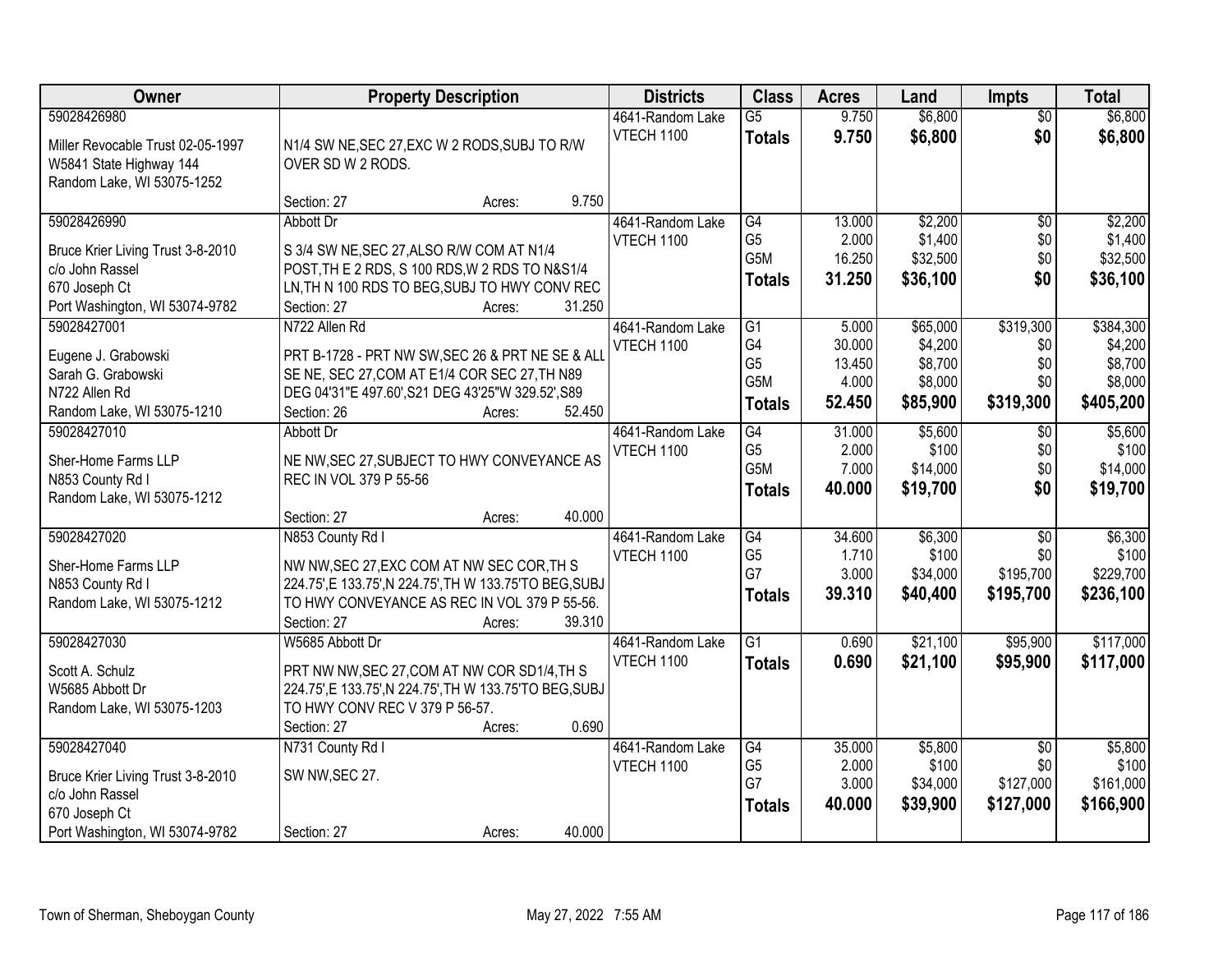| Owner                             |                                                        | <b>Property Description</b> |        | <b>Districts</b>  | <b>Class</b>           | <b>Acres</b> | Land            | <b>Impts</b>    | <b>Total</b>     |
|-----------------------------------|--------------------------------------------------------|-----------------------------|--------|-------------------|------------------------|--------------|-----------------|-----------------|------------------|
| 59028427050                       |                                                        |                             |        | 4641-Random Lake  | G4                     | 33.000       | \$6,500         | $\overline{50}$ | \$6,500          |
| Bruce Krier Living Trust 3-8-2010 | SE NW, SEC 27.                                         |                             |        | <b>VTECH 1100</b> | G <sub>5</sub>         | 2.000        | \$1,400         | \$0             | \$1,400          |
| c/o John Rassel                   |                                                        |                             |        |                   | G5M                    | 5.000        | \$10,000        | \$0             | \$10,000         |
| 670 Joseph Ct                     |                                                        |                             |        |                   | <b>Totals</b>          | 40.000       | \$17,900        | \$0             | \$17,900         |
| Port Washington, WI 53074-9782    | Section: 27                                            | Acres:                      | 40.000 |                   |                        |              |                 |                 |                  |
| 59028427060                       |                                                        |                             |        | 4641-Random Lake  | G4                     | 40.000       | \$5,900         | $\overline{50}$ | \$5,900          |
|                                   |                                                        |                             |        | <b>VTECH 1100</b> | <b>Totals</b>          | 40.000       | \$5,900         | \$0             | \$5,900          |
| Miller Revocable Trust 02-05-1997 | NE SW, SEC 27.                                         |                             |        |                   |                        |              |                 |                 |                  |
| W5841 State Highway 144           |                                                        |                             |        |                   |                        |              |                 |                 |                  |
| Random Lake, WI 53075-1252        |                                                        |                             |        |                   |                        |              |                 |                 |                  |
|                                   | Section: 27                                            | Acres:                      | 40.000 |                   |                        |              |                 |                 |                  |
| 59028427070                       | County Rd I                                            |                             |        | 4641-Random Lake  | G4                     | 36.040       | \$5,400         | $\sqrt[6]{}$    | \$5,400          |
| Miller Revocable Trust 02-05-1997 | NW SW, SEC 27, EXC THE S 3'OF THE W                    |                             |        | <b>VTECH 1100</b> | G <sub>5</sub>         | 1.690        | \$100           | \$0             | \$100            |
| W5841 State Highway 144           | 163.03'THEREOF, EXC COM 1599.63'N OF SW COR, SL        |                             |        |                   | <b>Totals</b>          | 37.730       | \$5,500         | \$0             | \$5,500          |
| Random Lake, WI 53075-1252        | SEC, TH CONT N 205', N88 DEG 17'E 465.20', S           |                             |        |                   |                        |              |                 |                 |                  |
|                                   | Section: 27                                            | Acres:                      | 37.730 |                   |                        |              |                 |                 |                  |
| 59028427071                       | N633 County Rd I                                       |                             |        | 4641-Random Lake  | $\overline{G1}$        | 2.250        | \$36,300        | \$129,700       | \$166,000        |
|                                   |                                                        |                             |        | <b>VTECH 1100</b> | <b>Totals</b>          | 2.250        | \$36,300        | \$129,700       | \$166,000        |
| Jeffrey R. Bichler                | LOT 1 CSM V11 P 206 - PRT NW SW, SEC 27, COM           |                             |        |                   |                        |              |                 |                 |                  |
| Jane E. Bichler                   | 1599.63'N OF SW COR, SD SEC, TH CONT N 205' N88        |                             |        |                   |                        |              |                 |                 |                  |
| N633 County Rd I                  | DEG 17'E 465.20', S 215.68', TH S89 DEG 36'W 465' TO   |                             |        |                   |                        |              |                 |                 |                  |
| Random Lake, WI 53075-1212        | Section: 27                                            | Acres:                      | 2.250  |                   | $\overline{G3}$        | 37.130       |                 |                 |                  |
| 59028427081                       |                                                        |                             |        | 4641-Random Lake  |                        |              | $\overline{50}$ | \$0             | $\overline{50}$  |
| Lakeside Foods Inc                | SWSW, SEC 27, T13N, R21E, EXC COM AT NW COR            |                             |        | <b>VTECH 1100</b> | <b>Totals</b>          | 37.130       | \$0             | \$0             | \$0              |
| PO Box 1327                       | SD1/4, TH S 223.4', N88 DEG 58'E 481.38', N 223.4'TO   |                             |        |                   |                        |              |                 |                 |                  |
| Manitowoc, WI 54221-1327          | N LINE SWSW, TH W TO BEG; ALSO EXC THAT PART           |                             |        |                   |                        |              |                 |                 |                  |
|                                   | Section: 27                                            | Acres:                      | 37.130 |                   |                        |              |                 |                 |                  |
| 59028427082                       | State Highway 144                                      |                             |        | 4641-Random Lake  | $\overline{\text{X2}}$ | 0.260        | $\overline{50}$ | $\overline{50}$ | $\overline{\$0}$ |
| State of Wisconsin Department of  | THAT PART PARCEL 84 TPP 6225-06-21 - 4.13 AS           |                             |        | <b>VTECH 1100</b> | <b>Totals</b>          | 0.260        | \$0             | \$0             | \$0              |
| Transportation                    | REC 1TPP160 #2004995 LYING WITHIN SWSW,                |                             |        |                   |                        |              |                 |                 |                  |
| 944 Vanderperren Way              | SEC27, T13N, R21E.                                     |                             |        |                   |                        |              |                 |                 |                  |
| Green Bay, WI 54304-5344          | Section: 27                                            | Acres:                      | 0.260  |                   |                        |              |                 |                 |                  |
| 59028427090                       | N593 County Rd I                                       |                             |        | 4641-Random Lake  | $\overline{G1}$        | 2.630        | \$38,200        | \$77,800        | \$116,000        |
|                                   |                                                        |                             |        | <b>VTECH 1100</b> | <b>Totals</b>          | 2.630        | \$38,200        | \$77,800        | \$116,000        |
| Lyle E. Heisler                   | PRT W1/2 SW1/4, SEC 27, COM AT NW COR OF SW            |                             |        |                   |                        |              |                 |                 |                  |
| Sharon E. Heisler                 | SW, TH N 3', N88 DEG 58'E 163.03', S0 DEG 31'W 3', N88 |                             |        |                   |                        |              |                 |                 |                  |
| N593 County Rd I                  | DEG 58'E 318.35', S 223.4', S88 DEG 58'W 481.38' TO    |                             |        |                   |                        |              |                 |                 |                  |
| Random Lake, WI 53075-1212        | Section: 27                                            | Acres:                      | 2.630  |                   |                        |              |                 |                 |                  |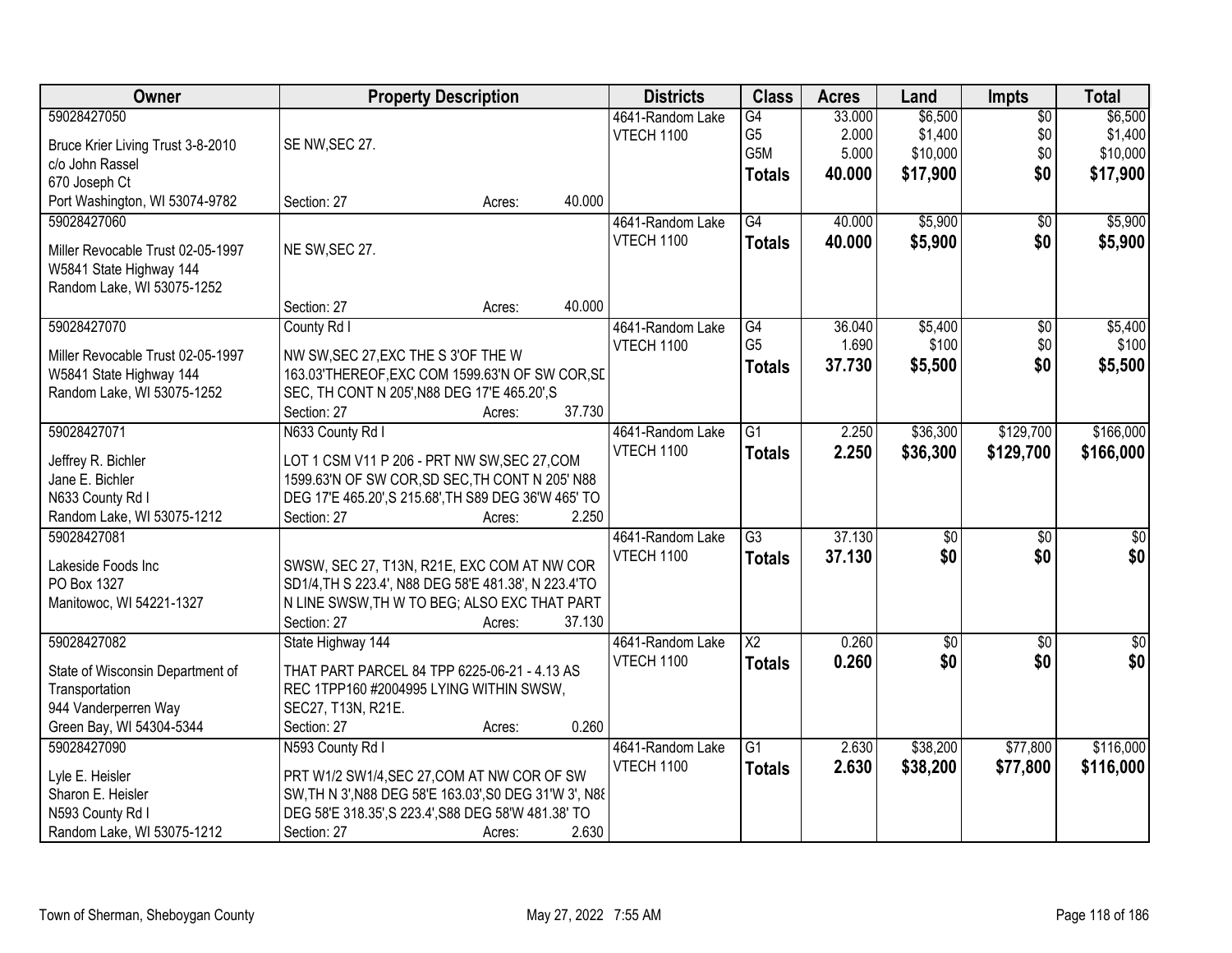| Owner                                   | <b>Property Description</b>                     |        |        | <b>Districts</b>  | <b>Class</b>             | <b>Acres</b> | Land               | <b>Impts</b>    | <b>Total</b>    |
|-----------------------------------------|-------------------------------------------------|--------|--------|-------------------|--------------------------|--------------|--------------------|-----------------|-----------------|
| 59028427102                             | W5574 State Highway 144                         |        |        | 4641-Random Lake  | $\overline{G2}$          | 2.000        | \$35,000           | \$169,300       | \$204,300       |
| Jeremy M. Tetzlaff                      | LOT 2 28CSM198-200 #2052584 IN SESW SEC 27,     |        |        | <b>VTECH 1100</b> | G <sub>5</sub>           | 2.170        | \$1,500            | \$0             | \$1,500         |
| W5574 State Highway 144                 | T13N, R21E.                                     |        |        |                   | <b>Totals</b>            | 4.170        | \$36,500           | \$169,300       | \$205,800       |
| Random Lake, WI 53075-1626              |                                                 |        |        |                   |                          |              |                    |                 |                 |
|                                         | Section: 27                                     | Acres: | 4.170  |                   |                          |              |                    |                 |                 |
| 59028427103                             | W5580 State Highway 144                         |        |        | 4641-Random Lake  | $\overline{G1}$          | 0.500        | \$12,500           | \$302,000       | \$314,500       |
| David Becker                            | LOT 3 CSM V29 P99-101 #2071283 IN SESW SEC 27,  |        |        | <b>VTECH 1100</b> | G <sub>5</sub>           | 29.790       | \$20,900           | \$0             | \$20,900        |
| Joan Becker                             | T13N, R21E.                                     |        |        |                   | G <sub>6</sub>           | 4.000        | \$16,000           | \$0             | \$16,000        |
| PO Box 367                              |                                                 |        |        |                   | <b>Totals</b>            | 34.290       | \$49,400           | \$302,000       | \$351,400       |
| Random Lake, WI 53075-0367              | Section: 27                                     | Acres: | 34.290 |                   |                          |              |                    |                 |                 |
| 59028427104                             | W5578 State Highway 144                         |        |        | 4641-Random Lake  | G1                       | 1.000        | \$25,000           | \$64,000        | \$89,000        |
| David Becker                            | LOT 4 CSM V29 P99-101 #2071283 IN SESW SEC 27,  |        |        | VTECH 1100        | <b>Totals</b>            | 1.000        | \$25,000           | \$64,000        | \$89,000        |
| Joan Becker                             | T13N, R21E.                                     |        |        |                   |                          |              |                    |                 |                 |
| PO Box 367                              |                                                 |        |        |                   |                          |              |                    |                 |                 |
| Random Lake, WI 53075-0367              | Section: 27                                     | Acres: | 1.000  |                   |                          |              |                    |                 |                 |
| 59028427111                             | N626 Allen Rd                                   |        |        | 4641-Random Lake  | G1                       | 2.000        | \$50,000           | \$177,400       | \$227,400       |
| <b>Brian Winter</b>                     | LOT 1 CSM V29 P149-151 #2079331                 |        |        | VTECH 1100        | G4                       | 3.000        | \$400              | \$0             | \$400           |
| Diane Winter                            |                                                 |        |        |                   | G5M                      | 10.000       | \$20,000           | \$0             | \$20,000        |
| N626 Allen Rd                           |                                                 |        |        |                   | <b>Totals</b>            | 15.000       | \$70,400           | \$177,400       | \$247,800       |
| Random Lake, WI 53075-1210              | Section: 26                                     | Acres: | 15.000 |                   |                          |              |                    |                 |                 |
| 59028427112                             | Allen Rd                                        |        |        | 4641-Random Lake  | $\overline{G1}$          | 3.000        | \$55,000           | $\overline{50}$ | \$55,000        |
|                                         |                                                 |        |        | <b>VTECH 1100</b> | G4                       | 7.000        | \$900              | \$0             | \$900           |
| Celena A. Perez                         | LOT 2 CSM V29 P149-151 #2079331                 |        |        |                   | G <sub>5</sub>           | 4.000        | \$2,800            | \$0             | \$2,800         |
| Andrew F. Brecke                        |                                                 |        |        |                   | G5M                      | 6.000        | \$12,000           | \$0             | \$12,000        |
| 640 W Hillcrest Rd Apt 201              |                                                 |        | 20.000 |                   | <b>Totals</b>            | 20.000       | \$70,700           | \$0             | \$70,700        |
| Saukville, WI 53080-1653<br>59028427113 | Section: 26<br>Allen Rd                         | Acres: |        | 4641-Random Lake  | $\overline{X4}$          | 1.252        |                    | $\overline{50}$ | $\overline{50}$ |
|                                         |                                                 |        |        | VTECH 1100        |                          | 1.252        | $\sqrt{50}$<br>\$0 | \$0             | \$0             |
| Town of Sherman                         | PRT DEDICATED TO THE PUBLIC FOR ROAD IN CSM     |        |        |                   | <b>Totals</b>            |              |                    |                 |                 |
| W6566 State Highway 144                 | V29 P149-151 #2079331 BEING PRT NW SW SEC 26 &  |        |        |                   |                          |              |                    |                 |                 |
| Random Lake, WI 53075-1255              | NE SE SEC 27.                                   |        |        |                   |                          |              |                    |                 |                 |
|                                         | Section: 26                                     | Acres: | 1.252  |                   |                          |              |                    |                 |                 |
| 59028427120                             | Allen Rd                                        |        |        | 4641-Random Lake  | $\overline{\mathsf{X2}}$ | 40.510       | $\overline{50}$    | $\overline{50}$ | $\overline{50}$ |
| Wisconsin Dept of Natural Resources     | NW SE, SEC 27, ALSO THE W 18' OF SW SE, EXC PRT |        |        | VTECH 1100        | <b>Totals</b>            | 40.510       | \$0                | \$0             | \$0             |
| PO Box 7921                             | FOR HWY CONV IN V 854 P 945.                    |        |        |                   |                          |              |                    |                 |                 |
| Madison, WI 53707-7921                  |                                                 |        |        |                   |                          |              |                    |                 |                 |
|                                         | Section: 27                                     | Acres: | 40.510 |                   |                          |              |                    |                 |                 |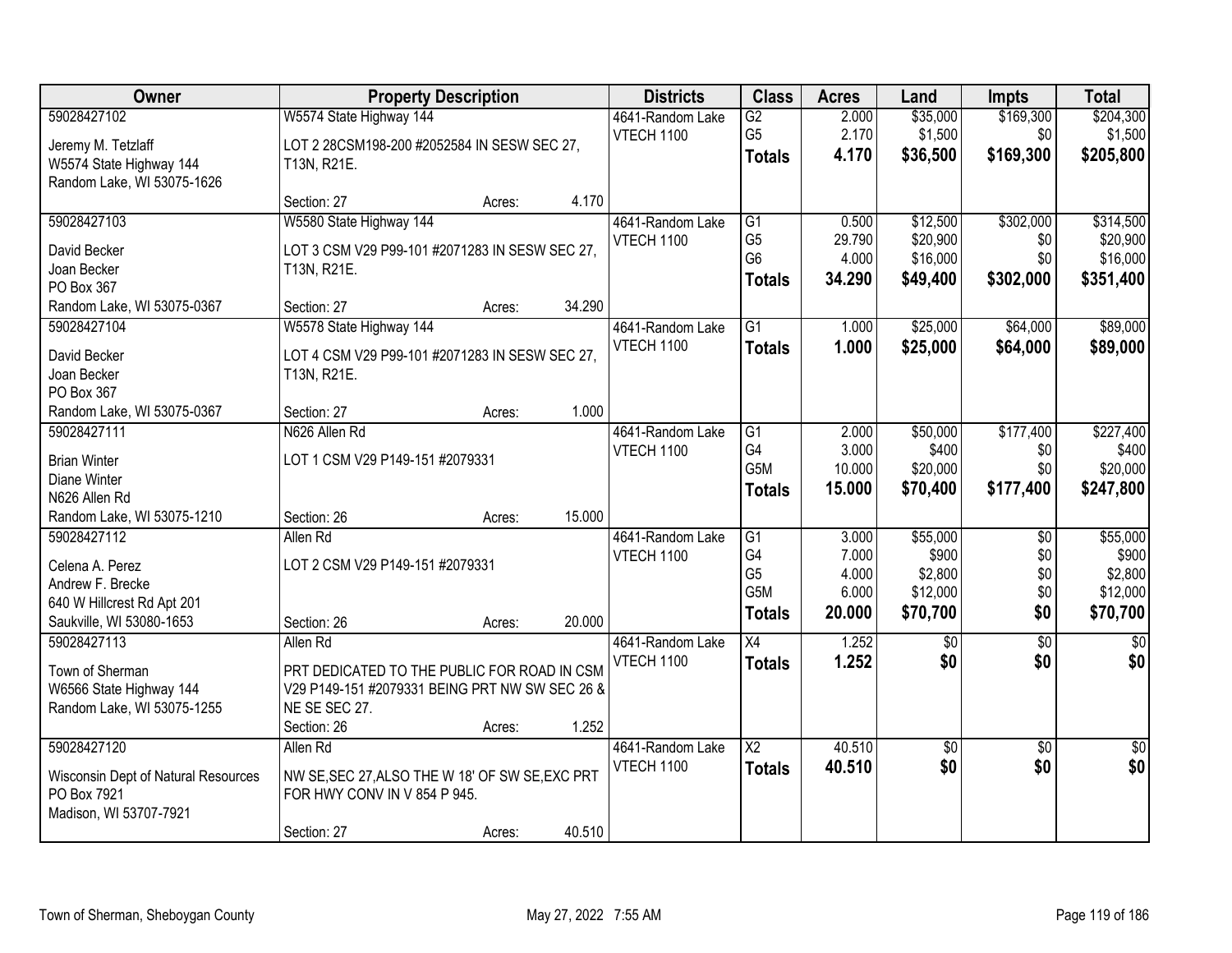| Owner                              | <b>Property Description</b>                          | <b>Districts</b>  | <b>Class</b>    | <b>Acres</b> | Land            | <b>Impts</b>    | <b>Total</b>    |
|------------------------------------|------------------------------------------------------|-------------------|-----------------|--------------|-----------------|-----------------|-----------------|
| 59028427130                        | State Highway 144                                    | 4641-Random Lake  | $\overline{G5}$ | 15.420       | \$10,800        | $\overline{30}$ | \$10,800        |
| Krier Foods Inc                    | S1/2 SE1/4, SEC 27, EXC W 18', & EXC THAT PRT        | <b>VTECH 1100</b> | G <sub>6</sub>  | 23.000       | \$92,000        | \$0             | \$92,000        |
| PO Box 307                         | LYING ELY OF WLY R/W LINE OF RR & EXC THAT           |                   | <b>Totals</b>   | 38.420       | \$102,800       | \$0             | \$102,800       |
| Random Lake, WI 53075-0307         | PRT LYING S OF CEN OF STH"144"& W OF W R/W           |                   |                 |              |                 |                 |                 |
|                                    | 38.420<br>Section: 27<br>Acres:                      |                   |                 |              |                 |                 |                 |
| 59028427140                        | 625 Wolf Rd                                          | 4641-Random Lake  | $\overline{G2}$ | 9.490        | \$65,200        | \$46,800        | \$112,000       |
|                                    |                                                      | <b>VTECH 1100</b> | <b>Totals</b>   | 9.490        | \$65,200        | \$46,800        | \$112,000       |
| John G. Poplin                     | TRACT A, A-9287 - PRT S1/2 SE 1/4, COM N89 DEG       |                   |                 |              |                 |                 |                 |
| 625 Wolf Rd                        | 36'22"E 1004.4'FROM S1/4 COR, SEC 27, TH N9 DEG      |                   |                 |              |                 |                 |                 |
| Random Lake, WI 53075-1264         | 14'38"W 346', N16 DEG 39'22"E 202.9', N24 DEG 35'7"E |                   |                 |              |                 |                 |                 |
|                                    | 9.490<br>Section: 27<br>Acres:                       |                   |                 |              |                 |                 |                 |
| 59028427141                        | State Highway 144                                    | 4641-Random Lake  | $\overline{G2}$ | 0.370        | \$500           | \$0             | \$500           |
| John G. Poplin                     | TRACT B, A-9287 - PRT S1/2 SE 1/4, SEC 27, COM ON    | <b>VTECH 1100</b> | <b>Totals</b>   | 0.370        | \$500           | \$0             | \$500           |
| 625 Wolf Rd                        | N R/W LN STH 144, N89 DEG 36'22"E 1004.4', N9 DEG    |                   |                 |              |                 |                 |                 |
| Random Lake, WI 53075-1264         | 14'38"W 346', N16 DEG 39'22"E 202.90'& N24 DEG       |                   |                 |              |                 |                 |                 |
|                                    | 0.370<br>Section: 27<br>Acres:                       |                   |                 |              |                 |                 |                 |
| 59028427143                        | 689 Wolf Rd                                          | 4641-Random Lake  | G2              | 0.720        | \$18,000        | \$94,100        | \$112,100       |
|                                    |                                                      | <b>VTECH 1100</b> | <b>Totals</b>   | 0.720        | \$18,000        | \$94,100        | \$112,100       |
| Brooke San Felippo                 | LOT 1 CSM V30 P207-209 DOC #2121237 BEING PRT        |                   |                 |              |                 |                 |                 |
| 320 Maple Ct                       | SW SE, SEC 27.                                       |                   |                 |              |                 |                 |                 |
| Random Lake, WI 53075-1779         |                                                      |                   |                 |              |                 |                 |                 |
|                                    | 0.720<br>Section: 27<br>Acres:                       |                   |                 |              |                 |                 |                 |
| 59028427144                        | 675 Wolf Rd                                          | 4641-Random Lake  | $\overline{G2}$ | 3.560        | \$42,800        | \$397,900       | \$440,700       |
| Edward J. Ritger                   | LOT 2 CSM V30 P207-209 DOC #2121237 BEING PRT        | VTECH 1100        | <b>Totals</b>   | 3.560        | \$42,800        | \$397,900       | \$440,700       |
| Stephenie A. Ritger                | SW SE, SEC 27.                                       |                   |                 |              |                 |                 |                 |
| PO Box 371                         |                                                      |                   |                 |              |                 |                 |                 |
| Random Lake, WI 53075-0371         | 3.560<br>Section: 27<br>Acres:                       |                   |                 |              |                 |                 |                 |
| 59028427145                        | <b>Wolf Rd</b>                                       | 4641-Random Lake  | $\overline{X4}$ | 0.501        | $\overline{50}$ | $\sqrt{6}$      | $\overline{30}$ |
|                                    |                                                      | <b>VTECH 1100</b> |                 | 0.501        | \$0             | \$0             | \$0             |
| Town of Sherman                    | DEDICATED ROW CSM V30 P207-209 DOC #2121237          |                   | <b>Totals</b>   |              |                 |                 |                 |
| PO Box 88                          | BEING PRT SW SE, SEC 27.                             |                   |                 |              |                 |                 |                 |
| Adell, WI 53001-0088               |                                                      |                   |                 |              |                 |                 |                 |
|                                    | 0.501<br>Section: 27<br>Acres:                       |                   |                 |              |                 |                 |                 |
| 59028427150                        | Wolf Rd                                              | 4641-Random Lake  | $\overline{X4}$ | 0.500        | $\overline{50}$ | $\overline{30}$ | $\frac{1}{2}$   |
| Guido Pfister Tr                   | PRT SE SE, SEC 27, COM IN E R/W LN OF CMSTPP RR      | <b>VTECH 1100</b> | <b>Totals</b>   | 0.500        | \$0             | \$0             | \$0             |
| Attn: Railroad Property Tax Exempt | 742.5'NE OF ITS INTER WITH S LN SD1/4 TH S TO N      |                   |                 |              |                 |                 |                 |
| Na                                 | LN OF STH 144, SWLY ON HWY TO ELY R/W LN OF          |                   |                 |              |                 |                 |                 |
| Na, WI 99999                       | 0.500                                                |                   |                 |              |                 |                 |                 |
|                                    | Section: 27<br>Acres:                                |                   |                 |              |                 |                 |                 |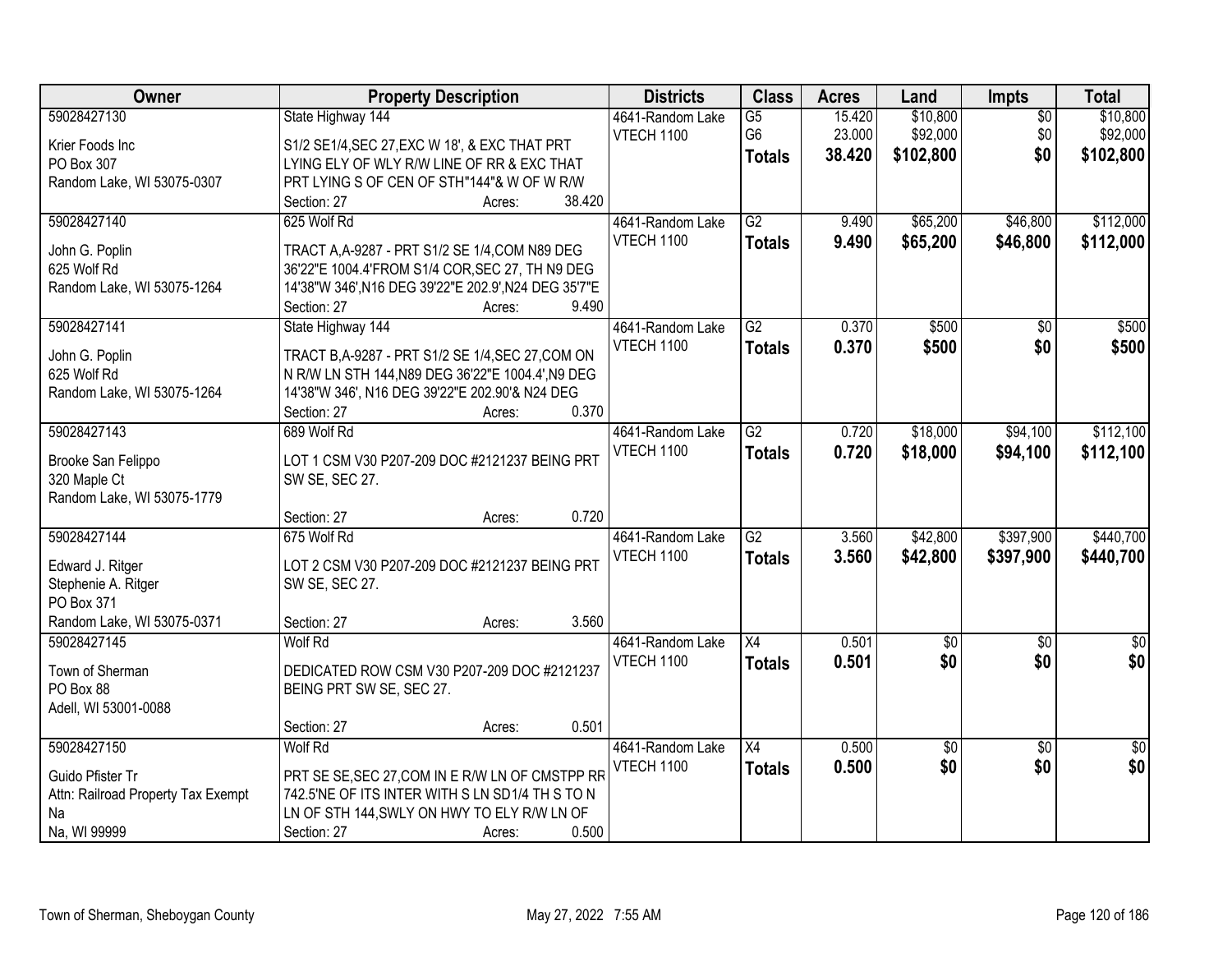| Owner                                    | <b>Property Description</b>                       |                  | <b>Districts</b>  | <b>Class</b>    | <b>Acres</b> | Land            | <b>Impts</b>    | <b>Total</b>     |
|------------------------------------------|---------------------------------------------------|------------------|-------------------|-----------------|--------------|-----------------|-----------------|------------------|
| 59028427160                              | N564 Allen Rd                                     |                  | 4641-Random Lake  | $\overline{G1}$ | 1.870        | \$33,700        | \$124,300       | \$158,000        |
| Thomas E. Trice                          | PRT SE SE, SEC 27, COM AT S1/4 POST OF SD         |                  | <b>VTECH 1100</b> | <b>Totals</b>   | 1.870        | \$33,700        | \$124,300       | \$158,000        |
| N564 Allen Rd                            | SEC, TH E 1420.9' ALG CEN STH 144, TH N68 DEG     |                  |                   |                 |              |                 |                 |                  |
| Random Lake, WI 53075-1619               | 38'E 203'ALG CHORD OF 3 DEG CURVE TO PNT IN       |                  |                   |                 |              |                 |                 |                  |
|                                          | Section: 27                                       | 1.870<br>Acres:  |                   |                 |              |                 |                 |                  |
| 59028427171                              | Carroll St                                        |                  | 4641-Random Lake  | $\overline{X4}$ | 0.620        | $\overline{50}$ | $\overline{30}$ | $\overline{\$0}$ |
|                                          |                                                   |                  | <b>VTECH 1100</b> | <b>Totals</b>   | 0.620        | \$0             | \$0             | \$0              |
| Random Lake Area Historical Society In   | PRT SE SE, SEC 27, COM N00 DEG 14'00"E 521.69'&   |                  |                   |                 |              |                 |                 |                  |
| 78 Butler St                             | N89 DEG 46'00"W 44.50'FROM SE COR, SD SEC, TH     |                  |                   |                 |              |                 |                 |                  |
| Random Lake, WI 53075-1706               | S54 DEG 32'56"W 125.17', SWLY 119.28'ALG          |                  |                   |                 |              |                 |                 |                  |
|                                          | Section: 27                                       | 0.620<br>Acres:  |                   |                 |              |                 |                 |                  |
| 59028427180                              | County Rd I                                       |                  | 4641-Random Lake  | $\overline{X2}$ | 1.980        | \$0             | \$0             | $\overline{\$0}$ |
| State of Wisconsin Dept of Transportatic | SE SE, A STRIP OF LAND 4 RD. WIDE USED FOR        |                  | <b>VTECH 1100</b> | <b>Totals</b>   | 1.980        | \$0             | \$0             | \$0              |
| 4802 Sheboygan Ave Rm 701                | R/W.                                              |                  |                   |                 |              |                 |                 |                  |
| PO Box 7914                              |                                                   |                  |                   |                 |              |                 |                 |                  |
| Madison, WI 53707-7914                   | Section: 27                                       | 1.980<br>Acres:  |                   |                 |              |                 |                 |                  |
| 59028427190                              | County Rd I                                       |                  | 4641-Random Lake  | X3              | 1.020        | $\overline{50}$ | $\sqrt{6}$      | \$0              |
|                                          |                                                   |                  | <b>VTECH 1100</b> | <b>Totals</b>   | 1.020        | \$0             | \$0             | \$0              |
| Sheboygan County (Hwy R/W)               | PRT TAKEN IN SEC 27 FOR HWY R/W AS DESC IN        |                  |                   |                 |              |                 |                 |                  |
| Attn: Hwy R/W                            | VOL 429 P 38, EXC VOL 496 P 34-35,& EXC .06 AC    |                  |                   |                 |              |                 |                 |                  |
| W5741 County Rd J                        | CONV TO WIS GAS CO REC VOL 872 P 118.             |                  |                   |                 |              |                 |                 |                  |
| Plymouth, WI 53073-3340                  | Section: 27                                       | 1.020<br>Acres:  |                   |                 |              |                 |                 |                  |
| 59028427200                              | County Rd I                                       |                  | 4641-Random Lake  | $\overline{G4}$ | 33.690       | \$5,700         | $\overline{50}$ | \$5,700          |
| Miller Revocable Trust 02-05-1997        | NE NE, SEC 28, SUBJ TO HWY CONV REC IN V 379 P    |                  | VTECH 1100        | G <sub>5</sub>  | 2.810        | \$100           | \$0             | \$100            |
| W5841 State Highway 144                  | 46-47,& ALSO EXC COM AT NE COR, SD SEC, TH S89    |                  |                   | Totals          | 36.500       | \$5,800         | \$0             | \$5,800          |
| Random Lake, WI 53075-1252               | DEG 34'10"W 371', S0 DEG 06'44"W 411', N89 DEG    |                  |                   |                 |              |                 |                 |                  |
|                                          | Section: 28                                       | 36.500<br>Acres: |                   |                 |              |                 |                 |                  |
| 59028427201                              | N882 County Rd I                                  |                  | 4641-Random Lake  | $\overline{G1}$ | 3.500        | \$42,500        | \$134,700       | \$177,200        |
|                                          |                                                   |                  | VTECH 1100        | <b>Totals</b>   | 3.500        | \$42,500        | \$134,700       | \$177,200        |
| Markus A. Kelser                         | LOT 1 CSM V12 P 12 - PRT NE NE, SEC 28, COM AT    |                  |                   |                 |              |                 |                 |                  |
| Kathryn M. Kelser                        | NE COR, SD SEC, TH S89 DEG 34'10"W 371', S0 DEG   |                  |                   |                 |              |                 |                 |                  |
| N882 County Rd I                         | 06'44"W 411', N89 DEG 34'10"E 371', TH N0 DEG 06' |                  |                   |                 |              |                 |                 |                  |
| Random Lake, WI 53075-1268               | Section: 28                                       | 3.500<br>Acres:  |                   |                 |              |                 |                 |                  |
| 59028427210                              | Abbott Dr                                         |                  | 4641-Random Lake  | G4              | 38.000       | \$6,300         | $\overline{30}$ | \$6,300          |
| Miller Revocable Trust 02-05-1997        | NW NE, SEC 28, SUBJ TO HWY CONV REC IN V 379 P    |                  | <b>VTECH 1100</b> | G <sub>5</sub>  | 2.000        | \$100           | \$0             | \$100            |
| W5841 State Highway 144                  | 46-47.                                            |                  |                   | <b>Totals</b>   | 40.000       | \$6,400         | \$0             | \$6,400          |
| Random Lake, WI 53075-1252               |                                                   |                  |                   |                 |              |                 |                 |                  |
|                                          | Section: 28                                       | 40.000<br>Acres: |                   |                 |              |                 |                 |                  |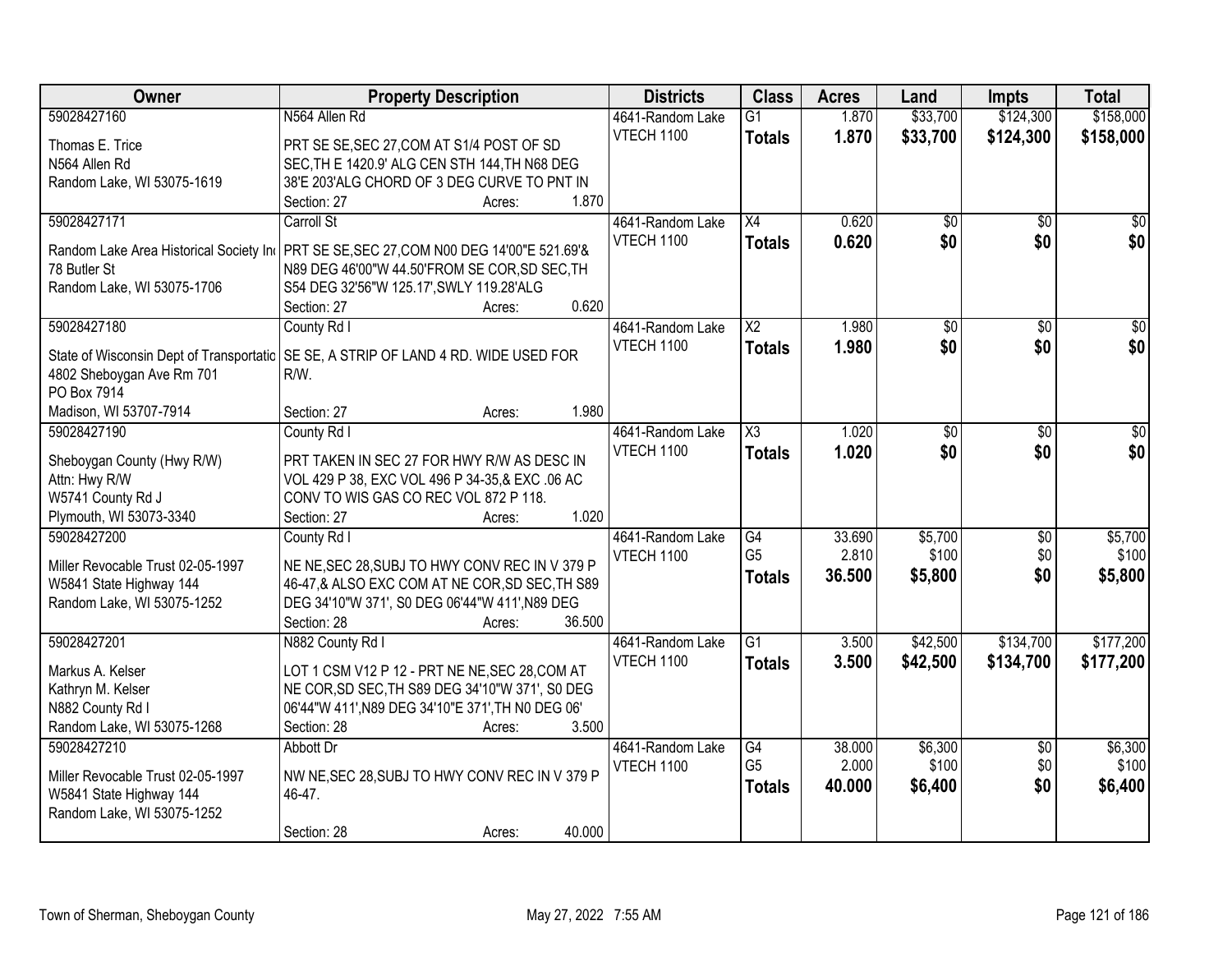| Owner                      |                                                      | <b>Property Description</b> |        | <b>Districts</b>  | <b>Class</b>    | <b>Acres</b>     | Land     | <b>Impts</b>    | <b>Total</b> |
|----------------------------|------------------------------------------------------|-----------------------------|--------|-------------------|-----------------|------------------|----------|-----------------|--------------|
| 59028427220                |                                                      |                             |        | 4641-Random Lake  | G4              | 40.000           | \$7,100  | $\overline{50}$ | \$7,100      |
| Sher-Home Farms LLP        | SW NE, SEC 28.                                       |                             |        | VTECH 1100        | <b>Totals</b>   | 40.000           | \$7,100  | \$0             | \$7,100      |
| N853 County Rd I           |                                                      |                             |        |                   |                 |                  |          |                 |              |
| Random Lake, WI 53075-1212 |                                                      |                             |        |                   |                 |                  |          |                 |              |
|                            | Section: 28                                          | Acres:                      | 40.000 |                   |                 |                  |          |                 |              |
| 59028427230                | N774 County Rd I                                     |                             |        | 4641-Random Lake  | G4              | 34,000           | \$5,700  | $\overline{50}$ | \$5,700      |
| Sher-Home Farms LLP        | SE NE, SEC 28.                                       |                             |        | VTECH 1100        | G <sub>5</sub>  | 2.000            | \$100    | \$0             | \$100        |
| N853 County Rd I           |                                                      |                             |        |                   | G7              | 4.000            | \$39,000 | \$321,800       | \$360,800    |
| Random Lake, WI 53075-1212 |                                                      |                             |        |                   | <b>Totals</b>   | 40.000           | \$44,800 | \$321,800       | \$366,600    |
|                            | Section: 28                                          | Acres:                      | 40.000 |                   |                 |                  |          |                 |              |
| 59028427240                | W5925 Abbott Dr                                      |                             |        | 4641-Random Lake  | G4              | 28.000           | \$4,400  | $\overline{50}$ | \$4,400      |
| William H. Fechter et al   | NE NW, SEC 28, EXC COM AT NE COR SD1/4, TH S1        |                             |        | VTECH 1100        | G <sub>5</sub>  | 7.000            | \$3,800  | \$0             | \$3,800      |
| W5925 Abbott Dr            | DEG 57'E 209', S87 DEG 48'W 209', N1 DEG 57'W 209'T( |                             |        |                   | G7              | 4.000            | \$39,000 | \$304,800       | \$343,800    |
| Random Lake, WI 53075-1205 | CEN CTH D, TH N87 DEG 48'E 209'TO BEG, SUBJ TO       |                             |        |                   | <b>Totals</b>   | 39.000           | \$47,200 | \$304,800       | \$352,000    |
|                            | Section: 28                                          | Acres:                      | 39.000 |                   |                 |                  |          |                 |              |
| 59028427250                | W5901 Abbott Dr                                      |                             |        | 4641-Random Lake  | $\overline{G1}$ | 1.000            | \$25,000 | \$105,200       | \$130,200    |
| Nicole D. Clauer           | PRT NE NW, SEC 28, COM AT NE COR SD1/4, TH S1        |                             |        | VTECH 1100        | <b>Totals</b>   | 1.000            | \$25,000 | \$105,200       | \$130,200    |
| W5901 Abbott Dr            | DEG 57'E 209', S87 DEG 48'W 209', N1 DEG 57'W 209'T( |                             |        |                   |                 |                  |          |                 |              |
| Random Lake, WI 53075-1205 | CEN CTH D, TH N87 DEG 48'E 209'TO BEG, SUBJ TO       |                             |        |                   |                 |                  |          |                 |              |
|                            | Section: 28                                          | Acres:                      | 1.000  |                   |                 |                  |          |                 |              |
| 59028427260                | Abbott Dr & Lynn Rd                                  |                             |        | 4641-Random Lake  | $\overline{G4}$ | 38.000           | \$5,700  | $\overline{50}$ | \$5,700      |
| William H. Fechter         | NW NW, SEC 28, SUBJ TO HWY CONV REC V 379 P          |                             |        | VTECH 1100        | G <sub>5</sub>  | 2.000            | \$100    | \$0             | \$100        |
| Gerald R. Fechter          | 54-55.                                               |                             |        |                   | <b>Totals</b>   | 40.000           | \$5,800  | \$0             | \$5,800      |
| W5925 Abbott Dr            |                                                      |                             |        |                   |                 |                  |          |                 |              |
| Random Lake, WI 53075-1205 | Section: 28                                          | Acres:                      | 40.000 |                   |                 |                  |          |                 |              |
| 59028427270                | Lynn Rd                                              |                             |        | 4641-Random Lake  | G4              | 14.000           | \$2,200  | $\sqrt{6}$      | \$2,200      |
| William H. Fechter         | SW NW, SEC 28.                                       |                             |        | VTECH 1100        | G <sub>5</sub>  | 2.000            | \$1,300  | \$0             | \$1,300      |
| Gerald R. Fechter          |                                                      |                             |        |                   | G5M             | 24.000<br>40.000 | \$48,000 | \$0<br>\$0      | \$48,000     |
| W5925 Abbott Dr            |                                                      |                             |        |                   | <b>Totals</b>   |                  | \$51,500 |                 | \$51,500     |
| Random Lake, WI 53075-1205 | Section: 28                                          | Acres:                      | 40.000 |                   |                 |                  |          |                 |              |
| 59028427280                |                                                      |                             |        | 4641-Random Lake  | G4              | 29.000           | \$4,800  | $\overline{50}$ | \$4,800      |
| William H. Fechter         | SE NW, SEC 28.                                       |                             |        | <b>VTECH 1100</b> | G <sub>5</sub>  | 3.000            | \$2,100  | \$0             | \$2,100      |
| Gerald R. Fechter          |                                                      |                             |        |                   | G5M             | 8.000            | \$16,000 | \$0             | \$16,000     |
| W5925 Abbott Dr            |                                                      |                             |        |                   | <b>Totals</b>   | 40.000           | \$22,900 | \$0             | \$22,900     |
| Random Lake, WI 53075-1205 | Section: 28                                          | Acres:                      | 40.000 |                   |                 |                  |          |                 |              |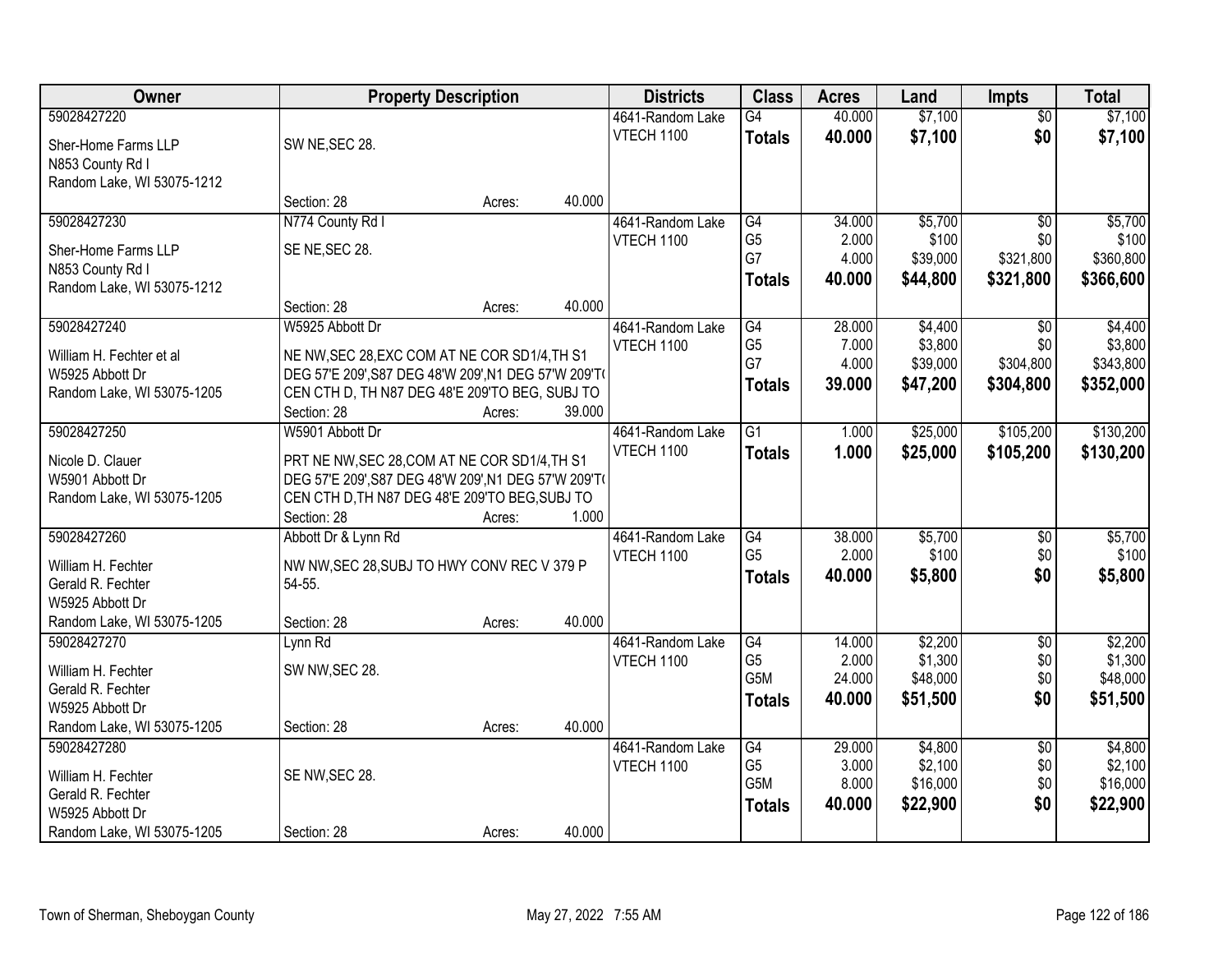| Owner                                      |                                                        | <b>Property Description</b> |        | <b>Districts</b>  | <b>Class</b>    | <b>Acres</b> | Land     | <b>Impts</b>    | <b>Total</b> |
|--------------------------------------------|--------------------------------------------------------|-----------------------------|--------|-------------------|-----------------|--------------|----------|-----------------|--------------|
| 59028427290                                |                                                        |                             |        | 4641-Random Lake  | G4              | 25.000       | \$4,300  | $\overline{50}$ | \$4,300      |
| Dawn R. Boehlke                            | NE SW, SEC 28.                                         |                             |        | <b>VTECH 1100</b> | G <sub>5</sub>  | 8.000        | \$5,600  | \$0             | \$5,600      |
| Darla Jean Kraus                           |                                                        |                             |        |                   | G5M             | 7.000        | \$14,000 | \$0             | \$14,000     |
| N1890 County Rd I                          |                                                        |                             |        |                   | Totals          | 40.000       | \$23,900 | \$0             | \$23,900     |
| Random Lake, WI 53075-1215                 | Section: 28                                            | Acres:                      | 40.000 |                   |                 |              |          |                 |              |
| 59028427300                                | Lynn Rd                                                |                             |        | 4641-Random Lake  | G4              | 18.000       | \$3,500  | $\overline{50}$ | \$3,500      |
|                                            |                                                        |                             |        | <b>VTECH 1100</b> | G <sub>5</sub>  | 4.000        | \$2,600  | \$0             | \$2,600      |
| Samuel J. Arendt                           | NW SW, SEC 28.                                         |                             |        |                   | G5M             | 18.000       | \$36,000 | \$0             | \$36,000     |
| N515 Lynn Rd<br>Random Lake, WI 53075-1231 |                                                        |                             |        |                   | <b>Totals</b>   | 40.000       | \$42,100 | \$0             | \$42,100     |
|                                            | Section: 28                                            | Acres:                      | 40.000 |                   |                 |              |          |                 |              |
| 59028427311                                | N515 Lynn Rd                                           |                             |        | 4641-Random Lake  | $\overline{G2}$ | 1.000        | \$25,000 | \$41,300        | \$66,300     |
|                                            |                                                        |                             |        | VTECH 1100        | G4              | 34.000       | \$5,900  | \$0             | \$5,900      |
| Samuel J. Arendt                           | SWSW SEC 28, T13N, R21E, EXC HWY CONV IN WD            |                             |        |                   | G <sub>5</sub>  | 2.720        | \$100    | \$0             | \$100        |
| N515 Lynn Rd<br>Random Lake, WI 53075-1231 | #2022967.                                              |                             |        |                   | G7              | 2.000        | \$29,000 | \$89,000        | \$118,000    |
|                                            | Section: 28                                            | Acres:                      | 39.720 |                   | <b>Totals</b>   | 39.720       | \$60,000 | \$130,300       | \$190,300    |
| 59028427312                                | State Highway 144                                      |                             |        | 4641-Random Lake  | X2              | 0.280        | \$0      | $\sqrt[6]{3}$   | \$0          |
|                                            |                                                        |                             |        | VTECH 1100        | <b>Totals</b>   | 0.280        | \$0      | \$0             | \$0          |
| State of Wisconsin Department of           | PCL 74 TPP 6525-06-21-4.10 VOL 1 TPP'S P157            |                             |        |                   |                 |              |          |                 |              |
| Transportation<br>944 Vanderperren Way     | #2004542.                                              |                             |        |                   |                 |              |          |                 |              |
| Green Bay, WI 54304-5344                   | Section: 28                                            | Acres:                      | 0.280  |                   |                 |              |          |                 |              |
| 59028427320                                | State Highway 144                                      |                             |        | 4641-Random Lake  | G4              | 33.000       | \$6,300  | \$0             | \$6,300      |
|                                            |                                                        |                             |        | <b>VTECH 1100</b> | G <sub>5</sub>  | 2.000        | \$500    | \$0             | \$500        |
| Dawn R. Boehlke                            | SE SW, SEC 28, EXC CSM V18 P 126-28, #1616281.         |                             |        |                   | <b>Totals</b>   | 35.000       | \$6,800  | \$0             | \$6,800      |
| Darla Jean Kraus                           |                                                        |                             |        |                   |                 |              |          |                 |              |
| N1890 County Rd I                          |                                                        |                             |        |                   |                 |              |          |                 |              |
| Random Lake, WI 53075-1215                 | Section: 28                                            | Acres:                      | 35.000 |                   |                 |              |          |                 |              |
| 59028427321                                | W5948 State Highway 144                                |                             |        | 4641-Random Lake  | $\overline{G1}$ | 5.000        | \$50,000 | \$126,400       | \$176,400    |
| J Reed Hildebrand                          | LOT 1 CSM V18 P 126-28,#1616281 - PRT SE SW, SEC       |                             |        | VTECH 1100        | <b>Totals</b>   | 5.000        | \$50,000 | \$126,400       | \$176,400    |
| W5948 State Highway 144                    | 28.                                                    |                             |        |                   |                 |              |          |                 |              |
| Random Lake, WI 53075-1251                 |                                                        |                             |        |                   |                 |              |          |                 |              |
|                                            | Section: 28                                            | Acres:                      | 5.000  |                   |                 |              |          |                 |              |
| 59028427330                                | County Rd I                                            |                             |        | 4641-Random Lake  | $\overline{G1}$ | 0.870        | \$23,400 | \$7,000         | \$30,400     |
| Jeffrey J. Hubing                          | PRT NE SE, SEC 28, COM 214.20' S OF E1/4 COR, SD       |                             |        | <b>VTECH 1100</b> | <b>Totals</b>   | 0.870        | \$23,400 | \$7,000         | \$30,400     |
| N686 County Rd I                           | SEC, TH W 212', S1 DEG E 104', N82 DEG 54'E 24.75', S3 |                             |        |                   |                 |              |          |                 |              |
| Random Lake, WI 53075-1211                 | DEG E 90',E 180.90', TH N 190.80'TO BEG.               |                             |        |                   |                 |              |          |                 |              |
|                                            | Section: 28                                            | Acres:                      | 0.870  |                   |                 |              |          |                 |              |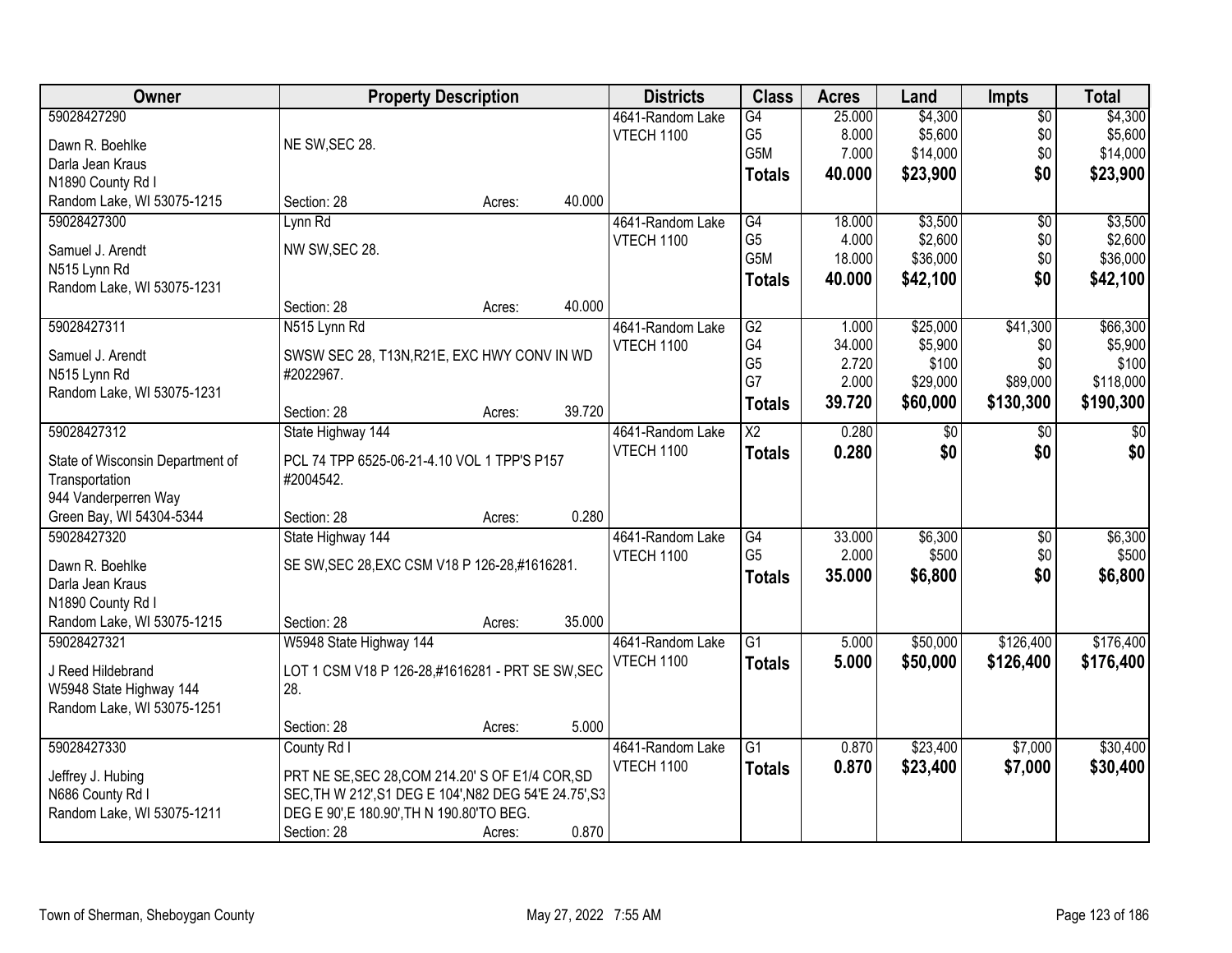| Owner                                | <b>Property Description</b>                            | <b>Districts</b>  | <b>Class</b>         | <b>Acres</b>    | Land             | <b>Impts</b>    | <b>Total</b>     |
|--------------------------------------|--------------------------------------------------------|-------------------|----------------------|-----------------|------------------|-----------------|------------------|
| 59028427331                          | N686 County Rd I                                       | 4641-Random Lake  | $\overline{G1}$      | 1.160           | \$26,600         | \$153,800       | \$180,400        |
| Jeffrey J. Hubing                    | LOT 1, CSM V 5 P 163 - PRT NE SE, SEC 28, COM AT       | VTECH 1100        | <b>Totals</b>        | 1.160           | \$26,600         | \$153,800       | \$180,400        |
| N686 County Rd I                     | E1/4 COR SD SEC, TH S 214.20', W 236.70', N            |                   |                      |                 |                  |                 |                  |
| Random Lake, WI 53075-1211           | 213.08', TH N89 DEG 43'42"E 236.71'TO BEG.             |                   |                      |                 |                  |                 |                  |
|                                      | 1.160<br>Section: 28<br>Acres:                         |                   |                      |                 |                  |                 |                  |
| 59028427332                          | County Rd I                                            | 4641-Random Lake  | G4                   | 35.580          | \$5,300          | $\overline{50}$ | \$5,300          |
| Miller Revocable Trust 02-05-1997    | NE SE, SEC 28, EXC COM AT E1/4 COR, SD SEC, TH S       | <b>VTECH 1100</b> | G <sub>5</sub>       | 1.390           | \$100            | \$0             | \$100            |
| W5841 State Highway 144              | 405', W 180.90', N3 DEG W 90', S82 DEG 54'W 24.75', N1 |                   | G7                   | 1.000           | \$5,000          | \$6,400         | \$11,400         |
| Random Lake, WI 53075-1252           | DEG W 104', W 24.70', N 213.08', TH N89 DEG 43'42"E    |                   | <b>Totals</b>        | 37.970          | \$10,400         | \$6,400         | \$16,800         |
|                                      | 37.970<br>Section: 28<br>Acres:                        |                   |                      |                 |                  |                 |                  |
| 59028427340                          |                                                        | 4641-Random Lake  | $\overline{G4}$      | 30.930          | \$4,700          | $\sqrt{6}$      | \$4,700          |
|                                      |                                                        | <b>VTECH 1100</b> | <b>Totals</b>        | 30.930          | \$4,700          | \$0             | \$4,700          |
| Miller Revocable Trust 02-05-1997    | NW SE, SEC 28, EXC COM AT CEN OF SEC, TH N89           |                   |                      |                 |                  |                 |                  |
| W5841 State Highway 144              | DEG 43'42"E 444.50', S5 DEG 1'W 235.50', N87 DEG 7'V   |                   |                      |                 |                  |                 |                  |
| Random Lake, WI 53075-1252           | 120', S1 DEG 57'W 450', S6 DEG 10'W TO S LINE          |                   |                      |                 |                  |                 |                  |
|                                      | 30.930<br>Section: 28<br>Acres:                        |                   |                      |                 |                  |                 |                  |
| 59028427350                          | State Highway 144                                      | 4641-Random Lake  | G4<br>G <sub>5</sub> | 25.540<br>0.900 | \$3,700<br>\$100 | \$0<br>\$0      | \$3,700<br>\$100 |
| Miller Revocable Trust 02-05-1997    | SW SE, SEC 28, EXC THE E 100' OF THE S 305.25'OF       | VTECH 1100        |                      | 26.440          |                  | \$0             |                  |
| W5841 State Highway 144              | AFORE DESC, & EXC COM AT THE S1/4 COR, SD              |                   | <b>Totals</b>        |                 | \$3,800          |                 | \$3,800          |
| Random Lake, WI 53075-1252           | SEC, TH N89 DEG 46'E 618.30', N1 DEG 58'W 616', S86    |                   |                      |                 |                  |                 |                  |
|                                      | 26.440<br>Section: 28<br>Acres:                        |                   |                      |                 |                  |                 |                  |
| 59028427360                          | State Highway 144                                      | 4641-Random Lake  | X4                   | 0.700           | \$0              | \$0             | $\overline{30}$  |
| Our Lady of the Lakes Catholic       | THE E 100'OF THE S 305.25'OF SW SE, SEC 28.            | VTECH 1100        | <b>Totals</b>        | 0.700           | \$0              | \$0             | \$0              |
| Congregation                         |                                                        |                   |                      |                 |                  |                 |                  |
| 230 Butler St                        |                                                        |                   |                      |                 |                  |                 |                  |
| Random Lake, WI 53075-1710           | 0.700<br>Section: 28<br>Acres:                         |                   |                      |                 |                  |                 |                  |
| 59028427362                          | W5894 State Highway 144                                | 4641-Random Lake  | G1                   | 1.000           | \$25,000         | \$234,700       | \$259,700        |
| Mueller, Wilmer L & Judith A Mueller | PRT W1/2 SE1/4, SEC 28, COM AT S1/4 COR, SD            | VTECH 1100        | G <sub>2</sub>       | 1.000           | \$25,000         | \$120,000       | \$145,000        |
| Trust et al                          | SEC, TH N89 DEG 46'E 618.30', N1 DEG 58'W 616', S86    |                   | G4                   | 6.000           | \$1,000          | \$0             | \$1,000          |
| W5894 State Highway 144              | DEG 15'W 195', N28 DEG 34'W 378', N3 DEG 18'W          |                   | G <sub>5</sub>       | 8.600           | \$18,100         | \$0             | \$18,100         |
| Random Lake, WI 53075-1251           | 21.600<br>Section: 28<br>Acres:                        |                   | G5M                  | 5.000           | \$10,000         | \$0             | \$10,000         |
|                                      |                                                        |                   | <b>Totals</b>        | 21.600          | \$79,100         | \$354,700       | \$433,800        |
| 59028427370                          | County Road I & State                                  | 4641-Random Lake  | G4                   | 16.150          | \$2,300          | \$0             | \$2,300          |
| Miller Revocable Trust 02-05-1997    | SE SE, EXC COM AT SE COR, SD SEC, TH W 80              | <b>VTECH 1100</b> | <b>Totals</b>        | 16.150          | \$2,300          | \$0             | \$2,300          |
| W5841 State Highway 144              | RDS, TH N 18.5 RDS, TH E 26 RDS, N4 DEG 31'E           |                   |                      |                 |                  |                 |                  |
| Random Lake, WI 53075-1252           | 628.68', S88 DEG 46'E 573.33' N2 DEG 45'E 407.36'TO    |                   |                      |                 |                  |                 |                  |
|                                      | 16.150<br>Section: 28<br>Acres:                        |                   |                      |                 |                  |                 |                  |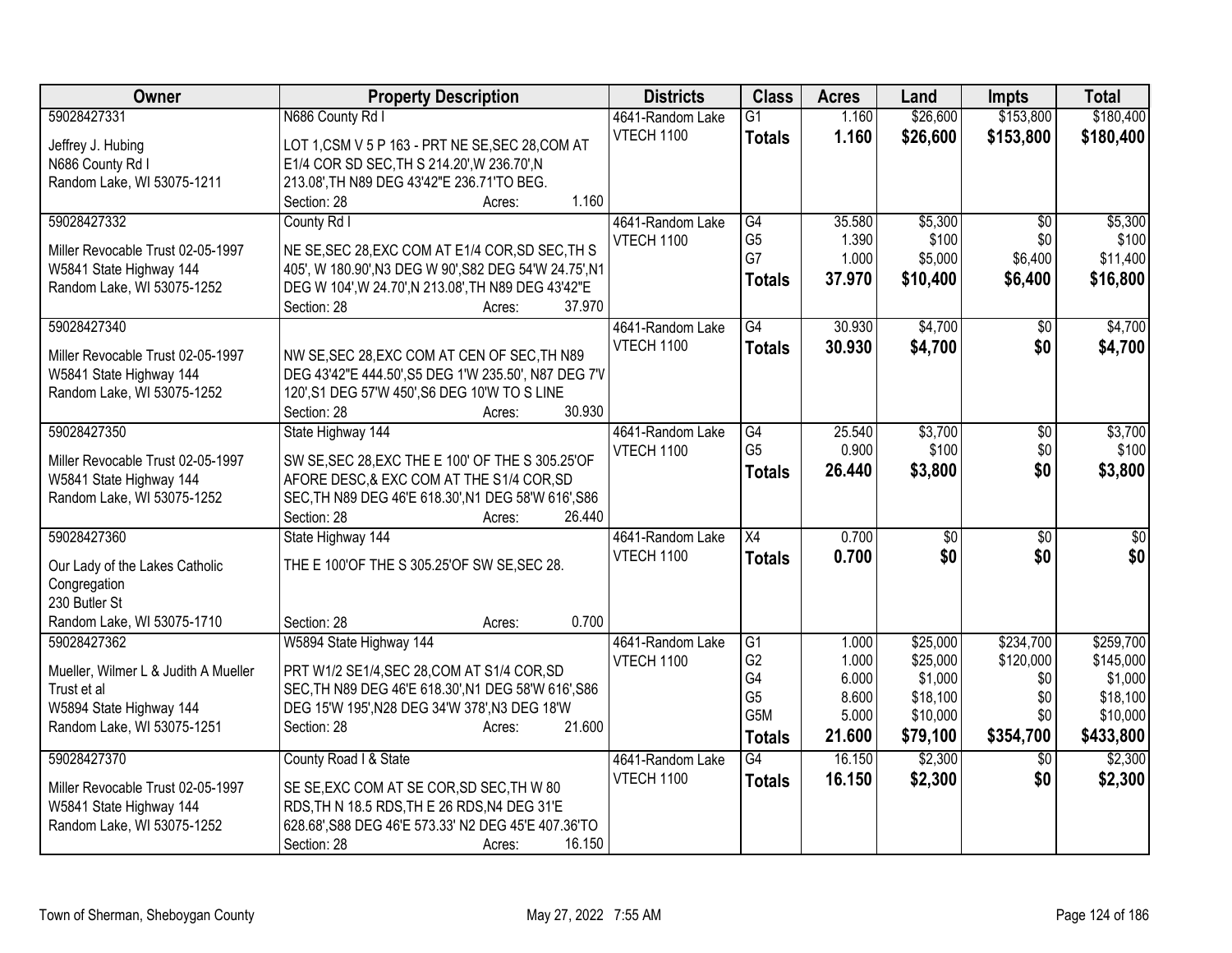| Owner                            | <b>Property Description</b>                       | <b>Districts</b>  | <b>Class</b>           | <b>Acres</b>    | Land               | <b>Impts</b>    | <b>Total</b>       |
|----------------------------------|---------------------------------------------------|-------------------|------------------------|-----------------|--------------------|-----------------|--------------------|
| 59028427380                      | State Highway 144                                 | 4641-Random Lake  | X4                     | 3.000           | $\overline{50}$    | $\overline{50}$ | $\overline{30}$    |
| Our Lady of the Lakes Catholic   | PRT SE SE, SEC 28, COM 54 RDS W OF SE SEC         | <b>VTECH 1100</b> | <b>Totals</b>          | 3.000           | \$0                | \$0             | \$0                |
| Congregation                     | COR, TH W 26 RDS, N 18.5 RDS, E 26 RDS, TH S 18.5 |                   |                        |                 |                    |                 |                    |
| 230 Butler St                    | RDS TO BEG.                                       |                   |                        |                 |                    |                 |                    |
| Random Lake, WI 53075-1710       | 3.000<br>Section: 28<br>Acres:                    |                   |                        |                 |                    |                 |                    |
| 59028427382                      | N540 County Rd I                                  | 4641-Random Lake  | $\overline{G1}$        | 2.000           | \$35,000           | \$165,200       | \$200,200          |
| Robert Arndt                     | PRT SE SE, SEC 28, COM AT SE COR, SD SEC, TH N    | <b>VTECH 1100</b> | G <sub>5</sub>         | 10.750          | \$7,500            | \$0             | \$7,500            |
| W5528 Cimmeron Dr                | 1323.90'TO N LN SD1/4, S89 DEG 45'W 246', S2 DEG  |                   | G <sub>6</sub>         | 7.850           | \$31,400           | \$0             | \$31,400           |
| Random Lake, WI 53075-1629       | 45'W 407.36', N88 DEG 46'W 573.33', S4 DEG 31'W   |                   | <b>Totals</b>          | 20.600          | \$73,900           | \$165,200       | \$239,100          |
|                                  | 20.600<br>Section: 28<br>Acres:                   |                   |                        |                 |                    |                 |                    |
| 59028427383                      |                                                   | 4641-Random Lake  | $\overline{\text{X2}}$ | 0.470           | $\overline{50}$    | $\overline{50}$ | $\overline{30}$    |
|                                  |                                                   | <b>VTECH 1100</b> | Totals                 | 0.470           | \$0                | \$0             | \$0                |
| State of Wisconsin Department of | PARCEL 82 OF TPP 6525-06-21 - 4.12 AS REC IN      |                   |                        |                 |                    |                 |                    |
| Transportation                   | 1TPP159 #2004994 (ARNDT .25); PC 78 OF TPP        |                   |                        |                 |                    |                 |                    |
| 944 Vanderperren Way             | 6525-06-21 - 4.11 AS REC IN 1TPP158 #2004993      |                   |                        |                 |                    |                 |                    |
| Green Bay, WI 54304-5344         | 0.470<br>Section: 28<br>Acres:                    |                   |                        |                 |                    |                 |                    |
| 59028427390                      | Abbott Dr & Lynn Rd                               | 4641-Random Lake  | G4<br>G <sub>5</sub>   | 32.000<br>8.000 | \$4,700<br>\$4,300 | \$0<br>\$0      | \$4,700<br>\$4,300 |
| Gerald R. Fechter                | NE NE, SEC 29, SUBJECT TO HWY CONVEYANCE AS       | <b>VTECH 1100</b> |                        |                 |                    |                 |                    |
| William H. Fechter               | REC IN VOL 379 P 43-45                            |                   | <b>Totals</b>          | 40.000          | \$9,000            | \$0             | \$9,000            |
| W5925 Abbott Dr                  |                                                   |                   |                        |                 |                    |                 |                    |
| Random Lake, WI 53075-1206       | 40.000<br>Section: 29<br>Acres:                   |                   |                        |                 |                    |                 |                    |
| 59028427400                      | Abbott Dr                                         | 4641-Random Lake  | $\overline{G4}$        | 37.000          | \$6,300            | $\overline{50}$ | \$6,300            |
| Gerald R. Fechter                | NW NE, SEC 29, SUBJECT TO HWY CONVEYANCE AS       | <b>VTECH 1100</b> | G <sub>5</sub>         | 1.000           | \$100              | \$0             | \$100              |
| William H. Fechter               | REC IN VOL 379 P 43-45, & EXC CSM V18 P212-13     |                   | <b>Totals</b>          | 38.000          | \$6,400            | \$0             | \$6,400            |
| W5925 Abbott Dr                  | #1631355.                                         |                   |                        |                 |                    |                 |                    |
| Random Lake, WI 53075-1206       | 38.000<br>Section: 29<br>Acres:                   |                   |                        |                 |                    |                 |                    |
| 59028427401                      | W6205 Abbott Dr                                   | 4641-Random Lake  | $\overline{G1}$        | 2.000           | \$35,000           | \$187,500       | \$222,500          |
| Gerald R. Fechter                | LOT 1 CSM V18 P212-13 #1631355 - PRT NW NE SEC    | VTECH 1100        | <b>Totals</b>          | 2.000           | \$35,000           | \$187,500       | \$222,500          |
| W6205 Abbott Dr                  | 29.                                               |                   |                        |                 |                    |                 |                    |
| Random Lake, WI 53075-1206       |                                                   |                   |                        |                 |                    |                 |                    |
|                                  | 2.000<br>Section: 29<br>Acres:                    |                   |                        |                 |                    |                 |                    |
| 59028427410                      |                                                   | 4641-Random Lake  | G4                     | 9.310           | \$1,200            | $\overline{50}$ | \$1,200            |
|                                  |                                                   | VTECH 1100        | G <sub>5</sub>         | 4.000           | \$2,800            | \$0             | \$2,800            |
| John R. Scholler                 | SW NE, SEC 29, EXC THAT PRT CONV BY #1690622.     |                   | G <sub>5</sub> M       | 10.000          | \$20,000           | \$0             | \$20,000           |
| W5102 County Rd K                |                                                   |                   | <b>Totals</b>          | 23.310          | \$24,000           | \$0             | \$24,000           |
| Random Lake, WI 53075-1700       |                                                   |                   |                        |                 |                    |                 |                    |
|                                  | 23.310<br>Section: 29<br>Acres:                   |                   |                        |                 |                    |                 |                    |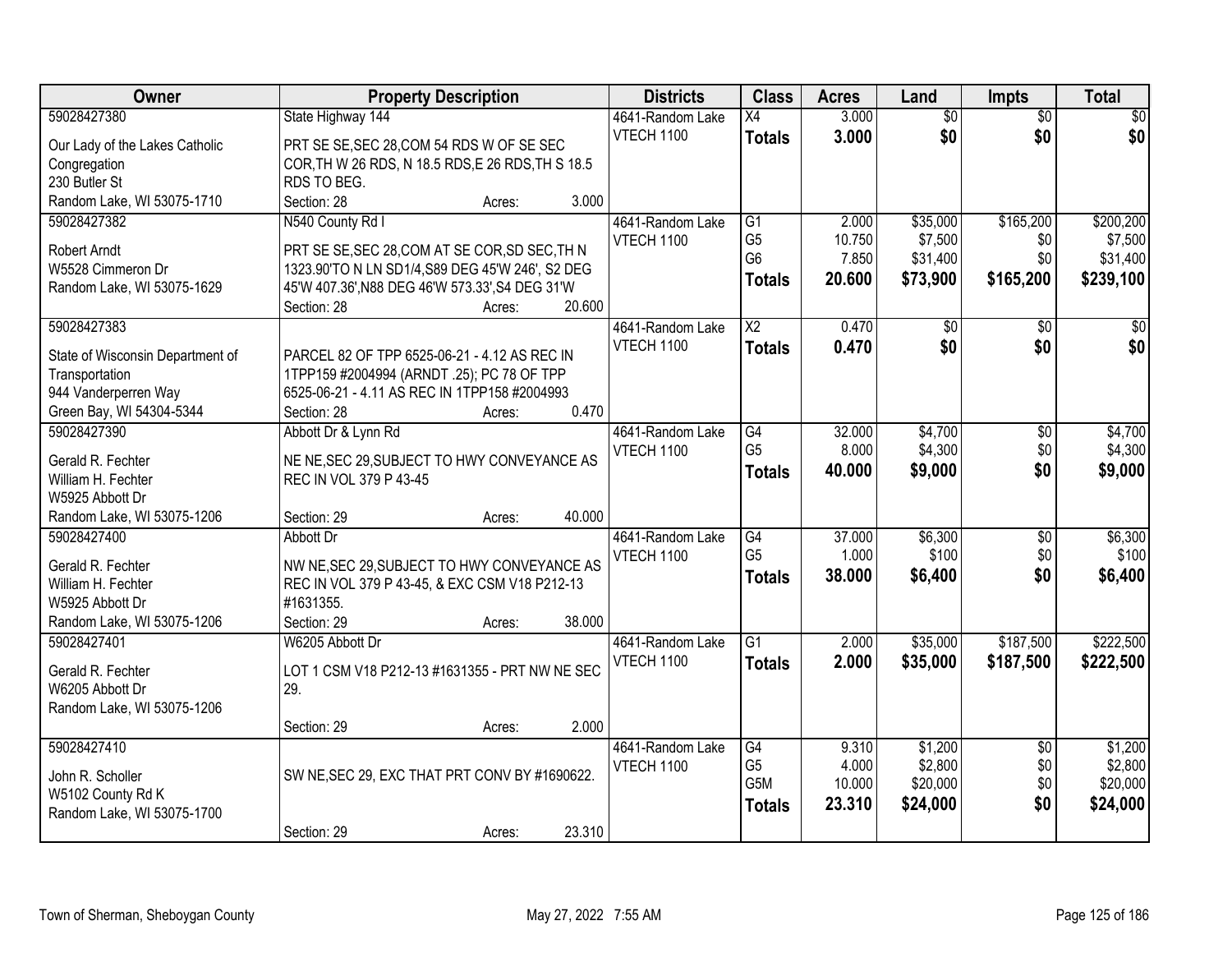| Owner                                      | <b>Property Description</b>                                                        | <b>Districts</b>                      | <b>Class</b>     | <b>Acres</b> | Land     | Impts           | <b>Total</b> |
|--------------------------------------------|------------------------------------------------------------------------------------|---------------------------------------|------------------|--------------|----------|-----------------|--------------|
| 59028427420                                | Lynn Rd                                                                            | 4641-Random Lake                      | G4               | 10.830       | \$1,600  | $\overline{50}$ | \$1,600      |
| John R. Scholler                           | SE NE, SEC 29, & NE SE, EXC THE S 35 AC                                            | VTECH 1100                            | G <sub>5</sub>   | 5.000        | \$3,500  | \$0             | \$3,500      |
| W5102 County Rd K                          | THEREOF, & ALSO EXC COM 673.46'N OF E1/4 COR                                       |                                       | <b>Totals</b>    | 15.830       | \$5,100  | \$0             | \$5,100      |
| Random Lake, WI 53075-1700                 | SD SEC, TH W 316', N 413.54', E 316', TH S 413.54'TO                               |                                       |                  |              |          |                 |              |
|                                            | Section: 29<br>15.830<br>Acres:                                                    |                                       |                  |              |          |                 |              |
| 59028427421                                | N770 Lynn Rd                                                                       | 4641-Random Lake                      | $\overline{G1}$  | 3.000        | \$40,000 | \$164,600       | \$204,600    |
|                                            |                                                                                    | <b>VTECH 1100</b>                     | <b>Totals</b>    | 3.000        | \$40,000 | \$164,600       | \$204,600    |
| David Helgerson                            | LOT 1 CSM V13 P 288 - PRT SE NE SEC 29, COM                                        |                                       |                  |              |          |                 |              |
| N770 Lynn Rd<br>Random Lake, WI 53075-1230 | 673.46'N OF E1/4 COR SD SEC, TH W 316', N 413.54', E<br>316', TH S 413.54' TO BEG. |                                       |                  |              |          |                 |              |
|                                            | 3.000<br>Section: 29<br>Acres:                                                     |                                       |                  |              |          |                 |              |
| 59028427422                                | N782 Lynn Rd                                                                       | 4641-Random Lake                      | G1               | 2.000        | \$50,000 | \$198,300       | \$248,300    |
|                                            |                                                                                    | VTECH 1100                            | G4               | 30.860       | \$4,900  | \$0             | \$4,900      |
| Robbie R. Scholler                         | LOT 1 A-30227 - PRT S1/2 NE1/4 & PRT NE SE, SEC                                    |                                       | G <sub>5</sub>   | 8.000        | \$5,600  | \$0             | \$5,600      |
| Wendy M. Scholler                          | 29, COM AT E1/4 COR, SD SEC, TH S00 DEG 00'24"W                                    |                                       | G <sub>5</sub> M | 2.000        | \$4,000  | \$0             | \$4,000      |
| N782 Lynn Rd                               | 181.94', S89 DEG 47'09"W 1329.04', N00 DEG 00'24"E                                 |                                       | <b>Totals</b>    | 42.860       | \$64,500 | \$198,300       | \$262,800    |
| Random Lake, WI 53075-1230                 | 42.860<br>Section: 29<br>Acres:                                                    |                                       |                  |              |          |                 |              |
| 59028427431                                | Abbott Dr                                                                          | 4641-Random Lake                      | $\overline{G4}$  | 13.000       | \$2,300  | \$0             | \$2,300      |
| Gerald R. Fechter                          | THE N 990'OF N1/2 NW1/4, SEC 29, EXC COM AT NW                                     | VTECH 1100                            | G <sub>5</sub>   | 1.320        | \$500    | \$0             | \$500        |
| William H. Fechter                         | COR SD SEC, TH S0 DEG 06'02"W 990', N89 DEG                                        |                                       | G7               | 0.870        | \$14,800 | \$0             | \$14,800     |
| W5925 Abbott Dr                            | 36'46"E 1805.38', N02 DEG 20'40"W 990.54', TH S89                                  |                                       | <b>Totals</b>    | 15.190       | \$17,600 | \$0             | \$17,600     |
| Random Lake, WI 53075-1206                 | Section: 29<br>15.190<br>Acres:                                                    |                                       |                  |              |          |                 |              |
| 59028427432                                | W6353 Abbott Dr                                                                    | 4641-Random Lake                      | $\overline{G5}$  | 0.680        | \$100    | $\overline{30}$ | \$100        |
|                                            |                                                                                    | VTECH 1100                            | G7               | 4.130        | \$39,700 | \$226,100       | \$265,800    |
| Ladoga Property Management Group           | LOT 1 CSM V27 P1-2 #2003355 - PRT NE NW, SEC 29                                    |                                       | <b>Totals</b>    | 4.810        | \$39,800 | \$226,100       | \$265,900    |
| LLC<br>PO Box 16                           |                                                                                    |                                       |                  |              |          |                 |              |
|                                            | 4.810                                                                              |                                       |                  |              |          |                 |              |
| Van Dyne, WI 54979-0016<br>59028427440     | Section: 29<br>Acres:                                                              |                                       | $\overline{G4}$  |              |          |                 |              |
|                                            |                                                                                    | 4641-Random Lake<br><b>VTECH 1100</b> |                  | 10.000       | \$2,100  | $\sqrt{6}$      | \$2,100      |
| Gloria Hanson                              | S1/4 NE NW, SEC 29                                                                 |                                       | <b>Totals</b>    | 10.000       | \$2,100  | \$0             | \$2,100      |
| 506 Mahaska Ct                             |                                                                                    |                                       |                  |              |          |                 |              |
| lowa City, IA 52246-1605                   |                                                                                    |                                       |                  |              |          |                 |              |
|                                            | 10.000<br>Section: 29<br>Acres:                                                    |                                       |                  |              |          |                 |              |
| 59028427450                                | Abbott Dr & Silver                                                                 | 4641-Random Lake                      | G4               | 38.000       | \$6,900  | $\overline{50}$ | \$6,900      |
| Margie L. Strack                           | A-20114 - PRT NE NW & NW NW, SEC 29, COM AT NW                                     | VTECH 1100                            | G <sub>5</sub>   | 2.550        | \$100    | \$0             | \$100        |
| Kenneth C. Strack                          | COR SD SEC, TH S0 DEG 06'02"W 990', N89 DEG                                        |                                       | <b>Totals</b>    | 40.550       | \$7,000  | \$0             | \$7,000      |
| N921 Lone Pine Rd                          | 36'46"E 1805.38', N02 DEG 20'40"W 990.54', TH S89                                  |                                       |                  |              |          |                 |              |
| Adell, WI 53001-1309                       | 40.550<br>Section: 29<br>Acres:                                                    |                                       |                  |              |          |                 |              |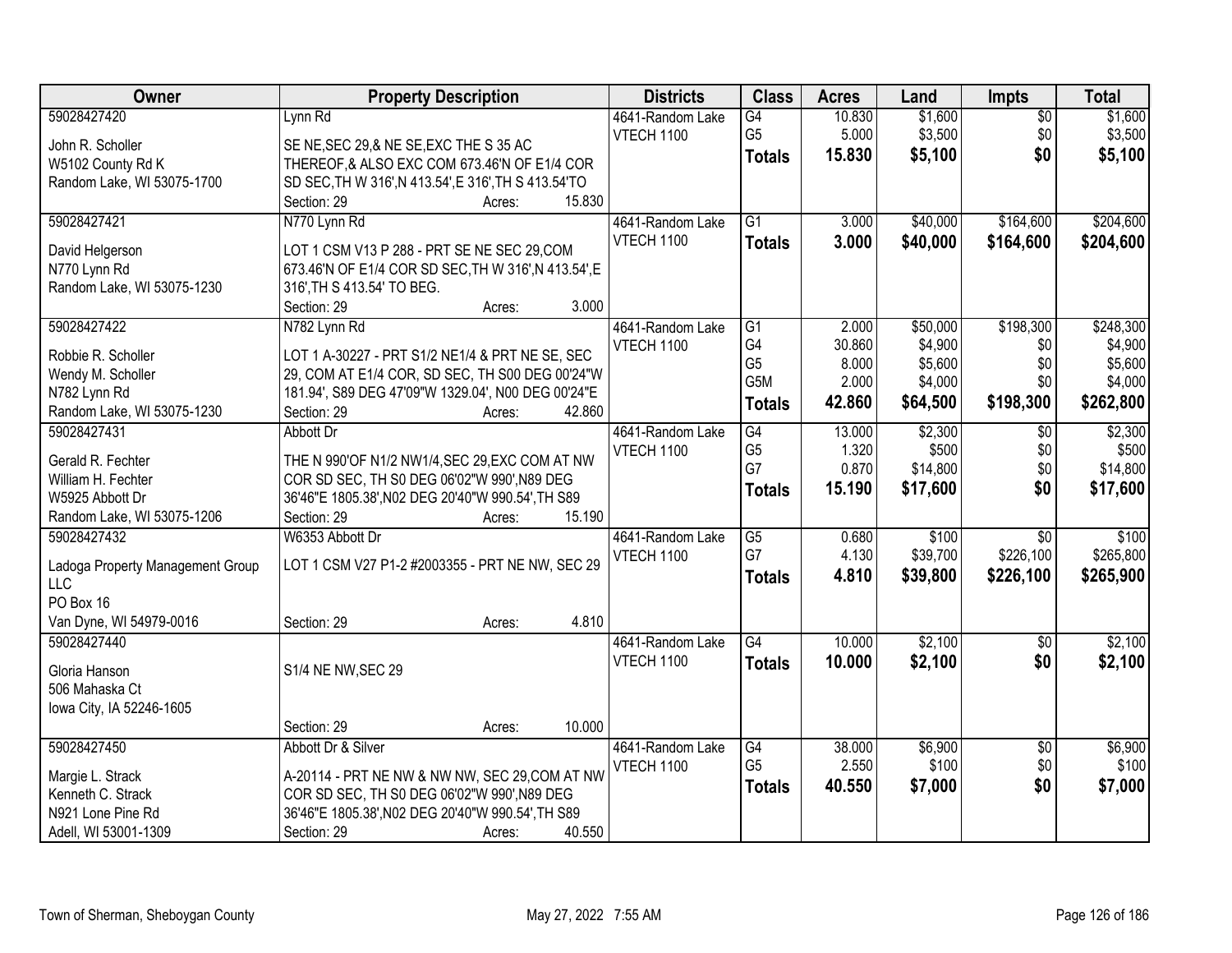| Owner                                            | <b>Property Description</b>                                                                |        |        | <b>Districts</b>  | <b>Class</b>    | <b>Acres</b> | Land     | <b>Impts</b>    | <b>Total</b> |
|--------------------------------------------------|--------------------------------------------------------------------------------------------|--------|--------|-------------------|-----------------|--------------|----------|-----------------|--------------|
| 59028427460                                      | Silver Creek Cascade Rd                                                                    |        |        | 4641-Random Lake  | $\overline{G4}$ | 9.750        | \$1,600  | $\overline{50}$ | \$1,600      |
| Gloria Hanson                                    | S1/4 NW NW, SEC 29                                                                         |        |        | VTECH 1100        | G <sub>5</sub>  | 0.250        | \$100    | \$0             | \$100        |
| 506 Mahaska Ct                                   |                                                                                            |        |        |                   | <b>Totals</b>   | 10.000       | \$1,700  | \$0             | \$1,700      |
| lowa City, IA 52246-1605                         |                                                                                            |        |        |                   |                 |              |          |                 |              |
|                                                  | Section: 29                                                                                | Acres: | 10.000 |                   |                 |              |          |                 |              |
| 59028427470                                      | N773 Silver Creek Cascade Rd                                                               |        |        | 4641-Random Lake  | G4              | 30.000       | \$4,700  | $\overline{50}$ | \$4,700      |
| Gloria Hanson                                    | SW NW, SEC 29, EXC COM 950'N OF SW COR                                                     |        |        | <b>VTECH 1100</b> | G <sub>5</sub>  | 4.750        | \$2,800  | \$0             | \$2,800      |
| 506 Mahaska Ct                                   | SD1/4, TH N 230', N86 DEG 04'E 240', S1 DEG 14' W                                          |        |        |                   | G7              | 4.000        | \$39,000 | \$116,100       | \$155,100    |
| lowa City, IA 52246-1605                         | 230.39', TH S86 DEG 04'W 235'TO BEG.                                                       |        |        |                   | <b>Totals</b>   | 38.750       | \$46,500 | \$116,100       | \$162,600    |
|                                                  | Section: 29                                                                                | Acres: | 38.750 |                   |                 |              |          |                 |              |
| 59028427480                                      | N785 Silver Creek Cascade Rd                                                               |        |        | 4641-Random Lake  | G1              | 1.250        | \$27,500 | \$181,800       | \$209,300    |
| Jeffrey V. Arndt                                 | PRT SW NW, SEC 29, COM 950'N OF SW COR                                                     |        |        | <b>VTECH 1100</b> | <b>Totals</b>   | 1.250        | \$27,500 | \$181,800       | \$209,300    |
| N785 Silver Creek Cascade Rd                     | SD1/4, TH N 230', N86 DEG 04'E 240', S1 DEG 14' W                                          |        |        |                   |                 |              |          |                 |              |
| Random Lake, WI 53075-1246                       | 230.39', TH S86 DEG 04'W 235'TO BEG.                                                       |        |        |                   |                 |              |          |                 |              |
|                                                  | Section: 29                                                                                | Acres: | 1.250  |                   |                 |              |          |                 |              |
| 59028427490                                      |                                                                                            |        |        | 4641-Random Lake  | G4              | 28.000       | \$4,800  | $\sqrt{6}$      | \$4,800      |
| Gloria Hanson                                    | SE NW, SEC 29                                                                              |        |        | VTECH 1100        | G <sub>5</sub>  | 10.000       | \$7,000  | \$0             | \$7,000      |
| 506 Mahaska Ct                                   |                                                                                            |        |        |                   | G5M             | 2.000        | \$4,000  | \$0             | \$4,000      |
| lowa City, IA 52246-1605                         |                                                                                            |        |        |                   | <b>Totals</b>   | 40.000       | \$15,800 | \$0             | \$15,800     |
|                                                  | Section: 29                                                                                | Acres: | 40.000 |                   |                 |              |          |                 |              |
| 59028427500                                      |                                                                                            |        |        | 4641-Random Lake  | G4              | 30.000       | \$4,500  | \$0             | \$4,500      |
|                                                  | N3/4 NE SW, SEC 29                                                                         |        |        | <b>VTECH 1100</b> | <b>Totals</b>   | 30.000       | \$4,500  | \$0             | \$4,500      |
| Jerome E Junge Junge Trust<br>Jerome E. Junge    |                                                                                            |        |        |                   |                 |              |          |                 |              |
| N802 Silver Creek Cascade Rd                     |                                                                                            |        |        |                   |                 |              |          |                 |              |
| Random Lake, WI 53075-1245                       | Section: 29                                                                                | Acres: | 30.000 |                   |                 |              |          |                 |              |
| 59028427520                                      | N639 Silver Creek Cascade Rd                                                               |        |        | 4641-Random Lake  | G4              | 25.500       | \$4,600  | $\overline{50}$ | \$4,600      |
|                                                  |                                                                                            |        |        | <b>VTECH 1100</b> | G <sub>5</sub>  | 2.000        | \$1,000  | \$0             | \$1,000      |
| Jerome Junge<br>N802 Silver Creek Cascade Rd     | N3/4 NW SW, SEC 29, EXC COM AT W1/4 POST, TH S<br>82.5', E 264', N 82.5', TH W 264'TO BEG. |        |        |                   | G7              | 2.000        | \$29,000 | \$256,900       | \$285,900    |
| Random Lake, WI 53075-1245                       |                                                                                            |        |        |                   | <b>Totals</b>   | 29.500       | \$34,600 | \$256,900       | \$291,500    |
|                                                  | Section: 29                                                                                | Acres: | 29.500 |                   |                 |              |          |                 |              |
| 59028427530                                      | N699 Silver Creek Cascade Rd                                                               |        |        | 4641-Random Lake  | $\overline{G1}$ | 0.500        | \$18,700 | \$133,300       | \$152,000    |
|                                                  |                                                                                            |        |        | <b>VTECH 1100</b> | <b>Totals</b>   | 0.500        | \$18,700 | \$133,300       | \$152,000    |
| Dennis J. Carter<br>N699 Silver Creek Cascade Rd | PRT NW SW, SEC 29, COM AT NW COR SD1/4, TH S                                               |        |        |                   |                 |              |          |                 |              |
| Random Lake, WI 53075-1246                       | 82.5', E 264', N 82.5', TH W 264'TO BEG.                                                   |        |        |                   |                 |              |          |                 |              |
|                                                  |                                                                                            |        |        |                   |                 |              |          |                 |              |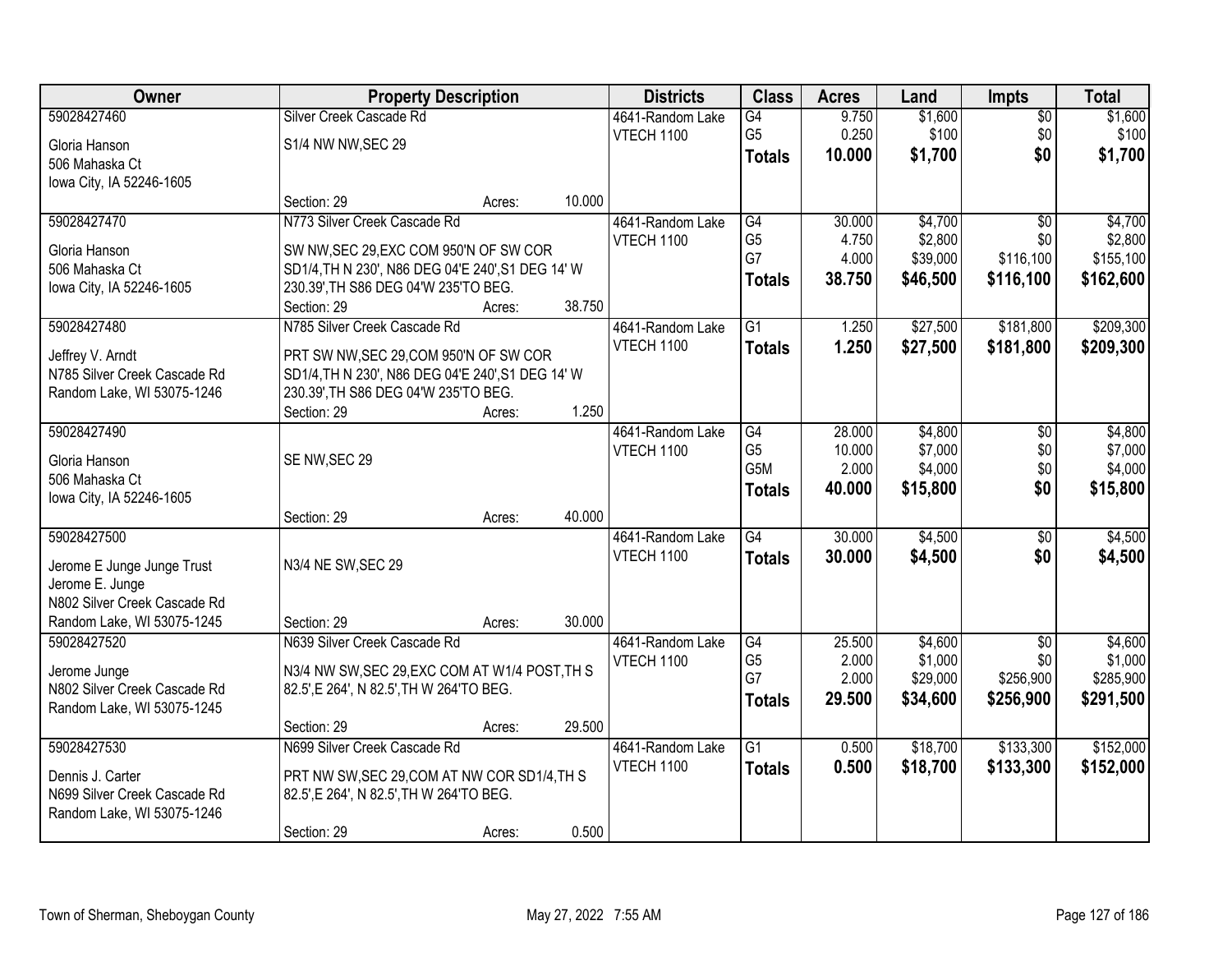| <b>Owner</b>                                          | <b>Property Description</b>                          | <b>Districts</b> | <b>Class</b>      | <b>Acres</b>           | Land  | <b>Impts</b>    | <b>Total</b>    |                 |
|-------------------------------------------------------|------------------------------------------------------|------------------|-------------------|------------------------|-------|-----------------|-----------------|-----------------|
| 59028427532                                           | N615 Silver Creek Cascade Rd                         |                  | 4641-Random Lake  | $\overline{G1}$        | 3.130 | \$40,700        | $\overline{50}$ | \$40,700        |
| Casey C. Frey                                         | LOT 1 CSM V18 P214-15 #1632330 - PRT NW SW SEC       |                  | VTECH 1100        | <b>Totals</b>          | 3.130 | \$40,700        | \$0             | \$40,700        |
| 5329 Park Ave                                         | 29.                                                  |                  |                   |                        |       |                 |                 |                 |
| Fredonia, WI 53021                                    |                                                      |                  |                   |                        |       |                 |                 |                 |
|                                                       | Section: 29                                          | 3.130<br>Acres:  |                   |                        |       |                 |                 |                 |
| 59028427533                                           | N603 Silver Creek Cascade Rd                         |                  | 4641-Random Lake  | $\overline{G1}$        | 3.126 | \$40,600        | \$269,500       | \$310,100       |
|                                                       |                                                      |                  | VTECH 1100        | <b>Totals</b>          | 3.126 | \$40,600        | \$269,500       | \$310,100       |
| <b>Todd M Mclaren Revocable Trust Dated</b>           | LOT 2 CSM V18 P214-15 #1632330 - PRT SW SW &         |                  |                   |                        |       |                 |                 |                 |
| October 15 2021                                       | NW SW SEC 29.                                        |                  |                   |                        |       |                 |                 |                 |
| W6489 State Highway 144<br>Random Lake, WI 53075-1254 | Section: 29                                          | 3.130            |                   |                        |       |                 |                 |                 |
| 59028427550                                           | N573 Silver Creek Cascade Rd                         | Acres:           | 4641-Random Lake  | G <sub>1</sub>         | 9.990 | \$90,000        | \$357,400       | \$447,400       |
|                                                       |                                                      |                  | <b>VTECH 1100</b> |                        |       |                 |                 |                 |
| Lorena T. Harrold                                     | PRT CSM V 8 P 84-PRT S1/2 SW 1/4, SEC 29, COM N0     |                  |                   | <b>Totals</b>          | 9.990 | \$90,000        | \$357,400       | \$447,400       |
| N573 Silver Creek Cascade Rd                          | DEG 03' 58"E 656.25'FROM SW COR SD SEC, TH N0        |                  |                   |                        |       |                 |                 |                 |
| Random Lake, WI 53075-1258                            | DEG 03'58"E 360', N87 DEG 37'53"E 982.18', S1 DEG    |                  |                   |                        |       |                 |                 |                 |
|                                                       | Section: 29                                          | 9.990<br>Acres:  |                   |                        |       |                 |                 |                 |
| 59028427560                                           | N541 Silver Creek Cascade Rd                         |                  | 4641-Random Lake  | G1                     | 0.890 | \$23,700        | \$128,600       | \$152,300       |
| Kevin Gahan                                           | A-16203 & OTHER LANDS - PRT SW SW, SEC 29, COM       |                  | <b>VTECH 1100</b> | <b>Totals</b>          | 0.890 | \$23,700        | \$128,600       | \$152,300       |
| N541 Silver Creek Cascade Rd                          | 513.5'N OF SW COR SD SEC, TH N 143.25', E 165', N89  |                  |                   |                        |       |                 |                 |                 |
| Random Lake, WI 53075-1258                            | DEG 39'25"E 96', S0 DEG 3'58"W 142.75', TH W 261' TO |                  |                   |                        |       |                 |                 |                 |
|                                                       | Section: 29                                          | 0.890<br>Acres:  |                   |                        |       |                 |                 |                 |
| 59028427570                                           | N521 Silver Creek Cascade Rd                         |                  | 4641-Random Lake  | $\overline{G1}$        | 0.800 | \$22,500        | \$182,500       | \$205,000       |
|                                                       |                                                      |                  | VTECH 1100        | <b>Totals</b>          | 0.800 | \$22,500        | \$182,500       | \$205,000       |
| Andrew R. Blumer                                      | A-5355 - PRT SW SW, SEC 29, COM 208.25'N OF SW       |                  |                   |                        |       |                 |                 |                 |
| <b>Brittney Blumer</b>                                | COR SD1/4 TH N 134', N89 DEG 35'E 261', S 134', TH   |                  |                   |                        |       |                 |                 |                 |
| N521 Silver Creek Cascade Rd                          | S89 DEG 35'W 261' TO BEG.                            |                  |                   |                        |       |                 |                 |                 |
| Random Lake, WI 53075-1258                            | Section: 29                                          | 0.800<br>Acres:  |                   |                        |       |                 |                 |                 |
| 59028427592                                           | W6498 State Highway 144                              |                  | 4641-Random Lake  | G2                     | 1.270 | \$27,700        | \$125,500       | \$153,200       |
| Silver Creek Real Estate LLC                          | PRT LOT 1, CSM V 10 P 320-21 - PRT SW SW, SEC        |                  | VTECH 1100        | <b>Totals</b>          | 1.270 | \$27,700        | \$125,500       | \$153,200       |
| 300 S Pointe Dr Apt 2032                              | 29, COM AT SW COR SD SEC, TH N89 DEG 35'E            |                  |                   |                        |       |                 |                 |                 |
| Miami Beach, FL 33139-7329                            | 360.85', NO DEG 26'42"W 287.85', S89 DEG 40'13"W     |                  |                   |                        |       |                 |                 |                 |
|                                                       | Section: 29                                          | 1.270<br>Acres:  |                   |                        |       |                 |                 |                 |
| 59028427593                                           |                                                      |                  | 4641-Random Lake  | $\overline{\text{X2}}$ | 0.210 | $\overline{50}$ | $\overline{50}$ | $\overline{50}$ |
|                                                       |                                                      |                  | VTECH 1100        | <b>Totals</b>          | 0.210 | \$0             | \$0             | \$0             |
| State of Wisconsin Department of                      | PARCEL 64 1TPP154 #2004539.                          |                  |                   |                        |       |                 |                 |                 |
| Transportation                                        |                                                      |                  |                   |                        |       |                 |                 |                 |
| 844 Vanderperren Way                                  |                                                      |                  |                   |                        |       |                 |                 |                 |
| Green Bay, WI 50304-5344                              | Section: 29                                          | 0.210<br>Acres:  |                   |                        |       |                 |                 |                 |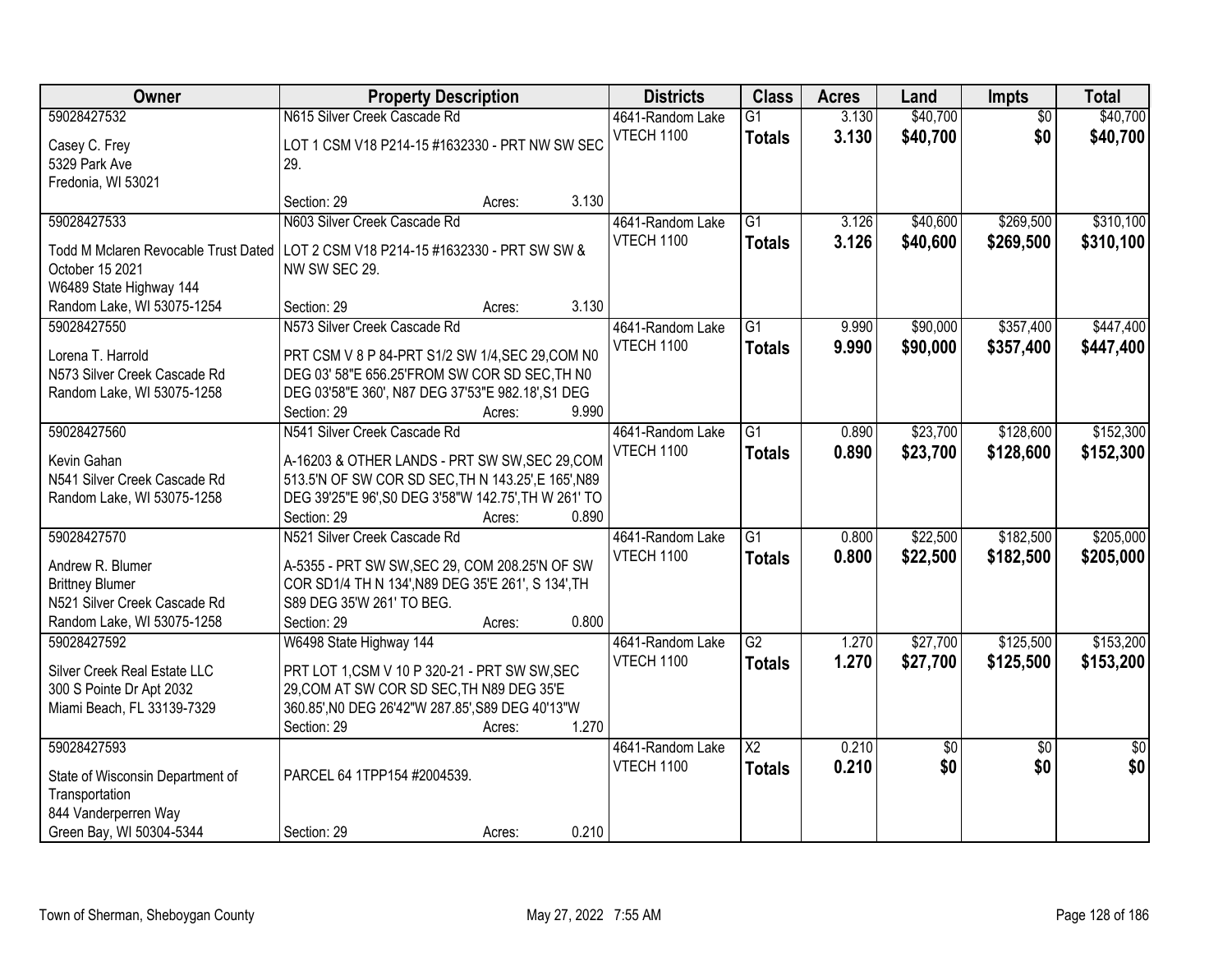| Owner                                  | <b>Property Description</b>                                                                           | <b>Districts</b>                      | <b>Class</b>           | <b>Acres</b>    | Land                 | <b>Impts</b>    | <b>Total</b>    |
|----------------------------------------|-------------------------------------------------------------------------------------------------------|---------------------------------------|------------------------|-----------------|----------------------|-----------------|-----------------|
| 59028427595                            | N529 Silver Creek Cascade Rd                                                                          | 4641-Random Lake                      | $\overline{G1}$        | 1.030           | \$25,300             | \$103,200       | \$128,500       |
| Todd A. Robertson                      | PRT SW SW, SEC 29, COM 342.25' N OF SW COR, SD                                                        | VTECH 1100                            | <b>Totals</b>          | 1.030           | \$25,300             | \$103,200       | \$128,500       |
| Kristen M. Robertson                   | SEC, TH N 171.25', N89 DEG 35'E 261', S 171.25', TH S89                                               |                                       |                        |                 |                      |                 |                 |
| N529 Silver Creek Cascade Rd           | DEG 35'W 261' TO BEG.                                                                                 |                                       |                        |                 |                      |                 |                 |
| Random Lake, WI 53075-1258             | 1.030<br>Section: 29<br>Acres:                                                                        |                                       |                        |                 |                      |                 |                 |
| 59028427597                            | N593 Silver Creek Cascade Rd                                                                          | 4641-Random Lake                      | $\overline{G1}$        | 4.160           | \$45,800             | \$316,700       | \$362,500       |
|                                        |                                                                                                       | <b>VTECH 1100</b>                     | <b>Totals</b>          | 4.160           | \$45,800             | \$316,700       | \$362,500       |
| Brent J. Goral                         | LOT 3 CSM V18 P214-15 #1632330 - PRT SW SW SEC                                                        |                                       |                        |                 |                      |                 |                 |
| Camielle L. Goral                      | 29.                                                                                                   |                                       |                        |                 |                      |                 |                 |
| N593 Silver Creek Cascade Rd           |                                                                                                       |                                       |                        |                 |                      |                 |                 |
| Random Lake, WI 53075-1258             | 4.160<br>Section: 29<br>Acres:                                                                        |                                       |                        |                 |                      |                 |                 |
| 59028427602                            | W6320 State Highway 144                                                                               | 4641-Random Lake<br><b>VTECH 1100</b> | G1<br>G <sub>5</sub>   | 9.000<br>15.530 | \$85,000<br>\$32,600 | \$261,300       | \$346,300       |
| Thomas R. Doane                        | A-23217 - PRT NE SW & SE SW, SEC 29, BEG AT S1/4                                                      |                                       |                        |                 |                      | \$0             | \$32,600        |
| Donna F. Doane                         | COR, SD SEC, TH N0 DEG 03'52"W 1652.9', S89 DEG                                                       |                                       | <b>Totals</b>          | 24.530          | \$117,600            | \$261,300       | \$378,900       |
| W6320 State Highway 144                | 46'59"W 580.39', S20 DEG 42'W 794.25' S88 DEG                                                         |                                       |                        |                 |                      |                 |                 |
| Random Lake, WI 53075-1253             | 24.530<br>Section: 29<br>Acres:                                                                       |                                       |                        |                 |                      |                 |                 |
| 59028427604                            | State Highway 144                                                                                     | 4641-Random Lake                      | $\overline{G1}$        | 0.000           | $\overline{50}$      | \$0             | \$0             |
|                                        |                                                                                                       | <b>VTECH 1100</b>                     | G4                     | 44.100          | \$7,500              | \$0             | \$7,500         |
| Perry E. Berndt                        | PRT SW1/4, SEC 29, COM N89 DEG 39'25"E 261'FROM<br>SW COR, SD SEC, TH N0 DEG 03'58"E 513.50', N45 DEC |                                       | G <sub>5</sub>         | 7.500           | \$5,300              | \$0             | \$5,300         |
| Cheryl J. Berndt<br>W5978 County Rd Ss | 43'40"E 252.60', N73 DEG 52'38"E 269.78', N55 DEG                                                     |                                       | <b>Totals</b>          | 51.600          | \$12,800             | \$0             | \$12,800        |
| Random Lake, WI 53075-1239             | 51.600<br>Section: 29                                                                                 |                                       |                        |                 |                      |                 |                 |
| 59028427605                            | Acres:                                                                                                |                                       | $\overline{\text{X2}}$ | 0.280           | $\overline{50}$      | $\overline{30}$ | $\overline{30}$ |
|                                        | State Highway 144                                                                                     | 4641-Random Lake<br><b>VTECH 1100</b> |                        |                 |                      |                 |                 |
| State of Wisconsin Department of       | PARCEL 68 1TPP155 #2004540.                                                                           |                                       | <b>Totals</b>          | 0.280           | \$0                  | \$0             | \$0             |
| Transportation                         |                                                                                                       |                                       |                        |                 |                      |                 |                 |
| 844 Vanderperren Way                   |                                                                                                       |                                       |                        |                 |                      |                 |                 |
| Green Bay, WI 50304-5344               | 0.280<br>Section: 29<br>Acres:                                                                        |                                       |                        |                 |                      |                 |                 |
| 59028427611                            | N596 Lynn Rd                                                                                          | 4641-Random Lake                      | $\overline{G1}$        | 2.000           | \$50,000             | \$205,000       | \$255,000       |
| Jo Anne Caldwell                       | THE S 35 AC OF NE SE, SEC 29.                                                                         | <b>VTECH 1100</b>                     | G4                     | 20.000          | \$2,900              | \$0             | \$2,900         |
| Linda L. Simmons                       |                                                                                                       |                                       | G <sub>5</sub>         | 13.000          | \$8,600              | \$0             | \$8,600         |
| N596 Lynn Rd                           |                                                                                                       |                                       | <b>Totals</b>          | 35.000          | \$61,500             | \$205,000       | \$266,500       |
| Random Lake, WI 53075-1230             | 35.000<br>Section: 29<br>Acres:                                                                       |                                       |                        |                 |                      |                 |                 |
| 59028427620                            | W6318 State Highway 144                                                                               | 4641-Random Lake                      | G1                     | 2.000           | \$50,000             | \$234,200       | \$284,200       |
|                                        |                                                                                                       | VTECH 1100                            | G4                     | 15.000          | \$2,200              | \$0             | \$2,200         |
| Don H. Scheuerlein                     | NW SE, SEC 29, COM AT SW COR SD1/4, TH N0 DEG                                                         |                                       | G <sub>5</sub>         | 6.500           | \$4,600              | \$0             | \$4,600         |
| Amy L. Scheuerlein                     | 8'8"W 1321.16'ALG E LN SD1/4 TO CEN SD SEC, N89                                                       |                                       | G <sub>5</sub> M       | 16.880          | \$33,800             | \$0             | \$33,800        |
| 245 S Main St                          | DEG 37'22"E 1329.96'TO NE COR SD1/4, S0 DEG                                                           |                                       | <b>Totals</b>          | 40.380          | \$90,600             | \$234,200       | \$324,800       |
| Thiensville, WI 53092-1904             | 40.380<br>Section: 29<br>Acres:                                                                       |                                       |                        |                 |                      |                 |                 |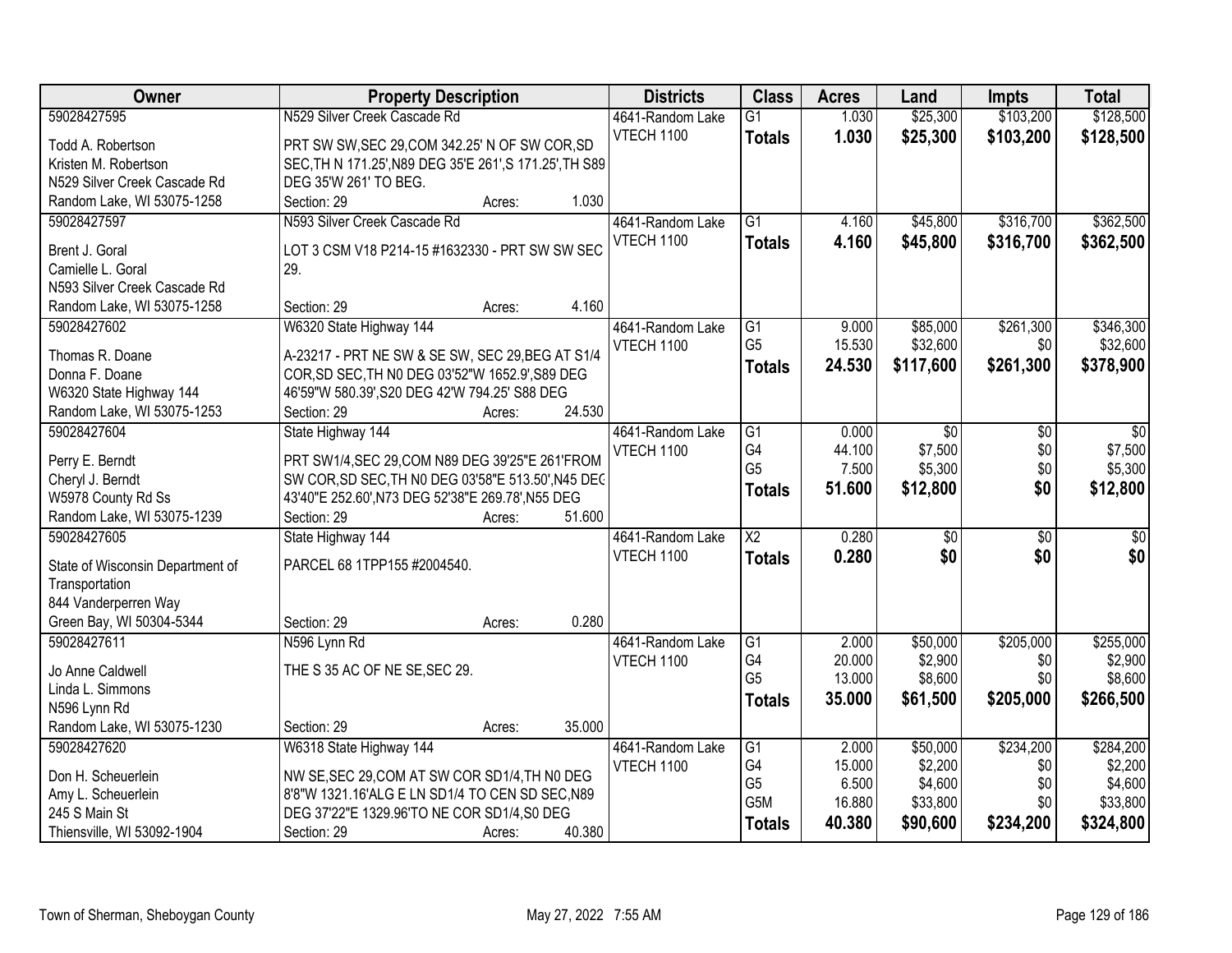| 59028427630<br>State Highway 144<br>\$6,000<br>\$6,000<br>4641-Random Lake<br>G4<br>35.000<br>$\sqrt{$0}$<br>G <sub>5</sub><br>\$2,200<br>\$2,200<br>5.000<br>VTECH 1100<br>\$0<br>SW SE, SEC 29.<br>Oskey Revocable Trust 12-18-1996<br>\$8,200<br>\$0<br>40.000<br>\$8,200<br><b>Totals</b><br>4204 Hunters Glen Dr<br>Sheboygan, WI 53083-1743<br>40.000<br>Section: 29<br>Acres:<br>59028427642<br>$\overline{G4}$<br>30.000<br>\$4,300<br>\$4,300<br>4641-Random Lake<br>\$0<br>G <sub>5</sub><br>4.750<br>\$1,400<br>\$1,400<br><b>VTECH 1100</b><br>\$0<br>SESE SEC 29, T13N, R21E EXC PARCEL 73 TPP<br>Marquardt, Robert H & Lorna S<br>G5M<br>5.000<br>\$10,000<br>\$0<br>\$10,000<br>Marquardt Trust et al<br>6525-06-21 - 4.09 V1 TPP'S P156 #2004541.<br>\$0<br>39.750<br>\$15,700<br>\$15,700<br><b>Totals</b><br>W6043 State Highway 144<br>39.750<br>Random Lake, WI 53075-1252<br>Section: 29<br>Acres:<br>59028427643<br>State Highway 144<br>$\overline{\text{X2}}$<br>0.250<br>$\overline{60}$<br>$\sqrt{50}$<br>4641-Random Lake<br>\$0<br>\$0 <br>\$0<br>\$0<br><b>VTECH 1100</b><br>0.250<br><b>Totals</b><br>PARCEL 73 TPP 6525-06-21 - 4.09 V1 TPP'S P156<br>State of Wisconsin Department of<br>#2004541 IN SESE SEC 29, T13N, R21E.<br>Transportation<br>944 Vanderperren Way<br>0.250<br>Green Bay, WI 54304-5344<br>Section: 29<br>Acres:<br>59028427650<br>\$5,400<br>N802 Silver Creek Cascade Rd<br>4641-Random Lake<br>G4<br>35.000<br>\$5,400<br>$\sqrt[6]{3}$<br>G <sub>5</sub><br>2.000<br>\$100<br>\$100<br>\$0<br>VTECH 1100<br>NE NE, SEC 30.<br>Jerome E Junge Junge Trust<br>G7<br>3.000<br>\$146,600<br>\$34,000<br>\$180,600<br>Jerome E. Junge<br>40.000<br>\$39,500<br>\$146,600<br>\$186,100<br><b>Totals</b><br>N802 Silver Creek Cascade Rd<br>40.000<br>Random Lake, WI 53075-1245<br>Section: 30<br>Acres:<br>\$3,100<br>59028427660<br>$\overline{G4}$<br>19.000<br>Abbott Dr<br>4641-Random Lake<br>\$0<br>G <sub>5</sub><br>15.000<br>\$9,200<br>\$0<br>VTECH 1100<br>NW NE, SEC 30.<br>Jerome E Junge Junge Trust<br>G <sub>5</sub> M<br>\$12,000<br>\$0<br>6.000<br>Jerome E. Junge<br>\$0<br>40.000<br>\$24,300<br>\$24,300<br><b>Totals</b><br>N802 Silver Creek Cascade Rd<br>40.000<br>Random Lake, WI 53075-1245<br>Section: 30<br>Acres:<br>G4<br>\$2,300<br>59028427670<br>14.000<br>$\overline{50}$<br>4641-Random Lake<br>G <sub>5</sub><br>\$2,800<br>4.000<br>\$0<br><b>VTECH 1100</b><br>N1/2 SW NE, SEC 30.<br>Jerome E Junge Junge Trust<br>G <sub>5</sub> M<br>\$4,000<br>2.000<br>\$0<br>Jerome E. Junge<br>\$9,100<br>20,000<br>\$9,100<br>\$0<br><b>Totals</b><br>N802 Silver Creek Cascade Rd<br>Random Lake, WI 53075-1245<br>20.000<br>Section: 30<br>Acres:<br>$\overline{G4}$<br>20.000<br>\$3,400<br>59028427680<br>4641-Random Lake<br>$\overline{50}$<br>\$0<br>20.000<br>\$3,400<br>\$3,400<br><b>VTECH 1100</b><br><b>Totals</b><br>S1/2 SW NE, SEC 30<br>Steven F. Wilkens<br>W6247 State Highway 144<br>Random Lake, WI 53075-1254 | Owner |             | <b>Property Description</b> |        | <b>Districts</b> | <b>Class</b> | <b>Acres</b> | Land | <b>Impts</b> | <b>Total</b> |
|------------------------------------------------------------------------------------------------------------------------------------------------------------------------------------------------------------------------------------------------------------------------------------------------------------------------------------------------------------------------------------------------------------------------------------------------------------------------------------------------------------------------------------------------------------------------------------------------------------------------------------------------------------------------------------------------------------------------------------------------------------------------------------------------------------------------------------------------------------------------------------------------------------------------------------------------------------------------------------------------------------------------------------------------------------------------------------------------------------------------------------------------------------------------------------------------------------------------------------------------------------------------------------------------------------------------------------------------------------------------------------------------------------------------------------------------------------------------------------------------------------------------------------------------------------------------------------------------------------------------------------------------------------------------------------------------------------------------------------------------------------------------------------------------------------------------------------------------------------------------------------------------------------------------------------------------------------------------------------------------------------------------------------------------------------------------------------------------------------------------------------------------------------------------------------------------------------------------------------------------------------------------------------------------------------------------------------------------------------------------------------------------------------------------------------------------------------------------------------------------------------------------------------------------------------------------------------------------------------------------------------------------------------------------------------------------------------------------------------------------------------------------------------------------------------------------------------------------------------------------------------------------------------------------------------------------------------------------------------------------------------------------|-------|-------------|-----------------------------|--------|------------------|--------------|--------------|------|--------------|--------------|
|                                                                                                                                                                                                                                                                                                                                                                                                                                                                                                                                                                                                                                                                                                                                                                                                                                                                                                                                                                                                                                                                                                                                                                                                                                                                                                                                                                                                                                                                                                                                                                                                                                                                                                                                                                                                                                                                                                                                                                                                                                                                                                                                                                                                                                                                                                                                                                                                                                                                                                                                                                                                                                                                                                                                                                                                                                                                                                                                                                                                                        |       |             |                             |        |                  |              |              |      |              |              |
|                                                                                                                                                                                                                                                                                                                                                                                                                                                                                                                                                                                                                                                                                                                                                                                                                                                                                                                                                                                                                                                                                                                                                                                                                                                                                                                                                                                                                                                                                                                                                                                                                                                                                                                                                                                                                                                                                                                                                                                                                                                                                                                                                                                                                                                                                                                                                                                                                                                                                                                                                                                                                                                                                                                                                                                                                                                                                                                                                                                                                        |       |             |                             |        |                  |              |              |      |              |              |
|                                                                                                                                                                                                                                                                                                                                                                                                                                                                                                                                                                                                                                                                                                                                                                                                                                                                                                                                                                                                                                                                                                                                                                                                                                                                                                                                                                                                                                                                                                                                                                                                                                                                                                                                                                                                                                                                                                                                                                                                                                                                                                                                                                                                                                                                                                                                                                                                                                                                                                                                                                                                                                                                                                                                                                                                                                                                                                                                                                                                                        |       |             |                             |        |                  |              |              |      |              |              |
|                                                                                                                                                                                                                                                                                                                                                                                                                                                                                                                                                                                                                                                                                                                                                                                                                                                                                                                                                                                                                                                                                                                                                                                                                                                                                                                                                                                                                                                                                                                                                                                                                                                                                                                                                                                                                                                                                                                                                                                                                                                                                                                                                                                                                                                                                                                                                                                                                                                                                                                                                                                                                                                                                                                                                                                                                                                                                                                                                                                                                        |       |             |                             |        |                  |              |              |      |              |              |
|                                                                                                                                                                                                                                                                                                                                                                                                                                                                                                                                                                                                                                                                                                                                                                                                                                                                                                                                                                                                                                                                                                                                                                                                                                                                                                                                                                                                                                                                                                                                                                                                                                                                                                                                                                                                                                                                                                                                                                                                                                                                                                                                                                                                                                                                                                                                                                                                                                                                                                                                                                                                                                                                                                                                                                                                                                                                                                                                                                                                                        |       |             |                             |        |                  |              |              |      |              |              |
|                                                                                                                                                                                                                                                                                                                                                                                                                                                                                                                                                                                                                                                                                                                                                                                                                                                                                                                                                                                                                                                                                                                                                                                                                                                                                                                                                                                                                                                                                                                                                                                                                                                                                                                                                                                                                                                                                                                                                                                                                                                                                                                                                                                                                                                                                                                                                                                                                                                                                                                                                                                                                                                                                                                                                                                                                                                                                                                                                                                                                        |       |             |                             |        |                  |              |              |      |              |              |
|                                                                                                                                                                                                                                                                                                                                                                                                                                                                                                                                                                                                                                                                                                                                                                                                                                                                                                                                                                                                                                                                                                                                                                                                                                                                                                                                                                                                                                                                                                                                                                                                                                                                                                                                                                                                                                                                                                                                                                                                                                                                                                                                                                                                                                                                                                                                                                                                                                                                                                                                                                                                                                                                                                                                                                                                                                                                                                                                                                                                                        |       |             |                             |        |                  |              |              |      |              |              |
|                                                                                                                                                                                                                                                                                                                                                                                                                                                                                                                                                                                                                                                                                                                                                                                                                                                                                                                                                                                                                                                                                                                                                                                                                                                                                                                                                                                                                                                                                                                                                                                                                                                                                                                                                                                                                                                                                                                                                                                                                                                                                                                                                                                                                                                                                                                                                                                                                                                                                                                                                                                                                                                                                                                                                                                                                                                                                                                                                                                                                        |       |             |                             |        |                  |              |              |      |              |              |
|                                                                                                                                                                                                                                                                                                                                                                                                                                                                                                                                                                                                                                                                                                                                                                                                                                                                                                                                                                                                                                                                                                                                                                                                                                                                                                                                                                                                                                                                                                                                                                                                                                                                                                                                                                                                                                                                                                                                                                                                                                                                                                                                                                                                                                                                                                                                                                                                                                                                                                                                                                                                                                                                                                                                                                                                                                                                                                                                                                                                                        |       |             |                             |        |                  |              |              |      |              |              |
|                                                                                                                                                                                                                                                                                                                                                                                                                                                                                                                                                                                                                                                                                                                                                                                                                                                                                                                                                                                                                                                                                                                                                                                                                                                                                                                                                                                                                                                                                                                                                                                                                                                                                                                                                                                                                                                                                                                                                                                                                                                                                                                                                                                                                                                                                                                                                                                                                                                                                                                                                                                                                                                                                                                                                                                                                                                                                                                                                                                                                        |       |             |                             |        |                  |              |              |      |              |              |
|                                                                                                                                                                                                                                                                                                                                                                                                                                                                                                                                                                                                                                                                                                                                                                                                                                                                                                                                                                                                                                                                                                                                                                                                                                                                                                                                                                                                                                                                                                                                                                                                                                                                                                                                                                                                                                                                                                                                                                                                                                                                                                                                                                                                                                                                                                                                                                                                                                                                                                                                                                                                                                                                                                                                                                                                                                                                                                                                                                                                                        |       |             |                             |        |                  |              |              |      |              |              |
|                                                                                                                                                                                                                                                                                                                                                                                                                                                                                                                                                                                                                                                                                                                                                                                                                                                                                                                                                                                                                                                                                                                                                                                                                                                                                                                                                                                                                                                                                                                                                                                                                                                                                                                                                                                                                                                                                                                                                                                                                                                                                                                                                                                                                                                                                                                                                                                                                                                                                                                                                                                                                                                                                                                                                                                                                                                                                                                                                                                                                        |       |             |                             |        |                  |              |              |      |              |              |
|                                                                                                                                                                                                                                                                                                                                                                                                                                                                                                                                                                                                                                                                                                                                                                                                                                                                                                                                                                                                                                                                                                                                                                                                                                                                                                                                                                                                                                                                                                                                                                                                                                                                                                                                                                                                                                                                                                                                                                                                                                                                                                                                                                                                                                                                                                                                                                                                                                                                                                                                                                                                                                                                                                                                                                                                                                                                                                                                                                                                                        |       |             |                             |        |                  |              |              |      |              |              |
|                                                                                                                                                                                                                                                                                                                                                                                                                                                                                                                                                                                                                                                                                                                                                                                                                                                                                                                                                                                                                                                                                                                                                                                                                                                                                                                                                                                                                                                                                                                                                                                                                                                                                                                                                                                                                                                                                                                                                                                                                                                                                                                                                                                                                                                                                                                                                                                                                                                                                                                                                                                                                                                                                                                                                                                                                                                                                                                                                                                                                        |       |             |                             |        |                  |              |              |      |              |              |
|                                                                                                                                                                                                                                                                                                                                                                                                                                                                                                                                                                                                                                                                                                                                                                                                                                                                                                                                                                                                                                                                                                                                                                                                                                                                                                                                                                                                                                                                                                                                                                                                                                                                                                                                                                                                                                                                                                                                                                                                                                                                                                                                                                                                                                                                                                                                                                                                                                                                                                                                                                                                                                                                                                                                                                                                                                                                                                                                                                                                                        |       |             |                             |        |                  |              |              |      |              |              |
|                                                                                                                                                                                                                                                                                                                                                                                                                                                                                                                                                                                                                                                                                                                                                                                                                                                                                                                                                                                                                                                                                                                                                                                                                                                                                                                                                                                                                                                                                                                                                                                                                                                                                                                                                                                                                                                                                                                                                                                                                                                                                                                                                                                                                                                                                                                                                                                                                                                                                                                                                                                                                                                                                                                                                                                                                                                                                                                                                                                                                        |       |             |                             |        |                  |              |              |      |              |              |
|                                                                                                                                                                                                                                                                                                                                                                                                                                                                                                                                                                                                                                                                                                                                                                                                                                                                                                                                                                                                                                                                                                                                                                                                                                                                                                                                                                                                                                                                                                                                                                                                                                                                                                                                                                                                                                                                                                                                                                                                                                                                                                                                                                                                                                                                                                                                                                                                                                                                                                                                                                                                                                                                                                                                                                                                                                                                                                                                                                                                                        |       |             |                             |        |                  |              |              |      |              |              |
| \$3,100<br>\$9,200<br>\$12,000<br>\$2,300<br>\$2,800<br>\$4,000<br>\$3,400                                                                                                                                                                                                                                                                                                                                                                                                                                                                                                                                                                                                                                                                                                                                                                                                                                                                                                                                                                                                                                                                                                                                                                                                                                                                                                                                                                                                                                                                                                                                                                                                                                                                                                                                                                                                                                                                                                                                                                                                                                                                                                                                                                                                                                                                                                                                                                                                                                                                                                                                                                                                                                                                                                                                                                                                                                                                                                                                             |       |             |                             |        |                  |              |              |      |              |              |
|                                                                                                                                                                                                                                                                                                                                                                                                                                                                                                                                                                                                                                                                                                                                                                                                                                                                                                                                                                                                                                                                                                                                                                                                                                                                                                                                                                                                                                                                                                                                                                                                                                                                                                                                                                                                                                                                                                                                                                                                                                                                                                                                                                                                                                                                                                                                                                                                                                                                                                                                                                                                                                                                                                                                                                                                                                                                                                                                                                                                                        |       |             |                             |        |                  |              |              |      |              |              |
|                                                                                                                                                                                                                                                                                                                                                                                                                                                                                                                                                                                                                                                                                                                                                                                                                                                                                                                                                                                                                                                                                                                                                                                                                                                                                                                                                                                                                                                                                                                                                                                                                                                                                                                                                                                                                                                                                                                                                                                                                                                                                                                                                                                                                                                                                                                                                                                                                                                                                                                                                                                                                                                                                                                                                                                                                                                                                                                                                                                                                        |       |             |                             |        |                  |              |              |      |              |              |
|                                                                                                                                                                                                                                                                                                                                                                                                                                                                                                                                                                                                                                                                                                                                                                                                                                                                                                                                                                                                                                                                                                                                                                                                                                                                                                                                                                                                                                                                                                                                                                                                                                                                                                                                                                                                                                                                                                                                                                                                                                                                                                                                                                                                                                                                                                                                                                                                                                                                                                                                                                                                                                                                                                                                                                                                                                                                                                                                                                                                                        |       |             |                             |        |                  |              |              |      |              |              |
|                                                                                                                                                                                                                                                                                                                                                                                                                                                                                                                                                                                                                                                                                                                                                                                                                                                                                                                                                                                                                                                                                                                                                                                                                                                                                                                                                                                                                                                                                                                                                                                                                                                                                                                                                                                                                                                                                                                                                                                                                                                                                                                                                                                                                                                                                                                                                                                                                                                                                                                                                                                                                                                                                                                                                                                                                                                                                                                                                                                                                        |       |             |                             |        |                  |              |              |      |              |              |
|                                                                                                                                                                                                                                                                                                                                                                                                                                                                                                                                                                                                                                                                                                                                                                                                                                                                                                                                                                                                                                                                                                                                                                                                                                                                                                                                                                                                                                                                                                                                                                                                                                                                                                                                                                                                                                                                                                                                                                                                                                                                                                                                                                                                                                                                                                                                                                                                                                                                                                                                                                                                                                                                                                                                                                                                                                                                                                                                                                                                                        |       |             |                             |        |                  |              |              |      |              |              |
|                                                                                                                                                                                                                                                                                                                                                                                                                                                                                                                                                                                                                                                                                                                                                                                                                                                                                                                                                                                                                                                                                                                                                                                                                                                                                                                                                                                                                                                                                                                                                                                                                                                                                                                                                                                                                                                                                                                                                                                                                                                                                                                                                                                                                                                                                                                                                                                                                                                                                                                                                                                                                                                                                                                                                                                                                                                                                                                                                                                                                        |       |             |                             |        |                  |              |              |      |              |              |
|                                                                                                                                                                                                                                                                                                                                                                                                                                                                                                                                                                                                                                                                                                                                                                                                                                                                                                                                                                                                                                                                                                                                                                                                                                                                                                                                                                                                                                                                                                                                                                                                                                                                                                                                                                                                                                                                                                                                                                                                                                                                                                                                                                                                                                                                                                                                                                                                                                                                                                                                                                                                                                                                                                                                                                                                                                                                                                                                                                                                                        |       |             |                             |        |                  |              |              |      |              |              |
|                                                                                                                                                                                                                                                                                                                                                                                                                                                                                                                                                                                                                                                                                                                                                                                                                                                                                                                                                                                                                                                                                                                                                                                                                                                                                                                                                                                                                                                                                                                                                                                                                                                                                                                                                                                                                                                                                                                                                                                                                                                                                                                                                                                                                                                                                                                                                                                                                                                                                                                                                                                                                                                                                                                                                                                                                                                                                                                                                                                                                        |       |             |                             |        |                  |              |              |      |              |              |
|                                                                                                                                                                                                                                                                                                                                                                                                                                                                                                                                                                                                                                                                                                                                                                                                                                                                                                                                                                                                                                                                                                                                                                                                                                                                                                                                                                                                                                                                                                                                                                                                                                                                                                                                                                                                                                                                                                                                                                                                                                                                                                                                                                                                                                                                                                                                                                                                                                                                                                                                                                                                                                                                                                                                                                                                                                                                                                                                                                                                                        |       |             |                             |        |                  |              |              |      |              |              |
|                                                                                                                                                                                                                                                                                                                                                                                                                                                                                                                                                                                                                                                                                                                                                                                                                                                                                                                                                                                                                                                                                                                                                                                                                                                                                                                                                                                                                                                                                                                                                                                                                                                                                                                                                                                                                                                                                                                                                                                                                                                                                                                                                                                                                                                                                                                                                                                                                                                                                                                                                                                                                                                                                                                                                                                                                                                                                                                                                                                                                        |       |             |                             |        |                  |              |              |      |              |              |
|                                                                                                                                                                                                                                                                                                                                                                                                                                                                                                                                                                                                                                                                                                                                                                                                                                                                                                                                                                                                                                                                                                                                                                                                                                                                                                                                                                                                                                                                                                                                                                                                                                                                                                                                                                                                                                                                                                                                                                                                                                                                                                                                                                                                                                                                                                                                                                                                                                                                                                                                                                                                                                                                                                                                                                                                                                                                                                                                                                                                                        |       |             |                             |        |                  |              |              |      |              |              |
|                                                                                                                                                                                                                                                                                                                                                                                                                                                                                                                                                                                                                                                                                                                                                                                                                                                                                                                                                                                                                                                                                                                                                                                                                                                                                                                                                                                                                                                                                                                                                                                                                                                                                                                                                                                                                                                                                                                                                                                                                                                                                                                                                                                                                                                                                                                                                                                                                                                                                                                                                                                                                                                                                                                                                                                                                                                                                                                                                                                                                        |       |             |                             |        |                  |              |              |      |              |              |
|                                                                                                                                                                                                                                                                                                                                                                                                                                                                                                                                                                                                                                                                                                                                                                                                                                                                                                                                                                                                                                                                                                                                                                                                                                                                                                                                                                                                                                                                                                                                                                                                                                                                                                                                                                                                                                                                                                                                                                                                                                                                                                                                                                                                                                                                                                                                                                                                                                                                                                                                                                                                                                                                                                                                                                                                                                                                                                                                                                                                                        |       |             |                             |        |                  |              |              |      |              |              |
|                                                                                                                                                                                                                                                                                                                                                                                                                                                                                                                                                                                                                                                                                                                                                                                                                                                                                                                                                                                                                                                                                                                                                                                                                                                                                                                                                                                                                                                                                                                                                                                                                                                                                                                                                                                                                                                                                                                                                                                                                                                                                                                                                                                                                                                                                                                                                                                                                                                                                                                                                                                                                                                                                                                                                                                                                                                                                                                                                                                                                        |       |             |                             |        |                  |              |              |      |              |              |
|                                                                                                                                                                                                                                                                                                                                                                                                                                                                                                                                                                                                                                                                                                                                                                                                                                                                                                                                                                                                                                                                                                                                                                                                                                                                                                                                                                                                                                                                                                                                                                                                                                                                                                                                                                                                                                                                                                                                                                                                                                                                                                                                                                                                                                                                                                                                                                                                                                                                                                                                                                                                                                                                                                                                                                                                                                                                                                                                                                                                                        |       |             |                             |        |                  |              |              |      |              |              |
|                                                                                                                                                                                                                                                                                                                                                                                                                                                                                                                                                                                                                                                                                                                                                                                                                                                                                                                                                                                                                                                                                                                                                                                                                                                                                                                                                                                                                                                                                                                                                                                                                                                                                                                                                                                                                                                                                                                                                                                                                                                                                                                                                                                                                                                                                                                                                                                                                                                                                                                                                                                                                                                                                                                                                                                                                                                                                                                                                                                                                        |       |             |                             |        |                  |              |              |      |              |              |
|                                                                                                                                                                                                                                                                                                                                                                                                                                                                                                                                                                                                                                                                                                                                                                                                                                                                                                                                                                                                                                                                                                                                                                                                                                                                                                                                                                                                                                                                                                                                                                                                                                                                                                                                                                                                                                                                                                                                                                                                                                                                                                                                                                                                                                                                                                                                                                                                                                                                                                                                                                                                                                                                                                                                                                                                                                                                                                                                                                                                                        |       | Section: 30 | Acres:                      | 20.000 |                  |              |              |      |              |              |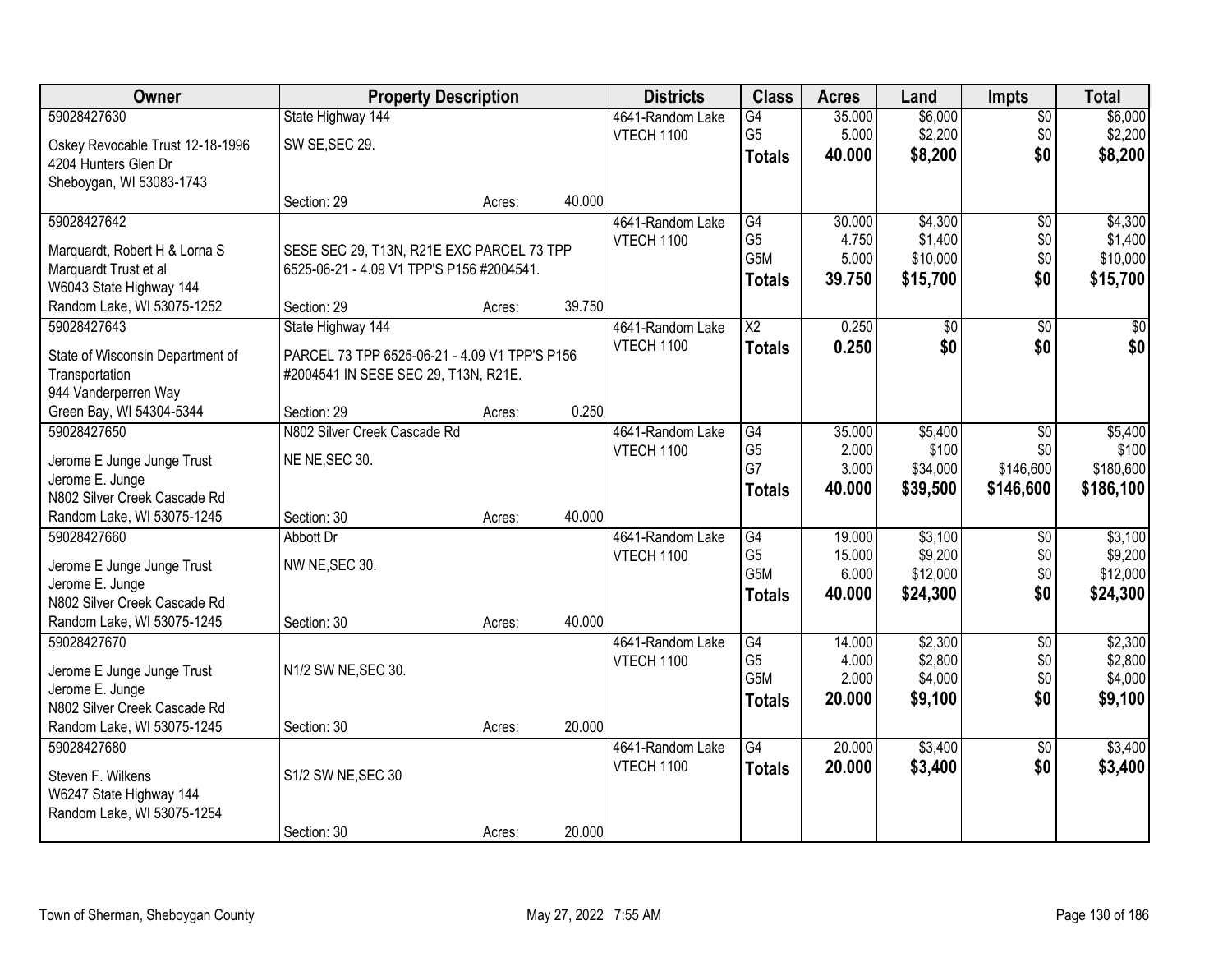| Owner                                                                                 | <b>Property Description</b>                                                                   |        |        | <b>Districts</b>  | <b>Class</b>         | <b>Acres</b>    | Land               | Impts           | <b>Total</b>       |
|---------------------------------------------------------------------------------------|-----------------------------------------------------------------------------------------------|--------|--------|-------------------|----------------------|-----------------|--------------------|-----------------|--------------------|
| 59028427690                                                                           | Silver Creek Cascade Rd                                                                       |        |        | 4641-Random Lake  | G4                   | 18.500          | \$3,300            | $\overline{50}$ | \$3,300            |
| Jerome E Junge Junge Trust                                                            | N1/2 SE NE, SEC 30.                                                                           |        |        | VTECH 1100        | G <sub>5</sub>       | 0.500           | \$100              | \$0             | \$100              |
| Jerome E. Junge                                                                       |                                                                                               |        |        |                   | G7                   | 1.000           | \$5,000            | \$147,900       | \$152,900          |
| N802 Silver Creek Cascade Rd                                                          |                                                                                               |        |        |                   | <b>Totals</b>        | 20.000          | \$8,400            | \$147,900       | \$156,300          |
| Random Lake, WI 53075-1245                                                            | Section: 30                                                                                   | Acres: | 20.000 |                   |                      |                 |                    |                 |                    |
| 59028427700                                                                           | Silver Creek Cascade Rd                                                                       |        |        | 4641-Random Lake  | G4                   | 19.500          | \$3,700            | \$0             | \$3,700            |
|                                                                                       |                                                                                               |        |        | <b>VTECH 1100</b> | G <sub>5</sub>       | 0.500           | \$100              | \$0             | \$100              |
| Steven F. Wilkens                                                                     | S1/2 SE NE, SEC 30                                                                            |        |        |                   | <b>Totals</b>        | 20.000          | \$3,800            | \$0             | \$3,800            |
| W6247 State Highway 144                                                               |                                                                                               |        |        |                   |                      |                 |                    |                 |                    |
| Random Lake, WI 53075-1254                                                            |                                                                                               |        |        |                   |                      |                 |                    |                 |                    |
|                                                                                       | Section: 30                                                                                   | Acres: | 20.000 |                   |                      |                 |                    |                 |                    |
| 59028427710                                                                           | W6753 Abbott Dr                                                                               |        |        | 4641-Random Lake  | $\overline{G1}$      | 2.000           | \$50,000           | \$166,800       | \$216,800          |
| Ernest & Betty Hilbelink Hilbelink Trust                                              | NE NW, SEC 30, SUBJ TO HWY CONV REC V 379 P                                                   |        |        | VTECH 1100        | G4<br>G <sub>5</sub> | 30.000<br>3.290 | \$4,900<br>\$1,000 | \$0<br>\$0      | \$4,900<br>\$1,000 |
| Ernest & Betty Hilbelink                                                              | 37-38,& EXC COM W 224.75'FROM N1/4 COR SD                                                     |        |        |                   | G5M                  | 3.000           | \$6,000            | \$0             | \$6,000            |
| W6753 Abbott Dr                                                                       | SEC, TH S 263.04', S89 DEG 42'W 200', N 263.04'TO N                                           |        |        |                   |                      |                 |                    |                 |                    |
| Random Lake, WI 53075-1209                                                            | Section: 30                                                                                   | Acres: | 38.290 |                   | <b>Totals</b>        | 38.290          | \$61,900           | \$166,800       | \$228,700          |
| 59028427711                                                                           | W6719 Abbott Dr                                                                               |        |        | 4641-Random Lake  | G1                   | 1.500           | \$30,000           | \$155,700       | \$185,700          |
|                                                                                       |                                                                                               |        |        | VTECH 1100        | <b>Totals</b>        | 1.500           | \$30,000           | \$155,700       | \$185,700          |
| Robert Feyereisen                                                                     | TR 1 CSM V 5 P 82 & OTHER LANDS - PRT NE<br>NW, SEC 30, COM 224.75'W & 45.24'S OF N1/4 COR SD |        |        |                   |                      |                 |                    |                 |                    |
| Mary Kay Feyereisen<br>W6719 Abbott Dr                                                | SEC, TH S 217.80', S89 DEG 42'W 200', N 217.80'TO S                                           |        |        |                   |                      |                 |                    |                 |                    |
| Random Lake, WI 53075-1209                                                            | Section: 30                                                                                   | Acres: | 1.500  |                   |                      |                 |                    |                 |                    |
| 59028427720                                                                           | W6821 Abbott Dr                                                                               |        |        | 4641-Random Lake  | $\overline{G1}$      | 4.000           | \$60,000           | \$455,800       | \$515,800          |
|                                                                                       |                                                                                               |        |        |                   | G <sub>4</sub>       | 7.000           | \$900              | \$0             | \$900              |
| Lorenz, Eric J & Lori H Lorenz Trust et a NW NW, SEC 30, SUBJECT TO HWY CONVEYANCE AS |                                                                                               |        |        | VTECH 1100        | G <sub>5</sub>       | 25.920          | \$25,200           | \$0             | \$25,200           |
| 9801 N Hilltop Ln                                                                     | REC IN VOL 379 P 36-37                                                                        |        |        |                   |                      | 36.920          | \$86,100           | \$455,800       | \$541,900          |
| Mequon, WI 53092-5357                                                                 |                                                                                               |        |        |                   | <b>Totals</b>        |                 |                    |                 |                    |
|                                                                                       | Section: 30                                                                                   | Acres: | 36.920 |                   |                      |                 |                    |                 |                    |
| 59028427730                                                                           | Camp Awana Rd                                                                                 |        |        | 4641-Random Lake  | G4                   | 18.000          | \$2,700            | $\overline{50}$ | \$2,700            |
| Lorenz, Eric J & Lori H Lorenz Trust et a SW NW, SEC 30.                              |                                                                                               |        |        | VTECH 1100        | G <sub>5</sub>       | 7.190           | \$5,000            | \$0             | \$5,000            |
| 9801 N Hilltop Ln                                                                     |                                                                                               |        |        |                   | G <sub>5</sub> M     | 12.000          | \$24,000           | \$0             | \$24,000           |
| Mequon, WI 53092-5357                                                                 |                                                                                               |        |        |                   | <b>Totals</b>        | 37.190          | \$31,700           | \$0             | \$31,700           |
|                                                                                       | Section: 30                                                                                   | Acres: | 37.190 |                   |                      |                 |                    |                 |                    |
| 59028427740                                                                           |                                                                                               |        |        | 4641-Random Lake  | $\overline{G4}$      | 29.000          | \$4,700            | $\overline{50}$ | \$4,700            |
|                                                                                       |                                                                                               |        |        | VTECH 1100        | G <sub>5</sub>       | 3.000           | \$2,100            | \$0             | \$2,100            |
| Steven F. Wilkens                                                                     | SE NW, SEC 30                                                                                 |        |        |                   | G <sub>5</sub> M     | 8.000           | \$16,000           | \$0             | \$16,000           |
| W6247 State Highway 144                                                               |                                                                                               |        |        |                   | <b>Totals</b>        | 40.000          | \$22,800           | \$0             | \$22,800           |
| Random Lake, WI 53075-1254                                                            |                                                                                               |        |        |                   |                      |                 |                    |                 |                    |
|                                                                                       | Section: 30                                                                                   | Acres: | 40.000 |                   |                      |                 |                    |                 |                    |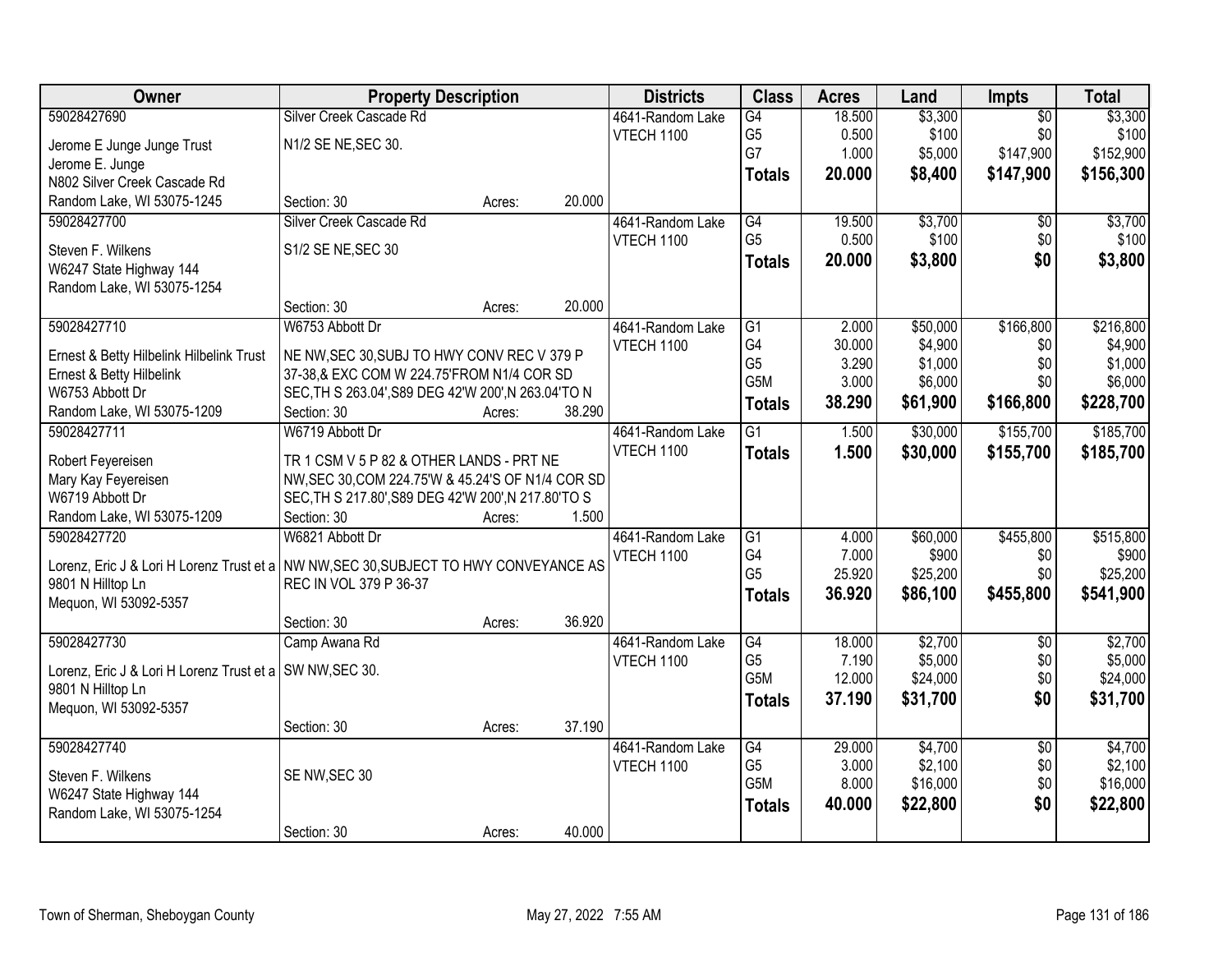| Owner                                 | <b>Property Description</b>                             | <b>Districts</b>  | <b>Class</b>    | <b>Acres</b> | Land            | <b>Impts</b>    | <b>Total</b>    |
|---------------------------------------|---------------------------------------------------------|-------------------|-----------------|--------------|-----------------|-----------------|-----------------|
| 59028427760                           | Camp Awana Rd                                           | 4641-Random Lake  | $\overline{G4}$ | 37.870       | \$6,400         | $\overline{50}$ | \$6,400         |
| Gerald H. Arndt                       | PRT N1/2 SW1/4, SEC 30, COM AT W1/4 COR SD              | <b>VTECH 1100</b> | G <sub>5</sub>  | 0.690        | \$100           | \$0             | \$100           |
| Patricia A. Arndt                     | SEC, TH N89 DEG 29'22"E 1700.33', S 1014.90', W         |                   | <b>Totals</b>   | 38.560       | \$6,500         | \$0             | \$6,500         |
| N593 Lone Pine Rd                     | 1276.44', N54 DEG 44'W 160.23', W 293', TH N 907.24' TO |                   |                 |              |                 |                 |                 |
| Random Lake, WI 53075-1135            | 38.560<br>Section: 30<br>Acres:                         |                   |                 |              |                 |                 |                 |
| 59028427761                           | N615 Camp Awana Rd                                      | 4641-Random Lake  | $\overline{G1}$ | 5.000        | \$50,000        | \$166,200       | \$216,200       |
|                                       |                                                         | <b>VTECH 1100</b> | <b>Totals</b>   | 5.000        | \$50,000        | \$166,200       | \$216,200       |
| Christopher A & Holl Ray Living Trust | LOT 1,CSM V 10 P 224 - PRT NW SW, SEC 30, COM           |                   |                 |              |                 |                 |                 |
| 03-31-2020                            | 907.24'S OF W1/4 COR SD SEC, TH CONT S 423', N89        |                   |                 |              |                 |                 |                 |
| N615 Camp Awana Rd                    | DEG 25'44"E 563.52' N 324.87', W 139.66', N54 DEG       |                   |                 |              |                 |                 |                 |
| Random Lake, WI 53075-1150            | 5.000<br>Section: 30<br>Acres:                          |                   |                 |              |                 |                 |                 |
| 59028427762                           |                                                         | 4641-Random Lake  | G4              | 12.000       | \$2,100         | $\overline{50}$ | \$2,100         |
| Chad M. Arndt                         | A-21570 - PRT NW & NE OF SW 1/4, SEC 30, COM N89        | <b>VTECH 1100</b> | G <sub>5</sub>  | 10.000       | \$7,000         | \$0             | \$7,000         |
| Sandra K. Arndt                       | DEG 29' 22"E 1700.33'FROM W1/4 COR SD SEC, TH           |                   | G5M             | 13.000       | \$26,000        | \$0             | \$26,000        |
| N564 Schroeter Dr                     | CONT N89 DEG 29' 22"E 871.19', S0 DEG 18'58"E           |                   | <b>Totals</b>   | 35.000       | \$35,100        | \$0             | \$35,100        |
| Random Lake, WI 53075-1272            | 35.000<br>Section: 30<br>Acres:                         |                   |                 |              |                 |                 |                 |
| 59028427770                           | W6858 State Highway 144                                 | 4641-Random Lake  | $\overline{G1}$ | 1.500        | \$30,000        | \$224,400       | \$254,400       |
|                                       |                                                         | <b>VTECH 1100</b> | G4              | 15.980       | \$2,700         | \$0             | \$2,700         |
| James E. Fahney                       | PRT SW SW, SEC 30, COM AT SW SEC COR, TH E              |                   | G <sub>5</sub>  | 1.960        | \$100           | \$0             | \$100           |
| W6858 State Highway 144               | 634'M/L,N TO N LN SW SW,W TO NW COR SD1/4, TH           |                   | <b>Totals</b>   | 19.440       | \$32,800        | \$224,400       | \$257,200       |
| Random Lake, WI 53075-1115            | TO BEG.                                                 |                   |                 |              |                 |                 |                 |
|                                       | 19.440<br>Section: 30<br>Acres:                         |                   |                 |              |                 |                 |                 |
| 59028427780                           | W6842 State Highway 144                                 | 4641-Random Lake  | $\overline{G1}$ | 1.210        | \$27,100        | \$111,300       | \$138,400       |
| Laurin E. Otten                       | PRT SW SW, SEC 30, COM 1792' M/L W OF S1/4 POST         | VTECH 1100        | <b>Totals</b>   | 1.210        | \$27,100        | \$111,300       | \$138,400       |
| W6842 State Highway 144               | SD SEC, TH W 175', N 300', E 175', TH S 300'TO BEG.     |                   |                 |              |                 |                 |                 |
| Random Lake, WI 53075-1115            |                                                         |                   |                 |              |                 |                 |                 |
|                                       | 1.210<br>Section: 30                                    |                   |                 |              |                 |                 |                 |
|                                       | Acres:                                                  |                   |                 |              |                 |                 |                 |
| 59028427790                           | State Highway 144                                       | 4641-Random Lake  | X4              | 0.490        | $\overline{50}$ | $\overline{50}$ | $\overline{30}$ |
| Silver Creek Fire De Richard          | PRT SW SW, SEC 30, COM 784'W OF SW COR OF E 25          | <b>VTECH 1100</b> | <b>Totals</b>   | 0.490        | \$0             | \$0             | \$0             |
| c/o Richard Junge                     | AC OF S1/2 OF SW1/4, TH N 100', W 214', S 100'TO CEN    |                   |                 |              |                 |                 |                 |
| W6703 State Highway 144               | OF STH 144, TH E 214'TO BEG.                            |                   |                 |              |                 |                 |                 |
| Random Lake, WI 53075-1256            | 0.490<br>Section: 30<br>Acres:                          |                   |                 |              |                 |                 |                 |
| 59028427813                           | W6818 State Highway 144                                 | 4641-Random Lake  | $\overline{G1}$ | 2.000        | \$50,000        | \$193,800       | \$243,800       |
|                                       |                                                         | <b>VTECH 1100</b> | G4              | 2.070        | \$400           | \$0             | \$400           |
| Glen A. Marquardt                     | LOT 1 CSM V26 P60-61 #1980651 - PRT S1/2                |                   | <b>Totals</b>   | 4.070        | \$50,400        | \$193,800       | \$244,200       |
| W6818 State Highway 144               | SW1/4, SEC 30                                           |                   |                 |              |                 |                 |                 |
| Random Lake, WI 53075-1115            |                                                         |                   |                 |              |                 |                 |                 |
|                                       | 4.070<br>Section: 30<br>Acres:                          |                   |                 |              |                 |                 |                 |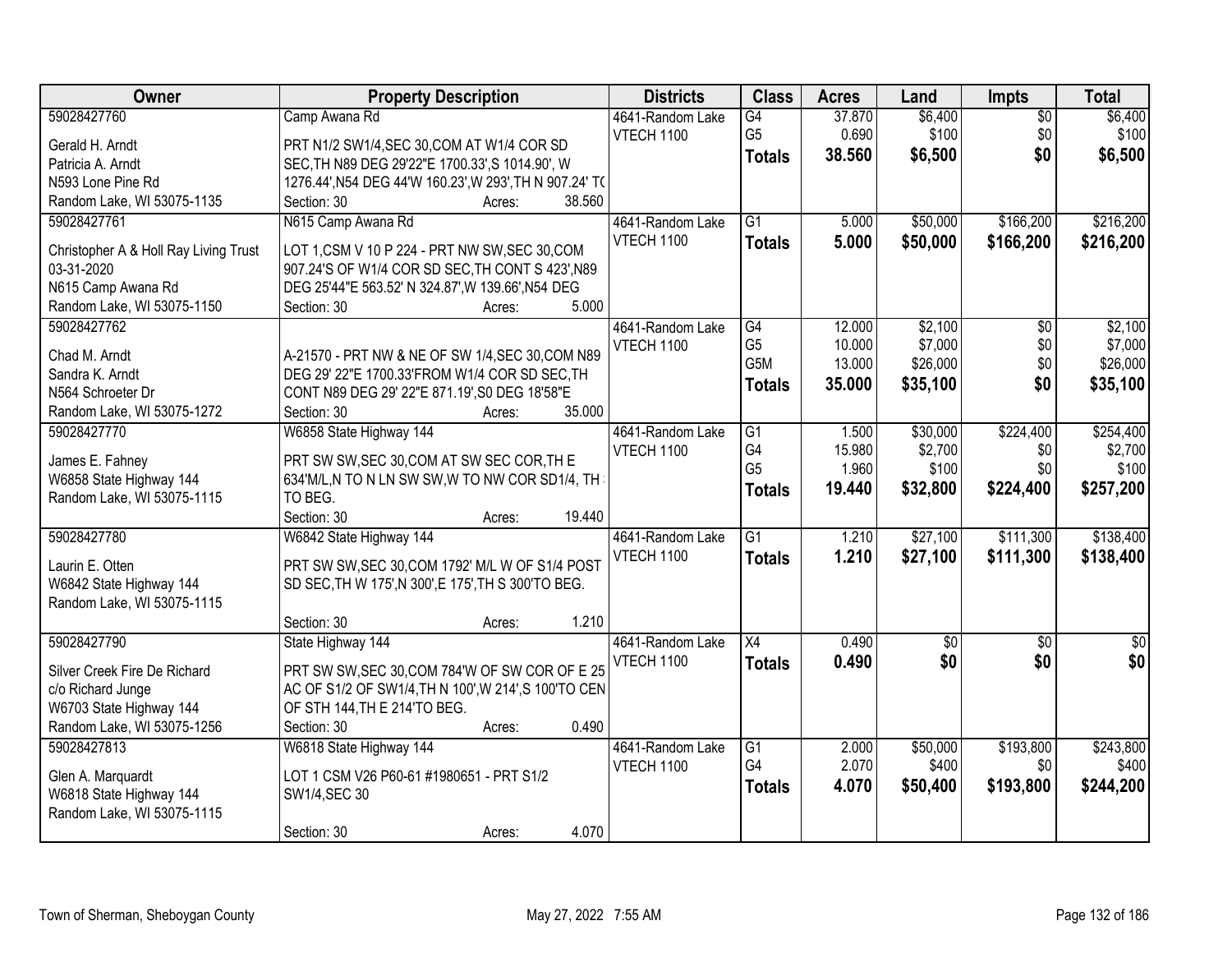| Owner                                  | <b>Property Description</b>                                 |        |        | <b>Districts</b>  | <b>Class</b>    | <b>Acres</b> | Land        | <b>Impts</b>    | <b>Total</b>  |
|----------------------------------------|-------------------------------------------------------------|--------|--------|-------------------|-----------------|--------------|-------------|-----------------|---------------|
| 59028427814                            | State Highway 144                                           |        |        | 4641-Random Lake  | $\overline{G4}$ | 25.980       | \$4,900     | $\overline{50}$ | \$4,900       |
| Steven F. Wilkens                      | LOT 2 CSM V26 P60-61 #1980651 - PRT S1/2                    |        |        | <b>VTECH 1100</b> | G <sub>5</sub>  | 0.820        | \$500       | \$0             | \$500         |
| W6247 State Highway 144                | SW1/4, SEC 30                                               |        |        |                   | <b>Totals</b>   | 26.800       | \$5,400     | \$0             | \$5,400       |
| Random Lake, WI 53075-1254             |                                                             |        |        |                   |                 |              |             |                 |               |
|                                        | Section: 30                                                 | Acres: | 26.800 |                   |                 |              |             |                 |               |
| 59028427820                            | W6758 State Highway 144                                     |        |        | 4641-Random Lake  | $\overline{G1}$ | 0.710        | \$21,400    | \$105,400       | \$126,800     |
| Kathleen M. Golke                      | PRT SE SW, SEC 30, COM 676.5'W OF S1/4 POST, TH             |        |        | <b>VTECH 1100</b> | <b>Totals</b>   | 0.710        | \$21,400    | \$105,400       | \$126,800     |
| Christopher E K. Golke                 | N0 DEG 25'E 261.31', W 120.8', S0 DEG 17'E 261.33', TH      |        |        |                   |                 |              |             |                 |               |
| W6758 State Highway 144                | E 117.5'TO BEG.                                             |        |        |                   |                 |              |             |                 |               |
| Random Lake, WI 53075-1255             | Section: 30                                                 | Acres: | 0.710  |                   |                 |              |             |                 |               |
| 59028427830                            | State Highway 144                                           |        |        | 4641-Random Lake  | $\overline{G2}$ | 0.300        | \$3,700     | \$0             | \$3,700       |
|                                        |                                                             |        |        | <b>VTECH 1100</b> | <b>Totals</b>   | 0.300        | \$3,700     | \$0             | \$3,700       |
| Erin E. Mcginley                       | PRT SE SW, SEC 30, COM 794'M/L W OF S1/4 POST, TH           |        |        |                   |                 |              |             |                 |               |
| Joseph W. Hoppe                        | W 130', N 100', E 130', TH S 100' TO BEG                    |        |        |                   |                 |              |             |                 |               |
| W6761 State Highway 144                |                                                             |        |        |                   |                 |              |             |                 |               |
| Random Lake, WI 53075-1256             | Section: 30                                                 | Acres: | 0.300  |                   |                 |              |             |                 |               |
| 59028427840                            | W6726 State Highway 144                                     |        |        | 4641-Random Lake  | $\overline{G1}$ | 0.520        | \$19,000    | \$116,400       | \$135,400     |
| <b>Thomas Risse</b>                    | PRT SE SW, SEC 30, COM 259.5'W OF S1/4 POST, TH V           |        |        | <b>VTECH 1100</b> | <b>Totals</b>   | 0.520        | \$19,000    | \$116,400       | \$135,400     |
| Julie Risse                            | 132', N 173', E 132', TH S 173'TO BEG.                      |        |        |                   |                 |              |             |                 |               |
| W6726 State Highway 144                |                                                             |        |        |                   |                 |              |             |                 |               |
| Random Lake, WI 53075-1255             | Section: 30                                                 | Acres: | 0.520  |                   |                 |              |             |                 |               |
| 59028427851                            | W6714 State Highway 144                                     |        |        | 4641-Random Lake  | $\overline{G1}$ | 1.110        | \$26,100    | \$178,000       | \$204,100     |
| Hemschemeyer Trust                     | PRT OF SE SW, SEC 30, COM 259.5'W OF SE COR OF              |        |        | VTECH 1100        | <b>Totals</b>   | 1.110        | \$26,100    | \$178,000       | \$204,100     |
| W6714 State Highway 144                | SD1/4, TH E 254', N 195', W 254', TH S 195'TO BEG; EXC      |        |        |                   |                 |              |             |                 |               |
| Random Lake, WI 53075-1255             | THFRM PARCEL 22 OF TPP V1 P151 #2004535 AS                  |        |        |                   |                 |              |             |                 |               |
|                                        | Section: 30                                                 | Acres: | 1.110  |                   |                 |              |             |                 |               |
| 59028427852                            |                                                             |        |        | 4641-Random Lake  | $\overline{X2}$ | 0.020        | $\sqrt{$0}$ | \$0             | $\frac{1}{6}$ |
|                                        |                                                             |        |        | VTECH 1100        | <b>Totals</b>   | 0.020        | \$0         | \$0             | \$0           |
| State of Wisconsin Dept Transportation | PARCEL 22 OF TPP V1 P151 #2004535 AS REC IN WD<br>#2011736. |        |        |                   |                 |              |             |                 |               |
| 944 Vanderperren Way                   |                                                             |        |        |                   |                 |              |             |                 |               |
| Green Bay, WI 54304-5344               | Section: 30                                                 | Acres: | 0.020  |                   |                 |              |             |                 |               |
| 59028427860                            | W6738 State Highway 144                                     |        |        | 4641-Random Lake  | $\overline{G2}$ | 1.370        | \$28,700    | \$188,300       | \$217,000     |
|                                        |                                                             |        |        | <b>VTECH 1100</b> |                 | 1.370        | \$28,700    |                 |               |
| Ryan C. Elbe                           | PRT SE SW, SEC 30, COM IN S LN SD SEC 391.5'W OF            |        |        |                   | <b>Totals</b>   |              |             | \$188,300       | \$217,000     |
| 8262 Orchard Valley Rd                 | SE COR SD 1/4, TH N0 DEG 25'E 230', W 285', S0 DEG          |        |        |                   |                 |              |             |                 |               |
| West Bend, WI 53090-9029               | 25'W 230'TO S LN SEC 30, TH E 285'TO BEG.                   |        |        |                   |                 |              |             |                 |               |
|                                        | Section: 30                                                 | Acres: | 1.370  |                   |                 |              |             |                 |               |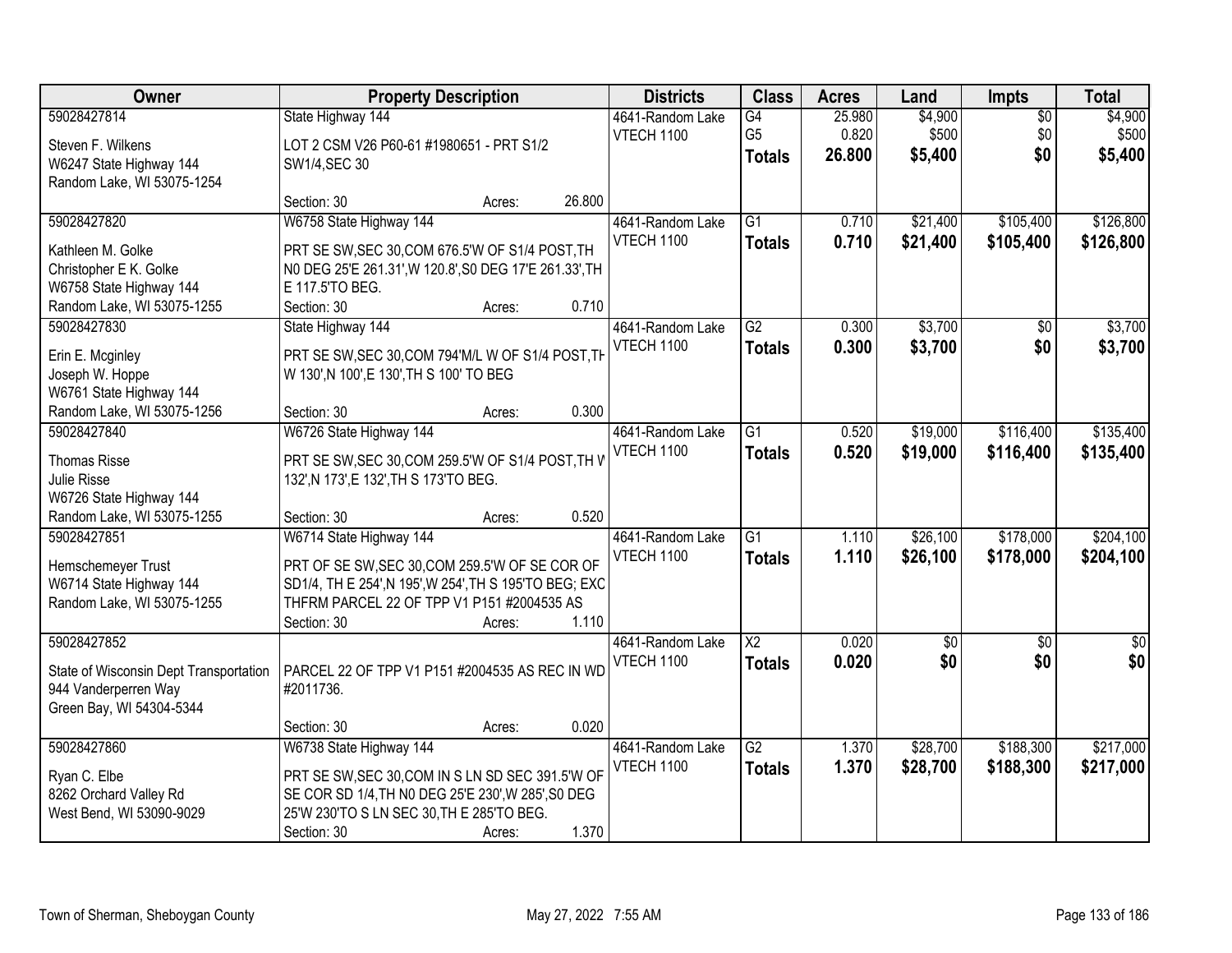| <b>Owner</b>               | <b>Property Description</b>                        |        |        | <b>Districts</b>  | <b>Class</b>    | <b>Acres</b> | Land     | <b>Impts</b>    | <b>Total</b>    |
|----------------------------|----------------------------------------------------|--------|--------|-------------------|-----------------|--------------|----------|-----------------|-----------------|
| 59028427870                | W6790 State Highway 144                            |        |        | 4641-Random Lake  | $\overline{G1}$ | 1.100        | \$26,000 | \$103,300       | \$129,300       |
| Sherry L. Sturm            | PRT S1/2 SW1/4, SEC 30, COM 1232.89'E & 65'N OF SW |        |        | VTECH 1100        | <b>Totals</b>   | 1.100        | \$26,000 | \$103,300       | \$129,300       |
| W6790 State Highway 144    | COR SD SEC, TH N 248.38', E 193.74' S 246.31'TO N  |        |        |                   |                 |              |          |                 |                 |
| Random Lake, WI 53075-1255 | LINE STH"144", TH S89 DEG 23' W 193.74'TO BEG.     |        |        |                   |                 |              |          |                 |                 |
|                            | Section: 30                                        | Acres: | 1.100  |                   |                 |              |          |                 |                 |
| 59028427880                | N698 Silver Creek Cascade Rd                       |        |        | 4641-Random Lake  | G4              | 16.500       | \$3,000  | $\overline{50}$ | \$3,000         |
|                            |                                                    |        |        | VTECH 1100        | G <sub>5</sub>  | 0.500        | \$100    | \$0             | \$100           |
| Steven F. Wilkens          | N1/2 NE SE, SEC 30.                                |        |        |                   | G7              | 3.000        | \$34,000 | \$43,100        | \$77,100        |
| W6247 State Highway 144    |                                                    |        |        |                   | <b>Totals</b>   | 20.000       | \$37,100 | \$43,100        | \$80,200        |
| Random Lake, WI 53075-1254 |                                                    |        |        |                   |                 |              |          |                 |                 |
|                            | Section: 30                                        | Acres: | 20.000 |                   |                 |              |          |                 |                 |
| 59028427900                |                                                    |        |        | 4641-Random Lake  | $\overline{G4}$ | 17.000       | \$2,900  | $\overline{50}$ | \$2,900         |
| Steven F. Wilkens          | N1/2 NW SE, SEC 30                                 |        |        | <b>VTECH 1100</b> | G <sub>5</sub>  | 3.000        | \$2,100  | \$0             | \$2,100         |
| W6247 State Highway 144    |                                                    |        |        |                   | <b>Totals</b>   | 20,000       | \$5,000  | \$0             | \$5,000         |
| Random Lake, WI 53075-1254 |                                                    |        |        |                   |                 |              |          |                 |                 |
|                            | Section: 30                                        | Acres: | 20.000 |                   |                 |              |          |                 |                 |
| 59028427921                | N558 Schroeter Dr                                  |        |        | 4641-Random Lake  | $\overline{G1}$ | 1.070        | \$25,700 | \$313,600       | \$339,300       |
|                            |                                                    |        |        | VTECH 1100        | <b>Totals</b>   | 1.070        | \$25,700 | \$313,600       | \$339,300       |
| Richard W Junge Trust As   | LOT 1 CSM V16 P 112-14, #1550077 - PRT SW SE &     |        |        |                   |                 |              |          |                 |                 |
| Amended-Restated 4-17-2021 | SE SW SEC 30.                                      |        |        |                   |                 |              |          |                 |                 |
| N558 Schroeter Dr          |                                                    |        |        |                   |                 |              |          |                 |                 |
| Random Lake, WI 53075-1272 | Section: 30                                        | Acres: | 1.070  |                   |                 |              |          |                 |                 |
| 59028427922                | N546 Schroeter Dr                                  |        |        | 4641-Random Lake  | $\overline{G1}$ | 0.920        | \$24,000 | \$345,000       | \$369,000       |
| Charles J. Mueller         | LOT 2 CSM V16 P 112-14, #1550077 - PRT SW SE &     |        |        | VTECH 1100        | <b>Totals</b>   | 0.920        | \$24,000 | \$345,000       | \$369,000       |
| Barbara J. Mueller         | SE SW SEC 30.                                      |        |        |                   |                 |              |          |                 |                 |
| N546 Schroeter Dr          |                                                    |        |        |                   |                 |              |          |                 |                 |
| Random Lake, WI 53075-1272 | Section: 30                                        | Acres: | 0.920  |                   |                 |              |          |                 |                 |
| 59028427923                | N559 Schroeter Dr                                  |        |        | 4641-Random Lake  | G1              | 1.190        | \$26,900 | \$186,400       | \$213,300       |
| Carl A. Frischmann         | LOT 3 CSM V16 P 112-14, #1550077 - PRT SW SE, SEC  |        |        | VTECH 1100        | <b>Totals</b>   | 1.190        | \$26,900 | \$186,400       | \$213,300       |
| Christine M. Frischmann    | 30.                                                |        |        |                   |                 |              |          |                 |                 |
| N559 Schroeter Dr          |                                                    |        |        |                   |                 |              |          |                 |                 |
| Random Lake, WI 53075-1273 | Section: 30                                        |        | 1.190  |                   |                 |              |          |                 |                 |
| 59028427924                |                                                    | Acres: |        |                   | X4              | 1.260        |          |                 |                 |
|                            | State Highway 144                                  |        |        | 4641-Random Lake  |                 |              | \$0      | $\overline{50}$ | $\overline{50}$ |
| Town of Sherman (Road)     | THAT PRT SW SE & SE SW, SEC 30, SHOWN AS           |        |        | VTECH 1100        | <b>Totals</b>   | 1.260        | \$0      | \$0             | \$0             |
| W6566 State Highway 144    | DEDICATED TO THE PUBLIC BY CSM V16 P 112-14,       |        |        |                   |                 |              |          |                 |                 |
| Random Lake, WI 53075-1255 | #1550077.                                          |        |        |                   |                 |              |          |                 |                 |
|                            | Section: 30                                        | Acres: | 1.260  |                   |                 |              |          |                 |                 |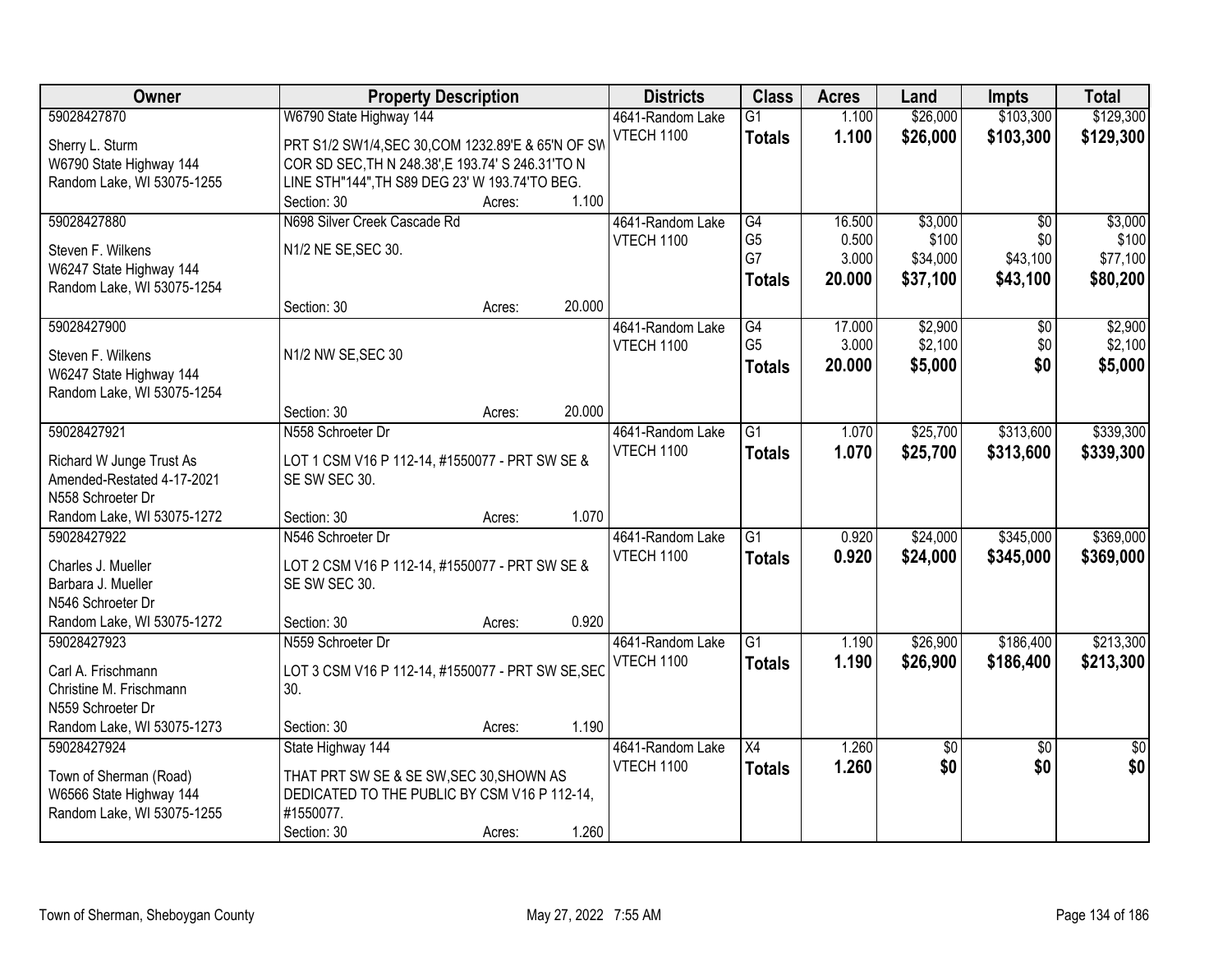| Owner                      | <b>Property Description</b>                            |        | <b>Districts</b>  | <b>Class</b>    | <b>Acres</b> | Land     | <b>Impts</b> | <b>Total</b> |
|----------------------------|--------------------------------------------------------|--------|-------------------|-----------------|--------------|----------|--------------|--------------|
| 59028427930                | W6680 State Highway 144                                |        | 4641-Random Lake  | $\overline{G1}$ | 0.520        | \$19,000 | \$100,100    | \$119,100    |
| John H. Trice              | PRT SW SE, SEC 30, COM 264'E OF S1/4 POST, TH E        |        | <b>VTECH 1100</b> | <b>Totals</b>   | 0.520        | \$19,000 | \$100,100    | \$119,100    |
| Lisa J. Walsh              | 76.67', N 297', W 76.67', TH S 297'TO BEG.             |        |                   |                 |              |          |              |              |
| W6680 State Highway 144    |                                                        |        |                   |                 |              |          |              |              |
| Random Lake, WI 53075-1255 | Section: 30                                            | Acres: | 0.520             |                 |              |          |              |              |
| 59028427940                | W6656 State Highway 144                                |        | 4641-Random Lake  | $\overline{G1}$ | 0.540        | \$19,200 | \$107,600    | \$126,800    |
|                            |                                                        |        | <b>VTECH 1100</b> | <b>Totals</b>   | 0.540        | \$19,200 | \$107,600    | \$126,800    |
| Matthew J. Reseburg        | PRT SW SE, SEC 30, COM 557.33' E OF S1/4 POST, TH      |        |                   |                 |              |          |              |              |
| W6656 State Highway 144    | N 297', E 79.23'M/L, S 297'TO S SEC LN, TH W 79.23'M/l |        |                   |                 |              |          |              |              |
| Random Lake, WI 53075-1255 | TO BEG.                                                |        |                   |                 |              |          |              |              |
|                            | Section: 30                                            | Acres: | 0.540             |                 |              |          |              |              |
| 59028427960                | W6662 State Highway 144                                |        | 4641-Random Lake  | $\overline{G1}$ | 0.580        | \$19,700 | \$94,000     | \$113,700    |
| Ronald G. Hicks            | PRT SW SE, SEC 30, COM 340.67' E OF S1/4 POST SD       |        | <b>VTECH 1100</b> | G <sub>2</sub>  | 0.900        | \$23,800 | \$79,600     | \$103,400    |
| Catherine B. Hicks         | SEC, TH E 216.66', N 297', W 216.66', TH S 297'TO BEG. |        |                   | <b>Totals</b>   | 1.480        | \$43,500 | \$173,600    | \$217,100    |
| W6662 State Highway 144    |                                                        |        |                   |                 |              |          |              |              |
| Random Lake, WI 53075-1255 | Section: 30                                            | Acres: | 1.480             |                 |              |          |              |              |
| 59028427970                | W6602 State Highway 144                                |        | 4641-Random Lake  | $\overline{G2}$ | 0.420        | \$10,400 | \$48,900     | \$59,300     |
|                            |                                                        |        | <b>VTECH 1100</b> | <b>Totals</b>   | 0.420        | \$10,400 | \$48,900     | \$59,300     |
| Peter J. Dutter            | PRT S1/2 SE1/4, SEC 30, COM 1270.5'W OF SE COR         |        |                   |                 |              |          |              |              |
| Jane M. Dutter             | SEC 30, TH N 165', W 132', S 165'TO S LN SEC 30, TH E  |        |                   |                 |              |          |              |              |
| 203 Lake Dr                | 132'TO BEG, EXC COM 1402.50' W OF SE COR, SD           |        |                   |                 |              |          |              |              |
| Random Lake, WI 53075-1802 | Section: 30                                            | Acres: | 0.420             |                 |              |          |              |              |
| 59028427980                | W6630 State Highway 144                                |        | 4641-Random Lake  | $\overline{G1}$ | 1.010        | \$25,100 | \$109,200    | \$134,300    |
| John G. Cieslinski         | PRT OF SW SE, SEC 30, COM 1649.5'W OF SE COR OF        |        | <b>VTECH 1100</b> | <b>Totals</b>   | 1.010        | \$25,100 | \$109,200    | \$134,300    |
| Cindee S. Cieslinski       | SD SEC TH N 297', W 149', S 297', TO S LINE SEC 30, TH |        |                   |                 |              |          |              |              |
| W6630 State Highway 144    | E 149'TO BEG.                                          |        |                   |                 |              |          |              |              |
| Random Lake, WI 53075-1255 | Section: 30                                            | Acres: | 1.010             |                 |              |          |              |              |
| 59028427990                | W6640 State Highway 144                                |        | 4641-Random Lake  | $\overline{G1}$ | 0.820        | \$22,800 | \$105,500    | \$128,300    |
|                            |                                                        |        | <b>VTECH 1100</b> | <b>Totals</b>   | 0.820        | \$22,800 | \$105,500    | \$128,300    |
| Jesse A. Jones             | PRT SW SE, SEC 30, COM 723.81' E OF S1/4 POST, TH      |        |                   |                 |              |          |              |              |
| Kathleen M. Jones          | N 297', E 119.5', S 297'TO S SEC LN, TH W 119.5'TO     |        |                   |                 |              |          |              |              |
| W6640 State Highway 144    | BEG.                                                   |        |                   |                 |              |          |              |              |
| Random Lake, WI 53075-1255 | Section: 30                                            | Acres: | 0.820             |                 |              |          |              |              |
| 59028428000                | W6612 State Highway 144                                |        | 4641-Random Lake  | $\overline{G1}$ | 0.580        | \$19,700 | \$138,700    | \$158,400    |
| Paul R. Hartmann           | PRT SW SE, SEC 30, COM 1402.5' W OF SE COR SEC         |        | <b>VTECH 1100</b> | <b>Totals</b>   | 0.580        | \$19,700 | \$138,700    | \$158,400    |
| Angela M. Hartmann         | 30, TH W 132' N 165', E 132', TH S 165'TO BEG & ALSO   |        |                   |                 |              |          |              |              |
| W6612 State Highway 144    | COM 1402.50' W OF SE COR, SD SEC, TH E 22', N 165',    |        |                   |                 |              |          |              |              |
| Random Lake, WI 53075-1255 | Section: 30                                            | Acres: | 0.580             |                 |              |          |              |              |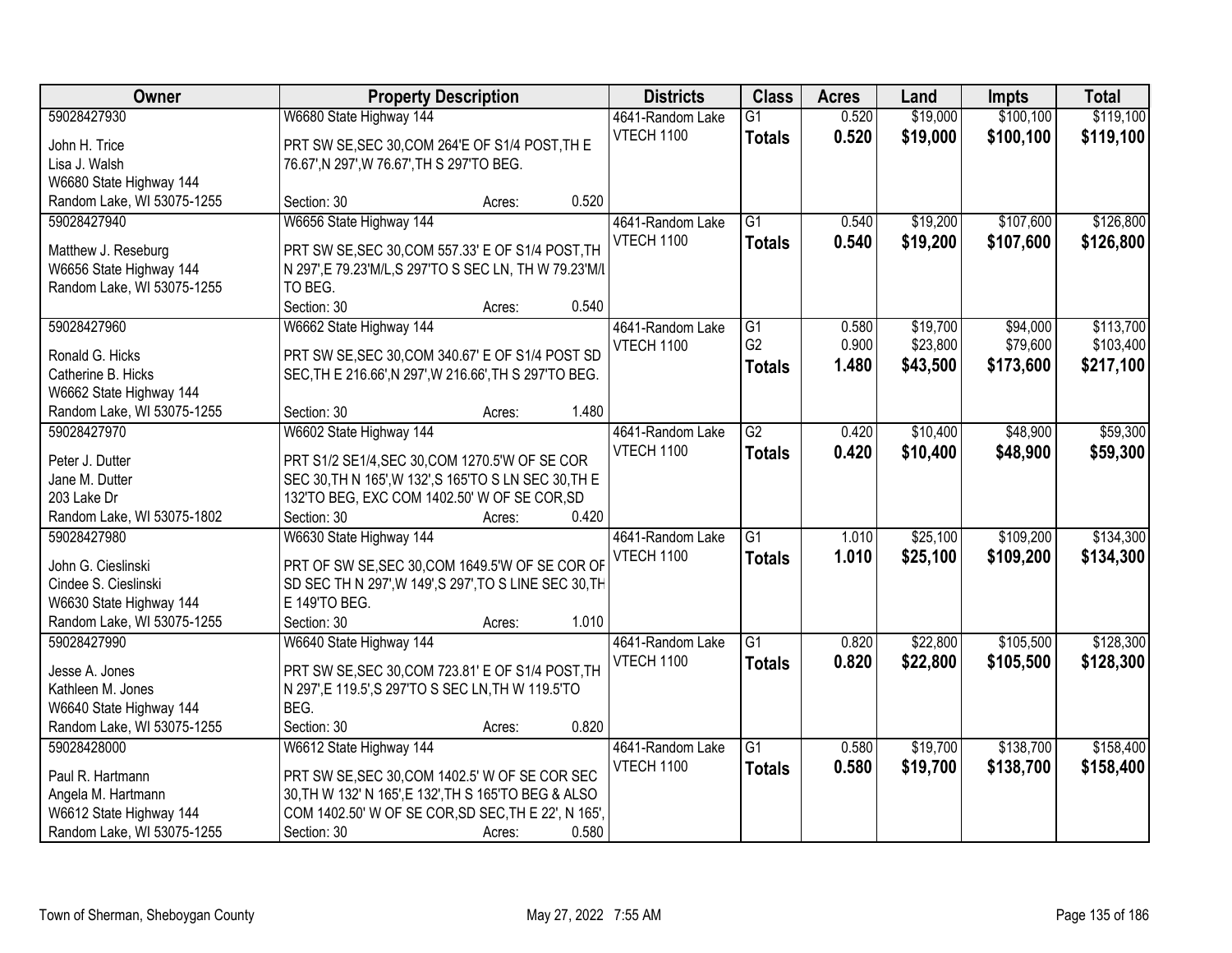| Owner                              | <b>Property Description</b>                                                                            |        |        | <b>Districts</b>  | <b>Class</b>         | <b>Acres</b> | Land     | <b>Impts</b>    | <b>Total</b> |
|------------------------------------|--------------------------------------------------------------------------------------------------------|--------|--------|-------------------|----------------------|--------------|----------|-----------------|--------------|
| 59028428010                        | W6622 State Highway 144                                                                                |        |        | 4641-Random Lake  | $\overline{G1}$      | 0.440        | \$17,600 | \$116,600       | \$134,200    |
| Peter J. Cavagnetto                | PRT SW SE, SEC 30, COM 1534.5' W OF SE COR SD                                                          |        |        | VTECH 1100        | <b>Totals</b>        | 0.440        | \$17,600 | \$116,600       | \$134,200    |
| Stephanie M. Vorwerk-Cavagnetto    | SEC, TH N 165' W 115', S TO S LN SEC 30, TH E 115'TO                                                   |        |        |                   |                      |              |          |                 |              |
| W6622 State Highway 144            | BEG.                                                                                                   |        |        |                   |                      |              |          |                 |              |
| Random Lake, WI 53075-1255         | Section: 30                                                                                            | Acres: | 0.440  |                   |                      |              |          |                 |              |
| 59028428011                        | W6648 State Highway 144                                                                                |        |        | 4641-Random Lake  | $\overline{G1}$      | 0.590        | \$19,900 | \$218,100       | \$238,000    |
|                                    |                                                                                                        |        |        | <b>VTECH 1100</b> | <b>Totals</b>        | 0.590        | \$19,900 | \$218,100       | \$238,000    |
| Judy Reseburg                      | PRT SW SE, SEC 30, COM 636.56' E OF S1/4 COR SD                                                        |        |        |                   |                      |              |          |                 |              |
| W6648 State Highway 144            | SEC, TH CONT E 87.25', N 297', W 87.25', TH S 297'TO                                                   |        |        |                   |                      |              |          |                 |              |
| Random Lake, WI 53075-1255         | BEG.                                                                                                   |        |        |                   |                      |              |          |                 |              |
|                                    | Section: 30                                                                                            | Acres: | 0.590  |                   |                      |              |          |                 |              |
| 59028428014                        |                                                                                                        |        |        | 4641-Random Lake  | G4<br>G <sub>5</sub> | 25.840       | \$4,000  | $\overline{50}$ | \$4,000      |
| Steven F. Wilkens                  | LOT 1 CSM V26 P319-321 #2002879 - IN SWSE &                                                            |        |        | <b>VTECH 1100</b> |                      | 4.520        | \$7,300  | \$0             | \$7,300      |
| W6247 State Highway 144            | SESW SEC 30, T13N, R21E.                                                                               |        |        |                   | <b>Totals</b>        | 30.360       | \$11,300 | \$0             | \$11,300     |
| Random Lake, WI 53075-1254         |                                                                                                        |        |        |                   |                      |              |          |                 |              |
|                                    | Section: 30                                                                                            | Acres: | 30.110 |                   |                      |              |          |                 |              |
| 59028428015                        | N564 Schroeter Dr                                                                                      |        |        | 4641-Random Lake  | $\overline{G1}$      | 1.160        | \$26,600 | \$198,800       | \$225,400    |
| Chad M. Arndt                      | LOT 2 CSM V26 P319-321 #2002879 - IN SWSE &                                                            |        |        | <b>VTECH 1100</b> | <b>Totals</b>        | 1.160        | \$26,600 | \$198,800       | \$225,400    |
| Sandra K. Arndt                    | SESW SEC 30, T13N, R21E.                                                                               |        |        |                   |                      |              |          |                 |              |
| N564 Schroeter Dr                  |                                                                                                        |        |        |                   |                      |              |          |                 |              |
| Random Lake, WI 53075-1272         | Section: 30                                                                                            | Acres: | 1.160  |                   |                      |              |          |                 |              |
| 59028428016                        | Schroeter Dr                                                                                           |        |        | 4641-Random Lake  | $\overline{G4}$      | 1.000        | \$200    | $\overline{50}$ | \$200        |
|                                    |                                                                                                        |        |        | <b>VTECH 1100</b> | <b>Totals</b>        | 1.000        | \$200    | \$0             | \$200        |
| Scott Schroeter                    | LOT 3 CSM V26 P319-321 #2002879 - IN SWSE &                                                            |        |        |                   |                      |              |          |                 |              |
| Donna Mae Schroeter Life Est       | SESW SEC 30, T13N, R21E.                                                                               |        |        |                   |                      |              |          |                 |              |
| 3990 Willow Ln                     |                                                                                                        |        |        |                   |                      |              |          |                 |              |
| Port Washington, WI 53074-9740     | Section: 30                                                                                            | Acres: | 1.000  |                   |                      |              |          |                 |              |
| 59028428030                        | W6590 State Highway 144                                                                                |        |        | 4641-Random Lake  | $\overline{G1}$      | 0.520        | \$14,200 | \$3,700         | \$17,900     |
| Michael J. Neu                     | PRT SE SE, SEC 30, COM 1132.5' W OF SE COR                                                             |        |        | <b>VTECH 1100</b> | <b>Totals</b>        | 0.520        | \$14,200 | \$3,700         | \$17,900     |
| Pamela S. Neu                      | SD1/4, TH N 165', W 138', S 165'TO S SEC LN, TH E                                                      |        |        |                   |                      |              |          |                 |              |
| W6582 State Highway 144            | 138'TO BEG.                                                                                            |        |        |                   |                      |              |          |                 |              |
| Random Lake, WI 53075-1255         | Section: 30                                                                                            | Acres: | 0.520  |                   |                      |              |          |                 |              |
| 59028428040                        | W6582 State Highway 144                                                                                |        |        | 4641-Random Lake  | $\overline{G1}$      | 0.980        | \$24,800 | \$176,300       | \$201,100    |
|                                    |                                                                                                        |        |        | <b>VTECH 1100</b> | <b>Totals</b>        | 0.980        | \$24,800 | \$176,300       | \$201,100    |
| Michael J. Neu Sr<br>Pamela S. Neu | PRT SE SE, SEC 30, COM 1006.5' W OF SE COR SD<br>SEC, TH W 126' N 165', E 126', TH S 165'TO BEG, & THE |        |        |                   |                      |              |          |                 |              |
| W6582 State Highway 144            | S 59'OF W 368.72' OF FOLL DESC: COM 742.50'W &                                                         |        |        |                   |                      |              |          |                 |              |
| Random Lake, WI 53075-1255         | Section: 30                                                                                            |        | 0.980  |                   |                      |              |          |                 |              |
|                                    |                                                                                                        | Acres: |        |                   |                      |              |          |                 |              |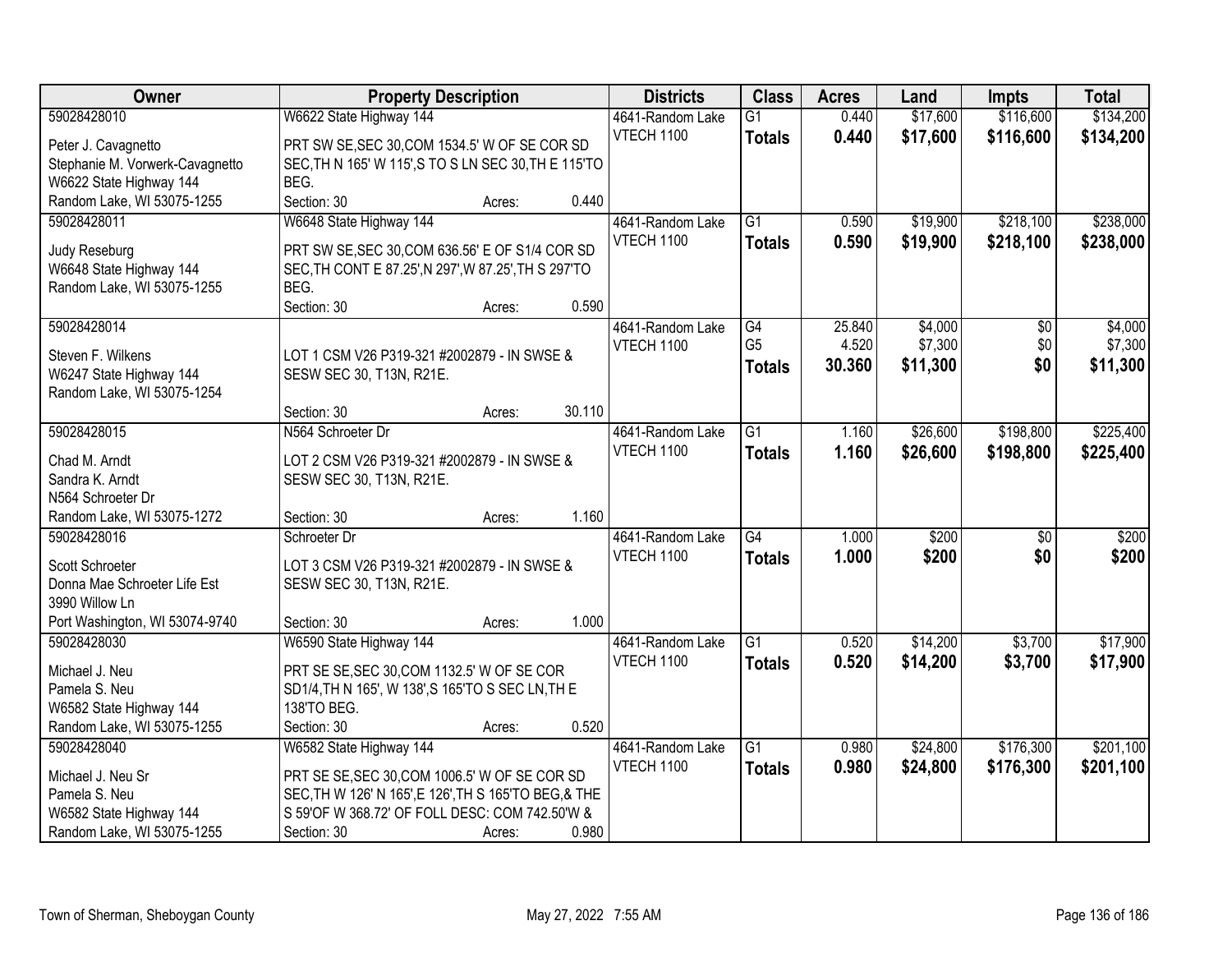| Owner                              | <b>Property Description</b>                                                          | <b>Districts</b>  | <b>Class</b>    | <b>Acres</b> | Land            | <b>Impts</b>    | <b>Total</b>     |
|------------------------------------|--------------------------------------------------------------------------------------|-------------------|-----------------|--------------|-----------------|-----------------|------------------|
| 59028428050                        | W6566 State Highway 144                                                              | 4641-Random Lake  | X4              | 4.860        | $\overline{50}$ | $\overline{50}$ | $\overline{50}$  |
| E Department Townshi P. The Silver | A-19192 & OTHER LANDS - PRT SE SE & PRT SW                                           | VTECH 1100        | <b>Totals</b>   | 4.860        | \$0             | \$0             | \$0              |
| Creek Volunteer Fir,               | SE, SEC 30, COM 742.5'W OF SE SEC COR, TH N                                          |                   |                 |              |                 |                 |                  |
| c/o Tony Hurley                    | 465', W 632.72', S 300', E 368.72', S 165', TH E 264'TO                              |                   |                 |              |                 |                 |                  |
| W5384 Weinhold Ln                  | 4.860<br>Section: 30<br>Acres:                                                       |                   |                 |              |                 |                 |                  |
| Random Lake, WI 53075-1263         |                                                                                      |                   |                 |              |                 |                 |                  |
| 59028428060                        | W6552 State Highway 144                                                              | 4641-Random Lake  | $\overline{G1}$ | 0.710        | \$21,400        | \$112,400       | \$133,800        |
| Keith D. Lester                    | PRT SE SE, SEC 30, COM AT SE COR SD SEC, TH W                                        | <b>VTECH 1100</b> | <b>Totals</b>   | 0.710        | \$21,400        | \$112,400       | \$133,800        |
| Stephanie M. Lester                | 603', CONT W 139.50', N 222', E 139.50', TH S 222' TO                                |                   |                 |              |                 |                 |                  |
| W6552 State Highway 144            | BEG.                                                                                 |                   |                 |              |                 |                 |                  |
| Random Lake, WI 53075-1255         | Section: 30<br>0.710<br>Acres:                                                       |                   |                 |              |                 |                 |                  |
| 59028428070                        | State Highway 144                                                                    | 4641-Random Lake  | X4              | 1.860        | $\overline{50}$ | \$0             | $\overline{\$0}$ |
|                                    |                                                                                      | VTECH 1100        | <b>Totals</b>   | 1.860        | \$0             | \$0             | \$0              |
|                                    | Saint Pauls Cemetery Assn Silver Creek   PRT SE SE, SEC 30, COM AT SE COR SD SEC, TH |                   |                 |              |                 |                 |                  |
| W6703 State Highway 144            | ALG S LN SE1/4 SD SEC 30, W 239.25', CONT W                                          |                   |                 |              |                 |                 |                  |
| Random Lake, WI 53075-1256         | 371.25', N 222', E 371.26', TH S 222' TO BEG.                                        |                   |                 |              |                 |                 |                  |
|                                    | 1.860<br>Section: 30<br>Acres:                                                       |                   |                 |              |                 |                 |                  |
| 59028428071                        | N514 Silver Creek Cascade Rd                                                         | 4641-Random Lake  | $\overline{G1}$ | 1.350        | \$28,500        | \$201,800       | \$230,300        |
| Daniel R. Meyer                    | LOT 1, CSM V 10 P 69 - PRT SE SE, SEC 30, COM AT                                     | VTECH 1100        | <b>Totals</b>   | 1.350        | \$28,500        | \$201,800       | \$230,300        |
| Sandra J. Meyer                    | SE COR SD SEC, TH W 239.25', N 244.20', E 241.07', TH                                |                   |                 |              |                 |                 |                  |
| N514 Silver Creek Cascade Rd       | S0 DEG 25'38"W 244.21'TO BEG.                                                        |                   |                 |              |                 |                 |                  |
| Random Lake, WI 53075-1245         | 1.350<br>Section: 30<br>Acres:                                                       |                   |                 |              |                 |                 |                  |
| 59028428072                        | N526 Silver Creek Cascade Rd                                                         | 4641-Random Lake  | G1              | 1.000        | \$25,000        | \$150,600       | \$175,600        |
| Nicholas M. Dombrowski             | LOT 2 CSM V13 P 50 - PRT SE SE, SEC 30, COM AT NE                                    | <b>VTECH 1100</b> | <b>Totals</b>   | 1.000        | \$25,000        | \$150,600       | \$175,600        |
| N526 Silver Creek Cascade Rd       | COR LOT 1 CSM V10 P 69, TH N0 DEG 25' 38"E 156', W                                   |                   |                 |              |                 |                 |                  |
| Random Lake, WI 53075-1245         | 275.13' S 178.20', E 32.90', N 22.20', TH E 241.07' TO                               |                   |                 |              |                 |                 |                  |
|                                    | 1.000<br>Section: 30<br>Acres:                                                       |                   |                 |              |                 |                 |                  |
| 59028428073                        | N544 Silver Creek Cascade Rd                                                         | 4641-Random Lake  | G4              | 36.030       | \$6,100         | \$0             | \$6,100          |
|                                    |                                                                                      | VTECH 1100        | G <sub>5</sub>  | 0.670        | \$100           | \$0             | \$100            |
| Steven F. Wilkens                  | A-30123 - PRT SE1/4, SEC 30, COM N00 DEG 03'39"E                                     |                   | G7              | 4.000        | \$39,000        | \$186,100       | \$225,100        |
| N544 Silver Creek Cascade Rd       | 400.18'FROM SE COR, SD SEC, TH S89 DEG 41'01"W                                       |                   | <b>Totals</b>   | 40.700       | \$45,200        | \$186,100       | \$231,300        |
| Random Lake, WI 53075-1245         | 274.78', S00 DEG 20'38"E 178.29', S89 DEG 50'56"W                                    |                   |                 |              |                 |                 |                  |
|                                    | Section: 30<br>40.700<br>Acres:                                                      |                   |                 |              |                 |                 |                  |
| 59028428074                        | N648 Silver Creek Cascade Rd                                                         | 4641-Random Lake  | $\overline{G1}$ | 2.000        | \$35,000        | \$200,800       | \$235,800        |
| Richard J. Bremmer Jr              | A-30121 - PRT SE1/4, SEC 30, COM S00 DEG 03'46"W                                     | <b>VTECH 1100</b> | G4              | 33.020       | \$5,800         | \$0             | \$5,800          |
| Laurie A. Bremmer                  | 662.43'FROM E1/4 COR, SD SEC, TH S89 DEG 43'06"W                                     |                   | G <sub>5</sub>  | 5.500        | \$3,600         | \$0             | \$3,600          |
| N648 Silver Creek Cascade Rd       | 2643.45', S00 DEG 03'22"E 667.94', N89 DEG 42'47"E                                   |                   | <b>Totals</b>   | 40.520       | \$44,400        | \$200,800       | \$245,200        |
| Random Lake, WI 53075-1245         | Section: 30<br>40.520<br>Acres:                                                      |                   |                 |              |                 |                 |                  |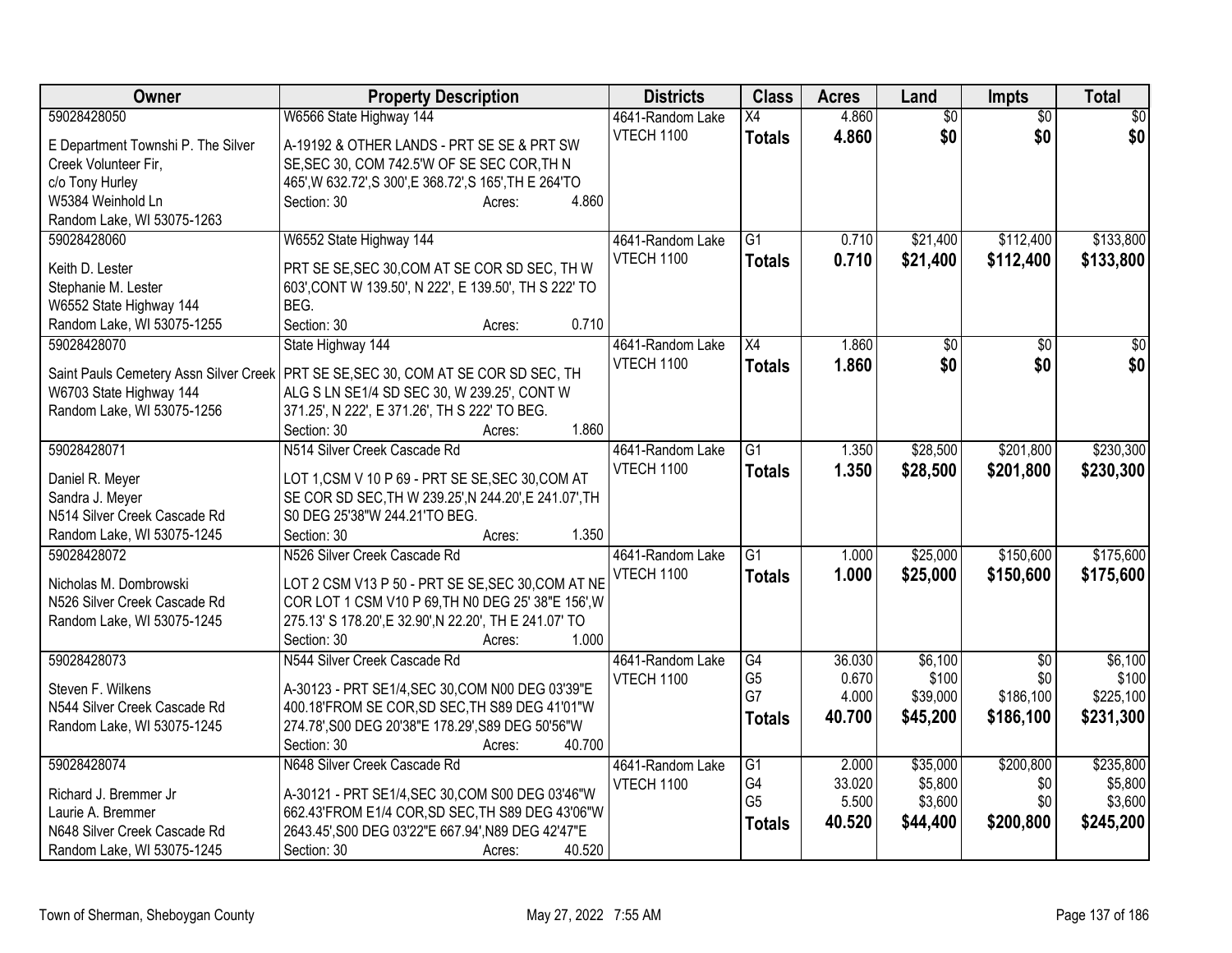| Owner                      | <b>Property Description</b>                         | <b>Districts</b>  | <b>Class</b>    | <b>Acres</b> | Land     | Impts           | <b>Total</b> |
|----------------------------|-----------------------------------------------------|-------------------|-----------------|--------------|----------|-----------------|--------------|
| 59028428080                | County Rd DE                                        | 4641-Random Lake  | G4              | 13.000       | \$2,200  | $\overline{50}$ | \$2,200      |
| Wayne R. Goehring          | SE NE & S3/4 NE NE, SEC 31, EXC COM AT NW COR       | <b>VTECH 1100</b> | G <sub>5</sub>  | 3.520        | \$2,500  | \$0             | \$2,500      |
| Darlene B. Goehring        | OF S3/4 NE NE, TH E 177', S 536', W 177'TO W LN NE  |                   | <b>Totals</b>   | 16.520       | \$4,700  | \$0             | \$4,700      |
| N6686 Pioneer Dr           | NE, TH N TO BEG, & ALSO EXC CSM V21 P54-55          |                   |                 |              |          |                 |              |
| Fredonia, WI 53021-9756    | 16.520<br>Section: 31<br>Acres:                     |                   |                 |              |          |                 |              |
| 59028428081                | N426 County Rd DE                                   | 4641-Random Lake  | G4              | 6.280        | \$700    | $\overline{30}$ | \$700        |
|                            |                                                     | VTECH 1100        | G <sub>5</sub>  | 7.000        | \$3,000  | \$0             | \$3,000      |
| Courtney K. Redlin         | LOT 1 CSM V21 P54-55 #1748645 - PRT NE NE & SE      |                   | G7              | 3.000        | \$34,000 | \$138,100       | \$172,100    |
| N-K-A Courtney K. Goehring | NE, SEC 31, EXC HWY CONV #1983932, PARCEL 1         |                   | <b>Totals</b>   | 16.280       | \$37,700 | \$138,100       | \$175,800    |
| N426 County Rd De          | OF PROJECT 98260.                                   |                   |                 |              |          |                 |              |
| Random Lake, WI 53075-1249 | 16.280<br>Section: 31<br>Acres:                     |                   |                 |              |          |                 |              |
| 59028428082                | County Rd DE                                        | 4641-Random Lake  | G4              | 32.390       | \$5,000  | \$0             | \$5,000      |
| Wayne R. Goehring          | LOT 2 CSM V21 P72-73 #1750600 - PRT NE NE & SE      | <b>VTECH 1100</b> | G <sub>5</sub>  | 2.240        | \$1,300  | \$0             | \$1,300      |
| Darlene B. Goehring        | <b>NE SEC 31.</b>                                   |                   | <b>Totals</b>   | 34.630       | \$6,300  | \$0             | \$6,300      |
| N6686 Pioneer Dr           |                                                     |                   |                 |              |          |                 |              |
| Fredonia, WI 53021-9756    | 34.630<br>Section: 31<br>Acres:                     |                   |                 |              |          |                 |              |
| 59028428090                | W6505 State Highway 144                             | 4641-Random Lake  | $\overline{G1}$ | 0.820        | \$22,800 | \$74,400        | \$97,200     |
|                            |                                                     | VTECH 1100        | <b>Totals</b>   | 0.820        | \$22,800 | \$74,400        | \$97,200     |
| Mkelite Investments, LLC   | "ERROR DEED 19-32" PRT NE NE, SEC 31, COM AT        |                   |                 |              |          |                 |              |
| 2331 Ridgewood Rd          | NE COR SD1/4, TH W 201', S 177', E 201'TO E LINE NE |                   |                 |              |          |                 |              |
| Grafton, WI 53024-9548     | NE, TH N 177'TO BEG.                                |                   |                 |              |          |                 |              |
|                            | 0.820<br>Section: 31<br>Acres:                      |                   |                 |              |          |                 |              |
| 59028428100                | W6517 State Highway 144                             | 4641-Random Lake  | $\overline{G1}$ | 0.300        | \$15,000 | \$114,300       | \$129,300    |
| Mark W. Nugent             | PRT NE NE, SEC 31, COM 276'W OF NE COR SD1/4, TH    | VTECH 1100        | <b>Totals</b>   | 0.300        | \$15,000 | \$114,300       | \$129,300    |
| Kim Rae Nugent             | E 75', S 177', W 75', TH N 177'TO BEG.              |                   |                 |              |          |                 |              |
| W4986 Kohler Dr            |                                                     |                   |                 |              |          |                 |              |
| Fredonia, WI 53021-9748    | 0.300<br>Section: 31<br>Acres:                      |                   |                 |              |          |                 |              |
| 59028428110                | N490 County Rd DE                                   | 4641-Random Lake  | $\overline{G1}$ | 0.680        | \$21,000 | \$125,600       | \$146,600    |
|                            |                                                     | VTECH 1100        | <b>Totals</b>   | 0.680        | \$21,000 | \$125,600       | \$146,600    |
| Jerome Heimerl             | PRT NE NE, SEC 31, COM 177'S OF NE COR SD1/4, TH    |                   |                 |              |          |                 |              |
| N490 County Rd De          | S 153', W 191.5', N 153', TH E 191.5'TO BEG, RESERV |                   |                 |              |          |                 |              |
| Random Lake, WI 53075-1249 | THE N 53'FOR RD.                                    |                   |                 |              |          |                 |              |
|                            | 0.680<br>Section: 31<br>Acres:                      |                   |                 |              |          |                 |              |
| 59028428120                | N494 County Rd DE                                   | 4641-Random Lake  | $\overline{G1}$ | 0.500        | \$18,700 | \$173,500       | \$192,200    |
| Jennifer M. Schlies        | PRT NE NE, SEC 31, COM 330'S & 191.5'W OF NE COR    | VTECH 1100        | <b>Totals</b>   | 0.500        | \$18,700 | \$173,500       | \$192,200    |
| N494 County Rd De          | SD1/4, TH W 142.5', N 153', E 142.5', TH S 153'TO   |                   |                 |              |          |                 |              |
| Random Lake, WI 53075-1249 | BEG, SUBJ TO RD OVER N 53'OF AFORE DESC.            |                   |                 |              |          |                 |              |
|                            | 0.500<br>Section: 31<br>Acres:                      |                   |                 |              |          |                 |              |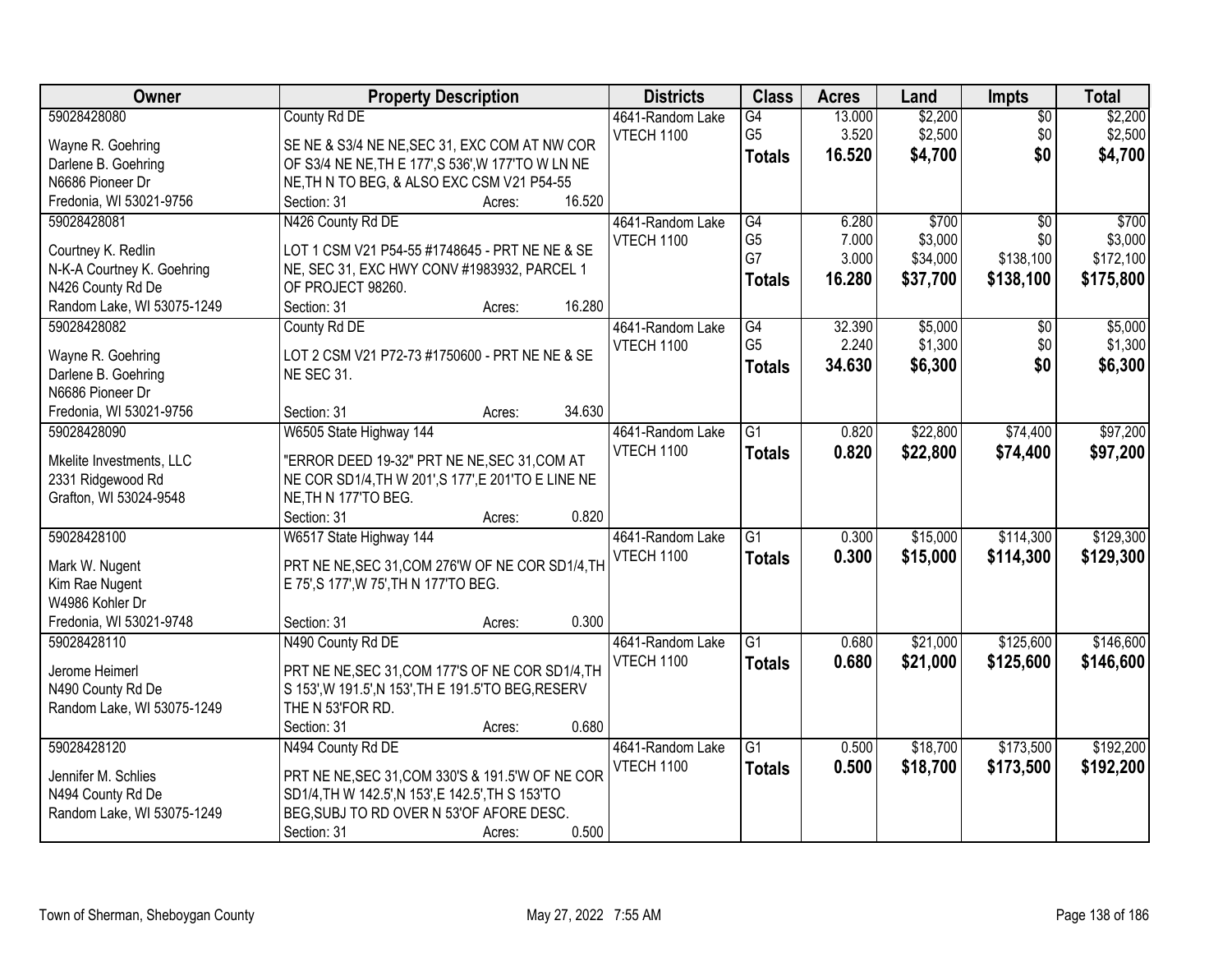| Owner                                                 | <b>Property Description</b>                                                                          |        |       | <b>Districts</b>  | <b>Class</b>    | <b>Acres</b> | Land     | <b>Impts</b>    | <b>Total</b> |
|-------------------------------------------------------|------------------------------------------------------------------------------------------------------|--------|-------|-------------------|-----------------|--------------|----------|-----------------|--------------|
| 59028428130                                           | State Highway 144                                                                                    |        |       | 4641-Random Lake  | $\overline{G1}$ | 0.330        | \$15,500 | $\overline{50}$ | \$15,500     |
| Jennifer M. Schlies                                   | PRT NE NE, SEC 31, COM 330'S & 334'W OF NE COR                                                       |        |       | <b>VTECH 1100</b> | <b>Totals</b>   | 0.330        | \$15,500 | \$0             | \$15,500     |
| N494 County Rd De                                     | SD1/4, TH W 95', N 153', E 95', TH S 153'TO BEG.                                                     |        |       |                   |                 |              |          |                 |              |
| Random Lake, WI 53075-1249                            |                                                                                                      |        |       |                   |                 |              |          |                 |              |
|                                                       | Section: 31                                                                                          | Acres: | 0.330 |                   |                 |              |          |                 |              |
| 59028428140                                           | W6529 State Highway 144                                                                              |        |       | 4641-Random Lake  | $\overline{G1}$ | 0.622        | \$20,300 | \$91,400        | \$111,700    |
| Luke M. Lubner                                        | PRT NE NE, SEC 31, COM 276'W OF NE SEC COR, TH                                                       |        |       | <b>VTECH 1100</b> | <b>Totals</b>   | 0.622        | \$20,300 | \$91,400        | \$111,700    |
| W6529 State Highway 144                               | W 153', S 177', E 153', TH N 177'TO BEG.                                                             |        |       |                   |                 |              |          |                 |              |
| Random Lake, WI 53075-1267                            |                                                                                                      |        |       |                   |                 |              |          |                 |              |
|                                                       | Section: 31                                                                                          | Acres: | 0.620 |                   |                 |              |          |                 |              |
| 59028428150                                           | W6537 State Highway 144                                                                              |        |       | 4641-Random Lake  | G1              | 1.250        | \$27,500 | \$72,200        | \$99,700     |
| Daniel Harbison                                       | PRT NE NE, SEC 31, COM 429'W OF NE COR, TH W                                                         |        |       | <b>VTECH 1100</b> | <b>Totals</b>   | 1.250        | \$27,500 | \$72,200        | \$99,700     |
| Sara Harbison                                         | 165', S 330', E 165', TH N 330'TO BEG.                                                               |        |       |                   |                 |              |          |                 |              |
| W2469 County Rd K                                     |                                                                                                      |        |       |                   |                 |              |          |                 |              |
| Random Lake, WI 53075-1512                            | Section: 31                                                                                          | Acres: | 1.250 |                   |                 |              |          |                 |              |
| 59028428160                                           | W6565 State Highway 144                                                                              |        |       | 4641-Random Lake  | G1              | 0.930        | \$24,200 | \$33,900        | \$58,100     |
|                                                       |                                                                                                      |        |       | <b>VTECH 1100</b> | <b>Totals</b>   | 0.930        | \$24,200 | \$33,900        | \$58,100     |
| Russell J. Reysen<br>W6565 State Highway 144          | PRT NE NE, SEC 31, COM 1020'W OF NE COR<br>SD1/4, TH S 330', E 175.93'M/L, N 130', W 90', N 200'TO N |        |       |                   |                 |              |          |                 |              |
| Random Lake, WI 53075-1267                            | LN SEC 31, TH W 90' TO BEG.                                                                          |        |       |                   |                 |              |          |                 |              |
|                                                       | Section: 31                                                                                          | Acres: | 0.930 |                   |                 |              |          |                 |              |
| 59028428170                                           | W6569 State Highway 144                                                                              |        |       | 4641-Random Lake  | $\overline{G1}$ | 0.410        | \$17,000 | \$103,100       | \$120,100    |
|                                                       |                                                                                                      |        |       | <b>VTECH 1100</b> | <b>Totals</b>   | 0.410        | \$17,000 | \$103,100       | \$120,100    |
| Victoria J. Rivera<br>Marcelino Rivera Jr             | PRT NE NE, SEC 31, COM IN N LN SEC 31,840'W OF                                                       |        |       |                   |                 |              |          |                 |              |
| W6569 State Highway 144                               | NE COR, SD SEC, TH W 90', S 200', E 90', TH N 200'TO<br>BEG.                                         |        |       |                   |                 |              |          |                 |              |
| Random Lake, WI 53075-1267                            | Section: 31                                                                                          | Acres: | 0.410 |                   |                 |              |          |                 |              |
| 59028428180                                           | W6561 State Highway 144                                                                              |        |       | 4641-Random Lake  | $\overline{G1}$ | 1.870        | \$33,700 | \$161,200       | \$194,900    |
|                                                       |                                                                                                      |        |       | <b>VTECH 1100</b> | <b>Totals</b>   | 1.870        | \$33,700 | \$161,200       | \$194,900    |
| Donald G. Voeks                                       | PRT NE NE, SEC 31, COM 594'W OF NE COR SD1/4, TH                                                     |        |       |                   |                 |              |          |                 |              |
| W6561 State Highway 144<br>Random Lake, WI 53075-1267 | W 246', S 330', E 246', TH N 330'TO BEG.                                                             |        |       |                   |                 |              |          |                 |              |
|                                                       | Section: 31                                                                                          | Acres: | 1.870 |                   |                 |              |          |                 |              |
| 59028428190                                           | W6593 State Highway 144                                                                              |        |       | 4641-Random Lake  | $\overline{G1}$ | 1.210        | \$27,100 | \$146,000       | \$173,100    |
|                                                       |                                                                                                      |        |       | <b>VTECH 1100</b> | <b>Totals</b>   | 1.210        | \$27,100 | \$146,000       | \$173,100    |
| Walter J. Portschy                                    | PRT NE NE, SEC 31, COM 1128'W OF NE COR, SD                                                          |        |       |                   |                 |              |          |                 |              |
| W6593 State Highway 144                               | SEC, TH W 125', S 196', W 72.5', S 134', E 208.57', TH N1                                            |        |       |                   |                 |              |          |                 |              |
| Random Lake, WI 53075-1267                            | DEG 13'W 330' TO BEG.                                                                                |        |       |                   |                 |              |          |                 |              |
|                                                       | Section: 31                                                                                          | Acres: | 1.210 |                   |                 |              |          |                 |              |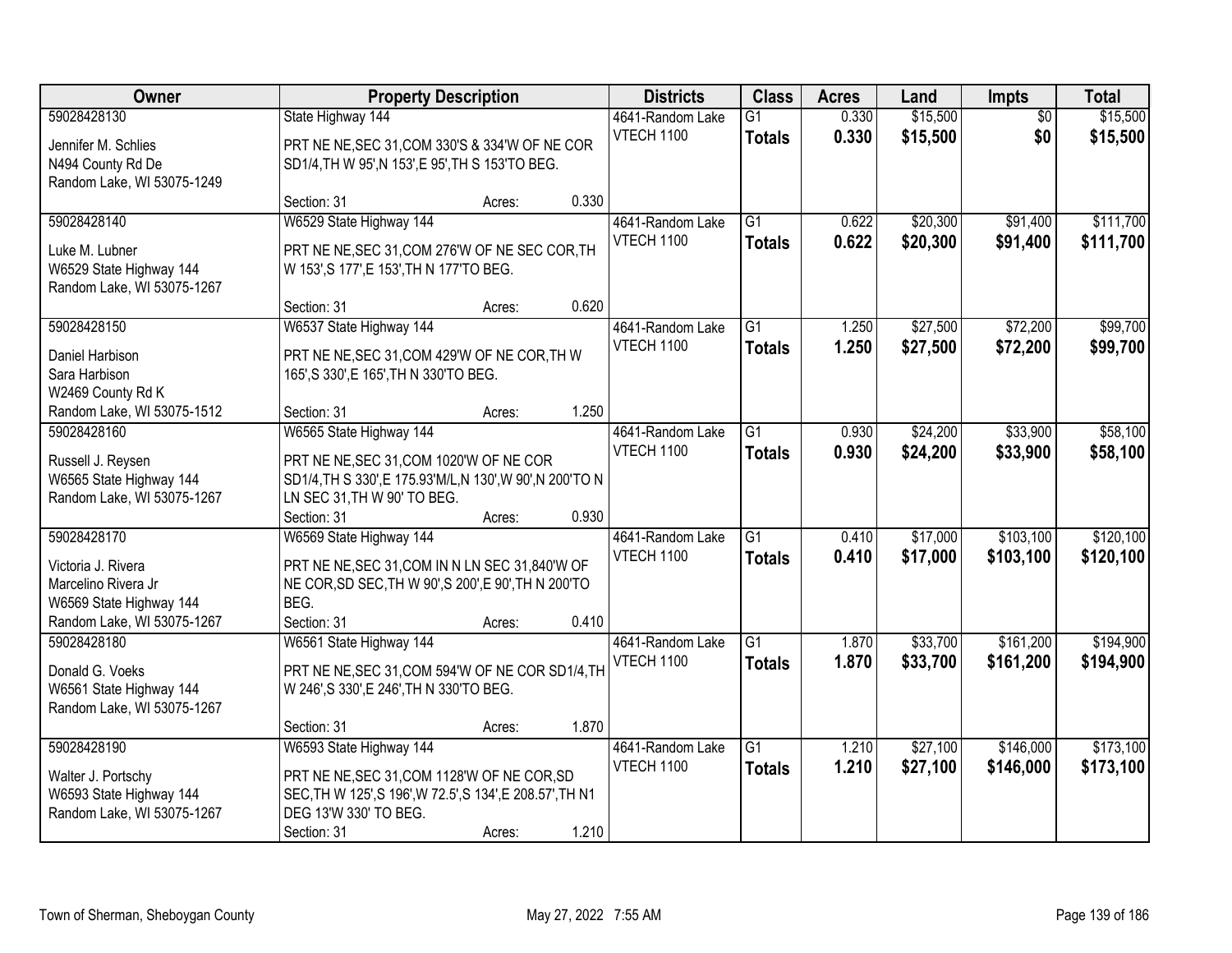| Owner                      | <b>Property Description</b>                               | <b>Districts</b>  | <b>Class</b>                      | <b>Acres</b> | Land     | <b>Impts</b>    | <b>Total</b>     |
|----------------------------|-----------------------------------------------------------|-------------------|-----------------------------------|--------------|----------|-----------------|------------------|
| 59028428200                | W6599 State Highway 144                                   | 4641-Random Lake  | $\overline{G1}$                   | 0.420        | \$17,200 | \$130,600       | \$147,800        |
| Stan L. Heisler            | PRT OF N1/2 NE1/4, SEC 31, COM 1253'W OF NE COR           | <b>VTECH 1100</b> | <b>Totals</b>                     | 0.420        | \$17,200 | \$130,600       | \$147,800        |
| Lori M. Heisler            | OF SD SEC, TH S 196', W 113.5', N 98' E 41'TO E LINE      |                   |                                   |              |          |                 |                  |
| W6601 State Highway 144    | OF NW NE OF SD SEC, TH N 98'TO NW COR OF NE               |                   |                                   |              |          |                 |                  |
| Random Lake, WI 53075-1256 | 0.420<br>Section: 31<br>Acres:                            |                   |                                   |              |          |                 |                  |
| 59028428210                | W6583 State Highway 144                                   | 4641-Random Lake  | $\overline{G1}$                   | 0.790        | \$22,400 | \$104,000       | \$126,400        |
|                            |                                                           | VTECH 1100        | <b>Totals</b>                     | 0.790        | \$22,400 | \$104,000       | \$126,400        |
| Jeffrey M. Thull           | PRT NE NE, SEC 31, COM 1020'W OF NE COR SD                |                   |                                   |              |          |                 |                  |
| W6583 State Highway 144    | SEC, TH S 330', W 101', N1 DEG 13'W 330'TO PNT IN N       |                   |                                   |              |          |                 |                  |
| Random Lake, WI 53075-1267 | LN SEC 31, TH E 108'TO BEG.<br>0.790                      |                   |                                   |              |          |                 |                  |
|                            | Section: 31<br>Acres:                                     |                   |                                   |              |          |                 |                  |
| 59028428220                | State Highway 144                                         | 4641-Random Lake  | $\overline{G4}$<br>G <sub>5</sub> | 1.960        | \$300    | $\overline{50}$ | \$300<br>\$1,400 |
| Golden E Real Estate LLC   | NW NE, SEC 31, EXC COM AT NE COR SD1/4, TH W              | VTECH 1100        |                                   | 2.000        | \$1,400  | \$0             |                  |
| 8262 Orchard Valley Rd     | 682.7', S0 DEG 20'E 247', N89 DEG 20'E 352.7', S 471', SE |                   | <b>Totals</b>                     | 3.960        | \$1,700  | \$0             | \$1,700          |
| West Bend, WI 53090-9029   | TO E LN NW NE, TH N 866'TO BEG, EXC THE N 250'OF          |                   |                                   |              |          |                 |                  |
|                            | Section: 31<br>3.960<br>Acres:                            |                   |                                   |              |          |                 |                  |
| 59028428230                | W6699 State Highway 144                                   | 4641-Random Lake  | $\overline{G1}$                   | 1.600        | \$31,000 | \$132,500       | \$163,500        |
| Jason Anderson             | A-17214 & OTHER LANDS - PRT NW NE, SEC 31, COM            | <b>VTECH 1100</b> | <b>Totals</b>                     | 1.600        | \$31,000 | \$132,500       | \$163,500        |
| Melisa Anderson            | AT NW COR SD1/4, TH S 250', S0 DEG 11'E 593.08', N87      |                   |                                   |              |          |                 |                  |
| W6699 State Highway 144    | DEG 53'10"E 75.04', N0 DEG 11'W 591.05', E 25', N         |                   |                                   |              |          |                 |                  |
| Random Lake, WI 53075-1256 | 1.600<br>Section: 31<br>Acres:                            |                   |                                   |              |          |                 |                  |
| 59028428240                | State Highway 144                                         | 4641-Random Lake  | $\overline{G1}$                   | 1.000        | \$25,000 | $\overline{50}$ | \$25,000         |
|                            |                                                           | <b>VTECH 1100</b> | <b>Totals</b>                     | 1.000        | \$25,000 | \$0             | \$25,000         |
| Walt A. Ruben              | TR 1 CSM V 3 P 42 - PRT NW NE, SEC 31, COM IN CEN         |                   |                                   |              |          |                 |                  |
| 1155 W Fairy Chasm Rd      | STH 144 N89 DEG 40'E 637.8'FROM N1/4 COR SD               |                   |                                   |              |          |                 |                  |
| Milwaukee, WI 53217-1687   | SEC, TH S0 DEG 20'E 247', N89 DEG 40'E 176.39', N0        |                   |                                   |              |          |                 |                  |
|                            | 1.000<br>Section: 31<br>Acres:                            |                   |                                   |              |          |                 |                  |
| 59028428241                | W6637 State Highway 144                                   | 4641-Random Lake  | $\overline{G1}$                   | 1.000        | \$25,000 | \$187,100       | \$212,100        |
| Kenneth W. Merlock         | TR 2 CSM V 3 P 42 - PRT NW NE, SEC 31, COM IN CEN         | <b>VTECH 1100</b> | <b>Totals</b>                     | 1.000        | \$25,000 | \$187,100       | \$212,100        |
| Sally A. Merlock           | STH 144 N89 DEG 40'E 814.19'FROM N 1/4 COR SD             |                   |                                   |              |          |                 |                  |
| W6637 State Highway 144    | SEC, TH S0 DEG 20'E 247', N89 DEG 40'E 176.40', N0        |                   |                                   |              |          |                 |                  |
| Random Lake, WI 53075-1256 | Section: 31<br>1.000<br>Acres:                            |                   |                                   |              |          |                 |                  |
| 59028428250                | W6607 State Highway 144                                   | 4641-Random Lake  | $\overline{G1}$                   | 6.530        | \$57,700 | \$129,700       | \$187,400        |
|                            |                                                           | <b>VTECH 1100</b> | <b>Totals</b>                     | 6.530        | \$57,700 | \$129,700       | \$187,400        |
| David C. Mielke            | PRT NW NE & PRT NE NE, SEC 31 COM 41'W OF NE              |                   |                                   |              |          |                 |                  |
| Kathleen L. Mielke         | COR NW NE, TH W 86', S 137', W 16.5' S 193', W 186.5', S  |                   |                                   |              |          |                 |                  |
| W6607 State Highway 144    | 388'M/L TO DITCH, SELY ON DITCH TO E LN NW NE,<br>6.530   |                   |                                   |              |          |                 |                  |
| Random Lake, WI 53075-1256 | Section: 31<br>Acres:                                     |                   |                                   |              |          |                 |                  |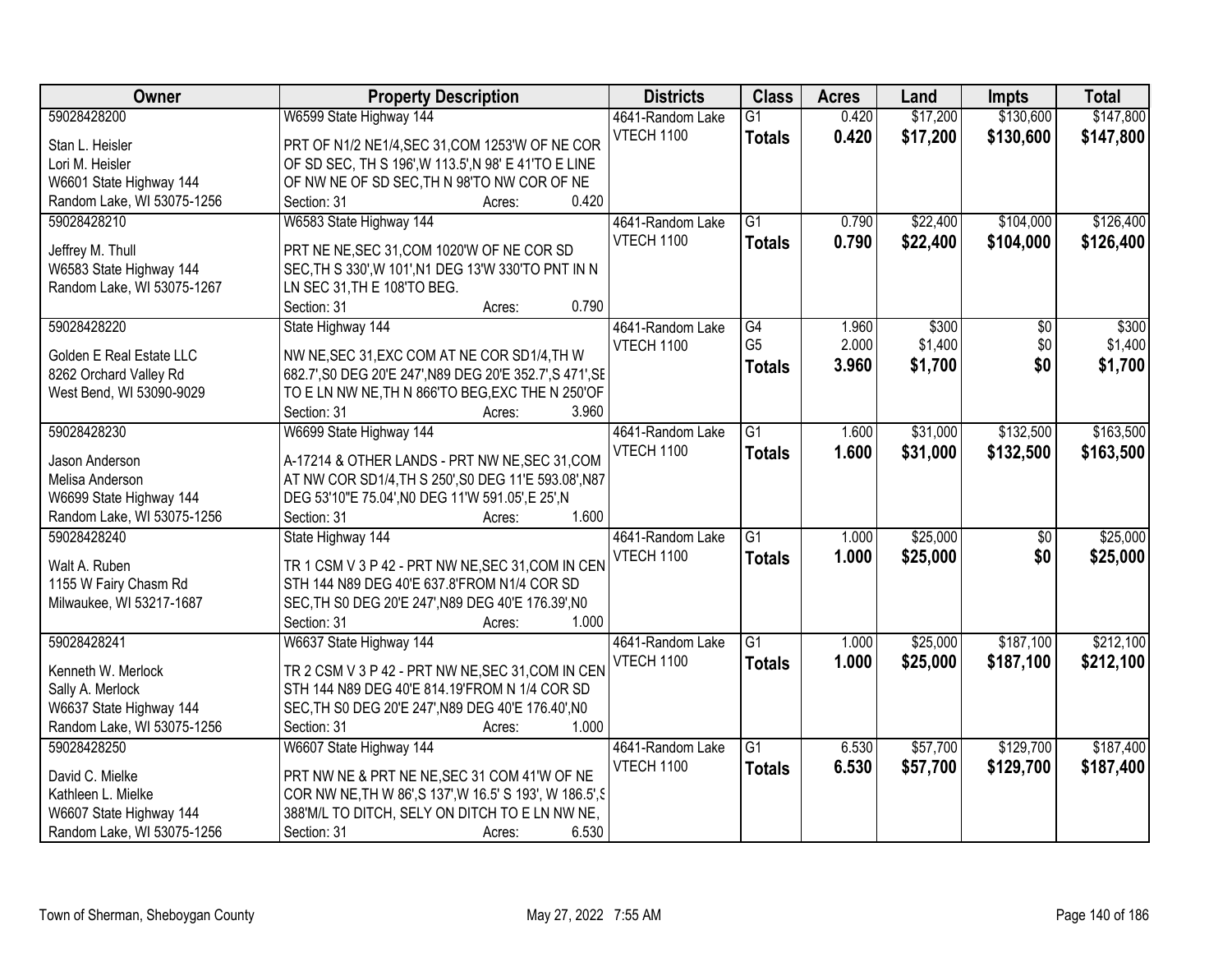| Owner                                | <b>Property Description</b>                               | <b>Districts</b>  | <b>Class</b>                       | <b>Acres</b>    | Land               | <b>Impts</b>    | <b>Total</b>       |
|--------------------------------------|-----------------------------------------------------------|-------------------|------------------------------------|-----------------|--------------------|-----------------|--------------------|
| 59028428260                          | W6603 State Highway 144                                   | 4641-Random Lake  | $\overline{G2}$                    | 0.090           | \$4,400            | \$15,700        | \$20,100           |
| Todd M Mclaren Revocable Trust Dated | PRT NW NE, SEC 31, COM AT NE COR, SD1/4, TH W             | <b>VTECH 1100</b> | <b>Totals</b>                      | 0.090           | \$4,400            | \$15,700        | \$20,100           |
| October 15 2021                      | 41', S 98', E 41', TH N 98'TO BEG.                        |                   |                                    |                 |                    |                 |                    |
| W6489 State Highway 144              |                                                           |                   |                                    |                 |                    |                 |                    |
| Random Lake, WI 53075-1254           | Section: 31<br>Acres:                                     | 0.090             |                                    |                 |                    |                 |                    |
| 59028428270                          | W6623 State Highway 144                                   | 4641-Random Lake  | $\overline{G1}$                    | 1.120           | \$26,200           | \$88,600        | \$114,800          |
|                                      |                                                           | <b>VTECH 1100</b> | <b>Totals</b>                      | 1.120           | \$26,200           | \$88,600        | \$114,800          |
| Debra L. Matz                        | PRT NW NE, SEC 31, COM 230'W OF NE COR, SD1/4, TH         |                   |                                    |                 |                    |                 |                    |
| W6623 State Highway 144              | W 100', S 330', E 181.5', N 193', W 81.5' TH N 137'TO BEG |                   |                                    |                 |                    |                 |                    |
| Random Lake, WI 53075-1256           | Section: 31                                               | 1.120             |                                    |                 |                    |                 |                    |
| 59028428280                          | Acres:                                                    | 4641-Random Lake  | G2                                 | 0.310           | \$7,700            | \$17,600        | \$25,300           |
|                                      | W6613 State Highway 144                                   | VTECH 1100        |                                    |                 |                    |                 |                    |
| Paul A. Burch                        | PRT NW NE, SEC 31, COM 132'W OF NE COR, SD1/4, TH         |                   | <b>Totals</b>                      | 0.310           | \$7,700            | \$17,600        | \$25,300           |
| 3427 S 15th PI                       | W 98', S 137', E 98', TH N 137'TO BEG.                    |                   |                                    |                 |                    |                 |                    |
| Milwaukee, WI 53215-5031             |                                                           |                   |                                    |                 |                    |                 |                    |
|                                      | Section: 31<br>Acres:                                     | 0.310             |                                    |                 |                    |                 |                    |
| 59028428290                          | W6675 State Highway 144                                   | 4641-Random Lake  | $\overline{G1}$                    | 1.170           | \$37,600           | \$172,200       | \$209,800          |
| Suzann Florine C. Piquette           | TR A, CSM V 2 P 62 - PRT W1/2 NE1/4, SEC 31, COM          | VTECH 1100        | <b>Totals</b>                      | 1.170           | \$37,600           | \$172,200       | \$209,800          |
| W6675 State Highway 144              | 1003.17'S & 508.59'E OF N1/4 POST, TH S62 DEG             |                   |                                    |                 |                    |                 |                    |
| Random Lake, WI 53075-1256           | 03'37"E 240', S22 DEG 24' 43"W 237.87', N60 DEG           |                   |                                    |                 |                    |                 |                    |
|                                      | Section: 31<br>Acres:                                     | 1.170             |                                    |                 |                    |                 |                    |
| 59028428291                          | W6679 State Highway 144                                   | 4641-Random Lake  | $\overline{G4}$                    | 17.000          | \$3,300            | \$0             | \$3,300            |
|                                      |                                                           | VTECH 1100        | G <sub>5</sub>                     | 5.550           | \$3,600            | \$0             | \$3,600            |
| Dennis J. Hartwig                    | LOT 1 CSM V16 P66-75, #1546143 - PRT NW NE, SEC           |                   | G7                                 | 3.000           | \$34,000           | \$170,900       | \$204,900          |
| Jill Hartwig                         | 31.                                                       |                   | <b>Totals</b>                      | 25.550          | \$40,900           | \$170,900       | \$211,800          |
| W6679 State Highway 144              |                                                           |                   |                                    |                 |                    |                 |                    |
| Random Lake, WI 53075-1256           | Section: 31<br>Acres:                                     | 25.550            |                                    |                 |                    |                 |                    |
| 59028428300                          | State Highway 144                                         | 4641-Random Lake  | $\overline{G4}$                    | 25.000          | \$3,700            | $\overline{50}$ | \$3,700            |
| Golden E Real Estate LLC             | SW NE, SEC 31, EXC COM 1003.17'S & 508.59'E OF            | <b>VTECH 1100</b> | G <sub>5</sub><br>G <sub>5</sub> M | 12.940<br>2.000 | \$9,100<br>\$4,000 | \$0<br>\$0      | \$9,100<br>\$4,000 |
| 8262 Orchard Valley Rd               | N1/4 POST, TH S62 DEG 03'37"E 240' & S22 DEG              |                   |                                    | 39.940          |                    | \$0             |                    |
| West Bend, WI 53090-9029             | 24'43"W 237.87'TO PNT OF BEG, TH N60 DEG 12'52" W         |                   | <b>Totals</b>                      |                 | \$16,800           |                 | \$16,800           |
|                                      | Section: 31<br>Acres:                                     | 39.940            |                                    |                 |                    |                 |                    |
| 59028428320                          | N453 Camp Awana Rd                                        | 4641-Random Lake  | $\overline{G1}$                    | 2.910           | \$39,600           | \$57,100        | \$96,700           |
| Connie J. Narveson                   | LOT 1 CSM V 7 P 45-PRT NW1/4 SEC 31, COM ON               | <b>VTECH 1100</b> | G <sub>5</sub>                     | 10.000          | \$7,000            | \$0             | \$7,000            |
| N453 Camp Awana Rd                   | CEN LN CAMP AWANA RD, N89 DEG 26'5"E 806.36'&             |                   | <b>Totals</b>                      | 12.910          | \$46,600           | \$57,100        | \$103,700          |
| Random Lake, WI 53075-1145           | S4 DEG W 516.17' FROM NW COR, SD SEC, TH N89              |                   |                                    |                 |                    |                 |                    |
|                                      | Section: 31<br>Acres:                                     | 12.910            |                                    |                 |                    |                 |                    |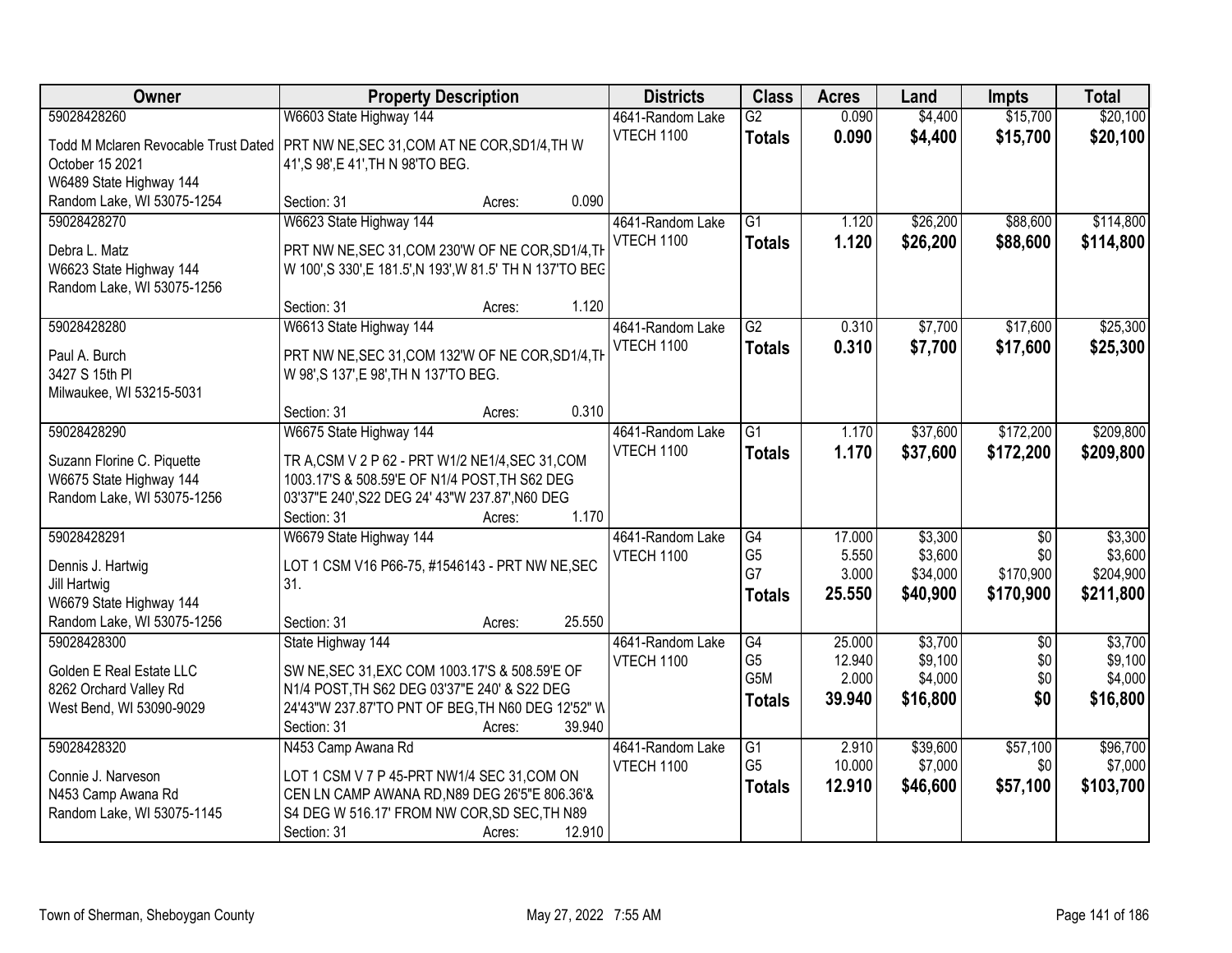| Owner                                                 | <b>Property Description</b>                                  | <b>Districts</b>  | <b>Class</b>    | <b>Acres</b> | Land     | <b>Impts</b> | <b>Total</b> |
|-------------------------------------------------------|--------------------------------------------------------------|-------------------|-----------------|--------------|----------|--------------|--------------|
| 59028428321                                           | N395 Camp Awana Rd                                           | 4641-Random Lake  | $\overline{G1}$ | 2.910        | \$39,600 | \$195,600    | \$235,200    |
| Lawrence D. Martin                                    | LOT 2 CSM V 7 P 45-PRT NW1/4 SEC 31, COM ON                  | <b>VTECH 1100</b> | G <sub>6</sub>  | 10.000       | \$40,000 | \$0          | \$40,000     |
| Shirley S. Martin                                     | CEN LN CAMP AWANA RD, N89 DEG 26'5"E 806.36', S4             |                   | <b>Totals</b>   | 12.910       | \$79,600 | \$195,600    | \$275,200    |
| N395 Camp Awana Rd                                    | DEG W 516.17'& S3 DEG 40'20"W 724.56'FROM NW                 |                   |                 |              |          |              |              |
| Random Lake, WI 53075-1145                            | 12.910<br>Section: 31<br>Acres:                              |                   |                 |              |          |              |              |
| 59028428331                                           | W6761 State Highway 144                                      | 4641-Random Lake  | G2              | 0.970        | \$24,100 | \$149,700    | \$173,800    |
|                                                       |                                                              | VTECH 1100        | <b>Totals</b>   | 0.970        | \$24,100 | \$149,700    | \$173,800    |
| Erin E. Mcginley                                      | PRT NE NW, SEC 31, COM 868.1'W & 122'S OF NE COR             |                   |                 |              |          |              |              |
| Joseph W. Hoppe                                       | SD1/4, TH N 122'TO CEN STH 144, N89 DEG 23'E ON              |                   |                 |              |          |              |              |
| W6761 State Highway 144                               | CEN SD HWY 180.7', S 202', TH NWLY TO BEG, INCL              |                   |                 |              |          |              |              |
| Random Lake, WI 53075-1256                            | 0.970<br>Section: 31<br>Acres:                               |                   |                 |              |          |              |              |
| 59028428340                                           | State Highway 144                                            | 4641-Random Lake  | $\overline{G1}$ | 0.970        | \$24,700 | \$500        | \$25,200     |
| David H. Lider                                        | PRT NE NW, SEC 31, COM IN CEN STH 144 893.1'WLY              | <b>VTECH 1100</b> | <b>Totals</b>   | 0.970        | \$24,700 | \$500        | \$25,200     |
| W6473 County Rd Ss                                    | OF NE COR, SD1/4, TH S89 DEG 23'W 138.65', S7 DEG            |                   |                 |              |          |              |              |
| Random Lake, WI 53075-1244                            | 31'W 248.73', S68 DEG 45'E 184', TH N 314.7'TO BEG.          |                   |                 |              |          |              |              |
|                                                       | 0.970<br>Section: 31<br>Acres:                               |                   |                 |              |          |              |              |
| 59028428350                                           | W6703 State Highway 144                                      | 4641-Random Lake  | $\overline{G1}$ | 0.630        | \$20,400 | \$145,000    | \$165,400    |
|                                                       |                                                              | VTECH 1100        |                 | 0.630        | \$20,400 | \$145,000    |              |
| Alishia D. Mcdoniel et al                             | PRT NE NW, SEC 31, COM AT NE COR SD1/4, TH S0                |                   | <b>Totals</b>   |              |          |              | \$165,400    |
| W6703 State Highway 144                               | DEG 11'E 250', S89 DEG 51'W 110'N0 DEG 11'W TO               |                   |                 |              |          |              |              |
| Random Lake, WI 53075-1256                            | CEN STH 144, TH N89 DEG 40'E TO BEG.                         |                   |                 |              |          |              |              |
|                                                       | 0.630<br>Section: 31<br>Acres:                               |                   |                 |              |          |              |              |
| 59028428360                                           | W6715 State Highway 144                                      | 4641-Random Lake  | $\overline{G1}$ | 0.770        | \$22,100 | \$133,400    | \$155,500    |
| David M. Zuraw                                        | PRT NE NW, SEC 31, COM 110'W OF NE COR SD1/4, TH             | VTECH 1100        | <b>Totals</b>   | 0.770        | \$22,100 | \$133,400    | \$155,500    |
| Jill M. Zuraw                                         | S0 DEG 11'E 250', S89 DEG 51'W 135', N0 DEG 11'W TO          |                   |                 |              |          |              |              |
|                                                       |                                                              |                   |                 |              |          |              |              |
| W6715 State Highway 144<br>Random Lake, WI 53075-1256 | CEN STH 144, TH N89 DEG 40'E TO BEG.<br>0.770<br>Section: 31 |                   |                 |              |          |              |              |
|                                                       | Acres:                                                       |                   |                 |              |          |              |              |
| 59028428370                                           | W6725 State Highway 144                                      | 4641-Random Lake  | $\overline{G1}$ | 4.960        | \$49,800 | \$158,500    | \$208,300    |
| Mark J. Mondloch                                      | PRT NE NW, SEC 31, COM S0 DEG 11'E 430'FROM                  | VTECH 1100        | <b>Totals</b>   | 4.960        | \$49,800 | \$158,500    | \$208,300    |
| Sylvia J. Mondloch                                    | N1/4 POST, TH N0 DEG 11'W 180', S89 DEG 26' 05"W             |                   |                 |              |          |              |              |
| W6725 State Highway 144                               | 245', NO DEG 11'W 250' TO CEN STH 144, S89 DEG 26'           |                   |                 |              |          |              |              |
| Random Lake, WI 53075-1256                            | 4.960<br>Section: 31<br>Acres:                               |                   |                 |              |          |              |              |
| 59028428380                                           | N475 Camp Awana Rd                                           | 4641-Random Lake  | $\overline{G1}$ | 10.700       | \$77,500 | \$31,300     | \$108,800    |
|                                                       |                                                              | VTECH 1100        | <b>Totals</b>   | 10.700       | \$77,500 | \$31,300     | \$108,800    |
| Paul A. Mittag                                        | TR 1, CSM V 4 P 100 - PRT NE NW & NW NW, SEC                 |                   |                 |              |          |              |              |
| Patti L. Mittag                                       | 31, COM S0 DEG 11'E 430'FROM N1/4 COR SD                     |                   |                 |              |          |              |              |
| N475 Camp Awana Rd                                    | SEC, S89 DEG 26'05"W 321'TO PNT OF BEG, N66 DEG              |                   |                 |              |          |              |              |
| Random Lake, WI 53075-1145                            | 10.700<br>Section: 31<br>Acres:                              |                   |                 |              |          |              |              |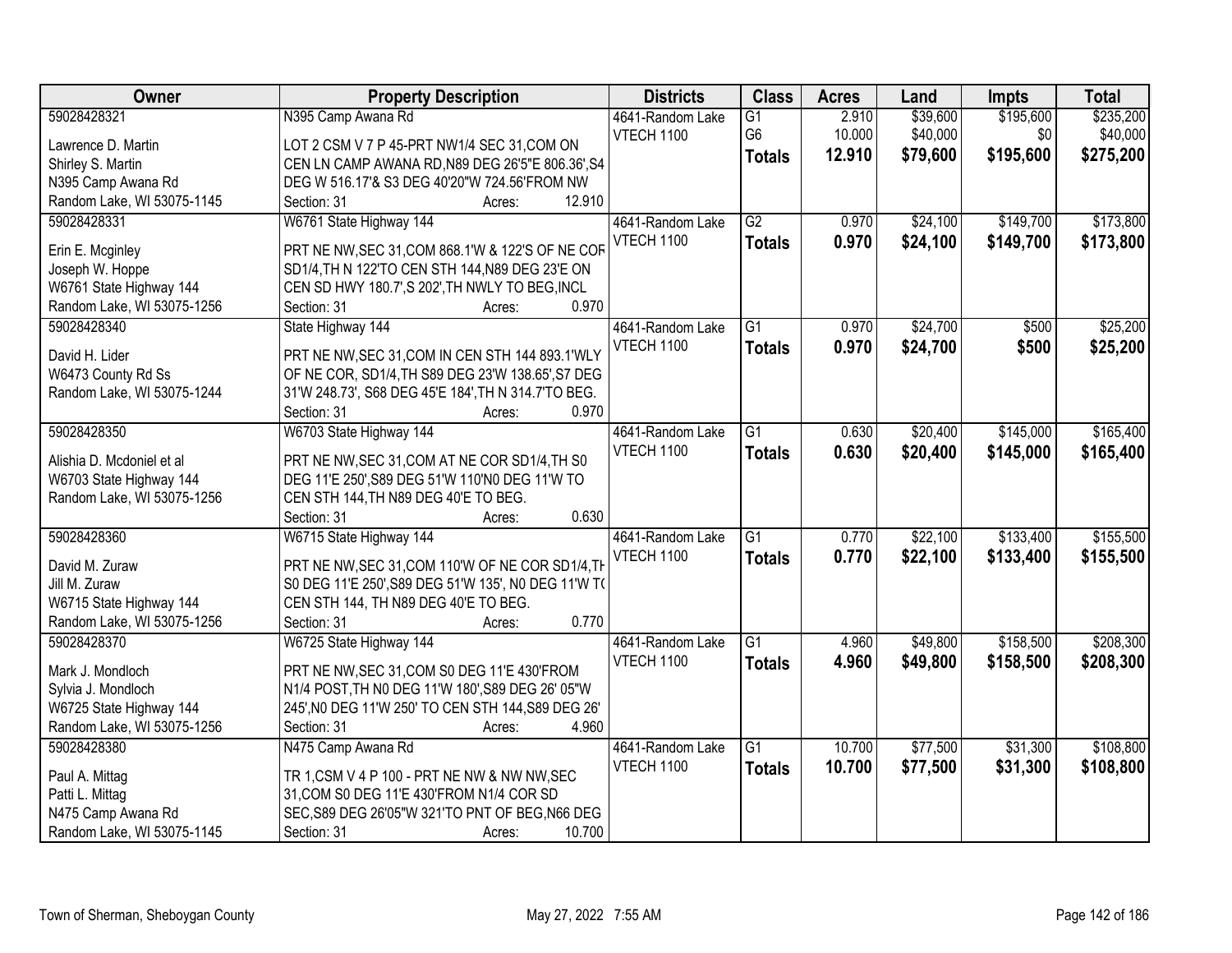| <b>Owner</b>                   | <b>Property Description</b>                                  | <b>Districts</b>               | <b>Class</b>    | <b>Acres</b> | Land     | Impts           | <b>Total</b> |
|--------------------------------|--------------------------------------------------------------|--------------------------------|-----------------|--------------|----------|-----------------|--------------|
| 59028428382                    |                                                              | 4641-Random Lake               | $\overline{G5}$ | 7.010        | \$11,900 | $\overline{50}$ | \$11,900     |
| Mark J. Mondloch               | TR 2, CSM V 4 P 100 - PRT NE NW, SEC 31, COM S0              | <b>VTECH 1100</b>              | <b>Totals</b>   | 7.010        | \$11,900 | \$0             | \$11,900     |
| Sylvia J. Mondloch             | DEG 11'E 430'FROM N1/4 COR SD SEC, TH S89 DEG                |                                |                 |              |          |                 |              |
| W6725 State Highway 144        | 26'05"W 356'TO CEN SILVER CREEK, S 87.81', S89 DEC           |                                |                 |              |          |                 |              |
| Random Lake, WI 53075-1256     | 7.010<br>Section: 31<br>Acres:                               |                                |                 |              |          |                 |              |
| 59028428390                    | Camp Awana Rd                                                | 4641-Random Lake               | $\overline{G5}$ | 4.160        | \$2,900  | \$0             | \$2,900      |
|                                |                                                              | VTECH 1100                     | <b>Totals</b>   | 4.160        | \$2,900  | \$0             | \$2,900      |
| Troy A and Jennifer F Delwiche | PRT NW NW, SEC 31, COM AT NW COR SD1/4, TH E                 |                                |                 |              |          |                 |              |
| Revocable Trust 11-24-20       | 33', S 260', E 100', S 60', E 50', S 76', E 109.08' M/L, S46 |                                |                 |              |          |                 |              |
| N455 Lois Ln                   | DEG 37'W 171.9', S6 DEG 37'W 65.3', S33 DEG 11'E             |                                |                 |              |          |                 |              |
| Random Lake, WI 53075-1158     | 4.160<br>Section: 31<br>Acres:                               |                                |                 |              |          |                 |              |
| 59028428391                    | Lois Ln                                                      | 4641-Random Lake               | $\overline{G1}$ | 0.490        | \$4,600  | $\overline{50}$ | \$4,600      |
| Jeffrey A. Stefanich           | PRT OUTLOT 3 CSM V19 P 125-27,#1668939 - PRT                 | <b>VTECH 1100</b>              | <b>Totals</b>   | 0.490        | \$4,600  | \$0             | \$4,600      |
| N471 Lois Ln                   | NW NW, SEC 31.                                               |                                |                 |              |          |                 |              |
| Random Lake, WI 53075-1158     |                                                              |                                |                 |              |          |                 |              |
|                                | 0.490<br>Section: 31<br>Acres:                               |                                |                 |              |          |                 |              |
| 59028428392                    | N471 Lois Ln                                                 | 4641-Random Lake               | G1              | 2.180        | \$50,900 | \$220,800       | \$271,700    |
|                                |                                                              | VTECH 1100                     |                 | 2.180        | \$50,900 | \$220,800       | \$271,700    |
| Jeffrey A. Stefanich           | LOT 1 CSM V19 P 125-27,#1668939 - PRT NW NW,                 |                                | <b>Totals</b>   |              |          |                 |              |
| N471 Lois Ln                   | SEC 31, EXC COM AT NW COR SD SEC 31, TH N89                  |                                |                 |              |          |                 |              |
| Random Lake, WI 53075-1158     | DEG 37'45"E 33', S0 DEG 04'55"W 650.29', N89 DEG             |                                |                 |              |          |                 |              |
|                                | 2.180<br>Section: 31<br>Acres:                               |                                |                 |              |          |                 |              |
| 59028428393                    | N455 Lois Ln                                                 | 4641-Random Lake               | $\overline{G1}$ | 3.140        | \$55,700 | \$216,700       | \$272,400    |
| Troy A and Jennifer F Delwiche | PRT LOT 2 CSM V19 P 125-27,#1668939 - PRT NW                 | VTECH 1100                     | <b>Totals</b>   | 3.140        | \$55,700 | \$216,700       | \$272,400    |
| Revocable Trust 11-24-20       | NW, SEC 31, & ALSO PRT LOT 1 CSM V19 P125-27,                |                                |                 |              |          |                 |              |
| N455 Lois Ln                   | COM AT NW COR SD SEC 31, TH N89 DEG 37'45"E                  |                                |                 |              |          |                 |              |
| Random Lake, WI 53075-1158     | 3.140<br>Section: 31<br>Acres:                               |                                |                 |              |          |                 |              |
| 59028428400                    |                                                              |                                | G5              | 7.520        | \$5,300  |                 | \$5,300      |
|                                | State Highway 144                                            | 4641-Random Lake<br>VTECH 1100 |                 |              |          | $\overline{50}$ |              |
| James E. Fahney                | PRT NW NW, SEC 31, COM S89 DEG 23'E 505.23' OF               |                                | <b>Totals</b>   | 7.520        | \$5,300  | \$0             | \$5,300      |
| W6858 State Highway 144        | NW COR SD 1/4,S 203',W 107.25',S 193', S0 DEG 19'W           |                                |                 |              |          |                 |              |
| Random Lake, WI 53075-1115     | 541.2', N89 DEG E 345.5'TO CEN TN RD, NE ON CEN              |                                |                 |              |          |                 |              |
|                                | Section: 31<br>7.520<br>Acres:                               |                                |                 |              |          |                 |              |
| 59028428410                    | W6861 State Highway 144                                      | 4641-Random Lake               | $\overline{G1}$ | 0.500        | \$18,700 | \$88,000        | \$106,700    |
|                                |                                                              | VTECH 1100                     | <b>Totals</b>   | 0.500        | \$18,700 | \$88,000        | \$106,700    |
| Stephan L. Venturini           | PRT NW NW, SEC 31, COM IN CEN LN STH 144 S89                 |                                |                 |              |          |                 |              |
| Jeanne M. Venturini            | DEG 23'E 397.98'E OF NW COR SD1/4, TH S 203', E              |                                |                 |              |          |                 |              |
| W6861 State Highway 144        | 107.25', N 203'TO CEN SD HWY, TH W 107.25'TO BEG.            |                                |                 |              |          |                 |              |
| Random Lake, WI 53075-1116     | 0.500<br>Section: 31<br>Acres:                               |                                |                 |              |          |                 |              |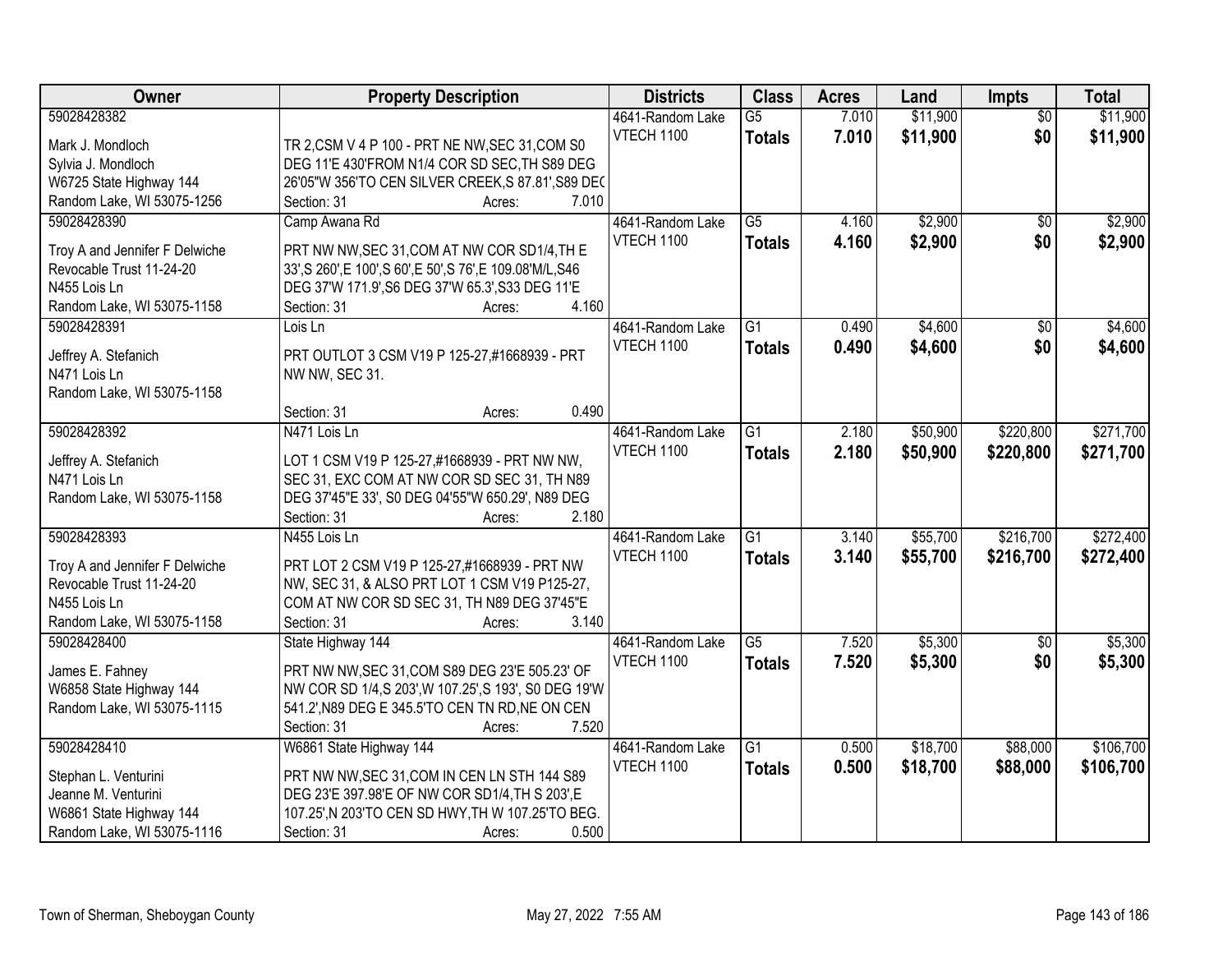| Owner                                                                                  | <b>Property Description</b>                                                                           |                 | <b>Districts</b>  | <b>Class</b>             | <b>Acres</b> | Land            | <b>Impts</b>    | <b>Total</b>    |
|----------------------------------------------------------------------------------------|-------------------------------------------------------------------------------------------------------|-----------------|-------------------|--------------------------|--------------|-----------------|-----------------|-----------------|
| 59028428420                                                                            | State Highway 144                                                                                     |                 | 4641-Random Lake  | $\overline{\mathsf{x2}}$ | 0.160        | $\overline{50}$ | $\overline{50}$ | $\overline{30}$ |
| State of Wisconsin Dept of Transportatic   PRT N1/2 NW1/4, SEC 31, COM IN CEN STH"144" |                                                                                                       |                 | <b>VTECH 1100</b> | <b>Totals</b>            | 0.160        | \$0             | \$0             | \$0             |
| 944 Vanderperren Way                                                                   | 1243'WLY OF NE COR NW1/4, TH S 100', S89 DEG 23'W                                                     |                 |                   |                          |              |                 |                 |                 |
| Green Bay, WI 54304-5344                                                               | 545.4'TO CEN TN RD, NELY ON CEN TN RD TO N LN                                                         |                 |                   |                          |              |                 |                 |                 |
|                                                                                        | Section: 30                                                                                           | 0.160<br>Acres: |                   |                          |              |                 |                 |                 |
| 59028428430                                                                            | Camp Awana Rd                                                                                         |                 | 4641-Random Lake  | $\overline{X4}$          | 1.380        | $\overline{50}$ | $\overline{50}$ | $\sqrt{50}$     |
|                                                                                        |                                                                                                       |                 | VTECH 1100        | <b>Totals</b>            | 1.380        | \$0             | \$0             | \$0             |
| Town of Sherman (Road)                                                                 | A TRIANGULAR SHAPED PARCEL OF LAND IN NW                                                              |                 |                   |                          |              |                 |                 |                 |
| W6566 State Highway 144                                                                | NW, SEC 31, THAT IS BOUNDED ON THE N BY A LN                                                          |                 |                   |                          |              |                 |                 |                 |
| Random Lake, WI 53075-1255                                                             | 60'S OF & PARA WITH CEN STH 144, ON THE SE BY                                                         |                 |                   |                          |              |                 |                 |                 |
|                                                                                        | Section: 31                                                                                           | 1.380<br>Acres: |                   |                          |              |                 |                 |                 |
| 59028428440                                                                            | W6873 State Highway 144                                                                               |                 | 4641-Random Lake  | $\overline{G1}$          | 2.830        | \$39,200        | \$158,100       | \$197,300       |
| Dale R. Goschey                                                                        | PRT NW NW, SEC 31, COM 262.98' E OF NW COR                                                            |                 | <b>VTECH 1100</b> | <b>Totals</b>            | 2.830        | \$39,200        | \$158,100       | \$197,300       |
| Diane H. Goschey                                                                       | SD1/4, TH S 396', E 29.3'M/L, N46 DEG 37'E 44.8', N77                                                 |                 |                   |                          |              |                 |                 |                 |
| W6873 State Highway 144                                                                | DEG 14'E 75.2', N TO N LN NW NW, TH W 135'TO BEG, ¿                                                   |                 |                   |                          |              |                 |                 |                 |
| Random Lake, WI 53075-1116                                                             | Section: 31                                                                                           | 2.830<br>Acres: |                   |                          |              |                 |                 |                 |
| 59028428450                                                                            | W6881 State Highway 144                                                                               |                 | 4641-Random Lake  | $\overline{G1}$          | 0.730        | \$21,600        | \$143,600       | \$165,200       |
|                                                                                        |                                                                                                       |                 | <b>VTECH 1100</b> | <b>Totals</b>            | 0.730        | \$21,600        | \$143,600       | \$165,200       |
| Donald G. Stefanich                                                                    | PRT NW NW, SEC 31, COM 183'E OF NW COR SD                                                             |                 |                   |                          |              |                 |                 |                 |
| Lois E. Stefanich                                                                      | SEC, TH S 396', E 79.98', N 396'TO CEN STH 144, TH W                                                  |                 |                   |                          |              |                 |                 |                 |
| W6881 State Highway 144                                                                | ALG CEN SD HWY 79.98'TO BEG.                                                                          |                 |                   |                          |              |                 |                 |                 |
| Random Lake, WI 53075-1116                                                             | Section: 31                                                                                           | 0.730<br>Acres: |                   |                          |              |                 |                 |                 |
| 59028428460                                                                            | W6887 State Highway 144                                                                               |                 | 4641-Random Lake  | $\overline{G1}$          | 0.460        | \$18,000        | \$98,800        | \$116,800       |
| Sundeen, Dave & Chris Sundeen Trust                                                    | PRT NW NW, SEC 31, COM 108'E OF NW COR, SD                                                            |                 | <b>VTECH 1100</b> | <b>Totals</b>            | 0.460        | \$18,000        | \$98,800        | \$116,800       |
| et al                                                                                  | SEC, TH S 160', E 25', S 160', E 50', N 320'TO N LN SEC                                               |                 |                   |                          |              |                 |                 |                 |
| W6887 State Highway 144                                                                | 31, TH W 75'TO BEG.                                                                                   |                 |                   |                          |              |                 |                 |                 |
| Random Lake, WI 53075-1116                                                             | Section: 31                                                                                           | 0.460<br>Acres: |                   |                          |              |                 |                 |                 |
| 59028428470                                                                            | N487 Lois Ln                                                                                          |                 | 4641-Random Lake  | $\overline{G1}$          | 0.510        | \$18,900        | \$132,900       | \$151,800       |
|                                                                                        |                                                                                                       |                 | <b>VTECH 1100</b> | <b>Totals</b>            | 0.510        | \$18,900        | \$132,900       | \$151,800       |
| Loretta M. Jung<br>N487 Lois Ln                                                        | PRT NW NW, SEC 31, COM 33'E OF NW COR SD<br>SEC, TH E 75', S 160', E 25', S 100', W 100', TH N 260'TO |                 |                   |                          |              |                 |                 |                 |
|                                                                                        | BEG.                                                                                                  |                 |                   |                          |              |                 |                 |                 |
| Random Lake, WI 53075-1158                                                             | Section: 31                                                                                           | 0.510           |                   |                          |              |                 |                 |                 |
| 59028428480                                                                            | N425 Camp Awana Rd                                                                                    | Acres:          | 4641-Random Lake  | $\overline{G1}$          | 2.070        | \$35,400        | \$129,700       | \$165,100       |
|                                                                                        |                                                                                                       |                 |                   |                          |              |                 |                 |                 |
| Lisa S. Wells                                                                          | PRT NW NW, SEC 31, COM IN CEN OF TN RD N4 DEG                                                         |                 | <b>VTECH 1100</b> | <b>Totals</b>            | 2.070        | \$35,400        | \$129,700       | \$165,100       |
| Gordan A. Wells                                                                        | E 97.6'FROM ITS INTER WITH S LINE SD1/4, TH N4                                                        |                 |                   |                          |              |                 |                 |                 |
| N425 Camp Awana Rd                                                                     | DEG E ON CEN SD RD 300', E 300', S4 DEG W 300', TH                                                    |                 |                   |                          |              |                 |                 |                 |
| Random Lake, WI 53075-1145                                                             | Section: 31                                                                                           | 2.070<br>Acres: |                   |                          |              |                 |                 |                 |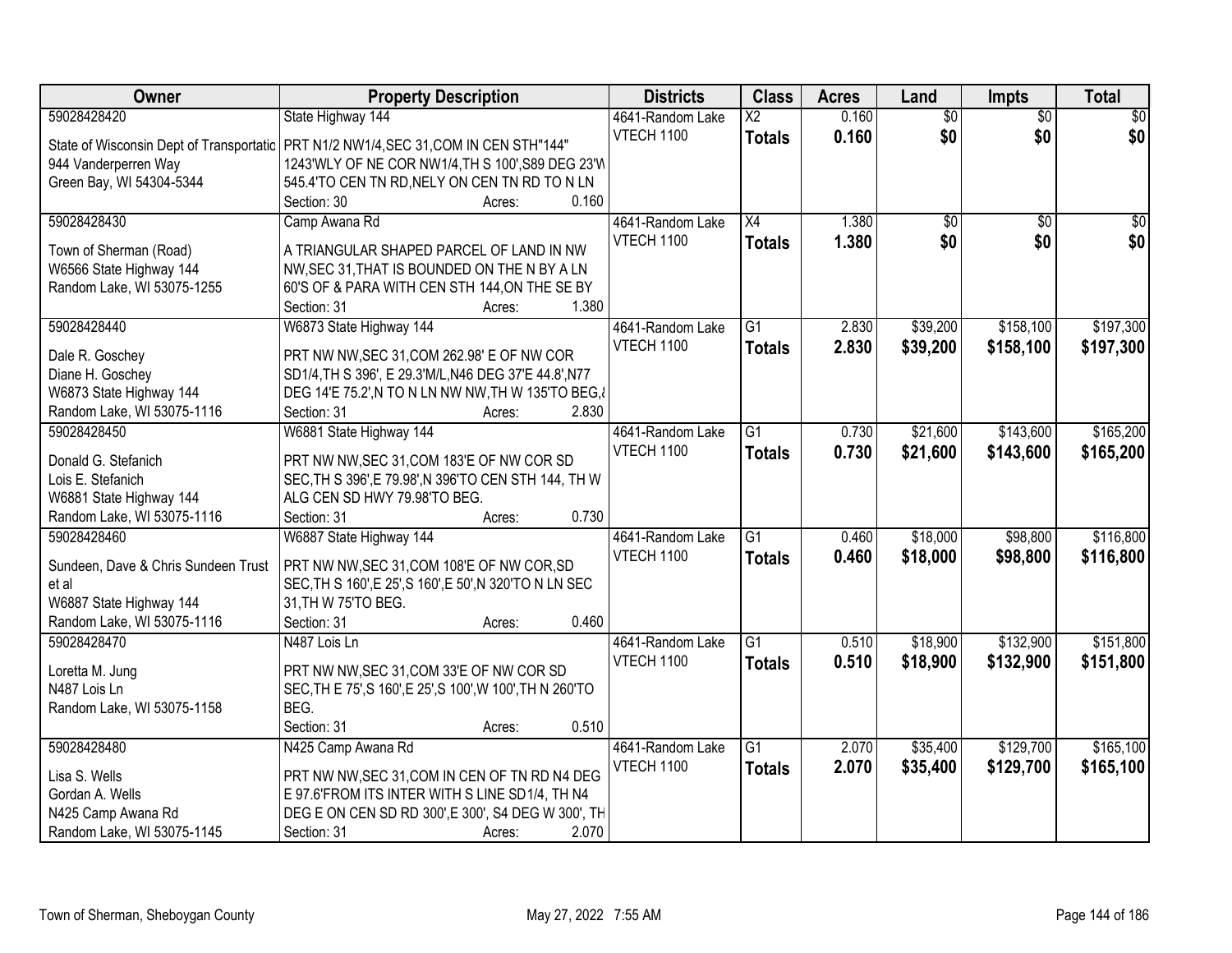| Owner                              | <b>Property Description</b>                                | <b>Districts</b>  | <b>Class</b>         | <b>Acres</b>    | Land             | <b>Impts</b>       | <b>Total</b>     |
|------------------------------------|------------------------------------------------------------|-------------------|----------------------|-----------------|------------------|--------------------|------------------|
| 59028428510                        | N367 Camp Awana Rd                                         | 4641-Random Lake  | $\overline{G1}$      | 5.000           | \$65,000         | \$374,700          | \$439,700        |
| Awana Holdings, LLC                | PRT S1/2 NW1/4, SEC 31, COM 623.70'E OF W1/4               | VTECH 1100        | G4                   | 17.310          | \$1,400          | \$0                | \$1,400          |
| N367 Camp Awana Rd                 | COR, SD SEC, TH E 1113.75', NO DEG 41'W 909.90', S89       |                   | <b>Totals</b>        | 22.310          | \$66,400         | \$374,700          | \$441,100        |
| Random Lake, WI 53075              | DEG 42'W 1028.86'TO CEN OF CAMP AWONA RD, TH               |                   |                      |                 |                  |                    |                  |
|                                    | 22.310<br>Section: 31<br>Acres:                            |                   |                      |                 |                  |                    |                  |
| 59028428511                        | N266 Camp Awana Rd                                         | 4641-Random Lake  | $\overline{X2}$      | 25.600          | $\overline{50}$  | $\overline{50}$    | $\overline{50}$  |
|                                    |                                                            | VTECH 1100        | <b>Totals</b>        | 25.600          | \$0              | \$0                | \$0              |
| State of Wisconsin Dept of Natural | PRT SW NW & PRT NW SW, SEC 31, COM AT W1/4                 |                   |                      |                 |                  |                    |                  |
| Resources                          | COR, SD SEC, TH N00 DEG 04'55"E 1324.81', N89 DEG          |                   |                      |                 |                  |                    |                  |
| 101 S Webster St                   | 41'18"E 717.83', S03 DEG 30'19"W 420.87', S04 DEG          |                   |                      |                 |                  |                    |                  |
| Madison, WI 53703-3474             | 25.600<br>Section: 31<br>Acres:                            |                   |                      |                 |                  |                    |                  |
| 59028428520                        |                                                            | 4641-Random Lake  | G4                   | 26.720          | \$3,800          | $\overline{50}$    | \$3,800          |
| Golden E Real Estate LLC           | PRT E1/2 NW1/4, SEC 31, COM IN N&S1/4 LINE S0 DEG          | <b>VTECH 1100</b> | G5M                  | 10.000          | \$20,000         | \$0                | \$20,000         |
| 8262 Orchard Valley Rd             | 11'E 844.2'OF NE COR NW1/4, TH S89 DEG 51'W                |                   | <b>Totals</b>        | 36.720          | \$23,800         | \$0                | \$23,800         |
| West Bend, WI 53090-9029           | 869.7', S0 DEG 19'E TO E&W1/4 LN, SEC 31, E TO SE          |                   |                      |                 |                  |                    |                  |
|                                    | 36.720<br>Section: 31<br>Acres:                            |                   |                      |                 |                  |                    |                  |
| 59028428541                        | Camp Awana Rd                                              | 4641-Random Lake  | $\overline{G4}$      | 19.290          | \$3,000          | $\overline{50}$    | \$3,000          |
|                                    |                                                            | <b>VTECH 1100</b> | G <sub>5</sub>       | 0.710           | \$100            | \$0                | \$100            |
| Golden E Real Estate LLC           | LOT 1 CSM V24 P167-168 #1888984 - PRT NW SW &              |                   | <b>Totals</b>        | 20.000          | \$3,100          | \$0                | \$3,100          |
| 8262 Orchard Valley Rd             | NE SW, SEC 31                                              |                   |                      |                 |                  |                    |                  |
| West Bend, WI 53090-9029           |                                                            |                   |                      |                 |                  |                    |                  |
|                                    | 20.000<br>Section: 31<br>Acres:                            |                   | $\overline{G1}$      |                 |                  | \$99,300           | \$124,300        |
| 59028428550                        | N203 Camp Awana Rd                                         | 4641-Random Lake  |                      | 1.000           | \$25,000         |                    |                  |
| Ryan C. Elbe                       | A-22826 - PRT NW SW, SEC 31, COM 1138.41'S OF NW           | VTECH 1100        | <b>Totals</b>        | 1.000           | \$25,000         | \$99,300           | \$124,300        |
| N203 Camp Awana Rd                 | COR, SD 1/4, TH S89 DEG 57'45"E 234.39', S                 |                   |                      |                 |                  |                    |                  |
| Fredonia, WI 53021-9501            | 185.84', N89 DEG 57'45"W 234.39', TH N 185.84' TO          |                   |                      |                 |                  |                    |                  |
|                                    | 1.000<br>Section: 31<br>Acres:                             |                   |                      |                 |                  |                    |                  |
| 59028428551                        | N231 Camp Awana Rd                                         | 4641-Random Lake  | G4                   | 12.250          | \$1,600          | $\overline{50}$    | \$1,600          |
|                                    | LOT 1 CSM V15 P 148-49 - PRT NW SW, SEC 31 & PRT           | VTECH 1100        | G <sub>5</sub>       | 0.600           | \$100            | \$0                | \$100            |
| Golden E Real Estate LLC           |                                                            |                   | G7                   | 5.150           | \$44,800         | \$193,100          | \$237,900        |
| 8262 Orchard Valley Rd             | NW SW & SW SW, SEC 31 COM AT SW COR SD SEC                 |                   | <b>Totals</b>        | 18.000          | \$46,500         | \$193,100          | \$239,600        |
| West Bend, WI 53090-9029           | 31, TH N00 DEG 00'09"E 1689.94', N00 DEG 00'09"E<br>18.000 |                   |                      |                 |                  |                    |                  |
|                                    | Section: 31<br>Acres:                                      |                   |                      |                 |                  |                    |                  |
| 59028428570                        | Camp Awana Rd                                              | 4641-Random Lake  | G4<br>G <sub>5</sub> | 18,800<br>0.980 | \$2,900<br>\$100 | $\sqrt{$0}$<br>\$0 | \$2,900<br>\$100 |
| David C. Miller                    | W1/2 SW SW, SEC 31.                                        | VTECH 1100        |                      |                 |                  |                    |                  |
| W5094 Hilltop Rd                   |                                                            |                   | <b>Totals</b>        | 19.780          | \$3,000          | \$0                | \$3,000          |
| Fredonia, WI 53021-9751            |                                                            |                   |                      |                 |                  |                    |                  |
|                                    | 19.780<br>Section: 31<br>Acres:                            |                   |                      |                 |                  |                    |                  |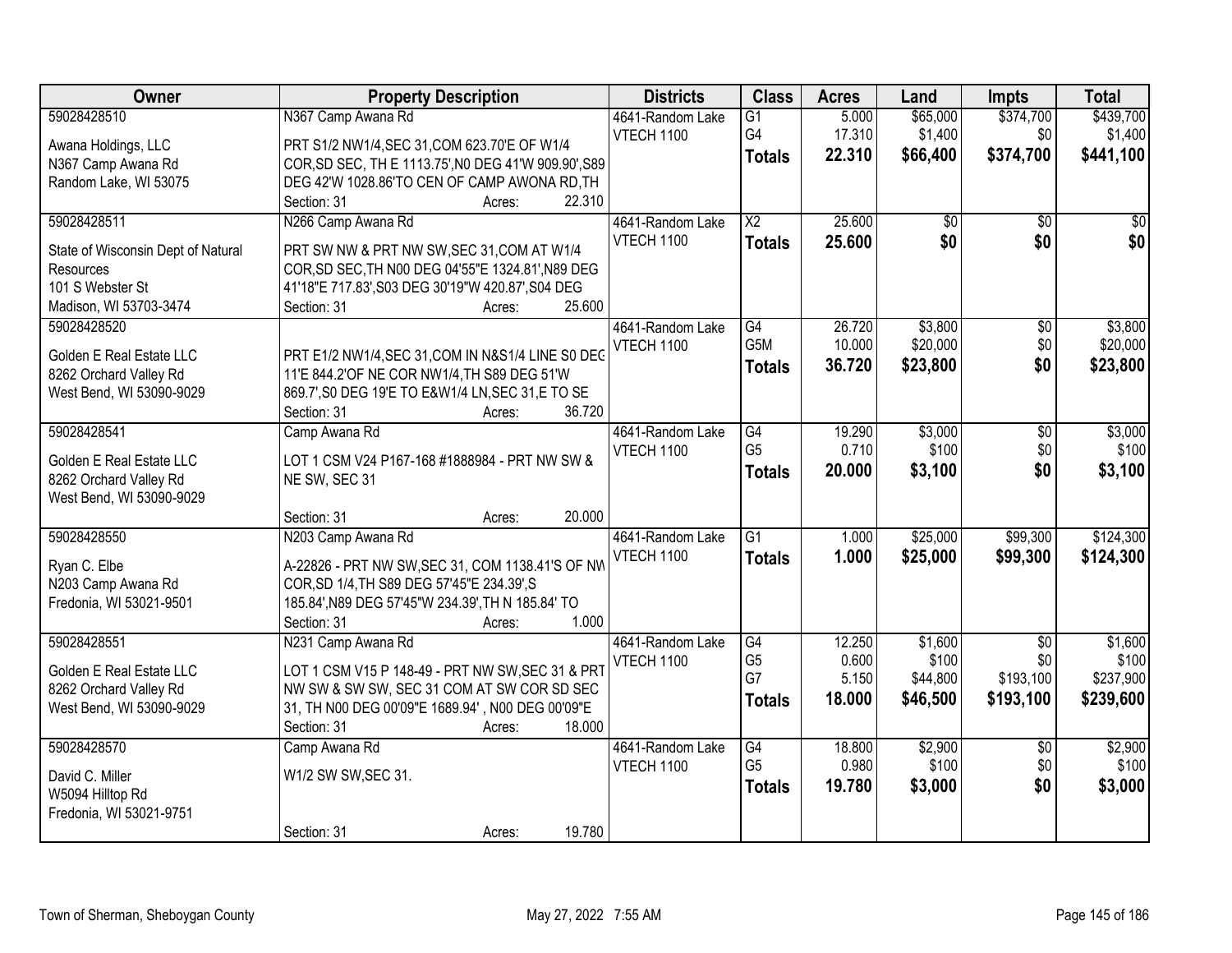| Owner                            | <b>Property Description</b>                         |        |         | <b>Districts</b>  | <b>Class</b>             | <b>Acres</b> | Land            | <b>Impts</b>           | <b>Total</b>    |
|----------------------------------|-----------------------------------------------------|--------|---------|-------------------|--------------------------|--------------|-----------------|------------------------|-----------------|
| 59028428600                      |                                                     |        |         | 4641-Random Lake  | $\overline{G4}$          | 7.000        | \$1,100         | $\sqrt{$0}$            | \$1,100         |
| David C. Miller                  | SW1/4 SE SW, SEC 31.                                |        |         | VTECH 1100        | G5M                      | 3.000        | \$6,000         | \$0                    | \$6,000         |
| W5094 Hilltop Rd                 |                                                     |        |         |                   | <b>Totals</b>            | 10.000       | \$7,100         | \$0                    | \$7,100         |
| Fredonia, WI 53021-9751          |                                                     |        |         |                   |                          |              |                 |                        |                 |
|                                  | Section: 31                                         | Acres: | 10.000  |                   |                          |              |                 |                        |                 |
| 59028428610                      | N272 County Rd DE                                   |        |         | 4641-Random Lake  | G4                       | 187.970      | \$25,100        | $\overline{50}$        | \$25,100        |
| Golden E Real Estate LLC         | PRT NE SE & SW SW & PRT NW NE & SW SE, SEC 31       |        |         | <b>VTECH 1100</b> | G <sub>5</sub>           | 6.000        | \$4,200         | \$0                    | \$4,200         |
| 8262 Orchard Valley Rd           | COM AT W1/4 COR SD SEC 31, TH N89 DEG 44'49"E       |        |         |                   | G5M                      | 4.000        | \$8,000         | \$0                    | \$8,000         |
| West Bend, WI 53090-9029         | 1803.45', N89 DEG 44'49"E 798.19', N89 DEG 44'58"E  |        |         |                   | G7                       | 6.000        | \$49,000        | \$317,300              | \$366,300       |
|                                  | Section: 31                                         | Acres: | 203.970 |                   | <b>Totals</b>            | 203.970      | \$86,300        | \$317,300              | \$403,600       |
| 59028428611                      | N290 County Rd DE                                   |        |         | 4641-Random Lake  | $\overline{G1}$          | 1.330        | \$28,300        | \$73,300               | \$101,600       |
| Christopher J. Elbe              | PRT NE SE, SEC 31, COM AT E1/4 COR, SD SEC, TH S    |        |         | <b>VTECH 1100</b> | <b>Totals</b>            | 1.330        | \$28,300        | \$73,300               | \$101,600       |
| Tracey L. Elbe                   | 250', S89 DEG 21'38"W 235', N1 DEG 11'E 250.10', TH |        |         |                   |                          |              |                 |                        |                 |
| 8262 Orchard Valley Rd           | N89 DEG 21'38"E 230'TO BEG.                         |        |         |                   |                          |              |                 |                        |                 |
| West Bend, WI 53090-9029         | Section: 31                                         | Acres: | 1.330   |                   |                          |              |                 |                        |                 |
| 59028428640                      | County Rd DE                                        |        |         | 4641-Random Lake  | G4                       | 28.400       | \$4,400         | $\sqrt[6]{3}$          | \$4,400         |
| Sharon Ann Goehring              | SE SE, SEC 31, EXC COM AT SE COR, SD SEC, TH N      |        |         | VTECH 1100        | G <sub>5</sub>           | 0.600        | \$100           | \$0                    | \$100           |
| William C. Goehring              | 912.81'ALG E LN OF SE1/4 SD SEC TO PNT OF           |        |         |                   | G5M                      | 6.000        | \$12,000        | \$0                    | \$12,000        |
| N185 County Rd De                | BEG, TH S89 DEG 25'43"W 525.57', N 416.95'TO N LN   |        |         |                   | <b>Totals</b>            | 35.000       | \$16,500        | \$0                    | \$16,500        |
| Random Lake, WI 53075-1248       | Section: 31                                         | Acres: | 35.000  |                   |                          |              |                 |                        |                 |
| 59028428641                      | N184 County Rd DE                                   |        |         | 4641-Random Lake  | G4                       | 2.000        | \$300           | $\overline{30}$        | \$300           |
| Michael H. Matchey               | PARCEL 1 CSM V11 P 269-70 - PRT SE SE, SEC          |        |         | <b>VTECH 1100</b> | G7                       | 3.000        | \$34,000        | \$103,100              | \$137,100       |
| Kelly S. Matchey                 | 31, COM AT SE COR, SD SEC, TH N 912.81'ALG E LN     |        |         |                   | <b>Totals</b>            | 5.000        | \$34,300        | \$103,100              | \$137,400       |
| N184 County Rd De                | OF SE1/4 SD SEC TO PNT OF BEG, TH S89 DEG           |        |         |                   |                          |              |                 |                        |                 |
| Random Lake, WI 53075-1247       | Section: 31                                         | Acres: | 5.000   |                   |                          |              |                 |                        |                 |
| 59028428651                      | N452 Lynn Rd                                        |        |         | 4641-Random Lake  | $\overline{G7}$          | 2.360        | \$30,800        | \$111,400              | \$142,200       |
|                                  |                                                     |        |         | VTECH 1100        | <b>Totals</b>            | 2.360        | \$30,800        | \$111,400              | \$142,200       |
| Jacob Huiras                     | LOT 1 CSM V26 P133-134 #1985468 - PRT NE NE,        |        |         |                   |                          |              |                 |                        |                 |
| N452 Lynn Rd                     | <b>SEC 32</b>                                       |        |         |                   |                          |              |                 |                        |                 |
| Random Lake, WI 53075-1228       | Section: 32                                         |        | 2.360   |                   |                          |              |                 |                        |                 |
| 59028428653                      | Lynn Rd                                             | Acres: |         | 4641-Random Lake  | $\overline{\mathsf{x2}}$ | 0.070        | $\overline{50}$ |                        | $\overline{30}$ |
|                                  |                                                     |        |         | <b>VTECH 1100</b> |                          | 0.070        | \$0             | $\overline{30}$<br>\$0 | \$0             |
| State of Wisconsin Department of | PARCEL 69 TPP 6525-06-21 - 4.09 REC V.1 TPP'S       |        |         |                   | <b>Totals</b>            |              |                 |                        |                 |
| Transportation                   | PG156 #2004541.                                     |        |         |                   |                          |              |                 |                        |                 |
| 944 Vanderperren Way             |                                                     |        |         |                   |                          |              |                 |                        |                 |
| Green Bay, WI 54304-5344         | Section: 32                                         | Acres: | 0.070   |                   |                          |              |                 |                        |                 |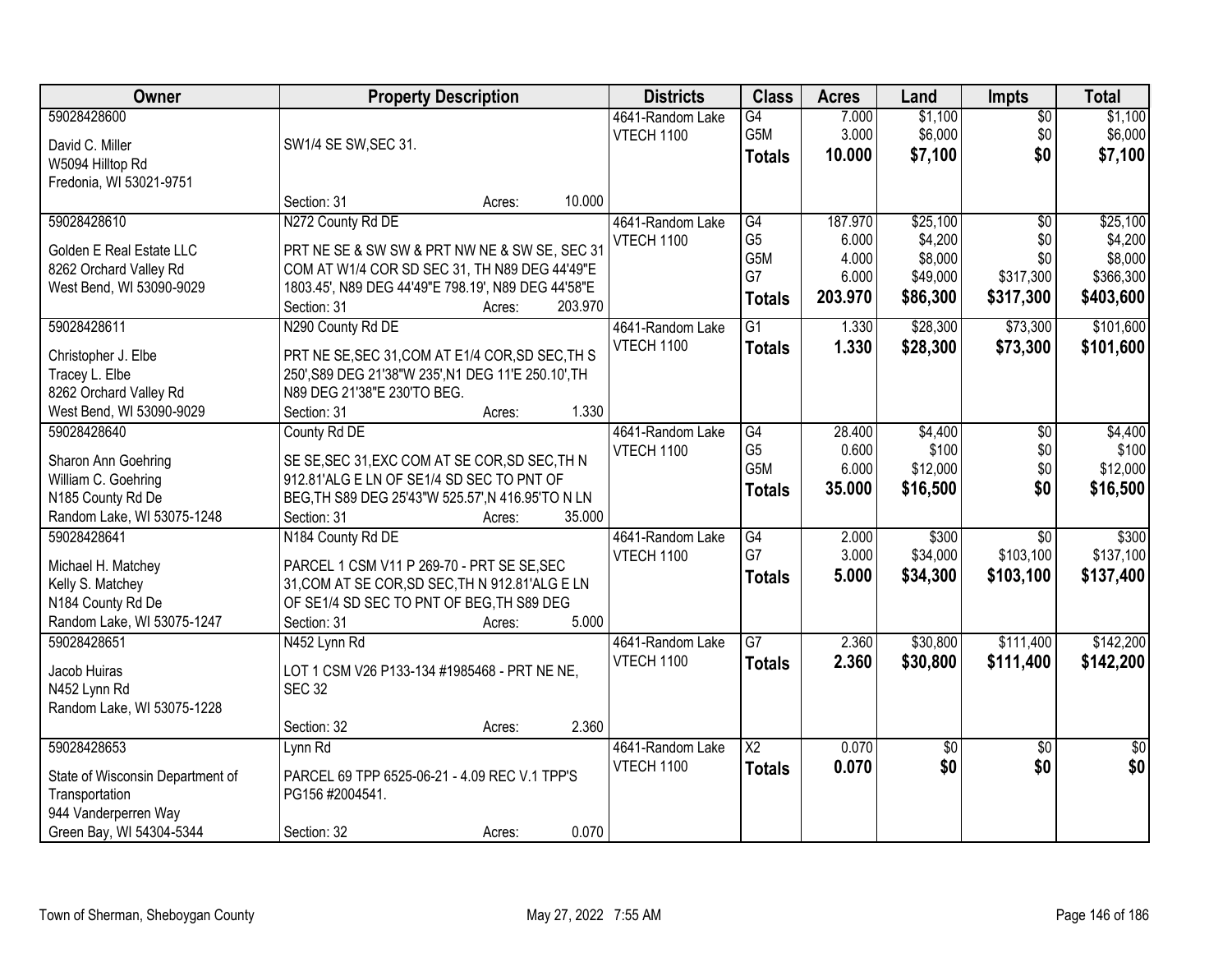| Owner                                     | <b>Property Description</b>                         | <b>Districts</b>               | <b>Class</b>     | <b>Acres</b>    | Land             | <b>Impts</b>           | <b>Total</b>     |
|-------------------------------------------|-----------------------------------------------------|--------------------------------|------------------|-----------------|------------------|------------------------|------------------|
| 59028428654                               | Lynn Rd                                             | 4641-Random Lake               | G4               | 33.000          | \$5,100          | $\overline{50}$        | \$5,100          |
| Sher-Home Farms LLP                       | LOT 2 CSM V26 P133-134 #1985468 - IN NENE, SEC      | <b>VTECH 1100</b>              | G <sub>5</sub>   | 1.930           | \$800            | \$0                    | \$800            |
| N853 County Rd I                          | 32 EXC PCL 69 TPP 6525-06-21 - 4.09 REC V.1 TPP'S   |                                | <b>Totals</b>    | 34.930          | \$5,900          | \$0                    | \$5,900          |
| Random Lake, WI 53075-1212                | PG 156 #2004541 AS DESC. IN WD #2008923.            |                                |                  |                 |                  |                        |                  |
|                                           | 34.930<br>Section: 32<br>Acres:                     |                                |                  |                 |                  |                        |                  |
| 59028428660                               | N426 Lynn Rd                                        | 4641-Random Lake               | $\overline{G1}$  | 1.070           | \$25,700         | \$153,100              | \$178,800        |
|                                           |                                                     | <b>VTECH 1100</b>              | <b>Totals</b>    | 1.070           | \$25,700         | \$153,100              | \$178,800        |
| Mark D. Meyer                             | PRT NE NE, SEC 32, COM 260'N OF SE COR SD1/4, TH    |                                |                  |                 |                  |                        |                  |
| N426 Lynn Rd                              | W 180', N 260', E 180', TH S 260' TO BEG            |                                |                  |                 |                  |                        |                  |
| Random Lake, WI 53075-1228                | 1.070<br>Section: 32                                |                                |                  |                 |                  |                        |                  |
|                                           | Acres:                                              |                                |                  |                 |                  |                        |                  |
| 59028428671                               | State Highway 144                                   | 4641-Random Lake               | $\overline{X2}$  | 0.190           | \$0              | \$0                    | $\sqrt{50}$      |
| State of Wisconsin Department of          | PCL 71 OF TPP 6525-06-21-4.09 V1 PG156 #2004541.    | <b>VTECH 1100</b>              | <b>Totals</b>    | 0.190           | \$0              | \$0                    | \$0              |
| Transportation                            |                                                     |                                |                  |                 |                  |                        |                  |
| 944 Vanderperren Way                      |                                                     |                                |                  |                 |                  |                        |                  |
| Green Bay, WI 54304-5344                  | 0.190<br>Section: 32<br>Acres:                      |                                |                  |                 |                  |                        |                  |
| 59028428672                               | W6247 State Highway 144                             | 4641-Random Lake               | G4               | 35.000          | \$5,800          | \$0                    | \$5,800          |
| David O. Wilkens                          | NWNE SEC 32, T13N, R21E EXC THRFRM PCL 71 OF        | <b>VTECH 1100</b>              | G <sub>5</sub>   | 1.810           | \$100            | \$0                    | \$100            |
| Karen L. Wilkens                          | TPP 6525-06-21-4.09 V1 PG156 #2004541 AS REC IN     |                                | G7               | 3.000           | \$34,000         | \$183,300              | \$217,300        |
| W6247 State Highway 144                   | WD 2010205.                                         |                                | <b>Totals</b>    | 39.810          | \$39,900         | \$183,300              | \$223,200        |
| Random Lake, WI 53075-1254                | 39.810<br>Section: 32<br>Acres:                     |                                |                  |                 |                  |                        |                  |
| 59028428680                               |                                                     | 4641-Random Lake               | $\overline{G4}$  | 40.000          | \$6,800          | \$0                    | \$6,800          |
|                                           |                                                     | VTECH 1100                     | <b>Totals</b>    | 40.000          | \$6,800          | \$0                    | \$6,800          |
| David O. Wilkens                          | SW NE, SEC 32                                       |                                |                  |                 |                  |                        |                  |
| Karen L. Wilkens                          |                                                     |                                |                  |                 |                  |                        |                  |
| W6247 State Highway 144                   | 40.000                                              |                                |                  |                 |                  |                        |                  |
| Random Lake, WI 53075-1254<br>59028428690 | Section: 32<br>Acres:                               |                                | G4               |                 |                  |                        |                  |
|                                           | Lynn Rd                                             | 4641-Random Lake<br>VTECH 1100 | G <sub>5</sub>   | 36.000<br>0.890 | \$5,900<br>\$100 | $\overline{50}$<br>\$0 | \$5,900<br>\$100 |
| David O. Wilkens                          | SE NE, SEC 32, EXC COM 309.35' N OF SE COR          |                                | G <sub>5</sub> M | 2.600           | \$5,200          | \$0                    | \$5,200          |
| Karen L. Wilkens                          | SD1/4, TH W 130', N 170, 'E 130'TO E LN SE NE, TH S |                                | <b>Totals</b>    | 39.490          | \$11,200         | \$0                    | \$11,200         |
| W6247 State Highway 144                   | 170'TO BEG.                                         |                                |                  |                 |                  |                        |                  |
| Random Lake, WI 53075-1254                | 39.490<br>Section: 32<br>Acres:                     |                                |                  |                 |                  |                        |                  |
| 59028428700                               | N330 Lynn Rd                                        | 4641-Random Lake               | $\overline{G1}$  | 0.510           | \$18,900         | \$117,400              | \$136,300        |
| Ramel Revocable Living Trust              | PRT SE NE, SEC 32, COM 309.35' N OF SE COR          | <b>VTECH 1100</b>              | <b>Totals</b>    | 0.510           | \$18,900         | \$117,400              | \$136,300        |
| N330 Lynn Rd                              | SD1/4, TH W 130', N 170', E 130'TO E LN SE NE, TH S |                                |                  |                 |                  |                        |                  |
| Random Lake, WI 53075-1228                | 170'TO BEG.                                         |                                |                  |                 |                  |                        |                  |
|                                           | 0.510<br>Section: 32<br>Acres:                      |                                |                  |                 |                  |                        |                  |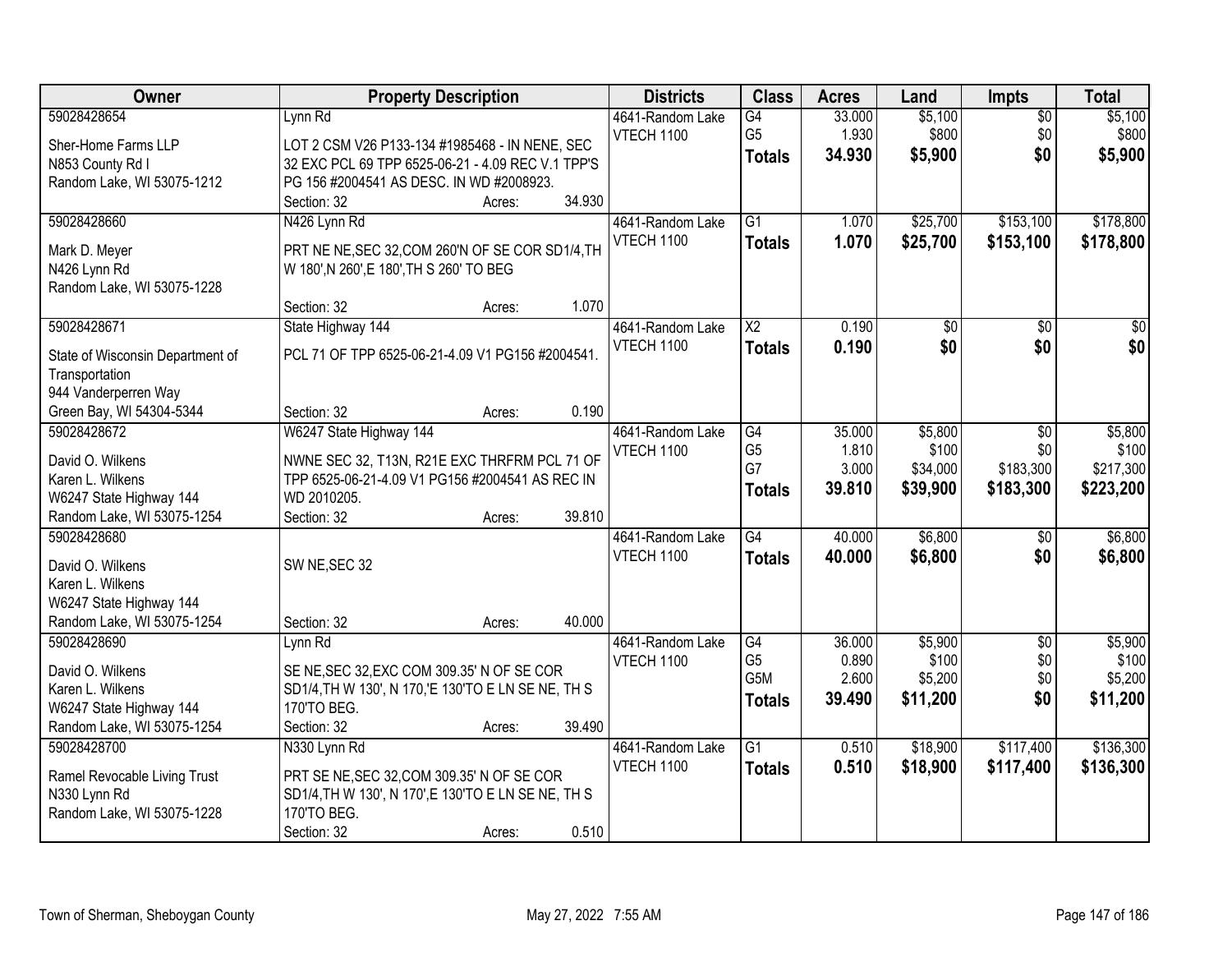| Owner                                                      | <b>Property Description</b>                          | <b>Districts</b> | <b>Class</b>           | <b>Acres</b> | Land     | Impts           | <b>Total</b>    |
|------------------------------------------------------------|------------------------------------------------------|------------------|------------------------|--------------|----------|-----------------|-----------------|
| 59028428712                                                | W6329 State Highway 144                              | 4641-Random Lake | G4                     | 14.860       | \$2,200  | $\overline{50}$ | \$2,200         |
| Kent A. Schroeter                                          | LOT 1 CSM V19 P80-82 #1661414 - IN NWNW & NENW       | VTECH 1100       | G <sub>5</sub>         | 15.010       | \$21,700 | \$0             | \$21,700        |
| W6687 County Rd Ss                                         | SEC 32, T13N, R21E; EXC PC 66 TPP 6525-06-21 REC     |                  | G5M                    | 5.000        | \$10,000 | \$0             | \$10,000        |
| Adell, WI 53001-1316                                       | IN V1 TPP'S P155 #2004540, AS REC IN WD              |                  | <b>Totals</b>          | 34.870       | \$33,900 | \$0             | \$33,900        |
|                                                            | 34.780<br>Section: 32<br>Acres:                      |                  |                        |              |          |                 |                 |
| 59028428713                                                | State Highway 144                                    | 4641-Random Lake | $\overline{\text{X2}}$ | 0.140        | \$0      | $\overline{30}$ | $\overline{50}$ |
|                                                            |                                                      | VTECH 1100       | <b>Totals</b>          | 0.140        | \$0      | \$0             | \$0             |
| State of Wisconsin Department of                           | PC 66 TPP 6525-06-21 REC IN V1 TPP'S P155            |                  |                        |              |          |                 |                 |
| Transportation                                             | #2004540.                                            |                  |                        |              |          |                 |                 |
| 944 Vanderperren Way                                       |                                                      |                  |                        |              |          |                 |                 |
| Green Bay, WI 54304-5344                                   | 0.140<br>Section: 32<br>Acres:                       |                  |                        |              |          |                 |                 |
| 59028428730                                                | W6497 State Highway 144                              | 4641-Random Lake | $\overline{G2}$        | 0.320        | \$7,900  | \$40,100        | \$48,000        |
| Todd M Mclaren Revocable Trust Dated                       | PRT NW NW, SEC 32, COM AT NW COR SD1/4, TH E         | VTECH 1100       | <b>Totals</b>          | 0.320        | \$7,900  | \$40,100        | \$48,000        |
| October 15 2021                                            | 74.25', S 189.75', W 74.25'TO W LN NW NW, TH N       |                  |                        |              |          |                 |                 |
| W6489 State Highway 144                                    | 189.75'TO BEG.                                       |                  |                        |              |          |                 |                 |
| Random Lake, WI 53075-1254                                 | 0.320<br>Section: 32<br>Acres:                       |                  |                        |              |          |                 |                 |
| 59028428740                                                | W6489 State Highway 144                              | 4641-Random Lake | G1                     | 0.960        | \$24,500 | \$98,100        | \$122,600       |
|                                                            |                                                      | VTECH 1100       |                        | 0.960        | \$24,500 | \$98,100        |                 |
| Todd M Mclaren Revocable Trust Dated                       | PRT NW NW, SEC 32, COM 74.25'E OF NW COR             |                  | <b>Totals</b>          |              |          |                 | \$122,600       |
| October 15 2021                                            | SD1/4, TH E 221', S 189.75', W 221', TH N 189.75' TO |                  |                        |              |          |                 |                 |
| W6489 State Highway 144                                    | BEG.                                                 |                  |                        |              |          |                 |                 |
| Random Lake, WI 53075-1254                                 | Section: 32<br>0.960<br>Acres:                       |                  |                        |              |          |                 |                 |
| 59028428741                                                | N445 County Rd DE                                    | 4641-Random Lake | $\overline{G4}$        | 16.360       | \$3,000  | $\overline{50}$ | \$3,000         |
|                                                            | LOT 1 CSM V20 P201-202 #1730027 - PRT NW NW &        | VTECH 1100       | G <sub>5</sub>         | 3.000        | \$1,500  | \$0             | \$1,500         |
| Delmar Schroeter & Nancy Schroeter<br>Revocable Trust 8-16 |                                                      |                  | G7                     | 4.000        | \$39,000 | \$184,400       | \$223,400       |
| N445 County Rd De                                          | NE NW, SEC 32.                                       |                  | <b>Totals</b>          | 23.360       | \$43,500 | \$184,400       | \$227,900       |
| Random Lake, WI 53075-1250                                 | 23.360<br>Section: 32                                |                  |                        |              |          |                 |                 |
| 59028428761                                                | Acres:                                               | 4641-Random Lake | G1                     | 2.000        | \$35,000 | \$193,000       | \$228,000       |
|                                                            | N401 County Rd DE                                    |                  | G4                     | 56.000       | \$8,400  | \$0             | \$8,400         |
| Rodney Schroeter                                           | B-2382 - PRT NW1/4, SEC 32, COM S00 DEG 15'47"E      | VTECH 1100       | G <sub>5</sub>         | 2.260        | \$1,100  | \$0             | \$1,100         |
| Kathryn Schroeter                                          | 1005.68' FROM NW COR, SD SEC, TH N89 DEG             |                  |                        |              |          |                 |                 |
| PO Box 334                                                 | 39'24"E 1472.18', N89 DEG 39'24"E 832.77', S00 DEG   |                  | <b>Totals</b>          | 60.260       | \$44,500 | \$193,000       | \$237,500       |
| Random Lake, WI 53075-0334                                 | Section: 32<br>60.260<br>Acres:                      |                  |                        |              |          |                 |                 |
| 59028428762                                                | County Rd DE                                         | 4641-Random Lake | $\overline{G4}$        | 37.660       | \$5,600  | $\overline{50}$ | \$5,600         |
|                                                            |                                                      | VTECH 1100       | G <sub>5</sub>         | 2.460        | \$1,500  | \$0             | \$1,500         |
| Kent A. Schroeter                                          | B-2383 - PRT NE NW, SW NW & SE NW, SEC 32, COM       |                  | <b>Totals</b>          | 40.120       | \$7,100  | \$0             | \$7,100         |
| W6687 County Rd Ss                                         | S00 DEG 15'47"E 2069.75' FROM NW COR, SD SEC,        |                  |                        |              |          |                 |                 |
| Adell, WI 53001-1316                                       | TH CONT S00 DEG 15'47"E 590.39', N89 DEG 33'07"W     |                  |                        |              |          |                 |                 |
|                                                            | 40.120<br>Section: 32<br>Acres:                      |                  |                        |              |          |                 |                 |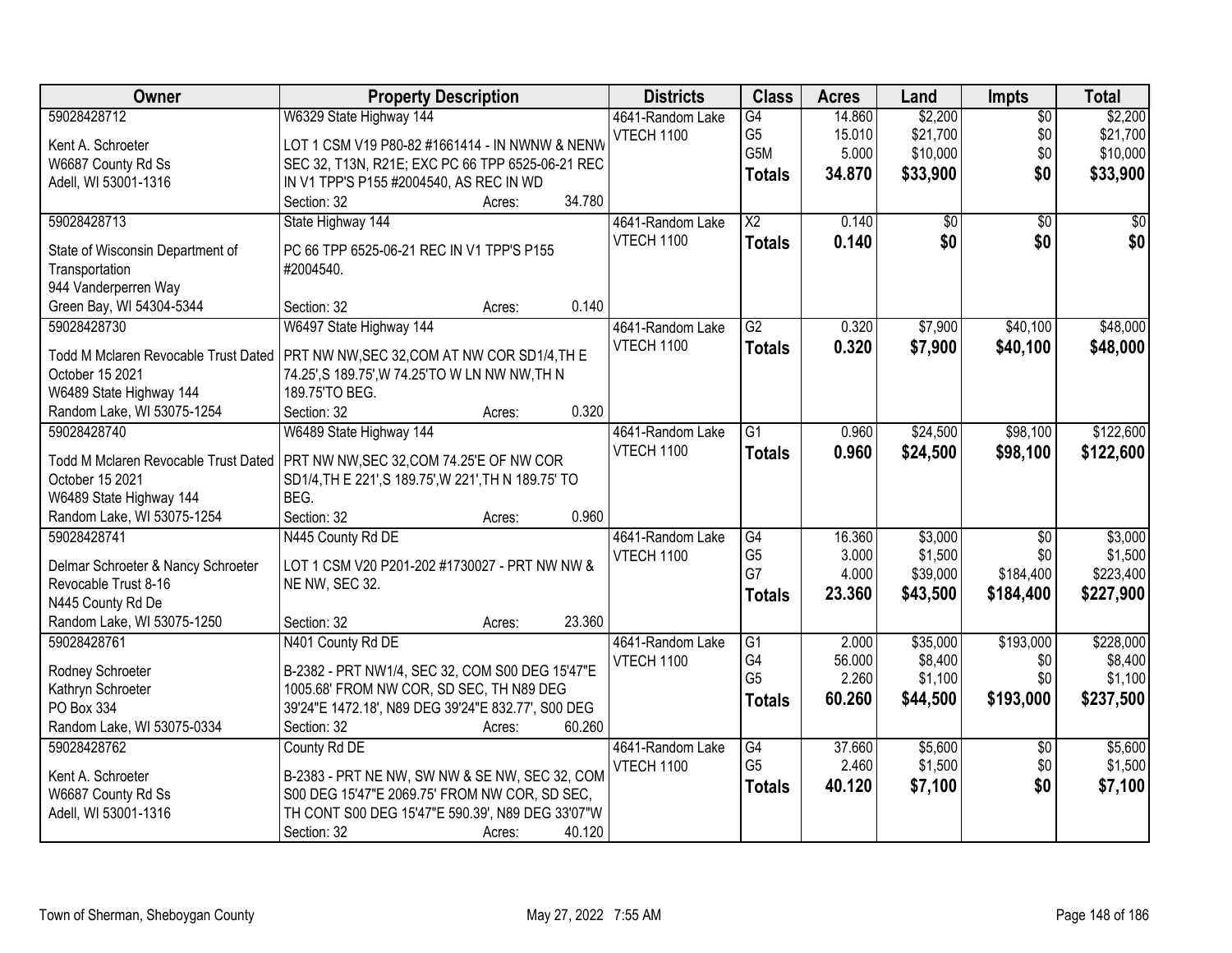| Owner                                      | <b>Property Description</b>                                                               |        |        | <b>Districts</b>  | <b>Class</b>    | <b>Acres</b> | Land            | <b>Impts</b>    | <b>Total</b> |
|--------------------------------------------|-------------------------------------------------------------------------------------------|--------|--------|-------------------|-----------------|--------------|-----------------|-----------------|--------------|
| 59028428769                                | State Highway 144                                                                         |        |        | 4641-Random Lake  | $\overline{X4}$ | 1.790        | $\overline{50}$ | $\overline{50}$ | \$0          |
| Town of Sherman (Road)                     | THAT PRT OF NW NW & NE NW SEC 32 DEDICATED                                                |        |        | VTECH 1100        | <b>Totals</b>   | 1.790        | \$0             | \$0             | \$0          |
| W6566 State Highway 144                    | TO THE PUBLIC BY CSM V19 P80-82 #1661414.                                                 |        |        |                   |                 |              |                 |                 |              |
| Random Lake, WI 53075-1255                 |                                                                                           |        |        |                   |                 |              |                 |                 |              |
|                                            | Section: 32                                                                               | Acres: | 1.790  |                   |                 |              |                 |                 |              |
| 59028428770                                | Creek Rd                                                                                  |        |        | 4641-Random Lake  | $\overline{G4}$ | 32.000       | \$4,600         | $\overline{50}$ | \$4,600      |
| Daniel J & Mary K H Bushard Living         | NESW, SEC 32-T13N, R21E EXC THAT PART PART                                                |        |        | <b>VTECH 1100</b> | G <sub>5</sub>  | 7.880        | \$4,900         | \$0             | \$4,900      |
| Trust Agreement 09-                        | SD NE?SW? SEC 32, INCLUDED IN: COM AT THE SW                                              |        |        |                   | <b>Totals</b>   | 39.880       | \$9,500         | \$0             | \$9,500      |
| N239 County Rd De                          | COR SD SEC 32; TH N00?12'55"W, 1324.80'; TH                                               |        |        |                   |                 |              |                 |                 |              |
| Random Lake, WI 53075-1250                 | Section: 32                                                                               | Acres: | 39.880 |                   |                 |              |                 |                 |              |
| 59028428771                                | <b>Creek Rd</b>                                                                           |        |        | 4641-Random Lake  | X4              | 0.290        | \$0             | \$0             | $\sqrt{50}$  |
| Town of Sherman                            | PART NE?SW? AND SE?SW? SEC 32, T13N, R21E,                                                |        |        | VTECH 1100        | <b>Totals</b>   | 0.290        | \$0             | \$0             | \$0          |
| W6566 State Highway 144                    | COM AT THE SW COR SD SEC 32; TH N00?12'55"W,                                              |        |        |                   |                 |              |                 |                 |              |
| Random Lake, WI 53075-1255                 | 1324.80"; TH N89?30'21"E, 1967.09' TO POB; TH                                             |        |        |                   |                 |              |                 |                 |              |
|                                            | Section: 32                                                                               | Acres: | 0.290  |                   |                 |              |                 |                 |              |
| 59028428780                                | N239 County Rd DE                                                                         |        |        | 4641-Random Lake  | G4              | 26.000       | \$3,300         | \$0             | \$3,300      |
| Daniel J & Mary K H Bushard Living         | NW SW, SEC 32.                                                                            |        |        | <b>VTECH 1100</b> | G <sub>5</sub>  | 11.000       | \$7,100         | \$0             | \$7,100      |
| Trust Agreement 09-                        |                                                                                           |        |        |                   | G7              | 3.000        | \$34,000        | \$198,800       | \$232,800    |
| N239 County Rd De                          |                                                                                           |        |        |                   | <b>Totals</b>   | 40.000       | \$44,400        | \$198,800       | \$243,200    |
| Random Lake, WI 53075-1250                 | Section: 32                                                                               | Acres: | 40.000 |                   |                 |              |                 |                 |              |
| 59028428790                                | N185 County Rd DE                                                                         |        |        | 4641-Random Lake  | $\overline{G4}$ | 16.500       | \$2,100         | $\overline{50}$ | \$2,100      |
|                                            | THE N1/2 OF SW SW, SEC 32                                                                 |        |        | <b>VTECH 1100</b> | G <sub>5</sub>  | 1.500        | \$500           | \$0             | \$500        |
| Sharon Goehring<br>William C. Goehring     |                                                                                           |        |        |                   | G7              | 2.000        | \$29,000        | \$176,100       | \$205,100    |
| N185 County Rd De                          |                                                                                           |        |        |                   | <b>Totals</b>   | 20.000       | \$31,600        | \$176,100       | \$207,700    |
| Random Lake, WI 53075-1248                 | Section: 32                                                                               | Acres: | 20.000 |                   |                 |              |                 |                 |              |
| 59028428800                                | County Rd DE                                                                              |        |        | 4641-Random Lake  | G4              | 19.000       | \$2,500         | $\overline{50}$ | \$2,500      |
|                                            | THE S1/2 OF SW SW, SEC 32.                                                                |        |        | <b>VTECH 1100</b> | G <sub>5</sub>  | 1.000        | \$100           | \$0             | \$100        |
| Sharon Ann Goehring<br>William C. Goehring |                                                                                           |        |        |                   | <b>Totals</b>   | 20,000       | \$2,600         | \$0             | \$2,600      |
| N185 County Rd De                          |                                                                                           |        |        |                   |                 |              |                 |                 |              |
| Random Lake, WI 53075-1248                 | Section: 32                                                                               | Acres: | 20.000 |                   |                 |              |                 |                 |              |
| 59028428810                                | <b>Creek Rd</b>                                                                           |        |        | 4641-Random Lake  | G4              | 7.000        | \$1,000         | $\overline{50}$ | \$1,000      |
|                                            |                                                                                           |        |        | VTECH 1100        | G <sub>5</sub>  | 8.830        | \$5,600         | \$0             | \$5,600      |
| Sharon Goehring<br>William C. Goehring     | THE N1/2 OF SESW SEC 32, T13N, R21E EXC THAT<br>PART SD SE?SW? SEC 32 INCLUDED IN: COM AT |        |        |                   | G5M             | 4.000        | \$8,000         | \$0             | \$8,000      |
| N185 County Rd De                          | THE SW COR SD SEC 32; TH N00?12'55"W, 1324.80';                                           |        |        |                   | <b>Totals</b>   | 19.830       | \$14,600        | \$0             | \$14,600     |
| Random Lake, WI 53075-1248                 | Section: 32                                                                               | Acres: | 19.830 |                   |                 |              |                 |                 |              |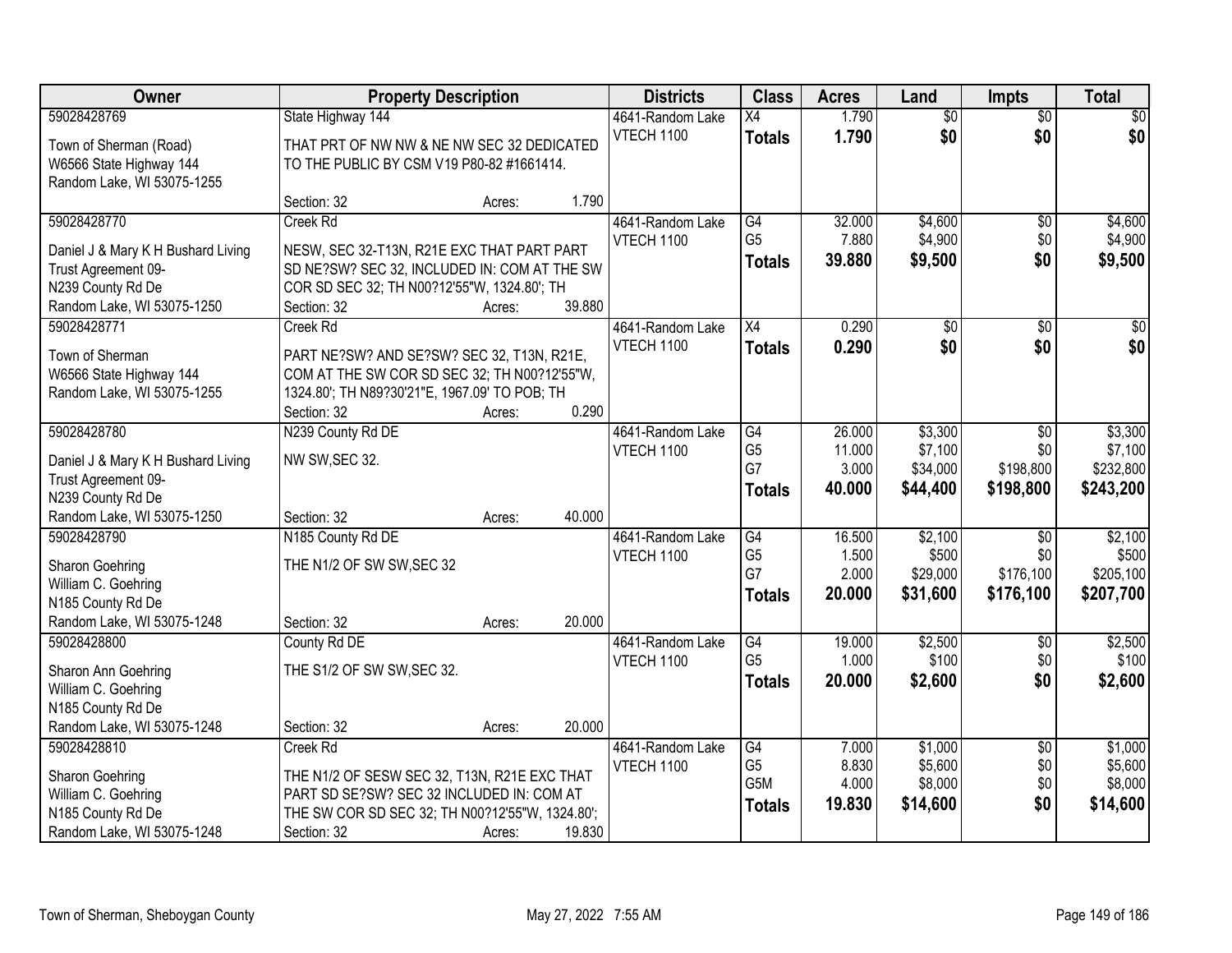| <b>Owner</b>                                 | <b>Property Description</b>                                                               |                  | <b>Districts</b>  | <b>Class</b>    | <b>Acres</b> | Land     | Impts           | <b>Total</b> |
|----------------------------------------------|-------------------------------------------------------------------------------------------|------------------|-------------------|-----------------|--------------|----------|-----------------|--------------|
| 59028428820                                  | County Rd DE                                                                              |                  | 4641-Random Lake  | G4              | 19.000       | \$2,400  | $\overline{50}$ | \$2,400      |
| Sharon Ann Goehring                          | THE S1/2 OF SE SW, SEC 32                                                                 |                  | <b>VTECH 1100</b> | G5M             | 1.000        | \$2,000  | \$0             | \$2,000      |
| William C. Goehring                          |                                                                                           |                  |                   | <b>Totals</b>   | 20.000       | \$4,400  | \$0             | \$4,400      |
| N185 County Rd De                            |                                                                                           |                  |                   |                 |              |          |                 |              |
| Random Lake, WI 53075-1248                   | Section: 32                                                                               | 20.000<br>Acres: |                   |                 |              |          |                 |              |
| 59028428830                                  | Lynn Rd                                                                                   |                  | 4641-Random Lake  | G4              | 28.000       | \$4,200  | $\overline{50}$ | \$4,200      |
|                                              |                                                                                           |                  | VTECH 1100        | G <sub>5</sub>  | 2.020        | \$100    | \$0             | \$100        |
| Kenneth W. Borchardt<br>Marilyn V. Borchardt | NE SE, SEC 32, EXC COM S0 DEG 01'03"W 166.86<br>FROM E1/4 COR SD SEC, TH S04 DEG 26' R2"W |                  |                   | G5M             | 6.000        | \$12,000 | \$0             | \$12,000     |
| PO Box 353                                   | 218.2', S0 DEG 18'22"E 79.88' N89 DEG 58'57"W                                             |                  |                   | <b>Totals</b>   | 36.020       | \$16,300 | \$0             | \$16,300     |
| Random Lake, WI 53075-0353                   | Section: 32                                                                               | 36.020<br>Acres: |                   |                 |              |          |                 |              |
| 59028428831                                  | N264 Lynn Rd                                                                              |                  | 4641-Random Lake  | $\overline{G1}$ | 3.500        | \$42,500 | \$267,700       | \$310,200    |
|                                              |                                                                                           |                  | VTECH 1100        |                 | 3.500        |          |                 |              |
| Timothy J. Borchardt                         | LOT 1 CSM V13 P 101-03 - PRT NE SE, SEC 32, COM                                           |                  |                   | <b>Totals</b>   |              | \$42,500 | \$267,700       | \$310,200    |
| Sally J. Borchardt                           | S0 DEG 01' 03"W 824.29'& N89 DEG 58'57" W                                                 |                  |                   |                 |              |          |                 |              |
| N264 Lynn Rd                                 | 22.12'FROM E1/4 COR, SD SEC TH CONT N89 DEG                                               |                  |                   |                 |              |          |                 |              |
| Random Lake, WI 53075-1228                   | Section: 32                                                                               | 3.500<br>Acres:  |                   |                 |              |          |                 |              |
| 59028428841                                  | N247 Victory Ln                                                                           |                  | 4641-Random Lake  | G1              | 2.000        | \$35,000 | \$181,900       | \$216,900    |
| Susan A. Cramer                              | PRT LOT 1 CSM V24 P299-300 #1907178 - PRT NW                                              |                  | VTECH 1100        | G4              | 29.330       | \$4,300  | \$0             | \$4,300      |
| N247 Victory Ln                              | SE, SEC 32, EXC & INCL PRT LOTS 1 & 2 SD CSM,                                             |                  |                   | G <sub>5</sub>  | 4.000        | \$2,200  | \$0             | \$2,200      |
| Random Lake, WI 53075-1281                   | DESC IN #1908625.                                                                         |                  |                   | <b>Totals</b>   | 35.330       | \$41,500 | \$181,900       | \$223,400    |
|                                              | Section: 32                                                                               | 35.330<br>Acres: |                   |                 |              |          |                 |              |
| 59028428842                                  | N257 Victory Ln                                                                           |                  | 4641-Random Lake  | $\overline{G1}$ | 1.000        | \$25,000 | \$215,500       | \$240,500    |
|                                              |                                                                                           |                  | VTECH 1100        | G4              | 1.990        | \$300    | \$0             | \$300        |
| Scott M. Cramer                              | PRT LOT 2 CSM V24 P299-300 #1907178 - PRT NW                                              |                  |                   |                 | 2.990        | \$25,300 | \$215,500       | \$240,800    |
| N257 Victory Ln                              | SE, SEC 32, EXC & INCL PRT LOTS 1 & 2 SD CSM,                                             |                  |                   | <b>Totals</b>   |              |          |                 |              |
| Random Lake, WI 53075-1281                   | DESC IN #1908625                                                                          |                  |                   |                 |              |          |                 |              |
|                                              | Section: 32                                                                               | 2.990<br>Acres:  |                   |                 |              |          |                 |              |
| 59028428850                                  | N242 Victory Ln                                                                           |                  | 4641-Random Lake  | G1              | 1.910        | \$34,100 | \$190,200       | \$224,300    |
| Michael B. Rusch                             | PRT NW SE, SEC 32, COM 515.1'W OF SE COR                                                  |                  | VTECH 1100        | <b>Totals</b>   | 1.910        | \$34,100 | \$190,200       | \$224,300    |
| Michelle L. Rusch                            | SD1/4, TH N 646.15' W 128.5', S 646.15', TH E 128.5'TO                                    |                  |                   |                 |              |          |                 |              |
| N242 Victory Ln                              | BEG.                                                                                      |                  |                   |                 |              |          |                 |              |
| Random Lake, WI 53075-1281                   | Section: 32                                                                               | 1.910<br>Acres:  |                   |                 |              |          |                 |              |
| 59028428860                                  | W6249 Creek Rd                                                                            |                  | 4641-Random Lake  | G4              | 20.000       | \$2,200  | $\overline{50}$ | \$2,200      |
|                                              |                                                                                           |                  | <b>VTECH 1100</b> | G <sub>5</sub>  | 2.000        | \$800    | \$0             | \$800        |
| Steven K. Aschebrock                         | SW SE, SEC 32.                                                                            |                  |                   | G5M             | 15.000       | \$30,000 | \$0             | \$30,000     |
| Virginia L. Aschebrock                       |                                                                                           |                  |                   | G7              | 3.000        | \$34,000 | \$323,600       | \$357,600    |
| W6249 Creek Rd                               |                                                                                           |                  |                   | <b>Totals</b>   | 40.000       | \$67,000 | \$323,600       | \$390,600    |
| Random Lake, WI 53075-1227                   | Section: 32                                                                               | 40.000<br>Acres: |                   |                 |              |          |                 |              |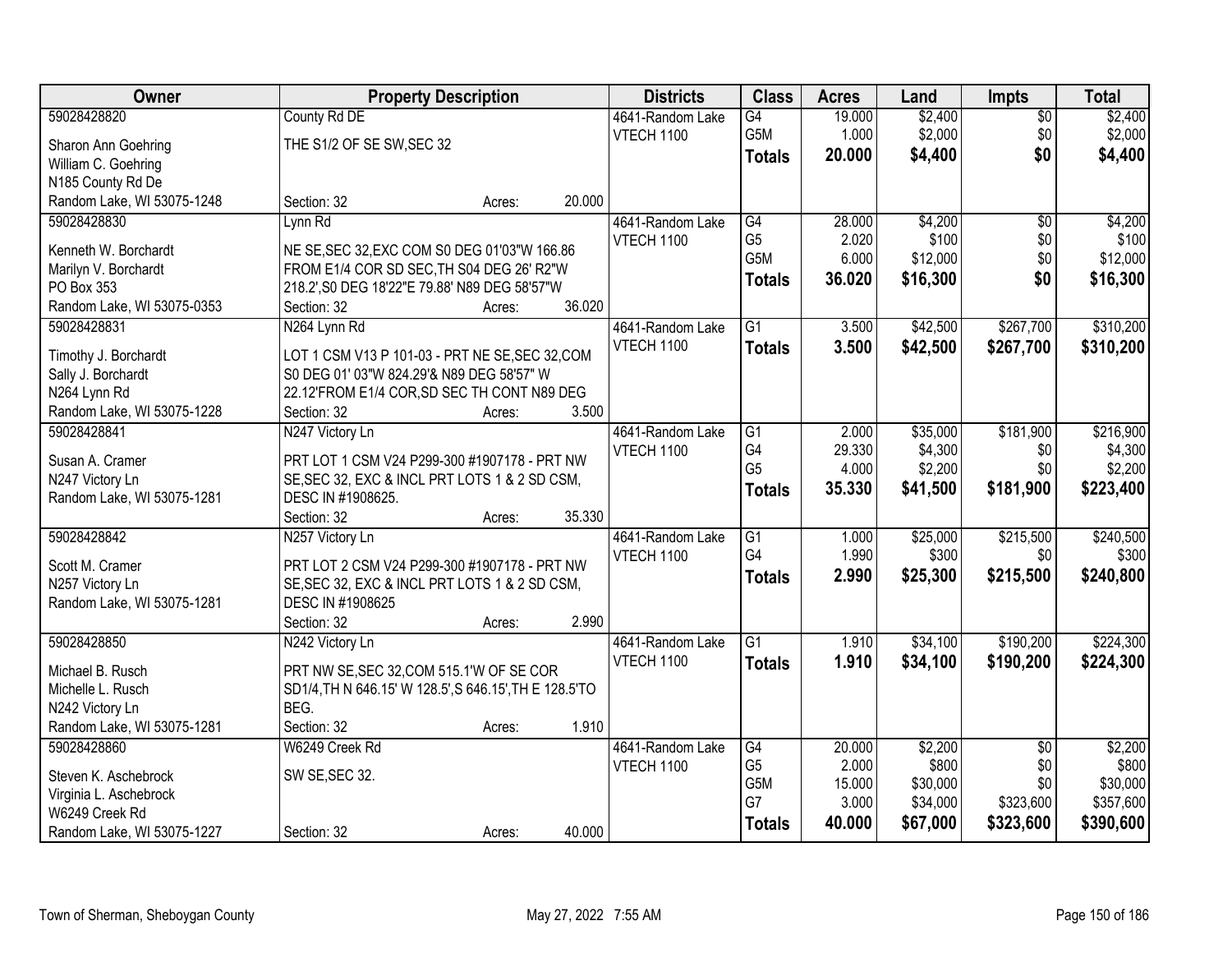| Owner                             | <b>Property Description</b>                                 |        |        | <b>Districts</b>  | <b>Class</b>           | <b>Acres</b> | Land            | <b>Impts</b>    | <b>Total</b>    |
|-----------------------------------|-------------------------------------------------------------|--------|--------|-------------------|------------------------|--------------|-----------------|-----------------|-----------------|
| 59028428870                       | W6165 Creek Rd                                              |        |        | 4641-Random Lake  | $\overline{G1}$        | 2.000        | \$35,000        | \$200,900       | \$235,900       |
| Donald H. Doegnitz                | SE SE, SEC 32.                                              |        |        | VTECH 1100        | G4                     | 10.500       | \$1,800         | \$0             | \$1,800         |
| W6165 Creek Rd                    |                                                             |        |        |                   | G <sub>5</sub>         | 7.500        | \$4,700         | \$0             | \$4,700         |
| PO Box 313                        |                                                             |        |        |                   | G5M                    | 7.000        | \$14,000        | \$0             | \$14,000        |
| Random Lake, WI 53075-0313        | Section: 32                                                 | Acres: | 40.000 |                   | W8                     | 13.000       | (\$52,000)      | \$0             | \$0             |
|                                   |                                                             |        |        |                   | <b>Totals</b>          | 40.000       | \$55,500        | \$200,900       | \$256,400       |
| 59028428881                       | County Rd I                                                 |        |        | 4641-Random Lake  | $\overline{\text{X2}}$ | 0.690        | $\overline{50}$ | $\overline{50}$ | $\overline{30}$ |
| State of Wisconsin Department of  | PARCEL 77 TPP 6525-06-21 - 4.12 IN N1/2 NENE SEC            |        |        | VTECH 1100        | <b>Totals</b>          | 0.690        | \$0             | \$0             | \$0             |
| Transportation                    | 33, T13N, R21E, AS REC IN DOC # 2004994.                    |        |        |                   |                        |              |                 |                 |                 |
| 944 Vanderperren Way              |                                                             |        |        |                   |                        |              |                 |                 |                 |
| Green Bay, WI 54304-5344          | Section: 33                                                 | Acres: | 0.690  |                   |                        |              |                 |                 |                 |
| 59028428882                       | County Rd I                                                 |        |        | 4641-Random Lake  | $\overline{G4}$        | 16.610       | \$2,100         | $\overline{50}$ | \$2,100         |
|                                   |                                                             |        |        | VTECH 1100        | G <sub>5</sub>         | 2.000        | \$2,200         | \$0             | \$2,200         |
| Miller Revocable Trust 02-05-1997 | N1/2 NENE SEC 33, EXC PARCEL 77 TPP 6525-06-21              |        |        |                   | <b>Totals</b>          | 18.610       | \$4,300         | \$0             | \$4,300         |
| W5841 State Highway 144           | - 4.12 IN SD N1/2 NENE SEC 33 AS REC IN DOC #               |        |        |                   |                        |              |                 |                 |                 |
| Random Lake, WI 53075-1252        | 2004994 AND SUBJ TO HWY CONV REC IN V 1018 P<br>Section: 33 |        | 18.610 |                   |                        |              |                 |                 |                 |
| 59028428890                       |                                                             | Acres: |        | 4641-Random Lake  | G4                     | 12.000       | \$1,500         | $\overline{50}$ | \$1,500         |
|                                   | County Rd I                                                 |        |        | VTECH 1100        | G <sub>5</sub>         | 2.000        | \$1,400         | \$0             | \$1,400         |
| James F. Meyer                    | S1/2 NE NE, SEC 33, EXC COM AT SE COR                       |        |        |                   | G <sub>5</sub> M       | 4.000        | \$8,000         | \$0             | \$8,000         |
| W5957 State Highway 144           | THEREOF, TH N ALG CEN CTH I 578', SWLY TO SLN               |        |        |                   |                        | 18.000       | \$10,900        | \$0             | \$10,900        |
| Random Lake, WI 53075-1252        | NE NE, TH E 300'TO BEG.                                     |        |        |                   | <b>Totals</b>          |              |                 |                 |                 |
|                                   | Section: 33                                                 | Acres: | 18.000 |                   |                        |              |                 |                 |                 |
| 59028428901                       | State Highway 144                                           |        |        | 4641-Random Lake  | $\overline{X2}$        | 0.210        | $\overline{50}$ | $\overline{50}$ | \$0             |
| State of Wisconsin Department of  | PARCEL 77 TPP 6525-06-21 - 4.11 IN N1/2 NWNE SEC            |        |        | <b>VTECH 1100</b> | <b>Totals</b>          | 0.210        | \$0             | \$0             | \$0             |
| Transportation                    | 33 AS REC IN DOC # 2004993.                                 |        |        |                   |                        |              |                 |                 |                 |
| 944 Vanderperren Way              |                                                             |        |        |                   |                        |              |                 |                 |                 |
| Green Bay, WI 54304-5344          | Section: 33                                                 | Acres: | 0.210  |                   |                        |              |                 |                 |                 |
| 59028428902                       | W5841 State Highway 144                                     |        |        | 4641-Random Lake  | $\overline{G1}$        | 3.000        | \$40,000        | \$400,300       | \$440,300       |
|                                   |                                                             |        |        | <b>VTECH 1100</b> | G4                     | 6.500        | \$800           | \$0             | \$800           |
| Miller Revocable Trust 02-05-1997 | N1/2 NWNE SEC 33 EXC PARCEL 77 TPP 6525-06-21               |        |        |                   | G <sub>5</sub>         | 6.790        | \$4,300         | \$0             | \$4,300         |
| W5841 State Highway 144           | 4.11 IN N1/2 NWNE SEC 33 AS REC IN DOC #                    |        |        |                   | G <sub>5</sub> M       | 3.500        | \$7,000         | \$0             | \$7,000         |
| Random Lake, WI 53075-1252        | 2004993.<br>Section: 33                                     |        | 19.790 |                   | <b>Totals</b>          | 19.790       | \$52,100        | \$400,300       | \$452,400       |
| 59028428910                       |                                                             | Acres: |        | 4641-Random Lake  | G4                     | 11.000       | \$1,800         | \$0             | \$1,800         |
|                                   |                                                             |        |        | VTECH 1100        | G <sub>5</sub>         | 5.000        | \$3,500         | \$0             | \$3,500         |
| James F. Meyer                    | S1/2 NW NE, SEC 33                                          |        |        |                   | G <sub>5</sub> M       | 4.000        | \$8,000         | \$0             | \$8,000         |
| W5957 State Highway 144           |                                                             |        |        |                   | <b>Totals</b>          | 20.000       | \$13,300        | \$0             | \$13,300        |
| Random Lake, WI 53075-1252        |                                                             |        |        |                   |                        |              |                 |                 |                 |
|                                   | Section: 33                                                 | Acres: | 20.000 |                   |                        |              |                 |                 |                 |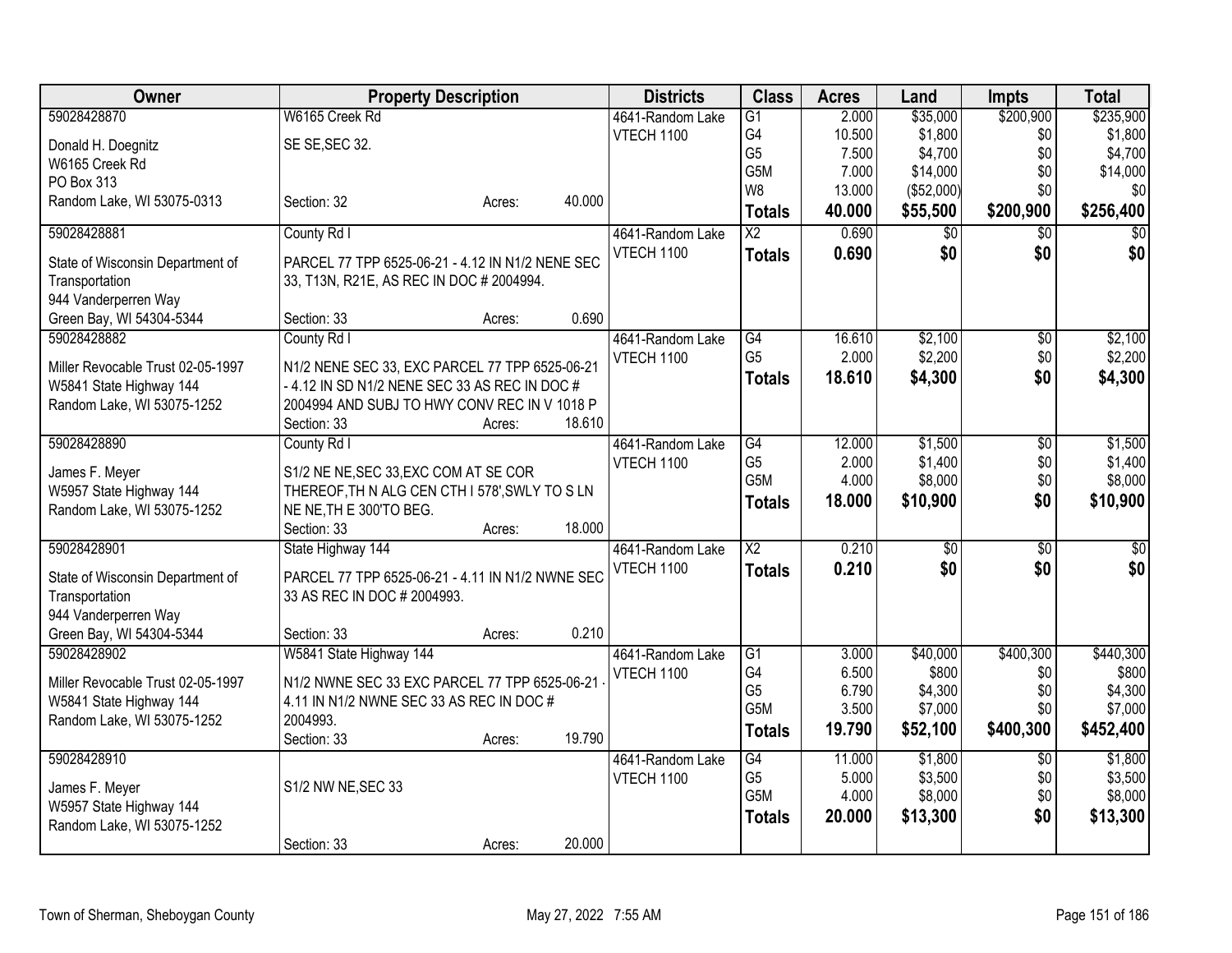| Owner                                                                                                                          | <b>Property Description</b>                                                                                                                                                             |        | <b>Districts</b>                      | <b>Class</b>                                                    | <b>Acres</b>                                | Land                                                 | Impts                                            | <b>Total</b>                                           |
|--------------------------------------------------------------------------------------------------------------------------------|-----------------------------------------------------------------------------------------------------------------------------------------------------------------------------------------|--------|---------------------------------------|-----------------------------------------------------------------|---------------------------------------------|------------------------------------------------------|--------------------------------------------------|--------------------------------------------------------|
| 59028428920<br>James F. Meyer<br>W5957 State Highway 144<br>Random Lake, WI 53075-1252                                         | N1/2 SW NE, SEC 33, EXC A PARCEL OF LAND 2 RODS<br>SQUARE IN SE COR SD N1/2.                                                                                                            |        | 4641-Random Lake<br>VTECH 1100        | $\overline{G4}$<br>G <sub>5</sub><br><b>Totals</b>              | 11.000<br>8.970<br>19.970                   | \$1,900<br>\$6,300<br>\$8,200                        | $\overline{50}$<br>\$0<br>\$0                    | \$1,900<br>\$6,300<br>\$8,200                          |
|                                                                                                                                | Section: 33<br>Acres:                                                                                                                                                                   | 19.970 |                                       |                                                                 |                                             |                                                      |                                                  |                                                        |
| 59028428930<br>Jeffrey Preder<br>Kathleen Preder<br>N254 County Rd I<br>Random Lake, WI 53075-1615                             | S1/2 OF SW NE SEC 33, ALSO A PARCEL OF LAND 2<br>RDS SQUARE IN SE COR OF N1/2 OF SW NE<br>Section: 33<br>Acres:                                                                         | 20.030 | 4641-Random Lake<br>VTECH 1100        | G4<br>G <sub>5</sub><br>G <sub>5</sub> M<br><b>Totals</b>       | 11.000<br>1.030<br>8.000<br>20.030          | \$1,400<br>\$700<br>\$16,000<br>\$18,100             | $\overline{50}$<br>\$0<br>\$0<br>\$0             | \$1,400<br>\$700<br>\$16,000<br>\$18,100               |
| 59028428940<br>Edward J. Ritger<br>Stephenie A. Ritger<br>N354 County Rd I<br>Random Lake, WI 53075-1616                       | N354 County Rd I<br>N1/2 SE NE, SEC 33, ALSO 2 AC IN SE COR NE<br>NE, COM AT SE COR THEREOF, TH N ALG CEN OF<br>HWY 578', SWLY TO S LN NE NE, TH E 300'TO BEG.<br>Section: 33<br>Acres: | 22.000 | 4641-Random Lake<br><b>VTECH 1100</b> | G1<br>G4<br>G <sub>5</sub><br>G <sub>5</sub> M<br><b>Totals</b> | 2.000<br>2.700<br>14.300<br>3.000<br>22.000 | \$35,000<br>\$500<br>\$10,000<br>\$6,000<br>\$51,500 | \$157,600<br>\$0<br>\$0<br>\$0<br>\$157,600      | \$192,600<br>\$500<br>\$10,000<br>\$6,000<br>\$209,100 |
| 59028428950<br>Jeffrey Preder<br>Kathleen Preder<br>N254 County Rd I<br>Random Lake, WI 53075-1615                             | County Rd I<br>S1/2 SE NE, SEC 33, EXC THE S 193.58' OF E<br>287.5'THEREOF.<br>Section: 33<br>Acres:                                                                                    | 18.710 | 4641-Random Lake<br>VTECH 1100        | G4<br>G <sub>5</sub><br><b>Totals</b>                           | 12.400<br>6.310<br>18.710                   | \$1,600<br>\$4,000<br>\$5,600                        | $\sqrt[6]{}$<br>\$0<br>\$0                       | \$1,600<br>\$4,000<br>\$5,600                          |
| 59028428960<br>Jesse S. Verbanac<br>Fran Verbanac<br>N302 County Rd I<br>Random Lake, WI 53075-1616                            | N302 County Rd I<br>A-8534 & OTHER LAND - PRT SE NE & NE SE, SEC<br>33, COM AT E 1/4 POST, TH S 32.18', W 287.5', N<br>225.76', E 287.5', TH S 193.58'TO BEG.<br>Section: 33<br>Acres:  | 1.500  | 4641-Random Lake<br>VTECH 1100        | $\overline{G1}$<br><b>Totals</b>                                | 1.500<br>1.500                              | \$30,000<br>\$30,000                                 | \$143,200<br>\$143,200                           | \$173,200<br>\$173,200                                 |
| 59028428970<br>James F. Meyer<br>W5957 State Highway 144<br>Random Lake, WI 53075-1252                                         | W5957 State Highway 144<br>NE NW, SEC 33<br>Section: 33<br>Acres:                                                                                                                       | 40.000 | 4641-Random Lake<br><b>VTECH 1100</b> | G4<br>G <sub>5</sub><br>G7<br><b>Totals</b>                     | 35.000<br>2.000<br>3.000<br>40.000          | \$5,200<br>\$100<br>\$34,000<br>\$39,300             | $\overline{50}$<br>\$0<br>\$180,100<br>\$180,100 | \$5,200<br>\$100<br>\$214,100<br>\$219,400             |
| 59028428981<br>Marquardt, Robert H & Lorna S<br>Marquardt Trust et al<br>W6043 State Highway 144<br>Random Lake, WI 53075-1252 | W6043 State Highway 144<br>NWNW SEC 33, T13N, R21E, EXC PC 73 TPP<br>6525-06-21 - 4.10 V1 TPP'S P157 #2004542.<br>Section: 33<br>Acres:                                                 | 39.750 | 4641-Random Lake<br><b>VTECH 1100</b> | G4<br>G <sub>5</sub><br>G7<br><b>Totals</b>                     | 33.000<br>3.750<br>3.000<br>39.750          | \$5,600<br>\$700<br>\$34,000<br>\$40,300             | $\overline{30}$<br>\$0<br>\$155,500<br>\$155,500 | \$5,600<br>\$700<br>\$189,500<br>\$195,800             |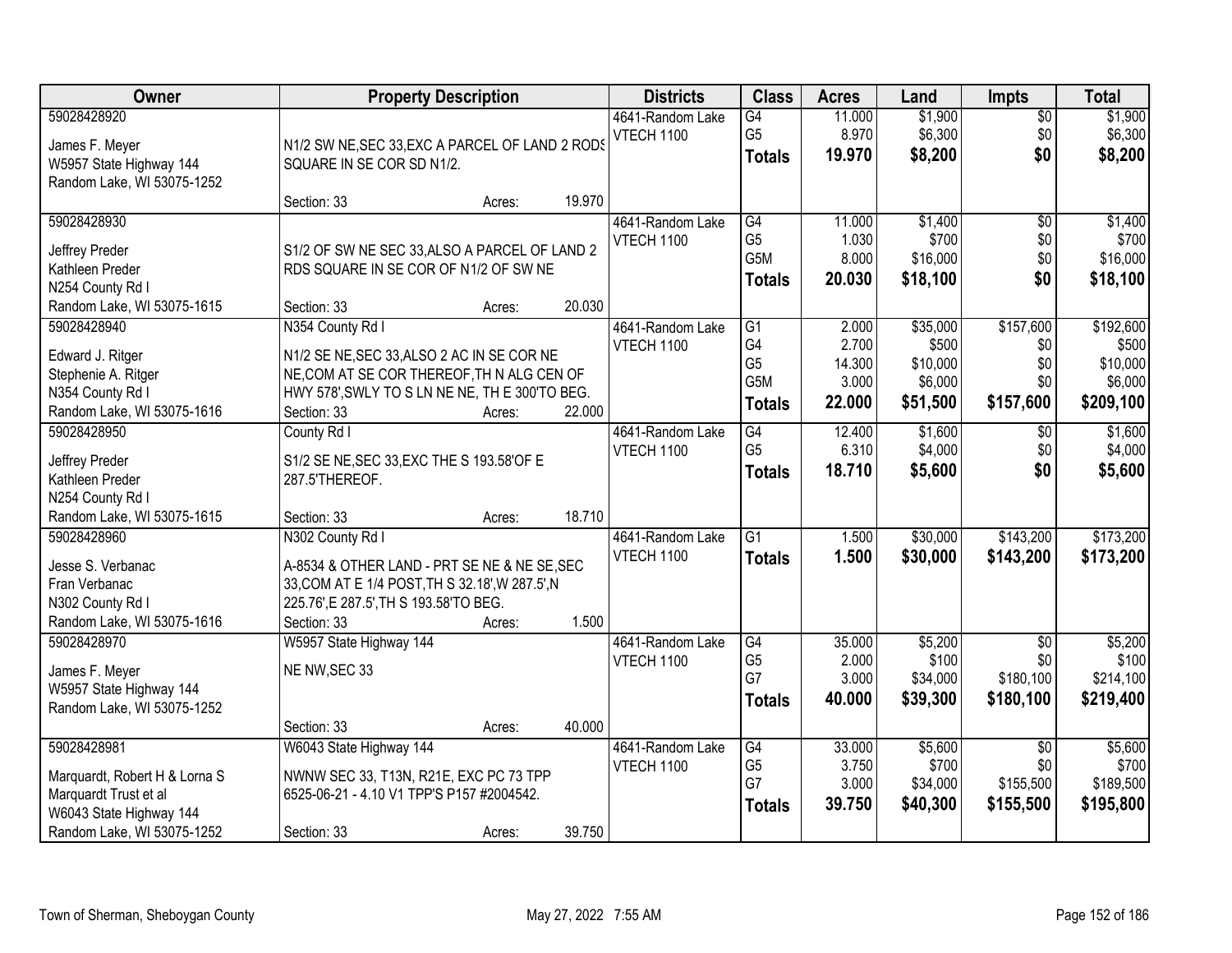| Owner                                  | <b>Property Description</b>                              |        |        | <b>Districts</b>  | <b>Class</b>           | <b>Acres</b> | Land            | <b>Impts</b>    | <b>Total</b>    |
|----------------------------------------|----------------------------------------------------------|--------|--------|-------------------|------------------------|--------------|-----------------|-----------------|-----------------|
| 59028428982                            | State Highway 144                                        |        |        | 4641-Random Lake  | $\overline{\text{X2}}$ | 0.250        | $\overline{50}$ | $\overline{50}$ | $\overline{30}$ |
| State of Wisconsin Department of       | PC 73 TPP 6525-06-21 - 4.10 V1 TPP'S P157                |        |        | VTECH 1100        | <b>Totals</b>          | 0.250        | \$0             | \$0             | \$0             |
| Transportation                         | #2004542, IN NWNW SEC 33, T13N, R21E.                    |        |        |                   |                        |              |                 |                 |                 |
| 944 Vanderperren Way                   |                                                          |        |        |                   |                        |              |                 |                 |                 |
| Green Bay, WI 54304-5344               | Section: 33                                              | Acres: | 0.250  |                   |                        |              |                 |                 |                 |
| 59028428995                            | N329 Lynn Rd                                             |        |        | 4641-Random Lake  | $\overline{G1}$        | 5.120        | \$50,600        | \$192,100       | \$242,700       |
| Bret A. Hess                           | PRT SW NW, SEC 33, COM AT SW COR SD1/4, TH N             |        |        | VTECH 1100        | <b>Totals</b>          | 5.120        | \$50,600        | \$192,100       | \$242,700       |
| Rachel G. Hess                         | 425', E 263', S 153', E 374', S 272', TH W 637' TO BEG & |        |        |                   |                        |              |                 |                 |                 |
| N329 Lynn Rd                           | COM N0 DEG 08'02"E 425' FROM W1/4 COR SD SEC,            |        |        |                   |                        |              |                 |                 |                 |
| Random Lake, WI 53075-1229             | Section: 33                                              | Acres: | 5.120  |                   |                        |              |                 |                 |                 |
| 59028428996                            | N357 Lynn Rd                                             |        |        | 4641-Random Lake  | G1                     | 2.000        | \$50,000        | \$290,800       | \$340,800       |
|                                        |                                                          |        |        | <b>VTECH 1100</b> | G4                     | 32.450       | \$5,300         | \$0             | \$5,300         |
| Drenski, Robert & Sharon Drenski Trust | LOT 1 CSM V19 P131-33 #1670077 - PRT S1/2 SW1/4          |        |        |                   | G <sub>5</sub>         | 0.600        | \$100           | \$0             | \$100           |
| et al                                  | & N1/2 SW1/4 SEC 33.                                     |        |        |                   | <b>Totals</b>          | 35.050       | \$55,400        | \$290,800       | \$346,200       |
| N357 Lynn Rd                           |                                                          |        |        |                   |                        |              |                 |                 |                 |
| Random Lake, WI 53075-1229             | Section: 33                                              | Acres: | 35.050 |                   |                        |              |                 |                 |                 |
| 59028429000                            |                                                          |        |        | 4641-Random Lake  | $\overline{G4}$        | 20.000       | \$2,900         | $\sqrt{6}$      | \$2,900         |
| James F. Meyer                         | N1/2 SE NW, SEC 33                                       |        |        | <b>VTECH 1100</b> | <b>Totals</b>          | 20.000       | \$2,900         | \$0             | \$2,900         |
| W5957 State Highway 144                |                                                          |        |        |                   |                        |              |                 |                 |                 |
| Random Lake, WI 53075-1252             |                                                          |        |        |                   |                        |              |                 |                 |                 |
|                                        | Section: 33                                              | Acres: | 20.000 |                   |                        |              |                 |                 |                 |
| 59028429010                            |                                                          |        |        | 4641-Random Lake  | $\overline{G4}$        | 8.670        | \$1,500         | $\overline{50}$ | \$1,500         |
| Darcie Eggert                          | S1/2 SE NW, SEC 33, EXC COM S89 DEG 42'28"E              |        |        | <b>VTECH 1100</b> | <b>Totals</b>          | 8.670        | \$1,500         | \$0             | \$1,500         |
| David Eggert                           | 1319.5'FROM W1/4 COR, SD SEC, TH N00 DEG 04'31"E         |        |        |                   |                        |              |                 |                 |                 |
| W6010 Creek Rd                         | 664.71', S89 DEG 47'43"E 1080.10', S00 DEG 04'31"W       |        |        |                   |                        |              |                 |                 |                 |
| Random Lake, WI 53075-1224             | Section: 33                                              | Acres: | 8.670  |                   |                        |              |                 |                 |                 |
| 59028429020                            | W5978 Creek Rd                                           |        |        | 4641-Random Lake  | G4                     | 24.780       | \$3,900         | $\sqrt{6}$      | \$3,900         |
|                                        |                                                          |        |        | <b>VTECH 1100</b> | G <sub>5</sub>         | 6.180        | \$11,000        | \$0             | \$11,000        |
| Darcie Eggert                          | NE SW, SEC 33 & THE W 5 AC OF NW SE, SD SEC              |        |        |                   | G7                     | 1.690        | \$25,300        | \$136,500       | \$161,800       |
| David Eggert                           | 33, EXC CSM V 10 P 202-04 & EXC CSM V19 P 131-133        |        |        |                   | <b>Totals</b>          | 32.650       | \$40,200        | \$136,500       | \$176,700       |
| W6010 Creek Rd                         | & EXC COM N00 DEG 36'27"E 1321.10' FROM S1/4             |        |        |                   |                        |              |                 |                 |                 |
| Random Lake, WI 53075-1224             | Section: 33                                              | Acres: | 32.650 |                   |                        |              |                 |                 |                 |
| 59028429030                            | W5904 Creek Rd                                           |        |        | 4641-Random Lake  | $\overline{G1}$        | 5.020        | \$50,100        | \$240,700       | \$290,800       |
| Timothy B. Preder                      | PRT NE SW & NW SE, SEC 33, COM AT SW COR NW              |        |        | VTECH 1100        | <b>Totals</b>          | 5.020        | \$50,100        | \$240,700       | \$290,800       |
| W5904 Creek Rd                         | SE, TH S89 DEG 04'E 164.7', N00 DEG 36'27"E              |        |        |                   |                        |              |                 |                 |                 |
| Random Lake, WI 53075-1224             | 509.49', S70 DEG 42'47"W 522.18', S14 DEG 06'12"W        |        |        |                   |                        |              |                 |                 |                 |
|                                        | Section: 33                                              | Acres: | 5.020  |                   |                        |              |                 |                 |                 |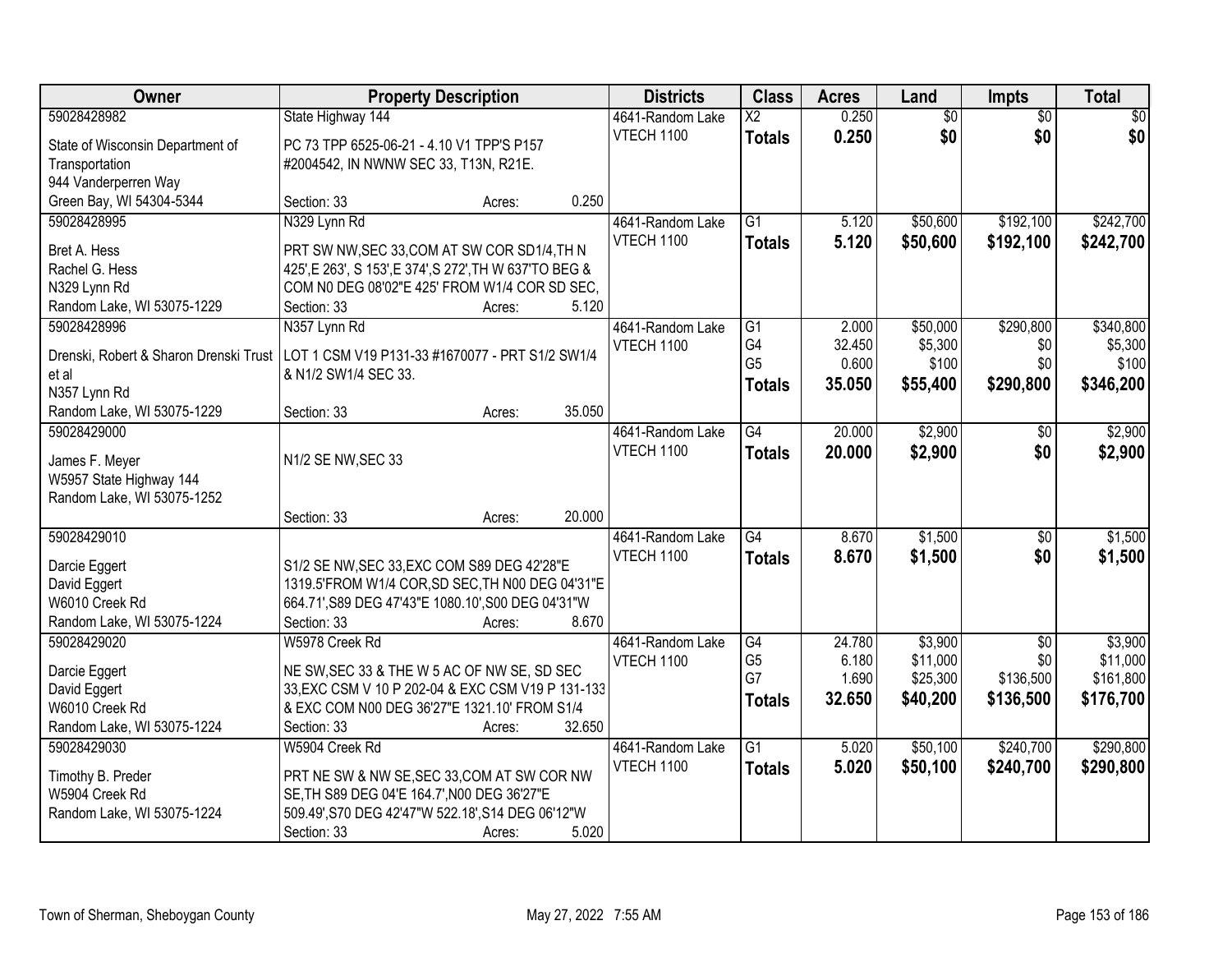| Owner                              | <b>Property Description</b>                          | <b>Districts</b>  | <b>Class</b>         | <b>Acres</b>   | Land              | <b>Impts</b>     | <b>Total</b>       |
|------------------------------------|------------------------------------------------------|-------------------|----------------------|----------------|-------------------|------------------|--------------------|
| 59028429031                        | W5992 Creek Rd                                       | 4641-Random Lake  | $\overline{G2}$      | 1.150          | \$26,500          | \$231,800        | \$258,300          |
| David S. Eggert                    | PARCEL 1, CSM V 10 P 202-04 - PRT NW SW & NE         | <b>VTECH 1100</b> | <b>Totals</b>        | 1.150          | \$26,500          | \$231,800        | \$258,300          |
| W5992 Creek Rd                     | SW, SEC 33, COM 1329.21'N & S89 DEG 53'05"E          |                   |                      |                |                   |                  |                    |
| Random Lake, WI 53075-1224         | 1508.79'FROM SW COR SD SEC, TH N0 DEG 06'55"E        |                   |                      |                |                   |                  |                    |
|                                    | 1.150<br>Section: 33<br>Acres:                       |                   |                      |                |                   |                  |                    |
| 59028429040                        | N261 Lynn Rd                                         | 4641-Random Lake  | G1                   | 3.000          | \$40,000          | \$277,100        | \$317,100          |
|                                    |                                                      | VTECH 1100        | G4                   | 11.000         | \$1,900           | \$0              | \$1,900            |
| Robert J. Michaels                 | W1/2 OF NW SW, SEC 33 & PRT NE SE, SEC 32, COM       |                   | G <sub>5</sub>       | 6.480          | \$11,900          | \$0              | \$11,900           |
| Gina M. Michaels                   | S0 DEG 01' 03"W 166.86'FROM E1/4 COR SEC 32, TH      |                   | <b>Totals</b>        | 20.480         | \$53,800          | \$277,100        | \$330,900          |
| N261 Lynn Rd                       | S04 DEG 26'03"W 218.2', S0 DEG 18'22"E 227.66', S06  |                   |                      |                |                   |                  |                    |
| Random Lake, WI 53075-1229         | 20.480<br>Section: 33<br>Acres:                      |                   |                      |                |                   |                  |                    |
| 59028429051                        | W6010 Creek Rd                                       | 4641-Random Lake  | $\overline{G1}$      | 1.150          | \$26,500          | \$245,200        | \$271,700          |
| David S. Eggert                    | PARCEL 2,CSM V 10 P 202-04 - PRT NW SW, SEC          | VTECH 1100        | <b>Totals</b>        | 1.150          | \$26,500          | \$245,200        | \$271,700          |
| W6010 Creek Rd                     | 33, COM 1329.21'N & S89 DEG 53'05"E 1508.79'FROM     |                   |                      |                |                   |                  |                    |
| Random Lake, WI 53075-1224         | SW COR SD SEC, TH N0 DEG 06'55"E 250.80'& N89        |                   |                      |                |                   |                  |                    |
|                                    | 1.150<br>Section: 33<br>Acres:                       |                   |                      |                |                   |                  |                    |
| 59028429060                        | W6029 Creek Rd                                       | 4641-Random Lake  | G1                   | 1.000          | \$25,000          | \$17,100         | \$42,100           |
|                                    |                                                      | VTECH 1100        | G <sub>5</sub>       | 42.910         | \$30,000          | \$0              | \$30,000           |
| Robert A & Holli S Feutz Revocable | PRT S1/2 SW1/4, SEC 33, COM AT NW COR SD S1/2, TH    |                   | <b>Totals</b>        | 43.910         | \$55,000          | \$17,100         | \$72,100           |
| Trust Amended 11-06-               | S89 DEG 4'E 966', S0 DEG 3'W 587.6', S89 DEG 54'E    |                   |                      |                |                   |                  |                    |
| 934 Jessie Ln                      | 914.1', S0 DEG 6'W 737.3'TO S LN OF SEC, WLY ALG     |                   |                      |                |                   |                  |                    |
| Random Lake, WI 53075-1634         | Section: 33<br>43.910<br>Acres:                      |                   |                      |                |                   |                  |                    |
| 59028429070                        | <b>Creek Rd</b>                                      | 4641-Random Lake  | $\overline{G4}$      | 15.000         | \$2,200           | $\overline{30}$  | \$2,200            |
| Paul Mueller                       | 'ERROR DEED' - PRT S1/2 SW1/4, SEC 33, COM S89       | <b>VTECH 1100</b> | G <sub>5</sub>       | 9.930          | \$6,400           | \$0              | \$6,400            |
| N7195 County Rd I                  | DEG 04'E 966' FROM NW COR SD S1/2, TH S0 DEG         |                   | <b>Totals</b>        | 24.930         | \$8,600           | \$0              | \$8,600            |
| Random Lake, WI 53075-1503         | 03'W 587.6', S89 DEG 54'E 914.1', S0 DEG 06'W        |                   |                      |                |                   |                  |                    |
|                                    | 24.930<br>Section: 33<br>Acres:                      |                   |                      |                |                   |                  |                    |
| 59028429080                        | W5917 Creek Rd                                       | 4641-Random Lake  | G1                   | 5.000          | \$50,000          | \$140,600        | \$190,600          |
|                                    |                                                      | VTECH 1100        | G <sub>5</sub>       | 3.000          | \$2,100           | \$0              | \$2,100            |
| Dale K. Becker                     | SE SW, SEC 33, EXC COM 2064.7' E OF NW COR SW        |                   | G <sub>6</sub>       | 3.160          | \$12,600          | \$0              | \$12,600           |
| Pamela A. Becker                   | SW, TH S19 DEG 24'W 126.5', S59 DEG 19'E 113.6', S57 |                   | <b>Totals</b>        | 11.160         | \$64,700          | \$140,600        | \$205,300          |
| W5917 Creek Rd                     | DEG 58'E 213.3', S2 DEG 39'E 408.6', S2 DEG 35'E     |                   |                      |                |                   |                  |                    |
| Random Lake, WI 53075-1225         | Section: 33<br>11.160<br>Acres:                      |                   |                      |                |                   |                  |                    |
| 59028429082                        | <b>Creek Rd</b>                                      | 4641-Random Lake  | $\overline{G4}$      | 34.510         | \$5,100           | $\overline{30}$  | \$5,100            |
| Darcie Eggert                      | LOT 2 CSM V19 P 131-33 #1670077 - PRT S1/2 SW1/4     | VTECH 1100        | G <sub>5</sub><br>G7 | 0.790<br>1.310 | \$100<br>\$20,700 | \$0<br>\$111,200 | \$100<br>\$131,900 |
| David Eggert                       | & N1/2 SW1/4 SEC 33 & ALSO PRT NE SW, SD SEC 33      |                   |                      |                |                   |                  |                    |
| W6010 Creek Rd                     | BEG AT NE COR PARCEL 1 CSM V10 P202-204, TH          |                   | <b>Totals</b>        | 36.610         | \$25,900          | \$111,200        | \$137,100          |
| Random Lake, WI 53075-1224         | 36.610<br>Section: 33<br>Acres:                      |                   |                      |                |                   |                  |                    |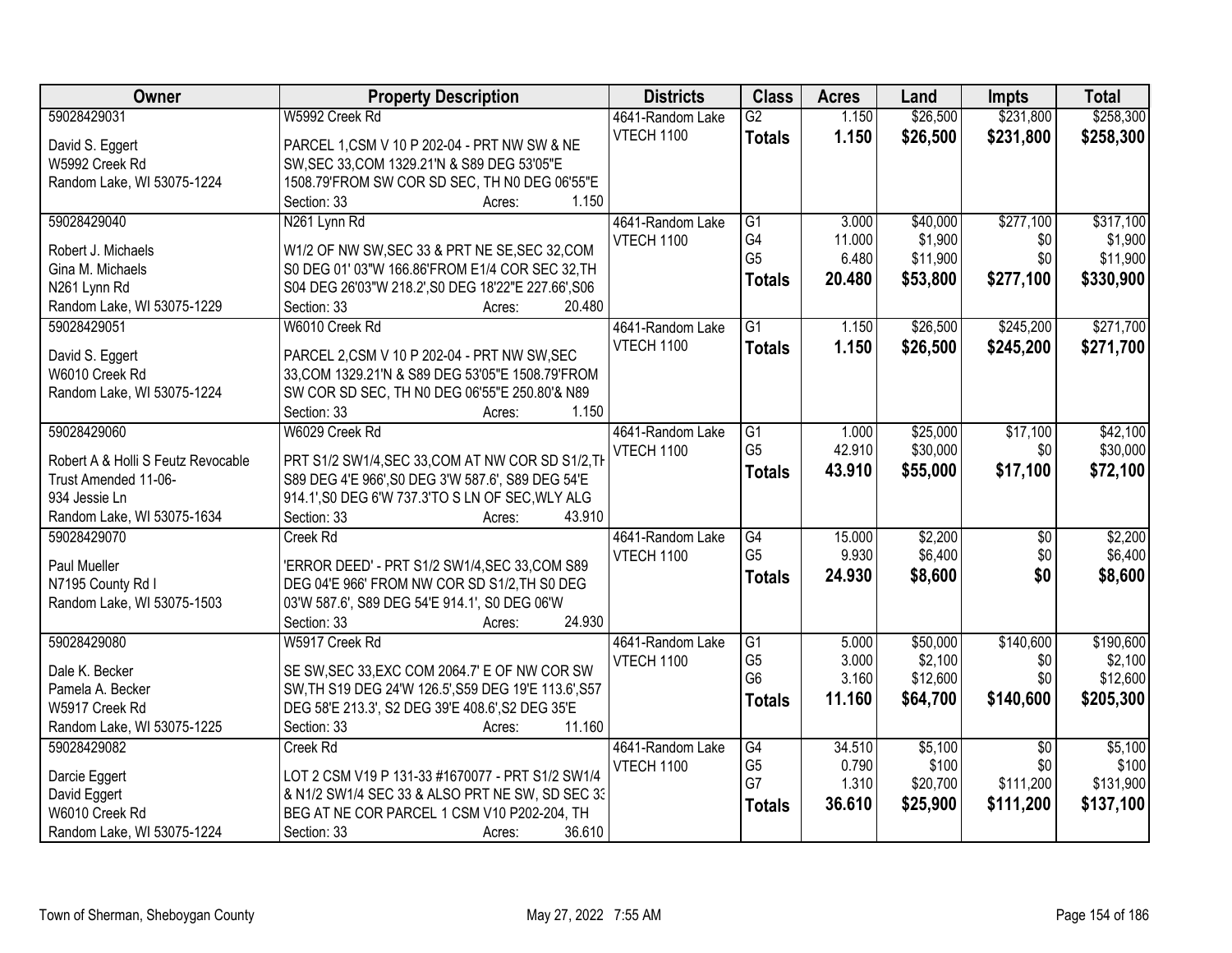| Owner                                                      | <b>Property Description</b>                                                                         |        |        | <b>Districts</b>  | <b>Class</b>    | <b>Acres</b> | Land     | <b>Impts</b>    | <b>Total</b> |
|------------------------------------------------------------|-----------------------------------------------------------------------------------------------------|--------|--------|-------------------|-----------------|--------------|----------|-----------------|--------------|
| 59028429090                                                | N254 County Rd I                                                                                    |        |        | 4641-Random Lake  | $\overline{G4}$ | 29.000       | \$4,200  | $\overline{50}$ | \$4,200      |
| Jeffrey Preder                                             | NE SE, SEC 33, EXC THE N 32.18'OF THE E                                                             |        |        | <b>VTECH 1100</b> | G <sub>5</sub>  | 7.790        | \$3,600  | \$0             | \$3,600      |
| Kathleen Preder                                            | 287.5'THEREOF                                                                                       |        |        |                   | G7              | 3.000        | \$34,000 | \$154,700       | \$188,700    |
| N254 County Rd I                                           |                                                                                                     |        |        |                   | <b>Totals</b>   | 39.790       | \$41,800 | \$154,700       | \$196,500    |
| Random Lake, WI 53075-1615                                 | Section: 33                                                                                         | Acres: | 39.790 |                   |                 |              |          |                 |              |
| 59028429100                                                | <b>Creek Rd</b>                                                                                     |        |        | 4641-Random Lake  | G4              | 25.000       | \$3,300  | $\overline{50}$ | \$3,300      |
|                                                            |                                                                                                     |        |        | <b>VTECH 1100</b> | G <sub>5</sub>  | 6.000        | \$3,600  | \$0             | \$3,600      |
| Jeffrey Preder                                             | NW SE, SEC 33, EXC THE W 5 AC THEREOF.                                                              |        |        |                   | G5M             | 4.000        | \$8,000  | \$0             | \$8,000      |
| Kathleen Preder                                            |                                                                                                     |        |        |                   | <b>Totals</b>   | 35.000       | \$14,900 | \$0             | \$14,900     |
| N254 County Rd I                                           |                                                                                                     |        |        |                   |                 |              |          |                 |              |
| Random Lake, WI 53075-1615                                 | Section: 33                                                                                         | Acres: | 35.000 |                   |                 |              |          |                 |              |
| 59028429120                                                | Creek Rd                                                                                            |        |        | 4641-Random Lake  | G4              | 2.750        | \$400    | $\overline{50}$ | \$400        |
| Dale K. Becker                                             | SW SE, SEC 33, EXC THE E 990' THEREOF.                                                              |        |        | <b>VTECH 1100</b> | G <sub>5</sub>  | 4.250        | \$2,900  | \$0             | \$2,900      |
| Pamela A. Becker                                           |                                                                                                     |        |        |                   | G5M             | 3.000        | \$6,000  | \$0             | \$6,000      |
| W5917 Creek Rd                                             |                                                                                                     |        |        |                   | <b>Totals</b>   | 10.000       | \$9,300  | \$0             | \$9,300      |
| Random Lake, WI 53075-1225                                 | Section: 33                                                                                         | Acres: | 10.000 |                   |                 |              |          |                 |              |
| 59028429130                                                | W5815 Creek Rd                                                                                      |        |        | 4641-Random Lake  | $\overline{G1}$ | 0.710        | \$21,400 | \$97,400        | \$118,800    |
|                                                            |                                                                                                     |        |        | <b>VTECH 1100</b> | <b>Totals</b>   | 0.710        | \$21,400 | \$97,400        | \$118,800    |
| Russell J and Debra L Lemke Jnt Rev<br>Liv Trst Dtd 12-21- | PRT SW SE, SEC 33, COM N89 DEG 53'W 112'FROM NI<br>COR SD1/4, TH N89 DEG 53'W 200', S 155', S89 DEG |        |        |                   |                 |              |          |                 |              |
| W5815 Creek Rd                                             | 53'E 200', TH N 155' TO BEG.                                                                        |        |        |                   |                 |              |          |                 |              |
| Random Lake, WI 53075-1225                                 | Section: 33                                                                                         | Acres: | 0.710  |                   |                 |              |          |                 |              |
| 59028429140                                                | <b>Creek Rd</b>                                                                                     |        |        | 4641-Random Lake  | $\overline{G4}$ | 17.000       | \$2,900  | $\overline{30}$ | \$2,900      |
|                                                            |                                                                                                     |        |        | <b>VTECH 1100</b> | G <sub>5</sub>  | 3.620        | \$2,500  | \$0             | \$2,500      |
| Chester C. Swanson                                         | THE E 990'OF SW SE, SEC 33, EXC COM N 89 DEG                                                        |        |        |                   | G5M             | 3.000        | \$6,000  | \$0             | \$6,000      |
| Rebecca A. Swanson                                         | 53'W 112' FROM NE COR SD1/4, TH S 155', N89 DEG                                                     |        |        |                   | G7              | 2.000        | \$10,000 | \$38,200        | \$48,200     |
| W5869 Creek Rd                                             | 53'W 200', N 155', TH S89 DEG 53'E 200' TO BEG, & EXC                                               |        |        |                   | <b>Totals</b>   | 25.620       | \$21,400 | \$38,200        | \$59,600     |
| Random Lake, WI 53075-1225                                 | Section: 33                                                                                         | Acres: | 25.620 |                   |                 |              |          |                 |              |
| 59028429150                                                | W5869 Creek Rd                                                                                      |        |        | 4641-Random Lake  | $\overline{G1}$ | 3.670        | \$43,400 | \$225,800       | \$269,200    |
| Chester C. Swanson                                         | THE N 400'OF THE W 400'OF E 990'OF SW SE, SEC 33                                                    |        |        | VTECH 1100        | <b>Totals</b>   | 3.670        | \$43,400 | \$225,800       | \$269,200    |
| Rebecca A. Swanson                                         |                                                                                                     |        |        |                   |                 |              |          |                 |              |
| W5869 Creek Rd                                             |                                                                                                     |        |        |                   |                 |              |          |                 |              |
| Random Lake, WI 53075-1225                                 | Section: 33                                                                                         | Acres: | 3.670  |                   |                 |              |          |                 |              |
| 59028429164                                                | N164 Stonefield Dr                                                                                  |        |        | 4641-Random Lake  | $\overline{G1}$ | 1.180        | \$26,800 | \$278,300       | \$305,100    |
|                                                            |                                                                                                     |        |        | <b>VTECH 1100</b> | <b>Totals</b>   | 1.180        | \$26,800 | \$278,300       | \$305,100    |
| James D. Peterson                                          | LOT 4 CSM V26 P171-175 #1989752 - PRT SE SE,                                                        |        |        |                   |                 |              |          |                 |              |
| Sharon K. Peterson<br>PO Box 11                            | <b>SEC 33</b>                                                                                       |        |        |                   |                 |              |          |                 |              |
| Random Lake, WI 53075                                      | Section: 33                                                                                         |        | 1.180  |                   |                 |              |          |                 |              |
|                                                            |                                                                                                     | Acres: |        |                   |                 |              |          |                 |              |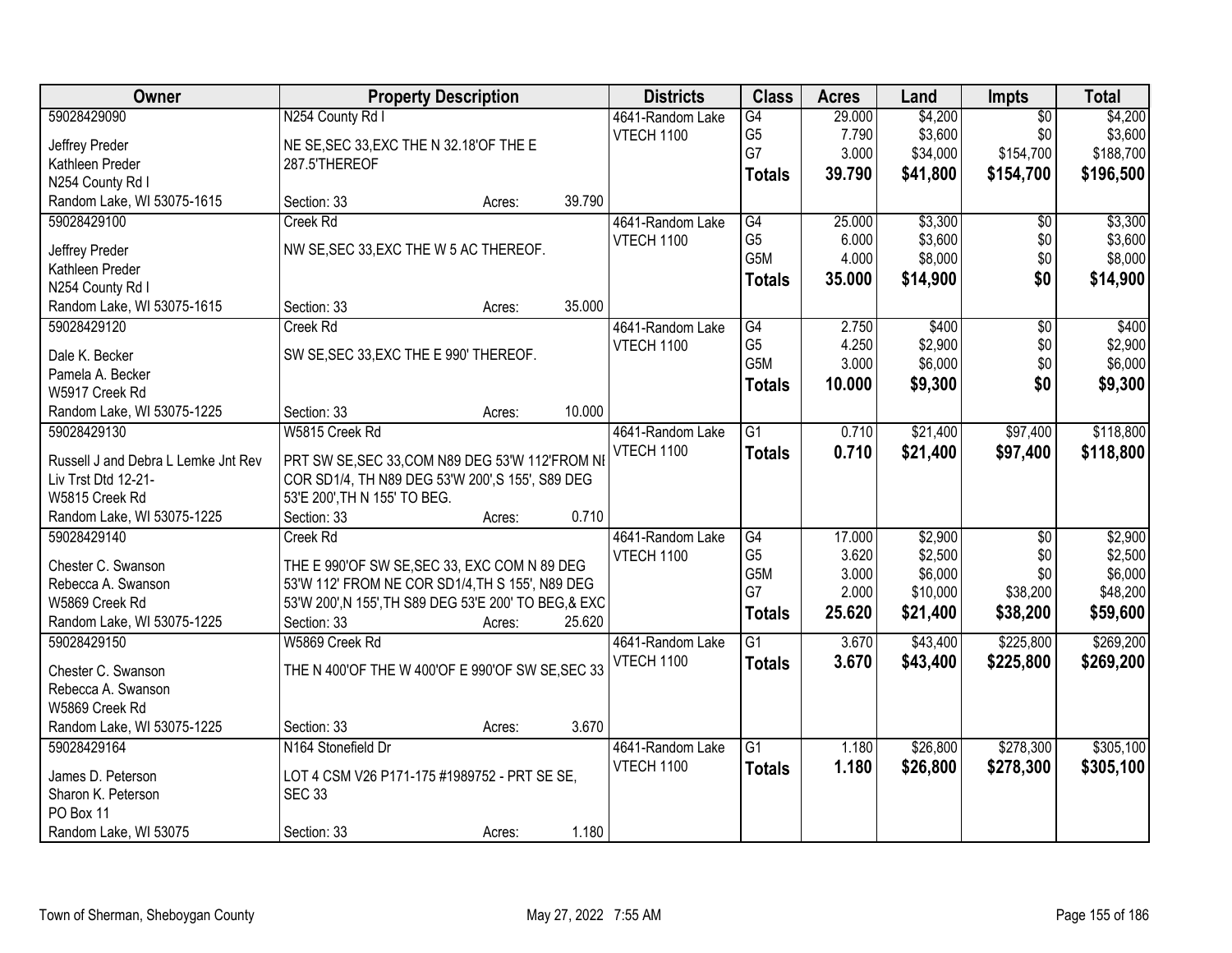| Owner                                | <b>Property Description</b>                             |        |        | <b>Districts</b>  | <b>Class</b>        | <b>Acres</b> | Land            | <b>Impts</b>    | <b>Total</b>    |
|--------------------------------------|---------------------------------------------------------|--------|--------|-------------------|---------------------|--------------|-----------------|-----------------|-----------------|
| 59028429165                          | N156 Stonefield Dr                                      |        |        | 4641-Random Lake  | $\overline{G1}$     | 1.500        | \$30,000        | \$189,300       | \$219,300       |
| Robert Longrie                       | LOT 5 CSM V26 P171-175 #1989752 - PRT SE SE,            |        |        | <b>VTECH 1100</b> | <b>Totals</b>       | 1.500        | \$30,000        | \$189,300       | \$219,300       |
| Judy Longrie                         | <b>SEC 33</b>                                           |        |        |                   |                     |              |                 |                 |                 |
| N156 Stonefield Dr                   |                                                         |        |        |                   |                     |              |                 |                 |                 |
| Random Lake, WI 53075-1338           | Section: 33                                             | Acres: | 1.500  |                   |                     |              |                 |                 |                 |
| 59028429171                          | N194 County Rd I                                        |        |        | 4641-Random Lake  | $\overline{G1}$     | 2.100        | \$35,500        | \$248,000       | \$283,500       |
|                                      |                                                         |        |        | <b>VTECH 1100</b> | <b>Totals</b>       | 2.100        | \$35,500        | \$248,000       | \$283,500       |
| Matthew Lee Koele                    | THE N 210'OF THE E 414.84'OF SE SE, SEC 33 & PRT        |        |        |                   |                     |              |                 |                 |                 |
| Janet Koele                          | SE SE, SD SEC 33, COM AT NE COR SD SE 1/4, TH           |        |        |                   |                     |              |                 |                 |                 |
| N194 County Rd I                     | S00 DEG 03'22"E 1536.48' TO POB, TH CONT S00            |        | 2.100  |                   |                     |              |                 |                 |                 |
| Random Lake, WI 53075-1613           | Section: 33                                             | Acres: |        |                   |                     |              |                 |                 |                 |
| 59028429178                          | County Rd I                                             |        |        | 4641-Random Lake  | $\overline{\chi_3}$ | 0.700        | $\overline{50}$ | $\overline{50}$ | $\overline{30}$ |
| Sheboygan County Transportation Dept | PRT NE NE, SEC 33.                                      |        |        | <b>VTECH 1100</b> | <b>Totals</b>       | 0.700        | \$0             | \$0             | \$0             |
| W5741 County Rd J                    |                                                         |        |        |                   |                     |              |                 |                 |                 |
| Plymouth, WI 53073-3340              |                                                         |        |        |                   |                     |              |                 |                 |                 |
|                                      | Section: 33                                             | Acres: | 0.700  |                   |                     |              |                 |                 |                 |
| 59028429191                          | County Road I & State                                   |        |        | 4641-Random Lake  | X4                  | 20,000       | \$0             | \$0             | \$0             |
|                                      |                                                         |        |        | <b>VTECH 1100</b> | <b>Totals</b>       | 20.000       | \$0             | \$0             | \$0             |
| Lakeside Foods Inc<br>PO Box 1327    | THAT PRT OF FOLL DESC THAT IS EXEMPT: NW<br>NW, SEC 34. |        |        |                   |                     |              |                 |                 |                 |
| Manitowoc, WI 54221-1327             |                                                         |        |        |                   |                     |              |                 |                 |                 |
|                                      | Section: 34                                             | Acres: | 20.000 |                   |                     |              |                 |                 |                 |
| 59028429192                          |                                                         |        |        | 4641-Random Lake  | G4                  | 5.000        | \$600           | \$0             | \$600           |
|                                      |                                                         |        |        | <b>VTECH 1100</b> | G <sub>5</sub>      | 14.710       | \$21,100        | \$0             | \$21,100        |
| Lakeside Foods Inc                   | THAT PRT OF FOLL DESC THAT IS NOT EXEMPT:               |        |        |                   |                     | 19.710       | \$21,700        | \$0             | \$21,700        |
| PO Box 1327                          | NWNW, SEC 34, T13N, R21E, EXCEPTING THAT                |        |        |                   | <b>Totals</b>       |              |                 |                 |                 |
| Manitowoc, WI 54221-1327             | PART OF PARCEL 84 TPP 6225-06-21 - 4.13 AS REC          |        |        |                   |                     |              |                 |                 |                 |
|                                      | Section: 34                                             | Acres: | 19.710 |                   |                     |              |                 |                 |                 |
| 59028429193                          | State Highway 144                                       |        |        | 4641-Random Lake  | $\overline{X2}$     | 0.290        | $\sqrt{$0}$     | $\sqrt{6}$      | $\sqrt{50}$     |
| State of Wisconsin Department of     | THAT PART OF PARCEL 84 TPP 6225-06-21 - 4.13 AS         |        |        | <b>VTECH 1100</b> | <b>Totals</b>       | 0.290        | \$0             | \$0             | \$0             |
| Transportation                       | REC 1TPP160 #2004995 LYING WITHIN NWNW, SEC             |        |        |                   |                     |              |                 |                 |                 |
| 944 Vanderperren Way                 | 34, T13N, R21E.                                         |        |        |                   |                     |              |                 |                 |                 |
| Green Bay, WI 54304-5344             | Section: 34                                             | Acres: | 0.290  |                   |                     |              |                 |                 |                 |
| 59028429200                          | County Rd I                                             |        |        | 4641-Random Lake  | $\overline{G4}$     | 7.000        | \$1,200         | $\overline{30}$ | \$1,200         |
|                                      |                                                         |        |        | VTECH 1100        | <b>Totals</b>       | 7.000        | \$1,200         | \$0             | \$1,200         |
| Edward J. Ritger                     | N1/4 SW NW, SEC 34, EXC COM 1332.21'S OF NW COF         |        |        |                   |                     |              |                 |                 |                 |
| Stephenie A. Ritger                  | SEC 34, TH S 267.05', N89 DEG 58'24"E 489.45', N        |        |        |                   |                     |              |                 |                 |                 |
| N354 County Rd I                     | 266.92', TH S89 DEG 59'18"W 489.45'TO BEG.              |        |        |                   |                     |              |                 |                 |                 |
| Random Lake, WI 53075-1616           | Section: 34                                             | Acres: | 7.000  |                   |                     |              |                 |                 |                 |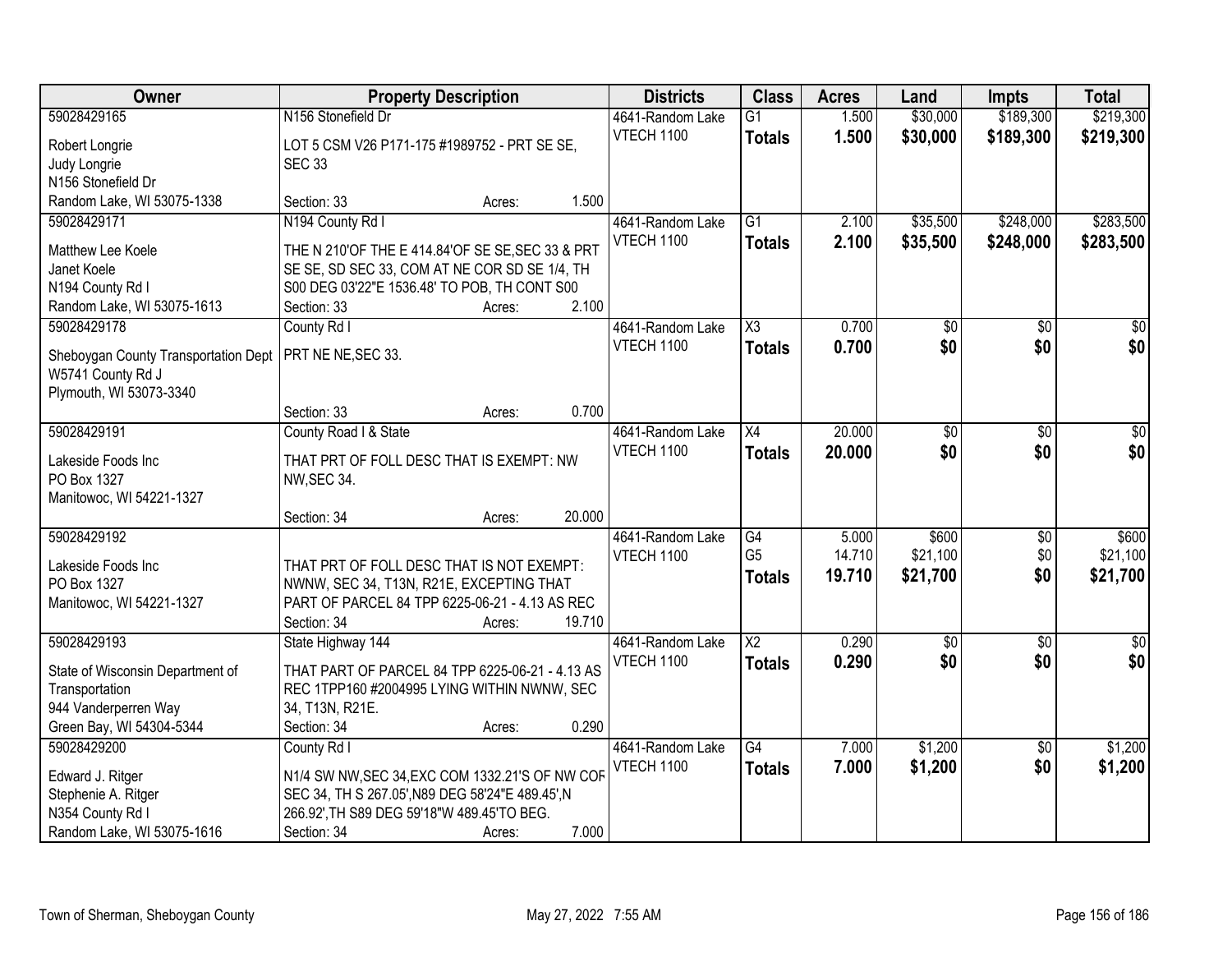| Owner                                  | <b>Property Description</b>                        | <b>Districts</b>  | <b>Class</b>    | <b>Acres</b> | Land     | <b>Impts</b> | <b>Total</b> |
|----------------------------------------|----------------------------------------------------|-------------------|-----------------|--------------|----------|--------------|--------------|
| 59028429220                            | N391 County Rd I                                   | 4641-Random Lake  | $\overline{G1}$ | 3.000        | \$55,000 | \$92,300     | \$147,300    |
| Edward J. Ritger                       | PRT SW NW, SEC 34, COM 1332.21'S OF NW COR SEC     | <b>VTECH 1100</b> | <b>Totals</b>   | 3.000        | \$55,000 | \$92,300     | \$147,300    |
| Stephenie A. Ritger                    | 34, TH S 267.05', N89 DEG 58'24"E 489.45', N       |                   |                 |              |          |              |              |
| PO Box 371                             | 266.92', TH S89 DEG 59'18"W 489.45 FT.TO BEG.      |                   |                 |              |          |              |              |
| Random Lake, WI 53075-0371             | 3.000<br>Section: 34<br>Acres:                     |                   |                 |              |          |              |              |
| 59028429221                            | County Rd I                                        | 4641-Random Lake  | $\overline{G4}$ | 3.000        | \$500    | \$0          | \$500        |
| Edward J. Ritger                       | PRT A-14200 - PRT SW NW, SEC 34, COM AT W1/4       | VTECH 1100        | G5M             | 7.290        | \$14,600 | \$0          | \$14,600     |
| Stephenie A. Ritger                    | COR SD SEC, TH NO DEG 0'36"W 999.15', N89 DEG      |                   | <b>Totals</b>   | 10.290       | \$15,100 | \$0          | \$15,100     |
| N354 County Rd I                       | 59'19"E 670.43', S0 DEG 0'36"E 998.25', TH S89 DEG |                   |                 |              |          |              |              |
| Random Lake, WI 53075-1616             | 10.290<br>Section: 34<br>Acres:                    |                   |                 |              |          |              |              |
| 59028429222                            | W5678 County Rd II                                 | 4641-Random Lake  | $\overline{G1}$ | 5.080        | \$50,400 | \$121,700    | \$172,100    |
|                                        |                                                    | VTECH 1100        |                 | 5.080        | \$50,400 | \$121,700    | \$172,100    |
| James K. Beimling                      | LOT 1,CSM V 8 P 67 - PRT SW NW, SEC 34, COM AT     |                   | <b>Totals</b>   |              |          |              |              |
| Marcia A. Beimling                     | W1/4 COR SD SEC, TH N00 DEG 00'36"W 330', N89      |                   |                 |              |          |              |              |
| W5678 County Rd II                     | DEG 54'40"E 670.43', S00 DEG 00'36"E 330', TH S89  |                   |                 |              |          |              |              |
| Random Lake, WI 53075-1601             | 5.080<br>Section: 34<br>Acres:                     |                   |                 |              |          |              |              |
| 59028429260                            | W5559 County Rd II                                 | 4641-Random Lake  | G1              | 4.970        | \$49,900 | \$158,300    | \$208,200    |
| Thomas W. Schmitz                      | LOT 3 CSM V 7 P 60-PRT NE SW SEC 34, COM S89       | VTECH 1100        | <b>Totals</b>   | 4.970        | \$49,900 | \$158,300    | \$208,200    |
| W5559 County Rd II                     | DEG 33'54"W 770.87'FROM CEN OF SEC, TH S89 DEG     |                   |                 |              |          |              |              |
| Random Lake, WI 53075-1602             | 33'54"W 150', S0 DEG 16'58"E 333', S89 DEG 33'54"W |                   |                 |              |          |              |              |
|                                        | Section: 34<br>4.970<br>Acres:                     |                   |                 |              |          |              |              |
| 59028429261                            | W5601 County Rd II                                 | 4641-Random Lake  | $\overline{G1}$ | 5.190        | \$51,000 | \$329,800    | \$380,800    |
|                                        |                                                    | VTECH 1100        | <b>Totals</b>   | 5.190        | \$51,000 | \$329,800    | \$380,800    |
| Vetter, Donald M & Jean M Vetter Trust | LOT 2 CSM V 7 P 60-PRT NE & NW OF SW1/4, SEC       |                   |                 |              |          |              |              |
| et al                                  | 34, COM S89 DEG 33'54"W 1220.87'FROM CEN OF        |                   |                 |              |          |              |              |
| W5601 County Rd II                     | SEC, TH S89 DEG 33'54"W 408.10', S0 DEG 16'59"E    |                   |                 |              |          |              |              |
| Random Lake, WI 53075-1602             | 5.190<br>Section: 34<br>Acres:                     |                   |                 |              |          |              |              |
| 59028429290                            | N270 Random Lake Rd                                | 4641-Random Lake  | $\overline{G1}$ | 1.510        | \$42,700 | \$210,200    | \$252,900    |
| Scott D. Cavanaugh                     | PRT NE SW, SEC 34, COM S0 DEG 18'E 364.9'OF NE     | VTECH 1100        | <b>Totals</b>   | 1.510        | \$42,700 | \$210,200    | \$252,900    |
| Amy C. Cavanaugh                       | COR SD1/4, TH S0 DEG 18'E 188', S89 DEG 54'W       |                   |                 |              |          |              |              |
| N270 Random Lake Rd                    | 350', NO DEG 18'W 188', TH N89 DEG 54'E 350'TO BEG |                   |                 |              |          |              |              |
| Random Lake, WI 53075-1604             | Section: 34<br>1.510<br>Acres:                     |                   |                 |              |          |              |              |
| 59028429301                            | W5556 Cimmeron Dr                                  | 4641-Random Lake  | $\overline{G1}$ | 0.700        | \$34,000 | \$218,600    | \$252,600    |
|                                        |                                                    | <b>VTECH 1100</b> | <b>Totals</b>   | 0.700        | \$34,000 | \$218,600    | \$252,600    |
| Jeffery L. Bichler                     | LOT 1, CSM V 9 P 160-61 - PRT NE SW, SEC 34, COM   |                   |                 |              |          |              |              |
| Stacy L. Bichler                       | AT NW COR WESTVIEW HILLS, TH S0 DEG 28' 30"E       |                   |                 |              |          |              |              |
| W5556 Cimmeron Dr                      | 185.17', S51 DEG 18'06"W 36.18', NWLY 216.80'ALG   |                   |                 |              |          |              |              |
| Random Lake, WI 53075-1629             | 0.700<br>Section: 34<br>Acres:                     |                   |                 |              |          |              |              |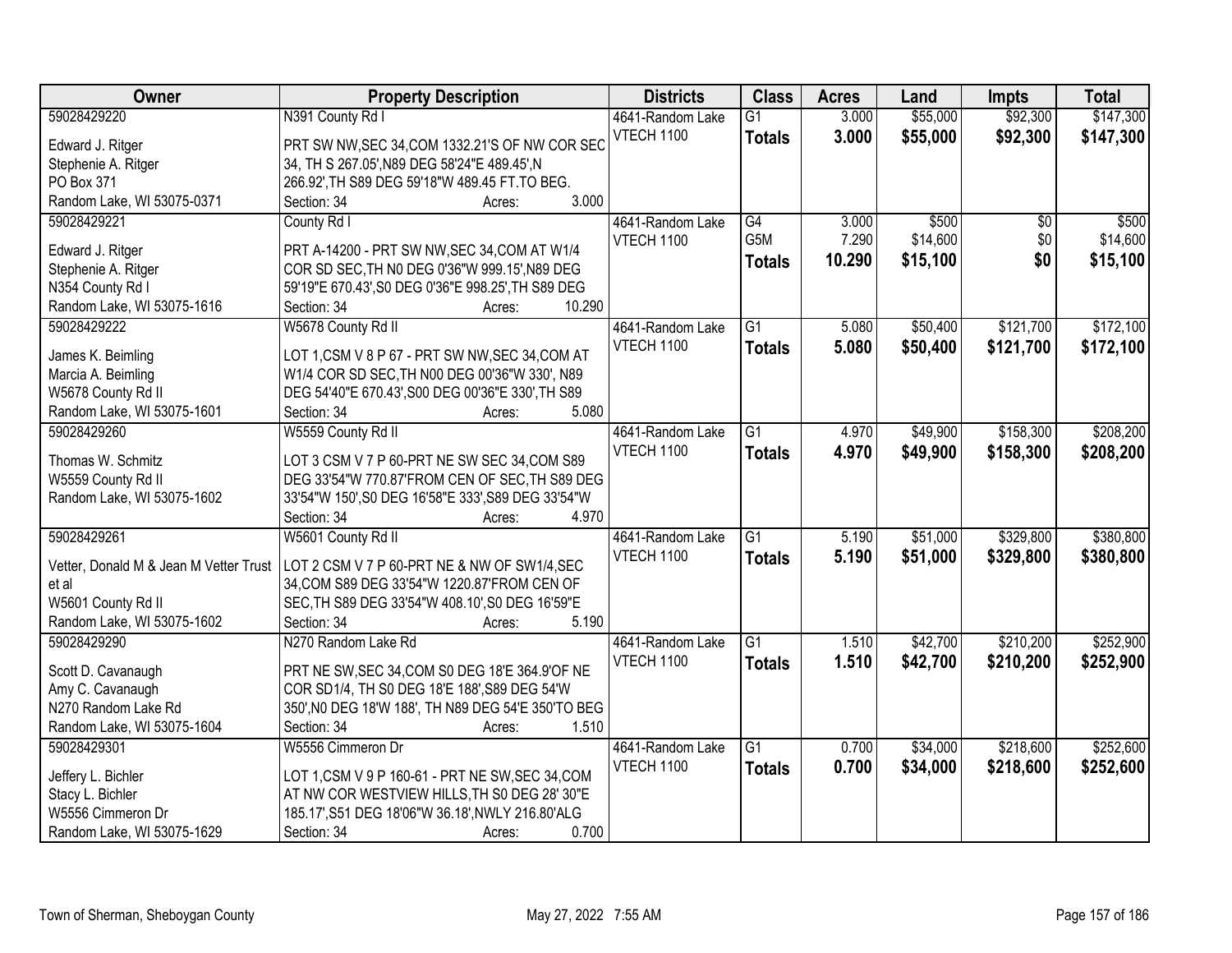| <b>Owner</b>                           | <b>Property Description</b>                         | <b>Districts</b>  | <b>Class</b>    | <b>Acres</b> | Land     | <b>Impts</b>    | <b>Total</b> |
|----------------------------------------|-----------------------------------------------------|-------------------|-----------------|--------------|----------|-----------------|--------------|
| 59028429302                            | W5553 Cimmeron Dr                                   | 4641-Random Lake  | $\overline{G1}$ | 0.560        | \$31,100 | \$152,400       | \$183,500    |
| Gary W. Schallock                      | LOT 2,CSM V 9 P 160-61 - PRT NE SW, SEC 34, COM     | <b>VTECH 1100</b> | <b>Totals</b>   | 0.560        | \$31,100 | \$152,400       | \$183,500    |
| Barbara Schallock                      | S89 DEG 31' 30"W 210'FROM NW COR WESTVW             |                   |                 |              |          |                 |              |
| W5553 Cimmeron Dr                      | HILLS, TH S0 DEG 28'30"E 97.84', TH S41 DEG 31'35"W |                   |                 |              |          |                 |              |
| Random Lake, WI 53075-1658             | 0.560<br>Section: 34<br>Acres:                      |                   |                 |              |          |                 |              |
| 59028429303                            | W5545 Cimmeron Dr                                   | 4641-Random Lake  | $\overline{G1}$ | 0.500        | \$29,900 | \$168,500       | \$198,400    |
|                                        |                                                     | VTECH 1100        | <b>Totals</b>   | 0.500        | \$29,900 | \$168,500       | \$198,400    |
| Lori L. Miller                         | LOT 3,CSM V 9 P 160-61 - PRT NE SW, SEC 34, COM     |                   |                 |              |          |                 |              |
| Ralph A. Miller                        | AT NW COR WESTVIEW HILLS, S0 DEG 28' 30"E           |                   |                 |              |          |                 |              |
| W5545 Cimmeron Dr                      | 185.17', S51 DEG 18'06"W 36.18', TH S16 DEG 28'56"E |                   |                 |              |          |                 |              |
| Random Lake, WI 53075-1658             | 0.500<br>Section: 34<br>Acres:                      |                   |                 |              |          |                 |              |
| 59028429304                            | W5562 Parkview Dr                                   | 4641-Random Lake  | G1              | 0.570        | \$31,400 | \$151,300       | \$182,700    |
| Alexander James Nisbet                 | LOT 4, CSM V 9 P 160-61 - PRT NE SW, SEC 34, COM    | <b>VTECH 1100</b> | <b>Totals</b>   | 0.570        | \$31,400 | \$151,300       | \$182,700    |
| W5562 Parkview Dr                      | AT NW COR WESTVIEW HILLS, TH S0 DEG 28' 30"E        |                   |                 |              |          |                 |              |
| Random Lake, WI 53075-1628             | 185.17', S51 DEG 18'06"W 36.18', S16 DEG 28'56"E    |                   |                 |              |          |                 |              |
|                                        | 0.570<br>Section: 34<br>Acres:                      |                   |                 |              |          |                 |              |
| 59028429305                            | Parkview Dr                                         | 4641-Random Lake  | X4              | 0.610        | \$0      | \$0             | \$0          |
|                                        |                                                     | <b>VTECH 1100</b> |                 | 0.610        | \$0      | \$0             | \$0          |
| Town of Sherman (Road)                 | PRT NE SW, SEC 34, DEDICATED FOR STREETS BY         |                   | <b>Totals</b>   |              |          |                 |              |
| W6566 State Highway 144                | CSM V 9 P 160-61.                                   |                   |                 |              |          |                 |              |
| Random Lake, WI 53075-1255             |                                                     |                   |                 |              |          |                 |              |
|                                        | 0.610<br>Section: 34<br>Acres:                      |                   |                 |              |          |                 |              |
| 59028429316                            | W5577 County Rd II                                  | 4641-Random Lake  | $\overline{G1}$ | 2.290        | \$36,500 | \$140,100       | \$176,600    |
| Donald D. Green                        | TR 1, CSM V 4 P 40 - PRT NE SW, SEC 34, COM S89 DG  | <b>VTECH 1100</b> | <b>Totals</b>   | 2.290        | \$36,500 | \$140,100       | \$176,600    |
| Patricia K. Green                      | 33'54"W 920.87'FROM CEN SD SEC, TH S89 DEG          |                   |                 |              |          |                 |              |
| W5577 County Rd II                     | 33'54"W 300', S0 DEG 16'58"E 333', N89 DEG 33'54"E  |                   |                 |              |          |                 |              |
| Random Lake, WI 53075-1602             | Section: 34<br>2.290<br>Acres:                      |                   |                 |              |          |                 |              |
| 59028429320                            | County Rd II                                        | 4641-Random Lake  | G4              | 18.730       | \$3,200  | $\overline{50}$ | \$3,200      |
|                                        |                                                     |                   | G <sub>5</sub>  | 1.000        | \$100    | \$0             | \$100        |
| Jeffrey & Debora Mueller Mueller Trust | PRT NW SW, SEC 34, COM 156.75' S OF W1/4 POST, TH   | VTECH 1100        |                 |              |          |                 |              |
| Jeffrey & Debora Mueller               | S 737.443' E 1023', N 894.193' M/L TO E&W 1/4 LN, W |                   | <b>Totals</b>   | 19.730       | \$3,300  | \$0             | \$3,300      |
| N3021 Bates Rd                         | 668.25', S 156.75', TH W 354.75'TO BEG.             |                   |                 |              |          |                 |              |
| Cascade, WI 53011-1315                 | 19.730<br>Section: 34<br>Acres:                     |                   |                 |              |          |                 |              |
| 59028429330                            | W5679 County Rd II                                  | 4641-Random Lake  | $\overline{G1}$ | 0.790        | \$22,400 | \$103,700       | \$126,100    |
|                                        |                                                     | <b>VTECH 1100</b> | <b>Totals</b>   | 0.790        | \$22,400 | \$103,700       | \$126,100    |
| Daniel J. Carter                       | PRT NW SW, SEC 34, COM 132'E OF W1/4 POST, TH S     |                   |                 |              |          |                 |              |
| W5679 County Rd II                     | 156.75', E 222.75', N 156.75'TO E&W1/4 LN, TH W     |                   |                 |              |          |                 |              |
| Random Lake, WI 53075-1602             | 222.75'TO BEG.                                      |                   |                 |              |          |                 |              |
|                                        | 0.790<br>Section: 34<br>Acres:                      |                   |                 |              |          |                 |              |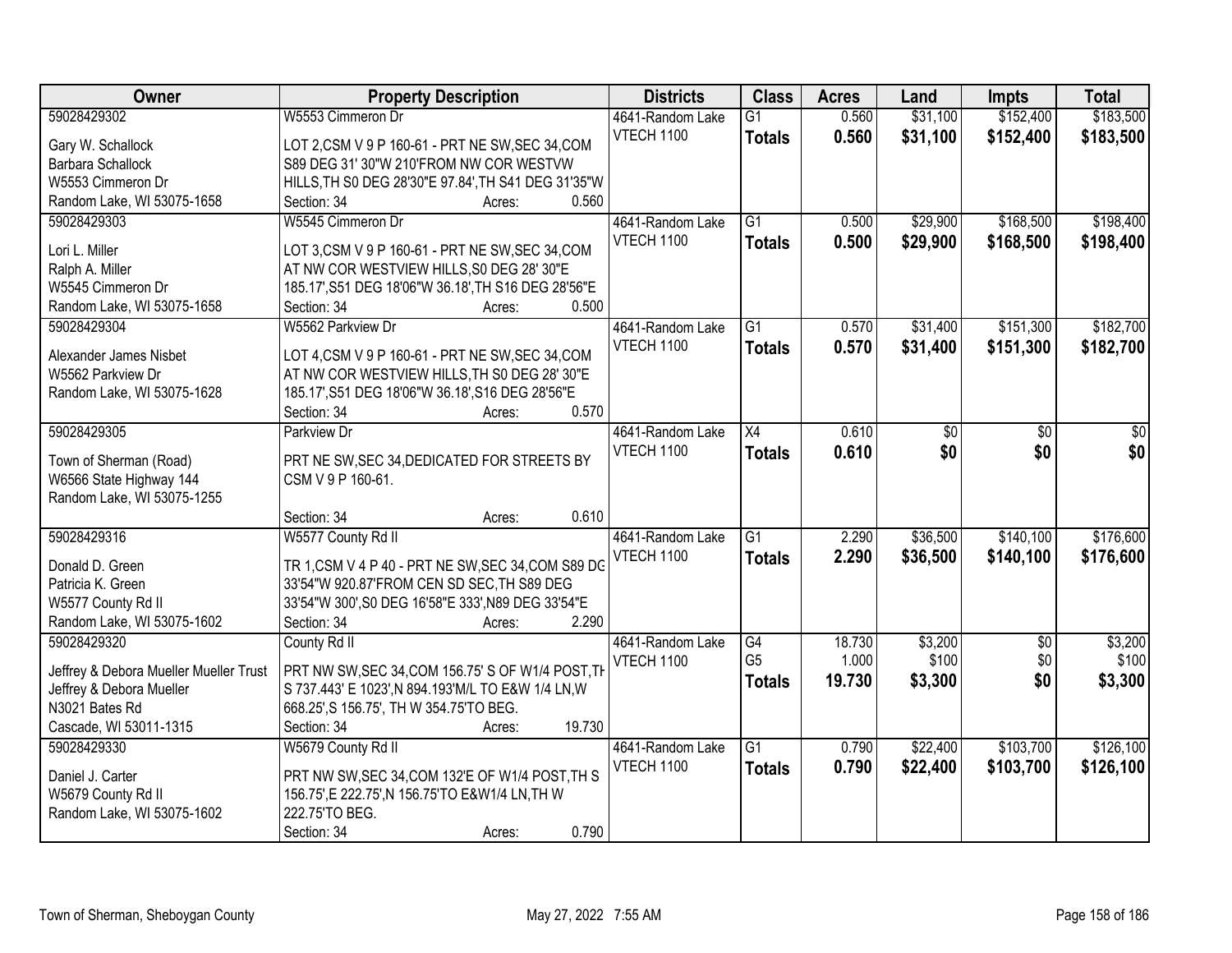| Owner                      | <b>Property Description</b>                          |        | <b>Districts</b>  | <b>Class</b>    | <b>Acres</b> | Land     | <b>Impts</b>    | <b>Total</b> |
|----------------------------|------------------------------------------------------|--------|-------------------|-----------------|--------------|----------|-----------------|--------------|
| 59028429340                | County Rd I                                          |        | 4641-Random Lake  | G4              | 9.360        | \$1,600  | $\overline{50}$ | \$1,600      |
| Jeffrey Preder             | THE S 425.806'OF THE W 1023' OF THE NW SW, SEC       |        | <b>VTECH 1100</b> | G <sub>5</sub>  | 0.640        | \$100    | \$0             | \$100        |
| Kathleen Preder            | 34                                                   |        |                   | <b>Totals</b>   | 10.000       | \$1,700  | \$0             | \$1,700      |
| N254 County Rd I           |                                                      |        |                   |                 |              |          |                 |              |
| Random Lake, WI 53075-1615 | Section: 34<br>Acres:                                | 10.000 |                   |                 |              |          |                 |              |
| 59028429350                | W5695 County Rd II                                   |        | 4641-Random Lake  | $\overline{G1}$ | 0.430        | \$17,400 | \$62,600        | \$80,000     |
| Christopher R. Laumann     | PRT NW SW, SEC 34, COM AT NW COR SD1/4, TH E         |        | <b>VTECH 1100</b> | <b>Totals</b>   | 0.430        | \$17,400 | \$62,600        | \$80,000     |
| 536 Lake Dr                | 132', S 156.75', W 132'TO W LN SD1/4, TH N 156.75'TO |        |                   |                 |              |          |                 |              |
| Random Lake, WI 53075-1822 | BEG, EXC FOR HWY CONV REC IN V 1448 P 666            |        |                   |                 |              |          |                 |              |
|                            | Section: 34<br>Acres:                                | 0.430  |                   |                 |              |          |                 |              |
| 59028429370                | N197 County Rd I                                     |        | 4641-Random Lake  | G1              | 2.000        | \$35,000 | \$146,400       | \$181,400    |
|                            |                                                      |        | VTECH 1100        | <b>Totals</b>   | 2.000        | \$35,000 | \$146,400       | \$181,400    |
| <b>Richard Gluck</b>       | PRT SW SW, SEC 34, COM AT NW COR SD1/4, TH S0        |        |                   |                 |              |          |                 |              |
| Karen Gluck                | DEG 04'E ON CEN CTH I 208.71', E 417.42', NO DEG     |        |                   |                 |              |          |                 |              |
| N197 County Rd I           | 04'W 208.71'TO N LN SW SW, TH W 417.42'TO BEG.       |        |                   |                 |              |          |                 |              |
| Random Lake, WI 53075-1614 | Section: 34<br>Acres:                                | 2.000  |                   |                 |              |          |                 |              |
| 59028429380                | N171 County Rd I                                     |        | 4641-Random Lake  | G1              | 2.000        | \$60,000 | \$111,200       | \$171,200    |
| Michael W. Jensen          | PRT SW SW, SEC 34, COM S0 DEG 04'E 208.71'OF NW      |        | <b>VTECH 1100</b> | <b>Totals</b>   | 2.000        | \$60,000 | \$111,200       | \$171,200    |
| N171 County Rd I           | COR SD 1/4 TH S0 DEG 04'E 208.71', E 208.71', N0 DEG |        |                   |                 |              |          |                 |              |
| Random Lake, WI 53075-1614 | 04'W 208.71', TH W 208.71'TO BEG, & LOT 23, COUNT)   |        |                   |                 |              |          |                 |              |
|                            | Section: 34<br>Acres:                                | 2.000  |                   |                 |              |          |                 |              |
| 59028429390                | N107 County Rd I                                     |        | 4641-Random Lake  | $\overline{G1}$ | 1.000        | \$35,000 | \$112,400       | \$147,400    |
| Dwight E. Schwab           | PRT SW SW, SEC 34, COM AT SW COR SD1/4, TH N         |        | <b>VTECH 1100</b> | <b>Totals</b>   | 1.000        | \$35,000 | \$112,400       | \$147,400    |
| Wendy A. Schwab            | 208.71', S89 DEG 59'23"E 208.71', S 208.71' TH N89   |        |                   |                 |              |          |                 |              |
| N107 County Rd I           | DEG 59'23"W 208.71'TO BEG.                           |        |                   |                 |              |          |                 |              |
| Random Lake, WI 53075-1614 | Section: 34<br>Acres:                                | 1.000  |                   |                 |              |          |                 |              |
| 59028429391                | N123 County Rd I                                     |        | 4641-Random Lake  | $\overline{G1}$ | 1.000        | \$35,000 | \$138,500       | \$173,500    |
|                            |                                                      |        | VTECH 1100        | <b>Totals</b>   | 1.000        | \$35,000 | \$138,500       | \$173,500    |
| Joseph G. Hubacek          | PRT SW SW, SEC 34, COM 208.71' N OF SW COR, SD       |        |                   |                 |              |          |                 |              |
| N123 County Rd I           | SEC, TH N 208.71', S89 DEG 59'23"E 208.71', S        |        |                   |                 |              |          |                 |              |
| Random Lake, WI 53075-1614 | 208.71', TH N89 DEG 59'23"W 208.71'TO BEG.           |        |                   |                 |              |          |                 |              |
|                            | Section: 34<br>Acres:                                | 1.000  |                   |                 |              |          |                 |              |
| 59028429392                | N135 County Rd I                                     |        | 4641-Random Lake  | $\overline{G1}$ | 1.000        | \$35,000 | \$189,500       | \$224,500    |
| Jennifer L. Wachendorf     | LOT 1,CSM V 8 P 112 - PRT SW SW, SEC 34, COM N89     |        | VTECH 1100        | <b>Totals</b>   | 1.000        | \$35,000 | \$189,500       | \$224,500    |
| PO Box 65                  | DEG 44' 04"E 208.71'& N0 DEG 16'W 417.42'FROM SW     |        |                   |                 |              |          |                 |              |
| Fredonia, WI 53021-0065    | COR SD SEC, TH S89 DEG 44'4"W 208.71', NO DEG        |        |                   |                 |              |          |                 |              |
|                            | Section: 34<br>Acres:                                | 1.000  |                   |                 |              |          |                 |              |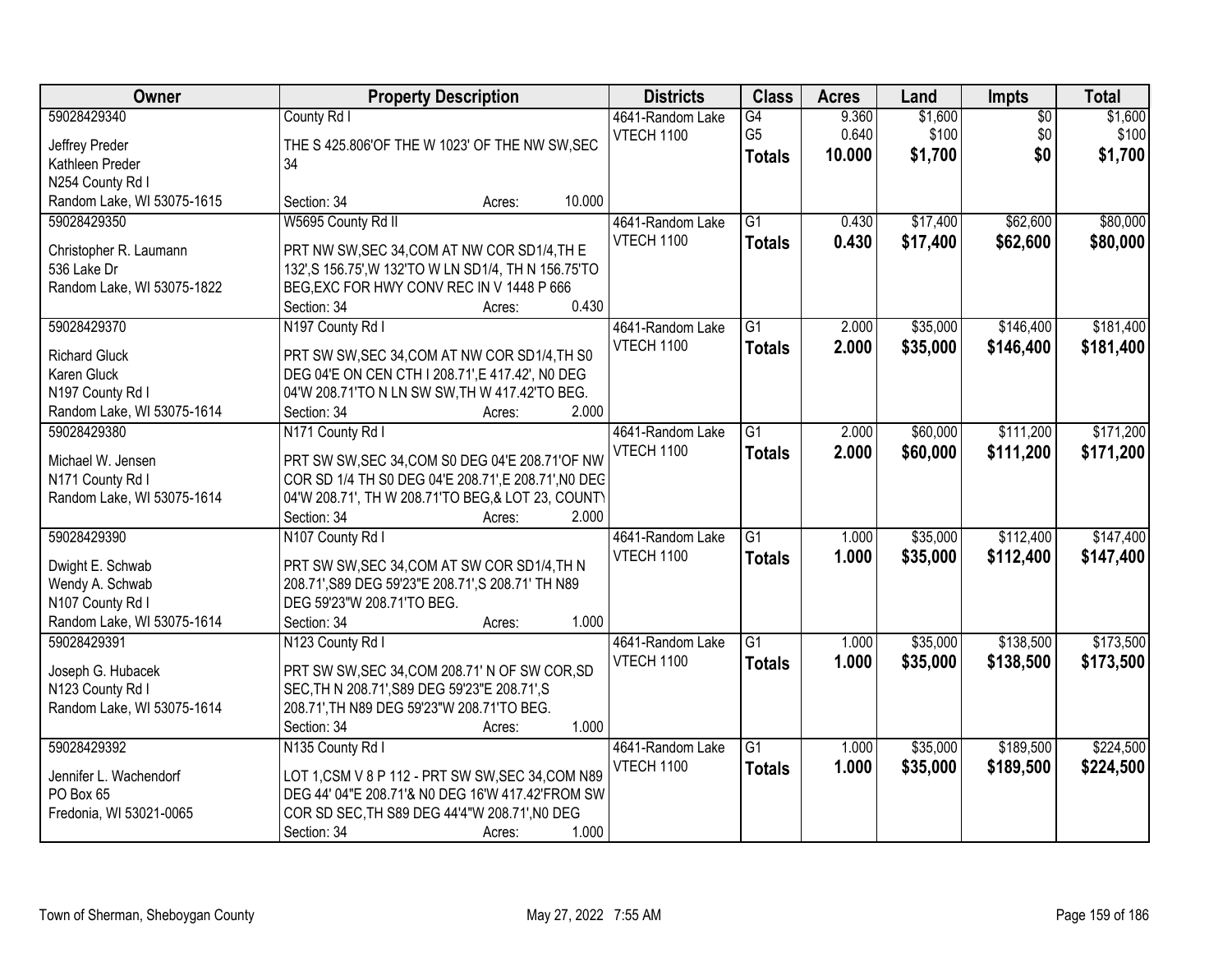| Owner                             | <b>Property Description</b>                                               | <b>Districts</b>  | <b>Class</b>                       | <b>Acres</b>   | Land                | <b>Impts</b>    | <b>Total</b>        |
|-----------------------------------|---------------------------------------------------------------------------|-------------------|------------------------------------|----------------|---------------------|-----------------|---------------------|
| 59028429410                       | N170 Random Lake Rd                                                       | 4641-Random Lake  | $\overline{G1}$                    | 1.520          | \$50,400            | \$133,500       | \$183,900           |
| Ralph A. Singer                   | PRT SE SW & PRT OL 1 & PRT LOTS 7,8 & 9, COUNTY                           | <b>VTECH 1100</b> | <b>Totals</b>                      | 1.520          | \$50,400            | \$133,500       | \$183,900           |
| Anna E. Singer                    | LINE EST SEC 34, COM S0 DEG 12'6"W 306.18'FROM                            |                   |                                    |                |                     |                 |                     |
| N170 Random Lake Rd               | NE COR SD SE SW, TH N89 DEG 41'W 231.73', S0 DEC                          |                   |                                    |                |                     |                 |                     |
| Random Lake, WI 53075-1603        | 1.520<br>Section: 34<br>Acres:                                            |                   |                                    |                |                     |                 |                     |
| 59028429420                       | N <sub>122</sub> Random Lake Rd                                           | 4641-Random Lake  | $\overline{G1}$                    | 1.000          | \$35,000            | \$131,400       | \$166,400           |
|                                   |                                                                           | <b>VTECH 1100</b> | <b>Totals</b>                      | 1.000          | \$35,000            | \$131,400       | \$166,400           |
| Ryan T. Birenbaum                 | PRT SE SW, SEC 34, COM 208.71' N OF S1/4 POST, TH                         |                   |                                    |                |                     |                 |                     |
| N122 Random Lake Rd               | S89 DEG 22'30"W 208.71', N 208.71', N89 DEG 22'30"E                       |                   |                                    |                |                     |                 |                     |
| Random Lake, WI 53075-1603        | 208.71', TH S 208.71'TO BEG<br>1.000                                      |                   |                                    |                |                     |                 |                     |
|                                   | Section: 34<br>Acres:                                                     |                   |                                    |                |                     |                 |                     |
| 59028429430                       | W5445 County Rd II                                                        | 4641-Random Lake  | G4                                 | 25.270         | \$3,900             | $\overline{50}$ | \$3,900             |
| <b>Best Family LLC</b>            | NW SE, SEC 34, EXC THE N 330' OF THE W                                    | <b>VTECH 1100</b> | G <sub>5</sub><br>G <sub>5</sub> M | 1.580<br>5.000 | \$1,100<br>\$10,000 | \$0<br>\$0      | \$1,100<br>\$10,000 |
| W5463 County Rd II                | 264'THEREOF, & EXC COM ON N LN SD1/4 264'E OF                             |                   | G7                                 | 1.000          | \$5,000             | \$18,400        | \$23,400            |
| Random Lake, WI 53075-1600        | N&S 1/4 LN, TH S 203', E 490.5'M/L, N 203', TH W 490.5'                   |                   |                                    |                |                     |                 |                     |
|                                   | 32.850<br>Section: 34<br>Acres:                                           |                   | <b>Totals</b>                      | 32.850         | \$20,000            | \$18,400        | \$38,400            |
| 59028429431                       | Random Lake Rd                                                            | 4641-Random Lake  | X4                                 | 2.280          | $\sqrt[6]{30}$      | \$0             | \$0                 |
|                                   |                                                                           | <b>VTECH 1100</b> | <b>Totals</b>                      | 2.280          | \$0                 | \$0             | \$0                 |
| St John's United Church of Christ | PRT NW SE, SEC 34, COM AT CENTER SD SEC 34, TH                            |                   |                                    |                |                     |                 |                     |
| 98 Random Lake Rd                 | S00 DEG 25'40"W 330.02', N89 DEG 51'07"E 264.01',                         |                   |                                    |                |                     |                 |                     |
| Random Lake, WI 53075             | S00 DEG 25'40"W 378.33', N89 DEG 34'20"W 264', TH<br>2.280<br>Section: 34 |                   |                                    |                |                     |                 |                     |
| 59028429432                       | Acres:<br>Random Lake Rd                                                  |                   | $\overline{X4}$                    | 0.170          | $\overline{50}$     | $\overline{50}$ | $\overline{\$0}$    |
|                                   |                                                                           | 4641-Random Lake  |                                    |                |                     |                 |                     |
| St John's United Church of Christ | PRT NW SE, SEC 34, COM AT CENTER OF SD SEC 34                             | <b>VTECH 1100</b> | <b>Totals</b>                      | 0.170          | \$0                 | \$0             | \$0                 |
| 98 Random Lake Rd                 | TH S00 DEG 25'40"W 330.02', N89 DEG 51'07"E                               |                   |                                    |                |                     |                 |                     |
| Random Lake, WI 53075             | 264.01', N00 DEG 25'40"E 127.01', N89 DEG 51'07"E                         |                   |                                    |                |                     |                 |                     |
|                                   | 0.170<br>Section: 34<br>Acres:                                            |                   |                                    |                |                     |                 |                     |
| 59028429440                       | W5453 County Rd II                                                        | 4641-Random Lake  | G1                                 | 0.980          | \$24,800            | \$166,200       | \$191,000           |
| John F. Best Jr                   | LOT 2,CSM V 8 P 151-53 & OTHER LAND - PRT NW                              | VTECH 1100        | <b>Totals</b>                      | 0.980          | \$24,800            | \$166,200       | \$191,000           |
|                                   |                                                                           |                   |                                    |                |                     |                 |                     |
| Penny J. Best                     | SE, SEC 34, COM ON N LN SD1/4 264'E OF N&S1/4                             |                   |                                    |                |                     |                 |                     |
| W5463 County Rd II                | LN, TH S 203', E 490.5'M/L, N 203', TH W 490.5' M/L TO<br>0.980           |                   |                                    |                |                     |                 |                     |
| Random Lake, WI 53075-1600        | Section: 34<br>Acres:                                                     |                   |                                    |                |                     |                 |                     |
| 59028429441                       | W5463 County Rd II                                                        | 4641-Random Lake  | $\overline{G1}$                    | 1.010          | \$25,100            | \$143,600       | \$168,700           |
| John Frederick Best               | LOT 1 CSM V8 P151-53 - PRT NW SE, SEC 34, COM                             | VTECH 1100        | <b>Totals</b>                      | 1.010          | \$25,100            | \$143,600       | \$168,700           |
| W5463 County Rd II                | 2118'W & 33' S OF NE COR SE1/4, TH S 170' AT R/A TO                       |                   |                                    |                |                     |                 |                     |
| Random Lake, WI 53075-1600        | N LN SD1/4, W 258.68 PARA TO N LN SD1/4, NO DEG                           |                   |                                    |                |                     |                 |                     |
|                                   | 1.010<br>Section: 34<br>Acres:                                            |                   |                                    |                |                     |                 |                     |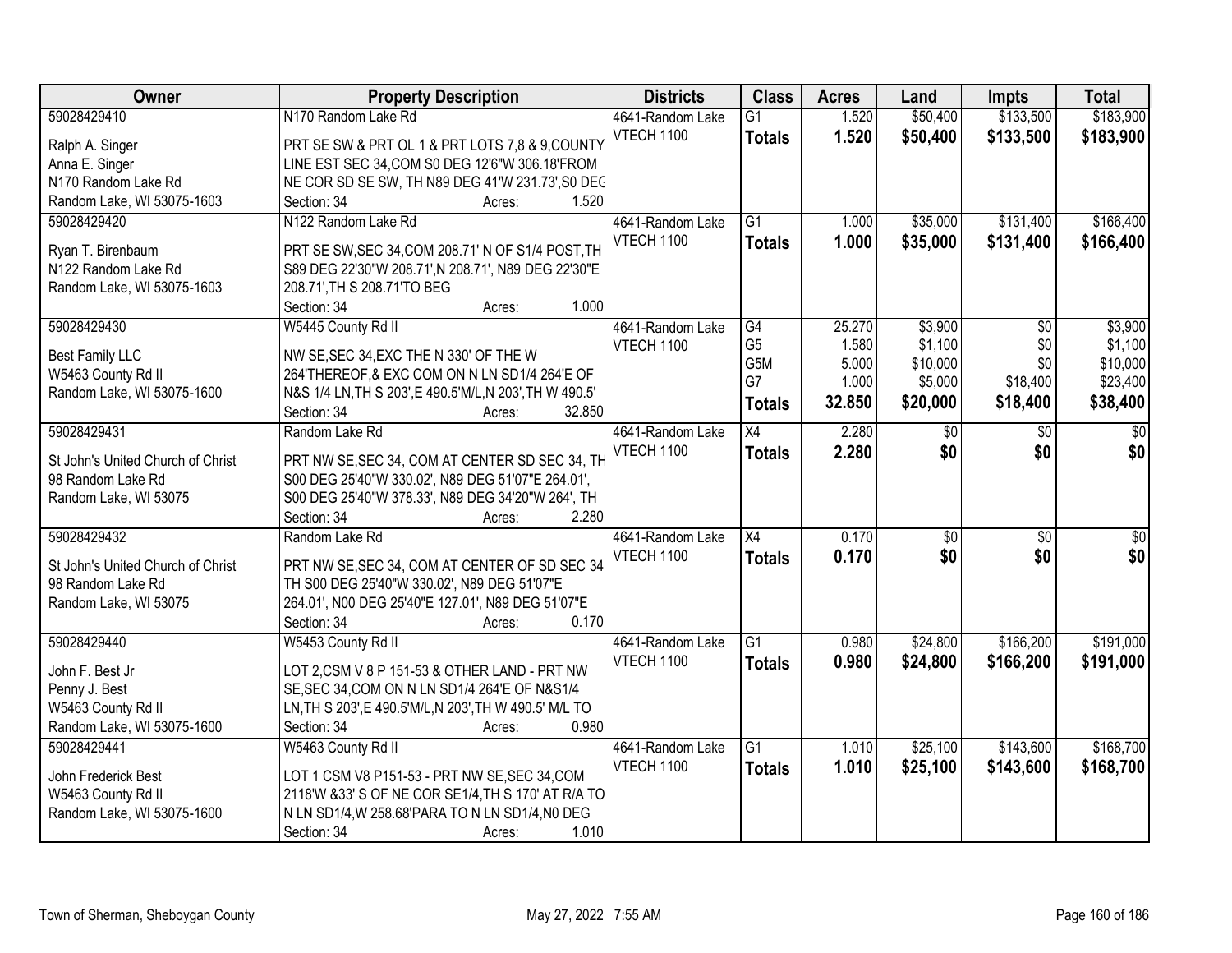| Owner                                                                                     |                                                                                                                                                                                 | <b>Property Description</b> |        | <b>Districts</b>                      | <b>Class</b>                          | <b>Acres</b>                       | Land                                        | <b>Impts</b>                      | <b>Total</b>                                |
|-------------------------------------------------------------------------------------------|---------------------------------------------------------------------------------------------------------------------------------------------------------------------------------|-----------------------------|--------|---------------------------------------|---------------------------------------|------------------------------------|---------------------------------------------|-----------------------------------|---------------------------------------------|
| 59028429443                                                                               | County Rd II                                                                                                                                                                    |                             |        | 4641-Random Lake                      | X4                                    | 0.300                              | $\overline{50}$                             | $\overline{50}$                   | \$0                                         |
| Town of Sherman (Road)<br>W6566 State Highway 144<br>Random Lake, WI 53075-1255           | PRT NW SE, SEC 34, COM 1982'W OF NE COR<br>SE1/4, TH S 33', W 392.95', N 33', TH E 392.62' TO BEG.                                                                              |                             |        | <b>VTECH 1100</b>                     | <b>Totals</b>                         | 0.300                              | \$0                                         | \$0                               | \$0                                         |
|                                                                                           | Section: 34                                                                                                                                                                     | Acres:                      | 0.300  |                                       |                                       |                                    |                                             |                                   |                                             |
| 59028429450                                                                               | Random Lake Rd                                                                                                                                                                  |                             |        | 4641-Random Lake                      | G4                                    | 15.000                             | \$2,600                                     | \$0                               | \$2,600                                     |
| <b>Best Family LLC</b><br>W5463 County Rd II                                              | SW SE, SEC 34.                                                                                                                                                                  |                             |        | <b>VTECH 1100</b>                     | G <sub>5</sub><br>G5M                 | 11.000<br>14.000                   | \$10,500<br>\$28,000                        | \$0<br>\$0                        | \$10,500<br>\$28,000                        |
| Random Lake, WI 53075-1600                                                                |                                                                                                                                                                                 |                             |        |                                       | <b>Totals</b>                         | 40.000                             | \$41,100                                    | \$0                               | \$41,100                                    |
|                                                                                           | Section: 34                                                                                                                                                                     | Acres:                      | 40.000 |                                       |                                       |                                    |                                             |                                   |                                             |
| 59028429460<br><b>Best Family LLC</b><br>W5463 County Rd II<br>Random Lake, WI 53075-1600 | 29 Butler St<br>SE SE, SEC 34.                                                                                                                                                  |                             |        | 4641-Random Lake<br><b>VTECH 1100</b> | G1<br>G4<br>G <sub>5</sub><br>G5M     | 1.000<br>10.000<br>20.000<br>9.000 | \$25,000<br>\$1,700<br>\$14,000<br>\$18,000 | \$50,500<br>\$0<br>\$0<br>\$0     | \$75,500<br>\$1,700<br>\$14,000<br>\$18,000 |
|                                                                                           | Section: 34                                                                                                                                                                     | Acres:                      | 40.000 |                                       | <b>Totals</b>                         | 40.000                             | \$58,700                                    | \$50,500                          | \$109,200                                   |
| 59028429461                                                                               | County Rd II                                                                                                                                                                    |                             |        | 4641-Random Lake                      | X3                                    | 0.470                              | \$0                                         | $\sqrt[6]{3}$                     | $\overline{30}$                             |
| Sheboygan County<br>615 N 6th St<br>Sheboygan, WI 53081-4612                              | PRT NW SW, SEC 34 (STOLPER) 0.05 AC. PRT NW<br>SE, SEC 34 (BEST) 0.42 AC.                                                                                                       |                             |        | <b>VTECH 1100</b>                     | <b>Totals</b>                         | 0.470                              | \$0                                         | \$0                               | \$0                                         |
|                                                                                           | Section: 34                                                                                                                                                                     | Acres:                      | 0.470  |                                       |                                       |                                    |                                             |                                   |                                             |
| 59028429480<br>Lakes Cooperative Kettle<br>1010 W Ryan St<br>Brillion, WI 54110-1079      | W5274 County Rd K<br>PRT S1/2 GOVT LOT 4, SEC 35, (SD S1/2 BEING PRT<br>OF SW SW) COM N89 DEG 03'52"E 641.48' FROM SW<br>COR, GOVT LOT 4 BEING E R/W LN CM&STP&P<br>Section: 35 | Acres:                      | 20.200 | 4641-Random Lake<br>VTECH 1100        | G2<br>G <sub>5</sub><br><b>Totals</b> | 6.200<br>14.000<br>20.200          | \$56,000<br>\$9,800<br>\$65,800             | \$1,135,200<br>\$0<br>\$1,135,200 | \$1,191,200<br>\$9,800<br>\$1,201,000       |
| 59028429490                                                                               | County Rd K                                                                                                                                                                     |                             |        | 4641-Random Lake                      | G4                                    | 3.000                              | \$600                                       | $\sqrt{$0}$                       | \$600                                       |
| <b>Best Family LLC</b><br>W5463 County Rd II<br>Random Lake, WI 53075-1600                | PRT SW SW, SEC 35, COM AT SW COR, SD SEC, TH N<br>660',E 343.8'M/L TO WLY R/W LN CMSTP&P RR, SELY<br>ALG SD R/W 684'M/L TO S LN SEC 35, TH W 574'TO<br>Section: 35              | Acres:                      | 6.950  | <b>VTECH 1100</b>                     | G <sub>5</sub><br><b>Totals</b>       | 3.950<br>6.950                     | \$2,100<br>\$2,700                          | \$0<br>\$0                        | \$2,100<br>\$2,700                          |
| 59028429510                                                                               | County Rd K                                                                                                                                                                     |                             |        | 4641-Random Lake                      | G4                                    | 1.500                              | \$300                                       | $\overline{50}$                   | \$300                                       |
| <b>Best Family LLC</b><br>W5463 County Rd II<br>Random Lake, WI 53075-1600                | ALL THAT PRT OF N1/2 SW SW, SEC 35, LYING W OF<br>WLY R/W LINE CMSTP&P RR.                                                                                                      |                             |        | <b>VTECH 1100</b>                     | G <sub>5</sub><br><b>Totals</b>       | 1.790<br>3.290                     | \$600<br>\$900                              | \$0<br>\$0                        | \$600<br>\$900                              |
|                                                                                           | Section: 35                                                                                                                                                                     | Acres:                      | 3.290  |                                       |                                       |                                    |                                             |                                   |                                             |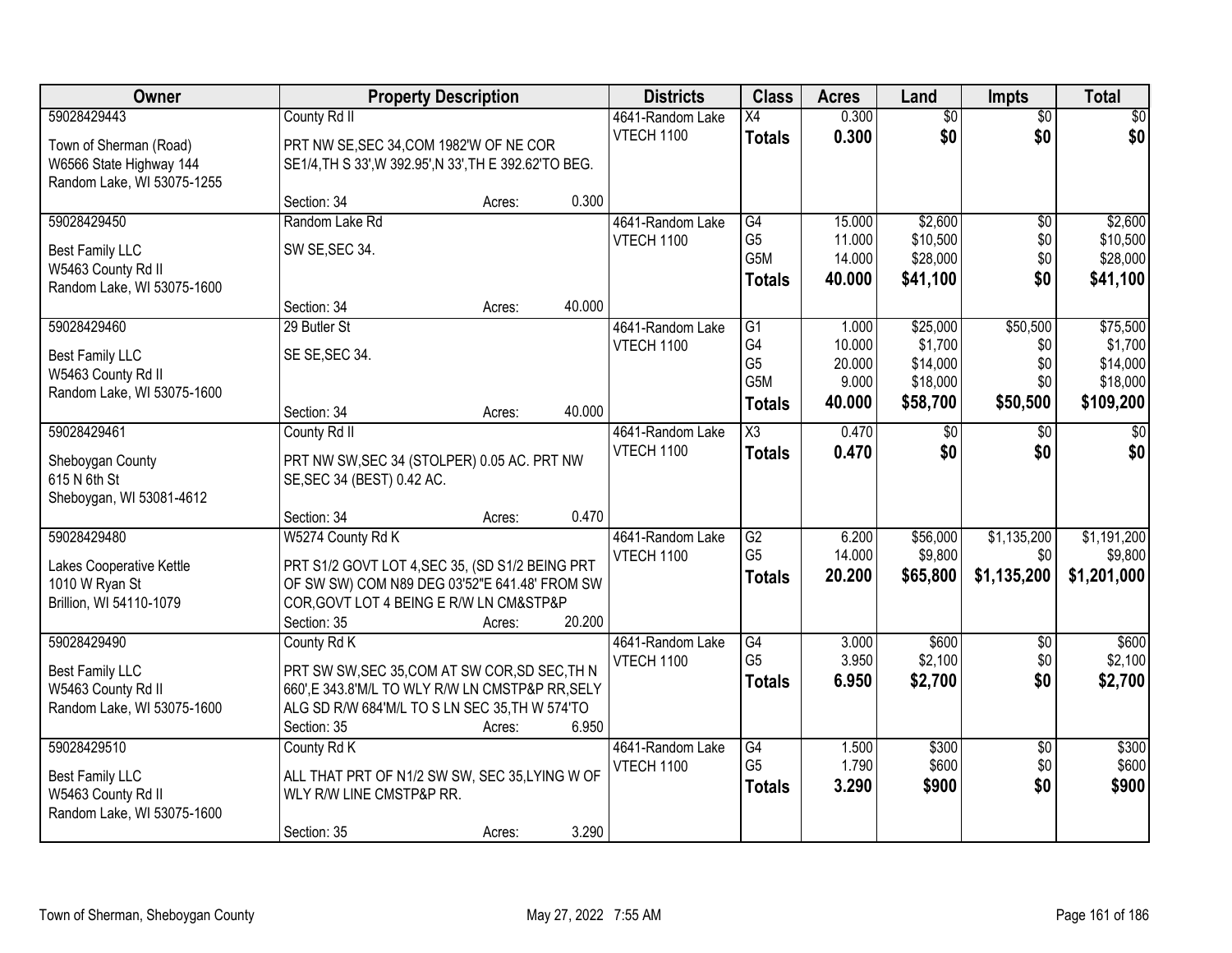| Owner                           | <b>Property Description</b>                                           | <b>Districts</b>  | <b>Class</b>    | <b>Acres</b> | Land     | Impts           | <b>Total</b> |
|---------------------------------|-----------------------------------------------------------------------|-------------------|-----------------|--------------|----------|-----------------|--------------|
| 59028429530                     | County Rd K                                                           | 4641-Random Lake  | $\overline{G1}$ | 0.780        | \$22,300 | $\overline{50}$ | \$22,300     |
| George N. Steinbach             | COM AT INTER OF N LN OF SW SW WITH CEN OF                             | <b>VTECH 1100</b> | <b>Totals</b>   | 0.780        | \$22,300 | \$0             | \$22,300     |
| 10 Butler St                    | PAVEMENT OF CTH K, SE ON PAVEMENT 243'8", NE                          |                   |                 |              |          |                 |              |
| Random Lake, WI 53075-1702      | 316.5'TO N LN OF SW SW, TH W 300'TO BEG, BEING                        |                   |                 |              |          |                 |              |
|                                 | 0.780<br>Section: 35<br>Acres:                                        |                   |                 |              |          |                 |              |
| 59028429540                     | W5292 County Rd K                                                     | 4641-Random Lake  | $\overline{G1}$ | 1.000        | \$25,000 | \$117,300       | \$142,300    |
|                                 |                                                                       | <b>VTECH 1100</b> | <b>Totals</b>   | 1.000        | \$25,000 | \$117,300       | \$142,300    |
| James M. Schmidt                | PRT SW SW, COM IN N LN SW SW 300'E OF CEN                             |                   |                 |              |          |                 |              |
| W5292 County Rd K               | PAVEMENT CTH K, TH SW 316.5'TO PNT IN CEN SD                          |                   |                 |              |          |                 |              |
| Random Lake, WI 53075-1701      | HWY 243'8"SE OF N LN SW SW, SE ON HWY 123', NE<br>1.000               |                   |                 |              |          |                 |              |
|                                 | Section: 35<br>Acres:                                                 |                   |                 |              |          |                 |              |
| 59028429550                     | W5286 County Rd K                                                     | 4641-Random Lake  | G1              | 0.590        | \$19,900 | \$90,600        | \$110,500    |
| Todd G. Schnelle                | PRT SW SW, SEC 35, COM IN N LN SD1/4 451'2"E OF                       | <b>VTECH 1100</b> | <b>Totals</b>   | 0.590        | \$19,900 | \$90,600        | \$110,500    |
| Kathryn D. Schnelle             | ITS INTER WITH CEN CTH K, TH SWLY TO CEN SD                           |                   |                 |              |          |                 |              |
| 926 N 37th St                   | HWY TO A PNT 366'8" SELY OF ITS INTER WITH N LN                       |                   |                 |              |          |                 |              |
| Sheboygan, WI 53081-3644        | 0.590<br>Section: 35<br>Acres:                                        |                   |                 |              |          |                 |              |
| 59028429580                     | W5180 County Rd K                                                     | 4641-Random Lake  | $\overline{G1}$ | 1.430        | \$29,300 | \$116,700       | \$146,000    |
|                                 |                                                                       | VTECH 1100        | <b>Totals</b>   | 1.430        | \$29,300 | \$116,700       | \$146,000    |
| Robert A. Michaels              | PARCEL 2,B-1767 & OTHER LAND PRT SE SW, SEC                           |                   |                 |              |          |                 |              |
| W5180 County Rd K               | 35, COM IN CEN CTH K 3677'SWLY OF SE COR, SEC                         |                   |                 |              |          |                 |              |
| Random Lake, WI 53075-1700      | 35, TH SW ON CEN SD HWY 205', NELY 285', NELY<br>1.430<br>Section: 35 |                   |                 |              |          |                 |              |
| 59028429582                     | Acres:<br>W5102 County Rd K                                           |                   | $\overline{G1}$ | 1.360        | \$40,400 | \$224,000       | \$264,400    |
|                                 |                                                                       | 4641-Random Lake  | G <sub>2</sub>  | 1.000        | \$25,000 | \$45,000        | \$70,000     |
| Scholler, John R Scholler Trust | LOT 1 CSM V11 P 275-76 - PRT SE SW, SEC 35, COM                       | VTECH 1100        |                 |              |          |                 |              |
| John R. Scholler                | AT S1/4 COR SD SEC, TH S89 DEG 16'02"W ALG S LN                       |                   | <b>Totals</b>   | 2.360        | \$65,400 | \$269,000       | \$334,400    |
| W5102 County Rd K               | OF SW1/4 SD SEC 257.27', N 400', N89 DEG 16' 02"E                     |                   |                 |              |          |                 |              |
| Random Lake, WI 53075-1700      | 2.360<br>Section: 35<br>Acres:                                        |                   |                 |              |          |                 |              |
| 59028429583                     | W5130 County Rd K                                                     | 4641-Random Lake  | $\overline{G1}$ | 1.820        | \$47,300 | \$200,700       | \$248,000    |
| James A. Depies                 | LOT 1 CSM V11 P 277-78 & A-29391 - PRT SE SW, SEC                     | VTECH 1100        | <b>Totals</b>   | 1.820        | \$47,300 | \$200,700       | \$248,000    |
| <b>Vicki Depies</b>             | 35, COM AT S1/4 COR SD SEC, TH S89 DEG 16'02"W                        |                   |                 |              |          |                 |              |
| W5130 County Rd K               | ALG S LN OF SW1/4 SD SEC 257.27'TO PNT OF                             |                   |                 |              |          |                 |              |
| Random Lake, WI 53075-1700      | 1.820<br>Section: 35<br>Acres:                                        |                   |                 |              |          |                 |              |
| 59028429584                     | W5176 County Rd K                                                     | 4641-Random Lake  | $\overline{G1}$ | 4.240        | \$46,200 | \$137,600       | \$183,800    |
|                                 |                                                                       | <b>VTECH 1100</b> |                 | 4.240        | \$46,200 | \$137,600       | \$183,800    |
| Eric Moegenburg                 | LOT 1 CSM V14 P 217-18 - PRT SW SW & SE SW, SEC                       |                   | <b>Totals</b>   |              |          |                 |              |
| W5176 County Rd K               | 35, COM S89 DEG 03'52"W 905.46'FROM S1/4 COR SD                       |                   |                 |              |          |                 |              |
| Random Lake, WI 53075-1700      | SEC, TH CONT S89 DEG 03'52"W 99.83', N04 DEG 46'                      |                   |                 |              |          |                 |              |
|                                 | 4.240<br>Section: 35<br>Acres:                                        |                   |                 |              |          |                 |              |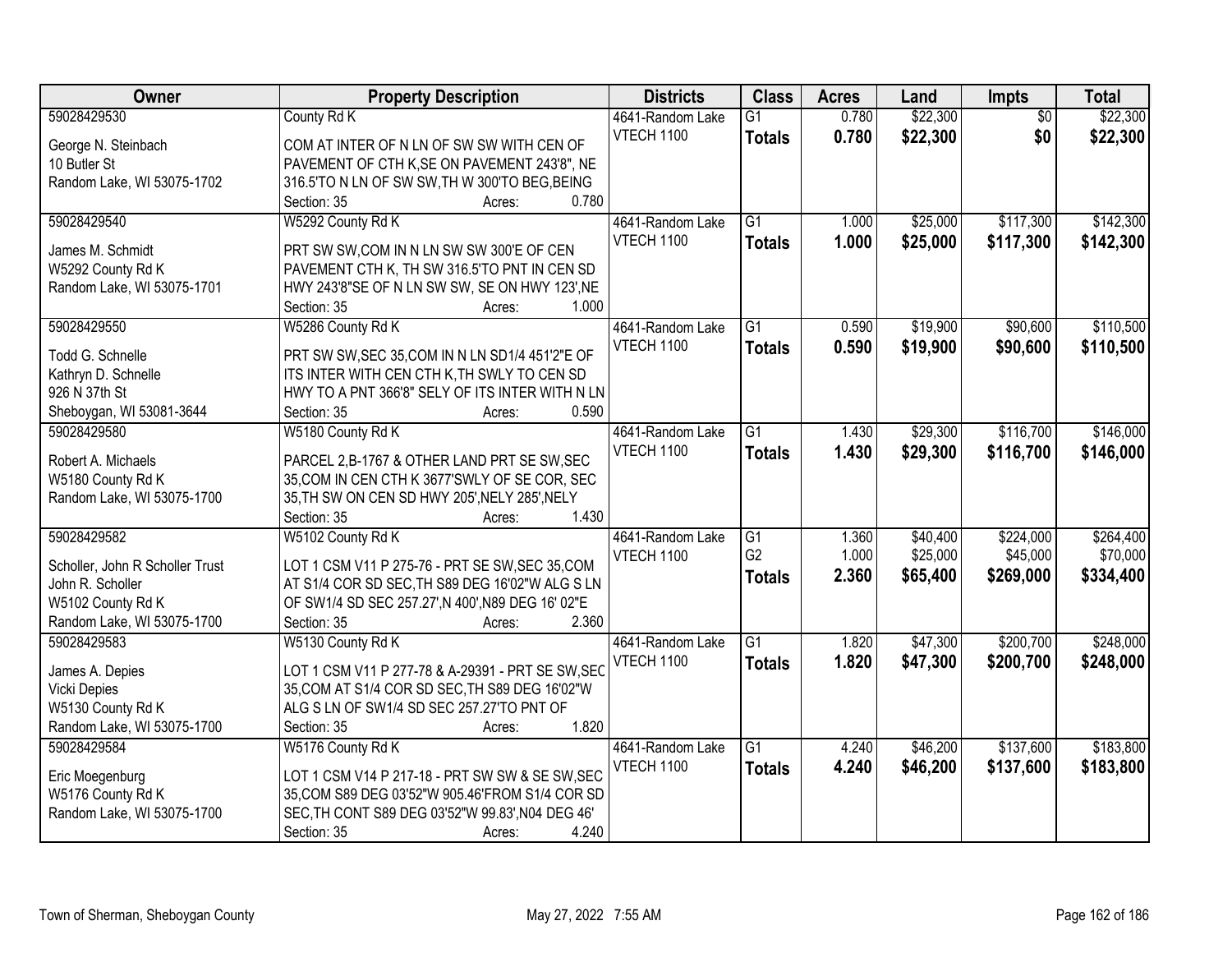| Owner                                                                                                                        | <b>Property Description</b>                                                                                                                                                                             | <b>Districts</b>                      | <b>Class</b>                          | <b>Acres</b>            | Land                      | <b>Impts</b>                  | <b>Total</b>              |
|------------------------------------------------------------------------------------------------------------------------------|---------------------------------------------------------------------------------------------------------------------------------------------------------------------------------------------------------|---------------------------------------|---------------------------------------|-------------------------|---------------------------|-------------------------------|---------------------------|
| 59028429586<br>John R. Scholler<br>W5102 County Rd K<br>Random Lake, WI 53075-1700                                           | County Rd K<br>LOT 1 CSM V19 P 69-70,#1658220 - PRT SE SW, SEC<br>35.                                                                                                                                   | 4641-Random Lake<br>VTECH 1100        | G4<br>G <sub>5</sub><br><b>Totals</b> | 1.130<br>0.110<br>1.240 | \$200<br>\$100<br>\$300   | $\overline{50}$<br>\$0<br>\$0 | \$200<br>\$100<br>\$300   |
|                                                                                                                              | 1.240<br>Section: 35<br>Acres:                                                                                                                                                                          |                                       |                                       |                         |                           |                               |                           |
| 59028429587<br>John R. Scholler<br>W5102 County Rd K<br>Random Lake, WI 53075-1700                                           | County Rd K<br>LOT 2 CSM V19 P 69-70,#1658220 - PRT SE SW, SEC<br>35.                                                                                                                                   | 4641-Random Lake<br><b>VTECH 1100</b> | G4<br>G <sub>5</sub><br><b>Totals</b> | 1.130<br>0.110<br>1.240 | \$200<br>\$100<br>\$300   | $\overline{50}$<br>\$0<br>\$0 | \$200<br>\$100<br>\$300   |
|                                                                                                                              | 1.240<br>Section: 35<br>Acres:                                                                                                                                                                          |                                       |                                       |                         |                           |                               |                           |
| 59028429588<br>Scholler Development, LLC<br>W5102 County Rd K<br>Random Lake, WI 53075-1700                                  | County Rd K<br>LOT 2 CSM V14 P 217-18 - PRT SW SW & SE SW, SEC<br>35, COM S89 DEG 03'52"W 453' FROM S1/4 COR SD<br>SEC, TH CONT S89 DEG 03'52"W 452.46', N03 DEG 19'<br>Section: 35<br>0.110<br>Acres:  | 4641-Random Lake<br><b>VTECH 1100</b> | $\overline{G5}$<br><b>Totals</b>      | 0.110<br>0.110          | \$100<br>\$100            | $\sqrt[6]{}$<br>\$0           | \$100<br>\$100            |
| 59028429590<br>Doris S Mueller Family Trust 6-19-1997<br>c/o Paul Mueller<br>N7195 County Rd I<br>Random Lake, WI 53075-1503 | County Rd K<br>E1/2 SW SE, SEC 35, EXC COM N89 DEG 21'2"E<br>660.88'FROM S 1/4 COR, SD SEC, TH N89 DEG 21'2"E<br>480.80', NO DEG 38' 58"W 719.04', S89 DEG 21'2"W<br>2.970<br>Section: 35<br>Acres:     | 4641-Random Lake<br>VTECH 1100        | G4<br>G5M<br><b>Totals</b>            | 2.500<br>0.470<br>2.970 | \$300<br>\$900<br>\$1,200 | \$0<br>\$0<br>\$0             | \$300<br>\$900<br>\$1,200 |
| 59028429601<br>Scholler Development, LLC<br>W5102 County Rd K<br>Random Lake, WI 53075-1700                                  | County Rd K<br>W1/2 SW SE, SEC 35, EXC COM AT SE COR, SD<br>W1/2, TH N1 DEG E 260.04', W 567.54', S 260', TH E<br>563'TO BEG, & EXC PRT FOR ROAD DESC IN V 1382 F<br>0.070<br>Section: 35<br>Acres:     | 4641-Random Lake<br><b>VTECH 1100</b> | $\overline{G5}$<br><b>Totals</b>      | 0.070<br>0.070          | \$100<br>\$100            | \$0<br>\$0                    | \$100<br>\$100            |
| 59028429610<br>Brian P. Nielson<br>Karen Ann Nielson<br>W5074 County Rd K<br>Random Lake, WI 53075-1700                      | W5074 County Rd K<br>PRT W1/2 SW SE, SEC 35, COM AT SE COR, SD<br>W1/2, TH N1 DEG E 260.04', W 567.54', S 260', TH E<br>563'TO BEG.<br>3.370<br>Section: 35<br>Acres:                                   | 4641-Random Lake<br><b>VTECH 1100</b> | $\overline{G1}$<br><b>Totals</b>      | 3.370<br>3.370          | \$56,900<br>\$56,900      | \$111,700<br>\$111,700        | \$168,600<br>\$168,600    |
| 59028429611<br>Thomas J. Mueller<br>Bernadine F. Mueller<br>W5034 County Rd K<br>Random Lake, WI 53075-1700                  | W5034 County Rd K<br>LOT 1, CSM V 6 P 108 & A-17417 - PRT E1/2 SW<br>SE, SEC 35, COM N89 DEG 21'2"E 660.88'FROM S1/4<br>COR SD SEC, TH N89 DEG 21'2"E 480.80', N0 DEG<br>7.850<br>Section: 35<br>Acres: | 4641-Random Lake<br><b>VTECH 1100</b> | $\overline{G1}$<br><b>Totals</b>      | 7.850<br>7.850          | \$79,300<br>\$79,300      | \$274,400<br>\$274,400        | \$353,700<br>\$353,700    |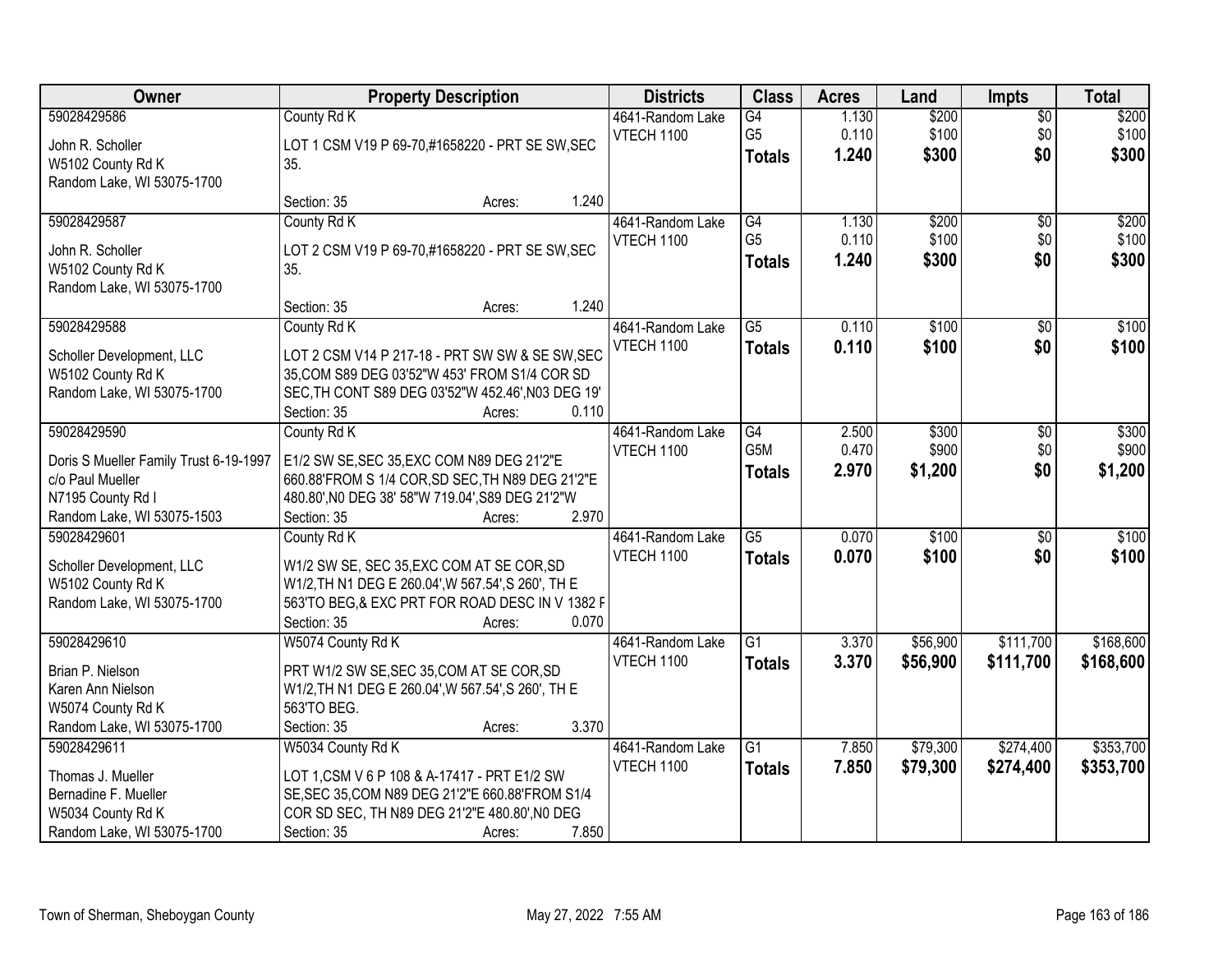| Owner                                             | <b>Property Description</b>                                                                           | <b>Districts</b>  | <b>Class</b>           | <b>Acres</b> | Land     | <b>Impts</b>    | <b>Total</b> |
|---------------------------------------------------|-------------------------------------------------------------------------------------------------------|-------------------|------------------------|--------------|----------|-----------------|--------------|
| 59028429620                                       | County Rd K                                                                                           | 4641-Random Lake  | G4                     | 5.860        | \$1,200  | $\overline{50}$ | \$1,200      |
| Doris S Mueller Family Trust 6-19-1997            | SE SE, SEC 35, SUBJ TO HWY CONV REC V 373 P                                                           | VTECH 1100        | G <sub>5</sub>         | 5.000        | \$3,500  | \$0             | \$3,500      |
| c/o Paul Mueller                                  | 60-61, EXC COM S88 DEG 48'56"W 341.43' FROM SE                                                        |                   | <b>Totals</b>          | 10.860       | \$4,700  | \$0             | \$4,700      |
| N7195 County Rd I                                 | COR SD SEC, TH CONT S88 DEG 48'56"W 102.41', N02                                                      |                   |                        |              |          |                 |              |
| Random Lake, WI 53075-1503                        | 10.860<br>Section: 35<br>Acres:                                                                       |                   |                        |              |          |                 |              |
| 59028429621                                       | W4928 County Rd K                                                                                     | 4641-Random Lake  | G2                     | 1.980        | \$40,000 | \$150,000       | \$190,000    |
|                                                   |                                                                                                       | <b>VTECH 1100</b> | <b>Totals</b>          | 1.980        | \$40,000 | \$150,000       | \$190,000    |
| Thomas J. Mueller<br>Gerald A. Mueller            | PRT LOT 1, CSM V 11 P 50A - PRT SE SE, SEC 35, COM<br>S88 DEG 48'56"W 341.43'FROM SE COR S SD SEC, TH |                   |                        |              |          |                 |              |
| W5034 County Rd K                                 | CONT S88 DEG 48' 56"W 102.41', N02 DEG 01'15"W                                                        |                   |                        |              |          |                 |              |
| Random Lake, WI 53075-1700                        | 1.980<br>Section: 35<br>Acres:                                                                        |                   |                        |              |          |                 |              |
| 59028429622                                       | County Rd K                                                                                           | 4641-Random Lake  | G2                     | 1.460        | \$29,600 | \$170,000       | \$199,600    |
|                                                   |                                                                                                       | VTECH 1100        |                        | 1.460        | \$29,600 | \$170,000       | \$199,600    |
| Michel I. Scheffler                               | LOT 1 CSM V 17 P 198-99 #1587732 - PRT SE SE SEC                                                      |                   | <b>Totals</b>          |              |          |                 |              |
| 59 E Shore Dr Ste                                 | 35.                                                                                                   |                   |                        |              |          |                 |              |
| Random Lake, WI 53075-1608                        |                                                                                                       |                   |                        |              |          |                 |              |
|                                                   | 1.460<br>Section: 35<br>Acres:                                                                        |                   |                        |              |          |                 |              |
| 59028429630                                       | County Rd K                                                                                           | 4641-Random Lake  | $\overline{\text{X2}}$ | 2.080        | \$0      | \$0             | \$0          |
| State of Wisconsin Dept of Transportatic          | R/W 66 FT. WIDE THRU. SW SW (SD 1/4 BEING S1/2                                                        | VTECH 1100        | <b>Totals</b>          | 2.080        | \$0      | \$0             | \$0          |
| 4802 Sheboygan Ave Rm 701                         | OF GOV'T. LOT 4)                                                                                      |                   |                        |              |          |                 |              |
| PO Box 7914                                       |                                                                                                       |                   |                        |              |          |                 |              |
| Madison, WI 53707-7914                            | 2.080<br>Section: 35<br>Acres:                                                                        |                   |                        |              |          |                 |              |
| 59028429640                                       | County Road CC & RR                                                                                   | 4641-Random Lake  | $\overline{G4}$        | 28.000       | \$3,800  | $\overline{30}$ | \$3,800      |
|                                                   | NE NE, SEC 36                                                                                         | <b>VTECH 1100</b> | G <sub>5</sub>         | 7.000        | \$2,300  | \$0             | \$2,300      |
| <b>Eischen Living Trust</b><br>W4646 County Rd Rr |                                                                                                       |                   | G5M                    | 5.000        | \$10,000 | \$0             | \$10,000     |
| Random Lake, WI 53075-1302                        |                                                                                                       |                   | <b>Totals</b>          | 40.000       | \$16,100 | \$0             | \$16,100     |
|                                                   | 40.000<br>Section: 36<br>Acres:                                                                       |                   |                        |              |          |                 |              |
| 59028429660                                       | County Rd RR                                                                                          | 4641-Random Lake  | G4                     | 2.000        | \$100    | $\overline{50}$ | \$100        |
|                                                   |                                                                                                       | VTECH 1100        | G <sub>5</sub>         | 3.000        | \$2,100  | \$0             | \$2,100      |
| Oliver & Carol Wetor Revocable Trust              | W1/2 NW NE, SEC 36, EXC COM 406'E OF N1/4 COR, SI                                                     |                   | G <sub>5</sub> M       | 8.000        | \$16,000 | \$0             | \$16,000     |
| Oliver Carol                                      | SEC, TH S0 DEG 33'20"W 544.25', E 240.23', N0 DEG                                                     |                   | <b>Totals</b>          | 13.000       | \$18,200 | \$0             | \$18,200     |
| W4701 County Rd Rr                                | 33'20"E 544.25', TH W 240.23'TO BEG, & ALSO EXC                                                       |                   |                        |              |          |                 |              |
| Random Lake, WI 53075-1303                        | Section: 36<br>13.000<br>Acres:                                                                       |                   |                        |              |          |                 |              |
| 59028429661                                       | W4665 County Rd RR                                                                                    | 4641-Random Lake  | $\overline{G1}$        | 3.000        | \$55,000 | \$198,200       | \$253,200    |
| Raymond N. Theis                                  | PRT NW NE, SEC 36, COM 406'E OF N1/4 COR, SD                                                          | <b>VTECH 1100</b> | <b>Totals</b>          | 3.000        | \$55,000 | \$198,200       | \$253,200    |
| W4665 County Rd Rr                                | SEC, TH S0 DEG 33'20"W 544.25', E 240.23', N0 DEG                                                     |                   |                        |              |          |                 |              |
| Random Lake, WI 53075-1303                        | 33'20"E 544.25', TH W 240.23'TO BEG.                                                                  |                   |                        |              |          |                 |              |
|                                                   | 3.000<br>Section: 36<br>Acres:                                                                        |                   |                        |              |          |                 |              |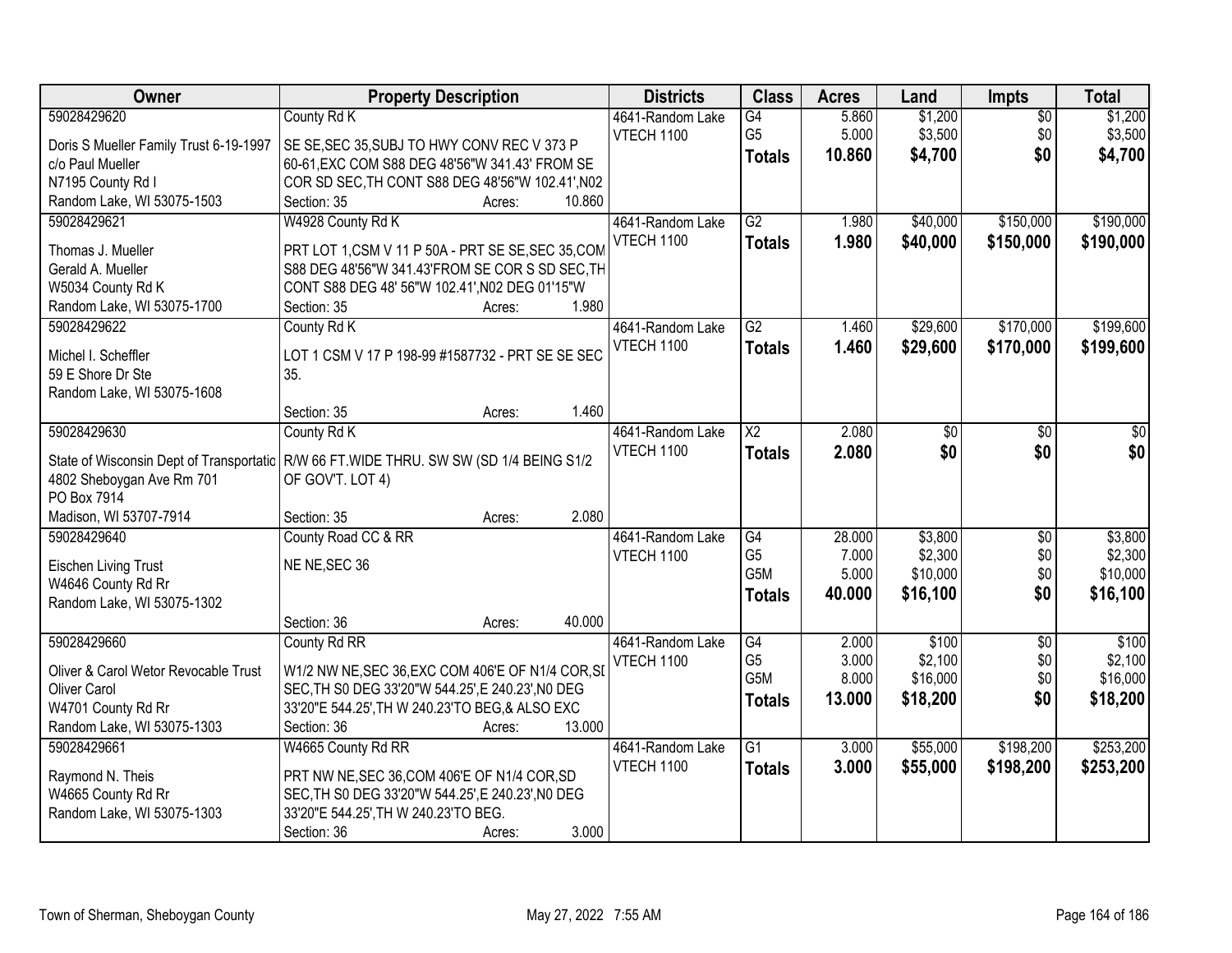| Owner                                            | <b>Property Description</b>                        |        |        | <b>Districts</b>  | <b>Class</b>     | <b>Acres</b> | Land      | <b>Impts</b>    | <b>Total</b> |
|--------------------------------------------------|----------------------------------------------------|--------|--------|-------------------|------------------|--------------|-----------|-----------------|--------------|
| 59028429662                                      | W4693 County Rd RR                                 |        |        | 4641-Random Lake  | $\overline{G1}$  | 4.000        | \$60,000  | \$124,200       | \$184,200    |
| James J. Montella                                | LOT 1 CSM V14 P 94 - PRT NW NE, SEC 36, COM        |        |        | <b>VTECH 1100</b> | <b>Totals</b>    | 4.000        | \$60,000  | \$124,200       | \$184,200    |
| W4693 County Rd Rr                               | 55.10'E OF N1/4 COR, SD SEC, TH CONT E 350.90', S0 |        |        |                   |                  |              |           |                 |              |
| Random Lake, WI 53075-1303                       | DEG 33'20"W 544.25', W 211.65', N24 DEG 19'W       |        |        |                   |                  |              |           |                 |              |
|                                                  | Section: 36                                        | Acres: | 4.000  |                   |                  |              |           |                 |              |
| 59028429663                                      | County Rd RR                                       |        |        | 4641-Random Lake  | G4               | 12.620       | \$1,400   | $\overline{50}$ | \$1,400      |
|                                                  |                                                    |        |        | <b>VTECH 1100</b> | G <sub>5</sub>   | 2.500        | \$1,200   | \$0             | \$1,200      |
| Eischen Living Trust                             | LOT 1 CSM V19 P 29-30,#1648527 - PRT E1/2 NW       |        |        |                   | G5M              | 3.000        | \$6,000   | \$0             | \$6,000      |
| W4646 County Rd Rr<br>Random Lake, WI 53075-1302 | <b>NE, SEC 36.</b>                                 |        |        |                   | <b>Totals</b>    | 18.120       | \$8,600   | \$0             | \$8,600      |
|                                                  | Section: 36                                        | Acres: | 18.120 |                   |                  |              |           |                 |              |
| 59028429664                                      | W4647 County Rd RR                                 |        |        | 4641-Random Lake  | G1               | 1.900        | \$34,000  | \$144,100       | \$178,100    |
|                                                  |                                                    |        |        | <b>VTECH 1100</b> |                  | 1.900        | \$34,000  | \$144,100       | \$178,100    |
| Christine Jungers                                | LOT 2 CSM V19 P 29-30,#1648527 - PRT E1/2 NW       |        |        |                   | <b>Totals</b>    |              |           |                 |              |
| Paul A. Eischen                                  | <b>NE, SEC 36.</b>                                 |        |        |                   |                  |              |           |                 |              |
| W4660 County Rd Rr                               |                                                    |        |        |                   |                  |              |           |                 |              |
| Random Lake, WI 53075-1302                       | Section: 36                                        | Acres: | 1.900  |                   |                  |              |           |                 |              |
| 59028429670                                      | County Rd RR                                       |        |        | 4641-Random Lake  | G1               | 3.000        | \$15,000  | \$76,800        | \$91,800     |
| Jamie Lee Sweet                                  | E 15 AC OF SW NE, SEC 36.                          |        |        | <b>VTECH 1100</b> | G <sub>5</sub>   | 1.500        | \$3,200   | \$0             | \$3,200      |
| Adam J. Sweet                                    |                                                    |        |        |                   | G <sub>6</sub>   | 10.500       | \$42,000  | \$0             | \$42,000     |
| N308 County Rd Cc                                |                                                    |        |        |                   | <b>Totals</b>    | 15.000       | \$60,200  | \$76,800        | \$137,000    |
| Random Lake, WI 53075-1318                       | Section: 36                                        | Acres: | 15.000 |                   |                  |              |           |                 |              |
| 59028429680                                      |                                                    |        |        | 4641-Random Lake  | $\overline{G4}$  | 7.000        | \$1,000   | $\overline{50}$ | \$1,000      |
|                                                  |                                                    |        |        | <b>VTECH 1100</b> | G <sub>5</sub> M | 18.000       | \$36,000  | \$0             | \$36,000     |
| Vincent G. Thill                                 | W 25 AC OF SW NE, SEC 36.                          |        |        |                   | <b>Totals</b>    | 25.000       | \$37,000  | \$0             | \$37,000     |
| Barbara M. Thill<br>W2981 County Rd K            |                                                    |        |        |                   |                  |              |           |                 |              |
| Random Lake, WI 53075-1513                       | Section: 36                                        | Acres: | 25.000 |                   |                  |              |           |                 |              |
| 59028429690                                      | N308 County Rd CC                                  |        |        | 4641-Random Lake  | $\overline{G1}$  | 3.000        | \$55,000  | \$432,100       | \$487,100    |
|                                                  |                                                    |        |        | <b>VTECH 1100</b> | G4               | 15.090       | \$2,400   | \$0             | \$2,400      |
| Jamie Lee Sweet                                  | SE NE, SEC 36, EXC THE N 690' THEREOF.             |        |        |                   | G <sub>5</sub>   | 1.000        | \$100     | \$0             | \$100        |
| Adam J. Sweet                                    |                                                    |        |        |                   | <b>Totals</b>    | 19.090       | \$57,500  | \$432,100       | \$489,600    |
| N308 County Rd Cc                                |                                                    |        |        |                   |                  |              |           |                 |              |
| Random Lake, WI 53075-1318                       | Section: 36                                        | Acres: | 19.090 |                   |                  |              |           |                 |              |
| 59028429691                                      | N346 County Rd CC                                  |        |        | 4641-Random Lake  | G1               | 2.000        | \$35,000  | \$166,600       | \$201,600    |
| Philip A. Jacoby                                 | THE N 690'OF THE SE NE, SEC 36.                    |        |        | <b>VTECH 1100</b> | G <sub>6</sub>   | 18.910       | \$75,600  | \$0             | \$75,600     |
| Lynda M. Marquardt                               |                                                    |        |        |                   | <b>Totals</b>    | 20.910       | \$110,600 | \$166,600       | \$277,200    |
| N346 County Rd Cc                                |                                                    |        |        |                   |                  |              |           |                 |              |
| Random Lake, WI 53075-1318                       | Section: 36                                        | Acres: | 20.910 |                   |                  |              |           |                 |              |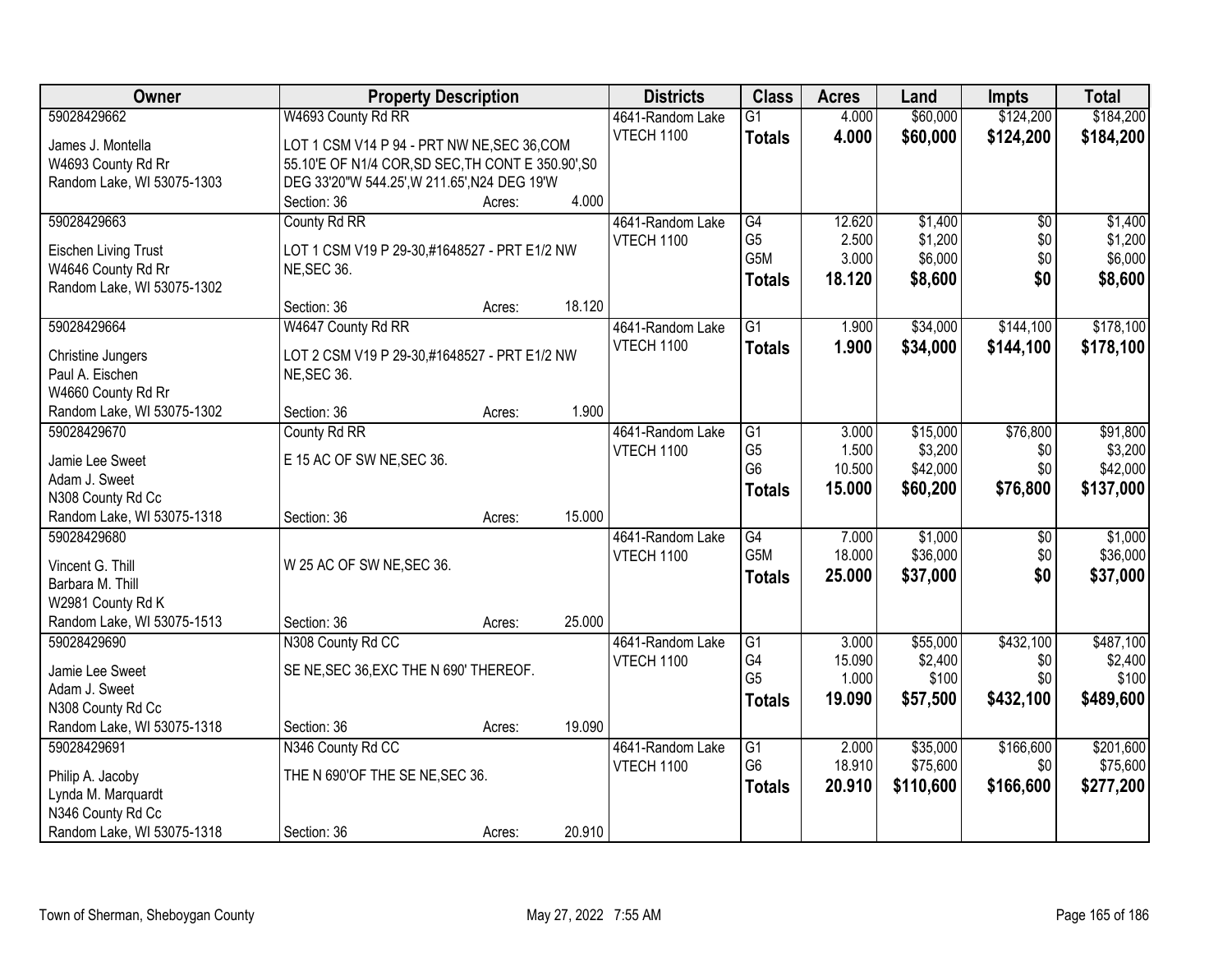| Owner                                | <b>Property Description</b>                           | <b>Districts</b>  | <b>Class</b>    | <b>Acres</b> | Land     | <b>Impts</b>    | <b>Total</b> |
|--------------------------------------|-------------------------------------------------------|-------------------|-----------------|--------------|----------|-----------------|--------------|
| 59028429700                          | Stoney Birch Rd                                       | 4641-Random Lake  | $\overline{G4}$ | 2.000        | \$100    | $\overline{50}$ | \$100        |
| Oliver & Carol Wetor Revocable Trust | PRT NE NW, SEC 36, COM AT SE COR OF 1ST ADDN          | VTECH 1100        | G5M             | 2.060        | \$4,100  | \$0             | \$4,100      |
| Oliver Carol                         | TO STONEY BIRCH SUBD, TH N1 DEG 48'40"E               |                   | <b>Totals</b>   | 4.060        | \$4,200  | \$0             | \$4,200      |
| W4701 County Rd Rr                   | 539.44', W 283.61'TO E LN STONEY BIRCH RD, N37        |                   |                 |              |          |                 |              |
| Random Lake, WI 53075-1303           | 4.060<br>Section: 36<br>Acres:                        |                   |                 |              |          |                 |              |
| 59028429710                          | W4701 County Rd RR                                    | 4641-Random Lake  | $\overline{G1}$ | 2.390        | \$52,000 | \$189,300       | \$241,300    |
|                                      |                                                       | <b>VTECH 1100</b> | <b>Totals</b>   | 2.390        | \$52,000 | \$189,300       | \$241,300    |
| Oliver & Carol Wetor Revocable Trust | PRT NE NW, SEC 36, COM AT NE COR SD1/4, TH S0         |                   |                 |              |          |                 |              |
| Oliver Carol                         | DEG 01'32"E 697.06', S84 DEG 39'13"W 148.64' NO DEC   |                   |                 |              |          |                 |              |
| W4701 County Rd Rr                   | 01'32"W 710.91', TH E 148'TO BEG.                     |                   |                 |              |          |                 |              |
| Random Lake, WI 53075-1303           | 2.390<br>Section: 36<br>Acres:                        |                   |                 |              |          |                 |              |
| 59028429720                          | W4761 County Rd RR                                    | 4641-Random Lake  | G1              | 4.010        | \$60,100 | \$166,200       | \$226,300    |
| James E. Theisen                     | LOT 1,CSM V 2 P 141 - PRT NE NW, SEC 36, COM          | <b>VTECH 1100</b> | <b>Totals</b>   | 4.010        | \$60,100 | \$166,200       | \$226,300    |
| Linda L. Theisen                     | 690.44'W & 33' S OF N1/4 POST, TH S 280', W           |                   |                 |              |          |                 |              |
| W4761 County Rd Rr                   | 633.11', N1 DEG 21'37"E 260.07'TO S R/W LN STH        |                   |                 |              |          |                 |              |
| Random Lake, WI 53075-1305           | 4.010<br>Section: 36<br>Acres:                        |                   |                 |              |          |                 |              |
| 59028429740                          | State Highway 57                                      | 4641-Random Lake  | G4              | 14.530       | \$2,200  | $\sqrt{6}$      | \$2,200      |
|                                      |                                                       | <b>VTECH 1100</b> | G7              | 1.000        | \$5,000  | \$50,700        | \$55,700     |
| Ralph Deppiesse                      | N1/2 SW NW, SEC 36, & COM ON S LN SD N1/2 AT ITS      |                   | <b>Totals</b>   | 15.530       | \$7,200  | \$50,700        | \$57,900     |
| N480 State Highway 57                | INTER WITH E LN STH 57(AS EST IN 1956) TH E           |                   |                 |              |          |                 |              |
| Random Lake, WI 53075-1350           | 100',S 150',W TO CEN STH 57,N ON CEN SD HWY TO        |                   |                 |              |          |                 |              |
|                                      | 15.530<br>Section: 36<br>Acres:                       |                   |                 |              |          |                 |              |
| 59028429750                          | State Highway 57                                      | 4641-Random Lake  | $\overline{G4}$ | 19.000       | \$3,400  | $\overline{50}$ | \$3,400      |
| Vincent G. Thill                     | S1/2 SW NW, SEC 36, SUBJ TO HWY CONV REC V 373        | VTECH 1100        | G <sub>5</sub>  | 0.470        | \$300    | \$0             | \$300        |
| Barbara M. Thill                     | P 87-88, EXC THE N 150'OF THE W 153' THEREOF.         |                   | Totals          | 19.470       | \$3,700  | \$0             | \$3,700      |
| W2981 County Rd K                    |                                                       |                   |                 |              |          |                 |              |
| Random Lake, WI 53075-1513           | 19.470<br>Section: 36<br>Acres:                       |                   |                 |              |          |                 |              |
| 59028429760                          | N371 State Highway 57                                 | 4641-Random Lake  | $\overline{G1}$ | 5.000        | \$50,000 | \$218,700       | \$268,700    |
|                                      |                                                       | <b>VTECH 1100</b> | <b>Totals</b>   | 5.000        | \$50,000 | \$218,700       | \$268,700    |
| Peter J. Wellenstein                 | PRT SW NW, SEC 36, COM 53.35'E & 1322'S OF NW         |                   |                 |              |          |                 |              |
| Barbara A. Steffen                   | COR SEC 36, TH S 321', N88 DEG 29'E 85', N74 DEG E    |                   |                 |              |          |                 |              |
| N371 State Highway 57                | 67', S86 DEG 20'E 20.60', S 6', S87 DEG 41'E 30', N88 |                   |                 |              |          |                 |              |
| Random Lake, WI 53075-1346           | Section: 36<br>5.000<br>Acres:                        |                   |                 |              |          |                 |              |
| 59028429770                          |                                                       | 4641-Random Lake  | $\overline{G4}$ | 12.000       | \$2,000  | $\overline{50}$ | \$2,000      |
| Ralph Deppiesse                      | N1/2 SE NW, SEC 36.                                   | <b>VTECH 1100</b> | G5M             | 8.000        | \$16,000 | \$0             | \$16,000     |
| N480 State Highway 57                |                                                       |                   | <b>Totals</b>   | 20.000       | \$18,000 | \$0             | \$18,000     |
| Random Lake, WI 53075-1350           |                                                       |                   |                 |              |          |                 |              |
|                                      | 20.000<br>Section: 36<br>Acres:                       |                   |                 |              |          |                 |              |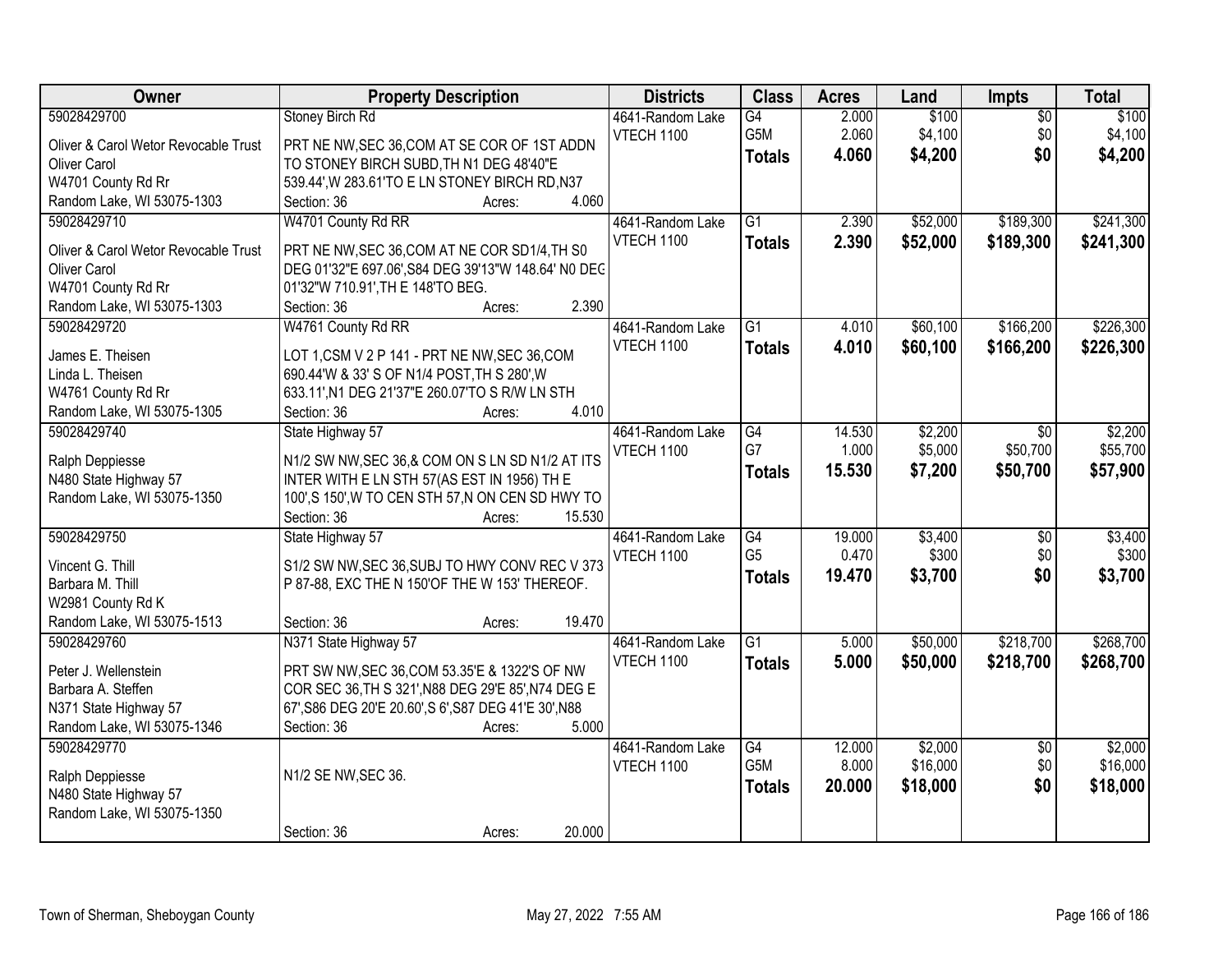| Owner                                           | <b>Property Description</b>             |        |        | <b>Districts</b>  | <b>Class</b>    | <b>Acres</b> | Land     | <b>Impts</b>           | <b>Total</b> |
|-------------------------------------------------|-----------------------------------------|--------|--------|-------------------|-----------------|--------------|----------|------------------------|--------------|
| 59028429780                                     |                                         |        |        | 4641-Random Lake  | $\overline{G4}$ | 20.000       | \$3,400  | $\overline{50}$        | \$3,400      |
| Vincent G. Thill                                | S1/2 SE NW, SEC 36.                     |        |        | <b>VTECH 1100</b> | <b>Totals</b>   | 20.000       | \$3,400  | \$0                    | \$3,400      |
| Barbara M. Thill                                |                                         |        |        |                   |                 |              |          |                        |              |
| W2981 County Rd K                               |                                         |        |        |                   |                 |              |          |                        |              |
| Random Lake, WI 53075-1513                      | Section: 36                             | Acres: | 20.000 |                   |                 |              |          |                        |              |
| 59028429790                                     |                                         |        |        | 4641-Random Lake  | G4              | 36.000       | \$6,100  | \$0                    | \$6,100      |
| Vincent G. Thill                                | NE SW, SEC 36.                          |        |        | <b>VTECH 1100</b> | G5M             | 4.000        | \$8,000  | \$0                    | \$8,000      |
| Barbara M. Thill                                |                                         |        |        |                   | <b>Totals</b>   | 40.000       | \$14,100 | \$0                    | \$14,100     |
| W2981 County Rd K                               |                                         |        |        |                   |                 |              |          |                        |              |
| Random Lake, WI 53075-1513                      | Section: 36                             | Acres: | 40.000 |                   |                 |              |          |                        |              |
| 59028429800                                     | State Highway 57                        |        |        | 4641-Random Lake  | G4              | 38.000       | \$6,400  | \$0                    | \$6,400      |
|                                                 | NW SW, SEC 36                           |        |        | <b>VTECH 1100</b> | G <sub>5</sub>  | 2.000        | \$800    | \$0                    | \$800        |
| Barbara M. Thill<br>Vincent G. Thill            |                                         |        |        |                   | <b>Totals</b>   | 40.000       | \$7,200  | \$0                    | \$7,200      |
| W2981 County Rd K                               |                                         |        |        |                   |                 |              |          |                        |              |
| Random Lake, WI 53075-1513                      | Section: 36                             | Acres: | 40.000 |                   |                 |              |          |                        |              |
| 59028429810                                     | W4858 County Rd K                       |        |        | 4641-Random Lake  | G4              | 36.000       | \$5,600  | $\sqrt[6]{3}$          | \$5,600      |
|                                                 |                                         |        |        | VTECH 1100        | G <sub>5</sub>  | 2.000        | \$100    | \$0                    | \$100        |
| Gantner 2000 Revocable Trust<br>3-13-2000 et al | SW SW, SEC 36.                          |        |        |                   | G7              | 2.000        | \$29,000 | \$110,200              | \$139,200    |
| W4858 County Rd K                               |                                         |        |        |                   | <b>Totals</b>   | 40.000       | \$34,700 | \$110,200              | \$144,900    |
| Random Lake, WI 53075-1309                      | Section: 36                             | Acres: | 40.000 |                   |                 |              |          |                        |              |
| 59028429820                                     | W4754 County Rd K                       |        |        | 4641-Random Lake  | G4              | 37.000       | \$7,600  | \$0                    | \$7,600      |
|                                                 |                                         |        |        | <b>VTECH 1100</b> | G <sub>5</sub>  | 1.000        | \$700    | \$0                    | \$700        |
| Barbara M. Thill                                | SE SW, SEC 36.                          |        |        |                   | G7              | 2.000        | \$29,000 | \$199,700              | \$228,700    |
| Vincent G. Thill                                |                                         |        |        |                   | <b>Totals</b>   | 40.000       | \$37,300 | \$199,700              | \$237,000    |
| W2981 County Rd K<br>Random Lake, WI 53075-1513 | Section: 36                             | Acres: | 40.000 |                   |                 |              |          |                        |              |
| 59028429830                                     | N206 County Rd CC                       |        |        | 4641-Random Lake  | G4              | 36.000       | \$6,100  | \$0                    | \$6,100      |
|                                                 |                                         |        |        | <b>VTECH 1100</b> | G <sub>5</sub>  | 2.000        | \$100    | \$0                    | \$100        |
| Vincent G. Thill                                | NE SE,& R/W IN NE COR OF NW SE, SEC 36. |        |        |                   | G7              | 2.000        | \$29,000 | \$129,100              | \$158,100    |
| Barbara M. Thill                                |                                         |        |        |                   | <b>Totals</b>   | 40.000       | \$35,200 | \$129,100              | \$164,300    |
| W2981 County Rd K                               |                                         |        | 40.000 |                   |                 |              |          |                        |              |
| Random Lake, WI 53075-1513<br>59028429840       | Section: 36                             | Acres: |        | 4641-Random Lake  | G4              | 40.000       | \$6,800  |                        | \$6,800      |
|                                                 |                                         |        |        | <b>VTECH 1100</b> |                 | 40.000       |          | $\overline{30}$<br>\$0 |              |
| Barbara M. Thill                                | NW SE, SEC 36, SUBJ TO R/W IN NE COR.   |        |        |                   | <b>Totals</b>   |              | \$6,800  |                        | \$6,800      |
| Vincent G. Thill                                |                                         |        |        |                   |                 |              |          |                        |              |
| W2981 County Rd K                               |                                         |        |        |                   |                 |              |          |                        |              |
| Random Lake, WI 53075-1513                      | Section: 36                             | Acres: | 40.000 |                   |                 |              |          |                        |              |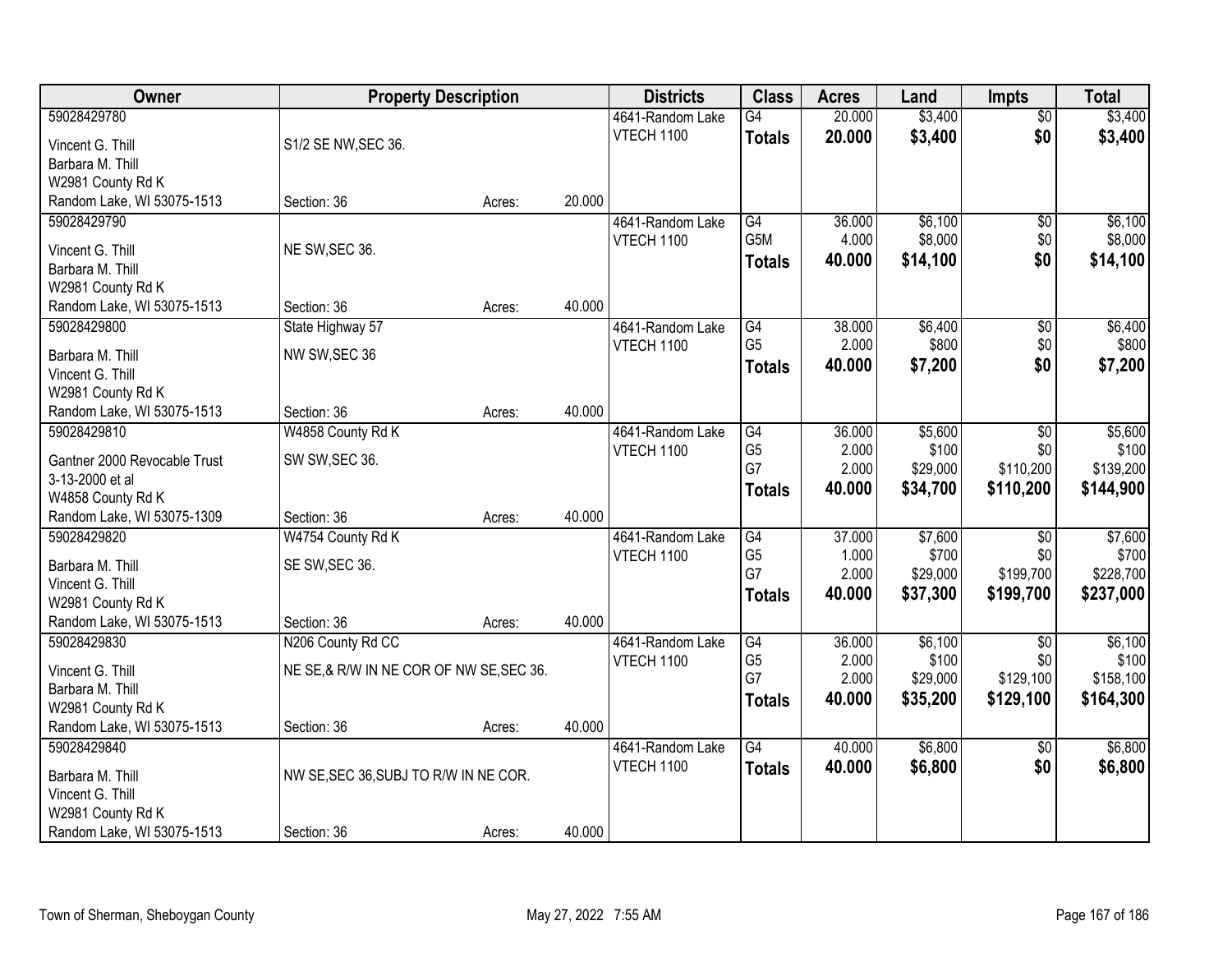| Owner                                        |                                                                                                      | <b>Property Description</b> |        | <b>Districts</b>  | <b>Class</b>    | <b>Acres</b> | Land     | Impts           | <b>Total</b> |
|----------------------------------------------|------------------------------------------------------------------------------------------------------|-----------------------------|--------|-------------------|-----------------|--------------|----------|-----------------|--------------|
| 59028429850                                  | W4662 County Rd K                                                                                    |                             |        | 4641-Random Lake  | G4              | 35.290       | \$6,900  | $\overline{50}$ | \$6,900      |
| Vincent G. Thill                             | SW SE, SEC 36, EXC THE S 223.38' OF THE E                                                            |                             |        | VTECH 1100        | G <sub>5</sub>  | 1.710        | \$100    | \$0             | \$100        |
| Barbara M. Thill                             | 195'THEREOF.                                                                                         |                             |        |                   | G7              | 2.000        | \$29,000 | \$132,500       | \$161,500    |
| W2981 County Rd K                            |                                                                                                      |                             |        |                   | <b>Totals</b>   | 39.000       | \$36,000 | \$132,500       | \$168,500    |
| Random Lake, WI 53075-1513                   | Section: 36                                                                                          | Acres:                      | 39.000 |                   |                 |              |          |                 |              |
| 59028429860                                  | W4608 County Rd K                                                                                    |                             |        | 4641-Random Lake  | $\overline{G1}$ | 1.000        | \$25,000 | \$146,300       | \$171,300    |
|                                              |                                                                                                      |                             |        | <b>VTECH 1100</b> | <b>Totals</b>   | 1.000        | \$25,000 | \$146,300       | \$171,300    |
| Daniel G. Shafer<br>Kelly M. Shafer          | PRT SW SE, SEC 36, COM AT SE COR SD1/4, TH S88<br>DEG 48'W ON S SEC LN 195', N 223.38', N88 DEG 48'E |                             |        |                   |                 |              |          |                 |              |
| W4608 County Rd K                            | 195'PARA TO S SEC LN, TH S 223.38'TO BEG.                                                            |                             |        |                   |                 |              |          |                 |              |
| Random Lake, WI 53075-1309                   | Section: 36                                                                                          | Acres:                      | 1.000  |                   |                 |              |          |                 |              |
| 59028429870                                  | County Rd CC                                                                                         |                             |        | 4641-Random Lake  | $\overline{G4}$ | 36.000       | \$5,400  | $\overline{50}$ | \$5,400      |
|                                              |                                                                                                      |                             |        | VTECH 1100        | G <sub>5</sub>  | 4.000        | \$200    | \$0             | \$200        |
| Vincent G. Thill                             | SE SE, SEC 36                                                                                        |                             |        |                   | <b>Totals</b>   | 40.000       | \$5,600  | \$0             | \$5,600      |
| Barbara M. Thill                             |                                                                                                      |                             |        |                   |                 |              |          |                 |              |
| W2981 County Rd K                            |                                                                                                      |                             |        |                   |                 |              |          |                 |              |
| Random Lake, WI 53075-1513                   | Section: 36                                                                                          | Acres:                      | 40.000 |                   |                 |              |          |                 |              |
| 59028429881                                  | N254 Random Lake Rd                                                                                  |                             |        | 4641-Random Lake  | $\overline{G1}$ | 0.700        | \$34,000 | \$143,600       | \$177,600    |
| Donald H. Peterson                           | WESTVIEW HILLS LOT 1 BLK 1,& THE N1/2 LOT 2                                                          |                             |        | VTECH 1100        | <b>Totals</b>   | 0.700        | \$34,000 | \$143,600       | \$177,600    |
| Barbara G. Peterson                          |                                                                                                      |                             |        |                   |                 |              |          |                 |              |
| N254 Random Lake Rd                          |                                                                                                      |                             |        |                   |                 |              |          |                 |              |
| Random Lake, WI 53075-1604                   | Section: 34                                                                                          | Acres:                      | 0.700  |                   |                 |              |          |                 |              |
| 59028429883                                  | N240 Random Lake Rd                                                                                  |                             |        | 4641-Random Lake  | $\overline{G1}$ | 0.690        | \$33,800 | \$129,000       | \$162,800    |
|                                              | WESTVIEW HILLS LOT 3 & THE S1/2 LOT 2, BLK 1                                                         |                             |        | <b>VTECH 1100</b> | <b>Totals</b>   | 0.690        | \$33,800 | \$129,000       | \$162,800    |
| Merlin Richard Depies<br>N240 Random Lake Rd |                                                                                                      |                             |        |                   |                 |              |          |                 |              |
| Random Lake, WI 53075-1604                   |                                                                                                      |                             |        |                   |                 |              |          |                 |              |
|                                              | Section: 34                                                                                          | Acres:                      | 0.690  |                   |                 |              |          |                 |              |
| 59028429884                                  | W5514 Cimmeron Dr                                                                                    |                             |        | 4641-Random Lake  | $\overline{G1}$ | 0.480        | \$29,400 | \$150,200       | \$179,600    |
|                                              |                                                                                                      |                             |        | VTECH 1100        | <b>Totals</b>   | 0.480        | \$29,400 | \$150,200       | \$179,600    |
| Thomas A. Rysavy                             | WESTVIEW HILLS LOT 4 BLK 1                                                                           |                             |        |                   |                 |              |          |                 |              |
| Anna G. Rysavy                               |                                                                                                      |                             |        |                   |                 |              |          |                 |              |
| W5514 Cimmeron Dr                            |                                                                                                      |                             |        |                   |                 |              |          |                 |              |
| Random Lake, WI 53075-1629                   | Section: 34                                                                                          | Acres:                      | 0.480  |                   |                 |              |          |                 |              |
| 59028429885                                  | W5528 Cimmeron Dr                                                                                    |                             |        | 4641-Random Lake  | $\overline{G1}$ | 1.340        | \$46,800 | \$180,800       | \$227,600    |
| Robert E. Arndt                              | WESTVIEW HILLS LOT 5 BLK 1                                                                           |                             |        | VTECH 1100        | <b>Totals</b>   | 1.340        | \$46,800 | \$180,800       | \$227,600    |
| W5528 Cimmeron Dr                            |                                                                                                      |                             |        |                   |                 |              |          |                 |              |
| Random Lake, WI 53075-1629                   |                                                                                                      |                             |        |                   |                 |              |          |                 |              |
|                                              | Section: 34                                                                                          | Acres:                      | 0.000  |                   |                 |              |          |                 |              |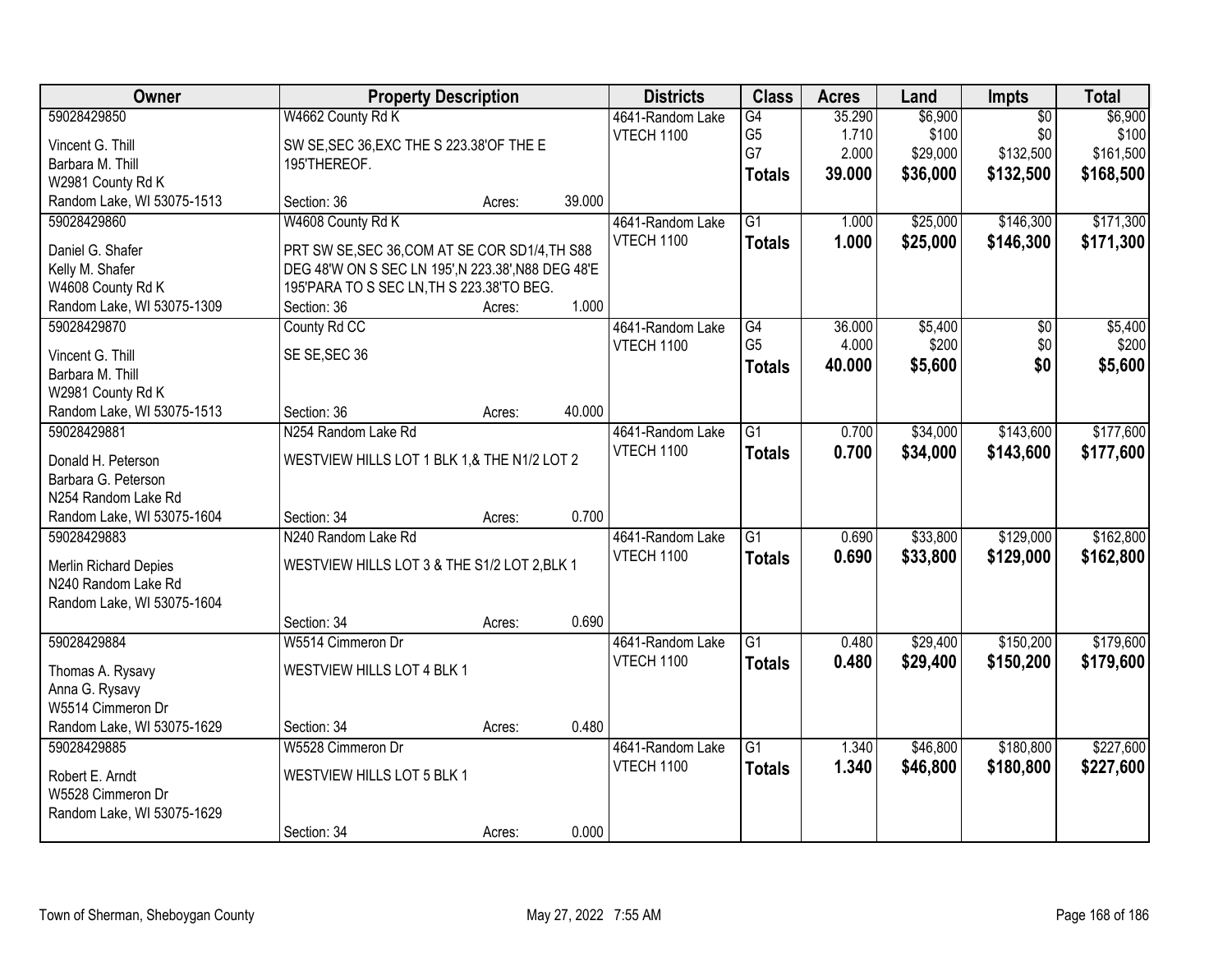| Owner                              | <b>Property Description</b>                       |                 | <b>Districts</b>  | <b>Class</b>    | <b>Acres</b> | Land            | <b>Impts</b>    | <b>Total</b> |
|------------------------------------|---------------------------------------------------|-----------------|-------------------|-----------------|--------------|-----------------|-----------------|--------------|
| 59028429886                        | W5542 Cimmeron Dr                                 |                 | 4641-Random Lake  | $\overline{G1}$ | 1.020        | \$40,400        | \$176,200       | \$216,600    |
| Kevin M. Laumann                   | WESTVIEW HILLS LOT 6 BLK 1                        |                 | VTECH 1100        | <b>Totals</b>   | 1.020        | \$40,400        | \$176,200       | \$216,600    |
| Kelly A. Laumann                   |                                                   |                 |                   |                 |              |                 |                 |              |
| W5542 Cimmeron Dr                  |                                                   |                 |                   |                 |              |                 |                 |              |
| Random Lake, WI 53075-1629         | Section: 34                                       | 0.000<br>Acres: |                   |                 |              |                 |                 |              |
| 59028429888                        | N208 Random Lake Rd                               |                 | 4641-Random Lake  | $\overline{G1}$ | 0.580        | \$31,600        | \$140,700       | \$172,300    |
|                                    |                                                   |                 | <b>VTECH 1100</b> | <b>Totals</b>   | 0.580        | \$31,600        | \$140,700       | \$172,300    |
| Fred M. Glander                    | WESTVIEW HILLS LOT 1 BLK 2                        |                 |                   |                 |              |                 |                 |              |
| Janet Glander                      |                                                   |                 |                   |                 |              |                 |                 |              |
| N208 Random Lake Rd                |                                                   | 0.000           |                   |                 |              |                 |                 |              |
| Random Lake, WI 53075-1660         | Section: 34                                       | Acres:          |                   |                 |              |                 |                 |              |
| 59028429889                        | W5527 Parkview Dr                                 |                 | 4641-Random Lake  | $\overline{G1}$ | 0.840        | \$36,800        | \$128,100       | \$164,900    |
| Jary A. Hoffmann                   | WESTVIEW HILLS TR 2,CSM V 3 P 69 - LOT 2, BLK     |                 | <b>VTECH 1100</b> | <b>Totals</b>   | 0.840        | \$36,800        | \$128,100       | \$164,900    |
| Sandra M. Hoffmann                 | 2, EXC COM AT NE COR LOT 2, BLK 2, TH N83 DEG     |                 |                   |                 |              |                 |                 |              |
| W5527 Park View Dr                 | 48'20"W 119.36', NELY TO SW COR OUTLOT 1, SD      |                 |                   |                 |              |                 |                 |              |
| Random Lake, WI 53075-1628         | Section: 34                                       | 0.840<br>Acres: |                   |                 |              |                 |                 |              |
| 59028429891                        | W5533 Cimmeron Dr                                 |                 | 4641-Random Lake  | $\overline{G1}$ | 0.590        | \$31,800        | \$148,900       | \$180,700    |
|                                    | WESTVIEW HILLS LOT 2 BLK 3                        |                 | VTECH 1100        | <b>Totals</b>   | 0.590        | \$31,800        | \$148,900       | \$180,700    |
| Carl G. Treppish<br>Keri Treppish  |                                                   |                 |                   |                 |              |                 |                 |              |
| W5533 Cimmeron Dr                  |                                                   |                 |                   |                 |              |                 |                 |              |
| Random Lake, WI 53075-1658         | Section: 34                                       | 0.000<br>Acres: |                   |                 |              |                 |                 |              |
| 59028429892                        | W5540 Parkview Dr                                 |                 | 4641-Random Lake  | $\overline{G1}$ | 1.280        | \$45,600        | \$185,300       | \$230,900    |
|                                    |                                                   |                 | VTECH 1100        | <b>Totals</b>   | 1.280        | \$45,600        | \$185,300       | \$230,900    |
| Dennis C and Sandra Kay Hiller Rev | WESTVIEW HILLS LOTS 3 & 1, BLK 3                  |                 |                   |                 |              |                 |                 |              |
| Trust Dtd 10-12-2021               |                                                   |                 |                   |                 |              |                 |                 |              |
| W5540 Park View Dr                 |                                                   |                 |                   |                 |              |                 |                 |              |
| Random Lake, WI 53075-1628         | Section: 34                                       | 0.000<br>Acres: |                   |                 |              |                 |                 |              |
| 59028429893                        |                                                   |                 | 4641-Random Lake  | $\overline{X4}$ | 1.440        | $\overline{60}$ | $\overline{50}$ | $\sqrt{60}$  |
| West View Hills Subd Park          | PRT OF BLK 2, WESTVIEW HILLS, TOWN OF             |                 | <b>VTECH 1100</b> | <b>Totals</b>   | 1.440        | \$0             | \$0             | \$0          |
| Na                                 | SHERMAN, COM S89 DEG 38'42"W 448'FROM SE COR      |                 |                   |                 |              |                 |                 |              |
| Na, WI 99999                       | NE SW, SEC 34, TH S89 DEG 38'42"W 515.50', N5 DEG |                 |                   |                 |              |                 |                 |              |
|                                    | Section:                                          | 1.440<br>Acres: |                   |                 |              |                 |                 |              |
| 59028429895                        | W5521 Parkview Dr                                 |                 | 4641-Random Lake  | $\overline{G1}$ | 0.780        | \$36,600        | \$157,200       | \$193,800    |
|                                    |                                                   |                 | VTECH 1100        | <b>Totals</b>   | 0.780        | \$36,600        | \$157,200       | \$193,800    |
| Paul J. Kohn                       | WESTVIEW HILLS TR 1 CSM V3 P69 #993029 BEING      |                 |                   |                 |              |                 |                 |              |
| W5521 Park View Dr                 | PRT OF OL 1 & PRT OF LOT 2, BLK 2 SD SUB D &      |                 |                   |                 |              |                 |                 |              |
| Random Lake, WI 53075-1628         | ALSO THE ELY 91.97' OF SD OL1 BLK2.               |                 |                   |                 |              |                 |                 |              |
|                                    | Section: 34                                       | 0.780<br>Acres: |                   |                 |              |                 |                 |              |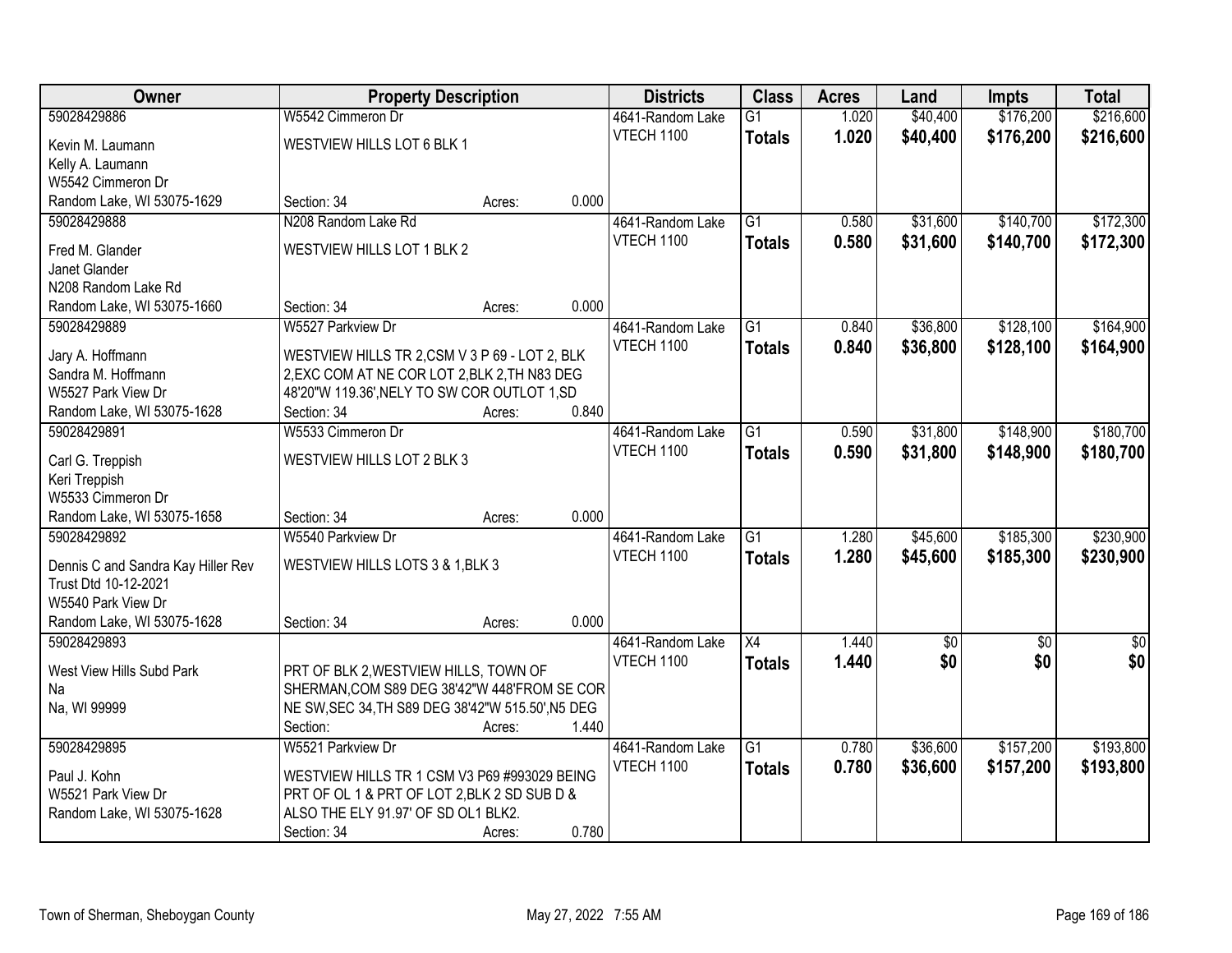| Owner                                | <b>Property Description</b>                      |        |                   | <b>Districts</b> | <b>Class</b>    | <b>Acres</b> | Land            | <b>Impts</b>    | <b>Total</b>    |
|--------------------------------------|--------------------------------------------------|--------|-------------------|------------------|-----------------|--------------|-----------------|-----------------|-----------------|
| 59028429901                          | N480 Stoney Birch Rd                             |        |                   | 4641-Random Lake | $\overline{G1}$ | 1.510        | \$50,200        | \$178,400       | \$228,600       |
| Donald J. Kultgen                    | "ERROR DEED 21-86" STONEY BIRCH SUBD.            |        | VTECH 1100        |                  | <b>Totals</b>   | 1.510        | \$50,200        | \$178,400       | \$228,600       |
| Ann M. Bichler                       | PARCEL A, A-25441 & OTHER LANDS - LOT 1, EXC     |        |                   |                  |                 |              |                 |                 |                 |
| N480 Stoney Birch Rd                 | COM AT SW COR, SD LOT, TH N 38', S73 DEG 22'05"E |        |                   |                  |                 |              |                 |                 |                 |
| Random Lake, WI 53075-1306           | Section: 36                                      | Acres: | 0.000             |                  |                 |              |                 |                 |                 |
| 59028429902                          | N489 Stoney Birch Rd                             |        |                   | 4641-Random Lake | $\overline{G1}$ | 1.840        | \$56,800        | \$219,900       | \$276,700       |
|                                      |                                                  |        | VTECH 1100        |                  | <b>Totals</b>   | 1.840        | \$56,800        | \$219,900       | \$276,700       |
| Alfred D. Heimerl                    | STONEY BIRCH SUBD. LOT 2                         |        |                   |                  |                 |              |                 |                 |                 |
| Lenae K. Heimerl                     |                                                  |        |                   |                  |                 |              |                 |                 |                 |
| N489 Stoney Birch Rd                 |                                                  |        |                   |                  |                 |              |                 |                 |                 |
| Random Lake, WI 53075-1307           | Section: 36                                      | Acres: | 0.000             |                  |                 |              |                 |                 |                 |
| 59028429903                          | County Rd RR                                     |        |                   | 4641-Random Lake | G4              | 1.680        | \$300           | \$0             | \$300           |
| Alfred D. Heimerl                    | STONEY BIRCH SUBD. LOT 3                         |        | VTECH 1100        |                  | <b>Totals</b>   | 1.680        | \$300           | \$0             | \$300           |
| Lenae K. Heimerl                     |                                                  |        |                   |                  |                 |              |                 |                 |                 |
| N489 Stoney Birch Rd                 |                                                  |        |                   |                  |                 |              |                 |                 |                 |
| Random Lake, WI 53075-1307           | Section: 36                                      | Acres: | 1.680             |                  |                 |              |                 |                 |                 |
| 59028429904                          | N457 Stoney Birch Rd                             |        |                   | 4641-Random Lake | G1              | 1.830        | \$56,600        | \$169,800       | \$226,400       |
|                                      |                                                  |        | <b>VTECH 1100</b> |                  | <b>Totals</b>   | 1.830        | \$56,600        | \$169,800       | \$226,400       |
| Diane L. Zimdars<br>Allen J. Zimdars | STONEY BIRCH SUBD. LOT 4                         |        |                   |                  |                 |              |                 |                 |                 |
| N457 Stoney Birch Rd                 |                                                  |        |                   |                  |                 |              |                 |                 |                 |
| Random Lake, WI 53075-1307           | Section: 36                                      | Acres: | 0.000             |                  |                 |              |                 |                 |                 |
| 59028429925                          |                                                  |        |                   | 4641-Random Lake | $\overline{X4}$ | 0.100        | $\overline{50}$ | $\overline{50}$ | $\overline{50}$ |
|                                      |                                                  |        | <b>VTECH 1100</b> |                  |                 | 0.100        | \$0             |                 | \$0             |
| Town of Sherman                      |                                                  |        |                   |                  | <b>Totals</b>   |              |                 | \$0             |                 |
| W6566 State Hwy 144                  |                                                  |        |                   |                  |                 |              |                 |                 |                 |
| Random Lake, WI 53075                |                                                  |        |                   |                  |                 |              |                 |                 |                 |
|                                      | Section:                                         | Acres: | 0.100             |                  |                 |              |                 |                 |                 |
| 59028429927                          | N108 Random Lake Rd                              |        |                   | 4641-Random Lake | $\overline{G1}$ | 0.560        | \$31,100        | \$177,800       | \$208,900       |
| Chad R. Mayer                        | <b>COUNTY LINE ESTATES LOT 2</b>                 |        | VTECH 1100        |                  | <b>Totals</b>   | 0.560        | \$31,100        | \$177,800       | \$208,900       |
| Victoria L. Mayer                    |                                                  |        |                   |                  |                 |              |                 |                 |                 |
| N108 Random Lake Rd                  |                                                  |        |                   |                  |                 |              |                 |                 |                 |
| Random Lake, WI 53075-1603           | Section: 34                                      | Acres: | 0.560             |                  |                 |              |                 |                 |                 |
| 59028429928                          | N138 Random Lake Rd                              |        |                   | 4641-Random Lake | $\overline{G1}$ | 0.660        | \$33,200        | \$169,600       | \$202,800       |
|                                      |                                                  |        | VTECH 1100        |                  | <b>Totals</b>   | 0.660        | \$33,200        | \$169,600       | \$202,800       |
| Dale J. Hansen                       | <b>COUNTY LINE ESTATES LOT 3</b>                 |        |                   |                  |                 |              |                 |                 |                 |
| N138 Random Lake Rd                  |                                                  |        |                   |                  |                 |              |                 |                 |                 |
| Random Lake, WI 53075-1603           |                                                  |        |                   |                  |                 |              |                 |                 |                 |
|                                      | Section: 34                                      | Acres: | 0.000             |                  |                 |              |                 |                 |                 |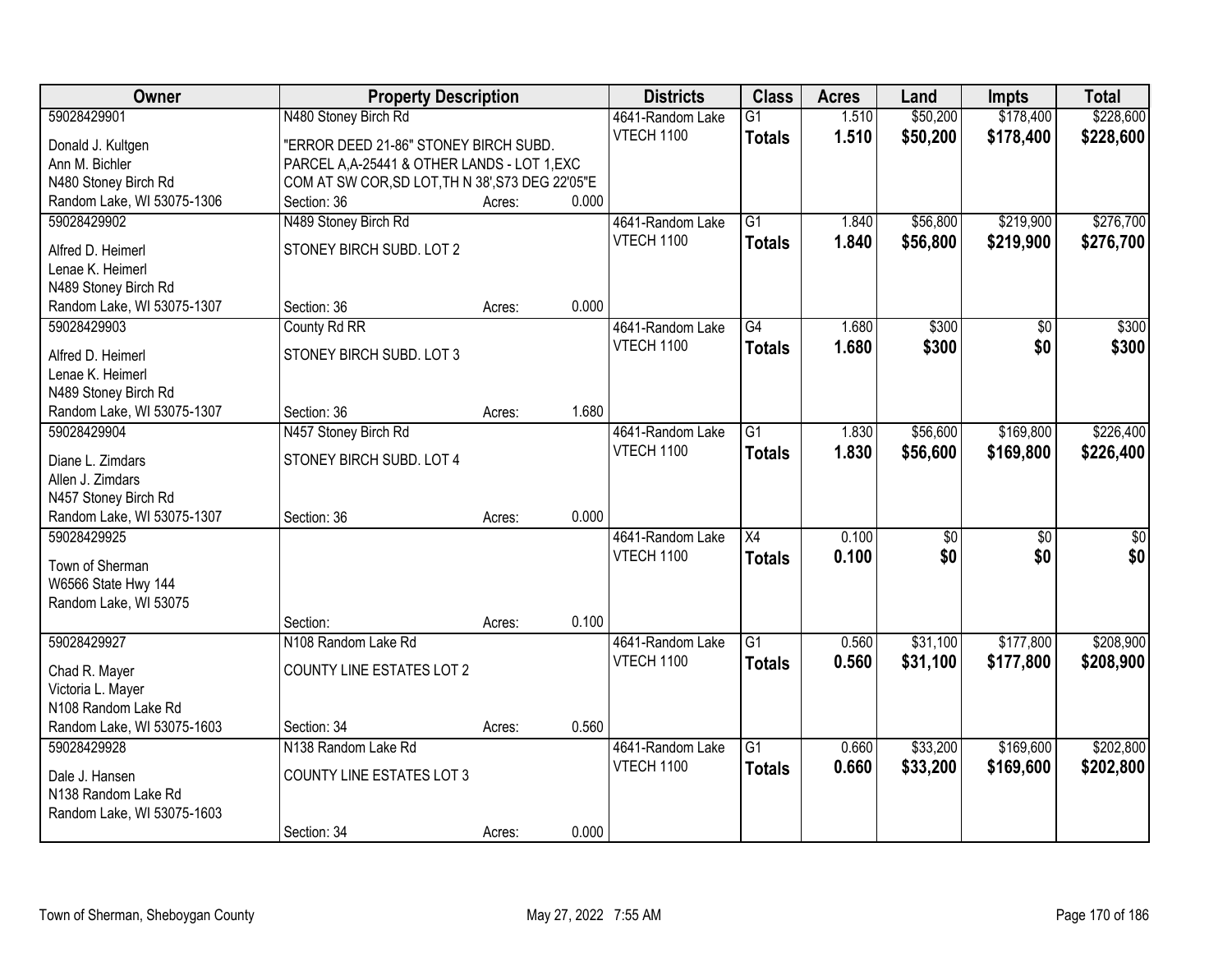| Owner                                                  |                                                                           | <b>Property Description</b> |       | <b>Districts</b>  | <b>Class</b>    | <b>Acres</b> | Land     | <b>Impts</b> | <b>Total</b> |
|--------------------------------------------------------|---------------------------------------------------------------------------|-----------------------------|-------|-------------------|-----------------|--------------|----------|--------------|--------------|
| 59028429929                                            | N154 Random Lake Rd                                                       |                             |       | 4641-Random Lake  | $\overline{G1}$ | 0.720        | \$34,400 | \$138,100    | \$172,500    |
| John Friend                                            | COUNTY LINE ESTATES LOT 4,& PRT SE SW, SEC                                |                             |       | VTECH 1100        | <b>Totals</b>   | 0.720        | \$34,400 | \$138,100    | \$172,500    |
| PO Box 165                                             | 34, COM S0 DEG 12'6"W 591.18'FROM NE                                      |                             |       |                   |                 |              |          |              |              |
| Random Lake, WI 53075-0165                             | COR, SD1/4, SEC 34, TH S0 DEG 12'6"W 6.52', N89 DEG                       |                             |       |                   |                 |              |          |              |              |
|                                                        | Section: 34                                                               | Acres:                      | 0.720 |                   |                 |              |          |              |              |
| 59028429930                                            | N190 Random Lake Rd                                                       |                             |       | 4641-Random Lake  | $\overline{G1}$ | 1.370        | \$47,400 | \$156,400    | \$203,800    |
|                                                        |                                                                           |                             |       | <b>VTECH 1100</b> | <b>Totals</b>   | 1.370        | \$47,400 | \$156,400    | \$203,800    |
| Cal M Chapman Sr & Patricia L<br>Chapman Trust 2-21-18 | COUNTY LINE ESTATES LOT 5 & OUTLOT 1, EXC<br>THE S 6.52'M/L OF SD OUTLOT. |                             |       |                   |                 |              |          |              |              |
| N190 Random Lake Rd                                    |                                                                           |                             |       |                   |                 |              |          |              |              |
| Random Lake, WI 53075-1603                             | Section: 34                                                               | Acres:                      | 1.370 |                   |                 |              |          |              |              |
| 59028429931                                            | N181 Stone Ridge Ct                                                       |                             |       | 4641-Random Lake  | $\overline{G1}$ | 1.100        | \$42,000 | \$111,400    | \$153,400    |
|                                                        |                                                                           |                             |       | VTECH 1100        | <b>Totals</b>   | 1.100        | \$42,000 | \$111,400    | \$153,400    |
| Lawrence G. Conway                                     | <b>COUNTY LINE ESTATES LOT 6</b>                                          |                             |       |                   |                 |              |          |              |              |
| Susan R. Conway                                        |                                                                           |                             |       |                   |                 |              |          |              |              |
| N181 Stone Ridge Ct                                    |                                                                           |                             |       |                   |                 |              |          |              |              |
| Random Lake, WI 53075-1622                             | Section: 34                                                               | Acres:                      | 0.000 |                   |                 |              |          |              |              |
| 59028429932                                            | N179 Stone Ridge Ct                                                       |                             |       | 4641-Random Lake  | $\overline{G1}$ | 0.990        | \$39,800 | \$175,900    | \$215,700    |
| Philip G. Beuscher                                     | COUNTY LINE ESTATES LOT 7, EXC A 3'M/L STRIP IN                           |                             |       | <b>VTECH 1100</b> | <b>Totals</b>   | 0.990        | \$39,800 | \$175,900    | \$215,700    |
| N179 Stone Ridge Ct                                    | SE COR SD LOT, REC V 874 P 595.                                           |                             |       |                   |                 |              |          |              |              |
| Random Lake, WI 53075-1622                             |                                                                           |                             |       |                   |                 |              |          |              |              |
|                                                        | Section: 34                                                               | Acres:                      | 0.000 |                   |                 |              |          |              |              |
| 59028429933                                            | N169 Stone Ridge Ct                                                       |                             |       | 4641-Random Lake  | $\overline{G1}$ | 1.030        | \$40,600 | \$132,200    | \$172,800    |
| Jeffrey W. Kluender                                    | COUNTY LINE ESTATES LOT 8, EXC THE E 3'M/L REC                            |                             |       | <b>VTECH 1100</b> | <b>Totals</b>   | 1.030        | \$40,600 | \$132,200    | \$172,800    |
| Kathryn K. Kluender                                    | V 874 P 595.                                                              |                             |       |                   |                 |              |          |              |              |
| N169 Stone Ridge Ct                                    |                                                                           |                             |       |                   |                 |              |          |              |              |
| Random Lake, WI 53075-1622                             | Section: 34                                                               | Acres:                      | 0.000 |                   |                 |              |          |              |              |
| 59028429934                                            | N153 Stone Ridge Ct                                                       |                             |       | 4641-Random Lake  | $\overline{G1}$ | 1.280        | \$45,600 | \$188,000    | \$233,600    |
|                                                        |                                                                           |                             |       | VTECH 1100        | <b>Totals</b>   | 1.280        | \$45,600 | \$188,000    | \$233,600    |
| Angel M. Borchardt                                     | COUNTY LINE ESTATES LOT 9, EXC A 3'M/L STRIP IN                           |                             |       |                   |                 |              |          |              |              |
| N153 Stone Ridge Ct                                    | NE COR SD LOT, REC V 874 P 595.                                           |                             |       |                   |                 |              |          |              |              |
| Random Lake, WI 53075-1622                             |                                                                           |                             |       |                   |                 |              |          |              |              |
|                                                        | Section: 34                                                               | Acres:                      | 0.000 |                   |                 |              |          |              |              |
| 59028429935                                            | N137 Stone Ridge Ct                                                       |                             |       | 4641-Random Lake  | $\overline{G1}$ | 0.840        | \$36,800 | \$134,900    | \$171,700    |
| Stephanie H. Peplin                                    | <b>COUNTY LINE ESTATES LOT 10</b>                                         |                             |       | VTECH 1100        | <b>Totals</b>   | 0.840        | \$36,800 | \$134,900    | \$171,700    |
| N137 Stone Ridge Ct                                    |                                                                           |                             |       |                   |                 |              |          |              |              |
| Random Lake, WI 53075-1622                             |                                                                           |                             |       |                   |                 |              |          |              |              |
|                                                        | Section: 34                                                               | Acres:                      | 0.840 |                   |                 |              |          |              |              |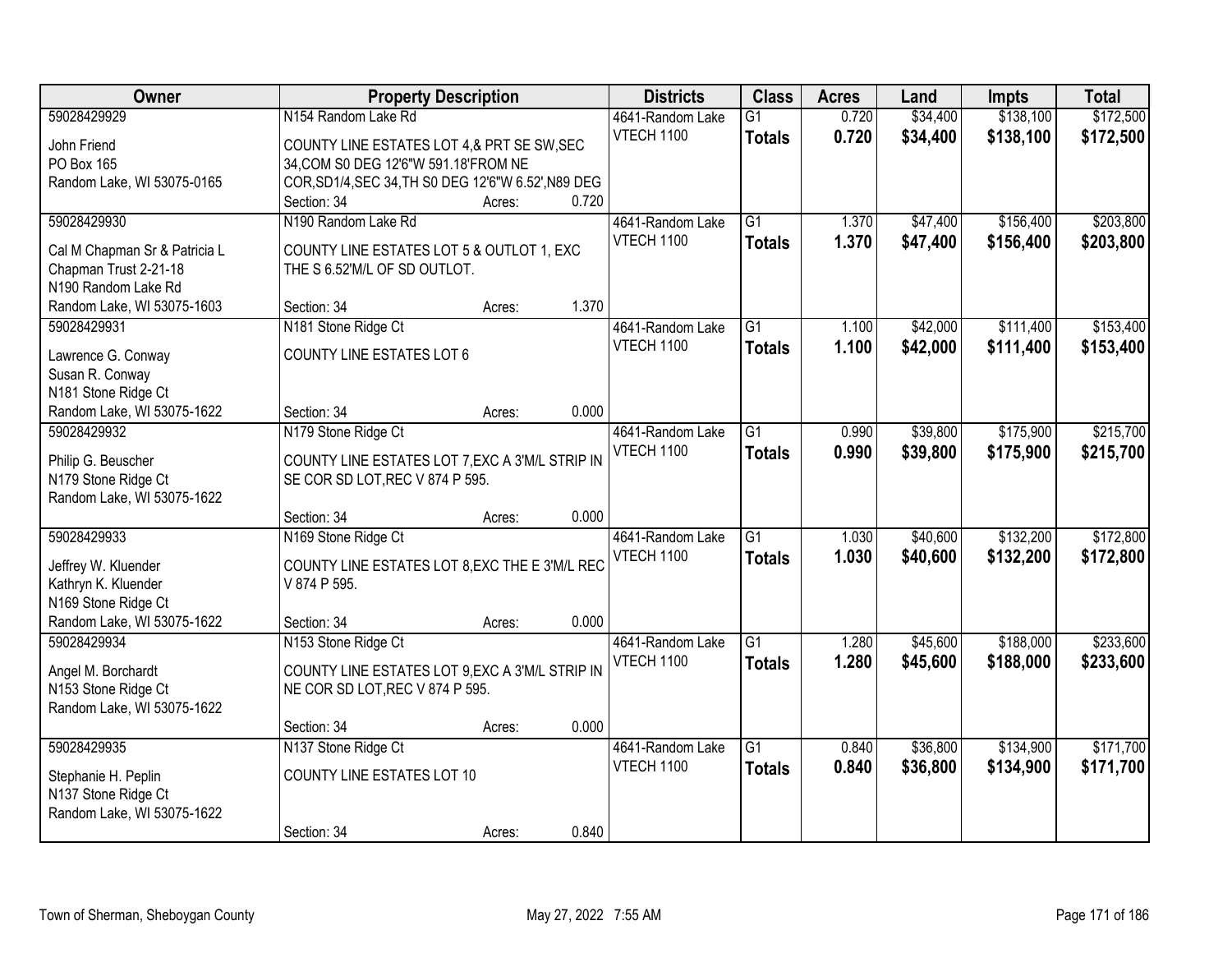| Owner                      | <b>Property Description</b>       |        |       | <b>Districts</b>  | <b>Class</b>    | <b>Acres</b> | Land     | <b>Impts</b>    | <b>Total</b> |
|----------------------------|-----------------------------------|--------|-------|-------------------|-----------------|--------------|----------|-----------------|--------------|
| 59028429936                | Stone Ridge Ct                    |        |       | 4641-Random Lake  | $\overline{G1}$ | 0.700        | \$34,000 | $\overline{50}$ | \$34,000     |
| Ryan T. Birenbaum          | <b>COUNTY LINE ESTATES LOT 11</b> |        |       | VTECH 1100        | <b>Totals</b>   | 0.700        | \$34,000 | \$0             | \$34,000     |
| N122 Random Lake Rd        |                                   |        |       |                   |                 |              |          |                 |              |
| Random Lake, WI 53075-1603 |                                   |        |       |                   |                 |              |          |                 |              |
|                            | Section: 34                       | Acres: | 0.700 |                   |                 |              |          |                 |              |
| 59028429937                | Town Line Rd                      |        |       | 4641-Random Lake  | $\overline{G1}$ | 0.600        | \$32,000 | $\overline{50}$ | \$32,000     |
| Michelle A. Lunde          | <b>COUNTY LINE ESTATES LOT 12</b> |        |       | <b>VTECH 1100</b> | <b>Totals</b>   | 0.600        | \$32,000 | \$0             | \$32,000     |
| 113 Meadow Lakes Dr        |                                   |        |       |                   |                 |              |          |                 |              |
| Random Lake, WI 53075-1683 |                                   |        |       |                   |                 |              |          |                 |              |
|                            | Section: 34                       | Acres: | 0.600 |                   |                 |              |          |                 |              |
| 59028429938                | Stone Ridge Ct                    |        |       | 4641-Random Lake  | $\overline{G1}$ | 0.950        | \$39,000 | \$0             | \$39,000     |
| Marcus R. Demler           | <b>COUNTY LINE ESTATES LOT 13</b> |        |       | VTECH 1100        | <b>Totals</b>   | 0.950        | \$39,000 | \$0             | \$39,000     |
| Amy M. Demler              |                                   |        |       |                   |                 |              |          |                 |              |
| W5588 Colony Dr            |                                   |        |       |                   |                 |              |          |                 |              |
| Random Lake, WI 53075-1671 | Section: 34                       | Acres: | 0.000 |                   |                 |              |          |                 |              |
| 59028429939                | W5558 Country Manor Rd            |        |       | 4641-Random Lake  | $\overline{G1}$ | 0.950        | \$39,000 | \$216,800       | \$255,800    |
| Scott L. Nejedlo           | <b>COUNTY LINE ESTATES LOT 14</b> |        |       | <b>VTECH 1100</b> | <b>Totals</b>   | 0.950        | \$39,000 | \$216,800       | \$255,800    |
| Stephanie R. Nejedlo       |                                   |        |       |                   |                 |              |          |                 |              |
| W5558 Country Manor Rd     |                                   |        |       |                   |                 |              |          |                 |              |
| Random Lake, WI 53075-1663 | Section: 34                       | Acres: | 0.950 |                   |                 |              |          |                 |              |
| 59028429940                | W5572 Country Manor Rd            |        |       | 4641-Random Lake  | $\overline{G1}$ | 0.920        | \$38,400 | \$195,500       | \$233,900    |
| Jeffrey A. Bley            | <b>COUNTY LINE ESTATES LOT 15</b> |        |       | VTECH 1100        | <b>Totals</b>   | 0.920        | \$38,400 | \$195,500       | \$233,900    |
| Jane F. Bley               |                                   |        |       |                   |                 |              |          |                 |              |
| W5572 Country Manor Rd     |                                   |        |       |                   |                 |              |          |                 |              |
| Random Lake, WI 53075-1663 | Section: 34                       | Acres: | 0.920 |                   |                 |              |          |                 |              |
| 59028429941                | W5586 Country Manor Rd            |        |       | 4641-Random Lake  | $\overline{G1}$ | 0.880        | \$37,600 | \$232,300       | \$269,900    |
| Peter D. Bialzik           | <b>COUNTY LINE ESTATES LOT 16</b> |        |       | <b>VTECH 1100</b> | <b>Totals</b>   | 0.880        | \$37,600 | \$232,300       | \$269,900    |
| Melinda Bialzik            |                                   |        |       |                   |                 |              |          |                 |              |
| W5586 Country Manor Rd     |                                   |        |       |                   |                 |              |          |                 |              |
| Random Lake, WI 53075-1663 | Section: 34                       | Acres: | 0.880 |                   |                 |              |          |                 |              |
| 59028429944                | W5616 Country Manor Rd            |        |       | 4641-Random Lake  | $\overline{G1}$ | 0.930        | \$38,600 | \$226,400       | \$265,000    |
| James P. Weyker            | <b>COUNTY LINE ESTATES LOT 19</b> |        |       | <b>VTECH 1100</b> | <b>Totals</b>   | 0.930        | \$38,600 | \$226,400       | \$265,000    |
| Tanya L. Weyker            |                                   |        |       |                   |                 |              |          |                 |              |
| W5616 Country Manor Rd     |                                   |        |       |                   |                 |              |          |                 |              |
| Random Lake, WI 53075-1667 | Section: 34                       | Acres: | 0.930 |                   |                 |              |          |                 |              |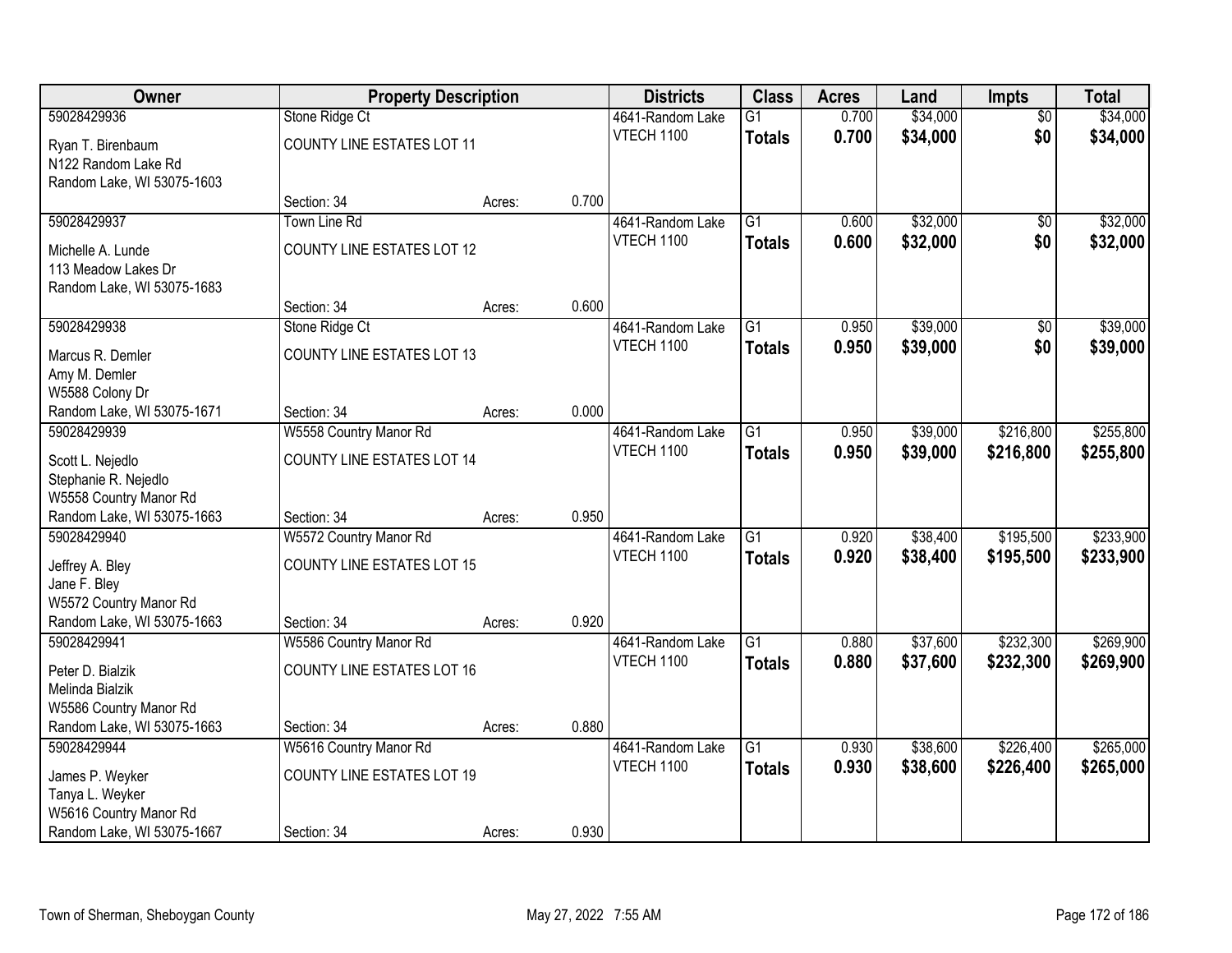| Owner                                | <b>Property Description</b>       |                 | <b>Districts</b>  | <b>Class</b>    | <b>Acres</b> | Land     | <b>Impts</b> | <b>Total</b> |
|--------------------------------------|-----------------------------------|-----------------|-------------------|-----------------|--------------|----------|--------------|--------------|
| 59028429945                          | W5624 Country Manor Rd            |                 | 4641-Random Lake  | $\overline{G1}$ | 1.170        | \$43,400 | \$218,200    | \$261,600    |
| Dlapa Revocable Trust Dtd 01-21-2022 | <b>COUNTY LINE ESTATES LOT 20</b> |                 | VTECH 1100        | <b>Totals</b>   | 1.170        | \$43,400 | \$218,200    | \$261,600    |
| W5624 Country Manor Rd               |                                   |                 |                   |                 |              |          |              |              |
| Random Lake, WI 53075-1667           |                                   |                 |                   |                 |              |          |              |              |
|                                      | Section: 34                       | 1.170<br>Acres: |                   |                 |              |          |              |              |
| 59028429946                          | W5636 Country Manor Rd            |                 | 4641-Random Lake  | $\overline{G1}$ | 1.370        | \$47,400 | \$242,100    | \$289,500    |
| Larry A Huiras & Nadine J Huiras     | <b>COUNTY LINE ESTATES LOT 21</b> |                 | <b>VTECH 1100</b> | <b>Totals</b>   | 1.370        | \$47,400 | \$242,100    | \$289,500    |
| Revocable Trust 2-22-1               |                                   |                 |                   |                 |              |          |              |              |
| W5636 Country Manor Rd               |                                   |                 |                   |                 |              |          |              |              |
| Random Lake, WI 53075-1667           | Section: 34                       | 1.370<br>Acres: |                   |                 |              |          |              |              |
| 59028429947                          | W5656 Country Manor Rd            |                 | 4641-Random Lake  | $\overline{G1}$ | 2.340        | \$61,700 | \$223,500    | \$285,200    |
| James P. Steffen                     | <b>COUNTY LINE ESTATES LOT 22</b> |                 | VTECH 1100        | <b>Totals</b>   | 2.340        | \$61,700 | \$223,500    | \$285,200    |
| Bonnie E. Steffen                    |                                   |                 |                   |                 |              |          |              |              |
| W5656 Country Manor Rd               |                                   |                 |                   |                 |              |          |              |              |
| Random Lake, WI 53075-1667           | Section: 34                       | 2.340<br>Acres: |                   |                 |              |          |              |              |
| 59028429949                          | N108 Stone Ridge Ct               |                 | 4641-Random Lake  | $\overline{G1}$ | 0.810        | \$36,200 | \$193,600    | \$229,800    |
| Diane L. Larson                      | <b>COUNTY LINE ESTATES LOT 24</b> |                 | VTECH 1100        | <b>Totals</b>   | 0.810        | \$36,200 | \$193,600    | \$229,800    |
| N108 Stone Ridge Ct                  |                                   |                 |                   |                 |              |          |              |              |
| Random Lake, WI 53075-1622           |                                   |                 |                   |                 |              |          |              |              |
|                                      | Section: 34                       | 0.810<br>Acres: |                   |                 |              |          |              |              |
| 59028429950                          | <b>Town Line Rd</b>               |                 | 4641-Random Lake  | $\overline{G1}$ | 0.760        | \$31,600 | \$0          | \$31,600     |
| Diane L. Larson                      | <b>COUNTY LINE ESTATES LOT 25</b> |                 | VTECH 1100        | <b>Totals</b>   | 0.760        | \$31,600 | \$0          | \$31,600     |
| N108 Stone Ridge Ct                  |                                   |                 |                   |                 |              |          |              |              |
| Random Lake, WI 53075-1622           |                                   |                 |                   |                 |              |          |              |              |
|                                      | Section: 34                       | 0.760<br>Acres: |                   |                 |              |          |              |              |
| 59028429951                          | W5560 Town Line Rd                |                 | 4641-Random Lake  | $\overline{G1}$ | 0.960        | \$39,200 | \$220,400    | \$259,600    |
| Lloyd L. Marquardt                   | <b>COUNTY LINE ESTATES LOT 26</b> |                 | VTECH 1100        | <b>Totals</b>   | 0.960        | \$39,200 | \$220,400    | \$259,600    |
| Renee L. Marquardt                   |                                   |                 |                   |                 |              |          |              |              |
| W5560 Town Line Rd                   |                                   |                 |                   |                 |              |          |              |              |
| Random Lake, WI 53075-1621           | Section: 34                       | 0.960<br>Acres: |                   |                 |              |          |              |              |
| 59028429952                          | W5576 Town Line Rd                |                 | 4641-Random Lake  | $\overline{G1}$ | 0.840        | \$36,800 | \$185,000    | \$221,800    |
| Darrell Boeck                        | <b>COUNTY LINE ESTATES LOT 27</b> |                 | VTECH 1100        | <b>Totals</b>   | 0.840        | \$36,800 | \$185,000    | \$221,800    |
| Jill Boeck                           |                                   |                 |                   |                 |              |          |              |              |
| W5576 Town Line Rd                   |                                   |                 |                   |                 |              |          |              |              |
| Random Lake, WI 53075-1621           | Section: 34                       | 0.840<br>Acres: |                   |                 |              |          |              |              |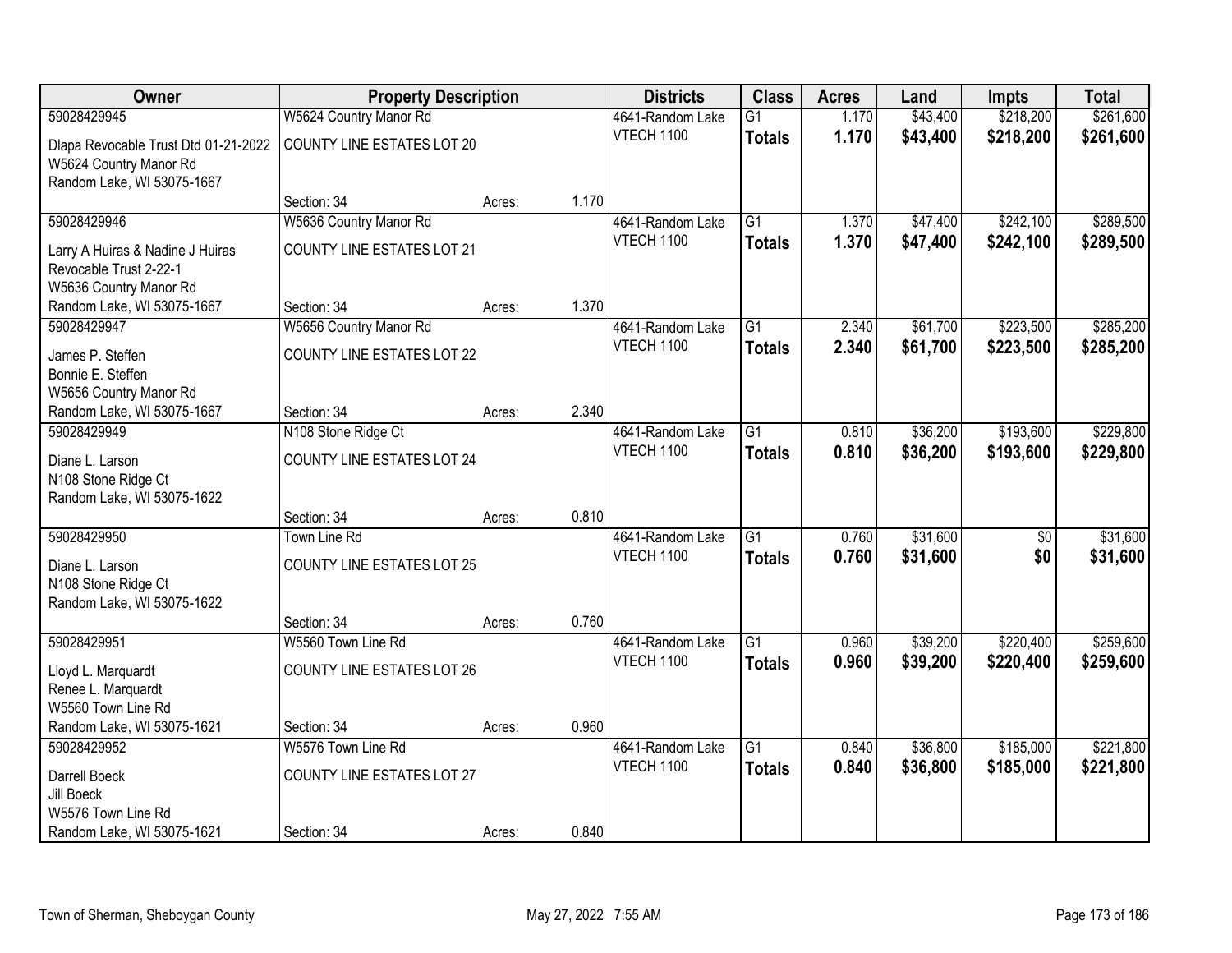| Owner                                         |                                   | <b>Property Description</b> |       | <b>Districts</b> | <b>Class</b>    | <b>Acres</b> | Land     | <b>Impts</b> | <b>Total</b> |
|-----------------------------------------------|-----------------------------------|-----------------------------|-------|------------------|-----------------|--------------|----------|--------------|--------------|
| 59028429953                                   | W5594 Town Line Rd                |                             |       | 4641-Random Lake | $\overline{G1}$ | 1.050        | \$41,000 | \$221,400    | \$262,400    |
| Shawn R. Kultgen                              | <b>COUNTY LINE ESTATES LOT 28</b> |                             |       | VTECH 1100       | <b>Totals</b>   | 1.050        | \$41,000 | \$221,400    | \$262,400    |
| Jennifer L. Kultgen                           |                                   |                             |       |                  |                 |              |          |              |              |
| W5594 Town Line Rd                            |                                   |                             |       |                  |                 |              |          |              |              |
| Random Lake, WI 53075-1621                    | Section: 34                       | Acres:                      | 1.050 |                  |                 |              |          |              |              |
| 59028429954                                   | W5612 Town Line Rd                |                             |       | 4641-Random Lake | $\overline{G1}$ | 1.180        | \$43,600 | \$286,900    | \$330,500    |
| Robert Leo Hansen                             | <b>COUNTY LINE ESTATES LOT 29</b> |                             |       | VTECH 1100       | <b>Totals</b>   | 1.180        | \$43,600 | \$286,900    | \$330,500    |
| Susan C. Hansen                               |                                   |                             |       |                  |                 |              |          |              |              |
| W5612 Town Line Rd                            |                                   |                             |       |                  |                 |              |          |              |              |
| Random Lake, WI 53075-1523                    | Section: 34                       | Acres:                      | 1.180 |                  |                 |              |          |              |              |
| 59028429956                                   | W5633 Colony Dr                   |                             |       | 4641-Random Lake | $\overline{G1}$ | 0.910        | \$23,900 | \$215,900    | \$239,800    |
| Clay Wallace II                               | <b>COUNTY LINE ESTATES LOT 31</b> |                             |       | VTECH 1100       | <b>Totals</b>   | 0.910        | \$23,900 | \$215,900    | \$239,800    |
| Michelle L. Wallace                           |                                   |                             |       |                  |                 |              |          |              |              |
| W5633 Colony Dr                               |                                   |                             |       |                  |                 |              |          |              |              |
| Random Lake, WI 53075-1668                    | Section: 34                       | Acres:                      | 0.910 |                  |                 |              |          |              |              |
| 59028429957                                   | W5627 Colony Dr                   |                             |       | 4641-Random Lake | $\overline{G1}$ | 1.240        | \$44,800 | \$196,500    | \$241,300    |
| <b>Matthew Gene Bialzik</b>                   | <b>COUNTY LINE ESTATES LOT 32</b> |                             |       | VTECH 1100       | <b>Totals</b>   | 1.240        | \$44,800 | \$196,500    | \$241,300    |
| Annie Lee Bialzik                             |                                   |                             |       |                  |                 |              |          |              |              |
| W5627 Colony Dr                               |                                   |                             |       |                  |                 |              |          |              |              |
| Random Lake, WI 53075-1668                    | Section: 34                       | Acres:                      | 0.000 |                  |                 |              |          |              |              |
| 59028429959                                   | W5611 Colony Dr                   |                             |       | 4641-Random Lake | $\overline{G1}$ | 1.320        | \$46,400 | \$217,900    | \$264,300    |
|                                               | <b>COUNTY LINE ESTATES LOT 34</b> |                             |       | VTECH 1100       | <b>Totals</b>   | 1.320        | \$46,400 | \$217,900    | \$264,300    |
| Kevin G. Brehm<br>Judith G. Brehm             |                                   |                             |       |                  |                 |              |          |              |              |
| W5611 Colony Dr                               |                                   |                             |       |                  |                 |              |          |              |              |
| Random Lake, WI 53075-1668                    | Section: 34                       | Acres:                      | 1.320 |                  |                 |              |          |              |              |
| 59028429960                                   | W5601 Colony Dr                   |                             |       | 4641-Random Lake | $\overline{G1}$ | 0.970        | \$39,400 | \$204,400    | \$243,800    |
|                                               |                                   |                             |       | VTECH 1100       | <b>Totals</b>   | 0.970        | \$39,400 | \$204,400    | \$243,800    |
| Daniel M. Herms                               | <b>COUNTY LINE ESTATES LOT 35</b> |                             |       |                  |                 |              |          |              |              |
| Elizabeth M. Herms<br>W5601 Colony Dr         |                                   |                             |       |                  |                 |              |          |              |              |
| Random Lake, WI 53075-1668                    | Section: 34                       | Acres:                      | 0.000 |                  |                 |              |          |              |              |
| 59028429961                                   | W5593 Colony Dr                   |                             |       | 4641-Random Lake | $\overline{G1}$ | 0.840        | \$36,800 | \$195,200    | \$232,000    |
|                                               |                                   |                             |       | VTECH 1100       | <b>Totals</b>   | 0.840        | \$36,800 | \$195,200    | \$232,000    |
| Jerome M. Brunner                             | <b>COUNTY LINE ESTATES LOT 36</b> |                             |       |                  |                 |              |          |              |              |
| Nancy L. Brunner                              |                                   |                             |       |                  |                 |              |          |              |              |
| W5593 Colony Dr<br>Random Lake, WI 53075-1668 | Section: 34                       | Acres:                      | 0.840 |                  |                 |              |          |              |              |
|                                               |                                   |                             |       |                  |                 |              |          |              |              |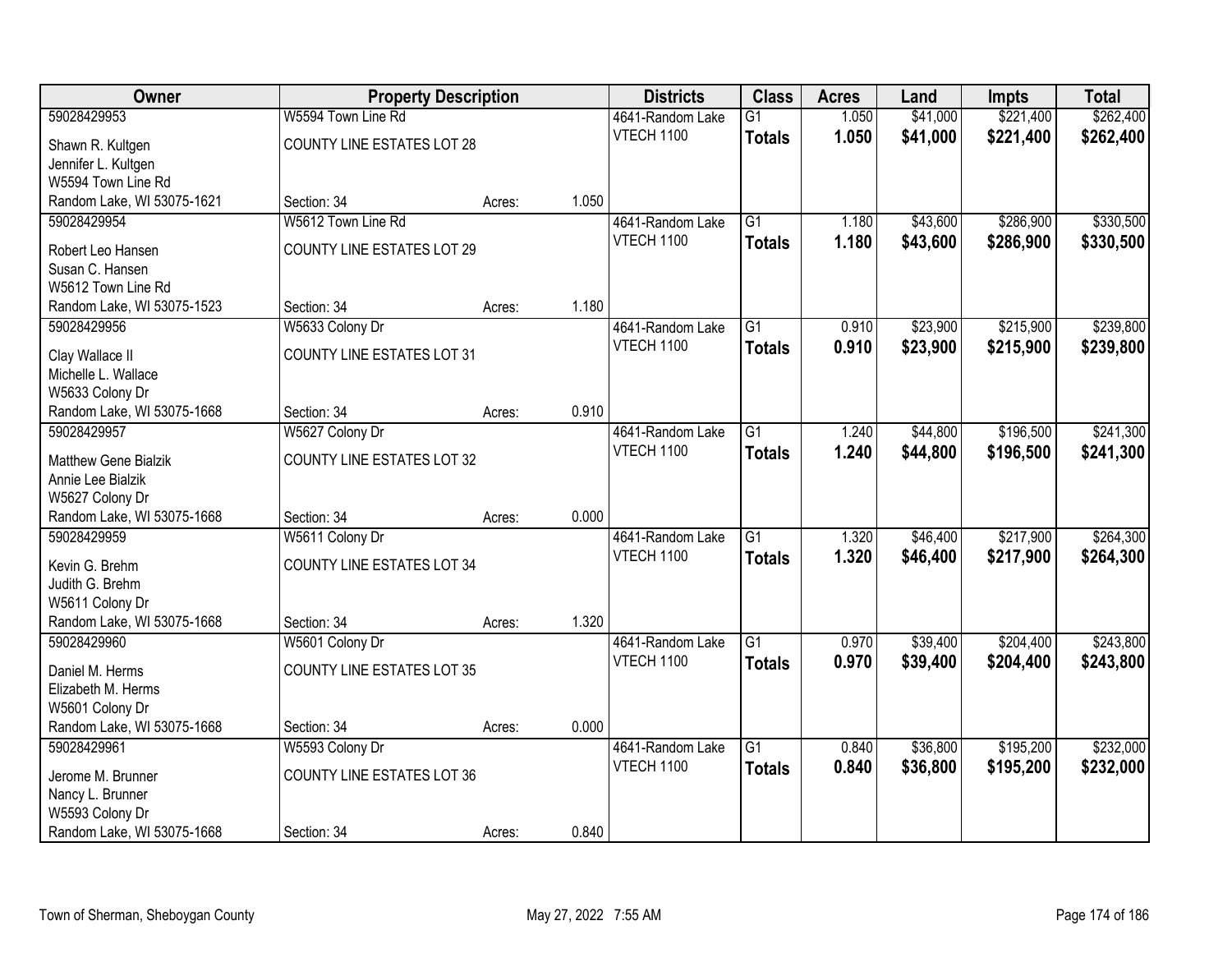| \$211,800<br>\$258,400<br>59028429962<br>W5587 Colony Dr<br>$\overline{G1}$<br>1.330<br>\$46,600<br>4641-Random Lake<br>1.330<br><b>VTECH 1100</b><br>\$46,600<br>\$211,800<br>\$258,400<br><b>Totals</b><br><b>COUNTY LINE ESTATES LOT 37</b><br>Hugh Grant Anderson<br>Frances Elaine Anderson<br>W5587 Colony Dr<br>Random Lake, WI 53075-1668<br>0.000<br>Section: 34<br>Acres:<br>\$223,200<br>59028429963<br>W5581 Colony Dr<br>\$35,600<br>\$187,600<br>4641-Random Lake<br>$\overline{G1}$<br>0.780<br>\$187,600<br>VTECH 1100<br>0.780<br>\$35,600<br>\$223,200<br><b>Totals</b><br><b>COUNTY LINE ESTATES LOT 38</b><br>Don L. Hoopman<br>Khristen M. Hoopman<br>W5581 Colony Dr<br>Random Lake, WI 53075-1668<br>Section: 34<br>0.000<br>Acres:<br>$\overline{G1}$<br>\$35,800<br>\$215,000<br>\$250,800<br>59028429964<br>W5575 Colony Dr<br>4641-Random Lake<br>0.790<br>VTECH 1100<br>\$35,800<br>0.790<br>\$215,000<br>\$250,800<br><b>Totals</b><br><b>COUNTY LINE ESTATES LOT 39</b><br>Raymond L. Connelly<br>Connie J. Connelly<br>W5575 Colony Dr<br>0.790<br>Random Lake, WI 53075-1668<br>Section: 34<br>Acres:<br>$\overline{G1}$<br>\$35,000<br>\$224,000<br>\$259,000<br>59028429965<br>W5545 Country Manor Rd<br>4641-Random Lake<br>0.750<br>VTECH 1100<br>0.750<br>\$35,000<br>\$224,000<br>\$259,000<br><b>Totals</b><br><b>COUNTY LINE ESTATES LOT 40</b><br>Eric D. Weinhold<br>Fay L. Hillery<br>W5545 Country Manor Rd<br>0.750<br>Random Lake, WI 53075-1664<br>Section: 34<br>Acres:<br>$\overline{G1}$<br>\$233,600<br>59028429966<br>N148 Stone Ridge Ct<br>\$38,800<br>\$194,800<br>4641-Random Lake<br>0.940<br>VTECH 1100<br>\$38,800<br>\$194,800<br>\$233,600<br>0.940<br><b>Totals</b><br><b>COUNTY LINE ESTATES LOT 41</b><br>Kurt D. Flom<br>Gail M. Flom<br>N148 Stone Ridge Ct<br>Random Lake, WI 53075-1622<br>0.000<br>Section: 34<br>Acres:<br>\$216,900<br>\$262,300<br>59028429967<br>N134 Stone Ridge Ct<br>$\overline{G1}$<br>\$45,400<br>4641-Random Lake<br>1.270<br>VTECH 1100<br>1.270<br>\$45,400<br>\$216,900<br>\$262,300<br><b>Totals</b><br><b>COUNTY LINE ESTATES LOT 42</b><br>Steven E. Kultgen<br>Deborah M. Kultgen |
|-----------------------------------------------------------------------------------------------------------------------------------------------------------------------------------------------------------------------------------------------------------------------------------------------------------------------------------------------------------------------------------------------------------------------------------------------------------------------------------------------------------------------------------------------------------------------------------------------------------------------------------------------------------------------------------------------------------------------------------------------------------------------------------------------------------------------------------------------------------------------------------------------------------------------------------------------------------------------------------------------------------------------------------------------------------------------------------------------------------------------------------------------------------------------------------------------------------------------------------------------------------------------------------------------------------------------------------------------------------------------------------------------------------------------------------------------------------------------------------------------------------------------------------------------------------------------------------------------------------------------------------------------------------------------------------------------------------------------------------------------------------------------------------------------------------------------------------------------------------------------------------------------------------------------------------------------------------------------------------------------------------------------------------------------------------------------------------------------------------------------------------------------------------------------------------------|
|                                                                                                                                                                                                                                                                                                                                                                                                                                                                                                                                                                                                                                                                                                                                                                                                                                                                                                                                                                                                                                                                                                                                                                                                                                                                                                                                                                                                                                                                                                                                                                                                                                                                                                                                                                                                                                                                                                                                                                                                                                                                                                                                                                                         |
|                                                                                                                                                                                                                                                                                                                                                                                                                                                                                                                                                                                                                                                                                                                                                                                                                                                                                                                                                                                                                                                                                                                                                                                                                                                                                                                                                                                                                                                                                                                                                                                                                                                                                                                                                                                                                                                                                                                                                                                                                                                                                                                                                                                         |
|                                                                                                                                                                                                                                                                                                                                                                                                                                                                                                                                                                                                                                                                                                                                                                                                                                                                                                                                                                                                                                                                                                                                                                                                                                                                                                                                                                                                                                                                                                                                                                                                                                                                                                                                                                                                                                                                                                                                                                                                                                                                                                                                                                                         |
|                                                                                                                                                                                                                                                                                                                                                                                                                                                                                                                                                                                                                                                                                                                                                                                                                                                                                                                                                                                                                                                                                                                                                                                                                                                                                                                                                                                                                                                                                                                                                                                                                                                                                                                                                                                                                                                                                                                                                                                                                                                                                                                                                                                         |
|                                                                                                                                                                                                                                                                                                                                                                                                                                                                                                                                                                                                                                                                                                                                                                                                                                                                                                                                                                                                                                                                                                                                                                                                                                                                                                                                                                                                                                                                                                                                                                                                                                                                                                                                                                                                                                                                                                                                                                                                                                                                                                                                                                                         |
|                                                                                                                                                                                                                                                                                                                                                                                                                                                                                                                                                                                                                                                                                                                                                                                                                                                                                                                                                                                                                                                                                                                                                                                                                                                                                                                                                                                                                                                                                                                                                                                                                                                                                                                                                                                                                                                                                                                                                                                                                                                                                                                                                                                         |
|                                                                                                                                                                                                                                                                                                                                                                                                                                                                                                                                                                                                                                                                                                                                                                                                                                                                                                                                                                                                                                                                                                                                                                                                                                                                                                                                                                                                                                                                                                                                                                                                                                                                                                                                                                                                                                                                                                                                                                                                                                                                                                                                                                                         |
|                                                                                                                                                                                                                                                                                                                                                                                                                                                                                                                                                                                                                                                                                                                                                                                                                                                                                                                                                                                                                                                                                                                                                                                                                                                                                                                                                                                                                                                                                                                                                                                                                                                                                                                                                                                                                                                                                                                                                                                                                                                                                                                                                                                         |
|                                                                                                                                                                                                                                                                                                                                                                                                                                                                                                                                                                                                                                                                                                                                                                                                                                                                                                                                                                                                                                                                                                                                                                                                                                                                                                                                                                                                                                                                                                                                                                                                                                                                                                                                                                                                                                                                                                                                                                                                                                                                                                                                                                                         |
|                                                                                                                                                                                                                                                                                                                                                                                                                                                                                                                                                                                                                                                                                                                                                                                                                                                                                                                                                                                                                                                                                                                                                                                                                                                                                                                                                                                                                                                                                                                                                                                                                                                                                                                                                                                                                                                                                                                                                                                                                                                                                                                                                                                         |
|                                                                                                                                                                                                                                                                                                                                                                                                                                                                                                                                                                                                                                                                                                                                                                                                                                                                                                                                                                                                                                                                                                                                                                                                                                                                                                                                                                                                                                                                                                                                                                                                                                                                                                                                                                                                                                                                                                                                                                                                                                                                                                                                                                                         |
|                                                                                                                                                                                                                                                                                                                                                                                                                                                                                                                                                                                                                                                                                                                                                                                                                                                                                                                                                                                                                                                                                                                                                                                                                                                                                                                                                                                                                                                                                                                                                                                                                                                                                                                                                                                                                                                                                                                                                                                                                                                                                                                                                                                         |
|                                                                                                                                                                                                                                                                                                                                                                                                                                                                                                                                                                                                                                                                                                                                                                                                                                                                                                                                                                                                                                                                                                                                                                                                                                                                                                                                                                                                                                                                                                                                                                                                                                                                                                                                                                                                                                                                                                                                                                                                                                                                                                                                                                                         |
|                                                                                                                                                                                                                                                                                                                                                                                                                                                                                                                                                                                                                                                                                                                                                                                                                                                                                                                                                                                                                                                                                                                                                                                                                                                                                                                                                                                                                                                                                                                                                                                                                                                                                                                                                                                                                                                                                                                                                                                                                                                                                                                                                                                         |
|                                                                                                                                                                                                                                                                                                                                                                                                                                                                                                                                                                                                                                                                                                                                                                                                                                                                                                                                                                                                                                                                                                                                                                                                                                                                                                                                                                                                                                                                                                                                                                                                                                                                                                                                                                                                                                                                                                                                                                                                                                                                                                                                                                                         |
|                                                                                                                                                                                                                                                                                                                                                                                                                                                                                                                                                                                                                                                                                                                                                                                                                                                                                                                                                                                                                                                                                                                                                                                                                                                                                                                                                                                                                                                                                                                                                                                                                                                                                                                                                                                                                                                                                                                                                                                                                                                                                                                                                                                         |
|                                                                                                                                                                                                                                                                                                                                                                                                                                                                                                                                                                                                                                                                                                                                                                                                                                                                                                                                                                                                                                                                                                                                                                                                                                                                                                                                                                                                                                                                                                                                                                                                                                                                                                                                                                                                                                                                                                                                                                                                                                                                                                                                                                                         |
|                                                                                                                                                                                                                                                                                                                                                                                                                                                                                                                                                                                                                                                                                                                                                                                                                                                                                                                                                                                                                                                                                                                                                                                                                                                                                                                                                                                                                                                                                                                                                                                                                                                                                                                                                                                                                                                                                                                                                                                                                                                                                                                                                                                         |
|                                                                                                                                                                                                                                                                                                                                                                                                                                                                                                                                                                                                                                                                                                                                                                                                                                                                                                                                                                                                                                                                                                                                                                                                                                                                                                                                                                                                                                                                                                                                                                                                                                                                                                                                                                                                                                                                                                                                                                                                                                                                                                                                                                                         |
|                                                                                                                                                                                                                                                                                                                                                                                                                                                                                                                                                                                                                                                                                                                                                                                                                                                                                                                                                                                                                                                                                                                                                                                                                                                                                                                                                                                                                                                                                                                                                                                                                                                                                                                                                                                                                                                                                                                                                                                                                                                                                                                                                                                         |
|                                                                                                                                                                                                                                                                                                                                                                                                                                                                                                                                                                                                                                                                                                                                                                                                                                                                                                                                                                                                                                                                                                                                                                                                                                                                                                                                                                                                                                                                                                                                                                                                                                                                                                                                                                                                                                                                                                                                                                                                                                                                                                                                                                                         |
|                                                                                                                                                                                                                                                                                                                                                                                                                                                                                                                                                                                                                                                                                                                                                                                                                                                                                                                                                                                                                                                                                                                                                                                                                                                                                                                                                                                                                                                                                                                                                                                                                                                                                                                                                                                                                                                                                                                                                                                                                                                                                                                                                                                         |
|                                                                                                                                                                                                                                                                                                                                                                                                                                                                                                                                                                                                                                                                                                                                                                                                                                                                                                                                                                                                                                                                                                                                                                                                                                                                                                                                                                                                                                                                                                                                                                                                                                                                                                                                                                                                                                                                                                                                                                                                                                                                                                                                                                                         |
|                                                                                                                                                                                                                                                                                                                                                                                                                                                                                                                                                                                                                                                                                                                                                                                                                                                                                                                                                                                                                                                                                                                                                                                                                                                                                                                                                                                                                                                                                                                                                                                                                                                                                                                                                                                                                                                                                                                                                                                                                                                                                                                                                                                         |
|                                                                                                                                                                                                                                                                                                                                                                                                                                                                                                                                                                                                                                                                                                                                                                                                                                                                                                                                                                                                                                                                                                                                                                                                                                                                                                                                                                                                                                                                                                                                                                                                                                                                                                                                                                                                                                                                                                                                                                                                                                                                                                                                                                                         |
|                                                                                                                                                                                                                                                                                                                                                                                                                                                                                                                                                                                                                                                                                                                                                                                                                                                                                                                                                                                                                                                                                                                                                                                                                                                                                                                                                                                                                                                                                                                                                                                                                                                                                                                                                                                                                                                                                                                                                                                                                                                                                                                                                                                         |
|                                                                                                                                                                                                                                                                                                                                                                                                                                                                                                                                                                                                                                                                                                                                                                                                                                                                                                                                                                                                                                                                                                                                                                                                                                                                                                                                                                                                                                                                                                                                                                                                                                                                                                                                                                                                                                                                                                                                                                                                                                                                                                                                                                                         |
|                                                                                                                                                                                                                                                                                                                                                                                                                                                                                                                                                                                                                                                                                                                                                                                                                                                                                                                                                                                                                                                                                                                                                                                                                                                                                                                                                                                                                                                                                                                                                                                                                                                                                                                                                                                                                                                                                                                                                                                                                                                                                                                                                                                         |
| N134 Stone Ridge Ct                                                                                                                                                                                                                                                                                                                                                                                                                                                                                                                                                                                                                                                                                                                                                                                                                                                                                                                                                                                                                                                                                                                                                                                                                                                                                                                                                                                                                                                                                                                                                                                                                                                                                                                                                                                                                                                                                                                                                                                                                                                                                                                                                                     |
| Random Lake, WI 53075-1622<br>1.270<br>Section: 34<br>Acres:                                                                                                                                                                                                                                                                                                                                                                                                                                                                                                                                                                                                                                                                                                                                                                                                                                                                                                                                                                                                                                                                                                                                                                                                                                                                                                                                                                                                                                                                                                                                                                                                                                                                                                                                                                                                                                                                                                                                                                                                                                                                                                                            |
| W5627 Country Manor Rd<br>$\overline{G1}$<br>\$218,300<br>\$253,700<br>59028429968<br>0.770<br>\$35,400<br>4641-Random Lake                                                                                                                                                                                                                                                                                                                                                                                                                                                                                                                                                                                                                                                                                                                                                                                                                                                                                                                                                                                                                                                                                                                                                                                                                                                                                                                                                                                                                                                                                                                                                                                                                                                                                                                                                                                                                                                                                                                                                                                                                                                             |
| VTECH 1100<br>0.770<br>\$35,400<br>\$218,300<br>\$253,700<br><b>Totals</b>                                                                                                                                                                                                                                                                                                                                                                                                                                                                                                                                                                                                                                                                                                                                                                                                                                                                                                                                                                                                                                                                                                                                                                                                                                                                                                                                                                                                                                                                                                                                                                                                                                                                                                                                                                                                                                                                                                                                                                                                                                                                                                              |
| <b>COUNTY LINE ESTATES LOT 43</b><br>Deborah M. Braby                                                                                                                                                                                                                                                                                                                                                                                                                                                                                                                                                                                                                                                                                                                                                                                                                                                                                                                                                                                                                                                                                                                                                                                                                                                                                                                                                                                                                                                                                                                                                                                                                                                                                                                                                                                                                                                                                                                                                                                                                                                                                                                                   |
| Aka Debra M Braby<br>W5627 Country Manor Rd                                                                                                                                                                                                                                                                                                                                                                                                                                                                                                                                                                                                                                                                                                                                                                                                                                                                                                                                                                                                                                                                                                                                                                                                                                                                                                                                                                                                                                                                                                                                                                                                                                                                                                                                                                                                                                                                                                                                                                                                                                                                                                                                             |
| 0.770<br>Random Lake, WI 53075-1665<br>Section: 34<br>Acres:                                                                                                                                                                                                                                                                                                                                                                                                                                                                                                                                                                                                                                                                                                                                                                                                                                                                                                                                                                                                                                                                                                                                                                                                                                                                                                                                                                                                                                                                                                                                                                                                                                                                                                                                                                                                                                                                                                                                                                                                                                                                                                                            |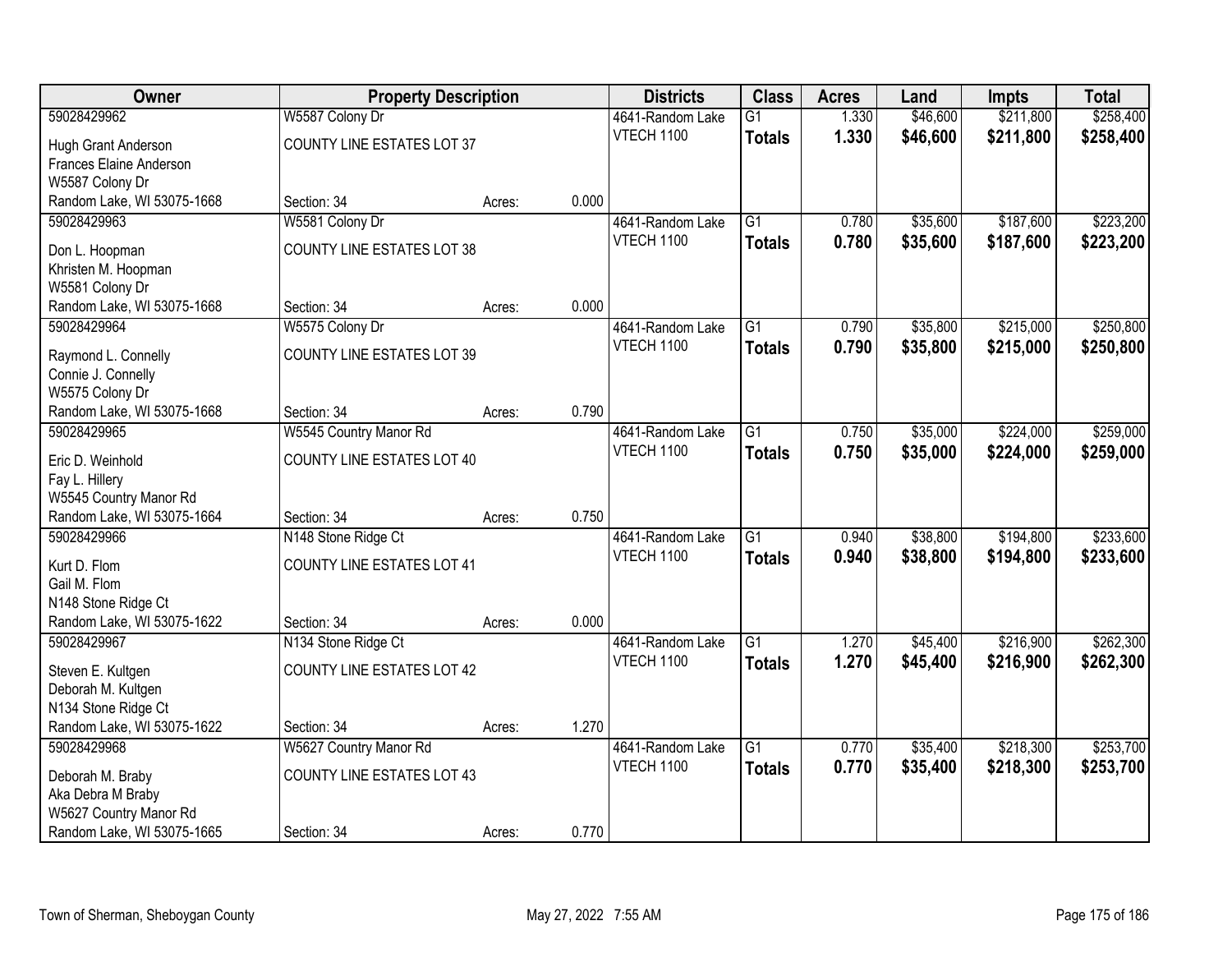| Owner                            |                                   | <b>Property Description</b> |       | <b>Districts</b>  | <b>Class</b>    | <b>Acres</b> | Land     | <b>Impts</b> | <b>Total</b> |
|----------------------------------|-----------------------------------|-----------------------------|-------|-------------------|-----------------|--------------|----------|--------------|--------------|
| 59028429969                      | W5611 Country Manor Rd            |                             |       | 4641-Random Lake  | $\overline{G1}$ | 0.670        | \$33,400 | \$180,000    | \$213,400    |
| Lorene A. Breit                  | <b>COUNTY LINE ESTATES LOT 44</b> |                             |       | VTECH 1100        | <b>Totals</b>   | 0.670        | \$33,400 | \$180,000    | \$213,400    |
| W6697 Esker Rdg                  |                                   |                             |       |                   |                 |              |          |              |              |
| Elkhart Lake, WI 53020-1839      |                                   |                             |       |                   |                 |              |          |              |              |
|                                  | Section: 34                       | Acres:                      | 0.000 |                   |                 |              |          |              |              |
| 59028429970                      | W5595 Country Manor Rd            |                             |       | 4641-Random Lake  | $\overline{G1}$ | 0.610        | \$32,200 | \$232,500    | \$264,700    |
| Wilmer L & Judith A Mueller 1993 | <b>COUNTY LINE ESTATES LOT 45</b> |                             |       | <b>VTECH 1100</b> | <b>Totals</b>   | 0.610        | \$32,200 | \$232,500    | \$264,700    |
| Revocable Trust                  |                                   |                             |       |                   |                 |              |          |              |              |
| W5894 State Highway 144          |                                   |                             |       |                   |                 |              |          |              |              |
| Random Lake, WI 53075-1251       | Section: 34                       | Acres:                      | 0.610 |                   |                 |              |          |              |              |
| 59028429971                      | W5585 Country Manor Rd            |                             |       | 4641-Random Lake  | $\overline{G1}$ | 0.590        | \$31,800 | \$185,100    | \$216,900    |
| Andrew J. Spaeth                 | <b>COUNTY LINE ESTATES LOT 46</b> |                             |       | VTECH 1100        | <b>Totals</b>   | 0.590        | \$31,800 | \$185,100    | \$216,900    |
| Janice A. Spaeth                 |                                   |                             |       |                   |                 |              |          |              |              |
| W5585 Country Manor Rd           |                                   |                             |       |                   |                 |              |          |              |              |
| Random Lake, WI 53075-1664       | Section: 34                       | Acres:                      | 0.590 |                   |                 |              |          |              |              |
| 59028429972                      | Colony Dr                         |                             |       | 4641-Random Lake  | $\overline{G1}$ | 0.580        | \$31,600 | \$0          | \$31,600     |
| Lynn L. Cosentine                | <b>COUNTY LINE ESTATES LOT 47</b> |                             |       | VTECH 1100        | <b>Totals</b>   | 0.580        | \$31,600 | \$0          | \$31,600     |
| PO Box 264                       |                                   |                             |       |                   |                 |              |          |              |              |
| Prt Washingtn, WI 53074-0264     |                                   |                             |       |                   |                 |              |          |              |              |
|                                  | Section: 34                       | Acres:                      | 0.580 |                   |                 |              |          |              |              |
| 59028429973                      | W5588 Colony Dr                   |                             |       | 4641-Random Lake  | $\overline{G1}$ | 0.580        | \$31,600 | \$184,700    | \$216,300    |
| Daniel T. Cavanaugh              | <b>COUNTY LINE ESTATES LOT 48</b> |                             |       | VTECH 1100        | <b>Totals</b>   | 0.580        | \$31,600 | \$184,700    | \$216,300    |
| Debra M. Cavanaugh               |                                   |                             |       |                   |                 |              |          |              |              |
| W5588 Colony Dr                  |                                   |                             |       |                   |                 |              |          |              |              |
| Random Lake, WI 53075-1671       | Section: 34                       | Acres:                      | 0.000 |                   |                 |              |          |              |              |
| 59028429974                      | W5606 Colony Dr                   |                             |       | 4641-Random Lake  | $\overline{G1}$ | 0.670        | \$33,400 | \$149,500    | \$182,900    |
| Gary L. Bullard                  | <b>COUNTY LINE ESTATES LOT 49</b> |                             |       | VTECH 1100        | <b>Totals</b>   | 0.670        | \$33,400 | \$149,500    | \$182,900    |
| Kimberly D. Bullard              |                                   |                             |       |                   |                 |              |          |              |              |
| W5606 Colony Dr                  |                                   |                             |       |                   |                 |              |          |              |              |
| Random Lake, WI 53075-1671       | Section: 34                       | Acres:                      | 0.670 |                   |                 |              |          |              |              |
| 59028429975                      | W5618 Colony Dr                   |                             |       | 4641-Random Lake  | $\overline{G1}$ | 0.690        | \$33,800 | \$293,800    | \$327,600    |
| Wade W. Grubich                  | <b>COUNTY LINE ESTATES LOT 50</b> |                             |       | VTECH 1100        | <b>Totals</b>   | 0.690        | \$33,800 | \$293,800    | \$327,600    |
| W5618 Colony Dr                  |                                   |                             |       |                   |                 |              |          |              |              |
| Random Lake, WI 53075-1671       |                                   |                             |       |                   |                 |              |          |              |              |
|                                  | Section: 34                       | Acres:                      | 0.690 |                   |                 |              |          |              |              |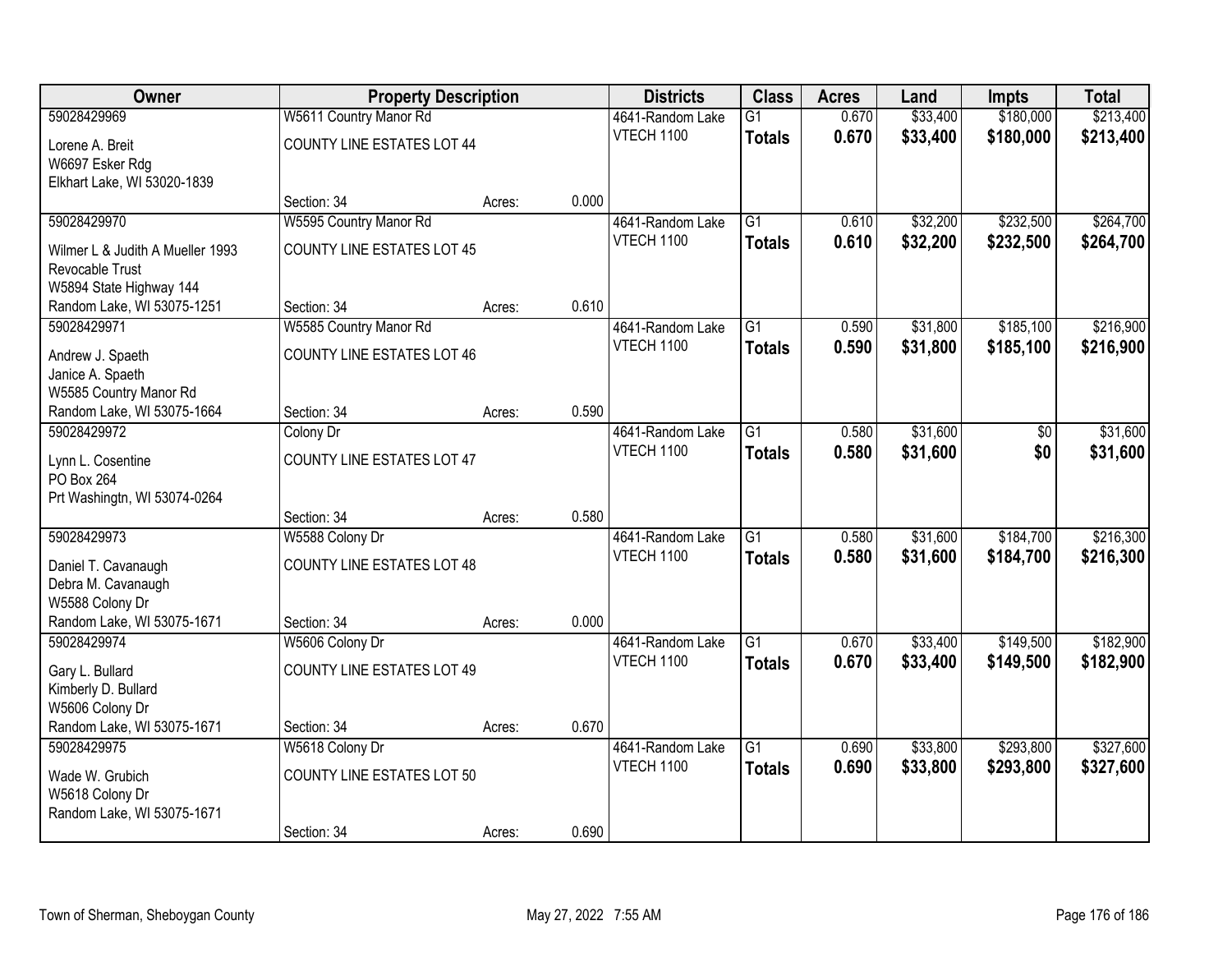| Owner                                         | <b>Property Description</b>                                                                        | <b>Districts</b>  | <b>Class</b>    | <b>Acres</b> | Land     | <b>Impts</b> | <b>Total</b> |
|-----------------------------------------------|----------------------------------------------------------------------------------------------------|-------------------|-----------------|--------------|----------|--------------|--------------|
| 59028429976                                   | W5624 Colony Dr                                                                                    | 4641-Random Lake  | $\overline{G1}$ | 0.680        | \$33,600 | \$248,400    | \$282,000    |
| Paul R. Pierron                               | <b>COUNTY LINE ESTATES LOT 51</b>                                                                  | <b>VTECH 1100</b> | <b>Totals</b>   | 0.680        | \$33,600 | \$248,400    | \$282,000    |
| Victoria L. Mier                              |                                                                                                    |                   |                 |              |          |              |              |
| W5624 Colony Dr                               |                                                                                                    |                   |                 |              |          |              |              |
| Random Lake, WI 53075-1671                    | Section: 34<br>Acres:                                                                              | 0.000             |                 |              |          |              |              |
| 59028429977                                   | W5628 Town Line Rd                                                                                 | 4641-Random Lake  | $\overline{G1}$ | 1.000        | \$40,000 | \$200,400    | \$240,400    |
|                                               |                                                                                                    | <b>VTECH 1100</b> | <b>Totals</b>   | 1.000        | \$40,000 | \$200,400    | \$240,400    |
| Russell E Saueressig Family Trust             | COUNTY LINE ESTATES LOT 1 CSM V11 P 207-09 -                                                       |                   |                 |              |          |              |              |
| 10-05-2004                                    | PRT LOTS 30 & 33, COM AT SE COR LOT 30, TH S89                                                     |                   |                 |              |          |              |              |
| 13191 W Scarborough Dr                        | DEG 44'04"W 185.28', N0 DEG 15'56"W 253.10', S79 DE(                                               |                   |                 |              |          |              |              |
| New Berlin, WI 53151-6179                     | Section: 34<br>Acres:                                                                              | 1.000             |                 |              |          |              |              |
| 59028429978                                   | W5640 Town Line Rd                                                                                 | 4641-Random Lake  | $\overline{G1}$ | 1.000        | \$40,000 | \$223,100    | \$263,100    |
| Anthony G. Pierre                             | COUNTY LINE ESTATES LOT 2 CSM V11 P 207-09 -                                                       | <b>VTECH 1100</b> | <b>Totals</b>   | 1.000        | \$40,000 | \$223,100    | \$263,100    |
| Robyn L. Pierre                               | PRT LOTS 30 & 33, COM AT SW COR, SD LOT 30, TH                                                     |                   |                 |              |          |              |              |
| W5640 Town Line Rd                            | NO DEG 16'W 250', N43 DEG 10'06"E 40.6', S79 DEG                                                   |                   |                 |              |          |              |              |
| Random Lake, WI 53075-1523                    | Section: 34<br>Acres:                                                                              | 1.000             |                 |              |          |              |              |
| 59028429979                                   | W5621 Colony Dr                                                                                    | 4641-Random Lake  | $\overline{G1}$ | 1.460        | \$49,200 | \$250,900    | \$300,100    |
|                                               |                                                                                                    | <b>VTECH 1100</b> | <b>Totals</b>   | 1.460        | \$49,200 | \$250,900    | \$300,100    |
| Terry P. Flynn                                | COUNTY LINE ESTATES LOT 3 CSM V11 P 207-09 -                                                       |                   |                 |              |          |              |              |
| Katherine J. Lynch                            | PRT LOTS 33 & 30, COM AT NE COR, SD LOT 33, TH<br>S10 DEG W 245', N79 DEG 16'26"W 327.11', N43 DEG |                   |                 |              |          |              |              |
| W5621 Colony Dr<br>Random Lake, WI 53075-1668 | Section: 34                                                                                        | 1.460             |                 |              |          |              |              |
| 59028429981                                   | Acres:<br>N431 Stoney Birch Rd                                                                     | 4641-Random Lake  | $\overline{G1}$ | 2.100        | \$60,500 | \$255,100    | \$315,600    |
|                                               |                                                                                                    | VTECH 1100        |                 |              |          |              |              |
| Carl A. Turner                                | 1ST ADDN TO STONEY BIRCH SUBDIVISION LOT 5                                                         |                   | <b>Totals</b>   | 2.100        | \$60,500 | \$255,100    | \$315,600    |
| Deborah M. Turner                             |                                                                                                    |                   |                 |              |          |              |              |
| N431 Stoney Birch Rd                          |                                                                                                    |                   |                 |              |          |              |              |
| Random Lake, WI 53075-1307                    | Section: 36<br>Acres:                                                                              | 0.000             |                 |              |          |              |              |
| 59028429982                                   | N425 Stoney Birch Rd                                                                               | 4641-Random Lake  | $\overline{G1}$ | 3.060        | \$65,300 | \$209,500    | \$274,800    |
| Thomas D. Bichler                             | 1ST ADDN TO STONEY BIRCH SUBDIVISION LOT 6                                                         | VTECH 1100        | <b>Totals</b>   | 3.060        | \$65,300 | \$209,500    | \$274,800    |
| Bonnie A. Bichler                             |                                                                                                    |                   |                 |              |          |              |              |
| N425 Stoney Birch Rd                          |                                                                                                    |                   |                 |              |          |              |              |
| Random Lake, WI 53075-1307                    | Section: 36<br>Acres:                                                                              | 3.060             |                 |              |          |              |              |
| 59028429983                                   | N419 Stoney Birch Rd                                                                               | 4641-Random Lake  | $\overline{G1}$ | 1.760        | \$55,200 | \$189,000    | \$244,200    |
|                                               |                                                                                                    | <b>VTECH 1100</b> | <b>Totals</b>   | 1.760        | \$55,200 | \$189,000    | \$244,200    |
| Martin Yovanovich                             | 1ST ADDN TO STONEY BIRCH SUBDIVISION LOT 7                                                         |                   |                 |              |          |              |              |
| N419 Stoney Birch Rd                          |                                                                                                    |                   |                 |              |          |              |              |
| Random Lake, WI 53075-1307                    |                                                                                                    |                   |                 |              |          |              |              |
|                                               | Section: 36<br>Acres:                                                                              | 0.000             |                 |              |          |              |              |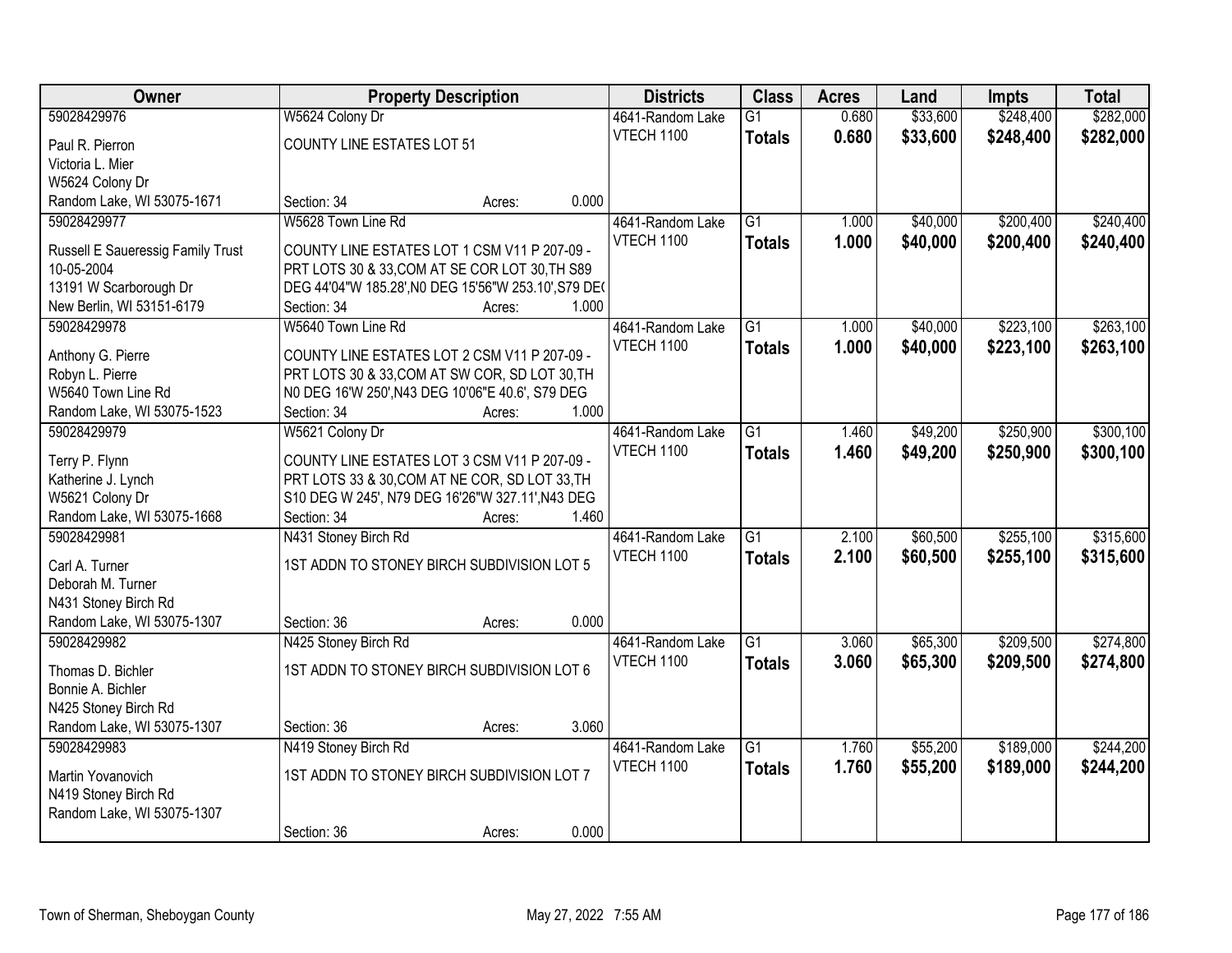| <b>Owner</b>                                                                       | <b>Property Description</b>                                                                                           | <b>Districts</b>               | <b>Class</b>                     | <b>Acres</b>   | Land                 | <b>Impts</b>           | <b>Total</b>           |
|------------------------------------------------------------------------------------|-----------------------------------------------------------------------------------------------------------------------|--------------------------------|----------------------------------|----------------|----------------------|------------------------|------------------------|
| 59028429984                                                                        | N413 Stoney Birch Rd                                                                                                  | 4641-Random Lake               | $\overline{G1}$                  | 1.710          | \$54,200             | \$186,900              | \$241,100              |
| Michael D. Glass<br>N413 Stoney Birch Rd<br>Random Lake, WI 53075-1307             | 1ST ADDN TO STONEY BIRCH SUBDIVISION LOT 8                                                                            | VTECH 1100                     | <b>Totals</b>                    | 1.710          | \$54,200             | \$186,900              | \$241,100              |
|                                                                                    | Section: 36<br>Acres:                                                                                                 | 0.000                          |                                  |                |                      |                        |                        |
| 59028429985                                                                        | N409 Stoney Birch Rd                                                                                                  | 4641-Random Lake               | $\overline{G1}$                  | 1.510          | \$50,200             | \$199,200              | \$249,400              |
| Thomas A. Huiras<br>Christine M. Huiras<br>N409 Stoney Birch Rd                    | 1ST ADDN TO STONEY BIRCH SUBDIVISION LOT 9                                                                            | <b>VTECH 1100</b>              | <b>Totals</b>                    | 1.510          | \$50,200             | \$199,200              | \$249,400              |
| Random Lake, WI 53075-1307                                                         | Section: 36<br>Acres:                                                                                                 | 0.000                          |                                  |                |                      |                        |                        |
| 59028429986<br>Linda Teunissen<br>10716 E Fenimore Rd<br>Mesa, AZ 85207-3231       | N406 Stoney Birch Rd<br>1ST ADDN TO STONEY BIRCH SUBDIVISION LOT 10                                                   | 4641-Random Lake<br>VTECH 1100 | G1<br><b>Totals</b>              | 1.820<br>1.820 | \$56,400<br>\$56,400 | \$105,000<br>\$105,000 | \$161,400<br>\$161,400 |
|                                                                                    | Section: 36<br>Acres:                                                                                                 | 0.000                          |                                  |                |                      |                        |                        |
| 59028429987<br>Angelina Atterberry                                                 | N410 Stoney Birch Rd<br>1ST ADDN TO STONEY BIRCH SUBDIVISION LOT 11                                                   | 4641-Random Lake<br>VTECH 1100 | $\overline{G1}$<br><b>Totals</b> | 1.870<br>1.870 | \$57,400<br>\$57,400 | \$153,200<br>\$153,200 | \$210,600<br>\$210,600 |
| Bradford S. Atterberry<br>N410 Stoney Birch Rd                                     |                                                                                                                       |                                |                                  |                |                      |                        |                        |
| Random Lake, WI 53075-1306                                                         | Section: 36<br>Acres:                                                                                                 | 0.000                          |                                  |                |                      |                        |                        |
| 59028429988<br>Alan J. Wetor<br>N426 Stoney Birch Rd<br>Random Lake, WI 53075-1306 | N426 Stoney Birch Rd<br>1ST ADDN TO STONEY BIRCH SUBDIVISION LOT 12                                                   | 4641-Random Lake<br>VTECH 1100 | $\overline{G1}$<br><b>Totals</b> | 1.800<br>1.800 | \$56,000<br>\$56,000 | \$159,800<br>\$159,800 | \$215,800<br>\$215,800 |
|                                                                                    | Section: 36<br>Acres:                                                                                                 | 0.000                          |                                  |                |                      |                        |                        |
| 59028429989<br>Dawn Emmrich<br>N456 Stoney Birch Rd                                | N456 Stoney Birch Rd<br>1ST ADDN TO STONEY BIRCH SUBDIVISION PARCEL<br>B, A-25441 & OTHER LAND - LOT 13, EXC COM 38'N | 4641-Random Lake<br>VTECH 1100 | $\overline{G1}$<br><b>Totals</b> | 3.990<br>3.990 | \$70,000<br>\$70,000 | \$188,800<br>\$188,800 | \$258,800<br>\$258,800 |
| Random Lake, WI 53075-1306                                                         | OF SW COR LOT 1, STONEY BIRCH SUBD, TH N73<br>Section: 36<br>Acres:                                                   | 0.000                          |                                  |                |                      |                        |                        |
| 59028429990<br>Scott J. Mueller                                                    | W5600 Country Manor Rd<br>COUNTY LINE ESTATES LOT 17, EXC BEG AT SW                                                   | 4641-Random Lake<br>VTECH 1100 | $\overline{G1}$<br><b>Totals</b> | 0.750<br>0.750 | \$35,000<br>\$35,000 | \$219,300<br>\$219,300 | \$254,300<br>\$254,300 |
| Lorena A. Mueller<br>W5600 Country Manor Rd                                        | COR SD LOT 17, TH N37 DEG 48'53"E 212.87', S32<br>DEG 57'31"W 210.66', TH N61 DEG 37'26"W 18.08' TO                   |                                |                                  |                |                      |                        |                        |
| Random Lake, WI 53075-1667                                                         | Section: 34<br>Acres:                                                                                                 | 0.750                          |                                  |                |                      |                        |                        |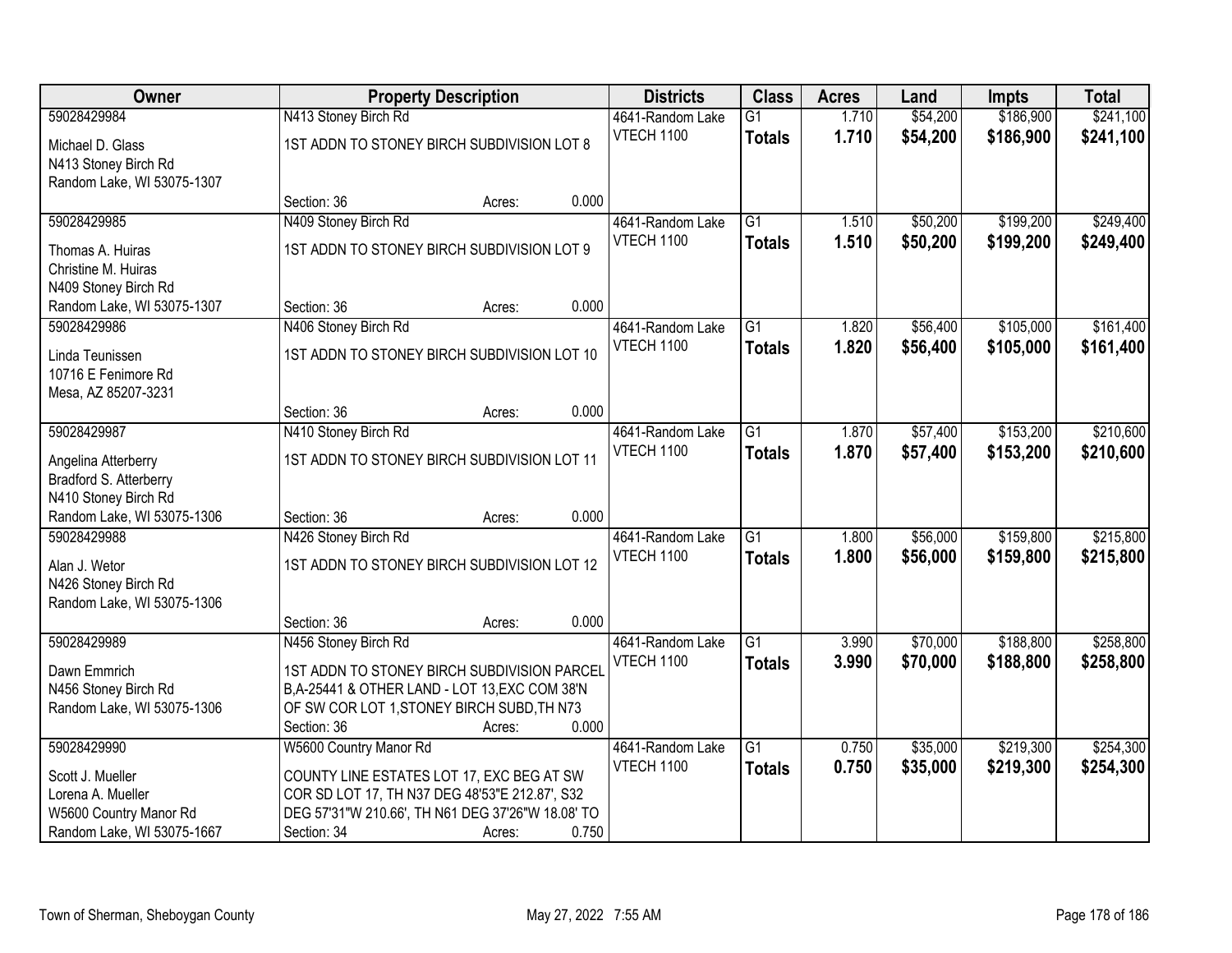| Owner                                      | <b>Property Description</b>                       |       | <b>Districts</b>  | <b>Class</b>    | <b>Acres</b> | Land     | <b>Impts</b>    | <b>Total</b> |
|--------------------------------------------|---------------------------------------------------|-------|-------------------|-----------------|--------------|----------|-----------------|--------------|
| 59028429991                                | W5612 Country Manor Rd                            |       | 4641-Random Lake  | $\overline{G1}$ | 1.600        | \$52,000 | \$208,600       | \$260,600    |
| William J. Singer                          | COUNTY LINE ESTATES LOT 18 & ALSO BEG AT SE       |       | <b>VTECH 1100</b> | <b>Totals</b>   | 1.600        | \$52,000 | \$208,600       | \$260,600    |
| Terry L. Singer                            | COR SD LOT 18, TH N37 DEG 51'23"E 213.22', S32    |       |                   |                 |              |          |                 |              |
| W5612 Country Manor Rd                     | DEG 57'31"W 211.29', TH N60 DEG 40'35"W 18.24' TO |       |                   |                 |              |          |                 |              |
| Random Lake, WI 53075-1667                 | Section: 34<br>Acres:                             | 1.600 |                   |                 |              |          |                 |              |
| 59028430001                                | W5602 Parkview Dr                                 |       | 4641-Random Lake  | $\overline{G1}$ | 0.790        | \$35,800 | \$220,700       | \$256,500    |
|                                            |                                                   |       | VTECH 1100        | <b>Totals</b>   | 0.790        | \$35,800 | \$220,700       | \$256,500    |
| Christopher D. Justman                     | FIRST ADDN TO WESTVIEW HILLS OUTLOT 1 BLK 4.      |       |                   |                 |              |          |                 |              |
| Jennifer L. Justman                        |                                                   |       |                   |                 |              |          |                 |              |
| W5602 Park View Dr                         |                                                   |       |                   |                 |              |          |                 |              |
| Random Lake, WI 53075-1688                 | Section: 34<br>Acres:                             | 0.790 |                   |                 |              |          |                 |              |
| 59028430002                                | W5582 Parkview Dr                                 |       | 4641-Random Lake  | $\overline{G1}$ | 0.970        | \$39,400 | \$213,500       | \$252,900    |
| Justin Deppisch                            | FIRST ADDN TO WESTVIEW HILLS OUTLOT 2, BLK 4.     |       | <b>VTECH 1100</b> | <b>Totals</b>   | 0.970        | \$39,400 | \$213,500       | \$252,900    |
| Lacey Deppisch                             |                                                   |       |                   |                 |              |          |                 |              |
| W5582 Park View Dr                         |                                                   |       |                   |                 |              |          |                 |              |
| Random Lake, WI 53075-1628                 | Section: 34<br>Acres:                             | 0.970 |                   |                 |              |          |                 |              |
| 59028430004                                | W5570 Cimmeron Dr                                 |       | 4641-Random Lake  | G1              | 1.260        | \$45,200 | \$147,200       | \$192,400    |
| Roland Friend                              | FIRST ADDN TO WESTVIEW HILLS LOT 1 BLK 5.         |       | VTECH 1100        | <b>Totals</b>   | 1.260        | \$45,200 | \$147,200       | \$192,400    |
| Sandra Friend                              |                                                   |       |                   |                 |              |          |                 |              |
| W5570 Cimmeron Dr                          |                                                   |       |                   |                 |              |          |                 |              |
| Random Lake, WI 53075-1629                 | Section: 34<br>Acres:                             | 1.260 |                   |                 |              |          |                 |              |
| 59028430005                                | Cimmeron Dr                                       |       | 4641-Random Lake  | G4              | 2.710        | \$600    | $\overline{50}$ | \$600        |
|                                            |                                                   |       | VTECH 1100        | <b>Totals</b>   | 2.710        | \$600    | \$0             | \$600        |
| Jeffrey & Debora Mueller Mueller Trust     | FIRST ADDN TO WESTVIEW HILLS LOT 2, BLK 5.        |       |                   |                 |              |          |                 |              |
| Jeffrey & Debora Mueller                   |                                                   |       |                   |                 |              |          |                 |              |
| N3021 Bates Rd                             |                                                   |       |                   |                 |              |          |                 |              |
| Cascade, WI 53011-1315                     | Section: 34<br>Acres:                             | 2.710 |                   |                 |              |          |                 |              |
| 59028430006                                | Cimmeron Dr                                       |       | 4641-Random Lake  | G4              | 3.100        | \$600    | $\sqrt{6}$      | \$600        |
| Jeffrey & Debora Mueller Mueller Trust     | FIRST ADDN TO WESTVIEW HILLS LOT 3, BLK 5.        |       | VTECH 1100        | <b>Totals</b>   | 3.100        | \$600    | \$0             | \$600        |
| Jeffrey & Debora Mueller                   |                                                   |       |                   |                 |              |          |                 |              |
| N3021 Bates Rd                             |                                                   |       |                   |                 |              |          |                 |              |
| Cascade, WI 53011-1315                     | Section: 34<br>Acres:                             | 3.100 |                   |                 |              |          |                 |              |
| 59028430007                                | Parkview Dr                                       |       | 4641-Random Lake  | $\overline{G4}$ | 2.880        | \$600    | $\overline{50}$ | \$600        |
|                                            |                                                   |       | VTECH 1100        | <b>Totals</b>   | 2.880        | \$600    | \$0             | \$600        |
| Jeffrey & Debora Mueller Mueller Trust     | FIRST ADDN TO WESTVIEW HILLS LOT 4, BLK 5.        |       |                   |                 |              |          |                 |              |
| Jeffrey & Debora Mueller<br>N3021 Bates Rd |                                                   |       |                   |                 |              |          |                 |              |
|                                            |                                                   | 2.880 |                   |                 |              |          |                 |              |
| Cascade, WI 53011-1315                     | Section: 34<br>Acres:                             |       |                   |                 |              |          |                 |              |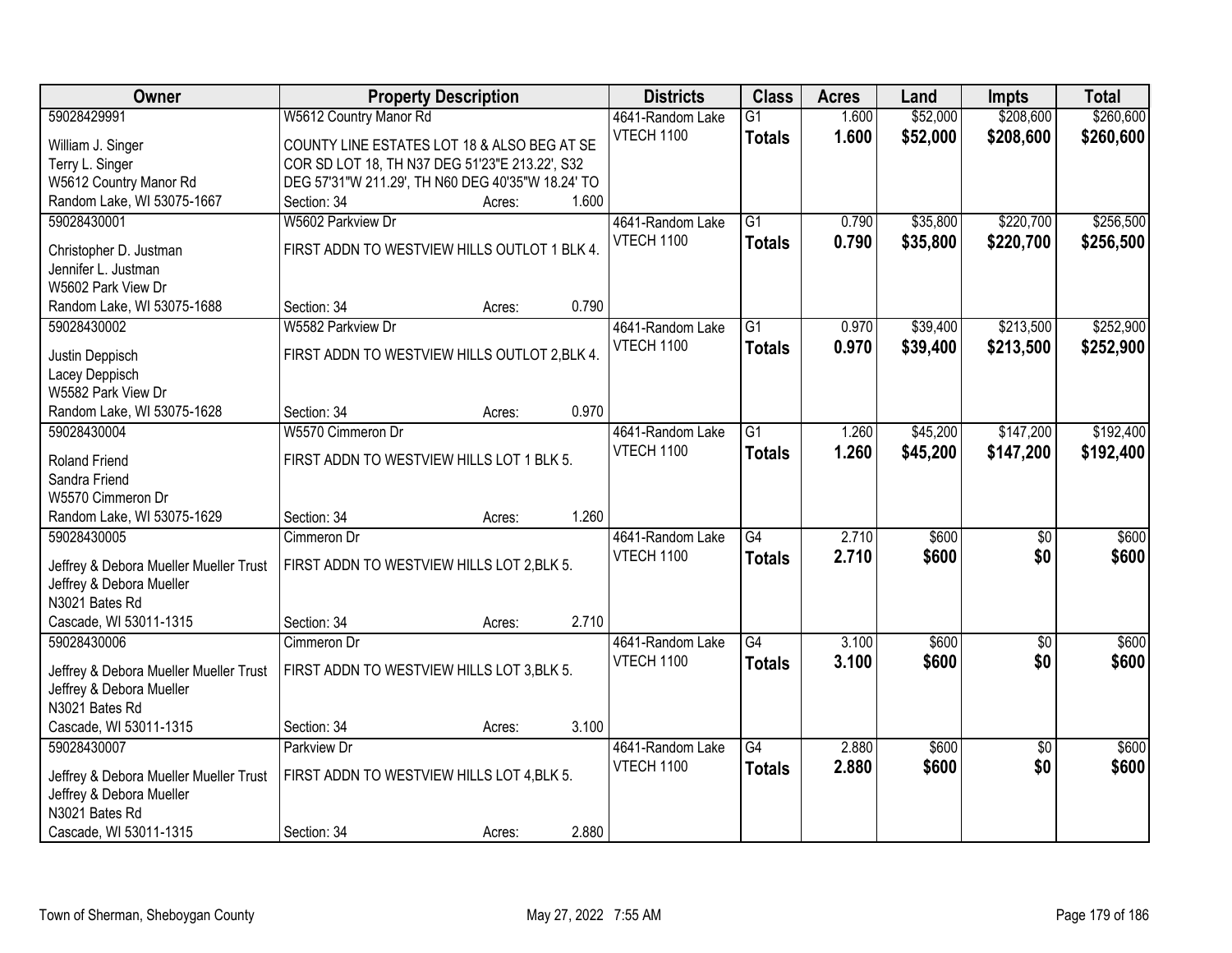| Owner                                  |                                            | <b>Property Description</b> |       | <b>Districts</b>  | <b>Class</b>    | <b>Acres</b> | Land     | <b>Impts</b>    | <b>Total</b> |
|----------------------------------------|--------------------------------------------|-----------------------------|-------|-------------------|-----------------|--------------|----------|-----------------|--------------|
| 59028430008                            | <b>Parkview Dr</b>                         |                             |       | 4641-Random Lake  | $\overline{G4}$ | 1.260        | \$300    | $\overline{50}$ | \$300        |
| Jeffrey & Debora Mueller Mueller Trust | FIRST ADDN TO WESTVIEW HILLS LOT 5, BLK 5. |                             |       | <b>VTECH 1100</b> | <b>Totals</b>   | 1.260        | \$300    | \$0             | \$300        |
| Jeffrey & Debora Mueller               |                                            |                             |       |                   |                 |              |          |                 |              |
| N3021 Bates Rd                         |                                            |                             |       |                   |                 |              |          |                 |              |
| Cascade, WI 53011-1315                 | Section: 34                                | Acres:                      | 1.260 |                   |                 |              |          |                 |              |
| 59028430051                            | W5654 Town Line Rd                         |                             |       | 4641-Random Lake  | $\overline{G1}$ | 1.000        | \$40,000 | \$201,100       | \$241,100    |
| Norman E. Winter                       | FIRST ADD TO COUNTY LINE ESTATES LOT 52.   |                             |       | <b>VTECH 1100</b> | <b>Totals</b>   | 1.000        | \$40,000 | \$201,100       | \$241,100    |
| Dona M. Winter                         |                                            |                             |       |                   |                 |              |          |                 |              |
| W5654 Town Line Rd                     |                                            |                             |       |                   |                 |              |          |                 |              |
| Random Lake, WI 53075-1523             | Section: 34                                | Acres:                      | 1.000 |                   |                 |              |          |                 |              |
| 59028430052                            | W5666 Town Line Rd                         |                             |       | 4641-Random Lake  | G1              | 1.000        | \$40,000 | \$174,300       | \$214,300    |
| James E. Dolan                         | FIRST ADD TO COUNTY LINE ESTATES LOT 53.   |                             |       | VTECH 1100        | <b>Totals</b>   | 1.000        | \$40,000 | \$174,300       | \$214,300    |
| Mary K. Dolan                          |                                            |                             |       |                   |                 |              |          |                 |              |
| W5666 Town Line Rd                     |                                            |                             |       |                   |                 |              |          |                 |              |
| Random Lake, WI 53075-1523             | Section: 34                                | Acres:                      | 1.000 |                   |                 |              |          |                 |              |
| 59028430053                            | W5678 Town Line Rd                         |                             |       | 4641-Random Lake  | $\overline{G1}$ | 1.000        | \$40,000 | \$223,900       | \$263,900    |
| Jeffrey M. Zellmer                     | FIRST ADD TO COUNTY LINE ESTATES LOT 54.   |                             |       | VTECH 1100        | <b>Totals</b>   | 1.000        | \$40,000 | \$223,900       | \$263,900    |
| W5678 Town Line Rd                     |                                            |                             |       |                   |                 |              |          |                 |              |
| Random Lake, WI 53075-1523             |                                            |                             |       |                   |                 |              |          |                 |              |
|                                        | Section: 34                                | Acres:                      | 1.000 |                   |                 |              |          |                 |              |
| 59028430054                            | N <sub>146</sub> Wilk Ct                   |                             |       | 4641-Random Lake  | $\overline{G1}$ | 1.020        | \$40,400 | \$292,800       | \$333,200    |
|                                        | FIRST ADD TO COUNTY LINE ESTATES LOT 55.   |                             |       | <b>VTECH 1100</b> | <b>Totals</b>   | 1.020        | \$40,400 | \$292,800       | \$333,200    |
| Roger L. Sinnen<br>Tammy A. Sinnen     |                                            |                             |       |                   |                 |              |          |                 |              |
| N146 Wilk Ct                           |                                            |                             |       |                   |                 |              |          |                 |              |
| Random Lake, WI 53075-1672             | Section: 34                                | Acres:                      | 1.020 |                   |                 |              |          |                 |              |
| 59028430055                            | N141 Wilk Ct                               |                             |       | 4641-Random Lake  | $\overline{G1}$ | 1.000        | \$40,000 | \$209,800       | \$249,800    |
| <b>Brockdorf Irrevocable Trust</b>     | FIRST ADD TO COUNTY LINE ESTATES LOT 56.   |                             |       | <b>VTECH 1100</b> | <b>Totals</b>   | 1.000        | \$40,000 | \$209,800       | \$249,800    |
| N141 Wilk Ct                           |                                            |                             |       |                   |                 |              |          |                 |              |
| Random Lake, WI 53075-1672             |                                            |                             |       |                   |                 |              |          |                 |              |
|                                        | Section: 34                                | Acres:                      | 1.000 |                   |                 |              |          |                 |              |
| 59028430056                            | N145 Wilk Ct                               |                             |       | 4641-Random Lake  | $\overline{G1}$ | 1.000        | \$40,000 | $\overline{30}$ | \$40,000     |
| Chad R. Hoftender                      | FIRST ADD TO COUNTY LINE ESTATES LOT 57.   |                             |       | <b>VTECH 1100</b> | <b>Totals</b>   | 1.000        | \$40,000 | \$0             | \$40,000     |
| Nicole A. Hoftender                    |                                            |                             |       |                   |                 |              |          |                 |              |
| 254 Maries Way                         |                                            |                             |       |                   |                 |              |          |                 |              |
| Random Lake, WI 53075-1684             | Section: 34                                | Acres:                      | 1.000 |                   |                 |              |          |                 |              |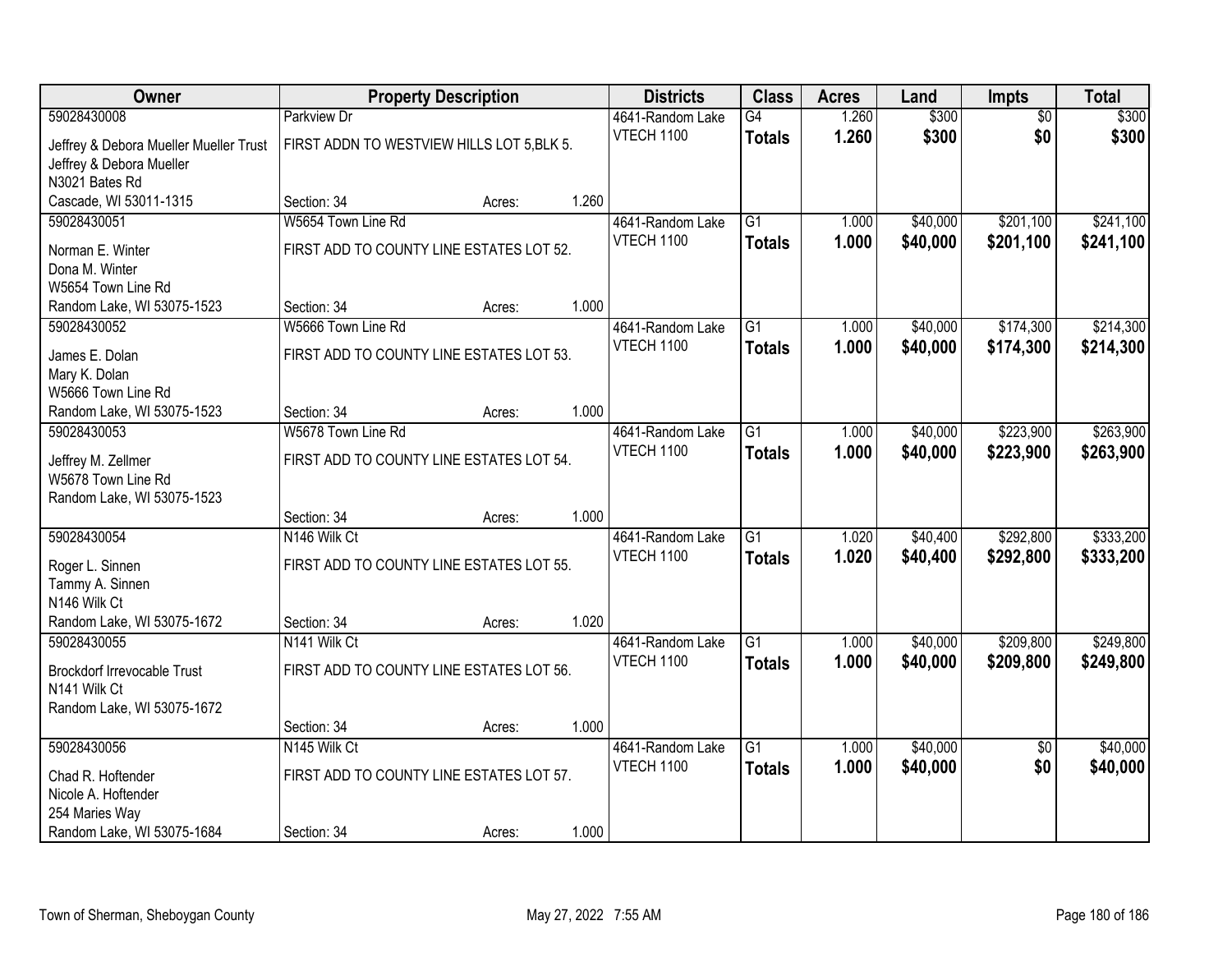| Owner                      |                                           | <b>Property Description</b> |       | <b>Districts</b>  | <b>Class</b>    | <b>Acres</b> | Land     | <b>Impts</b>    | <b>Total</b> |
|----------------------------|-------------------------------------------|-----------------------------|-------|-------------------|-----------------|--------------|----------|-----------------|--------------|
| 59028430057                | N151 Wilk Ct                              |                             |       | 4641-Random Lake  | $\overline{G1}$ | 1.000        | \$40,000 | \$289,500       | \$329,500    |
| Santino M. Valente         | FIRST ADD TO COUNTY LINE ESTATES. LOT 58. |                             |       | VTECH 1100        | <b>Totals</b>   | 1.000        | \$40,000 | \$289,500       | \$329,500    |
| Ashley M. Valente          |                                           |                             |       |                   |                 |              |          |                 |              |
| N151 Wilk Ct               |                                           |                             |       |                   |                 |              |          |                 |              |
| Random Lake, WI 53075-1672 | Section: 34                               | Acres:                      | 1.000 |                   |                 |              |          |                 |              |
| 59028430058                | N154 Wilk Ct                              |                             |       | 4641-Random Lake  | $\overline{G1}$ | 1.020        | \$40,400 | \$255,200       | \$295,600    |
| Kevin D. Thistle           | FIRST ADD TO COUNTY LINE ESTATES LOT 59.  |                             |       | <b>VTECH 1100</b> | <b>Totals</b>   | 1.020        | \$40,400 | \$255,200       | \$295,600    |
| Debra L. Thistle           |                                           |                             |       |                   |                 |              |          |                 |              |
| N154 Wilk Ct               |                                           |                             |       |                   |                 |              |          |                 |              |
| Random Lake, WI 53075-1672 | Section: 34                               | Acres:                      | 1.020 |                   |                 |              |          |                 |              |
| 59028430059                | W5689 Country Manor Rd                    |                             |       | 4641-Random Lake  | $\overline{G1}$ | 1.000        | \$40,000 | \$223,800       | \$263,800    |
| Chad B. Gibson             | FIRST ADD TO COUNTY LINE ESTATES LOT 60.  |                             |       | VTECH 1100        | <b>Totals</b>   | 1.000        | \$40,000 | \$223,800       | \$263,800    |
| Mindy K. Gibson            |                                           |                             |       |                   |                 |              |          |                 |              |
| W5689 Country Manor Rd     |                                           |                             |       |                   |                 |              |          |                 |              |
| Random Lake, WI 53075-1665 | Section: 34                               | Acres:                      | 1.000 |                   |                 |              |          |                 |              |
| 59028430101                | N513 Schroeter Dr                         |                             |       | 4641-Random Lake  | $\overline{G1}$ | 1.220        | \$27,200 | \$177,000       | \$204,200    |
| Joseph P. Huebner          | SILVER VIEW SUBD OUTLOT 1.                |                             |       | VTECH 1100        | <b>Totals</b>   | 1.220        | \$27,200 | \$177,000       | \$204,200    |
| Lydia R. Huebner           |                                           |                             |       |                   |                 |              |          |                 |              |
| N513 Schroeter Dr          |                                           |                             |       |                   |                 |              |          |                 |              |
| Random Lake, WI 53075-1273 | Section: 30                               | Acres:                      | 1.220 |                   |                 |              |          |                 |              |
| 59028430102                | N541 Schroeter Dr                         |                             |       | 4641-Random Lake  | $\overline{G1}$ | 0.880        | \$23,500 | \$198,600       | \$222,100    |
| Chad J. Leclair            | SILVER VIEW SUBD LOT 1.                   |                             |       | VTECH 1100        | <b>Totals</b>   | 0.880        | \$23,500 | \$198,600       | \$222,100    |
| Jolene L. Leclair          |                                           |                             |       |                   |                 |              |          |                 |              |
| N541 Schroeter Dr          |                                           |                             |       |                   |                 |              |          |                 |              |
| Random Lake, WI 53075-1273 | Section: 30                               | Acres:                      | 0.880 |                   |                 |              |          |                 |              |
| 59028430103                | Schroeter Dr                              |                             |       | 4641-Random Lake  | $\overline{G1}$ | 1.170        | \$26,700 | $\overline{50}$ | \$26,700     |
| Alex M. Imhoff             | SILVER VIEW SUBD LOT 2.                   |                             |       | VTECH 1100        | <b>Totals</b>   | 1.170        | \$26,700 | \$0             | \$26,700     |
| Andrea M. Imhoff           |                                           |                             |       |                   |                 |              |          |                 |              |
| 2173 S 85th St             |                                           |                             |       |                   |                 |              |          |                 |              |
| West Allis, WI 53227-1747  | Section: 30                               | Acres:                      | 1.170 |                   |                 |              |          |                 |              |
| 59028430104                | N530 Schroeter Dr                         |                             |       | 4641-Random Lake  | $\overline{G1}$ | 1.330        | \$28,300 | \$214,600       | \$242,900    |
| Jeremy G. Theis            | SILVER VIEW SUBD LOT 3.                   |                             |       | VTECH 1100        | <b>Totals</b>   | 1.330        | \$28,300 | \$214,600       | \$242,900    |
| Marisa A. Podjaski         |                                           |                             |       |                   |                 |              |          |                 |              |
| N530 Schroeter Dr          |                                           |                             |       |                   |                 |              |          |                 |              |
| Random Lake, WI 53075-1272 | Section: 30                               | Acres:                      | 1.330 |                   |                 |              |          |                 |              |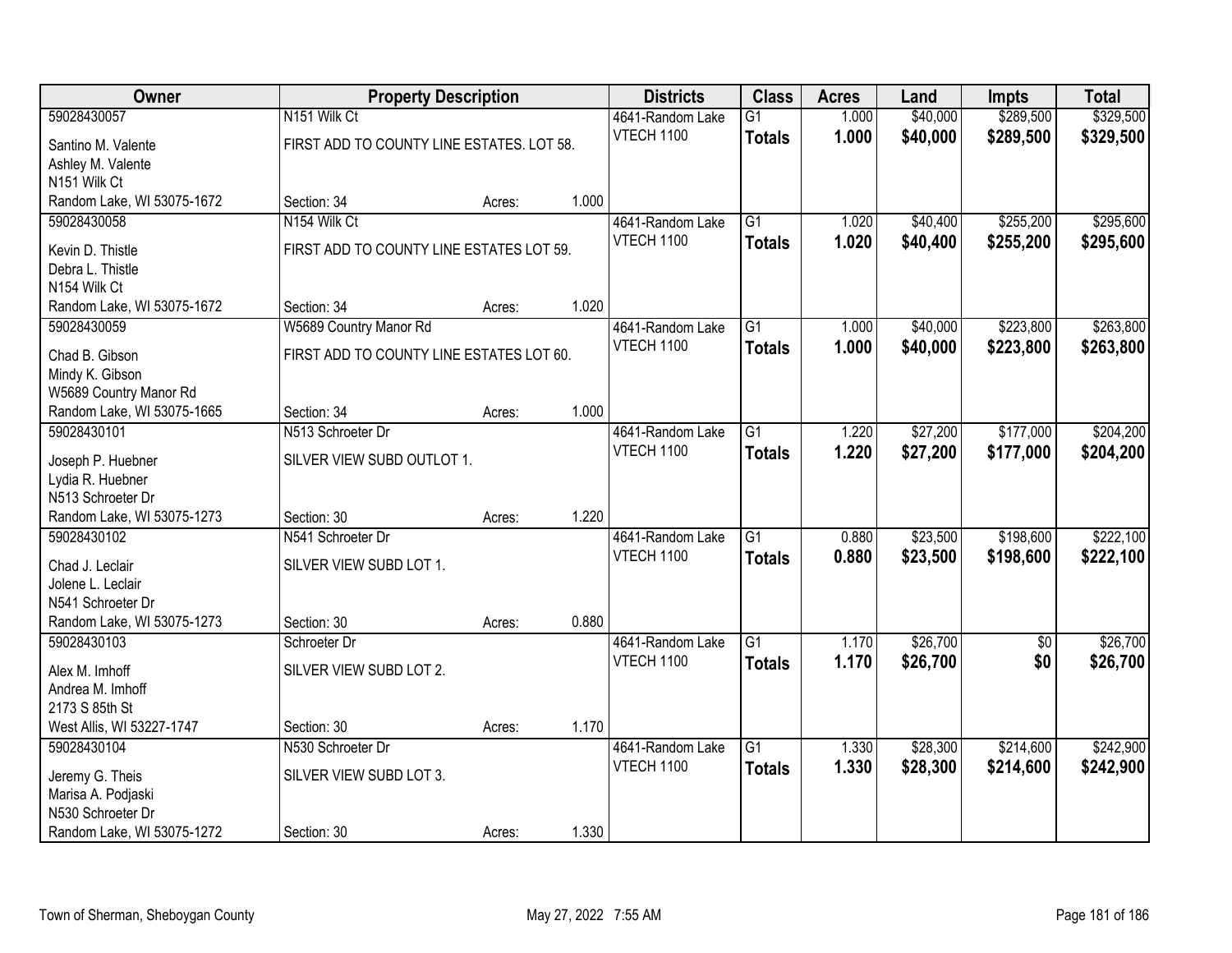| Owner                       |                               | <b>Property Description</b> |       | <b>Districts</b> | <b>Class</b>    | <b>Acres</b> | Land     | <b>Impts</b>    | <b>Total</b> |
|-----------------------------|-------------------------------|-----------------------------|-------|------------------|-----------------|--------------|----------|-----------------|--------------|
| 59028430105                 | N520 Schroeter Dr             |                             |       | 4641-Random Lake | $\overline{G1}$ | 0.850        | \$23,200 | \$236,000       | \$259,200    |
| Mark C. Beck                | SILVER VIEW SUBD LOT 4.       |                             |       | VTECH 1100       | <b>Totals</b>   | 0.850        | \$23,200 | \$236,000       | \$259,200    |
| Sharon A. Beck              |                               |                             |       |                  |                 |              |          |                 |              |
| N520 Schroeter Dr           |                               |                             |       |                  |                 |              |          |                 |              |
| Random Lake, WI 53075-1272  | Section: 30                   | Acres:                      | 0.850 |                  |                 |              |          |                 |              |
| 59028430106                 | Stonefield Dr                 |                             |       | 4641-Random Lake | G4              | 0.900        | \$100    | $\overline{50}$ | \$100        |
| Generation Development, LLC | LOT 6 CUNTRY MEADOW ESTATES   |                             |       | VTECH 1100       | <b>Totals</b>   | 0.900        | \$100    | \$0             | \$100        |
| 45 E Shore Dr               |                               |                             |       |                  |                 |              |          |                 |              |
| Random Lake, WI 53075       |                               |                             |       |                  |                 |              |          |                 |              |
|                             | Section: 33                   | Acres:                      | 0.900 |                  |                 |              |          |                 |              |
| 59028430107                 |                               |                             |       | 4641-Random Lake | G4              | 1.020        | \$100    | $\overline{50}$ | \$100        |
| Generation Development, LLC | LOT 7 COUNTRY MEADOW ESTATES  |                             |       | VTECH 1100       | <b>Totals</b>   | 1.020        | \$100    | \$0             | \$100        |
| 45 E Shore Dr               |                               |                             |       |                  |                 |              |          |                 |              |
| Random Lake, WI 53075       |                               |                             |       |                  |                 |              |          |                 |              |
|                             | Section: 33                   | Acres:                      | 1.020 |                  |                 |              |          |                 |              |
| 59028430108                 | Prairie Vw Dr                 |                             |       | 4641-Random Lake | $\overline{G4}$ | 1.000        | \$100    | \$0             | \$100        |
| Generation Development, LLC | LOT 8 COUNTRY MEADOW ESTATES  |                             |       | VTECH 1100       | <b>Totals</b>   | 1.000        | \$100    | \$0             | \$100        |
| 45 E Shore Dr               |                               |                             |       |                  |                 |              |          |                 |              |
| Random Lake, WI 53075       |                               |                             |       |                  |                 |              |          |                 |              |
|                             | Section: 33                   | Acres:                      | 1.000 |                  |                 |              |          |                 |              |
| 59028430109                 | Prairie Vw Dr                 |                             |       | 4641-Random Lake | $\overline{G4}$ | 1.000        | \$100    | \$0             | \$100        |
| Meghan C. Vande Boom        | LOT 9 COUNTRY MEADOW ESTATES  |                             |       | VTECH 1100       | <b>Totals</b>   | 1.000        | \$100    | \$0             | \$100        |
| Colin W. Kettenhoven        |                               |                             |       |                  |                 |              |          |                 |              |
| 1752 Windrush Dr            |                               |                             |       |                  |                 |              |          |                 |              |
| Grafton, WI 53024           | Section: 33                   | Acres:                      | 1.000 |                  |                 |              |          |                 |              |
| 59028430110                 | W5791 Prairie Vw Dr           |                             |       | 4641-Random Lake | $\overline{G1}$ | 0.930        | \$41,900 | \$245,500       | \$287,400    |
| Wayne R. Keller             | LOT 10 COUNTRY MEADOW ESTATES |                             |       | VTECH 1100       | <b>Totals</b>   | 0.930        | \$41,900 | \$245,500       | \$287,400    |
| Annette L. Keller           |                               |                             |       |                  |                 |              |          |                 |              |
| W5791 Prairie View Dr       |                               |                             |       |                  |                 |              |          |                 |              |
| Random Lake, WI 53075-1341  | Section: 33                   | Acres:                      | 0.930 |                  |                 |              |          |                 |              |
| 59028430111                 | Prairie Vw Dr                 |                             |       | 4641-Random Lake | $\overline{G4}$ | 0.930        | \$100    | $\overline{50}$ | \$100        |
| Generation Development, LLC | LOT 11 COUNTRY MEADOW ESTATES |                             |       | VTECH 1100       | <b>Totals</b>   | 0.930        | \$100    | \$0             | \$100        |
| 45 E Shore Dr               |                               |                             |       |                  |                 |              |          |                 |              |
| Random Lake, WI 53075       |                               |                             |       |                  |                 |              |          |                 |              |
|                             | Section: 33                   | Acres:                      | 0.930 |                  |                 |              |          |                 |              |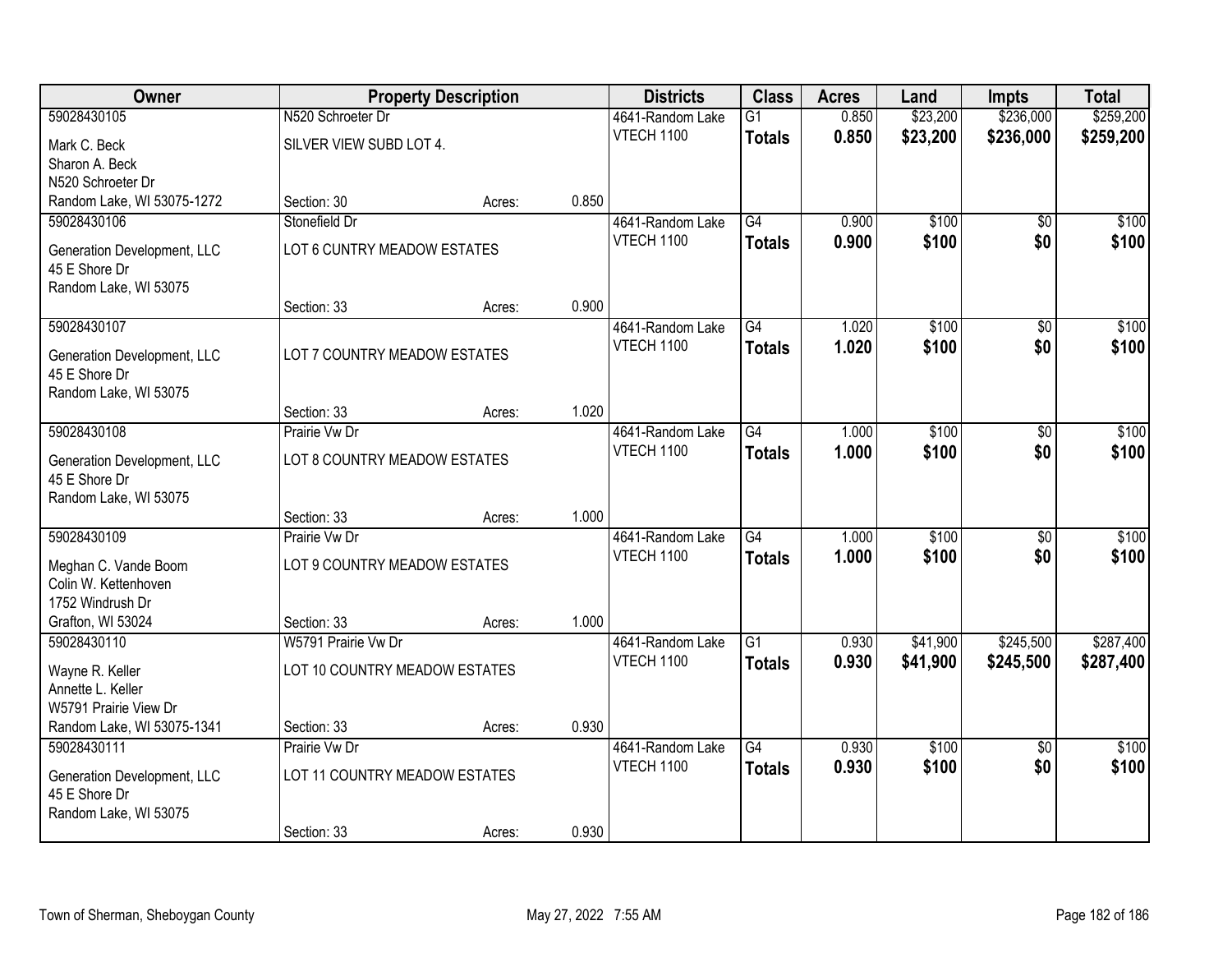| Owner                                        |                               | <b>Property Description</b>   |       | <b>Districts</b>               | <b>Class</b>    | <b>Acres</b> | Land     | <b>Impts</b>    | <b>Total</b> |
|----------------------------------------------|-------------------------------|-------------------------------|-------|--------------------------------|-----------------|--------------|----------|-----------------|--------------|
| 59028430112                                  | W5761 Prairie Vw Dr           |                               |       | 4641-Random Lake               | $\overline{G1}$ | 0.930        | \$43,200 | \$194,000       | \$237,200    |
| Gregory D. Bialzik                           | LOT 12 COUNTRY MEADOW ESTATES |                               |       | VTECH 1100                     | <b>Totals</b>   | 0.930        | \$43,200 | \$194,000       | \$237,200    |
| <b>Teresa Bialzik</b>                        |                               |                               |       |                                |                 |              |          |                 |              |
| W5761 Prairie View Dr                        |                               |                               |       |                                |                 |              |          |                 |              |
| Random Lake, WI 53075-1341                   | Section: 33                   | Acres:                        | 0.930 |                                |                 |              |          |                 |              |
| 59028430113                                  |                               |                               |       | 4641-Random Lake               | $\overline{G4}$ | 1.000        | \$100    | $\overline{30}$ | \$100        |
| Generation Development, LLC                  | LOT 13 COUNTRY MEADOW ESTATES |                               |       | <b>VTECH 1100</b>              | <b>Totals</b>   | 1.000        | \$100    | \$0             | \$100        |
| 45 E Shore Dr                                |                               |                               |       |                                |                 |              |          |                 |              |
| Random Lake, WI 53075                        |                               |                               |       |                                |                 |              |          |                 |              |
|                                              | Section: 33                   | Acres:                        | 1.000 |                                |                 |              |          |                 |              |
| 59028430114                                  | Prairie Vw Dr                 |                               |       | 4641-Random Lake<br>VTECH 1100 | G4              | 0.990        | \$100    | \$0             | \$100        |
| Generation Development, LLC                  | LOT 14 COUNTRY MEADOW ESTATES |                               |       |                                | <b>Totals</b>   | 0.990        | \$100    | \$0             | \$100        |
| 45 E Shore Dr                                |                               |                               |       |                                |                 |              |          |                 |              |
| Random Lake, WI 53075                        | Section: 33                   |                               | 0.990 |                                |                 |              |          |                 |              |
| 59028430115                                  | Prairie Vw Dr                 | Acres:                        |       | 4641-Random Lake               | $\overline{G4}$ | 1.300        | \$200    | \$0             | \$200        |
|                                              |                               | LOT 15 COUNTRY MEADOW ESTATES |       | VTECH 1100                     | <b>Totals</b>   | 1.300        | \$200    | \$0             | \$200        |
| Generation Development, LLC                  |                               |                               |       |                                |                 |              |          |                 |              |
| 45 E Shore Dr<br>Random Lake, WI 53075       |                               |                               |       |                                |                 |              |          |                 |              |
|                                              | Section: 33                   | Acres:                        | 1.300 |                                |                 |              |          |                 |              |
| 59028430116                                  | Prairie Vw Dr                 |                               |       | 4641-Random Lake               | $\overline{G4}$ | 0.880        | \$100    | \$0             | \$100        |
|                                              |                               |                               |       | <b>VTECH 1100</b>              | <b>Totals</b>   | 0.880        | \$100    | \$0             | \$100        |
| Generation Development, LLC<br>45 E Shore Dr | LOT 16 COUNTRY MEADOW ESTATES |                               |       |                                |                 |              |          |                 |              |
| Random Lake, WI 53075                        |                               |                               |       |                                |                 |              |          |                 |              |
|                                              | Section: 33                   | Acres:                        | 0.880 |                                |                 |              |          |                 |              |
| 59028430117                                  | Prairie Vw Dr                 |                               |       | 4641-Random Lake               | $\overline{G4}$ | 0.950        | \$100    | $\sqrt{6}$      | \$100        |
| Generation Development, LLC                  | LOT 17 COUNTRY MEADOW ESTATES |                               |       | VTECH 1100                     | <b>Totals</b>   | 0.950        | \$100    | \$0             | \$100        |
| 45 E Shore Dr                                |                               |                               |       |                                |                 |              |          |                 |              |
| Random Lake, WI 53075                        |                               |                               |       |                                |                 |              |          |                 |              |
|                                              | Section: 33                   | Acres:                        | 0.950 |                                |                 |              |          |                 |              |
| 59028430118                                  |                               |                               |       | 4641-Random Lake               | $\overline{G4}$ | 1.050        | \$100    | $\overline{30}$ | \$100        |
| Generation Development, LLC                  | LOT 18 COUNTRY MEADOW ESTATES |                               |       | VTECH 1100                     | <b>Totals</b>   | 1.050        | \$100    | \$0             | \$100        |
| 45 E Shore Dr                                |                               |                               |       |                                |                 |              |          |                 |              |
| Random Lake, WI 53075                        |                               |                               |       |                                |                 |              |          |                 |              |
|                                              | Section: 33                   | Acres:                        | 1.050 |                                |                 |              |          |                 |              |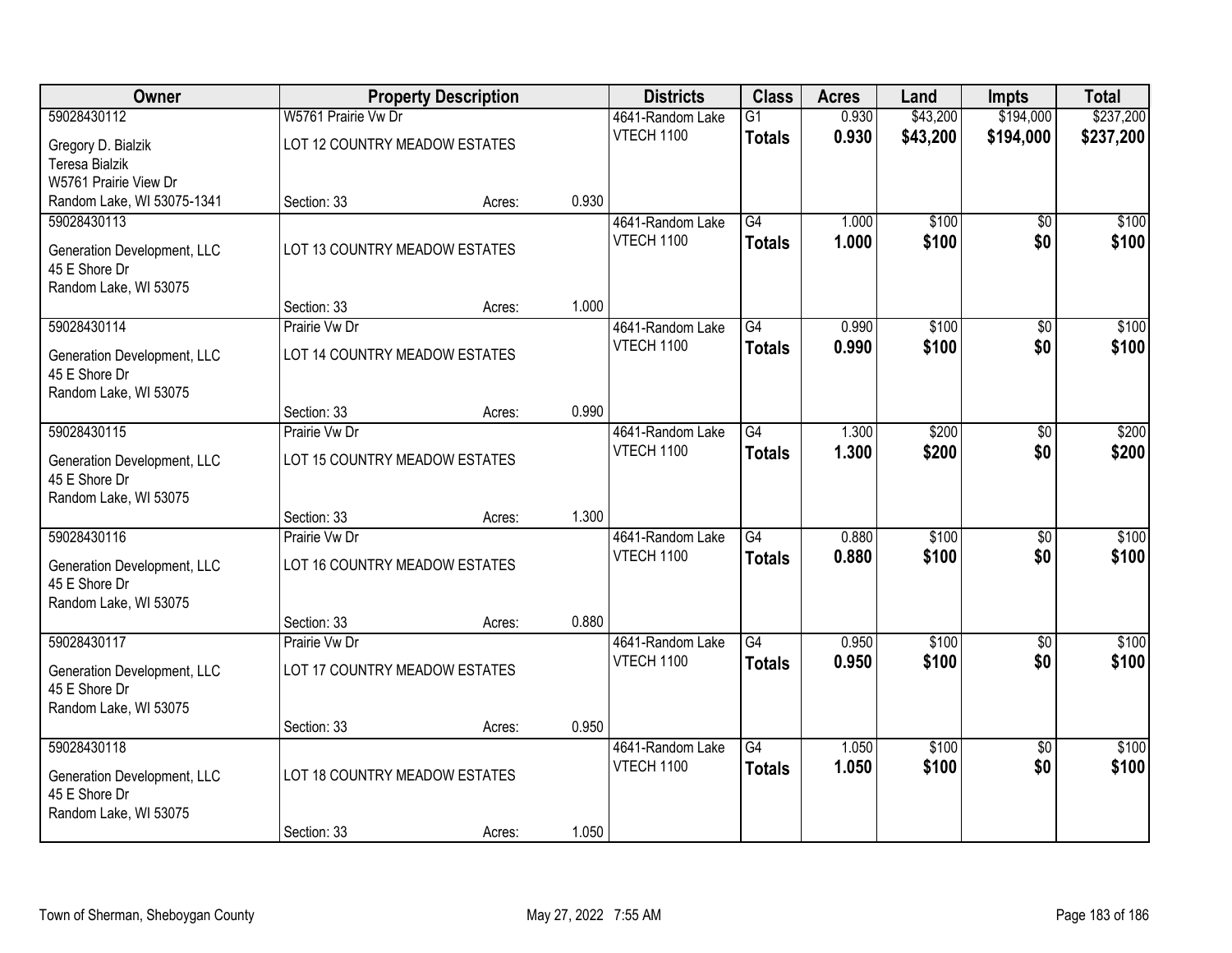| Owner                                                                                |                                                | <b>Property Description</b> |       | <b>Districts</b>                      | <b>Class</b>                     | <b>Acres</b>   | Land           | <b>Impts</b>           | <b>Total</b>   |
|--------------------------------------------------------------------------------------|------------------------------------------------|-----------------------------|-------|---------------------------------------|----------------------------------|----------------|----------------|------------------------|----------------|
| 59028430119<br>Generation Development, LLC<br>45 E Shore Dr<br>Random Lake, WI 53075 | LOT 19 COUNTRY MEADOW ESTATES                  |                             |       | 4641-Random Lake<br><b>VTECH 1100</b> | G4<br><b>Totals</b>              | 0.880<br>0.880 | \$100<br>\$100 | $\overline{50}$<br>\$0 | \$100<br>\$100 |
|                                                                                      | Section: 33                                    | Acres:                      | 0.880 |                                       |                                  |                |                |                        |                |
| 59028430120<br>Generation Development, LLC<br>45 E Shore Dr<br>Random Lake, WI 53075 | LOT 20 COUNTRY MEADOW ESTATES                  |                             |       | 4641-Random Lake<br><b>VTECH 1100</b> | G4<br><b>Totals</b>              | 0.970<br>0.970 | \$100<br>\$100 | $\overline{30}$<br>\$0 | \$100<br>\$100 |
|                                                                                      | Section: 33                                    | Acres:                      | 0.970 |                                       |                                  |                |                |                        |                |
| 59028430121<br>Generation Development, LLC<br>45 E Shore Dr<br>Random Lake, WI 53075 | Prairie Vw Dr<br>LOT 21 COUNTRY MEADOW ESTATES |                             |       | 4641-Random Lake<br>VTECH 1100        | G4<br><b>Totals</b>              | 1.000<br>1.000 | \$100<br>\$100 | \$0<br>\$0             | \$100<br>\$100 |
|                                                                                      | Section: 33                                    | Acres:                      | 1.000 |                                       |                                  |                |                |                        |                |
| 59028430122<br>Generation Development, LLC<br>45 E Shore Dr<br>Random Lake, WI 53075 | Prairie Vw Dr<br>LOT 22 COUNTRY MEADOW ESTATES |                             |       | 4641-Random Lake<br><b>VTECH 1100</b> | G4<br><b>Totals</b>              | 0.970<br>0.970 | \$100<br>\$100 | \$0<br>\$0             | \$100<br>\$100 |
|                                                                                      | Section: 33                                    | Acres:                      | 0.970 |                                       |                                  |                |                |                        |                |
| 59028430123<br>Generation Development, LLC<br>45 E Shore Dr<br>Random Lake, WI 53075 | LOT 23 COUNTRY MEADOW ESTATES                  |                             |       | 4641-Random Lake<br><b>VTECH 1100</b> | $\overline{G4}$<br><b>Totals</b> | 0.990<br>0.990 | \$100<br>\$100 | $\overline{30}$<br>\$0 | \$100<br>\$100 |
| 59028430124                                                                          | Section: 33<br>N192 Stonefield Dr              | Acres:                      | 0.990 | 4641-Random Lake                      | $\overline{G1}$                  | 0.880          | \$39,600       | \$185,900              | \$225,500      |
| Karen J. Borkenhagen<br>N192 Stonefield Dr<br>Random Lake, WI 53075-1338             | LOT 24 COUNTRY MEADOW ESTATES                  |                             |       | VTECH 1100                            | <b>Totals</b>                    | 0.880          | \$39,600       | \$185,900              | \$225,500      |
|                                                                                      | Section: 33                                    | Acres:                      | 0.880 |                                       |                                  |                |                |                        |                |
| 59028430125<br>Generation Development, LLC<br>45 E Shore Dr<br>Random Lake, WI 53075 | Stonefield Dr<br>LOT 25 COUNTRY MEADOW ESTATES |                             |       | 4641-Random Lake<br>VTECH 1100        | $\overline{G4}$<br><b>Totals</b> | 0.900<br>0.900 | \$100<br>\$100 | $\overline{50}$<br>\$0 | \$100<br>\$100 |
|                                                                                      | Section: 33                                    | Acres:                      | 0.900 |                                       |                                  |                |                |                        |                |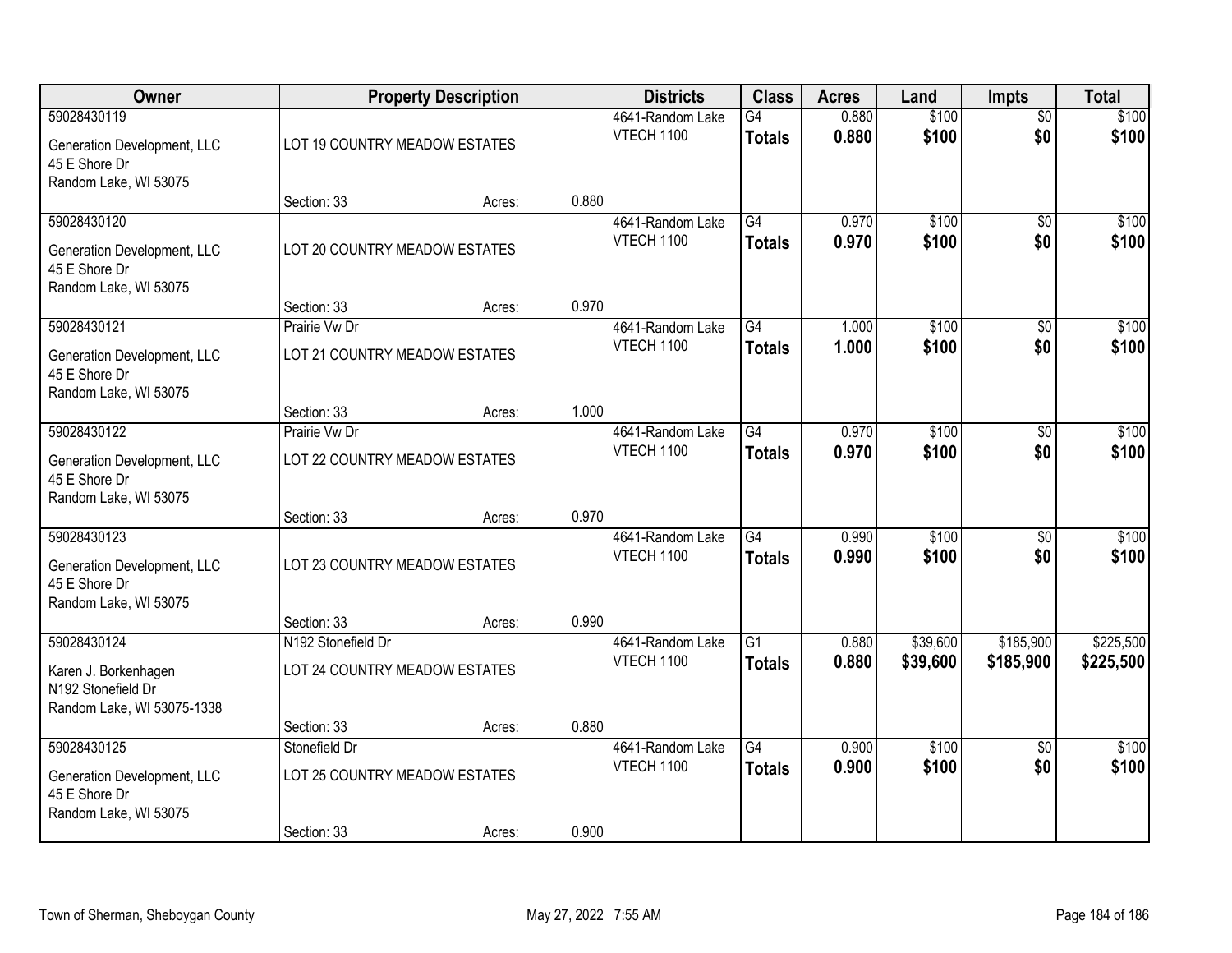| Owner                                        |                                | <b>Property Description</b> |            | <b>Districts</b>               | <b>Class</b>    | <b>Acres</b> | Land     | <b>Impts</b>    | <b>Total</b> |
|----------------------------------------------|--------------------------------|-----------------------------|------------|--------------------------------|-----------------|--------------|----------|-----------------|--------------|
| 59028430126                                  | Stonefield Dr                  |                             |            | 4641-Random Lake               | $\overline{G1}$ | 0.920        | \$41,400 | $\overline{50}$ | \$41,400     |
| James D. Peterson                            | LOT 26 COUNTRY MEADOW ESTATES  |                             |            | VTECH 1100                     | <b>Totals</b>   | 0.920        | \$41,400 | \$0             | \$41,400     |
| Sharon K. Peterson                           |                                |                             |            |                                |                 |              |          |                 |              |
| PO Box 11                                    |                                |                             |            |                                |                 |              |          |                 |              |
| Random Lake, WI 53075                        | Section: 33                    | Acres:                      | 0.920      |                                |                 |              |          |                 |              |
| 59028430127                                  | N <sub>169</sub> Stonefield Dr |                             |            | 4641-Random Lake               | G1              | 0.970        | \$43,700 | \$270,000       | \$313,700    |
| Andrew D. Michiels                           | LOT 27 COUNTRY MEADOW ESTATES  |                             |            | VTECH 1100                     | <b>Totals</b>   | 0.970        | \$43,700 | \$270,000       | \$313,700    |
| Kendall L. Michiels                          |                                |                             |            |                                |                 |              |          |                 |              |
| N169 Stonefield Dr                           |                                |                             |            |                                |                 |              |          |                 |              |
| Random Lake, WI 53075-1338                   | Section: 33                    | Acres:                      | 0.970      |                                |                 |              |          |                 |              |
| 59028430128                                  | N153 Stonefield Dr             |                             |            | 4641-Random Lake<br>VTECH 1100 | $\overline{G1}$ | 0.910        | \$41,000 | \$185,100       | \$226,100    |
| Jake Gutermann et al                         | LOT 28 COUNTRY MEADOW ESTATES  |                             |            |                                | <b>Totals</b>   | 0.910        | \$41,000 | \$185,100       | \$226,100    |
| N153 Stonefield Dr                           |                                |                             |            |                                |                 |              |          |                 |              |
| Random Lake, WI 53075-1338                   | Section: 33                    |                             | 0.910      |                                |                 |              |          |                 |              |
| 59028430129                                  | Stonefield Dr                  | Acres:                      |            | 4641-Random Lake               | $\overline{G4}$ | 0.910        | \$100    | \$0             | \$100        |
|                                              | LOT 29 COUNTRY MEADOW ESTATES  |                             | VTECH 1100 | <b>Totals</b>                  | \$100<br>0.910  |              | \$0      | \$100           |              |
| Generation Development, LLC                  |                                |                             |            |                                |                 |              |          |                 |              |
| 45 E Shore Dr<br>Random Lake, WI 53075       |                                |                             |            |                                |                 |              |          |                 |              |
|                                              | Section: 33                    | Acres:                      | 0.910      |                                |                 |              |          |                 |              |
| 59028430130                                  |                                |                             |            | 4641-Random Lake               | $\overline{G4}$ | 1.000        | \$100    | \$0             | \$100        |
|                                              |                                |                             |            | VTECH 1100                     | <b>Totals</b>   | 1.000        | \$100    | \$0             | \$100        |
| Generation Development, LLC<br>45 E Shore Dr | LOT 30 COUNTRY MEADOW ESTATES  |                             |            |                                |                 |              |          |                 |              |
| Random Lake, WI 53075                        |                                |                             |            |                                |                 |              |          |                 |              |
|                                              | Section: 33                    | Acres:                      | 1.000      |                                |                 |              |          |                 |              |
| 59028430131                                  | Prairie Vw Dr                  |                             |            | 4641-Random Lake               | G4              | 0.880        | \$100    | $\sqrt{6}$      | \$100        |
| Generation Development, LLC                  | LOT 31 COUNTRY MEADOW ESTATES  |                             |            | VTECH 1100                     | <b>Totals</b>   | 0.880        | \$100    | \$0             | \$100        |
| 45 E Shore Dr                                |                                |                             |            |                                |                 |              |          |                 |              |
| Random Lake, WI 53075                        |                                |                             |            |                                |                 |              |          |                 |              |
|                                              | Section: 33                    | Acres:                      | 0.880      |                                |                 |              |          |                 |              |
| 59028430132                                  | Prairie Vw Dr                  |                             |            | 4641-Random Lake               | $\overline{G4}$ | 0.870        | \$100    | $\overline{30}$ | \$100        |
| Generation Development, LLC                  | LOT 32 COUNTRY MEADOW ESTATES  |                             |            | VTECH 1100                     | <b>Totals</b>   | 0.870        | \$100    | \$0             | \$100        |
| 45 E Shore Dr                                |                                |                             |            |                                |                 |              |          |                 |              |
| Random Lake, WI 53075                        |                                |                             |            |                                |                 |              |          |                 |              |
|                                              | Section: 33                    | Acres:                      | 0.870      |                                |                 |              |          |                 |              |